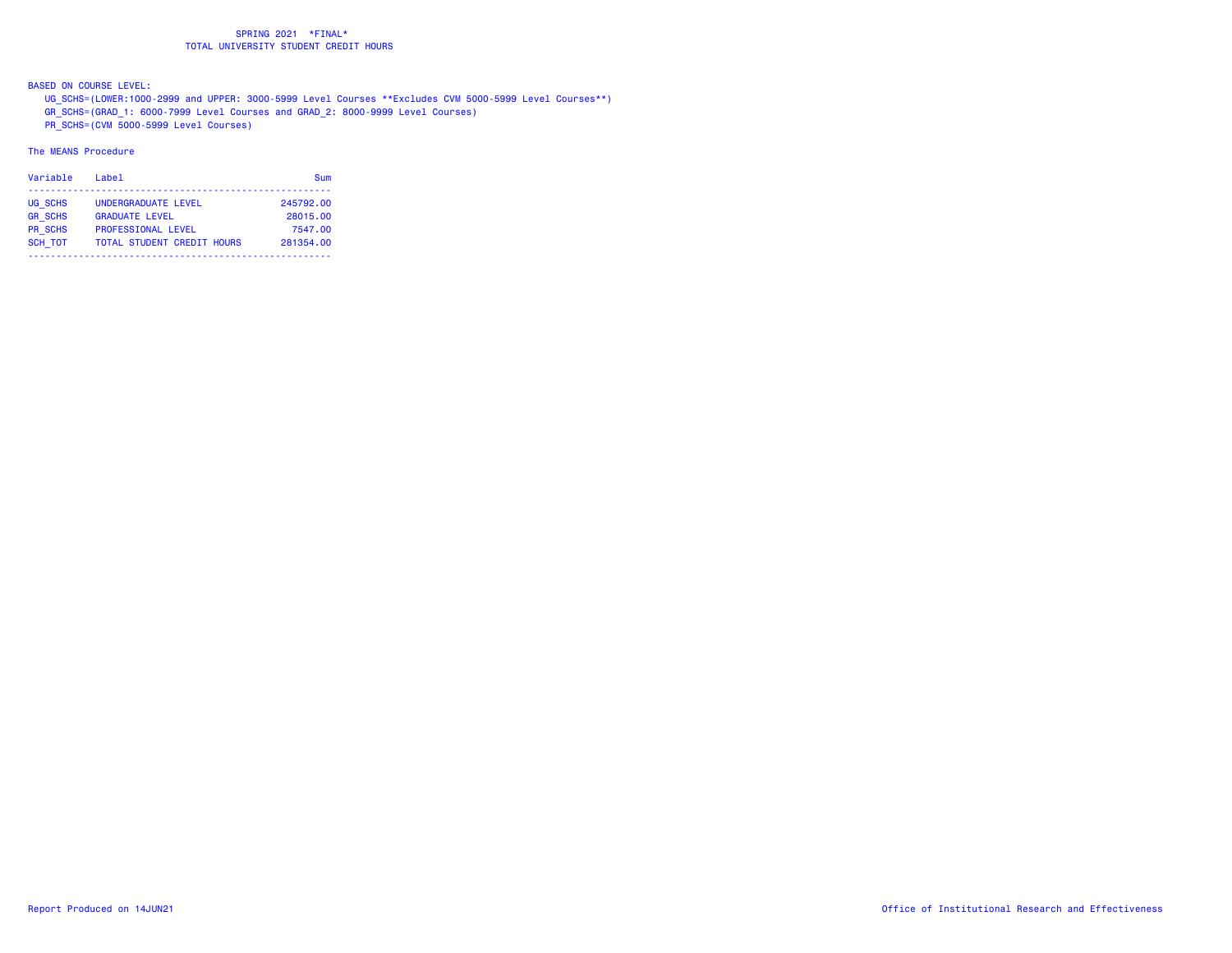BASED ON COURSE LEVEL:

UG\_SCHS=(LOWER:1000-2999 and UPPER: 3000-5999 Level Courses \*\*Excludes CVM 5000-5999 Level Courses\*\*)

GR\_SCHS=(GRAD\_1: 6000-7999 Level Courses and GRAD\_2: 8000-9999 Level Courses)

PR\_SCHS=(CVM 5000-5999 Level Courses)

| <b>CAMPUS</b> | <b>Obs</b> | Variable       | Label                             | Sum       |
|---------------|------------|----------------|-----------------------------------|-----------|
| Main          | 5765       | UG SCHS        | UNDERGRADUATE LEVEL               | 241048.00 |
|               |            | <b>GR SCHS</b> | <b>GRADUATE LEVEL</b>             | 25856.00  |
|               |            | PR SCHS        | <b>PROFESSIONAL LEVEL</b>         | 7547.00   |
|               |            | SCH TOT        | <b>TOTAL STUDENT CREDIT HOURS</b> | 274451.00 |
| Meridian      | 191        | UG SCHS        | UNDERGRADUATE LEVEL               | 4744.00   |
|               |            | <b>GR SCHS</b> | <b>GRADUATE LEVEL</b>             | 2159.00   |
|               |            | PR SCHS        | <b>PROFESSIONAL LEVEL</b>         | 0.00      |
|               |            | <b>SCH TOT</b> | <b>TOTAL STUDENT CREDIT HOURS</b> | 6903.00   |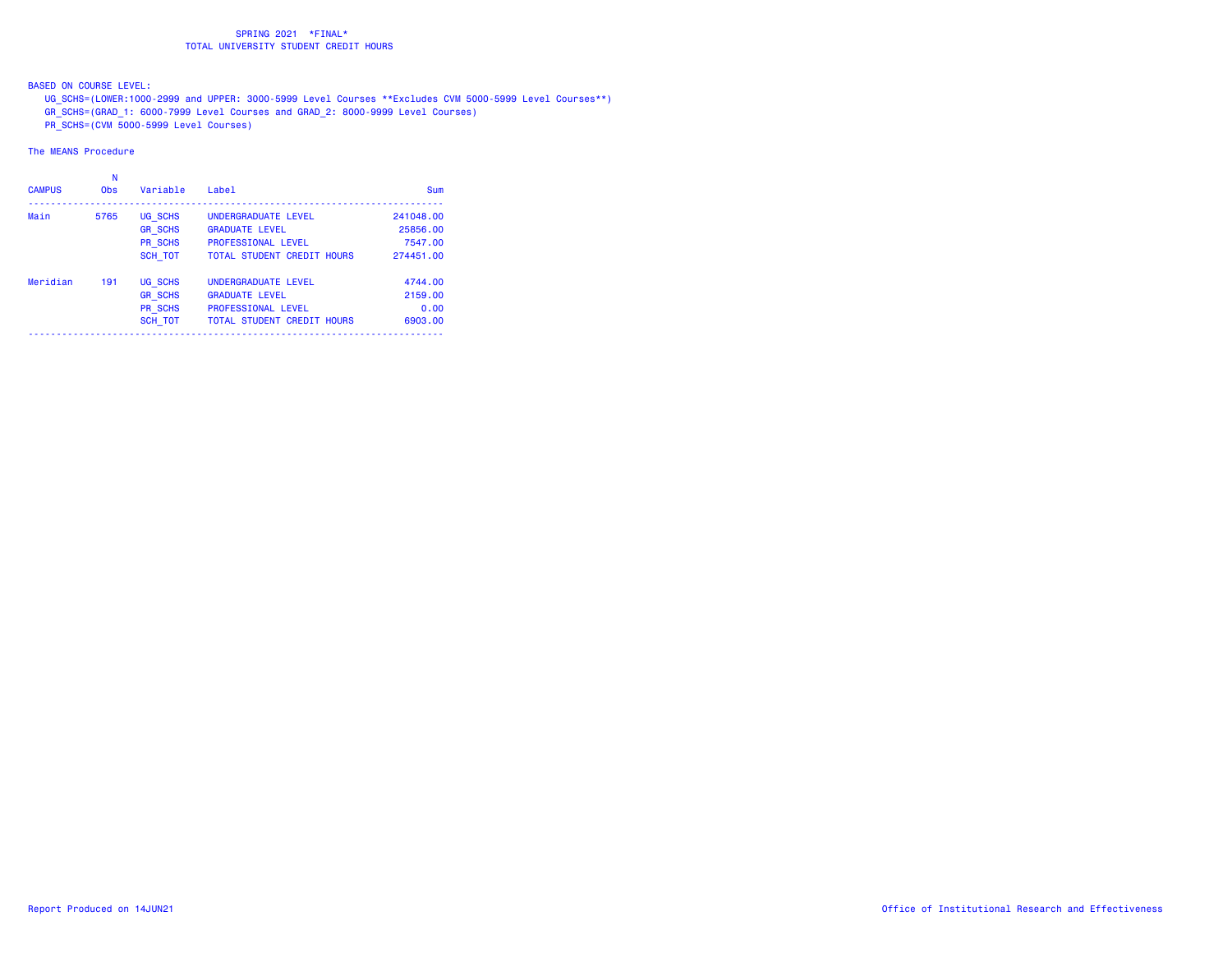BASED ON COURSE LEVEL:

UG\_SCHS=(LOWER:1000-2999 and UPPER: 3000-5999 Level Courses \*\*Excludes CVM 5000-5999 Level Courses\*\*)

GR\_SCHS=(GRAD\_1: 6000-7999 Level Courses and GRAD\_2: 8000-9999 Level Courses)

PR\_SCHS=(CVM 5000-5999 Level Courses)

| <b>COURSE CAMPUS</b>      | N<br><b>Obs</b> | Variable       | Label                                | Sum       |
|---------------------------|-----------------|----------------|--------------------------------------|-----------|
| Starkville                | 5120            |                | UG SCHS UNDERGRADUATE LEVEL          | 221867.00 |
|                           |                 |                | GR SCHS GRADUATE LEVEL               | 16929.00  |
|                           |                 |                | PR SCHS PROFESSIONAL LEVEL           | 7547.00   |
|                           |                 |                | SCH TOT   TOTAL STUDENT CREDIT HOURS | 246343.00 |
| Meridian                  | 191             | UG SCHS        | UNDERGRADUATE LEVEL                  | 4744.00   |
|                           |                 |                | GR SCHS GRADUATE LEVEL               | 2159.00   |
|                           |                 |                | PR_SCHS PROFESSIONAL LEVEL           | 0.00      |
|                           |                 | SCH TOT        | TOTAL STUDENT CREDIT HOURS           | 6903.00   |
| <b>Distance Education</b> | 606             | UG SCHS        | UNDERGRADUATE LEVEL                  | 18098.00  |
|                           |                 | <b>GR SCHS</b> | <b>GRADUATE LEVEL</b>                | 8918.00   |
|                           |                 |                | PR SCHS PROFESSIONAL LEVEL           | 0.00      |
|                           |                 |                | SCH TOT   TOTAL STUDENT CREDIT HOURS | 27016.00  |
| Gulf Coast                | 39              | UG SCHS        | UNDERGRADUATE LEVEL                  | 1083.00   |
|                           |                 | <b>GR SCHS</b> | <b>GRADUATE LEVEL</b>                | 9.00      |
|                           |                 |                | PR SCHS PROFESSIONAL LEVEL           | 0.00      |
|                           |                 | SCH_TOT        | TOTAL STUDENT CREDIT HOURS           | 1092.00   |
|                           |                 |                |                                      |           |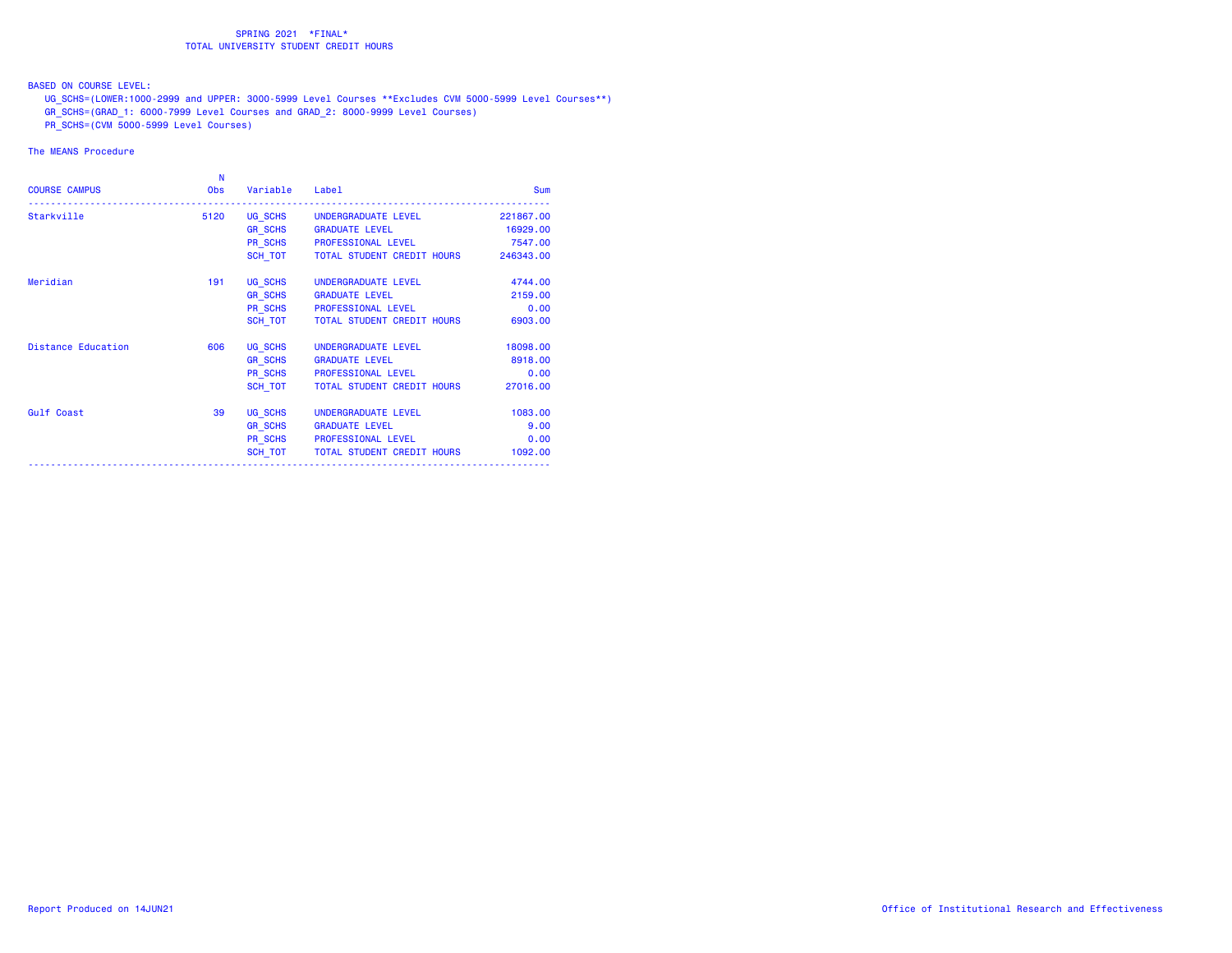BASED ON COURSE LEVEL:

UG\_SCHS=(LOWER:1000-2999 and UPPER: 3000-5999 Level Courses \*\*Excludes CVM 5000-5999 Level Courses\*\*)

GR\_SCHS=(GRAD\_1: 6000-7999 Level Courses and GRAD\_2: 8000-9999 Level Courses)

PR\_SCHS=(CVM 5000-5999 Level Courses)

| ACADEMIC COLLEGE            | N<br><b>Obs</b> | Variable       | Label                      | Sum       |
|-----------------------------|-----------------|----------------|----------------------------|-----------|
| Agriculture & Life Sciences | 870             | UG SCHS        | UNDERGRADUATE LEVEL        | 19582.79  |
|                             |                 | GR_SCHS        | <b>GRADUATE LEVEL</b>      | 3390.62   |
|                             |                 | PR_SCHS        | PROFESSIONAL LEVEL         | 145.50    |
|                             |                 | SCH TOT        | TOTAL STUDENT CREDIT HOURS | 23118.91  |
| Architecture, Art & Design  | 200             | UG SCHS        | UNDERGRADUATE LEVEL        | 10778.02  |
|                             |                 | <b>GR SCHS</b> | <b>GRADUATE LEVEL</b>      | 0.00      |
|                             |                 | <b>PR SCHS</b> | PROFESSIONAL LEVEL         | 0.00      |
|                             |                 | SCH TOT        | TOTAL STUDENT CREDIT HOURS | 10778.02  |
| Arts & Sciences             | 2450            | UG SCHS        | UNDERGRADUATE LEVEL        | 115202.82 |
|                             |                 | <b>GR_SCHS</b> | <b>GRADUATE LEVEL</b>      | 6662.00   |
|                             |                 | <b>PR SCHS</b> | PROFESSIONAL LEVEL         | 0.00      |
|                             |                 | SCH_TOT        | TOTAL STUDENT CREDIT HOURS | 121864.82 |
| <b>Business</b>             | 316             | UG SCHS        | UNDERGRADUATE LEVEL        | 34480.38  |
|                             |                 | <b>GR_SCHS</b> | <b>GRADUATE LEVEL</b>      | 3596.00   |
|                             |                 | <b>PR SCHS</b> | PROFESSIONAL LEVEL         | 0.00      |
|                             |                 | SCH TOT        | TOTAL STUDENT CREDIT HOURS | 38076.38  |
| Education                   | 890             | UG SCHS        | UNDERGRADUATE LEVEL        | 31919.25  |
|                             |                 | <b>GR SCHS</b> | <b>GRADUATE LEVEL</b>      | 7424.00   |
|                             |                 | <b>PR SCHS</b> | PROFESSIONAL LEVEL         | 0.00      |
|                             |                 | SCH TOT        | TOTAL STUDENT CREDIT HOURS | 39343.25  |
| Engineering                 | 836             | UG SCHS        | UNDERGRADUATE LEVEL        | 29318.50  |
|                             |                 | <b>GR_SCHS</b> | <b>GRADUATE LEVEL</b>      | 5036.70   |
|                             |                 | PR_SCHS        | PROFESSIONAL LEVEL         | 0.00      |
|                             |                 | SCH_TOT        | TOTAL STUDENT CREDIT HOURS | 34355.20  |
| <b>Forest Resources</b>     | 199             | UG SCHS        | UNDERGRADUATE LEVEL        | 2897.00   |
|                             |                 | <b>GR SCHS</b> | <b>GRADUATE LEVEL</b>      | 1225.00   |
|                             |                 | <b>PR SCHS</b> | PROFESSIONAL LEVEL         | 0.00      |
|                             |                 | SCH TOT        | TOTAL STUDENT CREDIT HOURS | 4122.00   |
| Veterinary Medicine         | 182             | UG SCHS        | UNDERGRADUATE LEVEL        | 1194.24   |
|                             |                 | <b>GR SCHS</b> | <b>GRADUATE LEVEL</b>      | 340.68    |
|                             |                 | <b>PR SCHS</b> | PROFESSIONAL LEVEL         | 7401.50   |
|                             |                 | SCH TOT        | TOTAL STUDENT CREDIT HOURS | 8936.42   |
| Academic Affairs            | 13              | UG_SCHS        | UNDERGRADUATE LEVEL        | 419.00    |
|                             |                 | <b>GR_SCHS</b> | <b>GRADUATE LEVEL</b>      | 340.00    |
|                             |                 | PR_SCHS        | PROFESSIONAL LEVEL         | 0.00      |
|                             |                 | SCH_TOT        | TOTAL STUDENT CREDIT HOURS | 759.00    |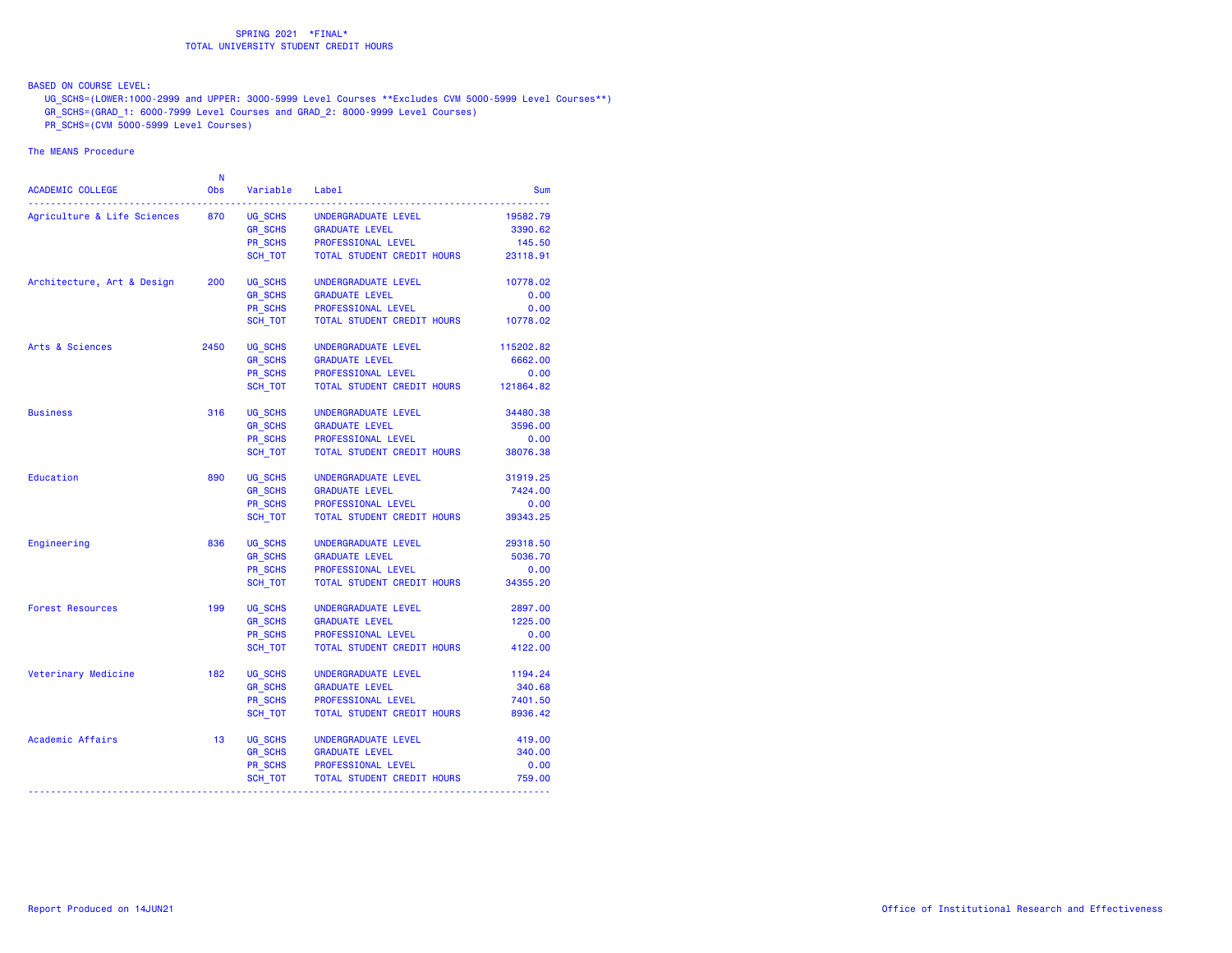# BASED ON COURSE LEVEL:

UG\_SCHS=(LOWER:1000-2999 and UPPER: 3000-5999 Level Courses \*\*Excludes CVM 5000-5999 Level Courses\*\*)

GR\_SCHS=(GRAD\_1: 6000-7999 Level Courses and GRAD\_2: 8000-9999 Level Courses)

PR\_SCHS=(CVM 5000-5999 Level Courses)

| <b>ACADEMIC DEPARTMENT</b>                                    | <b>UNDERGRADUATE</b><br><b>LEVEL</b> | <b>GRADUATE</b><br><b>LEVEL</b> | <b>PROFESSIONAL</b><br><b>LEVEL</b> | <b>TOTAL</b> |
|---------------------------------------------------------------|--------------------------------------|---------------------------------|-------------------------------------|--------------|
|                                                               |                                      |                                 |                                     |              |
| Ag & Bio Engineering                                          | 870.00                               | 133.00                          | 0.00                                | 1003.00      |
| Agricultural Economics                                        | 1600.00                              | 244.00                          | 0.00                                | 1844.00      |
| Animal Dairy Science                                          | 2662.00                              | 252.00                          | 0.00                                | 2914.00      |
| Biochemistry, Molecular Biology, Entomology & Plant Pathology | 2038.76                              | 525.12                          | 145.50                              | 2709.38      |
| Food Science, Nutrition & Health Promotion                    | 2615.05                              | 628.00                          | 0.00                                | 3243.05      |
| Human Sciences, School of                                     | 3989,00                              | 775.50                          | 0.00                                | 4764.50      |
| Landscape Architecture                                        | 1602.98                              | 105.00                          | 0.00                                | 1707.98      |
| Plant & Soil Sciences                                         | 2814.00                              | 615.00                          | 0.00                                | 3429.00      |
| <b>Poultry Science</b>                                        | 1391.00                              | 113.00                          | 0.00                                | 1504.00      |
|                                                               | ===============                      |                                 |                                     |              |
|                                                               | 19582.79                             | 3390.62                         | 145.50                              | 23118.91     |
|                                                               | ==============                       | --------------                  |                                     | ----------   |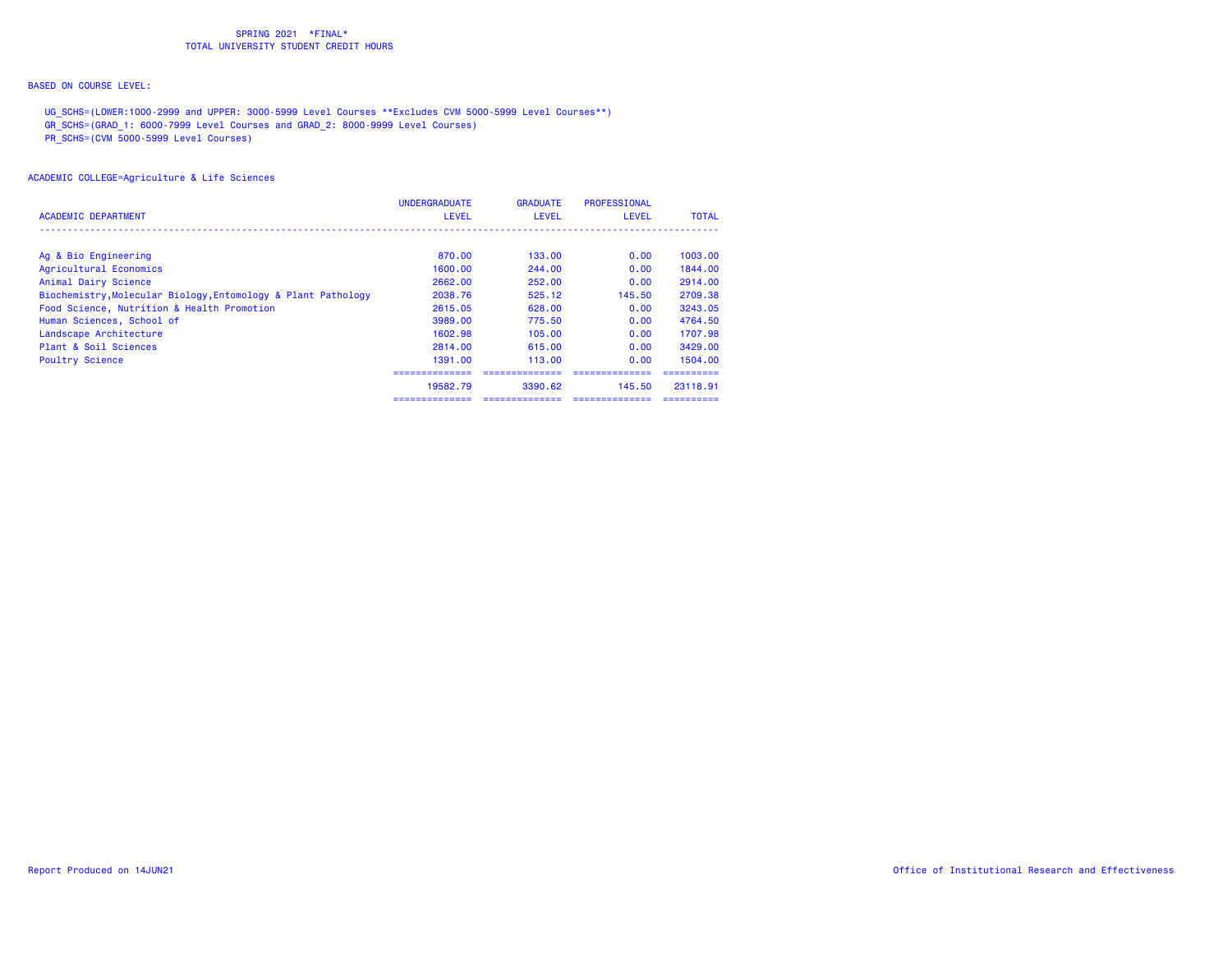# BASED ON COURSE LEVEL:

UG\_SCHS=(LOWER:1000-2999 and UPPER: 3000-5999 Level Courses \*\*Excludes CVM 5000-5999 Level Courses\*\*)

GR\_SCHS=(GRAD\_1: 6000-7999 Level Courses and GRAD\_2: 8000-9999 Level Courses)

PR\_SCHS=(CVM 5000-5999 Level Courses)

## ACADEMIC COLLEGE=Architecture, Art & Design

| <b>ACADEMIC DEPARTMENT</b>           | <b>UNDERGRADUATE</b><br><b>LEVEL</b> | <b>GRADUATE</b><br>LEVEL | PROFESSIONAL<br>LEVEL | <b>TOTAL</b> |
|--------------------------------------|--------------------------------------|--------------------------|-----------------------|--------------|
| Architecture, School of              | 2865.32                              | 0.00                     | 0.00                  | 2865.32      |
| Art AAD                              | 3934.00                              | 0.00                     | 0.00                  | 3934.00      |
| <b>Building Construction Science</b> | 2484.70                              | 0.00                     | 0.00                  | 2484.70      |
| Interior Design                      | 1494.00                              | 0.00                     | 0.00                  | 1494.00      |
|                                      |                                      |                          |                       |              |
|                                      | 10778.02                             | 0.00                     | 0.00                  | 10778.02     |
|                                      | ----------                           |                          |                       | ----------   |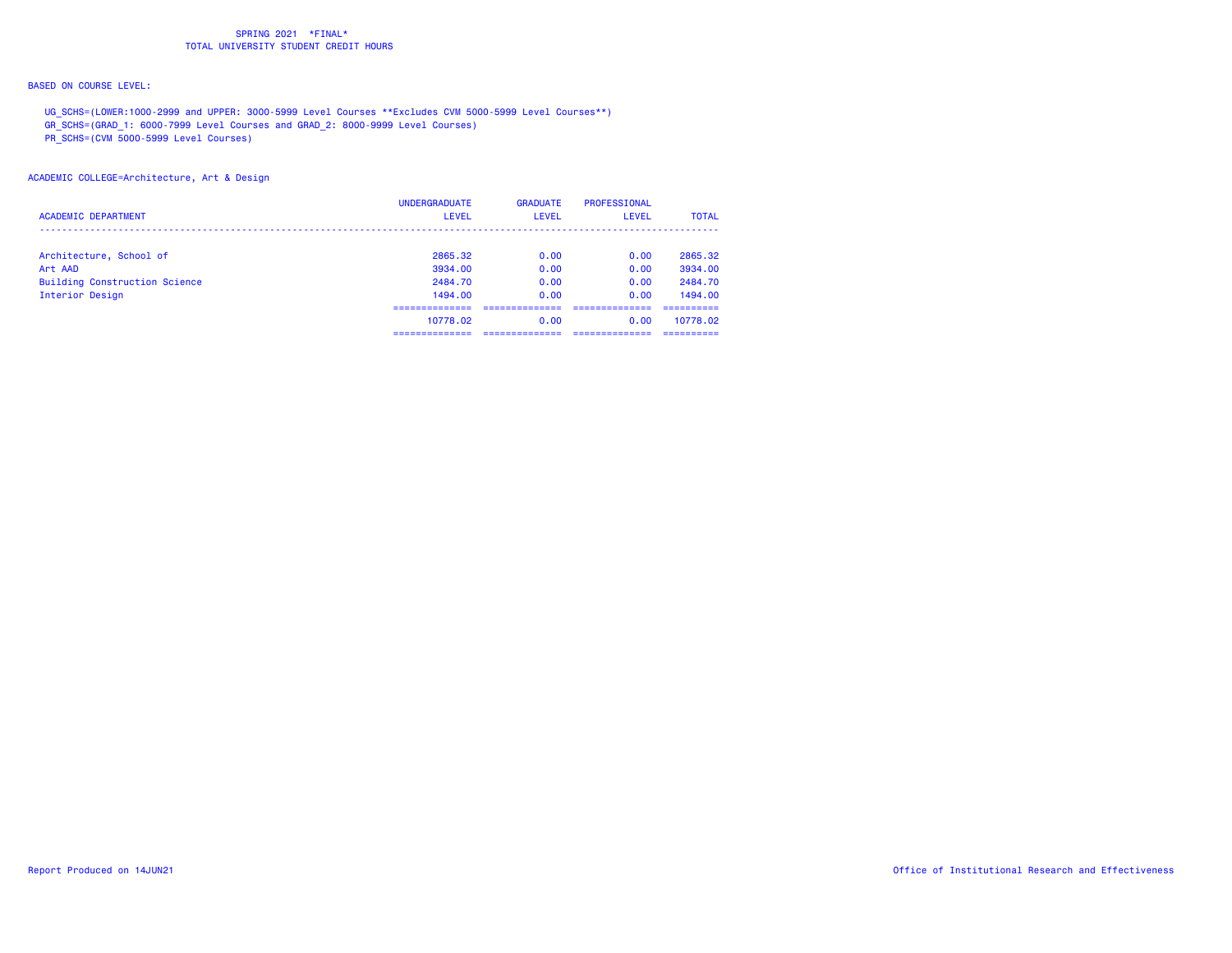# BASED ON COURSE LEVEL:

UG\_SCHS=(LOWER:1000-2999 and UPPER: 3000-5999 Level Courses \*\*Excludes CVM 5000-5999 Level Courses\*\*)

GR\_SCHS=(GRAD\_1: 6000-7999 Level Courses and GRAD\_2: 8000-9999 Level Courses)

PR\_SCHS=(CVM 5000-5999 Level Courses)

#### ACADEMIC COLLEGE=Arts & Sciences

|                                            | <b>UNDERGRADUATE</b> | <b>GRADUATE</b> | <b>PROFESSIONAL</b> |              |
|--------------------------------------------|----------------------|-----------------|---------------------|--------------|
| <b>ACADEMIC DEPARTMENT</b>                 | <b>LEVEL</b>         | LEVEL           | <b>LEVEL</b>        | <b>TOTAL</b> |
|                                            |                      |                 |                     |              |
| Aerospace Studies                          | 210,00               | 0.00            | 0.00                | 210,00       |
| Anthropology & Middle Eastern Cultures     | 1364,00              | 194,00          | 0.00                | 1558.00      |
| <b>Biological Sciences</b>                 | 15356.00             | 691,00          | 0.00                | 16047.00     |
| Chemistry                                  | 7945.00              | 754.00          | 0.00                | 8699.00      |
| Classical & Modern Languages & Literatures | 5616,00              | 122,00          | 0.00                | 5738.00      |
| Communication                              | 9872.50              | 45.00           | 0.00                | 9917.50      |
| English                                    | 10244.75             | 276.00          | 0.00                | 10520.75     |
| Geosciences                                | 8468.00              | 1511.00         | 0.00                | 9979.00      |
| History                                    | 4874.00              | 574.00          | 0.00                | 5448.00      |
| Mathematics & Statistics                   | 16866.50             | 772.00          | 0.00                | 17638.50     |
| Military Science                           | 222.50               | 0.00            | 0.00                | 222.50       |
| Philosophy & Religion                      | 5682.00              | 3.00            | 0.00                | 5685.00      |
| <b>Physics &amp; Astronomy</b>             | 4549.00              | 386,00          | 0.00                | 4935,00      |
| Political Science & Public Administration  | 4293.00              | 469,00          | 0.00                | 4762.00      |
| Psychology                                 | 10361.32             | 619.00          | 0.00                | 10980.32     |
| Sociology                                  | 9278.25              | 246,00          | 0.00                | 9524.25      |
|                                            |                      |                 |                     |              |
|                                            | 115202.82            | 6662.00         | 0.00                | 121864.82    |
|                                            | ==============       | ==============  | ==============      | ==========   |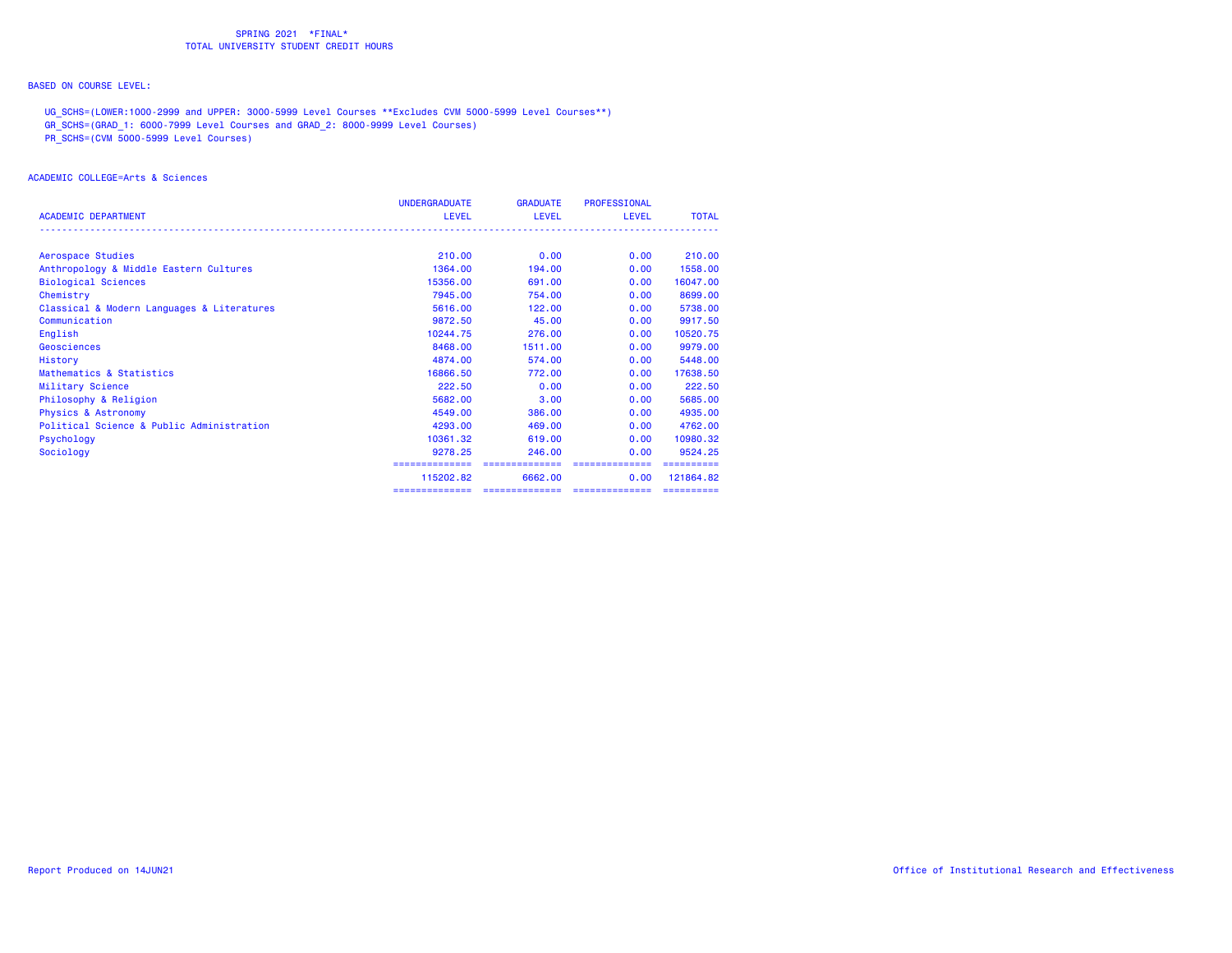# BASED ON COURSE LEVEL:

UG\_SCHS=(LOWER:1000-2999 and UPPER: 3000-5999 Level Courses \*\*Excludes CVM 5000-5999 Level Courses\*\*)

GR\_SCHS=(GRAD\_1: 6000-7999 Level Courses and GRAD\_2: 8000-9999 Level Courses)

PR\_SCHS=(CVM 5000-5999 Level Courses)

#### ACADEMIC COLLEGE=Business

| <b>ACADEMIC DEPARTMENT</b>                      | <b>UNDERGRADUATE</b><br><b>LEVEL</b> | <b>GRADUATE</b><br>LEVEL | PROFESSIONAL<br>LEVEL | <b>TOTAL</b> |
|-------------------------------------------------|--------------------------------------|--------------------------|-----------------------|--------------|
| Accountancy, School of                          | 4977.00                              | 639.00                   | 0.00                  | 5616.00      |
| Finance & Economics                             | 8779.00                              | 507.00                   | 0.00                  | 9286.00      |
| Management & Information Systems                | 10761.38                             | 890.00                   | 0.00                  | 11651.38     |
| Marketing, Quantitative Analysis & Business Law | 9963.00                              | 1560.00                  | 0.00                  | 11523.00     |
|                                                 |                                      |                          |                       |              |
|                                                 | 34480.38                             | 3596.00                  | 0.00                  | 38076.38     |
|                                                 |                                      |                          |                       |              |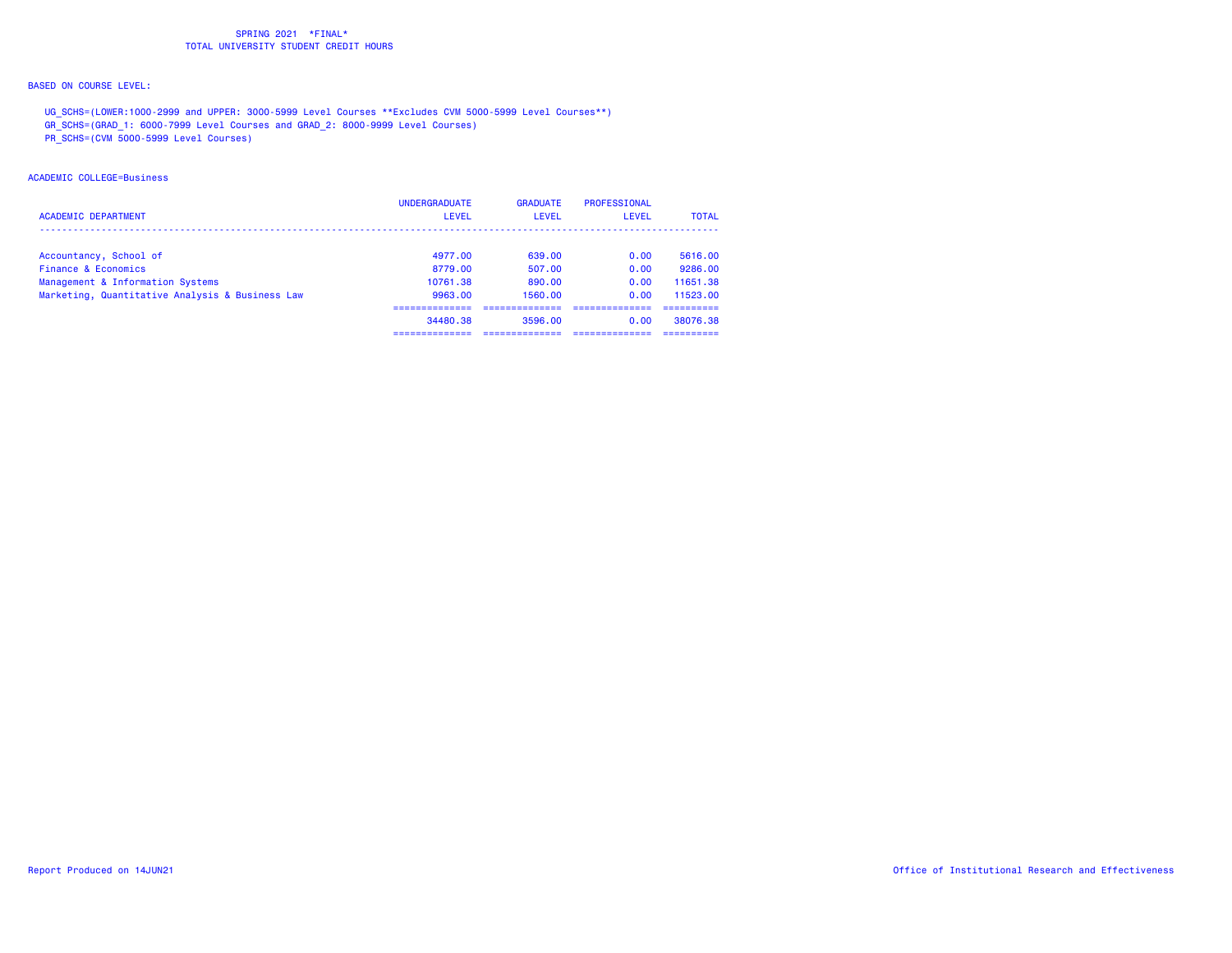# BASED ON COURSE LEVEL:

UG\_SCHS=(LOWER:1000-2999 and UPPER: 3000-5999 Level Courses \*\*Excludes CVM 5000-5999 Level Courses\*\*)

GR\_SCHS=(GRAD\_1: 6000-7999 Level Courses and GRAD\_2: 8000-9999 Level Courses)

PR\_SCHS=(CVM 5000-5999 Level Courses)

#### ACADEMIC COLLEGE=Education

| <b>ACADEMIC DEPARTMENT</b>                          | <b>UNDERGRADUATE</b><br><b>LEVEL</b> | <b>GRADUATE</b><br>LEVEL | PROFESSIONAL<br>LEVEL | <b>TOTAL</b> |
|-----------------------------------------------------|--------------------------------------|--------------------------|-----------------------|--------------|
| Counseling, Educational Psychology, and Foundations | 3683.00                              | 1709.00                  | 0.00                  | 5392.00      |
| Curriculum, Instruction & Special Education         | 9773.00                              | 2859.00                  | 0.00                  | 12632.00     |
| Educational Leadership                              | 1391.75                              | 1696.00                  | 0.00                  | 3087.75      |
| Instructional Systems and Workforce Development     | 3261.50                              | 539.00                   | 0.00                  | 3800.50      |
| Kinesiology                                         | 9945.00                              | 619.00                   | 0.00                  | 10564.00     |
| Music                                               | 3865.00                              | 2.00                     | 0.00                  | 3867.00      |
|                                                     |                                      |                          |                       |              |
|                                                     | 31919.25                             | 7424.00                  | 0.00                  | 39343.25     |
|                                                     | ___________                          |                          |                       |              |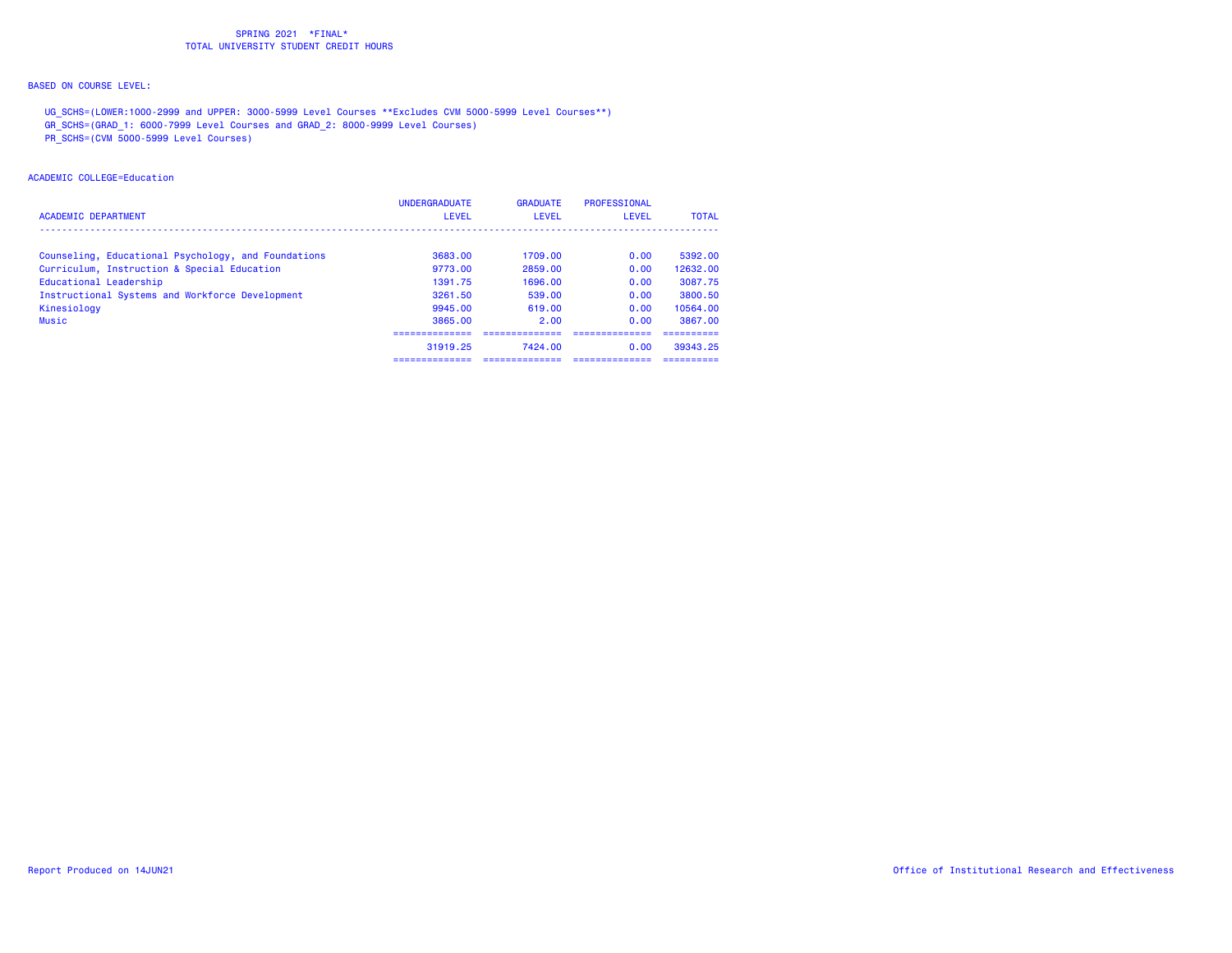# BASED ON COURSE LEVEL:

UG\_SCHS=(LOWER:1000-2999 and UPPER: 3000-5999 Level Courses \*\*Excludes CVM 5000-5999 Level Courses\*\*)

GR\_SCHS=(GRAD\_1: 6000-7999 Level Courses and GRAD\_2: 8000-9999 Level Courses)

PR\_SCHS=(CVM 5000-5999 Level Courses)

## ACADEMIC COLLEGE=Engineering

| ACADEMIC DEPARTMENT               | <b>UNDERGRADUATE</b><br><b>LEVEL</b> | <b>GRADUATE</b><br><b>LEVEL</b> | <b>PROFESSIONAL</b><br>LEVEL | <b>TOTAL</b> |
|-----------------------------------|--------------------------------------|---------------------------------|------------------------------|--------------|
|                                   |                                      |                                 |                              |              |
| Aerospace Engineering             | 4667.66                              | 439.20                          | 0.00                         | 5106.86      |
| Ag & Bio Engineering              | 573.00                               | 58.00                           | 0.00                         | 631.00       |
| Chemical Engineering, School of   | 2622.00                              | 193.00                          | 0.00                         | 2815.00      |
| Civil & Environmental Engineering | 2473.00                              | 348.00                          | 0.00                         | 2821.00      |
| Computer Science & Engineering    | 5688.00                              | 962.00                          | 0.00                         | 6650.00      |
| Electrical & Computer Engineering | 4202.50                              | 1125.50                         | 0.00                         | 5328.00      |
| Industrial & Systems Engineering  | 4218.90                              | 852.00                          | 0.00                         | 5070.90      |
| Mechanical Engineering            | 4873.44                              | 1059.00                         | 0.00                         | 5932.44      |
|                                   |                                      |                                 |                              |              |
|                                   | 29318.50                             | 5036.70                         | 0.00                         | 34355.20     |
|                                   |                                      |                                 |                              |              |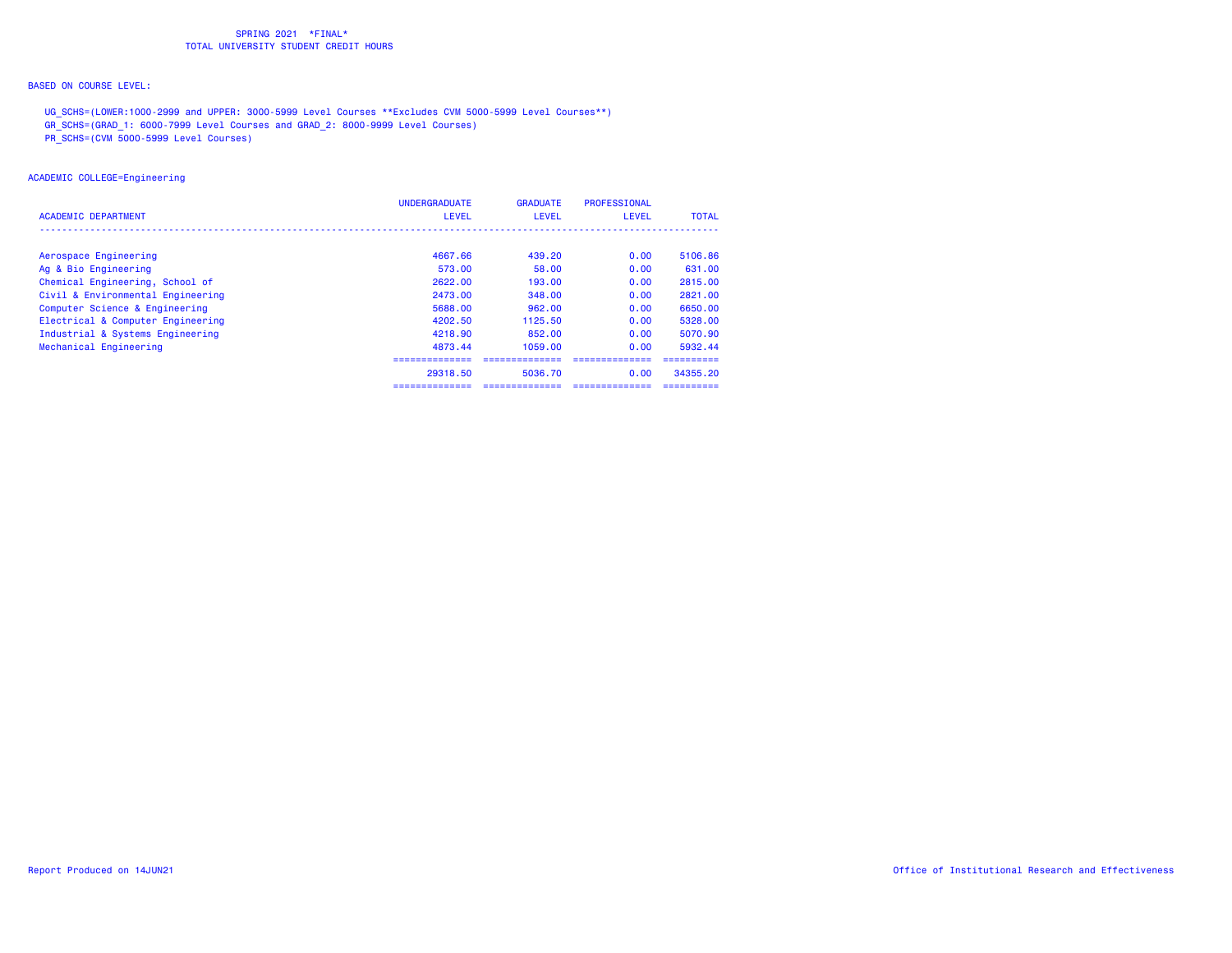# BASED ON COURSE LEVEL:

UG\_SCHS=(LOWER:1000-2999 and UPPER: 3000-5999 Level Courses \*\*Excludes CVM 5000-5999 Level Courses\*\*)

GR\_SCHS=(GRAD\_1: 6000-7999 Level Courses and GRAD\_2: 8000-9999 Level Courses)

PR\_SCHS=(CVM 5000-5999 Level Courses)

#### ACADEMIC COLLEGE=Forest Resources

| <b>ACADEMIC DEPARTMENT</b>        | <b>UNDERGRADUATE</b><br>LEVEL | <b>GRADUATE</b><br>LEVEL | PROFESSIONAL<br><b>LEVEL</b> | <b>TOTAL</b> |
|-----------------------------------|-------------------------------|--------------------------|------------------------------|--------------|
| Forestry                          | 1487.50                       | 238.00                   | 0.00                         | 1725.50      |
| Sustainable Bioproducts           | 99.00                         | 290.00                   | 0.00                         | 389.00       |
| Wildlife, Fisheries & Aquaculture | 1310.50                       | 697.00                   | 0.00                         | 2007.50      |
|                                   |                               |                          |                              |              |
|                                   | 2897.00                       | 1225.00                  | 0.00                         | 4122.00      |
|                                   |                               |                          |                              |              |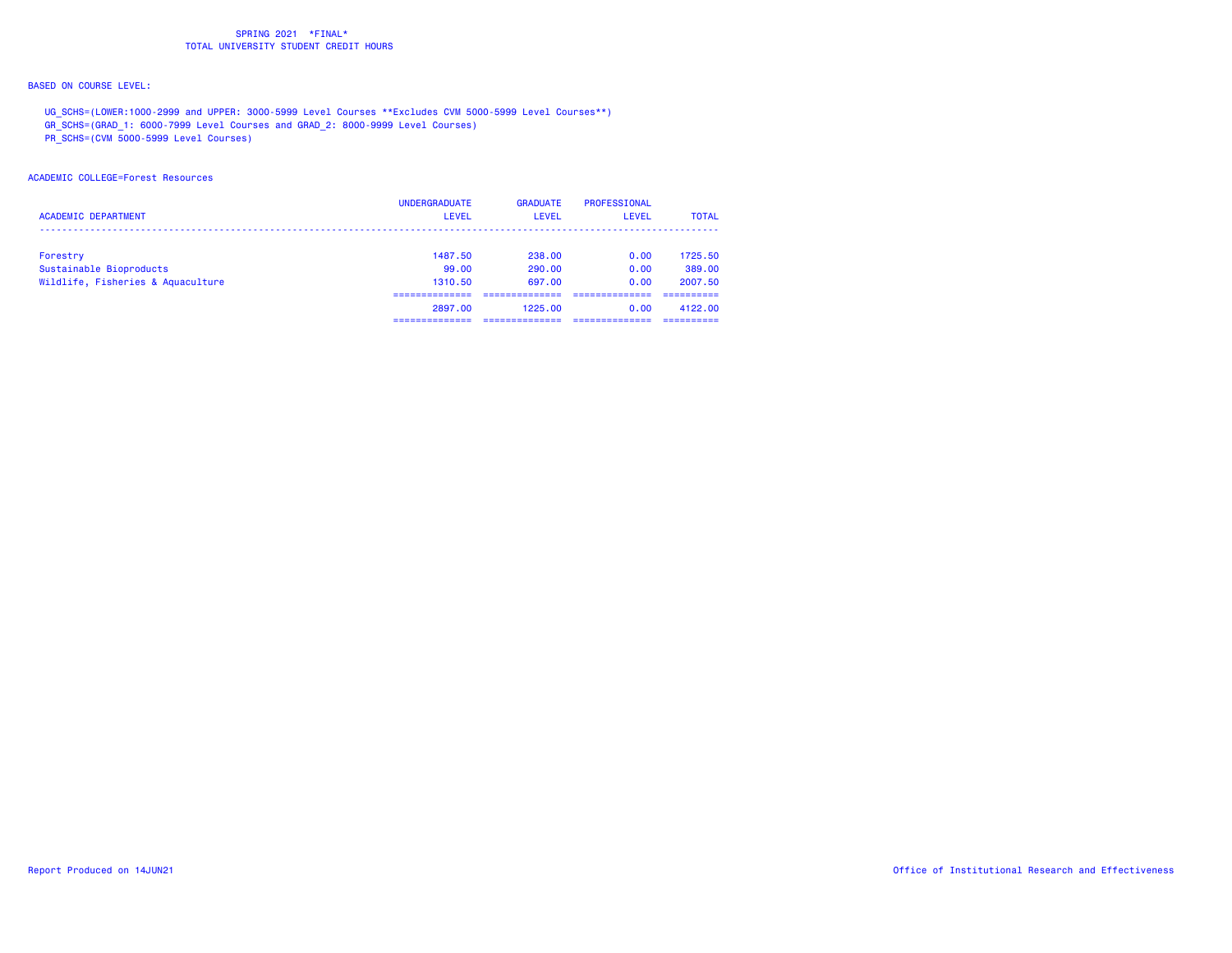# BASED ON COURSE LEVEL:

UG\_SCHS=(LOWER:1000-2999 and UPPER: 3000-5999 Level Courses \*\*Excludes CVM 5000-5999 Level Courses\*\*)

GR\_SCHS=(GRAD\_1: 6000-7999 Level Courses and GRAD\_2: 8000-9999 Level Courses)

PR\_SCHS=(CVM 5000-5999 Level Courses)

## ACADEMIC COLLEGE=Veterinary Medicine

| <b>ACADEMIC DEPARTMENT</b> | <b>UNDERGRADUATE</b><br><b>LEVEL</b> | <b>GRADUATE</b><br><b>LEVEL</b> | PROFESSIONAL<br><b>LEVEL</b> | <b>TOTAL</b> |
|----------------------------|--------------------------------------|---------------------------------|------------------------------|--------------|
| Veterinary Medicine        | 1194.24                              | 340.68                          | 7401.50                      | 8936.42      |
|                            | 1194.24                              | 340.68                          | 7401.50                      | 8936.42      |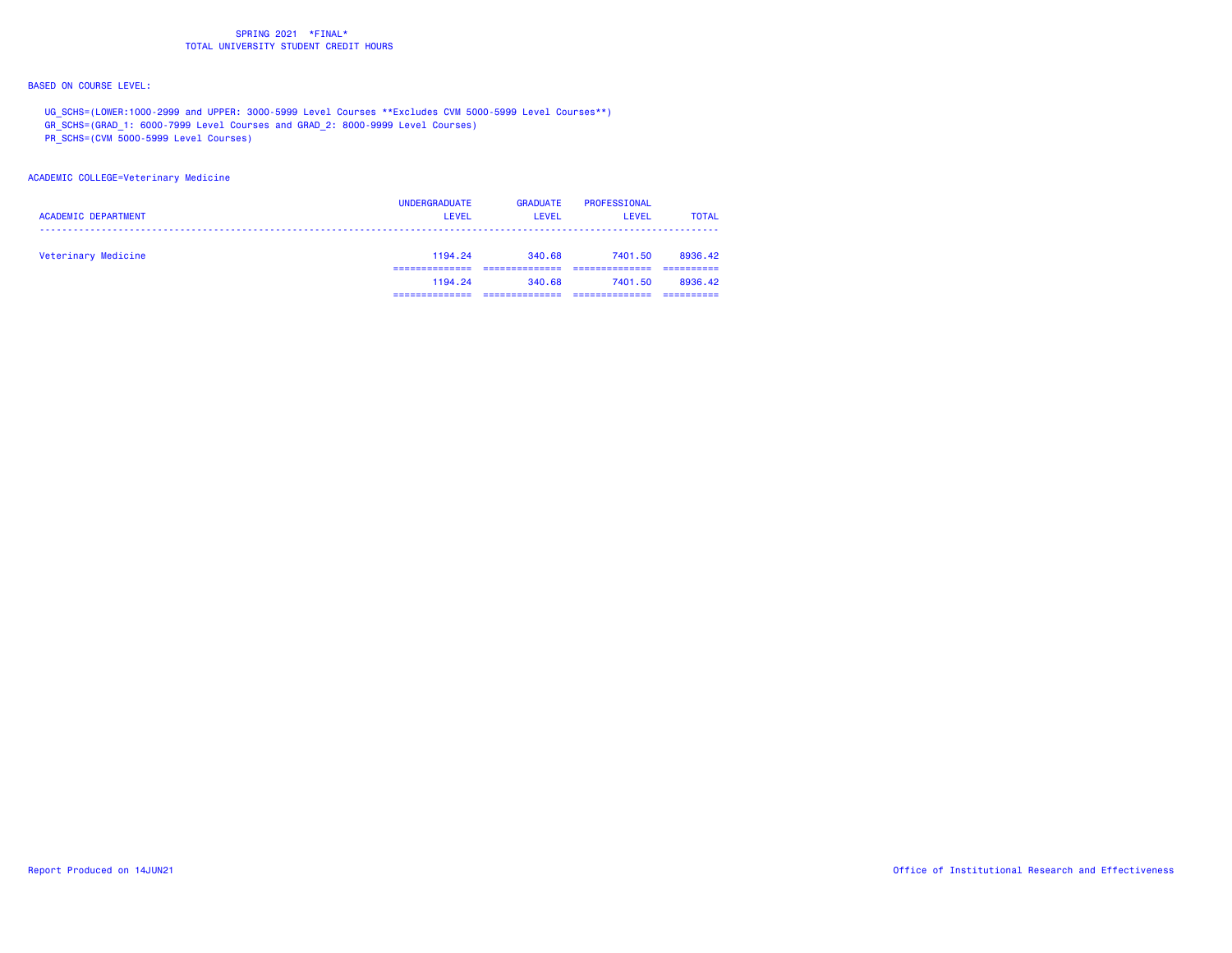# BASED ON COURSE LEVEL:

UG\_SCHS=(LOWER:1000-2999 and UPPER: 3000-5999 Level Courses \*\*Excludes CVM 5000-5999 Level Courses\*\*)

GR\_SCHS=(GRAD\_1: 6000-7999 Level Courses and GRAD\_2: 8000-9999 Level Courses)

PR\_SCHS=(CVM 5000-5999 Level Courses)

#### ACADEMIC COLLEGE=Academic Affairs

| <b>ACADEMIC DEPARTMENT</b>             | <b>UNDERGRADUATE</b><br><b>LEVEL</b> | <b>GRADUATE</b><br>LEVEL | <b>PROFESSIONAL</b><br>LEVEL | <b>TOTAL</b>     |
|----------------------------------------|--------------------------------------|--------------------------|------------------------------|------------------|
| Library<br>Physician Assistant Program | 419,00<br>0.00                       | 0.00<br>340.00           | 0.00<br>0.00                 | 419,00<br>340.00 |
|                                        | 419,00                               | 340.00                   | 0.00                         | 759.00           |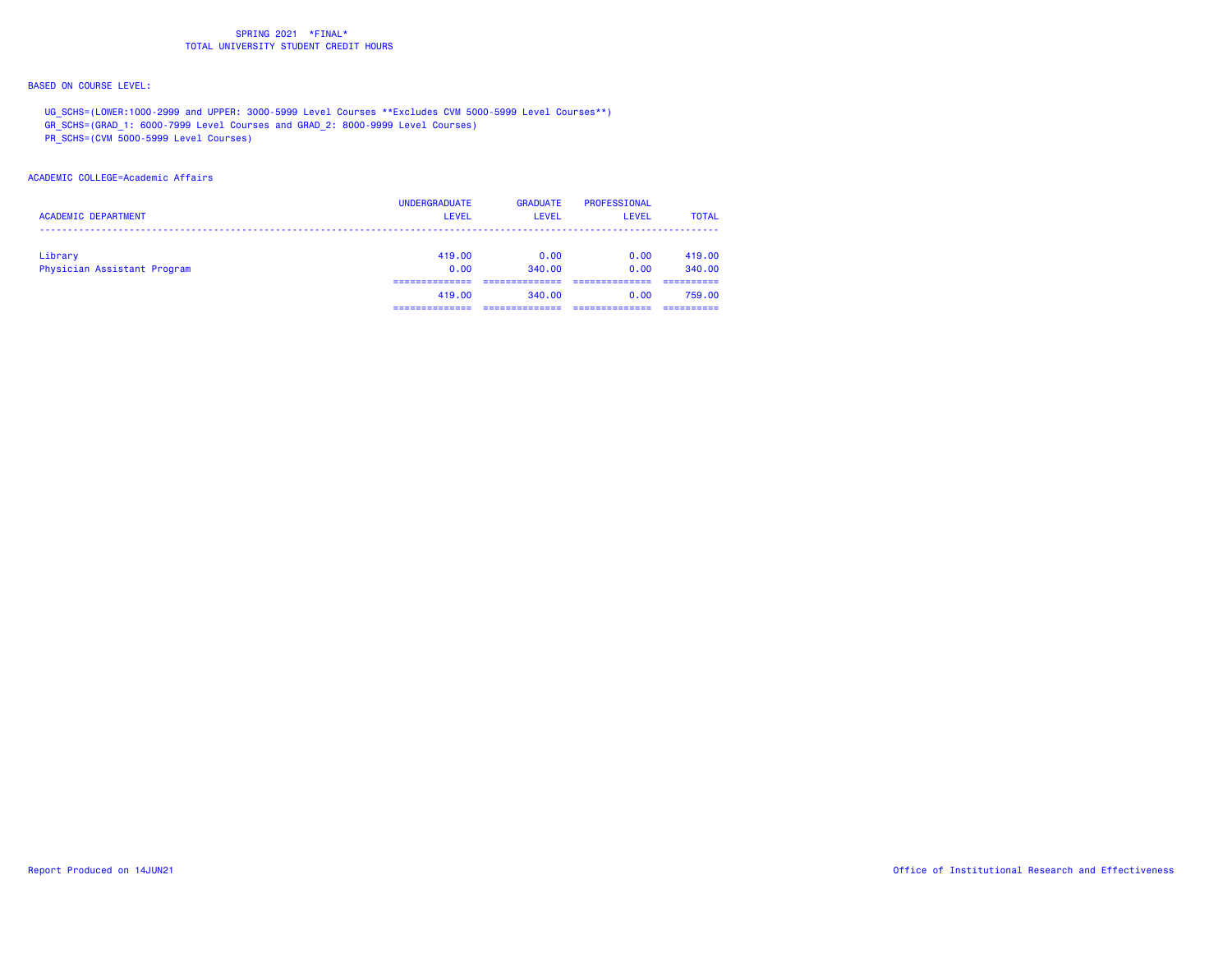| <b>ACADEMIC DEPARTMENT</b> | <b>Instructor Name</b> | Rank                          | <b>Tenure</b><br><b>Status</b> | Course<br>$Cip$ # | <b>CRN</b> | Course #              |                 |              | Sec Type Title            | Inst<br>Per | <b>UG</b><br><b>SCHS</b>                                                                                                                                                               | GR<br><b>SCHS</b>                   | <b>PR</b><br><b>SCHS</b>              | Total<br><b>SCHS</b><br>$\frac{1}{2} \left( \frac{1}{2} \right) \left( \frac{1}{2} \right) \left( \frac{1}{2} \right) \left( \frac{1}{2} \right)$ |
|----------------------------|------------------------|-------------------------------|--------------------------------|-------------------|------------|-----------------------|-----------------|--------------|---------------------------|-------------|----------------------------------------------------------------------------------------------------------------------------------------------------------------------------------------|-------------------------------------|---------------------------------------|---------------------------------------------------------------------------------------------------------------------------------------------------|
| Ag & Bio Engineering       | Chen, Weitong          | Grad Teach Assist             | Not Applicable                 | 140501            | 10028      | ABE 3813              | 01              | <b>C</b>     | Bio Prop Of Mat           | 0.25        | 69.75                                                                                                                                                                                  | 0.00                                | 0.00                                  | 69.75                                                                                                                                             |
|                            |                        |                               |                                |                   | 17257      | ABE 3813              | 02              | K            | Bio Prop Of Mat           | 1.00        | 0.00<br>$\sim$ $\sim$ $\sim$ $\sim$                                                                                                                                                    | 0.00                                | 0.00                                  | 0.00<br>د د د د                                                                                                                                   |
|                            |                        |                               |                                |                   |            |                       |                 |              |                           |             | 69.75                                                                                                                                                                                  | $\sim$ $\sim$ $\sim$ $\sim$<br>0.00 | المستبد<br>0.00                       | 69.75                                                                                                                                             |
|                            | Chesser, Gary          | Assistant Professor Ten Track |                                | 140301            | 16613      | <b>ABE 8000</b>       | 09              | D            | Research / Thesis         | 1.00        | 0.00                                                                                                                                                                                   | 7.00                                | 0.00                                  | 7.00                                                                                                                                              |
|                            |                        |                               |                                |                   | 16721      | <b>ABE 9000</b>       | 10              | D            | Research / Diss           | 1.00        | 0.00                                                                                                                                                                                   | 12.00                               | 0.00                                  | 12.00                                                                                                                                             |
|                            |                        |                               |                                |                   | 16723      | <b>ABE 7000</b>       | 01              | I.           | Directed Indiv Study 1.00 |             | 0.00                                                                                                                                                                                   | 3.00                                | 0.00                                  | 3.00                                                                                                                                              |
|                            |                        |                               |                                |                   | 17758      | ABE 4000              | 04              | $\mathbf{I}$ | Directed Indiv Study 1.00 |             | 3.00                                                                                                                                                                                   | 0.00                                | 0.00                                  | 3.00                                                                                                                                              |
|                            |                        |                               |                                | 150699            | 10012      | ABE 1083              | 01              | C            | Technology Design II 1.00 |             | 78.00                                                                                                                                                                                  | 0.00                                | 0.00                                  | 78.00                                                                                                                                             |
|                            |                        |                               |                                |                   | 10013      | ABE 1083              | 02              | $\mathsf K$  | Technology Design II 1.00 |             | 0.00                                                                                                                                                                                   | 0.00                                | 0.00                                  | 0.00                                                                                                                                              |
|                            |                        |                               |                                |                   | 10014      | ABE 1083              | 03              | $\mathsf K$  | Technology Design II 1.00 |             | 0.00                                                                                                                                                                                   | 0.00                                | 0.00                                  | 0.00                                                                                                                                              |
|                            |                        |                               |                                |                   |            |                       |                 |              |                           |             | 81.00                                                                                                                                                                                  | 22.00                               | 0.00                                  | $\frac{1}{2} \left( \frac{1}{2} \right) \left( \frac{1}{2} \right) \left( \frac{1}{2} \right) \left( \frac{1}{2} \right)$<br>103.00               |
|                            | Linhoss, Anna          | Associate Professor Tenured   |                                | 140301            | 16621      | <b>ABE 9000</b>       | 07              | D            | Research / Diss           | 1.00        | 0.00                                                                                                                                                                                   | 17.00                               | 0.00                                  | 17.00                                                                                                                                             |
|                            |                        |                               |                                | 140501            | 10041      | ABE 4803              | 01              | $\mathbf{C}$ | <b>Biosyst Simulation</b> | 0.50        | 36.00<br>.<br>$\sim$ $\sim$ $\sim$                                                                                                                                                     | 0.00<br>22222                       | 0.00<br>22222                         | 36.00<br>.                                                                                                                                        |
|                            |                        |                               |                                |                   |            |                       |                 |              |                           |             | 36.00                                                                                                                                                                                  | 17.00                               | 0.00                                  | 53.00                                                                                                                                             |
|                            | Linhoss, John          | Assistant Professor Ten Track |                                | 140301            | 17301      | <b>ABE 8000</b>       | 11              | D            | Research / Thesis         | 1.00        | 0.00                                                                                                                                                                                   | 4.00                                | 0.00                                  | 4.00                                                                                                                                              |
|                            |                        |                               |                                |                   | 17302      | <b>ABE 9000</b>       | 11              | D            | Research / Diss           | 1.00        | 0.00<br>$\frac{1}{2} \left( \frac{1}{2} \right) \left( \frac{1}{2} \right) \left( \frac{1}{2} \right)$<br>.                                                                            | 9.00<br>.                           | 0.00<br><b><i><u><u>.</u></u></i></b> | 9.00<br>.                                                                                                                                         |
|                            |                        |                               |                                |                   |            |                       |                 |              |                           |             | 0.00                                                                                                                                                                                   | 13.00                               | 0.00                                  | 13.00                                                                                                                                             |
|                            | Lowe, John             | Assistant Professor Ten Track |                                | 010000            | 17336      | GA 4800               | 20              | $\mathbf{I}$ | Undergraduate Resear      | 0.50        | 2.00                                                                                                                                                                                   | 0.00                                | 0.00                                  | 2.00                                                                                                                                              |
|                            |                        |                               |                                | 140301            | 17704      | <b>ABE 8000</b>       | 12              | D            | Research / Thesis         | 1.00        | 0.00                                                                                                                                                                                   | 3.00                                | 0.00                                  | 3.00                                                                                                                                              |
|                            |                        |                               |                                |                   | 17726      | ABE 4000              | 03              | $\mathbf{I}$ | Directed Indiv Study      | 1.00        | 3.00                                                                                                                                                                                   | 0.00                                | 0.00                                  | 3.00                                                                                                                                              |
|                            |                        |                               |                                | 143801            | 10021      | ABE 2873              | 01              | C            | Land Surveying            | 1.00        | 60.00                                                                                                                                                                                  | 0.00                                | 0.00                                  | 60.00                                                                                                                                             |
|                            |                        |                               |                                |                   | 10022      | ABE 2873              | 02              | К            | Land Surveying            | 1.00        | 0.00                                                                                                                                                                                   | 0.00                                | 0.00                                  | 0.00                                                                                                                                              |
|                            |                        |                               |                                |                   | 10023      | ABE 2873              | 03              | K            | Land Surveying            | 1.00        | 0.00                                                                                                                                                                                   | 0.00                                | 0.00                                  | 0.00                                                                                                                                              |
|                            |                        |                               |                                | 150699            | 16373      | ABE 6163              | 01              | C            | Mach For Agro-Ecosys 1.00 |             | 0.00<br>$\frac{1}{2} \left( \frac{1}{2} \right) \left( \frac{1}{2} \right) \left( \frac{1}{2} \right) \left( \frac{1}{2} \right) \left( \frac{1}{2} \right)$                           | 3.00<br>المتمامين                   | 0.00<br>.                             | 3.00<br>المالم عامان                                                                                                                              |
|                            |                        |                               |                                |                   |            |                       |                 |              |                           |             | 65.00                                                                                                                                                                                  | 6.00                                | 0.00                                  | 71.00                                                                                                                                             |
|                            | Macha, Brittany        | Non-Employee                  | Not Applicable                 | 140501            | 10031      | ABE 3813              | 06              | К            | Bio Prop Of Mat           | 0.50        | 0.00                                                                                                                                                                                   | 0.00                                | 0.00                                  | 0.00                                                                                                                                              |
|                            |                        |                               |                                |                   | 15427      | ABE 3813              | 03              | К            | Bio Prop Of Mat           | 0.50        | 0.00<br>$\omega$ is a $\omega$<br>$\frac{1}{2} \left( \frac{1}{2} \right) \left( \frac{1}{2} \right) \left( \frac{1}{2} \right) \left( \frac{1}{2} \right) \left( \frac{1}{2} \right)$ | 0.00<br>$\omega$ is $\omega$ .      | 0.00                                  | 0.00<br>$\frac{1}{2} \left( \frac{1}{2} \right) \left( \frac{1}{2} \right) \left( \frac{1}{2} \right) \left( \frac{1}{2} \right)$                 |
|                            |                        |                               |                                |                   |            |                       |                 |              |                           |             | 0.00                                                                                                                                                                                   | 0.00                                | 0.00                                  | 0.00                                                                                                                                              |
|                            | Paz, Joel              | Professor                     | <b>Tenured</b>                 | 140301            | 10033      | ABE 4263              |                 | $CO1$ $C$    | Soil & Water Mgt          | 0.50        | 33.00                                                                                                                                                                                  | 0.00                                | 0.00                                  | 33.00                                                                                                                                             |
|                            |                        |                               |                                |                   | 10034      | ABE 4263              | CO <sub>2</sub> | $\mathbf{K}$ | Soil & Water Mgt          | 0.50        | 0.00                                                                                                                                                                                   | 0.00                                | 0.00                                  | 0.00                                                                                                                                              |
|                            |                        |                               |                                |                   | 17267      | ABE 4800              | 01              | $\mathbf{I}$ | Undergraduate Resear      | 1.00        | 3.00<br>.                                                                                                                                                                              | 0.00<br>.                           | 0.00                                  | 3.00<br>$  -$                                                                                                                                     |
|                            |                        |                               |                                |                   |            |                       |                 |              |                           |             | 36.00                                                                                                                                                                                  | 0.00                                | 0.00                                  | 36.00                                                                                                                                             |
|                            | Peterson, Luke         | Non-Faculty                   | Not Applicable                 |                   |            | 140301 17957 ABE 8000 | 14              | <b>D</b>     | Research / Thesis         | 1.00        | 0.00                                                                                                                                                                                   | 1.00                                | 0.00                                  | 1.00                                                                                                                                              |
|                            |                        |                               |                                |                   |            |                       |                 |              |                           |             | 0.00                                                                                                                                                                                   | 1.00                                | 0.00                                  | 1.00                                                                                                                                              |
|                            | Priddy, Lauren         | Assistant Professor Ten Track |                                | 140301            | 16614      | ABE 8000              | 10              | D            | Research / Thesis         | 1.00        | 0.00                                                                                                                                                                                   | 2.00                                | 0.00                                  | 2.00                                                                                                                                              |
|                            |                        |                               |                                |                   | 16623      | <b>ABE 9000</b>       | 09              | D            | Research / Diss           | 1.00        | 0.00                                                                                                                                                                                   | 22.00                               | 0.00                                  | 22.00                                                                                                                                             |
|                            |                        |                               |                                |                   | 17839      | ABE 4800              | 02              | $\mathbf{I}$ | Undergraduate Resear 1.00 |             | 0.00                                                                                                                                                                                   | 0.00                                | 0.00                                  | 0.00                                                                                                                                              |
|                            |                        |                               |                                |                   | 17840      | ABE 4800              | 03              | $\mathbf{I}$ | Undergraduate Resear 1.00 |             | 4.00                                                                                                                                                                                   | 0.00                                | 0.00                                  | 4.00                                                                                                                                              |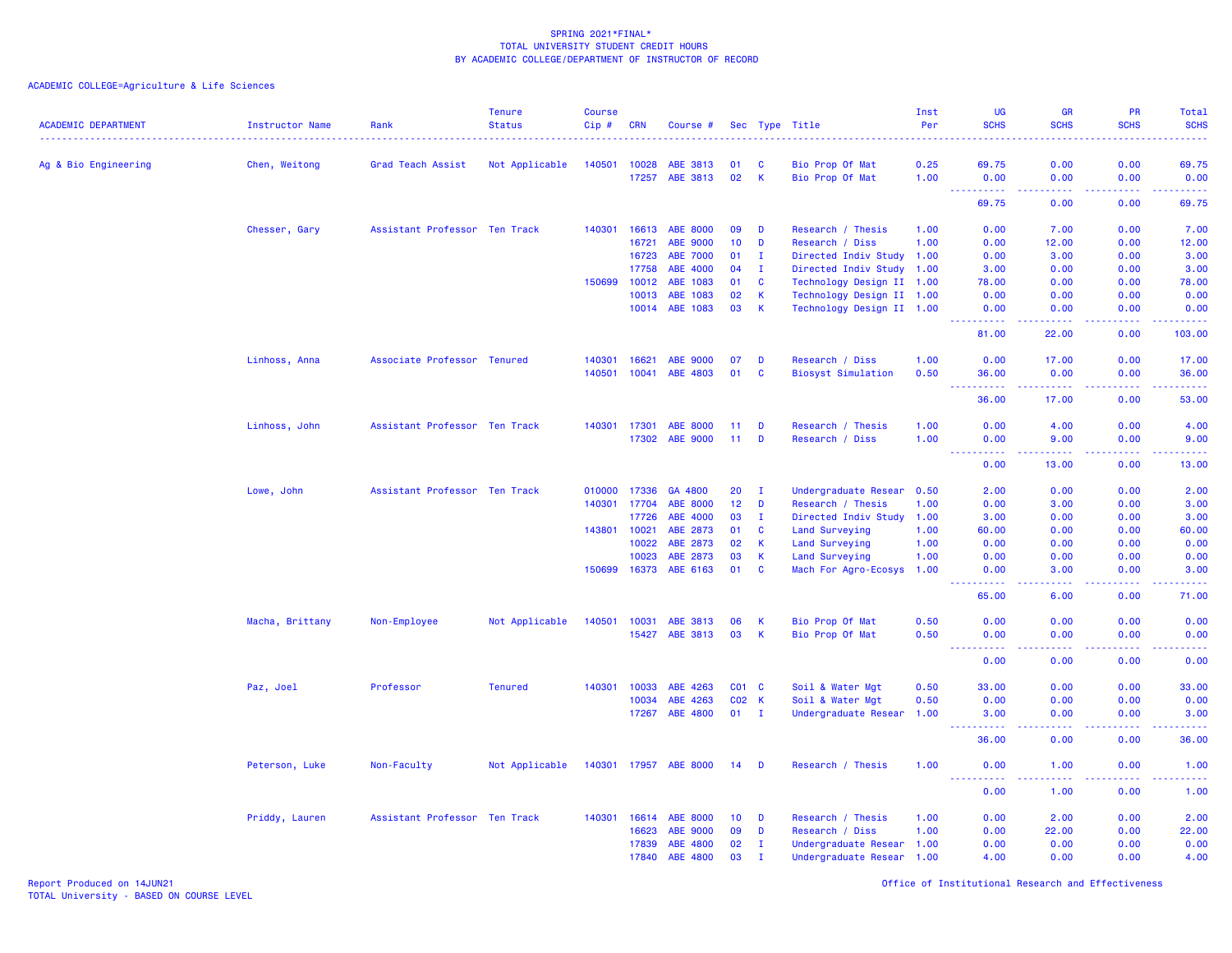|                                                               |                    |                                   | <b>Tenure</b>  | <b>Course</b> |              |                       |                 |              |                           | Inst | UG                                                                                             | <b>GR</b>                                                                                                                         | PR                 | Total                 |
|---------------------------------------------------------------|--------------------|-----------------------------------|----------------|---------------|--------------|-----------------------|-----------------|--------------|---------------------------|------|------------------------------------------------------------------------------------------------|-----------------------------------------------------------------------------------------------------------------------------------|--------------------|-----------------------|
| <b>ACADEMIC DEPARTMENT</b>                                    | Instructor Name    | Rank                              | <b>Status</b>  | Cip#          | <b>CRN</b>   | Course #              |                 |              | Sec Type Title            | Per  | <b>SCHS</b>                                                                                    | <b>SCHS</b>                                                                                                                       | <b>SCHS</b>        | <b>SCHS</b><br>.      |
| Ag & Bio Engineering                                          | Priddy, Lauren     | Assistant Professor Ten Track     |                | 140501        | 10028        | ABE 3813              | 01              | - C          | Bio Prop Of Mat           | 0.75 | 209.25                                                                                         | 0.00                                                                                                                              | 0.00               | 209.25                |
|                                                               |                    |                                   |                |               | 10029        | ABE 3813              | 04              | $\mathsf{K}$ | Bio Prop Of Mat           | 0.50 | 0.00                                                                                           | 0.00                                                                                                                              | 0.00               | 0.00                  |
|                                                               |                    |                                   |                |               | 10030        | ABE 3813              | 05              | $\mathsf{K}$ | Bio Prop Of Mat           | 0.50 | 0.00                                                                                           | 0.00                                                                                                                              | 0.00               | 0.00                  |
|                                                               |                    |                                   |                |               | 10031        | ABE 3813              | 06              | $\mathsf{K}$ | Bio Prop Of Mat           | 0.50 | 0.00                                                                                           | 0.00                                                                                                                              | 0.00               | 0.00                  |
|                                                               |                    |                                   |                |               | 15427        | ABE 3813              | 03              | $\mathsf{K}$ | Bio Prop Of Mat           | 0.50 | 0.00                                                                                           | 0.00                                                                                                                              | 0.00               | 0.00                  |
|                                                               |                    |                                   |                |               |              |                       |                 |              |                           |      | $\frac{1}{2} \left( \frac{1}{2} \right) \frac{1}{2} \left( \frac{1}{2} \right)$<br>.<br>213.25 | 24.00                                                                                                                             | 0.00               | 237.25                |
|                                                               | Simpson, Chartrisa | Associate Professor Tenured       |                | 010000        | 17346        | GA 4800               | 18              | $\mathbf{I}$ | Undergraduate Resear 1.00 |      | 3.00                                                                                           | 0.00                                                                                                                              | 0.00               | 3.00                  |
|                                                               |                    |                                   |                | 140301        | 16612        | <b>ABE 8000</b>       | 08              | D            | Research / Thesis         | 1.00 | 0.00                                                                                           | 21.00                                                                                                                             | 0.00               | 21.00                 |
|                                                               |                    |                                   |                |               | 17372        | ABE 3773              | 01              | $\mathbf{C}$ | Cur Top BME               | 1.00 | 57.00                                                                                          | 0.00                                                                                                                              | 0.00               | 57.00                 |
|                                                               |                    |                                   |                |               | 17701        | ABE 4000              | 01              | $\mathbf{I}$ | Directed Indiv Study 1.00 |      | 3.00                                                                                           | 0.00                                                                                                                              | 0.00               | 3.00                  |
|                                                               |                    |                                   |                |               | 17702        | ABE 4000              | 02              | $\mathbf{I}$ | Directed Indiv Study      | 1.00 | 3.00                                                                                           | 0.00                                                                                                                              | 0.00               | 3.00                  |
|                                                               |                    |                                   |                |               | 240101 17138 | <b>HON 4093</b>       | <b>HO2 E</b>    |              | <b>Honors Thesis</b>      | 1.00 | 3.00                                                                                           | 0.00                                                                                                                              | 0.00               | 3.00                  |
|                                                               |                    |                                   |                |               |              |                       |                 |              |                           |      | 69.00                                                                                          | 21.00                                                                                                                             | 0.00               | 90.00                 |
|                                                               | Tagert, Mary       | Extension Assoc Pro Non-Ten Track |                | 140301        | 10033        | ABE 4263              | $CO1$ $C$       |              | Soil & Water Mgt          | 0.50 | 33.00                                                                                          | 0.00                                                                                                                              | 0.00               | 33.00                 |
|                                                               |                    |                                   |                |               | 10034        | ABE 4263              | C02 K           |              | Soil & Water Mgt          | 0.50 | 0.00                                                                                           | 0.00                                                                                                                              | 0.00               | 0.00                  |
|                                                               |                    |                                   |                |               | 16607        | <b>ABE 8000</b>       | 03              | D            | Research / Thesis         | 1.00 | 0.00<br>444                                                                                    | 6.00                                                                                                                              | 0.00               | 6.00                  |
|                                                               |                    |                                   |                |               |              |                       |                 |              |                           |      | 33.00                                                                                          | 6.00                                                                                                                              | 0.00               | 39.00                 |
|                                                               | Thomasson, John    | Professor                         | <b>Tenured</b> |               |              | 140301 17983 ABE 9000 | 12 <sup>2</sup> | D            | Research / Diss           | 1.00 | 0.00                                                                                           | 14.00                                                                                                                             | 0.00               | 14.00                 |
|                                                               |                    |                                   |                |               |              |                       |                 |              |                           |      | ----------<br>0.00                                                                             | .<br>14.00                                                                                                                        | المستما<br>0.00    | .<br>14.00            |
|                                                               | Wooten, James      | Non-Faculty                       | Not Applicable | 150699        |              | 10032 ABE 4163        | 01              | <b>C</b>     | Agri Off-Road Mach M 1.00 |      | 33,00                                                                                          | 0.00                                                                                                                              | 0.00               | 33.00                 |
|                                                               |                    |                                   |                |               |              |                       |                 |              |                           |      | ----------<br>33.00                                                                            | <b>.</b><br>0.00                                                                                                                  | 0.00               | 33.00                 |
|                                                               | Yu, Fei            | Professor                         | <b>Tenured</b> | 140301        | 10043        | ABE 4833              | 01              | B            | Practice of Engr Des 1.00 |      | 222.00                                                                                         | 0.00                                                                                                                              | 0.00               | 222.00                |
|                                                               |                    |                                   |                |               | 10055        | ABE 8911              | 01              | <b>S</b>     | Agr/Bio Engr Seminar 1.00 |      | 0.00                                                                                           | 6.00                                                                                                                              | 0.00               | 6.00                  |
|                                                               |                    |                                   |                |               | 10056        | ABE 8921              | 01              | <b>S</b>     | Agr/Bio Engr Seminar 1.00 |      | 0.00                                                                                           | 3.00                                                                                                                              | 0.00               | 3.00                  |
|                                                               |                    |                                   |                |               | 17869        | ABE 4000              | 05              | $\mathbf{I}$ | Directed Indiv Study 1.00 |      | 3.00                                                                                           | 0.00                                                                                                                              | 0.00               | 3.00                  |
|                                                               |                    |                                   |                |               | 17870        | ABE 4000              | 06              | $\mathbf{I}$ | Directed Indiv Study 1.00 |      | 3.00                                                                                           | 0.00                                                                                                                              | 0.00               | 3.00                  |
|                                                               |                    |                                   |                |               | 17871        | ABE 4000              | 07              | $\mathbf{I}$ | Directed Indiv Study 1.00 |      | 3.00                                                                                           | 0.00                                                                                                                              | 0.00               | 3.00                  |
|                                                               |                    |                                   |                |               | 17988        | ABE 4000              | 08              | $\mathbf{I}$ | Directed Indiv Study 1.00 |      | 3.00                                                                                           | 0.00                                                                                                                              | 0.00               | 3.00                  |
|                                                               |                    |                                   |                |               |              |                       |                 |              |                           |      | 234.00                                                                                         | $\frac{1}{2} \left( \frac{1}{2} \right) \left( \frac{1}{2} \right) \left( \frac{1}{2} \right) \left( \frac{1}{2} \right)$<br>9.00 | .<br>0.00          | ------<br>243.00      |
| =====================================<br>Ag & Bio Engineering |                    |                                   |                |               |              |                       |                 |              |                           |      | ==========<br>870.00                                                                           | ==========<br>133.00                                                                                                              | ==========<br>0.00 | ==========<br>1003.00 |
| ======================================                        |                    |                                   |                |               |              |                       |                 |              |                           |      | ==========                                                                                     |                                                                                                                                   |                    |                       |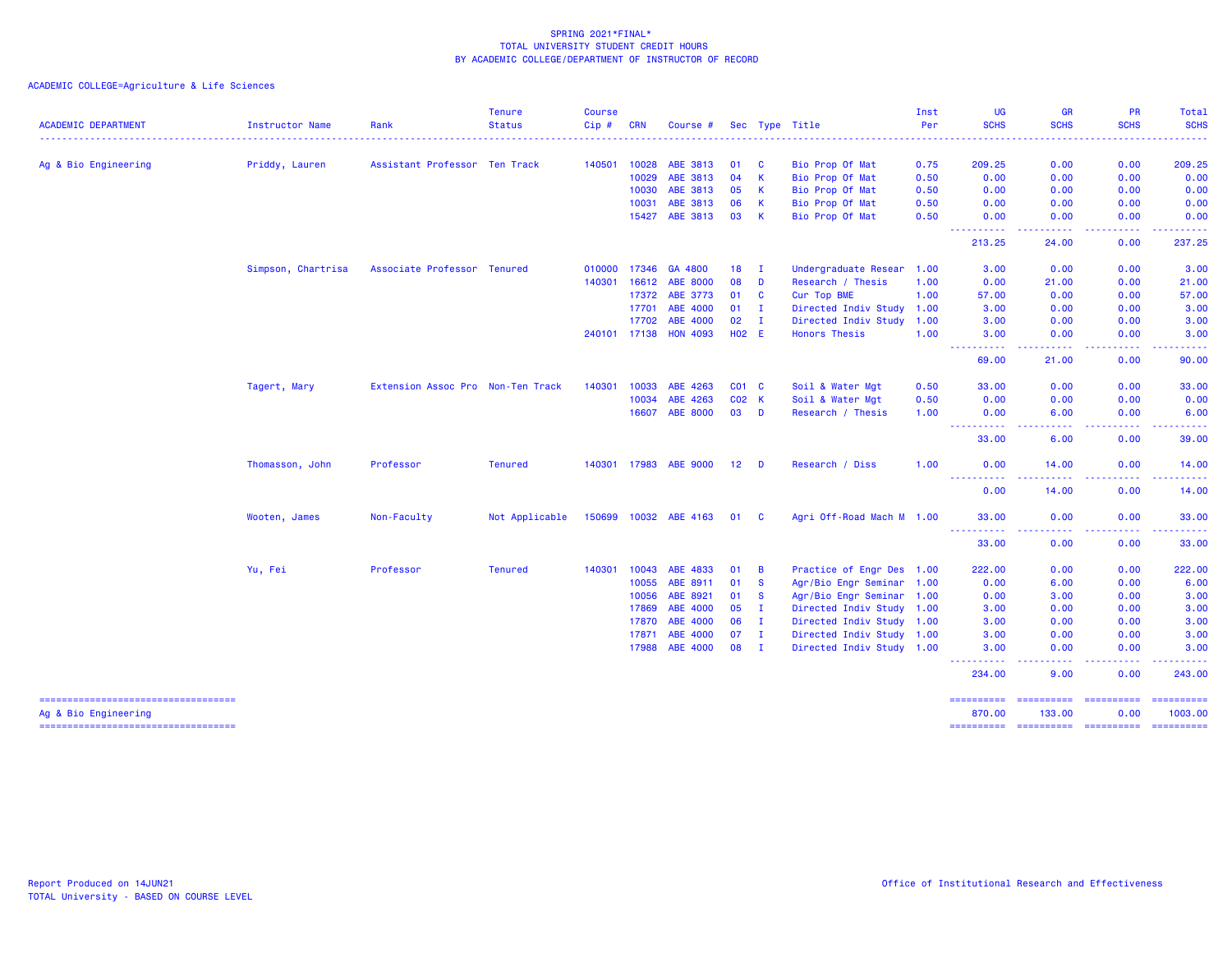| <b>ACADEMIC DEPARTMENT</b> | Instructor Name  | Rank                                                   | <b>Tenure</b><br><b>Status</b> | <b>Course</b><br>Cip#        | CRN   | Course #                                |                   |                  | Sec Type Title                                        | Inst<br>Per | UG<br><b>SCHS</b>                                                                                                                                             | <b>GR</b><br><b>SCHS</b>                                                                                                                                      | <b>PR</b><br><b>SCHS</b>                                                                                                                                     | Total<br><b>SCHS</b> |
|----------------------------|------------------|--------------------------------------------------------|--------------------------------|------------------------------|-------|-----------------------------------------|-------------------|------------------|-------------------------------------------------------|-------------|---------------------------------------------------------------------------------------------------------------------------------------------------------------|---------------------------------------------------------------------------------------------------------------------------------------------------------------|--------------------------------------------------------------------------------------------------------------------------------------------------------------|----------------------|
| Agricultural Economics     | Barrett, Jason   | Extension Assist Pr Non-Ten Track                      |                                |                              |       | 451002 14770 PS 1113                    | 502 C             |                  | American Government 1.00                              |             | 39.00                                                                                                                                                         | 0.00                                                                                                                                                          | 0.00                                                                                                                                                         | 39.00                |
|                            |                  |                                                        |                                |                              |       |                                         |                   |                  |                                                       |             | $\frac{1}{2} \left( \frac{1}{2} \right) \left( \frac{1}{2} \right) \left( \frac{1}{2} \right) \left( \frac{1}{2} \right) \left( \frac{1}{2} \right)$<br>39.00 | د د د د<br>0.00                                                                                                                                               | .<br>0.00                                                                                                                                                    | .<br>39.00           |
|                            |                  | Canales Medina, Domi Assistant Professor Ten Track     |                                |                              |       | 010103 10176 AEC 6223                   | 01                | C                | Applied Quant Anal I 1.00                             |             | 0.00                                                                                                                                                          | 3.00                                                                                                                                                          | 0.00                                                                                                                                                         | 3.00                 |
|                            |                  |                                                        |                                |                              |       | 450603 10167 AEC 4223                   | 01                | $\mathbf{C}$     | Applied Quant Anal i 1.00                             |             | 84.00<br>.                                                                                                                                                    | 0.00<br>$\sim 100$                                                                                                                                            | 0.00<br>.                                                                                                                                                    | 84.00<br>والانتاب    |
|                            |                  |                                                        |                                |                              |       |                                         |                   |                  |                                                       |             | 84.00                                                                                                                                                         | 3.00                                                                                                                                                          | 0.00                                                                                                                                                         | 87.00                |
|                            | Coatney, Kalyn   | Associate Professor Tenured                            |                                |                              |       | 010103 10166 AEC 4133<br>10184 AEC 8403 | 01<br>01          | C<br><b>C</b>    | Food Markets & Price 1.00<br>Game Theory              | 1.00        | 120.00<br>0.00                                                                                                                                                | 0.00<br>15.00                                                                                                                                                 | 0.00<br>0.00                                                                                                                                                 | 120.00<br>15.00      |
|                            |                  |                                                        |                                |                              |       |                                         |                   |                  |                                                       |             | <b></b><br>120.00                                                                                                                                             | $\frac{1}{2} \left( \frac{1}{2} \right) \left( \frac{1}{2} \right) \left( \frac{1}{2} \right) \left( \frac{1}{2} \right) \left( \frac{1}{2} \right)$<br>15.00 | .<br>0.00                                                                                                                                                    | <u>.</u><br>135.00   |
|                            | Coble, Keith     | Professor                                              | <b>Tenured</b>                 | 010103 10171                 |       | AEC 4413                                | 01                | C                | Public Problems of A 0.49                             |             | 69.09                                                                                                                                                         | 0.00                                                                                                                                                          | 0.00                                                                                                                                                         | 69.09                |
|                            |                  |                                                        |                                |                              | 10180 | AEC 6413                                | 01                | $\mathbf{C}$     | Public Problem Of Ag 0.49                             |             | 0.00                                                                                                                                                          | 1.47                                                                                                                                                          | 0.00                                                                                                                                                         | 1.47                 |
|                            |                  |                                                        |                                |                              |       | 10185 AEC 8621                          | 01                | <b>C</b>         | Research Seminar II 0.51                              |             | 0.00                                                                                                                                                          | 2.04                                                                                                                                                          | 0.00                                                                                                                                                         | 2.04                 |
|                            |                  |                                                        |                                |                              |       |                                         |                   |                  |                                                       |             | .<br>69.09                                                                                                                                                    | د د د د<br>3.51                                                                                                                                               | .<br>0.00                                                                                                                                                    | والانتاب<br>72.60    |
|                            |                  | Collart Dinarte, Alb Extension Assoc Pro Non-Ten Track |                                | 010103 16588                 |       | <b>AEC 8000</b>                         | 03                | D                | Research / Thesis                                     | 1.00        | 0.00                                                                                                                                                          | 9.00                                                                                                                                                          | 0.00                                                                                                                                                         | 9.00                 |
|                            |                  |                                                        |                                |                              |       |                                         |                   |                  |                                                       |             | $- - - - -$<br>0.00                                                                                                                                           | $  -$<br>9.00                                                                                                                                                 | .<br>0.00                                                                                                                                                    | $- - - - -$<br>9.00  |
|                            | Davis, George    | Assistant Professor Ten Track                          |                                |                              |       | 010103 14266 AEC 6223                   | 501 C             |                  | Applied Quant Anal I 1.00                             |             | 0.00                                                                                                                                                          | 39.00                                                                                                                                                         | 0.00                                                                                                                                                         | 39.00                |
|                            |                  |                                                        |                                |                              |       |                                         |                   |                  |                                                       |             | <u>.</u><br>0.00                                                                                                                                              | 39.00                                                                                                                                                         | 0.00                                                                                                                                                         | .<br>39.00           |
|                            | Gregory, Evan    | Non-Faculty                                            | Not Applicable                 |                              |       | 010101 10163 AEC 3133                   | 01                | <b>C</b>         | Introductory Agribus 1.00                             |             | 279.00                                                                                                                                                        | 0.00                                                                                                                                                          | 0.00                                                                                                                                                         | 279.00               |
|                            |                  |                                                        |                                |                              |       |                                         |                   |                  |                                                       |             | <u>.</u><br>279.00                                                                                                                                            | 0.00                                                                                                                                                          | <u>.</u><br>0.00                                                                                                                                             | .<br>279.00          |
|                            | Harri, Ardian    | Professor                                              | <b>Tenured</b>                 | 010101 17371                 |       | AEC 6530                                | 01                | E                | Internship AEC-AGBM                                   | 0.51        | 0.00                                                                                                                                                          | 0.51                                                                                                                                                          | 0.00                                                                                                                                                         | 0.51                 |
|                            |                  |                                                        |                                | 010103 10185                 |       | AEC 8621                                | 01                | $\mathbf{C}$     | Research Seminar II                                   | 0.49        | 0.00                                                                                                                                                          | 1.96                                                                                                                                                          | 0.00                                                                                                                                                         | 1.96                 |
|                            |                  |                                                        |                                |                              | 16586 | <b>AEC 8000</b>                         | 01                | D                | Research / Thesis                                     | 1.00        | 0.00<br><b>_________</b>                                                                                                                                      | 9.00<br>المتمام والمناور                                                                                                                                      | 0.00<br>22222)                                                                                                                                               | 9.00<br>.            |
|                            |                  |                                                        |                                |                              |       |                                         |                   |                  |                                                       |             | 0.00                                                                                                                                                          | 11.47                                                                                                                                                         | 0.00                                                                                                                                                         | 11.47                |
|                            | Interis, Matthew | Associate Professor Tenured                            |                                | 030103                       | 10164 | AEC 3233                                | 01                | <b>C</b>         | Intro to Env Econ &                                   | 1.00        | 240.00                                                                                                                                                        | 0.00                                                                                                                                                          | 0.00                                                                                                                                                         | 240.00               |
|                            |                  |                                                        |                                |                              | 10165 | AEC 3233                                | <b>HO1 C</b>      |                  | Honors Intro Env Eco 1.00                             |             | 12.00                                                                                                                                                         | 0.00                                                                                                                                                          | 0.00                                                                                                                                                         | 12.00                |
|                            |                  |                                                        |                                |                              | 10168 | AEC 4233                                | 01                | <b>C</b>         | Environmental Econom 1.00                             |             | 21,00<br><b></b>                                                                                                                                              | 0.00<br>.                                                                                                                                                     | 0.00<br>$\frac{1}{2} \left( \frac{1}{2} \right) \left( \frac{1}{2} \right) \left( \frac{1}{2} \right) \left( \frac{1}{2} \right) \left( \frac{1}{2} \right)$ | 21,00<br>.           |
|                            |                  |                                                        |                                |                              |       |                                         |                   |                  |                                                       |             | 273.00                                                                                                                                                        | 0.00                                                                                                                                                          | 0.00                                                                                                                                                         | 273.00               |
|                            | Janzen, Matthew  | Instructor                                             | Non-Ten Track                  | 010101                       | 17371 | AEC 6530                                | 01                | E.               | Internship AEC-AGBM                                   | 0.49        | 0.00                                                                                                                                                          | 0.49                                                                                                                                                          | 0.00                                                                                                                                                         | 0.49                 |
|                            |                  |                                                        |                                | 010103                       | 10160 | AEC 2713                                | 01                | $\mathbf{C}$     | Intro to Food & Reso 1.00                             |             | 303.00                                                                                                                                                        | 0.00                                                                                                                                                          | 0.00                                                                                                                                                         | 303.00               |
|                            |                  |                                                        |                                |                              | 10161 | AEC 2713                                | H <sub>01</sub> C |                  | Honors Intro Food & 1.00                              |             | 12.00                                                                                                                                                         | 0.00                                                                                                                                                          | 0.00                                                                                                                                                         | 12.00                |
|                            |                  |                                                        |                                |                              | 14265 | AEC 6113                                | 501 C             |                  | Agribus Firm Mgt                                      | 1.00        | 0.00                                                                                                                                                          | 51.00                                                                                                                                                         | 0.00                                                                                                                                                         | 51.00                |
|                            |                  |                                                        |                                | 450603                       | 10162 | AEC 3113                                | 01                | C                | Intro To Quant Econ                                   | 1.00        | 78.00<br>.                                                                                                                                                    | 0.00<br>$\frac{1}{2} \left( \frac{1}{2} \right) \left( \frac{1}{2} \right) \left( \frac{1}{2} \right) \left( \frac{1}{2} \right) \left( \frac{1}{2} \right)$  | 0.00<br>. <b>.</b>                                                                                                                                           | 78.00<br>22222       |
|                            |                  |                                                        |                                |                              |       |                                         |                   |                  |                                                       |             | 393.00                                                                                                                                                        | 51.49                                                                                                                                                         | 0.00                                                                                                                                                         | 444.49               |
|                            | Johnson, Jeffrey | Extension Professor Non-Ten Track                      |                                | 010000 17336<br>010103 10178 |       | GA 4800<br>AEC 6343                     | 20<br>01          | $\mathbf I$<br>C | Undergraduate Resear 0.50<br>Adv Farm Management 1.00 |             | 2.00<br>0.00                                                                                                                                                  | 0.00<br>6.00                                                                                                                                                  | 0.00<br>0.00                                                                                                                                                 | 2.00<br>6.00         |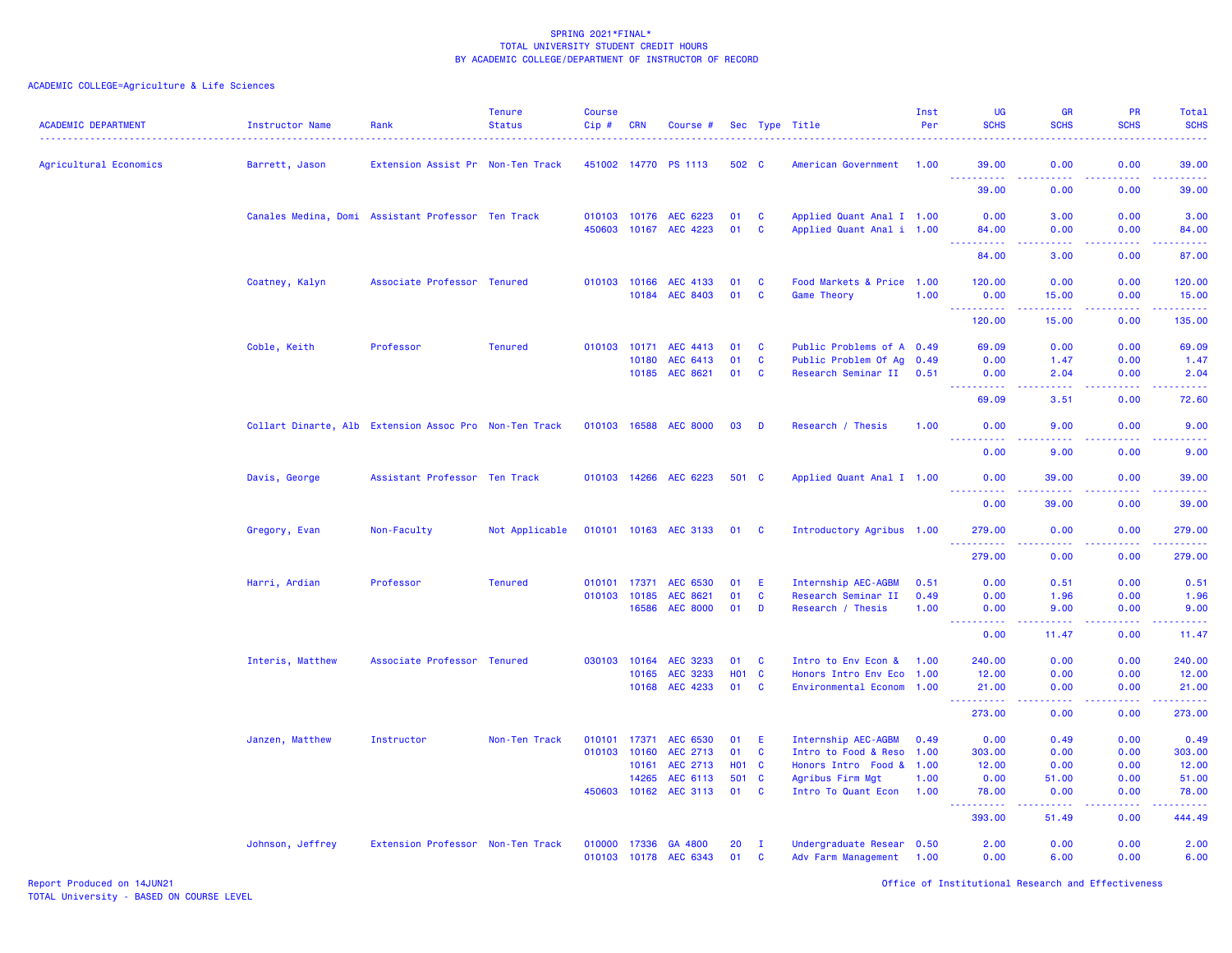| <b>ACADEMIC DEPARTMENT</b>          | <b>Instructor Name</b>                                 | Rank                              | <b>Tenure</b><br><b>Status</b> | <b>Course</b><br>Cip# | <b>CRN</b> | Course #              |         |              | Sec Type Title            | Inst<br>Per | <b>UG</b><br><b>SCHS</b>            | <b>GR</b><br><b>SCHS</b>                                                                                                                                                                                                                                                                                                                                                                                                                                                                  | PR<br><b>SCHS</b>                                                                                                                                            | Total<br><b>SCHS</b>                                                                                                              |
|-------------------------------------|--------------------------------------------------------|-----------------------------------|--------------------------------|-----------------------|------------|-----------------------|---------|--------------|---------------------------|-------------|-------------------------------------|-------------------------------------------------------------------------------------------------------------------------------------------------------------------------------------------------------------------------------------------------------------------------------------------------------------------------------------------------------------------------------------------------------------------------------------------------------------------------------------------|--------------------------------------------------------------------------------------------------------------------------------------------------------------|-----------------------------------------------------------------------------------------------------------------------------------|
| Agricultural Economics              | Johnson, Jeffrey                                       | Extension Professor Non-Ten Track |                                | 010103 17599          |            | <b>AEC 7000</b>       | 02      | - I          | Directed Indiv Study 1.00 |             | 0.00                                | 3.00                                                                                                                                                                                                                                                                                                                                                                                                                                                                                      | 0.00                                                                                                                                                         | 3.00                                                                                                                              |
|                                     |                                                        |                                   |                                |                       | 17620      | <b>AEC 4000</b>       | $001$ I |              | Directed Indiv Study 1.00 |             | 3.00                                | 0.00                                                                                                                                                                                                                                                                                                                                                                                                                                                                                      | 0.00                                                                                                                                                         | 3.00                                                                                                                              |
|                                     |                                                        |                                   |                                | 010104 10169          |            | AEC 4343              | 01      | <b>C</b>     | Adv Farm Management       | 1.00        | 75.00<br>222222                     | 0.00<br>22222                                                                                                                                                                                                                                                                                                                                                                                                                                                                             | 0.00<br>. <b>.</b>                                                                                                                                           | 75.00                                                                                                                             |
|                                     |                                                        |                                   |                                |                       |            |                       |         |              |                           |             | 80.00                               | 9.00                                                                                                                                                                                                                                                                                                                                                                                                                                                                                      | 0.00                                                                                                                                                         | .<br>89.00                                                                                                                        |
|                                     | Kim, Ayoung                                            | Assistant Professor Ten Track     |                                | 010103 10173          |            | AEC 4623              | 01      | <b>C</b>     | Gbl Mkg of Ag Prod        | 1.00        | 99.00                               | 0.00                                                                                                                                                                                                                                                                                                                                                                                                                                                                                      | 0.00                                                                                                                                                         | 99.00                                                                                                                             |
|                                     |                                                        |                                   |                                |                       | 10182      | AEC 8123              | 01      | <b>C</b>     | Analysis of Ag Marke      | 1.00        | 0.00                                | 12.00                                                                                                                                                                                                                                                                                                                                                                                                                                                                                     | 0.00                                                                                                                                                         | 12.00                                                                                                                             |
|                                     |                                                        |                                   |                                |                       | 14267      | AEC 6623              | 501 C   |              | Gbl Mkg of Ag Prod        | 1.00        | 0.00<br><u> - - - - - - - - - -</u> | 21.00<br>.                                                                                                                                                                                                                                                                                                                                                                                                                                                                                | 0.00<br>$\frac{1}{2} \left( \frac{1}{2} \right) \left( \frac{1}{2} \right) \left( \frac{1}{2} \right) \left( \frac{1}{2} \right) \left( \frac{1}{2} \right)$ | 21.00                                                                                                                             |
|                                     |                                                        |                                   |                                |                       |            |                       |         |              |                           |             | 99.00                               | 33.00                                                                                                                                                                                                                                                                                                                                                                                                                                                                                     | 0.00                                                                                                                                                         | 132.00                                                                                                                            |
|                                     | Li, Xiaofei                                            | Assistant Professor Ten Track     |                                | 010103 10183          |            | AEC 8143              | 01      | C            | Ag Prod Economics         | 1.00        | 0.00                                | 18.00                                                                                                                                                                                                                                                                                                                                                                                                                                                                                     | 0.00                                                                                                                                                         | 18.00                                                                                                                             |
|                                     |                                                        |                                   |                                |                       | 16590      | <b>AEC 8000</b>       | 05      | D            | Research / Thesis         | 1.00        | 0.00<br>.                           | 9.00<br>$\frac{1}{2} \left( \frac{1}{2} \right) \left( \frac{1}{2} \right) \left( \frac{1}{2} \right) \left( \frac{1}{2} \right) \left( \frac{1}{2} \right)$                                                                                                                                                                                                                                                                                                                              | 0.00                                                                                                                                                         | 9.00<br>.                                                                                                                         |
|                                     |                                                        |                                   |                                |                       |            |                       |         |              |                           |             | 0.00                                | 27.00                                                                                                                                                                                                                                                                                                                                                                                                                                                                                     | 0.00                                                                                                                                                         | 27.00                                                                                                                             |
|                                     | Little, Randall                                        | Professor                         | <b>Tenured</b>                 | 010103 17593          |            | <b>AEC 4000</b>       | 01      | $\mathbf{I}$ | Directed Indiv Study 1.00 |             | 2.00                                | 0.00                                                                                                                                                                                                                                                                                                                                                                                                                                                                                      | 0.00                                                                                                                                                         | 2.00                                                                                                                              |
|                                     |                                                        |                                   |                                |                       | 17967      | <b>AEC 4000</b>       | 02      | $\mathbf{I}$ | Directed Indiv Study 1.00 |             | 3.00                                | 0.00                                                                                                                                                                                                                                                                                                                                                                                                                                                                                      | 0.00                                                                                                                                                         | 3.00                                                                                                                              |
|                                     |                                                        |                                   |                                |                       | 18014      | <b>AEC 4000</b>       | 03      | $\mathbf{I}$ | Directed Indiv Study 1.00 |             | 3.00                                | 0.00                                                                                                                                                                                                                                                                                                                                                                                                                                                                                      | 0.00                                                                                                                                                         | 3.00                                                                                                                              |
|                                     |                                                        |                                   |                                |                       |            | 18017 AEC 4000        | $04$ I  |              | Directed Indiv Study 1.00 |             | 2.00<br><b><i><u></u></i></b>       | 0.00<br>$\sim$ $\sim$ $\sim$                                                                                                                                                                                                                                                                                                                                                                                                                                                              | 0.00<br>.                                                                                                                                                    | 2.00<br>$\frac{1}{2} \left( \frac{1}{2} \right) \left( \frac{1}{2} \right) \left( \frac{1}{2} \right) \left( \frac{1}{2} \right)$ |
|                                     |                                                        |                                   |                                |                       |            |                       |         |              |                           |             | 10.00                               | 0.00                                                                                                                                                                                                                                                                                                                                                                                                                                                                                      | 0.00                                                                                                                                                         | 10.00                                                                                                                             |
|                                     | Maples, Joshua                                         | Assistant Professor Ten Track     |                                | 010103 10171          |            | AEC 4413              | 01      | <b>C</b>     | Public Problems of A 0.51 |             | 71.91                               | 0.00                                                                                                                                                                                                                                                                                                                                                                                                                                                                                      | 0.00                                                                                                                                                         | 71.91                                                                                                                             |
|                                     |                                                        |                                   |                                |                       | 10180      | AEC 6413              | 01      | <b>C</b>     | Public Problem Of Ag      | 0.51        | 0.00                                | 1.53                                                                                                                                                                                                                                                                                                                                                                                                                                                                                      | 0.00                                                                                                                                                         | 1.53                                                                                                                              |
|                                     |                                                        |                                   |                                |                       | 16591      | <b>AEC 8000</b>       | 06      | D            | Research / Thesis         | 1.00        | 0.00<br>22,<br>بالمستنا             | 9.00<br>وعاعاها                                                                                                                                                                                                                                                                                                                                                                                                                                                                           | 0.00<br>.                                                                                                                                                    | 9.00<br>الداعات الما                                                                                                              |
|                                     |                                                        |                                   |                                |                       |            |                       |         |              |                           |             | 71.91                               | 10.53                                                                                                                                                                                                                                                                                                                                                                                                                                                                                     | 0.00                                                                                                                                                         | 82.44                                                                                                                             |
|                                     | Maples, McKenzie                                       | Instructor                        | Non-Ten Track                  | 010101                | 15123      | AEC 3133              | 001 C   |              | Introductory Agribus 1.00 |             | 66.00                               | 0.00                                                                                                                                                                                                                                                                                                                                                                                                                                                                                      | 0.00                                                                                                                                                         | 66.00                                                                                                                             |
|                                     |                                                        |                                   |                                |                       | 17666      | AEC 4530              | 001 E   |              | Internship AEC-AGBM       | 1.00        | 2.00                                | 0.00                                                                                                                                                                                                                                                                                                                                                                                                                                                                                      | 0.00                                                                                                                                                         | 2.00                                                                                                                              |
|                                     |                                                        |                                   |                                |                       |            | 010103 10174 AEC 4711 | 01 L    |              | Agri-marketing Pract 1.00 |             | 14.00<br>.                          | 0.00<br>والمستناء                                                                                                                                                                                                                                                                                                                                                                                                                                                                         | 0.00<br>.                                                                                                                                                    | 14.00<br>.                                                                                                                        |
|                                     |                                                        |                                   |                                |                       |            |                       |         |              |                           |             | 82.00                               | 0.00                                                                                                                                                                                                                                                                                                                                                                                                                                                                                      | 0.00                                                                                                                                                         | 82.00                                                                                                                             |
|                                     | Petrolia, Daniel                                       | Professor                         | <b>Tenured</b>                 |                       |            | 010103 16587 AEC 8000 | 02      | <b>D</b>     | Research / Thesis         | 1.00        | 0.00<br><u>.</u>                    | 9.00<br>.                                                                                                                                                                                                                                                                                                                                                                                                                                                                                 | 0.00<br>.                                                                                                                                                    | 9.00<br>.                                                                                                                         |
|                                     |                                                        |                                   |                                |                       |            |                       |         |              |                           |             | 0.00                                | 9.00                                                                                                                                                                                                                                                                                                                                                                                                                                                                                      | 0.00                                                                                                                                                         | 9.00                                                                                                                              |
|                                     | Quintana Ashwell, Ni Research Assist Pro Non-Ten Track |                                   |                                |                       |            | 010103 16292 AEC 7000 | 01      | - I          | Directed Indiv Study 1.00 |             | 0.00                                | 2.00                                                                                                                                                                                                                                                                                                                                                                                                                                                                                      | 0.00                                                                                                                                                         | 2.00                                                                                                                              |
|                                     |                                                        |                                   |                                |                       |            |                       |         |              |                           |             | 0.00                                | 2.00                                                                                                                                                                                                                                                                                                                                                                                                                                                                                      | 0.00                                                                                                                                                         | 2.00                                                                                                                              |
|                                     | Yun, Seong Do                                          | Assistant Professor Ten Track     |                                |                       |            | 010103 16589 AEC 8000 | 04      | D            | Research / Thesis         | 1.00        | 0.00                                | 21.00                                                                                                                                                                                                                                                                                                                                                                                                                                                                                     | 0.00                                                                                                                                                         | 21.00                                                                                                                             |
|                                     |                                                        |                                   |                                |                       |            |                       |         |              |                           |             | ----------<br>0.00                  | .<br>21.00                                                                                                                                                                                                                                                                                                                                                                                                                                                                                | $\frac{1}{2} \left( \frac{1}{2} \right) \left( \frac{1}{2} \right) \left( \frac{1}{2} \right) \left( \frac{1}{2} \right) \left( \frac{1}{2} \right)$<br>0.00 | 21.00                                                                                                                             |
| ----------------------------------- |                                                        |                                   |                                |                       |            |                       |         |              |                           |             | ==========                          | $\begin{array}{cccccccccc} \multicolumn{2}{c}{} & \multicolumn{2}{c}{} & \multicolumn{2}{c}{} & \multicolumn{2}{c}{} & \multicolumn{2}{c}{} & \multicolumn{2}{c}{} & \multicolumn{2}{c}{} & \multicolumn{2}{c}{} & \multicolumn{2}{c}{} & \multicolumn{2}{c}{} & \multicolumn{2}{c}{} & \multicolumn{2}{c}{} & \multicolumn{2}{c}{} & \multicolumn{2}{c}{} & \multicolumn{2}{c}{} & \multicolumn{2}{c}{} & \multicolumn{2}{c}{} & \multicolumn{2}{c}{} & \multicolumn{2}{c}{} & \mult$    | -----------                                                                                                                                                  | -----------                                                                                                                       |
| Agricultural Economics              |                                                        |                                   |                                |                       |            |                       |         |              |                           |             | 1600.00                             | 244.00                                                                                                                                                                                                                                                                                                                                                                                                                                                                                    | 0.00                                                                                                                                                         | 1844.00                                                                                                                           |
| ----------------------------------  |                                                        |                                   |                                |                       |            |                       |         |              |                           |             | ==========                          | $\begin{minipage}{0.03\linewidth} \begin{tabular}{l} \multicolumn{2}{l}{} & \multicolumn{2}{l}{} & \multicolumn{2}{l}{} \\ \multicolumn{2}{l}{} & \multicolumn{2}{l}{} & \multicolumn{2}{l}{} \\ \multicolumn{2}{l}{} & \multicolumn{2}{l}{} & \multicolumn{2}{l}{} \\ \multicolumn{2}{l}{} & \multicolumn{2}{l}{} & \multicolumn{2}{l}{} \\ \multicolumn{2}{l}{} & \multicolumn{2}{l}{} & \multicolumn{2}{l}{} \\ \multicolumn{2}{l}{} & \multicolumn{2}{l}{} & \multicolumn{2}{l}{} \\$ | -----------                                                                                                                                                  | $=$ ==========                                                                                                                    |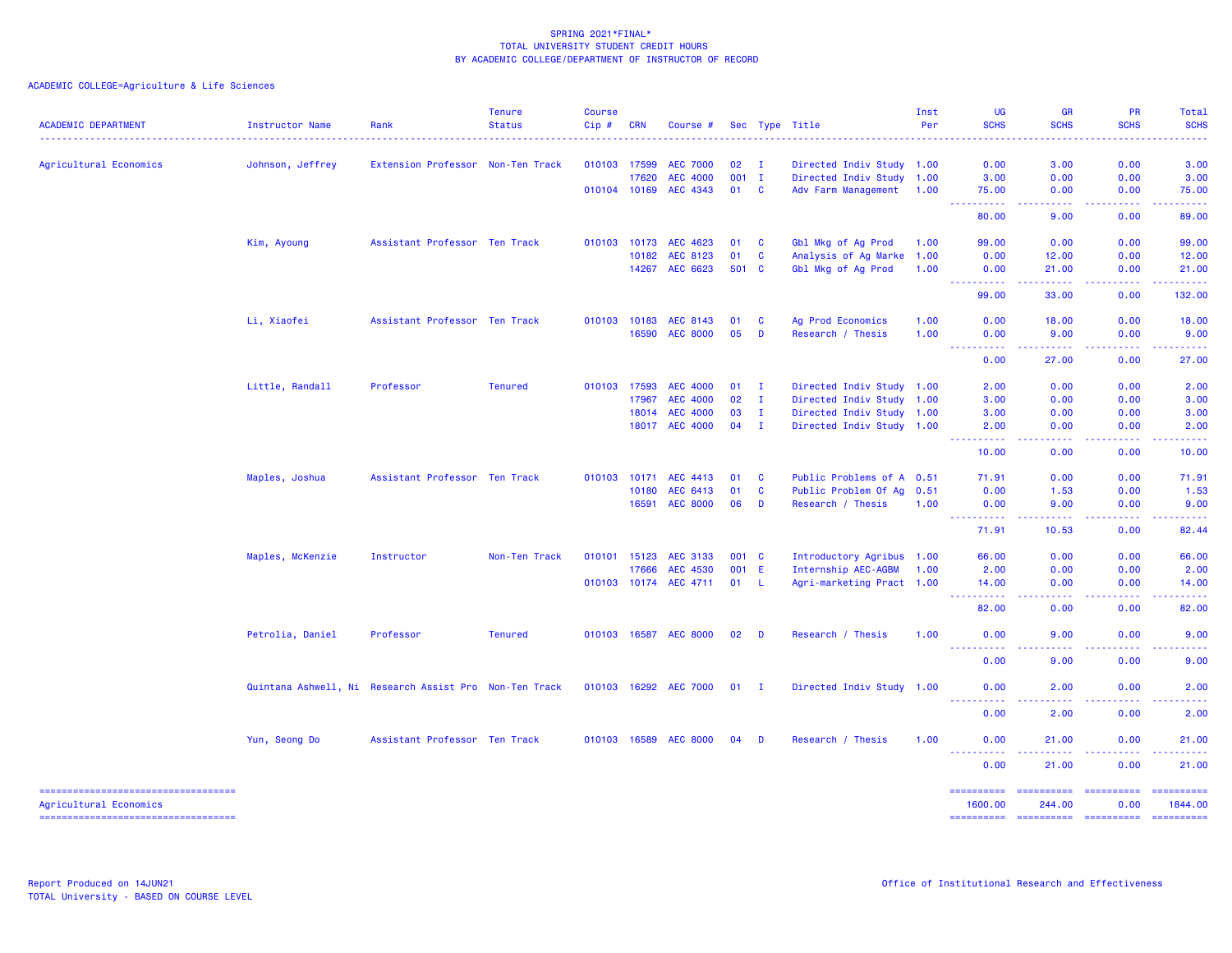| Animal Dairy Science<br>Professor<br><b>Tenured</b><br>010000<br>10095<br>ADS 1013<br>01<br>C<br>Animal Agriculture & 0.50<br>117.00<br>0.00<br>0.00<br>117.00<br>Blanton, John<br>$\mathbf c$<br>0.00<br>0.00<br>28.50<br>13537<br>PO 1013<br>01<br>Animal Agriculture & 0.50<br>28.50<br>16582 P0 1013<br>02<br><b>C</b><br>Animal Agriculture & 0.50<br>73.50<br>0.00<br>0.00<br>73.50<br>.<br>والمستبدات<br>د د د د<br>.<br>219.00<br>0.00<br>0.00<br>219.00<br>Carroll, Erica<br>Instructor<br>Non-Ten Track<br>010101 15149<br>ADS 4420<br>001<br>Æ<br>ADS Internship<br>1.00<br>4.00<br>0.00<br>0.00<br>4.00<br>17266<br>ADS 4420<br>15<br>E<br>0.00<br>ADS Internship<br>1.00<br>21.00<br>0.00<br>21.00<br>010901<br>16295<br><b>ADS 2202</b><br>501<br>-L<br>Companion Animal Eva 1.00<br>54.00<br>0.00<br>0.00<br>54.00<br>010904<br>ADS 3413<br>501 C<br>16299<br>Companion Animal Nut 1.00<br>33.00<br>0.00<br>0.00<br>33.00<br>.<br>.<br>$\frac{1}{2} \left( \frac{1}{2} \right) \left( \frac{1}{2} \right) \left( \frac{1}{2} \right) \left( \frac{1}{2} \right)$<br>.<br>112.00<br>0.00<br>0.00<br>112.00<br>Cavinder, Clay<br>Professor<br><b>Tenured</b><br>010000<br>17321<br>GA 4800<br>32<br>Undergraduate Resear 1.00<br>0.00<br>0.00<br>4.00<br>$\mathbf{I}$<br>4.00<br>010101<br>15151<br>ADS 4420<br>003<br>E<br>ADS Internship<br>1.00<br>0.00<br>0.00<br>3.00<br>3.00<br>E<br>16436<br>ADS 4420<br>13<br>ADS Internship<br>1.00<br>18.00<br>0.00<br>0.00<br>18.00<br>010301<br>17850<br>ADS 3003<br>01<br><b>L</b><br>Horse Sales and Mark 1.00<br>0.00<br>0.00<br>15.00<br>15.00<br>010507<br>10102<br>ADS 1132<br>C<br>01<br>Intro to Horsemanshi<br>1.00<br>0.00<br>0.00<br>40.00<br>40.00<br>10103<br>ADS 1132<br>02<br>K<br>0.00<br>0.00<br>0.00<br>Intro to Horsemanshi<br>1.00<br>0.00<br>10104<br>ADS 1132<br>03<br>К<br>Intro to Horsemanshi<br>0.00<br>0.00<br>0.00<br>0.00<br>1.00<br>10105<br>ADS 2102<br>L<br>Equine Conf/Perf Ev<br>72.00<br>01<br>1.00<br>72.00<br>0.00<br>0.00<br>D<br>010901<br>16012<br><b>ADS 9000</b><br>13<br>Research/Diss<br>1.00<br>0.00<br>1.00<br>0.00<br>1.00<br>010904<br>ADS 8111<br>$\mathbf{s}$<br>10157<br>01<br>Animal and Dairy Sci 1.00<br>0.00<br>12.00<br>0.00<br>12.00<br>010999<br>10140<br>ADS 4520<br>02<br>E<br>Livestock Extension<br>2.00<br>0.00<br>0.00<br>2.00<br>1.00<br>01<br><b>S</b><br>260707<br>13536<br><b>PHY 8841</b><br>Animal Phys Seminar<br>1.00<br>0.00<br>1.00<br>0.00<br>1.00<br><u>.</u><br>22222<br>.<br>$\sim$ $\sim$ $\sim$ $\sim$<br>154.00<br>14.00<br>0.00<br>168.00<br>Clem, Matthew<br>Non-Faculty<br>Not Applicable<br>521003<br>15863 LSK 1101<br>03<br>Freshman Success Str 1.00<br>9.00<br>0.00<br>0.00<br>9.00<br><b>C</b><br>.<br>.<br><b><i><u><u>.</u></u></i></b><br>.<br>9.00<br>9.00<br>0.00<br>0.00<br>010000<br>17327<br>GA 4800<br>29<br>Undergraduate Resear<br>0.00<br>Devost-Burnett, Derr Assistant Professor Ten Track<br>п<br>0.50<br>0.00<br>1.00<br>1.00<br>E<br>16435<br>ADS 4420<br>12 <sub>2</sub><br>0.00<br>9.00<br>010101<br>ADS Internship<br>1.00<br>9.00<br>0.00<br>010401<br>10109<br>ADS 3314<br>03<br>K<br>Intro to Meat Scienc 1.00<br>0.00<br>0.00<br>0.00<br>0.00<br>10110<br>ADS 3314<br>04<br>К<br>Intro to Meat Scienc<br>0.00<br>0.00<br>0.00<br>1.00<br>0.00<br>$\mathsf{K}$<br>12223<br><b>FNH 3314</b><br>03<br>Intro to Meat Scienc<br>0.00<br>0.00<br>0.00<br>1.00<br>0.00<br>ADS 3214<br>$\overline{B}$<br>010901<br>15166<br>001<br>Growth & Development 1.00<br>64.00<br>0.00<br>0.00<br>64.00<br><b>ADS 8000</b><br>15999<br>15<br>D<br>Research/Thesis<br>4.00<br>0.00<br>4.00<br>1.00<br>0.00<br>D<br><b>ADS 9000</b><br>15<br>0.00<br>5.00<br>16014<br>Research/Diss<br>1.00<br>0.00<br>5.00<br><b>ADS 7000</b><br>01<br>$\mathbf I$<br>3.00<br>17432<br>Directed Indiv Study<br>1.00<br>0.00<br>3.00<br>0.00<br>17433<br><b>ADS 7000</b><br>02<br>$\mathbf{I}$<br>Directed Indiv Study 1.00<br>0.00<br>3.00<br>0.00<br>3.00<br>.<br>الداليات الداري<br>.<br>وعاماما<br>15.00<br>0.00<br>89.00<br>74.00<br>Associate Professor Tenured<br>17323<br>GA 4800<br>05<br>0.00<br>2.00<br>Dinh, Thu<br>010000<br>Undergraduate Resear 1.00<br>2.00<br>0.00<br>п.<br>ADS 3314<br>C<br>010401<br>10108<br>01<br>Intro to Meat Scienc<br>1.00<br>196.00<br>0.00<br>0.00<br>196.00<br><b>FNH 3314</b><br>C<br>Intro to Meat Scienc<br>12222<br>01<br>1.00<br>4.00<br>0.00<br>0.00<br>4.00<br>ADS 3142<br>001<br>0.00<br>36.00<br>010901<br>15147<br>-L<br>Meats Judging I<br>1.00<br>36.00<br>0.00<br><b>ADS 9000</b><br>D<br>Research/Diss<br>6.00<br>16013<br>14<br>1.00<br>0.00<br>6.00<br>0.00<br>17165<br><b>ADS 8000</b><br>02<br>D<br>Research/Thesis<br>0.00<br>1.00<br>0.00<br>1.00<br>1.00<br>190501<br>15148<br><b>FNH 3142</b><br>001<br>0.00<br>0.00<br>2.00<br>$\mathbf{L}$<br>1.00<br>2.00 | <b>ACADEMIC DEPARTMENT</b> | <b>Instructor Name</b> | Rank | <b>Tenure</b><br><b>Status</b> | <b>Course</b><br>$Cip$ # | <b>CRN</b> | Course # |  | Sec Type Title  | Inst<br>Per | <b>UG</b><br><b>SCHS</b> | <b>GR</b><br><b>SCHS</b> | <b>PR</b><br><b>SCHS</b> | Total<br><b>SCHS</b> |
|------------------------------------------------------------------------------------------------------------------------------------------------------------------------------------------------------------------------------------------------------------------------------------------------------------------------------------------------------------------------------------------------------------------------------------------------------------------------------------------------------------------------------------------------------------------------------------------------------------------------------------------------------------------------------------------------------------------------------------------------------------------------------------------------------------------------------------------------------------------------------------------------------------------------------------------------------------------------------------------------------------------------------------------------------------------------------------------------------------------------------------------------------------------------------------------------------------------------------------------------------------------------------------------------------------------------------------------------------------------------------------------------------------------------------------------------------------------------------------------------------------------------------------------------------------------------------------------------------------------------------------------------------------------------------------------------------------------------------------------------------------------------------------------------------------------------------------------------------------------------------------------------------------------------------------------------------------------------------------------------------------------------------------------------------------------------------------------------------------------------------------------------------------------------------------------------------------------------------------------------------------------------------------------------------------------------------------------------------------------------------------------------------------------------------------------------------------------------------------------------------------------------------------------------------------------------------------------------------------------------------------------------------------------------------------------------------------------------------------------------------------------------------------------------------------------------------------------------------------------------------------------------------------------------------------------------------------------------------------------------------------------------------------------------------------------------------------------------------------------------------------------------------------------------------------------------------------------------------------------------------------------------------------------------------------------------------------------------------------------------------------------------------------------------------------------------------------------------------------------------------------------------------------------------------------------------------------------------------------------------------------------------------------------------------------------------------------------------------------------------------------------------------------------------------------------------------------------------------------------------------------------------------------------------------------------------------------------------------------------------------------------------------------------------------------------------------------------------------------------------------------------------------------------------------------------------------------------------------------------------------------------------------------------------------------------------------------------------------------------------------------------------------------------------------------------------------------------------------------------------------------------------------------------------------------------------------------------------------------------------------------------------------------------------------------------------------------------------------------------------------------------------------------------------------------------------------------------------------------------------|----------------------------|------------------------|------|--------------------------------|--------------------------|------------|----------|--|-----------------|-------------|--------------------------|--------------------------|--------------------------|----------------------|
|                                                                                                                                                                                                                                                                                                                                                                                                                                                                                                                                                                                                                                                                                                                                                                                                                                                                                                                                                                                                                                                                                                                                                                                                                                                                                                                                                                                                                                                                                                                                                                                                                                                                                                                                                                                                                                                                                                                                                                                                                                                                                                                                                                                                                                                                                                                                                                                                                                                                                                                                                                                                                                                                                                                                                                                                                                                                                                                                                                                                                                                                                                                                                                                                                                                                                                                                                                                                                                                                                                                                                                                                                                                                                                                                                                                                                                                                                                                                                                                                                                                                                                                                                                                                                                                                                                                                                                                                                                                                                                                                                                                                                                                                                                                                                                                                                                                                        |                            |                        |      |                                |                          |            |          |  |                 |             |                          |                          |                          |                      |
|                                                                                                                                                                                                                                                                                                                                                                                                                                                                                                                                                                                                                                                                                                                                                                                                                                                                                                                                                                                                                                                                                                                                                                                                                                                                                                                                                                                                                                                                                                                                                                                                                                                                                                                                                                                                                                                                                                                                                                                                                                                                                                                                                                                                                                                                                                                                                                                                                                                                                                                                                                                                                                                                                                                                                                                                                                                                                                                                                                                                                                                                                                                                                                                                                                                                                                                                                                                                                                                                                                                                                                                                                                                                                                                                                                                                                                                                                                                                                                                                                                                                                                                                                                                                                                                                                                                                                                                                                                                                                                                                                                                                                                                                                                                                                                                                                                                                        |                            |                        |      |                                |                          |            |          |  |                 |             |                          |                          |                          |                      |
|                                                                                                                                                                                                                                                                                                                                                                                                                                                                                                                                                                                                                                                                                                                                                                                                                                                                                                                                                                                                                                                                                                                                                                                                                                                                                                                                                                                                                                                                                                                                                                                                                                                                                                                                                                                                                                                                                                                                                                                                                                                                                                                                                                                                                                                                                                                                                                                                                                                                                                                                                                                                                                                                                                                                                                                                                                                                                                                                                                                                                                                                                                                                                                                                                                                                                                                                                                                                                                                                                                                                                                                                                                                                                                                                                                                                                                                                                                                                                                                                                                                                                                                                                                                                                                                                                                                                                                                                                                                                                                                                                                                                                                                                                                                                                                                                                                                                        |                            |                        |      |                                |                          |            |          |  |                 |             |                          |                          |                          |                      |
|                                                                                                                                                                                                                                                                                                                                                                                                                                                                                                                                                                                                                                                                                                                                                                                                                                                                                                                                                                                                                                                                                                                                                                                                                                                                                                                                                                                                                                                                                                                                                                                                                                                                                                                                                                                                                                                                                                                                                                                                                                                                                                                                                                                                                                                                                                                                                                                                                                                                                                                                                                                                                                                                                                                                                                                                                                                                                                                                                                                                                                                                                                                                                                                                                                                                                                                                                                                                                                                                                                                                                                                                                                                                                                                                                                                                                                                                                                                                                                                                                                                                                                                                                                                                                                                                                                                                                                                                                                                                                                                                                                                                                                                                                                                                                                                                                                                                        |                            |                        |      |                                |                          |            |          |  |                 |             |                          |                          |                          |                      |
|                                                                                                                                                                                                                                                                                                                                                                                                                                                                                                                                                                                                                                                                                                                                                                                                                                                                                                                                                                                                                                                                                                                                                                                                                                                                                                                                                                                                                                                                                                                                                                                                                                                                                                                                                                                                                                                                                                                                                                                                                                                                                                                                                                                                                                                                                                                                                                                                                                                                                                                                                                                                                                                                                                                                                                                                                                                                                                                                                                                                                                                                                                                                                                                                                                                                                                                                                                                                                                                                                                                                                                                                                                                                                                                                                                                                                                                                                                                                                                                                                                                                                                                                                                                                                                                                                                                                                                                                                                                                                                                                                                                                                                                                                                                                                                                                                                                                        |                            |                        |      |                                |                          |            |          |  |                 |             |                          |                          |                          |                      |
|                                                                                                                                                                                                                                                                                                                                                                                                                                                                                                                                                                                                                                                                                                                                                                                                                                                                                                                                                                                                                                                                                                                                                                                                                                                                                                                                                                                                                                                                                                                                                                                                                                                                                                                                                                                                                                                                                                                                                                                                                                                                                                                                                                                                                                                                                                                                                                                                                                                                                                                                                                                                                                                                                                                                                                                                                                                                                                                                                                                                                                                                                                                                                                                                                                                                                                                                                                                                                                                                                                                                                                                                                                                                                                                                                                                                                                                                                                                                                                                                                                                                                                                                                                                                                                                                                                                                                                                                                                                                                                                                                                                                                                                                                                                                                                                                                                                                        |                            |                        |      |                                |                          |            |          |  |                 |             |                          |                          |                          |                      |
|                                                                                                                                                                                                                                                                                                                                                                                                                                                                                                                                                                                                                                                                                                                                                                                                                                                                                                                                                                                                                                                                                                                                                                                                                                                                                                                                                                                                                                                                                                                                                                                                                                                                                                                                                                                                                                                                                                                                                                                                                                                                                                                                                                                                                                                                                                                                                                                                                                                                                                                                                                                                                                                                                                                                                                                                                                                                                                                                                                                                                                                                                                                                                                                                                                                                                                                                                                                                                                                                                                                                                                                                                                                                                                                                                                                                                                                                                                                                                                                                                                                                                                                                                                                                                                                                                                                                                                                                                                                                                                                                                                                                                                                                                                                                                                                                                                                                        |                            |                        |      |                                |                          |            |          |  |                 |             |                          |                          |                          |                      |
|                                                                                                                                                                                                                                                                                                                                                                                                                                                                                                                                                                                                                                                                                                                                                                                                                                                                                                                                                                                                                                                                                                                                                                                                                                                                                                                                                                                                                                                                                                                                                                                                                                                                                                                                                                                                                                                                                                                                                                                                                                                                                                                                                                                                                                                                                                                                                                                                                                                                                                                                                                                                                                                                                                                                                                                                                                                                                                                                                                                                                                                                                                                                                                                                                                                                                                                                                                                                                                                                                                                                                                                                                                                                                                                                                                                                                                                                                                                                                                                                                                                                                                                                                                                                                                                                                                                                                                                                                                                                                                                                                                                                                                                                                                                                                                                                                                                                        |                            |                        |      |                                |                          |            |          |  |                 |             |                          |                          |                          |                      |
|                                                                                                                                                                                                                                                                                                                                                                                                                                                                                                                                                                                                                                                                                                                                                                                                                                                                                                                                                                                                                                                                                                                                                                                                                                                                                                                                                                                                                                                                                                                                                                                                                                                                                                                                                                                                                                                                                                                                                                                                                                                                                                                                                                                                                                                                                                                                                                                                                                                                                                                                                                                                                                                                                                                                                                                                                                                                                                                                                                                                                                                                                                                                                                                                                                                                                                                                                                                                                                                                                                                                                                                                                                                                                                                                                                                                                                                                                                                                                                                                                                                                                                                                                                                                                                                                                                                                                                                                                                                                                                                                                                                                                                                                                                                                                                                                                                                                        |                            |                        |      |                                |                          |            |          |  |                 |             |                          |                          |                          |                      |
|                                                                                                                                                                                                                                                                                                                                                                                                                                                                                                                                                                                                                                                                                                                                                                                                                                                                                                                                                                                                                                                                                                                                                                                                                                                                                                                                                                                                                                                                                                                                                                                                                                                                                                                                                                                                                                                                                                                                                                                                                                                                                                                                                                                                                                                                                                                                                                                                                                                                                                                                                                                                                                                                                                                                                                                                                                                                                                                                                                                                                                                                                                                                                                                                                                                                                                                                                                                                                                                                                                                                                                                                                                                                                                                                                                                                                                                                                                                                                                                                                                                                                                                                                                                                                                                                                                                                                                                                                                                                                                                                                                                                                                                                                                                                                                                                                                                                        |                            |                        |      |                                |                          |            |          |  |                 |             |                          |                          |                          |                      |
|                                                                                                                                                                                                                                                                                                                                                                                                                                                                                                                                                                                                                                                                                                                                                                                                                                                                                                                                                                                                                                                                                                                                                                                                                                                                                                                                                                                                                                                                                                                                                                                                                                                                                                                                                                                                                                                                                                                                                                                                                                                                                                                                                                                                                                                                                                                                                                                                                                                                                                                                                                                                                                                                                                                                                                                                                                                                                                                                                                                                                                                                                                                                                                                                                                                                                                                                                                                                                                                                                                                                                                                                                                                                                                                                                                                                                                                                                                                                                                                                                                                                                                                                                                                                                                                                                                                                                                                                                                                                                                                                                                                                                                                                                                                                                                                                                                                                        |                            |                        |      |                                |                          |            |          |  |                 |             |                          |                          |                          |                      |
|                                                                                                                                                                                                                                                                                                                                                                                                                                                                                                                                                                                                                                                                                                                                                                                                                                                                                                                                                                                                                                                                                                                                                                                                                                                                                                                                                                                                                                                                                                                                                                                                                                                                                                                                                                                                                                                                                                                                                                                                                                                                                                                                                                                                                                                                                                                                                                                                                                                                                                                                                                                                                                                                                                                                                                                                                                                                                                                                                                                                                                                                                                                                                                                                                                                                                                                                                                                                                                                                                                                                                                                                                                                                                                                                                                                                                                                                                                                                                                                                                                                                                                                                                                                                                                                                                                                                                                                                                                                                                                                                                                                                                                                                                                                                                                                                                                                                        |                            |                        |      |                                |                          |            |          |  |                 |             |                          |                          |                          |                      |
|                                                                                                                                                                                                                                                                                                                                                                                                                                                                                                                                                                                                                                                                                                                                                                                                                                                                                                                                                                                                                                                                                                                                                                                                                                                                                                                                                                                                                                                                                                                                                                                                                                                                                                                                                                                                                                                                                                                                                                                                                                                                                                                                                                                                                                                                                                                                                                                                                                                                                                                                                                                                                                                                                                                                                                                                                                                                                                                                                                                                                                                                                                                                                                                                                                                                                                                                                                                                                                                                                                                                                                                                                                                                                                                                                                                                                                                                                                                                                                                                                                                                                                                                                                                                                                                                                                                                                                                                                                                                                                                                                                                                                                                                                                                                                                                                                                                                        |                            |                        |      |                                |                          |            |          |  |                 |             |                          |                          |                          |                      |
|                                                                                                                                                                                                                                                                                                                                                                                                                                                                                                                                                                                                                                                                                                                                                                                                                                                                                                                                                                                                                                                                                                                                                                                                                                                                                                                                                                                                                                                                                                                                                                                                                                                                                                                                                                                                                                                                                                                                                                                                                                                                                                                                                                                                                                                                                                                                                                                                                                                                                                                                                                                                                                                                                                                                                                                                                                                                                                                                                                                                                                                                                                                                                                                                                                                                                                                                                                                                                                                                                                                                                                                                                                                                                                                                                                                                                                                                                                                                                                                                                                                                                                                                                                                                                                                                                                                                                                                                                                                                                                                                                                                                                                                                                                                                                                                                                                                                        |                            |                        |      |                                |                          |            |          |  |                 |             |                          |                          |                          |                      |
|                                                                                                                                                                                                                                                                                                                                                                                                                                                                                                                                                                                                                                                                                                                                                                                                                                                                                                                                                                                                                                                                                                                                                                                                                                                                                                                                                                                                                                                                                                                                                                                                                                                                                                                                                                                                                                                                                                                                                                                                                                                                                                                                                                                                                                                                                                                                                                                                                                                                                                                                                                                                                                                                                                                                                                                                                                                                                                                                                                                                                                                                                                                                                                                                                                                                                                                                                                                                                                                                                                                                                                                                                                                                                                                                                                                                                                                                                                                                                                                                                                                                                                                                                                                                                                                                                                                                                                                                                                                                                                                                                                                                                                                                                                                                                                                                                                                                        |                            |                        |      |                                |                          |            |          |  |                 |             |                          |                          |                          |                      |
|                                                                                                                                                                                                                                                                                                                                                                                                                                                                                                                                                                                                                                                                                                                                                                                                                                                                                                                                                                                                                                                                                                                                                                                                                                                                                                                                                                                                                                                                                                                                                                                                                                                                                                                                                                                                                                                                                                                                                                                                                                                                                                                                                                                                                                                                                                                                                                                                                                                                                                                                                                                                                                                                                                                                                                                                                                                                                                                                                                                                                                                                                                                                                                                                                                                                                                                                                                                                                                                                                                                                                                                                                                                                                                                                                                                                                                                                                                                                                                                                                                                                                                                                                                                                                                                                                                                                                                                                                                                                                                                                                                                                                                                                                                                                                                                                                                                                        |                            |                        |      |                                |                          |            |          |  |                 |             |                          |                          |                          |                      |
|                                                                                                                                                                                                                                                                                                                                                                                                                                                                                                                                                                                                                                                                                                                                                                                                                                                                                                                                                                                                                                                                                                                                                                                                                                                                                                                                                                                                                                                                                                                                                                                                                                                                                                                                                                                                                                                                                                                                                                                                                                                                                                                                                                                                                                                                                                                                                                                                                                                                                                                                                                                                                                                                                                                                                                                                                                                                                                                                                                                                                                                                                                                                                                                                                                                                                                                                                                                                                                                                                                                                                                                                                                                                                                                                                                                                                                                                                                                                                                                                                                                                                                                                                                                                                                                                                                                                                                                                                                                                                                                                                                                                                                                                                                                                                                                                                                                                        |                            |                        |      |                                |                          |            |          |  |                 |             |                          |                          |                          |                      |
|                                                                                                                                                                                                                                                                                                                                                                                                                                                                                                                                                                                                                                                                                                                                                                                                                                                                                                                                                                                                                                                                                                                                                                                                                                                                                                                                                                                                                                                                                                                                                                                                                                                                                                                                                                                                                                                                                                                                                                                                                                                                                                                                                                                                                                                                                                                                                                                                                                                                                                                                                                                                                                                                                                                                                                                                                                                                                                                                                                                                                                                                                                                                                                                                                                                                                                                                                                                                                                                                                                                                                                                                                                                                                                                                                                                                                                                                                                                                                                                                                                                                                                                                                                                                                                                                                                                                                                                                                                                                                                                                                                                                                                                                                                                                                                                                                                                                        |                            |                        |      |                                |                          |            |          |  |                 |             |                          |                          |                          |                      |
|                                                                                                                                                                                                                                                                                                                                                                                                                                                                                                                                                                                                                                                                                                                                                                                                                                                                                                                                                                                                                                                                                                                                                                                                                                                                                                                                                                                                                                                                                                                                                                                                                                                                                                                                                                                                                                                                                                                                                                                                                                                                                                                                                                                                                                                                                                                                                                                                                                                                                                                                                                                                                                                                                                                                                                                                                                                                                                                                                                                                                                                                                                                                                                                                                                                                                                                                                                                                                                                                                                                                                                                                                                                                                                                                                                                                                                                                                                                                                                                                                                                                                                                                                                                                                                                                                                                                                                                                                                                                                                                                                                                                                                                                                                                                                                                                                                                                        |                            |                        |      |                                |                          |            |          |  |                 |             |                          |                          |                          |                      |
|                                                                                                                                                                                                                                                                                                                                                                                                                                                                                                                                                                                                                                                                                                                                                                                                                                                                                                                                                                                                                                                                                                                                                                                                                                                                                                                                                                                                                                                                                                                                                                                                                                                                                                                                                                                                                                                                                                                                                                                                                                                                                                                                                                                                                                                                                                                                                                                                                                                                                                                                                                                                                                                                                                                                                                                                                                                                                                                                                                                                                                                                                                                                                                                                                                                                                                                                                                                                                                                                                                                                                                                                                                                                                                                                                                                                                                                                                                                                                                                                                                                                                                                                                                                                                                                                                                                                                                                                                                                                                                                                                                                                                                                                                                                                                                                                                                                                        |                            |                        |      |                                |                          |            |          |  |                 |             |                          |                          |                          |                      |
|                                                                                                                                                                                                                                                                                                                                                                                                                                                                                                                                                                                                                                                                                                                                                                                                                                                                                                                                                                                                                                                                                                                                                                                                                                                                                                                                                                                                                                                                                                                                                                                                                                                                                                                                                                                                                                                                                                                                                                                                                                                                                                                                                                                                                                                                                                                                                                                                                                                                                                                                                                                                                                                                                                                                                                                                                                                                                                                                                                                                                                                                                                                                                                                                                                                                                                                                                                                                                                                                                                                                                                                                                                                                                                                                                                                                                                                                                                                                                                                                                                                                                                                                                                                                                                                                                                                                                                                                                                                                                                                                                                                                                                                                                                                                                                                                                                                                        |                            |                        |      |                                |                          |            |          |  |                 |             |                          |                          |                          |                      |
|                                                                                                                                                                                                                                                                                                                                                                                                                                                                                                                                                                                                                                                                                                                                                                                                                                                                                                                                                                                                                                                                                                                                                                                                                                                                                                                                                                                                                                                                                                                                                                                                                                                                                                                                                                                                                                                                                                                                                                                                                                                                                                                                                                                                                                                                                                                                                                                                                                                                                                                                                                                                                                                                                                                                                                                                                                                                                                                                                                                                                                                                                                                                                                                                                                                                                                                                                                                                                                                                                                                                                                                                                                                                                                                                                                                                                                                                                                                                                                                                                                                                                                                                                                                                                                                                                                                                                                                                                                                                                                                                                                                                                                                                                                                                                                                                                                                                        |                            |                        |      |                                |                          |            |          |  |                 |             |                          |                          |                          |                      |
|                                                                                                                                                                                                                                                                                                                                                                                                                                                                                                                                                                                                                                                                                                                                                                                                                                                                                                                                                                                                                                                                                                                                                                                                                                                                                                                                                                                                                                                                                                                                                                                                                                                                                                                                                                                                                                                                                                                                                                                                                                                                                                                                                                                                                                                                                                                                                                                                                                                                                                                                                                                                                                                                                                                                                                                                                                                                                                                                                                                                                                                                                                                                                                                                                                                                                                                                                                                                                                                                                                                                                                                                                                                                                                                                                                                                                                                                                                                                                                                                                                                                                                                                                                                                                                                                                                                                                                                                                                                                                                                                                                                                                                                                                                                                                                                                                                                                        |                            |                        |      |                                |                          |            |          |  |                 |             |                          |                          |                          |                      |
|                                                                                                                                                                                                                                                                                                                                                                                                                                                                                                                                                                                                                                                                                                                                                                                                                                                                                                                                                                                                                                                                                                                                                                                                                                                                                                                                                                                                                                                                                                                                                                                                                                                                                                                                                                                                                                                                                                                                                                                                                                                                                                                                                                                                                                                                                                                                                                                                                                                                                                                                                                                                                                                                                                                                                                                                                                                                                                                                                                                                                                                                                                                                                                                                                                                                                                                                                                                                                                                                                                                                                                                                                                                                                                                                                                                                                                                                                                                                                                                                                                                                                                                                                                                                                                                                                                                                                                                                                                                                                                                                                                                                                                                                                                                                                                                                                                                                        |                            |                        |      |                                |                          |            |          |  |                 |             |                          |                          |                          |                      |
|                                                                                                                                                                                                                                                                                                                                                                                                                                                                                                                                                                                                                                                                                                                                                                                                                                                                                                                                                                                                                                                                                                                                                                                                                                                                                                                                                                                                                                                                                                                                                                                                                                                                                                                                                                                                                                                                                                                                                                                                                                                                                                                                                                                                                                                                                                                                                                                                                                                                                                                                                                                                                                                                                                                                                                                                                                                                                                                                                                                                                                                                                                                                                                                                                                                                                                                                                                                                                                                                                                                                                                                                                                                                                                                                                                                                                                                                                                                                                                                                                                                                                                                                                                                                                                                                                                                                                                                                                                                                                                                                                                                                                                                                                                                                                                                                                                                                        |                            |                        |      |                                |                          |            |          |  |                 |             |                          |                          |                          |                      |
|                                                                                                                                                                                                                                                                                                                                                                                                                                                                                                                                                                                                                                                                                                                                                                                                                                                                                                                                                                                                                                                                                                                                                                                                                                                                                                                                                                                                                                                                                                                                                                                                                                                                                                                                                                                                                                                                                                                                                                                                                                                                                                                                                                                                                                                                                                                                                                                                                                                                                                                                                                                                                                                                                                                                                                                                                                                                                                                                                                                                                                                                                                                                                                                                                                                                                                                                                                                                                                                                                                                                                                                                                                                                                                                                                                                                                                                                                                                                                                                                                                                                                                                                                                                                                                                                                                                                                                                                                                                                                                                                                                                                                                                                                                                                                                                                                                                                        |                            |                        |      |                                |                          |            |          |  |                 |             |                          |                          |                          |                      |
|                                                                                                                                                                                                                                                                                                                                                                                                                                                                                                                                                                                                                                                                                                                                                                                                                                                                                                                                                                                                                                                                                                                                                                                                                                                                                                                                                                                                                                                                                                                                                                                                                                                                                                                                                                                                                                                                                                                                                                                                                                                                                                                                                                                                                                                                                                                                                                                                                                                                                                                                                                                                                                                                                                                                                                                                                                                                                                                                                                                                                                                                                                                                                                                                                                                                                                                                                                                                                                                                                                                                                                                                                                                                                                                                                                                                                                                                                                                                                                                                                                                                                                                                                                                                                                                                                                                                                                                                                                                                                                                                                                                                                                                                                                                                                                                                                                                                        |                            |                        |      |                                |                          |            |          |  |                 |             |                          |                          |                          |                      |
|                                                                                                                                                                                                                                                                                                                                                                                                                                                                                                                                                                                                                                                                                                                                                                                                                                                                                                                                                                                                                                                                                                                                                                                                                                                                                                                                                                                                                                                                                                                                                                                                                                                                                                                                                                                                                                                                                                                                                                                                                                                                                                                                                                                                                                                                                                                                                                                                                                                                                                                                                                                                                                                                                                                                                                                                                                                                                                                                                                                                                                                                                                                                                                                                                                                                                                                                                                                                                                                                                                                                                                                                                                                                                                                                                                                                                                                                                                                                                                                                                                                                                                                                                                                                                                                                                                                                                                                                                                                                                                                                                                                                                                                                                                                                                                                                                                                                        |                            |                        |      |                                |                          |            |          |  |                 |             |                          |                          |                          |                      |
|                                                                                                                                                                                                                                                                                                                                                                                                                                                                                                                                                                                                                                                                                                                                                                                                                                                                                                                                                                                                                                                                                                                                                                                                                                                                                                                                                                                                                                                                                                                                                                                                                                                                                                                                                                                                                                                                                                                                                                                                                                                                                                                                                                                                                                                                                                                                                                                                                                                                                                                                                                                                                                                                                                                                                                                                                                                                                                                                                                                                                                                                                                                                                                                                                                                                                                                                                                                                                                                                                                                                                                                                                                                                                                                                                                                                                                                                                                                                                                                                                                                                                                                                                                                                                                                                                                                                                                                                                                                                                                                                                                                                                                                                                                                                                                                                                                                                        |                            |                        |      |                                |                          |            |          |  |                 |             |                          |                          |                          |                      |
|                                                                                                                                                                                                                                                                                                                                                                                                                                                                                                                                                                                                                                                                                                                                                                                                                                                                                                                                                                                                                                                                                                                                                                                                                                                                                                                                                                                                                                                                                                                                                                                                                                                                                                                                                                                                                                                                                                                                                                                                                                                                                                                                                                                                                                                                                                                                                                                                                                                                                                                                                                                                                                                                                                                                                                                                                                                                                                                                                                                                                                                                                                                                                                                                                                                                                                                                                                                                                                                                                                                                                                                                                                                                                                                                                                                                                                                                                                                                                                                                                                                                                                                                                                                                                                                                                                                                                                                                                                                                                                                                                                                                                                                                                                                                                                                                                                                                        |                            |                        |      |                                |                          |            |          |  |                 |             |                          |                          |                          |                      |
|                                                                                                                                                                                                                                                                                                                                                                                                                                                                                                                                                                                                                                                                                                                                                                                                                                                                                                                                                                                                                                                                                                                                                                                                                                                                                                                                                                                                                                                                                                                                                                                                                                                                                                                                                                                                                                                                                                                                                                                                                                                                                                                                                                                                                                                                                                                                                                                                                                                                                                                                                                                                                                                                                                                                                                                                                                                                                                                                                                                                                                                                                                                                                                                                                                                                                                                                                                                                                                                                                                                                                                                                                                                                                                                                                                                                                                                                                                                                                                                                                                                                                                                                                                                                                                                                                                                                                                                                                                                                                                                                                                                                                                                                                                                                                                                                                                                                        |                            |                        |      |                                |                          |            |          |  |                 |             |                          |                          |                          |                      |
|                                                                                                                                                                                                                                                                                                                                                                                                                                                                                                                                                                                                                                                                                                                                                                                                                                                                                                                                                                                                                                                                                                                                                                                                                                                                                                                                                                                                                                                                                                                                                                                                                                                                                                                                                                                                                                                                                                                                                                                                                                                                                                                                                                                                                                                                                                                                                                                                                                                                                                                                                                                                                                                                                                                                                                                                                                                                                                                                                                                                                                                                                                                                                                                                                                                                                                                                                                                                                                                                                                                                                                                                                                                                                                                                                                                                                                                                                                                                                                                                                                                                                                                                                                                                                                                                                                                                                                                                                                                                                                                                                                                                                                                                                                                                                                                                                                                                        |                            |                        |      |                                |                          |            |          |  |                 |             |                          |                          |                          |                      |
|                                                                                                                                                                                                                                                                                                                                                                                                                                                                                                                                                                                                                                                                                                                                                                                                                                                                                                                                                                                                                                                                                                                                                                                                                                                                                                                                                                                                                                                                                                                                                                                                                                                                                                                                                                                                                                                                                                                                                                                                                                                                                                                                                                                                                                                                                                                                                                                                                                                                                                                                                                                                                                                                                                                                                                                                                                                                                                                                                                                                                                                                                                                                                                                                                                                                                                                                                                                                                                                                                                                                                                                                                                                                                                                                                                                                                                                                                                                                                                                                                                                                                                                                                                                                                                                                                                                                                                                                                                                                                                                                                                                                                                                                                                                                                                                                                                                                        |                            |                        |      |                                |                          |            |          |  |                 |             |                          |                          |                          |                      |
|                                                                                                                                                                                                                                                                                                                                                                                                                                                                                                                                                                                                                                                                                                                                                                                                                                                                                                                                                                                                                                                                                                                                                                                                                                                                                                                                                                                                                                                                                                                                                                                                                                                                                                                                                                                                                                                                                                                                                                                                                                                                                                                                                                                                                                                                                                                                                                                                                                                                                                                                                                                                                                                                                                                                                                                                                                                                                                                                                                                                                                                                                                                                                                                                                                                                                                                                                                                                                                                                                                                                                                                                                                                                                                                                                                                                                                                                                                                                                                                                                                                                                                                                                                                                                                                                                                                                                                                                                                                                                                                                                                                                                                                                                                                                                                                                                                                                        |                            |                        |      |                                |                          |            |          |  |                 |             |                          |                          |                          |                      |
|                                                                                                                                                                                                                                                                                                                                                                                                                                                                                                                                                                                                                                                                                                                                                                                                                                                                                                                                                                                                                                                                                                                                                                                                                                                                                                                                                                                                                                                                                                                                                                                                                                                                                                                                                                                                                                                                                                                                                                                                                                                                                                                                                                                                                                                                                                                                                                                                                                                                                                                                                                                                                                                                                                                                                                                                                                                                                                                                                                                                                                                                                                                                                                                                                                                                                                                                                                                                                                                                                                                                                                                                                                                                                                                                                                                                                                                                                                                                                                                                                                                                                                                                                                                                                                                                                                                                                                                                                                                                                                                                                                                                                                                                                                                                                                                                                                                                        |                            |                        |      |                                |                          |            |          |  |                 |             |                          |                          |                          |                      |
|                                                                                                                                                                                                                                                                                                                                                                                                                                                                                                                                                                                                                                                                                                                                                                                                                                                                                                                                                                                                                                                                                                                                                                                                                                                                                                                                                                                                                                                                                                                                                                                                                                                                                                                                                                                                                                                                                                                                                                                                                                                                                                                                                                                                                                                                                                                                                                                                                                                                                                                                                                                                                                                                                                                                                                                                                                                                                                                                                                                                                                                                                                                                                                                                                                                                                                                                                                                                                                                                                                                                                                                                                                                                                                                                                                                                                                                                                                                                                                                                                                                                                                                                                                                                                                                                                                                                                                                                                                                                                                                                                                                                                                                                                                                                                                                                                                                                        |                            |                        |      |                                |                          |            |          |  |                 |             |                          |                          |                          |                      |
|                                                                                                                                                                                                                                                                                                                                                                                                                                                                                                                                                                                                                                                                                                                                                                                                                                                                                                                                                                                                                                                                                                                                                                                                                                                                                                                                                                                                                                                                                                                                                                                                                                                                                                                                                                                                                                                                                                                                                                                                                                                                                                                                                                                                                                                                                                                                                                                                                                                                                                                                                                                                                                                                                                                                                                                                                                                                                                                                                                                                                                                                                                                                                                                                                                                                                                                                                                                                                                                                                                                                                                                                                                                                                                                                                                                                                                                                                                                                                                                                                                                                                                                                                                                                                                                                                                                                                                                                                                                                                                                                                                                                                                                                                                                                                                                                                                                                        |                            |                        |      |                                |                          |            |          |  |                 |             |                          |                          |                          |                      |
|                                                                                                                                                                                                                                                                                                                                                                                                                                                                                                                                                                                                                                                                                                                                                                                                                                                                                                                                                                                                                                                                                                                                                                                                                                                                                                                                                                                                                                                                                                                                                                                                                                                                                                                                                                                                                                                                                                                                                                                                                                                                                                                                                                                                                                                                                                                                                                                                                                                                                                                                                                                                                                                                                                                                                                                                                                                                                                                                                                                                                                                                                                                                                                                                                                                                                                                                                                                                                                                                                                                                                                                                                                                                                                                                                                                                                                                                                                                                                                                                                                                                                                                                                                                                                                                                                                                                                                                                                                                                                                                                                                                                                                                                                                                                                                                                                                                                        |                            |                        |      |                                |                          |            |          |  |                 |             |                          |                          |                          |                      |
|                                                                                                                                                                                                                                                                                                                                                                                                                                                                                                                                                                                                                                                                                                                                                                                                                                                                                                                                                                                                                                                                                                                                                                                                                                                                                                                                                                                                                                                                                                                                                                                                                                                                                                                                                                                                                                                                                                                                                                                                                                                                                                                                                                                                                                                                                                                                                                                                                                                                                                                                                                                                                                                                                                                                                                                                                                                                                                                                                                                                                                                                                                                                                                                                                                                                                                                                                                                                                                                                                                                                                                                                                                                                                                                                                                                                                                                                                                                                                                                                                                                                                                                                                                                                                                                                                                                                                                                                                                                                                                                                                                                                                                                                                                                                                                                                                                                                        |                            |                        |      |                                |                          |            |          |  |                 |             |                          |                          |                          |                      |
|                                                                                                                                                                                                                                                                                                                                                                                                                                                                                                                                                                                                                                                                                                                                                                                                                                                                                                                                                                                                                                                                                                                                                                                                                                                                                                                                                                                                                                                                                                                                                                                                                                                                                                                                                                                                                                                                                                                                                                                                                                                                                                                                                                                                                                                                                                                                                                                                                                                                                                                                                                                                                                                                                                                                                                                                                                                                                                                                                                                                                                                                                                                                                                                                                                                                                                                                                                                                                                                                                                                                                                                                                                                                                                                                                                                                                                                                                                                                                                                                                                                                                                                                                                                                                                                                                                                                                                                                                                                                                                                                                                                                                                                                                                                                                                                                                                                                        |                            |                        |      |                                |                          |            |          |  |                 |             |                          |                          |                          |                      |
|                                                                                                                                                                                                                                                                                                                                                                                                                                                                                                                                                                                                                                                                                                                                                                                                                                                                                                                                                                                                                                                                                                                                                                                                                                                                                                                                                                                                                                                                                                                                                                                                                                                                                                                                                                                                                                                                                                                                                                                                                                                                                                                                                                                                                                                                                                                                                                                                                                                                                                                                                                                                                                                                                                                                                                                                                                                                                                                                                                                                                                                                                                                                                                                                                                                                                                                                                                                                                                                                                                                                                                                                                                                                                                                                                                                                                                                                                                                                                                                                                                                                                                                                                                                                                                                                                                                                                                                                                                                                                                                                                                                                                                                                                                                                                                                                                                                                        |                            |                        |      |                                |                          |            |          |  |                 |             |                          |                          |                          |                      |
|                                                                                                                                                                                                                                                                                                                                                                                                                                                                                                                                                                                                                                                                                                                                                                                                                                                                                                                                                                                                                                                                                                                                                                                                                                                                                                                                                                                                                                                                                                                                                                                                                                                                                                                                                                                                                                                                                                                                                                                                                                                                                                                                                                                                                                                                                                                                                                                                                                                                                                                                                                                                                                                                                                                                                                                                                                                                                                                                                                                                                                                                                                                                                                                                                                                                                                                                                                                                                                                                                                                                                                                                                                                                                                                                                                                                                                                                                                                                                                                                                                                                                                                                                                                                                                                                                                                                                                                                                                                                                                                                                                                                                                                                                                                                                                                                                                                                        |                            |                        |      |                                |                          |            |          |  |                 |             |                          |                          |                          |                      |
|                                                                                                                                                                                                                                                                                                                                                                                                                                                                                                                                                                                                                                                                                                                                                                                                                                                                                                                                                                                                                                                                                                                                                                                                                                                                                                                                                                                                                                                                                                                                                                                                                                                                                                                                                                                                                                                                                                                                                                                                                                                                                                                                                                                                                                                                                                                                                                                                                                                                                                                                                                                                                                                                                                                                                                                                                                                                                                                                                                                                                                                                                                                                                                                                                                                                                                                                                                                                                                                                                                                                                                                                                                                                                                                                                                                                                                                                                                                                                                                                                                                                                                                                                                                                                                                                                                                                                                                                                                                                                                                                                                                                                                                                                                                                                                                                                                                                        |                            |                        |      |                                |                          |            |          |  | Meats Judging I |             |                          |                          |                          |                      |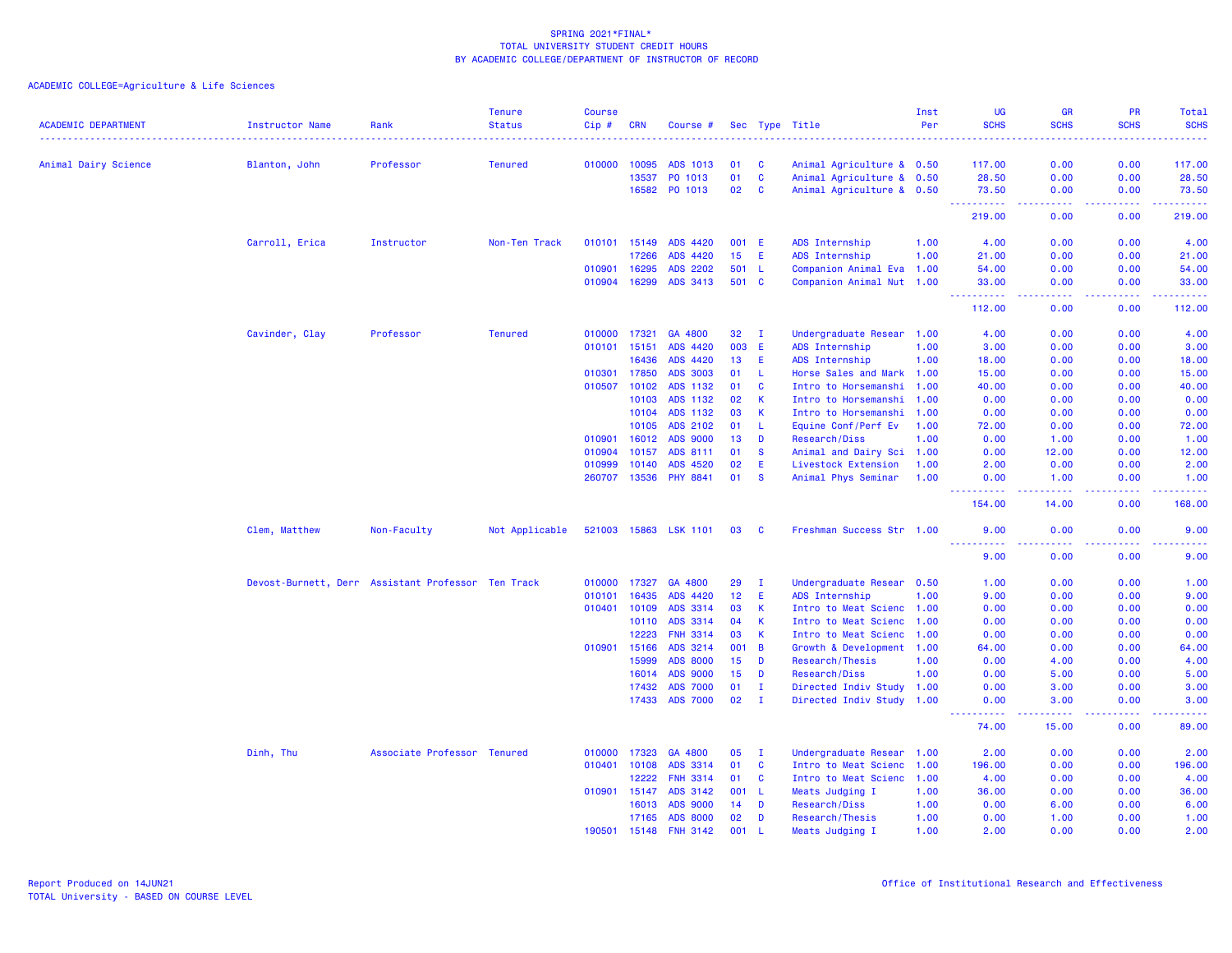| <b>ACADEMIC DEPARTMENT</b> | Instructor Name | Rank                                                   | <b>Tenure</b><br><b>Status</b> | Course<br>Cip# | CRN            | Course #              |                 |              | Sec Type Title                            | Inst<br>Per  | <b>UG</b><br><b>SCHS</b>            | <b>GR</b><br><b>SCHS</b> | PR<br><b>SCHS</b>                            | Total<br><b>SCHS</b><br>. |
|----------------------------|-----------------|--------------------------------------------------------|--------------------------------|----------------|----------------|-----------------------|-----------------|--------------|-------------------------------------------|--------------|-------------------------------------|--------------------------|----------------------------------------------|---------------------------|
|                            |                 |                                                        |                                |                |                |                       |                 |              |                                           |              | <u>.</u>                            |                          | .                                            | .                         |
|                            |                 |                                                        |                                |                |                |                       |                 |              |                                           |              | 240.00                              | 7.00                     | 0.00                                         | 247.00                    |
| Animal Dairy Science       | Graves, Jessica | Instructor                                             | Non-Ten Track                  |                |                | 010000 17327 GA 4800  | 29              | $\mathbf{I}$ | Undergraduate Resear 0.50                 |              | 1.00<br><u> - - - - - - - - - -</u> | 0.00                     | 0.00                                         | 1.00                      |
|                            |                 |                                                        |                                |                |                |                       |                 |              |                                           |              | 1.00                                | 0.00                     | 0.00                                         | 1.00                      |
|                            | Harvey, Kelsey  | Instructor                                             | Ten Track                      |                |                | 010302 16313 ADS 8533 | 01              | <b>C</b>     | Beef Production Syst 1.00                 |              | 0.00<br><u>.</u>                    | 18.00                    | 0.00<br>.                                    | 18.00<br>.                |
|                            |                 |                                                        |                                |                |                |                       |                 |              |                                           |              | 0.00                                | 18.00                    | 0.00                                         | 18.00                     |
|                            | Karisch, Brandi | Extension Assoc Pro Non-Ten Track                      |                                | 010000         | 17329          | GA 4800               | 24              | $\mathbf I$  | Undergraduate Resear 0.50                 |              | 1.00                                | 0.00                     | 0.00                                         | 1.00                      |
|                            |                 |                                                        |                                | 010101         | 15163          | ADS 4420              | 015 E           |              | ADS Internship                            | 1.00         | 5.00                                | 0.00                     | 0.00                                         | 5.00                      |
|                            |                 |                                                        |                                |                | 16410          | ADS 4420              | 04              | Ε            | ADS Internship                            | 1.00         | 8.00                                | 0.00                     | 0.00                                         | 8.00                      |
|                            |                 |                                                        |                                | 010901         | 10117          | ADS 4221              | 01              | <b>S</b>     | Capstone in Animal &                      | 1.00         | 33.00                               | 0.00                     | 0.00                                         | 33.00                     |
|                            |                 |                                                        |                                |                | 10118          | ADS 4232              | 01              | L.           | Adv Livestk Eval                          | 1.00         | 8.00                                | 0.00                     | 0.00                                         | 8.00                      |
|                            |                 |                                                        |                                |                | 15990          | <b>ADS 8000</b>       | 06              | D            | Research/Thesis                           | 1.00         | 0.00                                | 10.00                    | 0.00                                         | 10.00                     |
|                            |                 |                                                        |                                |                | 16005          | <b>ADS 9000</b>       | 06              | D            | Research/Diss                             | 1.00         | 0.00                                | 6.00                     | 0.00                                         | 6.00                      |
|                            |                 |                                                        |                                |                | 17154          | <b>ADS 8000</b>       | 01              | D            | Research/Thesis                           | 1.00         | 0.00                                | 1.00                     | 0.00                                         | 1.00                      |
|                            |                 |                                                        |                                |                | 17208          | ADS 4212              | 02              | <b>L</b>     | Livestock Eval                            | 1.00         | 52.00                               | 0.00                     | 0.00                                         | 52.00                     |
|                            |                 |                                                        |                                | 010999         | 10127<br>10139 | ADS 4440<br>ADS 4520  | 04<br>01        | Ε<br>E       | Research Exp Pract<br>Livestock Extension | 1.00<br>1.00 | 1.00<br>3.00                        | 0.00<br>0.00             | 0.00<br>0.00                                 | 1.00<br>3.00              |
|                            |                 |                                                        |                                |                |                |                       |                 |              |                                           |              | .<br>111.00                         | -----<br>17.00           | <b><i><u><u> - - - -</u></u></i></b><br>0.00 | .<br>128.00               |
|                            | Larson, Jamie   | Associate Professor Tenured                            |                                | 010000         | 17332          | GA 4800               | 13 <sup>°</sup> | $\mathbf{I}$ | Undergraduate Resear 1.00                 |              | 2.00                                | 0.00                     | 0.00                                         | 2.00                      |
|                            |                 |                                                        |                                | 010901         | 10097          | ADS 1113              | 03              | <b>C</b>     | Animal Science                            | 1.00         | 330.00                              | 0.00                     | 0.00                                         | 330.00                    |
|                            |                 |                                                        |                                | 240101         | 17135          | <b>HON 4093</b>       | $H04$ E         |              | <b>Honors Thesis</b>                      | 1.00         | 3.00                                | 0.00                     | 0.00                                         | 3.00                      |
|                            |                 |                                                        |                                | 260707         | 10143          | ADS 4611              | 01              | L.           | Prac In Phy & Repro                       | 1.00         | 24.00                               | 0.00                     | 0.00                                         | 24.00                     |
|                            |                 |                                                        |                                |                | 10144          | ADS 4611              | 02              | -L           | Prac In Phy & Repro                       | 1.00         | 21.00                               | 0.00                     | 0.00                                         | 21.00                     |
|                            |                 |                                                        |                                |                | 10145          | ADS 4613              | 01              | <b>C</b>     | Physiology Of Repro                       | 1.00         | 132.00<br><u>.</u>                  | 0.00<br>.                | 0.00<br>. <b>.</b>                           | 132.00<br>. <u>.</u> .    |
|                            |                 |                                                        |                                |                |                |                       |                 |              |                                           |              | 512.00                              | 0.00                     | 0.00                                         | 512.00                    |
|                            | Lemley, Caleb   | Associate Professor Tenured                            |                                | 010901         | 15987          | <b>ADS 8000</b>       | 03              | D            | <b>Research/Thesis</b>                    | 1.00         | 0.00                                | 6.00                     | 0.00                                         | 6.00                      |
|                            |                 |                                                        |                                |                | 16002          | <b>ADS 9000</b>       | 03              | D            | <b>Research/Diss</b>                      | 1.00         | 0.00                                | 16.00                    | 0.00                                         | 16.00                     |
|                            |                 |                                                        |                                | 010903         | 15849          | ADS 3014              | 03              | K            | Anatomy and Physiolo 1.00                 |              | 0.00                                | 0.00                     | 0.00                                         | 0.00                      |
|                            |                 |                                                        |                                |                | 15850          | ADS 3014              | 04              | K            | Anatomy and Physiolo                      | 1.00         | 0.00                                | 0.00                     | 0.00                                         | 0.00                      |
|                            |                 |                                                        |                                |                | 15859          | ADS 3014              | 01              | <b>C</b>     | Anatomy and Physiolo                      | 1.00         | 340.00                              | 0.00                     | 0.00                                         | 340.00                    |
|                            |                 |                                                        |                                |                | 15860          | ADS 3014              | 02              | К            | Anatomy and Physiolo                      | 1.00         | 0.00                                | 0.00                     | 0.00                                         | 0.00                      |
|                            |                 |                                                        |                                | 260707 16307   |                | ADS 8243              | 501             | <b>C</b>     | Adv Physiol Of Repro 1.00                 |              | 0.00                                | 15.00                    | 0.00                                         | 15.00                     |
|                            |                 |                                                        |                                |                | 16309          | ADS 8243              | 01              | $\mathbf{C}$ | Adv Physiol Of Repro 1.00                 |              | 0.00<br>.                           | 30.00<br>.               | 0.00<br>.                                    | 30.00<br>.                |
|                            |                 |                                                        |                                |                |                |                       |                 |              |                                           |              | 340.00                              | 67.00                    | 0.00                                         | 407.00                    |
|                            | Memili, Erdogan | Professor                                              | <b>Tenured</b>                 | 010000         | 17339          | GA 4800               | 06              | $\mathbf{I}$ | Undergraduate Resear                      | 1.00         | 2.00                                | 0.00                     | 0.00                                         | 2.00                      |
|                            |                 |                                                        |                                | 010901         | 15989          | <b>ADS 8000</b>       | 05              | D            | Research/Thesis                           | 1.00         | 0.00                                | 6.00                     | 0.00                                         | 6.00                      |
|                            |                 |                                                        |                                |                | 17437          | <b>ADS 9000</b>       | 001 D           |              | <b>Research/Diss</b>                      | 1.00         | 0.00                                | 1.00                     | 0.00                                         | 1.00                      |
|                            |                 |                                                        |                                |                | 010999 10131   | ADS 4440              | 08              | E            | Research Exp Pract                        | 1.00         | 7.00<br>.<br>----                   | 0.00<br>.                | 0.00<br>2.2.2.2.2                            | 7.00<br>.                 |
|                            |                 |                                                        |                                |                |                |                       |                 |              |                                           |              | 9.00                                | 7.00                     | 0.00                                         | 16.00                     |
|                            |                 | Nguekam Feugang, Jea Research Assoc Prof Non-Ten Track |                                | 010901 15995   |                | <b>ADS 8000</b>       | 11 <sub>1</sub> | D            | <b>Research/Thesis</b>                    | 1.00         | 0.00                                | 2.00                     | 0.00                                         | 2.00                      |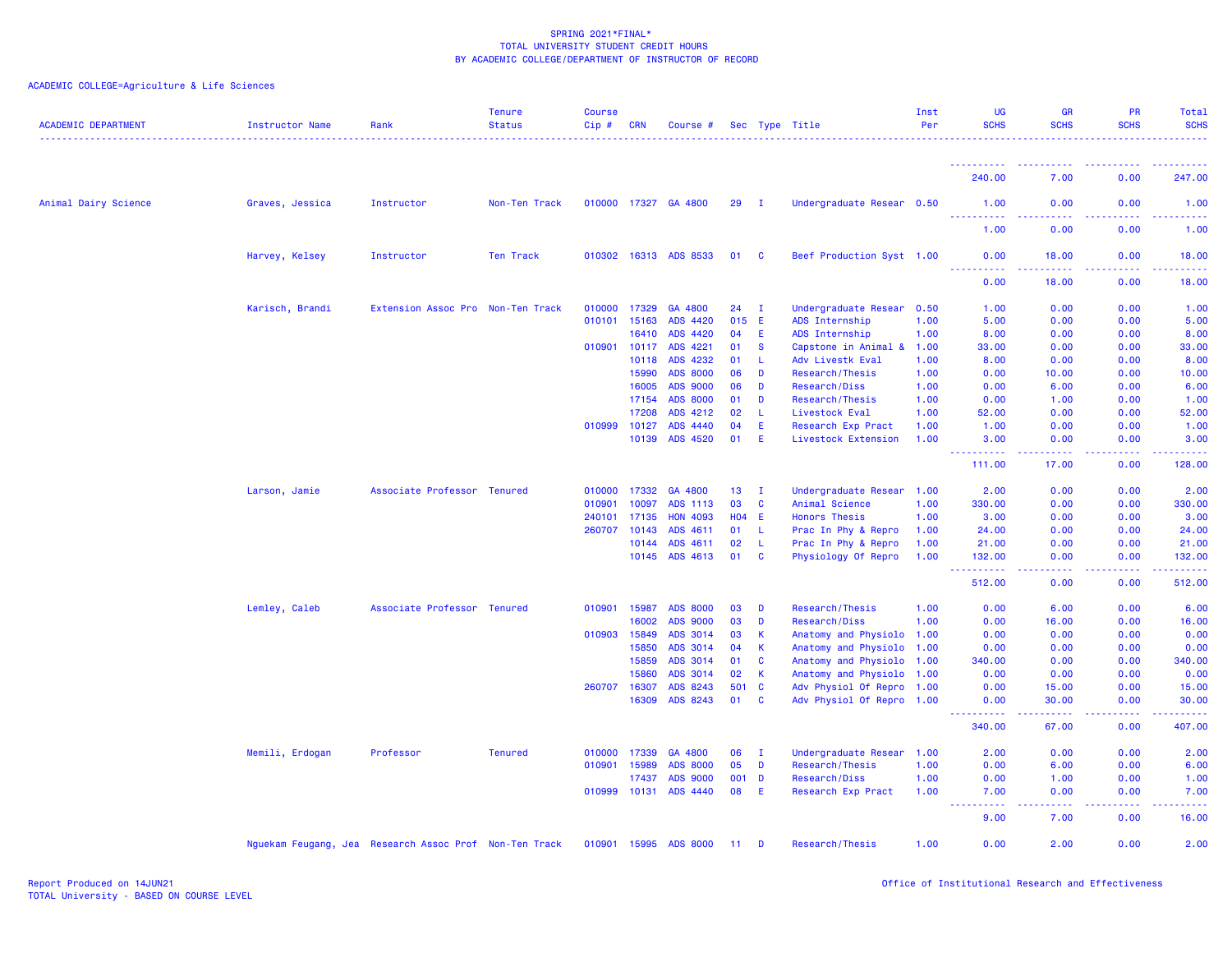ACADEMIC COLLEGE=Agriculture & Life Sciences

| <b>ACADEMIC DEPARTMENT</b> | <b>Instructor Name</b>            | Rank                              | <b>Tenure</b><br><b>Status</b> | <b>Course</b><br>$Cip \#$ | <b>CRN</b> | Course #        |                 |                | Sec Type Title            | Inst<br>Per | UG<br><b>SCHS</b>                                                                                                                                             | <b>GR</b><br><b>SCHS</b>                                                                               | <b>PR</b><br><b>SCHS</b> | Total<br><b>SCHS</b>                                                                                                      |
|----------------------------|-----------------------------------|-----------------------------------|--------------------------------|---------------------------|------------|-----------------|-----------------|----------------|---------------------------|-------------|---------------------------------------------------------------------------------------------------------------------------------------------------------------|--------------------------------------------------------------------------------------------------------|--------------------------|---------------------------------------------------------------------------------------------------------------------------|
|                            |                                   |                                   |                                |                           |            |                 |                 |                |                           |             |                                                                                                                                                               | $\frac{1}{2} \left( \frac{1}{2} \right) \left( \frac{1}{2} \right) \left( \frac{1}{2} \right)$         |                          |                                                                                                                           |
|                            |                                   |                                   |                                |                           |            |                 |                 |                |                           |             | 0.00                                                                                                                                                          | 2.00                                                                                                   | 0.00                     | 2.00                                                                                                                      |
| Animal Dairy Science       | Nicodemus, Molly                  | Associate Professor Tenured       |                                | 010101                    | 16434      | ADS 4420        | 11              | E              | ADS Internship            | 1.00        | 3.00                                                                                                                                                          | 0.00                                                                                                   | 0.00                     | 3.00                                                                                                                      |
|                            |                                   |                                   |                                | 010302                    | 16296      | ADS 4231        | CO <sub>1</sub> | - L            | Prac. In Horse Care       | 1.00        | 7.00                                                                                                                                                          | 0.00                                                                                                   | 0.00                     | 7.00                                                                                                                      |
|                            |                                   |                                   |                                |                           | 16305      | ADS 4511        |                 | 501 L          | Companion Animal Lab      | 1.00        | 1.00                                                                                                                                                          | 0.00                                                                                                   | 0.00                     | 1.00                                                                                                                      |
|                            |                                   |                                   |                                |                           | 16306      | ADS 6511        | 501             | -L             | Companion Animal Lab      | 1.00        | 0.00                                                                                                                                                          | 1.00                                                                                                   | 0.00                     | 1.00                                                                                                                      |
|                            |                                   |                                   |                                |                           | 16420      | ADS 4511        | 01              | L              | Companion Animal Lab      | 1.00        | 29.00                                                                                                                                                         | 0.00                                                                                                   | 0.00                     | 29.00                                                                                                                     |
|                            |                                   |                                   |                                |                           | 16421      | ADS 6511        | 01              | -L             | Companion Animal Lab      | 1.00        | 0.00                                                                                                                                                          | 1.00                                                                                                   | 0.00                     | 1.00                                                                                                                      |
|                            |                                   |                                   |                                | 010507                    | 16314      | ADS 4233        | 01              | C              | Horse Management          | 1.00        | 33.00                                                                                                                                                         | 0.00                                                                                                   | 0.00                     | 33.00                                                                                                                     |
|                            |                                   |                                   |                                | 010901                    | 16001      | <b>ADS 9000</b> | 02              | D              | Research/Diss             | 1.00        | 0.00                                                                                                                                                          | 1.00                                                                                                   | 0.00                     | 1.00                                                                                                                      |
|                            |                                   |                                   |                                |                           | 16302      | ADS 4513        | 501             | <b>C</b>       | Companion Animal Man 1.00 |             | 6.00                                                                                                                                                          | 0.00                                                                                                   | 0.00                     | 6.00                                                                                                                      |
|                            |                                   |                                   |                                |                           | 16304      | ADS 6513        | 501             | <b>C</b>       | Companion Animal Man 1.00 |             | 0.00                                                                                                                                                          | 3.00                                                                                                   | 0.00                     | 3.00                                                                                                                      |
|                            |                                   |                                   |                                |                           | 16418      | ADS 4513        | 01              | C              | Companion Animal Man      | 1.00        | 72.00                                                                                                                                                         | 0.00                                                                                                   | 0.00                     | 72.00                                                                                                                     |
|                            |                                   |                                   |                                |                           | 16419      | ADS 6513        | 01              | C              | Companion Animal Man      | 1.00        | 0.00                                                                                                                                                          | 6.00                                                                                                   | 0.00                     | 6.00                                                                                                                      |
|                            |                                   |                                   |                                |                           | 17804      | <b>ADS 7000</b> | 03              | $\mathbf{I}$   | Directed Indiv Study 1.00 |             | 0.00                                                                                                                                                          | 1.00                                                                                                   | 0.00                     | 1.00                                                                                                                      |
|                            |                                   |                                   |                                | 512313 15165              |            | ADS 3233        | 001             | $\overline{B}$ | Equine Assisted Ther 1.00 |             | 33.00<br><u>.</u><br><b>.</b>                                                                                                                                 | 0.00<br>د د د د                                                                                        | 0.00<br>22222            | 33.00<br>.                                                                                                                |
|                            |                                   |                                   |                                |                           |            |                 |                 |                |                           |             | 184.00                                                                                                                                                        | 13.00                                                                                                  | 0.00                     | 197.00                                                                                                                    |
|                            | Parish, Jane                      | Professor                         | <b>Tenured</b>                 | 010901                    | 15988      | <b>ADS 8000</b> | 04              | D              | Research/Thesis           | 1.00        | 0.00<br>.                                                                                                                                                     | 1.00<br>$\omega$ is $\omega$ in                                                                        | 0.00<br>.                | 1.00<br>المتمامين                                                                                                         |
|                            |                                   |                                   |                                |                           |            |                 |                 |                |                           |             | 0.00                                                                                                                                                          | 1.00                                                                                                   | 0.00                     | 1.00                                                                                                                      |
|                            | Rios de Alvarez, Ley Non-Employee |                                   | Not Applicable                 | 010999                    |            | 18112 ADS 4520  | 05              | E              | Livestock Extension       | 1.00        | 1.00<br><u>.</u>                                                                                                                                              | 0.00<br>$\frac{1}{2} \left( \frac{1}{2} \right) \left( \frac{1}{2} \right) \left( \frac{1}{2} \right)$ | 0.00<br>.                | 1.00<br>المالم عامان                                                                                                      |
|                            |                                   |                                   |                                |                           |            |                 |                 |                |                           |             | 1.00                                                                                                                                                          | 0.00                                                                                                   | 0.00                     | 1.00                                                                                                                      |
|                            | Rivera, J.                        | Extension Assoc Pro Non-Ten Track |                                | 010901                    | 16008      | <b>ADS 9000</b> | 09              | D              | Research/Diss             | 1.00        | 0.00                                                                                                                                                          | 4.00                                                                                                   | 0.00                     | 4.00                                                                                                                      |
|                            |                                   |                                   |                                |                           | 17022      | <b>ADS 7000</b> | 501 I           |                | Directed Indiv Study      | 1.00        | 0.00                                                                                                                                                          | 3.00                                                                                                   | 0.00                     | 3.00                                                                                                                      |
|                            |                                   |                                   |                                |                           |            |                 |                 |                |                           |             | $\frac{1}{2} \left( \frac{1}{2} \right) \left( \frac{1}{2} \right) \left( \frac{1}{2} \right) \left( \frac{1}{2} \right) \left( \frac{1}{2} \right)$<br>- - - | .                                                                                                      | .                        | $\frac{1}{2} \left( \frac{1}{2} \right) \left( \frac{1}{2} \right) \left( \frac{1}{2} \right) \left( \frac{1}{2} \right)$ |
|                            |                                   |                                   |                                |                           |            |                 |                 |                |                           |             | 0.00                                                                                                                                                          | 7.00                                                                                                   | 0.00                     | 7.00                                                                                                                      |
|                            | Rude, Brian                       | Professor                         | <b>Tenured</b>                 | 010901                    | 10096      | ADS 1111        | 01              | C              | Orientation to ADS        | 1.00        | 27.00                                                                                                                                                         | 0.00                                                                                                   | 0.00                     | 27.00                                                                                                                     |
|                            |                                   |                                   |                                | 010904                    | 10115      | ADS 4213        | 01              | B              | <b>Feeds and Feeding</b>  | 1.00        | 60.00                                                                                                                                                         | 0.00                                                                                                   | 0.00                     | 60.00                                                                                                                     |
|                            |                                   |                                   |                                |                           | 10116      | ADS 4213        | 02              | B              | <b>Feeds and Feeding</b>  | 1.00        | 75.00                                                                                                                                                         | 0.00                                                                                                   | 0.00                     | 75.00                                                                                                                     |
|                            |                                   |                                   |                                |                           | 15858      | ADS 8463        | 01              | C              | Adv Animal Nutrition      | 1.00        | 0.00                                                                                                                                                          | 21.00                                                                                                  | 0.00                     | 21.00                                                                                                                     |
|                            |                                   |                                   |                                |                           |            | 17434 ADS 4213  | 03              | B              | <b>Feeds and Feeding</b>  | 1.00        | 33,00<br>.                                                                                                                                                    | 0.00<br>.                                                                                              | 0.00<br>.                | 33.00<br>.                                                                                                                |
|                            |                                   |                                   |                                |                           |            |                 |                 |                |                           |             | 195.00                                                                                                                                                        | 21.00                                                                                                  | 0.00                     | 216.00                                                                                                                    |
|                            | Ryan, Peter                       | Professor                         | <b>Tenured</b>                 | 309999                    | 13319      | <b>NSE 4200</b> | 01              | - A            | Natl Student Exchang 1.00 |             | 45.00<br>222222<br>الماليات                                                                                                                                   | 0.00<br>د د د د                                                                                        | 0.00<br>$- - - - -$      | 45.00<br>.                                                                                                                |
|                            |                                   |                                   |                                |                           |            |                 |                 |                |                           |             | 45.00                                                                                                                                                         | 0.00                                                                                                   | 0.00                     | 45.00                                                                                                                     |
|                            | Smith, Trent                      | Associate Professor               | <b>Tenured</b>                 | 010302                    | 10120      | ADS 4321        | 01              | -L.            | Beef Cattle Laborato 1.00 |             | 12.00                                                                                                                                                         | 0.00                                                                                                   | 0.00                     | 12.00                                                                                                                     |
|                            |                                   |                                   |                                |                           | 10150      | ADS 6321        | 01              | L              | Beef Cattle Laborato      | 1.00        | 0.00                                                                                                                                                          | 1.00                                                                                                   | 0.00                     | 1.00                                                                                                                      |
|                            |                                   |                                   |                                | 010901                    | 10098      | ADS 1121        | 01              | -L             | Animal Science Labor      | 1.00        | 24.00                                                                                                                                                         | 0.00                                                                                                   | 0.00                     | 24.00                                                                                                                     |
|                            |                                   |                                   |                                |                           | 10099      | ADS 1121        | 02              | L              | Animal Science Labor      | 1.00        | 23.00                                                                                                                                                         | 0.00                                                                                                   | 0.00                     | 23.00                                                                                                                     |
|                            |                                   |                                   |                                |                           | 10100      | ADS 1121        | 03              | -L             | Animal Science Labor      | 1.00        | 24.00                                                                                                                                                         | 0.00                                                                                                   | 0.00                     | 24.00                                                                                                                     |
|                            |                                   |                                   |                                |                           | 10101      | ADS 1121        | 04              | L              | Animal Science Labor      | 1.00        | 23.00                                                                                                                                                         | 0.00                                                                                                   | 0.00                     | 23.00                                                                                                                     |
|                            |                                   |                                   |                                |                           | 10122      | ADS 4323        | 01              | C              | Beef Cattle Science       | 1.00        | 27.00                                                                                                                                                         | 0.00                                                                                                   | 0.00                     | 27.00                                                                                                                     |
|                            |                                   |                                   |                                |                           | 10152      | ADS 6323        | 01              | C              | Beef Cattle Science       | 1.00        | 0.00                                                                                                                                                          | 3.00                                                                                                   | 0.00                     | 3.00                                                                                                                      |
|                            |                                   |                                   |                                |                           | 10156      | ADS 8004        | 01              | <b>B</b>       | Meth Appl & Data Ana      | 1.00        | 0.00                                                                                                                                                          | 48.00                                                                                                  | 0.00                     | 48.00                                                                                                                     |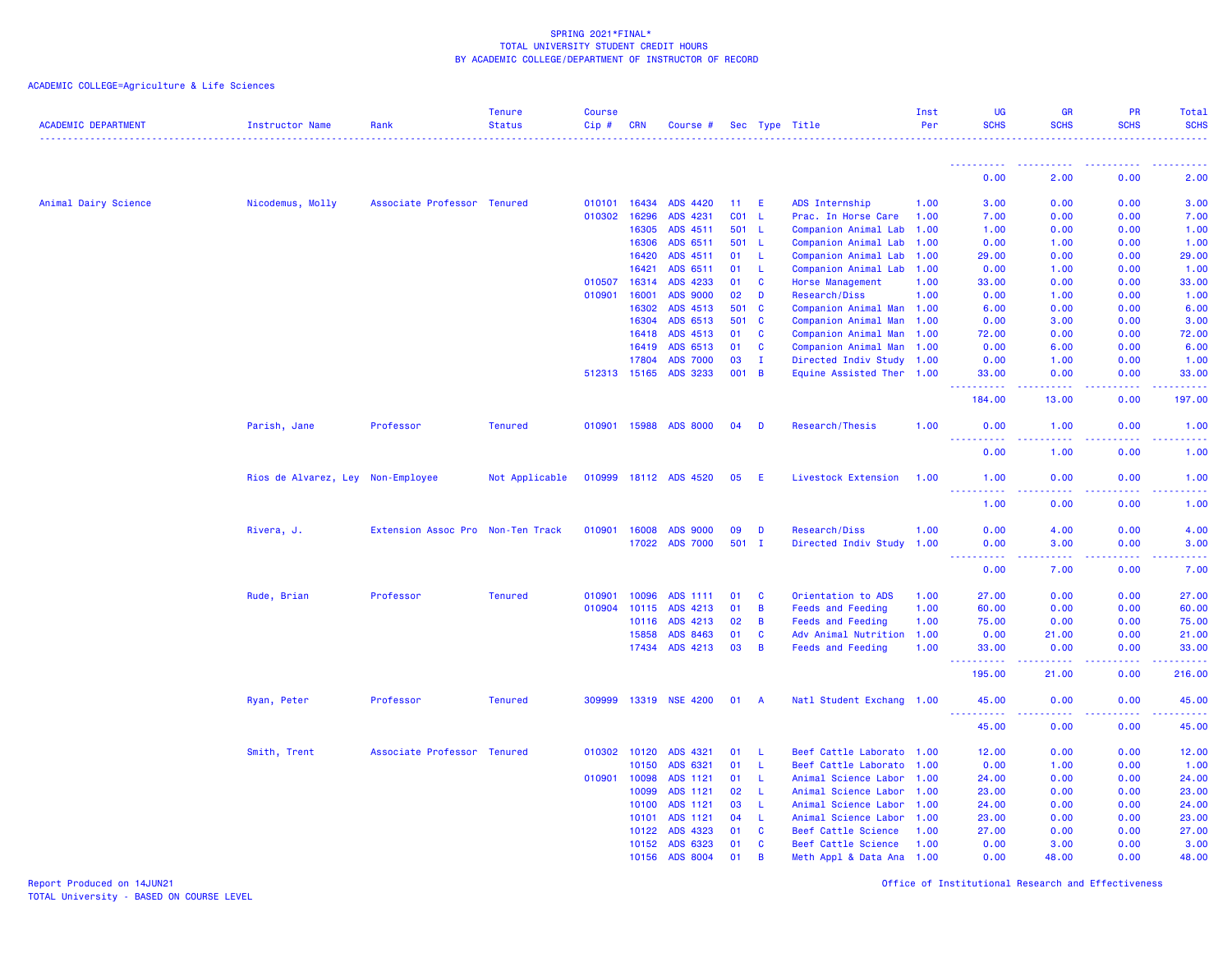## ACADEMIC COLLEGE=Agriculture & Life Sciences

| <b>ACADEMIC DEPARTMENT</b>             | Instructor Name | Rank                          | Tenure<br><b>Status</b> | Course<br>$Cip$ # | <b>CRN</b> | Course #              |        |              | Sec Type Title            | Inst<br>Per | UG<br><b>SCHS</b>    | <b>GR</b><br><b>SCHS</b> | <b>PR</b><br><b>SCHS</b> | Total<br><b>SCHS</b> |
|----------------------------------------|-----------------|-------------------------------|-------------------------|-------------------|------------|-----------------------|--------|--------------|---------------------------|-------------|----------------------|--------------------------|--------------------------|----------------------|
| Animal Dairy Science                   | Smith, Trent    | Associate Professor Tenured   |                         | 010901            |            | 15848 ADS 1121        | 05     | L            | Animal Science Labor      | 1.00        | 24.00                | 0.00                     | 0.00                     | 24.00                |
|                                        |                 |                               |                         |                   | 16007      | <b>ADS 9000</b>       | 08     | $\mathbf{D}$ | Research/Diss             | 1.00        | 0.00                 | 5.00                     | 0.00                     | 5.00                 |
|                                        |                 |                               |                         |                   |            | 16308 ADS 8004        | 501 B  |              |                           |             |                      | 4.00                     | 0.00                     |                      |
|                                        |                 |                               |                         |                   |            |                       |        |              | Meth Appl & Data Ana 1.00 |             | 0.00                 |                          |                          | 4.00                 |
|                                        |                 |                               |                         |                   |            | 010902 10112 ADS 4124 | 01     | <b>B</b>     | Animal Breeding           | 1.00        | 128,00               | 0.00                     | 0.00                     | 128.00               |
|                                        |                 |                               |                         |                   |            | 10113 ADS 4124        | 02     | <b>B</b>     | Animal Breeding           | 1.00        | 124,00               | 0.00                     | 0.00                     | 124.00               |
|                                        |                 |                               |                         |                   |            | 010999 10133 ADS 4440 | 10 E   |              | Research Exp Pract        | 1.00        | 3.00                 | 0.00                     | 0.00                     | 3.00                 |
|                                        |                 |                               |                         |                   |            |                       |        |              |                           |             | ----------<br>412.00 | .<br>61.00               | .<br>$\cdots$<br>0.00    | -------<br>473.00    |
|                                        | Stone, Amanda   | Assistant Professor Ten Track |                         | 010000 17347      |            | GA 4800               | 08     | - 1          | Undergraduate Resear      | 1.00        | 0.00                 | 0.00                     | 0.00                     | 0.00                 |
|                                        |                 |                               |                         | 010101            | 15161      | <b>ADS 4420</b>       | 013 E  |              | ADS Internship            | 1.00        | 3.00                 | 0.00                     | 0.00                     | 3.00                 |
|                                        |                 |                               |                         |                   | 16437      | ADS 4420              | 14 E   |              | ADS Internship            | 1.00        | 15,00                | 0.00                     | 0.00                     | 15.00                |
|                                        |                 |                               |                         |                   | 17876      | <b>ADS 4000</b>       | $01$ I |              | Directed Indiv Study 1.00 |             | 4.00                 | 0.00                     | 0.00                     | 4.00                 |
|                                        |                 |                               |                         |                   | 17877      | <b>ADS 4000</b>       | 02     | - 1          | Directed Indiv Study 1.00 |             | 4.00                 | 0.00                     | 0.00                     | 4.00                 |
|                                        |                 |                               |                         |                   | 17878      | <b>ADS 4000</b>       | 03     | - 1          | Directed Indiv Study 1.00 |             | 4.00                 | 0.00                     | 0.00                     | 4.00                 |
|                                        |                 |                               |                         | 010901            | 15996      | <b>ADS 8000</b>       | 12     | D            | Research/Thesis           | 1.00        | 0.00                 | 2.00                     | 0.00                     | 2.00                 |
|                                        |                 |                               |                         | 010999 10137      |            | <b>ADS 4440</b>       | 15     | - E 1        | Research Exp Pract        | 1.00        | 14,00                | 0.00                     | 0.00                     | 14.00                |
|                                        |                 |                               |                         |                   |            |                       |        |              |                           |             | -----------<br>44.00 | .<br>2.00                | .<br>0.00                | .<br>46.00           |
| ====================================== |                 |                               |                         |                   |            |                       |        |              |                           |             |                      |                          |                          |                      |

Animal Dairy Science 2662.00 252.00 0.00 2914.00 =================================== ========== ========== ========== ==========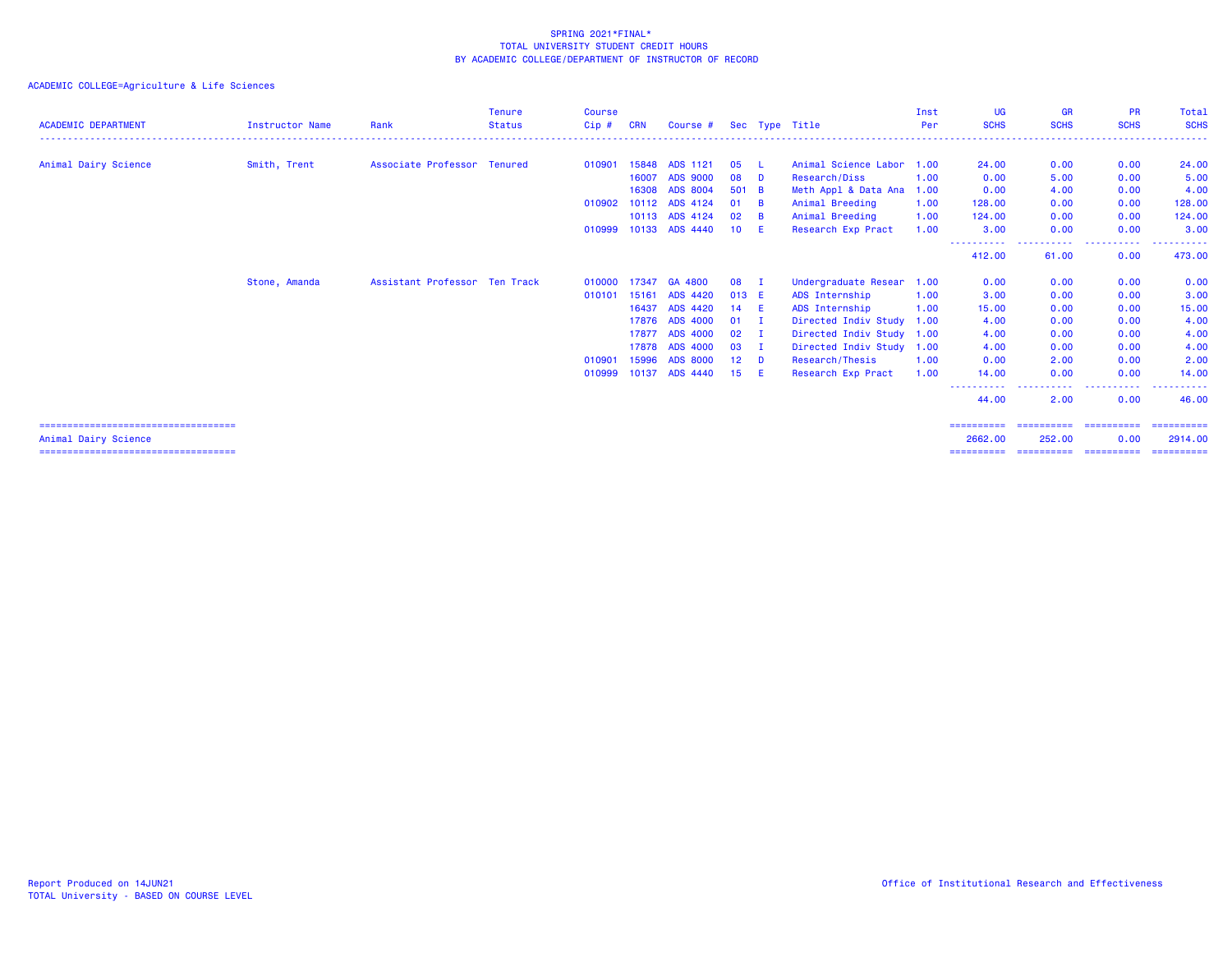| <b>ACADEMIC DEPARTMENT</b>                               | <b>Instructor Name</b> | Rank                              | <b>Tenure</b><br><b>Status</b> | <b>Course</b><br>$Cip$ # | <b>CRN</b>   | Course #              |        |              | Sec Type Title            | Inst<br>Per | UG<br><b>SCHS</b>                                                                                                                                            | <b>GR</b><br><b>SCHS</b>                                                                                                                                      | PR<br><b>SCHS</b>                                                                                                                                            | Total<br><b>SCHS</b>                                                                                                                                          |
|----------------------------------------------------------|------------------------|-----------------------------------|--------------------------------|--------------------------|--------------|-----------------------|--------|--------------|---------------------------|-------------|--------------------------------------------------------------------------------------------------------------------------------------------------------------|---------------------------------------------------------------------------------------------------------------------------------------------------------------|--------------------------------------------------------------------------------------------------------------------------------------------------------------|---------------------------------------------------------------------------------------------------------------------------------------------------------------|
|                                                          |                        |                                   |                                |                          |              |                       |        |              |                           |             |                                                                                                                                                              |                                                                                                                                                               |                                                                                                                                                              |                                                                                                                                                               |
| Biochemistry, Molecular Biology, Ento Aarattuthodi, Suja |                        | Research Assist Pro Non-Ten Track |                                | 030601                   | 17095        | <b>WFA 9000</b>       | 19     | D            | Research / Diss           | 1.00        | 0.00                                                                                                                                                         | 13.00                                                                                                                                                         | 0.00                                                                                                                                                         | 13.00                                                                                                                                                         |
|                                                          |                        |                                   |                                |                          | 17121        | <b>WFA 8000</b>       | 19     | D            | Research / Thesis         | 1.00        | 0.00                                                                                                                                                         | 10.00                                                                                                                                                         | 0.00                                                                                                                                                         | 10.00                                                                                                                                                         |
|                                                          |                        |                                   |                                |                          | 17600        | <b>WFA 7000</b>       | 03     | $\mathbf{I}$ | Directed Indiv Study 1.00 |             | 0.00                                                                                                                                                         | 3.00                                                                                                                                                          | 0.00                                                                                                                                                         | 3.00                                                                                                                                                          |
|                                                          |                        |                                   |                                |                          |              |                       |        |              |                           |             | -----------<br>0.00                                                                                                                                          | .<br>26.00                                                                                                                                                    | $\mathbf{L}^{\prime} = \mathbf{L}^{\prime} + \mathbf{L}^{\prime} + \mathbf{L}^{\prime}$<br>0.00                                                              | $\frac{1}{2} \left( \frac{1}{2} \right) \left( \frac{1}{2} \right) \left( \frac{1}{2} \right) \left( \frac{1}{2} \right) \left( \frac{1}{2} \right)$<br>26.00 |
|                                                          | Ahn, Seungjoon         | Assistant Professor Ten Track     |                                |                          | 260202 17713 | <b>BCH 4990</b>       | 03     | C            | Special Topic In BCH 0.08 |             | 0.24                                                                                                                                                         | 0.00                                                                                                                                                          | 0.00                                                                                                                                                         | 0.24                                                                                                                                                          |
|                                                          |                        |                                   |                                |                          | 17714        | <b>BCH 6990</b>       | 03     | C            | Special Topic In BCH      | 0.08        | 0.00                                                                                                                                                         | 1.68                                                                                                                                                          | 0.00                                                                                                                                                         | 1.68                                                                                                                                                          |
|                                                          |                        |                                   |                                |                          | 17722        | <b>BCH 9000</b>       | 09     | D            | Research/Diss             | 1.00        | 0.00                                                                                                                                                         | 6.00                                                                                                                                                          | 0.00                                                                                                                                                         | 6.00                                                                                                                                                          |
|                                                          |                        |                                   |                                |                          | 17965        | <b>BCH 8000</b>       | 06     | D            | Research / Thesis         | 1.00        | 0.00                                                                                                                                                         | 4.00                                                                                                                                                          | 0.00                                                                                                                                                         | 4.00                                                                                                                                                          |
|                                                          |                        |                                   |                                |                          | 260702 11917 | EPP 4543              | 01     | <b>C</b>     | Tox & Insect Chem         | 0.33        | 1.98                                                                                                                                                         | 0.00                                                                                                                                                          | 0.00                                                                                                                                                         | 1.98                                                                                                                                                          |
|                                                          |                        |                                   |                                |                          | 11918        | EPP 4543              | 02     | К            | Tox & Insect Chem         | 0.33        | 0.00                                                                                                                                                         | 0.00                                                                                                                                                          | 0.00                                                                                                                                                         | 0.00                                                                                                                                                          |
|                                                          |                        |                                   |                                |                          | 11925        | EPP 6543              | 01     | <b>C</b>     | Tox & Insect Chem         | 0.33        | 0.00                                                                                                                                                         | 4.95                                                                                                                                                          | 0.00                                                                                                                                                         | 4.95                                                                                                                                                          |
|                                                          |                        |                                   |                                |                          | 11926        | EPP 6543              | 02     | К            | Tox & Insect Chem         | 0.33        | 0.00<br>$\sim$ $\sim$ $\sim$                                                                                                                                 | 0.00<br>$\sim$ $\sim$ $\sim$                                                                                                                                  | 0.00<br>.                                                                                                                                                    | 0.00                                                                                                                                                          |
|                                                          |                        |                                   |                                |                          |              |                       |        |              |                           |             | 2.22                                                                                                                                                         | 16.63                                                                                                                                                         | 0.00                                                                                                                                                         | $\sim$ $\sim$ $\sim$ $\sim$<br>18.85                                                                                                                          |
|                                                          | Allen, Thomas          | Extension Professor Non-Ten Track |                                |                          |              | 260702 17500 EPP 9000 | 01     | D            | Research / Diss           | 1.00        | 0.00<br>$\frac{1}{2} \left( \frac{1}{2} \right) \left( \frac{1}{2} \right) \left( \frac{1}{2} \right) \left( \frac{1}{2} \right) \left( \frac{1}{2} \right)$ | 2.00<br>المتمامين                                                                                                                                             | 0.00                                                                                                                                                         | 2.00                                                                                                                                                          |
|                                                          |                        |                                   |                                |                          |              |                       |        |              |                           |             | 0.00                                                                                                                                                         | 2.00                                                                                                                                                          | 0.00                                                                                                                                                         | 2.00                                                                                                                                                          |
|                                                          | Baird, Richard         | Professor                         | <b>Tenured</b>                 | 260202                   | 18102        | <b>BCH 4000</b>       | 09     | $\mathbf{I}$ | Directed Indiv Study 1.00 |             | 3.00                                                                                                                                                         | 0.00                                                                                                                                                          | 0.00                                                                                                                                                         | 3.00                                                                                                                                                          |
|                                                          |                        |                                   |                                |                          |              | 260702 18107 EPP 7000 | 05     | $\mathbf{I}$ | Directed Indiv Study 1.00 |             | 0.00                                                                                                                                                         | 2.00                                                                                                                                                          | 0.00                                                                                                                                                         | 2.00                                                                                                                                                          |
|                                                          |                        |                                   |                                |                          |              |                       |        |              |                           |             | بالأباب<br>3.00                                                                                                                                              | $\sim$ $\sim$ $\sim$ $\sim$<br>2.00                                                                                                                           | 0.00                                                                                                                                                         | 5.00                                                                                                                                                          |
|                                                          | Baker, Gerald          | Non-Employee                      | Not Applicable                 |                          | 260101 11930 | EPP 8144              | 01     | C            | Transmission E M          | 0.60        | 0.00                                                                                                                                                         | 16.80                                                                                                                                                         | 0.00                                                                                                                                                         | 16.80                                                                                                                                                         |
|                                                          |                        |                                   |                                |                          | 11931        | EPP 8144              | 02     | K            | Transmission E M          | 1.00        | 0.00                                                                                                                                                         | 0.00                                                                                                                                                          | 0.00                                                                                                                                                         | 0.00                                                                                                                                                          |
|                                                          |                        |                                   |                                |                          |              |                       |        |              |                           |             | <u>.</u><br>0.00                                                                                                                                             | $\frac{1}{2} \left( \frac{1}{2} \right) \left( \frac{1}{2} \right) \left( \frac{1}{2} \right) \left( \frac{1}{2} \right) \left( \frac{1}{2} \right)$<br>16.80 | $\frac{1}{2} \left( \frac{1}{2} \right) \left( \frac{1}{2} \right) \left( \frac{1}{2} \right) \left( \frac{1}{2} \right) \left( \frac{1}{2} \right)$<br>0.00 | <u>.</u><br>16.80                                                                                                                                             |
|                                                          | Bohach, Gregory        | Professor                         | <b>Tenured</b>                 |                          | 260202 17713 | <b>BCH 4990</b>       | 03     | C            | Special Topic In BCH 0.22 |             | 0.66                                                                                                                                                         | 0.00                                                                                                                                                          | 0.00                                                                                                                                                         | 0.66                                                                                                                                                          |
|                                                          |                        |                                   |                                |                          |              | 17714 BCH 6990        | 03     | <b>C</b>     | Special Topic In BCH 0.22 |             | 0.00                                                                                                                                                         | 4.62                                                                                                                                                          | 0.00                                                                                                                                                         | 4.62                                                                                                                                                          |
|                                                          |                        |                                   |                                |                          |              |                       |        |              |                           |             | 22222<br>0.66                                                                                                                                                | .<br>4.62                                                                                                                                                     | .<br>0.00                                                                                                                                                    | وعاماما<br>5.28                                                                                                                                               |
|                                                          | Brown, Ashli           | Professor                         | <b>Tenured</b>                 | 260202                   | 10424        | <b>BCH 3901</b>       | 01     | <b>S</b>     | Senior Seminar            | 0.50        | 10.00                                                                                                                                                        | 0.00                                                                                                                                                          | 0.00                                                                                                                                                         | 10.00                                                                                                                                                         |
|                                                          |                        |                                   |                                |                          | 10425        | <b>BCH 3901</b>       | 02     | <b>S</b>     | Senior Seminar            | 0.50        | 9.50                                                                                                                                                         | 0.00                                                                                                                                                          | 0.00                                                                                                                                                         | 9.50                                                                                                                                                          |
|                                                          |                        |                                   |                                |                          | 16358        | <b>BCH 2990</b>       | 01     | В            | Special Topic In BCH      | 0.05        | 1.30                                                                                                                                                         | 0.00                                                                                                                                                          | 0.00                                                                                                                                                         | 1.30                                                                                                                                                          |
|                                                          |                        |                                   |                                |                          | 17493        | <b>BCH 7000</b>       | 01     | $\mathbf{I}$ | Directed Indiv Study      | 1.00        | 0.00                                                                                                                                                         | 1.00                                                                                                                                                          | 0.00                                                                                                                                                         | 1.00                                                                                                                                                          |
|                                                          |                        |                                   |                                |                          | 17770        | <b>BCH 8000</b>       | 03     | D            | Research / Thesis         | 1.00        | 0.00                                                                                                                                                         | 2.00                                                                                                                                                          | 0.00                                                                                                                                                         | 2.00                                                                                                                                                          |
|                                                          |                        |                                   |                                |                          |              | 18117 BCH 7000        | 05     | $\mathbf{I}$ | Directed Indiv Study 1.00 |             | 0.00<br>.                                                                                                                                                    | 3.00                                                                                                                                                          | 0.00<br>22222                                                                                                                                                | 3.00<br>22222)                                                                                                                                                |
|                                                          |                        |                                   |                                |                          |              |                       |        |              |                           |             | $\frac{1}{2} \left( \frac{1}{2} \right) \frac{1}{2} \left( \frac{1}{2} \right)$<br>20.80                                                                     | الأبالات<br>6.00                                                                                                                                              | 0.00                                                                                                                                                         | 26.80                                                                                                                                                         |
|                                                          | Brown, Richard         | Non-Employee                      | Not Applicable                 | 260702                   | 17973        | <b>EPP 4000</b>       | 02     | $\mathbf{I}$ | Directed Indiv Study 1.00 |             | 1.00                                                                                                                                                         | 0.00                                                                                                                                                          | 0.00                                                                                                                                                         | 1.00                                                                                                                                                          |
|                                                          |                        |                                   |                                |                          | 17974        | <b>EPP 7000</b>       | 02     | $\mathbf{I}$ | Directed Indiv Study 1.00 |             | 0.00                                                                                                                                                         | 1.00                                                                                                                                                          | 0.00                                                                                                                                                         | 1.00                                                                                                                                                          |
|                                                          |                        |                                   |                                |                          | 18061        | <b>EPP 7000</b>       | $04$ I |              | Directed Indiv Study 1.00 |             | 0.00<br>د د د د .                                                                                                                                            | 1.00<br>د د د د                                                                                                                                               | 0.00<br>22222                                                                                                                                                | 1.00<br>$\frac{1}{2} \left( \frac{1}{2} \right) \left( \frac{1}{2} \right) \left( \frac{1}{2} \right)$                                                        |
|                                                          |                        |                                   |                                |                          |              |                       |        |              |                           |             | 1.00                                                                                                                                                         | 2.00                                                                                                                                                          | 0.00                                                                                                                                                         | 3.00                                                                                                                                                          |
|                                                          | Caprio, Michael        | Professor                         | <b>Tenured</b>                 |                          | 260202 17724 | <b>BCH 7000</b>       | 04     | $\mathbf{I}$ | Directed Indiv Study 1.00 |             | 0.00                                                                                                                                                         | 3.00                                                                                                                                                          | 0.00                                                                                                                                                         | 3.00                                                                                                                                                          |
|                                                          |                        |                                   |                                | 260305                   | 11927        | EPP 8111              | 01     | S            | Seminar                   | 1.00        | 0.00                                                                                                                                                         | 3.00                                                                                                                                                          | 0.00                                                                                                                                                         | 3.00                                                                                                                                                          |
|                                                          |                        |                                   |                                |                          | 11928        | EPP 8121              | 01     | S            | Seminar                   | 1.00        | 0.00                                                                                                                                                         | 1.00                                                                                                                                                          | 0.00                                                                                                                                                         | 1.00                                                                                                                                                          |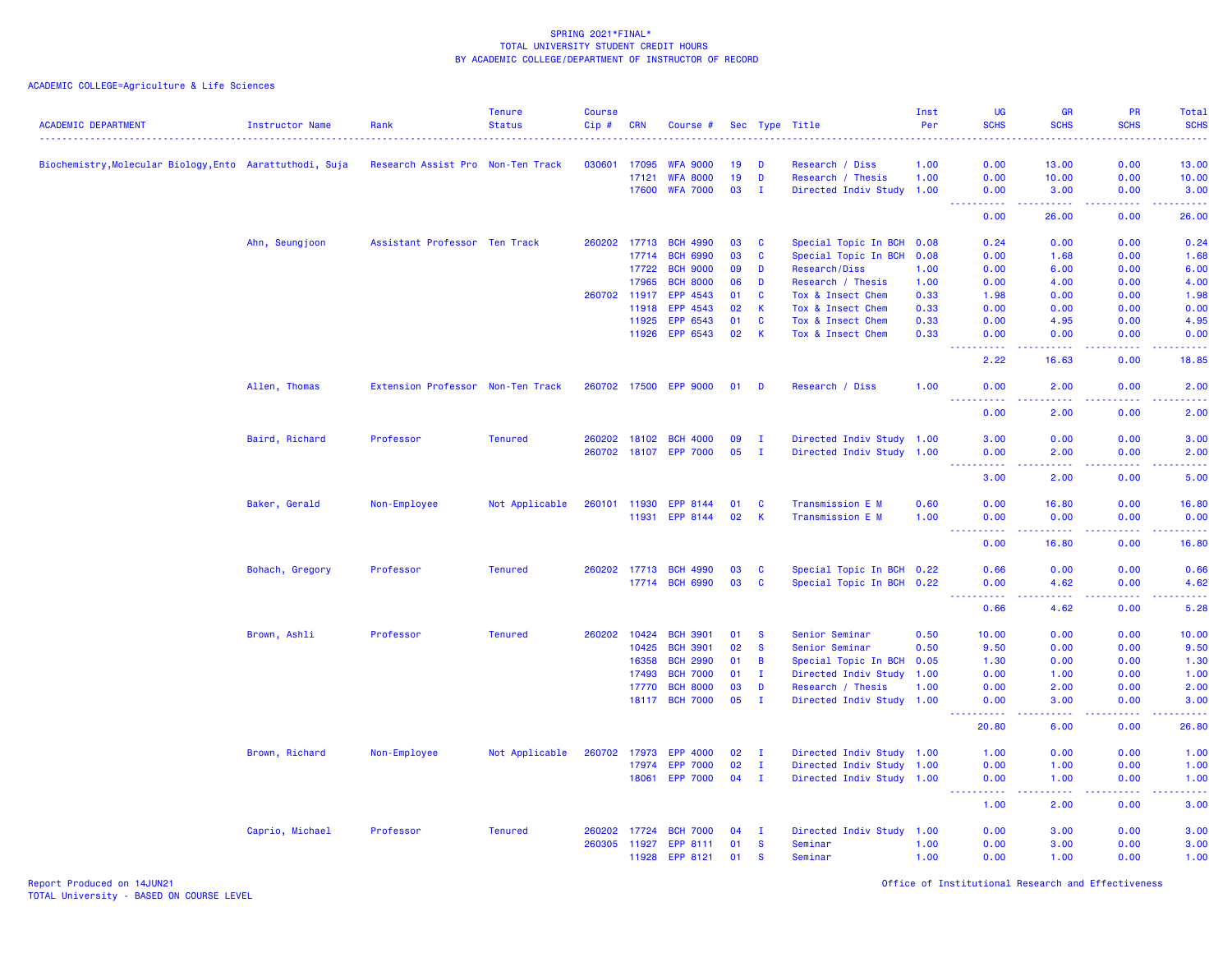| <b>ACADEMIC DEPARTMENT</b>                            | Instructor Name   | Rank                              | <b>Tenure</b><br><b>Status</b> | <b>Course</b><br>Cip# | <b>CRN</b> | Course #              |       |                | Sec Type Title            | Inst<br>Per | <b>UG</b><br><b>SCHS</b>                                                                                                                                     | <b>GR</b><br><b>SCHS</b>                                                                                                          | PR<br><b>SCHS</b>                   | Total<br><b>SCHS</b>                                                                                                                                         |
|-------------------------------------------------------|-------------------|-----------------------------------|--------------------------------|-----------------------|------------|-----------------------|-------|----------------|---------------------------|-------------|--------------------------------------------------------------------------------------------------------------------------------------------------------------|-----------------------------------------------------------------------------------------------------------------------------------|-------------------------------------|--------------------------------------------------------------------------------------------------------------------------------------------------------------|
| Biochemistry, Molecular Biology, Ento Caprio, Michael |                   | Professor                         | <b>Tenured</b>                 | 260305 11929          |            | EPP 8121              | 02    | -S             | Seminar                   | 1.00        | 0.00<br><u> - - - - - - - - - -</u>                                                                                                                          | 6.00<br>.                                                                                                                         | 0.00<br>$\sim$ $\sim$ $\sim$ $\sim$ | 6.00<br>$\frac{1}{2} \left( \frac{1}{2} \right) \left( \frac{1}{2} \right) \left( \frac{1}{2} \right) \left( \frac{1}{2} \right)$                            |
|                                                       |                   |                                   |                                |                       |            |                       |       |                |                           |             | 0.00                                                                                                                                                         | 13.00                                                                                                                             | 0.00                                | 13.00                                                                                                                                                        |
|                                                       | Catchot, Angus    | Extension Professor Non-Ten Track |                                |                       |            | 260702 17507 EPP 8000 | 001 D |                | Research / Thesis         | 1.00        | 0.00<br>22222                                                                                                                                                | 25.00<br>. <u>.</u>                                                                                                               | 0.00<br>$\sim$ $\sim$ $\sim$ $\sim$ | 25.00<br>.                                                                                                                                                   |
|                                                       |                   |                                   |                                |                       |            |                       |       |                |                           |             | 0.00                                                                                                                                                         | 25.00                                                                                                                             | 0.00                                | 25.00                                                                                                                                                        |
|                                                       | Chastain, Daryl   | Research Assist Pro Non-Ten Track |                                | 010304                | 16489      | <b>PSS 8000</b>       | 28    | D              | Research / Thesis         | 1.00        | 0.00                                                                                                                                                         | 1.00                                                                                                                              | 0.00                                | 1.00                                                                                                                                                         |
|                                                       |                   |                                   |                                | 011101 16531          |            | <b>PSS 9000</b>       | 28    | D              | Research / Diss           | 1.00        | 0.00<br><b><i><u>AAAAA</u></i></b>                                                                                                                           | 3.00                                                                                                                              | 0.00                                | 3.00<br>-----                                                                                                                                                |
|                                                       |                   |                                   |                                |                       |            |                       |       |                |                           |             | 0.00                                                                                                                                                         | 4.00                                                                                                                              | 0.00                                | 4.00                                                                                                                                                         |
|                                                       | Crow, Whitney     | Assistant Professor Ten Track     |                                |                       |            | 260702 17613 EPP 2990 | 04    | C              | Special Topics In EP 1.00 |             | 99.00                                                                                                                                                        | 0.00                                                                                                                              | 0.00                                | 99.00<br><u>.</u>                                                                                                                                            |
|                                                       |                   |                                   |                                |                       |            |                       |       |                |                           |             | 99.00                                                                                                                                                        | 0.00                                                                                                                              | 0.00                                | 99.00                                                                                                                                                        |
|                                                       | Dean, Jeffrey     | Professor                         | <b>Tenured</b>                 | 260202                | 16358      | <b>BCH 2990</b>       | 01    | B              | Special Topic In BCH 0.05 |             | 1.30                                                                                                                                                         | 0.00                                                                                                                              | 0.00                                | 1.30                                                                                                                                                         |
|                                                       |                   |                                   |                                |                       | 17511      | <b>BCH 9000</b>       | 05    | D              | Research/Diss             | 1.00        | 0.00<br>$\frac{1}{2} \left( \frac{1}{2} \right) \left( \frac{1}{2} \right) \left( \frac{1}{2} \right) \left( \frac{1}{2} \right) \left( \frac{1}{2} \right)$ | 9.00                                                                                                                              | 0.00<br>والمحامر                    | 9.00<br>2222)                                                                                                                                                |
|                                                       |                   |                                   |                                |                       |            |                       |       |                |                           |             | 1.30                                                                                                                                                         | 9.00                                                                                                                              | 0.00                                | 10.30                                                                                                                                                        |
|                                                       | Edwards, Kristine | Instructor                        | Non-Ten Track                  |                       |            | 512401 11312 CVM 5163 | 01    | $\overline{B}$ | Vet Parasitology          | 0.50        | 0.00                                                                                                                                                         | 0.00                                                                                                                              | 145.50<br>.                         | 145.50<br>$\begin{array}{cccccccccc} \bot & \bot & \bot & \bot & \bot & \bot \end{array}$                                                                    |
|                                                       |                   |                                   |                                |                       |            |                       |       |                |                           |             | <b><i><u></u></i></b><br>0.00                                                                                                                                | .<br>0.00                                                                                                                         | 145.50                              | 145.50                                                                                                                                                       |
|                                                       | Fountain, Jake    | Assistant Professor Ten Track     |                                | 260202                | 17713      | <b>BCH 4990</b>       | 03    | C              | Special Topic In BCH 0.08 |             | 0.24                                                                                                                                                         | 0.00                                                                                                                              | 0.00                                | 0.24                                                                                                                                                         |
|                                                       |                   |                                   |                                |                       | 17714      | <b>BCH 6990</b>       | 03    | $\mathbf{C}$   | Special Topic In BCH 0.08 |             | 0.00<br>.<br>$\frac{1}{2} \left( \frac{1}{2} \right) \left( \frac{1}{2} \right) \left( \frac{1}{2} \right)$                                                  | 1.68<br>.                                                                                                                         | 0.00<br>المتمامين                   | 1.68<br>$\omega$ is $\omega$ in $\omega$                                                                                                                     |
|                                                       |                   |                                   |                                |                       |            |                       |       |                |                           |             | 0.24                                                                                                                                                         | 1.68                                                                                                                              | 0.00                                | 1.92                                                                                                                                                         |
|                                                       | Goddard, Jerome   | Extension Professor Non-Ten Track |                                | 260702                | 17502      | <b>EPP 9000</b>       | 03    | D              | Research / Diss           | 1.00        | 0.00                                                                                                                                                         | 5.00                                                                                                                              | 0.00                                | 5.00                                                                                                                                                         |
|                                                       |                   |                                   |                                |                       | 17508      | <b>EPP 8000</b>       | 02    | $\overline{D}$ | Research / Thesis         | 1.00        | 0.00<br>.                                                                                                                                                    | 1.00                                                                                                                              | 0.00<br>.                           | 1.00<br>22222                                                                                                                                                |
|                                                       |                   |                                   |                                |                       |            |                       |       |                |                           |             | $\sim$ $\sim$ $\sim$ $\sim$<br>0.00                                                                                                                          | .<br>6.00                                                                                                                         | 0.00                                | 6.00                                                                                                                                                         |
|                                                       | Harris, Jeffrey   | Extension Assoc Pro Non-Ten Track |                                | 010000                | 18118      | GA 4800               | 37    | п.             | Undergraduate Resear      | 1.00        | 3.00                                                                                                                                                         | 0.00                                                                                                                              | 0.00                                | 3.00                                                                                                                                                         |
|                                                       |                   |                                   |                                | 260702                | 11917      | EPP 4543              | 01    | <b>C</b>       | Tox & Insect Chem         | 0.33        | 1.98                                                                                                                                                         | 0.00                                                                                                                              | 0.00                                | 1.98                                                                                                                                                         |
|                                                       |                   |                                   |                                |                       | 11918      | EPP 4543              | 02    | K              | Tox & Insect Chem         | 0.33        | 0.00                                                                                                                                                         | 0.00                                                                                                                              | 0.00                                | 0.00                                                                                                                                                         |
|                                                       |                   |                                   |                                |                       | 11925      | EPP 6543              | 01    | C              | Tox & Insect Chem         | 0.33        | 0.00                                                                                                                                                         | 4.95                                                                                                                              | 0.00                                | 4.95                                                                                                                                                         |
|                                                       |                   |                                   |                                |                       | 11926      | EPP 6543              | 02    | K              | Tox & Insect Chem         | 0.33        | 0.00                                                                                                                                                         | 0.00                                                                                                                              | 0.00                                | 0.00                                                                                                                                                         |
|                                                       |                   |                                   |                                |                       | 17503      | <b>EPP 9000</b>       | 04    | D              | Research / Diss           | 1.00        | 0.00<br>.                                                                                                                                                    | 1.00<br>$\frac{1}{2} \left( \frac{1}{2} \right) \left( \frac{1}{2} \right) \left( \frac{1}{2} \right) \left( \frac{1}{2} \right)$ | 0.00<br>.                           | 1.00<br>$\frac{1}{2} \left( \frac{1}{2} \right) \left( \frac{1}{2} \right) \left( \frac{1}{2} \right) \left( \frac{1}{2} \right) \left( \frac{1}{2} \right)$ |
|                                                       |                   |                                   |                                |                       |            |                       |       |                |                           |             | 4.98                                                                                                                                                         | 5.95                                                                                                                              | 0.00                                | 10.93                                                                                                                                                        |
|                                                       | Hill, Jovonn      | Research Assist Pro Non-Ten Track |                                | 010000                | 17328      | GA 4800               | 31    | T              | Undergraduate Resear      | 1.00        | 3.00                                                                                                                                                         | 0.00                                                                                                                              | 0.00                                | 3.00                                                                                                                                                         |
|                                                       |                   |                                   |                                | 260702                | 11906      | EPP 2213              | 01    | C              | Intro To Insects          | 1.00        | 174.00                                                                                                                                                       | 0.00                                                                                                                              | 0.00                                | 174.00                                                                                                                                                       |
|                                                       |                   |                                   |                                |                       | 11907      | EPP 2213              | 02    | K              | Intro To Insects          | 1.00        | 0.00                                                                                                                                                         | 0.00                                                                                                                              | 0.00                                | 0.00                                                                                                                                                         |
|                                                       |                   |                                   |                                |                       | 11908      | EPP 2213              | 03    | K              | Intro To Insects          | 1.00        | 0.00                                                                                                                                                         | 0.00                                                                                                                              | 0.00                                | 0.00                                                                                                                                                         |
|                                                       |                   |                                   |                                |                       | 11909      | EPP 2213              | 04    | K              | Intro To Insects          | 1.00        | 0.00                                                                                                                                                         | 0.00                                                                                                                              | 0.00                                | 0.00                                                                                                                                                         |
|                                                       |                   |                                   |                                |                       | 11910      | EPP 2213              | 05    | K              | Intro To Insects          | 1.00        | 0.00<br><u>.</u>                                                                                                                                             | 0.00<br>.                                                                                                                         | 0.00<br>.                           | 0.00<br>222222                                                                                                                                               |
|                                                       |                   |                                   |                                |                       |            |                       |       |                |                           |             | 177.00                                                                                                                                                       | 0.00                                                                                                                              | 0.00                                | 177.00                                                                                                                                                       |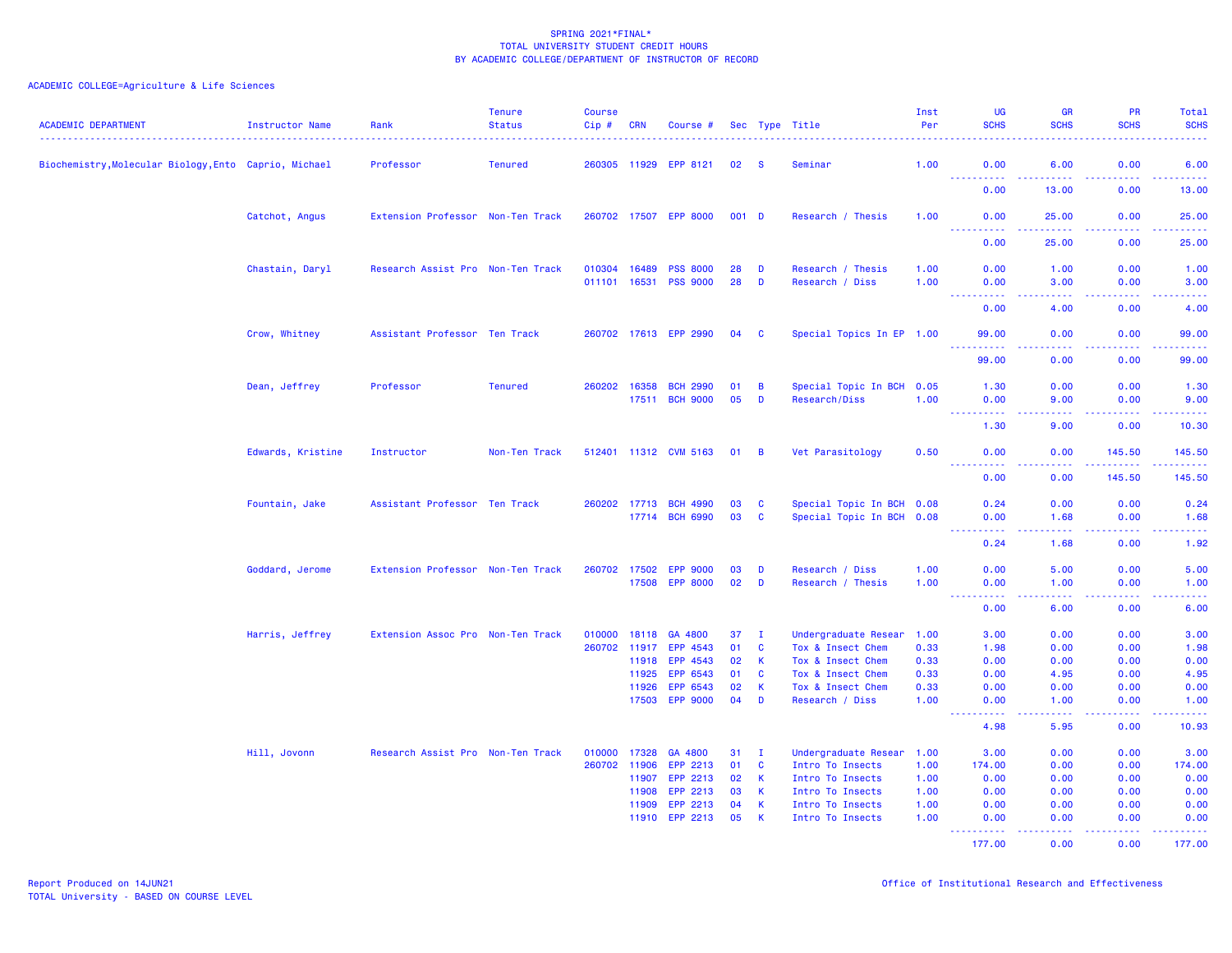ACADEMIC COLLEGE=Agriculture & Life Sciences

| <b>ACADEMIC DEPARTMENT</b>                               | <b>Instructor Name</b> | Rank                          | <b>Tenure</b><br><b>Status</b> | Course<br>Cip# | <b>CRN</b> | Course #        |            |              | Sec Type Title              | Inst<br>Per | <b>UG</b><br><b>SCHS</b> | <b>GR</b><br><b>SCHS</b> | PR<br><b>SCHS</b> | Total<br><b>SCHS</b>                                                                                                                    |
|----------------------------------------------------------|------------------------|-------------------------------|--------------------------------|----------------|------------|-----------------|------------|--------------|-----------------------------|-------------|--------------------------|--------------------------|-------------------|-----------------------------------------------------------------------------------------------------------------------------------------|
|                                                          |                        |                               |                                |                |            |                 |            |              |                             |             |                          |                          |                   | وعاعاها                                                                                                                                 |
| Biochemistry, Molecular Biology, Ento Hoffmann, Federico |                        | Associate Professor Tenured   |                                | 260202 16358   |            | <b>BCH 2990</b> | 01         | B            | Special Topic In BCH 0.05   |             | 1.30                     | 0.00                     | 0.00              | 1.30                                                                                                                                    |
|                                                          |                        |                               |                                |                | 17158      | <b>BCH 4000</b> | 02         | $\mathbf{I}$ | Directed Indiv Study 1.00   |             | 3.00                     | 0.00                     | 0.00              | 3.00                                                                                                                                    |
|                                                          |                        |                               |                                | 261104 15802   |            | <b>CMB 8013</b> | 01         | C            | Applied Computationa 0.50   |             | 0.00                     | 18.00                    | 0.00              | 18.00                                                                                                                                   |
|                                                          |                        |                               |                                |                | 16382      | <b>CMB 9000</b> | 03         | D            | Research/Dissertatio 1.00   |             | 0.00                     | 12.00                    | 0.00              | 12.00                                                                                                                                   |
|                                                          |                        |                               |                                |                |            |                 |            |              |                             |             | 4.30                     | 30.00                    | 0.00              | 34.30                                                                                                                                   |
|                                                          | King, Jonas            | Assistant Professor Ten Track |                                | 010000         | 17330      | GA 4800         | 23         | $\mathbf{I}$ | Undergraduate Resear 1.00   |             | 0.00                     | 0.00                     | 0.00              | 0.00                                                                                                                                    |
|                                                          |                        |                               |                                | 260202 17272   |            | <b>BCH 9000</b> | 04         | D            | Research/Diss               | 1.00        | 0.00                     | 22.00                    | 0.00              | 22.00                                                                                                                                   |
|                                                          |                        |                               |                                |                | 17713      | <b>BCH 4990</b> | 03         | C            | Special Topic In BCH 0.08   |             | 0.24                     | 0.00                     | 0.00              | 0.24                                                                                                                                    |
|                                                          |                        |                               |                                |                | 17714      | <b>BCH 6990</b> | 03         | C            | Special Topic In BCH 0.08   |             | 0.00                     | 1.68                     | 0.00              | 1.68                                                                                                                                    |
|                                                          |                        |                               |                                |                | 17978      | <b>BCH 4000</b> | 08         | $\mathbf{I}$ | Directed Indiv Study 1.00   |             | 2.00                     | 0.00                     | 0.00              | 2.00                                                                                                                                    |
|                                                          |                        |                               |                                | 260702         | 18042      | EPP 4000        | 04         | $\mathbf{I}$ | Directed Indiv Study 1.00   |             | 1.00                     | 0.00                     | 0.00              | 1.00                                                                                                                                    |
|                                                          |                        |                               |                                | 261104 17776   |            | <b>CMB 9000</b> | 06         | D            | Research/Dissertatio 1.00   |             | 0.00<br>----------       | 3.00<br>22222            | 0.00<br>22222     | 3.00<br>.                                                                                                                               |
|                                                          |                        |                               |                                |                |            |                 |            |              |                             |             | 3.24                     | 26.68                    | 0.00              | 29.92                                                                                                                                   |
|                                                          | Krishnan, Natraj       | Associate Professor Tenured   |                                | 240101         | 17139      | <b>HON 4093</b> | <b>HO7</b> | -E           | <b>Honors Thesis</b>        | 1.00        | 3.00                     | 0.00                     | 0.00              | 3.00                                                                                                                                    |
|                                                          |                        |                               |                                | 260202         | 10434      | <b>BCH 4623</b> | 01         | C            | <b>Biochem Spec Tissues</b> | 1.00        | 246.00                   | 0.00                     | 0.00              | 246.00                                                                                                                                  |
|                                                          |                        |                               |                                |                | 10435      | <b>BCH 4623</b> | <b>HO1</b> | <b>C</b>     | Honors Biochem Spec         | 1.00        | 6.00                     | 0.00                     | 0.00              | 6.00                                                                                                                                    |
|                                                          |                        |                               |                                |                | 17515      | <b>BCH 8000</b> | 01         | D            | Research / Thesis           | 1.00        | 0.00                     | 4.00                     | 0.00              | 4.00                                                                                                                                    |
|                                                          |                        |                               |                                |                | 17713      | <b>BCH 4990</b> | 03         | C            | Special Topic In BCH        | 0.15        | 0.45                     | 0.00                     | 0.00              | 0.45                                                                                                                                    |
|                                                          |                        |                               |                                |                | 17714      | <b>BCH 6990</b> | 03         | C            | Special Topic In BCH        | 0.15        | 0.00                     | 3.15                     | 0.00              | 3.15                                                                                                                                    |
|                                                          |                        |                               |                                | 260702 11917   |            | EPP 4543        | 01         | C            | Tox & Insect Chem           | 0.34        | 2.04                     | 0.00                     | 0.00              | 2.04                                                                                                                                    |
|                                                          |                        |                               |                                |                | 11918      | EPP 4543        | 02         | К            | Tox & Insect Chem           | 0.34        | 0.00                     | 0.00                     | 0.00              | 0.00                                                                                                                                    |
|                                                          |                        |                               |                                |                | 11925      | EPP 6543        | 01         | C            | Tox & Insect Chem           | 0.34        | 0.00                     | 5.10                     | 0.00              | 5.10                                                                                                                                    |
|                                                          |                        |                               |                                |                | 11926      | EPP 6543        | 02         | K            | Tox & Insect Chem           | 0.34        | 0.00                     | 0.00                     | 0.00              | 0.00                                                                                                                                    |
|                                                          |                        |                               |                                |                | 17698      | EPP 4000        | 01         | $\mathbf{I}$ | Directed Indiv Study        | 1.00        | 2.00<br>22222            | 0.00<br>.                | 0.00<br>22222     | 2.00<br>$\mathcal{L}^{\mathcal{L}}\mathcal{L}^{\mathcal{L}}\mathcal{L}^{\mathcal{L}}\mathcal{L}^{\mathcal{L}}\mathcal{L}^{\mathcal{L}}$ |
|                                                          |                        |                               |                                |                |            |                 |            |              |                             |             | 259.49                   | 12.25                    | 0.00              | 271.74                                                                                                                                  |
|                                                          | Li, Jiaxu              | Associate Professor Tenured   |                                | 260202         | 10426      | <b>BCH 4013</b> | 01         | <b>C</b>     | Principles of Bioche 1.00   |             | 420.00                   | 0.00                     | 0.00              | 420.00                                                                                                                                  |
|                                                          |                        |                               |                                |                | 10427      | <b>BCH 4013</b> | <b>HO1</b> | <b>C</b>     | Honors - Prin. of Bi 1.00   |             | 60.00                    | 0.00                     | 0.00              | 60.00                                                                                                                                   |
|                                                          |                        |                               |                                |                | 10441      | <b>BCH 6013</b> | 01         | C            | Principles of Bioche 1.00   |             | 0.00                     | 12.00                    | 0.00              | 12.00                                                                                                                                   |
|                                                          |                        |                               |                                |                | 17512      | <b>BCH 9000</b> | 06         | D            | Research/Diss               | 1.00        | 0.00                     | 19.00                    | 0.00              | 19.00                                                                                                                                   |
|                                                          |                        |                               |                                |                | 17577      | <b>BCH 7000</b> | 02         | $\mathbf{I}$ | Directed Indiv Study 1.00   |             | 0.00                     | 3.00<br>.                | 0.00              | 3.00                                                                                                                                    |
|                                                          |                        |                               |                                |                |            |                 |            |              |                             |             | 480.00                   | 34.00                    | 0.00              | 514.00                                                                                                                                  |
|                                                          | Lu, Shien              | Professor                     | <b>Tenured</b>                 | 010000         | 17337      | GA 4800         | 17         | $\mathbf{I}$ | Undergraduate Resear 1.00   |             | 2.00                     | 0.00                     | 0.00              | 2.00                                                                                                                                    |
|                                                          |                        |                               |                                | 260202 17713   |            | <b>BCH 4990</b> | 03         | C            | Special Topic In BCH 0.08   |             | 0.24                     | 0.00                     | 0.00              | 0.24                                                                                                                                    |
|                                                          |                        |                               |                                |                | 17714      | <b>BCH 6990</b> | 03         | C            | Special Topic In BCH        | 0.08        | 0.00                     | 1.68                     | 0.00              | 1.68                                                                                                                                    |
|                                                          |                        |                               |                                | 260305         | 11911      | EPP 4163        | 01         | B            | Plant Dis Mgmt              | 1.00        | 69.00                    | 0.00                     | 0.00              | 69.00                                                                                                                                   |
|                                                          |                        |                               |                                |                | 11919      | EPP 6163        | 01         | B            | Plant Dis Mgmt              | 1.00        | 0.00                     | 12.00                    | 0.00              | 12.00                                                                                                                                   |
|                                                          |                        |                               |                                | 260702 17504   |            | <b>EPP 9000</b> | 05         | D            | Research / Diss             | 1.00        | 0.00<br>.                | 9.00<br>.                | 0.00<br>.         | 9.00<br>المتمامين                                                                                                                       |
|                                                          |                        |                               |                                |                |            |                 |            |              |                             |             | 71.24                    | 22.68                    | 0.00              | 93.92                                                                                                                                   |
|                                                          | Meyer, Florencia       | Associate Professor Tenured   |                                | 260202         | 10429      | <b>BCH 4603</b> | 01         | C            | Gen Biochem I               | 1.00        | 138.00                   | 0.00                     | 0.00              | 138.00                                                                                                                                  |
|                                                          |                        |                               |                                |                | 10430      | <b>BCH 4603</b> | <b>HO1</b> | <b>C</b>     | Honors Gen Biochem          | 1.00        | 6.00                     | 0.00                     | 0.00              | 6.00                                                                                                                                    |
|                                                          |                        |                               |                                |                | 10442      | <b>BCH 6603</b> | 01         | C            | Gen Biochem I               | 1.00        | 0.00                     | 6.00                     | 0.00              | 6.00                                                                                                                                    |
|                                                          |                        |                               |                                |                | 16358      | <b>BCH 2990</b> | 01         | B            | Special Topic In BCH        | 0.30        | 7.80                     | 0.00                     | 0.00              | 7.80                                                                                                                                    |
|                                                          |                        |                               |                                |                | 17752      | <b>BCH 9000</b> | 10         | D            | Research/Diss               | 1.00        | 0.00                     | 9.00                     | 0.00              | 9.00                                                                                                                                    |
|                                                          |                        |                               |                                |                | 17769      | <b>BCH 4000</b> | 05         | $\mathbf{I}$ | Directed Indiv Study 1.00   |             | 1.00                     | 0.00                     | 0.00              | 1.00                                                                                                                                    |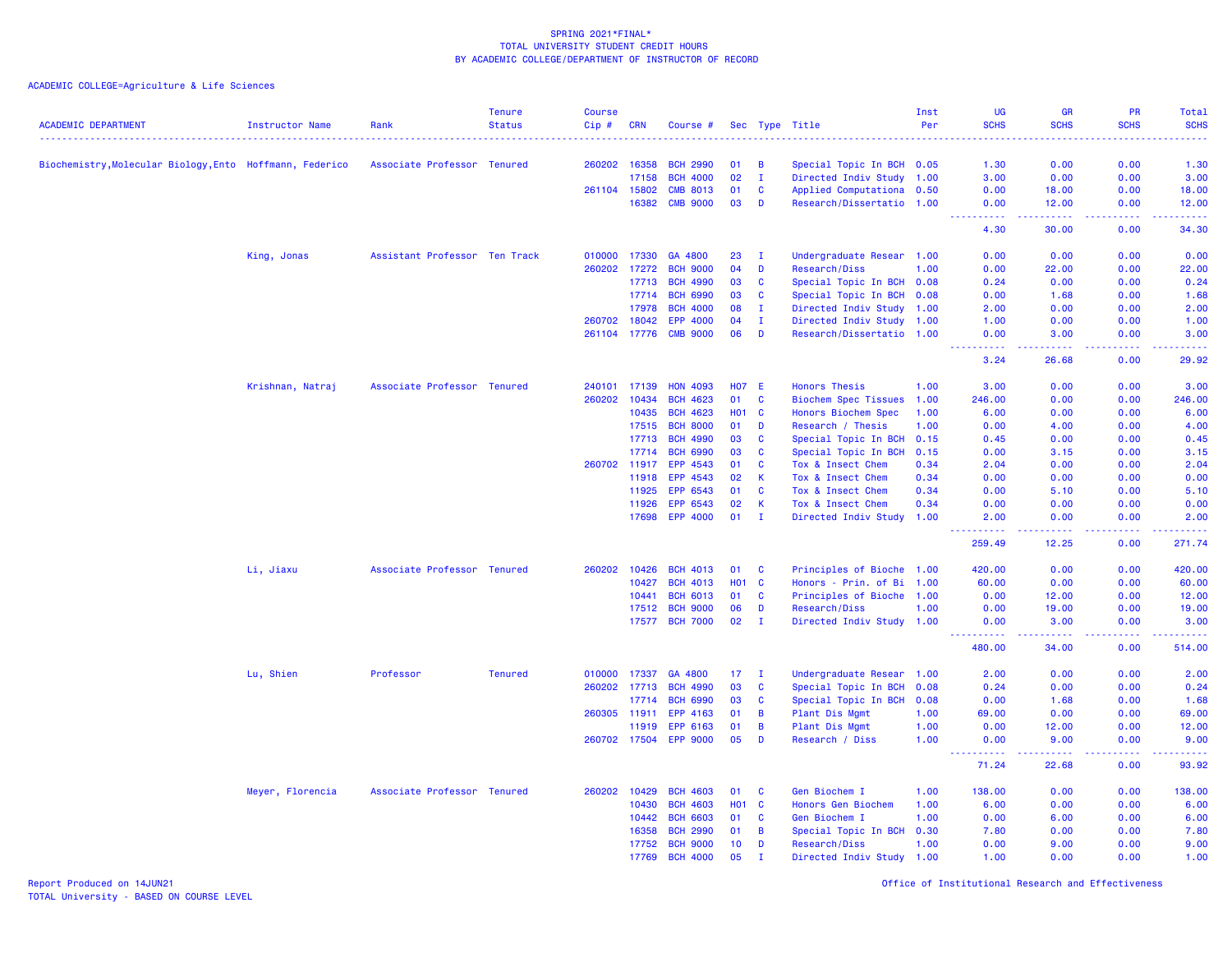| <b>ACADEMIC DEPARTMENT</b>                             | Instructor Name    | Rank                              | <b>Tenure</b><br><b>Status</b> | <b>Course</b><br>$Cip$ # | CRN            | Course #                           |          |                   | Sec Type Title                                         | Inst<br>Per | <b>LIG</b><br><b>SCHS</b>                      | <b>GR</b><br><b>SCHS</b>                                                                                                                                      | PR<br><b>SCHS</b> | <b>Total</b><br><b>SCHS</b>                                                                                                       |
|--------------------------------------------------------|--------------------|-----------------------------------|--------------------------------|--------------------------|----------------|------------------------------------|----------|-------------------|--------------------------------------------------------|-------------|------------------------------------------------|---------------------------------------------------------------------------------------------------------------------------------------------------------------|-------------------|-----------------------------------------------------------------------------------------------------------------------------------|
| Biochemistry, Molecular Biology, Ento Meyer, Florencia |                    | Associate Professor Tenured       |                                |                          | 400510 10423   | <b>BCH 2013</b>                    | 01 C     |                   | Intro to Forensic Sc 1.00                              |             | 72.00                                          | 0.00                                                                                                                                                          | 0.00              | 72.00                                                                                                                             |
|                                                        |                    |                                   |                                |                          |                |                                    |          |                   |                                                        |             | <u>.</u><br>224.80                             | <b><i><u><u>.</u></u></i></b><br>15.00                                                                                                                        | .<br>0.00         | <u>.</u><br>239.80                                                                                                                |
|                                                        | Musser, Fred       | Professor                         | <b>Tenured</b>                 |                          |                | 260702 11915 EPP 4263              | 01       | B                 | Prin Insect Pest Mgt 1.00                              |             | 36.00                                          | 0.00                                                                                                                                                          | 0.00              | 36.00                                                                                                                             |
|                                                        |                    |                                   |                                |                          | 11923          | EPP 6263                           | 01       | B                 | Prin Insect Pest Mgt 1.00                              |             | 0.00                                           | 9.00                                                                                                                                                          | 0.00              | 9.00                                                                                                                              |
|                                                        |                    |                                   |                                |                          | 17509          | <b>EPP 8000</b>                    | 03       | D                 | Research / Thesis                                      | 1.00        | 0.00<br><b><i><u><u> - - - - -</u></u></i></b> | 9.00<br>د د د د                                                                                                                                               | 0.00              | 9.00                                                                                                                              |
|                                                        |                    |                                   |                                |                          |                |                                    |          |                   |                                                        |             | 36.00                                          | 18.00                                                                                                                                                         | 0.00              | 54.00                                                                                                                             |
|                                                        | Peng, Zhaohua      | Professor                         | <b>Tenured</b>                 | 260202                   | 15955          | <b>BCH 8990</b>                    | 01       | C                 | Special Topic In BCH 1.00                              |             | 0.00                                           | 8.00                                                                                                                                                          | 0.00              | 8.00                                                                                                                              |
|                                                        |                    |                                   |                                |                          | 17793          | <b>BCH 9000</b>                    | 11       | D                 | Research/Diss                                          | 1.00        | 0.00                                           | 6.00                                                                                                                                                          | 0.00              | 6.00                                                                                                                              |
|                                                        |                    |                                   |                                |                          | 17930          | <b>BCH 4000</b>                    | 07       | $\mathbf I$       | Directed Indiv Study 1.00                              |             | 3.00<br>.                                      | 0.00<br>.                                                                                                                                                     | 0.00<br>.         | 3.00<br>$\frac{1}{2} \left( \frac{1}{2} \right) \left( \frac{1}{2} \right) \left( \frac{1}{2} \right) \left( \frac{1}{2} \right)$ |
|                                                        |                    |                                   |                                |                          |                |                                    |          |                   |                                                        |             | 3.00                                           | 14.00                                                                                                                                                         | 0.00              | 17.00                                                                                                                             |
|                                                        | Popescu, Sorina    | Associate Professor Ten Track     |                                | 260202                   | 16358          | <b>BCH 2990</b>                    | 01       | B                 | Special Topic In BCH 0.05                              |             | 1.30                                           | 0.00                                                                                                                                                          | 0.00              | 1.30                                                                                                                              |
|                                                        |                    |                                   |                                |                          | 17513          | <b>BCH 9000</b>                    | 07       | D                 | Research/Diss                                          | 1.00        | 0.00                                           | 23.00                                                                                                                                                         | 0.00              | 23.00                                                                                                                             |
|                                                        |                    |                                   |                                |                          | 17706          | <b>BCH 7000</b>                    | 03       | Ι.                | Directed Indiv Study 1.00                              |             | 0.00                                           | 3.00                                                                                                                                                          | 0.00              | 3.00                                                                                                                              |
|                                                        |                    |                                   |                                |                          | 17711          | <b>BCH 4000</b>                    | 04       | $\mathbf{I}$      | Directed Indiv Study 1.00                              |             | 3.00                                           | 0.00                                                                                                                                                          | 0.00              | 3.00                                                                                                                              |
|                                                        |                    |                                   |                                |                          | 17713          | <b>BCH 4990</b>                    | 03       | <b>C</b>          | Special Topic In BCH 0.15                              |             | 0.45                                           | 0.00                                                                                                                                                          | 0.00              | 0.45                                                                                                                              |
|                                                        |                    |                                   |                                |                          | 17714          | <b>BCH 6990</b>                    | 03       | C                 | Special Topic In BCH 0.15                              |             | 0.00                                           | 3.15                                                                                                                                                          | 0.00              | 3.15                                                                                                                              |
|                                                        |                    |                                   |                                |                          | 17820          | <b>BCH 4000</b>                    | 06       | $\mathbf{I}$      | Directed Indiv Study 1.00                              |             | 2.00<br>بالمحام                                | 0.00<br>.                                                                                                                                                     | 0.00<br>د د د د   | 2.00<br>والمستحيل                                                                                                                 |
|                                                        |                    |                                   |                                |                          |                |                                    |          |                   |                                                        |             | 6.75                                           | 29.15                                                                                                                                                         | 0.00              | 35.90                                                                                                                             |
|                                                        | Rai, Aswathy       | Clinical Assist Pro Non-Ten Track |                                | 260202                   | 10446          | <b>BCH 6804</b>                    | 01       | C                 | Molecular Biology Me 1.00                              |             | 0.00                                           | 20.00                                                                                                                                                         | 0.00              | 20.00                                                                                                                             |
|                                                        |                    |                                   |                                |                          | 10447          | <b>BCH 6804</b>                    | 02       | K                 | Molecular Biology Me 1.00                              |             | 0.00                                           | 0.00                                                                                                                                                          | 0.00              | 0.00                                                                                                                              |
|                                                        |                    |                                   |                                |                          | 10448          | <b>BCH 6804</b>                    | 03       | K                 | Molecular Biology Me 1.00                              |             | 0.00                                           | 0.00                                                                                                                                                          | 0.00              | 0.00                                                                                                                              |
|                                                        |                    |                                   |                                |                          | 10449          | <b>BCH 6804</b>                    | 04       | $\mathsf{K}$      | Molecular Biology Me 1.00                              |             | 0.00                                           | 0.00                                                                                                                                                          | 0.00              | 0.00                                                                                                                              |
|                                                        |                    |                                   |                                |                          | 16358          | <b>BCH 2990</b>                    | 01       | B                 | Special Topic In BCH 0.05                              |             | 1.30                                           | 0.00                                                                                                                                                          | 0.00              | 1.30                                                                                                                              |
|                                                        |                    |                                   |                                |                          | 17658          | <b>BCH 4000</b>                    | 03       | $\mathbf{I}$      | Directed Indiv Study 1.00                              |             | 4.00                                           | 0.00                                                                                                                                                          | 0.00              | 4.00                                                                                                                              |
|                                                        |                    |                                   |                                | 260210                   | 10436          | <b>BCH 4804</b>                    | 01       | C                 | Molecular Biology Me 1.00                              |             | 332.00                                         | 0.00                                                                                                                                                          | 0.00              | 332.00                                                                                                                            |
|                                                        |                    |                                   |                                |                          | 10437          | <b>BCH 4804</b>                    | 02       | K                 | Molecular Biology Me 1.00                              |             | 0.00                                           | 0.00                                                                                                                                                          | 0.00              | 0.00                                                                                                                              |
|                                                        |                    |                                   |                                |                          | 10438<br>10439 | <b>BCH 4804</b><br><b>BCH 4804</b> | 03<br>04 | K<br>$\mathsf{K}$ | Molecular Biology Me 1.00<br>Molecular Biology Me 1.00 |             | 0.00<br>0.00                                   | 0.00<br>0.00                                                                                                                                                  | 0.00<br>0.00      | 0.00<br>0.00                                                                                                                      |
|                                                        |                    |                                   |                                |                          |                |                                    |          |                   |                                                        |             | <u> - - - - - - - - - -</u><br>337.30          | $\frac{1}{2} \left( \frac{1}{2} \right) \left( \frac{1}{2} \right) \left( \frac{1}{2} \right) \left( \frac{1}{2} \right) \left( \frac{1}{2} \right)$<br>20.00 | .<br>0.00         | $\begin{array}{cccccccccc} \bullet & \bullet & \bullet & \bullet & \bullet & \bullet & \bullet & \bullet \end{array}$<br>357.30   |
|                                                        | Riggins, John      | Associate Professor Tenured       |                                | 260702 17499             |                | <b>EPP 8000</b>                    | 01       | D                 | Research / Thesis                                      | 1.00        | 0.00                                           | 3.00                                                                                                                                                          | 0.00              | 3.00                                                                                                                              |
|                                                        |                    |                                   |                                |                          | 17505          | <b>EPP 9000</b>                    | 06       | D                 | Research / Diss                                        | 1.00        | 0.00                                           | 9.00                                                                                                                                                          | 0.00              | 9.00                                                                                                                              |
|                                                        |                    |                                   |                                |                          |                | 17510 EPP 8000                     | 04       | D                 | Research / Thesis                                      | 1.00        | 0.00                                           | 1.00                                                                                                                                                          | 0.00              | 1.00                                                                                                                              |
|                                                        |                    |                                   |                                |                          |                |                                    |          |                   |                                                        |             | <b></b><br>0.00                                | -----<br>13.00                                                                                                                                                | .<br>0.00         | .<br>13.00                                                                                                                        |
|                                                        | Sabanadzovic, Sead | Professor                         | <b>Tenured</b>                 | 260202 17713             |                | <b>BCH 4990</b>                    | 03       | C                 | Special Topic In BCH 0.08                              |             | 0.24                                           | 0.00                                                                                                                                                          | 0.00              | 0.24                                                                                                                              |
|                                                        |                    |                                   |                                |                          | 17714          | <b>BCH 6990</b>                    | 03       | C                 | Special Topic In BCH 0.08                              |             | 0.00                                           | 1.68                                                                                                                                                          | 0.00              | 1.68                                                                                                                              |
|                                                        |                    |                                   |                                | 260305                   | 11913          | EPP 4214                           | 01       | C                 | Diseases Of Crops                                      | 1.00        | 28.00                                          | 0.00                                                                                                                                                          | 0.00              | 28.00                                                                                                                             |
|                                                        |                    |                                   |                                |                          | 11914          | EPP 4214                           | 02       | $\mathsf K$       | Diseases Of Crops                                      | 1.00        | 0.00                                           | 0.00                                                                                                                                                          | 0.00              | 0.00                                                                                                                              |
|                                                        |                    |                                   |                                |                          | 11921          | EPP 6214                           | 01       | <b>C</b>          | Diseases Of Crops                                      | 1.00        | 0.00                                           | 20.00                                                                                                                                                         | 0.00              | 20.00                                                                                                                             |
|                                                        |                    |                                   |                                |                          | 11922          | EPP 6214                           | 02       | K                 | Diseases Of Crops                                      | 1.00        | 0.00<br><u>.</u>                               | 0.00<br>2.2.2.2.2.2                                                                                                                                           | 0.00<br>22222     | 0.00<br>222222                                                                                                                    |
|                                                        |                    |                                   |                                |                          |                |                                    |          |                   |                                                        |             | 28.24                                          | 21.68                                                                                                                                                         | 0.00              | 49.92                                                                                                                             |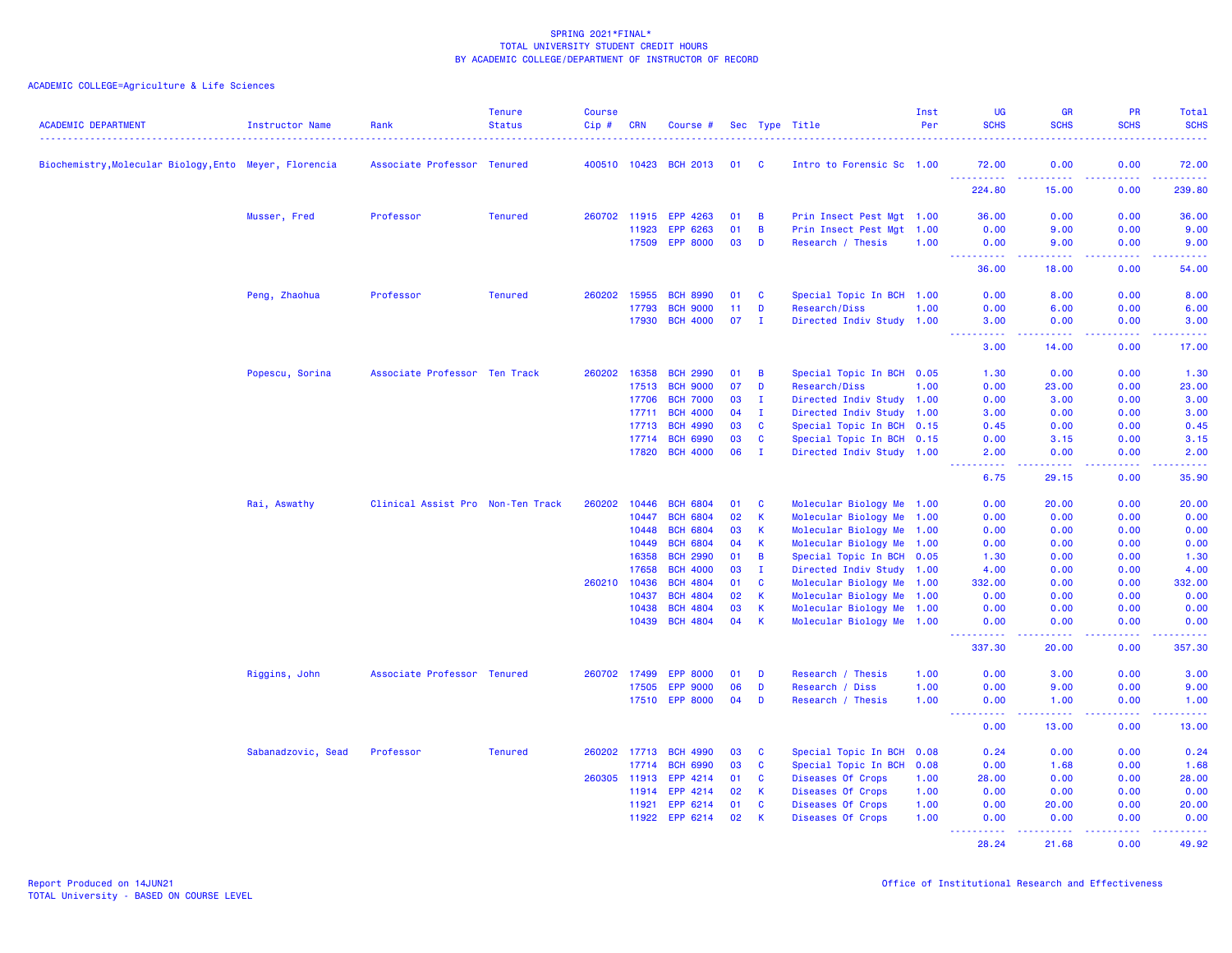| Biochemistry, Molecular Biology, Ento Shan, Xueyan<br>Sparks, Darrell | Research Assoc Prof Non-Ten Track<br>Associate Professor Tenured |                                         | 260202 10451                                                                                            | 17814            | <b>BCH 8633</b><br><b>BCH 8000</b>                        | 01<br>04                                                                                                                                                                          | <b>C</b><br>D              | <b>Enzymes</b><br>Research / Thesis                      | 1.00<br>1.00                                                 | 0.00                                                                                                                                                                                                                            | 33.00                                                                                                                                                   | 0.00                                                                                             | . <b>.</b><br>33.00                                                                                                                                                                                                                                                                                                                                                                                                                                                                    |
|-----------------------------------------------------------------------|------------------------------------------------------------------|-----------------------------------------|---------------------------------------------------------------------------------------------------------|------------------|-----------------------------------------------------------|-----------------------------------------------------------------------------------------------------------------------------------------------------------------------------------|----------------------------|----------------------------------------------------------|--------------------------------------------------------------|---------------------------------------------------------------------------------------------------------------------------------------------------------------------------------------------------------------------------------|---------------------------------------------------------------------------------------------------------------------------------------------------------|--------------------------------------------------------------------------------------------------|----------------------------------------------------------------------------------------------------------------------------------------------------------------------------------------------------------------------------------------------------------------------------------------------------------------------------------------------------------------------------------------------------------------------------------------------------------------------------------------|
|                                                                       |                                                                  |                                         |                                                                                                         |                  |                                                           |                                                                                                                                                                                   |                            |                                                          |                                                              |                                                                                                                                                                                                                                 |                                                                                                                                                         |                                                                                                  |                                                                                                                                                                                                                                                                                                                                                                                                                                                                                        |
|                                                                       |                                                                  |                                         |                                                                                                         |                  |                                                           |                                                                                                                                                                                   |                            |                                                          |                                                              |                                                                                                                                                                                                                                 |                                                                                                                                                         |                                                                                                  | 4.00                                                                                                                                                                                                                                                                                                                                                                                                                                                                                   |
|                                                                       |                                                                  |                                         |                                                                                                         |                  |                                                           |                                                                                                                                                                                   |                            |                                                          |                                                              | 0.00<br>.                                                                                                                                                                                                                       | 4.00<br>.                                                                                                                                               | 0.00<br>-----                                                                                    |                                                                                                                                                                                                                                                                                                                                                                                                                                                                                        |
|                                                                       |                                                                  |                                         |                                                                                                         |                  |                                                           |                                                                                                                                                                                   |                            |                                                          |                                                              | 0.00                                                                                                                                                                                                                            | 37.00                                                                                                                                                   | 0.00                                                                                             | 37.00                                                                                                                                                                                                                                                                                                                                                                                                                                                                                  |
|                                                                       |                                                                  |                                         | 260202 10424                                                                                            |                  | <b>BCH 3901</b>                                           | 01                                                                                                                                                                                | - S                        | Senior Seminar                                           | 0.50                                                         | 10.00                                                                                                                                                                                                                           | 0.00                                                                                                                                                    | 0.00                                                                                             | 10.00                                                                                                                                                                                                                                                                                                                                                                                                                                                                                  |
|                                                                       |                                                                  |                                         |                                                                                                         | 10425            | <b>BCH 3901</b>                                           | 02                                                                                                                                                                                | <b>S</b>                   | Senior Seminar                                           | 0.50                                                         | 9.50                                                                                                                                                                                                                            | 0.00                                                                                                                                                    | 0.00                                                                                             | 9.50                                                                                                                                                                                                                                                                                                                                                                                                                                                                                   |
|                                                                       |                                                                  |                                         |                                                                                                         | 10431            | <b>BCH 4613</b>                                           | 01                                                                                                                                                                                | <b>C</b>                   | Gen Biochem II                                           | 1.00                                                         | 225.00                                                                                                                                                                                                                          | 0.00                                                                                                                                                    | 0.00                                                                                             | 225.00                                                                                                                                                                                                                                                                                                                                                                                                                                                                                 |
|                                                                       |                                                                  |                                         |                                                                                                         | 10433            | <b>BCH 4613</b>                                           |                                                                                                                                                                                   |                            |                                                          |                                                              | 15.00                                                                                                                                                                                                                           | 0.00                                                                                                                                                    | 0.00                                                                                             | 15.00                                                                                                                                                                                                                                                                                                                                                                                                                                                                                  |
|                                                                       |                                                                  |                                         |                                                                                                         |                  | <b>BCH 6613</b>                                           | 01                                                                                                                                                                                | <b>C</b>                   | Gen Biochem II                                           | 1.00                                                         | 0.00                                                                                                                                                                                                                            | 3.00                                                                                                                                                    | 0.00                                                                                             | 3.00                                                                                                                                                                                                                                                                                                                                                                                                                                                                                   |
|                                                                       |                                                                  |                                         |                                                                                                         | 16358            | <b>BCH 2990</b>                                           | 01                                                                                                                                                                                | $\overline{B}$             |                                                          |                                                              | 1.30                                                                                                                                                                                                                            | 0.00                                                                                                                                                    | 0.00                                                                                             | 1.30                                                                                                                                                                                                                                                                                                                                                                                                                                                                                   |
|                                                                       |                                                                  |                                         |                                                                                                         | 16730            | <b>BCH 4000</b>                                           | 01                                                                                                                                                                                | I.                         |                                                          |                                                              | 3.00                                                                                                                                                                                                                            | 0.00                                                                                                                                                    | 0.00                                                                                             | 3.00                                                                                                                                                                                                                                                                                                                                                                                                                                                                                   |
|                                                                       |                                                                  |                                         |                                                                                                         | 17908            | <b>BCH 8000</b>                                           | 05                                                                                                                                                                                | D                          | Research / Thesis                                        | 1.00                                                         | 0.00                                                                                                                                                                                                                            | 1.00                                                                                                                                                    | 0.00                                                                                             | 1.00                                                                                                                                                                                                                                                                                                                                                                                                                                                                                   |
|                                                                       |                                                                  |                                         |                                                                                                         |                  |                                                           |                                                                                                                                                                                   |                            |                                                          |                                                              | 263.80                                                                                                                                                                                                                          | 4.00                                                                                                                                                    | 0.00                                                                                             | 267.80                                                                                                                                                                                                                                                                                                                                                                                                                                                                                 |
|                                                                       |                                                                  | Non-Ten Track                           |                                                                                                         |                  |                                                           | 05                                                                                                                                                                                | <b>D</b>                   | Research / Thesis                                        | 1.00                                                         | 0.00                                                                                                                                                                                                                            | 12.00                                                                                                                                                   | 0.00                                                                                             | 12.00                                                                                                                                                                                                                                                                                                                                                                                                                                                                                  |
|                                                                       |                                                                  |                                         |                                                                                                         |                  |                                                           |                                                                                                                                                                                   |                            |                                                          |                                                              | 0.00                                                                                                                                                                                                                            | 12.00                                                                                                                                                   | 0.00                                                                                             | 12.00                                                                                                                                                                                                                                                                                                                                                                                                                                                                                  |
|                                                                       |                                                                  |                                         |                                                                                                         |                  |                                                           |                                                                                                                                                                                   |                            |                                                          |                                                              |                                                                                                                                                                                                                                 |                                                                                                                                                         |                                                                                                  | 10.40                                                                                                                                                                                                                                                                                                                                                                                                                                                                                  |
|                                                                       |                                                                  |                                         |                                                                                                         |                  |                                                           |                                                                                                                                                                                   |                            |                                                          |                                                              |                                                                                                                                                                                                                                 |                                                                                                                                                         |                                                                                                  | 9.00                                                                                                                                                                                                                                                                                                                                                                                                                                                                                   |
|                                                                       |                                                                  |                                         |                                                                                                         |                  |                                                           |                                                                                                                                                                                   |                            |                                                          |                                                              |                                                                                                                                                                                                                                 |                                                                                                                                                         |                                                                                                  | 4.00                                                                                                                                                                                                                                                                                                                                                                                                                                                                                   |
|                                                                       |                                                                  |                                         |                                                                                                         |                  |                                                           | 07                                                                                                                                                                                | <b>D</b>                   | Research / Diss                                          | 1.00                                                         | 0.00                                                                                                                                                                                                                            | 27.00                                                                                                                                                   | 0.00                                                                                             | 27.00                                                                                                                                                                                                                                                                                                                                                                                                                                                                                  |
|                                                                       |                                                                  |                                         |                                                                                                         |                  |                                                           |                                                                                                                                                                                   |                            |                                                          |                                                              | 10.40                                                                                                                                                                                                                           | 40.00                                                                                                                                                   | .<br>0.00                                                                                        | .<br>50.40                                                                                                                                                                                                                                                                                                                                                                                                                                                                             |
|                                                                       |                                                                  |                                         |                                                                                                         |                  |                                                           |                                                                                                                                                                                   |                            |                                                          |                                                              |                                                                                                                                                                                                                                 |                                                                                                                                                         |                                                                                                  | 26.00                                                                                                                                                                                                                                                                                                                                                                                                                                                                                  |
|                                                                       |                                                                  |                                         |                                                                                                         |                  |                                                           |                                                                                                                                                                                   |                            |                                                          |                                                              |                                                                                                                                                                                                                                 |                                                                                                                                                         |                                                                                                  | 5.00                                                                                                                                                                                                                                                                                                                                                                                                                                                                                   |
|                                                                       |                                                                  |                                         |                                                                                                         |                  |                                                           | 01                                                                                                                                                                                | - I                        |                                                          |                                                              | 0.00                                                                                                                                                                                                                            | 1.00                                                                                                                                                    | 0.00                                                                                             | 1.00                                                                                                                                                                                                                                                                                                                                                                                                                                                                                   |
|                                                                       |                                                                  |                                         |                                                                                                         |                  |                                                           |                                                                                                                                                                                   |                            |                                                          |                                                              | 0.00                                                                                                                                                                                                                            | 32.00                                                                                                                                                   | 0.00                                                                                             | 32.00                                                                                                                                                                                                                                                                                                                                                                                                                                                                                  |
| Wilkerson, Teresa                                                     |                                                                  |                                         |                                                                                                         |                  |                                                           | 03                                                                                                                                                                                | $\mathbf{I}$               |                                                          |                                                              | 0.00                                                                                                                                                                                                                            | 3.00                                                                                                                                                    | 0.00                                                                                             | 3.00                                                                                                                                                                                                                                                                                                                                                                                                                                                                                   |
|                                                                       |                                                                  |                                         |                                                                                                         |                  |                                                           |                                                                                                                                                                                   |                            |                                                          |                                                              | 0.00                                                                                                                                                                                                                            | $\frac{1}{2} \left( \frac{1}{2} \right) \left( \frac{1}{2} \right) \left( \frac{1}{2} \right)$<br>3.00                                                  | .<br>0.00                                                                                        | 3.00                                                                                                                                                                                                                                                                                                                                                                                                                                                                                   |
|                                                                       |                                                                  |                                         |                                                                                                         |                  |                                                           |                                                                                                                                                                                   |                            |                                                          |                                                              |                                                                                                                                                                                                                                 |                                                                                                                                                         |                                                                                                  | $\begin{array}{cccccccccc} \multicolumn{2}{c}{} & \multicolumn{2}{c}{} & \multicolumn{2}{c}{} & \multicolumn{2}{c}{} & \multicolumn{2}{c}{} & \multicolumn{2}{c}{} & \multicolumn{2}{c}{} & \multicolumn{2}{c}{} & \multicolumn{2}{c}{} & \multicolumn{2}{c}{} & \multicolumn{2}{c}{} & \multicolumn{2}{c}{} & \multicolumn{2}{c}{} & \multicolumn{2}{c}{} & \multicolumn{2}{c}{} & \multicolumn{2}{c}{} & \multicolumn{2}{c}{} & \multicolumn{2}{c}{} & \multicolumn{2}{c}{} & \mult$ |
|                                                                       |                                                                  |                                         |                                                                                                         |                  |                                                           |                                                                                                                                                                                   |                            |                                                          |                                                              | 2038.76                                                                                                                                                                                                                         | 525.12                                                                                                                                                  | 145.50                                                                                           | 2709.38                                                                                                                                                                                                                                                                                                                                                                                                                                                                                |
|                                                                       | Vance, Carrie<br>Ward, Samuel                                    | Tomaso-Peterson, Mar Research Professor | Research Assist Pro Non-Ten Track<br>Assistant Professor Ten Track<br>Research Assist Pro Non-Ten Track | 260202<br>260707 | 10443<br>16358<br>17514<br>17644<br>260702 16628<br>17506 | 260702 17755 EPP 8000<br><b>BCH 2990</b><br><b>BCH 9000</b><br><b>PHY 8000</b><br>17654 PHY 9000<br><b>EPP 8272</b><br><b>EPP 9000</b><br>17578 EPP 7000<br>260702 17986 EPP 7000 | 01<br>08<br>09<br>01<br>07 | H <sub>01</sub> C<br>B<br>D<br>D<br><b>C</b><br><b>D</b> | <b>Research/Diss</b><br>Research / Thesis<br>Research / Diss | Honors Gen Biochem I 1.00<br>Special Topic In BCH 0.05<br>Directed Indiv Study 1.00<br>Special Topic In BCH 0.40<br>1.00<br>1.00<br>Empir Res Theor/Prac 1.00<br>1.00<br>Directed Indiv Study 1.00<br>Directed Indiv Study 1.00 | <u> - - - - - - - - - -</u><br><u> - - - - - - - - - -</u><br>10.40<br>0.00<br>0.00<br>----------<br>0.00<br>0.00<br>.<br>.<br>----------<br>========== | .<br>0.00<br>9.00<br>4.00<br><b><i><u><u>.</u></u></i></b><br>26.00<br>5.00<br>---<br>========== | . <u>.</u> .<br>$- - - - -$<br>0.00<br>0.00<br>0.00<br>0.00<br>0.00<br>.<br>==========                                                                                                                                                                                                                                                                                                                                                                                                 |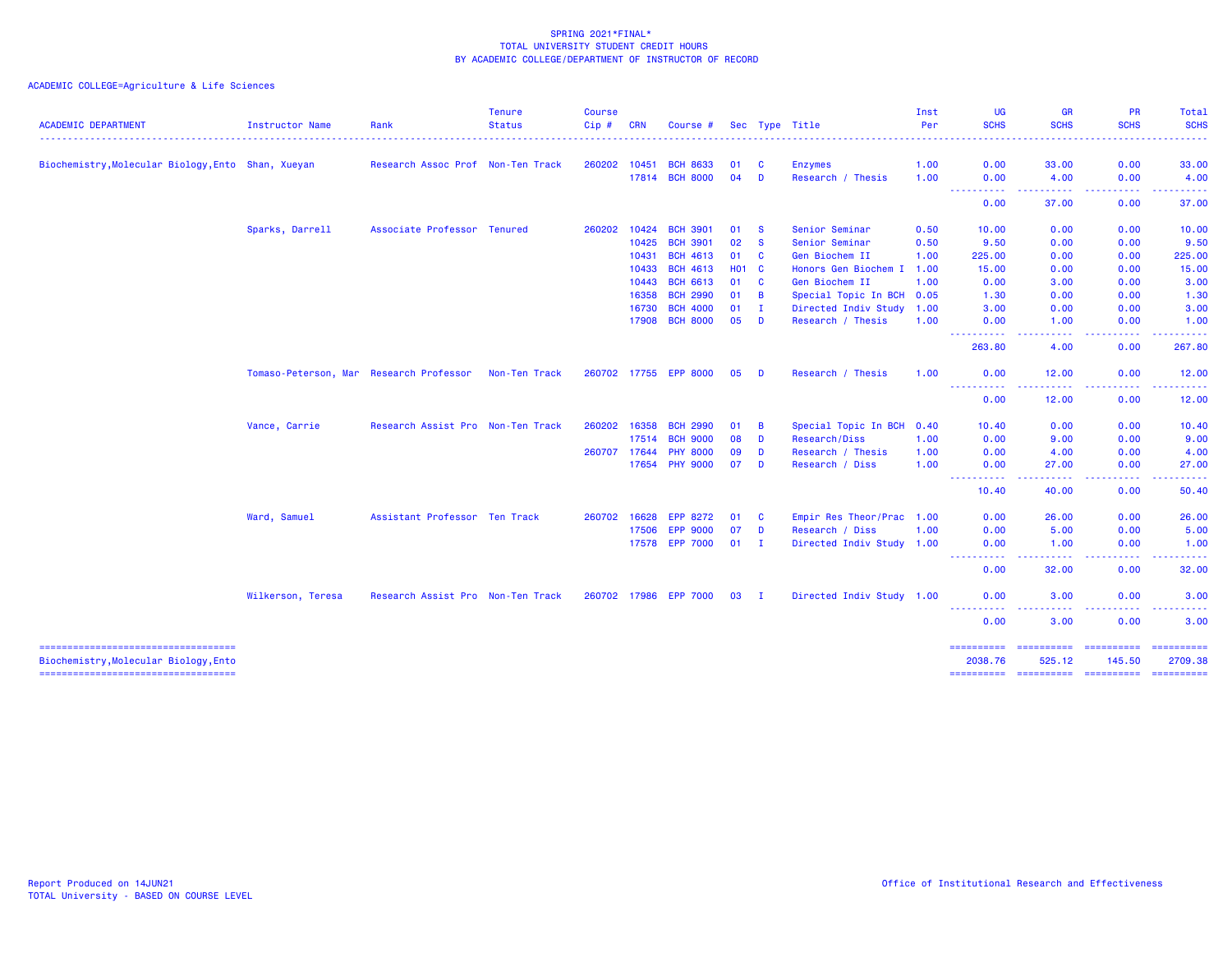# ACADEMIC COLLEGE=Agriculture & Life Sciences

| <b>ACADEMIC DEPARTMENT</b>                      | <b>Instructor Name</b> | Rank                          | <b>Tenure</b><br><b>Status</b> | <b>Course</b><br>Cip# | <b>CRN</b> | Course #              |                 |              | Sec Type Title            | Inst<br>Per<br>. | <b>UG</b><br><b>SCHS</b>                               | GR<br><b>SCHS</b>                                                                                                                  | <b>PR</b><br><b>SCHS</b> | Total<br><b>SCHS</b><br><b>.</b> |
|-------------------------------------------------|------------------------|-------------------------------|--------------------------------|-----------------------|------------|-----------------------|-----------------|--------------|---------------------------|------------------|--------------------------------------------------------|------------------------------------------------------------------------------------------------------------------------------------|--------------------------|----------------------------------|
| Food Science, Nutrition & Health Pr Buys, David |                        | Associate Professor Tenured   |                                | 190599                | 16185      | <b>FNH 8000</b>       | 017 D           |              | Research/Thesis           | 1.00             | 0.00                                                   | 6.00                                                                                                                               | 0.00                     | 6.00                             |
|                                                 |                        |                               |                                |                       | 16646      | <b>FNH 8000</b>       | $17$ D          |              | Research/Thesis           | 1.00             | 0.00                                                   | 1.00                                                                                                                               | 0.00                     | 1.00                             |
|                                                 |                        |                               |                                |                       |            |                       |                 |              |                           |                  | $\sim$ $\sim$<br><b><i><u><u>.</u></u></i></b><br>0.00 | $\sim$ $\sim$ $\sim$ $\sim$<br>7.00                                                                                                | .<br>0.00                | 22223<br>7.00                    |
|                                                 | Byrd, Sylvia           | Professor                     | <b>Tenured</b>                 |                       |            | 190599 16170 FNH 8000 | 02              | D            | Research/Thesis           | 1.00             | 0.00                                                   | 3.00                                                                                                                               | 0.00                     | 3.00                             |
|                                                 |                        |                               |                                |                       |            |                       |                 |              |                           |                  | $\omega \sim \omega$<br>.<br>0.00                      | وعاعات<br>3.00                                                                                                                     | .<br>0.00                | 2222<br>3.00                     |
|                                                 | Chang, Kow-Ching       | Professor                     | <b>Tenured</b>                 |                       |            | 190599 16173 FNH 8000 | 05              | D            | Research/Thesis           | 1.00             | 0.00                                                   | 1.00<br>$\frac{1}{2} \left( \frac{1}{2} \right) \left( \frac{1}{2} \right) \left( \frac{1}{2} \right)$                             | 0.00<br>.                | 1.00<br>د د د د                  |
|                                                 |                        |                               |                                |                       |            |                       |                 |              |                           |                  | 0.00                                                   | 1.00                                                                                                                               | 0.00                     | 1.00                             |
|                                                 | Cheng, Wen-Hsing       | Professor                     | <b>Tenured</b>                 | 010000                | 17322      | GA 4800               | 04              | $\mathbf{I}$ | Undergraduate Resear 1.00 |                  | 3.00                                                   | 0.00                                                                                                                               | 0.00                     | 3.00                             |
|                                                 |                        |                               |                                | 190504                | 12234      | <b>FNH 4293</b>       | CO <sub>1</sub> | <b>C</b>     | Micronutrients            | 1.00             | 117.00                                                 | 0.00                                                                                                                               | 0.00                     | 117.00                           |
|                                                 |                        |                               |                                |                       | 12246      | <b>FNH 6293</b>       | CO1             | $\mathbf{C}$ | Micronutrients            | 1.00             | 0.00                                                   | 15.00                                                                                                                              | 0.00                     | 15.00                            |
|                                                 |                        |                               |                                | 190599                | 16197      | <b>FNH 9000</b>       | 11 <sub>1</sub> | D            | Research/Diss             | 1.00             | 0.00                                                   | 20.00                                                                                                                              | 0.00                     | 20.00                            |
|                                                 |                        |                               |                                | 301901                | 12257      | <b>FNH 8293</b>       | 01              | <b>C</b>     | Molecular Nutrition       | 1.00             | 0.00                                                   | 6.00                                                                                                                               | 0.00                     | 6.00                             |
|                                                 |                        |                               |                                |                       | 14951      | <b>FNH 8773</b>       | 001 C           |              | Human Microbiome and      | 1.00             | 0.00<br>.                                              | 12.00<br>.                                                                                                                         | 0.00<br>.                | 12.00<br>22222                   |
|                                                 |                        |                               |                                |                       |            |                       |                 |              |                           |                  | 120.00                                                 | 53.00                                                                                                                              | 0.00                     | 173.00                           |
|                                                 | Conrad, Amanda         | Instructor                    | Non-Ten Track                  | 190501                | 16601      | <b>FNH 4000</b>       | 04              | $\mathbf I$  | Directed Indiv Study 1.00 |                  | 1.00                                                   | 0.00                                                                                                                               | 0.00                     | 1.00                             |
|                                                 |                        |                               |                                |                       | 17895      | <b>FNH 4000</b>       | 10 <sub>1</sub> | $\mathbf{I}$ | Directed Indiv Study 1.00 |                  | 3.00                                                   | 0.00                                                                                                                               | 0.00                     | 3.00                             |
|                                                 |                        |                               |                                |                       | 18166      | <b>FNH 4000</b>       | 11              | $\mathbf{I}$ | Directed Indiv Study 1.00 |                  | 1.00                                                   | 0.00                                                                                                                               | 0.00                     | 1.00                             |
|                                                 |                        |                               |                                | 190504                | 12216      | <b>FNH 2293</b>       | 01              | $\mathbf{C}$ | Indiv & Family Nutri 0.80 |                  | 607.20                                                 | 0.00                                                                                                                               | 0.00                     | 607.20                           |
|                                                 |                        |                               |                                |                       | 12217      | <b>FNH 2293</b>       | 02              | <b>C</b>     | Indiv & Family Nutri 0.80 |                  | 93.60                                                  | 0.00                                                                                                                               | 0.00                     | 93.60                            |
|                                                 |                        |                               |                                |                       | 12670      | <b>HS 2293</b>        | 01              | $\mathbf{C}$ | Indiv & Family Nutri 0.80 |                  | 177.60                                                 | 0.00                                                                                                                               | 0.00                     | 177.60                           |
|                                                 |                        |                               |                                |                       | 12671      | <b>HS 2293</b>        | 02              | $\mathbf{C}$ | Indiv & Family Nutri 0.80 |                  | 26.40<br>.                                             | 0.00<br>والرابات                                                                                                                   | 0.00<br>الأعامات         | 26,40<br>.                       |
|                                                 |                        |                               |                                |                       |            |                       |                 |              |                           |                  | 909.80                                                 | 0.00                                                                                                                               | 0.00                     | 909.80                           |
|                                                 | Cox, Melissa           | Non-Faculty                   | Not Applicable                 |                       |            | 190504 14535 FNH 6393 | 501 C           |              | Prevention of Diseas 1.00 |                  | 0.00<br><u>.</u>                                       | 45.00<br>$-1 - 1 - 1 = 1$                                                                                                          | 0.00<br>. <b>.</b>       | 45.00<br>.                       |
|                                                 |                        |                               |                                |                       |            |                       |                 |              |                           |                  | 0.00                                                   | 45.00                                                                                                                              | 0.00                     | 45.00                            |
|                                                 | Edens, Randi           | Lecturer                      | Non-Ten Track                  | 130301                | 12827      | <b>LSK 1033</b>       | 04              | <b>C</b>     | Fund of Achievement       | 0.99             | 74.25                                                  | 0.00                                                                                                                               | 0.00                     | 74.25                            |
|                                                 |                        |                               |                                | 131315                | 12819      | <b>LSK 1023</b>       | 05              | $\mathbf{C}$ | Col Read/Study Skill 1.00 |                  | 66.00                                                  | 0.00                                                                                                                               | 0.00                     | 66.00                            |
|                                                 |                        |                               |                                |                       | 12820      | <b>LSK 1023</b>       | 06              | <b>C</b>     | Col Read/Study Skill 1.00 |                  | 66.00<br>د د د د د د                                   | 0.00<br>$\sim$ $\sim$ $\sim$ $\sim$                                                                                                | 0.00<br>.                | 66.00                            |
|                                                 |                        |                               |                                |                       |            |                       |                 |              |                           |                  | 206.25                                                 | 0.00                                                                                                                               | 0.00                     | 206.25                           |
|                                                 | Gardner, Antonio       | Assistant Professor Ten Track |                                | 190501                | 14531      | <b>FNH 4783</b>       | 501 C           |              | Sch Comm Drug Use Pr 1.00 |                  | 63.00                                                  | 0.00                                                                                                                               | 0.00                     | 63.00                            |
|                                                 |                        |                               |                                | 190599                | 17261      | <b>FNH 7000</b>       | 01              | $\mathbf{I}$ | Directed Indiv Study      | 1.00             | 0.00                                                   | 3.00                                                                                                                               | 0.00                     | 3.00                             |
|                                                 |                        |                               |                                | 512207                | 12260      | <b>FNH 8613</b>       | $CO1$ $C$       |              | Dsgn Admin Hp Prog        | 1.00             | 0.00                                                   | 33.00                                                                                                                              | 0.00                     | 33.00                            |
|                                                 |                        |                               |                                |                       | 14540      | <b>FNH 8613</b>       | 501 C           |              | Dsgn Admin Hp Prog        | 1.00             | 0.00<br>الداعات عامان                                  | 39.00<br>$\frac{1}{2} \left( \frac{1}{2} \right) \left( \frac{1}{2} \right) \left( \frac{1}{2} \right) \left( \frac{1}{2} \right)$ | 0.00<br>22222            | 39.00<br>.                       |
|                                                 |                        |                               |                                |                       |            |                       |                 |              |                           |                  | 63.00                                                  | 75.00                                                                                                                              | 0.00                     | 138.00                           |
|                                                 | Horay, Jason           | Lecturer                      | Non-Ten Track                  |                       |            | 512207 14532 FNH 4793 | 501 C           |              | Hlth Prom in the Wor 1.00 |                  | 48.00                                                  | 0.00                                                                                                                               | 0.00                     | 48.00                            |
|                                                 |                        |                               |                                |                       |            |                       |                 |              |                           |                  | 48.00                                                  | 0.00                                                                                                                               | 0.00                     | 48.00                            |
|                                                 | Hunt, Barry            | Professor                     | <b>Tenured</b>                 |                       |            | 512207 14536 FNH 8193 | 501 C           |              | Problems in Health E 1.00 |                  | 0.00                                                   | 18.00                                                                                                                              | 0.00                     | 18.00                            |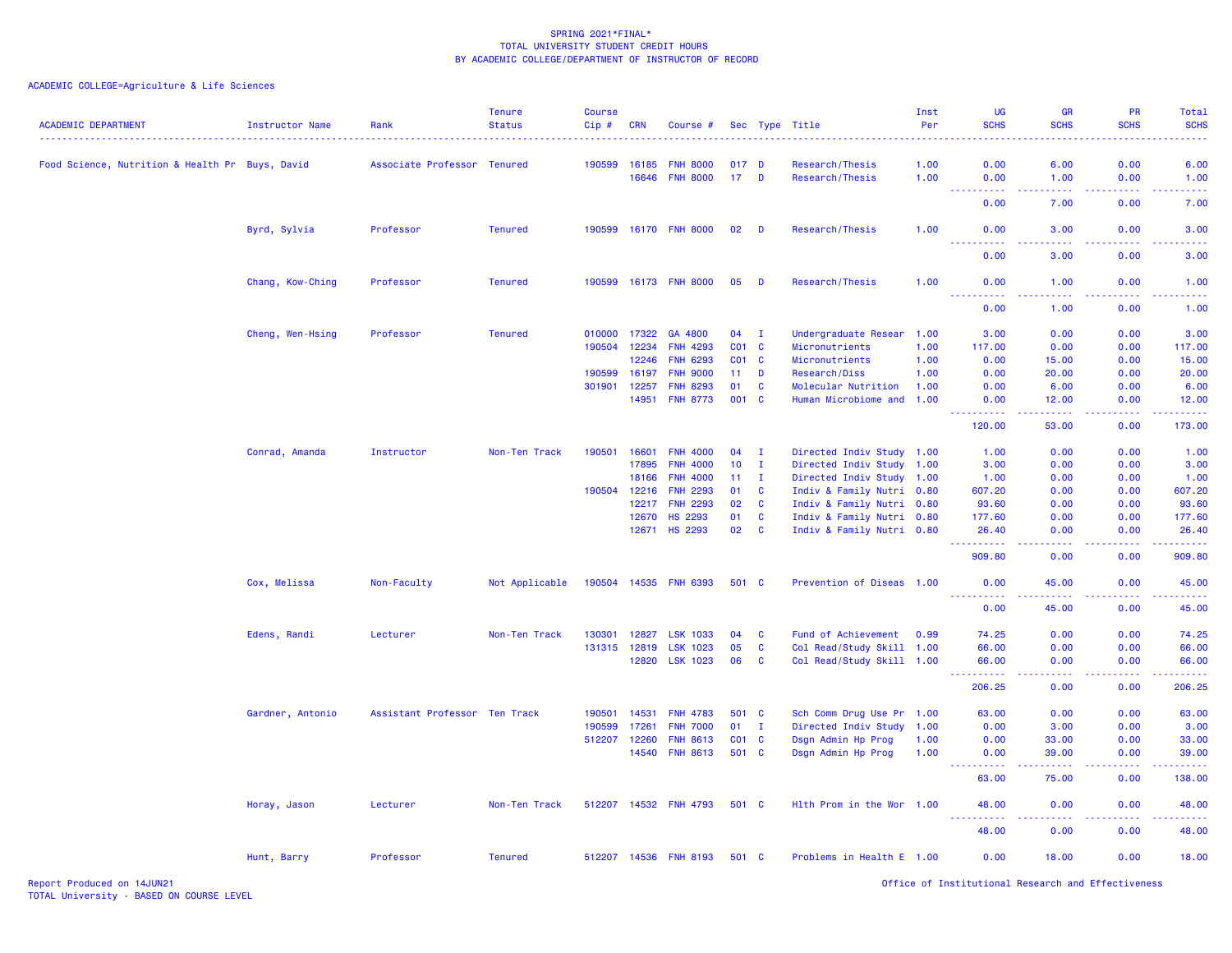| <b>ACADEMIC DEPARTMENT</b>                      | <b>Instructor Name</b>                  | Rank                          | <b>Tenure</b><br><b>Status</b> | <b>Course</b><br>Cip # | <b>CRN</b> | Course #              |           |                | Sec Type Title            | Inst<br>Per | UG<br><b>SCHS</b>   | <b>GR</b><br><b>SCHS</b>                                                                                                          | PR<br><b>SCHS</b><br>$\sim$ $\sim$ $\sim$ $\sim$ | Total<br><b>SCHS</b><br>$\frac{1}{2} \left( \frac{1}{2} \right) \left( \frac{1}{2} \right) \left( \frac{1}{2} \right) \left( \frac{1}{2} \right)$ |
|-------------------------------------------------|-----------------------------------------|-------------------------------|--------------------------------|------------------------|------------|-----------------------|-----------|----------------|---------------------------|-------------|---------------------|-----------------------------------------------------------------------------------------------------------------------------------|--------------------------------------------------|---------------------------------------------------------------------------------------------------------------------------------------------------|
| Food Science, Nutrition & Health Pr Hunt, Barry |                                         | Professor                     | <b>Tenured</b>                 | 512207                 | 14538      | <b>FNH 8553</b>       | 501 C     |                | Behavioral Epidemiol 1.00 |             | 0.00                | 63.00                                                                                                                             | 0.00                                             | 63.00                                                                                                                                             |
|                                                 |                                         |                               |                                |                        |            | 15176 FNH 8673        | $501$ I   |                | Appl Proj for CHES        | 1.00        | 0.00                | 12.00                                                                                                                             | 0.00                                             | 12.00<br>$\omega_{\rm{eff}}$ and $\omega_{\rm{eff}}$                                                                                              |
|                                                 |                                         |                               |                                |                        |            |                       |           |                |                           |             | 0.00                | 93.00                                                                                                                             | 0.00                                             | 93.00                                                                                                                                             |
|                                                 | Khan, Fauzia                            | Non-Employee                  | Not Applicable                 |                        |            | 190501 12227 FNH 4193 | 01 C      |                | Soc-Cult Aspect Food 1.00 |             | 27.00               | 0.00                                                                                                                              | 0.00                                             | 27.00                                                                                                                                             |
|                                                 |                                         |                               |                                |                        |            |                       |           |                |                           |             | .<br>27.00          | .<br>0.00                                                                                                                         | .<br>0.00                                        | .<br>27.00                                                                                                                                        |
|                                                 | Leach, Vicki                            | Instructor                    | Non-Ten Track                  | 190505                 | 12231      | <b>FNH 4284</b>       | 01        | B              | Quantity Food Prod & 1.00 |             | 48.00               | 0.00                                                                                                                              | 0.00                                             | 48.00                                                                                                                                             |
|                                                 |                                         |                               |                                |                        |            | 12232 FNH 4284        | 02        | $\overline{B}$ | Quantity Food Prod & 1.00 |             | 60.00<br><b></b>    | 0.00<br>$\frac{1}{2} \left( \frac{1}{2} \right) \left( \frac{1}{2} \right) \left( \frac{1}{2} \right) \left( \frac{1}{2} \right)$ | 0.00<br>.                                        | 60.00<br>.                                                                                                                                        |
|                                                 |                                         |                               |                                |                        |            |                       |           |                |                           |             | 108.00              | 0.00                                                                                                                              | 0.00                                             | 108.00                                                                                                                                            |
|                                                 | Mathews, Rahel                          | Assistant Professor Ten Track |                                | 010000                 | 17338      | GA 4800               | 14        | $\mathbf I$    | Undergraduate Resear 1.00 |             | 2.00                | 0.00                                                                                                                              | 0.00                                             | 2.00                                                                                                                                              |
|                                                 |                                         |                               |                                | 190504                 | 12235      | <b>FNH 4353</b>       | 01        | C              | Nutrition/ Life Cycl 1.00 |             | 102.00              | 0.00                                                                                                                              | 0.00                                             | 102.00                                                                                                                                            |
|                                                 |                                         |                               |                                |                        | 12247      | <b>FNH 6353</b>       | 01        | $\mathbf{C}$   | Nutrition / Life Cyc 1.00 |             | 0.00                | 6.00                                                                                                                              | 0.00                                             | 6.00                                                                                                                                              |
|                                                 |                                         |                               |                                | 513102 12225           |            | <b>FNH 3723</b>       | $CO1$ $C$ |                | Community Nutrition 1.00  |             | 111.00<br>.         | 0.00<br>$- - - -$                                                                                                                 | 0.00<br>.                                        | 111.00<br>.                                                                                                                                       |
|                                                 |                                         |                               |                                |                        |            |                       |           |                |                           |             | 215.00              | 6.00                                                                                                                              | 0.00                                             | 221.00                                                                                                                                            |
|                                                 | Nannapaneni, Ramakri Research Professor |                               | Non-Ten Track                  | 190501                 | 12237      | <b>FNH 4414</b>       | 01        | C              | Microbiology of Food 1.00 |             | 56.00               | 0.00                                                                                                                              | 0.00                                             | 56.00                                                                                                                                             |
|                                                 |                                         |                               |                                |                        | 12238      | <b>FNH 4414</b>       | 02        | K              | Microbiology of Food 1.00 |             | 0.00                | 0.00                                                                                                                              | 0.00                                             | 0.00                                                                                                                                              |
|                                                 |                                         |                               |                                |                        | 12248      | <b>FNH 6414</b>       | 01        | C              | Microbiology of Food 1.00 |             | 0.00                | 4.00                                                                                                                              | 0.00                                             | 4.00                                                                                                                                              |
|                                                 |                                         |                               |                                |                        | 12249      | <b>FNH 6414</b>       | 02        | К              | Microbiology in Food 1.00 |             | 0.00                | 0.00                                                                                                                              | 0.00                                             | 0.00                                                                                                                                              |
|                                                 |                                         |                               |                                | 190599                 | 16176      | <b>FNH 8000</b>       | 08        | D              | Research/Thesis           | 1.00        | 0.00                | 2.00                                                                                                                              | 0.00                                             | 2.00                                                                                                                                              |
|                                                 |                                         |                               |                                |                        | 16194      | <b>FNH 9000</b>       | 08        | D              | Research/Diss             | 1.00        | 0.00                | 8.00                                                                                                                              | 0.00                                             | 8.00                                                                                                                                              |
|                                                 |                                         |                               |                                | 260502                 | 10614      | BIO 4414              | 01        | C              | Micro Of Foods            | 1.00        | 40.00               | 0.00                                                                                                                              | 0.00                                             | 40.00                                                                                                                                             |
|                                                 |                                         |                               |                                |                        |            | 10615 BIO 4414        | 02        | $\mathsf{K}$   | Micro Of Foods            | 1.00        | 0.00                | 0.00                                                                                                                              | 0.00                                             | 0.00<br>والمستحيل                                                                                                                                 |
|                                                 |                                         |                               |                                |                        |            |                       |           |                |                           |             | 96.00               | 14.00                                                                                                                             | 0.00                                             | 110.00                                                                                                                                            |
|                                                 | Norwood, Arnita                         | Assistant Professor Ten Track |                                | 190501                 | 14946      | <b>FNH 1103</b>       | 001 C     |                | Intro Food Sci, Nutr 1.00 |             | 42.00               | 0.00                                                                                                                              | 0.00                                             | 42.00                                                                                                                                             |
|                                                 |                                         |                               |                                | 190504                 | 12242      | <b>FNH 6123</b>       | 01        | <b>C</b>       | Nutrition and Chroni 1.00 |             | 0.00                | 9.00                                                                                                                              | 0.00                                             | 9.00                                                                                                                                              |
|                                                 |                                         |                               |                                |                        | 14526      | <b>FNH 2283</b>       | 501       | $\mathbf{C}$   | Child Health & Nutri 1.00 |             | 72.00               | 0.00                                                                                                                              | 0.00                                             | 72.00                                                                                                                                             |
|                                                 |                                         |                               |                                |                        | 14624      | <b>HS 2283</b>        | 501 C     |                | Child Health & Nutri 1.00 |             | 30.00               | 0.00                                                                                                                              | 0.00                                             | 30.00                                                                                                                                             |
|                                                 |                                         |                               |                                | 513102 12226           |            | <b>FNH 4123</b>       | 01 C      |                | Nutrition and Chroni 1.00 |             | 93.00               | 0.00                                                                                                                              | 0.00<br>ولايت                                    | 93.00<br>وساسمات                                                                                                                                  |
|                                                 |                                         |                               |                                |                        |            |                       |           |                |                           |             | 237.00              | 9.00                                                                                                                              | 0.00                                             | 246.00                                                                                                                                            |
|                                                 | Pylate, Leah                            | Assistant Professor Ten Track |                                | 512207                 | 12259      | <b>FNH 8553</b>       | 01        | $\mathbf{C}$   | Behavioral Epidemiol 1.00 |             | 0.00                | 21.00                                                                                                                             | 0.00                                             | 21.00                                                                                                                                             |
|                                                 |                                         |                               |                                |                        | 14539      | <b>FNH 8563</b>       | 501       | C              | Prin Epic & Hlth Sci 1.00 |             | 0.00                | 36.00                                                                                                                             | 0.00                                             | 36.00                                                                                                                                             |
|                                                 |                                         |                               |                                |                        | 16415      | <b>FNH 3163</b>       | 501 C     |                | Basic Principle Heal 1.00 |             | 36.00<br>بالأباليات | 0.00<br>.                                                                                                                         | 0.00                                             | 36.00<br>وبالمستريب                                                                                                                               |
|                                                 |                                         |                               |                                |                        |            |                       |           |                |                           |             | 36.00               | 57.00                                                                                                                             | 0.00                                             | 93.00                                                                                                                                             |
|                                                 | Schilling, Mark                         | Professor                     | <b>Tenured</b>                 | 010904                 | 10119      | ADS 4243              | 01        | C              | Food Comp & Reaction 1.00 |             | 3.00                | 0.00                                                                                                                              | 0.00                                             | 3.00                                                                                                                                              |
|                                                 |                                         |                               |                                | 011001                 | 12229      | <b>FNH 4241</b>       | 01        | L.             | Applied Food Chemist 1.00 |             | 12.00               | 0.00                                                                                                                              | 0.00                                             | 12.00                                                                                                                                             |
|                                                 |                                         |                               |                                |                        | 12230      | <b>FNH 4243</b>       | 01        | C              | Food Comp & Reaction 1.00 |             | 126.00              | 0.00                                                                                                                              | 0.00                                             | 126.00                                                                                                                                            |
|                                                 |                                         |                               |                                |                        | 12244      | <b>FNH 6241</b>       | 01        | L              | Applied Food Chem         | 1.00        | 0.00                | 2.00                                                                                                                              | 0.00                                             | 2.00                                                                                                                                              |
|                                                 |                                         |                               |                                |                        | 12245      | <b>FNH 6243</b>       | 01        | C              | Food Comp & Reaction 1.00 |             | 0.00                | 12.00                                                                                                                             | 0.00                                             | 12.00                                                                                                                                             |
|                                                 |                                         |                               |                                |                        | 15180      | <b>FNH 8163</b>       | 01        | $\mathbf{C}$   | Flav & Food Accept        | 1.00        | 0.00                | 21.00                                                                                                                             | 0.00                                             | 21.00                                                                                                                                             |
|                                                 |                                         |                               |                                | 120509                 | 12228      | <b>FNH 4200</b>       | 01        | $\mathbf{C}$   | Dual Enroll MUW Culi 1.00 |             | 47.00               | 0.00                                                                                                                              | 0.00                                             | 47.00                                                                                                                                             |
|                                                 |                                         |                               |                                | 190501                 | 12239      | <b>FNH 4480</b>       | 01        | F              | Food Science Interns 1.00 |             | 9.00                | 0.00                                                                                                                              | 0.00                                             | 9.00                                                                                                                                              |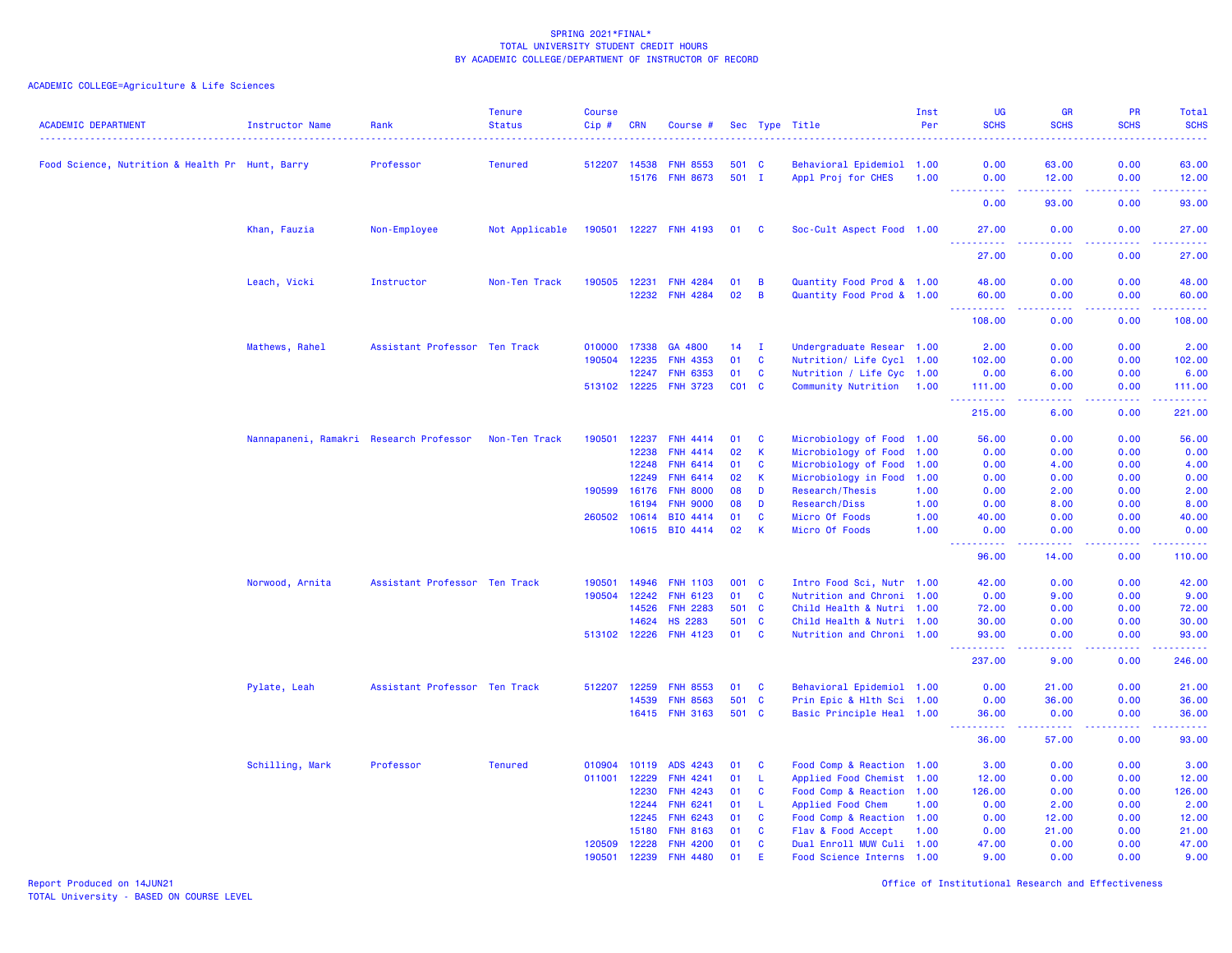ACADEMIC COLLEGE=Agriculture & Life Sciences

| <b>ACADEMIC DEPARTMENT</b>                                                   | <b>Instructor Name</b> | Rank                                             | <b>Tenure</b><br><b>Status</b> | <b>Course</b><br>Cip# | <b>CRN</b>     | Course #                           |          |                              | Sec Type Title                                         | Inst<br>Per | <b>UG</b><br><b>SCHS</b> | GR<br><b>SCHS</b>    | <b>PR</b><br><b>SCHS</b>                                                                                                          | <b>Total</b><br><b>SCHS</b>                                                                                                       |
|------------------------------------------------------------------------------|------------------------|--------------------------------------------------|--------------------------------|-----------------------|----------------|------------------------------------|----------|------------------------------|--------------------------------------------------------|-------------|--------------------------|----------------------|-----------------------------------------------------------------------------------------------------------------------------------|-----------------------------------------------------------------------------------------------------------------------------------|
|                                                                              |                        |                                                  |                                |                       |                |                                    |          |                              |                                                        |             |                          |                      |                                                                                                                                   |                                                                                                                                   |
| Food Science, Nutrition & Health Pr Schilling, Mark                          |                        | Professor                                        | <b>Tenured</b>                 | 190501                | 16375          | <b>FNH 4000</b>                    | 01       | $\mathbf I$                  | Directed Indiv Study 1.00                              |             | 3.00                     | 0.00                 | 0.00                                                                                                                              | 3.00                                                                                                                              |
|                                                                              |                        |                                                  |                                |                       | 16423<br>17890 | <b>FNH 4000</b><br><b>FNH 4000</b> | 03<br>06 | $\mathbf{I}$<br>$\mathbf{I}$ | Directed Indiv Study 1.00                              |             | 4.00<br>3.00             | 0.00<br>0.00         | 0.00<br>0.00                                                                                                                      | 4.00<br>3.00                                                                                                                      |
|                                                                              |                        |                                                  |                                |                       |                |                                    |          |                              | Directed Indiv Study 1.00                              |             |                          |                      |                                                                                                                                   |                                                                                                                                   |
|                                                                              |                        |                                                  |                                |                       | 17891<br>17893 | <b>FNH 4000</b><br><b>FNH 4000</b> | 07<br>08 | $\mathbf{I}$<br>$\mathbf{I}$ | Directed Indiv Study 1.00<br>Directed Indiv Study 1.00 |             | 3.00<br>3.00             | 0.00<br>0.00         | 0.00<br>0.00                                                                                                                      | 3.00<br>3.00                                                                                                                      |
|                                                                              |                        |                                                  |                                | 190599                | 16174          | <b>FNH 8000</b>                    | 06       | D                            | Research/Thesis                                        | 1.00        | 0.00                     | 13.00                | 0.00                                                                                                                              | 13.00                                                                                                                             |
|                                                                              |                        |                                                  |                                |                       | 16191          | <b>FNH 9000</b>                    | 06       | D                            | Research/Diss                                          | 1.00        | 0.00                     | 13.00                | 0.00                                                                                                                              | 13.00                                                                                                                             |
|                                                                              |                        |                                                  |                                |                       | 17976          | <b>FNH 7000</b>                    | 04       | $\mathbf I$                  | Directed Indiv Study 1.00                              |             | 0.00                     | 3.00                 | 0.00                                                                                                                              | 3.00                                                                                                                              |
|                                                                              |                        |                                                  |                                |                       |                |                                    |          |                              |                                                        |             | .                        | .                    | .                                                                                                                                 | .                                                                                                                                 |
|                                                                              |                        |                                                  |                                |                       |                |                                    |          |                              |                                                        |             | 213.00                   | 64.00                | 0.00                                                                                                                              | 277.00                                                                                                                            |
|                                                                              | Silva, Juan            | Professor                                        | <b>Tenured</b>                 | 011002                | 15177          | <b>FNH 8572</b>                    | 01       | <b>C</b>                     | Ad Food Technology                                     | 1.00        | 0.00                     | 14.00                | 0.00                                                                                                                              | 14.00                                                                                                                             |
|                                                                              |                        |                                                  |                                | 190501                | 12253          | <b>FNH 8121</b>                    | 01       | <b>S</b>                     | Food Sc Ntr & Health                                   | 0.50        | 0.00                     | 1.00                 | 0.00                                                                                                                              | 1.00                                                                                                                              |
|                                                                              |                        |                                                  |                                | 190599                | 16169          | <b>FNH 8000</b>                    | 01       | D                            | Research/Thesis                                        | 1.00        | 0.00                     | 7.00                 | 0.00                                                                                                                              | 7.00                                                                                                                              |
|                                                                              |                        |                                                  |                                | 512207                | 12252          | <b>FNH 8111</b>                    | 01       | <b>S</b>                     | Food Sc Nutr & Healt 0.50                              |             | 0.00<br>$  -$            | 3.50<br>22222        | 0.00<br>$\frac{1}{2} \left( \frac{1}{2} \right) \left( \frac{1}{2} \right) \left( \frac{1}{2} \right) \left( \frac{1}{2} \right)$ | 3.50<br>$\frac{1}{2} \left( \frac{1}{2} \right) \left( \frac{1}{2} \right) \left( \frac{1}{2} \right) \left( \frac{1}{2} \right)$ |
|                                                                              |                        |                                                  |                                |                       |                |                                    |          |                              |                                                        |             | 0.00                     | 25.50                | 0.00                                                                                                                              | 25.50                                                                                                                             |
|                                                                              |                        | Tolar-Peterson, Tere Associate Professor Tenured |                                | 010000                | 17349          | GA 4800                            | 16       | $\mathbf{I}$                 | Undergraduate Resear 1.00                              |             | 3.00                     | 0.00                 | 0.00                                                                                                                              | 3.00                                                                                                                              |
|                                                                              |                        |                                                  |                                | 190501                | 12253          | <b>FNH 8121</b>                    | 01       | <b>S</b>                     | Food Sc Ntr & Health                                   | 0.50        | 0.00                     | 1.00                 | 0.00                                                                                                                              | 1.00                                                                                                                              |
|                                                                              |                        |                                                  |                                | 190504                | 12255          | <b>FNH 8233</b>                    | 01       | <b>C</b>                     | Maternal-Inf-Chl-Nut 1.00                              |             | 0.00                     | 21.00                | 0.00                                                                                                                              | 21.00                                                                                                                             |
|                                                                              |                        |                                                  |                                | 190599                | 16177          | <b>FNH 8000</b>                    | 09       | D                            | Research/Thesis                                        | 1.00        | 0.00                     | 1.00                 | 0.00                                                                                                                              | 1.00                                                                                                                              |
|                                                                              |                        |                                                  |                                |                       | 16195          | <b>FNH 9000</b>                    | 09       | D                            | Research/Diss                                          | 1.00        | 0.00                     | 36.00                | 0.00                                                                                                                              | 36.00                                                                                                                             |
|                                                                              |                        |                                                  |                                | 512207                | 12252          | <b>FNH 8111</b>                    | 01       | $\mathbf{s}$                 | Food Sc Nutr & Healt 0.50                              |             | 0.00                     | 3.50                 | 0.00                                                                                                                              | 3.50                                                                                                                              |
|                                                                              |                        |                                                  |                                | 513101                | 12256          | <b>FNH 8286</b>                    | 01       | E                            | Supervised Practice                                    | 1.00        | 0.00                     | 90.00                | 0.00                                                                                                                              | 90.00                                                                                                                             |
|                                                                              |                        |                                                  |                                | 513102 15181          |                | <b>FNH 3000</b>                    | 01       | E                            | Nutrition Field Expe 1.00                              |             | 14.00                    | 0.00                 | 0.00                                                                                                                              | 14,00                                                                                                                             |
|                                                                              |                        |                                                  |                                |                       |                |                                    |          |                              |                                                        |             | <b></b><br>17.00         | .<br>152.50          | .<br>0.00                                                                                                                         | <u>.</u><br>169.50                                                                                                                |
|                                                                              | Weiskopf, Amy          | Lecturer                                         | Non-Ten Track                  | 190504                | 14527          | <b>FNH 2293</b>                    | 501      | <b>C</b>                     | Indiv & Family Nutri 1.00                              |             | 105.00                   | 0.00                 | 0.00                                                                                                                              | 105.00                                                                                                                            |
|                                                                              |                        |                                                  |                                |                       | 14625          | <b>HS 2293</b>                     |          | 501 C                        | Indiv & Family Nutri 1.00                              |             | 45.00                    | 0.00                 | 0.00                                                                                                                              | 45.00                                                                                                                             |
|                                                                              |                        |                                                  |                                |                       |                |                                    |          |                              |                                                        |             | .<br>150.00              | 0.00                 | 0.00                                                                                                                              | .<br>150.00                                                                                                                       |
|                                                                              | White, Kelly           | Lecturer                                         | Non-Ten Track                  | 190501                | 14534          | <b>FNH 6223</b>                    | 501 C    |                              | Sports Nutrition                                       | 1.00        | 0.00                     | 9.00                 | 0.00                                                                                                                              | 9.00                                                                                                                              |
|                                                                              |                        |                                                  |                                |                       | 14537          | <b>FNH 8473</b>                    | 501      | $\mathbf{C}$                 | Advanced Sports Nutr                                   | 1.00        | 0.00                     | 9.00                 | 0.00                                                                                                                              | 9.00                                                                                                                              |
|                                                                              |                        |                                                  |                                | 190504                | 14530          | <b>FNH 4223</b>                    | 501 C    |                              | Sports Nutrition                                       | 1.00        | 63.00<br>.               | 0.00                 | 0.00                                                                                                                              | 63.00<br>.                                                                                                                        |
|                                                                              |                        |                                                  |                                |                       |                |                                    |          |                              |                                                        |             | 63.00                    | 18.00                | 0.00                                                                                                                              | 81.00                                                                                                                             |
|                                                                              | White, Shecoya         | Assistant Professor Ten Track                    |                                | 011002                | 12241          | <b>FNH 4593</b>                    | 01       | B                            | New Food Product Dev 1.00                              |             | 21.00                    | 0.00                 | 0.00                                                                                                                              | 21.00                                                                                                                             |
|                                                                              |                        |                                                  |                                | 190501                | 12220          | <b>FNH 3111</b>                    | 01       | <b>S</b>                     | <b>FNH Seminar</b>                                     | 1.00        | 44.00                    | 0.00                 | 0.00                                                                                                                              | 44.00                                                                                                                             |
|                                                                              |                        |                                                  |                                |                       | 17827          | <b>FNH 4000</b>                    | 05       | $\mathbf{I}$                 | Directed Indiv Study                                   | 1.00        | 3.00                     | 0.00                 | 0.00                                                                                                                              | 3.00                                                                                                                              |
|                                                                              |                        |                                                  |                                | 190599                | 16182          | <b>FNH 8000</b>                    | 14       | D                            | Research/Thesis                                        | 1.00        | 0.00                     | 5.00                 | 0.00                                                                                                                              | 5.00                                                                                                                              |
|                                                                              |                        |                                                  |                                |                       |                |                                    |          |                              |                                                        |             | .<br><b>.</b><br>68.00   | د د د د<br>5.00      | <u>.</u><br>0.00                                                                                                                  | .<br>73.00                                                                                                                        |
|                                                                              | Wilson, Julie          | Non-Faculty                                      | Not Applicable                 |                       |                | 011001 12213 FNH 2112              | 01       | $\overline{B}$               | Food Products Evalua 1.00                              |             | 38.00                    | 0.00                 | 0.00                                                                                                                              | 38,00                                                                                                                             |
|                                                                              |                        |                                                  |                                |                       |                |                                    |          |                              |                                                        |             | <u>.</u><br>38.00        | .<br>0.00            | 0.00                                                                                                                              | .<br>38.00                                                                                                                        |
| =====================================<br>Food Science, Nutrition & Health Pr |                        |                                                  |                                |                       |                |                                    |          |                              |                                                        |             | ==========<br>2615.05    | ==========<br>628.00 | <b>EEEEEEEEE</b><br>0.00                                                                                                          | ==========<br>3243.05                                                                                                             |
| =====================================                                        |                        |                                                  |                                |                       |                |                                    |          |                              |                                                        |             | ==========               | ==========           | ==========                                                                                                                        | ==========                                                                                                                        |

Report Produced on 14JUN21 Office of Institutional Research and Effectiveness

TOTAL University - BASED ON COURSE LEVEL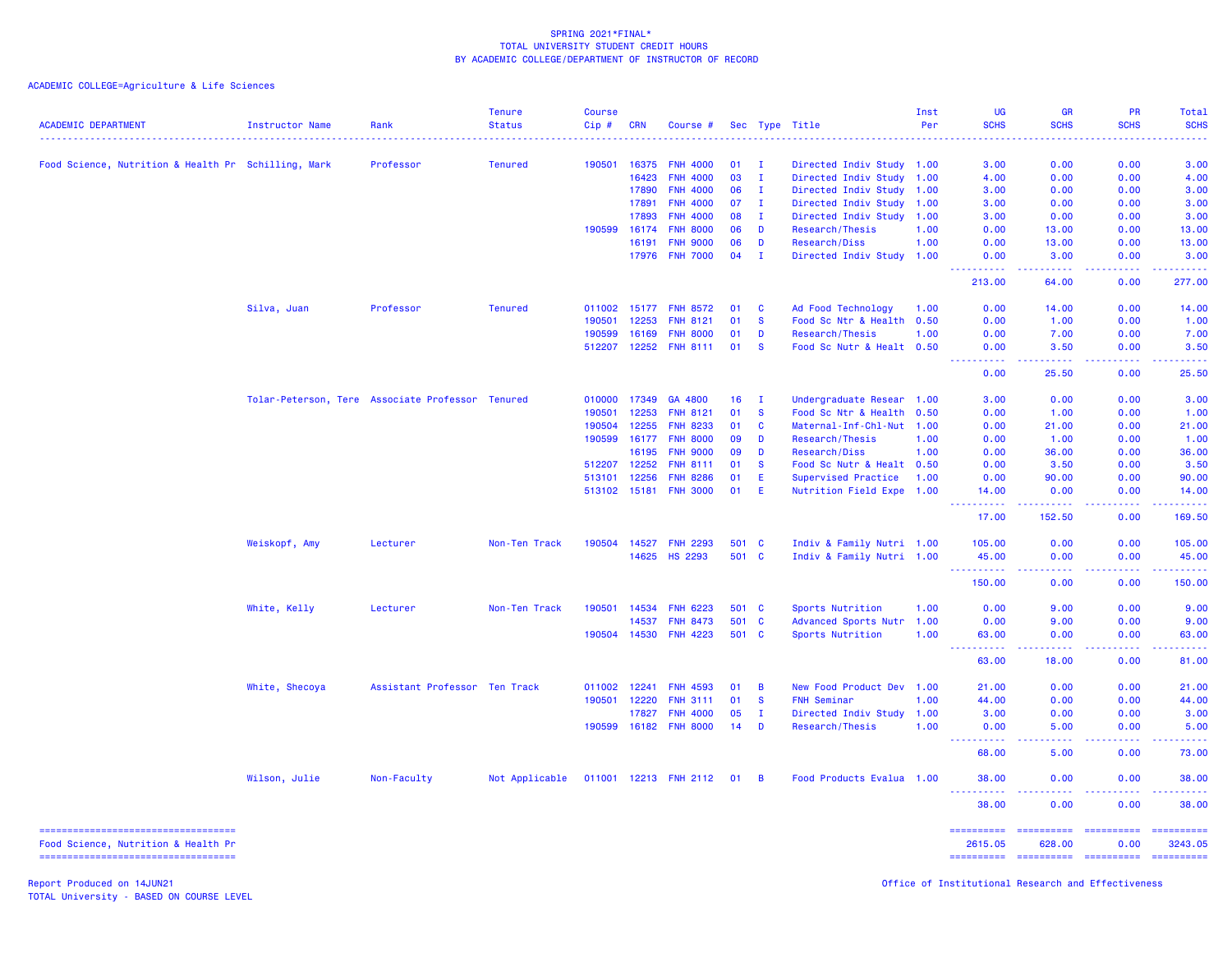ACADEMIC COLLEGE=Agriculture & Life Sciences

| <b>ACADEMIC DEPARTMENT</b> | <b>Instructor Name</b> | Rank                              | <b>Tenure</b><br><b>Status</b> | <b>Course</b><br>Cip# | <b>CRN</b>     | Course #                             |             |                | Sec Type Title                                         | Inst<br>Per | <b>UG</b><br><b>SCHS</b>                      | <b>GR</b><br><b>SCHS</b>                                                                                                          | <b>PR</b><br><b>SCHS</b> | Total<br><b>SCHS</b><br><b><i><u><u>.</u></u></i></b> |
|----------------------------|------------------------|-----------------------------------|--------------------------------|-----------------------|----------------|--------------------------------------|-------------|----------------|--------------------------------------------------------|-------------|-----------------------------------------------|-----------------------------------------------------------------------------------------------------------------------------------|--------------------------|-------------------------------------------------------|
| Human Sciences, School of  | Black, Catherine       | Professor                         | <b>Tenured</b>                 | 190403                | 12012          | <b>FDM 4343</b>                      | 01          | B              | Pattern Making and D 1.00                              |             | 21.00                                         | 0.00                                                                                                                              | 0.00                     | 21.00                                                 |
|                            |                        |                                   |                                |                       | 15309          | FDM 4343                             | 02          | $\overline{B}$ | Pattern Making and D                                   | 1.00        | 36.00                                         | 0.00                                                                                                                              | 0.00                     | 36.00                                                 |
|                            |                        |                                   |                                | 190901                | 12026          | <b>FDM 4763</b>                      | 01          | E              | FDM Internship                                         | 1.00        | 3.00                                          | 0.00                                                                                                                              | 0.00                     | 3.00                                                  |
|                            |                        |                                   |                                |                       | 12038          | <b>FDM 8100</b>                      | 01          | E.             | Creative Project                                       | 1.00        | 0.00                                          | 3.00                                                                                                                              | 0.00                     | 3.00                                                  |
|                            |                        |                                   |                                |                       | 15077          | <b>FDM 4763</b>                      | 001         | - E            | FDM Internship                                         | 1.00        | 24.00                                         | 0.00                                                                                                                              | 0.00                     | 24.00                                                 |
|                            |                        |                                   |                                |                       |                | 15312 FDM 6783                       | 01          | $\overline{B}$ | Experimental Fashion 1.00                              |             | 0.00<br><b>.</b>                              | 12.00<br>22222                                                                                                                    | 0.00<br>.                | 12.00<br>.                                            |
|                            |                        |                                   |                                |                       |                |                                      |             |                |                                                        |             | 84.00                                         | 15.00                                                                                                                             | 0.00                     | 99.00                                                 |
|                            | Boutwell, Angela       | Non-Employee                      | Not Applicable                 |                       |                | 190706 16271 HDFS 2813 501 B         |             |                | Child Development                                      | 1.00        | 57.00<br><b>.</b>                             | 0.00<br>$\sim$ $\sim$ $\sim$ $\sim$                                                                                               | 0.00<br>.                | 57.00<br>المتمامي                                     |
|                            |                        |                                   |                                |                       |                |                                      |             |                |                                                        |             | 57.00                                         | 0.00                                                                                                                              | 0.00                     | 57.00                                                 |
|                            | Campbell, Taylor       | Non-Faculty                       | Not Applicable                 |                       | 010101 12309   | GA 2001                              |             | 01 C           | CALS Amb. Leadership 1.00                              |             | 40.00<br><b><i><u><u><b>A</b></u></u></i></b> | 0.00<br>.                                                                                                                         | 0.00<br>.                | 40.00<br>.                                            |
|                            |                        |                                   |                                |                       |                |                                      |             |                |                                                        |             | 40.00                                         | 0.00                                                                                                                              | 0.00                     | 40.00                                                 |
|                            | Davis, Louise          | Extension Professor Non-Ten Track |                                |                       |                | 190701 16399 HDFS 9000 01            |             | <b>D</b>       | Research/Dissertatio 1.00                              |             | 0.00                                          | 9.00                                                                                                                              | 0.00                     | 9.00                                                  |
|                            |                        |                                   |                                |                       |                |                                      |             |                |                                                        |             | 0.00                                          | 9.00                                                                                                                              | 0.00                     | 9.00                                                  |
|                            | Deer, Taylor           | Non-Faculty                       | Not Applicable                 |                       |                | 521003 15874 LSK 1101                | $14\quad C$ |                | Freshman Success Str 1.00                              |             | 9.00<br><u>.</u>                              | 0.00<br>.                                                                                                                         | 0.00                     | 9.00                                                  |
|                            |                        |                                   |                                |                       |                |                                      |             |                |                                                        |             | 9.00                                          | 0.00                                                                                                                              | 0.00                     | 9.00                                                  |
|                            | Denny, Marina          | Assistant Professor Ten Track     |                                | 010801                | 10219          | <b>AELC 8100</b>                     | 02          | $\mathbf{I}$   | Creative Component A 1.00                              |             | 0.00                                          | 2.00                                                                                                                              | 0.00                     | 2.00                                                  |
|                            |                        |                                   |                                |                       | 10223          | <b>AELC 8413</b>                     | 01          | <b>C</b>       | Methods of Planned C 1.00                              |             | 0.00                                          | 45.00                                                                                                                             | 0.00                     | 45.00                                                 |
|                            |                        |                                   |                                |                       | 16396          | <b>AELC 9000</b>                     | 03          | D              | Research/Dissertatio 1.00                              |             | 0.00                                          | 1.00                                                                                                                              | 0.00                     | 1.00                                                  |
|                            |                        |                                   |                                |                       |                |                                      |             |                |                                                        |             | <u>.</u><br>0.00                              | الداعات عامان<br>48.00                                                                                                            | 2.2.2.2.2<br>0.00        | <u>.</u><br>48.00                                     |
|                            | Downey, Laura          | Extension Assoc Pro Non-Ten Track |                                | 010801                | 16398          | <b>AELC 9000</b>                     | 04          | D              | Research/Dissertatio 1.00                              |             | 0.00                                          | 5.00                                                                                                                              | 0.00                     | 5.00                                                  |
|                            |                        |                                   |                                | 190701                | 16403          | <b>HDFS 9000</b>                     | 05          | D              | Research/Dissertatio 1.00                              |             | 0.00                                          | 3.00                                                                                                                              | 0.00                     | 3.00                                                  |
|                            |                        |                                   |                                |                       |                |                                      |             |                |                                                        |             | 222222<br>0.00                                | .<br>8.00                                                                                                                         | .<br>0.00                | .<br>8.00                                             |
|                            | Elmore-Staton, Lori    | Associate Professor Tenured       |                                | 190701                | 12494          | <b>HDFS 3123</b>                     | 01          | <b>C</b>       | Global Child Advocac 0.50                              |             | 31.50                                         | 0.00                                                                                                                              | 0.00                     | 31.50                                                 |
|                            |                        |                                   |                                |                       | 14610          | <b>HDFS 8123</b>                     | 501 C       |                | <b>Effects of Poverty</b>                              | 1.00        | 0.00                                          | 51.00                                                                                                                             | 0.00                     | 51.00                                                 |
|                            |                        |                                   |                                |                       | 15308          | <b>HDFS 8853</b>                     | 01          | $\mathbf{C}$   | Current Issues in HD 1.00                              |             | 0.00                                          | 33.00                                                                                                                             | 0.00                     | 33.00                                                 |
|                            |                        |                                   |                                |                       | 17484          | <b>HDFS 8000</b>                     | 02          | D              | <b>Research/Thesis</b>                                 | 1.00        | 0.00<br>22222                                 | 9.00<br>$\frac{1}{2} \left( \frac{1}{2} \right) \left( \frac{1}{2} \right) \left( \frac{1}{2} \right) \left( \frac{1}{2} \right)$ | 0.00                     | 9.00<br>.                                             |
|                            |                        |                                   |                                |                       |                |                                      |             |                |                                                        |             | 31.50                                         | 93.00                                                                                                                             | 0.00                     | 124.50                                                |
|                            | Fason, Angel           | Instructor                        | Non-Ten Track                  |                       | 131308 12518   | <b>HDFS 4886</b>                     | 01          | -E             | Teaching Intern FCS                                    | 1.00        | 6.00                                          | 0.00                                                                                                                              | 0.00                     | 6.00                                                  |
|                            |                        |                                   |                                |                       | 12519          | <b>HDFS 4896</b>                     | 01          | E              | Teaching Intern FCS                                    | 1.00        | 6.00                                          | 0.00                                                                                                                              | 0.00                     | 6.00                                                  |
|                            |                        |                                   |                                | 190101                | 15336          | <b>HDFS 4701</b>                     | 01          | <b>C</b>       | Internship Placement 1.00                              |             | 17.00                                         | 0.00                                                                                                                              | 0.00                     | 17.00                                                 |
|                            |                        |                                   |                                |                       | 17041          | <b>HDFS 4000</b>                     | 01          | $\mathbf{I}$   | Directed Indiv Study 1.00                              |             | 2.00                                          | 0.00                                                                                                                              | 0.00                     | 2.00                                                  |
|                            |                        |                                   |                                |                       | 17076          | <b>HDFS 4000</b>                     | 02          | $\mathbf{I}$   | Directed Indiv Study 1.00                              |             | 2.00                                          | 0.00                                                                                                                              | 0.00                     | 2.00                                                  |
|                            |                        |                                   |                                | 190701                | 12487          | <b>HDFS 1813</b>                     | 01          | C              | Devel through Lifesp 1.00                              |             | 129.00                                        | 0.00                                                                                                                              | 0.00                     | 129.00                                                |
|                            |                        |                                   |                                |                       | 12511          | <b>HDFS 4740</b><br><b>HDFS 4760</b> | 01          | E<br>E         | PreK-K Teacher Cand                                    | 1.00        | 84.00<br>48.00                                | 0.00<br>0.00                                                                                                                      | 0.00<br>0.00             | 84.00<br>48.00                                        |
|                            |                        |                                   |                                |                       | 12512<br>12513 | <b>HDFS 4770</b>                     | 01<br>01    | E              | Child Development In 1.00<br>Child Life Internshi 1.00 |             | 24.00                                         | 0.00                                                                                                                              | 0.00                     | 24.00                                                 |
|                            |                        |                                   |                                |                       | 12514          | <b>HDFS 4780</b>                     | 01          | E              | Youth Development In 1.00                              |             | 60.00                                         | 0.00                                                                                                                              | 0.00                     | 60.00                                                 |
|                            |                        |                                   |                                |                       | 12515          | <b>HDFS 4790</b>                     | 01          | Ε              | Family Science Inter 1.00                              |             | 24.00                                         | 0.00                                                                                                                              | 0.00                     | 24.00                                                 |
|                            |                        |                                   |                                |                       |                |                                      |             |                |                                                        |             |                                               |                                                                                                                                   |                          |                                                       |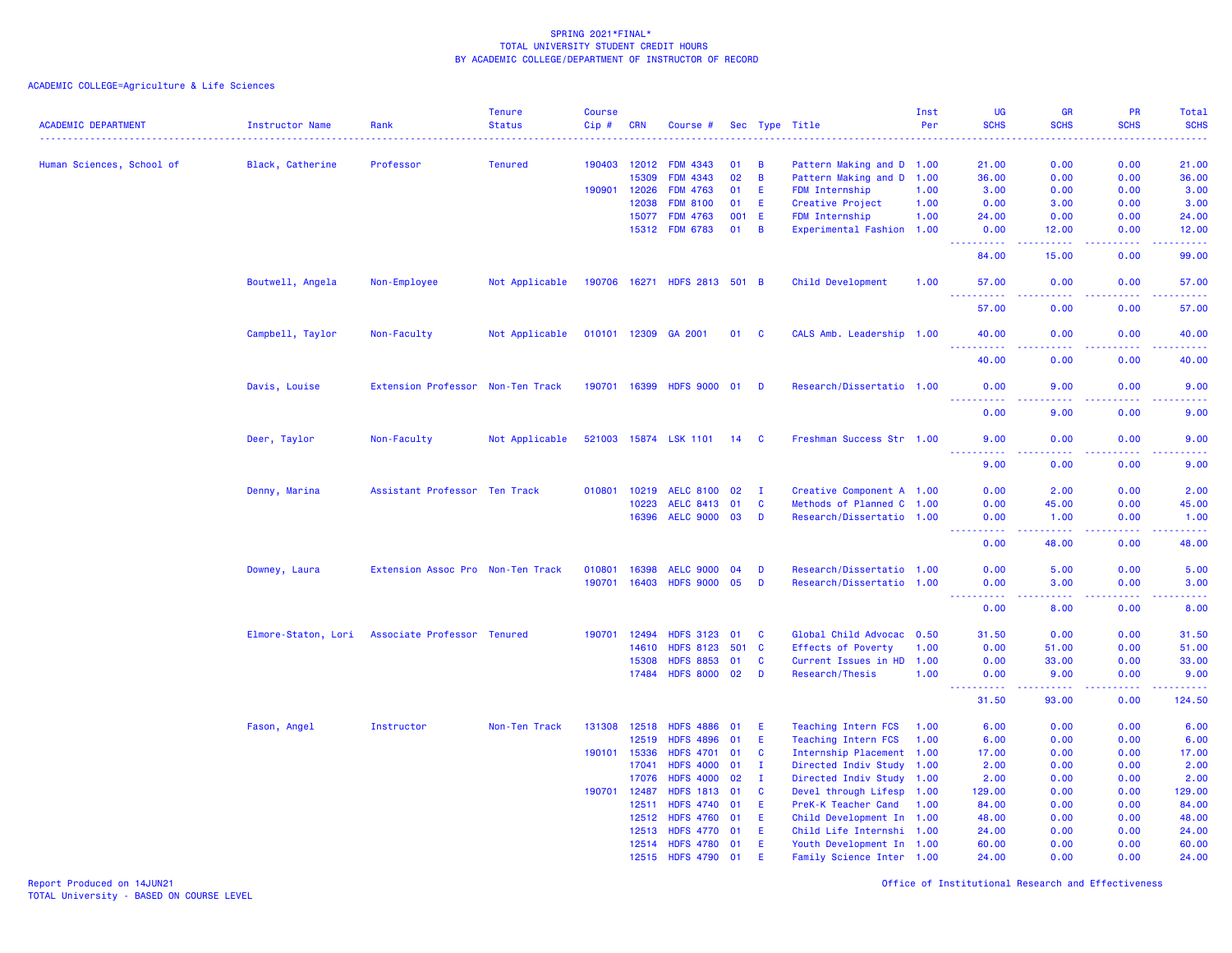ACADEMIC COLLEGE=Agriculture & Life Sciences

| <b>ACADEMIC DEPARTMENT</b> | <b>Instructor Name</b> | Rank                               | <b>Tenure</b><br><b>Status</b> | <b>Course</b><br>Cip# | <b>CRN</b>   | Course #                    |       |                | Sec Type Title            | Inst<br>Per | <b>UG</b><br><b>SCHS</b> | <b>GR</b><br><b>SCHS</b>            | <b>PR</b><br><b>SCHS</b> | Total<br><b>SCHS</b><br><u>.</u> |
|----------------------------|------------------------|------------------------------------|--------------------------------|-----------------------|--------------|-----------------------------|-------|----------------|---------------------------|-------------|--------------------------|-------------------------------------|--------------------------|----------------------------------|
| Human Sciences, School of  | Fason, Angel           | Instructor                         | Non-Ten Track                  | 190704                | 15086        | <b>HDFS 4803</b>            | 001 C |                | Parenting                 | 1.00        | 27.00                    | 0.00                                | 0.00                     | 27.00                            |
|                            |                        |                                    |                                | 190706                | 12489        | <b>HDFS 2123</b>            | 01    | <b>C</b>       | Persp Child Maltreat 1.00 |             | 81.00                    | 0.00                                | 0.00                     | 81.00                            |
|                            |                        |                                    |                                |                       |              |                             |       |                |                           |             | -----<br>510.00          | $\sim$ $\sim$ $\sim$ $\sim$<br>0.00 | د د د د<br>0.00          | .<br>510.00                      |
|                            | Freeman, Charles       | Associate Professor Tenured        |                                | 010000                | 17325        | GA 4800                     | 28    | $\mathbf{I}$   | Undergraduate Resear 1.00 |             | 3.00                     | 0.00                                | 0.00                     | 3.00                             |
|                            |                        |                                    |                                | 151303                | 15310        | <b>FDM 4733</b>             | 01    | $\overline{B}$ | Computer-Aided Dsgn       | 1.00        | 36.00                    | 0.00                                | 0.00                     | 36.00                            |
|                            |                        |                                    |                                |                       | 15311        | <b>FDM 4733</b>             | 02    | $\,$ B         | Computer-Aided Dsgn       | 1.00        | 18.00                    | 0.00                                | 0.00                     | 18.00                            |
|                            |                        |                                    |                                |                       | 17142        | <b>FDM 6733</b>             | 01    | $\overline{B}$ | Computer-Aided Dsgn       | 1.00        | 0.00                     | 9.00                                | 0.00                     | 9.00                             |
|                            |                        |                                    |                                |                       | 17399        | <b>FDM 6733</b>             | 02    | B              | Computer-Aided Dsgn       | 1.00        | 0.00                     | 3.00                                | 0.00                     | 3.00                             |
|                            |                        |                                    |                                | 190901                | 12039        | <b>FDM 8100</b>             | 02    | E.             | Creative Project          | 1.00        | 0.00                     | 3.00                                | 0.00                     | 3.00                             |
|                            |                        |                                    |                                |                       | 15079        | <b>FDM 6613</b>             | 001 C |                | Research in Fashion       | 1.00        | 0.00                     | 18.00                               | 0.00                     | 18.00                            |
|                            |                        |                                    |                                | 240102                | 17680        | <b>FDM 4800</b>             | 01    | $\mathbf{I}$   | Undergraduate Resear 1.00 |             | 3.00                     | 0.00                                | 0.00                     | 3.00                             |
|                            |                        |                                    |                                | 500407                | 17198        | <b>FDM 7000</b>             | 01    | $\mathbf{I}$   | Directed Indiv Study      | 1.00        | 0.00                     | 3.00                                | 0.00                     | 3.00                             |
|                            |                        |                                    |                                |                       | 17376        | <b>FDM 8000</b>             | 01    | D              | Research/Thesis           | 1.00        | 0.00                     | 3.00                                | 0.00                     | 3.00                             |
|                            |                        |                                    |                                |                       | 17703        | <b>FDM 8990</b>             | 01    | $\mathbf{C}$   | Special Topic In FDM 1.00 |             | 0.00                     | 15.00                               | 0.00                     | 15.00                            |
|                            |                        |                                    |                                |                       |              |                             |       |                |                           |             | 60.00                    | 54.00                               | 0.00                     | 114.00                           |
|                            | Green, Tina            | Non-Faculty                        | Not Applicable                 |                       |              | 010801 10198 AELC 4203 01 B |       |                | App Compute Tech AEL 1.00 |             | 90.00<br>.               | 0.00<br>.                           | 0.00<br>-----            | 90.00<br>.                       |
|                            |                        |                                    |                                |                       |              |                             |       |                |                           |             | 90.00                    | 0.00                                | 0.00                     | 90.00                            |
|                            | Hallberg, Cappe        | Non-Faculty                        | Not Applicable                 | 190101                | 12668        | <b>HS 1701</b>              | 01    | <b>C</b>       | Survey Of Human Sci       | 0.20        | 4.80                     | 0.00                                | 0.00                     | 4.80                             |
|                            |                        |                                    |                                |                       | 16585        | <b>HDFS 4990</b>            | 01    | <b>C</b>       | Special Topics in HD 0.90 |             | 54.00                    | 0.00                                | 0.00                     | 54.00                            |
|                            |                        |                                    |                                |                       |              |                             |       |                |                           |             |                          |                                     |                          |                                  |
|                            |                        |                                    |                                |                       |              |                             |       |                |                           |             | 58.80                    | 0.00                                | 0.00                     | 58.80                            |
|                            | Hardman, Alisha        | Assistant Professor Ten Track      |                                |                       | 190701 12494 | <b>HDFS 3123</b>            | 01    | <b>C</b>       | Global Child Advocac 0.50 |             | 31.50                    | 0.00                                | 0.00                     | 31.50                            |
|                            |                        |                                    |                                |                       | 16404        | <b>HDFS 9000</b>            | 06    | D              | Research/Dissertatio 1.00 |             | 0.00<br>.                | 1.00<br>.                           | 0.00<br>$   -$           | 1.00<br>.                        |
|                            |                        |                                    |                                |                       |              |                             |       |                |                           |             | 31.50                    | 1.00                                | 0.00                     | 32.50                            |
|                            | Hilaire, Patterson     | Grad Research Assis Not Applicable |                                |                       |              | 010801 10210 AELC 4613 01 B |       |                | Teaching Ag Mechanic 0.75 |             | 15.75<br>.               | 0.00<br>.                           | 0.00<br>.                | 15.75<br>.                       |
|                            |                        |                                    |                                |                       |              |                             |       |                |                           |             | 15.75                    | 0.00                                | 0.00                     | 15.75                            |
|                            | Kobia, Caroline        | Assistant Professor Ten Track      |                                | 190901                | 12002        | <b>FDM 2553</b>             | 01 C  |                | Intro to Merchandisi 1.00 |             | 189.00                   | 0.00                                | 0.00                     | 189.00                           |
|                            |                        |                                    |                                |                       | 12006        | <b>FDM 3563</b>             | CO1   | $\mathbf{C}$   | Visual Merchandising      | 1.00        | 120.00                   | 0.00                                | 0.00                     | 120.00                           |
|                            |                        |                                    |                                |                       | 12007        | <b>FDM 3563</b>             | CO2 K |                | Visual Merchandising 1.00 |             | 0.00                     | 0.00                                | 0.00                     | 0.00                             |
|                            |                        |                                    |                                |                       | 12008        | <b>FDM 3563</b>             | C03 K |                | Visual Merchandising 1.00 |             | 0.00                     | 0.00                                | 0.00                     | 0.00                             |
|                            |                        |                                    |                                |                       | 12040        | <b>FDM 8100</b>             | 03    | E.             | Creative Project          | 1.00        | 0.00                     | 3.00                                | 0.00                     | 3.00                             |
|                            |                        |                                    |                                |                       | 15075        | <b>FDM 2553</b>             | 001 C |                | Intro to Merchandisi 1.00 |             | 24.00                    | 0.00                                | 0.00                     | 24.00                            |
|                            |                        |                                    |                                | 500407                | 17210        | <b>FDM 4000</b>             | 02    | $\mathbf{I}$   | Directed Indiv Study 1.00 |             | 3.00                     | 0.00                                | 0.00                     | 3.00                             |
|                            |                        |                                    |                                |                       | 18134        | <b>FDM 4000</b>             | 03    | $\mathbf{I}$   | Directed Indiv Study 1.00 |             | 3.00<br>.                | 0.00<br>$\sim$ $\sim$ $\sim$ $\sim$ | 0.00<br>22222            | 3.00<br>.                        |
|                            |                        |                                    |                                |                       |              |                             |       |                |                           |             | 339.00                   | 3.00                                | 0.00                     | 342.00                           |
|                            | Lee, JuYoung           | Assistant Professor Ten Track      |                                | 010000                | 17333        | GA 4800                     | 30    | $\mathbf{I}$   | Undergraduate Resear 1.00 |             | 0.00                     | 0.00                                | 0.00                     | 0.00                             |
|                            |                        |                                    |                                | 190101                | 12673        | <b>HS 4702</b>              | 01    | $\mathbf{C}$   | Research and Applica 0.50 |             | 36.00                    | 0.00                                | 0.00                     | 36.00                            |
|                            |                        |                                    |                                | 190901                | 12004        | <b>FDM 3553</b>             | 01    | $\overline{B}$ | Merchandise Retail P 1.00 |             | 117.00                   | 0.00                                | 0.00                     | 117.00                           |
|                            |                        |                                    |                                |                       | 12023        | <b>FDM 4603</b>             | 01    | $\mathbf{C}$   | Global Sourcing in t 1.00 |             | 105.00                   | 0.00                                | 0.00                     | 105.00                           |
|                            |                        |                                    |                                |                       | 15076        | <b>FDM 3553</b>             | 001   | $\overline{B}$ | Merchandise Retail P 1.00 |             | 18.00                    | 0.00                                | 0.00                     | 18.00                            |
|                            |                        |                                    |                                |                       | 17888        | <b>FDM 6603</b>             | 01    | $\mathbf{C}$   | Global Sourcing in t 1.00 |             | 0.00                     | 3.00                                | 0.00                     | 3.00                             |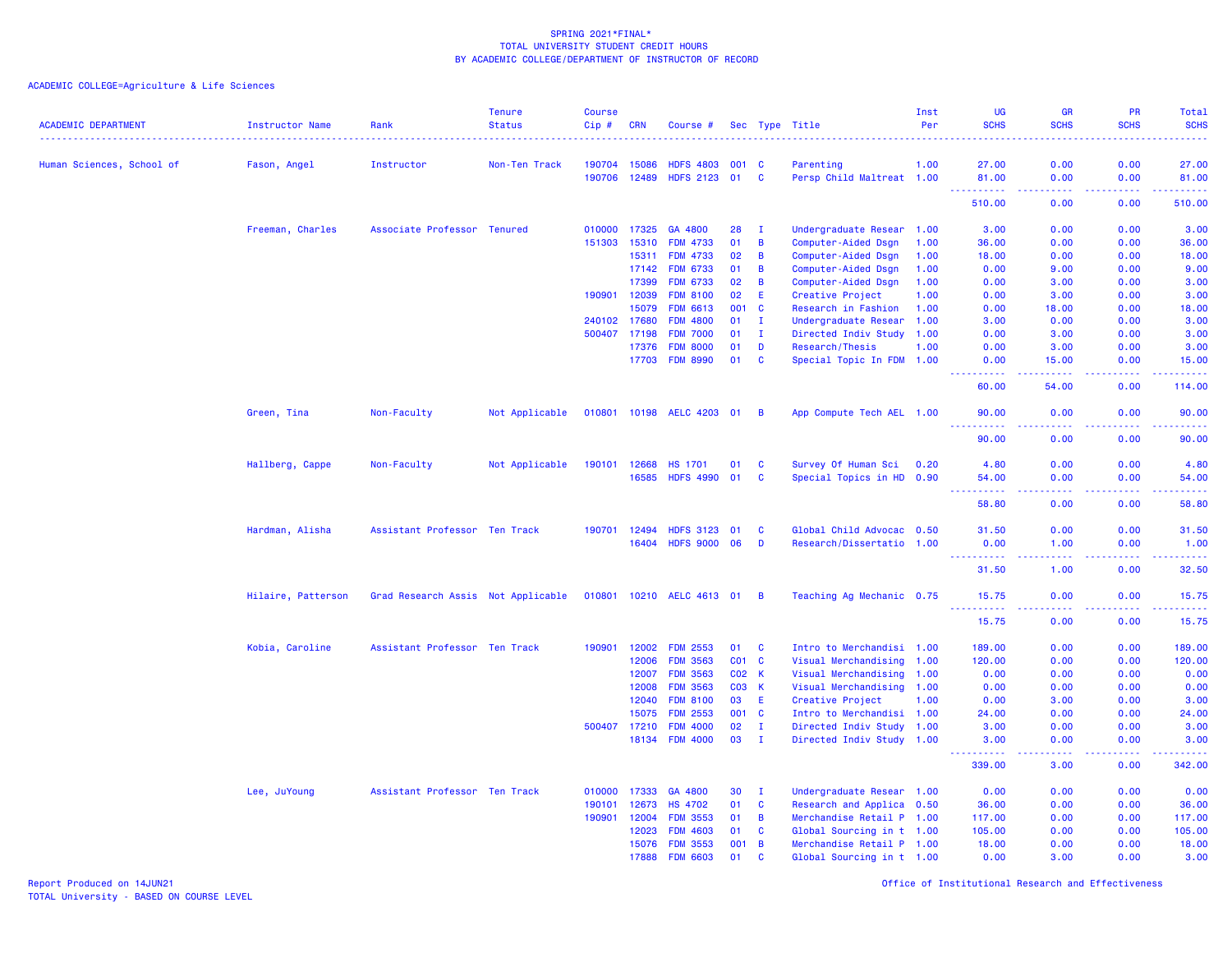# ACADEMIC COLLEGE=Agriculture & Life Sciences

| <b>ACADEMIC DEPARTMENT</b> | <b>Instructor Name</b> | Rank                               | <b>Tenure</b><br><b>Status</b> | <b>Course</b><br>$Cip \#$ | <b>CRN</b>   | Course #                    |       |              | Sec Type Title            | Inst<br>Per | <b>UG</b><br><b>SCHS</b>             | <b>GR</b><br><b>SCHS</b> | PR<br><b>SCHS</b>                                                                                                                                            | Total<br><b>SCHS</b>                                                                                                                                                                    |
|----------------------------|------------------------|------------------------------------|--------------------------------|---------------------------|--------------|-----------------------------|-------|--------------|---------------------------|-------------|--------------------------------------|--------------------------|--------------------------------------------------------------------------------------------------------------------------------------------------------------|-----------------------------------------------------------------------------------------------------------------------------------------------------------------------------------------|
|                            |                        |                                    |                                |                           |              |                             |       |              |                           |             | ----------                           |                          | .                                                                                                                                                            |                                                                                                                                                                                         |
|                            |                        |                                    |                                |                           |              |                             |       |              |                           |             | 276.00                               | 3.00                     | 0.00                                                                                                                                                         | 279.00                                                                                                                                                                                  |
| Human Sciences, School of  | McCubbins, Andrew      | Assistant Professor Ten Track      |                                | 010801                    | 10213        | AELC 4873 01                |       | <b>C</b>     | Prof Seminar in Ag E 0.50 |             | 6.00                                 | 0.00                     | 0.00                                                                                                                                                         | 6.00                                                                                                                                                                                    |
|                            |                        |                                    |                                |                           | 16445        | <b>AELC 9000</b>            | 05    | D            | Research/Dissertatio 1.00 |             | 0.00                                 | 1.00                     | 0.00                                                                                                                                                         | 1.00                                                                                                                                                                                    |
|                            |                        |                                    |                                |                           | 131301 10200 | AELC 4424 01                |       | C            | Teach Meth in Ag & H      | 1.00        | 40.00                                | 0.00                     | 0.00                                                                                                                                                         | 40.00                                                                                                                                                                                   |
|                            |                        |                                    |                                |                           | 10201        | <b>AELC 4424</b>            | 02    | K            | Teach Meth in Ag & H      | 1.00        | 0.00                                 | 0.00                     | 0.00                                                                                                                                                         | 0.00                                                                                                                                                                                    |
|                            |                        |                                    |                                |                           | 10202        | AELC 4424 03                |       | К            | Teach Meth in Ag & H      | 1.00        | 0.00                                 | 0.00                     | 0.00                                                                                                                                                         | 0.00                                                                                                                                                                                    |
|                            |                        |                                    |                                |                           | 10203        | <b>AELC 4424</b>            | 04    | K            | Teach Meth in Ag & H      | 1.00        | 0.00                                 | 0.00                     | 0.00                                                                                                                                                         | 0.00                                                                                                                                                                                    |
|                            |                        |                                    |                                |                           | 10204        | AELC 4424 05                |       | K            | Teach Meth in Ag & H      | 1.00        | 0.00                                 | 0.00                     | 0.00                                                                                                                                                         | 0.00                                                                                                                                                                                    |
|                            |                        |                                    |                                |                           | 10206        | <b>AELC 4424</b>            | 07    | K.           | Teach Meth in Ag & H      | 1.00        | 0.00                                 | 0.00                     | 0.00                                                                                                                                                         | 0.00                                                                                                                                                                                    |
|                            |                        |                                    |                                |                           | 10211        | <b>AELC 4723</b>            | 01    | B            | Pedagogy of Ag Ed         | 1.00        | 21.00                                | 0.00                     | 0.00                                                                                                                                                         | 21.00                                                                                                                                                                                   |
|                            |                        |                                    |                                |                           | 10215        | AELC 4896 01                |       | -F           | Stu Teach Ag Ed           | 1.00        | 18.00                                | 0.00                     | 0.00                                                                                                                                                         | 18.00                                                                                                                                                                                   |
|                            |                        |                                    |                                |                           | 10217        | <b>AELC 6723</b>            | 01    | B            | Pedagogy of Ag Ed         | 1.00        | 0.00                                 | 3.00                     | 0.00                                                                                                                                                         | 3.00                                                                                                                                                                                    |
|                            |                        |                                    |                                | 131308                    | 12013        | <b>FDM 4424</b>             | 01    | C            | Teach Methods in Ag       | 1.00        | 76.00                                | 0.00                     | 0.00                                                                                                                                                         | 76.00                                                                                                                                                                                   |
|                            |                        |                                    |                                |                           | 12014        | <b>FDM 4424</b>             | 02    | К            | Teach Methods in Ag       | 1.00        | 0.00                                 | 0.00                     | 0.00                                                                                                                                                         | 0.00                                                                                                                                                                                    |
|                            |                        |                                    |                                |                           | 12015        | <b>FDM 4424</b>             | 03    | К            | Teach Methods in Ag       | 1.00        | 0.00                                 | 0.00                     | 0.00                                                                                                                                                         | 0.00                                                                                                                                                                                    |
|                            |                        |                                    |                                |                           | 12016        | <b>FDM 4424</b>             | 04    | К            | Teach Methods in Ag       | 1.00        | 0.00                                 | 0.00                     | 0.00                                                                                                                                                         | 0.00                                                                                                                                                                                    |
|                            |                        |                                    |                                |                           | 12017        | <b>FDM 4424</b>             | 05    | К            | Teach Methods in Ag       | 1.00        | 0.00                                 | 0.00                     | 0.00                                                                                                                                                         | 0.00                                                                                                                                                                                    |
|                            |                        |                                    |                                |                           | 12019        | <b>FDM 4424</b>             | 07    | К            | Teach Methods in Ag       | 1.00        | 0.00                                 | 0.00                     | 0.00                                                                                                                                                         | 0.00                                                                                                                                                                                    |
|                            |                        |                                    |                                |                           | 12501        | HDFS 4424 01                |       | C            | Teach Methods in Ag       | 1.00        | 52.00                                | 0.00                     | 0.00                                                                                                                                                         | 52.00                                                                                                                                                                                   |
|                            |                        |                                    |                                |                           | 12502        | <b>HDFS 4424</b>            | 02    | K.           | Teach Methods in Ag       | 1.00        | 0.00                                 | 0.00                     | 0.00                                                                                                                                                         | 0.00                                                                                                                                                                                    |
|                            |                        |                                    |                                |                           | 12503        | <b>HDFS 4424</b>            | 03    | K            | Teach Methods in Ag       | 1.00        | 0.00                                 | 0.00                     | 0.00                                                                                                                                                         | 0.00                                                                                                                                                                                    |
|                            |                        |                                    |                                |                           | 12504        | HDFS 4424 04                |       | $\mathsf K$  | Teach Methods in Ag       | 1.00        | 0.00                                 | 0.00                     | 0.00                                                                                                                                                         | 0.00                                                                                                                                                                                    |
|                            |                        |                                    |                                |                           | 12507        | HDFS 4424 07                |       | K            | Teach Methods in Ag       | 1.00        | 0.00<br>.                            | 0.00<br>.                | 0.00<br>22222                                                                                                                                                | 0.00<br>$\frac{1}{2} \left( \frac{1}{2} \right) \left( \frac{1}{2} \right) \left( \frac{1}{2} \right) \left( \frac{1}{2} \right) \left( \frac{1}{2} \right) \left( \frac{1}{2} \right)$ |
|                            |                        |                                    |                                |                           |              |                             |       |              |                           |             | 213.00                               | 4.00                     | 0.00                                                                                                                                                         | 217.00                                                                                                                                                                                  |
|                            | Morrison, Carley       | Assistant Professor Ten Track      |                                | 010000                    | 10187        | <b>AELC 2411</b>            | 01    | C            | Orientation to Ag Sc 1.00 |             | 15.00                                | 0.00                     | 0.00                                                                                                                                                         | 15.00                                                                                                                                                                                   |
|                            |                        |                                    |                                |                           | 17340        | GA 4800                     | 02    | $\mathbf{I}$ | Undergraduate Resear 1.00 |             | 2.00                                 | 0.00                     | 0.00                                                                                                                                                         | 2.00                                                                                                                                                                                    |
|                            |                        |                                    |                                | 010801                    | 10221        | AELC 8100 04                |       | $\mathbf I$  | Creative Component A 1.00 |             | 0.00                                 | 2.00                     | 0.00                                                                                                                                                         | 2.00                                                                                                                                                                                    |
|                            |                        |                                    |                                |                           | 15081        | <b>AELC 3333</b>            | 001 C |              | Present Ag and Life       | 1.00        | 30,00                                | 0.00                     | 0.00                                                                                                                                                         | 30.00                                                                                                                                                                                   |
|                            |                        |                                    |                                |                           | 010802 10189 | AELC 3203 01                |       | <b>C</b>     | Prof Writing ANR Hum      | 1.00        | 57.00                                | 0.00                     | 0.00                                                                                                                                                         | 57.00                                                                                                                                                                                   |
|                            |                        |                                    |                                | 131301                    | 10195        | <b>AELC 3500</b>            | 01    | Æ            | Internship Ag Leader      | 1.00        | 6.00                                 | 0.00                     | 0.00                                                                                                                                                         | 6.00                                                                                                                                                                                    |
|                            |                        |                                    |                                |                           | 10196        | AELC 3500 02                |       | E            | Internship Ag Leader      | 1.00        | 3.00                                 | 0.00                     | 0.00                                                                                                                                                         | 3.00                                                                                                                                                                                    |
|                            |                        |                                    |                                |                           | 16392        | <b>AELC 8000</b>            | 02    | D            | Research/Thesis in A 1.00 |             | 0.00                                 | 2.00                     | 0.00                                                                                                                                                         | 2.00                                                                                                                                                                                    |
|                            |                        |                                    |                                |                           | 16731        | AELC 4000 01                |       | - I          | Directed Indiv Study 1.00 |             | 3.00                                 | 0.00                     | 0.00                                                                                                                                                         | 3.00                                                                                                                                                                                    |
|                            |                        |                                    |                                |                           | 16732        | AELC 4000 02                |       | $\mathbf{I}$ | Directed Indiv Study 1.00 |             | 3.00<br>.                            | 0.00                     | 0.00                                                                                                                                                         | 3.00                                                                                                                                                                                    |
|                            |                        |                                    |                                |                           |              |                             |       |              |                           |             | 119.00                               | 4.00                     | 0.00                                                                                                                                                         | 123.00                                                                                                                                                                                  |
|                            | Murphree, Mildred      | Grad Research Assis Not Applicable |                                |                           |              | 010801 10194 AELC 3333 01 C |       |              | Present Ag and Life 1.00  |             | 60.00<br><b>.</b>                    | 0.00                     | 0.00                                                                                                                                                         | 60.00                                                                                                                                                                                   |
|                            |                        |                                    |                                |                           |              |                             |       |              |                           |             | 60.00                                | 0.00                     | 0.00                                                                                                                                                         | 60.00                                                                                                                                                                                   |
|                            | Newman, Michael        | Professor                          | <b>Tenured</b>                 |                           |              | 190101 12668 HS 1701        | 01    | C            | Survey Of Human Sci       | 0.80        | 19.20<br><u> - - - - - - - - - -</u> | 0.00<br>.                | 0.00<br>-----                                                                                                                                                | 19.20<br>.                                                                                                                                                                              |
|                            |                        |                                    |                                |                           |              |                             |       |              |                           |             | 19.20                                | 0.00                     | 0.00                                                                                                                                                         | 19.20                                                                                                                                                                                   |
|                            | Owen, Sean             | Research Professor                 | Non-Ten Track                  |                           |              | 231302 11597 EDF 3413       | 05    | <b>C</b>     | Writing For Thinking 1.00 |             | 72.00<br>.                           | 0.00<br>.                | 0.00<br>$\frac{1}{2} \left( \frac{1}{2} \right) \left( \frac{1}{2} \right) \left( \frac{1}{2} \right) \left( \frac{1}{2} \right) \left( \frac{1}{2} \right)$ | 72.00<br><u> 22222</u>                                                                                                                                                                  |
|                            |                        |                                    |                                |                           |              |                             |       |              |                           |             | 72.00                                | 0.00                     | 0.00                                                                                                                                                         | 72.00                                                                                                                                                                                   |
|                            | Panse, Chelsea         | Assistant Professor Ten Track      |                                |                           |              | 190701 12533 HDFS 8113 01   |       | <b>C</b>     | Trends Infant Child       | 1.00        | 0.00                                 | 18.00                    | 0.00                                                                                                                                                         | 18.00                                                                                                                                                                                   |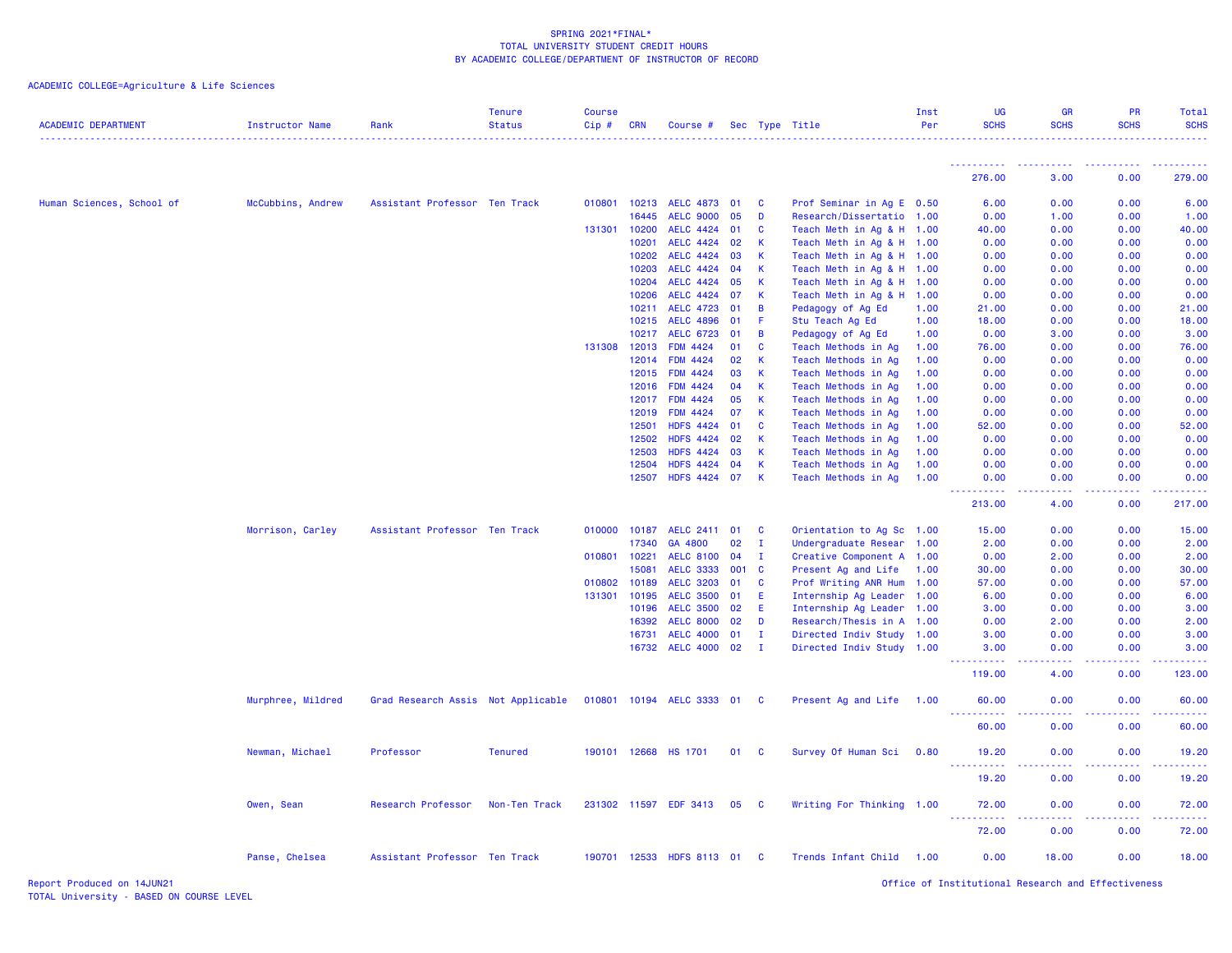| <b>ACADEMIC DEPARTMENT</b> | <b>Instructor Name</b> | Rank                              | <b>Tenure</b><br><b>Status</b> | <b>Course</b><br>Cip#  | <b>CRN</b> | Course #                         |       |                | Sec Type Title<br><u>.</u>               | Inst<br>Per  | <b>UG</b><br><b>SCHS</b>                                                                                                                                       | GR<br><b>SCHS</b> | PR<br><b>SCHS</b> | Total<br><b>SCHS</b><br>. <u>.</u> .                                                                                                                           |
|----------------------------|------------------------|-----------------------------------|--------------------------------|------------------------|------------|----------------------------------|-------|----------------|------------------------------------------|--------------|----------------------------------------------------------------------------------------------------------------------------------------------------------------|-------------------|-------------------|----------------------------------------------------------------------------------------------------------------------------------------------------------------|
|                            |                        |                                   |                                |                        |            |                                  |       |                |                                          |              |                                                                                                                                                                |                   |                   |                                                                                                                                                                |
| Human Sciences, School of  | Panse, Chelsea         | Assistant Professor Ten Track     |                                | 190701<br>190706 12491 | 14609      | <b>HDFS 8113</b><br>HDFS 2813 01 | 501 C | $\overline{B}$ | Trends Infant Child<br>Child Development | 1.00<br>1.00 | 0.00<br>153.00                                                                                                                                                 | 51.00<br>0.00     | 0.00<br>0.00      | 51.00<br>153.00                                                                                                                                                |
|                            |                        |                                   |                                |                        |            |                                  |       |                |                                          |              | . <b>.</b><br>153.00                                                                                                                                           | 2222.<br>69.00    | .<br>0.00         | $\frac{1}{2} \left( \frac{1}{2} \right) \left( \frac{1}{2} \right) \left( \frac{1}{2} \right) \left( \frac{1}{2} \right) \left( \frac{1}{2} \right)$<br>222.00 |
|                            | Parker, Julie          | Associate Professor Tenured       |                                | 190101                 | 16585      | <b>HDFS 4990</b>                 | 01    | <b>C</b>       | Special Topics in HD 0.10                |              | 6.00                                                                                                                                                           | 0.00              | 0.00              | 6.00                                                                                                                                                           |
|                            |                        |                                   |                                | 190701                 | 16402      | <b>HDFS 9000</b>                 | 04    | D              | Research/Dissertatio 1.00                |              | 0.00                                                                                                                                                           | 3.00              | 0.00              | 3.00                                                                                                                                                           |
|                            |                        |                                   |                                | 190706                 | 12490      | <b>HDFS 2803</b>                 | 01    | В              | Prenatal & Infant De                     | 1.00         | 138.00                                                                                                                                                         | 0.00              | 0.00              | 138.00                                                                                                                                                         |
|                            |                        |                                   |                                | 190708                 | 12516      | <b>HDFS 4823</b>                 | 01    | C              | Dev Child Serv Prog                      | 1.00         | 135.00                                                                                                                                                         | 0.00              | 0.00              | 135.00                                                                                                                                                         |
|                            |                        |                                   |                                | 190710                 | 16583      | <b>HDFS 8543</b>                 | 501   | -F             | Practicum I                              | 1.00         | 0.00                                                                                                                                                           | 6.00              | 0.00              | 6.00                                                                                                                                                           |
|                            |                        |                                   |                                |                        | 16584      | <b>HDFS 8553</b>                 | 501   | - F            | Practicum II                             | 1.00         | 0.00                                                                                                                                                           | 9.00              | 0.00              | 9.00                                                                                                                                                           |
|                            |                        |                                   |                                |                        |            |                                  |       |                |                                          |              | $\frac{1}{2} \left( \frac{1}{2} \right) \left( \frac{1}{2} \right) \left( \frac{1}{2} \right) \left( \frac{1}{2} \right) \left( \frac{1}{2} \right)$<br>279.00 | .<br>18.00        | .<br>0.00         | .<br>297.00                                                                                                                                                    |
|                            | Peterson, Donna        | Extension Assoc Pro Non-Ten Track |                                | 010801                 | 10222      | <b>AELC 8100</b>                 | 05    | - I            | Creative Component A 1.00                |              | 0.00                                                                                                                                                           | 4.00              | 0.00              | 4.00                                                                                                                                                           |
|                            |                        |                                   |                                |                        | 10224      | <b>AELC 8703</b>                 | 01    | C              | Eval of Ag & Ext Ed                      | 1.00         | 0.00                                                                                                                                                           | 33.00             | 0.00              | 33.00                                                                                                                                                          |
|                            |                        |                                   |                                | 190701                 | 16573      | <b>HDFS 9000</b>                 | 09    | D              | Research/Dissertatio 1.00                |              | 0.00                                                                                                                                                           | 1.00              | 0.00              | 1.00                                                                                                                                                           |
|                            |                        |                                   |                                |                        |            |                                  |       |                |                                          |              | المتمامين<br>0.00                                                                                                                                              | 22222<br>38.00    | 22222<br>0.00     | .<br>38.00                                                                                                                                                     |
|                            | Phillips, Tommy        | Associate Professor Tenured       |                                | 190101                 | 12492      | <b>HDFS 3000</b>                 | 01    | E              | <b>Field Experience</b>                  | 0.50         | 9.00                                                                                                                                                           | 0.00              | 0.00              | 9.00                                                                                                                                                           |
|                            |                        |                                   |                                | 190701                 | 12497      | <b>HDFS 3813</b>                 | 01    | C              | Lifespan Theory                          | 1.00         | 129.00                                                                                                                                                         | 0.00              | 0.00              | 129.00                                                                                                                                                         |
|                            |                        |                                   |                                |                        | 12517      | <b>HDFS 4883</b>                 | 01    | C              | Risk, Resilience & P 1.00                |              | 114.00                                                                                                                                                         | 0.00              | 0.00              | 114.00                                                                                                                                                         |
|                            |                        |                                   |                                |                        | 12532      | <b>HDFS 6883</b>                 | 01    | C              | Risk, Resilience & P 1.00                |              | 0.00                                                                                                                                                           | 3.00              | 0.00              | 3.00                                                                                                                                                           |
|                            |                        |                                   |                                |                        | 17487      | <b>HDFS 8000</b>                 | 05    | D              | Research/Thesis                          | 1.00         | 0.00                                                                                                                                                           | 2.00              | 0.00              | 2.00                                                                                                                                                           |
|                            |                        |                                   |                                |                        | 17598      | <b>HDFS 9000</b>                 | 10    | D              | Research/Dissertatio 1.00                |              | 0.00<br>.                                                                                                                                                      | 2.00<br>.         | 0.00<br>.         | 2.00<br>$\frac{1}{2} \left( \frac{1}{2} \right) \left( \frac{1}{2} \right) \left( \frac{1}{2} \right) \left( \frac{1}{2} \right) \left( \frac{1}{2} \right)$   |
|                            |                        |                                   |                                |                        |            |                                  |       |                |                                          |              | 252.00                                                                                                                                                         | 7.00              | 0.00              | 259.00                                                                                                                                                         |
|                            | Roberts, Lacey         | Instructor                        | Non-Ten Track                  | 010701                 | 10209      | <b>AELC 4503</b>                 | 01    | <b>C</b>       | International Ag Ed 1.00                 |              | 51.00                                                                                                                                                          | 0.00              | 0.00              | 51.00                                                                                                                                                          |
|                            |                        |                                   |                                |                        | 10216      | <b>AELC 6503</b>                 | 01    | C              | International Ag Ed                      | 1.00         | 0.00                                                                                                                                                           | 3.00              | 0.00              | 3.00                                                                                                                                                           |
|                            |                        |                                   |                                | 010801                 | 10197      | <b>AELC 3813</b>                 | 01    | <b>C</b>       | Team Leadership AELC 1.00                |              | 60.00                                                                                                                                                          | 0.00              | 0.00              | 60.00                                                                                                                                                          |
|                            |                        |                                   |                                |                        | 10212      | <b>AELC 4803</b>                 | 01    | C              | Contemporary Issues                      | 1.00         | 57.00                                                                                                                                                          | 0.00              | 0.00              | 57.00                                                                                                                                                          |
|                            |                        |                                   |                                |                        | 15082      | <b>AELC 3803</b>                 | 001   | $\mathbf{C}$   | Fnd Ldsh Ag/Life Sci 1.00                |              | 24.00                                                                                                                                                          | 0.00              | 0.00              | 24.00                                                                                                                                                          |
|                            |                        |                                   |                                |                        | 16428      | <b>AELC 4990</b>                 | 02    | C              | Special Topics in AE 1.00                |              | 15.00<br>.                                                                                                                                                     | 0.00<br>.         | 0.00<br>.         | 15.00<br>.                                                                                                                                                     |
|                            |                        |                                   |                                |                        |            |                                  |       |                |                                          |              | 207.00                                                                                                                                                         | 3.00              | 0.00              | 210.00                                                                                                                                                         |
|                            | Robertson, Mary        | Non-Faculty                       | Not Applicable                 | 190501                 |            | 12211 FNH 1103                   | 01 C  |                | Intro Food Sci, Nutr 1.00                |              | 138,00                                                                                                                                                         | 0.00              | 0.00              | 138.00                                                                                                                                                         |
|                            |                        |                                   |                                |                        |            |                                  |       |                |                                          |              | 138.00                                                                                                                                                         | 0.00              | 0.00              | 138.00                                                                                                                                                         |
|                            | Seal, Susan            | Non-Faculty                       | Not Applicable                 |                        |            | 520201 15134 MGT 8113            | 531 C |                | Leadership Skills                        | 1.00         | 0.00<br><u>.</u>                                                                                                                                               | 150.00            | 0.00              | 150.00                                                                                                                                                         |
|                            |                        |                                   |                                |                        |            |                                  |       |                |                                          |              | 0.00                                                                                                                                                           | 150.00            | 0.00              | 150.00                                                                                                                                                         |
|                            | Swann, Tamra           | Non-Faculty                       | Not Applicable                 |                        |            | 140101 14563 GE 8003             | 501 C |                | <b>MENG Capstone</b>                     | 0.25         | 0.00                                                                                                                                                           | 1.50              | 0.00              | 1.50<br>المتمام المنا                                                                                                                                          |
|                            |                        |                                   |                                |                        |            |                                  |       |                |                                          |              | 0.00                                                                                                                                                           | 1.50              | 0.00              | 1.50                                                                                                                                                           |
|                            | Swortzel, Kirk         | Professor                         | <b>Tenured</b>                 | 010801                 | 10188      | <b>AELC 3013</b>                 | 01    | E              | Field Experience in 1.00                 |              | 24.00                                                                                                                                                          | 0.00              | 0.00              | 24.00                                                                                                                                                          |
|                            |                        |                                   |                                |                        | 10199      | <b>AELC 4403</b>                 | 01    | C              | Dev of Youth Program 1.00                |              | 87.00                                                                                                                                                          | 0.00              | 0.00              | 87.00                                                                                                                                                          |
|                            |                        |                                   |                                |                        | 10210      | <b>AELC 4613</b>                 | 01    | В              | Teaching Ag Mechanic 0.25                |              | 5.25                                                                                                                                                           | 0.00              | 0.00              | 5.25                                                                                                                                                           |
|                            |                        |                                   |                                |                        | 10213      | AELC 4873 01                     |       | $\mathbf{C}$   | Prof Seminar in Ag E 0.50                |              | 6.00                                                                                                                                                           | 0.00              | 0.00              | 6.00                                                                                                                                                           |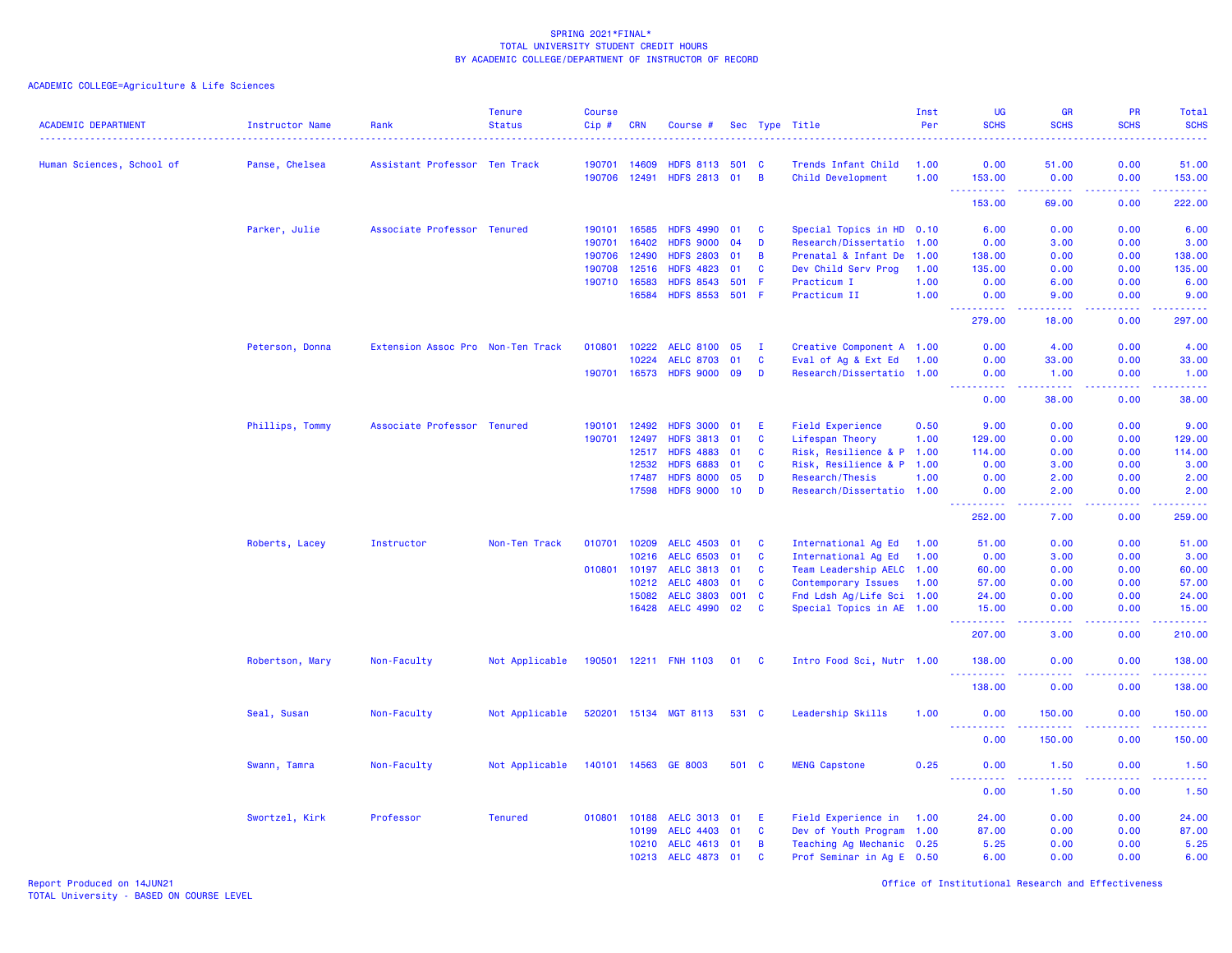ACADEMIC COLLEGE=Agriculture & Life Sciences

| <b>ACADEMIC DEPARTMENT</b> | Instructor Name                  | Rank                          | <b>Tenure</b><br><b>Status</b> | <b>Course</b><br>Cip# | <b>CRN</b>   | Course #                  |       |                | Sec Type Title            | Inst<br>Per | <b>UG</b><br><b>SCHS</b>                                                                               | <b>GR</b><br><b>SCHS</b>                                                                                                          | <b>PR</b><br><b>SCHS</b> | Total<br><b>SCHS</b>                                                                                                                                 |
|----------------------------|----------------------------------|-------------------------------|--------------------------------|-----------------------|--------------|---------------------------|-------|----------------|---------------------------|-------------|--------------------------------------------------------------------------------------------------------|-----------------------------------------------------------------------------------------------------------------------------------|--------------------------|------------------------------------------------------------------------------------------------------------------------------------------------------|
|                            |                                  |                               |                                |                       |              |                           |       |                |                           |             |                                                                                                        |                                                                                                                                   | $- - - - -$              | $\frac{1}{2} \left( \frac{1}{2} \right) \left( \frac{1}{2} \right) \left( \frac{1}{2} \right) \left( \frac{1}{2} \right) \left( \frac{1}{2} \right)$ |
| Human Sciences, School of  | Swortzel, Kirk                   | Professor                     | <b>Tenured</b>                 | 010801                | 10218        | <b>AELC 8100</b>          | 01    | - I            | Creative Component A 1.00 |             | 0.00                                                                                                   | 8.00                                                                                                                              | 0.00                     | 8.00                                                                                                                                                 |
|                            |                                  |                               |                                |                       | 10225        | <b>AELC 8803</b>          | 01    | C              | App Res Meth to AEE       | 1.00        | 0.00                                                                                                   | 45.00                                                                                                                             | 0.00                     | 45.00                                                                                                                                                |
|                            |                                  |                               |                                |                       | 14268        | <b>AELC 8803</b>          | 501   | <b>C</b>       | App Res Meth to AEE       | 1.00        | 0.00                                                                                                   | 42.00                                                                                                                             | 0.00                     | 42.00                                                                                                                                                |
|                            |                                  |                               |                                |                       | 16269        | <b>AELC 6403</b>          | 01    | <b>C</b>       | Dev of Youth Program 1.00 |             | 0.00                                                                                                   | 18.00                                                                                                                             | 0.00                     | 18.00                                                                                                                                                |
|                            |                                  |                               |                                |                       | 16270        | <b>AELC 8990</b>          | 01    | C              | Special Topics in AE 1.00 |             | 0.00                                                                                                   | 24,00                                                                                                                             | 0.00                     | 24.00                                                                                                                                                |
|                            |                                  |                               |                                |                       | 16394        | <b>AELC 9000</b>          | 01    | D              | Research/Dissertatio 1.00 |             | 0.00                                                                                                   | 41.00                                                                                                                             | 0.00                     | 41.00                                                                                                                                                |
|                            |                                  |                               |                                |                       | 16581        | <b>AELC 6613</b>          | 01    | B              | Teaching Ag Mechanic 1.00 |             | 0.00                                                                                                   | 6.00                                                                                                                              | 0.00                     | 6.00                                                                                                                                                 |
|                            |                                  |                               |                                | 131301                | 10214        | <b>AELC 4886</b>          | 01    | -F             | Stu Teach Ag Ed           | 1.00        | 18.00                                                                                                  | 0.00                                                                                                                              | 0.00                     | 18.00                                                                                                                                                |
|                            |                                  |                               |                                |                       | 15083        | <b>AELC 8593</b>          | 001   | <b>C</b>       | Hist Found of AEE         | 1.00        | 0.00                                                                                                   | 18.00                                                                                                                             | 0.00                     | 18.00                                                                                                                                                |
|                            |                                  |                               |                                |                       | 16391        | <b>AELC 8000</b>          | 01    | D              | Research/Thesis in A 1.00 |             | 0.00                                                                                                   | 9.00                                                                                                                              | 0.00                     | 9.00                                                                                                                                                 |
|                            |                                  |                               |                                |                       | 17424        | <b>AELC 7000</b>          | 01    | $\mathbf I$    | Directed Indiv Study 1.00 |             | 0.00                                                                                                   | 1.00<br>.                                                                                                                         | 0.00                     | 1.00<br>.                                                                                                                                            |
|                            |                                  |                               |                                |                       |              |                           |       |                |                           |             | 140.25                                                                                                 | 212.00                                                                                                                            | 0.00                     | 352.25                                                                                                                                               |
|                            | Tenhet, Melissa                  | Instructor                    | Non-Ten Track                  |                       |              | 190706 12498 HDFS 3823 01 |       | - B            | Early Child Mthd/Mtr 1.00 |             | 96.00<br><u> - - - - - - - - - -</u>                                                                   | 0.00<br>$- - - -$                                                                                                                 | 0.00<br>$  -$            | 96.00<br>.                                                                                                                                           |
|                            |                                  |                               |                                |                       |              |                           |       |                |                           |             | 96.00                                                                                                  | 0.00                                                                                                                              | 0.00                     | 96.00                                                                                                                                                |
|                            | Washington, Adrienne Non-Faculty |                               | Not Applicable                 |                       |              | 190101 12669 HS 1711      | 01    | - C            | Profess Protocol          | 1.00        | 47.00                                                                                                  | 0.00                                                                                                                              | 0.00                     | 47.00                                                                                                                                                |
|                            |                                  |                               |                                |                       |              |                           |       |                |                           |             | <b></b><br>47.00                                                                                       | المتمامين<br>0.00                                                                                                                 | 22222<br>0.00            | .<br>47.00                                                                                                                                           |
|                            | Wheeler, Brandan                 | Assistant Professor Ten Track |                                | 190402                | 12495        | <b>HDFS 3303</b>          | 01    | <b>C</b>       | <b>Consumer Economics</b> | 1.00        | 81.00                                                                                                  | 0.00                                                                                                                              | 0.00                     | 81.00                                                                                                                                                |
|                            |                                  |                               |                                | 190403                | 12499        | <b>HDFS 4333</b>          | 01    | $\mathbf{C}$   | Family Public Policy 1.00 |             | 93.00                                                                                                  | 0.00                                                                                                                              | 0.00                     | 93.00                                                                                                                                                |
|                            |                                  |                               |                                |                       | 12520        | <b>HDFS 6333</b>          | 01    | C              | Family Public Policy 1.00 |             | 0.00                                                                                                   | 9.00                                                                                                                              | 0.00                     | 9.00                                                                                                                                                 |
|                            |                                  |                               |                                |                       | 190701 16405 | <b>HDFS 9000</b>          | 07    | D              | Research/Dissertatio 1.00 |             | 0.00<br>$\frac{1}{2} \left( \frac{1}{2} \right) \left( \frac{1}{2} \right) \left( \frac{1}{2} \right)$ | 2.00<br>د د د د                                                                                                                   | 0.00                     | 2.00                                                                                                                                                 |
|                            |                                  |                               |                                |                       |              |                           |       |                |                           |             | 174.00                                                                                                 | 11.00                                                                                                                             | 0.00                     | 185.00                                                                                                                                               |
|                            | Wilmoth, Joe                     | Professor                     | <b>Tenured</b>                 | 190101                | 12492        | <b>HDFS 3000</b>          | 01    | E.             | <b>Field Experience</b>   | 0.50        | 9.00                                                                                                   | 0.00                                                                                                                              | 0.00                     | 9.00                                                                                                                                                 |
|                            |                                  |                               |                                |                       | 12673        | <b>HS 4702</b>            | 01    | <b>C</b>       | Research and Applica 0.50 |             | 36.00                                                                                                  | 0.00                                                                                                                              | 0.00                     | 36.00                                                                                                                                                |
|                            |                                  |                               |                                | 190701                | 16401        | <b>HDFS 9000</b>          | 03    | D              | Research/Dissertatio 1.00 |             | 0.00                                                                                                   | 15.00                                                                                                                             | 0.00                     | 15.00                                                                                                                                                |
|                            |                                  |                               |                                | 190702                | 12500        | <b>HDFS 4403</b>          | 01    | C              | Intro To Gerontology 1.00 |             | 57.00                                                                                                  | 0.00                                                                                                                              | 0.00                     | 57.00                                                                                                                                                |
|                            |                                  |                               |                                |                       | 12521        | <b>HDFS 6403</b>          | 01    | <b>C</b>       | Intro To Gerontology 1.00 |             | 0.00<br><u> - - - - - - - - - -</u>                                                                    | 9.00                                                                                                                              | 0.00                     | 9.00<br>.                                                                                                                                            |
|                            |                                  |                               |                                |                       |              |                           |       |                |                           |             | 102.00                                                                                                 | 24.00                                                                                                                             | 0.00                     | 126.00                                                                                                                                               |
|                            | Woodward, Rachel                 | Lecturer                      | Non-Ten Track                  | 190901                | 11998        | <b>FDM 2123</b>           | 01    | B              | Product Development       | 1.00        | 147.00                                                                                                 | 0.00                                                                                                                              | 0.00                     | 147.00                                                                                                                                               |
|                            |                                  |                               |                                |                       | 11999        | <b>FDM 2123</b>           | 02    | K              | Product Development       | 1.00        | 0.00                                                                                                   | 0.00                                                                                                                              | 0.00                     | 0.00                                                                                                                                                 |
|                            |                                  |                               |                                |                       | 12000        | <b>FDM 2123</b>           | 03    | <b>K</b>       | Product Development       | 1.00        | 0.00                                                                                                   | 0.00                                                                                                                              | 0.00                     | 0.00                                                                                                                                                 |
|                            |                                  |                               |                                |                       | 12003        | <b>FDM 2573</b>           | 01    | $\overline{B}$ | Fashion Portfolio De 1.00 |             | 60.00                                                                                                  | 0.00                                                                                                                              | 0.00                     | 60.00                                                                                                                                                |
|                            |                                  |                               |                                |                       | 12024        | <b>FDM 4693</b>           | 01    | $\mathbf{C}$   | Digital Merchandisin 1.00 |             | 87.00                                                                                                  | 0.00                                                                                                                              | 0.00                     | 87.00                                                                                                                                                |
|                            |                                  |                               |                                |                       | 15078        | <b>FDM 4693</b>           | 001 C |                | Digital Merchandisin 1.00 |             | 21.00<br>$- - - - - - -$                                                                               | 0.00<br>$\frac{1}{2} \left( \frac{1}{2} \right) \left( \frac{1}{2} \right) \left( \frac{1}{2} \right) \left( \frac{1}{2} \right)$ | 0.00<br>.                | 21.00<br>.                                                                                                                                           |
|                            |                                  |                               |                                |                       |              |                           |       |                |                           |             | 315.00                                                                                                 | 0.00                                                                                                                              | 0.00                     | 315.00                                                                                                                                               |
|                            |                                  |                               |                                |                       |              |                           |       |                |                           |             |                                                                                                        |                                                                                                                                   |                          |                                                                                                                                                      |

 =================================== ========== ========== ========== ========== Human Sciences, School of 3989.00 775.50 0.00 4764.50

=================================== ========== ========== ========== ==========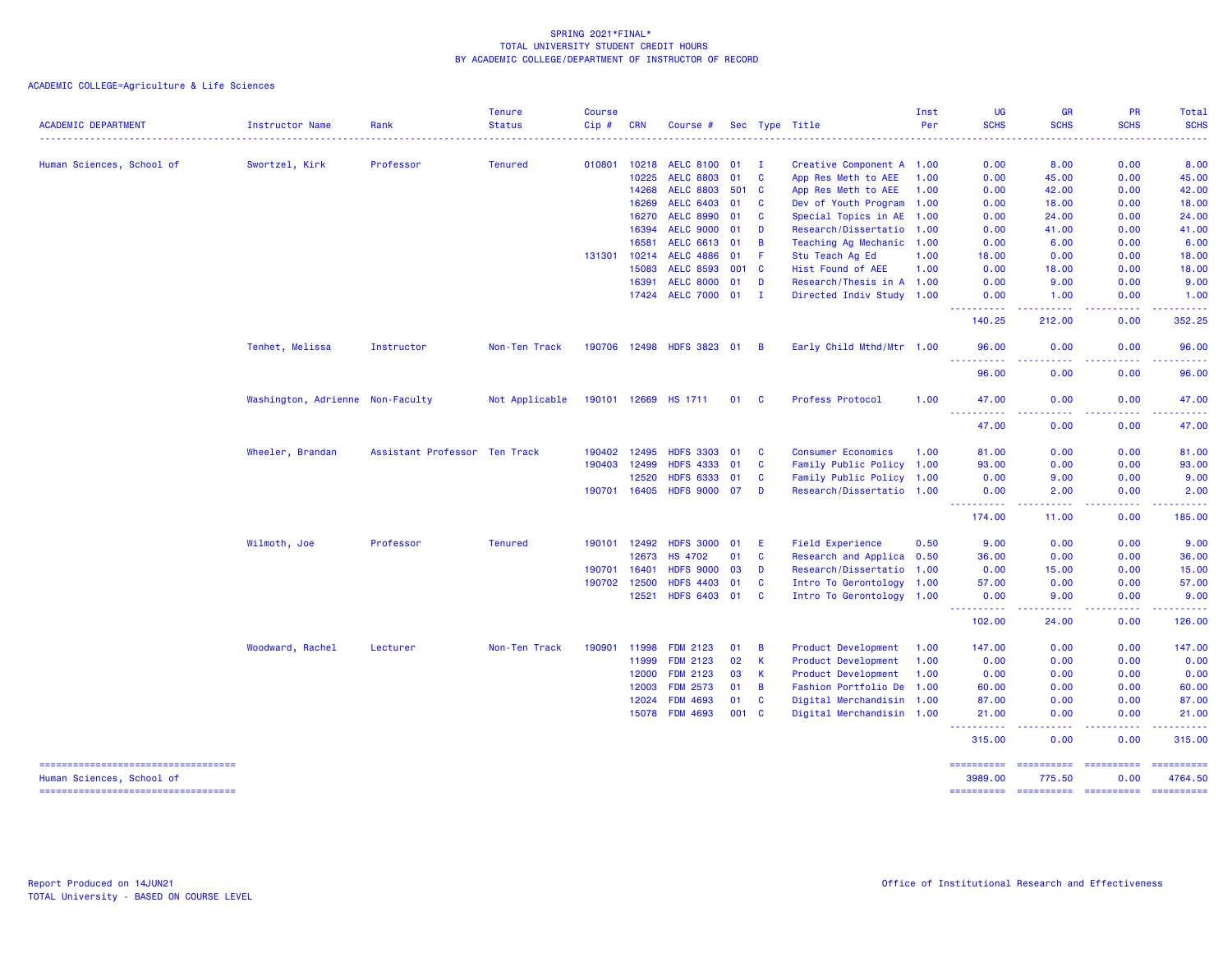| <b>ACADEMIC DEPARTMENT</b> | <b>Instructor Name</b> | Rank                        | <b>Tenure</b><br><b>Status</b> | <b>Course</b><br>Cip# | <b>CRN</b> | Course #              |     |                | Sec Type Title             | Inst<br>Per | <b>UG</b><br><b>SCHS</b>                                                                                                                                      | <b>GR</b><br><b>SCHS</b>                                                                                                                                      | PR<br><b>SCHS</b>                                                                                                                                            | <b>Total</b><br><b>SCHS</b><br>المالمات                                                                                                                        |
|----------------------------|------------------------|-----------------------------|--------------------------------|-----------------------|------------|-----------------------|-----|----------------|----------------------------|-------------|---------------------------------------------------------------------------------------------------------------------------------------------------------------|---------------------------------------------------------------------------------------------------------------------------------------------------------------|--------------------------------------------------------------------------------------------------------------------------------------------------------------|----------------------------------------------------------------------------------------------------------------------------------------------------------------|
| Landscape Architecture     | Artunc, Sadik          | Professor                   | <b>Tenured</b>                 | 040601                | 12785      | LA 2644               | 01  | В              | Construction II: Gra 0.50  |             | 28.00                                                                                                                                                         | 0.00                                                                                                                                                          | 0.00                                                                                                                                                         | 28.00                                                                                                                                                          |
|                            |                        |                             |                                |                       | 12786      | LA 2644               | 02  | B              | Construction II: Gra 0.50  |             | 26.00<br>$\frac{1}{2} \left( \frac{1}{2} \right) \left( \frac{1}{2} \right) \left( \frac{1}{2} \right) \left( \frac{1}{2} \right) \left( \frac{1}{2} \right)$ | 0.00<br>.                                                                                                                                                     | 0.00<br><b><i><u><u> - - - -</u></u></i></b>                                                                                                                 | 26.00<br>.                                                                                                                                                     |
|                            |                        |                             |                                |                       |            |                       |     |                |                            |             | 54.00                                                                                                                                                         | 0.00                                                                                                                                                          | 0.00                                                                                                                                                         | 54.00                                                                                                                                                          |
|                            | Brzuszek, Robert       | Professor                   | <b>Tenured</b>                 | 040601                | 12790      | LA 3652               | 01  | -L             | LA Case Studies            | 1.00        | 24.00                                                                                                                                                         | 0.00                                                                                                                                                          | 0.00                                                                                                                                                         | 24.00                                                                                                                                                          |
|                            |                        |                             |                                |                       | 12791      | LA 3654               | 01  | $\mathbf Q$    | LA Design IV- Urban        | 1.00        | 56.00                                                                                                                                                         | 0.00                                                                                                                                                          | 0.00                                                                                                                                                         | 56.00                                                                                                                                                          |
|                            |                        |                             |                                |                       | 12797      | LA 4514               | 01  | Q              | Eco. Planting Design       | 1.00        | 4.00                                                                                                                                                          | 0.00                                                                                                                                                          | 0.00                                                                                                                                                         | 4.00                                                                                                                                                           |
|                            |                        |                             |                                |                       | 12803      | LA 6514               | 01  | $\mathbf Q$    | Eco Planting Design        | 1.00        | 0.00                                                                                                                                                          | 24.00                                                                                                                                                         | 0.00                                                                                                                                                         | 24.00                                                                                                                                                          |
|                            |                        |                             |                                |                       | 17386      | LA 4000               | 01  | $\mathbf{I}$   | Directed Indiv Study 1.00  |             | 2.00                                                                                                                                                          | 0.00                                                                                                                                                          | 0.00                                                                                                                                                         | 2.00                                                                                                                                                           |
|                            |                        |                             |                                |                       | 17443      | LA 8721               | 01  | S              | Seminar Land Manage        | 1.00        | 0.00<br><u>.</u>                                                                                                                                              | 4.00<br>22222                                                                                                                                                 | 0.00<br>22222                                                                                                                                                | 4.00<br>$\mathcal{L}^{\mathcal{L}}\mathcal{L}^{\mathcal{L}}\mathcal{L}^{\mathcal{L}}\mathcal{L}^{\mathcal{L}}\mathcal{L}^{\mathcal{L}}$                        |
|                            |                        |                             |                                |                       |            |                       |     |                |                            |             | 86.00                                                                                                                                                         | 28.00                                                                                                                                                         | 0.00                                                                                                                                                         | 114.00                                                                                                                                                         |
|                            | Fulford, Charles       | Associate Professor Tenured |                                | 040601                | 12787      | LA 2654               | 01  | Q              | Design II: Neighborho 0.50 |             | 28.00                                                                                                                                                         | 0.00                                                                                                                                                          | 0.00                                                                                                                                                         | 28.00                                                                                                                                                          |
|                            |                        |                             |                                |                       | 15923      | LA 2654               | 02  | $\mathbf Q$    | Design II: Neighborho 0.50 |             | 24.00                                                                                                                                                         | 0.00                                                                                                                                                          | 0.00                                                                                                                                                         | 24.00                                                                                                                                                          |
|                            |                        |                             |                                | 303301                | 12800      | LA 4843               | 01  | C              | Sustainable Communit 1.00  |             | 105.00                                                                                                                                                        | 0.00                                                                                                                                                          | 0.00                                                                                                                                                         | 105.00                                                                                                                                                         |
|                            |                        |                             |                                |                       | 12804      | LA 6843               | 01  | $\mathbf{C}$   | Sustainable Communit 1.00  |             | 0.00<br><u>.</u> .                                                                                                                                            | 3.00<br>.                                                                                                                                                     | 0.00<br>a a a a an                                                                                                                                           | 3.00<br>لاستشفاها                                                                                                                                              |
|                            |                        |                             |                                |                       |            |                       |     |                |                            |             | 157.00                                                                                                                                                        | 3.00                                                                                                                                                          | 0.00                                                                                                                                                         | 160.00                                                                                                                                                         |
|                            | Gallo, Warren          | Associate Professor Tenured |                                | 010000                | 17326      | GA 4800               | 03  | $\mathbf{I}$   | Undergraduate Resear 1.00  |             | 0.00                                                                                                                                                          | 0.00                                                                                                                                                          | 0.00                                                                                                                                                         | 0.00                                                                                                                                                           |
|                            |                        |                             |                                | 040601                | 12796      | LA 4443               | 01  | $\mathbf Q$    | Exterior Design/Buil 1.00  |             | 6.00                                                                                                                                                          | 0.00                                                                                                                                                          | 0.00                                                                                                                                                         | 6.00                                                                                                                                                           |
|                            |                        |                             |                                |                       | 12801      | LA 4854               | 01  | L              | LA Capstone Studio         | 1.00        | 56.00                                                                                                                                                         | 0.00                                                                                                                                                          | 0.00                                                                                                                                                         | 56.00                                                                                                                                                          |
|                            |                        |                             |                                |                       | 12802      | LA 6443               | 01  | B              | Exterior Design/Buil 1.00  |             | 0.00                                                                                                                                                          | 12.00                                                                                                                                                         | 0.00                                                                                                                                                         | 12,00                                                                                                                                                          |
|                            |                        |                             |                                |                       | 17603      | <b>LA 8000</b>        | 01  | D              | Research / Thesis          | 1.00        | 0.00                                                                                                                                                          | 16.00                                                                                                                                                         | 0.00                                                                                                                                                         | 16.00                                                                                                                                                          |
|                            |                        |                             |                                |                       |            |                       |     |                |                            |             | .<br>62.00                                                                                                                                                    | 22222<br>28.00                                                                                                                                                | <b></b><br>0.00                                                                                                                                              | .<br>90.00                                                                                                                                                     |
|                            | Li, Chuo               | Associate Professor Tenured |                                | 010000                | 17732      | GA 4800               | 35  | $\mathbf{I}$   | Undergraduate Resear 1.00  |             | 3.00                                                                                                                                                          | 0.00                                                                                                                                                          | 0.00                                                                                                                                                         | 3.00                                                                                                                                                           |
|                            |                        |                             |                                | 040601                | 12789      | LA 3623               | 01  | <b>C</b>       | Urban Planning             | 1.00        | 54.00                                                                                                                                                         | 0.00                                                                                                                                                          | 0.00                                                                                                                                                         | 54.00                                                                                                                                                          |
|                            |                        |                             |                                |                       | 12806      | LA 8545               | 01  | $\mathbf Q$    | LA Studio IV-Case St 1.00  |             | 0.00                                                                                                                                                          | 10.00                                                                                                                                                         | 0.00                                                                                                                                                         | 10.00                                                                                                                                                          |
|                            |                        |                             |                                |                       | 12808      | LA 8751               | 01  | <b>S</b>       | LA Seminar IV- Cont. 1.00  |             | 0.00                                                                                                                                                          | 7.00                                                                                                                                                          | 0.00                                                                                                                                                         | 7.00                                                                                                                                                           |
|                            |                        |                             |                                |                       |            |                       |     |                |                            |             | $\frac{1}{2} \left( \frac{1}{2} \right) \left( \frac{1}{2} \right) \left( \frac{1}{2} \right) \left( \frac{1}{2} \right) \left( \frac{1}{2} \right)$<br>57.00 | $\frac{1}{2} \left( \frac{1}{2} \right) \left( \frac{1}{2} \right) \left( \frac{1}{2} \right) \left( \frac{1}{2} \right) \left( \frac{1}{2} \right)$<br>17.00 | $\frac{1}{2} \left( \frac{1}{2} \right) \left( \frac{1}{2} \right) \left( \frac{1}{2} \right) \left( \frac{1}{2} \right) \left( \frac{1}{2} \right)$<br>0.00 | 22222<br>74.00                                                                                                                                                 |
|                            | Murdock, Jeremy        | Non-Faculty                 | Not Applicable                 | 040601                | 12787      | LA 2654               | 01  | $\mathbf Q$    | Design II:Neighborho 0.50  |             | 28.00                                                                                                                                                         | 0.00                                                                                                                                                          | 0.00                                                                                                                                                         | 28.00                                                                                                                                                          |
|                            |                        |                             |                                |                       | 15923      | LA 2654               | 02  | $\mathbf Q$    | Design II:Neighborho 0.50  |             | 24.00                                                                                                                                                         | 0.00                                                                                                                                                          | 0.00                                                                                                                                                         | 24.00                                                                                                                                                          |
|                            |                        |                             |                                |                       |            |                       |     |                |                            |             | 52.00                                                                                                                                                         | .<br>0.00                                                                                                                                                     | 0.00                                                                                                                                                         | 52.00                                                                                                                                                          |
|                            | Pharis, Frances        | Non-Faculty                 | Not Applicable                 |                       |            | 040201 10276 ARC 1546 | 03  | $\overline{B}$ | Arch Design I-B            | 0.99        | 100.98<br>$\omega$ $\omega$ .                                                                                                                                 | 0.00                                                                                                                                                          | 0.00                                                                                                                                                         | 100.98                                                                                                                                                         |
|                            |                        |                             |                                |                       |            |                       |     |                |                            |             | $\begin{array}{cccccccccc} \bullet & \bullet & \bullet & \bullet & \bullet & \bullet & \bullet \end{array}$<br>100.98                                         | .<br>0.00                                                                                                                                                     | $\frac{1}{2} \left( \frac{1}{2} \right) \left( \frac{1}{2} \right) \left( \frac{1}{2} \right) \left( \frac{1}{2} \right) \left( \frac{1}{2} \right)$<br>0.00 | $\frac{1}{2} \left( \frac{1}{2} \right) \left( \frac{1}{2} \right) \left( \frac{1}{2} \right) \left( \frac{1}{2} \right) \left( \frac{1}{2} \right)$<br>100.98 |
|                            | Powney, Simon          | Lecturer                    | Non-Ten Track                  | 040601                | 12780      | LA 1223               | 01  | B              | Computers in Land Ar 1.00  |             | 48.00                                                                                                                                                         | 0.00                                                                                                                                                          | 0.00                                                                                                                                                         | 48.00                                                                                                                                                          |
|                            |                        |                             |                                |                       | 12781      | LA 1223               | 02  | B              | Computers in Land Ar       | 1.00        | 51.00                                                                                                                                                         | 0.00                                                                                                                                                          | 0.00                                                                                                                                                         | 51.00                                                                                                                                                          |
|                            |                        |                             |                                |                       | 12785      | LA 2644               | 01  | B              | Construction II: Gra 0.50  |             | 28.00                                                                                                                                                         | 0.00                                                                                                                                                          | 0.00                                                                                                                                                         | 28.00                                                                                                                                                          |
|                            |                        |                             |                                |                       |            | 12786 LA 2644         | 02  | B              | Construction II: Gra 0.50  |             | 26.00<br>.                                                                                                                                                    | 0.00<br>وعاعات                                                                                                                                                | 0.00<br>.                                                                                                                                                    | 26.00<br>.                                                                                                                                                     |
|                            |                        |                             |                                |                       |            |                       |     |                |                            |             | 153.00                                                                                                                                                        | 0.00                                                                                                                                                          | 0.00                                                                                                                                                         | 153.00                                                                                                                                                         |
|                            | Rood, Cynthia          | Lecturer                    | Non-Ten Track                  | 040601                | 12784      | LA 1803               | 01  | <b>C</b>       | Land Arch Appre            | 1.00        | 303.00                                                                                                                                                        | 0.00                                                                                                                                                          | 0.00                                                                                                                                                         | 303.00                                                                                                                                                         |
|                            |                        |                             |                                |                       | 14688      | LA 1803               | 501 | $\mathbf{C}$   | Land Arch Appre            | 1.00        | 114.00                                                                                                                                                        | 0.00                                                                                                                                                          | 0.00                                                                                                                                                         | 114.00                                                                                                                                                         |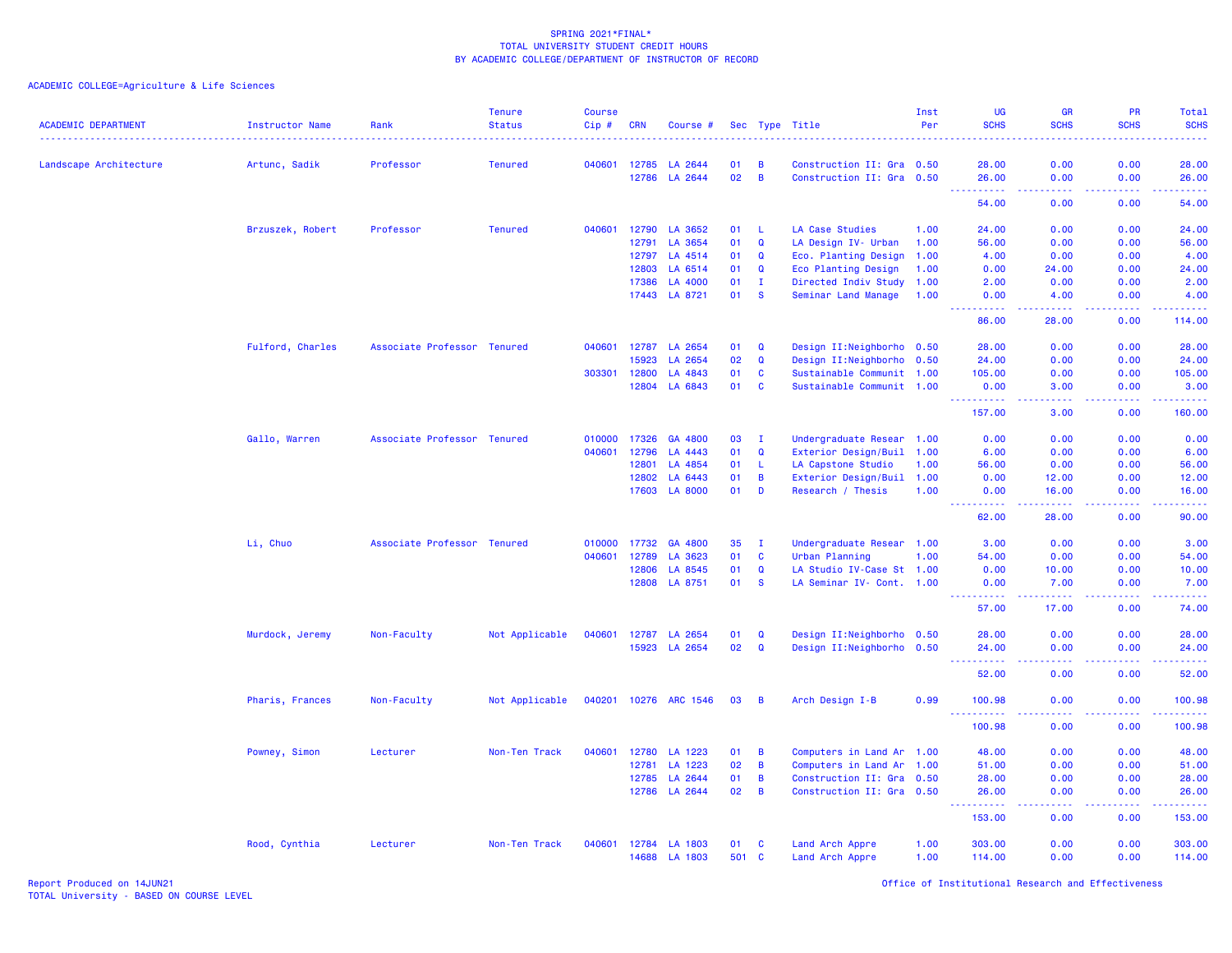| <b>ACADEMIC DEPARTMENT</b>                                      | Instructor Name                | Rank                        | <b>Tenure</b><br><b>Status</b> | <b>Course</b><br>Cip# | <b>CRN</b> | Course #       |       |                | Sec Type Title            | Inst<br>Per | <b>UG</b><br><b>SCHS</b>            | <b>GR</b><br><b>SCHS</b>                                                                                                                                     | <b>PR</b><br><b>SCHS</b>                                                                                                                                             | Total<br><b>SCHS</b><br>.                                                                                                                                                                                                                                                                                                                                                                                                                                                                         |
|-----------------------------------------------------------------|--------------------------------|-----------------------------|--------------------------------|-----------------------|------------|----------------|-------|----------------|---------------------------|-------------|-------------------------------------|--------------------------------------------------------------------------------------------------------------------------------------------------------------|----------------------------------------------------------------------------------------------------------------------------------------------------------------------|---------------------------------------------------------------------------------------------------------------------------------------------------------------------------------------------------------------------------------------------------------------------------------------------------------------------------------------------------------------------------------------------------------------------------------------------------------------------------------------------------|
| Landscape Architecture                                          | Rood, Cynthia                  | Lecturer                    | Non-Ten Track                  | 040601 14903          |            | LA 1803        | 001 C |                | Land Arch Appre           | 1.00        | 120.00                              | 0.00                                                                                                                                                         | 0.00                                                                                                                                                                 | 120.00                                                                                                                                                                                                                                                                                                                                                                                                                                                                                            |
|                                                                 |                                |                             |                                |                       |            |                |       |                |                           |             | -----------<br>537.00               | $\frac{1}{2} \left( \frac{1}{2} \right) \left( \frac{1}{2} \right) \left( \frac{1}{2} \right) \left( \frac{1}{2} \right)$<br>.<br>0.00                       | $\frac{1}{2} \left( \frac{1}{2} \right) \left( \frac{1}{2} \right) \left( \frac{1}{2} \right) \left( \frac{1}{2} \right) \left( \frac{1}{2} \right)$<br>----<br>0.00 | .<br>537.00                                                                                                                                                                                                                                                                                                                                                                                                                                                                                       |
|                                                                 | Schauwecker, Timothy Professor |                             | <b>Tenured</b>                 | 010605 12793          |            | LA 3721        | 01    | C              | LC Field Trip I           | 0.50        | 5.50                                | 0.00                                                                                                                                                         | 0.00                                                                                                                                                                 | 5.50                                                                                                                                                                                                                                                                                                                                                                                                                                                                                              |
|                                                                 |                                |                             |                                |                       | 12798      | LA 4721        | 01    | C              | LC Field Trip II          | 0.50        | 3.00                                | 0.00                                                                                                                                                         | 0.00                                                                                                                                                                 | 3.00                                                                                                                                                                                                                                                                                                                                                                                                                                                                                              |
|                                                                 |                                |                             |                                |                       | 12799      | LA 4724        | 01    | $\overline{B}$ | Landscape Contr II        | 1.00        | 64.00                               | 0.00                                                                                                                                                         | 0.00                                                                                                                                                                 | 64.00                                                                                                                                                                                                                                                                                                                                                                                                                                                                                             |
|                                                                 |                                |                             |                                | 040601                | 12807      | LA 8741        | 01    | C              | Proposal Writing Sem 1.00 |             | 0.00                                | 9.00                                                                                                                                                         | 0.00                                                                                                                                                                 | 9.00                                                                                                                                                                                                                                                                                                                                                                                                                                                                                              |
|                                                                 |                                |                             |                                |                       | 17415      | <b>LA 4000</b> | 001   | - I            | Directed Indiv Study 1.00 |             | 1.00                                | 0.00                                                                                                                                                         | 0.00                                                                                                                                                                 | 1.00                                                                                                                                                                                                                                                                                                                                                                                                                                                                                              |
|                                                                 |                                |                             |                                |                       | 17956      | <b>LA 7000</b> | 02    | I.             | Directed Indiv Study 1.00 |             | 0.00<br>-----------                 | 2.00<br>.                                                                                                                                                    | 0.00<br>. <b>.</b> .                                                                                                                                                 | 2.00                                                                                                                                                                                                                                                                                                                                                                                                                                                                                              |
|                                                                 |                                |                             |                                |                       |            |                |       |                |                           |             | 73.50                               | 11.00                                                                                                                                                        | 0.00                                                                                                                                                                 | 84.50                                                                                                                                                                                                                                                                                                                                                                                                                                                                                             |
|                                                                 | Seymour, Michael               | Professor                   | <b>Tenured</b>                 | 040601                | 12782      | LA 1423        | 01    | C              | Hist of Land Arch         | 1.00        | 105.00                              | 0.00                                                                                                                                                         | 0.00                                                                                                                                                                 | 105.00                                                                                                                                                                                                                                                                                                                                                                                                                                                                                            |
|                                                                 |                                |                             |                                |                       |            | 17803 LA 8000  | 02    | D              | Research / Thesis         | 1.00        | 0.00<br>-----------                 | 3.00<br>$\frac{1}{2} \left( \frac{1}{2} \right) \left( \frac{1}{2} \right) \left( \frac{1}{2} \right) \left( \frac{1}{2} \right) \left( \frac{1}{2} \right)$ | 0.00<br>. <b>.</b> .                                                                                                                                                 | 3.00<br>.                                                                                                                                                                                                                                                                                                                                                                                                                                                                                         |
|                                                                 |                                |                             |                                |                       |            |                |       |                |                           |             | 105.00                              | 3.00                                                                                                                                                         | 0.00                                                                                                                                                                 | 108.00                                                                                                                                                                                                                                                                                                                                                                                                                                                                                            |
|                                                                 | Summerlin, Peter               | Associate Professor Tenured |                                | 040601                |            | 12805 LA 8523  | 01    | Q              | LA Grad Design Studi 1.00 |             | 0.00                                | 15,00                                                                                                                                                        | 0.00                                                                                                                                                                 | 15.00                                                                                                                                                                                                                                                                                                                                                                                                                                                                                             |
|                                                                 |                                |                             |                                |                       |            |                |       |                |                           |             | ----------<br>0.00                  | -----<br>15.00                                                                                                                                               | -----<br>$\frac{1}{2} \left( \frac{1}{2} \right) \left( \frac{1}{2} \right) \left( \frac{1}{2} \right)$<br>0.00                                                      | ------<br>15.00                                                                                                                                                                                                                                                                                                                                                                                                                                                                                   |
|                                                                 | Walker, Jason                  | Associate Professor Tenured |                                | 010000                | 17350      | GA 4800        | 19    | - 1            | Undergraduate Resear      | 1.00        | 1.00                                | 0.00                                                                                                                                                         | 0.00                                                                                                                                                                 | 1.00                                                                                                                                                                                                                                                                                                                                                                                                                                                                                              |
|                                                                 |                                |                             |                                | 010605                | 12793      | LA 3721        | 01    | <b>C</b>       | LC Field Trip I           | 0.50        | 5.50                                | 0.00                                                                                                                                                         | 0.00                                                                                                                                                                 | 5.50                                                                                                                                                                                                                                                                                                                                                                                                                                                                                              |
|                                                                 |                                |                             |                                |                       | 12798      | LA 4721        | 01    | <b>C</b>       | LC Field Trip II          | 0.50        | 3.00                                | 0.00                                                                                                                                                         | 0.00                                                                                                                                                                 | 3.00                                                                                                                                                                                                                                                                                                                                                                                                                                                                                              |
|                                                                 |                                |                             |                                | 040601                | 12778      | LA 1153        | 01    | -L             | Intro to Land Arch        | 1.00        | 45.00                               | 0.00                                                                                                                                                         | 0.00                                                                                                                                                                 | 45.00                                                                                                                                                                                                                                                                                                                                                                                                                                                                                             |
|                                                                 |                                |                             |                                |                       | 12779      | LA 1153        | 02    | -L             | Intro to Land Arch        | 1.00        | 27.00                               | 0.00                                                                                                                                                         | 0.00                                                                                                                                                                 | 27.00                                                                                                                                                                                                                                                                                                                                                                                                                                                                                             |
|                                                                 |                                |                             |                                |                       |            | 12795 LA 4344  | 01    | $\overline{B}$ | Land Arch Constr IV       | 1.00        | 84.00                               | 0.00                                                                                                                                                         | 0.00                                                                                                                                                                 | 84.00                                                                                                                                                                                                                                                                                                                                                                                                                                                                                             |
|                                                                 |                                |                             |                                |                       |            |                |       |                |                           |             | 165.50                              | 0.00                                                                                                                                                         | 0.00                                                                                                                                                                 | 165.50                                                                                                                                                                                                                                                                                                                                                                                                                                                                                            |
| =====================================<br>Landscape Architecture |                                |                             |                                |                       |            |                |       |                |                           |             | ==========<br>1602.98               | =======================<br>105.00                                                                                                                            | 0.00                                                                                                                                                                 | $\begin{array}{cccccccccc} \multicolumn{2}{c}{} & \multicolumn{2}{c}{} & \multicolumn{2}{c}{} & \multicolumn{2}{c}{} & \multicolumn{2}{c}{} & \multicolumn{2}{c}{} & \multicolumn{2}{c}{} & \multicolumn{2}{c}{} & \multicolumn{2}{c}{} & \multicolumn{2}{c}{} & \multicolumn{2}{c}{} & \multicolumn{2}{c}{} & \multicolumn{2}{c}{} & \multicolumn{2}{c}{} & \multicolumn{2}{c}{} & \multicolumn{2}{c}{} & \multicolumn{2}{c}{} & \multicolumn{2}{c}{} & \multicolumn{2}{c}{} & \mult$<br>1707.98 |
| ======================================                          |                                |                             |                                |                       |            |                |       |                |                           |             | =================================== |                                                                                                                                                              |                                                                                                                                                                      | ==========                                                                                                                                                                                                                                                                                                                                                                                                                                                                                        |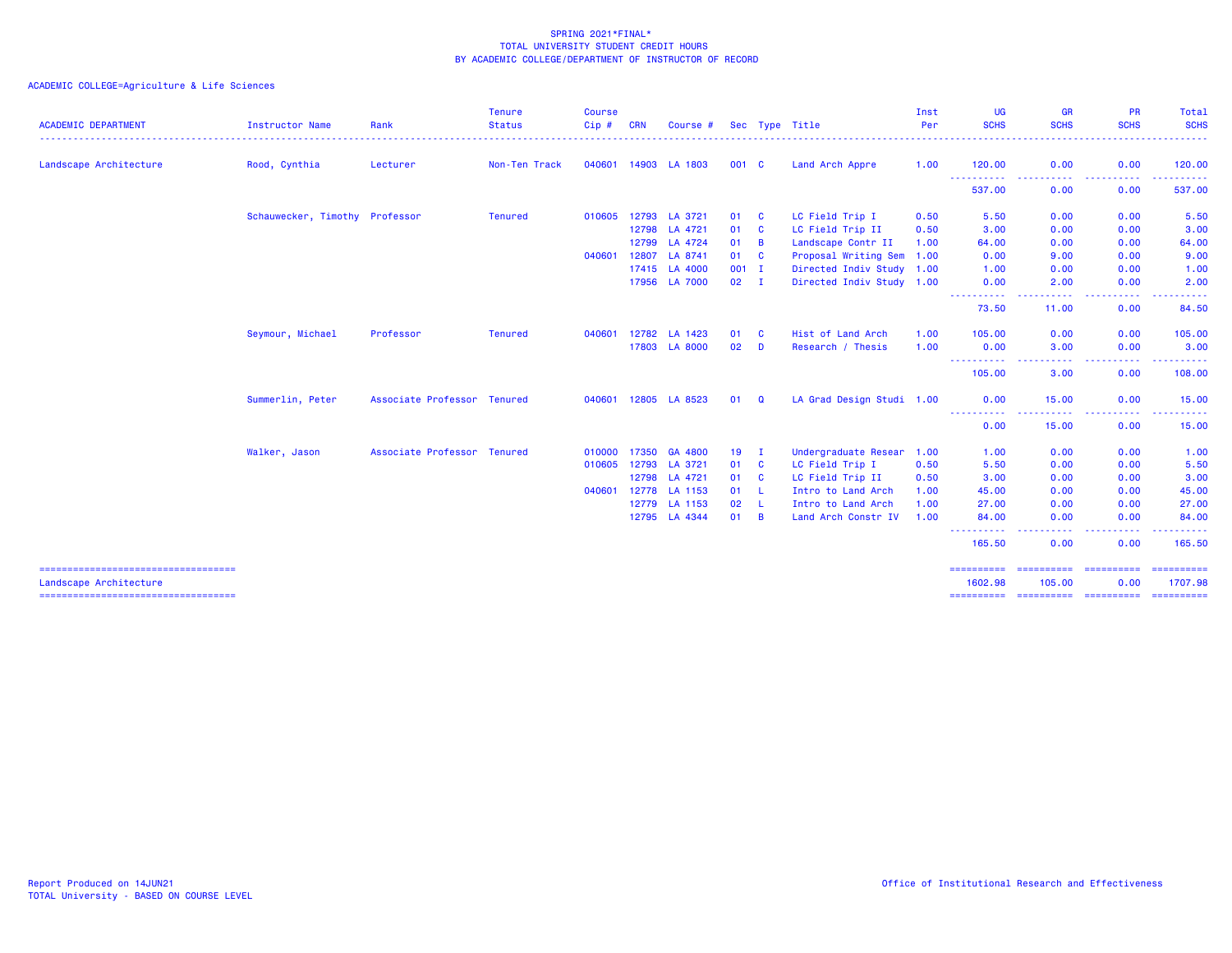ACADEMIC COLLEGE=Agriculture & Life Sciences

| <b>ACADEMIC DEPARTMENT</b> | <b>Instructor Name</b> | Rank                              | <b>Tenure</b><br><b>Status</b> | Course<br>Cip #        | <b>CRN</b> | Course #                           |          |              | Sec Type Title                       | Inst<br>Per  | <b>UG</b><br><b>SCHS</b>            | <b>GR</b><br><b>SCHS</b>                                                                                                           | <b>PR</b><br><b>SCHS</b> | Total<br><b>SCHS</b>                                                                                                                                           |
|----------------------------|------------------------|-----------------------------------|--------------------------------|------------------------|------------|------------------------------------|----------|--------------|--------------------------------------|--------------|-------------------------------------|------------------------------------------------------------------------------------------------------------------------------------|--------------------------|----------------------------------------------------------------------------------------------------------------------------------------------------------------|
|                            |                        |                                   |                                |                        |            |                                    |          |              |                                      |              |                                     |                                                                                                                                    |                          | $\frac{1}{2} \left( \frac{1}{2} \right) \left( \frac{1}{2} \right) \left( \frac{1}{2} \right) \left( \frac{1}{2} \right)$                                      |
| Plant & Soil Sciences      | Baldwin, Brian         | Professor                         | <b>Tenured</b>                 | 010304                 | 13674      | <b>PSS 4153</b>                    | 01       | C            | Sustainable Agroecol 1.00            |              | 36.00                               | 0.00                                                                                                                               | 0.00                     | 36.00                                                                                                                                                          |
|                            |                        |                                   |                                |                        | 13675      | <b>PSS 4153</b>                    | 02       | <b>C</b>     | Sustainab Agroecolog                 | 1.00         | 15.00                               | 0.00                                                                                                                               | 0.00                     | 15.00                                                                                                                                                          |
|                            |                        |                                   |                                |                        | 13698      | PSS 6153                           | 01       | C            | Sustainable Agroecol                 | 1.00         | 0.00                                | 18.00                                                                                                                              | 0.00                     | 18.00                                                                                                                                                          |
|                            |                        |                                   |                                |                        | 13699      | <b>PSS 6153</b>                    | 02       | C            | Sustainab Agroecolog                 | 1.00         | 0.00                                | 12.00                                                                                                                              | 0.00                     | 12.00                                                                                                                                                          |
|                            |                        |                                   |                                |                        | 16464      | <b>PSS 8000</b>                    | 03       | D            | Research / Thesis                    | 1.00         | 0.00                                | 3.00                                                                                                                               | 0.00                     | 3.00                                                                                                                                                           |
|                            |                        |                                   |                                | 011104 15684           |            | <b>PSS 8513</b>                    | 01       | C            | Adv Plant Breeding                   | 1.00         | 0.00<br>.                           | 15.00<br>.                                                                                                                         | 0.00<br>.                | 15.00<br>.                                                                                                                                                     |
|                            |                        |                                   |                                |                        |            |                                    |          |              |                                      |              | 51.00                               | 48.00                                                                                                                              | 0.00                     | 99.00                                                                                                                                                          |
|                            | Barickman, Thomas      | Research Assoc Prof Non-Ten Track |                                | 011101 16540           |            | <b>PSS 9000</b>                    | 37       | D            | Research / Diss                      | 1.00         | 0.00                                | 4.00                                                                                                                               | 0.00                     | 4.00                                                                                                                                                           |
|                            |                        |                                   |                                |                        |            |                                    |          |              |                                      |              | 0.00                                | 4.00                                                                                                                               | 0.00                     | 4.00                                                                                                                                                           |
|                            | Bi, Guihong            | Research Professor                | Non-Ten Track                  | 010000                 | 17319      | GA 4800                            | 12       | $\mathbf{I}$ | Undergraduate Resear                 | 1.00         | 2.00                                | 0.00                                                                                                                               | 0.00                     | 2.00                                                                                                                                                           |
|                            |                        |                                   |                                | 010304                 | 16476      | <b>PSS 8000</b>                    | 15       | D            | Research / Thesis                    | 1.00         | 0.00                                | 3.00                                                                                                                               | 0.00                     | 3.00                                                                                                                                                           |
|                            |                        |                                   |                                | 010605                 | 13659      | <b>PSS 3473</b>                    | 01       | C            | Plant Matl II                        | 1.00         | 117.00                              | 0.00                                                                                                                               | 0.00                     | 117.00                                                                                                                                                         |
|                            |                        |                                   |                                |                        | 13660      | <b>PSS 3473</b>                    | 02       | К            | Plant Matl II                        | 1.00         | 0.00                                | 0.00                                                                                                                               | 0.00                     | 0.00                                                                                                                                                           |
|                            |                        |                                   |                                |                        | 15590      | <b>PSS 3473</b>                    | 03       | $\mathsf K$  | Plant Matl II                        | 1.00         | 0.00                                | 0.00                                                                                                                               | 0.00                     | 0.00                                                                                                                                                           |
|                            |                        |                                   |                                | 011101                 | 16518      | <b>PSS 9000</b>                    | 15       | D            | Research / Diss                      | 1.00         | 0.00                                | 18.00                                                                                                                              | 0.00                     | 18.00                                                                                                                                                          |
|                            |                        |                                   |                                |                        |            |                                    |          |              |                                      |              | .<br>119.00                         | .<br>21.00                                                                                                                         | .<br>0.00                | .<br>140.00                                                                                                                                                    |
|                            | Bond, Jason            | Extension Professor Non-Ten Track |                                | 010304                 | 16477      | <b>PSS 8000</b>                    | 16       | D            | Research / Thesis                    | 1.00         | 0.00                                | 8.00                                                                                                                               | 0.00                     | 8.00                                                                                                                                                           |
|                            |                        |                                   |                                | 011101                 | 16519      | <b>PSS 9000</b>                    | 16       | D            | Research / Diss                      | 1.00         | 0.00                                | 26.00                                                                                                                              | 0.00                     | 26.00                                                                                                                                                          |
|                            |                        |                                   |                                |                        |            |                                    |          |              |                                      |              | .<br>0.00                           | $\frac{1}{2} \left( \frac{1}{2} \right) \left( \frac{1}{2} \right) \left( \frac{1}{2} \right) \left( \frac{1}{2} \right)$<br>34.00 | 0.00                     | .<br>34.00                                                                                                                                                     |
|                            | Bradford, Timothy      | Instructor                        | Non-Ten Track                  | 010000                 | 10018      | ABE 2543                           | 01       | C            | Precision Agricultur 1.00            |              | 36.00                               | 0.00                                                                                                                               | 0.00                     | 36.00                                                                                                                                                          |
|                            |                        |                                   |                                |                        | 10019      | ABE 2543                           | 02       | К            | Precision Agricultur 1.00            |              | 0.00                                | 0.00                                                                                                                               | 0.00                     | 0.00                                                                                                                                                           |
|                            |                        |                                   |                                |                        | 10020      | ABE 2543                           | 03       | К            | Precision Agricultur 1.00            |              | 0.00                                | 0.00                                                                                                                               | 0.00                     | 0.00                                                                                                                                                           |
|                            |                        |                                   |                                |                        | 10038      | ABE 4543                           | 01       | <b>C</b>     | Precision Agricultur 1.00            |              | 21.00                               | 0.00                                                                                                                               | 0.00                     | 21.00                                                                                                                                                          |
|                            |                        |                                   |                                |                        | 10039      | ABE 4543                           | 02       | К            | Precision Agricultur 1.00            |              | 0.00                                | 0.00                                                                                                                               | 0.00                     | 0.00                                                                                                                                                           |
|                            |                        |                                   |                                |                        | 10040      | ABE 4543                           | 03       | К            | Precision Agricultur 1.00            |              | 0.00                                | 0.00                                                                                                                               | 0.00                     | 0.00                                                                                                                                                           |
|                            |                        |                                   |                                |                        | 10049      | ABE 6543                           | 01       | C            | Precision Agricultur 1.00            |              | 0.00                                | 3.00                                                                                                                               | 0.00                     | 3.00                                                                                                                                                           |
|                            |                        |                                   |                                |                        | 10050      | ABE 6543                           | 02       | K            | Precision Agricultur 1.00            |              | 0.00                                | 0.00                                                                                                                               | 0.00                     | 0.00                                                                                                                                                           |
|                            |                        |                                   |                                |                        | 13644      | <b>PSS 2543</b>                    | 01       | C            | Precision Agricultur 1.00            |              | 63.00                               | 0.00                                                                                                                               | 0.00                     | 63.00                                                                                                                                                          |
|                            |                        |                                   |                                |                        | 13645      | <b>PSS 2543</b>                    | 02       | K            | Precision Agricultur 1.00            |              | 0.00                                | 0.00                                                                                                                               | 0.00                     | 0.00                                                                                                                                                           |
|                            |                        |                                   |                                |                        | 13646      | <b>PSS 2543</b>                    | 03       | К            | Precision Agricultur 1.00            |              | 0.00                                | 0.00                                                                                                                               | 0.00                     | 0.00                                                                                                                                                           |
|                            |                        |                                   |                                |                        | 13680      | <b>PSS 4543</b>                    | 01       | <b>C</b>     | Precision Agricultur 1.00            |              | 39.00                               | 0.00                                                                                                                               | 0.00                     | 39.00                                                                                                                                                          |
|                            |                        |                                   |                                |                        | 13681      | <b>PSS 4543</b>                    | 02       | К            | Precision Agricultur 1.00            |              | 0.00                                | 0.00                                                                                                                               | 0.00                     | 0.00                                                                                                                                                           |
|                            |                        |                                   |                                |                        | 13682      | <b>PSS 4543</b>                    | 03       | К            | Precision Agricultur 1.00            |              | 0.00                                | 0.00                                                                                                                               | 0.00                     | 0.00                                                                                                                                                           |
|                            |                        |                                   |                                |                        | 13704      | <b>PSS 6543</b>                    | 01       | C            | Precision Agricultur 1.00            |              | 0.00                                | 15.00                                                                                                                              | 0.00                     | 15.00                                                                                                                                                          |
|                            |                        |                                   |                                |                        | 13705      | <b>PSS 6543</b>                    | 02       | К            | Precision Agricultur 1.00            |              | 0.00                                | 0.00                                                                                                                               | 0.00                     | 0.00                                                                                                                                                           |
|                            |                        |                                   |                                |                        | 13706      | <b>PSS 6543</b>                    | 03       | K            | Precision Agricultur 1.00            |              | 0.00                                | 0.00                                                                                                                               | 0.00                     | 0.00                                                                                                                                                           |
|                            |                        |                                   |                                |                        |            |                                    |          |              |                                      |              | <u>.</u><br>159.00                  | .<br>18.00                                                                                                                         | .<br>0.00                | $\frac{1}{2} \left( \frac{1}{2} \right) \left( \frac{1}{2} \right) \left( \frac{1}{2} \right) \left( \frac{1}{2} \right) \left( \frac{1}{2} \right)$<br>177.00 |
|                            | Broderick, Shaun       | Extension Assist Pr Non-Ten Track |                                | 011101 16534           |            | <b>PSS 9000</b>                    | 31       | D            | Research / Diss                      | 1.00         | 0.00                                | 9.00                                                                                                                               | 0.00                     | 9.00                                                                                                                                                           |
|                            |                        |                                   |                                |                        |            |                                    |          |              |                                      |              | $\sim$ $\sim$ $\sim$ $\sim$<br>0.00 | والمستناء<br>9.00                                                                                                                  | .<br>0.00                | د د د د<br>9.00                                                                                                                                                |
|                            | Byrd, John             | Extension Professor Non-Ten Track |                                | 010304<br>011101 16512 | 16470      | <b>PSS 8000</b><br><b>PSS 9000</b> | 09<br>09 | D<br>D       | Research / Thesis<br>Research / Diss | 1.00<br>1.00 | 0.00<br>0.00                        | 2.00<br>8.00                                                                                                                       | 0.00<br>0.00             | 2.00<br>8.00                                                                                                                                                   |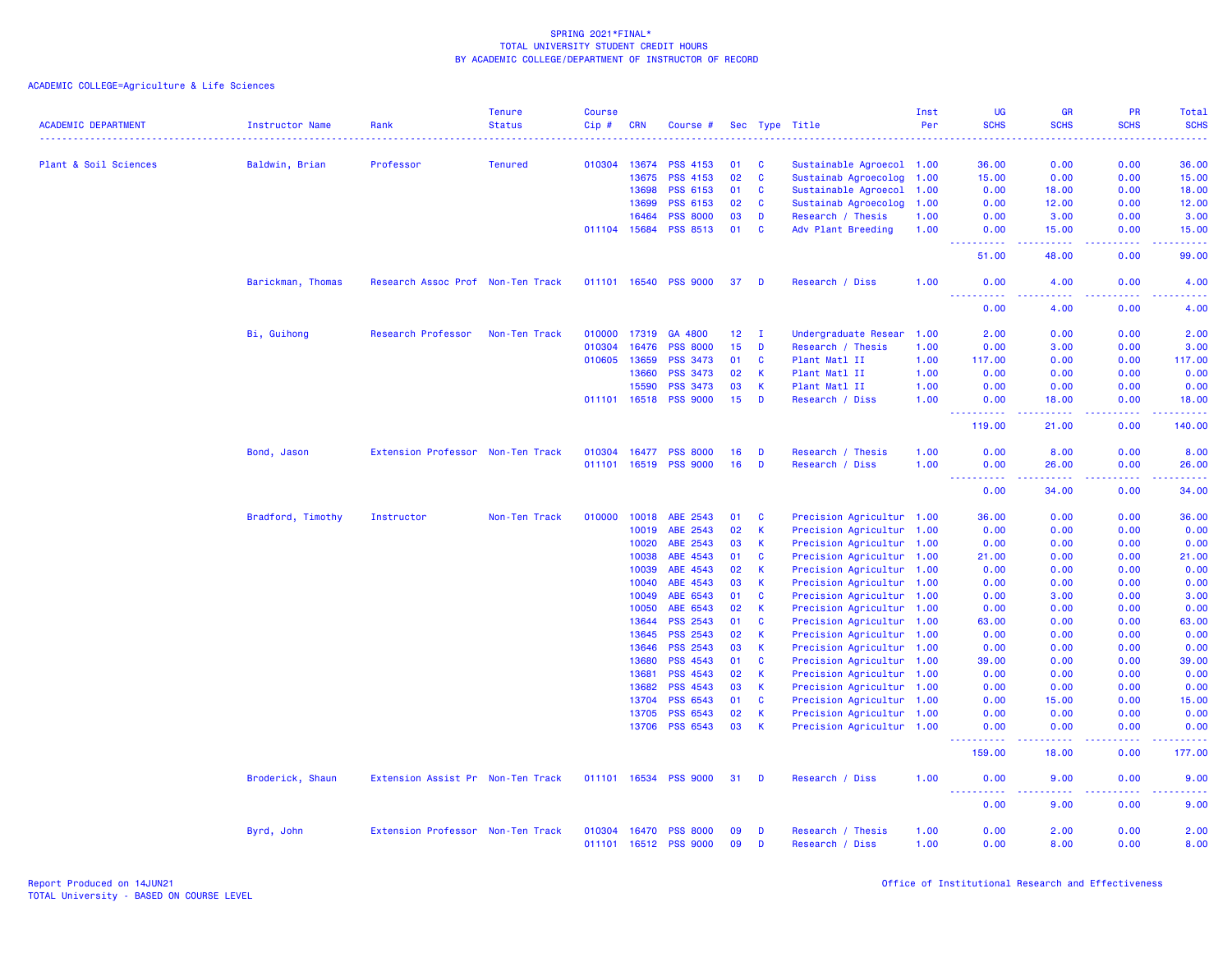ACADEMIC COLLEGE=Agriculture & Life Sciences

| <b>ACADEMIC DEPARTMENT</b> | <b>Instructor Name</b> | Rank                              | <b>Tenure</b><br><b>Status</b> | <b>Course</b><br>Cip# | <b>CRN</b> | Course #              |              |              | Sec Type Title              | Inst<br>Per | UG<br><b>SCHS</b>                                                                                                                                             | <b>GR</b><br><b>SCHS</b>                                                                                                                                      | <b>PR</b><br><b>SCHS</b>                            | Total<br><b>SCHS</b>                                                                                                            |
|----------------------------|------------------------|-----------------------------------|--------------------------------|-----------------------|------------|-----------------------|--------------|--------------|-----------------------------|-------------|---------------------------------------------------------------------------------------------------------------------------------------------------------------|---------------------------------------------------------------------------------------------------------------------------------------------------------------|-----------------------------------------------------|---------------------------------------------------------------------------------------------------------------------------------|
|                            |                        |                                   |                                |                       |            |                       |              |              |                             |             |                                                                                                                                                               |                                                                                                                                                               |                                                     |                                                                                                                                 |
|                            |                        |                                   |                                |                       |            |                       |              |              |                             |             | 0.00                                                                                                                                                          | 10.00                                                                                                                                                         | 0.00                                                | 10.00                                                                                                                           |
| Plant & Soil Sciences      | Coker, Christine       | Extension Assoc Pro Non-Ten Track |                                |                       |            | 010304 16475 PSS 8000 | $14$ D       |              | Research / Thesis           | 1.00        | 0.00                                                                                                                                                          | 4.00<br><b><i><u><u>.</u></u></i></b>                                                                                                                         | 0.00                                                | 4.00                                                                                                                            |
|                            |                        |                                   |                                |                       |            |                       |              |              |                             |             | ----------<br>0.00                                                                                                                                            | 4.00                                                                                                                                                          | 0.00                                                | 4.00                                                                                                                            |
|                            | Cox, Michael           | Professor                         | <b>Tenured</b>                 | 010304                | 16465      | <b>PSS 8000</b>       | 04           | D            | Research / Thesis           | 1.00        | 0.00                                                                                                                                                          | 8.00                                                                                                                                                          | 0.00                                                | 8.00                                                                                                                            |
|                            |                        |                                   |                                | 010605 13650          |            | <b>PSS 3303</b>       | 01           | $\mathbf{C}$ | Soils                       | 1.00        | 312.00                                                                                                                                                        | 0.00                                                                                                                                                          | 0.00                                                | 312.00                                                                                                                          |
|                            |                        |                                   |                                |                       | 17438      | <b>PSS 3303</b>       | 02           | C            | Soils                       | 1.00        | 120.00                                                                                                                                                        | 0.00                                                                                                                                                          | 0.00                                                | 120.00                                                                                                                          |
|                            |                        |                                   |                                | 011101 16506          |            | <b>PSS 9000</b>       | 03           | D            | Research / Diss             | 1.00        | 0.00                                                                                                                                                          | 9.00                                                                                                                                                          | 0.00                                                | 9.00                                                                                                                            |
|                            |                        |                                   |                                | 011102 13656          |            | <b>PSS 3423</b>       | 01           | E.           | Agronomy Internship         | 1.00        | 6.00                                                                                                                                                          | 0.00                                                                                                                                                          | 0.00                                                | 6.00                                                                                                                            |
|                            |                        |                                   |                                | 011201 13676          |            | <b>PSS 4313</b>       | 01           | <b>C</b>     | Soil Fertility              | 1.00        | 78.00                                                                                                                                                         | 0.00                                                                                                                                                          | 0.00                                                | 78.00                                                                                                                           |
|                            |                        |                                   |                                |                       | 13700      | <b>PSS 6313</b>       | 01           | $\mathbf{C}$ | Soil Fertility              | 1.00        | 0.00<br><b><i><u>AAAAAAAAA</u></i></b>                                                                                                                        | 24.00<br>المتمامين                                                                                                                                            | 0.00<br>$\omega_{\rm{eff}}$ and $\omega_{\rm{eff}}$ | 24.00                                                                                                                           |
|                            |                        |                                   |                                |                       |            |                       |              |              |                             |             | 516.00                                                                                                                                                        | 41.00                                                                                                                                                         | 0.00                                                | 557.00                                                                                                                          |
|                            | Dhillon, Jagmandeep    | Assistant Professor Ten Track     |                                | 010304                | 13671      | <b>PSS 4123</b>       | 01           | C            | Grain Crops                 | 1.00        | 66.00                                                                                                                                                         | 0.00                                                                                                                                                          | 0.00                                                | 66.00                                                                                                                           |
|                            |                        |                                   |                                |                       | 13672      | <b>PSS 4123</b>       | 02           | K            | Grain Crops                 | 1.00        | 0.00                                                                                                                                                          | 0.00                                                                                                                                                          | 0.00                                                | 0.00                                                                                                                            |
|                            |                        |                                   |                                |                       | 13695      | PSS 6123              | 01           | C            | <b>Grain Crops</b>          | 1.00        | 0.00                                                                                                                                                          | 12.00                                                                                                                                                         | 0.00                                                | 12.00                                                                                                                           |
|                            |                        |                                   |                                |                       | 13696      | <b>PSS 6123</b>       | 02           | K.           | Grain Crops                 | 1.00        | 0.00                                                                                                                                                          | 0.00                                                                                                                                                          | 0.00                                                | 0.00                                                                                                                            |
|                            |                        |                                   |                                |                       |            | 16500 PSS 8000        | 39           | D            | Research / Thesis           | 1.00        | 0.00                                                                                                                                                          | 2.00                                                                                                                                                          | 0.00                                                | 2.00                                                                                                                            |
|                            |                        |                                   |                                |                       |            |                       |              |              |                             |             | .<br>$\frac{1}{2} \left( \frac{1}{2} \right) \left( \frac{1}{2} \right) \left( \frac{1}{2} \right) \left( \frac{1}{2} \right)$<br>66.00                       | $\frac{1}{2} \left( \frac{1}{2} \right) \left( \frac{1}{2} \right) \left( \frac{1}{2} \right) \left( \frac{1}{2} \right) \left( \frac{1}{2} \right)$<br>14.00 | 0.00                                                | 80.00                                                                                                                           |
|                            | Dodds, Darrin          | Professor                         | <b>Tenured</b>                 | 010304 13686          |            | <b>PSS 4813</b>       | 01           | C            | Herbicide Technology        | 1.00        | 57.00                                                                                                                                                         | 0.00                                                                                                                                                          | 0.00                                                | 57.00                                                                                                                           |
|                            |                        |                                   |                                |                       | 13687      | <b>PSS 4813</b>       | 02           | K            | Herbicide Technology        | 1.00        | 0.00                                                                                                                                                          | 0.00                                                                                                                                                          | 0.00                                                | 0.00                                                                                                                            |
|                            |                        |                                   |                                |                       | 13709      | <b>PSS 6813</b>       | 01           | C            | Herbicide Technology        | 1.00        | 0.00                                                                                                                                                          | 27.00                                                                                                                                                         | 0.00                                                | 27.00                                                                                                                           |
|                            |                        |                                   |                                |                       | 13710      | PSS 6813              | 02           | K.           | Herbicide Technology        | 1.00        | 0.00                                                                                                                                                          | 0.00                                                                                                                                                          | 0.00                                                | 0.00                                                                                                                            |
|                            |                        |                                   |                                |                       | 16479      | <b>PSS 8000</b>       | 18           | D            | Research / Thesis           | 1.00        | 0.00                                                                                                                                                          | 12.00                                                                                                                                                         | 0.00                                                | 12.00                                                                                                                           |
|                            |                        |                                   |                                | 011101 16521          |            | <b>PSS 9000</b>       | 18           | D            | Research / Diss             | 1.00        | 0.00                                                                                                                                                          | 9.00                                                                                                                                                          | 0.00                                                | 9.00                                                                                                                            |
|                            |                        |                                   |                                |                       |            |                       |              |              |                             |             | $\frac{1}{2} \left( \frac{1}{2} \right) \left( \frac{1}{2} \right) \left( \frac{1}{2} \right) \left( \frac{1}{2} \right)$<br>$\omega$ is $\omega$ in<br>57.00 | .<br>48.00                                                                                                                                                    | .<br>0.00                                           | 105.00                                                                                                                          |
|                            | Dong, Hongxu           | Assistant Professor Ten Track     |                                | 010000 17324          |            | GA 4800               | 09           | $\mathbf{I}$ | Undergraduate Resear 1.00   |             | 0.00                                                                                                                                                          | 0.00                                                                                                                                                          | 0.00                                                | 0.00                                                                                                                            |
|                            |                        |                                   |                                | 010304 16499          |            | <b>PSS 8000</b>       | 38           | D            | Research / Thesis           | 1.00        | 0.00                                                                                                                                                          | 3.00                                                                                                                                                          | 0.00                                                | 3.00                                                                                                                            |
|                            |                        |                                   |                                |                       |            |                       |              |              |                             |             | 22222<br>$   -$<br>0.00                                                                                                                                       | .<br>3.00                                                                                                                                                     | 22222<br>0.00                                       | $- - - - -$<br>3.00                                                                                                             |
|                            | Etheredge, Coleman     | Assistant Professor Ten Track     |                                | 010304                | 17231      | <b>PSS 7000</b>       | 01           | $\mathbf I$  | Directed Indiv Study        | 1.00        | 0.00                                                                                                                                                          | 3.00                                                                                                                                                          | 0.00                                                | 3.00                                                                                                                            |
|                            |                        |                                   |                                | 010605                | 13651      | <b>PSS 3313</b>       | 01           | C            | Int Plant Des & Mint 1.00   |             | 60.00                                                                                                                                                         | 0.00                                                                                                                                                          | 0.00                                                | 60.00                                                                                                                           |
|                            |                        |                                   |                                |                       | 13652      | <b>PSS 3313</b>       | 02           | <b>K</b>     | Int Plant Des & Mint 1.00   |             | 0.00                                                                                                                                                          | 0.00                                                                                                                                                          | 0.00                                                | 0.00                                                                                                                            |
|                            |                        |                                   |                                | 010608 13636          |            | <b>PSS 2343</b>       | 01           | C            | Floral Design               | 1.00        | 375.00                                                                                                                                                        | 0.00                                                                                                                                                          | 0.00                                                | 375.00                                                                                                                          |
|                            |                        |                                   |                                |                       | 13637      | PSS 2343              | 02           | K            | Floral Design               | 1.00        | 0.00                                                                                                                                                          | 0.00                                                                                                                                                          | 0.00                                                | 0.00                                                                                                                            |
|                            |                        |                                   |                                |                       | 13638      | <b>PSS 2343</b>       | 03           | K            | Floral Design               | 1.00        | 0.00                                                                                                                                                          | 0.00                                                                                                                                                          | 0.00                                                | 0.00                                                                                                                            |
|                            |                        |                                   |                                |                       | 13639      | <b>PSS 2343</b>       | 04           | K            | Floral Design               | 1.00        | 0.00                                                                                                                                                          | 0.00                                                                                                                                                          | 0.00                                                | 0.00                                                                                                                            |
|                            |                        |                                   |                                |                       | 13640      | <b>PSS 2343</b>       | 05           | K            | Floral Design               | 1.00        | 0.00                                                                                                                                                          | 0.00                                                                                                                                                          | 0.00                                                | 0.00                                                                                                                            |
|                            |                        |                                   |                                |                       | 13643      | <b>PSS 2343</b>       | <b>HO2 K</b> |              | Floral Design               | 1.00        | 0.00                                                                                                                                                          | 0.00                                                                                                                                                          | 0.00                                                | 0.00                                                                                                                            |
|                            |                        |                                   |                                |                       | 13653      | <b>PSS 3343</b>       | 01           | C            | <b>Wedding Floral Desig</b> | 1.00        | 30.00                                                                                                                                                         | 0.00                                                                                                                                                          | 0.00                                                | 30.00                                                                                                                           |
|                            |                        |                                   |                                |                       | 13654      | <b>PSS 3343</b>       | 02           | K            | Wedding Floral Desig 1.00   |             | 0.00                                                                                                                                                          | 0.00                                                                                                                                                          | 0.00                                                | 0.00                                                                                                                            |
|                            |                        |                                   |                                |                       |            |                       |              |              |                             |             | .<br>465.00                                                                                                                                                   | .<br>3.00                                                                                                                                                     | 22222<br>0.00                                       | $\begin{array}{cccccccccc} \bullet & \bullet & \bullet & \bullet & \bullet & \bullet & \bullet & \bullet \end{array}$<br>468.00 |
|                            | Ferguson, Jason        | Assistant Professor Ten Track     |                                |                       |            | 010304 16490 PSS 8000 | 29           | D            | Research / Thesis           | 1.00        | 0.00                                                                                                                                                          | 12.00                                                                                                                                                         | 0.00                                                | 12.00                                                                                                                           |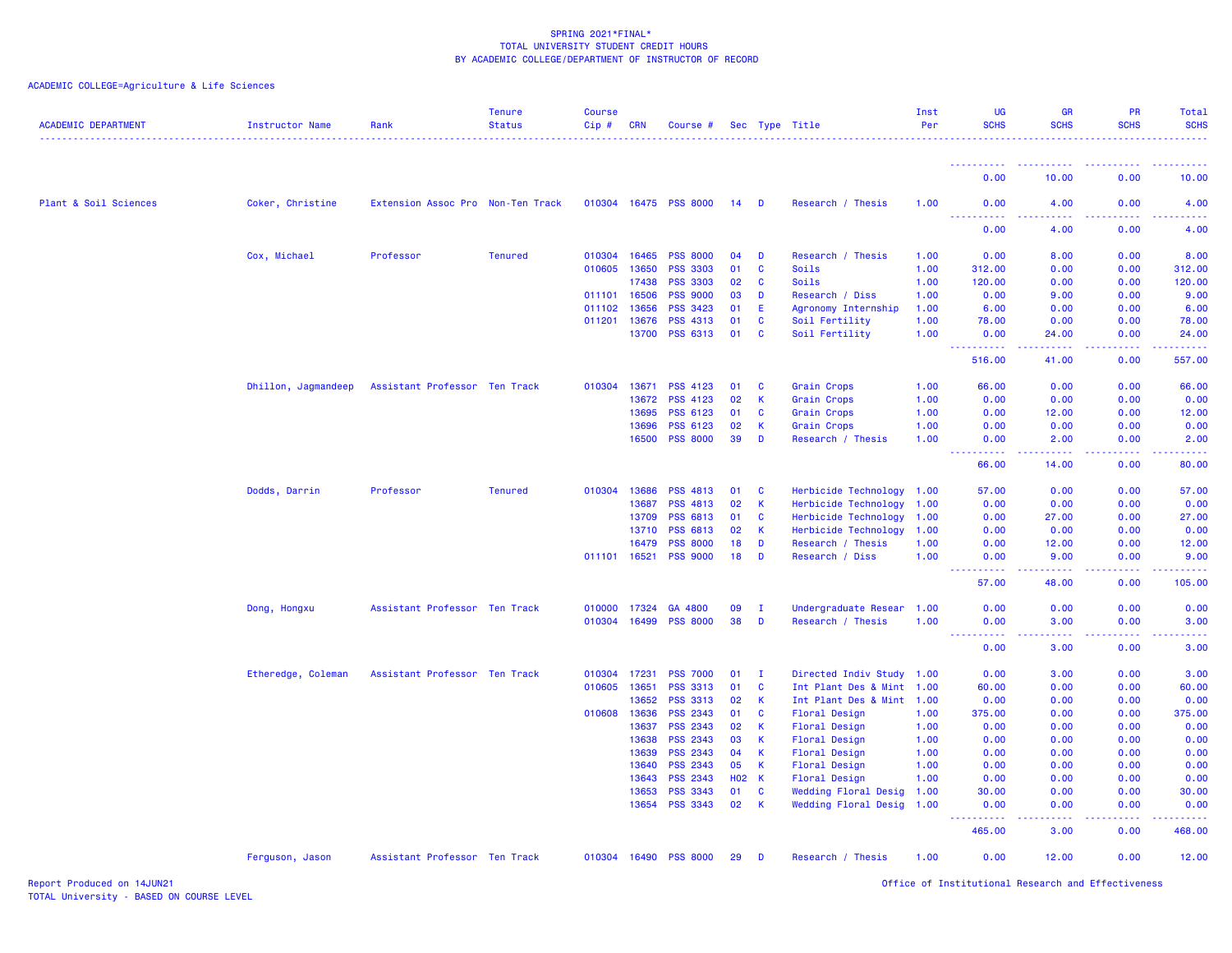ACADEMIC COLLEGE=Agriculture & Life Sciences

|                            |                        |                                   | <b>Tenure</b>  | <b>Course</b> |            |                       |     |                |                           | Inst<br>Per | <b>UG</b><br><b>SCHS</b>                                                                                                                                     | <b>GR</b><br><b>SCHS</b>                                                                                                                                      | <b>PR</b><br><b>SCHS</b> | Total<br><b>SCHS</b> |
|----------------------------|------------------------|-----------------------------------|----------------|---------------|------------|-----------------------|-----|----------------|---------------------------|-------------|--------------------------------------------------------------------------------------------------------------------------------------------------------------|---------------------------------------------------------------------------------------------------------------------------------------------------------------|--------------------------|----------------------|
| <b>ACADEMIC DEPARTMENT</b> | <b>Instructor Name</b> | Rank                              | <b>Status</b>  | Cip#          | <b>CRN</b> | Course #              |     |                | Sec Type Title            |             |                                                                                                                                                              |                                                                                                                                                               |                          |                      |
| Plant & Soil Sciences      | Ferguson, Jason        | Assistant Professor Ten Track     |                | 011101 16532  |            | <b>PSS 9000</b>       | 29  | D              | Research / Diss           | 1.00        | 0.00                                                                                                                                                         | 11.00                                                                                                                                                         | 0.00                     | 11.00                |
|                            |                        |                                   |                |               | 18088      | <b>PSS 4000</b>       | 09  | $\mathbf{I}$   | Directed Indiv Study 1.00 |             | 3.00                                                                                                                                                         | 0.00                                                                                                                                                          | 0.00                     | 3.00                 |
|                            |                        |                                   |                | 011102 15110  |            | <b>PSS 3133</b>       | 001 | $\mathbf{C}$   | Intro Weed Science        | 1.00        | 36.00                                                                                                                                                        | 0.00                                                                                                                                                          | 0.00                     | 36.00                |
|                            |                        |                                   |                | 011105 13683  |            | <b>PSS 4633</b>       | 01  | <b>C</b>       | Weed Biology/Ecology      | 1.00        | 33,00                                                                                                                                                        | 0.00                                                                                                                                                          | 0.00                     | 33.00                |
|                            |                        |                                   |                |               | 13684      | <b>PSS 4633</b>       | 02  | $\mathsf{K}$   | Weed Biology/Ecology      | 1.00        | 0.00                                                                                                                                                         | 0.00                                                                                                                                                          | 0.00                     | 0.00                 |
|                            |                        |                                   |                |               | 13707      | PSS 6633              | 01  | $\mathbf{C}$   | Weed Biology/Ecology      | 1.00        | 0.00                                                                                                                                                         | 27.00                                                                                                                                                         | 0.00                     | 27.00                |
|                            |                        |                                   |                |               | 13708      | <b>PSS 6633</b>       | 02  | $\mathsf{K}$   | Weed Biology/Ecology 1.00 |             | 0.00                                                                                                                                                         | 0.00                                                                                                                                                          | 0.00                     | 0.00                 |
|                            |                        |                                   |                |               |            | 240102 18111 PSS 4800 | 02  | $\mathbf{I}$   | Undergraduate Resear 1.00 |             | 3.00<br>$\frac{1}{2} \left( \frac{1}{2} \right) \left( \frac{1}{2} \right) \left( \frac{1}{2} \right) \left( \frac{1}{2} \right) \left( \frac{1}{2} \right)$ | 0.00<br>.                                                                                                                                                     | 0.00<br>22222            | 3.00<br>22222        |
|                            |                        |                                   |                |               |            |                       |     |                |                           |             | 75.00                                                                                                                                                        | 50.00                                                                                                                                                         | 0.00                     | 125.00               |
|                            | Fox, Amelia            | Clinical Assist Pro Non-Ten Track |                | 011101        | 13677      | <b>PSS 4383</b>       | 01  | B              | Agriculture Remote S 1.00 |             | 42.00                                                                                                                                                        | 0.00                                                                                                                                                          | 0.00                     | 42.00                |
|                            |                        |                                   |                |               | 13701      | <b>PSS 6383</b>       | 01  | B              | Agriculture Remote S 1.00 |             | 0.00                                                                                                                                                         | 15.00                                                                                                                                                         | 0.00                     | 15.00                |
|                            |                        |                                   |                |               | 13714      | <b>PSS 8811</b>       | 01  | <b>S</b>       | Seminar                   | 1.00        | 0.00                                                                                                                                                         | 7.00                                                                                                                                                          | 0.00                     | 7.00                 |
|                            |                        |                                   |                |               | 13716      | <b>PSS 8821</b>       | 01  | $\mathbf{s}$   | Seminar                   | 1.00        | 0.00                                                                                                                                                         | 2.00                                                                                                                                                          | 0.00                     | 2.00                 |
|                            |                        |                                   |                |               | 13717      | <b>PSS 8831</b>       | 01  | <b>S</b>       | Seminar                   | 1.00        | 0.00                                                                                                                                                         | 4.00                                                                                                                                                          | 0.00                     | 4.00                 |
|                            |                        |                                   |                |               | 17671      | <b>PSS 4000</b>       | 08  | $\mathbf{I}$   | Directed Indiv Study 1.00 |             | 1.00                                                                                                                                                         | 0.00                                                                                                                                                          | 0.00                     | 1.00                 |
|                            |                        |                                   |                | 011102        | 13685      | <b>PSS 4733</b>       | 01  | $\overline{B}$ | Ag. Flight Technolog 1.00 |             | 6.00                                                                                                                                                         | 0.00                                                                                                                                                          | 0.00                     | 6.00                 |
|                            |                        |                                   |                |               | 15677      | <b>PSS 6733</b>       | 01  | B              | Ag. Flight Technolog 1.00 |             | 0.00                                                                                                                                                         | 18.00                                                                                                                                                         | 0.00                     | 18.00                |
|                            |                        |                                   |                |               | 15810      | <b>PSS 4990</b>       | 01  | $\mathbf{C}$   | Special Topic In PSS 1.00 |             | 3.00                                                                                                                                                         | 0.00                                                                                                                                                          | 0.00                     | 3.00                 |
|                            |                        |                                   |                |               | 15811      | <b>PSS 6990</b>       | 01  | <b>C</b>       | Special Topic In PSS 1.00 |             | 0.00                                                                                                                                                         | 21.00<br>$\frac{1}{2} \left( \frac{1}{2} \right) \left( \frac{1}{2} \right) \left( \frac{1}{2} \right) \left( \frac{1}{2} \right)$                            | 0.00<br>. <b>.</b>       | 21.00<br>.           |
|                            |                        |                                   |                |               |            |                       |     |                |                           |             | 52.00                                                                                                                                                        | 67.00                                                                                                                                                         | 0.00                     | 119.00               |
|                            | Ganapathi Shanmugam,   | Research Assist Pro Non-Ten Track |                | 010000 17331  |            | GA 4800               | 26  | $\mathbf{I}$   | Undergraduate Resear 0.50 |             | 1.50<br><u>.</u>                                                                                                                                             | 0.00                                                                                                                                                          | 0.00                     | 1.50<br>. <u>.</u> . |
|                            |                        |                                   |                |               |            |                       |     |                |                           |             | 1.50                                                                                                                                                         | 0.00                                                                                                                                                          | 0.00                     | 1.50                 |
|                            | Gholson, Drew          | Assistant Professor Ten Track     |                |               |            | 011101 16544 PSS 9000 | 41  | D              | Research / Diss           | 1.00        | 0.00                                                                                                                                                         | 3.00                                                                                                                                                          | 0.00                     | 3.00                 |
|                            |                        |                                   |                |               |            |                       |     |                |                           |             | 0.00                                                                                                                                                         | 3.00                                                                                                                                                          | 0.00                     | 3.00                 |
|                            | Harkess, Richard       | Professor                         | <b>Tenured</b> | 010601        | 13658      | <b>PSS 3433</b>       | 01  | E              | Hort Internship           | 1.00        | 3.00                                                                                                                                                         | 0.00                                                                                                                                                          | 0.00                     | 3.00                 |
|                            |                        |                                   |                | 010603        | 15679      | PSS 4613              | 01  | $\overline{B}$ | Flo Crop Prog             | 1.00        | 30.00                                                                                                                                                        | 0.00                                                                                                                                                          | 0.00                     | 30.00                |
|                            |                        |                                   |                |               | 15680      | PSS 6613              | 01  | $\overline{B}$ | Flo Crop Prog             | 1.00        | 0.00                                                                                                                                                         | 3.00                                                                                                                                                          | 0.00                     | 3.00                 |
|                            |                        |                                   |                | 010606 15681  |            | PSS 4363              | 01  | $\mathbf{C}$   | Sustain Nursery Prod 1.00 |             | 45.00                                                                                                                                                        | 0.00                                                                                                                                                          | 0.00                     | 45.00                |
|                            |                        |                                   |                |               | 15682      | PSS 6363              | 01  | C              | Sustain Nursey Prod       | 1.00        | 0.00                                                                                                                                                         | 3.00                                                                                                                                                          | 0.00                     | 3.00                 |
|                            |                        |                                   |                | 011101 16504  |            | <b>PSS 9000</b>       | 01  | D              | Research / Diss           | 1.00        | 0.00                                                                                                                                                         | 8.00                                                                                                                                                          | 0.00                     | 8.00                 |
|                            |                        |                                   |                | 011102 17276  |            | <b>PSS 4990</b>       | 02  | $\mathbf{C}$   | Special Topic In PSS 1.00 |             | 21.00                                                                                                                                                        | 0.00                                                                                                                                                          | 0.00                     | 21.00                |
|                            |                        |                                   |                |               | 17277      | PSS 6990              | 02  | $\mathbf{C}$   | Special Topic In PSS 1.00 |             | 0.00                                                                                                                                                         | 21.00                                                                                                                                                         | 0.00                     | 21.00                |
|                            |                        |                                   |                | 011103 13670  |            | <b>PSS 4113</b>       | 01  | C              | Agricultural Crop Ph 1.00 |             | 126.00                                                                                                                                                       | 0.00                                                                                                                                                          | 0.00                     | 126.00               |
|                            |                        |                                   |                |               | 13694      | PSS 6113              | 01  | <b>C</b>       | Agricultural Crop Ph 1.00 |             | 0.00                                                                                                                                                         | 24.00                                                                                                                                                         | 0.00                     | 24.00                |
|                            |                        |                                   |                |               | 15683      | PSS 6833              | 01  | C              | Temperature Stress P 1.00 |             | 0.00                                                                                                                                                         | 15.00<br>.                                                                                                                                                    | 0.00<br>بالمحامي         | 15.00<br>المستمات    |
|                            |                        |                                   |                |               |            |                       |     |                |                           |             | 225.00                                                                                                                                                       | 74.00                                                                                                                                                         | 0.00                     | 299.00               |
|                            | Henry, William         | Professor                         | <b>Tenured</b> | 011101 16509  |            | <b>PSS 9000</b>       | 06  | D              | Research / Diss           | 1.00        | 0.00                                                                                                                                                         | 1.00                                                                                                                                                          | 0.00                     | 1.00                 |
|                            |                        |                                   |                | 240102 12484  |            | <b>GRD 9011</b>       | 01  | <b>S</b>       | Graduate Degree Comp      | 1.00        | 0.00                                                                                                                                                         | 15.00                                                                                                                                                         | 0.00                     | 15.00                |
|                            |                        |                                   |                |               |            |                       |     |                |                           |             | $\sim 100$<br><b><i><u></u></i></b><br>0.00                                                                                                                  | $\frac{1}{2} \left( \frac{1}{2} \right) \left( \frac{1}{2} \right) \left( \frac{1}{2} \right) \left( \frac{1}{2} \right) \left( \frac{1}{2} \right)$<br>16.00 | 22222<br>0.00            | .<br>16.00           |
|                            | Irby, Jon              | Extension Assoc Pro Non-Ten Track |                | 010304 16469  |            | <b>PSS 8000</b>       | 08  | D              | Research / Thesis         | 1.00        | 0.00                                                                                                                                                         | 10.00                                                                                                                                                         | 0.00                     | 10.00                |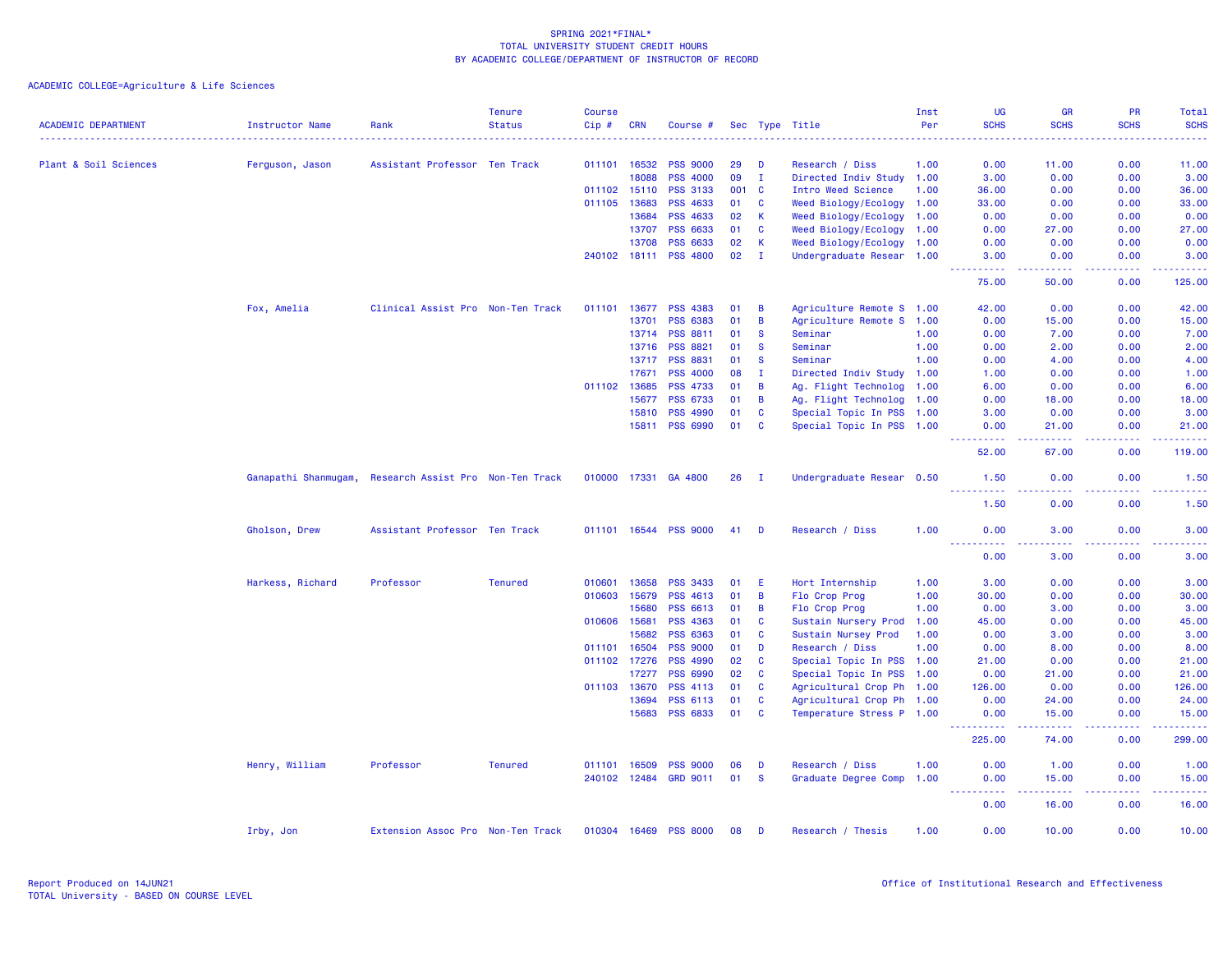ACADEMIC COLLEGE=Agriculture & Life Sciences

| 0.00<br>10.00<br>0.00<br>10.00<br>Plant & Soil Sciences<br>Not Applicable<br>030101 11848 ENS 2103<br>Intro Environ Sci<br>0.00<br>261.00<br>Jones, Keri<br>Non-Faculty<br>01 C<br>1.00<br>261.00<br>0.00<br>2.2.2.2.2<br>$\sim$ $\sim$ $\sim$<br>261.00<br>0.00<br>261.00<br>0.00<br>Kingery, William<br>0.00<br>1.50<br>Professor<br><b>Tenured</b><br>010000 17331<br>GA 4800<br>26<br>I.<br>Undergraduate Resear<br>0.50<br>1.50<br>0.00<br>010605 13647<br>PSS 3301<br>01<br>0.00<br>41.00<br>-L<br>Soils Laboratory<br>1.00<br>41.00<br>0.00<br>PSS 3301<br>02<br>43.00<br>13648<br>L.<br>Soils Laboratory<br>1.00<br>43.00<br>0.00<br>0.00<br><b>PSS 3301</b><br>43.00<br>13649<br>03<br>$\mathsf{L}$<br>Soils Laboratory<br>1.00<br>43.00<br>0.00<br>0.00<br><b>HON 4000</b><br>H05 I<br>3.00<br>240101 17969<br>Directed Individual<br>0.00<br>0.00<br>1.00<br>3.00<br><b></b><br>$\omega$ $\omega$ $\omega$ $\omega$<br>$\sim$ $\sim$ $\sim$ $\sim$<br>.<br>131.50<br>131.50<br>0.00<br>0.00<br>Knight, Patricia<br>Research Professor<br>011101 16515 PSS 9000<br>$12$ D<br>0.00<br>4.00<br>Non-Ten Track<br>Research / Diss<br>1.00<br>0.00<br>4.00<br>$\sim$ $\sim$ $\sim$ $\sim$<br>0.00<br>4.00<br>0.00<br>4.00<br>Professor<br><b>Tenured</b><br>011101 16524 PSS 9000<br>21<br>Krutz, Larry<br><b>D</b><br>Research / Diss<br>1.00<br>0.00<br>1.00<br>0.00<br>1.00<br>$\frac{1}{2} \left( \frac{1}{2} \right) \left( \frac{1}{2} \right) \left( \frac{1}{2} \right) \left( \frac{1}{2} \right)$<br>.<br>.<br>.<br>.<br>0.00<br>1.00<br>0.00<br>1.00<br>Lang, David<br>Professor<br><b>Tenured</b><br>010308 15678 PSS 8123<br>01<br>Crop Ecology<br>1.00<br>0.00<br>12.00<br>0.00<br>12.00<br><b>C</b><br>د د د د .<br>وعاعاها<br>.<br>0.00<br>12.00<br>0.00<br>12.00<br>Extension Professor<br>010304 16474 PSS 8000<br>$13$ D<br>1.00<br>0.00<br>1.00<br>Larson, Erick<br>Non-Ten Track<br>Research / Thesis<br>0.00<br>1.00<br>$\frac{1}{2} \left( \frac{1}{2} \right) \left( \frac{1}{2} \right) \left( \frac{1}{2} \right)$<br>$\omega$ $\omega$ $\omega$ $\omega$<br>1.00<br>0.00<br>1.00<br>0.00<br>0.00<br>Li, Tongyin<br>Assistant Professor Ten Track<br>010000 17334<br>GA 4800<br>25<br>I.<br>Undergraduate Resear<br>1.00<br>0.00<br>0.00<br>0.00<br>01<br>010304 15675<br><b>PSS 4143</b><br>B<br>Adv Fruit Sci<br>1.00<br>21.00<br>0.00<br>0.00<br>21.00<br><b>PSS 8000</b><br>3.00<br>16501<br>40<br>D<br>Research / Thesis<br>1.00<br>0.00<br>3.00<br>0.00<br>72.00<br>010606 13662<br><b>PSS 3923</b><br>01<br>C<br>Plant Propagation<br>72.00<br>0.00<br>0.00<br>1.00<br>13663<br>PSS 3923<br>02<br>K<br>Plant Propagation<br>1.00<br>0.00<br>0.00<br>0.00<br>0.00<br>011103 15676<br>PSS 6143<br>01<br>Adv Fruit Sci<br>9.00<br>B<br>1.00<br>0.00<br>9.00<br>0.00<br>$\frac{1}{2} \left( \frac{1}{2} \right) \left( \frac{1}{2} \right) \left( \frac{1}{2} \right) \left( \frac{1}{2} \right)$<br>105.00<br>93.00<br>12.00<br>0.00<br>010304 16483 PSS 8000<br>7.00<br>McCurdy, James<br>Associate Professor Tenured<br>22<br>D<br>Research / Thesis<br>1.00<br>0.00<br>7.00<br>0.00<br>$\frac{1}{2} \left( \frac{1}{2} \right) \left( \frac{1}{2} \right) \left( \frac{1}{2} \right) \left( \frac{1}{2} \right)$<br>0.00<br>7.00<br>0.00<br>7.00<br>010608 13641<br><b>PSS 2343</b><br>0.00<br>0.00<br>0.00<br>McDougald, Lynette<br>Instructor<br>Non-Ten Track<br>06<br>$\mathsf K$<br>Floral Design<br>1.00<br>0.00<br><b>PSS 2343</b><br>07<br>0.00<br>13642<br>$\mathsf K$<br>Floral Design<br>1.00<br>0.00<br>0.00<br>0.00<br>9.00<br>13655<br><b>PSS 3413</b><br>01<br>9.00<br>0.00<br>0.00<br>E<br>Floristry Internship<br>1.00<br>42.00<br>13664<br><b>PSS 4023</b><br>01<br>Floral Management<br>C<br>1.00<br>42.00<br>0.00<br>0.00<br>13665<br><b>PSS 4073</b><br>01<br><b>C</b><br>Sympathy Floral Desi<br>24.00<br>0.00<br>0.00<br>24.00<br>1.00<br>13666<br><b>PSS 4073</b><br>02<br>Sympathy Floral Desi<br>0.00<br>0.00<br>0.00<br>К<br>1.00<br>0.00<br><b>PSS 4093</b><br>01<br>30.00<br>13667<br>C<br>Psthrvst Care Floral<br>1.00<br>30.00<br>0.00<br>0.00<br>13668<br><b>PSS 4093</b><br>02<br>K<br>Psthrvst Care Floral<br>0.00<br>0.00<br>0.00<br>0.00<br>1.00<br>13688<br><b>PSS 6023</b><br>01<br>0.00<br>3.00<br>0.00<br>3.00<br>C<br>Floral Management<br>1.00<br><b>PSS 2343</b><br>001<br>$\mathbf{C}$<br>1.00<br>18.00<br>0.00<br>0.00<br>18.00<br>15111<br>Floral Design | <b>ACADEMIC DEPARTMENT</b> | Instructor Name | Rank | <b>Tenure</b><br><b>Status</b> | <b>Course</b><br>Cip# | <b>CRN</b> | Course # |  | Sec Type Title | Inst<br>Per | <b>UG</b><br><b>SCHS</b> | <b>GR</b><br><b>SCHS</b> | <b>PR</b><br><b>SCHS</b> | Total<br><b>SCHS</b> |
|----------------------------------------------------------------------------------------------------------------------------------------------------------------------------------------------------------------------------------------------------------------------------------------------------------------------------------------------------------------------------------------------------------------------------------------------------------------------------------------------------------------------------------------------------------------------------------------------------------------------------------------------------------------------------------------------------------------------------------------------------------------------------------------------------------------------------------------------------------------------------------------------------------------------------------------------------------------------------------------------------------------------------------------------------------------------------------------------------------------------------------------------------------------------------------------------------------------------------------------------------------------------------------------------------------------------------------------------------------------------------------------------------------------------------------------------------------------------------------------------------------------------------------------------------------------------------------------------------------------------------------------------------------------------------------------------------------------------------------------------------------------------------------------------------------------------------------------------------------------------------------------------------------------------------------------------------------------------------------------------------------------------------------------------------------------------------------------------------------------------------------------------------------------------------------------------------------------------------------------------------------------------------------------------------------------------------------------------------------------------------------------------------------------------------------------------------------------------------------------------------------------------------------------------------------------------------------------------------------------------------------------------------------------------------------------------------------------------------------------------------------------------------------------------------------------------------------------------------------------------------------------------------------------------------------------------------------------------------------------------------------------------------------------------------------------------------------------------------------------------------------------------------------------------------------------------------------------------------------------------------------------------------------------------------------------------------------------------------------------------------------------------------------------------------------------------------------------------------------------------------------------------------------------------------------------------------------------------------------------------------------------------------------------------------------------------------------------------------------------------------------------------------------------------------------------------------------------------------------------------------------------------------------------------------------------------------------------------------------------------------------------------------------------------------------------------------------------------------------------------------------------------------------------------------------------------------------------------------------------------------------------------------------------------------------------------------------------------------------------------------------------------------------------------------------------------|----------------------------|-----------------|------|--------------------------------|-----------------------|------------|----------|--|----------------|-------------|--------------------------|--------------------------|--------------------------|----------------------|
|                                                                                                                                                                                                                                                                                                                                                                                                                                                                                                                                                                                                                                                                                                                                                                                                                                                                                                                                                                                                                                                                                                                                                                                                                                                                                                                                                                                                                                                                                                                                                                                                                                                                                                                                                                                                                                                                                                                                                                                                                                                                                                                                                                                                                                                                                                                                                                                                                                                                                                                                                                                                                                                                                                                                                                                                                                                                                                                                                                                                                                                                                                                                                                                                                                                                                                                                                                                                                                                                                                                                                                                                                                                                                                                                                                                                                                                                                                                                                                                                                                                                                                                                                                                                                                                                                                                                                                                                                                              |                            |                 |      |                                |                       |            |          |  |                |             |                          |                          |                          |                      |
|                                                                                                                                                                                                                                                                                                                                                                                                                                                                                                                                                                                                                                                                                                                                                                                                                                                                                                                                                                                                                                                                                                                                                                                                                                                                                                                                                                                                                                                                                                                                                                                                                                                                                                                                                                                                                                                                                                                                                                                                                                                                                                                                                                                                                                                                                                                                                                                                                                                                                                                                                                                                                                                                                                                                                                                                                                                                                                                                                                                                                                                                                                                                                                                                                                                                                                                                                                                                                                                                                                                                                                                                                                                                                                                                                                                                                                                                                                                                                                                                                                                                                                                                                                                                                                                                                                                                                                                                                                              |                            |                 |      |                                |                       |            |          |  |                |             |                          |                          |                          |                      |
|                                                                                                                                                                                                                                                                                                                                                                                                                                                                                                                                                                                                                                                                                                                                                                                                                                                                                                                                                                                                                                                                                                                                                                                                                                                                                                                                                                                                                                                                                                                                                                                                                                                                                                                                                                                                                                                                                                                                                                                                                                                                                                                                                                                                                                                                                                                                                                                                                                                                                                                                                                                                                                                                                                                                                                                                                                                                                                                                                                                                                                                                                                                                                                                                                                                                                                                                                                                                                                                                                                                                                                                                                                                                                                                                                                                                                                                                                                                                                                                                                                                                                                                                                                                                                                                                                                                                                                                                                                              |                            |                 |      |                                |                       |            |          |  |                |             |                          |                          |                          |                      |
|                                                                                                                                                                                                                                                                                                                                                                                                                                                                                                                                                                                                                                                                                                                                                                                                                                                                                                                                                                                                                                                                                                                                                                                                                                                                                                                                                                                                                                                                                                                                                                                                                                                                                                                                                                                                                                                                                                                                                                                                                                                                                                                                                                                                                                                                                                                                                                                                                                                                                                                                                                                                                                                                                                                                                                                                                                                                                                                                                                                                                                                                                                                                                                                                                                                                                                                                                                                                                                                                                                                                                                                                                                                                                                                                                                                                                                                                                                                                                                                                                                                                                                                                                                                                                                                                                                                                                                                                                                              |                            |                 |      |                                |                       |            |          |  |                |             |                          |                          |                          |                      |
|                                                                                                                                                                                                                                                                                                                                                                                                                                                                                                                                                                                                                                                                                                                                                                                                                                                                                                                                                                                                                                                                                                                                                                                                                                                                                                                                                                                                                                                                                                                                                                                                                                                                                                                                                                                                                                                                                                                                                                                                                                                                                                                                                                                                                                                                                                                                                                                                                                                                                                                                                                                                                                                                                                                                                                                                                                                                                                                                                                                                                                                                                                                                                                                                                                                                                                                                                                                                                                                                                                                                                                                                                                                                                                                                                                                                                                                                                                                                                                                                                                                                                                                                                                                                                                                                                                                                                                                                                                              |                            |                 |      |                                |                       |            |          |  |                |             |                          |                          |                          |                      |
|                                                                                                                                                                                                                                                                                                                                                                                                                                                                                                                                                                                                                                                                                                                                                                                                                                                                                                                                                                                                                                                                                                                                                                                                                                                                                                                                                                                                                                                                                                                                                                                                                                                                                                                                                                                                                                                                                                                                                                                                                                                                                                                                                                                                                                                                                                                                                                                                                                                                                                                                                                                                                                                                                                                                                                                                                                                                                                                                                                                                                                                                                                                                                                                                                                                                                                                                                                                                                                                                                                                                                                                                                                                                                                                                                                                                                                                                                                                                                                                                                                                                                                                                                                                                                                                                                                                                                                                                                                              |                            |                 |      |                                |                       |            |          |  |                |             |                          |                          |                          |                      |
|                                                                                                                                                                                                                                                                                                                                                                                                                                                                                                                                                                                                                                                                                                                                                                                                                                                                                                                                                                                                                                                                                                                                                                                                                                                                                                                                                                                                                                                                                                                                                                                                                                                                                                                                                                                                                                                                                                                                                                                                                                                                                                                                                                                                                                                                                                                                                                                                                                                                                                                                                                                                                                                                                                                                                                                                                                                                                                                                                                                                                                                                                                                                                                                                                                                                                                                                                                                                                                                                                                                                                                                                                                                                                                                                                                                                                                                                                                                                                                                                                                                                                                                                                                                                                                                                                                                                                                                                                                              |                            |                 |      |                                |                       |            |          |  |                |             |                          |                          |                          |                      |
|                                                                                                                                                                                                                                                                                                                                                                                                                                                                                                                                                                                                                                                                                                                                                                                                                                                                                                                                                                                                                                                                                                                                                                                                                                                                                                                                                                                                                                                                                                                                                                                                                                                                                                                                                                                                                                                                                                                                                                                                                                                                                                                                                                                                                                                                                                                                                                                                                                                                                                                                                                                                                                                                                                                                                                                                                                                                                                                                                                                                                                                                                                                                                                                                                                                                                                                                                                                                                                                                                                                                                                                                                                                                                                                                                                                                                                                                                                                                                                                                                                                                                                                                                                                                                                                                                                                                                                                                                                              |                            |                 |      |                                |                       |            |          |  |                |             |                          |                          |                          |                      |
|                                                                                                                                                                                                                                                                                                                                                                                                                                                                                                                                                                                                                                                                                                                                                                                                                                                                                                                                                                                                                                                                                                                                                                                                                                                                                                                                                                                                                                                                                                                                                                                                                                                                                                                                                                                                                                                                                                                                                                                                                                                                                                                                                                                                                                                                                                                                                                                                                                                                                                                                                                                                                                                                                                                                                                                                                                                                                                                                                                                                                                                                                                                                                                                                                                                                                                                                                                                                                                                                                                                                                                                                                                                                                                                                                                                                                                                                                                                                                                                                                                                                                                                                                                                                                                                                                                                                                                                                                                              |                            |                 |      |                                |                       |            |          |  |                |             |                          |                          |                          |                      |
|                                                                                                                                                                                                                                                                                                                                                                                                                                                                                                                                                                                                                                                                                                                                                                                                                                                                                                                                                                                                                                                                                                                                                                                                                                                                                                                                                                                                                                                                                                                                                                                                                                                                                                                                                                                                                                                                                                                                                                                                                                                                                                                                                                                                                                                                                                                                                                                                                                                                                                                                                                                                                                                                                                                                                                                                                                                                                                                                                                                                                                                                                                                                                                                                                                                                                                                                                                                                                                                                                                                                                                                                                                                                                                                                                                                                                                                                                                                                                                                                                                                                                                                                                                                                                                                                                                                                                                                                                                              |                            |                 |      |                                |                       |            |          |  |                |             |                          |                          |                          |                      |
|                                                                                                                                                                                                                                                                                                                                                                                                                                                                                                                                                                                                                                                                                                                                                                                                                                                                                                                                                                                                                                                                                                                                                                                                                                                                                                                                                                                                                                                                                                                                                                                                                                                                                                                                                                                                                                                                                                                                                                                                                                                                                                                                                                                                                                                                                                                                                                                                                                                                                                                                                                                                                                                                                                                                                                                                                                                                                                                                                                                                                                                                                                                                                                                                                                                                                                                                                                                                                                                                                                                                                                                                                                                                                                                                                                                                                                                                                                                                                                                                                                                                                                                                                                                                                                                                                                                                                                                                                                              |                            |                 |      |                                |                       |            |          |  |                |             |                          |                          |                          |                      |
|                                                                                                                                                                                                                                                                                                                                                                                                                                                                                                                                                                                                                                                                                                                                                                                                                                                                                                                                                                                                                                                                                                                                                                                                                                                                                                                                                                                                                                                                                                                                                                                                                                                                                                                                                                                                                                                                                                                                                                                                                                                                                                                                                                                                                                                                                                                                                                                                                                                                                                                                                                                                                                                                                                                                                                                                                                                                                                                                                                                                                                                                                                                                                                                                                                                                                                                                                                                                                                                                                                                                                                                                                                                                                                                                                                                                                                                                                                                                                                                                                                                                                                                                                                                                                                                                                                                                                                                                                                              |                            |                 |      |                                |                       |            |          |  |                |             |                          |                          |                          |                      |
|                                                                                                                                                                                                                                                                                                                                                                                                                                                                                                                                                                                                                                                                                                                                                                                                                                                                                                                                                                                                                                                                                                                                                                                                                                                                                                                                                                                                                                                                                                                                                                                                                                                                                                                                                                                                                                                                                                                                                                                                                                                                                                                                                                                                                                                                                                                                                                                                                                                                                                                                                                                                                                                                                                                                                                                                                                                                                                                                                                                                                                                                                                                                                                                                                                                                                                                                                                                                                                                                                                                                                                                                                                                                                                                                                                                                                                                                                                                                                                                                                                                                                                                                                                                                                                                                                                                                                                                                                                              |                            |                 |      |                                |                       |            |          |  |                |             |                          |                          |                          |                      |
|                                                                                                                                                                                                                                                                                                                                                                                                                                                                                                                                                                                                                                                                                                                                                                                                                                                                                                                                                                                                                                                                                                                                                                                                                                                                                                                                                                                                                                                                                                                                                                                                                                                                                                                                                                                                                                                                                                                                                                                                                                                                                                                                                                                                                                                                                                                                                                                                                                                                                                                                                                                                                                                                                                                                                                                                                                                                                                                                                                                                                                                                                                                                                                                                                                                                                                                                                                                                                                                                                                                                                                                                                                                                                                                                                                                                                                                                                                                                                                                                                                                                                                                                                                                                                                                                                                                                                                                                                                              |                            |                 |      |                                |                       |            |          |  |                |             |                          |                          |                          |                      |
|                                                                                                                                                                                                                                                                                                                                                                                                                                                                                                                                                                                                                                                                                                                                                                                                                                                                                                                                                                                                                                                                                                                                                                                                                                                                                                                                                                                                                                                                                                                                                                                                                                                                                                                                                                                                                                                                                                                                                                                                                                                                                                                                                                                                                                                                                                                                                                                                                                                                                                                                                                                                                                                                                                                                                                                                                                                                                                                                                                                                                                                                                                                                                                                                                                                                                                                                                                                                                                                                                                                                                                                                                                                                                                                                                                                                                                                                                                                                                                                                                                                                                                                                                                                                                                                                                                                                                                                                                                              |                            |                 |      |                                |                       |            |          |  |                |             |                          |                          |                          |                      |
|                                                                                                                                                                                                                                                                                                                                                                                                                                                                                                                                                                                                                                                                                                                                                                                                                                                                                                                                                                                                                                                                                                                                                                                                                                                                                                                                                                                                                                                                                                                                                                                                                                                                                                                                                                                                                                                                                                                                                                                                                                                                                                                                                                                                                                                                                                                                                                                                                                                                                                                                                                                                                                                                                                                                                                                                                                                                                                                                                                                                                                                                                                                                                                                                                                                                                                                                                                                                                                                                                                                                                                                                                                                                                                                                                                                                                                                                                                                                                                                                                                                                                                                                                                                                                                                                                                                                                                                                                                              |                            |                 |      |                                |                       |            |          |  |                |             |                          |                          |                          |                      |
|                                                                                                                                                                                                                                                                                                                                                                                                                                                                                                                                                                                                                                                                                                                                                                                                                                                                                                                                                                                                                                                                                                                                                                                                                                                                                                                                                                                                                                                                                                                                                                                                                                                                                                                                                                                                                                                                                                                                                                                                                                                                                                                                                                                                                                                                                                                                                                                                                                                                                                                                                                                                                                                                                                                                                                                                                                                                                                                                                                                                                                                                                                                                                                                                                                                                                                                                                                                                                                                                                                                                                                                                                                                                                                                                                                                                                                                                                                                                                                                                                                                                                                                                                                                                                                                                                                                                                                                                                                              |                            |                 |      |                                |                       |            |          |  |                |             |                          |                          |                          |                      |
|                                                                                                                                                                                                                                                                                                                                                                                                                                                                                                                                                                                                                                                                                                                                                                                                                                                                                                                                                                                                                                                                                                                                                                                                                                                                                                                                                                                                                                                                                                                                                                                                                                                                                                                                                                                                                                                                                                                                                                                                                                                                                                                                                                                                                                                                                                                                                                                                                                                                                                                                                                                                                                                                                                                                                                                                                                                                                                                                                                                                                                                                                                                                                                                                                                                                                                                                                                                                                                                                                                                                                                                                                                                                                                                                                                                                                                                                                                                                                                                                                                                                                                                                                                                                                                                                                                                                                                                                                                              |                            |                 |      |                                |                       |            |          |  |                |             |                          |                          |                          |                      |
|                                                                                                                                                                                                                                                                                                                                                                                                                                                                                                                                                                                                                                                                                                                                                                                                                                                                                                                                                                                                                                                                                                                                                                                                                                                                                                                                                                                                                                                                                                                                                                                                                                                                                                                                                                                                                                                                                                                                                                                                                                                                                                                                                                                                                                                                                                                                                                                                                                                                                                                                                                                                                                                                                                                                                                                                                                                                                                                                                                                                                                                                                                                                                                                                                                                                                                                                                                                                                                                                                                                                                                                                                                                                                                                                                                                                                                                                                                                                                                                                                                                                                                                                                                                                                                                                                                                                                                                                                                              |                            |                 |      |                                |                       |            |          |  |                |             |                          |                          |                          |                      |
|                                                                                                                                                                                                                                                                                                                                                                                                                                                                                                                                                                                                                                                                                                                                                                                                                                                                                                                                                                                                                                                                                                                                                                                                                                                                                                                                                                                                                                                                                                                                                                                                                                                                                                                                                                                                                                                                                                                                                                                                                                                                                                                                                                                                                                                                                                                                                                                                                                                                                                                                                                                                                                                                                                                                                                                                                                                                                                                                                                                                                                                                                                                                                                                                                                                                                                                                                                                                                                                                                                                                                                                                                                                                                                                                                                                                                                                                                                                                                                                                                                                                                                                                                                                                                                                                                                                                                                                                                                              |                            |                 |      |                                |                       |            |          |  |                |             |                          |                          |                          |                      |
|                                                                                                                                                                                                                                                                                                                                                                                                                                                                                                                                                                                                                                                                                                                                                                                                                                                                                                                                                                                                                                                                                                                                                                                                                                                                                                                                                                                                                                                                                                                                                                                                                                                                                                                                                                                                                                                                                                                                                                                                                                                                                                                                                                                                                                                                                                                                                                                                                                                                                                                                                                                                                                                                                                                                                                                                                                                                                                                                                                                                                                                                                                                                                                                                                                                                                                                                                                                                                                                                                                                                                                                                                                                                                                                                                                                                                                                                                                                                                                                                                                                                                                                                                                                                                                                                                                                                                                                                                                              |                            |                 |      |                                |                       |            |          |  |                |             |                          |                          |                          |                      |
|                                                                                                                                                                                                                                                                                                                                                                                                                                                                                                                                                                                                                                                                                                                                                                                                                                                                                                                                                                                                                                                                                                                                                                                                                                                                                                                                                                                                                                                                                                                                                                                                                                                                                                                                                                                                                                                                                                                                                                                                                                                                                                                                                                                                                                                                                                                                                                                                                                                                                                                                                                                                                                                                                                                                                                                                                                                                                                                                                                                                                                                                                                                                                                                                                                                                                                                                                                                                                                                                                                                                                                                                                                                                                                                                                                                                                                                                                                                                                                                                                                                                                                                                                                                                                                                                                                                                                                                                                                              |                            |                 |      |                                |                       |            |          |  |                |             |                          |                          |                          |                      |
|                                                                                                                                                                                                                                                                                                                                                                                                                                                                                                                                                                                                                                                                                                                                                                                                                                                                                                                                                                                                                                                                                                                                                                                                                                                                                                                                                                                                                                                                                                                                                                                                                                                                                                                                                                                                                                                                                                                                                                                                                                                                                                                                                                                                                                                                                                                                                                                                                                                                                                                                                                                                                                                                                                                                                                                                                                                                                                                                                                                                                                                                                                                                                                                                                                                                                                                                                                                                                                                                                                                                                                                                                                                                                                                                                                                                                                                                                                                                                                                                                                                                                                                                                                                                                                                                                                                                                                                                                                              |                            |                 |      |                                |                       |            |          |  |                |             |                          |                          |                          |                      |
|                                                                                                                                                                                                                                                                                                                                                                                                                                                                                                                                                                                                                                                                                                                                                                                                                                                                                                                                                                                                                                                                                                                                                                                                                                                                                                                                                                                                                                                                                                                                                                                                                                                                                                                                                                                                                                                                                                                                                                                                                                                                                                                                                                                                                                                                                                                                                                                                                                                                                                                                                                                                                                                                                                                                                                                                                                                                                                                                                                                                                                                                                                                                                                                                                                                                                                                                                                                                                                                                                                                                                                                                                                                                                                                                                                                                                                                                                                                                                                                                                                                                                                                                                                                                                                                                                                                                                                                                                                              |                            |                 |      |                                |                       |            |          |  |                |             |                          |                          |                          |                      |
|                                                                                                                                                                                                                                                                                                                                                                                                                                                                                                                                                                                                                                                                                                                                                                                                                                                                                                                                                                                                                                                                                                                                                                                                                                                                                                                                                                                                                                                                                                                                                                                                                                                                                                                                                                                                                                                                                                                                                                                                                                                                                                                                                                                                                                                                                                                                                                                                                                                                                                                                                                                                                                                                                                                                                                                                                                                                                                                                                                                                                                                                                                                                                                                                                                                                                                                                                                                                                                                                                                                                                                                                                                                                                                                                                                                                                                                                                                                                                                                                                                                                                                                                                                                                                                                                                                                                                                                                                                              |                            |                 |      |                                |                       |            |          |  |                |             |                          |                          |                          |                      |
|                                                                                                                                                                                                                                                                                                                                                                                                                                                                                                                                                                                                                                                                                                                                                                                                                                                                                                                                                                                                                                                                                                                                                                                                                                                                                                                                                                                                                                                                                                                                                                                                                                                                                                                                                                                                                                                                                                                                                                                                                                                                                                                                                                                                                                                                                                                                                                                                                                                                                                                                                                                                                                                                                                                                                                                                                                                                                                                                                                                                                                                                                                                                                                                                                                                                                                                                                                                                                                                                                                                                                                                                                                                                                                                                                                                                                                                                                                                                                                                                                                                                                                                                                                                                                                                                                                                                                                                                                                              |                            |                 |      |                                |                       |            |          |  |                |             |                          |                          |                          |                      |
|                                                                                                                                                                                                                                                                                                                                                                                                                                                                                                                                                                                                                                                                                                                                                                                                                                                                                                                                                                                                                                                                                                                                                                                                                                                                                                                                                                                                                                                                                                                                                                                                                                                                                                                                                                                                                                                                                                                                                                                                                                                                                                                                                                                                                                                                                                                                                                                                                                                                                                                                                                                                                                                                                                                                                                                                                                                                                                                                                                                                                                                                                                                                                                                                                                                                                                                                                                                                                                                                                                                                                                                                                                                                                                                                                                                                                                                                                                                                                                                                                                                                                                                                                                                                                                                                                                                                                                                                                                              |                            |                 |      |                                |                       |            |          |  |                |             |                          |                          |                          |                      |
|                                                                                                                                                                                                                                                                                                                                                                                                                                                                                                                                                                                                                                                                                                                                                                                                                                                                                                                                                                                                                                                                                                                                                                                                                                                                                                                                                                                                                                                                                                                                                                                                                                                                                                                                                                                                                                                                                                                                                                                                                                                                                                                                                                                                                                                                                                                                                                                                                                                                                                                                                                                                                                                                                                                                                                                                                                                                                                                                                                                                                                                                                                                                                                                                                                                                                                                                                                                                                                                                                                                                                                                                                                                                                                                                                                                                                                                                                                                                                                                                                                                                                                                                                                                                                                                                                                                                                                                                                                              |                            |                 |      |                                |                       |            |          |  |                |             |                          |                          |                          |                      |
|                                                                                                                                                                                                                                                                                                                                                                                                                                                                                                                                                                                                                                                                                                                                                                                                                                                                                                                                                                                                                                                                                                                                                                                                                                                                                                                                                                                                                                                                                                                                                                                                                                                                                                                                                                                                                                                                                                                                                                                                                                                                                                                                                                                                                                                                                                                                                                                                                                                                                                                                                                                                                                                                                                                                                                                                                                                                                                                                                                                                                                                                                                                                                                                                                                                                                                                                                                                                                                                                                                                                                                                                                                                                                                                                                                                                                                                                                                                                                                                                                                                                                                                                                                                                                                                                                                                                                                                                                                              |                            |                 |      |                                |                       |            |          |  |                |             |                          |                          |                          |                      |
|                                                                                                                                                                                                                                                                                                                                                                                                                                                                                                                                                                                                                                                                                                                                                                                                                                                                                                                                                                                                                                                                                                                                                                                                                                                                                                                                                                                                                                                                                                                                                                                                                                                                                                                                                                                                                                                                                                                                                                                                                                                                                                                                                                                                                                                                                                                                                                                                                                                                                                                                                                                                                                                                                                                                                                                                                                                                                                                                                                                                                                                                                                                                                                                                                                                                                                                                                                                                                                                                                                                                                                                                                                                                                                                                                                                                                                                                                                                                                                                                                                                                                                                                                                                                                                                                                                                                                                                                                                              |                            |                 |      |                                |                       |            |          |  |                |             |                          |                          |                          |                      |
|                                                                                                                                                                                                                                                                                                                                                                                                                                                                                                                                                                                                                                                                                                                                                                                                                                                                                                                                                                                                                                                                                                                                                                                                                                                                                                                                                                                                                                                                                                                                                                                                                                                                                                                                                                                                                                                                                                                                                                                                                                                                                                                                                                                                                                                                                                                                                                                                                                                                                                                                                                                                                                                                                                                                                                                                                                                                                                                                                                                                                                                                                                                                                                                                                                                                                                                                                                                                                                                                                                                                                                                                                                                                                                                                                                                                                                                                                                                                                                                                                                                                                                                                                                                                                                                                                                                                                                                                                                              |                            |                 |      |                                |                       |            |          |  |                |             |                          |                          |                          |                      |
|                                                                                                                                                                                                                                                                                                                                                                                                                                                                                                                                                                                                                                                                                                                                                                                                                                                                                                                                                                                                                                                                                                                                                                                                                                                                                                                                                                                                                                                                                                                                                                                                                                                                                                                                                                                                                                                                                                                                                                                                                                                                                                                                                                                                                                                                                                                                                                                                                                                                                                                                                                                                                                                                                                                                                                                                                                                                                                                                                                                                                                                                                                                                                                                                                                                                                                                                                                                                                                                                                                                                                                                                                                                                                                                                                                                                                                                                                                                                                                                                                                                                                                                                                                                                                                                                                                                                                                                                                                              |                            |                 |      |                                |                       |            |          |  |                |             |                          |                          |                          |                      |
|                                                                                                                                                                                                                                                                                                                                                                                                                                                                                                                                                                                                                                                                                                                                                                                                                                                                                                                                                                                                                                                                                                                                                                                                                                                                                                                                                                                                                                                                                                                                                                                                                                                                                                                                                                                                                                                                                                                                                                                                                                                                                                                                                                                                                                                                                                                                                                                                                                                                                                                                                                                                                                                                                                                                                                                                                                                                                                                                                                                                                                                                                                                                                                                                                                                                                                                                                                                                                                                                                                                                                                                                                                                                                                                                                                                                                                                                                                                                                                                                                                                                                                                                                                                                                                                                                                                                                                                                                                              |                            |                 |      |                                |                       |            |          |  |                |             |                          |                          |                          |                      |
|                                                                                                                                                                                                                                                                                                                                                                                                                                                                                                                                                                                                                                                                                                                                                                                                                                                                                                                                                                                                                                                                                                                                                                                                                                                                                                                                                                                                                                                                                                                                                                                                                                                                                                                                                                                                                                                                                                                                                                                                                                                                                                                                                                                                                                                                                                                                                                                                                                                                                                                                                                                                                                                                                                                                                                                                                                                                                                                                                                                                                                                                                                                                                                                                                                                                                                                                                                                                                                                                                                                                                                                                                                                                                                                                                                                                                                                                                                                                                                                                                                                                                                                                                                                                                                                                                                                                                                                                                                              |                            |                 |      |                                |                       |            |          |  |                |             |                          |                          |                          |                      |
|                                                                                                                                                                                                                                                                                                                                                                                                                                                                                                                                                                                                                                                                                                                                                                                                                                                                                                                                                                                                                                                                                                                                                                                                                                                                                                                                                                                                                                                                                                                                                                                                                                                                                                                                                                                                                                                                                                                                                                                                                                                                                                                                                                                                                                                                                                                                                                                                                                                                                                                                                                                                                                                                                                                                                                                                                                                                                                                                                                                                                                                                                                                                                                                                                                                                                                                                                                                                                                                                                                                                                                                                                                                                                                                                                                                                                                                                                                                                                                                                                                                                                                                                                                                                                                                                                                                                                                                                                                              |                            |                 |      |                                |                       |            |          |  |                |             |                          |                          |                          |                      |
|                                                                                                                                                                                                                                                                                                                                                                                                                                                                                                                                                                                                                                                                                                                                                                                                                                                                                                                                                                                                                                                                                                                                                                                                                                                                                                                                                                                                                                                                                                                                                                                                                                                                                                                                                                                                                                                                                                                                                                                                                                                                                                                                                                                                                                                                                                                                                                                                                                                                                                                                                                                                                                                                                                                                                                                                                                                                                                                                                                                                                                                                                                                                                                                                                                                                                                                                                                                                                                                                                                                                                                                                                                                                                                                                                                                                                                                                                                                                                                                                                                                                                                                                                                                                                                                                                                                                                                                                                                              |                            |                 |      |                                |                       |            |          |  |                |             |                          |                          |                          |                      |
|                                                                                                                                                                                                                                                                                                                                                                                                                                                                                                                                                                                                                                                                                                                                                                                                                                                                                                                                                                                                                                                                                                                                                                                                                                                                                                                                                                                                                                                                                                                                                                                                                                                                                                                                                                                                                                                                                                                                                                                                                                                                                                                                                                                                                                                                                                                                                                                                                                                                                                                                                                                                                                                                                                                                                                                                                                                                                                                                                                                                                                                                                                                                                                                                                                                                                                                                                                                                                                                                                                                                                                                                                                                                                                                                                                                                                                                                                                                                                                                                                                                                                                                                                                                                                                                                                                                                                                                                                                              |                            |                 |      |                                |                       |            |          |  |                |             |                          |                          |                          |                      |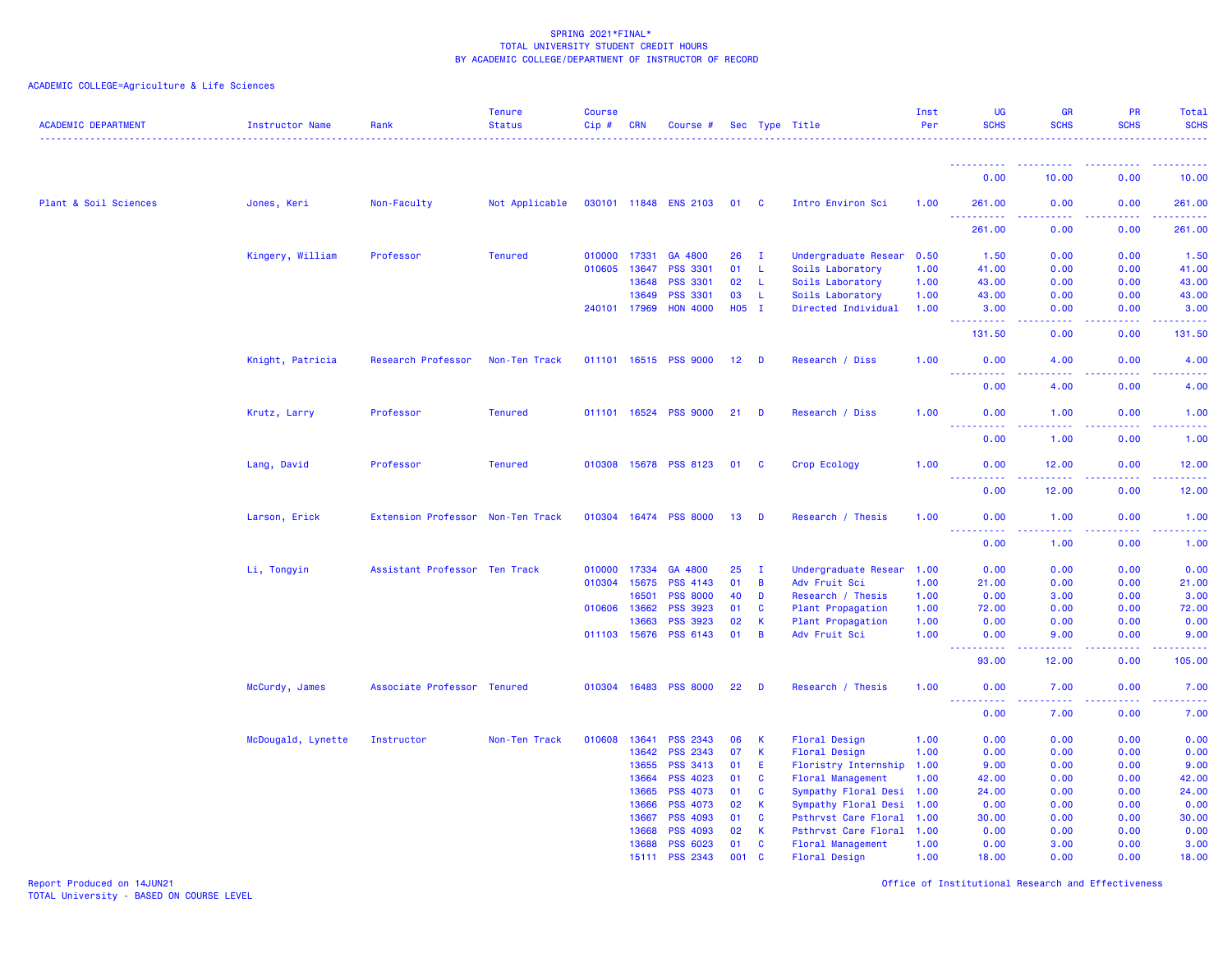# ACADEMIC COLLEGE=Agriculture & Life Sciences

| <b>ACADEMIC DEPARTMENT</b> | Instructor Name    | Rank                              | <b>Tenure</b><br><b>Status</b> | <b>Course</b><br>Cip# | CRN                   | Course #                           |                 |                      | Sec Type Title                                  | Inst<br>Per | UG<br><b>SCHS</b>                                                                                                                                            | <b>GR</b><br><b>SCHS</b>                                                                                                                                     | <b>PR</b><br><b>SCHS</b>                                                                                                                                     | Total<br><b>SCHS</b>  |
|----------------------------|--------------------|-----------------------------------|--------------------------------|-----------------------|-----------------------|------------------------------------|-----------------|----------------------|-------------------------------------------------|-------------|--------------------------------------------------------------------------------------------------------------------------------------------------------------|--------------------------------------------------------------------------------------------------------------------------------------------------------------|--------------------------------------------------------------------------------------------------------------------------------------------------------------|-----------------------|
| Plant & Soil Sciences      | McDougald, Lynette | Instructor                        | Non-Ten Track                  |                       |                       | 011101 13661 PSS 3511              | 01              | <b>S</b>             | Seminar                                         | 1.00        | 10.00                                                                                                                                                        | 0.00                                                                                                                                                         | 0.00                                                                                                                                                         | 10.00                 |
|                            |                    |                                   |                                |                       |                       |                                    |                 |                      |                                                 |             | $- - -$<br>.<br>133.00                                                                                                                                       | .<br>3.00                                                                                                                                                    | .<br>0.00                                                                                                                                                    | .<br>136.00           |
|                            | Morrison, Jesse    | Research Assist Pro Non-Ten Track |                                | 010304 16496          |                       | <b>PSS 8000</b>                    | 35              | <b>D</b>             | Research / Thesis                               | 1.00        | 0.00                                                                                                                                                         | 5.00                                                                                                                                                         | 0.00                                                                                                                                                         | 5.00                  |
|                            |                    |                                   |                                |                       |                       |                                    |                 |                      |                                                 |             | المالمات<br>0.00                                                                                                                                             | 5.00                                                                                                                                                         | بالأباد<br>0.00                                                                                                                                              | 5.00                  |
|                            | Pieralisi, Brian   | Assistant Professor Ten Track     |                                |                       |                       | 010304 16493 PSS 8000              | 32              | D                    | Research / Thesis                               | 1.00        | 0.00                                                                                                                                                         | 2.00                                                                                                                                                         | 0.00                                                                                                                                                         | 2.00                  |
|                            |                    |                                   |                                |                       |                       |                                    |                 |                      |                                                 |             | <b>.</b><br>0.00                                                                                                                                             | -----<br>2.00                                                                                                                                                | $\frac{1}{2} \left( \frac{1}{2} \right) \left( \frac{1}{2} \right) \left( \frac{1}{2} \right) \left( \frac{1}{2} \right) \left( \frac{1}{2} \right)$<br>0.00 | المالم عامان<br>2.00  |
|                            | Reddy, Kambham     | Research Professor                | Non-Ten Track                  | 011101 16513          |                       | <b>PSS 9000</b>                    | 10 <sup>°</sup> | D                    | Research / Diss                                 | 1.00        | 0.00                                                                                                                                                         | 9.00                                                                                                                                                         | 0.00                                                                                                                                                         | 9.00                  |
|                            |                    |                                   |                                |                       |                       | 260307 13713 PSS 8163              | 01              | <b>C</b>             | Environment Plt Phys                            | 1.00        | 0.00                                                                                                                                                         | 24,00                                                                                                                                                        | 0.00                                                                                                                                                         | 24.00                 |
|                            |                    |                                   |                                |                       |                       |                                    |                 |                      |                                                 |             | 0.00                                                                                                                                                         | 33.00                                                                                                                                                        | 0.00                                                                                                                                                         | 33.00                 |
|                            | Reynolds, Daniel   | Non-Faculty                       | Not Applicable                 |                       |                       | 010304 16466 PSS 8000              | 05              | <b>D</b>             | Research / Thesis                               | 1.00        | 0.00<br>2.2.2.2.2.2                                                                                                                                          | 13.00                                                                                                                                                        | 0.00                                                                                                                                                         | 13.00                 |
|                            |                    |                                   |                                |                       |                       |                                    |                 |                      |                                                 |             | 0.00                                                                                                                                                         | 13.00                                                                                                                                                        | 0.00                                                                                                                                                         | 13.00                 |
|                            | Rushing, Jason     | Extension Assoc Pro Non-Ten Track |                                | 010304 16495          |                       | <b>PSS 8000</b>                    | 34              | D                    | Research / Thesis                               | 1.00        | 0.00<br>$\frac{1}{2} \left( \frac{1}{2} \right) \left( \frac{1}{2} \right) \left( \frac{1}{2} \right) \left( \frac{1}{2} \right) \left( \frac{1}{2} \right)$ | 3.00<br>.                                                                                                                                                    | 0.00                                                                                                                                                         | 3.00                  |
|                            |                    |                                   |                                |                       |                       |                                    |                 |                      |                                                 |             | 0.00                                                                                                                                                         | 3.00                                                                                                                                                         | 0.00                                                                                                                                                         | 3.00                  |
|                            | Stafne, Eric       | Extension Professor Non-Ten Track |                                | 010304 16480          |                       | <b>PSS 8000</b>                    | 19              | <b>D</b>             | Research / Thesis                               | 1.00        | 0.00<br><u>.</u>                                                                                                                                             | 9.00<br>د د د د                                                                                                                                              | 0.00<br><u>.</u>                                                                                                                                             | 9.00<br>$\frac{1}{2}$ |
|                            |                    |                                   |                                |                       |                       |                                    |                 |                      |                                                 |             | 0.00                                                                                                                                                         | 9.00                                                                                                                                                         | 0.00                                                                                                                                                         | 9.00                  |
|                            | Stewart, Barry     | Associate Professor Tenured       |                                |                       | 010607 13678<br>13679 | <b>PSS 4443</b><br><b>PSS 4443</b> | 01<br>02        | <b>C</b><br><b>C</b> | Athletic Field Mgt<br>Athletic Field Mgt-A 1.00 | 1.00        | 57.00<br>12.00                                                                                                                                               | 0.00<br>0.00                                                                                                                                                 | 0.00<br>0.00                                                                                                                                                 | 57.00<br>12.00        |
|                            |                    |                                   |                                | 011101                | 16508                 | <b>PSS 9000</b>                    | 05              | D                    | Research / Diss                                 | 1.00        | 0.00                                                                                                                                                         | 5.00                                                                                                                                                         | 0.00                                                                                                                                                         | 5.00                  |
|                            |                    |                                   |                                | 011103 13632          |                       | <b>PSS 1313</b>                    | 01              | $\mathbf{C}$         | <b>Plant Science</b>                            | 1.00        | 177.00                                                                                                                                                       | 0.00                                                                                                                                                         | 0.00                                                                                                                                                         | 177.00                |
|                            |                    |                                   |                                |                       | 13633                 | <b>PSS 1313</b>                    | 02              | $\mathbf{K}$         | <b>Plant Science</b>                            | 1.00        | 0.00                                                                                                                                                         | 0.00                                                                                                                                                         | 0.00                                                                                                                                                         | 0.00                  |
|                            |                    |                                   |                                |                       | 13634                 | PSS 1313                           | 03              | $\mathsf K$          | <b>Plant Science</b>                            | 1.00        | 0.00                                                                                                                                                         | 0.00                                                                                                                                                         | 0.00                                                                                                                                                         | 0.00                  |
|                            |                    |                                   |                                |                       |                       | 13635 PSS 1313                     | 04              | $\mathsf{K}$         | <b>Plant Science</b>                            | 1.00        | 0.00<br>- - - -                                                                                                                                              | 0.00<br>$\frac{1}{2} \left( \frac{1}{2} \right) \left( \frac{1}{2} \right) \left( \frac{1}{2} \right)$                                                       | 0.00<br>.                                                                                                                                                    | 0.00                  |
|                            |                    |                                   |                                |                       |                       |                                    |                 |                      |                                                 |             | 246.00                                                                                                                                                       | 5.00                                                                                                                                                         | 0.00                                                                                                                                                         | 251.00                |
|                            | Tseng, Te Ming     | Assistant Professor Ten Track     |                                | 010000                | 15983                 | GA 4800                            | 21              | $\mathbf{I}$         | Undergraduate Resear 1.00                       |             | 0.00                                                                                                                                                         | 0.00                                                                                                                                                         | 0.00                                                                                                                                                         | 0.00                  |
|                            |                    |                                   |                                |                       | 16316                 | GA 4800                            | 22              | $\mathbf{I}$         | Undergraduate Resear 1.00                       |             | 1.00                                                                                                                                                         | 0.00                                                                                                                                                         | 0.00                                                                                                                                                         | 1.00                  |
|                            |                    |                                   |                                | 010304                | 16488                 | <b>PSS 8000</b>                    | 27              | D                    | Research / Thesis                               | 1.00        | 0.00                                                                                                                                                         | 6.00                                                                                                                                                         | 0.00                                                                                                                                                         | 6.00                  |
|                            |                    |                                   |                                | 011101                | 16530                 | <b>PSS 9000</b>                    | 27              | D                    | Research / Diss                                 | 1.00        | 0.00                                                                                                                                                         | 17.00                                                                                                                                                        | 0.00                                                                                                                                                         | 17.00                 |
|                            |                    |                                   |                                |                       | 17583                 | <b>PSS 4000</b>                    | 01              | $\mathbf{I}$         | Directed Indiv Study 1.00                       |             | 2.00                                                                                                                                                         | 0.00                                                                                                                                                         | 0.00                                                                                                                                                         | 2.00                  |
|                            |                    |                                   |                                |                       | 17584                 | <b>PSS 4000</b>                    | 02              | $\mathbf{I}$         | Directed Indiv Study 1.00                       |             | 2.00                                                                                                                                                         | 0.00                                                                                                                                                         | 0.00                                                                                                                                                         | 2.00                  |
|                            |                    |                                   |                                |                       | 17585                 | <b>PSS 4000</b>                    | 03              | $\mathbf{I}$         | Directed Indiv Study                            | 1.00        | 2.00                                                                                                                                                         | 0.00                                                                                                                                                         | 0.00                                                                                                                                                         | 2.00                  |
|                            |                    |                                   |                                |                       | 17586                 | <b>PSS 4000</b>                    | 04              | $\mathbf{I}$         | Directed Indiv Study 1.00                       |             | 2.00                                                                                                                                                         | 0.00                                                                                                                                                         | 0.00                                                                                                                                                         | 2.00                  |
|                            |                    |                                   |                                |                       | 17587                 | <b>PSS 4000</b>                    | 05              | $\mathbf{I}$         | Directed Indiv Study 1.00                       |             | 2.00                                                                                                                                                         | 0.00                                                                                                                                                         | 0.00                                                                                                                                                         | 2.00                  |
|                            |                    |                                   |                                |                       | 17588                 | <b>PSS 4000</b>                    | 06              | $\mathbf{I}$         | Directed Indiv Study 1.00                       |             | 2.00<br>الداعات عامان                                                                                                                                        | 0.00<br>$\frac{1}{2} \left( \frac{1}{2} \right) \left( \frac{1}{2} \right) \left( \frac{1}{2} \right) \left( \frac{1}{2} \right) \left( \frac{1}{2} \right)$ | 0.00<br>. <b>.</b> .                                                                                                                                         | 2.00<br>.             |
|                            |                    |                                   |                                |                       |                       |                                    |                 |                      |                                                 |             | 13.00                                                                                                                                                        | 23.00                                                                                                                                                        | 0.00                                                                                                                                                         | 36.00                 |
|                            | Wallace, Teddy     | Associate Professor Tenured       |                                | 010304                | 13673                 | <b>PSS 4133</b>                    | 01              | <b>C</b>             | Fiber&Oilseed Crops                             | 1.00        | 90.00                                                                                                                                                        | 0.00                                                                                                                                                         | 0.00                                                                                                                                                         | 90.00                 |
|                            |                    |                                   |                                |                       | 13697                 | <b>PSS 6133</b>                    | 01              | <b>C</b>             | Fiber&Oilseed Crops                             | 1.00        | 0.00                                                                                                                                                         | 3.00                                                                                                                                                         | 0.00                                                                                                                                                         | 3.00                  |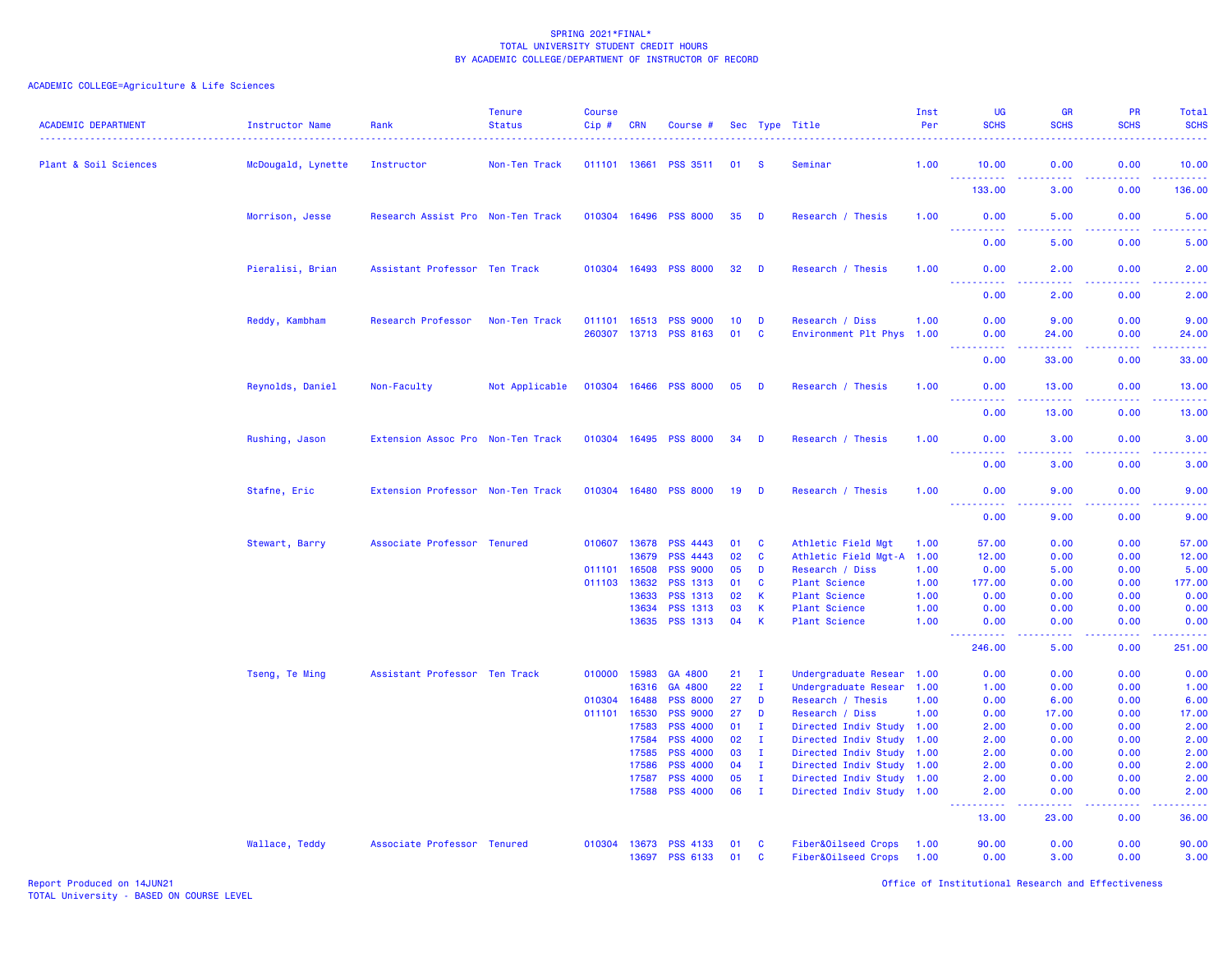# ACADEMIC COLLEGE=Agriculture & Life Sciences

| <b>ACADEMIC DEPARTMENT</b>            | Instructor Name | Rank                                             | <b>Tenure</b><br>Status | <b>Course</b><br>Cip # | <b>CRN</b> | Course # Sec Type Title    |  |                 | Inst<br>Per | UG<br><b>SCHS</b>   | <b>GR</b><br><b>SCHS</b> | <b>PR</b><br><b>SCHS</b> | Total<br><b>SCHS</b> |
|---------------------------------------|-----------------|--------------------------------------------------|-------------------------|------------------------|------------|----------------------------|--|-----------------|-------------|---------------------|--------------------------|--------------------------|----------------------|
|                                       |                 |                                                  |                         |                        |            |                            |  |                 |             |                     |                          |                          |                      |
|                                       |                 |                                                  |                         |                        |            |                            |  |                 |             | 90.00               | 3.00                     | 0.00                     | 93.00                |
| Plant & Soil Sciences                 | White, Joshua   | Non-Faculty                                      | Not Applicable          |                        |            | 010304 13669 PSS 4103 01 B |  | Forage Pasture  | 1.00        | 60.00<br>---------- | 0.00<br>.                | 0.00<br>.                | 60.00<br>.           |
|                                       |                 |                                                  |                         |                        |            |                            |  |                 |             | 60.00               | 0.00                     | 0.00                     | 60.00                |
|                                       |                 | Zurweller, Brendan Assistant Professor Ten Track |                         |                        |            | 011101 16529 PSS 9000 26 D |  | Research / Diss | 1.00        | 0.00<br>----------  | 2.00<br>-----------      | 0.00<br>.                | 2.00<br>.            |
|                                       |                 |                                                  |                         |                        |            |                            |  |                 |             | 0.00                | 2.00                     | 0.00                     | 2.00                 |
| ===================================== |                 |                                                  |                         |                        |            |                            |  |                 |             | ==========          | ==========               | -----------              | ==========           |
| Plant & Soil Sciences                 |                 |                                                  |                         |                        |            |                            |  |                 |             | 2814.00             | 615,00                   | 0.00                     | 3429,00              |
| ===================================== |                 |                                                  |                         |                        |            |                            |  |                 |             |                     | ==========               | ==========               | -----------          |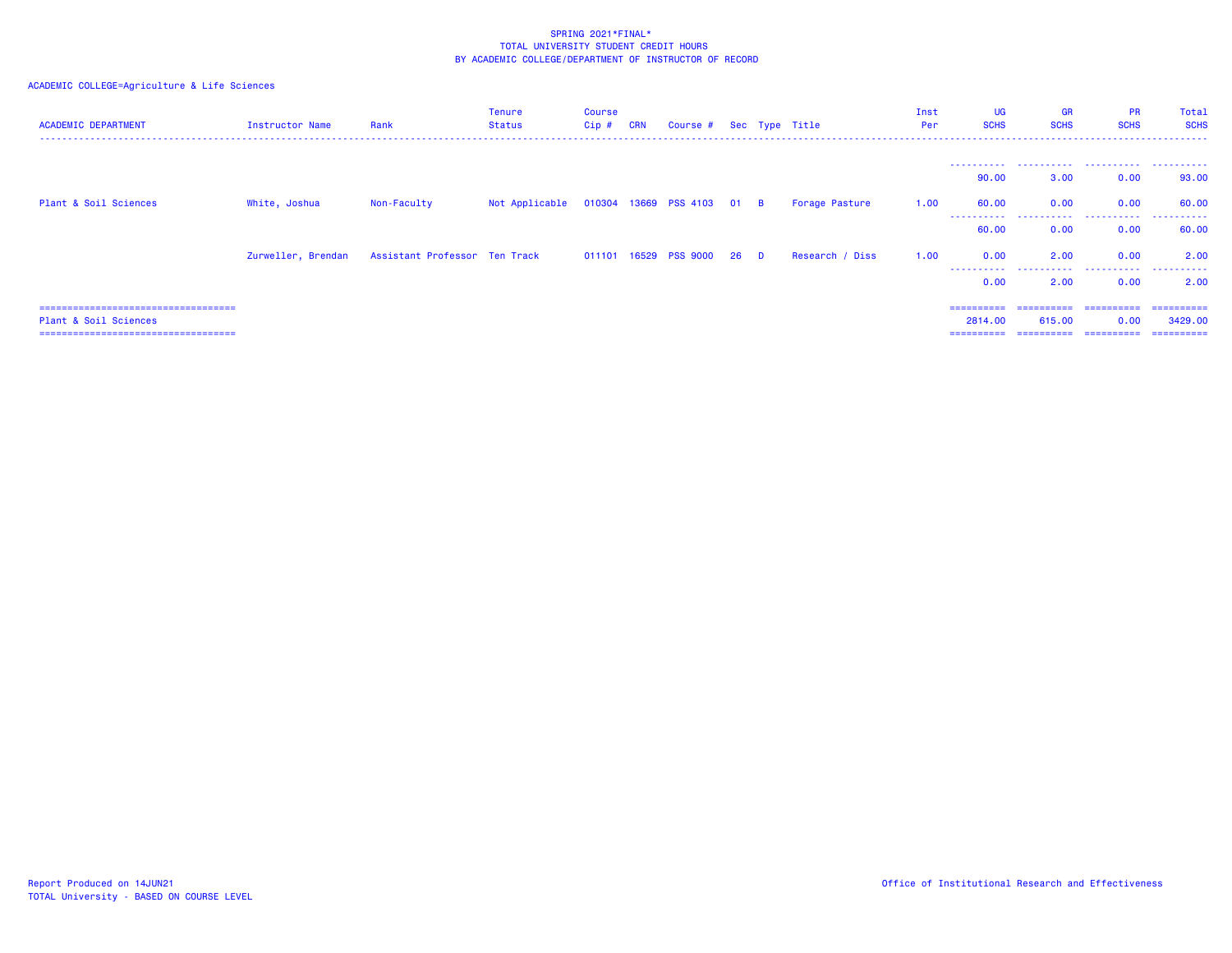# ACADEMIC COLLEGE=Agriculture & Life Sciences

| <b>ACADEMIC DEPARTMENT</b> | Instructor Name                                    | Rank                              | <b>Tenure</b><br><b>Status</b> | <b>Course</b><br>Cip# | <b>CRN</b>   | Course #             |                 |              | Sec Type Title            | Inst<br>Per | UG<br><b>SCHS</b>                                                                                                                                             | <b>GR</b><br><b>SCHS</b> | PR<br><b>SCHS</b>                    | Total<br><b>SCHS</b> |
|----------------------------|----------------------------------------------------|-----------------------------------|--------------------------------|-----------------------|--------------|----------------------|-----------------|--------------|---------------------------|-------------|---------------------------------------------------------------------------------------------------------------------------------------------------------------|--------------------------|--------------------------------------|----------------------|
| <b>Poultry Science</b>     | Acharya Adhikari, Pr Assistant Professor Ten Track |                                   |                                |                       | 010907 16344 | PO 9000              | 09              | D            | Research / Diss           | 1.00        | 0.00                                                                                                                                                          | 2.00                     | 0.00                                 | 2.00                 |
|                            |                                                    |                                   |                                |                       | 16353        | PO 8000              | 09              | D            | Research / Thesis         | 1.00        | 0.00                                                                                                                                                          | 2.00                     | 0.00                                 | 2.00                 |
|                            |                                                    |                                   |                                |                       |              |                      |                 |              |                           |             | 0.00                                                                                                                                                          | 4.00                     | 0.00                                 | 4.00                 |
|                            | Beck, Mary                                         | Professor                         | <b>Tenured</b>                 |                       | 010907 13558 | PO 8011              | 01              | -S           | Graduate Seminar in       | 1.00        | 0.00                                                                                                                                                          | 12.00                    | 0.00                                 | 12.00                |
|                            |                                                    |                                   |                                |                       | 13559        | PO 8111              | 01              | <b>S</b>     | Adv Grad Poultry Sem 1.00 |             | 0.00                                                                                                                                                          | 5.00                     | 0.00                                 | 5.00                 |
|                            |                                                    |                                   |                                |                       |              |                      |                 |              |                           |             | 22222<br>0.00                                                                                                                                                 | المستمرين<br>17.00       | .<br>0.00                            | .<br>17.00           |
|                            | Kiess, Aaron                                       | Professor                         | <b>Tenured</b>                 | 010907                | 13551        | PO 4844              | 01              | <b>C</b>     | Avian Anatomy & Phys 1.00 |             | 60.00                                                                                                                                                         | 0.00                     | 0.00                                 | 60.00                |
|                            |                                                    |                                   |                                |                       | 13552        | PO 4844              | 02              | $\mathbf{K}$ | Avian Anatomy & Phys 1.00 |             | 0.00                                                                                                                                                          | 0.00                     | 0.00                                 | 0.00                 |
|                            |                                                    |                                   |                                |                       | 13556        | PO 6844              | 01              | C            | Avian Anatomy & Phys 1.00 |             | 0.00                                                                                                                                                          | 12.00                    | 0.00                                 | 12.00                |
|                            |                                                    |                                   |                                |                       | 13557        | PO 6844              | 02              | $\mathsf{K}$ | Avian Anatomy & Phys 1.00 |             | 0.00                                                                                                                                                          | 0.00                     | 0.00                                 | 0.00                 |
|                            |                                                    |                                   |                                |                       | 17934        | PO 4000              | 05              | $\mathbf{I}$ | Directed Indiv Study      | 1.00        | 4.00                                                                                                                                                          | 0.00                     | 0.00                                 | 4.00                 |
|                            |                                                    |                                   |                                |                       | 240101 17259 | <b>HON 4093</b>      | <b>H10 E</b>    |              | <b>Honors Thesis</b>      | 1.00        | 3.00                                                                                                                                                          | 0.00                     | 0.00                                 | 3.00                 |
|                            |                                                    |                                   |                                |                       |              |                      |                 |              |                           |             | .<br>67.00                                                                                                                                                    | .<br>12.00               | 2.2.2.2.2<br>0.00                    | .<br>79.00           |
|                            | Peebles, Edgar                                     | Professor                         | <b>Tenured</b>                 | 010907                | 16345        | PO 8000              | 01              | D            | Research / Thesis         | 1.00        | 0.00                                                                                                                                                          | 13.00                    | 0.00                                 | 13.00                |
|                            |                                                    |                                   |                                |                       | 16624        | PO 4000              | 01              | Ι.           | Directed Indiv Study      | 1.00        | 2.00                                                                                                                                                          | 0.00                     | 0.00                                 | 2.00                 |
|                            |                                                    |                                   |                                | 260801                | 10571        | BIO 3103             | 01              | C            | Genetics I-SI             | 1.00        | 408.00                                                                                                                                                        | 0.00                     | 0.00                                 | 408.00               |
|                            |                                                    |                                   |                                |                       | 10572        | BIO 3103             | 02              | К            | Genetics I                | 1.00        | 0.00                                                                                                                                                          | 0.00                     | 0.00                                 | 0.00                 |
|                            |                                                    |                                   |                                |                       | 10573        | <b>BIO 3103</b>      | 03              | <b>K</b>     | Genetics I                | 1.00        | 0.00                                                                                                                                                          | 0.00                     | 0.00                                 | 0.00                 |
|                            |                                                    |                                   |                                |                       | 12398        | <b>GNS 3103</b>      | 01              | C            | Genetics I SI             | 1.00        | 78.00                                                                                                                                                         | 0.00                     | 0.00                                 | 78.00                |
|                            |                                                    |                                   |                                |                       | 12399        | <b>GNS 3103</b>      | 02              | К            | Genetics I                | 1.00        | 0.00                                                                                                                                                          | 0.00                     | 0.00                                 | 0.00                 |
|                            |                                                    |                                   |                                |                       | 12400        | <b>GNS 3103</b>      | 03              | K            | Genetics I                | 1.00        | 0.00                                                                                                                                                          | 0.00                     | 0.00                                 | 0.00                 |
|                            |                                                    |                                   |                                |                       | 13540        | PO 3103              | 01              | <b>C</b>     | Genetics I                | 1.00        | 174.00                                                                                                                                                        | 0.00                     | 0.00                                 | 174.00               |
|                            |                                                    |                                   |                                |                       | 13541        |                      |                 |              |                           |             | 0.00                                                                                                                                                          |                          | 0.00                                 |                      |
|                            |                                                    |                                   |                                |                       |              | PO 3103              | 02<br>03        | K<br>K       | Genetics I                | 1.00        |                                                                                                                                                               | 0.00<br>0.00             | 0.00                                 | 0.00<br>0.00         |
|                            |                                                    |                                   |                                |                       |              | 13542 PO 3103        |                 |              | Genetics I                | 1.00        | 0.00<br>----------                                                                                                                                            | -----                    | <b><i><u><u> - - - -</u></u></i></b> | .                    |
|                            |                                                    |                                   |                                |                       |              |                      |                 |              |                           |             | 662.00                                                                                                                                                        | 13.00                    | 0.00                                 | 675.00               |
|                            | Ramachandran, Reshma Non-Faculty                   |                                   | Not Applicable                 | 010907                | 13548        | PO 4324              | 01              | <b>C</b>     | Avian Reproduction        | 1.00        | 52.00                                                                                                                                                         | 0.00                     | 0.00                                 | 52.00                |
|                            |                                                    |                                   |                                |                       | 13553        | PO 6324              | 01              | C            | Avian Reproduction        | 1.00        | 0.00                                                                                                                                                          | 8.00                     | 0.00                                 | 8.00                 |
|                            |                                                    |                                   |                                |                       | 15382        | PO 4324              | 02              | -K           | Avian Reproduction        | 1.00        | 0.00                                                                                                                                                          | 0.00                     | 0.00                                 | 0.00                 |
|                            |                                                    |                                   |                                |                       | 15389        | PO 4324              | 03              | <b>K</b>     | Avian Reproduction        | 1.00        | 0.00                                                                                                                                                          | 0.00                     | 0.00                                 | 0.00                 |
|                            |                                                    |                                   |                                |                       | 15403        | PO 6324              | 02              | <b>K</b>     | Avian Reproduction        | 1.00        | 0.00                                                                                                                                                          | 0.00                     | 0.00                                 | 0.00                 |
|                            |                                                    |                                   |                                |                       |              | 17881 PO 4000        | 03              | $\mathbf{I}$ | Directed Indiv Study 1.00 |             | 3.00                                                                                                                                                          | 0.00<br>د د د د .        | 0.00                                 | 3.00                 |
|                            |                                                    |                                   |                                |                       |              |                      |                 |              |                           |             | $  -$<br>.<br>55.00                                                                                                                                           | 8.00                     | .<br>0.00                            | .<br>63.00           |
|                            | Tabler, George                                     | Extension Professor Non-Ten Track |                                |                       |              | 010907 16346 PO 8000 | 02              | D            | Research / Thesis         | 1.00        | 0.00<br>.                                                                                                                                                     | 2.00<br>.                | 0.00<br>.                            | 2.00<br>$   -$       |
|                            |                                                    |                                   |                                |                       |              |                      |                 |              |                           |             | 0.00                                                                                                                                                          | 2.00                     | 0.00                                 | 2.00                 |
|                            | Theradiyil Sukumaran Assistant Professor Ten Track |                                   |                                | 010000                | 17348        | GA 4800              | 15 <sub>1</sub> | $\mathbf{I}$ | Undergraduate Resear 1.00 |             | 3.00                                                                                                                                                          | 0.00                     | 0.00                                 | 3.00                 |
|                            |                                                    |                                   |                                | 010907                | 13546        | PO 4033              | 01              | B            | Diseases of Poultry       | 1.00        | 45.00                                                                                                                                                         | 0.00                     | 0.00                                 | 45.00                |
|                            |                                                    |                                   |                                |                       | 16352        | PO 8000              | 08              | D            | Research / Thesis         | 1.00        | 0.00                                                                                                                                                          | 13.00                    | 0.00                                 | 13.00                |
|                            |                                                    |                                   |                                |                       | 16889        | PO 4000              | 02              | $\mathbf{I}$ | Directed Indiv Study 1.00 |             | 3.00                                                                                                                                                          | 0.00                     | 0.00                                 | 3.00                 |
|                            |                                                    |                                   |                                |                       |              |                      |                 |              |                           |             | $\frac{1}{2} \left( \frac{1}{2} \right) \left( \frac{1}{2} \right) \left( \frac{1}{2} \right) \left( \frac{1}{2} \right) \left( \frac{1}{2} \right)$<br>51.00 | -----<br>13.00           | .<br>0.00                            | .<br>64.00           |
|                            | Wamsley, Kelley                                    | Associate Professor Tenured       |                                |                       |              | 010904 13549 P0 4423 | 01              | <b>C</b>     | <b>Feed Manufacturing</b> | 1.00        | 42.00                                                                                                                                                         | 0.00                     | 0.00                                 | 42.00                |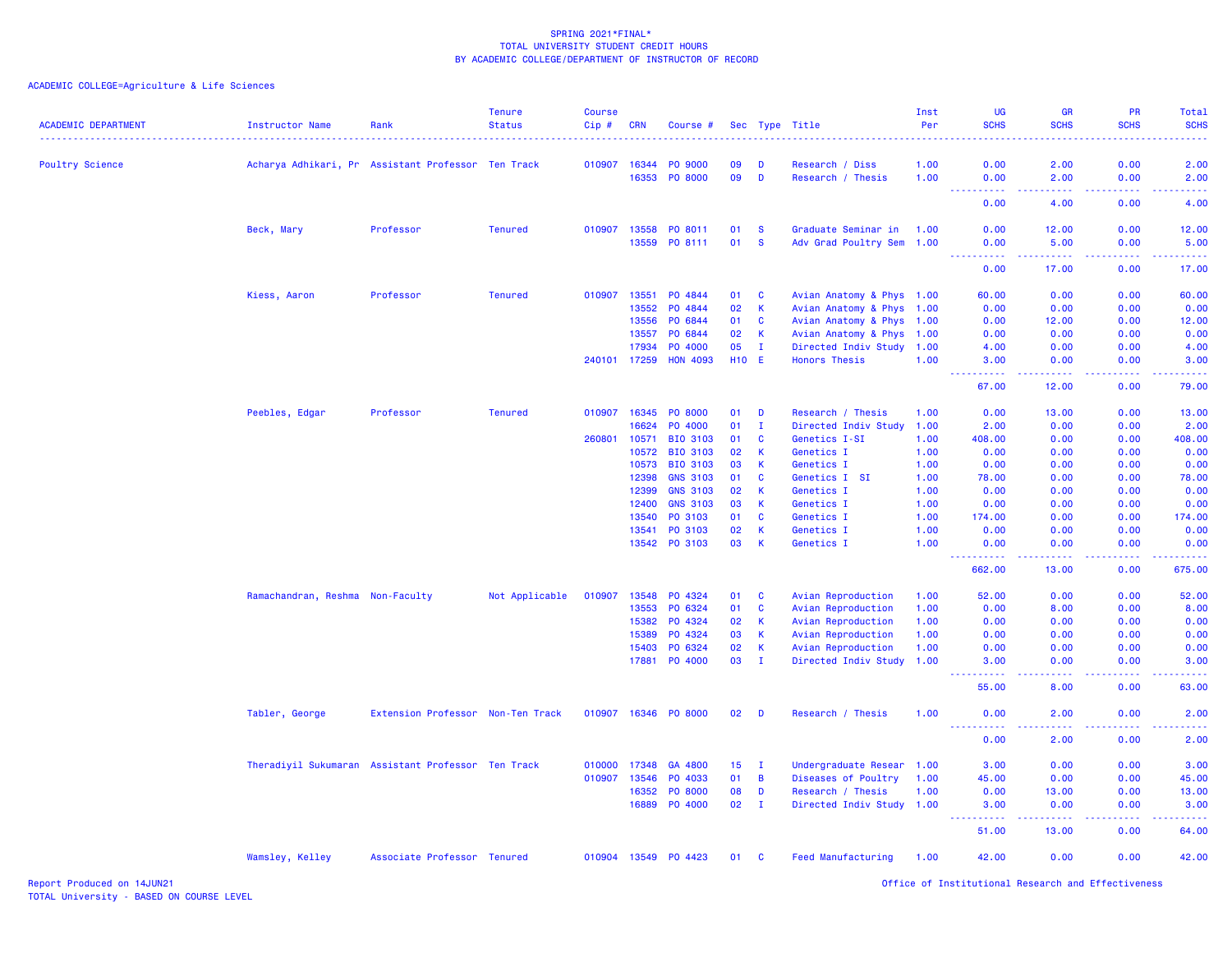ACADEMIC COLLEGE=Agriculture & Life Sciences

| <b>ACADEMIC DEPARTMENT</b>                                     | Instructor Name | Rank                              | <b>Tenure</b><br><b>Status</b> | <b>Course</b><br>Cip# | <b>CRN</b> | Course #        |       |                | Sec Type Title              | Inst<br>Per | UG<br><b>SCHS</b>                                                                                                                                                                                                                                               | <b>GR</b><br><b>SCHS</b>                                                                               | <b>PR</b><br><b>SCHS</b> | Total<br><b>SCHS</b>                                                                                                                                                                                                                                                                                                                                                                                                                                                                              |
|----------------------------------------------------------------|-----------------|-----------------------------------|--------------------------------|-----------------------|------------|-----------------|-------|----------------|-----------------------------|-------------|-----------------------------------------------------------------------------------------------------------------------------------------------------------------------------------------------------------------------------------------------------------------|--------------------------------------------------------------------------------------------------------|--------------------------|---------------------------------------------------------------------------------------------------------------------------------------------------------------------------------------------------------------------------------------------------------------------------------------------------------------------------------------------------------------------------------------------------------------------------------------------------------------------------------------------------|
|                                                                |                 |                                   |                                |                       |            |                 |       |                | --------------------------- |             | ---------                                                                                                                                                                                                                                                       | .                                                                                                      | - - - - - - -            | .                                                                                                                                                                                                                                                                                                                                                                                                                                                                                                 |
| <b>Poultry Science</b>                                         | Wamsley, Kelley | Associate Professor Tenured       |                                | 010904                | 13554      | PO 6423         | 01    | <b>C</b>       | <b>Feed Manufacturing</b>   | 1.00        | 0.00                                                                                                                                                                                                                                                            | 12.00                                                                                                  | 0.00                     | 12.00                                                                                                                                                                                                                                                                                                                                                                                                                                                                                             |
|                                                                |                 |                                   |                                | 010907                | 13544      | PO 3423         | 01    | $\overline{B}$ | Poultry Evaluation I        | 0.50        | 13.50                                                                                                                                                                                                                                                           | 0.00                                                                                                   | 0.00                     | 13.50                                                                                                                                                                                                                                                                                                                                                                                                                                                                                             |
|                                                                |                 |                                   |                                |                       | 16323      | PO 9000         | 06    | D              | Research / Diss             | 1.00        | 0.00                                                                                                                                                                                                                                                            | 1.00                                                                                                   | 0.00                     | 1.00                                                                                                                                                                                                                                                                                                                                                                                                                                                                                              |
|                                                                |                 |                                   |                                |                       | 16341      | PO 9000         | 006 D |                | Research / Diss             | 1.00        | 0.00                                                                                                                                                                                                                                                            | 5.00                                                                                                   | 0.00                     | 5.00                                                                                                                                                                                                                                                                                                                                                                                                                                                                                              |
|                                                                |                 |                                   |                                |                       |            | 16350 PO 8000   | 06    | D              | Research / Thesis           | 1.00        | 0.00                                                                                                                                                                                                                                                            | 4.00                                                                                                   | 0.00                     | 4.00                                                                                                                                                                                                                                                                                                                                                                                                                                                                                              |
|                                                                |                 |                                   |                                |                       |            |                 |       |                |                             |             | ----------<br>55.50                                                                                                                                                                                                                                             | المالم المالية الما<br>22.00                                                                           | المتمامية<br>0.00        | 222222<br>77.50                                                                                                                                                                                                                                                                                                                                                                                                                                                                                   |
|                                                                | Wells, Jessica  | Clinical Assist Pro Non-Ten Track |                                | 010000                | 10095      | ADS 1013        | 01    | <b>C</b>       | Animal Agriculture & 0.50   |             | 117,00                                                                                                                                                                                                                                                          | 0.00                                                                                                   | 0.00                     | 117.00                                                                                                                                                                                                                                                                                                                                                                                                                                                                                            |
|                                                                |                 |                                   |                                |                       | 13537      | PO 1013         | 01    | $\mathbf{C}$   | Animal Agriculture & 0.50   |             | 28.50                                                                                                                                                                                                                                                           | 0.00                                                                                                   | 0.00                     | 28.50                                                                                                                                                                                                                                                                                                                                                                                                                                                                                             |
|                                                                |                 |                                   |                                |                       | 16582      | PO 1013         | 02    | <b>C</b>       | Animal Agriculture & 0.50   |             | 73.50                                                                                                                                                                                                                                                           | 0.00                                                                                                   | 0.00                     | 73.50                                                                                                                                                                                                                                                                                                                                                                                                                                                                                             |
|                                                                |                 |                                   |                                | 010907                | 13538      | PO 3011         | 01    | $\mathbf{s}$   | Seminar                     | 1.00        | 6.00                                                                                                                                                                                                                                                            | 0.00                                                                                                   | 0.00                     | 6.00                                                                                                                                                                                                                                                                                                                                                                                                                                                                                              |
|                                                                |                 |                                   |                                |                       | 13539      | PO 3021         | 01    | <b>S</b>       | Seminar                     | 1.00        | 6.00                                                                                                                                                                                                                                                            | 0.00                                                                                                   | 0.00                     | 6.00                                                                                                                                                                                                                                                                                                                                                                                                                                                                                              |
|                                                                |                 |                                   |                                |                       | 13543      | PO 3313         | 02    | <b>C</b>       | Com Poultry Prod            | 1.00        | 192.00                                                                                                                                                                                                                                                          | 0.00                                                                                                   | 0.00                     | 192.00                                                                                                                                                                                                                                                                                                                                                                                                                                                                                            |
|                                                                |                 |                                   |                                |                       | 13544      | PO 3423         | 01    | $\overline{B}$ | Poultry Evaluation I        | 0.50        | 13.50                                                                                                                                                                                                                                                           | 0.00                                                                                                   | 0.00                     | 13.50                                                                                                                                                                                                                                                                                                                                                                                                                                                                                             |
|                                                                |                 |                                   |                                |                       | 13545      | PO 4031         | 01    | <b>S</b>       | Seminar                     | 1.00        | 6.00                                                                                                                                                                                                                                                            | 0.00                                                                                                   | 0.00                     | 6.00                                                                                                                                                                                                                                                                                                                                                                                                                                                                                              |
|                                                                |                 |                                   |                                |                       | 13547      | PO 4041         | 01    | <b>S</b>       | Seminar                     | 1.00        | 11.00                                                                                                                                                                                                                                                           | 0.00                                                                                                   | 0.00                     | 11.00                                                                                                                                                                                                                                                                                                                                                                                                                                                                                             |
|                                                                |                 |                                   |                                |                       |            | 14768 PO 3313   | 501 C |                | Com Poultry Prod            | 1.00        | 3.00                                                                                                                                                                                                                                                            | 0.00                                                                                                   | 0.00                     | 3.00                                                                                                                                                                                                                                                                                                                                                                                                                                                                                              |
|                                                                |                 |                                   |                                |                       | 15052      | PO 3353         | 001 E |                | Poultry Prod Interns 1.00   |             | 6.00                                                                                                                                                                                                                                                            | 0.00                                                                                                   | 0.00                     | 6.00                                                                                                                                                                                                                                                                                                                                                                                                                                                                                              |
|                                                                |                 |                                   |                                |                       | 15053      | PO 3363         | 001 E |                | Poultry Processing I 1.00   |             | 6.00                                                                                                                                                                                                                                                            | 0.00                                                                                                   | 0.00                     | 6.00                                                                                                                                                                                                                                                                                                                                                                                                                                                                                              |
|                                                                |                 |                                   |                                |                       | 15132      | PO 3353         | 551 E |                | Poultry Prod Interns 1.00   |             | 9.00                                                                                                                                                                                                                                                            | 0.00                                                                                                   | 0.00                     | 9.00                                                                                                                                                                                                                                                                                                                                                                                                                                                                                              |
|                                                                |                 |                                   |                                |                       | 16349      | PO 8000         | 05    | D              | Research / Thesis           | 1.00        | 0.00                                                                                                                                                                                                                                                            | 2.00                                                                                                   | 0.00                     | 2.00                                                                                                                                                                                                                                                                                                                                                                                                                                                                                              |
|                                                                |                 |                                   |                                |                       |            |                 |       |                |                             |             | ----------<br>477.50                                                                                                                                                                                                                                            | وبالمحام<br>2.00                                                                                       | .<br>0.00                | .<br>479.50                                                                                                                                                                                                                                                                                                                                                                                                                                                                                       |
|                                                                | Zhai, Wei       | Associate Professor Tenured       |                                | 010000                | 18018      | GA 4800         | 36    | <b>I</b>       | Undergraduate Resear 1.00   |             | 3.00                                                                                                                                                                                                                                                            | 0.00                                                                                                   | 0.00                     | 3.00                                                                                                                                                                                                                                                                                                                                                                                                                                                                                              |
|                                                                |                 |                                   |                                | 010907                | 16338      | PO 9000         | 03    | D              | Research / Diss             | 1.00        | 0.00                                                                                                                                                                                                                                                            | 8.00                                                                                                   | 0.00                     | 8.00                                                                                                                                                                                                                                                                                                                                                                                                                                                                                              |
|                                                                |                 |                                   |                                |                       |            |                 |       |                |                             |             | <b>.</b><br>3.00                                                                                                                                                                                                                                                | $\frac{1}{2} \left( \frac{1}{2} \right) \left( \frac{1}{2} \right) \left( \frac{1}{2} \right)$<br>8.00 | . <b>.</b> .<br>0.00     | $\frac{1}{2} \left( \frac{1}{2} \right) \left( \frac{1}{2} \right) \left( \frac{1}{2} \right) \left( \frac{1}{2} \right)$<br>11.00                                                                                                                                                                                                                                                                                                                                                                |
|                                                                | Zhang, Li       | Research Assist Pro Non-Ten Track |                                | 010000                | 17351      | GA 4800         | 11    | л.             | Undergraduate Resear 1.00   |             | 2.00                                                                                                                                                                                                                                                            | 0.00                                                                                                   | 0.00                     | 2.00                                                                                                                                                                                                                                                                                                                                                                                                                                                                                              |
|                                                                |                 |                                   |                                | 010907                | 12240      | <b>FNH 4512</b> | 01    | <b>C</b>       | Poult. Prod. Safety         | 1.00        | 4.00                                                                                                                                                                                                                                                            | 0.00                                                                                                   | 0.00                     | 4.00                                                                                                                                                                                                                                                                                                                                                                                                                                                                                              |
|                                                                |                 |                                   |                                |                       | 13550      | PO 4512         | 01    | $\mathbf{C}$   | Poult. Prod. Safety         | 1.00        | 14.00                                                                                                                                                                                                                                                           | 0.00                                                                                                   | 0.00                     | 14.00                                                                                                                                                                                                                                                                                                                                                                                                                                                                                             |
|                                                                |                 |                                   |                                |                       | 13555      | PO 6512         | 01    | <b>C</b>       | Poult. Prod. Safety         | 1.00        | 0.00                                                                                                                                                                                                                                                            | 6.00                                                                                                   | 0.00                     | 6.00                                                                                                                                                                                                                                                                                                                                                                                                                                                                                              |
|                                                                |                 |                                   |                                |                       | 16342      | PO 9000         | 07    | D              | Research / Diss             | 1.00        | 0.00                                                                                                                                                                                                                                                            | 2.00                                                                                                   | 0.00                     | 2.00                                                                                                                                                                                                                                                                                                                                                                                                                                                                                              |
|                                                                |                 |                                   |                                |                       |            | 16351 PO 8000   | 07    | D              | Research / Thesis           | 1.00        | 0.00                                                                                                                                                                                                                                                            | 4.00                                                                                                   | 0.00                     | 4.00                                                                                                                                                                                                                                                                                                                                                                                                                                                                                              |
|                                                                |                 |                                   |                                |                       |            |                 |       |                |                             |             | $\frac{1}{2} \left( \frac{1}{2} \right) \left( \frac{1}{2} \right) \left( \frac{1}{2} \right) \left( \frac{1}{2} \right)$<br>$\frac{1}{2} \left( \frac{1}{2} \right) \left( \frac{1}{2} \right) \left( \frac{1}{2} \right) \left( \frac{1}{2} \right)$<br>20.00 | .<br>12.00                                                                                             | .<br>0.00                | .<br>32.00                                                                                                                                                                                                                                                                                                                                                                                                                                                                                        |
| ====================================<br><b>Poultry Science</b> |                 |                                   |                                |                       |            |                 |       |                |                             |             | ==========<br>1391.00                                                                                                                                                                                                                                           | ==========<br>113.00                                                                                   | ==========<br>0.00       | $\begin{array}{cccccccccc} \multicolumn{2}{c}{} & \multicolumn{2}{c}{} & \multicolumn{2}{c}{} & \multicolumn{2}{c}{} & \multicolumn{2}{c}{} & \multicolumn{2}{c}{} & \multicolumn{2}{c}{} & \multicolumn{2}{c}{} & \multicolumn{2}{c}{} & \multicolumn{2}{c}{} & \multicolumn{2}{c}{} & \multicolumn{2}{c}{} & \multicolumn{2}{c}{} & \multicolumn{2}{c}{} & \multicolumn{2}{c}{} & \multicolumn{2}{c}{} & \multicolumn{2}{c}{} & \multicolumn{2}{c}{} & \multicolumn{2}{c}{} & \mult$<br>1504.00 |
| ----------------------------------                             |                 |                                   |                                |                       |            |                 |       |                |                             |             |                                                                                                                                                                                                                                                                 |                                                                                                        |                          | $\begin{array}{cccccccccc} \multicolumn{2}{c}{} & \multicolumn{2}{c}{} & \multicolumn{2}{c}{} & \multicolumn{2}{c}{} & \multicolumn{2}{c}{} & \multicolumn{2}{c}{} & \multicolumn{2}{c}{} & \multicolumn{2}{c}{} & \multicolumn{2}{c}{} & \multicolumn{2}{c}{} & \multicolumn{2}{c}{} & \multicolumn{2}{c}{} & \multicolumn{2}{c}{} & \multicolumn{2}{c}{} & \multicolumn{2}{c}{} & \multicolumn{2}{c}{} & \multicolumn{2}{c}{} & \multicolumn{2}{c}{} & \multicolumn{2}{c}{} & \mult$            |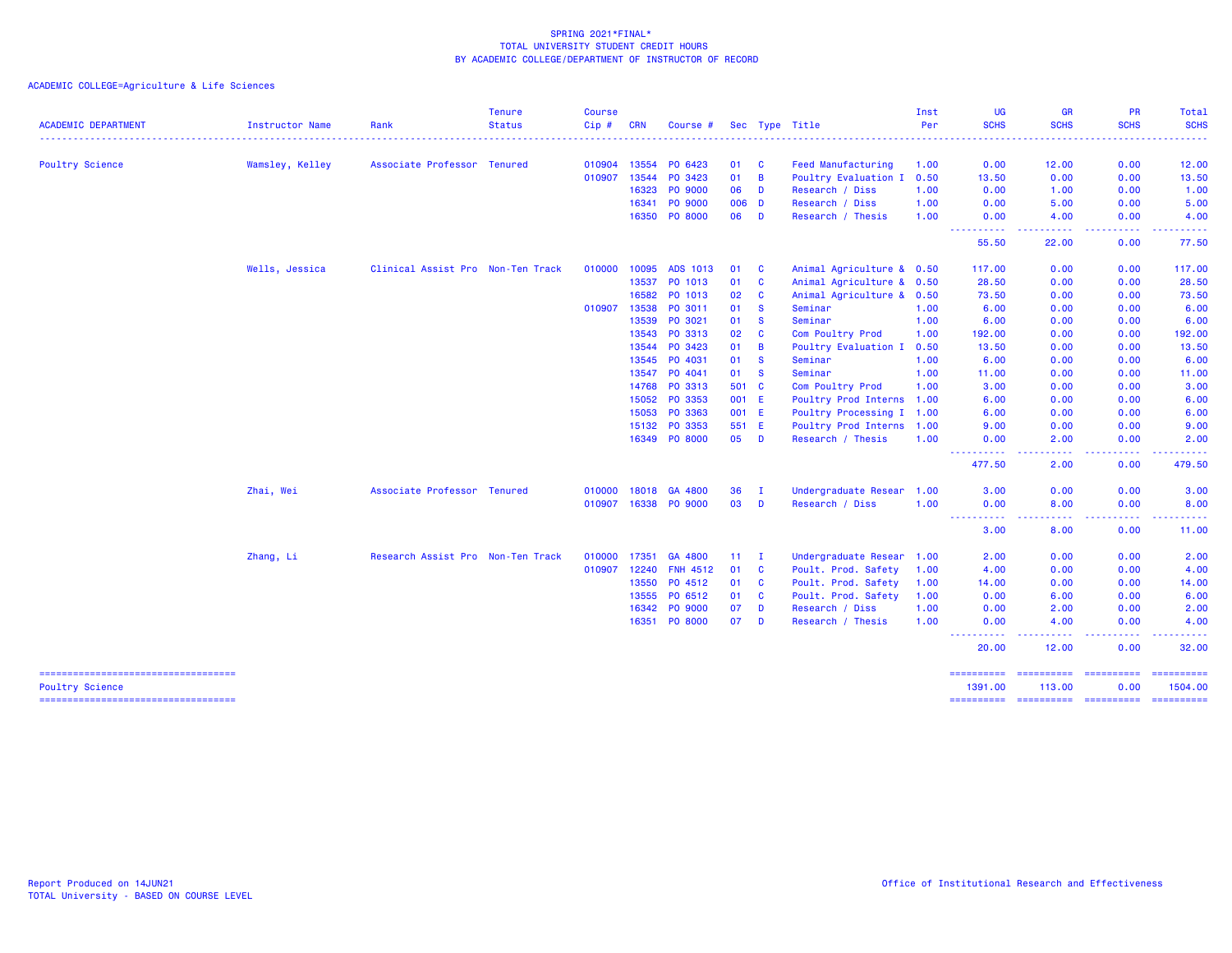| <b>ACADEMIC DEPARTMENT</b> | Instructor Name                                    | Rank                              | <b>Tenure</b><br><b>Status</b> | <b>Course</b><br>Cip# | <b>CRN</b>     | Course #                           |          |                             | Sec Type Title                                         | Inst<br>Per | UG<br><b>SCHS</b>                                        | <b>GR</b><br><b>SCHS</b>                                                                               | <b>PR</b><br><b>SCHS</b> | Total<br><b>SCHS</b>           |
|----------------------------|----------------------------------------------------|-----------------------------------|--------------------------------|-----------------------|----------------|------------------------------------|----------|-----------------------------|--------------------------------------------------------|-------------|----------------------------------------------------------|--------------------------------------------------------------------------------------------------------|--------------------------|--------------------------------|
| Architecture, School of    | Ammon, Theodore                                    | Non-Employee                      | Not Applicable                 | 040201                | 10301          | <b>ARC 5353</b>                    | 01       | - C                         | Philosophy Of Arch                                     | 1.00        | 132.00                                                   | 0.00                                                                                                   | 0.00                     | 132.00                         |
|                            |                                                    |                                   |                                |                       |                |                                    |          |                             |                                                        |             | $\sim 100$<br>.<br>132.00                                | د د د د<br>0.00                                                                                        | .<br>0.00                | $\omega$ is a single<br>132.00 |
|                            | Chenoweth, Richard                                 | Visiting Assist Pro Non-Ten Track |                                | 040201                | 10278          | ARC 2313                           | 01       | C                           | History Of Arch I                                      | 1.00        | 285.00                                                   | 0.00                                                                                                   | 0.00                     | 285.00                         |
|                            |                                                    |                                   |                                | 522001                | 10453          | <b>BCS 1126</b>                    | 01       | $\mathbf Q$                 | Build Construct Stud 0.05                              |             | 5.70                                                     | 0.00                                                                                                   | 0.00                     | 5.70                           |
|                            |                                                    |                                   |                                |                       | 10454          | <b>BCS 1126</b>                    | 02       | $\mathbf Q$                 | Build Construct Stud 0.95                              |             | 74.10<br>2.2.2.2.2.2                                     | 0.00<br>$\frac{1}{2} \left( \frac{1}{2} \right) \left( \frac{1}{2} \right) \left( \frac{1}{2} \right)$ | 0.00<br>.                | 74.10<br><u>.</u>              |
|                            |                                                    |                                   |                                |                       |                |                                    |          |                             |                                                        |             | 364.80                                                   | 0.00                                                                                                   | 0.00                     | 364.80                         |
|                            | Garshasby Moakhar, M Assistant Professor Ten Track |                                   |                                | 522001                | 10460          | <b>BCS 3126</b>                    | 01       | -L                          | Build Construct Stud 0.95                              |             | 91.20                                                    | 0.00                                                                                                   | 0.00                     | 91.20                          |
|                            |                                                    |                                   |                                |                       | 10461          | <b>BCS 3126</b>                    | 02       | -L                          | Build Construct Stud 0.05                              |             | 3.30                                                     | 0.00<br>بالأباد                                                                                        | 0.00                     | 3.30<br>.                      |
|                            |                                                    |                                   |                                |                       |                |                                    |          |                             |                                                        |             | 94.50                                                    | 0.00                                                                                                   | 0.00                     | 94.50                          |
|                            | Gines, Jacob                                       | Associate Professor Tenured       |                                | 040201                | 10282          | ARC 2723                           | 01       | C                           | Materials                                              | 1.00        | 141.00                                                   | 0.00                                                                                                   | 0.00                     | 141.00                         |
|                            |                                                    |                                   |                                |                       | 10295          | ARC 4546                           | 01       | B                           | Arch Design IV-B                                       | 1.00        | 96.00                                                    | 0.00                                                                                                   | 0.00                     | 96.00                          |
|                            |                                                    |                                   |                                |                       | 10296          | ARC 4546                           | 02       | B                           | Arch Design IV-B                                       | 0.01        | 1.02                                                     | 0.00                                                                                                   | 0.00                     | 1.02<br>.                      |
|                            |                                                    |                                   |                                |                       |                |                                    |          |                             |                                                        |             | 238.02                                                   | 0.00                                                                                                   | 0.00                     | 238.02                         |
|                            | Gregory, Alexis                                    | Associate Professor Tenured       |                                | 040201                | 10286          | <b>ARC 3546</b>                    | 01       | $\overline{B}$              | Arch Design III-B                                      | 1.00        | 120.00                                                   | 0.00                                                                                                   | 0.00                     | 120.00                         |
|                            |                                                    |                                   |                                |                       | 10287          | <b>ARC 3546</b>                    | 02       | B                           | Arch Design III-B                                      | 0.01        | 1.14                                                     | 0.00                                                                                                   | 0.00                     | 1.14                           |
|                            |                                                    |                                   |                                | 240101 17665          |                | <b>HON 4003</b>                    | H04 I    |                             | Oxbridge Tutorial                                      | 1.00        | 3.00<br>.                                                | 0.00<br>$\frac{1}{2} \left( \frac{1}{2} \right) \left( \frac{1}{2} \right) \left( \frac{1}{2} \right)$ | 0.00<br>.                | 3.00<br>222223                 |
|                            |                                                    |                                   |                                |                       |                |                                    |          |                             |                                                        |             | 124.14                                                   | 0.00                                                                                                   | 0.00                     | 124.14                         |
|                            | Herrmann, Hans                                     | Associate Professor Tenured       |                                | 040201                | 10287          | <b>ARC 3546</b>                    | 02       | B                           | Arch Design III-B                                      | 0.99        | 112.86                                                   | 0.00                                                                                                   | 0.00                     | 112.86                         |
|                            |                                                    |                                   |                                |                       | 10300          | ARC 4733                           | 01       | C                           | Site Planning                                          | 1.00        | 78.00                                                    | 0.00                                                                                                   | 0.00                     | 78.00<br>22222)                |
|                            |                                                    |                                   |                                |                       |                |                                    |          |                             |                                                        |             | 190.86                                                   | 0.00                                                                                                   | 0.00                     | 190.86                         |
|                            | Hunter, Christopher                                | Assistant Professor Ten Track     |                                | 040201                | 10284          | <b>ARC 3323</b>                    | 01       | C                           | History Of Arch III                                    | 1.00        | 111.00                                                   | 0.00                                                                                                   | 0.00                     | 111.00                         |
|                            |                                                    |                                   |                                |                       | 10285          | ARC 3323                           | 02       | $\mathbf c$                 | History Of Arch III                                    | 1.00        | 39.00                                                    | 0.00                                                                                                   | 0.00                     | 39.00                          |
|                            |                                                    |                                   |                                |                       | 10296          | ARC 4546                           | 02       | B                           | Arch Design IV-B                                       | 0.99        | 100.98                                                   | 0.00                                                                                                   | 0.00                     | 100.98                         |
|                            |                                                    |                                   |                                |                       | 17837          | ARC 4000                           | 03       | $\mathbf I$                 | Directed Indiv Study 1.00                              |             | 3.00                                                     | 0.00                                                                                                   | 0.00                     | 3.00                           |
|                            |                                                    |                                   |                                |                       | 17838          | <b>ARC 4000</b>                    | 04       | $\mathbf I$                 | Directed Indiv Study 1.00                              |             | 3.00                                                     | 0.00                                                                                                   | 0.00                     | 3.00                           |
|                            |                                                    |                                   |                                |                       | 17841<br>17842 | <b>ARC 4000</b><br><b>ARC 4000</b> | 05<br>06 | $\mathbf{I}$<br>$\mathbf I$ | Directed Indiv Study 1.00                              |             | 3.00<br>3.00                                             | 0.00<br>0.00                                                                                           | 0.00<br>0.00             | 3.00<br>3.00                   |
|                            |                                                    |                                   |                                |                       | 17843          | <b>ARC 4000</b>                    | 07       | $\mathbf I$                 | Directed Indiv Study 1.00<br>Directed Indiv Study 1.00 |             | 3.00                                                     | 0.00                                                                                                   | 0.00                     | 3.00                           |
|                            |                                                    |                                   |                                |                       |                |                                    |          |                             |                                                        |             | .<br>265.98                                              | $- - - -$<br>0.00                                                                                      | .<br>0.00                | .<br>265.98                    |
|                            | Jones, Judson                                      | Non-Employee                      | Not Applicable                 | 040201                | 10302          | <b>ARC 5383</b>                    | 01       | C                           | Legal Aspects Arch                                     | 1.00        | 132.00                                                   | 0.00                                                                                                   | 0.00                     | 132.00                         |
|                            |                                                    |                                   |                                |                       |                |                                    |          |                             |                                                        |             | . <b>.</b><br>132.00                                     | 0.00                                                                                                   | بالأباد<br>0.00          | والمرامي مرامين<br>132.00      |
|                            | Kemp, Leah                                         | Non-Faculty                       | Not Applicable                 | 040201                | 14270          | ARC 1013                           | 501 C    |                             | Arch Appreciation                                      | 1.00        | 93.00                                                    | 0.00                                                                                                   | 0.00                     | 93.00                          |
|                            |                                                    |                                   |                                |                       | 15057          | <b>ARC 1013</b>                    | 001 C    |                             | Arch Appreciation                                      | 1.00        | 36.00                                                    | 0.00                                                                                                   | 0.00                     | 36.00                          |
|                            |                                                    |                                   |                                |                       |                |                                    |          |                             |                                                        |             | <b><i><u><u>.</u></u></i></b><br>$\frac{1}{2}$<br>129.00 | .<br>0.00                                                                                              | .<br>0.00                | <u>.</u><br>129.00             |
|                            | Lopez Barrera, Maria Assistant Professor Ten Track |                                   |                                | 040201                | 10274          | ARC 1546                           | 01       | B                           | Arch Design I-B                                        | 1.00        | 96.00                                                    | 0.00                                                                                                   | 0.00                     | 96.00                          |
|                            |                                                    |                                   |                                |                       | 10276          | <b>ARC 1546</b>                    | 03       | B                           | Arch Design I-B                                        | 0.01        | 1.02                                                     | 0.00                                                                                                   | 0.00                     | 1.02                           |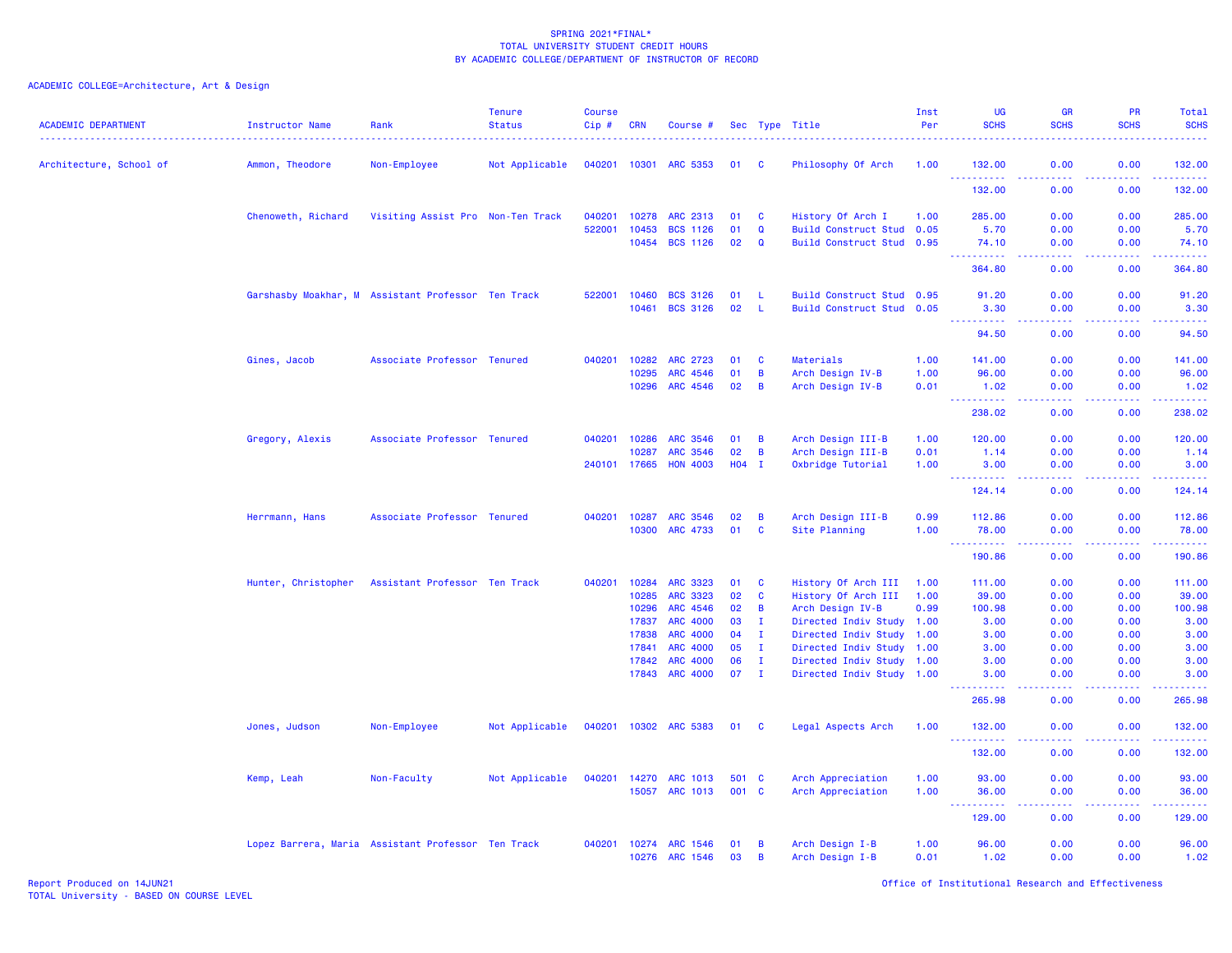| <b>ACADEMIC DEPARTMENT</b>                                    | Instructor Name  | Rank                                               | <b>Tenure</b><br><b>Status</b> | <b>Course</b><br>Cip# | <b>CRN</b>   | Course #              |              |                | Sec Type Title            | Inst<br>Per | <b>UG</b><br><b>SCHS</b> | <b>GR</b><br><b>SCHS</b><br>. | PR<br><b>SCHS</b> | Total<br><b>SCHS</b><br>.                                                                                                                                                                                                                                                                                                                                                                                                                                                                         |
|---------------------------------------------------------------|------------------|----------------------------------------------------|--------------------------------|-----------------------|--------------|-----------------------|--------------|----------------|---------------------------|-------------|--------------------------|-------------------------------|-------------------|---------------------------------------------------------------------------------------------------------------------------------------------------------------------------------------------------------------------------------------------------------------------------------------------------------------------------------------------------------------------------------------------------------------------------------------------------------------------------------------------------|
| Architecture, School of                                       |                  | Lopez Barrera, Maria Assistant Professor Ten Track |                                | 040201                | 10277        | ARC 1546              | $H01$ B      |                | Arch Design I-B Hono      | 1.00        | 48.00                    | 0.00                          | 0.00              | 48.00                                                                                                                                                                                                                                                                                                                                                                                                                                                                                             |
|                                                               |                  |                                                    |                                |                       | 10292        | ARC 3914              | 01           | $\mathbf{C}$   | Structures II             | 1.00        | 160.00                   | 0.00                          | 0.00              | 160.00                                                                                                                                                                                                                                                                                                                                                                                                                                                                                            |
|                                                               |                  |                                                    |                                |                       | 10466        | <b>BCS 3914</b>       | 01           | <b>C</b>       | Structures II             | 1.00        | 196.00                   | 0.00                          | 0.00              | 196.00                                                                                                                                                                                                                                                                                                                                                                                                                                                                                            |
|                                                               |                  |                                                    |                                |                       |              |                       |              |                |                           |             | 501.02                   | 0.00                          | 0.00              | 501.02                                                                                                                                                                                                                                                                                                                                                                                                                                                                                            |
|                                                               | Malaia, Kateryna | Assistant Professor Ten Track                      |                                |                       |              | 040201 10281 ARC 2546 | 03           | $\overline{B}$ | Arch Design II-B          | 0.99        | 83.16<br>----------      | 0.00<br>د عام عام ا           | 0.00<br>-----     | 83.16<br>.                                                                                                                                                                                                                                                                                                                                                                                                                                                                                        |
|                                                               |                  |                                                    |                                |                       |              |                       |              |                |                           |             | 83.16                    | 0.00                          | 0.00              | 83.16                                                                                                                                                                                                                                                                                                                                                                                                                                                                                             |
|                                                               | McLemore, Duane  | Assistant Professor Ten Track                      |                                | 040201                | 10280        | ARC 2546              | 02           | $\overline{B}$ | Arch Design II-B          | 0.99        | 95.04                    | 0.00                          | 0.00              | 95.04                                                                                                                                                                                                                                                                                                                                                                                                                                                                                             |
|                                                               |                  |                                                    |                                |                       | 18049        | ARC 4000              | 08           | $\mathbf{I}$   | Directed Indiv Study 1.00 |             | 3.00                     | 0.00                          | 0.00              | 3.00                                                                                                                                                                                                                                                                                                                                                                                                                                                                                              |
|                                                               |                  |                                                    |                                |                       | 18050        | <b>ARC 4000</b>       | 09           | $\mathbf{I}$   | Directed Indiv Study 1.00 |             | 2.00                     | 0.00                          | 0.00              | 2.00                                                                                                                                                                                                                                                                                                                                                                                                                                                                                              |
|                                                               |                  |                                                    |                                |                       | 18053        | ARC 4000              | $12 \quad I$ |                | Directed Indiv Study 1.00 |             | 1.00                     | 0.00                          | 0.00              | 1.00                                                                                                                                                                                                                                                                                                                                                                                                                                                                                              |
|                                                               |                  |                                                    |                                |                       | 18056        | <b>ARC 4000</b>       | 13           | $\mathbf{I}$   | Directed Indiv Study 1.00 |             | 1.00                     | 0.00                          | 0.00              | 1.00                                                                                                                                                                                                                                                                                                                                                                                                                                                                                              |
|                                                               |                  |                                                    |                                |                       | 18057        | <b>ARC 4000</b>       | 14           | $\mathbf{I}$   | Directed Indiv Study 1.00 |             | 1.00                     | 0.00                          | 0.00              | 1.00                                                                                                                                                                                                                                                                                                                                                                                                                                                                                              |
|                                                               |                  |                                                    |                                |                       | 18059        | <b>ARC 4000</b>       | 15           | $\mathbf{I}$   | Directed Indiv Study 1.00 |             | 1.00                     | 0.00                          | 0.00              | 1.00                                                                                                                                                                                                                                                                                                                                                                                                                                                                                              |
|                                                               |                  |                                                    |                                |                       |              |                       |              |                |                           |             | 104.04                   | 0.00                          | 0.00              | 104.04                                                                                                                                                                                                                                                                                                                                                                                                                                                                                            |
|                                                               | Perkes, David    | Professor                                          | <b>Tenured</b>                 |                       |              | 040201 10304 ARC 5589 | 02           | $\overline{B}$ | Arch Design V-B           | 0.99        | 115.83                   | 0.00                          | 0.00              | 115.83                                                                                                                                                                                                                                                                                                                                                                                                                                                                                            |
|                                                               |                  |                                                    |                                |                       |              |                       |              |                |                           |             | <b></b><br>115.83        | .<br>0.00                     | -----<br>0.00     | .<br>115.83                                                                                                                                                                                                                                                                                                                                                                                                                                                                                       |
|                                                               | Poros, John      | Professor                                          | <b>Tenured</b>                 |                       | 040201 10279 | ARC 2546              | 01           | $\overline{B}$ | Arch Design II-B          | 1.00        | 102.00                   | 0.00                          | 0.00              | 102.00                                                                                                                                                                                                                                                                                                                                                                                                                                                                                            |
|                                                               |                  |                                                    |                                |                       | 10280        | <b>ARC 2546</b>       | 02           | B              | Arch Design II-B          | 0.01        | 0.96                     | 0.00                          | 0.00              | 0.96                                                                                                                                                                                                                                                                                                                                                                                                                                                                                              |
|                                                               |                  |                                                    |                                |                       | 10281        | ARC 2546              | 03           | $\overline{B}$ | Arch Design II-B          | 0.01        | 0.84                     | 0.00                          | 0.00              | 0.84                                                                                                                                                                                                                                                                                                                                                                                                                                                                                              |
|                                                               |                  |                                                    |                                |                       | 17823        | <b>ARC 4000</b>       | 02           | $\mathbf{I}$   | Directed Indiv Study 1.00 |             | 3.00                     | 0.00                          | 0.00              | 3.00                                                                                                                                                                                                                                                                                                                                                                                                                                                                                              |
|                                                               |                  |                                                    |                                |                       |              |                       |              |                |                           |             | ----------<br>106.80     | .<br>0.00                     | .<br>0.00         | <u>.</u><br>106.80                                                                                                                                                                                                                                                                                                                                                                                                                                                                                |
|                                                               | Ross, John       | Assistant Professor Ten Track                      |                                |                       |              | 040201 17601 ARC 4000 | $01$ I       |                | Directed Indiv Study 1.00 |             | 3.00                     | 0.00                          | 0.00              | 3.00                                                                                                                                                                                                                                                                                                                                                                                                                                                                                              |
|                                                               |                  |                                                    |                                |                       |              |                       |              |                |                           |             | <u>.</u><br>3.00         | . <b>. .</b><br>0.00          | 0.00              | .<br>3.00                                                                                                                                                                                                                                                                                                                                                                                                                                                                                         |
|                                                               | Timmer, Wayne    | Lecturer                                           | Non-Ten Track                  | 040201                |              | 15313 ARC 5589        | 03           | <b>B</b>       | Arch Design V-B           | 0.99        | 98.01                    | 0.00                          | 0.00              | 98.01                                                                                                                                                                                                                                                                                                                                                                                                                                                                                             |
|                                                               |                  |                                                    |                                |                       |              |                       |              |                |                           |             | <u>.</u><br>98.01        | 0.00                          | 0.00              | 98.01                                                                                                                                                                                                                                                                                                                                                                                                                                                                                             |
|                                                               | Vaughan, Mark    | Visiting Assist Pro Non-Ten Track                  |                                | 040201                | 10303        | <b>ARC 5589</b>       | 01           | B              | Arch Design V-B           | 1.00        | 180.00                   | 0.00                          | 0.00              | 180.00                                                                                                                                                                                                                                                                                                                                                                                                                                                                                            |
|                                                               |                  |                                                    |                                |                       | 10304        | ARC 5589              | 02           | B              | Arch Design V-B           | 0.01        | 1.17                     | 0.00                          | 0.00              | 1.17                                                                                                                                                                                                                                                                                                                                                                                                                                                                                              |
|                                                               |                  |                                                    |                                |                       | 15313        | <b>ARC 5589</b>       | 03           | $\overline{B}$ | Arch Design V-B           | 0.01        | 0.99                     | 0.00                          | 0.00              | 0.99                                                                                                                                                                                                                                                                                                                                                                                                                                                                                              |
|                                                               |                  |                                                    |                                |                       |              |                       |              |                |                           |             | 182.16                   | 0.00                          | 0.00              | 182.16                                                                                                                                                                                                                                                                                                                                                                                                                                                                                            |
| ------------------------------------                          |                  |                                                    |                                |                       |              |                       |              |                |                           |             | ==========               | ======================        |                   | ==========                                                                                                                                                                                                                                                                                                                                                                                                                                                                                        |
| Architecture, School of<br>---------------------------------- |                  |                                                    |                                |                       |              |                       |              |                |                           |             | 2865.32                  | 0.00                          | 0.00              | 2865.32<br>$\begin{array}{cccccccccc} \multicolumn{2}{c}{} & \multicolumn{2}{c}{} & \multicolumn{2}{c}{} & \multicolumn{2}{c}{} & \multicolumn{2}{c}{} & \multicolumn{2}{c}{} & \multicolumn{2}{c}{} & \multicolumn{2}{c}{} & \multicolumn{2}{c}{} & \multicolumn{2}{c}{} & \multicolumn{2}{c}{} & \multicolumn{2}{c}{} & \multicolumn{2}{c}{} & \multicolumn{2}{c}{} & \multicolumn{2}{c}{} & \multicolumn{2}{c}{} & \multicolumn{2}{c}{} & \multicolumn{2}{c}{} & \multicolumn{2}{c}{} & \mult$ |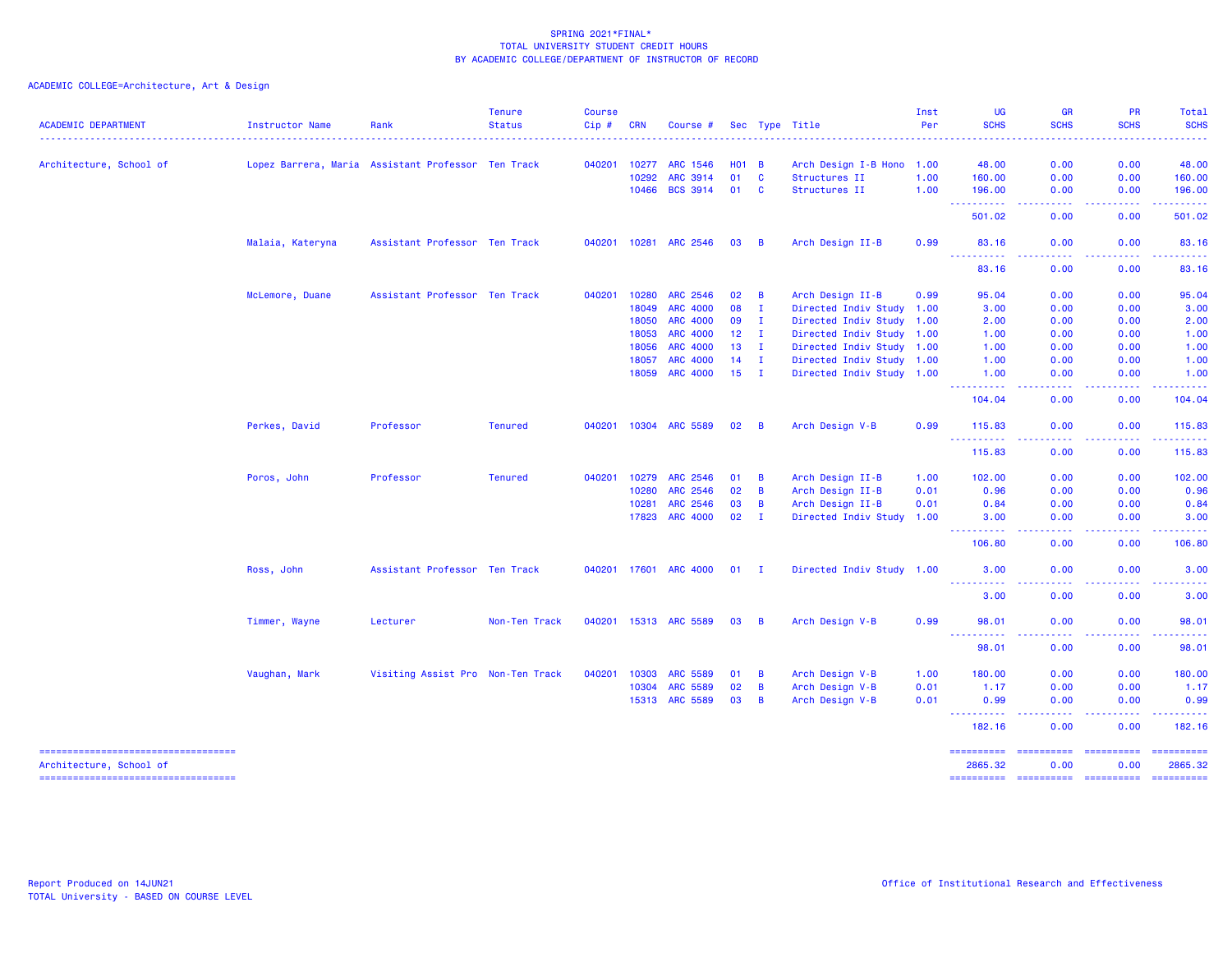ACADEMIC COLLEGE=Architecture, Art & Design

| <b>ACADEMIC DEPARTMENT</b> | <b>Instructor Name</b> | Rank                              | <b>Tenure</b><br><b>Status</b> | <b>Course</b><br>Cip# | <b>CRN</b>   | Course #              |            |              | Sec Type Title             | Inst<br>Per | <b>UG</b><br><b>SCHS</b>           | GR<br><b>SCHS</b>                   | <b>PR</b><br><b>SCHS</b> | Total<br><b>SCHS</b> |
|----------------------------|------------------------|-----------------------------------|--------------------------------|-----------------------|--------------|-----------------------|------------|--------------|----------------------------|-------------|------------------------------------|-------------------------------------|--------------------------|----------------------|
| Art AAD                    | .<br>Altomonte, Jenna  | Assistant Professor Ten Track     |                                | 500703                | 16438        | <b>ART 3683</b>       | 001        | $\mathbf{C}$ | Art and Religion           | 1.00        | 63.00                              | 0.00                                | 0.00                     | ----<br>63.00        |
|                            |                        |                                   |                                |                       | 17274        | <b>ART 3683</b>       | <b>HO1</b> | $\mathbf{C}$ | Art and Religion           | 1.00        | 3.00                               | 0.00                                | 0.00                     | 3.00                 |
|                            |                        |                                   |                                | 500799                | 15367        | ART 4990              | 02         | <b>C</b>     | Special Topic In ART 1.00  |             | 72.00                              | 0.00                                | 0.00                     | 72.00                |
|                            |                        |                                   |                                |                       | 15467        | <b>ART 4990</b>       | 05         | C            | Special Topic In ART 1.00  |             | 39.00                              | 0.00                                | 0.00                     | 39.00                |
|                            |                        |                                   |                                |                       | 15468        | <b>ART 4990</b>       | 06         | $\mathbf{C}$ | Special Topic In ART 1.00  |             | 12.00                              | 0.00                                | 0.00                     | 12.00                |
|                            |                        |                                   |                                |                       |              |                       |            |              |                            |             | د د د د د<br>189.00                | $\omega$ and $\omega$<br>0.00       | 0.00                     | .<br>189.00          |
|                            | Arthur, Candace        | Lecturer                          | Non-Ten Track                  |                       |              | 500605 14273 ART 2103 | 501 C      |              | Photography Survey         | 1.00        | 36.00<br>$\sim$ $\sim$ $\sim$<br>. | 0.00<br>$\sim$ $\sim$ $\sim$ $\sim$ | 0.00<br>.                | 36.00<br>.           |
|                            |                        |                                   |                                |                       |              |                       |            |              |                            |             | 36.00                              | 0.00                                | 0.00                     | 36.00                |
|                            | Bostic, Alexander      | Associate Professor Tenured       |                                | 500410                | 10357        | ART 3443              | 01         | -L           | Illustration               | 1.00        | 30.00                              | 0.00                                | 0.00                     | 30.00                |
|                            |                        |                                   |                                | 500701                | 16568        | <b>ART 4000</b>       | 01         | $\mathbf{I}$ | Directed Indiv Study       | 1.00        | 3.00                               | 0.00                                | 0.00                     | 3.00                 |
|                            |                        |                                   |                                | 500708                | 10339        | ART 2013              | 01         | -L           | <b>Painting Survey</b>     | 1.00        | 27.00                              | 0.00                                | 0.00                     | 27.00                |
|                            |                        |                                   |                                |                       | 10340        | <b>ART 2013</b>       | 02         | - L          | <b>Painting Survey</b>     | 1.00        | 45.00<br>.                         | 0.00<br>.                           | 0.00<br>المالمات         | 45.00<br>.           |
|                            |                        |                                   |                                |                       |              |                       |            |              |                            |             | 105.00                             | 0.00                                | 0.00                     | 105.00               |
|                            | Campbell, Frank        | Professor                         | <b>Tenured</b>                 |                       |              | 500701 10371 ART 4620 | 01         | Q            | Advanced Studio - Fi 1.00  |             | 42.00                              | 0.00                                | 0.00                     | 42.00                |
|                            |                        |                                   |                                |                       |              |                       |            |              |                            |             | 42.00                              | 0.00                                | 0.00                     | 42.00                |
|                            | Crook, Jacob           | Assistant Professor Ten Track     |                                |                       | 500710 10343 | <b>ART 2303</b>       | 01         | -L           | <b>Printmaking Survey</b>  | 1.00        | 36.00                              | 0.00                                | 0.00                     | 36.00                |
|                            |                        |                                   |                                |                       | 10344        | ART 2303              | 03         | -L           | <b>Printmaking Survey</b>  | 1.00        | 33.00                              | 0.00                                | 0.00                     | 33.00                |
|                            |                        |                                   |                                |                       | 10354        | <b>ART 3303</b>       | 01         | -L           | Printmaking II             | 1.00        | 33.00<br>222<br>.                  | 0.00<br>$  -$                       | 0.00<br>بالأباد          | 33.00<br>المتمامين   |
|                            |                        |                                   |                                |                       |              |                       |            |              |                            |             | 102.00                             | 0.00                                | 0.00                     | 102.00               |
|                            | Gipson, Claire         | Assistant Professor Ten Track     |                                | 500402                | 10377        | ART 4723              | 01         | $\mathbf Q$  | Adv Concept Dev.           | 1.00        | 30.00                              | 0.00                                | 0.00                     | 30.00                |
|                            |                        |                                   |                                |                       |              | 500409 10372 ART 4640 | 02         | $\mathbf Q$  | Adv Studio - Graphic 1.00  |             | 31.00<br>.<br>$\frac{1}{2}$        | 0.00<br>د د د د                     | 0.00<br>22222            | 31.00<br>.           |
|                            |                        |                                   |                                |                       |              |                       |            |              |                            |             | 61.00                              | 0.00                                | 0.00                     | 61.00                |
|                            | Glenn, Sophie          | Visiting Assist Pro Non-Ten Track |                                | 500701                | 17215        | <b>ART 4000</b>       | $001$ I    |              | Directed Indiv Study 1.00  |             | 3.00                               | 0.00                                | 0.00                     | 3.00                 |
|                            |                        |                                   |                                |                       | 18143        | <b>ART 4000</b>       | 06         | Ι.           | Directed Indiv Study 1.00  |             | 3.00                               | 0.00                                | 0.00                     | 3.00                 |
|                            |                        |                                   |                                | 500709                | 10345        | ART 2403              | 01         | -L           | Sculpture Survey           | 1.00        | 42.00                              | 0.00                                | 0.00                     | 42.00                |
|                            |                        |                                   |                                |                       | 15335        | ART 4733              | 01         | $\mathbf Q$  | Sculp. Furniture Maki 1.00 |             | 39.00<br>.                         | 0.00<br>.                           | 0.00<br>.                | 39.00<br>.           |
|                            |                        |                                   |                                |                       |              |                       |            |              |                            |             | 87.00                              | 0.00                                | 0.00                     | 87.00                |
|                            | Gootee, Marita         | Professor                         | <b>Tenured</b>                 | 500605                | 15332        | <b>ART 4660</b>       | 01         | -L           | Advanced Photography       | 1.00        | 21.00                              | 0.00                                | 0.00                     | 21.00                |
|                            |                        |                                   |                                | 500701                | 15328        | ART 3253              | 01         | Q            | Photogram                  | 1.00        | 30.00                              | 0.00                                | 0.00                     | 30.00                |
|                            |                        |                                   |                                | 500702                | 15117        | <b>ART 3263</b>       | 001        | Q            | Scanography                | 1.00        | 24.00                              | 0.00                                | 0.00                     | 24.00                |
|                            |                        |                                   |                                | 500799                | 15464        | <b>ART 4990</b>       | 03         | $\mathbf{C}$ | Special Topic In ART 1.00  |             | 30.00<br>.                         | 0.00<br>.                           | 0.00<br>.                | 30.00<br>.           |
|                            |                        |                                   |                                |                       |              |                       |            |              |                            |             | 105.00                             | 0.00                                | 0.00                     | 105.00               |
|                            | Gordon, Jeffery        | Lecturer                          | Non-Ten Track                  | 500703                | 14271        | ART 1113              | 501 C      |              | Art Appreciation           | 1.00        | 120.00                             | 0.00                                | 0.00                     | 120.00               |
|                            |                        |                                   |                                |                       | 14272        | ART 1113              | 502        | <b>C</b>     | Art Appreciation           | 1.00        | 126.00                             | 0.00                                | 0.00                     | 126.00               |
|                            |                        |                                   |                                |                       | 15116        | ART 1113              | 001 C      |              | Art Appreciation           | 1.00        | 99.00                              | 0.00                                | 0.00                     | 99.00                |
|                            |                        |                                   |                                |                       | 15318        | <b>ART 1113</b>       | 03         | <b>C</b>     | Art Appreciation           | 1.00        | 249.00                             | 0.00                                | 0.00                     | 249.00               |
|                            |                        |                                   |                                |                       | 15319        | <b>ART 1113</b>       | <b>HO1</b> | $\mathbf{C}$ | Art Appreciation           | 1.00        | 81.00                              | 0.00                                | 0.00                     | 81.00                |
|                            |                        |                                   |                                |                       | 17278        | ART 1113              | 002 C      |              | Art Appreciation           | 1.00        | 48.00                              | 0.00                                | 0.00                     | 48.00                |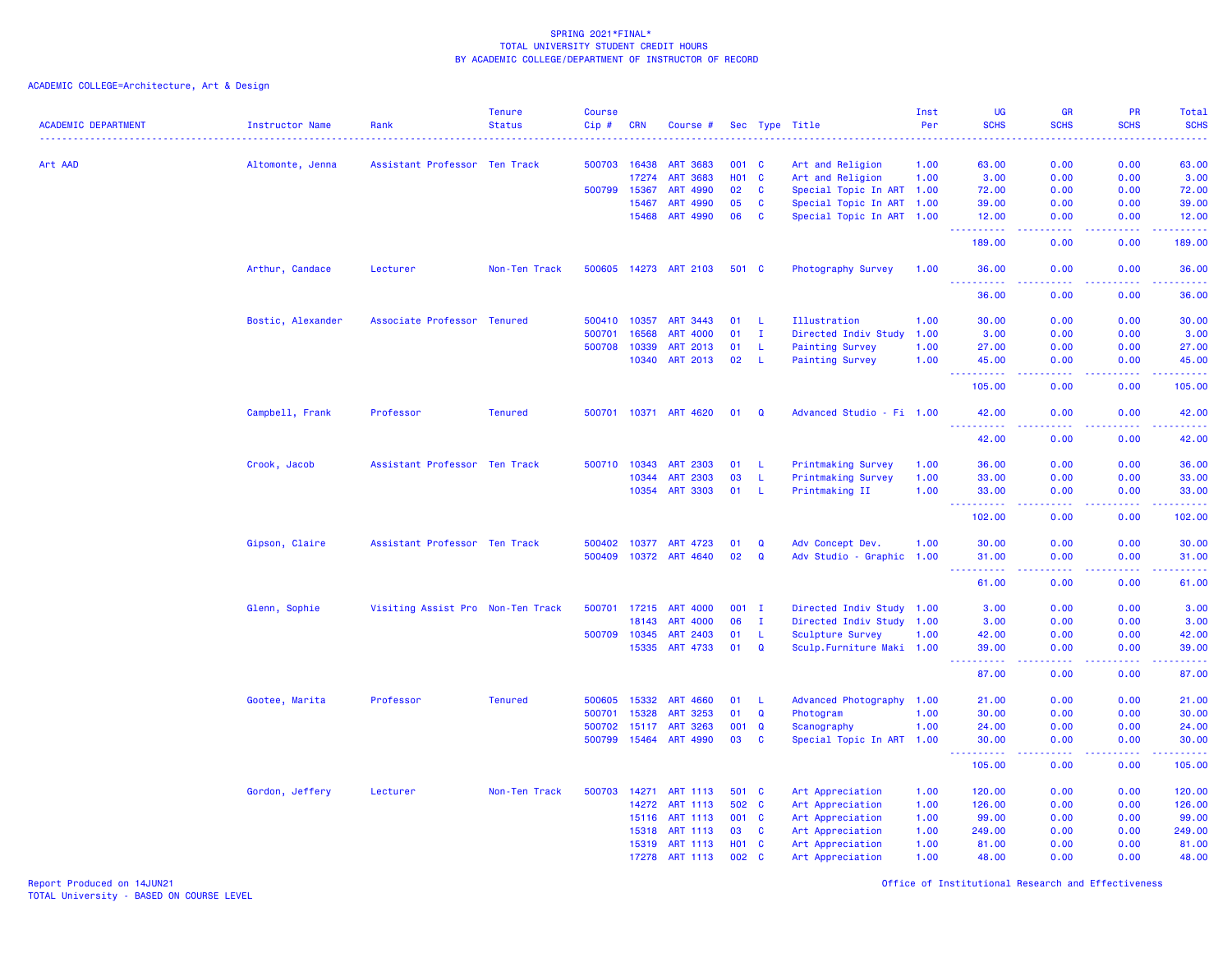ACADEMIC COLLEGE=Architecture, Art & Design

| <b>ACADEMIC DEPARTMENT</b> | Instructor Name   | Rank                          | <b>Tenure</b><br><b>Status</b> | <b>Course</b><br>$Cip \#$ | <b>CRN</b>   | Course #              |                   |                | Sec Type Title            | Inst<br>Per | <b>UG</b><br><b>SCHS</b> | GR<br><b>SCHS</b> | PR<br><b>SCHS</b> | Total<br><b>SCHS</b> |
|----------------------------|-------------------|-------------------------------|--------------------------------|---------------------------|--------------|-----------------------|-------------------|----------------|---------------------------|-------------|--------------------------|-------------------|-------------------|----------------------|
|                            |                   |                               |                                |                           |              |                       |                   |                |                           |             |                          |                   |                   |                      |
|                            |                   |                               |                                |                           |              |                       |                   |                |                           |             | 723.00                   | 0.00              | 0.00              | 723.00               |
| Art AAD                    | Harvey, Benjamin  | Associate Professor Tenured   |                                |                           |              | 500701 17716 ART 4000 | 04                | - I            | Directed Indiv Study 1.00 |             | 3.00                     | 0.00              | 0.00              | 3.00                 |
|                            |                   |                               |                                |                           | 500703 10312 | ART 1023              | 01                | C              | History Of Art II         | 1.00        | 126.00                   | 0.00              | 0.00              | 126.00               |
|                            |                   |                               |                                |                           | 10313        | <b>ART 1023</b>       | 02                | <b>C</b>       | History Of Art II         | 1.00        | 126.00                   | 0.00              | 0.00              | 126.00               |
|                            |                   |                               |                                |                           | 10314        | <b>ART 1023</b>       | H <sub>01</sub> C |                | Honors History Of Ar 1.00 |             | 30.00                    | 0.00              | 0.00              | 30.00                |
|                            |                   |                               |                                |                           |              | 10360 ART 3643        | 01                | <b>C</b>       | Art of the Graphic N 1.00 |             | 60.00<br>.               | 0.00<br>.         | 0.00<br>.         | 60.00<br>222222      |
|                            |                   |                               |                                |                           |              |                       |                   |                |                           |             | 345.00                   | 0.00              | 0.00              | 345.00               |
|                            | Haug, Rowan       | Instructor                    | Non-Ten Track                  | 500401                    | 10319        | ART 1123              | 04                | -L             | Design I                  | 1.00        | 30.00                    | 0.00              | 0.00              | 30.00                |
|                            |                   |                               |                                |                           | 10329        | ART 1153              | 01                | -L             | Three-Dimen Design        | 1.00        | 30.00                    | 0.00              | 0.00              | 30.00                |
|                            |                   |                               |                                |                           | 10330        | ART 1153              | 03                | -L             | Three-Dimen Design        | 1.00        | 36.00                    | 0.00              | 0.00              | 36.00                |
|                            |                   |                               |                                |                           |              | 15323 ART 1153        | 02                | - L            | Three-Dimen Design        | 1.00        | 33.00<br><b></b>         | 0.00<br>ولالات    | 0.00<br>.         | 33.00<br>.           |
|                            |                   |                               |                                |                           |              |                       |                   |                |                           |             | 129.00                   | 0.00              | 0.00              | 129.00               |
|                            | Hester, Cassie    | Assistant Professor Ten Track |                                | 500402                    | 10363        | ART 4113              | 01                | -L             | Typography II             | 1.00        | 30.00                    | 0.00              | 0.00              | 30.00                |
|                            |                   |                               |                                |                           | 500409 10369 | ART 4523              | 01                | L              | Graphic Art Intern        | 1.00        | 12.00                    | 0.00              | 0.00              | 12.00                |
|                            |                   |                               |                                |                           | 15322        | ART 4640              | 01                | -L.            | Adv Studio - Graphic      | 1.00        | 33.00<br><b></b>         | 0.00<br>.         | 0.00              | 33.00<br>.           |
|                            |                   |                               |                                |                           |              |                       |                   |                |                           |             | 75.00                    | 0.00              | 0.00              | 75.00                |
|                            | Hong, Ming        | Assistant Professor Ten Track |                                | 500401                    | 10317        | ART 1123              | 01                | -L             | Design I                  | 1.00        | 33.00                    | 0.00              | 0.00              | 33.00                |
|                            |                   |                               |                                | 500705                    | 10332        | ART 1213              | 02                | -L             | Drawing I                 | 1.00        | 33.00                    | 0.00              | 0.00              | 33.00                |
|                            |                   |                               |                                |                           | 500799 10362 | ART 4093              | 01                | -S             | Senior Thesis             | 1.00        | 42.00<br>د د د د د       | 0.00<br>ولالات    | 0.00<br>.         | 42.00<br>.           |
|                            |                   |                               |                                |                           |              |                       |                   |                |                           |             | 108.00                   | 0.00              | 0.00              | 108.00               |
|                            | Jung, Keum Taek   | Assistant Professor Ten Track |                                | 500401                    | 15330        | ART 4863              | 02                | $-L$           | Adv Computer Studio       | 1.00        | 30.00                    | 0.00              | 0.00              | 30.00                |
|                            |                   |                               |                                |                           | 500409 10380 | ART 4883              | 01                | B              | Graphic Design for W      | 1.00        | 42.00                    | 0.00              | 0.00              | 42.00                |
|                            |                   |                               |                                |                           | 10381        | <b>ART 4883</b>       | 02                | $\overline{B}$ | Graphic Design for W 1.00 |             | 42.00                    | 0.00              | 0.00              | 42.00                |
|                            |                   |                               |                                |                           |              |                       |                   |                |                           |             | 114.00                   | 0.00              | 0.00              | 114.00               |
|                            | Kornreich, Jordan | Lecturer                      | Non-Ten Track                  |                           | 500401 10325 | ART 1133              | 04                | - L            | Design II                 | 1.00        | 39.00                    | 0.00              | 0.00              | 39.00                |
|                            |                   |                               |                                |                           | 10328        | ART 1133              | 07                | L.             | Design II                 | 1.00        | 36.00                    | 0.00              | 0.00              | 36.00                |
|                            |                   |                               |                                |                           | 15320        | ART 1133              | 08                | -L             | Design II                 | 1.00        | 36.00                    | 0.00              | 0.00              | 36.00                |
|                            |                   |                               |                                | 500705                    | 10331        | ART 1213              | 01                | -L             | Drawing I                 | 1.00        | 36.00                    | 0.00              | 0.00              | 36.00                |
|                            |                   |                               |                                |                           | 10333        | ART 1213              | 03                | -L             | Drawing I                 | 1.00        | 45.00                    | 0.00              | 0.00              | 45.00                |
|                            |                   |                               |                                |                           |              | 15119 ART 1213        | 001 L             |                | Drawing I                 | 1.00        | 24,00                    | 0.00              | 0.00              | 24.00                |
|                            |                   |                               |                                |                           |              |                       |                   |                |                           |             | 216.00                   | 0.00              | 0.00              | 216.00               |
|                            | Lippillo, Dominic | Associate Professor Tenured   |                                |                           | 500605 10361 | <b>ART 3873</b>       | 01                | - L            | Digital Photography       | 1.00        | 24.00                    | 0.00              | 0.00              | 24.00                |
|                            |                   |                               |                                |                           | 10370        | ART 4583              | 01                | $\mathbf Q$    | Photographic Portfol 1.00 |             | 21.00                    | 0.00              | 0.00              | 21.00                |
|                            |                   |                               |                                |                           |              | 500799 15345 ART 4990 | 01                | <b>C</b>       | Special Topic In ART 1.00 |             | 27.00<br>.               | 0.00<br>د د د د   | 0.00<br>.         | 27.00<br>.           |
|                            |                   |                               |                                |                           |              |                       |                   |                |                           |             | 72.00                    | 0.00              | 0.00              | 72.00                |
|                            | Long, Robert      | Professor                     | <b>Tenured</b>                 |                           | 500711 10346 | ART 2503              | 01                | - L            | Ceramic Art Survey        | 1.00        | 36.00                    | 0.00              | 0.00              | 36.00                |
|                            |                   |                               |                                |                           |              | 10347 ART 2503        | 02                | - L            | Ceramic Art Survey        | 1.00        | 36.00                    | 0.00              | 0.00              | 36.00                |
|                            |                   |                               |                                |                           | 10373        | <b>ART 4650</b>       | 01                | -11            | Advanced Studio-Cera 1.00 |             | 42.00                    | 0.00              | 0.00              | 42.00                |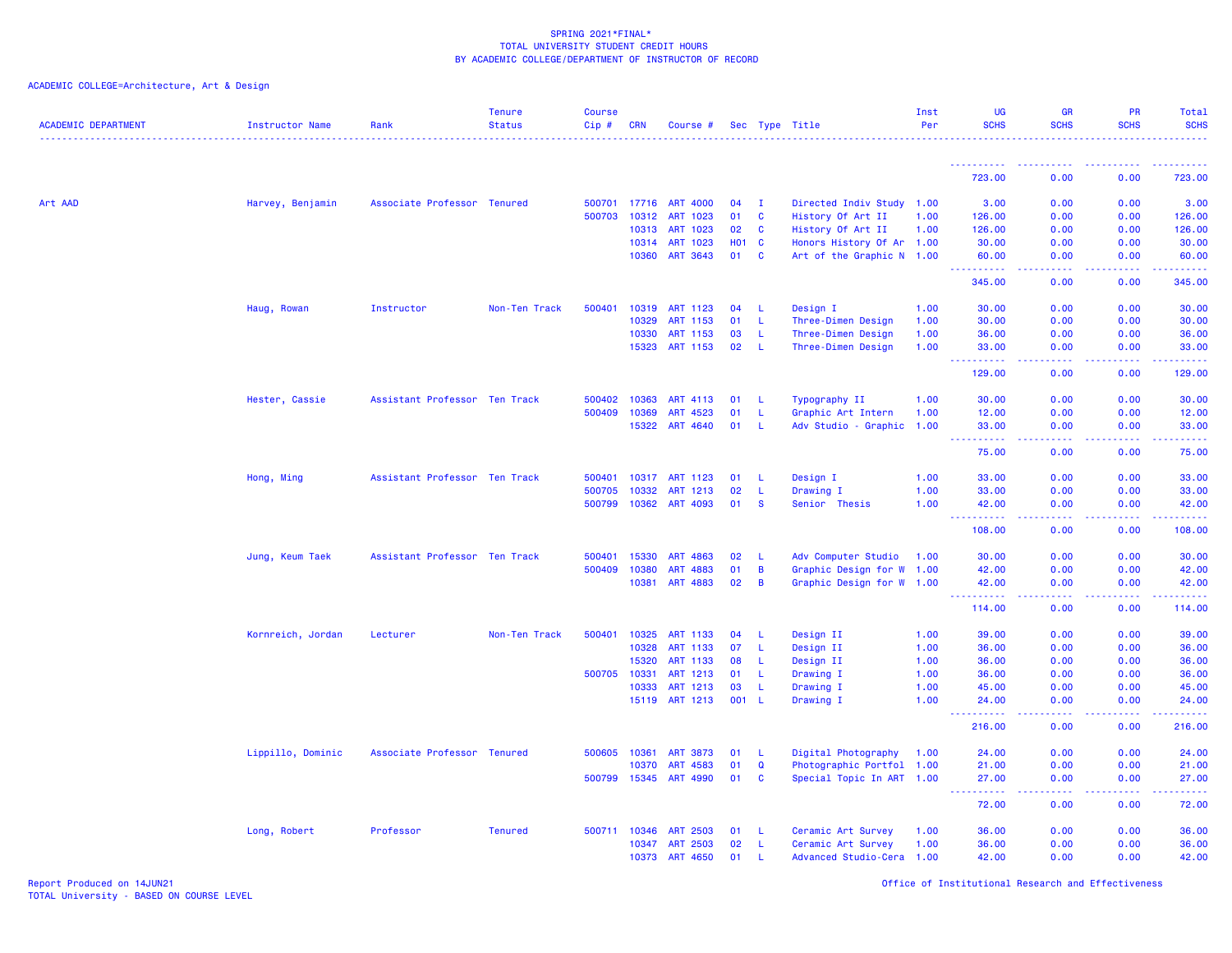| <b>ACADEMIC DEPARTMENT</b> | <b>Instructor Name</b> | Rank                              | <b>Tenure</b><br><b>Status</b> | <b>Course</b><br>Cip# | <b>CRN</b> | Course #              |    |              | Sec Type Title             | Inst<br>Per | <b>UG</b><br><b>SCHS</b>                                                                                                                                                                                                                                                                   | <b>GR</b><br><b>SCHS</b> | PR<br><b>SCHS</b> | Total<br><b>SCHS</b>                   |
|----------------------------|------------------------|-----------------------------------|--------------------------------|-----------------------|------------|-----------------------|----|--------------|----------------------------|-------------|--------------------------------------------------------------------------------------------------------------------------------------------------------------------------------------------------------------------------------------------------------------------------------------------|--------------------------|-------------------|----------------------------------------|
|                            |                        |                                   |                                |                       |            |                       |    |              |                            |             |                                                                                                                                                                                                                                                                                            |                          |                   |                                        |
|                            |                        |                                   |                                |                       |            |                       |    |              |                            |             | 114.00                                                                                                                                                                                                                                                                                     | 0.00                     | 0.00              | 114.00                                 |
| Art AAD                    | Martin, Gregory        | Assistant Professor Ten Track     |                                | 500705 10336          |            | ART 1223              | 02 | -L           | Drawing II                 | 1.00        | 18.00                                                                                                                                                                                                                                                                                      | 0.00                     | 0.00              | 18.00                                  |
|                            |                        |                                   |                                |                       | 10337      | ART 1223              | 03 | L.           | Drawing II                 | 1.00        | 24.00                                                                                                                                                                                                                                                                                      | 0.00                     | 0.00              | 24.00                                  |
|                            |                        |                                   |                                | 500708 15326          |            | <b>ART 3023</b>       | 01 | L            | Painting II                | 1.00        | 36.00<br>.<br>د د د د                                                                                                                                                                                                                                                                      | 0.00<br>.                | 0.00<br>22222     | 36.00<br>.                             |
|                            |                        |                                   |                                |                       |            |                       |    |              |                            |             | 78.00                                                                                                                                                                                                                                                                                      | 0.00                     | 0.00              | 78.00                                  |
|                            | McCourt, Timothy       | Professor                         | <b>Tenured</b>                 | 500401                | 10323      | ART 1133              | 01 | -L           | Design II                  | 1.00        | 27.00                                                                                                                                                                                                                                                                                      | 0.00                     | 0.00              | 27.00                                  |
|                            |                        |                                   |                                |                       | 10324      | ART 1133              | 02 | L.           | Design II                  | 1.00        | 33.00                                                                                                                                                                                                                                                                                      | 0.00                     | 0.00              | 33.00                                  |
|                            |                        |                                   |                                |                       | 10326      | ART 1133              | 05 | -L           | Design II                  | 1.00        | 30.00<br>. <b>.</b>                                                                                                                                                                                                                                                                        | 0.00                     | 0.00              | 30.00                                  |
|                            |                        |                                   |                                |                       |            |                       |    |              |                            |             | 90.00                                                                                                                                                                                                                                                                                      | 0.00                     | 0.00              | 90.00                                  |
|                            | McElfish, Aaron        | Non-Faculty                       | Not Applicable                 | 500701                | 10379      | ART 4773              | 01 | Q            | Digital Drawing            | 1.00        | 42.00                                                                                                                                                                                                                                                                                      | 0.00                     | 0.00              | 42.00                                  |
|                            |                        |                                   |                                | 500705                | 10338      | ART 1223              | 04 | L.           | Drawing II                 | 1.00        | 39.00                                                                                                                                                                                                                                                                                      | 0.00                     | 0.00              | 39.00                                  |
|                            |                        |                                   |                                |                       | 15324      | ART 1213              | 04 | L.           | Drawing I                  | 1.00        | 33.00<br><u> - - - - - - - - - -</u>                                                                                                                                                                                                                                                       | 0.00<br>.                | 0.00<br>.         | 33.00<br><b><i><u><u>.</u></u></i></b> |
|                            |                        |                                   |                                |                       |            |                       |    |              |                            |             | 114.00                                                                                                                                                                                                                                                                                     | 0.00                     | 0.00              | 114.00                                 |
|                            | Morshedlou, Ali        | Lecturer                          | Non-Ten Track                  | 500703                | 10315      | <b>ART 1113</b>       | 01 | <b>C</b>     | Art Appreciation           | 1.00        | 135.00                                                                                                                                                                                                                                                                                     | 0.00                     | 0.00              | 135.00                                 |
|                            |                        |                                   |                                |                       | 15317      | <b>ART 1113</b>       | 02 | C            | Art Appreciation           | 1.00        | 132.00                                                                                                                                                                                                                                                                                     | 0.00                     | 0.00              | 132.00                                 |
|                            |                        |                                   |                                |                       | 17355      | ART 1113              | 04 | C            | Art Appreciation           | 1.00        | 114.00<br>والمالمات                                                                                                                                                                                                                                                                        | 0.00                     | 0.00              | 114.00                                 |
|                            |                        |                                   |                                |                       |            |                       |    |              |                            |             | 381.00                                                                                                                                                                                                                                                                                     | 0.00                     | 0.00              | 381.00                                 |
|                            | Morzuch, Joseph        | Assistant Professor Ten Track     |                                | 500701                | 17280      | <b>ART 4000</b>       | 02 | $\mathbf{I}$ | Directed Indiv Study       | 1.00        | 3.00                                                                                                                                                                                                                                                                                       | 0.00                     | 0.00              | 3.00                                   |
|                            |                        |                                   |                                | 500705                | 10342      | <b>ART 2213</b>       | 01 | -L           | Life Drawing I             | 1.00        | 42.00                                                                                                                                                                                                                                                                                      | 0.00                     | 0.00              | 42.00                                  |
|                            |                        |                                   |                                | 500708                | 15327      | <b>ART 3043</b>       | 01 | -L           | <b>Figurative Painting</b> | 1.00        | 33.00<br>$\frac{1}{2} \left( \frac{1}{2} \right) \left( \frac{1}{2} \right) \left( \frac{1}{2} \right) \left( \frac{1}{2} \right)$<br>$\frac{1}{2} \left( \frac{1}{2} \right) \left( \frac{1}{2} \right) \left( \frac{1}{2} \right) \left( \frac{1}{2} \right) \left( \frac{1}{2} \right)$ | 0.00                     | 0.00              | 33.00                                  |
|                            |                        |                                   |                                |                       |            |                       |    |              |                            |             | 78.00                                                                                                                                                                                                                                                                                      | 0.00                     | 0.00              | 78.00                                  |
|                            | Neuenfeldt, Lori       | Instructor                        | Non-Ten Track                  | 500407                | 12009      | <b>FDM 3573</b>       | 01 | $\mathbf{C}$ | <b>Historic Costume</b>    | 1.00        | 54.00                                                                                                                                                                                                                                                                                      | 0.00                     | 0.00              | 54.00                                  |
|                            |                        |                                   |                                |                       | 12010      | <b>FDM 3573</b>       | 02 | $\mathsf K$  | Historic Costume           | 1.00        | 0.00                                                                                                                                                                                                                                                                                       | 0.00                     | 0.00              | 0.00                                   |
|                            |                        |                                   |                                |                       | 12011      | <b>FDM 3573</b>       | 03 | $\mathbf{K}$ | Historic Costume           | 1.00        | 0.00                                                                                                                                                                                                                                                                                       | 0.00                     | 0.00              | 0.00                                   |
|                            |                        |                                   |                                | 500703                | 10310      | ART 1013              | 01 | $\mathbf{C}$ | History Of Art I           | 1.00        | 147.00<br>. <b>.</b>                                                                                                                                                                                                                                                                       | 0.00<br>.                | 0.00<br>.         | 147.00<br>$- - - - - -$                |
|                            |                        |                                   |                                |                       |            |                       |    |              |                            |             | 201.00                                                                                                                                                                                                                                                                                     | 0.00                     | 0.00              | 201.00                                 |
|                            | Ngoh, Soon             | Professor                         | <b>Tenured</b>                 | 500701                | 17672      | <b>ART 4000</b>       | 03 | I.           | Directed Indiv Study       | 1.00        | 3.00                                                                                                                                                                                                                                                                                       | 0.00                     | 0.00              | 3.00                                   |
|                            |                        |                                   |                                | 500705                | 10335      | ART 1223              | 01 | $\mathsf{L}$ | Drawing II                 | 1.00        | 33.00                                                                                                                                                                                                                                                                                      | 0.00                     | 0.00              | 33.00                                  |
|                            |                        |                                   |                                |                       | 10368      | ART 4343              | 01 | $\mathsf{L}$ | Drawing IV                 | 1.00        | 12.00<br><u> - - - - - - - - - -</u>                                                                                                                                                                                                                                                       | 0.00<br>.                | 0.00<br>-----     | 12.00<br>.                             |
|                            |                        |                                   |                                |                       |            |                       |    |              |                            |             | 48.00                                                                                                                                                                                                                                                                                      | 0.00                     | 0.00              | 48.00                                  |
|                            | Powney, Jeralyn        | Associate Professor Tenured       |                                | 500401                | 10349      | <b>ART 2813</b>       | 01 | B            | Intermed Comp for De 1.00  |             | 36.00                                                                                                                                                                                                                                                                                      | 0.00                     | 0.00              | 36.00                                  |
|                            |                        |                                   |                                |                       | 10350      | <b>ART 2813</b>       | 02 | B            | Intermed Comp for De       | 1.00        | 42.00                                                                                                                                                                                                                                                                                      | 0.00                     | 0.00              | 42.00                                  |
|                            |                        |                                   |                                | 500701                | 17980      | <b>ART 4000</b>       | 05 | $\mathbf{I}$ | Directed Indiv Study 1.00  |             | 3.00                                                                                                                                                                                                                                                                                       | 0.00                     | 0.00              | 3.00                                   |
|                            |                        |                                   |                                | 500710 15329          |            | ART 4713              | 01 | $\mathbf Q$  | Adv. Print Productio 1.00  |             | 36.00<br>$- - - - -$                                                                                                                                                                                                                                                                       | 0.00                     | 0.00              | 36.00                                  |
|                            |                        |                                   |                                |                       |            |                       |    |              |                            |             | 117.00                                                                                                                                                                                                                                                                                     | 0.00                     | 0.00              | 117.00                                 |
|                            | Stuckey, Michael       | Visiting Assist Pro Non-Ten Track |                                |                       |            | 500409 10355 ART 3323 | 01 | -L           | Graphic Art Des II         | 1.00        | 33.00                                                                                                                                                                                                                                                                                      | 0.00                     | 0.00              | 33.00                                  |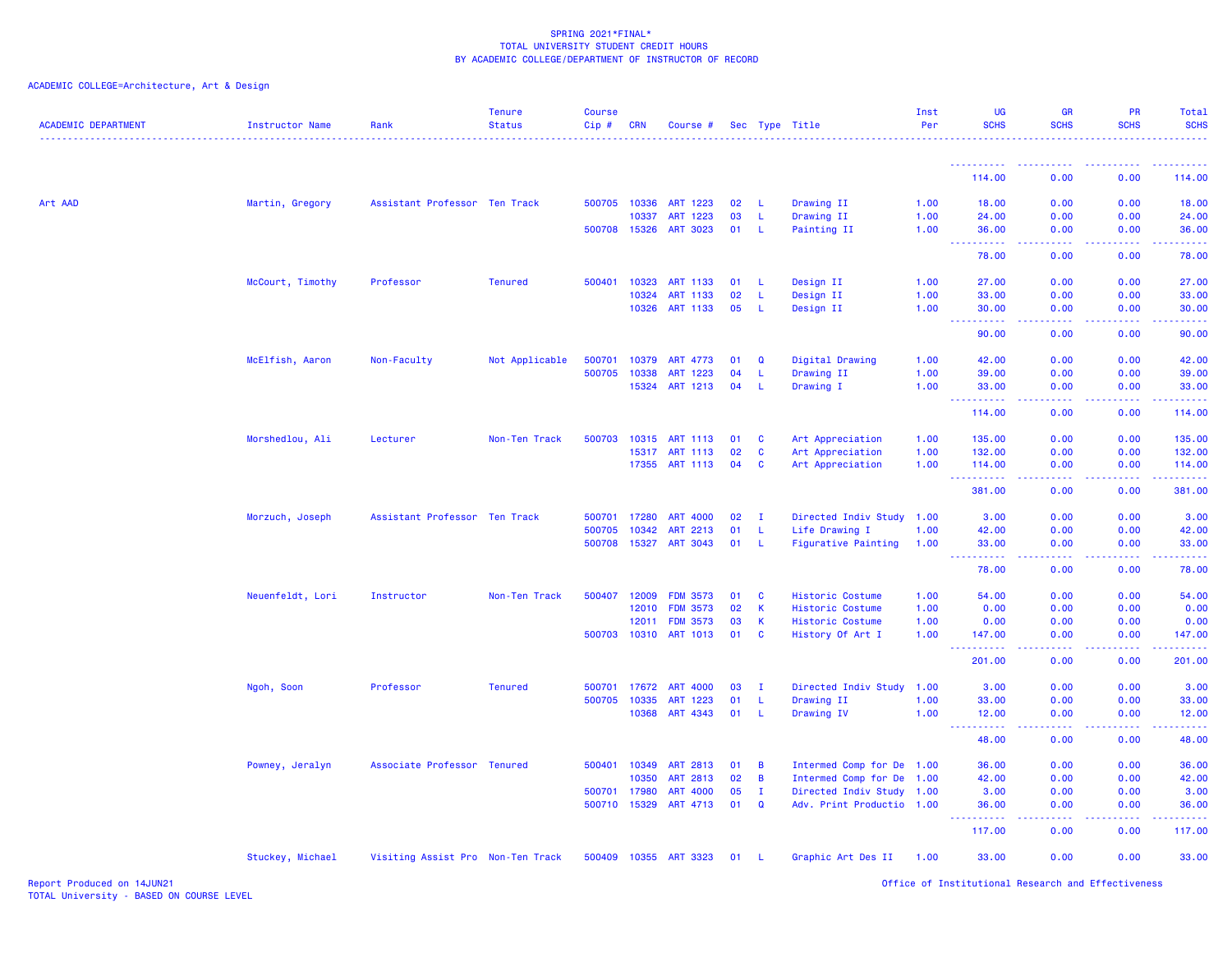| <b>ACADEMIC DEPARTMENT</b>            | Instructor Name              | Rank                              | Tenure<br><b>Status</b> | <b>Course</b><br>Cip# | <b>CRN</b> | Course # Sec Type Title |        |      |                           | Inst<br>Per | <b>UG</b><br><b>SCHS</b> | <b>GR</b><br><b>SCHS</b> | <b>PR</b><br><b>SCHS</b> | Total<br><b>SCHS</b> |
|---------------------------------------|------------------------------|-----------------------------------|-------------------------|-----------------------|------------|-------------------------|--------|------|---------------------------|-------------|--------------------------|--------------------------|--------------------------|----------------------|
| Art AAD                               | Stuckey, Michael             | Visiting Assist Pro Non-Ten Track |                         |                       |            | 500409 10356 ART 3323   | 02 L   |      | Graphic Art Des II        | 1.00        | 30.00                    | 0.00                     | 0.00                     | 30.00                |
|                                       |                              |                                   |                         |                       |            | 500799 15466 ART 4990   | 04 C   |      | Special Topic In ART 1.00 |             | 36.00                    | 0.00                     | 0.00                     | 36,00                |
|                                       |                              |                                   |                         |                       |            |                         |        |      |                           |             | -----------<br>99.00     | .<br>0.00                | .<br>0.00                | .<br>99.00           |
|                                       | Voorhies, Katherine Lecturer |                                   | Non-Ten Track           | 500401                |            | 10318 ART 1123          | 02     | - L. | Design I                  | 1.00        | 27.00                    | 0.00                     | 0.00                     | 27.00                |
|                                       |                              |                                   |                         |                       | 10327      | <b>ART 1133</b>         | 06 L   |      | Design II                 | 1.00        | 36.00                    | 0.00                     | 0.00                     | 36.00                |
|                                       |                              |                                   |                         |                       |            | 10348 ART 2803          | $01$ B |      | Intro to Computing A 1.00 |             | 24.00                    | 0.00                     | 0.00                     | 24.00                |
|                                       |                              |                                   |                         |                       |            | 15331 ART 1123          | 03 L   |      | Design I                  | 1.00        | 18.00                    | 0.00                     | 0.00                     | 18.00                |
|                                       |                              |                                   |                         |                       |            |                         |        |      |                           |             | .<br>105,00              | .<br>0.00                | .<br>0.00                | .<br>105.00          |
|                                       |                              |                                   |                         |                       |            |                         |        |      |                           |             |                          |                          |                          |                      |
| Art AAD                               |                              |                                   |                         |                       |            |                         |        |      |                           |             | 3934.00                  | 0.00                     | 0.00                     | 3934.00              |
| ===================================== |                              |                                   |                         |                       |            |                         |        |      |                           |             | ==========               | ==========               | -----------              | -----------          |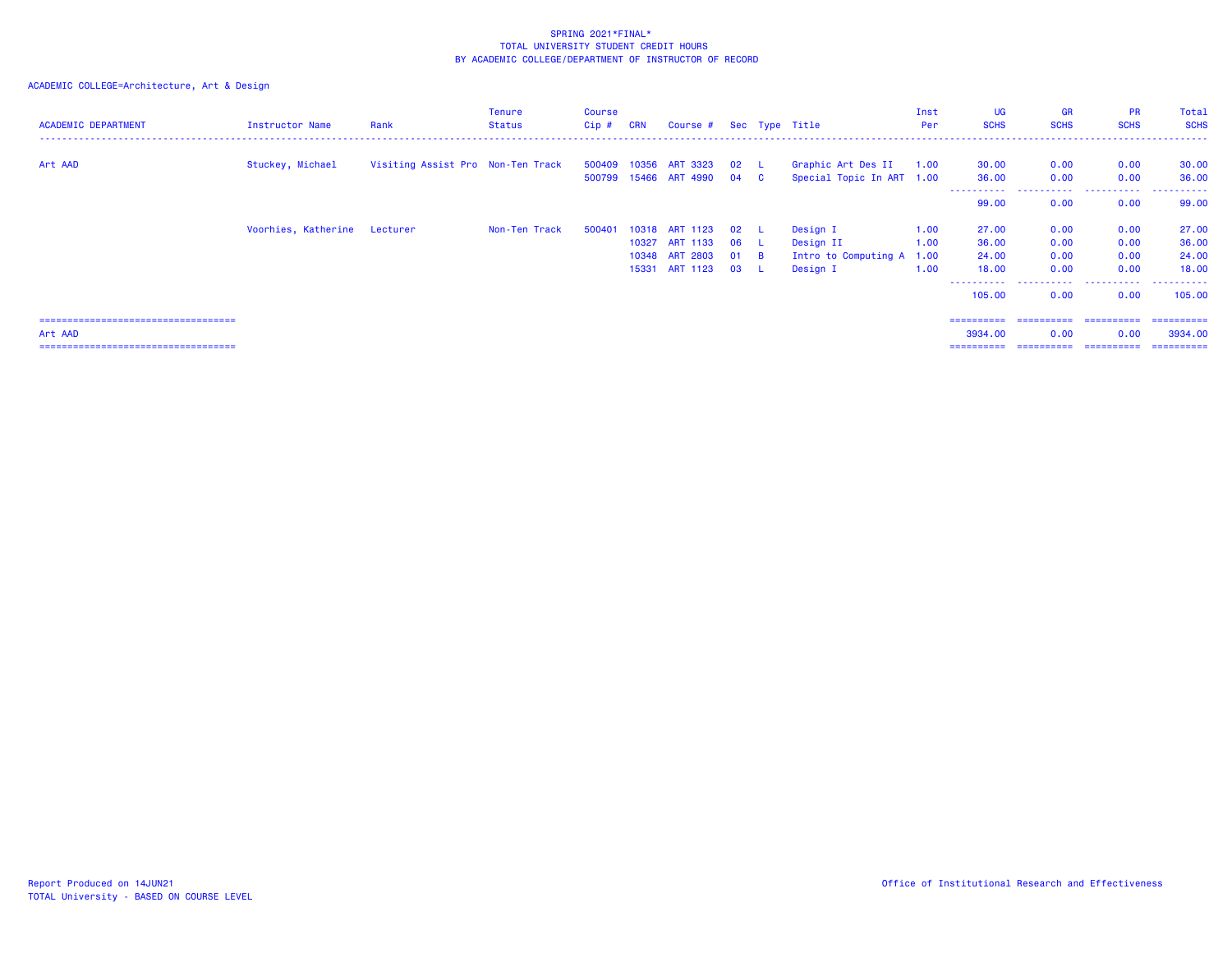| <b>ACADEMIC DEPARTMENT</b>           | <b>Instructor Name</b> | Rank                                               | <b>Tenure</b><br><b>Status</b> | <b>Course</b><br>Cip# | <b>CRN</b> | Course #        |                 |              | Sec Type Title              | Inst<br>Per | UG<br><b>SCHS</b>                    | <b>GR</b><br><b>SCHS</b>       | PR<br><b>SCHS</b>                     | Total<br><b>SCHS</b><br>$\frac{1}{2} \left( \frac{1}{2} \right) \left( \frac{1}{2} \right) \left( \frac{1}{2} \right) \left( \frac{1}{2} \right)$                  |
|--------------------------------------|------------------------|----------------------------------------------------|--------------------------------|-----------------------|------------|-----------------|-----------------|--------------|-----------------------------|-------------|--------------------------------------|--------------------------------|---------------------------------------|--------------------------------------------------------------------------------------------------------------------------------------------------------------------|
| <b>Building Construction Science</b> | Carson, Foster         | Clinical Assist Pro Non-Ten Track                  |                                | 522001                | 10453      | <b>BCS 1126</b> | 01              | $\Omega$     | Build Construct Stud 0.95   |             | 108.30                               | 0.00                           | 0.00                                  | 108.30                                                                                                                                                             |
|                                      |                        |                                                    |                                |                       | 10454      | <b>BCS 1126</b> | 02              | $\mathbf Q$  | Build Construct Stud 0.05   |             | 3.90                                 | 0.00                           | 0.00                                  | 3.90                                                                                                                                                               |
|                                      |                        |                                                    |                                |                       | 10463      | <b>BCS 3323</b> | 01              | C            | High Perform Constru 1.00   |             | 102.00                               | 0.00                           | 0.00                                  | 102.00                                                                                                                                                             |
|                                      |                        |                                                    |                                |                       |            |                 |                 |              |                             |             | <u>.</u><br>214.20                   | .<br>0.00                      | 0.00                                  | .<br>214.20                                                                                                                                                        |
|                                      | Dunn, Derrek           | Non-Employee                                       | Not Applicable                 | 040201                | 10465      | <b>BCS 3723</b> | 02              | C            | Active Building Syst 0.05   |             | 2.85                                 | 0.00                           | 0.00                                  | 2.85                                                                                                                                                               |
|                                      |                        |                                                    |                                | 049999                | 16290      | <b>BCS 2013</b> | 02              | C            | Construction and Cul 0.95   |             | 102.60                               | 0.00                           | 0.00                                  | 102.60                                                                                                                                                             |
|                                      |                        |                                                    |                                |                       |            |                 |                 |              |                             |             | والمراما<br>105.45                   | والمسامين<br>0.00              | .<br>0.00                             | $\mathcal{L}^{\mathcal{L}}\mathcal{L}^{\mathcal{L}}\mathcal{L}^{\mathcal{L}}\mathcal{L}^{\mathcal{L}}\mathcal{L}^{\mathcal{L}}\mathcal{L}^{\mathcal{L}}$<br>105.45 |
|                                      | Ford, George           | Professor                                          | <b>Tenured</b>                 | 040201                | 10290      | <b>ARC 3723</b> | 01              | C            | Active Bldg Systems         | 1.00        | 108.00                               | 0.00                           | 0.00                                  | 108.00                                                                                                                                                             |
|                                      |                        |                                                    |                                |                       | 10291      | <b>ARC 3723</b> | 02              | C            | Active Bldg Systems         | 1.00        | 9.00                                 | 0.00                           | 0.00                                  | 9.00                                                                                                                                                               |
|                                      |                        |                                                    |                                |                       | 10464      | <b>BCS 3723</b> | 01              | C            | Active Building Syst 1.00   |             | 3.00                                 | 0.00                           | 0.00                                  | 3.00                                                                                                                                                               |
|                                      |                        |                                                    |                                |                       | 10465      | <b>BCS 3723</b> | 02              | C            | Active Building Syst 0.95   |             | 54.15                                | 0.00                           | 0.00                                  | 54.15                                                                                                                                                              |
|                                      |                        |                                                    |                                | 049999                | 16290      | <b>BCS 2013</b> | 02              | C            | Construction and Cul 0.05   |             | 5.40                                 | 0.00                           | 0.00                                  | 5.40                                                                                                                                                               |
|                                      |                        |                                                    |                                | 460412                | 10458      | <b>BCS 3006</b> | CO <sub>1</sub> | E.           | Construction Interns 0.90   |             | 16.20                                | 0.00                           | 0.00                                  | 16.20                                                                                                                                                              |
|                                      |                        |                                                    |                                | 522001                | 10456      | <b>BCS 2226</b> | 01              | Q            | Build Construct Stud        | 0.05        | 6.00                                 | 0.00                           | 0.00                                  | 6.00                                                                                                                                                               |
|                                      |                        |                                                    |                                |                       | 10457      | <b>BCS 2226</b> | 02              | $\mathbf Q$  | <b>Build Construct Stud</b> | 0.95        | 114.00                               | 0.00                           | 0.00                                  | 114.00                                                                                                                                                             |
|                                      |                        |                                                    |                                |                       | 16291      | <b>BCS 2226</b> | 03              | $\mathbf Q$  | Build Construct Stud 0.95   |             | 91.20                                | 0.00                           | 0.00                                  | 91.20                                                                                                                                                              |
|                                      |                        |                                                    |                                |                       | 17753      | <b>BCS 4000</b> | 01              | $\mathbf{I}$ | Directed Indiv Study 1.00   |             | 1.00<br><u> - - - - - - - - - -</u>  | 0.00<br>المتمامين              | 0.00<br>.                             | 1.00<br>$\begin{array}{cccccccccc} \bullet & \bullet & \bullet & \bullet & \bullet & \bullet & \bullet \end{array}$                                                |
|                                      |                        |                                                    |                                |                       |            |                 |                 |              |                             |             | 407.95                               | 0.00                           | 0.00                                  | 407.95                                                                                                                                                             |
|                                      | Herrmann, Michele      | Associate Professor Tenured                        |                                | 522001                | 10467      | <b>BCS 4126</b> | 01              | -L           | Build Contruct Studi 1.00   |             | 120.00                               | 0.00                           | 0.00                                  | 120.00<br>. <b>.</b>                                                                                                                                               |
|                                      |                        |                                                    |                                |                       |            |                 |                 |              |                             |             | 120.00                               | 0.00                           | 0.00                                  | 120.00                                                                                                                                                             |
|                                      | Jones, William         | Instructor                                         | Non-Ten Track                  | 040201                | 10271      | ARC 1013        | 01              | C            | Arch Appreciation           | 1.00        | 528.00                               | 0.00                           | 0.00                                  | 528.00                                                                                                                                                             |
|                                      |                        |                                                    |                                |                       | 10272      | ARC 1013        | 02              | C            | Arch Appreciation           | 1.00        | 519.00                               | 0.00                           | 0.00                                  | 519.00                                                                                                                                                             |
|                                      |                        |                                                    |                                |                       | 10273      | <b>ARC 1013</b> | <b>HO1</b>      | <b>C</b>     | Arch Appreciation-Ho 1.00   |             | 60.00                                | 0.00                           | 0.00                                  | 60.00                                                                                                                                                              |
|                                      |                        |                                                    |                                | 522001                | 10460      | <b>BCS 3126</b> | 01              | L            | <b>Build Construct Stud</b> | 0.05        | 4.80                                 | 0.00                           | 0.00                                  | 4.80                                                                                                                                                               |
|                                      |                        |                                                    |                                |                       | 10461      | <b>BCS 3126</b> | 02              | $\mathbf{I}$ | Build Construct Stud 0.95   |             | 62.70<br><u> - - - - - - - - - -</u> | 0.00<br>$\omega$ is a $\omega$ | 0.00<br>.                             | 62.70<br>22222                                                                                                                                                     |
|                                      |                        |                                                    |                                |                       |            |                 |                 |              |                             |             | 1174.50                              | 0.00                           | 0.00                                  | 1174.50                                                                                                                                                            |
|                                      | Kemp, Edward           | Lecturer                                           | Non-Ten Track                  | 049999                | 15315      | <b>BCS 2013</b> | 01              | C            | Construction and Cul 1.00   |             | 90.00                                | 0.00                           | 0.00                                  | 90.00                                                                                                                                                              |
|                                      |                        |                                                    |                                | 522001                | 10462      | <b>BCS 3213</b> | 01              | C            | Mech and Electrical         | 1.00        | 57.00                                | 0.00                           | 0.00                                  | 57.00                                                                                                                                                              |
|                                      |                        |                                                    |                                |                       |            |                 |                 |              |                             |             | <u>.</u><br>147.00                   | .<br>0.00                      | <b><i><u><u>.</u></u></i></b><br>0.00 | .<br>147.00                                                                                                                                                        |
|                                      | Rokooei, Saeed         | Assistant Professor Ten Track                      |                                | 460412                | 10458      | <b>BCS 3006</b> |                 | <b>CO1 E</b> | Construction Interns 0.10   |             | 1.80                                 | 0.00                           | 0.00                                  | 1.80                                                                                                                                                               |
|                                      |                        |                                                    |                                | 522001                | 10456      | <b>BCS 2226</b> | 01              | $\mathbf Q$  | <b>Build Construct Stud</b> | 0.95        | 114.00                               | 0.00                           | 0.00                                  | 114.00                                                                                                                                                             |
|                                      |                        |                                                    |                                |                       | 10457      | <b>BCS 2226</b> | 02              | Q            | Build Construct Stud 0.05   |             | 6.00                                 | 0.00                           | 0.00                                  | 6.00                                                                                                                                                               |
|                                      |                        |                                                    |                                |                       | 15316      | <b>BCS 2313</b> | 01              | C            | Virtual Design & Con 1.00   |             | 75.00                                | 0.00                           | 0.00                                  | 75.00                                                                                                                                                              |
|                                      |                        |                                                    |                                |                       | 16291      | <b>BCS 2226</b> | 03              | $\mathbf Q$  | Build Construct Stud 0.05   |             | 4.80                                 | 0.00                           | 0.00                                  | 4.80                                                                                                                                                               |
|                                      |                        |                                                    |                                |                       |            |                 |                 |              |                             |             | .<br>201.60                          | .<br>0.00                      | .<br>0.00                             | 22222<br>201.60                                                                                                                                                    |
|                                      |                        | Shojaei Kol Kachi, A Assistant Professor Ten Track |                                | 522001                | 10468      | <b>BCS 4126</b> | 02              | - L          | Build Contruct Studi 1.00   |             | 114.00                               | 0.00                           | 0.00                                  | 114.00                                                                                                                                                             |
|                                      |                        |                                                    |                                |                       |            |                 |                 |              |                             |             | 114.00                               | 0.00                           | 0.00                                  | 114.00                                                                                                                                                             |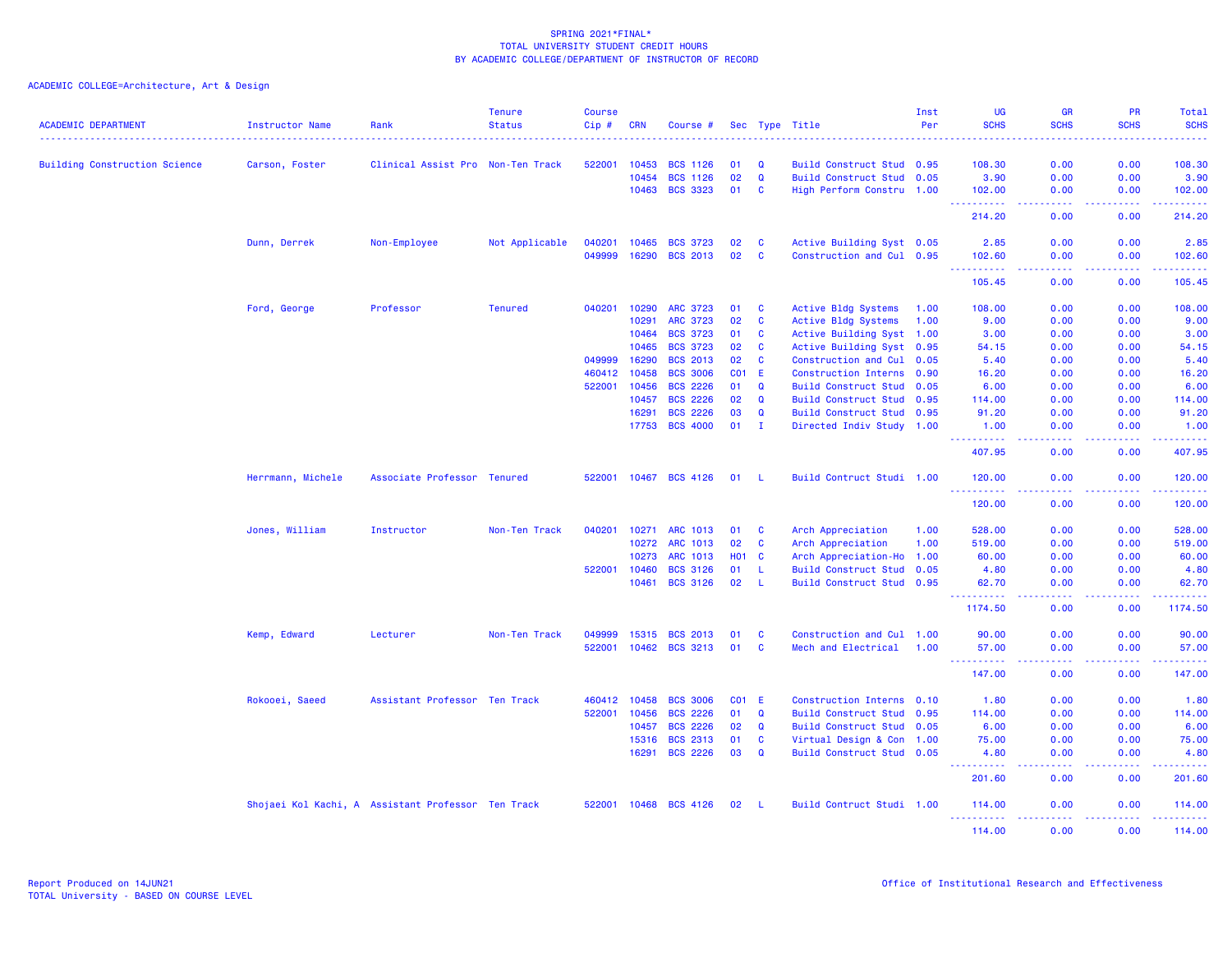## ACADEMIC COLLEGE=Architecture, Art & Design

|                     |                   |      | enure  | ourse              |                         | <b>Ins</b> |  | Total       |
|---------------------|-------------------|------|--------|--------------------|-------------------------|------------|--|-------------|
| ACADEMIC DEDADTMENT | <b>Instructor</b> | Rank | Status | <b>CRN</b><br>Cip# | Course # Sec Type Title |            |  | <b>SCHS</b> |
| ----                |                   |      |        |                    |                         |            |  |             |

 =================================== ========== ========== ========== ==========Building Construction Science 2484.70 0.00 0.00 2484.70 =================================== ========== ========== ========== ==========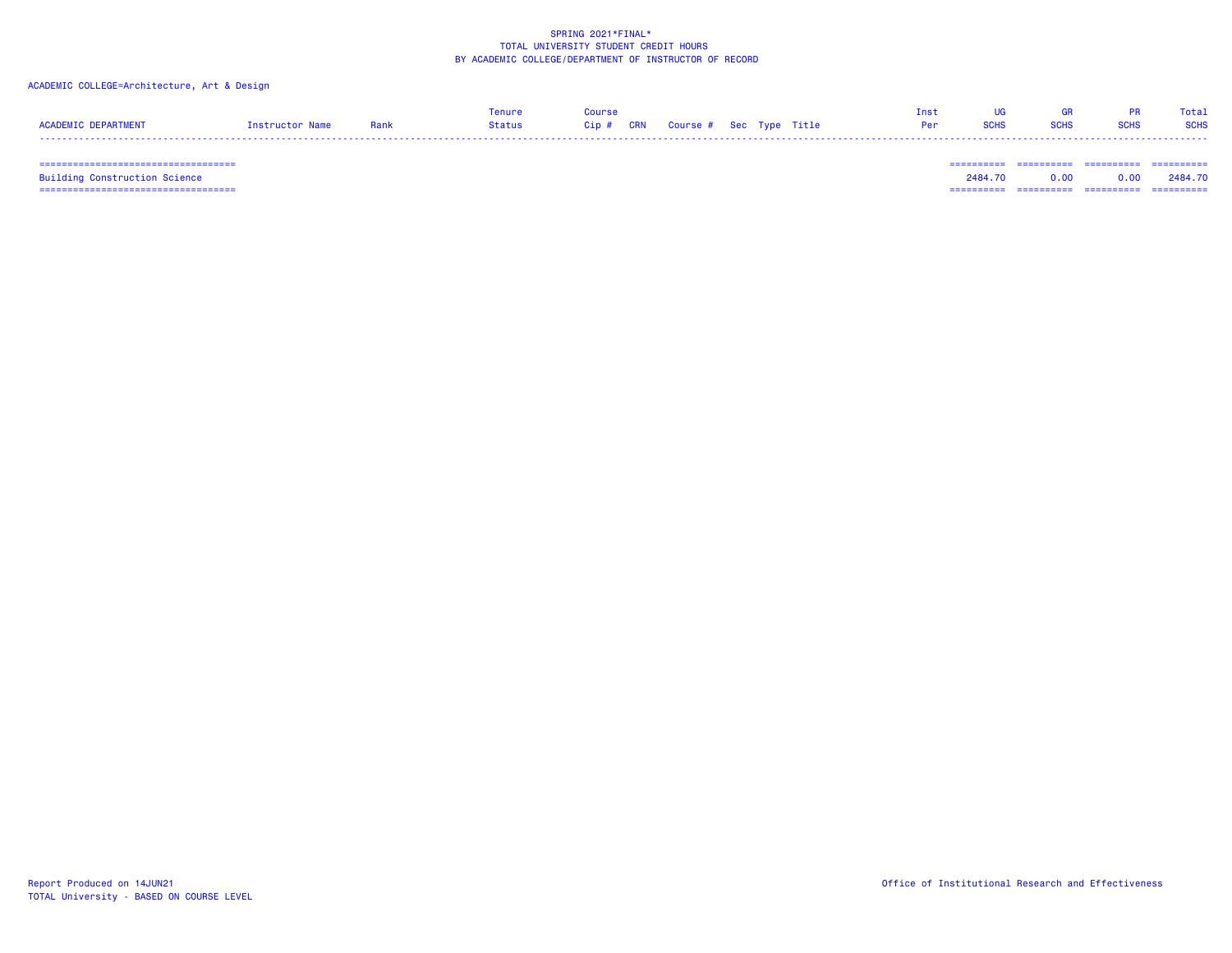ACADEMIC COLLEGE=Architecture, Art & Design

| <b>ACADEMIC DEPARTMENT</b>                             | <b>Instructor Name</b> | Rank                                               | <b>Tenure</b><br><b>Status</b> | <b>Course</b><br>Cip# | <b>CRN</b> | Course #                 |          |              | Sec Type Title                                         | Inst<br>Per | <b>UG</b><br><b>SCHS</b>              | <b>GR</b><br><b>SCHS</b>                                                                                                          | <b>PR</b><br><b>SCHS</b>                                                                                                                                                                                                                                                                                                                                                                                                                                                               | Total<br><b>SCHS</b><br>. |
|--------------------------------------------------------|------------------------|----------------------------------------------------|--------------------------------|-----------------------|------------|--------------------------|----------|--------------|--------------------------------------------------------|-------------|---------------------------------------|-----------------------------------------------------------------------------------------------------------------------------------|----------------------------------------------------------------------------------------------------------------------------------------------------------------------------------------------------------------------------------------------------------------------------------------------------------------------------------------------------------------------------------------------------------------------------------------------------------------------------------------|---------------------------|
| Interior Design                                        | Carroll, Robin         | Assistant Professor Ten Track                      |                                | 040501                | 12703      | ID 4683                  | 01       | - C          | Theatre: Arch. Light 1.00                              |             | 48.00                                 | 0.00                                                                                                                              | 0.00                                                                                                                                                                                                                                                                                                                                                                                                                                                                                   | 48.00                     |
|                                                        |                        |                                                    |                                | 190601                | 12685      | ID 2603                  | 01       | $\mathbf{C}$ | Interior Design Fund 1.00                              |             | 54.00                                 | 0.00                                                                                                                              | 0.00                                                                                                                                                                                                                                                                                                                                                                                                                                                                                   | 54.00                     |
|                                                        |                        |                                                    |                                |                       | 14626      | ID 2603                  | 501      | C            | Interior Design Fund 1.00                              |             | 24.00                                 | 0.00                                                                                                                              | 0.00                                                                                                                                                                                                                                                                                                                                                                                                                                                                                   | 24.00                     |
|                                                        |                        |                                                    |                                | 500408 12672          |            | <b>HS 2603</b>           | 01       | $\mathbf{C}$ | Inter Design Fundame 1.00                              |             | 60.00                                 | 0.00                                                                                                                              | 0.00                                                                                                                                                                                                                                                                                                                                                                                                                                                                                   | 60.00                     |
|                                                        |                        |                                                    |                                |                       |            |                          |          |              |                                                        |             | 186.00                                | 0.00                                                                                                                              | 0.00                                                                                                                                                                                                                                                                                                                                                                                                                                                                                   | .<br>186.00               |
|                                                        | Chaney, Anna           | Instructor                                         | Non-Ten Track                  | 151303                | 12681      | ID 2103                  | 01       | B            | CAD for Interior Des 1.00                              |             | 63.00                                 | 0.00                                                                                                                              | 0.00                                                                                                                                                                                                                                                                                                                                                                                                                                                                                   | 63.00                     |
|                                                        |                        |                                                    |                                |                       | 12682      | ID 2103                  | 02       | B            | CAD for Interior Des                                   | 1.00        | 66.00                                 | 0.00                                                                                                                              | 0.00                                                                                                                                                                                                                                                                                                                                                                                                                                                                                   | 66.00                     |
|                                                        |                        |                                                    |                                | 190699                | 16896      | ID 4000                  | 02       | $\mathbf I$  | Directed Individual                                    | 1.00        | 3.00                                  | 0.00                                                                                                                              | 0.00                                                                                                                                                                                                                                                                                                                                                                                                                                                                                   | 3.00                      |
|                                                        |                        |                                                    |                                |                       | 16897      | ID 4000                  | 03       | $\mathbf I$  | Directed Individual                                    | 1.00        | 3.00                                  | 0.00                                                                                                                              | 0.00                                                                                                                                                                                                                                                                                                                                                                                                                                                                                   | 3.00                      |
|                                                        |                        |                                                    |                                |                       | 16898      | ID 4000                  | 04       | $\mathbf I$  | Directed Individual                                    | 1.00        | 3.00                                  | 0.00                                                                                                                              | 0.00                                                                                                                                                                                                                                                                                                                                                                                                                                                                                   | 3.00                      |
|                                                        |                        |                                                    |                                |                       | 16899      | ID 4000                  | 05       | $\mathbf{I}$ | Directed Individual                                    | 1.00        | 3.00                                  | 0.00                                                                                                                              | 0.00                                                                                                                                                                                                                                                                                                                                                                                                                                                                                   | 3.00                      |
|                                                        |                        |                                                    |                                | 500410                | 12683      | ID 2203                  | 01       | $\mathbf Q$  | Rendering                                              | 1.00        | 69.00                                 | 0.00                                                                                                                              | 0.00                                                                                                                                                                                                                                                                                                                                                                                                                                                                                   | 69.00                     |
|                                                        |                        |                                                    |                                |                       | 12684      | ID 2203                  | 02       | $\mathbf Q$  | Rendering                                              | 1.00        | 63.00<br>222222                       | 0.00<br>د د د د                                                                                                                   | 0.00<br>.                                                                                                                                                                                                                                                                                                                                                                                                                                                                              | 63.00<br>22222            |
|                                                        |                        |                                                    |                                |                       |            |                          |          |              |                                                        |             | 273.00                                | 0.00                                                                                                                              | 0.00                                                                                                                                                                                                                                                                                                                                                                                                                                                                                   | 273.00                    |
|                                                        | Crumpton, Amy          | Associate Professor Tenured                        |                                | 190699                | 16604      | ID 4000                  | 01       | $\mathbf I$  | Directed Individual                                    | 1.00        | 3.00                                  | 0.00                                                                                                                              | 0.00                                                                                                                                                                                                                                                                                                                                                                                                                                                                                   | 3.00                      |
|                                                        |                        |                                                    |                                |                       | 17746      | ID 4000                  | 06       | $\mathbf{I}$ | Directed Individual                                    | 1.00        | 2.00                                  | 0.00                                                                                                                              | 0.00                                                                                                                                                                                                                                                                                                                                                                                                                                                                                   | 2.00                      |
|                                                        |                        |                                                    |                                | 500408                | 12693      | ID 3624                  | 01       | B            | Interior Design Stud 1.00                              |             | 60.00                                 | 0.00                                                                                                                              | 0.00                                                                                                                                                                                                                                                                                                                                                                                                                                                                                   | 60.00                     |
|                                                        |                        |                                                    |                                |                       | 12694      | ID 3624                  | 02       | B            | Interior Design Stud 1.00                              |             | 48.00                                 | 0.00                                                                                                                              | 0.00                                                                                                                                                                                                                                                                                                                                                                                                                                                                                   | 48.00                     |
|                                                        |                        |                                                    |                                |                       |            | 12697 ID 4611            | 01       | C            | Principles of LEED                                     | 1.00        | 32.00                                 | 0.00                                                                                                                              | 0.00                                                                                                                                                                                                                                                                                                                                                                                                                                                                                   | 32.00                     |
|                                                        |                        |                                                    |                                |                       |            |                          |          |              |                                                        |             | 2.2.2.2.2.2<br>145.00                 | د د د د<br>0.00                                                                                                                   | 22222<br>0.00                                                                                                                                                                                                                                                                                                                                                                                                                                                                          | <u>.</u><br>145.00        |
|                                                        | Fulton, Glen           | Assistant Professor Ten Track                      |                                | 040501                | 12678      | ID 1694                  | 01       | B            | Interior Design I                                      | 1.00        | 88.00                                 | 0.00                                                                                                                              | 0.00                                                                                                                                                                                                                                                                                                                                                                                                                                                                                   | 88.00                     |
|                                                        |                        |                                                    |                                |                       |            | 12679 ID 1694            | 02       | B            | Interior Design I                                      | 1.00        | 72.00                                 | 0.00                                                                                                                              | 0.00                                                                                                                                                                                                                                                                                                                                                                                                                                                                                   | 72.00                     |
|                                                        |                        |                                                    |                                |                       |            |                          |          |              |                                                        |             | <b></b><br>160.00                     | .<br>0.00                                                                                                                         | .<br>0.00                                                                                                                                                                                                                                                                                                                                                                                                                                                                              | <u>.</u><br>160.00        |
|                                                        |                        |                                                    |                                |                       |            |                          |          |              |                                                        |             |                                       |                                                                                                                                   |                                                                                                                                                                                                                                                                                                                                                                                                                                                                                        |                           |
|                                                        | Miller, Beth           | Professor                                          | <b>Tenured</b>                 | 040501                | 12698      | ID 4651<br>15314 ID 3643 | 01<br>01 | C<br>C       | ID Internship Placem 0.50<br>History of Interiors 1.00 |             | 14.00<br>255.00                       | 0.00<br>0.00                                                                                                                      | 0.00<br>0.00                                                                                                                                                                                                                                                                                                                                                                                                                                                                           | 14.00<br>255.00           |
|                                                        |                        |                                                    |                                |                       |            |                          |          |              |                                                        |             | .<br>269.00                           | $\frac{1}{2} \left( \frac{1}{2} \right) \left( \frac{1}{2} \right) \left( \frac{1}{2} \right) \left( \frac{1}{2} \right)$<br>0.00 | .<br>0.00                                                                                                                                                                                                                                                                                                                                                                                                                                                                              | <u>.</u><br>269.00        |
|                                                        |                        |                                                    |                                | 040501                | 12698      | ID 4651                  | 01       | C            | ID Internship Placem 0.50                              |             | 14.00                                 | 0.00                                                                                                                              | 0.00                                                                                                                                                                                                                                                                                                                                                                                                                                                                                   |                           |
|                                                        | Miller, Lyndsey        | Associate Professor Tenured                        |                                | 151303                | 12686      | ID 3363                  | 01       | B            | 3/D & CAD Modeling i 1.00                              |             | 93.00                                 | 0.00                                                                                                                              | 0.00                                                                                                                                                                                                                                                                                                                                                                                                                                                                                   | 14.00<br>93.00            |
|                                                        |                        |                                                    |                                | 500408                | 12690      | ID 3603                  | 01       | $\mathbf{c}$ | Digital Design for I 1.00                              |             | 78.00                                 | 0.00                                                                                                                              | 0.00                                                                                                                                                                                                                                                                                                                                                                                                                                                                                   | 78.00                     |
|                                                        |                        |                                                    |                                |                       | 12691      | ID 3611                  | 01       | <b>C</b>     | Career and Portfolio 1.00                              |             | 23.00                                 | 0.00                                                                                                                              | 0.00                                                                                                                                                                                                                                                                                                                                                                                                                                                                                   | 23,00                     |
|                                                        |                        |                                                    |                                |                       | 12692      | ID 3611                  | 02       | C            | Career and Portfolio 1.00                              |             | 18.00                                 | 0.00                                                                                                                              | 0.00                                                                                                                                                                                                                                                                                                                                                                                                                                                                                   | 18.00                     |
|                                                        |                        |                                                    |                                |                       |            |                          |          |              |                                                        |             | <u> - - - - - - - - - -</u><br>226.00 | .<br>0.00                                                                                                                         | 22222.<br>0.00                                                                                                                                                                                                                                                                                                                                                                                                                                                                         | 2.2.2.2.2.2<br>226.00     |
|                                                        |                        | Studdard Hughes, Lau Assistant Professor Ten Track |                                | 040501                | 12695      | ID 3633                  | 01       | C            | ID Detail & Constr D 1.00                              |             | 72.00                                 | 0.00                                                                                                                              | 0.00                                                                                                                                                                                                                                                                                                                                                                                                                                                                                   | 72.00                     |
|                                                        |                        |                                                    |                                | 190601                | 12699      | ID 4654                  | 01       | $\mathbf c$  | Interior Design Stud 1.00                              |             | 56.00                                 | 0.00                                                                                                                              | 0.00                                                                                                                                                                                                                                                                                                                                                                                                                                                                                   | 56.00                     |
|                                                        |                        |                                                    |                                |                       | 12700      | ID 4654                  | 02       | $\mathbf{C}$ | Interior Design Stud 1.00                              |             | 56.00                                 | 0.00                                                                                                                              | 0.00                                                                                                                                                                                                                                                                                                                                                                                                                                                                                   | 56.00                     |
|                                                        |                        |                                                    |                                | 500408 15136          |            | ID 4990                  | 001 C    |              | Special Topics In ID 1.00                              |             | 51.00                                 | 0.00                                                                                                                              | 0.00                                                                                                                                                                                                                                                                                                                                                                                                                                                                                   | 51.00                     |
|                                                        |                        |                                                    |                                |                       |            |                          |          |              |                                                        |             | .                                     | $- - -$                                                                                                                           | .                                                                                                                                                                                                                                                                                                                                                                                                                                                                                      | .                         |
|                                                        |                        |                                                    |                                |                       |            |                          |          |              |                                                        |             | 235.00                                | 0.00                                                                                                                              | 0.00                                                                                                                                                                                                                                                                                                                                                                                                                                                                                   | 235.00                    |
| -----------------------------------<br>Interior Design |                        |                                                    |                                |                       |            |                          |          |              |                                                        |             | =========<br>1494.00                  | 0.00                                                                                                                              | 0.00                                                                                                                                                                                                                                                                                                                                                                                                                                                                                   | =======<br>1494.00        |
| -----------------------------------                    |                        |                                                    |                                |                       |            |                          |          |              |                                                        |             | ==========                            | ==========                                                                                                                        | $\begin{array}{cccccccccc} \multicolumn{2}{c}{} & \multicolumn{2}{c}{} & \multicolumn{2}{c}{} & \multicolumn{2}{c}{} & \multicolumn{2}{c}{} & \multicolumn{2}{c}{} & \multicolumn{2}{c}{} & \multicolumn{2}{c}{} & \multicolumn{2}{c}{} & \multicolumn{2}{c}{} & \multicolumn{2}{c}{} & \multicolumn{2}{c}{} & \multicolumn{2}{c}{} & \multicolumn{2}{c}{} & \multicolumn{2}{c}{} & \multicolumn{2}{c}{} & \multicolumn{2}{c}{} & \multicolumn{2}{c}{} & \multicolumn{2}{c}{} & \mult$ | ==========                |

TOTAL University - BASED ON COURSE LEVEL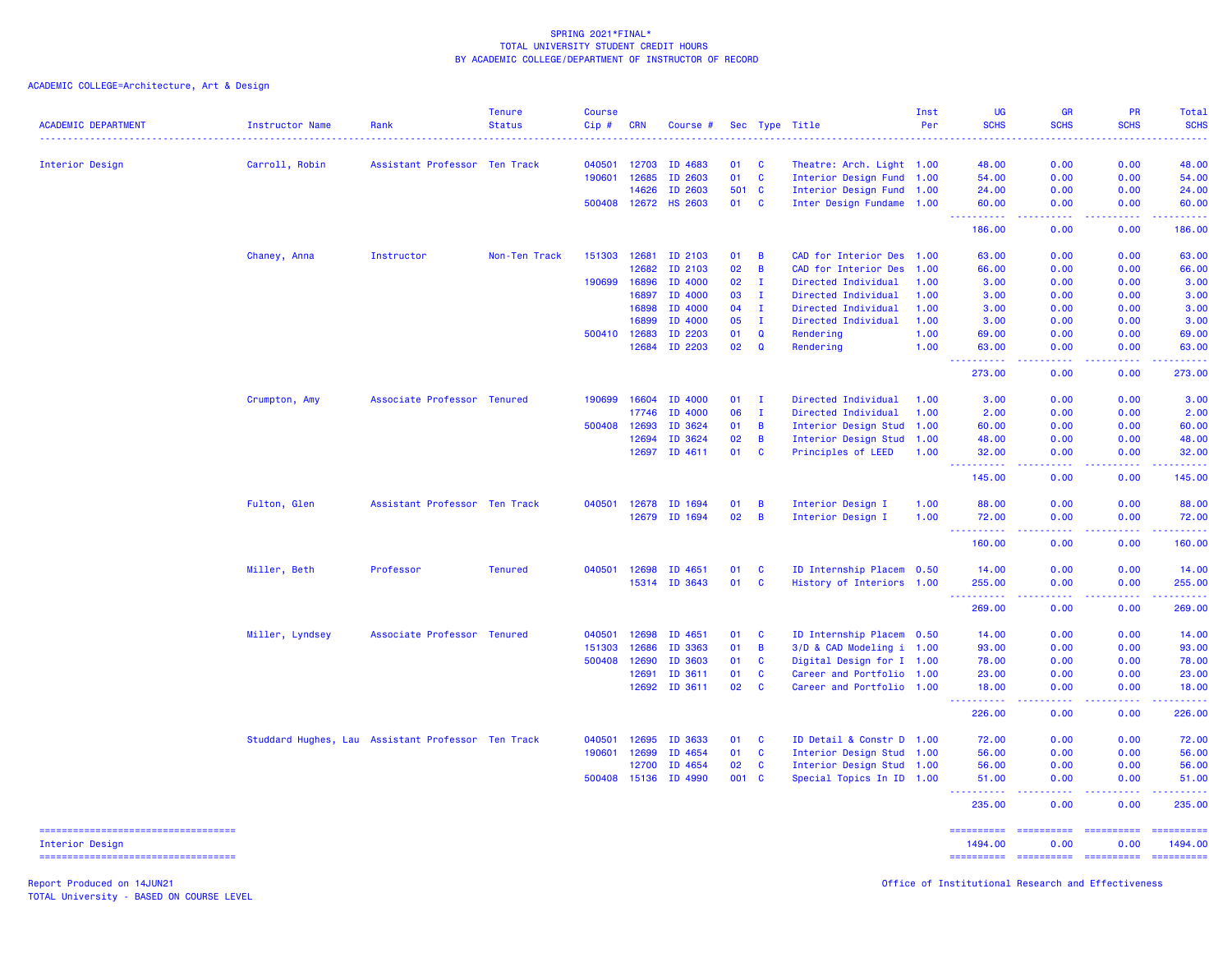# ACADEMIC COLLEGE=Arts & Sciences

| <b>ACADEMIC DEPARTMENT</b>             | Instructor Name | Rank         | <b>Tenure</b><br><b>Status</b> | <b>Course</b><br>$Cip$ # | <b>CRN</b> | Course #      |              |                         | Sec Type Title             | Inst<br>Per | UG<br><b>SCHS</b> | <b>GR</b><br><b>SCHS</b> | <b>PR</b><br><b>SCHS</b> | Total<br><b>SCHS</b> |
|----------------------------------------|-----------------|--------------|--------------------------------|--------------------------|------------|---------------|--------------|-------------------------|----------------------------|-------------|-------------------|--------------------------|--------------------------|----------------------|
|                                        |                 |              |                                |                          |            |               |              |                         |                            |             |                   |                          |                          |                      |
| Aerospace Studies                      | Davies, Nathan  | Non-Employee | Not Applicable                 | 280101                   | 10383      | AS 1022       | 01           | <b>B</b>                | Foundations of USAF- 1.00  |             | 56.00             | 0.00                     | 0.00                     | 56.00                |
|                                        |                 |              |                                |                          |            | 10384 AS 1022 | $02 \quad B$ |                         | Foundations of USAF- 1.00  |             | 28.00             | 0.00                     | 0.00                     | 28.00                |
|                                        |                 |              |                                |                          |            | 10388 AS 3023 | 01           | $\overline{\mathbf{C}}$ | Af Leadership Stud I 1.00  |             | 24.00             | 0.00                     | 0.00                     | 24.00                |
|                                        |                 |              |                                |                          |            | 15984 AS 3023 | 02           | $\overline{B}$          | Af Leadership Stud I 1.00  |             | 21.00             | 0.00                     | 0.00                     | 21.00                |
|                                        |                 |              |                                |                          |            |               |              |                         |                            |             | 129.00            | -----<br>0.00            | .<br>0.00                | .<br>129.00          |
|                                        | Loges, Megan    | Non-Employee | Not Applicable                 | 280101                   |            | 10386 AS 2022 | 01 B         |                         | Air & Space Power - I 1.00 |             | 16.00             | 0.00                     | 0.00                     | 16.00                |
|                                        |                 |              |                                |                          | 10387      | AS 2022       | $02 \quad B$ |                         | Air & Space Power - I 1.00 |             | 20.00             | 0.00                     | 0.00                     | 20.00                |
|                                        |                 |              |                                |                          |            | 10390 AS 4023 | 01           | $\overline{B}$          | NSE/Prep for Act Dut 1.00  |             | 45.00             | 0.00                     | 0.00                     | 45.00                |
|                                        |                 |              |                                |                          |            |               |              |                         |                            |             | 81.00             | 0.00                     | 0.00                     | 81.00                |
| ====================================== |                 |              |                                |                          |            |               |              |                         |                            |             | ==========        | ==========               | -----------              | -----------          |
| Aerospace Studies                      |                 |              |                                |                          |            |               |              |                         |                            |             | 210.00            | 0.00                     | 0.00                     | 210.00               |

=================================== ========== ========== ========== ==========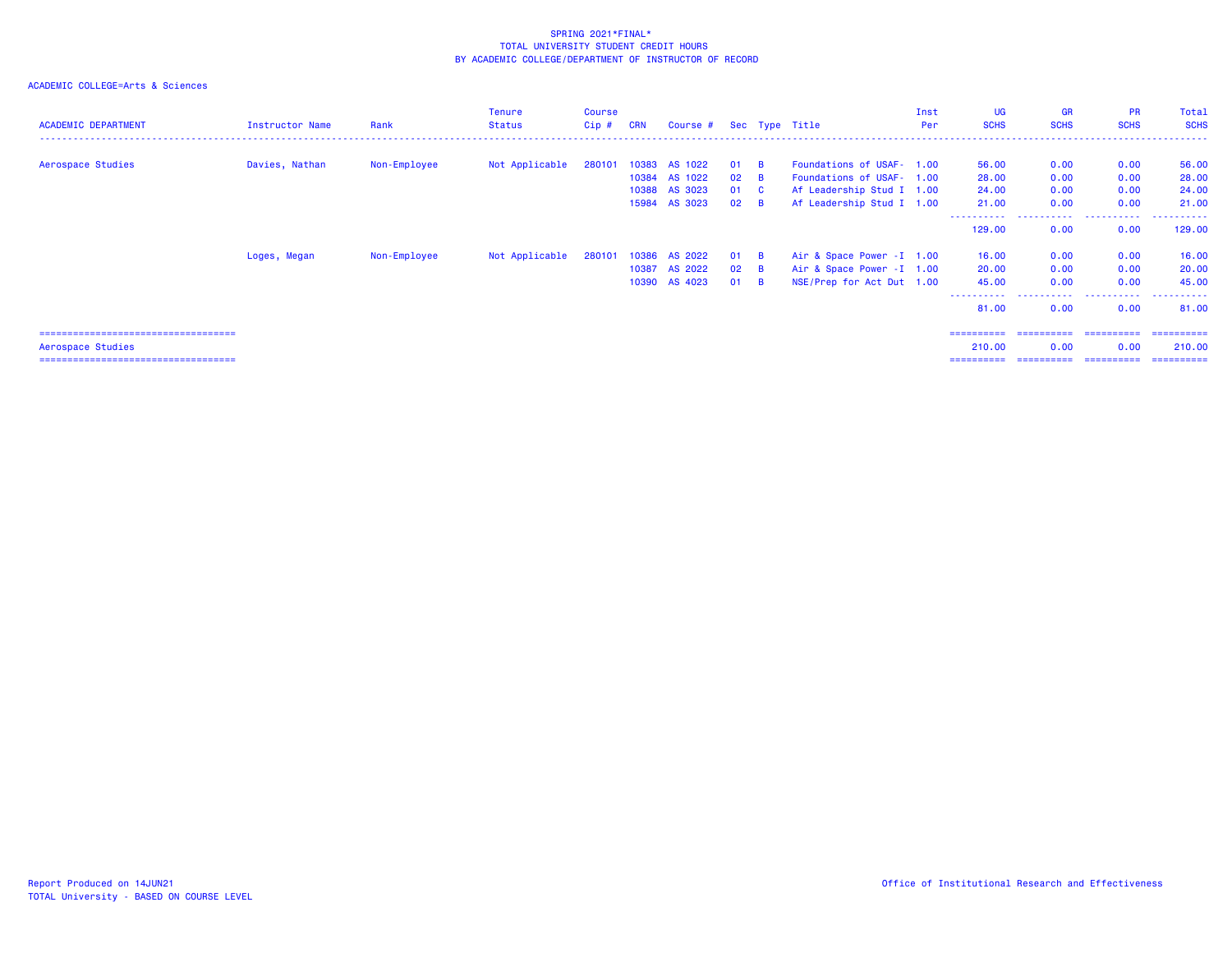|                                                   |                        |                               | <b>Tenure</b>  | <b>Course</b> |                |                           |          |                              |                                                     | Inst | <b>UG</b>                                               | <b>GR</b>                                                                                                                                                     | PR                                                                                                                                       | Total                  |
|---------------------------------------------------|------------------------|-------------------------------|----------------|---------------|----------------|---------------------------|----------|------------------------------|-----------------------------------------------------|------|---------------------------------------------------------|---------------------------------------------------------------------------------------------------------------------------------------------------------------|------------------------------------------------------------------------------------------------------------------------------------------|------------------------|
| <b>ACADEMIC DEPARTMENT</b>                        | <b>Instructor Name</b> | Rank                          | <b>Status</b>  | Cip#          | <b>CRN</b>     | Course #                  |          |                              | Sec Type Title                                      | Per  | <b>SCHS</b>                                             | <b>SCHS</b>                                                                                                                                                   | <b>SCHS</b><br>$\frac{1}{2} \left( \frac{1}{2} \right) \left( \frac{1}{2} \right) \left( \frac{1}{2} \right) \left( \frac{1}{2} \right)$ | <b>SCHS</b><br>2222.   |
| Anthropology & Middle Eastern Cultu Hardin, James |                        | Associate Professor Tenured   |                | 240101        | 17365          | <b>GLA 4001</b>           | 02       | C                            | Senior Project                                      | 1.00 | 1.00                                                    | 0.00                                                                                                                                                          | 0.00                                                                                                                                     | 1.00                   |
|                                                   |                        |                               |                | 380101        | 15289          | <b>REL 3553</b>           | 01       | $\mathbf{C}$                 | Near East Archaeolog 1.00                           |      | 6.00                                                    | 0.00                                                                                                                                                          | 0.00                                                                                                                                     | 6.00                   |
|                                                   |                        |                               |                |               | 15394          | <b>MEC 3553</b>           | 01       | C                            | Near East Archaeolog 1.00                           |      | 12.00                                                   | 0.00                                                                                                                                                          | 0.00                                                                                                                                     | 12.00                  |
|                                                   |                        |                               |                | 450201        | 10265          | AN 8215                   | 04       | E                            | Internship in Applie 1.00                           |      | 0.00                                                    | 5.00                                                                                                                                                          | 0.00                                                                                                                                     | 5.00                   |
|                                                   |                        |                               |                |               | 16224          | <b>AN 8000</b>            | 01       | D                            | <b>Thesis Research</b>                              | 1.00 | 0.00                                                    | 18.00                                                                                                                                                         | 0.00                                                                                                                                     | 18.00                  |
|                                                   |                        |                               |                |               | 17920          | <b>AN 7000</b>            | 01       | п.                           | Directed Indiv Study 1.00                           |      | 0.00                                                    | 3.00                                                                                                                                                          | 0.00                                                                                                                                     | 3.00                   |
|                                                   |                        |                               |                | 450301        | 15393          | AN 3553                   | 01       | C                            | Near East Archaeolog 1.00                           |      | 57.00                                                   | 0.00                                                                                                                                                          | 0.00                                                                                                                                     | 57.00                  |
|                                                   |                        |                               |                |               |                |                           |          |                              |                                                     |      | .<br>76.00                                              | .<br>26.00                                                                                                                                                    | .<br>0.00                                                                                                                                | 222222<br>102.00       |
|                                                   | Hoffman, David         | Associate Professor Tenured   |                | 450201        | 16226          | <b>AN 8000</b>            | 03       | D                            | Thesis Research                                     | 1.00 | 0.00                                                    | 6.00                                                                                                                                                          | 0.00                                                                                                                                     | 6.00                   |
|                                                   |                        |                               |                | 450204        | 10229          | AN 1143                   | 01       | $\mathbf{C}$                 | Cultural Anthro                                     | 1.00 | 57.00                                                   | 0.00                                                                                                                                                          | 0.00                                                                                                                                     | 57.00                  |
|                                                   |                        |                               |                |               | 10230          | AN 1143                   | 02       | $\mathbf{C}$                 | Cultural Anthro                                     | 1.00 | 60.00                                                   | 0.00                                                                                                                                                          | 0.00                                                                                                                                     | 60.00                  |
|                                                   |                        |                               |                |               | 10231          | AN 1143                   | 03       | $\mathbf{C}$                 | Cultural Anthro                                     | 1.00 | 60.00                                                   | 0.00                                                                                                                                                          | 0.00                                                                                                                                     | 60.00                  |
|                                                   |                        |                               |                |               |                |                           | 04       | $\mathbf{C}$                 |                                                     | 1.00 |                                                         | 0.00                                                                                                                                                          | 0.00                                                                                                                                     | 57.00                  |
|                                                   |                        |                               |                |               |                | 10232 AN 1143             |          |                              | Cultural Anthro                                     |      | 57.00<br><b><i><u><u><b>a</b></u></u> a a a a a</i></b> | .                                                                                                                                                             | .                                                                                                                                        | .                      |
|                                                   |                        |                               |                |               |                |                           |          |                              |                                                     |      | 234.00                                                  | 6.00                                                                                                                                                          | 0.00                                                                                                                                     | 240.00                 |
|                                                   | Ilahiane, Hsain        | Professor                     | <b>Tenured</b> | 450201        | 15400          | AN 8103                   | 01       | <b>C</b>                     | Applied Cultural Ant 1.00                           |      | 0.00<br>.                                               | 6.00<br>$\sim$ $\sim$ $\sim$ $\sim$                                                                                                                           | 0.00<br>.                                                                                                                                | 6.00<br>$- - - - -$    |
|                                                   |                        |                               |                |               |                |                           |          |                              |                                                     |      | 0.00                                                    | 6.00                                                                                                                                                          | 0.00                                                                                                                                     | 6.00                   |
|                                                   | Lambert, Shawn         | Assistant Professor Ten Track |                | 450201        | 16228          | <b>AN 8000</b>            | 05       | D                            | <b>Thesis Research</b>                              | 1.00 | 0.00                                                    | 6.00                                                                                                                                                          | 0.00                                                                                                                                     | 6.00                   |
|                                                   |                        |                               |                |               | 17167          | AN 4000                   | 01       | $\mathbf I$                  | Directed Indiv Study 1.00                           |      | 4.00                                                    | 0.00                                                                                                                                                          | 0.00                                                                                                                                     | 4.00                   |
|                                                   |                        |                               |                |               | 17661          | AN 4000                   | 02       | $\mathbf{I}$                 | Directed Indiv Study 1.00                           |      | 2.00                                                    | 0.00                                                                                                                                                          | 0.00                                                                                                                                     | 2.00                   |
|                                                   |                        |                               |                | 450301        | 10241          | AN 1543                   | 01       | <b>C</b>                     | Intro To Archaeology 1.00                           |      | 72.00                                                   | 0.00                                                                                                                                                          | 0.00                                                                                                                                     | 72.00                  |
|                                                   |                        |                               |                |               | 10242          | AN 1543                   | 02       | $\mathbf{C}$                 | Intro To Archaeology 1.00                           |      | 63.00                                                   | 0.00                                                                                                                                                          | 0.00                                                                                                                                     | 63.00                  |
|                                                   |                        |                               |                |               | 10243          | AN 1543                   | 03       | $\mathbf{C}$                 | Intro To Archaeology                                | 1.00 | 75.00                                                   | 0.00                                                                                                                                                          | 0.00                                                                                                                                     | 75.00                  |
|                                                   |                        |                               |                |               |                | 15402 AN 8513             | 01       | <b>C</b>                     | Southeastern Arch                                   | 1.00 | 0.00                                                    | 18.00                                                                                                                                                         | 0.00                                                                                                                                     | 18.00                  |
|                                                   |                        |                               |                |               |                |                           |          |                              |                                                     |      | <u>.</u><br>216.00                                      | $\frac{1}{2} \left( \frac{1}{2} \right) \left( \frac{1}{2} \right) \left( \frac{1}{2} \right) \left( \frac{1}{2} \right) \left( \frac{1}{2} \right)$<br>24.00 | .<br>0.00                                                                                                                                | .<br>240.00            |
|                                                   | McClellan, Laura       | Assistant Professor Ten Track |                | 450201        | 15398          | AN 4990                   | 02       | C                            | Special Topic In AN                                 | 1.00 | 42.00                                                   | 0.00                                                                                                                                                          | 0.00                                                                                                                                     | 42.00                  |
|                                                   |                        |                               |                |               | 15399          | AN 6990                   | 02       | $\mathbf{C}$                 | Special Topic In AN                                 | 1.00 | 0.00                                                    | 6.00                                                                                                                                                          | 0.00                                                                                                                                     | 6.00                   |
|                                                   |                        |                               |                |               | 16225          | <b>AN 8000</b>            | 02       | D                            | Thesis Research                                     | 1.00 | 0.00                                                    | 18.00                                                                                                                                                         | 0.00                                                                                                                                     | 18.00                  |
|                                                   |                        |                               |                | 450204        | 14269          | AN 1143                   | 501      | C                            | Cultural Anthro                                     | 1.00 | 78.00                                                   | 0.00                                                                                                                                                          | 0.00                                                                                                                                     | 78.00                  |
|                                                   |                        |                               |                |               |                |                           |          |                              |                                                     |      | .<br>120.00                                             | .<br>24.00                                                                                                                                                    | .<br>0.00                                                                                                                                | .<br>144.00            |
|                                                   | Miller, Darcy          | Associate Professor Tenured   |                |               |                | 450201 16230 AN 8000      | 07       | D                            | Thesis Research                                     | 1.00 | 0.00                                                    | 11.00                                                                                                                                                         | 0.00                                                                                                                                     | 11.00                  |
|                                                   |                        |                               |                |               |                |                           |          |                              |                                                     |      | ----------<br>0.00                                      | .<br>11.00                                                                                                                                                    | .<br>0.00                                                                                                                                | <u> 22222</u><br>11.00 |
|                                                   |                        |                               |                |               |                |                           |          |                              |                                                     |      |                                                         |                                                                                                                                                               |                                                                                                                                          |                        |
|                                                   | Osterholtz, Anna       | Assistant Professor Ten Track |                | 450201        | 10235          | AN 1344                   | 01       | $\mathbf{C}$<br>$\mathbf{C}$ | Intro to Biol Anthro 1.00                           |      | 92.00                                                   | 0.00                                                                                                                                                          | 0.00                                                                                                                                     | 92.00                  |
|                                                   |                        |                               |                |               | 10236          | AN 1344                   | 02       |                              | Intro to Biol Anthro 1.00                           |      | 56.00                                                   | 0.00                                                                                                                                                          | 0.00                                                                                                                                     | 56.00                  |
|                                                   |                        |                               |                |               | 10237          | AN 1344                   | 03       | K.                           | Intro to Biol Anthro 1.00                           |      | 0.00                                                    | 0.00                                                                                                                                                          | 0.00                                                                                                                                     | 0.00                   |
|                                                   |                        |                               |                |               | 10238          | AN 1344                   | 04       | <b>K</b>                     | Intro to Biol Anthro 1.00                           |      | 0.00                                                    | 0.00                                                                                                                                                          | 0.00                                                                                                                                     | 0.00                   |
|                                                   |                        |                               |                |               | 10239          | AN 1344                   | 05       | К                            | Intro to Biol Anthro 1.00                           |      | 0.00                                                    | 0.00                                                                                                                                                          | 0.00                                                                                                                                     | 0.00                   |
|                                                   |                        |                               |                |               | 10240          | AN 1344                   | 06       | K                            | Intro to Biol Anthro 1.00                           |      | 0.00                                                    | 0.00                                                                                                                                                          | 0.00                                                                                                                                     | 0.00                   |
|                                                   |                        |                               |                | 450202        | 16231<br>15385 | <b>AN 8000</b><br>AN 3343 | 08<br>01 | D<br>C                       | <b>Thesis Research</b><br>Intro to Forensic An 1.00 | 1.00 | 0.00<br>87.00                                           | 34.00<br>0.00                                                                                                                                                 | 0.00<br>0.00                                                                                                                             | 34.00<br>87.00         |
|                                                   |                        |                               |                |               |                |                           |          |                              |                                                     |      | .<br>235.00                                             | <u>.</u><br>34.00                                                                                                                                             | $- - - - -$<br>0.00                                                                                                                      | <u>.</u><br>269.00     |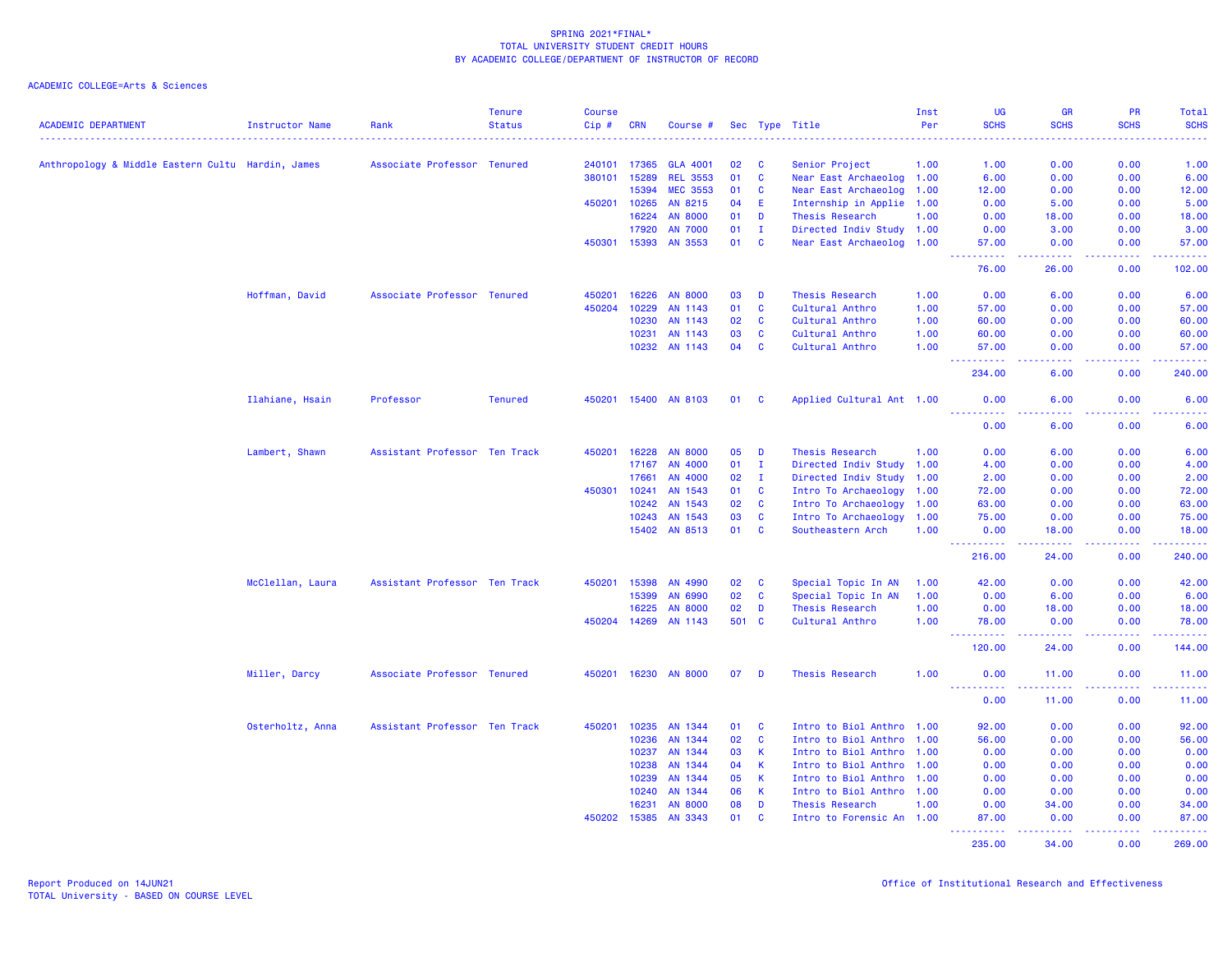| <b>ACADEMIC DEPARTMENT</b>                                                    | <b>Instructor Name</b> | Rank                        | <b>Tenure</b><br><b>Status</b> | <b>Course</b><br>Cip# | <b>CRN</b> | Course #             |               |          | Sec Type Title            | Inst<br>Per | <b>UG</b><br><b>SCHS</b> | <b>GR</b><br><b>SCHS</b>                                                                                                          | <b>PR</b><br><b>SCHS</b>                                                                                                               | Total<br><b>SCHS</b>    |
|-------------------------------------------------------------------------------|------------------------|-----------------------------|--------------------------------|-----------------------|------------|----------------------|---------------|----------|---------------------------|-------------|--------------------------|-----------------------------------------------------------------------------------------------------------------------------------|----------------------------------------------------------------------------------------------------------------------------------------|-------------------------|
| Anthropology & Middle Eastern Cultu Tribble, Anna                             |                        | Lecturer                    | Non-Ten Track                  | 450201                | 15397      | AN 4143              | 01            | <b>C</b> | Ethnographic Methods 1.00 |             | 30.00                    | 0.00                                                                                                                              | 0.00                                                                                                                                   | 30.00                   |
|                                                                               |                        |                             |                                | 450203                | 15396      | AN 4133              | 01            | <b>C</b> | Medical Anthropology 1.00 |             | 24,00                    | 0.00                                                                                                                              | 0.00                                                                                                                                   | 24.00                   |
|                                                                               |                        |                             |                                |                       |            |                      |               |          |                           |             | -----------<br>54.00     | <b></b><br>0.00                                                                                                                   | .<br>0.00                                                                                                                              | ------<br>54.00         |
|                                                                               | Turner, James          | Lecturer                    | Non-Ten Track                  | 450201                | 10227      | <b>AN 1103</b>       | 501 C         |          | Intro To Anthro           | 1.00        | 87.00                    | 0.00                                                                                                                              | 0.00                                                                                                                                   | 87.00                   |
|                                                                               |                        |                             |                                |                       | 14047      | AN 3113              | $201 \quad C$ |          | Societies Of World        | 1.00        | 42.00                    | 0.00                                                                                                                              | 0.00                                                                                                                                   | 42.00                   |
|                                                                               |                        |                             |                                |                       |            | 15333 AN 3113        | 501 C         |          | Societies Of World        | 1.00        | 15.00                    | 0.00                                                                                                                              | 0.00                                                                                                                                   | 15.00                   |
|                                                                               |                        |                             |                                |                       |            |                      |               |          |                           |             | ----------<br>144.00     | $\frac{1}{2} \left( \frac{1}{2} \right) \left( \frac{1}{2} \right) \left( \frac{1}{2} \right) \left( \frac{1}{2} \right)$<br>0.00 | . <u>.</u> .<br>0.00                                                                                                                   | 144.00                  |
|                                                                               | Wilemon, Billy         | Non-Employee                | Not Applicable                 |                       |            | 450201 10226 AN 1103 | 02            | <b>C</b> | Intro To Anthro           | 1.00        | 222.00                   | 0.00                                                                                                                              | 0.00                                                                                                                                   | 222.00                  |
|                                                                               |                        |                             |                                |                       |            |                      |               |          |                           |             | ----<br>222.00           | الداعات عاما<br>0.00                                                                                                              | .<br>$\frac{1}{2} \left( \frac{1}{2} \right) \left( \frac{1}{2} \right) \left( \frac{1}{2} \right) \left( \frac{1}{2} \right)$<br>0.00 | ------<br>222.00        |
|                                                                               | Zuckerman, Molly       | Associate Professor Tenured |                                | 050201                | 15340      | AAS 4990             | 01            | <b>C</b> | Special Topic in Af. 1.00 |             | 15.00                    | 0.00                                                                                                                              | 0.00                                                                                                                                   | 15.00                   |
|                                                                               |                        |                             |                                | 450201                | 15342      | AN 4990              | 01            | <b>C</b> | Special Topic In AN       | 1.00        | 48.00                    | 0.00                                                                                                                              | 0.00                                                                                                                                   | 48.00                   |
|                                                                               |                        |                             |                                |                       |            | 15343 AN 6990        | 01            | <b>C</b> | Special Topic In AN       | 1.00        | 0.00                     | 18.00                                                                                                                             | 0.00                                                                                                                                   | 18.00                   |
|                                                                               |                        |                             |                                |                       | 16227      | <b>AN 8000</b>       | 04            | D        | Thesis Research           | 1.00        | 0.00                     | 18.00                                                                                                                             | 0.00                                                                                                                                   | 18.00                   |
|                                                                               |                        |                             |                                | 450299                | 15401      | AN 8313              | 01            | <b>S</b> | Paleopathology            | 1.00        | 0.00                     | 27.00                                                                                                                             | 0.00                                                                                                                                   | 27.00                   |
|                                                                               |                        |                             |                                |                       |            |                      |               |          |                           |             | -----------<br>63.00     | .<br>63.00                                                                                                                        | -----<br>0.00                                                                                                                          | ------<br>126,00        |
| ======================================<br>Anthropology & Middle Eastern Cultu |                        |                             |                                |                       |            |                      |               |          |                           |             | ==========<br>1364.00    | ========================<br>194.00                                                                                                | 0.00                                                                                                                                   | - ==========<br>1558.00 |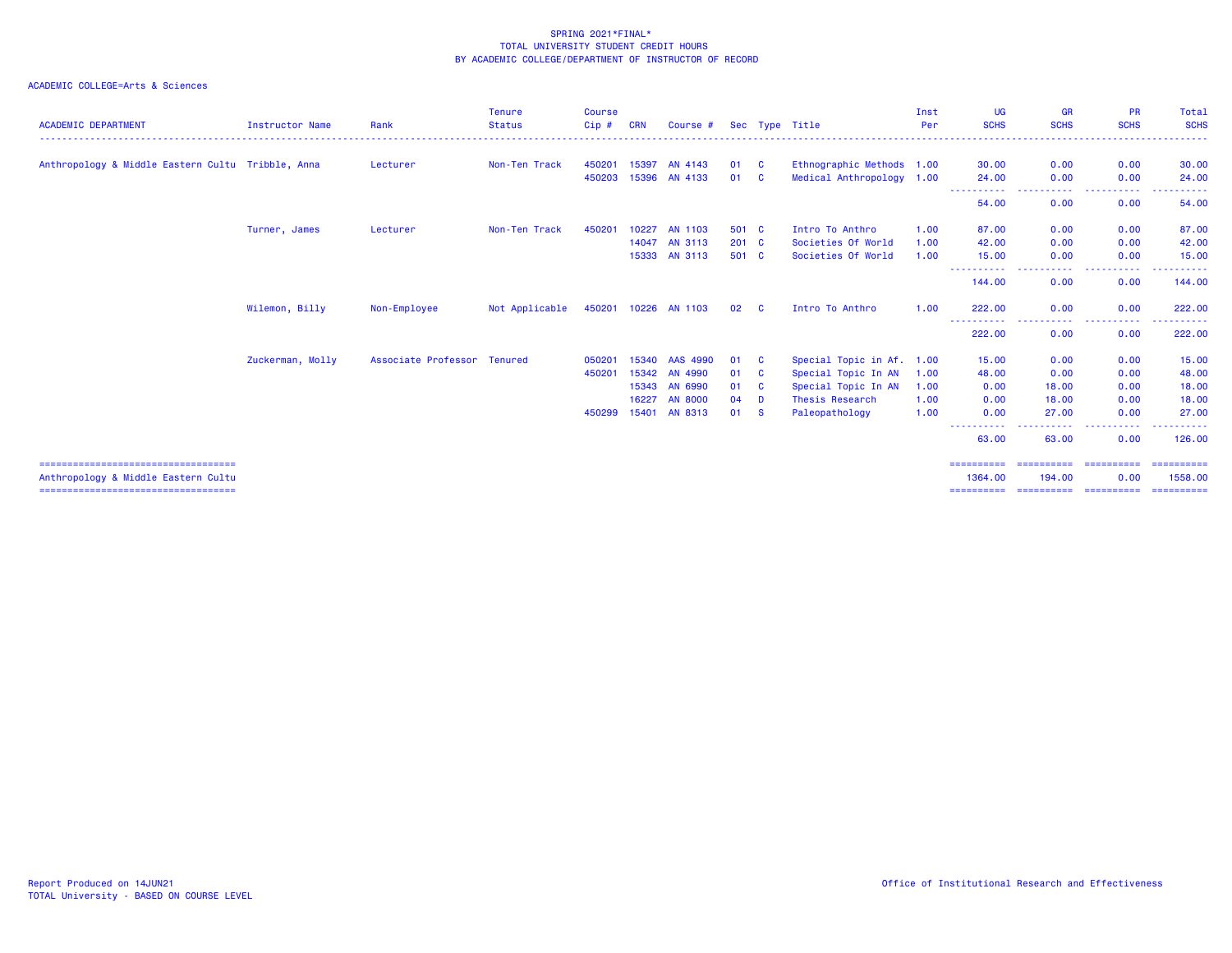### ACADEMIC COLLEGE=Arts & Sciences

| <b>ACADEMIC DEPARTMENT</b> | <b>Instructor Name</b> | Rank                          | <b>Tenure</b><br><b>Status</b> | <b>Course</b><br>Cip# | <b>CRN</b>     | Course #              |          |              | Sec Type Title                       | Inst<br>Per  | <b>UG</b><br><b>SCHS</b>    | GR<br><b>SCHS</b> | PR<br><b>SCHS</b>  | Total<br><b>SCHS</b><br>. |
|----------------------------|------------------------|-------------------------------|--------------------------------|-----------------------|----------------|-----------------------|----------|--------------|--------------------------------------|--------------|-----------------------------|-------------------|--------------------|---------------------------|
| <b>Biological Sciences</b> | Ballinger, Matthew     | Assistant Professor Ten Track |                                | 269999                | 15568          | <b>BIO 4990</b>       | 02       | C            | Special Topic in BIO 1.00            |              | 42.00                       | 0.00              | 0.00               | 42.00                     |
|                            |                        |                               |                                |                       | 17555          | BIO 9000              | 01       | D            | Research / Diss                      | 1.00         | 0.00                        | 13.00             | 0.00               | 13.00                     |
|                            |                        |                               |                                |                       |                |                       |          |              |                                      |              | $\sim$ $\sim$<br>.<br>42.00 | .<br>13.00        | بالمحامي<br>0.00   | .<br>55.00                |
|                            | Barton, Brandon        | Assistant Professor Ten Track |                                | 261301                | 15800          | BIO 4993              | 01       | <b>C</b>     | Community Ecology                    | 1.00         | 36.00                       | 0.00              | 0.00               | 36.00                     |
|                            |                        |                               |                                |                       | 15801          | BIO 6993              | 01       | C            | Community Ecology                    | 1.00         | 0.00                        | 3.00              | 0.00               | 3.00                      |
|                            |                        |                               |                                | 269999                | 17533          | <b>BIO 8000</b>       | 02       | D            | Research/Thesis                      | 1.00         | 0.00                        | 2.00              | 0.00               | 2.00                      |
|                            |                        |                               |                                |                       | 17556          | <b>BIO 9000</b>       | 02       | D            | Research / Diss                      | 1.00         | 0.00                        | 19.00             | 0.00               | 19.00                     |
|                            |                        |                               |                                |                       | 18089          | BIO 4000              | 05       | $\mathbf{I}$ | Directed Indiv Study 1.00            |              | 1.00                        | 0.00              | 0.00               | 1.00                      |
|                            |                        |                               |                                |                       | 18090          | BIO 4000              | 06       | $\mathbf{I}$ | Directed Indiv Study                 | 1.00         | 1.00<br>.<br>د د د د        | 0.00<br>22222     | 0.00<br>. <b>.</b> | 1.00<br>.                 |
|                            |                        |                               |                                |                       |                |                       |          |              |                                      |              | 38.00                       | 24.00             | 0.00               | 62.00                     |
|                            | Barton, Martha         | Instructor                    | Non-Ten Track                  | 260101                | 10503          | <b>BIO 1134</b>       | 04       | К            | Biology I                            | 0.50         | 0.00                        | 0.00              | 0.00               | 0.00                      |
|                            |                        |                               |                                |                       | 10504          | <b>BIO 1134</b>       | 05       | К            | <b>Biology I</b>                     | 0.50         | 0.00                        | 0.00              | 0.00               | 0.00                      |
|                            |                        |                               |                                |                       | 10505          | BIO 1134              | 06       | K            | <b>Biology I</b>                     | 0.50         | 0.00                        | 0.00              | 0.00               | 0.00                      |
|                            |                        |                               |                                |                       | 10506          | BIO 1134              | 07       | К            | <b>Biology I</b>                     | 0.50         | 0.00                        | 0.00              | 0.00               | 0.00                      |
|                            |                        |                               |                                |                       | 10507          | BIO 1134              | 08       | К            | <b>Biology I</b>                     | 0.50         | 0.00                        | 0.00              | 0.00               | 0.00                      |
|                            |                        |                               |                                |                       | 10508          | BIO 1134              | 09       | $\mathsf K$  | <b>Biology I</b>                     | 0.50         | 0.00                        | 0.00              | 0.00               | 0.00                      |
|                            |                        |                               |                                |                       | 10509          | BIO 1134              | 10       | K            | <b>Biology I</b>                     | 0.50         | 0.00                        | 0.00              | 0.00               | 0.00                      |
|                            |                        |                               |                                |                       | 10510          | BIO 1134              | 11       | К<br>К       | <b>Biology I</b>                     | 0.50         | 0.00                        | 0.00              | 0.00               | 0.00                      |
|                            |                        |                               |                                |                       | 10511          | BIO 1134              | 12       | $\mathsf{K}$ | <b>Biology I</b>                     | 0.50         | 0.00                        | 0.00              | 0.00               | 0.00                      |
|                            |                        |                               |                                |                       | 10512<br>10513 | BIO 1134<br>BIO 1134  | 13<br>14 | K            | <b>Biology I</b><br><b>Biology I</b> | 0.75<br>0.75 | 0.00<br>0.00                | 0.00<br>0.00      | 0.00<br>0.00       | 0.00<br>0.00              |
|                            |                        |                               |                                |                       | 10514          | BIO 1134              | 15       | K            | <b>Biology I</b>                     | 0.50         | 0.00                        | 0.00              | 0.00               | 0.00                      |
|                            |                        |                               |                                |                       | 10515          | BIO 1134              | 16       | K            | <b>Biology I</b>                     | 0.50         | 0.00                        | 0.00              | 0.00               | 0.00                      |
|                            |                        |                               |                                |                       | 10516          | BIO 1134              | 17       | K            | <b>Biology I</b>                     | 0.50         | 0.00                        | 0.00              | 0.00               | 0.00                      |
|                            |                        |                               |                                |                       | 10523          | BIO 1144              | 02       | C            | <b>Biology II-SI</b>                 | 1.00         | 760.00                      | 0.00              | 0.00               | 760.00                    |
|                            |                        |                               |                                | 260799                | 10553          | BIO 2513              | 01       | C            | Animal Diversity                     | 1.00         | 324.00                      | 0.00              | 0.00               | 324.00                    |
|                            |                        |                               |                                |                       | 10554          | BIO 2513              | 02       | $\mathsf{K}$ | Animal Diversity                     | 1.00         | 0.00                        | 0.00              | 0.00               | 0.00                      |
|                            |                        |                               |                                |                       | 10555          | BIO 2513              | 03       | $\mathsf K$  | Animal Diversity                     | 1.00         | 0.00                        | 0.00              | 0.00               | 0.00                      |
|                            |                        |                               |                                |                       | 10556          | BIO 2513              | 04       | $\mathsf K$  | Animal Diversity                     | 1.00         | 0.00                        | 0.00              | 0.00               | 0.00                      |
|                            |                        |                               |                                |                       | 15785          | BIO 2513              | 05       | $\mathsf K$  | Animal Diversity                     | 1.00         | 0.00                        | 0.00              | 0.00               | 0.00                      |
|                            |                        |                               |                                |                       |                |                       |          |              |                                      |              | .<br>1084.00                | 0.00              | 0.00               | 1084.00                   |
|                            | Bill, Brian            | Instructor                    | Non-Ten Track                  | 231303                | 15786          | BIO 3013              | 01       | C            | Prof Writ For Biol                   | 1.00         | 66.00                       | 0.00              | 0.00               | 66.00                     |
|                            |                        |                               |                                | 260503                | 15794          | BIO 4405              | 01       | $\mathbf{C}$ | Pathogenic Micro                     | 1.00         | 110.00                      | 0.00              | 0.00               | 110.00                    |
|                            |                        |                               |                                |                       | 15795          | BIO 4405              | 02       | $\mathsf{K}$ | Pathogenic Micro                     | 1.00         | 0.00                        | 0.00              | 0.00               | 0.00                      |
|                            |                        |                               |                                |                       | 15796          | BIO 4405              | 03       | $\mathsf K$  | Pathogenic Micro                     | 1.00         | 0.00                        | 0.00              | 0.00               | 0.00                      |
|                            |                        |                               |                                |                       | 15797          | BIO 6405              | 01       | $\mathbf{C}$ | Pathogenic Micro                     | 1.00         | 0.00                        | 5.00              | 0.00               | 5.00                      |
|                            |                        |                               |                                |                       | 15799          | BIO 6405              | 03       | $\mathsf K$  | Pathogenic Micro                     | 1.00         | 0.00                        | 0.00              | 0.00               | 0.00                      |
|                            |                        |                               |                                | 260505                | 10579          | BIO 3303              | 01       | C            | Parasitology                         | 1.00         | 156.00                      | 0.00              | 0.00               | 156.00                    |
|                            |                        |                               |                                |                       | 10580          | BIO 3303              | 02       | $\mathsf{K}$ | Parasitology                         | 1.00         | 0.00                        | 0.00              | 0.00               | 0.00                      |
|                            |                        |                               |                                |                       | 10581          | <b>BIO 3303</b>       | 03       | $\mathsf K$  | Parasitology                         | 1.00         | 0.00<br>-----               | 0.00<br>وعامات    | 0.00<br>وعاعات     | 0.00<br>-----             |
|                            |                        |                               |                                |                       |                |                       |          |              |                                      |              | 332.00                      | 5.00              | 0.00               | 337.00                    |
|                            | Brooks, Christopher    | Associate Professor Tenured   |                                |                       |                | 261301 15803 BIO 8103 | 01       | <b>B</b>     | <b>Advanced Ecology</b>              | 1.00         | 0.00                        | 36.00             | 0.00               | 36.00                     |
|                            |                        |                               |                                |                       |                |                       |          |              |                                      |              | 0.00                        | 36.00             | 0.00               | 36.00                     |
|                            | Brown, Matthew         | Associate Professor Tenured   |                                |                       |                | 260502 10616 BIO 4424 | 01       | B            | Eukaryotic Microbiol 1.00            |              | 24.00                       | 0.00              | 0.00               | 24.00                     |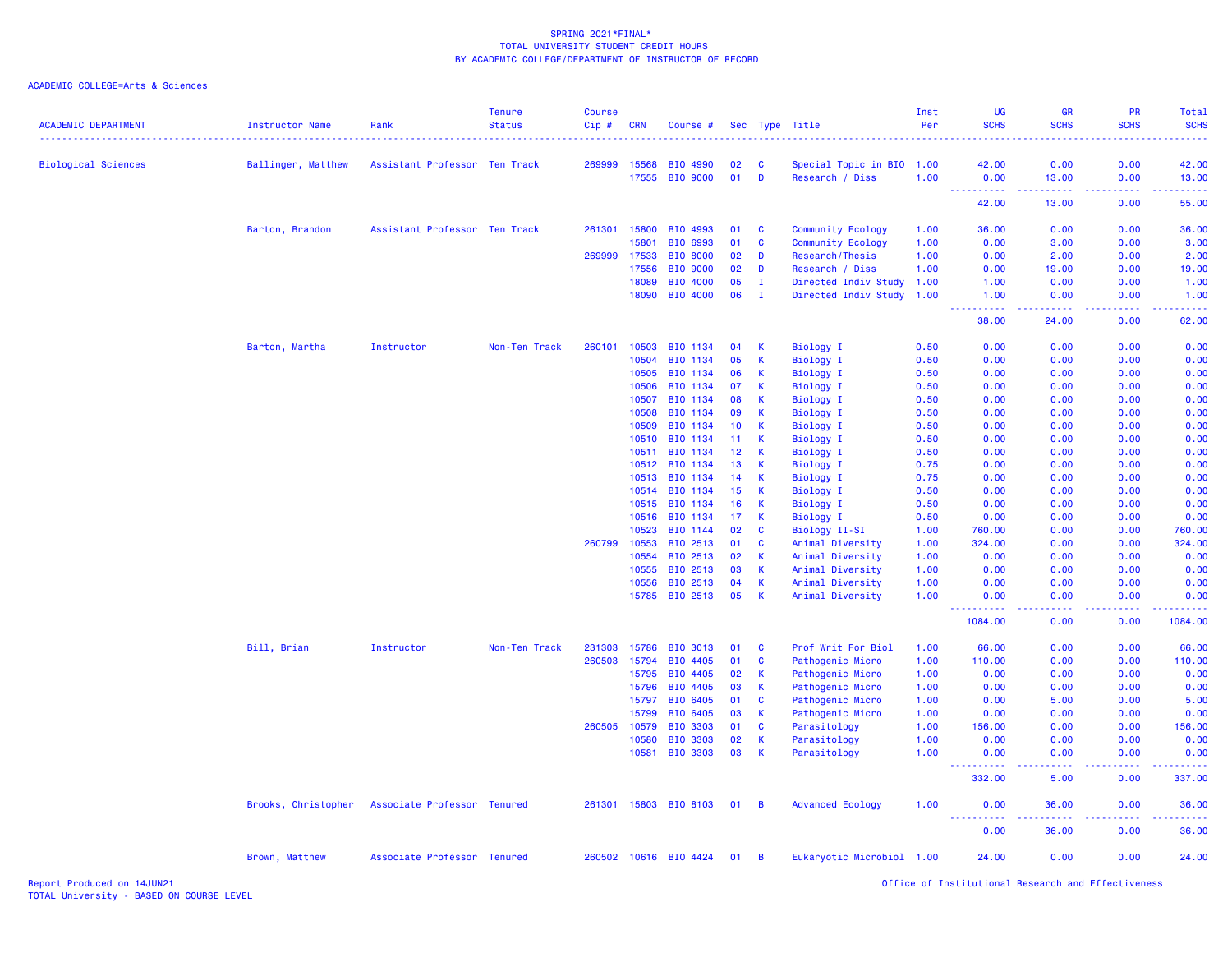|                            |                        |                               | <b>Tenure</b>  | <b>Course</b> |                |                      |          |                             |                                                   | Inst | <b>UG</b>                               | <b>GR</b>                                                                                                                                                     | <b>PR</b>        | Total               |
|----------------------------|------------------------|-------------------------------|----------------|---------------|----------------|----------------------|----------|-----------------------------|---------------------------------------------------|------|-----------------------------------------|---------------------------------------------------------------------------------------------------------------------------------------------------------------|------------------|---------------------|
| <b>ACADEMIC DEPARTMENT</b> | <b>Instructor Name</b> | Rank                          | <b>Status</b>  | Cip#<br>.     | <b>CRN</b>     | Course #             |          |                             | Sec Type Title                                    | Per  | <b>SCHS</b>                             | <b>SCHS</b>                                                                                                                                                   | <b>SCHS</b><br>. | <b>SCHS</b><br>.    |
| <b>Biological Sciences</b> | Brown, Matthew         | Associate Professor Tenured   |                | 260502        | 10654          | <b>BIO 6424</b>      | 01       | B                           | Eukaryotic Microbiol 1.00                         |      | 0.00                                    | 12.00                                                                                                                                                         | 0.00             | 12.00               |
|                            |                        |                               |                | 269999        | 17558          | <b>BIO 9000</b>      | 04       | D                           | Research / Diss                                   | 1.00 | 0.00                                    | 13.00                                                                                                                                                         | 0.00             | 13.00               |
|                            |                        |                               |                |               |                |                      |          |                             |                                                   |      | <u>.</u>                                | $\frac{1}{2} \left( \frac{1}{2} \right) \left( \frac{1}{2} \right) \left( \frac{1}{2} \right) \left( \frac{1}{2} \right) \left( \frac{1}{2} \right)$          | .                | .                   |
|                            |                        |                               |                |               |                |                      |          |                             |                                                   |      | 24.00                                   | 25.00                                                                                                                                                         | 0.00             | 49.00               |
|                            | Dapper, Amy            | Assistant Professor Ten Track |                | 261104        | 16379          | <b>CMB 8000</b>      | 04       | D                           | Thesis/Thesis Resear 1.00                         |      | 0.00                                    | 3.00                                                                                                                                                          | 0.00             | 3.00                |
|                            |                        |                               |                | 269999        | 15577          | BIO 4990             | 03       | C                           | Special Topic in BIO 1.00                         |      | 39.00                                   | 0.00                                                                                                                                                          | 0.00             | 39.00               |
|                            |                        |                               |                |               | 15578          | <b>BIO 6990</b>      | 03       | $\mathbf{C}$                | Special Topic in BIO 1.00                         |      | 0.00                                    | 15.00                                                                                                                                                         | 0.00             | 15.00               |
|                            |                        |                               |                |               | 17537          | <b>BIO 8000</b>      | 06       | D                           | Research/Thesis                                   | 1.00 | 0.00<br>.<br>$\sim 100$                 | 2.00<br>$\omega$ is a set of                                                                                                                                  | 0.00<br>.        | 2.00<br>.           |
|                            |                        |                               |                |               |                |                      |          |                             |                                                   |      | 39.00                                   | 20.00                                                                                                                                                         | 0.00             | 59.00               |
|                            | Dawe, Angus            | Professor                     | <b>Tenured</b> | 269999        | 17538          | <b>BIO 8000</b>      | 07       | D                           | Research/Thesis                                   | 1.00 | 0.00                                    | 8.00                                                                                                                                                          | 0.00             | 8.00                |
|                            |                        |                               |                |               | 17561          | <b>BIO 9000</b>      | 07       | D                           | Research / Diss                                   | 1.00 | 0.00                                    | 10.00                                                                                                                                                         | 0.00             | 10.00               |
|                            |                        |                               |                |               |                |                      |          |                             |                                                   |      | .<br>0.00                               | $\frac{1}{2} \left( \frac{1}{2} \right) \left( \frac{1}{2} \right) \left( \frac{1}{2} \right) \left( \frac{1}{2} \right) \left( \frac{1}{2} \right)$<br>18.00 | 22222<br>0.00    | .<br>18.00          |
|                            | Echols, Jeffrey        | Instructor                    | Non-Ten Track  | 260502        | 10584          | BIO 3304             | 03       | К                           | General Microbiology 1.00                         |      | 0.00                                    | 0.00                                                                                                                                                          | 0.00             | 0.00                |
|                            |                        |                               |                |               | 10585          | <b>BIO 3304</b>      | 04       | K                           | General Microbiology 1.00                         |      | 0.00                                    | 0.00                                                                                                                                                          | 0.00             | 0.00                |
|                            |                        |                               |                |               | 10586          | <b>BIO 3304</b>      | 05       | К                           | General Microbiology 1.00                         |      | 0.00                                    | 0.00                                                                                                                                                          | 0.00             | 0.00                |
|                            |                        |                               |                |               | 10588          | <b>BIO 3304</b>      | 07       | $\mathsf K$                 | General Microbiology 1.00                         |      | 0.00                                    | 0.00                                                                                                                                                          | 0.00             | 0.00                |
|                            |                        |                               |                |               | 10589          | BIO 3304             | 08       | $\mathsf K$                 | General Microbiology 1.00                         |      | 0.00                                    | 0.00                                                                                                                                                          | 0.00             | 0.00                |
|                            |                        |                               |                |               | 10590          | <b>BIO 3304</b>      | 09       | К                           | General Microbiology 1.00                         |      | 0.00                                    | 0.00                                                                                                                                                          | 0.00             | 0.00                |
|                            |                        |                               |                |               | 10592          | BIO 3304             | 11       | $\mathbf{K}$                | General Microbiology 1.00                         |      | 0.00                                    | 0.00                                                                                                                                                          | 0.00             | 0.00                |
|                            |                        |                               |                | 260701        | 10469          | <b>BIO 1004</b>      | 01       | C                           | Anatomy & Physiology 1.00                         |      | 836.00                                  | 0.00                                                                                                                                                          | 0.00             | 836.00              |
|                            |                        |                               |                |               | 10470          | <b>BIO 1004</b>      | 02       | K                           | Anatomy & Physiology 1.00                         |      | 0.00                                    | 0.00                                                                                                                                                          | 0.00             | 0.00                |
|                            |                        |                               |                |               | 10471          | <b>BIO 1004</b>      | 03       | K                           | Anatomy & Physiology 1.00                         |      | 0.00                                    | 0.00                                                                                                                                                          | 0.00             | 0.00                |
|                            |                        |                               |                |               | 10472          | BIO 1004             | 04       | $\mathsf K$                 | Anatomy & Physiology 1.00                         |      | 0.00                                    | 0.00                                                                                                                                                          | 0.00             | 0.00                |
|                            |                        |                               |                |               | 10473          | BIO 1004             | 05       | K                           | Anatomy & Physiology                              | 1.00 | 0.00                                    | 0.00                                                                                                                                                          | 0.00             | 0.00                |
|                            |                        |                               |                |               | 10474<br>10475 | BIO 1004<br>BIO 1004 | 06<br>07 | $\mathsf K$<br>$\mathsf{K}$ | Anatomy & Physiology 1.00                         |      | 0.00<br>0.00                            | 0.00<br>0.00                                                                                                                                                  | 0.00<br>0.00     | 0.00<br>0.00        |
|                            |                        |                               |                |               | 10477          | BIO 1004             | 09       | $\mathsf K$                 | Anatomy & Physiology 1.00<br>Anatomy & Physiology | 1.00 | 0.00                                    | 0.00                                                                                                                                                          | 0.00             | 0.00                |
|                            |                        |                               |                |               | 14987          | <b>BIO 1004</b>      | 001      | $\mathbf{C}$                | Anatomy & Physiology 1.00                         |      | 100.00                                  | 0.00                                                                                                                                                          | 0.00             | 100.00              |
|                            |                        |                               |                |               |                | 14988 BIO 1004       | 002 K    |                             | Anatomy & Physiology 1.00                         |      | 0.00                                    | 0.00                                                                                                                                                          | 0.00             | 0.00                |
|                            |                        |                               |                |               |                |                      |          |                             |                                                   |      | <b><i><u><u>.</u></u></i></b><br>936.00 | .<br>0.00                                                                                                                                                     | .<br>0.00        | .<br>936.00         |
|                            | Ervin, Gary            | Professor                     | <b>Tenured</b> | 261305        | 10608          | BIO 4233             | 01       | C                           | Living w Global Chan 1.00                         |      | 183.00                                  | 0.00                                                                                                                                                          | 0.00             | 183.00              |
|                            |                        |                               |                | 269999        | 17539          | <b>BIO 8000</b>      | 08       | D                           | Research/Thesis                                   | 1.00 | 0.00                                    | 5.00                                                                                                                                                          | 0.00             | 5.00                |
|                            |                        |                               |                |               | 17562          | <b>BIO 9000</b>      | 08       | D                           | Research / Diss                                   | 1.00 | 0.00                                    | 9.00                                                                                                                                                          | 0.00             | 9.00                |
|                            |                        |                               |                |               |                |                      |          |                             |                                                   |      | .<br>183.00                             | 14.00                                                                                                                                                         | ولايت<br>0.00    | المتمامين<br>197.00 |
|                            | Fogarty, Jarrod        | Instructor                    | Non-Ten Track  | 240102        | 14190          | IDS 4111             | 201 C    |                             | Professional Seminar                              | 1.00 | 12.00                                   | 0.00                                                                                                                                                          | 0.00             | 12.00               |
|                            |                        |                               |                | 260701        | 14048          | BIO 1023             | 201      | $\overline{B}$              | Plants & Humans                                   | 1.00 | 81.00                                   | 0.00                                                                                                                                                          | 0.00             | 81.00               |
|                            |                        |                               |                | 260910        | 15227          | BIO 3223             | $201$ C  |                             | <b>Biology of Fishes</b>                          | 1.00 | 18.00                                   | 0.00                                                                                                                                                          | 0.00             | 18.00               |
|                            |                        |                               |                | 270501        | 14196          | MA 2113              | 202 C    |                             | Intro to Stats                                    | 1.00 | 21.00                                   | 0.00                                                                                                                                                          | 0.00             | 21.00               |
|                            |                        |                               |                |               | 14252          | ST 2113              | 202 C    |                             | Intro to Stats                                    | 1.00 | 21.00                                   | 0.00                                                                                                                                                          | 0.00             | 21,00               |
|                            |                        |                               |                |               |                |                      |          |                             |                                                   |      | $\omega_{\rm{max}}$<br>153.00           | بالأباد<br>0.00                                                                                                                                               | .<br>0.00        | .<br>153.00         |
|                            | Folk, Ryan             | Assistant Professor Ten Track |                | 260204        |                | 15804 BIO 8113       | 01       | C                           | Biogeography                                      | 1.00 | 0.00                                    | 30.00                                                                                                                                                         | 0.00             | 30.00               |
|                            |                        |                               |                | 269999        | 17540          | <b>BIO 8000</b>      | 09       | Ð                           | Research/Thesis                                   | 1.00 | 0.00                                    | 2.00                                                                                                                                                          | 0.00             | 2.00                |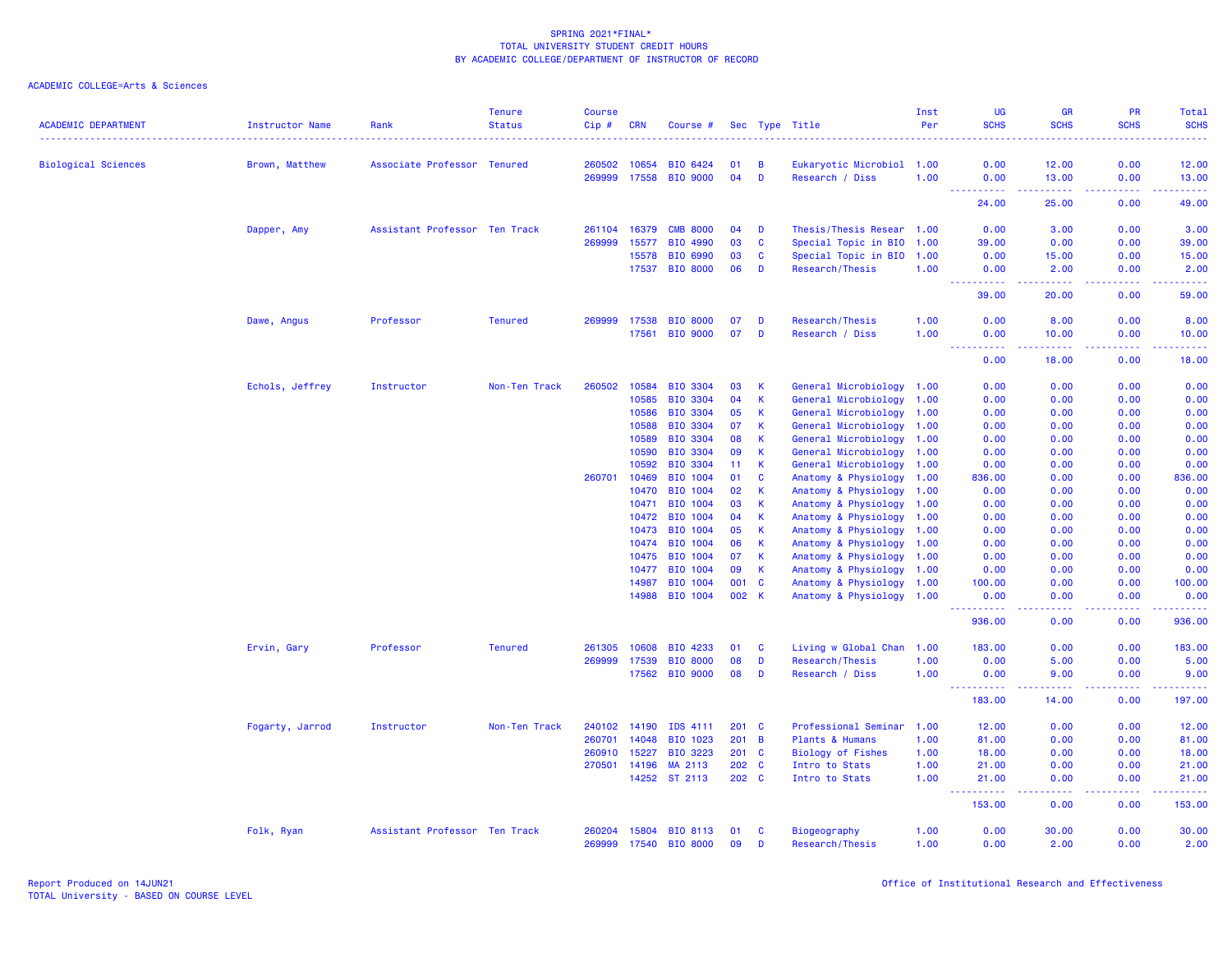| <b>ACADEMIC DEPARTMENT</b> | <b>Instructor Name</b> | Rank                          | Tenure<br><b>Status</b> | <b>Course</b><br>$Cip$ # | <b>CRN</b>     | Course #             |                 |              | Sec Type Title                  | Inst<br>Per  | <b>UG</b><br><b>SCHS</b>                                                     | <b>GR</b><br><b>SCHS</b>                                                                                                                                      | PR<br><b>SCHS</b> | Total<br><b>SCHS</b> |
|----------------------------|------------------------|-------------------------------|-------------------------|--------------------------|----------------|----------------------|-----------------|--------------|---------------------------------|--------------|------------------------------------------------------------------------------|---------------------------------------------------------------------------------------------------------------------------------------------------------------|-------------------|----------------------|
|                            |                        |                               |                         |                          |                |                      |                 |              |                                 |              | ----------                                                                   |                                                                                                                                                               |                   |                      |
|                            |                        |                               |                         |                          |                |                      |                 |              |                                 |              | 0.00                                                                         | 32.00                                                                                                                                                         | 0.00              | 32.00                |
| <b>Biological Sciences</b> | Gordon, Donna          | Associate Professor Tenured   |                         | 260401                   | 14286          | BIO 8033             | 501             | <b>C</b>     | Adv. Cell Biology               | 1.00         | 0.00                                                                         | 33.00                                                                                                                                                         | 0.00              | 33.00                |
|                            |                        |                               |                         | 260706                   | 10642          | BIO 6114             | 01              | B            | Cellular Physiology             | 1.00         | 0.00                                                                         | 24.00                                                                                                                                                         | 0.00              | 24.00                |
|                            |                        |                               |                         | 260903                   | 10600          | BIO 4114             | 01              | B            | Cellular Physiology             | 1.00         | 16.00                                                                        | 0.00                                                                                                                                                          | 0.00              | 16.00                |
|                            |                        |                               |                         |                          | 10601          | BIO 4114             | <b>HO1</b>      | B            | Cellular Physiology             | 1.00         | 4.00                                                                         | 0.00                                                                                                                                                          | 0.00              | 4.00                 |
|                            |                        |                               |                         |                          | 269999 17541   | <b>BIO 8000</b>      | 10 <sub>1</sub> | D            | <b>Research/Thesis</b>          | 1.00         | 0.00                                                                         | 5.00                                                                                                                                                          | 0.00              | 5.00                 |
|                            |                        |                               |                         |                          | 17564          | <b>BIO 9000</b>      | 10 <sub>1</sub> | D            | Research / Diss                 | 1.00         | 0.00                                                                         | 12.00                                                                                                                                                         | 0.00              | 12.00                |
|                            |                        |                               |                         |                          |                |                      |                 |              |                                 |              | د د د د د<br>$\frac{1}{2} \left( \frac{1}{2} + \frac{1}{2} \right)$<br>20.00 | $\frac{1}{2} \left( \frac{1}{2} \right) \left( \frac{1}{2} \right) \left( \frac{1}{2} \right) \left( \frac{1}{2} \right) \left( \frac{1}{2} \right)$<br>74.00 | .<br>0.00         | .<br>94.00           |
|                            | Gout, Jean-Francois    | Assistant Professor Ten Track |                         | 260101                   | 10663          | BIO 8021             | 01              | -S           | Seminar II                      | 1.00         | 0.00                                                                         | 8.00                                                                                                                                                          | 0.00              | 8.00                 |
|                            |                        |                               |                         | 261104                   | 15802          | <b>CMB 8013</b>      | 01              | $\mathbf{C}$ | Applied Computationa            | 0.50         | 0.00                                                                         | 18.00                                                                                                                                                         | 0.00              | 18.00                |
|                            |                        |                               |                         |                          | 17773          | <b>CMB 8000</b>      | 05              | D            | Thesis/Thesis Resear            | 1.00         | 0.00                                                                         | 3.00                                                                                                                                                          | 0.00              | 3.00                 |
|                            |                        |                               |                         |                          | 269999 10662   | BIO 8011             | 01              | <b>S</b>     | Seminar I                       | 1.00         | 0.00                                                                         | 37.00                                                                                                                                                         | 0.00              | 37.00                |
|                            |                        |                               |                         |                          | 17542          | <b>BIO 8000</b>      | 11              | D            | Research/Thesis                 | 1.00         | 0.00                                                                         | 3.00                                                                                                                                                          | 0.00              | 3.00                 |
|                            |                        |                               |                         |                          | 17948          | BIO 4000             | 03              | $\mathbf I$  | Directed Indiv Study 1.00       |              | 3.00<br>$\sim 1000$                                                          | 0.00                                                                                                                                                          | 0.00              | 3.00                 |
|                            |                        |                               |                         |                          |                |                      |                 |              |                                 |              | 3.00                                                                         | 69.00                                                                                                                                                         | 0.00              | 72.00                |
|                            | Harrison, Lindsay      | Lecturer                      | Non-Ten Track           | 260701                   | 10478          | BIO 1023             | 01              | C            | Plants & Humans                 | 1.00         | 618.00                                                                       | 0.00                                                                                                                                                          | 0.00              | 618.00               |
|                            |                        |                               |                         |                          | 10479          | BIO 1023             | 02              | <b>C</b>     | Plants & Humans                 | 1.00         | 618.00                                                                       | 0.00                                                                                                                                                          | 0.00              | 618.00               |
|                            |                        |                               |                         |                          | 10480          | BIO 1023             | 03              | K            | Plants & Humans                 | 1.00         | 0.00                                                                         | 0.00                                                                                                                                                          | 0.00              | 0.00                 |
|                            |                        |                               |                         |                          | 10481          | BIO 1023             | 04              | К            | Plants & Humans                 | 1.00         | 0.00                                                                         | 0.00                                                                                                                                                          | 0.00              | 0.00                 |
|                            |                        |                               |                         |                          | 10482          | BIO 1023             | 05              | К            | Plants & Humans                 | 1.00         | 0.00                                                                         | 0.00                                                                                                                                                          | 0.00              | 0.00                 |
|                            |                        |                               |                         |                          | 10483          | BIO 1023             | 06              | К            | Plants & Humans                 | 1.00         | 0.00                                                                         | 0.00                                                                                                                                                          | 0.00              | 0.00                 |
|                            |                        |                               |                         |                          | 10484          | BIO 1023             | 07              | K            | Plants & Humans                 | 1.00         | 0.00                                                                         | 0.00                                                                                                                                                          | 0.00              | 0.00                 |
|                            |                        |                               |                         |                          | 10485          | BIO 1023             | 08              | K            | Plants & Humans                 | 1.00         | 0.00                                                                         | 0.00                                                                                                                                                          | 0.00              | 0.00                 |
|                            |                        |                               |                         |                          | 10486          | BIO 1023             | 09              | K            | Plants & Humans                 | 1.00         | 0.00                                                                         | 0.00                                                                                                                                                          | 0.00              | 0.00                 |
|                            |                        |                               |                         |                          | 10487          | BIO 1023             | 10 <sub>1</sub> | К            | Plants & Humans                 | 1.00         | 0.00<br>.                                                                    | 0.00<br>$\sim$ $\sim$ $\sim$                                                                                                                                  | 0.00<br>.         | 0.00                 |
|                            |                        |                               |                         |                          |                |                      |                 |              |                                 |              | 1236.00                                                                      | 0.00                                                                                                                                                          | 0.00              | 1236.00              |
|                            | Holder, Thomas         | Instructor                    | Non-Ten Track           | 260101                   | 10522          | BIO 1144             | 01              | <b>C</b>     | Biology II-SI                   | 1.00         | 868,00                                                                       | 0.00                                                                                                                                                          | 0.00              | 868.00               |
|                            |                        |                               |                         |                          | 10524          | BIO 1144             | 03              | C            | Biology II-SI                   | 1.00         | 384.00                                                                       | 0.00                                                                                                                                                          | 0.00              | 384.00               |
|                            |                        |                               |                         |                          | 10526          | BIO 1144             | 05              | К            | <b>Biology II</b>               | 0.50         | 0.00                                                                         | 0.00                                                                                                                                                          | 0.00              | 0.00                 |
|                            |                        |                               |                         |                          | 10527          | BIO 1144             | 06              | К            | <b>Biology II</b>               | 0.50         | 0.00                                                                         | 0.00                                                                                                                                                          | 0.00              | 0.00                 |
|                            |                        |                               |                         |                          | 10528          | BIO 1144             | 07              | K            | <b>Biology II</b>               | 0.50         | 0.00                                                                         | 0.00                                                                                                                                                          | 0.00              | 0.00                 |
|                            |                        |                               |                         |                          | 10529          | BIO 1144             | 08              | К            | Biology II                      | 0.50         | 0.00                                                                         | 0.00                                                                                                                                                          | 0.00              | 0.00                 |
|                            |                        |                               |                         |                          | 10530          | BIO 1144             | 09              | К            | Biology II                      | 0.50         | 0.00                                                                         | 0.00                                                                                                                                                          | 0.00              | 0.00                 |
|                            |                        |                               |                         |                          | 10531          | BIO 1144             | 10              | к            | Biology II                      | 0.50         | 0.00                                                                         | 0.00                                                                                                                                                          | 0.00              | 0.00                 |
|                            |                        |                               |                         |                          | 10532          | BIO 1144             | 11              | K            | <b>Biology II</b>               | 0.50         | 0.00                                                                         | 0.00                                                                                                                                                          | 0.00              | 0.00                 |
|                            |                        |                               |                         |                          | 10533          | BIO 1144             | 12 <sub>2</sub> | K            | <b>Biology II</b>               | 0.50         | 0.00                                                                         | 0.00                                                                                                                                                          | 0.00              | 0.00                 |
|                            |                        |                               |                         |                          | 10534          | BIO 1144             | 13              | К            | <b>Biology II</b>               | 0.50         | 0.00                                                                         | 0.00                                                                                                                                                          | 0.00              | 0.00                 |
|                            |                        |                               |                         |                          | 10535<br>10536 | BIO 1144<br>BIO 1144 | 14<br>15        | К<br>К       | <b>Biology II</b>               | 0.50<br>0.50 | 0.00<br>0.00                                                                 | 0.00<br>0.00                                                                                                                                                  | 0.00<br>0.00      | 0.00<br>0.00         |
|                            |                        |                               |                         |                          | 10537          | BIO 1144             | 16              | К            | Biology II<br><b>Biology II</b> | 0.50         | 0.00                                                                         | 0.00                                                                                                                                                          | 0.00              | 0.00                 |
|                            |                        |                               |                         |                          | 10538          | BIO 1144             | 17              | К            | <b>Biology II</b>               | 0.50         | 0.00                                                                         | 0.00                                                                                                                                                          | 0.00              | 0.00                 |
|                            |                        |                               |                         |                          | 10539          | BIO 1144             | 18              | K            | <b>Biology II</b>               | 0.50         | 0.00                                                                         | 0.00                                                                                                                                                          | 0.00              | 0.00                 |
|                            |                        |                               |                         |                          | 10540          | BIO 1144             | 19              | К            | <b>Biology II</b>               | 0.50         | 0.00                                                                         | 0.00                                                                                                                                                          | 0.00              | 0.00                 |
|                            |                        |                               |                         | 260301                   | 10550          | BIO 2113             | 02              | к            | <b>Plant Biology</b>            | 1.00         | 0.00                                                                         | 0.00                                                                                                                                                          | 0.00              | 0.00                 |
|                            |                        |                               |                         |                          | 10551          | BIO 2113             | 03              | к            | Plant Biology                   | 1.00         | 0.00                                                                         | 0.00                                                                                                                                                          | 0.00              | 0.00                 |
|                            |                        |                               |                         |                          | 10552          | BIO 2113             | 04              | K            | <b>Plant Biology</b>            | 1.00         | 0.00                                                                         | 0.00                                                                                                                                                          | 0.00              | 0.00                 |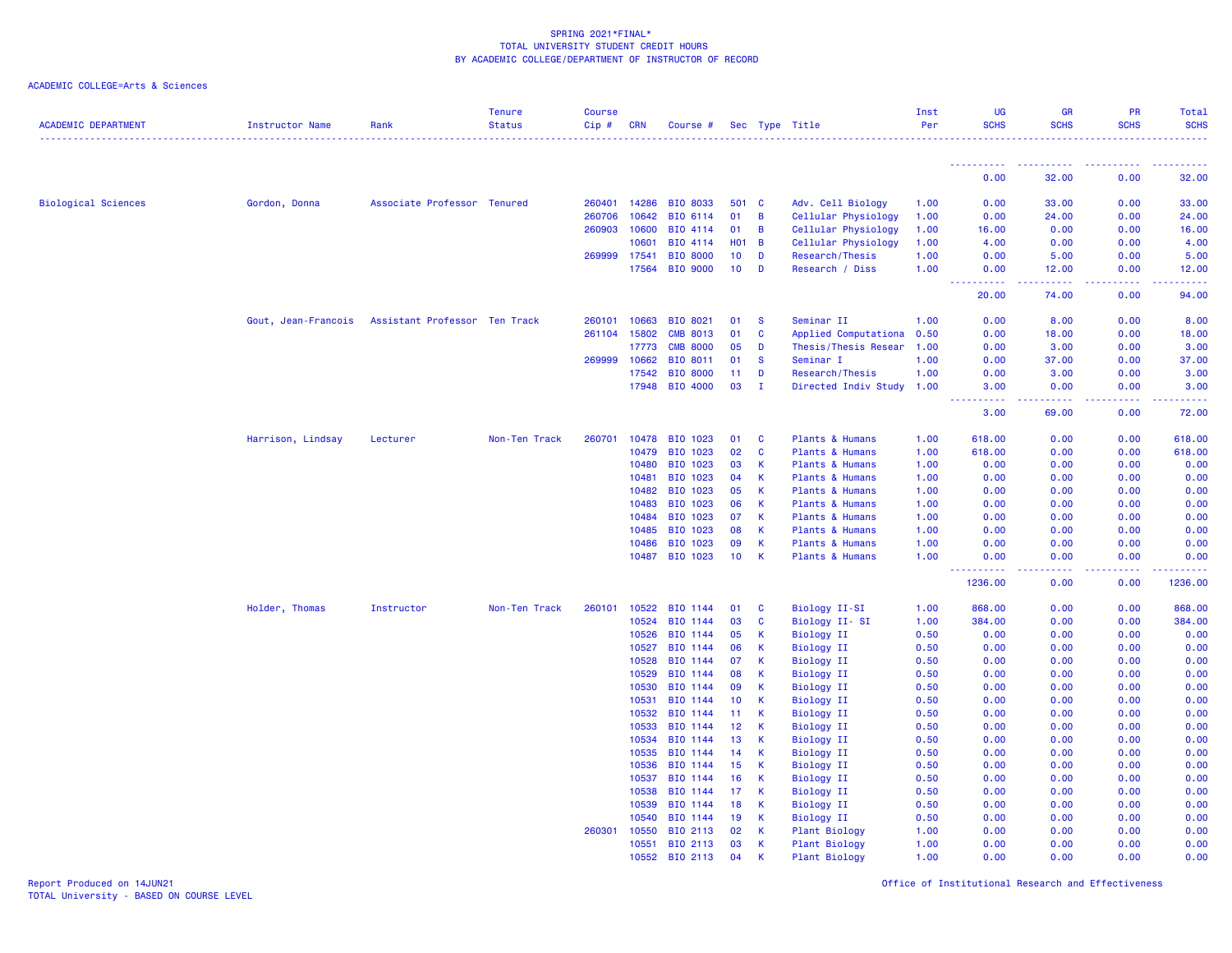ACADEMIC COLLEGE=Arts & Sciences

|                            |                 |                               | <b>Tenure</b>  | <b>Course</b> |                |                      |          |                     |                                          | Inst         | UG                                     | GR           | PR                                  | Total                                                                                                                             |
|----------------------------|-----------------|-------------------------------|----------------|---------------|----------------|----------------------|----------|---------------------|------------------------------------------|--------------|----------------------------------------|--------------|-------------------------------------|-----------------------------------------------------------------------------------------------------------------------------------|
| <b>ACADEMIC DEPARTMENT</b> | Instructor Name | Rank                          | <b>Status</b>  | Cip#          | <b>CRN</b>     | Course #             |          |                     | Sec Type Title                           | Per          | <b>SCHS</b>                            | <b>SCHS</b>  | <b>SCHS</b>                         | <b>SCHS</b>                                                                                                                       |
| <b>Biological Sciences</b> | Holder, Thomas  | Instructor                    | Non-Ten Track  | 260301        | 15784          | BIO 2113             | 05       | <b>K</b>            | Plant Biology                            | 1.00         | 0.00                                   | 0.00         | 0.00                                | 0.00                                                                                                                              |
|                            |                 |                               |                | 260701        | 10594          | BIO 3524             | 01       | $\mathbf{C}$        | <b>Biol Of Vertebrates</b>               | 1.00         | 124.00                                 | 0.00         | 0.00                                | 124.00                                                                                                                            |
|                            |                 |                               |                |               | 10595          | BIO 3524             | 02       | $\mathsf{K}$        | <b>Biol Of Vertebrates</b>               | 1.00         | 0.00                                   | 0.00         | 0.00                                | 0.00                                                                                                                              |
|                            |                 |                               |                |               | 10596          | BIO 3524             | 03       | $\mathsf{K}$        | <b>Biol Of Vertebrates</b>               | 1.00         | 0.00                                   | 0.00         | 0.00                                | 0.00                                                                                                                              |
|                            |                 |                               |                |               | 10597          | BIO 3524             | 04       | $\mathsf{K}$        | <b>Biol Of Vertebrates</b>               | 1.00         | 0.00                                   | 0.00         | 0.00                                | 0.00                                                                                                                              |
|                            |                 |                               |                |               | 14989          | BIO 1023             | 001      | $\mathbf{C}$        | Plants & Humans                          | 1.00         | 69.00                                  | 0.00         | 0.00                                | 69.00                                                                                                                             |
|                            |                 |                               |                |               | 14990          | BIO 1023             | 002 K    |                     | Plants & Humans                          | 1.00         | 0.00                                   | 0.00         | 0.00                                | 0.00                                                                                                                              |
|                            |                 |                               |                |               |                |                      |          |                     |                                          |              | <u> - - - - - - - - - -</u><br>1445.00 | .<br>0.00    | .<br>0.00                           | لأعام ماعاما<br>1445.00                                                                                                           |
|                            | Jolley, Rachel  | Non-Employee                  | Not Applicable |               | 261102 14288   | <b>BIO 8093</b>      | 501 C    |                     | Experm Bio & Biostat 1.00                |              | 0.00                                   | 45.00        | 0.00                                | 45.00                                                                                                                             |
|                            |                 |                               |                |               |                |                      |          |                     |                                          |              | 0.00                                   | 45.00        | $\sim$ $\sim$ $\sim$ $\sim$<br>0.00 | 45.00                                                                                                                             |
|                            | Jordan, Heather | Associate Professor Tenured   |                | 269999        | 17543          | <b>BIO 8000</b>      | 12       | D                   | Research/Thesis                          | 1.00         | 0.00                                   | 14.00        | 0.00                                | 14.00                                                                                                                             |
|                            |                 |                               |                |               | 17566          | BIO 9000             | 12       | D                   | Research / Diss                          | 1.00         | 0.00                                   | 3.00         | 0.00                                | 3.00                                                                                                                              |
|                            |                 |                               |                |               | 18091          | <b>BIO 4000</b>      | 07       | л.                  | Directed Indiv Study 1.00                |              | 2.00                                   | 0.00         | 0.00                                | 2.00                                                                                                                              |
|                            |                 |                               |                |               | 18148          | BIO 4000             | 09       | I.                  | Directed Indiv Study                     |              |                                        | 0.00         | 0.00                                | 1.00                                                                                                                              |
|                            |                 |                               |                |               |                |                      |          |                     |                                          | 1.00         | 1.00<br><u> - - - - - - - - - -</u>    | .            | .                                   | .                                                                                                                                 |
|                            |                 |                               |                |               |                |                      |          |                     |                                          |              | 3.00                                   | 17.00        | 0.00                                | 20.00                                                                                                                             |
|                            | Kaplan, Evan    | Instructor                    | Non-Ten Track  | 260101        | 10501          | BIO 1134             | 02       | <b>C</b>            | Biology I-SI                             | 1.00         | 812.00                                 | 0.00         | 0.00                                | 812.00                                                                                                                            |
|                            |                 |                               |                |               | 15792          | BIO 3443             | 01       | C                   | <b>Biology of Cancer</b>                 | 1.00         | 81.00                                  | 0.00         | 0.00                                | 81.00                                                                                                                             |
|                            |                 |                               |                | 260401        | 10547          | BIO 2103             | 01       | C                   | Cell Biology-SI                          | 1.00         | 165.00                                 | 0.00         | 0.00                                | 165.00                                                                                                                            |
|                            |                 |                               |                |               | 10548          | BIO 2103             | 02       | C                   | Cell Biology-SI                          | 1.00         | 60.00                                  | 0.00         | 0.00                                | 60.00                                                                                                                             |
|                            |                 |                               |                |               | 14991          | BIO 2103             | 001      | <b>C</b>            | Cell Biology                             | 1.00         | 72.00                                  | 0.00         | 0.00                                | 72.00                                                                                                                             |
|                            |                 |                               |                |               | 15782          | BIO 2103             | 03       | <b>C</b>            | Cell Biology-SI                          | 1.00         | 567.00                                 | 0.00         | 0.00                                | 567.00                                                                                                                            |
|                            |                 |                               |                |               | 15783          | BIO 2103             | 04       | $\mathbf{C}$        | Cell Biology-SI                          | 1.00         | 69.00                                  | 0.00         | 0.00                                | 69.00                                                                                                                             |
|                            |                 |                               |                |               |                |                      |          |                     |                                          |              | <u>.</u><br>1826.00                    | .<br>0.00    | . <b>.</b><br>0.00                  | .<br>1826.00                                                                                                                      |
|                            | Lawton, Andrew  | Assistant Professor Ten Track |                | 269999        | 17545          | <b>BIO 8000</b>      | 14       | D                   | Research/Thesis                          | 1.00         | 0.00                                   | 5.00         | 0.00                                | 5.00                                                                                                                              |
|                            |                 |                               |                |               | 17946          | BIO 4000             | 01       | $\mathbf{I}$        | Directed Indiv Study                     | 1.00         | 3.00                                   | 0.00         | 0.00                                | 3.00                                                                                                                              |
|                            |                 |                               |                |               |                |                      |          |                     |                                          |              | 22222<br>3.00                          | .<br>5.00    | .<br>0.00                           | $\frac{1}{2} \left( \frac{1}{2} \right) \left( \frac{1}{2} \right) \left( \frac{1}{2} \right) \left( \frac{1}{2} \right)$<br>8.00 |
|                            |                 |                               |                |               |                |                      |          |                     |                                          |              |                                        |              |                                     |                                                                                                                                   |
|                            | Li, Ling        | Assistant Professor Ten Track |                | 269999        | 17568          | <b>BIO 9000</b>      | 14       | D                   | Research / Diss                          | 1.00         | 0.00                                   | 26.00        | 0.00                                | 26.00                                                                                                                             |
|                            |                 |                               |                | 511005        | 10609<br>10648 | BIO 4303<br>BIO 6303 | 01<br>01 | B<br>$\overline{B}$ | Bioinstrumentation<br>Bioinstrumentation | 1.00<br>1.00 | 27.00<br>0.00                          | 0.00<br>3.00 | 0.00<br>0.00                        | 27.00<br>3.00                                                                                                                     |
|                            |                 |                               |                |               |                |                      |          |                     |                                          |              | .                                      |              |                                     | المتمامين                                                                                                                         |
|                            |                 |                               |                |               |                |                      |          |                     |                                          |              | 27.00                                  | 29.00        | 0.00                                | 56.00                                                                                                                             |
|                            | Liu, Bin        | Assistant Professor Ten Track |                | 260701        | 10557          | BIO 3014             | 01       | <b>C</b>            | Human Physiology                         | 1.00         | 1356.00                                | 0.00         | 0.00                                | 1356.00                                                                                                                           |
|                            |                 |                               |                |               | 10558          | BIO 3014             | 02       | $\mathbf{C}$        | Human Physiology                         | 1.00         | 116.00                                 | 0.00         | 0.00                                | 116.00                                                                                                                            |
|                            |                 |                               |                |               | 10559          | BIO 3014             | 03       | $\mathsf{K}$        | Human Physiology                         | 1.00         | 0.00                                   | 0.00         | 0.00                                | 0.00                                                                                                                              |
|                            |                 |                               |                |               | 10560          | BIO 3014             | 04       | -K                  | Human Physiology                         | 1.00         | 0.00                                   | 0.00         | 0.00                                | 0.00                                                                                                                              |
|                            |                 |                               |                |               | 10561          | BIO 3014             | 05       | $\mathbf{K}$        | Human Physiology                         | 1.00         | 0.00                                   | 0.00         | 0.00                                | 0.00                                                                                                                              |
|                            |                 |                               |                |               | 10562          | BIO 3014             | 06       | $\mathsf{K}$        | Human Physiology                         | 1.00         | 0.00                                   | 0.00         | 0.00                                | 0.00                                                                                                                              |
|                            |                 |                               |                |               | 10563          | BIO 3014             | 07       | K                   | Human Physiology                         | 1.00         | 0.00                                   | 0.00         | 0.00                                | 0.00                                                                                                                              |
|                            |                 |                               |                |               | 10564          | BIO 3014             | 08       | K                   | Human Physiology                         | 1.00         | 0.00                                   | 0.00         | 0.00                                | 0.00                                                                                                                              |
|                            |                 |                               |                |               | 10565          | <b>BIO 3014</b>      | 09       | $\mathsf{K}$        | Human Physiology                         | 1.00         | 0.00                                   | 0.00         | 0.00                                | 0.00                                                                                                                              |
|                            |                 |                               |                |               | 10566          | BIO 3014             | 10       | $\mathsf{K}$        | Human Physiology                         | 1.00         | 0.00                                   | 0.00         | 0.00                                | 0.00                                                                                                                              |
|                            |                 |                               |                |               | 10567          | BIO 3014             | 11       | K                   | Human Physiology                         | 1.00         | 0.00                                   | 0.00         | 0.00                                | 0.00                                                                                                                              |
|                            |                 |                               |                |               | 10568          | BIO 3014             | 12       | K                   | Human Physiology                         | 1.00         | 0.00                                   | 0.00         | 0.00                                | 0.00                                                                                                                              |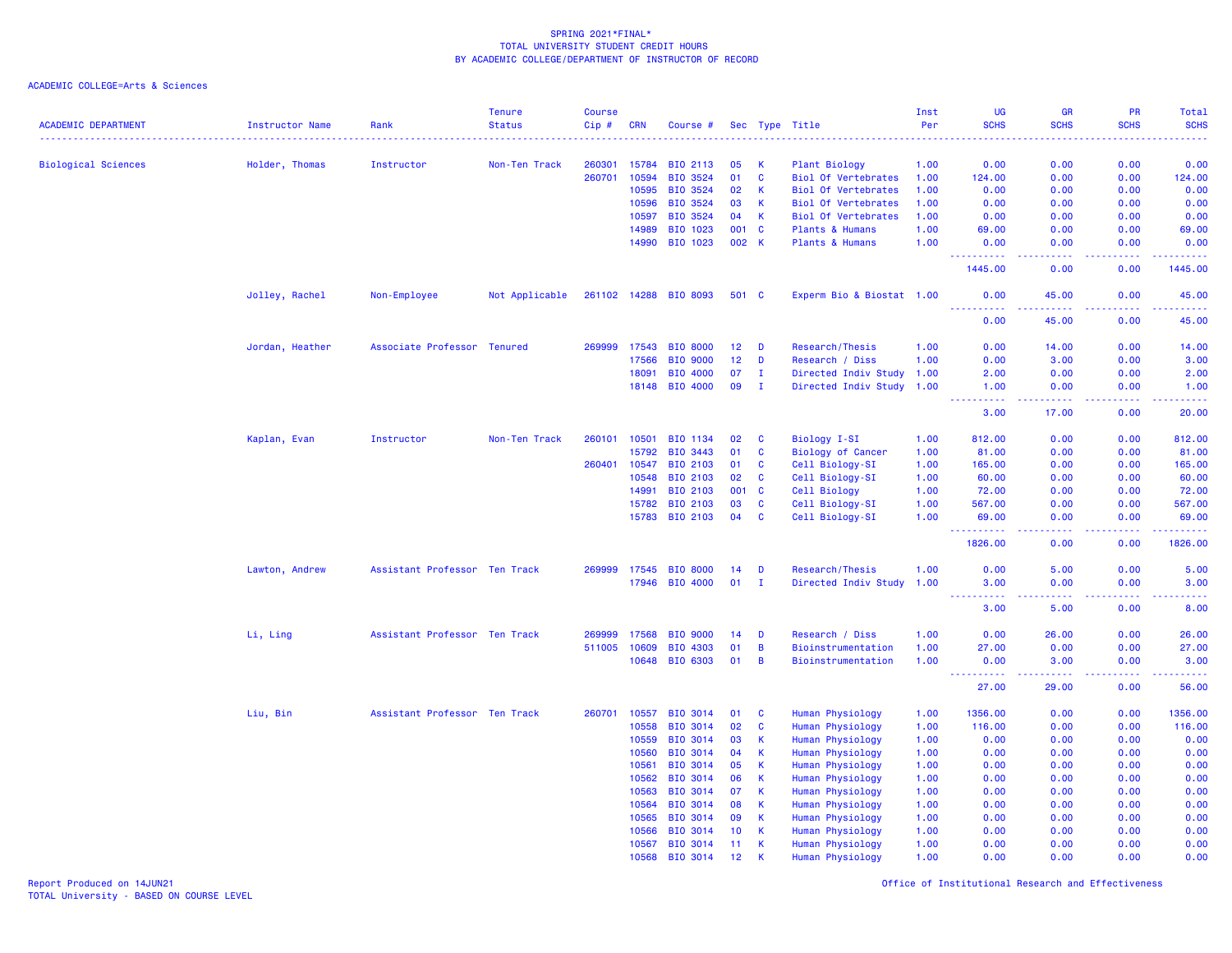ACADEMIC COLLEGE=Arts & Sciences

| <b>ACADEMIC DEPARTMENT</b> | <b>Instructor Name</b> | Rank                          | <b>Tenure</b><br><b>Status</b> | <b>Course</b><br>Cip# | <b>CRN</b> | Course #              |                 |              | Sec Type Title        | Inst<br>Per<br>. | UG<br><b>SCHS</b>                                             | GR<br><b>SCHS</b>           | PR<br><b>SCHS</b> | <b>Total</b><br><b>SCHS</b><br>الدائدات |
|----------------------------|------------------------|-------------------------------|--------------------------------|-----------------------|------------|-----------------------|-----------------|--------------|-----------------------|------------------|---------------------------------------------------------------|-----------------------------|-------------------|-----------------------------------------|
| <b>Biological Sciences</b> | Liu, Bin               | Assistant Professor Ten Track |                                | 260701                | 10569      | <b>BIO 3014</b>       | 13              | <b>K</b>     | Human Physiology      | 1.00             | 0.00                                                          | 0.00                        | 0.00              | 0.00                                    |
|                            |                        |                               |                                |                       | 10570      | BIO 3014              | 14              | <b>K</b>     | Human Physiology      | 1.00             | 0.00                                                          | 0.00                        | 0.00              | 0.00                                    |
|                            |                        |                               |                                |                       | 15787      | BIO 3014              | 15              | <b>K</b>     | Human Physiology      | 1.00             | 0.00                                                          | 0.00                        | 0.00              | 0.00                                    |
|                            |                        |                               |                                |                       | 15788      | BIO 3014              | 16              | $\mathsf K$  | Human Physiology      | 1.00             | 0.00                                                          | 0.00                        | 0.00              | 0.00                                    |
|                            |                        |                               |                                |                       | 15789      | BIO 3014              | 17              | К            | Human Physiology      | 1.00             | 0.00                                                          | 0.00                        | 0.00              | 0.00                                    |
|                            |                        |                               |                                |                       | 15791      | <b>BIO 3014</b>       | 19              | $\mathbf{K}$ | Human Physiology      | 1.00             | 0.00                                                          | 0.00                        | 0.00              | 0.00                                    |
|                            |                        |                               |                                | 269999                | 17547      | <b>BIO 8000</b>       | 16              | D            | Research/Thesis       | 1.00             | 0.00                                                          | 3.00                        | 0.00              | 3.00                                    |
|                            |                        |                               |                                |                       | 17569      | <b>BIO 9000</b>       | 15              | D            | Research / Diss       | 1.00             | 0.00                                                          | 6.00                        | 0.00              | 6.00                                    |
|                            |                        |                               |                                |                       | 17947      | BIO 4000              | 02              | $\mathbf{I}$ | Directed Indiv Study  | 1.00             | 3.00                                                          | 0.00                        | 0.00              | 3.00                                    |
|                            |                        |                               |                                |                       |            | 18119 BIO 4000        | 08              | $\mathbf{I}$ | Directed Indiv Study  | 1.00             | 1.00                                                          | 0.00                        | 0.00              | 1.00                                    |
|                            |                        |                               |                                |                       |            |                       |                 |              |                       |                  | 1476.00                                                       | 9.00                        | 0.00              | 1485.00                                 |
|                            | McCurdy, Victoria      | Instructor                    | Non-Ten Track                  | 260101                | 10500      | <b>BIO 1134</b>       | 01              | <b>C</b>     | Biology I-SI          | 1.00             | 808.00                                                        | 0.00                        | 0.00              | 808.00                                  |
|                            |                        |                               |                                |                       | 10503      | BIO 1134              | 04              | K            | <b>Biology I</b>      | 0.50             | 0.00                                                          | 0.00                        | 0.00              | 0.00                                    |
|                            |                        |                               |                                |                       | 10504      | BIO 1134              | 05              | K            | <b>Biology I</b>      | 0.50             | 0.00                                                          | 0.00                        | 0.00              | 0.00                                    |
|                            |                        |                               |                                |                       | 10505      | BIO 1134              | 06              | $\mathsf{K}$ | <b>Biology I</b>      | 0.50             | 0.00                                                          | 0.00                        | 0.00              | 0.00                                    |
|                            |                        |                               |                                |                       | 10506      | BIO 1134              | 07              | K            | Biology I             | 0.50             | 0.00                                                          | 0.00                        | 0.00              | 0.00                                    |
|                            |                        |                               |                                |                       | 10507      | BIO 1134              | 08              | K            | <b>Biology I</b>      | 0.50             | 0.00                                                          | 0.00                        | 0.00              | 0.00                                    |
|                            |                        |                               |                                |                       | 10508      | BIO 1134              | 09              | K            | Biology I             | 0.50             | 0.00                                                          | 0.00                        | 0.00              | 0.00                                    |
|                            |                        |                               |                                |                       | 10509      | <b>BIO 1134</b>       | 10 <sub>1</sub> | К            | <b>Biology I</b>      | 0.50             | 0.00                                                          | 0.00                        | 0.00              | 0.00                                    |
|                            |                        |                               |                                |                       | 10510      | BIO 1134              | 11              | K            | Biology I             | 0.50             | 0.00                                                          | 0.00                        | 0.00              | 0.00                                    |
|                            |                        |                               |                                |                       | 10511      | BIO 1134              | 12              | K            | <b>Biology I</b>      | 0.50             | 0.00                                                          | 0.00                        | 0.00              | 0.00                                    |
|                            |                        |                               |                                |                       | 10512      | BIO 1134              | 13              | K            | <b>Biology I</b>      | 0.25             | 0.00                                                          | 0.00                        | 0.00              | 0.00                                    |
|                            |                        |                               |                                |                       | 10513      | BIO 1134              | 14              | K            | <b>Biology I</b>      | 0.25             | 0.00                                                          | 0.00                        | 0.00              | 0.00                                    |
|                            |                        |                               |                                |                       | 10514      | BIO 1134              | 15              | K            | <b>Biology I</b>      | 0.50             | 0.00                                                          | 0.00                        | 0.00              | 0.00                                    |
|                            |                        |                               |                                |                       | 10515      | BIO 1134              | 16              | K            | <b>Biology I</b>      | 0.50             | 0.00                                                          | 0.00                        | 0.00              | 0.00                                    |
|                            |                        |                               |                                |                       | 10516      | <b>BIO 1134</b>       | 17              | K            | Biology I             | 0.50             | 0.00                                                          | 0.00                        | 0.00              | 0.00                                    |
|                            |                        |                               |                                | 260507                | 10612      | BIO 4413              | 01              | <b>C</b>     | Immunology            | 1.00             | 561.00                                                        | 0.00                        | 0.00              | 561.00                                  |
|                            |                        |                               |                                |                       | 10651      | BIO 6413              | 01              | <b>C</b>     | Immunology            | 1.00             | 0.00                                                          | 9.00                        | 0.00              | 9.00                                    |
|                            |                        |                               |                                | 260806                | 10602      | BIO 4133              | 01              | C            | <b>Human Genetics</b> | 1.00             | 558.00                                                        | 0.00                        | 0.00              | 558.00                                  |
|                            |                        |                               |                                |                       | 10643      | BIO 6133              | 01              | $\mathbf{C}$ | <b>Human Genetics</b> | 1.00             | 0.00                                                          | 6.00                        | 0.00              | 6.00                                    |
|                            |                        |                               |                                |                       | 12401      | <b>GNS 4133</b>       | 01              | $\mathbf{C}$ | <b>Human Genetics</b> | 0.50             | 21.00                                                         | 0.00                        | 0.00              | 21.00                                   |
|                            |                        |                               |                                |                       | 14994      | BIO 4133              | 001             | <b>C</b>     | <b>Human Genetics</b> | 1.00             | 72.00<br>$\omega_{\rm{eff}}$ and $\omega_{\rm{eff}}$<br>$  -$ | 0.00                        | 0.00              | 72.00                                   |
|                            |                        |                               |                                |                       |            |                       |                 |              |                       |                  | 2020.00                                                       | 15.00                       | 0.00              | 2035.00                                 |
|                            | Outlaw, Diana          | Associate Professor Tenured   |                                | 260706                | 10622      | BIO 4514              | 01              | C            | Animal Physiology     | 1.00             | 608.00                                                        | 0.00                        | 0.00              | 608.00                                  |
|                            |                        |                               |                                |                       | 10623      | BIO 4514              | 02              | <b>K</b>     | Animal Physiology     | 1.00             | 0.00                                                          | 0.00                        | 0.00              | 0.00                                    |
|                            |                        |                               |                                |                       | 10624      | BIO 4514              | 03              | K,           | Animal Physiology     | 1.00             | 0.00                                                          | 0.00                        | 0.00              | 0.00                                    |
|                            |                        |                               |                                |                       | 10625      | BIO 4514              | 04              | -K           | Animal Physiology     | 1.00             | 0.00                                                          | 0.00                        | 0.00              | 0.00                                    |
|                            |                        |                               |                                |                       | 10658      | BIO 6514              | 01              | $\mathbf{C}$ | Animal Physiology     | 1.00             | 0.00                                                          | 4.00                        | 0.00              | 4.00                                    |
|                            |                        |                               |                                |                       | 10661      | BIO 6514              | 04              | $\mathsf K$  | Animal Physiology     | 1.00             | 0.00                                                          | 0.00                        | 0.00              | 0.00                                    |
|                            |                        |                               |                                | 260707                | 13529      | <b>PHY 6514</b>       | 01              | C            | Animal Physiology     | 1.00             | 0.00                                                          | 4.00                        | 0.00              | 4.00                                    |
|                            |                        |                               |                                | 260806                | 12401      | <b>GNS 4133</b>       | 01              | <b>C</b>     | <b>Human Genetics</b> | 0.50             | 21.00                                                         | 0.00                        | 0.00              | 21.00                                   |
|                            |                        |                               |                                | 269999                | 17548      | <b>BIO 8000</b>       | 17              | D            | Research/Thesis       | 1.00             | 0.00<br>.                                                     | 1.00<br>$\omega_{\rm{eff}}$ | 0.00              | 1.00                                    |
|                            |                        |                               |                                |                       |            |                       |                 |              |                       |                  | 629.00                                                        | 9.00                        | 0.00              | 638.00                                  |
|                            | Outlaw, Robert         | Non-Employee                  | Not Applicable                 |                       |            | 260707 13530 PHY 6514 | 02              | $\mathbf{K}$ | Animal Physiology     | 1.00             | 0.00                                                          | 0.00                        | 0.00              | 0.00                                    |
|                            |                        |                               |                                |                       |            |                       |                 |              |                       |                  | 0.00                                                          | 0.00                        | 0.00              | 0.00                                    |
|                            | Reichert, Nancy        | Professor                     | <b>Tenured</b>                 | 260301                |            | 10549 BIO 2113        | 01              | C            | <b>Plant Biology</b>  | 1.00             | 288.00                                                        | 0.00                        | 0.00              | 288.00                                  |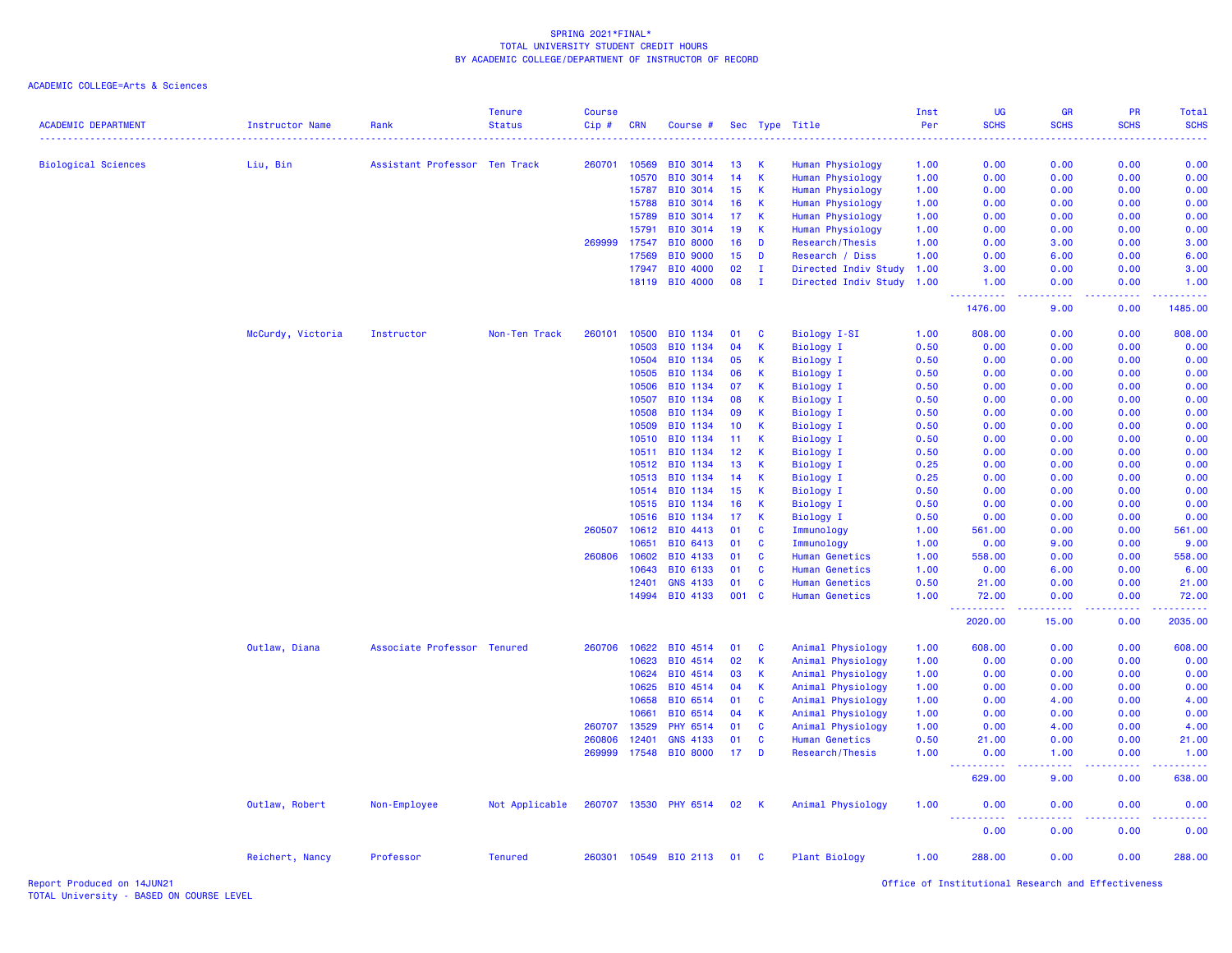### ACADEMIC COLLEGE=Arts & Sciences

| <b>ACADEMIC DEPARTMENT</b> | <b>Instructor Name</b><br>. | Rank                          | <b>Tenure</b><br><b>Status</b> | <b>Course</b><br>Cip# | <b>CRN</b> | Course #              |              |                | Sec Type Title            | Inst<br>Per | UG<br><b>SCHS</b>                     | <b>GR</b><br><b>SCHS</b>                                                                                                                                      | <b>PR</b><br><b>SCHS</b> | Total<br><b>SCHS</b><br>22223 |
|----------------------------|-----------------------------|-------------------------------|--------------------------------|-----------------------|------------|-----------------------|--------------|----------------|---------------------------|-------------|---------------------------------------|---------------------------------------------------------------------------------------------------------------------------------------------------------------|--------------------------|-------------------------------|
| <b>Biological Sciences</b> | Reichert, Nancy             | Professor                     | <b>Tenured</b>                 | 269999                | 17550      | <b>BIO 8000</b>       | 19           | D              | Research/Thesis           | 1.00        | 0.00                                  | 10.00                                                                                                                                                         | 0.00                     | 10.00                         |
|                            |                             |                               |                                |                       | 17572      | <b>BIO 9000</b>       | 18           | D              | Research / Diss           | 1.00        | 0.00                                  | 16.00                                                                                                                                                         | 0.00                     | 16.00                         |
|                            |                             |                               |                                |                       |            |                       |              |                |                           |             | <u> - - - - - - - - - -</u><br>288.00 | $\frac{1}{2} \left( \frac{1}{2} \right) \left( \frac{1}{2} \right) \left( \frac{1}{2} \right) \left( \frac{1}{2} \right) \left( \frac{1}{2} \right)$<br>26.00 | .<br>0.00                | .<br>314.00                   |
|                            | Roberts, Brandy             | Instructor                    | Non-Ten Track                  | 260502                | 10582      | BIO 3304              | 01           | C              | General Microbiology 1.00 |             | 1204.00                               | 0.00                                                                                                                                                          | 0.00                     | 1204.00                       |
|                            |                             |                               |                                |                       | 10583      | BIO 3304              | 02           | $\mathbf c$    | General Microbiology 1.00 |             | 96.00                                 | 0.00                                                                                                                                                          | 0.00                     | 96.00                         |
|                            |                             |                               |                                | 260701                | 10621      | BIO 4503              | 01           | B              | Vertebrate Histology 0.50 |             | 36.00                                 | 0.00                                                                                                                                                          | 0.00                     | 36.00                         |
|                            |                             |                               |                                |                       | 10657      | BIO 6503              | 01           | $\overline{B}$ | Vertebrate Histology 0.50 |             | 0.00                                  | 3.00                                                                                                                                                          | 0.00                     | 3.00                          |
|                            |                             |                               |                                | 511005 10598          |            | BIO 4100              | <b>B01 H</b> |                | Med Tech Clinicals        | 1.00        | 84.00<br>2.2.2.2.2.2                  | 0.00<br>$\frac{1}{2} \left( \frac{1}{2} \right) \left( \frac{1}{2} \right) \left( \frac{1}{2} \right)$                                                        | 0.00<br>.                | 84.00<br><u>.</u>             |
|                            |                             |                               |                                |                       |            |                       |              |                |                           |             | 1420.00                               | 3.00                                                                                                                                                          | 0.00                     | 1423.00                       |
|                            | Shoemaker, Cory             | Non-Employee                  | Not Applicable                 |                       |            | 260301 14287 BIO 8063 | 501 C        |                | Comp Study of Plants 1.00 |             | 0.00<br><u> - - - - - - - - - -</u>   | 75.00<br>$\frac{1}{2} \left( \frac{1}{2} \right) \left( \frac{1}{2} \right) \left( \frac{1}{2} \right) \left( \frac{1}{2} \right) \left( \frac{1}{2} \right)$ | 0.00<br>.                | 75.00<br>.                    |
|                            |                             |                               |                                |                       |            |                       |              |                |                           |             | 0.00                                  | 75.00                                                                                                                                                         | 0.00                     | 75.00                         |
|                            | Speights, Cori              | Non-Faculty                   | Not Applicable                 | 260702                | 17262      | <b>EPP 2990</b>       | 02           | <b>C</b>       | Special Topics In EP 1.00 |             | 78.00                                 | 0.00                                                                                                                                                          | 0.00                     | 78.00                         |
|                            |                             |                               |                                | 261301                | 10574      | <b>BIO 3104</b>       | 01           | $\mathbf c$    | Ecology-SI                | 1.00        | 376.00                                | 0.00                                                                                                                                                          | 0.00                     | 376.00                        |
|                            |                             |                               |                                |                       | 10575      | <b>BIO 3104</b>       | 02           | $\mathsf K$    | Ecology                   | 1.00        | 0.00                                  | 0.00                                                                                                                                                          | 0.00                     | 0.00                          |
|                            |                             |                               |                                |                       | 10576      | BIO 3104              | 03           | K              | Ecology                   | 1.00        | 0.00                                  | 0.00                                                                                                                                                          | 0.00                     | 0.00                          |
|                            |                             |                               |                                |                       | 10577      | <b>BIO 3104</b>       | 04           | K              | Ecology                   | 1.00        | 0.00                                  | 0.00                                                                                                                                                          | 0.00                     | 0.00                          |
|                            |                             |                               |                                |                       | 10578      | BIO 3104              | 05           | K              | Ecology                   | 1.00        | 0.00<br><b></b>                       | 0.00<br>.                                                                                                                                                     | 0.00<br>.                | 0.00<br><u>.</u>              |
|                            |                             |                               |                                |                       |            |                       |              |                |                           |             | 454.00                                | 0.00                                                                                                                                                          | 0.00                     | 454.00                        |
|                            | Thornton, Justin            | Associate Professor Tenured   |                                | 260503                | 10619      | BIO 4443              | 01           | C              | <b>Bacterial Genetics</b> | 1.00        | 177.00                                | 0.00                                                                                                                                                          | 0.00                     | 177.00                        |
|                            |                             |                               |                                |                       | 10656      | BIO 6443              | 01           | C              | <b>Bacterial Genetics</b> | 1.00        | 0.00                                  | 15.00                                                                                                                                                         | 0.00                     | 15.00                         |
|                            |                             |                               |                                | 269999                | 17551      | <b>BIO 8000</b>       | 20           | D              | Research/Thesis           | 1.00        | 0.00                                  | 10.00                                                                                                                                                         | 0.00                     | 10.00                         |
|                            |                             |                               |                                |                       | 17573      | <b>BIO 9000</b>       | 19           | D              | Research / Diss           | 1.00        | 0.00                                  | 16.00                                                                                                                                                         | 0.00                     | 16.00                         |
|                            |                             |                               |                                |                       |            | 17952 BIO 4000        | 04           | $\mathbf I$    | Directed Indiv Study      | 1.00        | 3.00<br>. <b>.</b>                    | 0.00                                                                                                                                                          | 0.00<br>.                | 3.00<br>.                     |
|                            |                             |                               |                                |                       |            |                       |              |                |                           |             | 180.00                                | 41.00                                                                                                                                                         | 0.00                     | 221.00                        |
|                            | Wang, Ying                  | Assistant Professor Ten Track |                                | 260503                |            | 10617 BIO 4433        | 01           | C              | Prin Of Virology          | 1.00        | 222.00                                | 0.00                                                                                                                                                          | 0.00                     | 222.00                        |
|                            |                             |                               |                                | 269999                | 17553      | <b>BIO 8000</b>       | 22           | D              | Research/Thesis           | 1.00        | 0.00                                  | 3.00                                                                                                                                                          | 0.00                     | 3.00                          |
|                            |                             |                               |                                |                       |            | 17575 BIO 9000        | 21           | D              | Research / Diss           | 1.00        | 0.00                                  | 28.00                                                                                                                                                         | 0.00                     | 28.00<br>المتمامين            |
|                            |                             |                               |                                |                       |            |                       |              |                |                           |             | 222.00                                | 31.00                                                                                                                                                         | 0.00                     | 253.00                        |
|                            | Welch, Mark                 | Professor                     | <b>Tenured</b>                 | 261310 10599          |            | BIO 4113              | 01           | C              | Evolution                 | 1.00        | 210.00                                | 0.00                                                                                                                                                          | 0.00                     | 210.00                        |
|                            |                             |                               |                                |                       | 14285      | BIO 6023              | 501          | $\mathbf{C}$   | Prin Evolutionary Bi      | 1.00        | 0.00                                  | 36.00                                                                                                                                                         | 0.00                     | 36.00                         |
|                            |                             |                               |                                | 269999                | 17554      | <b>BIO 8000</b>       | 23           | D              | Research/Thesis           | 1.00        | 0.00                                  | 2.00                                                                                                                                                          | 0.00                     | 2.00                          |
|                            |                             |                               |                                |                       |            | 17576 BIO 9000        | 22           | D              | Research / Diss           | 1.00        | 0.00<br>$\omega$ is a $\omega$        | 2.00<br>.                                                                                                                                                     | 0.00<br>.                | 2.00<br>.                     |
|                            |                             |                               |                                |                       |            |                       |              |                |                           |             | 210.00                                | 40.00                                                                                                                                                         | 0.00                     | 250.00                        |
|                            | Williamson, Emily           | Instructor                    | Non-Ten Track                  | 260101                | 10526      | BIO 1144              | 05           | К              | <b>Biology II</b>         | 0.50        | 0.00                                  | 0.00                                                                                                                                                          | 0.00                     | 0.00                          |
|                            |                             |                               |                                |                       | 10527      | BIO 1144              | 06           | $\mathsf K$    | <b>Biology II</b>         | 0.50        | 0.00                                  | 0.00                                                                                                                                                          | 0.00                     | 0.00                          |
|                            |                             |                               |                                |                       | 10528      | BIO 1144              | 07           | $\mathsf K$    | <b>Biology II</b>         | 0.50        | 0.00                                  | 0.00                                                                                                                                                          | 0.00                     | 0.00                          |
|                            |                             |                               |                                |                       | 10529      | BIO 1144              | 08           | К              | <b>Biology II</b>         | 0.50        | 0.00                                  | 0.00                                                                                                                                                          | 0.00                     | 0.00                          |
|                            |                             |                               |                                |                       | 10530      | BIO 1144              | 09           | К              | Biology II                | 0.50        | 0.00                                  | 0.00                                                                                                                                                          | 0.00                     | 0.00                          |
|                            |                             |                               |                                |                       | 10531      | BIO 1144              | 10           | К              | <b>Biology II</b>         | 0.50        | 0.00                                  | 0.00                                                                                                                                                          | 0.00                     | 0.00                          |
|                            |                             |                               |                                |                       | 10532      | BIO 1144              | 11           | K              | <b>Biology II</b>         | 0.50        | 0.00                                  | 0.00                                                                                                                                                          | 0.00                     | 0.00                          |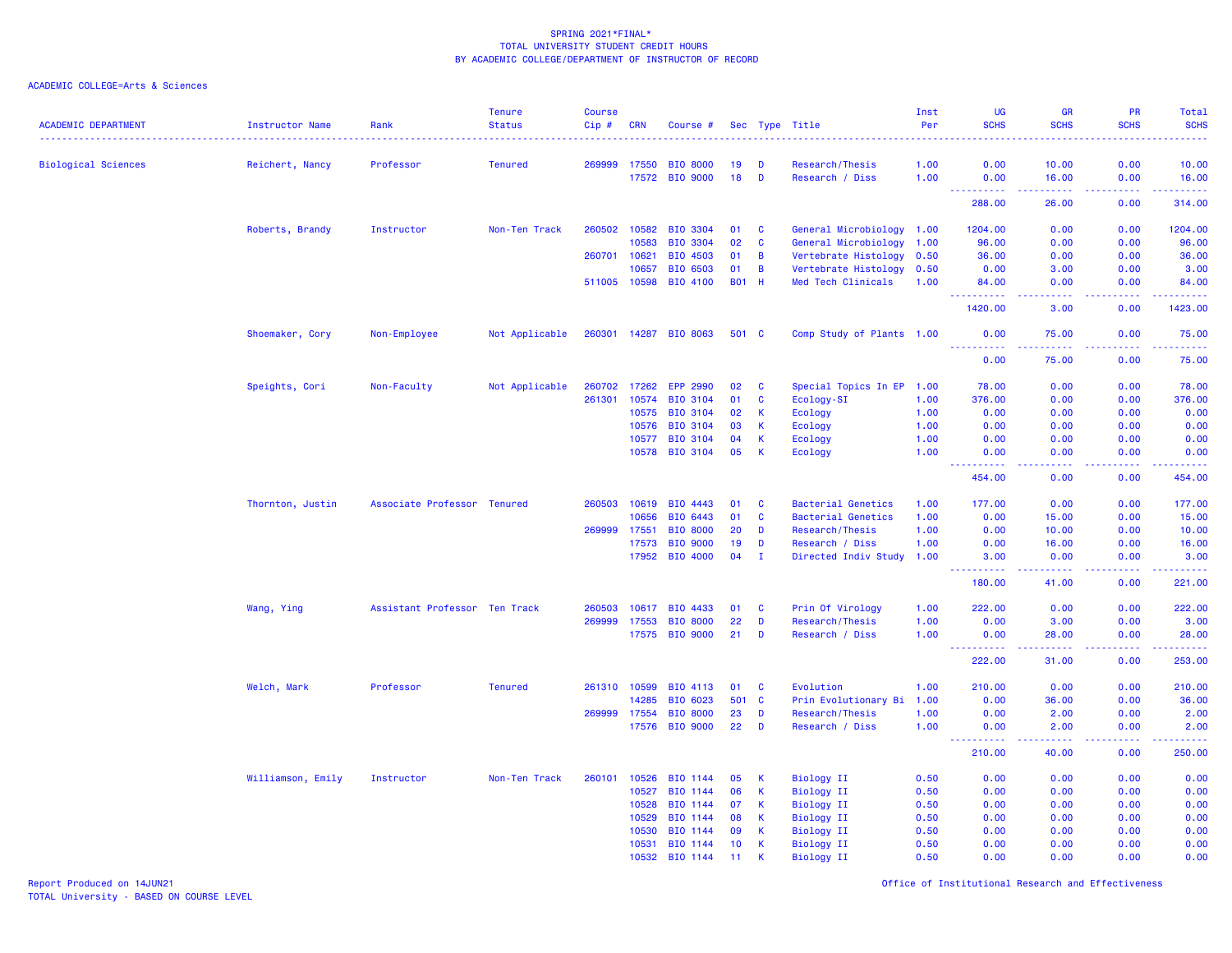| <b>ACADEMIC DEPARTMENT</b>             | Instructor Name   | Rank                              | <b>Tenure</b><br><b>Status</b> | <b>Course</b><br>Cip# | <b>CRN</b> | Course #              |                 |                | Sec Type Title       | Inst<br>Per | UG<br><b>SCHS</b>     | <b>GR</b><br><b>SCHS</b>                                                                                                          | <b>PR</b><br><b>SCHS</b> | Total<br><b>SCHS</b>                                                                                                      |
|----------------------------------------|-------------------|-----------------------------------|--------------------------------|-----------------------|------------|-----------------------|-----------------|----------------|----------------------|-------------|-----------------------|-----------------------------------------------------------------------------------------------------------------------------------|--------------------------|---------------------------------------------------------------------------------------------------------------------------|
|                                        |                   |                                   |                                |                       |            |                       |                 |                |                      |             |                       |                                                                                                                                   |                          | $\frac{1}{2} \left( \frac{1}{2} \right) \left( \frac{1}{2} \right) \left( \frac{1}{2} \right) \left( \frac{1}{2} \right)$ |
| <b>Biological Sciences</b>             | Williamson, Emily | Instructor                        | Non-Ten Track                  | 260101                | 10533      | BIO 1144              | 12 <sup>2</sup> | K              | <b>Biology II</b>    | 0.50        | 0.00                  | 0.00                                                                                                                              | 0.00                     | 0.00                                                                                                                      |
|                                        |                   |                                   |                                |                       | 10534      | BIO 1144              | 13              | K              | <b>Biology II</b>    | 0.50        | 0.00                  | 0.00                                                                                                                              | 0.00                     | 0.00                                                                                                                      |
|                                        |                   |                                   |                                |                       | 10535      | BIO 1144              | 14              | - K            | <b>Biology II</b>    | 0.50        | 0.00                  | 0.00                                                                                                                              | 0.00                     | 0.00                                                                                                                      |
|                                        |                   |                                   |                                |                       | 10536      | BIO 1144              | 15              | $\mathsf{K}$   | <b>Biology II</b>    | 0.50        | 0.00                  | 0.00                                                                                                                              | 0.00                     | 0.00                                                                                                                      |
|                                        |                   |                                   |                                |                       | 10537      | BIO 1144              | 16              | $\mathsf{K}$   | <b>Biology II</b>    | 0.50        | 0.00                  | 0.00                                                                                                                              | 0.00                     | 0.00                                                                                                                      |
|                                        |                   |                                   |                                |                       | 10538      | BIO 1144              | 17              | -K             | <b>Biology II</b>    | 0.50        | 0.00                  | 0.00                                                                                                                              | 0.00                     | 0.00                                                                                                                      |
|                                        |                   |                                   |                                |                       | 10539      | BIO 1144              | 18              | K              | <b>Biology II</b>    | 0.50        | 0.00                  | 0.00                                                                                                                              | 0.00                     | 0.00                                                                                                                      |
|                                        |                   |                                   |                                |                       | 10540      | BIO 1144              | 19              | -K             | <b>Biology II</b>    | 0.50        | 0.00                  | 0.00                                                                                                                              | 0.00                     | 0.00                                                                                                                      |
|                                        |                   |                                   |                                | 260701                | 10489      | BIO 1123              | 01              | <b>C</b>       | Animal Biology-SI    | 1.00        | 609.00                | 0.00                                                                                                                              | 0.00                     | 609.00                                                                                                                    |
|                                        |                   |                                   |                                |                       | 10490      | BIO 1123              | 02              | <b>C</b>       | Animal Biology-SI    | 1.00        | 192.00                | 0.00                                                                                                                              | 0.00                     | 192.00                                                                                                                    |
|                                        |                   |                                   |                                |                       | 10491      | BIO 1123              | 03              | -K             | Animal Biology       | 1.00        | 0.00                  | 0.00                                                                                                                              | 0.00                     | 0.00                                                                                                                      |
|                                        |                   |                                   |                                |                       | 10492      | BIO 1123              | 04              | <b>K</b>       | Animal Biology       | 1.00        | 0.00                  | 0.00                                                                                                                              | 0.00                     | 0.00                                                                                                                      |
|                                        |                   |                                   |                                |                       | 10493      | BIO 1123              | 05              | <b>K</b>       | Animal Biology       | 1.00        | 0.00                  | 0.00                                                                                                                              | 0.00                     | 0.00                                                                                                                      |
|                                        |                   |                                   |                                |                       | 10494      | BIO 1123              | 06              | -K             | Animal Biology       | 1.00        | 0.00                  | 0.00                                                                                                                              | 0.00                     | 0.00                                                                                                                      |
|                                        |                   |                                   |                                |                       | 10495      | BIO 1123              | 07              | -K             | Animal Biology       | 1.00        | 0.00                  | 0.00                                                                                                                              | 0.00                     | 0.00                                                                                                                      |
|                                        |                   |                                   |                                |                       | 10496      | BIO 1123              | 08              | -K             | Animal Biology       | 1.00        | 0.00                  | 0.00                                                                                                                              | 0.00                     | 0.00                                                                                                                      |
|                                        |                   |                                   |                                |                       | 10497      | BIO 1123              | 09              | - K            | Animal Biology       | 1.00        | 0.00                  | 0.00                                                                                                                              | 0.00                     | 0.00                                                                                                                      |
|                                        |                   |                                   |                                |                       | 10498      | BIO 1123              | 10 <sup>°</sup> | $\mathbf{K}$   | Animal Biology       | 1.00        | 0.00                  | 0.00                                                                                                                              | 0.00                     | 0.00                                                                                                                      |
|                                        |                   |                                   |                                |                       | 10621      | BIO 4503              | 01              | $\overline{B}$ | Vertebrate Histology | 0.50        | 36.00                 | 0.00                                                                                                                              | 0.00                     | 36.00                                                                                                                     |
|                                        |                   |                                   |                                |                       | 10657      | BIO 6503              | 01              | $\overline{B}$ | Vertebrate Histology | 0.50        | 0.00                  | 3.00                                                                                                                              | 0.00                     | 3.00                                                                                                                      |
|                                        |                   |                                   |                                |                       | 14284      | BIO 1123              | 501 B           |                | Animal Biology       | 1.00        | 138.00                | 0.00                                                                                                                              | 0.00                     | 138.00                                                                                                                    |
|                                        |                   |                                   |                                |                       | 14992      | BIO 3004              | 001 C           |                | Human Anatomy        | 1.00        | 88.00                 | 0.00                                                                                                                              | 0.00                     | 88.00                                                                                                                     |
|                                        |                   |                                   |                                |                       | 14993      | <b>BIO 3004</b>       | 002 K           |                | Human Anatomy        | 1.00        | 0.00                  | 0.00                                                                                                                              | 0.00                     | 0.00                                                                                                                      |
|                                        |                   |                                   |                                |                       |            |                       |                 |                |                      |             | ----------<br>1063.00 | $\frac{1}{2} \left( \frac{1}{2} \right) \left( \frac{1}{2} \right) \left( \frac{1}{2} \right) \left( \frac{1}{2} \right)$<br>3.00 | .<br>0.00                | ------<br>1066.00                                                                                                         |
|                                        | Woodrey, Mark     | Research Assist Pro Non-Ten Track |                                |                       |            | 030601 17113 WFA 8000 | 11              | <b>D</b>       | Research / Thesis    | 1.00        | 0.00                  | 13.00                                                                                                                             | 0.00                     | 13.00                                                                                                                     |
|                                        |                   |                                   |                                |                       |            |                       |                 |                |                      |             | ----------<br>0.00    | -----<br>13.00                                                                                                                    | . <b>.</b><br>0.00       | ------<br>13.00                                                                                                           |
| ====================================== |                   |                                   |                                |                       |            |                       |                 |                |                      |             | ==========            | ==========                                                                                                                        | ==========               | ==========                                                                                                                |
| <b>Biological Sciences</b>             |                   |                                   |                                |                       |            |                       |                 |                |                      |             | 15356.00              | 691.00                                                                                                                            | 0.00                     | 16047.00<br>-----------                                                                                                   |
| ====================================== |                   |                                   |                                |                       |            |                       |                 |                |                      |             |                       |                                                                                                                                   |                          |                                                                                                                           |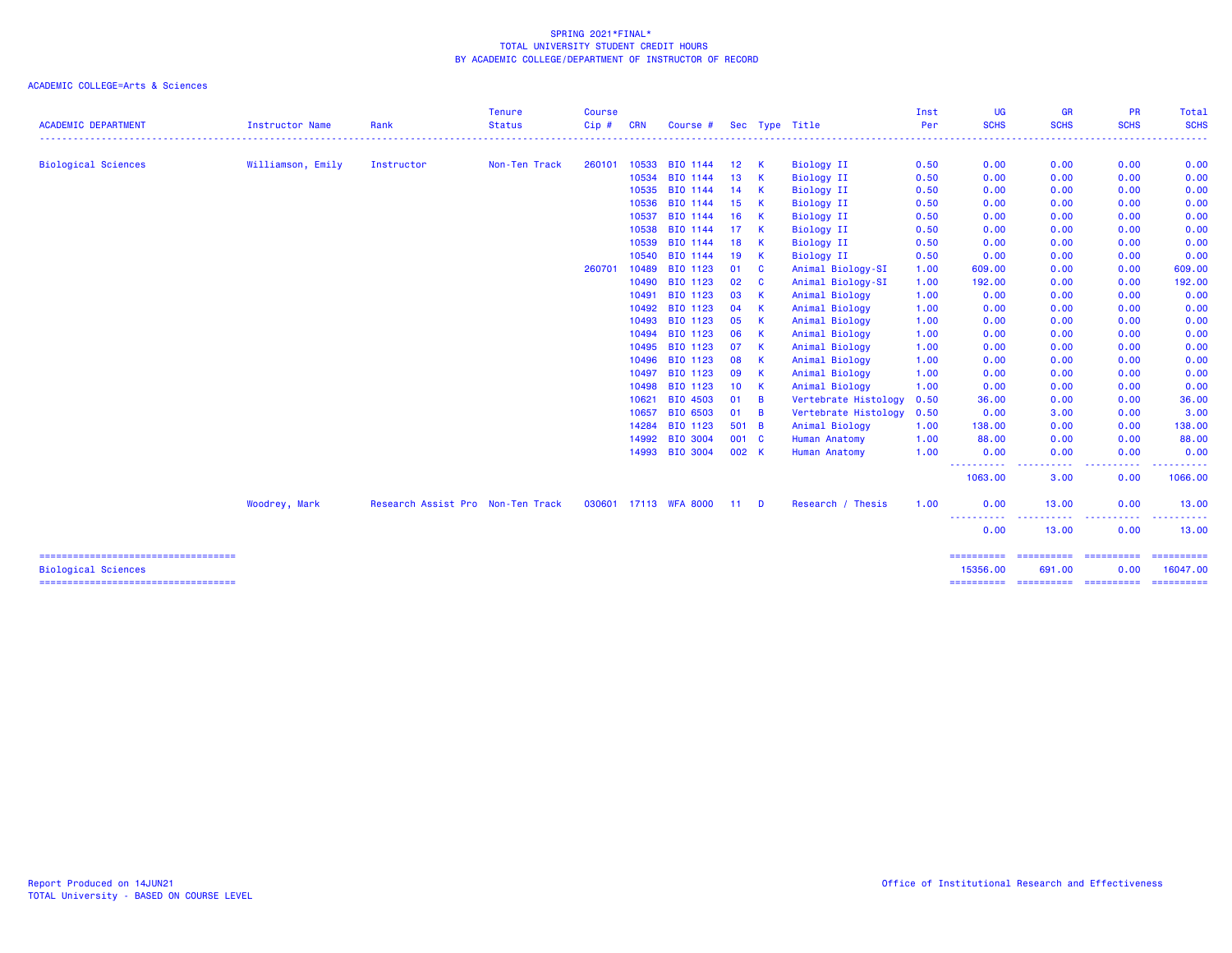| <b>ACADEMIC DEPARTMENT</b> | Instructor Name | Rank       | <b>Tenure</b><br><b>Status</b> | <b>Course</b><br>$Cip \#$ | <b>CRN</b> | Course #                 |                 |                     | Sec Type Title                           | Inst<br>Per  | UG<br><b>SCHS</b> | GR<br><b>SCHS</b><br>. | PR<br><b>SCHS</b><br>. | Total<br><b>SCHS</b><br>22222 |
|----------------------------|-----------------|------------|--------------------------------|---------------------------|------------|--------------------------|-----------------|---------------------|------------------------------------------|--------------|-------------------|------------------------|------------------------|-------------------------------|
| Chemistry                  | Brown, Teresa   | Instructor | Non-Ten Track                  | 400501                    |            | 10781 CH 1211            | 01 L            |                     | Invst In Chemistry I 1.00                |              | 12.00             | 0.00                   | 0.00                   | 12.00                         |
|                            |                 |            |                                |                           | 10782      | CH 1211                  | 03 L            |                     | Invst In Chemistry I 1.00                |              | 10.00             | 0.00                   | 0.00                   | 10.00                         |
|                            |                 |            |                                |                           |            | 10783 CH 1211            | 04 L            |                     | Invst In Chemistry I 1.00                |              | 11.00             | 0.00                   | 0.00                   | 11.00                         |
|                            |                 |            |                                |                           |            | 10784 CH 1211            | 05              | - Li                | Invst In Chemistry I 1.00                |              | 11.00             | 0.00                   | 0.00                   | 11.00                         |
|                            |                 |            |                                |                           |            | 10785 CH 1211            | 06              | - L                 | Invst In Chemistry I 1.00                |              | 12.00             | 0.00                   | 0.00                   | 12.00                         |
|                            |                 |            |                                |                           |            | 10786 CH 1211            | 07 L            |                     | Invst In Chemistry I 1.00                |              | 11.00             | 0.00                   | 0.00                   | 11.00                         |
|                            |                 |            |                                |                           | 10787      | CH 1211                  | 11 L            |                     | Invst In Chemistry I 1.00                |              | 11.00             | 0.00                   | 0.00                   | 11.00                         |
|                            |                 |            |                                |                           |            | 10790 CH 1211            | 15              | $-L$                | Invst In Chemistry I 1.00                |              | 10.00             | 0.00                   | 0.00                   | 10.00                         |
|                            |                 |            |                                |                           | 10791      | CH 1211                  | 16 L            |                     | Invst In Chemistry I 1.00                |              | 12.00             | 0.00                   | 0.00                   | 12.00                         |
|                            |                 |            |                                |                           |            | 10792 CH 1211            | 22              | $\mathsf{L}$        | Invst In Chemistry I 1.00                |              | 12.00             | 0.00                   | 0.00                   | 12.00                         |
|                            |                 |            |                                |                           |            | 10793 CH 1211            | 24              | $\mathsf{L}$        | Invst In Chemistry I 1.00                |              | 10.00             | 0.00                   | 0.00                   | 10.00                         |
|                            |                 |            |                                |                           |            | 10794 CH 1211            | 26              | - L                 | Invst In Chemistry I 1.00                |              | 11.00             | 0.00                   | 0.00                   | 11.00                         |
|                            |                 |            |                                |                           |            | 10795 CH 1211            | 28              | $\mathbf{L}$        | Invst In Chemistry I 1.00                |              | 11.00             | 0.00                   | 0.00                   | 11.00                         |
|                            |                 |            |                                |                           | 10796      | CH 1211                  | 34              | $\mathbf{L}$        | Invst In Chemistry I 1.00                |              | 11.00             | 0.00                   | 0.00                   | 11.00                         |
|                            |                 |            |                                |                           |            | 10797 CH 1211            | 35              | $\mathsf{L}$        | Invst In Chemistry I 1.00                |              | 12.00             | 0.00                   | 0.00                   | 12.00                         |
|                            |                 |            |                                |                           | 10798      | CH 1211                  | 36              | $-L$                | Invst In Chemistry I 1.00                |              | 11.00             | 0.00                   | 0.00                   | 11.00                         |
|                            |                 |            |                                |                           | 10820      | CH 1221                  | 01 L            |                     | Invst Chemistry II                       | 1.00         | 12.00             | 0.00                   | 0.00                   | 12.00                         |
|                            |                 |            |                                |                           | 10821      | CH 1221                  | 03              | - L                 | Invst Chemistry II                       | 1.00         | 11.00             | 0.00                   | 0.00                   | 11.00                         |
|                            |                 |            |                                |                           | 10822      | CH 1221                  | 04 L            |                     | Invst Chemistry II                       | 1.00         | 9.00              | 0.00                   | 0.00                   | 9.00                          |
|                            |                 |            |                                |                           | 10826      | CH 1221                  | 10 L            |                     | Invst Chemistry II                       | 1.00         | 11.00             | 0.00                   | 0.00                   | 11.00                         |
|                            |                 |            |                                |                           | 10827      | CH 1221                  | 11 L            |                     | Invst Chemistry II                       | 1.00         | 11.00             | 0.00                   | 0.00                   | 11.00                         |
|                            |                 |            |                                |                           |            | 10828 CH 1221            | 13              | $-L$                | Invst Chemistry II                       | 1.00         | 12.00             | 0.00                   | 0.00                   | 12.00                         |
|                            |                 |            |                                |                           | 10829      | CH 1221                  | 14 L            |                     | Invst Chemistry II                       | 1.00         | 12.00             | 0.00                   | 0.00                   | 12.00                         |
|                            |                 |            |                                |                           | 10830      | CH 1221                  | 15 L            |                     | Invst Chemistry II                       | 1.00         | 12.00             | 0.00                   | 0.00                   | 12.00                         |
|                            |                 |            |                                |                           | 10831      | CH 1221                  | 17 <sub>1</sub> | - L                 | Invst Chemistry II                       | 1.00         | 9.00              | 0.00                   | 0.00                   | 9.00                          |
|                            |                 |            |                                |                           | 10832      | CH 1221                  | 18              | $\mathbf{L}$        | Invst Chemistry II                       | 1.00         | 12.00             | 0.00                   | 0.00                   | 12.00                         |
|                            |                 |            |                                |                           | 10834      | CH 1221                  | 21 L            |                     | Invst Chemistry II                       | 1.00         | 11.00             | 0.00                   | 0.00                   | 11.00                         |
|                            |                 |            |                                |                           | 10835      | CH 1221                  | 23              | $\mathbf{L}$        | Invst Chemistry II                       | 1.00         | 12.00             | 0.00                   | 0.00                   | 12.00                         |
|                            |                 |            |                                |                           | 10841      | CH 1221                  | 29              | $\mathsf L$         | Invst Chemistry II                       | 1.00         | 12.00             | 0.00                   | 0.00                   | 12.00                         |
|                            |                 |            |                                |                           | 10842      | CH 1221                  | 30              | $\mathsf{L}$        | Invst Chemistry II                       | 1.00         | 12.00             | 0.00                   | 0.00                   | 12.00                         |
|                            |                 |            |                                |                           | 10843      | CH 1221                  | 31              | - L                 | Invst Chemistry II                       | 1.00         | 11.00             | 0.00                   | 0.00                   | 11.00                         |
|                            |                 |            |                                |                           | 10844      | CH 1221<br>10845 CH 1221 | 32<br>33        | - L<br>$\mathbf{L}$ | Invst Chemistry II                       | 1.00<br>1.00 | 11.00<br>12.00    | 0.00<br>0.00           | 0.00<br>0.00           | 11.00                         |
|                            |                 |            |                                |                           | 10846      | CH 1221                  | 34 L            |                     | Invst Chemistry II<br>Invst Chemistry II | 1.00         | 7.00              | 0.00                   | 0.00                   | 12.00<br>7.00                 |
|                            |                 |            |                                |                           | 10847      | CH 1221                  | 35              | $\mathsf{L}$        | Invst Chemistry II                       | 1.00         | 11.00             | 0.00                   | 0.00                   | 11.00                         |
|                            |                 |            |                                |                           | 15890      | CH 1211                  | 02              | $\mathsf{L}$        | Invst In Chemistry I 1.00                |              | 12.00             | 0.00                   | 0.00                   | 12.00                         |
|                            |                 |            |                                |                           | 15891      | CH 1211                  | 08              | $\mathsf{L}$        | Invst In Chemistry I 1.00                |              | 12.00             | 0.00                   | 0.00                   | 12.00                         |
|                            |                 |            |                                |                           |            | 15892 CH 1211            | 09              | - L                 | Invst In Chemistry I 1.00                |              | 12.00             | 0.00                   | 0.00                   | 12.00                         |
|                            |                 |            |                                |                           | 15893      | CH 1211                  | 10 <sub>1</sub> | $-L$                | Invst In Chemistry I 1.00                |              | 11.00             | 0.00                   | 0.00                   | 11.00                         |
|                            |                 |            |                                |                           | 15895      | CH 1211                  | 12 L            |                     | Invst In Chemistry I 1.00                |              | 11.00             | 0.00                   | 0.00                   | 11.00                         |
|                            |                 |            |                                |                           | 15897      | CH 1211                  | 17 L            |                     | Invst In Chemistry I 1.00                |              | 12.00             | 0.00                   | 0.00                   | 12.00                         |
|                            |                 |            |                                |                           | 15900      | CH 1211                  | 18              | $\mathsf{L}$        | Invst In Chemistry I 1.00                |              | 10.00             | 0.00                   | 0.00                   | 10.00                         |
|                            |                 |            |                                |                           |            | 15902 CH 1211            | 19              | $\mathsf{L}$        | Invst In Chemistry I 1.00                |              | 4.00              | 0.00                   | 0.00                   | 4.00                          |
|                            |                 |            |                                |                           | 15904      | CH 1211                  | 21 L            |                     | Invst In Chemistry I 1.00                |              | 12.00             | 0.00                   | 0.00                   | 12.00                         |
|                            |                 |            |                                |                           | 15906      | CH 1211                  | 23              | $\mathsf{L}$        | Invst In Chemistry I 1.00                |              | 10.00             | 0.00                   | 0.00                   | 10.00                         |
|                            |                 |            |                                |                           | 15908      | CH 1211                  | 25              | $\mathsf{L}$        | Invst In Chemistry I 1.00                |              | 11.00             | 0.00                   | 0.00                   | 11.00                         |
|                            |                 |            |                                |                           | 15911      | CH 1211                  | 27 L            |                     | Invst In Chemistry I 1.00                |              | 12.00             | 0.00                   | 0.00                   | 12.00                         |
|                            |                 |            |                                |                           |            | 15913 CH 1211            | 29              | $-L$                | Invst In Chemistry I 1.00                |              | 11.00             | 0.00                   | 0.00                   | 11.00                         |
|                            |                 |            |                                |                           | 15914      | CH 1211                  | 30              | $-L$                | Invst In Chemistry I 1.00                |              | 12.00             | 0.00                   | 0.00                   | 12.00                         |
|                            |                 |            |                                |                           |            | 15915 CH 1211            | 31              | - L                 | Invst In Chemistry I 1.00                |              | 11.00             | 0.00                   | 0.00                   | 11.00                         |
|                            |                 |            |                                |                           |            | 15917 CH 1211            | 32              | $\mathsf{L}$        | Invst In Chemistry I 1.00                |              | 10.00             | 0.00                   | 0.00                   | 10.00                         |
|                            |                 |            |                                |                           | 15918      | CH 1211                  | 33              | $\mathsf{L}$        | Invst In Chemistry I 1.00                |              | 12.00             | 0.00                   | 0.00                   | 12.00                         |
|                            |                 |            |                                |                           |            | 15925 CH 1221            | 02              | $\mathsf{L}$        | Invst Chemistry II                       | 1.00         | 12.00             | 0.00                   | 0.00                   | 12.00                         |
|                            |                 |            |                                |                           | 15927      | CH 1221                  | 09              | $\mathsf{L}$        | Invst Chemistry II                       | 1.00         | 12.00             | 0.00                   | 0.00                   | 12.00                         |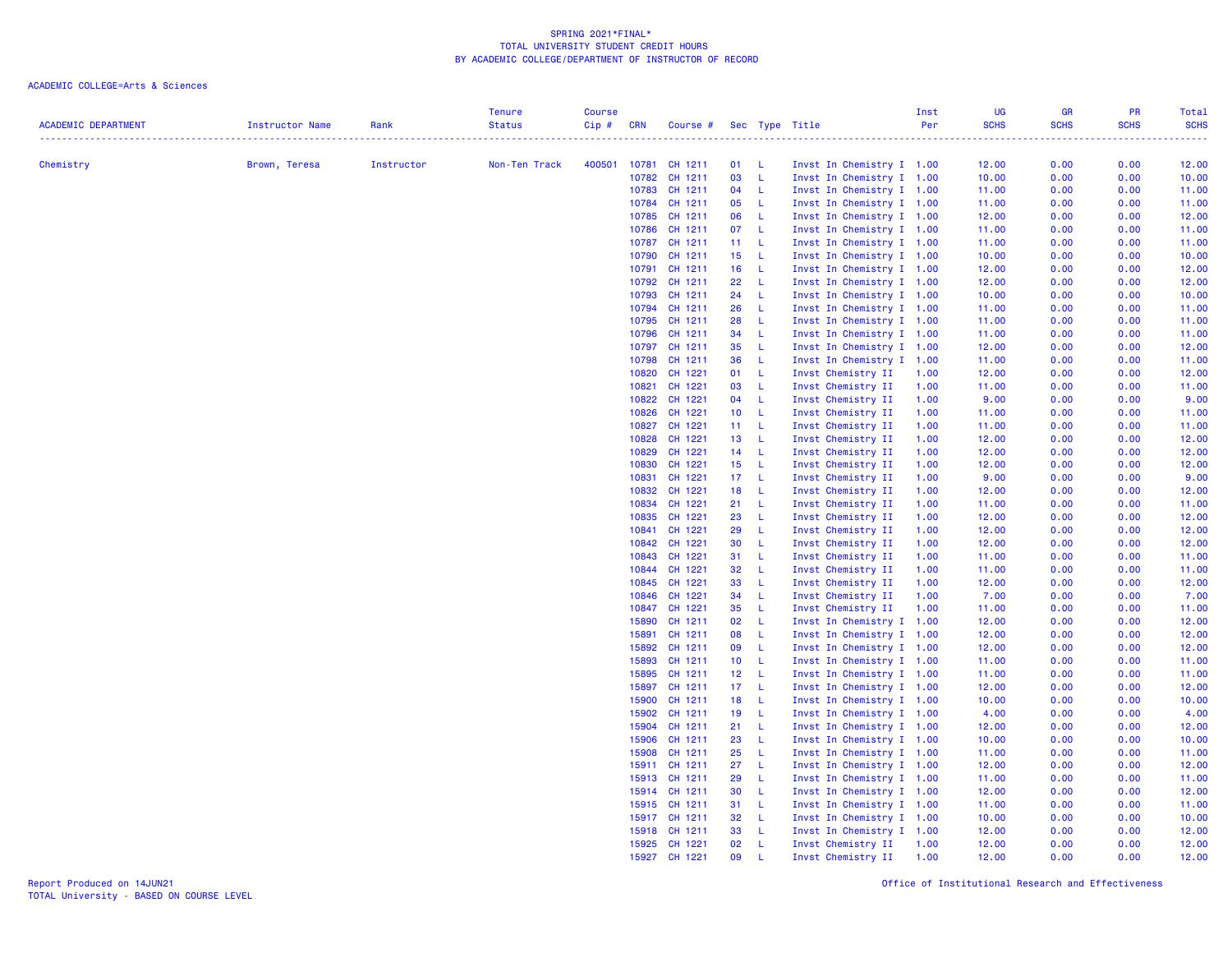ACADEMIC COLLEGE=Arts & Sciences

| <b>ACADEMIC DEPARTMENT</b> | <b>Instructor Name</b> | Rank                              | <b>Tenure</b><br><b>Status</b> | <b>Course</b><br>Cip# | <b>CRN</b> | Course #       |                 |              | Sec Type Title            | Inst<br>Per | UG<br><b>SCHS</b>                                                                                                                   | <b>GR</b><br><b>SCHS</b> | <b>PR</b><br><b>SCHS</b> | Total<br><b>SCHS</b><br>---- |
|----------------------------|------------------------|-----------------------------------|--------------------------------|-----------------------|------------|----------------|-----------------|--------------|---------------------------|-------------|-------------------------------------------------------------------------------------------------------------------------------------|--------------------------|--------------------------|------------------------------|
| Chemistry                  | Brown, Teresa          | Instructor                        | Non-Ten Track                  | 400501                | 15928      | CH 1221        | 12 <sup>2</sup> | - L          | Invst Chemistry II        | 1.00        | 12.00                                                                                                                               | 0.00                     | 0.00                     | 12.00                        |
|                            |                        |                                   |                                |                       | 15929      | CH 1221        | 16              | -L           | Invst Chemistry II        | 1.00        | 12.00                                                                                                                               | 0.00                     | 0.00                     | 12.00                        |
|                            |                        |                                   |                                |                       | 15931      | CH 1221        | 22              | -L           | Invst Chemistry II        | 1.00        | 12.00                                                                                                                               | 0.00                     | 0.00                     | 12.00                        |
|                            |                        |                                   |                                |                       | 15932      | CH 1221        | 36              | -L           | Invst Chemistry II        | 1.00        | 10.00                                                                                                                               | 0.00                     | 0.00                     | 10.00                        |
|                            |                        |                                   |                                |                       | 15933      | CH 1221        | 37              | -L           | Invst Chemistry II        | 1.00        | 8.00                                                                                                                                | 0.00                     | 0.00                     | 8.00                         |
|                            |                        |                                   |                                |                       | 15935      | CH 1221        | 41              | -L           | Invst Chemistry II        | 1.00        | 7.00                                                                                                                                | 0.00                     | 0.00                     | 7.00                         |
|                            |                        |                                   |                                |                       | 15936      | CH 1221        | 42              | -L           | Invst Chemistry II        | 1.00        | 7.00                                                                                                                                | 0.00                     | 0.00                     | 7.00                         |
|                            |                        |                                   |                                |                       | 15941      | CH 1221        | 45              | -L           | Invst Chemistry II        | 1.00        | 11.00                                                                                                                               | 0.00                     | 0.00                     | 11.00                        |
|                            |                        |                                   |                                |                       | 15943      | CH 1221        | 46              | $\mathsf L$  | Invst Chemistry II        | 1.00        | 10.00                                                                                                                               | 0.00                     | 0.00                     | 10.00                        |
|                            |                        |                                   |                                |                       | 15945      | CH 1221        | 47              | $\mathsf{L}$ | Invst Chemistry II        | 1.00        | 9.00                                                                                                                                | 0.00                     | 0.00                     | 9.00                         |
|                            |                        |                                   |                                |                       | 15951      | CH 1221        | 48              | -L           | Invst Chemistry II        | 1.00        | 8.00                                                                                                                                | 0.00                     | 0.00                     | 8.00                         |
|                            |                        |                                   |                                |                       | 15966      | CH 1221        | 61              | -L           | Invst Chemistry II        | 1.00        | 11.00                                                                                                                               | 0.00                     | 0.00                     | 11.00                        |
|                            |                        |                                   |                                |                       | 15967      | CH 1221        | 62              | -L           | Invst Chemistry II        | 1.00        | 10.00                                                                                                                               | 0.00                     | 0.00                     | 10.00                        |
|                            |                        |                                   |                                |                       | 15968      | CH 1221        | 63              | -L           | Invst Chemistry II        | 1.00        | 12.00                                                                                                                               | 0.00                     | 0.00                     | 12.00                        |
|                            |                        |                                   |                                |                       | 15969      | CH 1221        | 64              | -L           | Invst Chemistry II        | 1.00        | 10.00                                                                                                                               | 0.00                     | 0.00                     | 10.00                        |
|                            |                        |                                   |                                |                       | 15970      | CH 1221        | 65              | -L           | Invst Chemistry II        | 1.00        | 10.00                                                                                                                               | 0.00                     | 0.00                     | 10.00                        |
|                            |                        |                                   |                                |                       | 15971      | CH 1221        | 66              | -L           | Invst Chemistry II        | 1.00        | 12.00                                                                                                                               | 0.00                     | 0.00                     | 12.00                        |
|                            |                        |                                   |                                |                       | 15972      | CH 1221        | 67              | L.           | Invst Chemistry II        | 1.00        | 12.00                                                                                                                               | 0.00                     | 0.00                     | 12.00                        |
|                            |                        |                                   |                                |                       | 15973      | CH 1221        | 68              | $\mathsf L$  | Invst Chemistry II        | 1.00        | 12.00                                                                                                                               | 0.00                     | 0.00                     | 12.00                        |
|                            |                        |                                   |                                |                       | 15974      | CH 1221        | 69              | $\mathsf{L}$ | Invst Chemistry II        | 1.00        | 10.00                                                                                                                               | 0.00                     | 0.00                     | 10.00                        |
|                            |                        |                                   |                                |                       | 15975      | CH 1221        | 70              | -L           | Invst Chemistry II        | 1.00        | 6.00                                                                                                                                | 0.00                     | 0.00                     | 6.00                         |
|                            |                        |                                   |                                |                       | 15976      | CH 1221        | 71              | -L           | Invst Chemistry II        | 1.00        | 8.00                                                                                                                                | 0.00                     | 0.00                     | 8.00                         |
|                            |                        |                                   |                                |                       |            | 15977 CH 1221  | 72              | - L          | Invst Chemistry II        | 1.00        | 6.00                                                                                                                                | 0.00                     | 0.00                     | 6.00                         |
|                            |                        |                                   |                                |                       |            |                |                 |              |                           |             | $\frac{1}{2} \left( \frac{1}{2} \right) \left( \frac{1}{2} \right) \left( \frac{1}{2} \right) \left( \frac{1}{2} \right)$<br>822.00 | د د د د<br>0.00          | .<br>0.00                | .<br>822.00                  |
|                            | Creutz, Sidney         | Assistant Professor Ten Track     |                                | 240102                | 16699      | <b>CH 4800</b> | 10 <sub>1</sub> | $\mathbf{I}$ | Undergraduate Resear 1.00 |             | 7.00                                                                                                                                | 0.00                     | 0.00                     | 7.00                         |
|                            |                        |                                   |                                | 400501                | 16242      | <b>CH 8000</b> | 10 <sub>1</sub> | D            | Research / Thesis         | 1.00        | 0.00                                                                                                                                | 14.00                    | 0.00                     | 14.00                        |
|                            |                        |                                   |                                |                       | 16260      | <b>CH 9000</b> | 10 <sup>°</sup> | D            | Research / Diss           | 1.00        | 0.00                                                                                                                                | 12.00                    | 0.00                     | 12.00                        |
|                            |                        |                                   |                                |                       | 17767      | <b>CH 4000</b> | 01              | I.           | Directed Indiv Study 1.00 |             | 3.00                                                                                                                                | 0.00                     | 0.00                     | 3.00                         |
|                            |                        |                                   |                                |                       | 17990      | <b>CH 4000</b> | 02              | $\mathbf{I}$ | Directed Indiv Study      | 1.00        | 3.00                                                                                                                                | 0.00                     | 0.00                     | 3.00                         |
|                            |                        |                                   |                                | 400599                | 17436      | CH 8990        | 01              | <b>C</b>     | Special Topic In CH       | 1.00        | 0.00<br>$  -$                                                                                                                       | 18.00<br>.               | 0.00<br>.                | 18.00<br>.                   |
|                            |                        |                                   |                                |                       |            |                |                 |              |                           |             | 13.00                                                                                                                               | 44.00                    | 0.00                     | 57.00                        |
|                            | Cui, Xin               | Assistant Professor Ten Track     |                                | 400501                | 16259      | <b>CH 9000</b> | 09              | D            | Research / Diss           | 1.00        | 0.00                                                                                                                                | 53.00                    | 0.00                     | 53.00                        |
|                            |                        |                                   |                                | 400504                | 10916      | CH 4564        | 01              | C            | Integrated Organic I 1.00 |             | 36.00                                                                                                                               | 0.00                     | 0.00                     | 36.00                        |
|                            |                        |                                   |                                |                       | 10917      | CH 4564        | 02              | $\mathsf{K}$ | Integrated Organic I 1.00 |             | 0.00                                                                                                                                | 0.00                     | 0.00                     | 0.00                         |
|                            |                        |                                   |                                |                       | 10918      | CH 4564        | 03              | $\mathsf{K}$ | Integrated Organic I 1.00 |             | 0.00                                                                                                                                | 0.00                     | 0.00                     | 0.00                         |
|                            |                        |                                   |                                |                       | 10919      | CH 4564        | <b>HO1</b>      | $\mathbf{C}$ | Integrated Organic I 1.00 |             | 8.00                                                                                                                                | 0.00                     | 0.00                     | 8.00                         |
|                            |                        |                                   |                                |                       |            |                |                 |              |                           |             | <u>.</u><br>44.00                                                                                                                   | .<br>53.00               | 0.00                     | .<br>97.00                   |
|                            | Dornshuld, Eric        | Clinical Assist Pro Non-Ten Track |                                | 400501                | 10855      | CH 1223        | 05              | <b>C</b>     | Chemistry II-SI           | 1.00        | 480.00                                                                                                                              | 0.00                     | 0.00                     | 480.00                       |
|                            |                        |                                   |                                |                       |            | 10857 CH 1223  | 07              | $\mathbf{C}$ | Chemistry II-SI           | 1.00        | 423.00<br>$\sim$ $\sim$ .<br>.                                                                                                      | 0.00<br>والمالمات        | 0.00<br>.                | 423.00<br>22222              |
|                            |                        |                                   |                                |                       |            |                |                 |              |                           |             | 903.00                                                                                                                              | 0.00                     | 0.00                     | 903.00                       |
|                            | Emerson, Joseph        | Associate Professor Tenured       |                                | 240102                | 16692      | CH 4800        | 03              | $\mathbf{I}$ | Undergraduate Resear 1.00 |             | 2.00                                                                                                                                | 0.00                     | 0.00                     | 2.00                         |
|                            |                        |                                   |                                | 400501                | 10801      | CH 1213        | 01              | $\mathbf{C}$ | Chemistry I               | 0.10        | 42.60                                                                                                                               | 0.00                     | 0.00                     | 42.60                        |
|                            |                        |                                   |                                |                       | 10806      | CH 1213        | 06              | C            | Chemistry I               | 1.00        | 540.00                                                                                                                              | 0.00                     | 0.00                     | 540.00                       |
|                            |                        |                                   |                                |                       | 10811      | CH 1213        | 11              | <b>C</b>     | Chemistry I               | 0.10        | 34.80                                                                                                                               | 0.00                     | 0.00                     | 34.80                        |
|                            |                        |                                   |                                |                       | 16238      | <b>CH 8000</b> | 06              | D            | Research / Thesis         | 1.00        | 0.00                                                                                                                                | 19.00                    | 0.00                     | 19.00                        |
|                            |                        |                                   |                                |                       | 16256      | <b>CH 9000</b> | 06              | D            | Research / Diss           | 1.00        | 0.00                                                                                                                                | 25.00                    | 0.00                     | 25.00                        |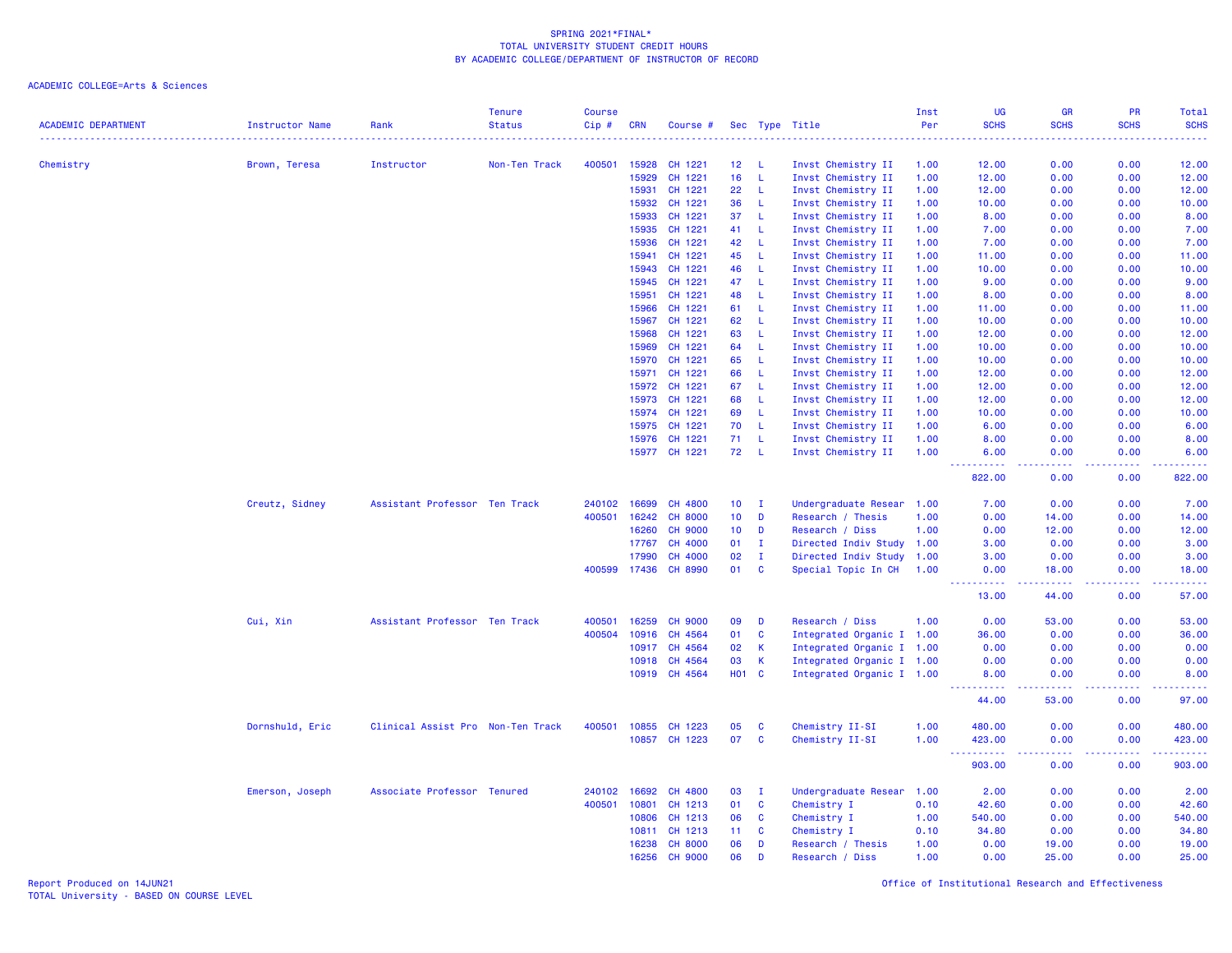| <b>ACADEMIC DEPARTMENT</b> | Instructor Name     | Rank                                               | <b>Tenure</b><br><b>Status</b> | <b>Course</b><br>Cip# | CRN   | Course #             |                 |                              | Sec Type Title                    | Inst<br>Per  | <b>UG</b><br><b>SCHS</b>  | <b>GR</b><br><b>SCHS</b>                                                                                                                                     | <b>PR</b><br><b>SCHS</b> | Total<br><b>SCHS</b>                                                                                                              |
|----------------------------|---------------------|----------------------------------------------------|--------------------------------|-----------------------|-------|----------------------|-----------------|------------------------------|-----------------------------------|--------------|---------------------------|--------------------------------------------------------------------------------------------------------------------------------------------------------------|--------------------------|-----------------------------------------------------------------------------------------------------------------------------------|
| Chemistry                  | Emerson, Joseph     | Associate Professor Tenured                        |                                | 400501                | 18133 | <b>CH 7000</b>       | 03              | $\mathbf I$                  | Directed Indiv Study 1.00         |              | 0.00                      | 3.00                                                                                                                                                         | 0.00                     | 3.00                                                                                                                              |
|                            |                     |                                                    |                                | 400599 17762          |       | <b>CH 8990</b>       | 02              | $\mathbf{C}$                 | Special Topic In CH 1.00          |              | 0.00                      | 11.00                                                                                                                                                        | 0.00                     | 11.00                                                                                                                             |
|                            |                     |                                                    |                                |                       |       |                      |                 |                              |                                   |              | <u>.</u><br>619.40        | .<br>58.00                                                                                                                                                   | .<br>0.00                | $- - - - - - -$<br>677.40                                                                                                         |
|                            |                     |                                                    |                                |                       | 16693 | CH 4800              |                 |                              |                                   |              | 5.00                      | 0.00                                                                                                                                                         | 0.00                     |                                                                                                                                   |
|                            | Fitzkee, Nicholas   | Associate Professor Tenured                        |                                | 240102<br>260202      | 10432 | <b>BCH 4613</b>      | 04<br>02        | $\mathbf{I}$<br>$\mathbf{C}$ | Undergraduate Resear              | 1.00<br>1.00 | 48.00                     | 0.00                                                                                                                                                         | 0.00                     | 5.00<br>48.00                                                                                                                     |
|                            |                     |                                                    |                                | 400501                | 16258 | <b>CH 9000</b>       | 80              | D                            | Gen Biochem II<br>Research / Diss | 1.00         | 0.00                      | 18.00                                                                                                                                                        | 0.00                     | 18.00                                                                                                                             |
|                            |                     |                                                    |                                |                       |       |                      |                 |                              |                                   |              | .<br>$\sim$ $\sim$ $\sim$ | -----                                                                                                                                                        | .                        | .                                                                                                                                 |
|                            |                     |                                                    |                                |                       |       |                      |                 |                              |                                   |              | 53.00                     | 18.00                                                                                                                                                        | 0.00                     | 71.00                                                                                                                             |
|                            | Gangishetty, Mahesh | Assistant Professor Ten Track                      |                                |                       |       | 240102 16694 CH 4800 | 05              | - I                          | Undergraduate Resear 1.00         |              | 3.00                      | 0.00<br>بالمحام                                                                                                                                              | 0.00<br>بالمحامي         | 3.00<br>$\frac{1}{2} \left( \frac{1}{2} \right) \left( \frac{1}{2} \right) \left( \frac{1}{2} \right) \left( \frac{1}{2} \right)$ |
|                            |                     |                                                    |                                |                       |       |                      |                 |                              |                                   |              | 3.00                      | 0.00                                                                                                                                                         | 0.00                     | 3.00                                                                                                                              |
|                            | Gwaltney, Steven    | Professor                                          | <b>Tenured</b>                 | 400501                | 10872 | CH 4141              | 01              | C                            | Prof Chem: Research               | 1.00         | 29.00                     | 0.00                                                                                                                                                         | 0.00                     | 29.00                                                                                                                             |
|                            |                     |                                                    |                                |                       | 16234 | <b>CH 8000</b>       | 02              | D                            | Research / Thesis                 | 1.00         | 0.00                      | 5.00                                                                                                                                                         | 0.00                     | 5.00                                                                                                                              |
|                            |                     |                                                    |                                |                       | 16252 | <b>CH 9000</b>       | 02              | D                            | Research / Diss                   | 1.00         | 0.00                      | 27.00                                                                                                                                                        | 0.00                     | 27.00                                                                                                                             |
|                            |                     |                                                    |                                | 400506                | 10879 | CH 4423              | 01              | C                            | Quantum Mech & Spect 1.00         |              | 51.00                     | 0.00                                                                                                                                                         | 0.00                     | 51.00                                                                                                                             |
|                            |                     |                                                    |                                |                       | 10938 | CH 6423              | 01              | $\mathbf c$                  | Quantum Mech & Spect 1.00         |              | 0.00<br>.                 | 6.00<br>$\frac{1}{2} \left( \frac{1}{2} \right) \left( \frac{1}{2} \right) \left( \frac{1}{2} \right) \left( \frac{1}{2} \right) \left( \frac{1}{2} \right)$ | 0.00<br>22222            | 6.00<br>$\begin{array}{cccccccccc} \bullet & \bullet & \bullet & \bullet & \bullet & \bullet & \bullet & \bullet \end{array}$     |
|                            |                     |                                                    |                                |                       |       |                      |                 |                              |                                   |              | 80.00                     | 38.00                                                                                                                                                        | 0.00                     | 118.00                                                                                                                            |
|                            | Hollis, Thedford    | Professor                                          | <b>Tenured</b>                 | 240102                | 16696 | CH 4800              | 07              | п                            | Undergraduate Resear 1.00         |              | 3.00                      | 0.00                                                                                                                                                         | 0.00                     | 3.00                                                                                                                              |
|                            |                     |                                                    |                                | 400501                | 16257 | <b>CH 9000</b>       | 07              | D                            | Research / Diss                   | 1.00         | 0.00                      | 52.00                                                                                                                                                        | 0.00                     | 52.00                                                                                                                             |
|                            |                     |                                                    |                                | 400504 10943          |       | CH 8553              | 01              | $\mathbf{C}$                 | Physical Organic Che 1.00         |              | 0.00<br>.                 | 6.00<br>$\frac{1}{2} \left( \frac{1}{2} \right) \left( \frac{1}{2} \right) \left( \frac{1}{2} \right) \left( \frac{1}{2} \right) \left( \frac{1}{2} \right)$ | 0.00<br>22222            | 6.00<br>.                                                                                                                         |
|                            |                     |                                                    |                                |                       |       |                      |                 |                              |                                   |              | 3.00                      | 58.00                                                                                                                                                        | 0.00                     | 61.00                                                                                                                             |
|                            |                     | Johnson, Christopher Assistant Professor Ten Track |                                | 240102                | 16697 | CH 4800              | 08              | $\mathbf I$                  | Undergraduate Resear 1.00         |              | 2.00                      | 0.00                                                                                                                                                         | 0.00                     | 2.00                                                                                                                              |
|                            |                     |                                                    |                                | 400501                | 16248 | <b>CH 8000</b>       | 16              | D                            | Research / Thesis                 | 1.00         | 0.00                      | 6.00                                                                                                                                                         | 0.00                     | 6.00                                                                                                                              |
|                            |                     |                                                    |                                |                       | 16266 | <b>CH 9000</b>       | 16              | D                            | Research / Diss                   | 1.00         | 0.00                      | 6.00                                                                                                                                                         | 0.00                     | 6.00                                                                                                                              |
|                            |                     |                                                    |                                | 400599                | 17763 | <b>CH 8990</b>       | 03              | C                            | Special Topic In CH               | 1.00         | 0.00<br>.                 | 18,00<br>22222                                                                                                                                               | 0.00<br>. <b>.</b>       | 18.00<br>.                                                                                                                        |
|                            |                     |                                                    |                                |                       |       |                      |                 |                              |                                   |              | 2.00                      | 30.00                                                                                                                                                        | 0.00                     | 32.00                                                                                                                             |
|                            | Mlsna, Debra        | Associate Professor Tenured                        |                                | 240102                | 16698 | CH 4800              | 09              | I.                           | Undergraduate Resear 1.00         |              | 3.00                      | 0.00                                                                                                                                                         | 0.00                     | 3.00                                                                                                                              |
|                            |                     |                                                    |                                | 400501                | 16255 | <b>CH 9000</b>       | 05              | D                            | Research / Diss                   | 1.00         | 0.00                      | 14.00                                                                                                                                                        | 0.00                     | 14.00                                                                                                                             |
|                            |                     |                                                    |                                | 400504                | 10908 | CH 4523              | 01              | $\mathbf{C}$                 | Organic Chemistry II 1.00         |              | 276.00<br>.               | 0.00<br>.                                                                                                                                                    | 0.00<br>.                | 276.00<br>بالمستعب                                                                                                                |
|                            |                     |                                                    |                                |                       |       |                      |                 |                              |                                   |              | 279.00                    | 14.00                                                                                                                                                        | 0.00                     | 293.00                                                                                                                            |
|                            | Mlsna, Todd         | Professor                                          | <b>Tenured</b>                 | 240102                | 16690 | CH 4800              | 01              | $\mathbf{I}$                 | Undergraduate Resear 1.00         |              | 34.00                     | 0.00                                                                                                                                                         | 0.00                     | 34.00                                                                                                                             |
|                            |                     |                                                    |                                | 400501                | 10864 | CH 2141              | 01              | $\mathbf{C}$                 | Prof Chem: Tools                  | 1.00         | 25.00                     | 0.00                                                                                                                                                         | 0.00                     | 25.00                                                                                                                             |
|                            |                     |                                                    |                                |                       | 16254 | <b>CH 9000</b>       | 04              | D                            | Research / Diss                   | 1.00         | 0.00                      | 87.00                                                                                                                                                        | 0.00                     | 87.00                                                                                                                             |
|                            |                     |                                                    |                                | 400502                | 10942 | CH 8383              | 01              | $\mathbf{C}$                 | Advanced Environment 1.00         |              | 0.00                      | 27.00                                                                                                                                                        | 0.00                     | 27.00                                                                                                                             |
|                            |                     |                                                    |                                | 400509                | 10874 | CH 4303              | 01              | $\mathbf c$                  | Environmental Chem                | 1.00         | 93.00<br><b>.</b>         | 0.00<br>$-1 - 1 - 1$                                                                                                                                         | 0.00<br>22222            | 93.00<br>.                                                                                                                        |
|                            |                     |                                                    |                                |                       |       |                      |                 |                              |                                   |              | 152.00                    | 114.00                                                                                                                                                       | 0.00                     | 266.00                                                                                                                            |
|                            |                     | Montiel Palma, Virgi Assistant Professor Ten Track |                                | 240102                | 16700 | CH 4800              | 11              | $\mathbf{I}$                 | Undergraduate Resear 1.00         |              | 4.00                      | 0.00                                                                                                                                                         | 0.00                     | 4.00                                                                                                                              |
|                            |                     |                                                    |                                | 400501                | 16262 | <b>CH 9000</b>       | 12 <sub>2</sub> | D                            | Research / Diss                   | 1.00         | 0.00                      | 20.00                                                                                                                                                        | 0.00                     | 20.00                                                                                                                             |
|                            |                     |                                                    |                                | 400503                | 15886 | CH 8213              | 01              | C                            | Organometallic Chemi 1.00         |              | 0.00                      | 45.00                                                                                                                                                        | 0.00                     | 45.00                                                                                                                             |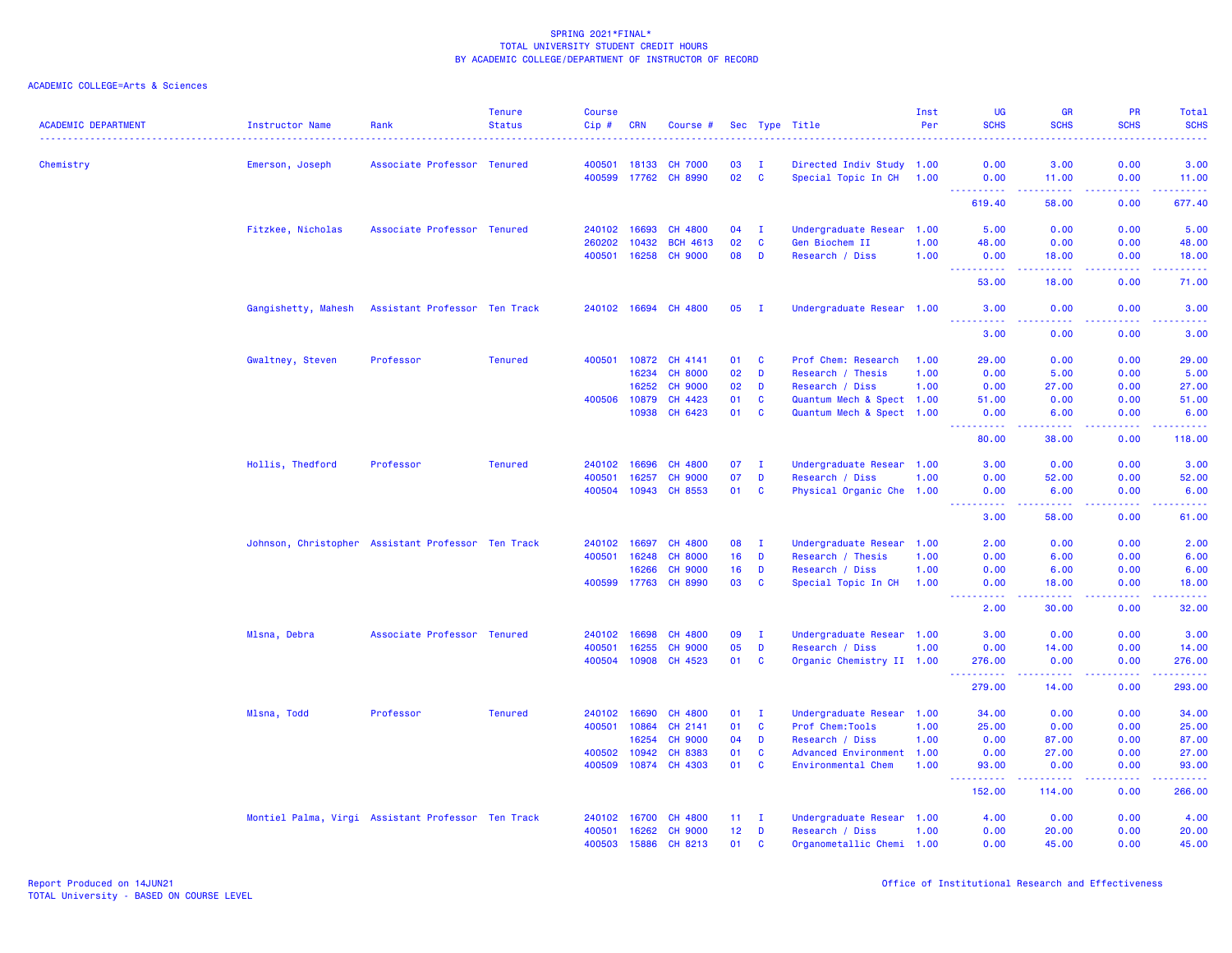| <b>ACADEMIC DEPARTMENT</b> | Instructor Name                                    | Rank       | <b>Tenure</b><br><b>Status</b> | <b>Course</b><br>Cip# | <b>CRN</b>     | Course #           |                       |              | Sec Type Title                   | Inst<br>Per  | UG<br><b>SCHS</b>        | GR<br><b>SCHS</b> | PR<br><b>SCHS</b> | Total<br><b>SCHS</b> |
|----------------------------|----------------------------------------------------|------------|--------------------------------|-----------------------|----------------|--------------------|-----------------------|--------------|----------------------------------|--------------|--------------------------|-------------------|-------------------|----------------------|
|                            |                                                    |            |                                |                       |                |                    |                       |              |                                  |              | .                        |                   |                   |                      |
|                            |                                                    |            |                                |                       |                |                    |                       |              |                                  |              | 4.00                     | 65.00             | 0.00              | 69.00                |
| Chemistry                  | Munoz Hernandez, Mig Associate Professor Ten Track |            |                                | 240102 16701          |                | CH 4800            | 12 <sup>2</sup>       | $\mathbf{I}$ | Undergraduate Resear 1.00        |              | 3.00                     | 0.00              | 0.00              | 3.00                 |
|                            |                                                    |            |                                | 400503                | 10871          | CH 3213            | 01                    | C            | Inorg Chem                       | 1.00         | 75.00<br><u>.</u><br>444 | 0.00<br>.         | 0.00<br>.         | 75.00<br>.           |
|                            |                                                    |            |                                |                       |                |                    |                       |              |                                  |              | 78.00                    | 0.00              | 0.00              | 78.00                |
|                            | Nettles, Charles                                   | Instructor | Non-Ten Track                  | 400501                | 18065          | CH 4000            | 03                    | $\mathbf{I}$ | Directed Indiv Study 1.00        |              | 1.00                     | 0.00              | 0.00              | 1.00                 |
|                            |                                                    |            |                                | 400504                | 10880          | CH 4511            | 01                    | -L           | Org Chem Lab I                   | 1.00         | 7.00                     | 0.00              | 0.00              | 7.00                 |
|                            |                                                    |            |                                |                       | 10881          | CH 4511            | 04                    | -L           | Org Chem Lab I                   | 1.00         | 8.00                     | 0.00              | 0.00              | 8.00                 |
|                            |                                                    |            |                                |                       | 10882          | CH 4511            | 05                    | -L           | Org Chem Lab I                   | 1.00         | 7.00                     | 0.00              | 0.00              | 7.00                 |
|                            |                                                    |            |                                |                       | 10883          | CH 4511            | 06                    | -L           | Org Chem Lab I                   | 1.00         | 8.00                     | 0.00              | 0.00              | 8.00                 |
|                            |                                                    |            |                                |                       | 10884          | CH 4511            | 07                    | L.           | Org Chem Lab I                   | 1.00         | 7.00                     | 0.00              | 0.00              | 7.00                 |
|                            |                                                    |            |                                |                       | 10885          | CH 4511            | 08                    | -L.          | Org Chem Lab I                   | 1.00         | 8.00                     | 0.00              | 0.00              | 8.00                 |
|                            |                                                    |            |                                |                       | 10886          | CH 4511            | 09                    | $\mathsf{L}$ | Org Chem Lab I                   | 1.00         | 8.00                     | 0.00              | 0.00              | 8.00                 |
|                            |                                                    |            |                                |                       | 10887          | CH 4511            | 10                    | $\mathbb{L}$ | Org Chem Lab I                   | 1.00         | 8.00                     | 0.00              | 0.00              | 8.00                 |
|                            |                                                    |            |                                |                       | 10888          | CH 4511            | 11                    | -L           | Org Chem Lab I                   | 1.00         | 8.00                     | 0.00              | 0.00              | 8.00                 |
|                            |                                                    |            |                                |                       | 10889          | CH 4513            | 01                    | $\mathbf{C}$ | Organic Chemistry I              | 1.00         | 240.00                   | 0.00              | 0.00              | 240.00               |
|                            |                                                    |            |                                |                       | 10891          | CH 4513            | 03                    | C            | Organic Chemistry I              | 1.00         | 258.00                   | 0.00              | 0.00              | 258.00               |
|                            |                                                    |            |                                |                       | 10893          | CH 4521            | 02                    | L.           | Org Chem Lab II                  | 1.00         | 12.00                    | 0.00              | 0.00              | 12.00                |
|                            |                                                    |            |                                |                       | 10894          | CH 4521            | 03                    | -L.          | Org Chem Lab II                  | 1.00         | 12.00                    | 0.00              | 0.00              | 12.00                |
|                            |                                                    |            |                                |                       | 10895          | CH 4521            | 04                    | -L           | Org Chem Lab II                  | 1.00         | 10.00                    | 0.00              | 0.00              | 10.00                |
|                            |                                                    |            |                                |                       | 10896          | CH 4521            | 05                    | $\mathsf{L}$ | Org Chem Lab II                  | 1.00         | 11.00                    | 0.00              | 0.00              | 11.00                |
|                            |                                                    |            |                                |                       | 10897          | CH 4521            | 06                    | L.           | Org Chem Lab II                  | 1.00         | 12.00                    | 0.00              | 0.00              | 12.00                |
|                            |                                                    |            |                                |                       | 10898          | CH 4521            | 07                    | -L           | Org Chem Lab II                  | 1.00         | 12.00                    | 0.00              | 0.00              | 12.00                |
|                            |                                                    |            |                                |                       | 10899          | CH 4521            | 08                    | -L           | Org Chem Lab II                  | 1.00         | 12.00                    | 0.00              | 0.00              | 12.00                |
|                            |                                                    |            |                                |                       | 10900          | CH 4521            | 09                    | L.           | Org Chem Lab II                  | 1.00         | 12.00                    | 0.00              | 0.00              | 12.00                |
|                            |                                                    |            |                                |                       | 10901          | CH 4521            | 10 <sub>1</sub>       | -L           | Org Chem Lab II                  | 1.00         | 12.00                    | 0.00              | 0.00              | 12.00                |
|                            |                                                    |            |                                |                       | 10902          | CH 4521            | $11 -$                | - L          | Org Chem Lab II                  | 1.00         | 12.00                    | 0.00              | 0.00              | 12.00                |
|                            |                                                    |            |                                |                       | 10903          | CH 4521            | 12 <sub>2</sub>       | $\mathbb{E}$ | Org Chem Lab II                  | 1.00         | 11.00                    | 0.00              | 0.00              | 11.00                |
|                            |                                                    |            |                                |                       | 10904          | CH 4521            | 13                    | -L.          | Org Chem Lab II                  | 1.00         | 11.00                    | 0.00              | 0.00              | 11.00                |
|                            |                                                    |            |                                |                       | 10905          | CH 4521            | 14                    | - L          | Org Chem Lab II                  | 1.00         | 11.00                    | 0.00              | 0.00              | 11.00                |
|                            |                                                    |            |                                |                       | 10907          | CH 4521            | 17 <sub>2</sub>       | -L           | Org Chem Lab II                  | 1.00         | 12.00                    | 0.00              | 0.00              | 12.00                |
|                            |                                                    |            |                                |                       | 16025          | CH 4511            | 02                    | -L<br>-L.    | Org Chem Lab I                   | 1.00         | 8.00<br>8.00             | 0.00              | 0.00              | 8.00                 |
|                            |                                                    |            |                                |                       | 16026          | CH 4511            | 03                    | - L          | Org Chem Lab I                   | 1.00         | 8.00                     | 0.00              | 0.00              | 8.00                 |
|                            |                                                    |            |                                |                       | 16027<br>16028 | CH 4511<br>CH 4511 | 12 <sub>1</sub><br>13 | - L          | Org Chem Lab I<br>Org Chem Lab I | 1.00         | 8.00                     | 0.00<br>0.00      | 0.00<br>0.00      | 8.00<br>8.00         |
|                            |                                                    |            |                                |                       | 16029          | CH 4511            | 14                    | -L           | Org Chem Lab I                   | 1.00<br>1.00 | 8.00                     | 0.00              | 0.00              | 8.00                 |
|                            |                                                    |            |                                |                       | 16030          | CH 4511            | 15 <sub>1</sub>       | -L           | Org Chem Lab I                   | 1.00         | 8.00                     | 0.00              | 0.00              | 8.00                 |
|                            |                                                    |            |                                |                       | 16031          | CH 4511            | 16                    | - L          | Org Chem Lab I                   | 1.00         | 8.00                     | 0.00              | 0.00              | 8.00                 |
|                            |                                                    |            |                                |                       | 16032          | CH 4511            | 17                    | -L.          | Org Chem Lab I                   | 1.00         | 7.00                     | 0.00              | 0.00              | 7.00                 |
|                            |                                                    |            |                                |                       | 16033          | CH 4511            | 18                    | -L           | Org Chem Lab I                   | 1.00         | 8.00                     | 0.00              | 0.00              | 8.00                 |
|                            |                                                    |            |                                |                       | 16034          | CH 4511            | 19                    | $\mathsf{L}$ | Org Chem Lab I                   | 1.00         | 8.00                     | 0.00              | 0.00              | 8.00                 |
|                            |                                                    |            |                                |                       | 16035          | CH 4511            | 20                    | L.           | Org Chem Lab I                   | 1.00         | 8.00                     | 0.00              | 0.00              | 8.00                 |
|                            |                                                    |            |                                |                       | 16092          | CH 4521            | 01                    | -L           | Org Chem Lab II                  | 1.00         | 12.00                    | 0.00              | 0.00              | 12.00                |
|                            |                                                    |            |                                |                       | 16100          | CH 4521            | 18                    | -L           | Org Chem Lab II                  | 1.00         | 11.00                    | 0.00              | 0.00              | 11.00                |
|                            |                                                    |            |                                |                       | 16109          | CH 4521            | 19                    | -L           | Org Chem Lab II                  | 1.00         | 12.00                    | 0.00              | 0.00              | 12.00                |
|                            |                                                    |            |                                |                       | 16110          | CH 4521            | 20                    | -L.          | Org Chem Lab II                  | 1.00         | 12.00                    | 0.00              | 0.00              | 12.00                |
|                            |                                                    |            |                                |                       | 16111          | CH 4521            | 21                    | -L           | Org Chem Lab II                  | 1.00         | 12.00                    | 0.00              | 0.00              | 12.00                |
|                            |                                                    |            |                                |                       |                | 16112 CH 4521      | 22                    | -L           | Org Chem Lab II                  | 1.00         | 12.00                    | 0.00              | 0.00              | 12.00                |
|                            |                                                    |            |                                |                       | 16115          | CH 4521            | 25                    | L.           | Org Chem Lab II                  | 1.00         | 10.00                    | 0.00              | 0.00              | 10.00                |
|                            |                                                    |            |                                |                       |                | 16116 CH 4521      | 26                    | L            | Org Chem Lab II                  | 1.00         | 8.00                     | 0.00              | 0.00              | 8.00                 |
|                            |                                                    |            |                                |                       | 16117          | CH 4521            | 27                    | $\mathbf{I}$ | Org Chem Lab II                  | 1.00         | 12.00                    | 0.00              | 0.00              | 12.00                |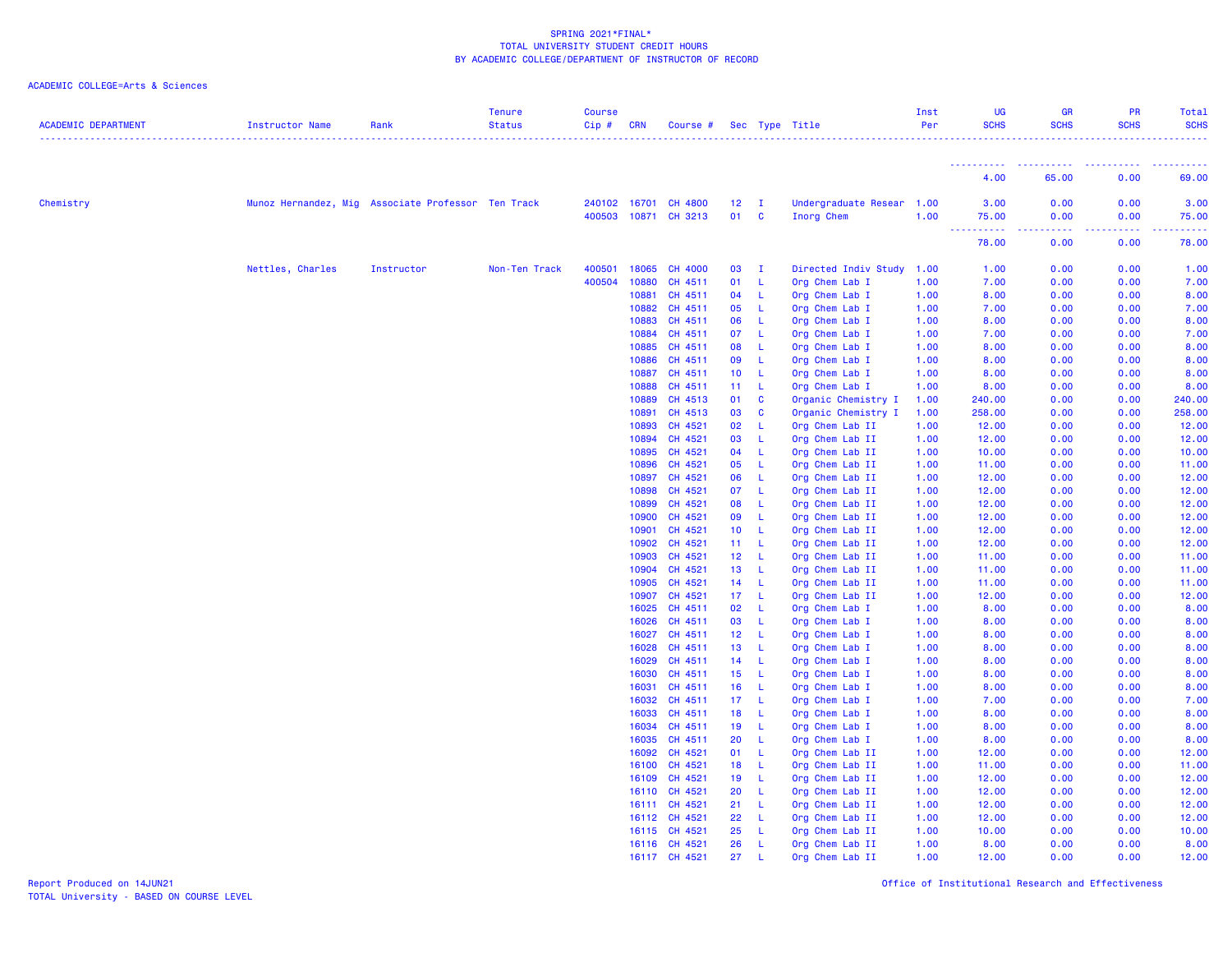| <b>ACADEMIC DEPARTMENT</b> | <b>Instructor Name</b> | Rank                              | <b>Tenure</b><br><b>Status</b> | <b>Course</b><br>$Cip \#$ | <b>CRN</b>     | Course #           |                  |                    | Sec Type Title                             | Inst<br>Per  | <b>UG</b><br><b>SCHS</b>      | <b>GR</b><br><b>SCHS</b>                                                                                                                                      | <b>PR</b><br><b>SCHS</b> | <b>Total</b><br><b>SCHS</b><br>$\frac{1}{2} \left( \frac{1}{2} \right) \left( \frac{1}{2} \right) \left( \frac{1}{2} \right) \left( \frac{1}{2} \right)$ |
|----------------------------|------------------------|-----------------------------------|--------------------------------|---------------------------|----------------|--------------------|------------------|--------------------|--------------------------------------------|--------------|-------------------------------|---------------------------------------------------------------------------------------------------------------------------------------------------------------|--------------------------|----------------------------------------------------------------------------------------------------------------------------------------------------------|
| Chemistry                  | Nettles, Charles       | Instructor                        | Non-Ten Track                  | 400504                    | 16118          | CH 4521            | 28               | -1.                | Org Chem Lab II                            | 1.00         | 12.00                         | 0.00                                                                                                                                                          | 0.00                     | 12.00                                                                                                                                                    |
|                            |                        |                                   |                                |                           | 16119          | CH 4521            | 33               | -L                 | Org Chem Lab II                            | 1.00         | 11.00                         | 0.00                                                                                                                                                          | 0.00                     | 11.00                                                                                                                                                    |
|                            |                        |                                   |                                |                           |                |                    |                  |                    |                                            |              | $\sim 100$<br>941.00          | د د د د<br>0.00                                                                                                                                               | .<br>0.00                | $\begin{array}{cccccccccc} \bullet & \bullet & \bullet & \bullet & \bullet & \bullet & \bullet \end{array}$<br>941.00                                    |
|                            | Nettles, Whitnee       | Clinical Assist Pro Non-Ten Track |                                | 400501                    | 10851          | 1223<br>CH         | 01               | C                  | Chemistry II-SI                            | 1.00         | 525.00                        | 0.00                                                                                                                                                          | 0.00                     | 525.00                                                                                                                                                   |
|                            |                        |                                   |                                |                           | 10853          | CH 1223            | 03               | $\mathbf c$        | Chemistry II-SI                            | 1.00         | 525.00                        | 0.00                                                                                                                                                          | 0.00                     | 525.00                                                                                                                                                   |
|                            |                        |                                   |                                |                           |                |                    |                  |                    |                                            |              | <b></b><br>1050.00            | .<br>0.00                                                                                                                                                     | .<br>0.00                | .<br>1050.00                                                                                                                                             |
|                            | Patrick, Amanda        | Assistant Professor Ten Track     |                                | 240102                    | 16702          | CH 4800            | 13 <sup>°</sup>  | $\mathbf I$        | Undergraduate Resear 1.00                  |              | 0.00                          | 0.00                                                                                                                                                          | 0.00                     | 0.00                                                                                                                                                     |
|                            |                        |                                   |                                | 400501                    | 16268          | <b>CH 9000</b>     | 18               | D                  | Research / Diss                            | 1.00         | 0.00                          | 21.00                                                                                                                                                         | 0.00                     | 21.00                                                                                                                                                    |
|                            |                        |                                   |                                | 400502                    | 10877          | CH 4353            | 01               | C                  | Analytical Chem II                         | 1.00         | 78.00<br>$\sim 10$<br>د د د د | 0.00                                                                                                                                                          | 0.00                     | 78.00<br>وعاعاها                                                                                                                                         |
|                            |                        |                                   |                                |                           |                |                    |                  |                    |                                            |              | 78.00                         | 21.00                                                                                                                                                         | 0.00                     | 99.00                                                                                                                                                    |
|                            | Scott, Colleen         | Associate Professor Tenured       |                                | 240102                    | 16703          | CH 4800            | 14               | п                  | Undergraduate Resear 1.00                  |              | 4.00                          | 0.00                                                                                                                                                          | 0.00                     | 4.00                                                                                                                                                     |
|                            |                        |                                   |                                | 400501                    | 15885          | CH 8523            | 01               | $\mathbf c$        | Mod Org Reaction Mec                       | 1.00         | 0.00                          | 15.00                                                                                                                                                         | 0.00                     | 15.00                                                                                                                                                    |
|                            |                        |                                   |                                |                           | 16267          | <b>CH 9000</b>     | 17 <sub>2</sub>  | D                  | Research / Diss                            | 1.00         | 0.00<br>$\sim$ $\sim$ $\sim$  | 66.00                                                                                                                                                         | 0.00                     | 66.00<br>وعاعاها                                                                                                                                         |
|                            |                        |                                   |                                |                           |                |                    |                  |                    |                                            |              | 4.00                          | 81.00                                                                                                                                                         | 0.00                     | 85.00                                                                                                                                                    |
|                            | Smith, Dennis          | Professor                         | <b>Tenured</b>                 | 240102                    | 16704          | CH 4800            | 15 <sub>15</sub> | $\mathbf I$        | Undergraduate Resear                       | 1.00         | 2.00                          | 0.00                                                                                                                                                          | 0.00                     | 2.00                                                                                                                                                     |
|                            |                        |                                   |                                | 400501                    | 16245          | <b>CH 8000</b>     | 13               | D                  | Research / Thesis                          | 1.00         | 0.00                          | 10.00                                                                                                                                                         | 0.00                     | 10.00                                                                                                                                                    |
|                            |                        |                                   |                                |                           | 16263          | <b>CH 9000</b>     | 13               | D                  | Research / Diss                            | 1.00         | 0.00<br><b></b>               | 38.00<br>$\frac{1}{2} \left( \frac{1}{2} \right) \left( \frac{1}{2} \right) \left( \frac{1}{2} \right) \left( \frac{1}{2} \right) \left( \frac{1}{2} \right)$ | 0.00<br>.                | 38.00<br>.                                                                                                                                               |
|                            |                        |                                   |                                |                           |                |                    |                  |                    |                                            |              | 2.00                          | 48.00                                                                                                                                                         | 0.00                     | 50.00                                                                                                                                                    |
|                            | Smith, Laura           | Instructor                        | Non-Ten Track                  | 400501                    | 10777          | CH 1043            | 01               | C                  | Survey of Chemistry                        | 1.00         | 417.00                        | 0.00                                                                                                                                                          | 0.00                     | 417.00                                                                                                                                                   |
|                            |                        |                                   |                                |                           | 10778          | CH 1051            | 01               | L                  | Experimental Chem                          | 1.00         | 107.00                        | 0.00                                                                                                                                                          | 0.00                     | 107.00                                                                                                                                                   |
|                            |                        |                                   |                                |                           | 10779          | CH 1053            | 01               | $\mathbf c$        | Survey of Chemistry                        | 1.00         | 210.00                        | 0.00                                                                                                                                                          | 0.00                     | 210.00                                                                                                                                                   |
|                            |                        |                                   |                                |                           | 14353          | CH 1043            | 501              | $\mathbf{C}$       | Survey of Chemistry                        | 1.00         | 96.00                         | 0.00                                                                                                                                                          | 0.00                     | 96.00                                                                                                                                                    |
|                            |                        |                                   |                                |                           | 14354          | CH 1051            | 501              | - L                | Experimental Chem                          | 1.00         | 16.00                         | 0.00                                                                                                                                                          | 0.00                     | 16.00                                                                                                                                                    |
|                            |                        |                                   |                                | 400502                    | 14355<br>10875 | CH 1053<br>CH 4351 | 501<br>01        | $\mathbf{C}$<br>L  | Survey of Chemistry<br>Analytical Chem Lab | 1.00<br>1.00 | 3.00<br>13.00                 | 0.00<br>0.00                                                                                                                                                  | 0.00<br>0.00             | 3.00<br>13.00                                                                                                                                            |
|                            |                        |                                   |                                |                           | 10876          | CH 4351            | 02               | -L                 | Analytical Chem Lab                        | 1.00         | 12.00                         | 0.00                                                                                                                                                          | 0.00                     | 12.00                                                                                                                                                    |
|                            |                        |                                   |                                | 400503                    |                | 10873 CH 4212      | 01               | -L                 | Adv Inorganic Lab                          | 1.00         | 8.00                          | 0.00                                                                                                                                                          | 0.00                     | 8.00                                                                                                                                                     |
|                            |                        |                                   |                                |                           |                |                    |                  |                    |                                            |              | . <u>.</u> .<br>882.00        | $\frac{1}{2} \left( \frac{1}{2} \right) \left( \frac{1}{2} \right) \left( \frac{1}{2} \right)$<br>0.00                                                        | .<br>0.00                | .<br>882.00                                                                                                                                              |
|                            | Stokes, Sean           | Clinical Assist Pro Non-Ten Track |                                | 400504                    | 10865          | CH 2501            | 01               | -L                 | Elem Org Chem-Lab                          | 1.00         | 10.00                         | 0.00                                                                                                                                                          | 0.00                     | 10.00                                                                                                                                                    |
|                            |                        |                                   |                                |                           | 10866          | CH 2501            | 02               | $\mathbf{L}$       | Elem Org Chem-Lab                          | 1.00         | 8.00                          | 0.00                                                                                                                                                          | 0.00                     | 8.00                                                                                                                                                     |
|                            |                        |                                   |                                |                           | 10867          | CH 2501            | 03               | L                  | Elem Org Chem-Lab                          | 1.00         | 12.00                         | 0.00                                                                                                                                                          | 0.00                     | 12.00                                                                                                                                                    |
|                            |                        |                                   |                                |                           | 10868          | CH 2501            | 04               | L                  | Elem Org Chem-Lab                          | 1.00         | 10.00                         | 0.00                                                                                                                                                          | 0.00                     | 10.00                                                                                                                                                    |
|                            |                        |                                   |                                |                           | 10869          | CH 2501            | 05               | L                  | Elem Org Chem-Lab                          | 1.00         | 11.00                         | 0.00                                                                                                                                                          | 0.00                     | 11.00                                                                                                                                                    |
|                            |                        |                                   |                                |                           | 10870          | CH 2503            | 01               | $\mathbf c$        | Elem Organic Chem                          | 1.00         | 318.00                        | 0.00                                                                                                                                                          | 0.00                     | 318.00                                                                                                                                                   |
|                            |                        |                                   |                                |                           | 10912          | CH 4523            | 05               | C                  | Organic Chemistry II                       | 1.00         | 288.00                        | 0.00                                                                                                                                                          | 0.00                     | 288.00                                                                                                                                                   |
|                            |                        |                                   |                                |                           | 16019          | CH 2501            | 06               | L                  | Elem Org Chem-Lab                          | 1.00         | 12.00                         | 0.00                                                                                                                                                          | 0.00                     | 12.00                                                                                                                                                    |
|                            |                        |                                   |                                |                           | 16020          | CH 2501            | 07               | -L                 | Elem Org Chem-Lab                          | 1.00         | 11.00                         | 0.00<br>0.00                                                                                                                                                  | 0.00                     | 11.00                                                                                                                                                    |
|                            |                        |                                   |                                |                           | 16021<br>16022 | CH 2501<br>CH 2501 | 08<br>09         | -L<br>$\mathbf{I}$ | Elem Org Chem-Lab<br>Elem Org Chem-Lab     | 1.00<br>1.00 | 11.00<br>8.00                 | 0.00                                                                                                                                                          | 0.00<br>0.00             | 11.00<br>8.00                                                                                                                                            |
|                            |                        |                                   |                                |                           |                |                    |                  |                    |                                            |              | <u>.</u>                      | الداعات عا                                                                                                                                                    | .                        | $\begin{array}{cccccccccc} \bullet & \bullet & \bullet & \bullet & \bullet & \bullet & \bullet & \bullet \end{array}$                                    |
|                            |                        |                                   |                                |                           |                |                    |                  |                    |                                            |              | 699.00                        | 0.00                                                                                                                                                          | 0.00                     | 699.00                                                                                                                                                   |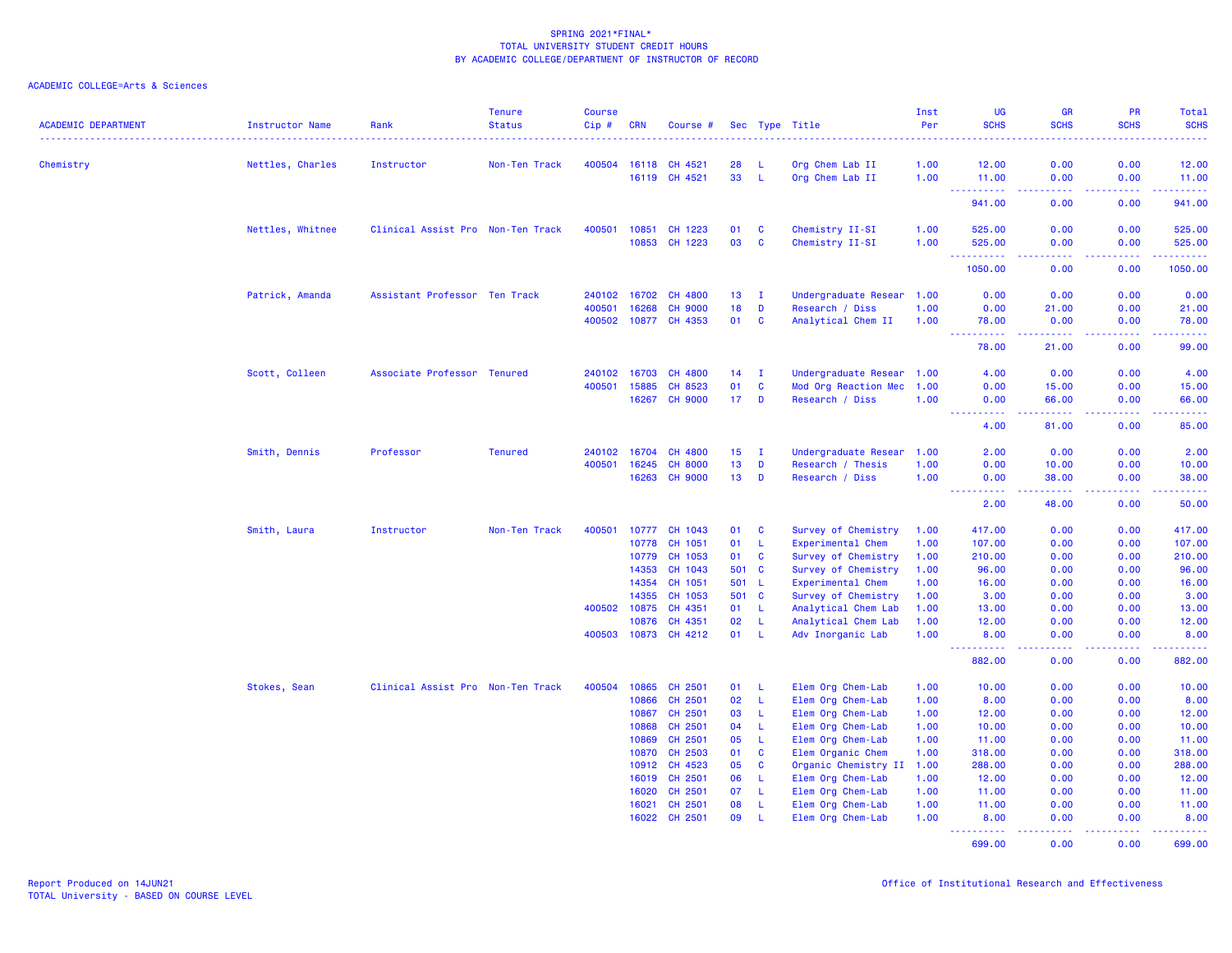| <b>ACADEMIC DEPARTMENT</b>                         | Instructor Name  | Rank                              | <b>Status</b>  | Cip#   | <b>CRN</b> | Course #       |              |              | Sec Type Title            | Inst<br>Per | <b>UG</b><br><b>SCHS</b> | <b>GR</b><br><b>SCHS</b>                                                                                                           | PR<br><b>SCHS</b>  | Total<br><b>SCHS</b>                                                                                                                                                                                                                                                                                                                                                                                                                                                                              |
|----------------------------------------------------|------------------|-----------------------------------|----------------|--------|------------|----------------|--------------|--------------|---------------------------|-------------|--------------------------|------------------------------------------------------------------------------------------------------------------------------------|--------------------|---------------------------------------------------------------------------------------------------------------------------------------------------------------------------------------------------------------------------------------------------------------------------------------------------------------------------------------------------------------------------------------------------------------------------------------------------------------------------------------------------|
|                                                    |                  |                                   |                |        |            |                |              |              |                           |             |                          | .                                                                                                                                  |                    | .                                                                                                                                                                                                                                                                                                                                                                                                                                                                                                 |
| Chemistry                                          | Ward, Rebecca    | Lecturer                          | Non-Ten Track  | 400506 | 10878      | CH 4421        | 01           | - L          | Physical Chem-Lab II 1.00 |             | 12.00<br><u>.</u>        | 0.00<br>.                                                                                                                          | 0.00<br>.          | 12.00                                                                                                                                                                                                                                                                                                                                                                                                                                                                                             |
|                                                    |                  |                                   |                |        |            |                |              |              |                           |             | 12.00                    | 0.00                                                                                                                               | 0.00               | 12.00                                                                                                                                                                                                                                                                                                                                                                                                                                                                                             |
|                                                    | Webster, Charles | Professor                         | <b>Tenured</b> | 240102 | 16705      | CH 4800        | 16           | $\mathbf{I}$ | Undergraduate Resear 1.00 |             | 4.00                     | 0.00                                                                                                                               | 0.00               | 4.00                                                                                                                                                                                                                                                                                                                                                                                                                                                                                              |
|                                                    |                  |                                   |                | 400501 | 16264      | <b>CH 9000</b> | 14           | D            | Research / Diss           | 1.00        | 0.00                     | 15.00                                                                                                                              | 0.00               | 15.00                                                                                                                                                                                                                                                                                                                                                                                                                                                                                             |
|                                                    |                  |                                   |                | 400504 | 10860      | CH 1244        | 01           | $\mathbf{C}$ | Integrated Chem II        | 1.00        | 20.00                    | 0.00                                                                                                                               | 0.00               | 20.00                                                                                                                                                                                                                                                                                                                                                                                                                                                                                             |
|                                                    |                  |                                   |                |        | 10863      | CH 1244        | <b>HO1 C</b> |              | Integrated Chem II        | 1.00        | 8.00                     | 0.00                                                                                                                               | 0.00               | 8.00                                                                                                                                                                                                                                                                                                                                                                                                                                                                                              |
|                                                    |                  |                                   |                |        | 16017      | CH 1244        | 04           | $\mathsf{K}$ | Integrated Chem II        | 1.00        | 0.00                     | 0.00                                                                                                                               | 0.00               | 0.00                                                                                                                                                                                                                                                                                                                                                                                                                                                                                              |
|                                                    |                  |                                   |                |        |            | 16018 CH 1244  | 05           | $\mathsf{K}$ | Integrated Chem II        | 1.00        | 0.00<br><u>.</u>         | 0.00<br>.                                                                                                                          | 0.00<br>.          | 0.00<br>.                                                                                                                                                                                                                                                                                                                                                                                                                                                                                         |
|                                                    |                  |                                   |                |        |            |                |              |              |                           |             | 32.00                    | 15.00                                                                                                                              | 0.00               | 47.00                                                                                                                                                                                                                                                                                                                                                                                                                                                                                             |
|                                                    | Wipf, David      | Professor                         | <b>Tenured</b> | 400501 | 10801      | CH 1213        | 01           | <b>C</b>     | Chemistry I               | 0.90        | 383,40                   | 0.00                                                                                                                               | 0.00               | 383.40                                                                                                                                                                                                                                                                                                                                                                                                                                                                                            |
|                                                    |                  |                                   |                |        | 10934      | CH 4711        | 01           | $\mathbf{C}$ | Senior Seminar            | 1.00        | 19.00                    | 0.00                                                                                                                               | 0.00               | 19.00                                                                                                                                                                                                                                                                                                                                                                                                                                                                                             |
|                                                    |                  |                                   |                |        | 10944      | CH 8711        | 01           | <b>S</b>     | Seminar                   | 1.00        | 0.00                     | 7.00                                                                                                                               | 0.00               | 7.00                                                                                                                                                                                                                                                                                                                                                                                                                                                                                              |
|                                                    |                  |                                   |                |        | 10945      | CH 8721        | 01           | <b>S</b>     | Seminar                   | 1.00        | 0.00                     | 3.00                                                                                                                               | 0.00               | 3.00                                                                                                                                                                                                                                                                                                                                                                                                                                                                                              |
|                                                    |                  |                                   |                |        | 10946      | CH 8731        | 01           | <b>S</b>     | Seminar                   | 1.00        | 0.00                     | 4.00                                                                                                                               | 0.00               | 4.00                                                                                                                                                                                                                                                                                                                                                                                                                                                                                              |
|                                                    |                  |                                   |                |        | 16251      | <b>CH 9000</b> | 01           | D            | Research / Diss           | 1.00        | 0.00                     | 41.00                                                                                                                              | 0.00               | 41.00                                                                                                                                                                                                                                                                                                                                                                                                                                                                                             |
|                                                    |                  |                                   |                | 400502 | 15887      | CH 8343        | 01           | <b>C</b>     | Electroanal Chem          | 1.00        | 0.00<br>. <b>.</b> .     | 24.00<br>$\frac{1}{2} \left( \frac{1}{2} \right) \left( \frac{1}{2} \right) \left( \frac{1}{2} \right) \left( \frac{1}{2} \right)$ | 0.00<br>.          | 24.00<br>$\frac{1}{2} \left( \frac{1}{2} \right) \left( \frac{1}{2} \right) \left( \frac{1}{2} \right) \left( \frac{1}{2} \right) \left( \frac{1}{2} \right) \left( \frac{1}{2} \right)$                                                                                                                                                                                                                                                                                                          |
|                                                    |                  |                                   |                |        |            |                |              |              |                           |             | 402.40                   | 79.00                                                                                                                              | 0.00               | 481.40                                                                                                                                                                                                                                                                                                                                                                                                                                                                                            |
|                                                    | Xu, Xue          | Clinical Assist Pro Non-Ten Track |                | 400504 | 10910      | CH 4523        | 03           | <b>C</b>     | Organic Chemistry II 1.00 |             | 276.00                   | 0.00                                                                                                                               | 0.00               | 276.00                                                                                                                                                                                                                                                                                                                                                                                                                                                                                            |
|                                                    |                  |                                   |                |        | 10914      | CH 4523        | 07           | <b>C</b>     | Organic Chemistry II 1.00 |             | 141.00                   | 0.00                                                                                                                               | 0.00               | 141.00                                                                                                                                                                                                                                                                                                                                                                                                                                                                                            |
|                                                    |                  |                                   |                | 400599 | 10780      | CH 1073        | 01           | $\mathbf{C}$ | Preparatory Chemistr 1.00 |             | 48.00                    | 0.00                                                                                                                               | 0.00               | 48.00                                                                                                                                                                                                                                                                                                                                                                                                                                                                                             |
|                                                    |                  |                                   |                |        |            | 16282 CH 1073  | 02           | <b>C</b>     | Preparatory Chemistr 1.00 |             | 9.00<br>.                | 0.00<br>----                                                                                                                       | 0.00<br>.          | 9.00<br>. <u>.</u> .                                                                                                                                                                                                                                                                                                                                                                                                                                                                              |
|                                                    |                  |                                   |                |        |            |                |              |              |                           |             | 474.00                   | 0.00                                                                                                                               | 0.00               | 474.00                                                                                                                                                                                                                                                                                                                                                                                                                                                                                            |
|                                                    | Zhang, Dongmao   | Professor                         | <b>Tenured</b> | 400501 |            | 10811 CH 1213  | 11           | $\mathbf{C}$ | Chemistry I               | 0.90        | 313.20                   | 0.00                                                                                                                               | 0.00               | 313.20                                                                                                                                                                                                                                                                                                                                                                                                                                                                                            |
|                                                    |                  |                                   |                |        | 16235      | <b>CH 8000</b> | 03           | D            | Research / Thesis         | 1.00        | 0.00                     | 6.00                                                                                                                               | 0.00               | 6.00                                                                                                                                                                                                                                                                                                                                                                                                                                                                                              |
|                                                    |                  |                                   |                |        | 16253      | <b>CH 9000</b> | 03           | D            | Research / Diss           | 1.00        | 0.00                     | 6.00                                                                                                                               | 0.00               | 6.00                                                                                                                                                                                                                                                                                                                                                                                                                                                                                              |
|                                                    |                  |                                   |                |        | 17709      | <b>CH 7000</b> | 01           | $\mathbf{I}$ | Directed Indiv Study 1.00 |             | 0.00                     | 3.00                                                                                                                               | 0.00               | 3.00                                                                                                                                                                                                                                                                                                                                                                                                                                                                                              |
|                                                    |                  |                                   |                |        |            | 17710 CH 7000  | 02           | $\mathbf{I}$ | Directed Indiv Study 1.00 |             | 0.00<br>----------       | 3.00<br>.                                                                                                                          | 0.00<br>.          | 3.00<br>. <u>.</u> .                                                                                                                                                                                                                                                                                                                                                                                                                                                                              |
|                                                    |                  |                                   |                |        |            |                |              |              |                           |             | 313.20                   | 18.00                                                                                                                              | 0.00               | 331.20                                                                                                                                                                                                                                                                                                                                                                                                                                                                                            |
| =====================================<br>Chemistry |                  |                                   |                |        |            |                |              |              |                           |             | ==========<br>7945.00    | <b>ESSESSEES</b><br>754.00                                                                                                         | ==========<br>0.00 | $\begin{array}{cccccccccc} \multicolumn{2}{c}{} & \multicolumn{2}{c}{} & \multicolumn{2}{c}{} & \multicolumn{2}{c}{} & \multicolumn{2}{c}{} & \multicolumn{2}{c}{} & \multicolumn{2}{c}{} & \multicolumn{2}{c}{} & \multicolumn{2}{c}{} & \multicolumn{2}{c}{} & \multicolumn{2}{c}{} & \multicolumn{2}{c}{} & \multicolumn{2}{c}{} & \multicolumn{2}{c}{} & \multicolumn{2}{c}{} & \multicolumn{2}{c}{} & \multicolumn{2}{c}{} & \multicolumn{2}{c}{} & \multicolumn{2}{c}{} & \mult$<br>8699.00 |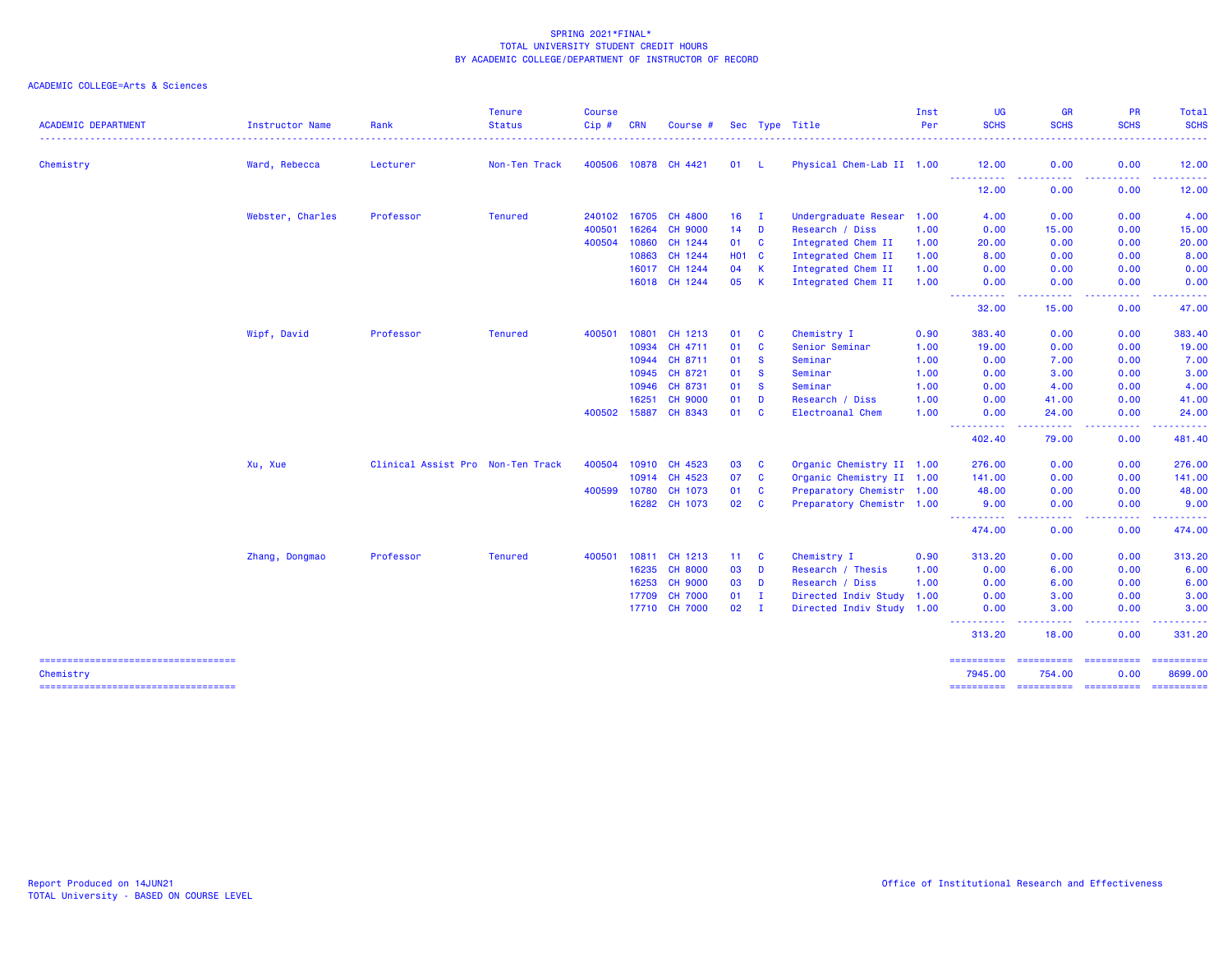| <b>ACADEMIC DEPARTMENT</b>                           | <b>Instructor Name</b>                 | Rank                        | <b>Tenure</b><br><b>Status</b> | <b>Course</b><br>Cip# | <b>CRN</b>     | Course #              |          |                   | Sec Type Title            | Inst<br>Per  | UG<br><b>SCHS</b>                    | <b>GR</b><br><b>SCHS</b>                                                                                                          | <b>PR</b><br><b>SCHS</b> | Total<br><b>SCHS</b>                                                                                                              |
|------------------------------------------------------|----------------------------------------|-----------------------------|--------------------------------|-----------------------|----------------|-----------------------|----------|-------------------|---------------------------|--------------|--------------------------------------|-----------------------------------------------------------------------------------------------------------------------------------|--------------------------|-----------------------------------------------------------------------------------------------------------------------------------|
|                                                      |                                        |                             |                                |                       |                |                       |          |                   |                           |              |                                      |                                                                                                                                   |                          |                                                                                                                                   |
| Classical & Modern Languages & Lite Appiah, Eastilan |                                        | Grad Teach Assist           | Not Applicable                 | 160901                | 12082<br>12086 | FLF 1113<br>FLF 1123  | 05<br>03 | C<br>$\mathbf{C}$ | French I<br>French II     | 1.00<br>0.25 | 51.00<br>18.75                       | 0.00<br>0.00                                                                                                                      | 0.00<br>0.00             | 51.00<br>18.75                                                                                                                    |
|                                                      |                                        |                             |                                |                       |                |                       |          |                   |                           |              | $\sim$ $\sim$ $\sim$<br>.<br>69.75   | $  -$<br>0.00                                                                                                                     | .<br>0.00                | .<br>69.75                                                                                                                        |
|                                                      |                                        |                             |                                |                       |                |                       |          |                   |                           |              |                                      |                                                                                                                                   |                          |                                                                                                                                   |
|                                                      | Bahler, Carly                          | Lecturer                    | Non-Ten Track                  | 160901                | 12079          | <b>FLF 1113</b>       | 02       | $\mathbf{C}$      | French I                  | 0.75         | 58.50                                | 0.00                                                                                                                              | 0.00                     | 58.50                                                                                                                             |
|                                                      |                                        |                             |                                |                       | 12080          | FLF 1113              | 03       | $\mathbf{C}$      | French I                  | 0.75         | 56.25                                | 0.00                                                                                                                              | 0.00                     | 56.25                                                                                                                             |
|                                                      |                                        |                             |                                |                       | 12081          | FLF 1113              | 04       | $\mathbf{C}$      | French I                  | 0.75         | 60.75                                | 0.00                                                                                                                              | 0.00                     | 60.75                                                                                                                             |
|                                                      |                                        |                             |                                | 169999                | 15765          | <b>FLF 4990</b>       | 02       | $\mathbf{C}$      | Special Topic In FLF 1.00 |              | 30.00                                | 0.00                                                                                                                              | 0.00                     | 30.00                                                                                                                             |
|                                                      |                                        |                             |                                |                       |                | 15766 FLF 6990        | 02       | <b>C</b>          | Special Topic In FLF 1.00 |              | 0.00<br>2.2.2.2.2.2                  | 18.00<br>.                                                                                                                        | 0.00<br>.                | 18.00<br>.                                                                                                                        |
|                                                      |                                        |                             |                                |                       |                |                       |          |                   |                           |              | 205.50                               | 18.00                                                                                                                             | 0.00                     | 223.50                                                                                                                            |
|                                                      | Barrera Pichardo, Je Grad Teach Assist |                             | Not Applicable                 |                       |                | 160905 12199 FLS 3121 | 01 L     |                   | Advan Spanish Conv P 1.00 |              | 10.00<br><b></b>                     | 0.00<br>$\frac{1}{2} \left( \frac{1}{2} \right) \left( \frac{1}{2} \right) \left( \frac{1}{2} \right) \left( \frac{1}{2} \right)$ | 0.00<br>.                | 10.00<br>.                                                                                                                        |
|                                                      |                                        |                             |                                |                       |                |                       |          |                   |                           |              | 10.00                                | 0.00                                                                                                                              | 0.00                     | 10.00                                                                                                                             |
|                                                      | Bartera, Salvador                      | Associate Professor Tenured |                                | 161200                |                | 15754 FLL 4113        | 01       | $\mathbf{C}$      | The Roman Historians 1.00 |              | 9.00                                 | 0.00                                                                                                                              | 0.00                     | 9.00                                                                                                                              |
|                                                      |                                        |                             |                                | 161202                | 12122          | <b>FLH 1123</b>       | 01       | C                 | Greek II                  | 1.00         | 18.00                                | 0.00                                                                                                                              | 0.00                     | 18.00                                                                                                                             |
|                                                      |                                        |                             |                                |                       |                | 161203 16289 FLL 7000 | $501$ I  |                   | Directed Indiv Study 1.00 |              | 0.00                                 | 3.00                                                                                                                              | 0.00                     | 3.00                                                                                                                              |
|                                                      |                                        |                             |                                |                       |                |                       |          |                   |                           |              | .<br>27.00                           | .<br>3.00                                                                                                                         | .<br>0.00                | .<br>30.00                                                                                                                        |
|                                                      | Barthes, Maud                          | Lecturer                    | Non-Ten Track                  | 160901                | 12084          | <b>FLF 1123</b>       | 01       | <b>C</b>          | French II                 | 0.75         | 47.25                                | 0.00                                                                                                                              | 0.00                     | 47.25                                                                                                                             |
|                                                      |                                        |                             |                                |                       | 12085          | <b>FLF 1123</b>       | 02       | C                 | French II                 | 0.75         | 38.25                                | 0.00                                                                                                                              | 0.00                     | 38.25                                                                                                                             |
|                                                      |                                        |                             |                                |                       |                | 12086 FLF 1123        | 03       | $\mathbf{C}$      | French II                 | 0.75         | 56.25<br>.                           | 0.00<br>$\sim$ $\sim$ $\sim$ $\sim$                                                                                               | 0.00<br>.                | 56.25<br>.                                                                                                                        |
|                                                      |                                        |                             |                                |                       |                |                       |          |                   |                           |              | 141.75                               | 0.00                                                                                                                              | 0.00                     | 141.75                                                                                                                            |
|                                                      | Blair, Cameron                         | Lecturer                    | Non-Ten Track                  | 160901                | 12089          | <b>FLF 2133</b>       | 01       | C                 | French III                | 1.00         | 45.00                                | 0.00                                                                                                                              | 0.00                     | 45.00                                                                                                                             |
|                                                      |                                        |                             |                                |                       | 12090          | <b>FLF 2133</b>       | 02       | $\mathbf{C}$      | French III                | 1.00         | 42.00                                | 0.00<br>.                                                                                                                         | 0.00                     | 42.00<br>.                                                                                                                        |
|                                                      |                                        |                             |                                |                       |                |                       |          |                   |                           |              | 87.00                                | 0.00                                                                                                                              | 0.00                     | 87.00                                                                                                                             |
|                                                      | Calderon, Beth                         | Lecturer                    | Non-Ten Track                  |                       |                | 160905 14166 FLS 3323 | 201 C    |                   | Entrprs Span-Speak W 1.00 |              | 18.00<br><u> - - - - - - - - - -</u> | 0.00<br>----                                                                                                                      | 0.00<br>.                | 18.00<br>.                                                                                                                        |
|                                                      |                                        |                             |                                |                       |                |                       |          |                   |                           |              | 18.00                                | 0.00                                                                                                                              | 0.00                     | 18.00                                                                                                                             |
|                                                      | Clark, Mark                            | Associate Professor Tenured |                                | 161202                | 12123          | <b>FLH 2143</b>       | 01       | C                 | Greek IV                  | 1.00         | 12.00                                | 0.00                                                                                                                              | 0.00                     | 12.00                                                                                                                             |
|                                                      |                                        |                             |                                | 161203                | 12137          | <b>FLL 1123</b>       | 01       | <b>C</b>          | Latin II                  | 1.00         | 42.00                                | 0.00                                                                                                                              | 0.00                     | 42.00                                                                                                                             |
|                                                      |                                        |                             |                                |                       |                | 17373 FLL 4000        | 03       | $\mathbf{I}$      | Directed Indiv Study 1.00 |              | 3.00                                 | 0.00                                                                                                                              | 0.00                     | 3.00                                                                                                                              |
|                                                      |                                        |                             |                                |                       |                | 17374 FLL 4000        | 04       | $\mathbf{I}$      | Directed Indiv Study 1.00 |              | 3.00<br>22222                        | 0.00<br>بالمحام                                                                                                                   | 0.00<br>.                | 3.00<br>$\frac{1}{2} \left( \frac{1}{2} \right) \left( \frac{1}{2} \right) \left( \frac{1}{2} \right) \left( \frac{1}{2} \right)$ |
|                                                      |                                        |                             |                                |                       |                |                       |          |                   |                           |              | 60.00                                | 0.00                                                                                                                              | 0.00                     | 60.00                                                                                                                             |
|                                                      | Clay, Hiroko                           | Lecturer                    | Non-Ten Track                  | 160302                | 12129          | <b>FLJ 1123</b>       | 01       | <b>C</b>          | Japanese II               | 1.00         | 33.00                                | 0.00                                                                                                                              | 0.00                     | 33.00                                                                                                                             |
|                                                      |                                        |                             |                                |                       |                | 12130 FLJ 1123        | 02       | C                 | Japanese II               | 1.00         | 48.00                                | 0.00                                                                                                                              | 0.00                     | 48.00                                                                                                                             |
|                                                      |                                        |                             |                                |                       |                | 12132 FLJ 2143        | 01       | $\mathbf{C}$      | Japanese IV               | 1.00         | 42.00<br>-----                       | 0.00<br>بالمحام                                                                                                                   | 0.00<br>.                | 42.00<br>.                                                                                                                        |
|                                                      |                                        |                             |                                |                       |                |                       |          |                   |                           |              | 123.00                               | 0.00                                                                                                                              | 0.00                     | 123.00                                                                                                                            |
|                                                      | Clear, Lauren                          | Grad Teach Assist           | Not Applicable                 |                       |                | 160501 12110 FLG 1123 | 02       | <b>C</b>          | German II                 | 0.25         | 9.75                                 | 0.00                                                                                                                              | 0.00                     | 9.75                                                                                                                              |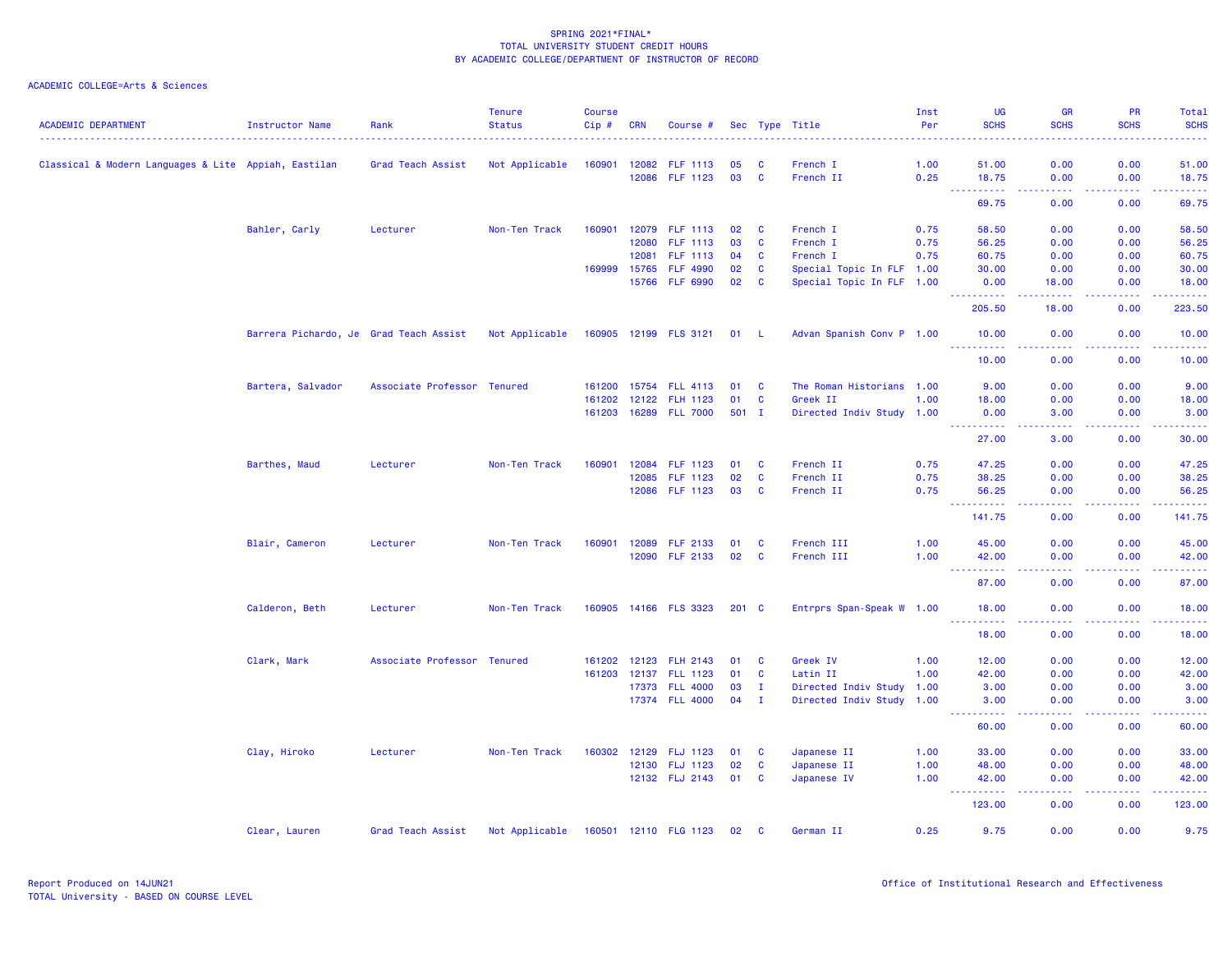### ACADEMIC COLLEGE=Arts & Sciences

| <b>ACADEMIC DEPARTMENT</b>                            | Instructor Name               | Rank                        | <b>Tenure</b><br><b>Status</b> | <b>Course</b><br>Cip# | <b>CRN</b> | Course #        |     |                | Sec Type Title            | Inst<br>Per | UG<br><b>SCHS</b>                   | GR<br><b>SCHS</b>            | <b>PR</b><br><b>SCHS</b>              | Total<br><b>SCHS</b> |
|-------------------------------------------------------|-------------------------------|-----------------------------|--------------------------------|-----------------------|------------|-----------------|-----|----------------|---------------------------|-------------|-------------------------------------|------------------------------|---------------------------------------|----------------------|
|                                                       |                               |                             |                                |                       |            |                 |     |                |                           |             |                                     |                              |                                       |                      |
|                                                       |                               |                             |                                |                       |            |                 |     |                |                           |             | 9.75                                | 0.00                         | 0.00                                  | 9.75                 |
| Classical & Modern Languages & Lite Crawford, Frances |                               | Grad Teach Assist           | Not Applicable                 | 160501                |            | 12109 FLG 1123  | 01  | C              | German II                 | 0.25        | 11.25                               | 0.00                         | 0.00                                  | 11.25                |
|                                                       |                               |                             |                                |                       |            | 12110 FLG 1123  | 02  | <b>C</b>       | German II                 | 0.75        | 29.25<br>.<br>$- - -$               | 0.00<br>.                    | 0.00                                  | 29.25<br>.           |
|                                                       |                               |                             |                                |                       |            |                 |     |                |                           |             | 40.50                               | 0.00                         | 0.00                                  | 40.50                |
|                                                       | Debicka, Anna                 | Instructor                  | Non-Ten Track                  | 160905                |            | 12156 FLS 1113  | 04  | <b>C</b>       | Spanish I                 | 1.00        | 69.00                               | 0.00                         | 0.00                                  | 69.00                |
|                                                       |                               |                             |                                |                       |            | 12160 FLS 1113  | 09  | <b>C</b>       | Spanish I                 | 1.00        | 69.00                               | 0.00                         | 0.00                                  | 69.00                |
|                                                       |                               |                             |                                |                       |            | 12161 FLS 1113  | 10  | <b>C</b>       | Spanish I                 | 1.00        | 78.00<br>$\sim$                     | 0.00<br>$\sim$ $\sim$ $\sim$ | 0.00<br>.                             | 78.00<br>.           |
|                                                       |                               |                             |                                |                       |            |                 |     |                |                           |             | 216.00                              | 0.00                         | 0.00                                  | 216.00               |
|                                                       | Dighton, Aerynn               | Instructor                  | Non-Ten Track                  | 160101                |            | 12071 FL 4143   | 01  | <b>C</b>       | Classical Mythology       | 1.00        | 66.00                               | 0.00                         | 0.00                                  | 66.00                |
|                                                       |                               |                             |                                |                       | 12073      | FL 6143         | 01  | <b>C</b>       | Classical Mythology       | 1.00        | 0.00                                | 3.00                         | 0.00                                  | 3.00                 |
|                                                       |                               |                             |                                | 161203 12138          |            | <b>FLL 1123</b> | 02  | $\mathbf{C}$   | Latin II                  | 1.00        | 30.00                               | 0.00                         | 0.00                                  | 30.00                |
|                                                       |                               |                             |                                |                       | 12139      | <b>FLL 1123</b> | 03  | $\mathbf{C}$   | Latin II                  | 1.00        | 39.00                               | 0.00                         | 0.00                                  | 39.00                |
|                                                       |                               |                             |                                |                       |            | 12146 FLL 2143  | 01  | C              | Latin IV                  | 1.00        | 3.00                                | 0.00                         | 0.00                                  | 3.00                 |
|                                                       |                               |                             |                                |                       | 15014      | <b>FLL 1113</b> | 001 | $\mathbf{C}$   | Latin I                   | 1.00        | 48.00                               | 0.00                         | 0.00                                  | 48.00                |
|                                                       |                               |                             |                                |                       | 17361      | <b>FLL 4000</b> | 01  | $\mathbf{I}$   | Directed Indiv Study 1.00 |             | 3.00                                | 0.00                         | 0.00                                  | 3.00                 |
|                                                       |                               |                             |                                |                       | 17362      | <b>FLL 4000</b> | 02  | $\mathbf{I}$   | Directed Indiv Study 1.00 |             | 3.00                                | 0.00                         | 0.00                                  | 3.00                 |
|                                                       |                               |                             |                                | 380201                | 13840      | <b>REL 4143</b> | 01  | <b>C</b>       | Classical Mythology       | 1.00        | 21.00<br>.                          | 0.00<br>22222                | 0.00<br>. <b>.</b>                    | 21.00<br><u>.</u>    |
|                                                       |                               |                             |                                |                       |            |                 |     |                |                           |             | 213.00                              | 3.00                         | 0.00                                  | 216.00               |
|                                                       | Fabel, Ekaterina              | Lecturer                    | Non-Ten Track                  | 160402                | 12150      | <b>FLR 1123</b> | 01  | <b>C</b>       | Russian II                | 1.00        | 12.00                               | 0.00                         | 0.00                                  | 12.00                |
|                                                       |                               |                             |                                |                       | 12152      | <b>FLR 2143</b> | 01  | C              | <b>Russian IV</b>         | 1.00        | 39.00                               | 0.00                         | 0.00                                  | 39.00                |
|                                                       |                               |                             |                                |                       | 17214      | <b>FLR 4000</b> | 01  | $\mathbf{I}$   | Directed Indiv Study 1.00 |             | 3.00                                | 0.00                         | 0.00                                  | 3.00                 |
|                                                       |                               |                             |                                |                       | 17232      | <b>FLR 4000</b> | 02  | $\mathbf{I}$   | Directed Indiv Study 1.00 |             | 3.00                                | 0.00                         | 0.00                                  | 3.00                 |
|                                                       |                               |                             |                                |                       |            | 17233 FLR 4000  | 03  | $\mathbf{I}$   | Directed Indiv Study 1.00 |             | 6.00<br><u> - - - - - - - - - -</u> | 0.00<br>.                    | 0.00<br><b><i><u><u>.</u></u></i></b> | 6.00<br>.            |
|                                                       |                               |                             |                                |                       |            |                 |     |                |                           |             | 63.00                               | 0.00                         | 0.00                                  | 63.00                |
|                                                       | Fondren, Chevy                | Instructor                  | Non-Ten Track                  | 160501                |            | 12107 FLG 1113  | 03  | C              | German I                  | 1.00        | 60.00                               | 0.00                         | 0.00                                  | 60.00                |
|                                                       |                               |                             |                                |                       | 12111      | FLG 1123        | 03  | C              | German II                 | 1.00        | 84.00                               | 0.00                         | 0.00                                  | 84.00                |
|                                                       |                               |                             |                                |                       |            | 12115 FLG 2143  | 01  | <b>C</b>       | German IV                 | 1.00        | 54.00                               | 0.00                         | 0.00                                  | 54.00                |
|                                                       |                               |                             |                                |                       |            | 12118 FLG 3124  | 01  | $\overline{B}$ | Advan German Convers      | 1.00        | 40.00                               | 0.00                         | 0.00                                  | 40.00                |
|                                                       |                               |                             |                                |                       |            | 15094 FLG 2133  | 001 | $\mathbf{C}$   | German III                | 1.00        | 27.00<br>.                          | 0.00<br>الدالد الدالد        | 0.00<br>.                             | 27.00<br>.           |
|                                                       |                               |                             |                                |                       |            |                 |     |                |                           |             | 265.00                              | 0.00                         | 0.00                                  | 265.00               |
|                                                       | Gray, Sally                   | Associate Professor Tenured |                                | 160501                | 12113      | <b>FLG 2133</b> | 01  | C              | German III                | 1.00        | 24.00                               | 0.00                         | 0.00                                  | 24.00                |
|                                                       |                               |                             |                                |                       | 15751      | <b>FLG 4353</b> | 01  | C              | German Novella            | 1.00        | 18.00                               | 0.00                         | 0.00                                  | 18.00                |
|                                                       |                               |                             |                                |                       | 15752      | <b>FLG 6353</b> | 01  | <b>C</b>       | German Novella            | 1.00        | 0.00                                | 9.00                         | 0.00                                  | 9.00                 |
|                                                       |                               |                             |                                |                       | 16902      | <b>FLG 4000</b> | 01  | $\mathbf{I}$   | Directed Indiv Study      | 1.00        | 1.00                                | 0.00                         | 0.00                                  | 1.00                 |
|                                                       |                               |                             |                                |                       | 16903      | <b>FLG 4000</b> | 02  | $\mathbf{I}$   | Directed Indiv Study 1.00 |             | 1.00<br>.                           | 0.00<br>.                    | 0.00<br>.                             | 1.00<br>.            |
|                                                       |                               |                             |                                |                       |            |                 |     |                |                           |             | 44.00                               | 9.00                         | 0.00                                  | 53.00                |
|                                                       | Guerra Ontiveros, Vi Lecturer |                             | Non-Ten Track                  | 160905                |            | 12171 FLS 1123  | 05  | <b>C</b>       | Spanish II                | 1.00        | 72.00                               | 0.00                         | 0.00                                  | 72.00                |
|                                                       |                               |                             |                                |                       |            | 12175 FLS 1123  | 09  | <b>C</b>       | Spanish II                | 1.00        | 81.00                               | 0.00                         | 0.00                                  | 81.00                |
|                                                       |                               |                             |                                |                       |            | 12178 FLS 1123  | 12  | C              | Spanish II                | 1.00        | 84.00                               | 0.00                         | 0.00                                  | 84.00                |
|                                                       |                               |                             |                                |                       |            | 12179 FLS 1123  | 15  | C              | Spanish II                | 1.00        | 78.00                               | 0.00                         | 0.00                                  | 78.00                |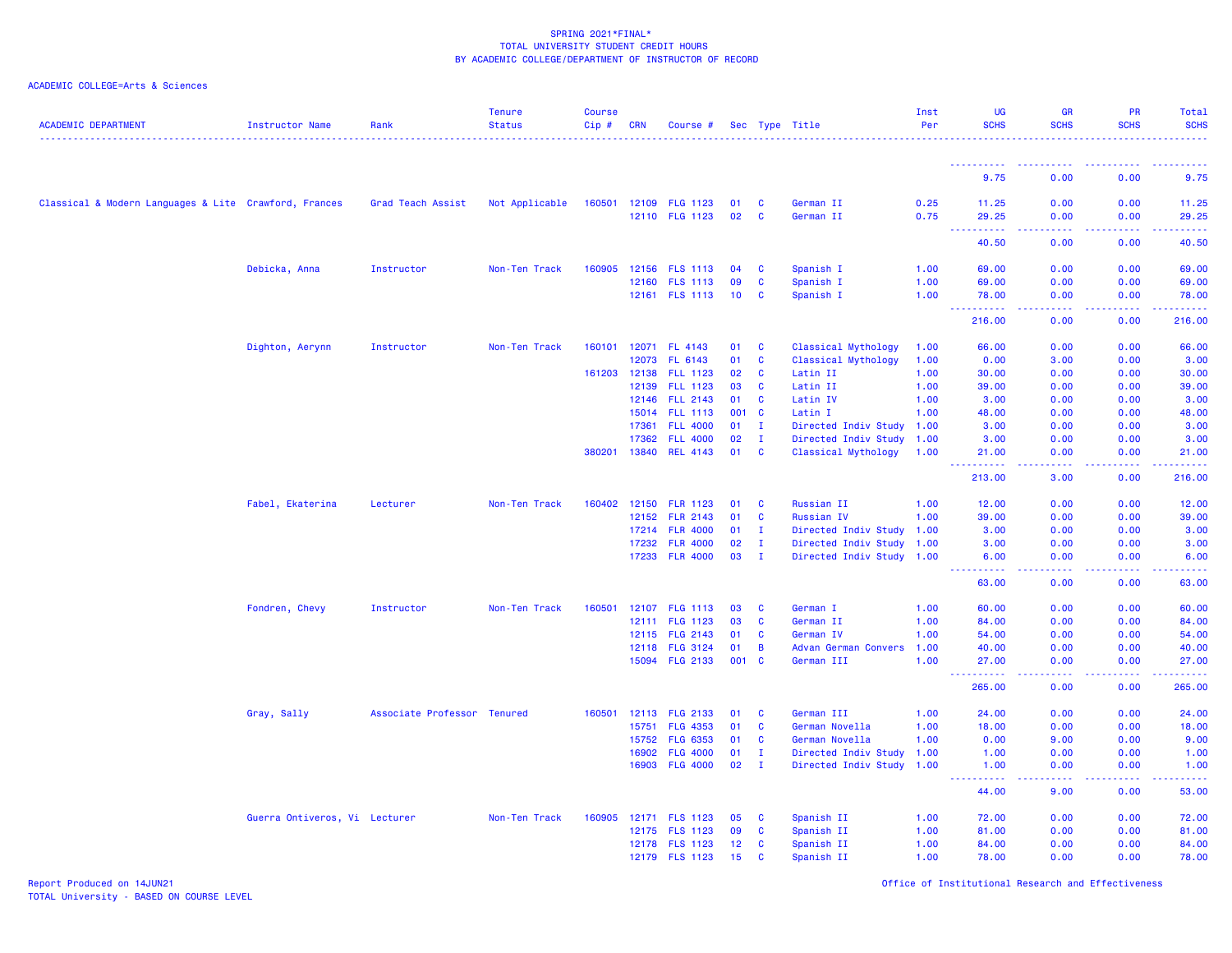| <b>ACADEMIC DEPARTMENT</b>                           | <b>Instructor Name</b>       | Rank                          | <b>Tenure</b><br><b>Status</b> | <b>Course</b><br>Cip# | <b>CRN</b> | Course #              |       |              | Sec Type Title            | Inst<br>Per | UG<br><b>SCHS</b>                                                                             | <b>GR</b><br><b>SCHS</b>                                                                               | <b>PR</b><br><b>SCHS</b>                                                                                                          | <b>Total</b><br><b>SCHS</b> |
|------------------------------------------------------|------------------------------|-------------------------------|--------------------------------|-----------------------|------------|-----------------------|-------|--------------|---------------------------|-------------|-----------------------------------------------------------------------------------------------|--------------------------------------------------------------------------------------------------------|-----------------------------------------------------------------------------------------------------------------------------------|-----------------------------|
|                                                      |                              |                               |                                |                       |            |                       |       |              |                           |             |                                                                                               |                                                                                                        |                                                                                                                                   |                             |
|                                                      |                              |                               |                                |                       |            |                       |       |              |                           |             | ----------<br>315.00                                                                          | . <b>.</b> .<br>0.00                                                                                   | -----<br>0.00                                                                                                                     | -----<br>315.00             |
| Classical & Modern Languages & Lite Hainsey, Arianne |                              | Lecturer                      | Non-Ten Track                  | 160501                |            | 12105 FLG 1113        | 01    | <b>C</b>     | German I                  | 0.75        | 42.75                                                                                         | 0.00                                                                                                   | 0.00                                                                                                                              | 42.75                       |
|                                                      |                              |                               |                                |                       | 12109      | <b>FLG 1123</b>       | 01    | <b>C</b>     | German II                 | 0.75        | 33.75                                                                                         | 0.00                                                                                                   | 0.00                                                                                                                              | 33.75                       |
|                                                      |                              |                               |                                |                       |            | 14517 FLG 1113        | 501   | <b>C</b>     | German I                  | 1.00        | 27.00                                                                                         | 0.00                                                                                                   | 0.00                                                                                                                              | 27.00                       |
|                                                      |                              |                               |                                |                       |            | 14518 FLG 1123        | 501 C |              | German II                 | 1.00        | 21.00                                                                                         | 0.00                                                                                                   | 0.00                                                                                                                              | 21.00                       |
|                                                      |                              |                               |                                |                       |            |                       |       |              |                           |             | $\sim 100$<br>.<br>124.50                                                                     | د د د د<br>0.00                                                                                        | $\frac{1}{2} \left( \frac{1}{2} \right) \left( \frac{1}{2} \right) \left( \frac{1}{2} \right) \left( \frac{1}{2} \right)$<br>0.00 | .<br>124.50                 |
|                                                      | Harland, Robert              | Associate Professor Tenured   |                                | 160905                |            | 12197 FLS 3113        | 01    | $\mathbf{C}$ | Advanced Spanish Com 1.00 |             | 60.00                                                                                         | 0.00                                                                                                   | 0.00                                                                                                                              | 60.00                       |
|                                                      |                              |                               |                                |                       | 15758      | <b>FLS 3113</b>       | 02    | <b>C</b>     | Advanced Spanish Com 1.00 |             | 27.00                                                                                         | 0.00                                                                                                   | 0.00                                                                                                                              | 27.00                       |
|                                                      |                              |                               |                                |                       |            | 15759 FLS 3623        | 01    | $\mathbf{C}$ | Span Lit: 19th - Pr 1.00  |             | 51.00                                                                                         | 0.00                                                                                                   | 0.00                                                                                                                              | 51.00                       |
|                                                      |                              |                               |                                |                       |            |                       |       |              |                           |             | 138.00                                                                                        | 0.00                                                                                                   | 0.00                                                                                                                              | والمناصبات<br>138.00        |
|                                                      | Hayes, Caroline              | Grad Teach Assist             | Not Applicable                 |                       |            | 160905 12196 FLS 3111 | 01    | - L          | Adv Spanish Lab I         | 1.00        | 18.00                                                                                         | 0.00                                                                                                   | 0.00                                                                                                                              | 18.00                       |
|                                                      |                              |                               |                                |                       |            |                       |       |              |                           |             | <u> - - - - - - - - - -</u><br>18.00                                                          | بالأباد<br>0.00                                                                                        | .<br>0.00                                                                                                                         | .<br>18.00                  |
|                                                      | Hernandez, Magda             | Lecturer                      | Non-Ten Track                  | 160905                |            | 12170 FLS 1123        | 04    | <b>C</b>     | Spanish II                | 1.00        | 84.00                                                                                         | 0.00                                                                                                   | 0.00                                                                                                                              | 84.00                       |
|                                                      |                              |                               |                                |                       | 12180      | <b>FLS 1123</b>       | 16    | C            | Spanish II                | 1.00        | 81.00                                                                                         | 0.00                                                                                                   | 0.00                                                                                                                              | 81.00                       |
|                                                      |                              |                               |                                |                       | 12185      | <b>FLS 2133</b>       | 01    | C            | Spanish III               | 1.00        | 75.00                                                                                         | 0.00                                                                                                   | 0.00                                                                                                                              | 75.00                       |
|                                                      |                              |                               |                                |                       | 12189      | <b>FLS 2133</b>       | 06    | C            | Spanish III               | 1.00        | 81.00                                                                                         | 0.00                                                                                                   | 0.00                                                                                                                              | 81.00                       |
|                                                      |                              |                               |                                |                       |            | 14525 FLS 2133        | 501   | <b>C</b>     | Spanish III               | 1.00        | 42.00                                                                                         | 0.00                                                                                                   | 0.00                                                                                                                              | 42.00<br>.                  |
|                                                      |                              |                               |                                |                       |            |                       |       |              |                           |             | $\sim$ $\sim$ $\sim$<br><u>.</u><br>363.00                                                    | $\frac{1}{2} \left( \frac{1}{2} \right) \left( \frac{1}{2} \right) \left( \frac{1}{2} \right)$<br>0.00 | 0.00                                                                                                                              | 363.00                      |
|                                                      | Joo, Fumiko                  | Assistant Professor Ten Track |                                | 160300                | 15741      | <b>FL 4503</b>        | 01    | C            | Ghost Tales from Chi 1.00 |             | 66.00                                                                                         | 0.00                                                                                                   | 0.00                                                                                                                              | 66.00                       |
|                                                      |                              |                               |                                |                       |            | 160302 12133 FLJ 3163 | 01    | $\mathbf{C}$ | Japanese VI               | 1.00        | 12.00                                                                                         | 0.00                                                                                                   | 0.00                                                                                                                              | 12.00                       |
|                                                      |                              |                               |                                |                       |            |                       |       |              |                           |             | ----------<br>78.00                                                                           | .<br>0.00                                                                                              | .<br>0.00                                                                                                                         | .<br>78.00                  |
|                                                      | Kraker, Julia                | Lecturer                      | Non-Ten Track                  | 160905                |            | 12167 FLS 1123        | 01    | C            | Spanish II                | 1.00        | 78.00                                                                                         | 0.00                                                                                                   | 0.00                                                                                                                              | 78.00                       |
|                                                      |                              |                               |                                |                       | 12168      | <b>FLS 1123</b>       | 02    | <b>C</b>     | Spanish II                | 1.00        | 78.00                                                                                         | 0.00                                                                                                   | 0.00                                                                                                                              | 78.00                       |
|                                                      |                              |                               |                                |                       |            | 12169 FLS 1123        | 03    | C            | Spanish II                | 1.00        | 69.00                                                                                         | 0.00                                                                                                   | 0.00                                                                                                                              | 69.00                       |
|                                                      |                              |                               |                                |                       | 14522      | <b>FLS 1123</b>       | 501   | $\mathbf{C}$ | Spanish II                | 1.00        | 39.00                                                                                         | 0.00                                                                                                   | 0.00                                                                                                                              | 39.00                       |
|                                                      |                              |                               |                                |                       | 14523      | <b>FLS 1123</b>       | 503 C |              | Spanish II                | 1.00        | 39.00                                                                                         | 0.00                                                                                                   | 0.00                                                                                                                              | 39.00                       |
|                                                      |                              |                               |                                |                       |            | 15020 FLS 1123        | 551 C |              | Spanish II                | 1.00        | 18.00<br>.<br>$  -$                                                                           | 0.00<br>د د د د                                                                                        | 0.00<br>22222                                                                                                                     | 18.00                       |
|                                                      |                              |                               |                                |                       |            |                       |       |              |                           |             | 321.00                                                                                        | 0.00                                                                                                   | 0.00                                                                                                                              | 321.00                      |
|                                                      | Lin, Liang-Yin               | Lecturer                      | Non-Ten Track                  | 160101                |            | 12075 FLC 1123        | 01    | B            | Chinese II                | 1.00        | 24.00                                                                                         | 0.00                                                                                                   | 0.00                                                                                                                              | 24.00                       |
|                                                      |                              |                               |                                |                       |            | 12076 FLC 1123        | 02    | B            | Chinese II                | 1.00        | 27.00                                                                                         | 0.00                                                                                                   | 0.00                                                                                                                              | 27.00                       |
|                                                      |                              |                               |                                |                       |            | 12077 FLC 2143        | 01    | <b>C</b>     | Chinese IV                | 1.00        | 24.00                                                                                         | 0.00                                                                                                   | 0.00                                                                                                                              | 24.00                       |
|                                                      |                              |                               |                                |                       |            |                       |       |              |                           |             | .<br>$\frac{1}{2} \left( \frac{1}{2} \right) \frac{1}{2} \left( \frac{1}{2} \right)$<br>75.00 | .<br>0.00                                                                                              | .<br>0.00                                                                                                                         | .<br>75.00                  |
|                                                      | Little, Christopher Lecturer |                               | Non-Ten Track                  | 160905                |            | 14519 FLS 1113        | 501 C |              | Spanish I                 | 1.00        | 54.00                                                                                         | 0.00                                                                                                   | 0.00                                                                                                                              | 54.00                       |
|                                                      |                              |                               |                                |                       | 14520      | <b>FLS 1113</b>       | 502 C |              | Spanish I                 | 1.00        | 54.00                                                                                         | 0.00                                                                                                   | 0.00                                                                                                                              | 54.00                       |
|                                                      |                              |                               |                                |                       |            | 14524 FLS 1123        | 504 C |              | Spanish II                | 1.00        | 60.00                                                                                         | 0.00                                                                                                   | 0.00                                                                                                                              | 60.00                       |
|                                                      |                              |                               |                                |                       |            | 15018 FLS 1113        | 551   | <b>C</b>     | Spanish I                 | 1.00        | 48.00                                                                                         | 0.00                                                                                                   | 0.00                                                                                                                              | 48.00                       |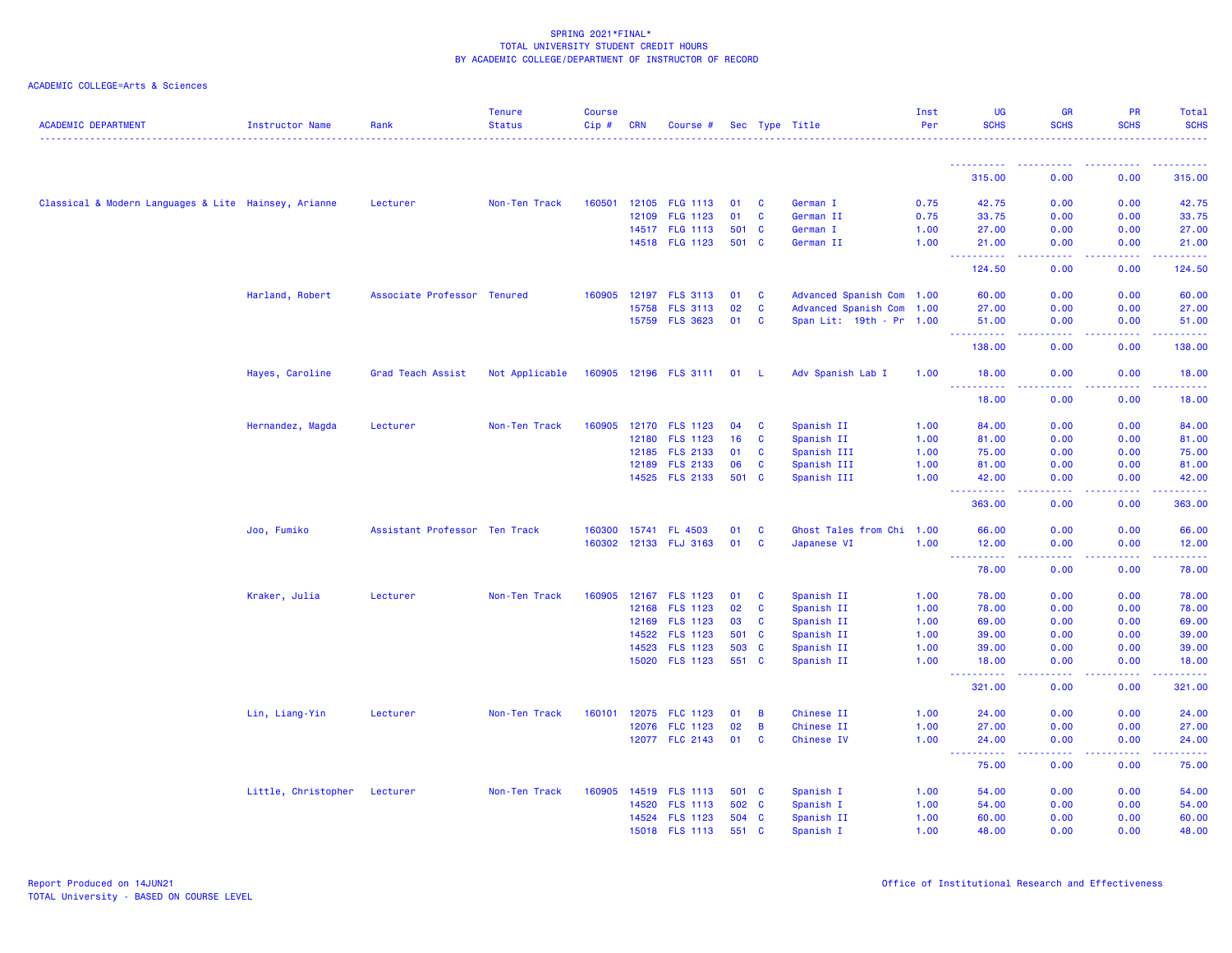| <b>ACADEMIC DEPARTMENT</b>                      | Instructor Name               | Rank                        | <b>Tenure</b><br><b>Status</b> | <b>Course</b><br>Cip# | <b>CRN</b> | Course #              |              |              | Sec Type Title            | Inst<br>Per | UG<br><b>SCHS</b>           | <b>GR</b><br><b>SCHS</b>                                                                               | PR<br><b>SCHS</b>  | Total<br><b>SCHS</b>                                                                                                                                           |
|-------------------------------------------------|-------------------------------|-----------------------------|--------------------------------|-----------------------|------------|-----------------------|--------------|--------------|---------------------------|-------------|-----------------------------|--------------------------------------------------------------------------------------------------------|--------------------|----------------------------------------------------------------------------------------------------------------------------------------------------------------|
|                                                 |                               |                             |                                |                       |            |                       |              |              |                           |             |                             |                                                                                                        |                    |                                                                                                                                                                |
|                                                 |                               |                             |                                |                       |            |                       |              |              |                           |             | -----------<br>216.00       | 0.00                                                                                                   | <u>.</u><br>0.00   | $\frac{1}{2} \left( \frac{1}{2} \right) \left( \frac{1}{2} \right) \left( \frac{1}{2} \right) \left( \frac{1}{2} \right) \left( \frac{1}{2} \right)$<br>216.00 |
| Classical & Modern Languages & Lite Lo, Elhadji |                               | Grad Teach Assist           | Not Applicable                 |                       |            | 160901 12085 FLF 1123 | 02           | - C          | French II                 | 0.25        | 12.75                       | 0.00                                                                                                   | 0.00               | 12.75                                                                                                                                                          |
|                                                 |                               |                             |                                |                       |            | 12087 FLF 1123        | 04           | <b>C</b>     | French II                 | 1.00        | 51.00<br>بالأبابات          | 0.00<br>$\omega$ is $\omega$ .                                                                         | 0.00<br>المتمالين  | 51.00                                                                                                                                                          |
|                                                 |                               |                             |                                |                       |            |                       |              |              |                           |             | 63.75                       | 0.00                                                                                                   | 0.00               | 63.75                                                                                                                                                          |
|                                                 | Martinez Rosas, Mari Lecturer |                             | Non-Ten Track                  | 160905                |            | 12157 FLS 1113        | 06           | <b>C</b>     | Spanish I                 | 1.00        | 81.00                       | 0.00                                                                                                   | 0.00               | 81.00                                                                                                                                                          |
|                                                 |                               |                             |                                |                       | 12158      | <b>FLS 1113</b>       | 07           | <b>C</b>     | Spanish I                 | 1.00        | 78.00                       | 0.00                                                                                                   | 0.00               | 78.00                                                                                                                                                          |
|                                                 |                               |                             |                                |                       |            | 12159 FLS 1113        | 08           | C            | Spanish I                 | 1.00        | 84.00                       | 0.00                                                                                                   | 0.00               | 84.00                                                                                                                                                          |
|                                                 |                               |                             |                                |                       |            | 12162 FLS 1113        | 11           | <b>C</b>     | Spanish I                 | 1.00        | 81.00<br>222222             | 0.00<br>د د د د                                                                                        | 0.00<br>22222      | 81.00<br>.                                                                                                                                                     |
|                                                 |                               |                             |                                |                       |            |                       |              |              |                           |             | 324.00                      | 0.00                                                                                                   | 0.00               | 324.00                                                                                                                                                         |
|                                                 | McFadden, Michael             | Lecturer                    | Non-Ten Track                  | 160905                |            | 12163 FLS 1113        | 12           | <b>C</b>     | Spanish I                 | 1.00        | 84.00                       | 0.00                                                                                                   | 0.00               | 84.00                                                                                                                                                          |
|                                                 |                               |                             |                                |                       |            | 12164 FLS 1113        | 13           | <b>C</b>     | Spanish I                 | 1.00        | 81.00                       | 0.00                                                                                                   | 0.00               | 81.00                                                                                                                                                          |
|                                                 |                               |                             |                                |                       |            | 12181 FLS 1123        | 17           | <b>C</b>     | Spanish II                | 1.00        | 84.00                       | 0.00                                                                                                   | 0.00               | 84.00                                                                                                                                                          |
|                                                 |                               |                             |                                |                       |            | 12182 FLS 1123        | 19           | <b>C</b>     | Spanish II                | 1.00        | 81.00<br>.                  | 0.00<br>$\frac{1}{2} \left( \frac{1}{2} \right) \left( \frac{1}{2} \right) \left( \frac{1}{2} \right)$ | 0.00<br>.          | 81.00<br>.                                                                                                                                                     |
|                                                 |                               |                             |                                |                       |            |                       |              |              |                           |             | 330.00                      | 0.00                                                                                                   | 0.00               | 330.00                                                                                                                                                         |
|                                                 | Mensah, Jude                  | Grad Teach Assist           | Not Applicable                 | 160901                |            | 12078 FLF 1113        | 01           | <b>C</b>     | French I                  | 1.00        | 72.00                       | 0.00                                                                                                   | 0.00               | 72.00                                                                                                                                                          |
|                                                 |                               |                             |                                |                       |            | 12084 FLF 1123        | 01           | <b>C</b>     | French II                 | 0.25        | 15.75                       | 0.00                                                                                                   | 0.00               | 15.75                                                                                                                                                          |
|                                                 |                               |                             |                                |                       |            |                       |              |              |                           |             | 87.75                       | 0.00                                                                                                   | 0.00               | 87.75                                                                                                                                                          |
|                                                 | Moser, Keith                  | Professor                   | <b>Tenured</b>                 |                       |            | 160104 15282 FL 8113  | 501 S        |              | Capstone Seminar          | 1.00        | 0.00                        | 6.00                                                                                                   | 0.00               | 6.00                                                                                                                                                           |
|                                                 |                               |                             |                                |                       | 15743      | FL 8113               | 01           | <b>S</b>     | Capstone Seminar          | 1.00        | 0.00                        | 21.00                                                                                                  | 0.00               | 21.00                                                                                                                                                          |
|                                                 |                               |                             |                                | 160901                | 15749      | <b>FLF 8103</b>       | 01           | <b>S</b>     | Sem 20th Cent Fr Nov 1.00 |             | 0.00                        | 18.00                                                                                                  | 0.00               | 18.00                                                                                                                                                          |
|                                                 |                               |                             |                                |                       | 16792      | <b>FLF 7000</b>       | 01           | $\mathbf{I}$ | Directed Indiv Study 1.00 |             | 0.00                        | 1.00                                                                                                   | 0.00               | 1.00                                                                                                                                                           |
|                                                 |                               |                             |                                |                       | 17155      | <b>FLF 4000</b>       | 01           | $\mathbf{I}$ | Directed Indiv Study 1.00 |             | 3.00                        | 0.00                                                                                                   | 0.00               | 3.00                                                                                                                                                           |
|                                                 |                               |                             |                                |                       | 17159      | <b>FLF 4000</b>       | 02           | л.           | Directed Indiv Study 1.00 |             | 1.00                        | 0.00                                                                                                   | 0.00               | 1.00                                                                                                                                                           |
|                                                 |                               |                             |                                |                       | 17596      | <b>FLF 7000</b>       | 02           | $\mathbf{I}$ | Directed Indiv Study 1.00 |             | 0.00                        | 1.00                                                                                                   | 0.00               | 1.00                                                                                                                                                           |
|                                                 |                               |                             |                                |                       | 17874      | <b>FLF 4000</b>       | 03           | $\mathbf{I}$ | Directed Indiv Study 1.00 |             | 1.00                        | 0.00                                                                                                   | 0.00               | 1.00                                                                                                                                                           |
|                                                 |                               |                             |                                |                       | 17921      | <b>FLF 7000</b>       | 03           | л.           | Directed Indiv Study 1.00 |             | 0.00                        | 3.00                                                                                                   | 0.00               | 3.00                                                                                                                                                           |
|                                                 |                               |                             |                                | 169999                | 15763      | <b>FLF 4990</b>       | 01           | $\mathbf{C}$ | Special Topic In FLF 1.00 |             | 36.00                       | 0.00                                                                                                   | 0.00               | 36.00                                                                                                                                                          |
|                                                 |                               |                             |                                |                       | 15764      | <b>FLF 6990</b>       | 01           | $\mathbf{C}$ | Special Topic In FLF 1.00 |             | 0.00<br><u>.</u>            | 6.00<br>.                                                                                              | 0.00<br>22222      | 6.00<br>.                                                                                                                                                      |
|                                                 |                               |                             |                                |                       |            |                       |              |              |                           |             | 41.00                       | 56.00                                                                                                  | 0.00               | 97.00                                                                                                                                                          |
|                                                 | Moser, Kelly                  | Associate Professor Tenured |                                | 160905                | 12184      | <b>FLS 1123</b>       | <b>HO1 C</b> |              | Spanish II-Honors         | 1.00        | 36.00                       | 0.00                                                                                                   | 0.00               | 36.00                                                                                                                                                          |
|                                                 |                               |                             |                                |                       | 12193      | <b>FLS 2143</b>       | 02           | C            | Spanish IV                | 1.00        | 45.00                       | 0.00                                                                                                   | 0.00               | 45.00                                                                                                                                                          |
|                                                 |                               |                             |                                |                       |            | 12194 FLS 2143        | 03           | <b>C</b>     | Spanish IV                | 1.00        | 72.00<br>.<br>$\frac{1}{2}$ | 0.00<br>. <b>.</b>                                                                                     | 0.00<br>a a a a an | 72.00<br>222222                                                                                                                                                |
|                                                 |                               |                             |                                |                       |            |                       |              |              |                           |             | 153.00                      | 0.00                                                                                                   | 0.00               | 153.00                                                                                                                                                         |
|                                                 | Nigro, Rosa                   | Instructor                  | Non-Ten Track                  | 160902                |            | 12124 FLI 1113        | 01           | <b>C</b>     | Italian I                 | 1.00        | 72.00                       | 0.00                                                                                                   | 0.00               | 72.00                                                                                                                                                          |
|                                                 |                               |                             |                                |                       |            | 12125 FLI 1123        | 01           | $\mathbf{C}$ | Italian II                | 1.00        | 27.00                       | 0.00                                                                                                   | 0.00               | 27.00                                                                                                                                                          |
|                                                 |                               |                             |                                |                       |            | 12126 FLI 2133        | 01           | <b>C</b>     | Italian III               | 1.00        | 15.00                       | 0.00                                                                                                   | 0.00               | 15.00                                                                                                                                                          |
|                                                 |                               |                             |                                |                       |            | 12127 FLI 2143        | 01           | C            | Italian IV                | 1.00        | 3.00<br>.                   | 0.00<br>.                                                                                              | 0.00               | 3.00<br>22222)                                                                                                                                                 |
|                                                 |                               |                             |                                |                       |            |                       |              |              |                           |             | 117.00                      | 0.00                                                                                                   | 0.00               | 117.00                                                                                                                                                         |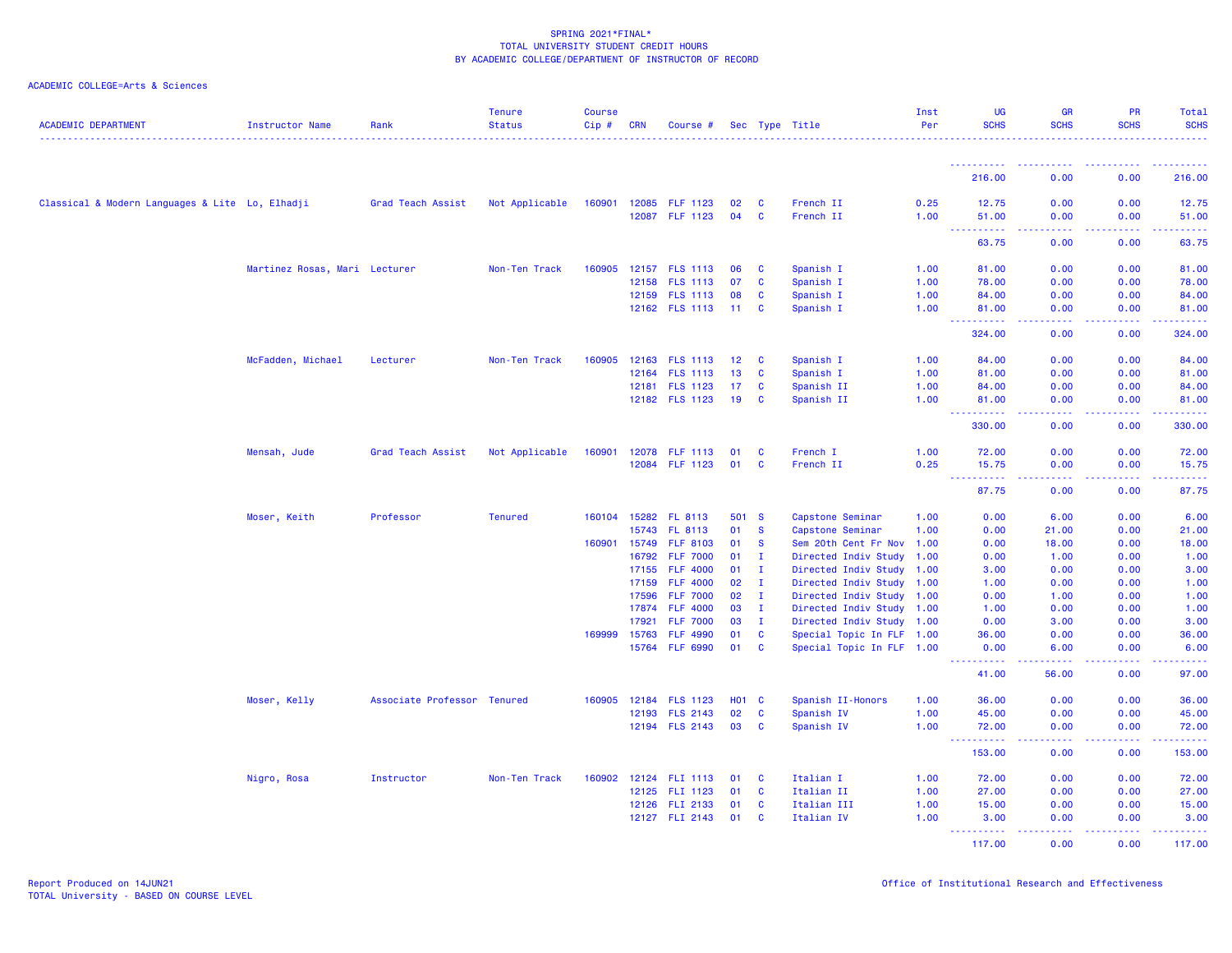| <b>ACADEMIC DEPARTMENT</b>                                                 | Instructor Name     | Rank                        | <b>Tenure</b><br><b>Status</b> | <b>Course</b><br>Cip# | <b>CRN</b> | Course #              |                 |          | Sec Type Title            | Inst<br>Per | <b>UG</b><br><b>SCHS</b>                                 | <b>GR</b><br><b>SCHS</b>                                                                                                                                     | PR<br><b>SCHS</b>                                                                                                                                            | Total<br><b>SCHS</b>                                                                                                           |
|----------------------------------------------------------------------------|---------------------|-----------------------------|--------------------------------|-----------------------|------------|-----------------------|-----------------|----------|---------------------------|-------------|----------------------------------------------------------|--------------------------------------------------------------------------------------------------------------------------------------------------------------|--------------------------------------------------------------------------------------------------------------------------------------------------------------|--------------------------------------------------------------------------------------------------------------------------------|
|                                                                            |                     |                             |                                |                       |            |                       |                 |          |                           |             |                                                          |                                                                                                                                                              |                                                                                                                                                              |                                                                                                                                |
| Classical & Modern Languages & Lite Njike Appiah, Angele Grad Teach Assist |                     |                             | Not Applicable                 | 160901                | 12079      | <b>FLF 1113</b>       | 02              | <b>C</b> | French I                  | 0.25        | 19.50                                                    | 0.00                                                                                                                                                         | 0.00                                                                                                                                                         | 19.50                                                                                                                          |
|                                                                            |                     |                             |                                |                       | 12080      | <b>FLF 1113</b>       | 03              | <b>C</b> | French I                  | 0.25        | 18.75                                                    | 0.00                                                                                                                                                         | 0.00                                                                                                                                                         | 18.75                                                                                                                          |
|                                                                            |                     |                             |                                |                       | 12081      | <b>FLF 1113</b>       | 04              | C        | French I                  | 0.25        | 20.25                                                    | 0.00                                                                                                                                                         | 0.00                                                                                                                                                         | 20.25                                                                                                                          |
|                                                                            |                     |                             |                                |                       |            |                       |                 |          |                           |             | 58.50                                                    | 0.00                                                                                                                                                         | 0.00                                                                                                                                                         | 58.50                                                                                                                          |
|                                                                            | Pelaez, Sol         | Associate Professor Tenured |                                |                       |            | 160905 12186 FLS 2133 | 02              | <b>C</b> | Spanish III               | 1.00        | 66.00                                                    | 0.00                                                                                                                                                         | 0.00                                                                                                                                                         | 66.00                                                                                                                          |
|                                                                            |                     |                             |                                |                       | 15760      | <b>FLS 4213</b>       | 01              | <b>C</b> | Mod Span Women Write 1.00 |             | 45.00                                                    | 0.00                                                                                                                                                         | 0.00                                                                                                                                                         | 45.00                                                                                                                          |
|                                                                            |                     |                             |                                |                       | 15761      | <b>FLS 6213</b>       | 01              | <b>C</b> | Mod Span Women Write 1.00 |             | 0.00                                                     | 12.00                                                                                                                                                        | 0.00                                                                                                                                                         | 12.00                                                                                                                          |
|                                                                            |                     |                             |                                |                       |            | 169999 17316 FLS 6990 | 501 C           |          | Special Topic In FLS 1.00 |             | 0.00<br>----------                                       | 3.00<br>$\frac{1}{2} \left( \frac{1}{2} \right) \left( \frac{1}{2} \right) \left( \frac{1}{2} \right) \left( \frac{1}{2} \right) \left( \frac{1}{2} \right)$ | 0.00<br>2.2.2.2.2                                                                                                                                            | 3.00<br>.                                                                                                                      |
|                                                                            |                     |                             |                                |                       |            |                       |                 |          |                           |             | 111.00                                                   | 15.00                                                                                                                                                        | 0.00                                                                                                                                                         | 126.00                                                                                                                         |
|                                                                            | Potter, Edward      | Associate Professor Tenured |                                | 160501                |            | 12106 FLG 1113        | 02              | C        | German I                  | 0.75        | 22.50                                                    | 0.00                                                                                                                                                         | 0.00                                                                                                                                                         | 22.50                                                                                                                          |
|                                                                            |                     |                             |                                |                       | 15750      | <b>FLG 3114</b>       | 01              | B        | Advanced German Comp      | 1.00        | 24.00                                                    | 0.00                                                                                                                                                         | 0.00                                                                                                                                                         | 24.00                                                                                                                          |
|                                                                            |                     |                             |                                |                       | 15753      | <b>FLG 8493</b>       | 01              | C        | 19th Century German       | 1.00        | 0.00<br>222222                                           | 9.00<br>د د د د                                                                                                                                              | 0.00                                                                                                                                                         | 9.00<br>.                                                                                                                      |
|                                                                            |                     |                             |                                |                       |            |                       |                 |          |                           |             | 46.50                                                    | 9.00                                                                                                                                                         | 0.00                                                                                                                                                         | 55.50                                                                                                                          |
|                                                                            | Roskelley, Martha   | Lecturer                    | Non-Ten Track                  | 160905                |            | 12173 FLS 1123        | 07              | <b>C</b> | Spanish II                | 1.00        | 72.00                                                    | 0.00                                                                                                                                                         | 0.00                                                                                                                                                         | 72.00                                                                                                                          |
|                                                                            |                     |                             |                                |                       |            | 12174 FLS 1123        | 08              | C        | Spanish II                | 1.00        | 75.00                                                    | 0.00                                                                                                                                                         | 0.00                                                                                                                                                         | 75.00                                                                                                                          |
|                                                                            |                     |                             |                                |                       |            | 12176 FLS 1123        | 10              | <b>C</b> | Spanish II                | 1.00        | 66.00                                                    | 0.00                                                                                                                                                         | 0.00                                                                                                                                                         | 66.00                                                                                                                          |
|                                                                            |                     |                             |                                |                       |            | 12177 FLS 1123        | 11 <sub>1</sub> | <b>C</b> | Spanish II                | 1.00        | 75.00<br>.                                               | 0.00<br>$\frac{1}{2} \left( \frac{1}{2} \right) \left( \frac{1}{2} \right) \left( \frac{1}{2} \right) \left( \frac{1}{2} \right)$                            | 0.00                                                                                                                                                         | 75.00<br>.                                                                                                                     |
|                                                                            |                     |                             |                                |                       |            |                       |                 |          |                           |             | 288.00                                                   | 0.00                                                                                                                                                         | 0.00                                                                                                                                                         | 288.00                                                                                                                         |
|                                                                            | Russell, Amie       | Instructor                  | Non-Ten Track                  |                       |            | 160905 12153 FLS 1113 | 01              | <b>C</b> | Spanish I                 | 1.00        | 72.00                                                    | 0.00                                                                                                                                                         | 0.00                                                                                                                                                         | 72.00                                                                                                                          |
|                                                                            |                     |                             |                                |                       |            | 12154 FLS 1113        | 02              | <b>C</b> | Spanish I                 | 1.00        | 78.00                                                    | 0.00                                                                                                                                                         | 0.00                                                                                                                                                         | 78.00                                                                                                                          |
|                                                                            |                     |                             |                                |                       |            | 12155 FLS 1113        | 03              | C        | Spanish I                 | 1.00        | 72.00<br>$\sim$ $\sim$ $\sim$<br>المتمام المتمار         | 0.00<br>د د د د                                                                                                                                              | 0.00<br><b><i><u><u> - - - -</u></u></i></b>                                                                                                                 | 72.00<br>$\begin{array}{cccccccccc} \bullet & \bullet & \bullet & \bullet & \bullet & \bullet & \bullet & \bullet \end{array}$ |
|                                                                            |                     |                             |                                |                       |            |                       |                 |          |                           |             | 222.00                                                   | 0.00                                                                                                                                                         | 0.00                                                                                                                                                         | 222.00                                                                                                                         |
|                                                                            | Sides, David        | Grad Teach Assist           | Not Applicable                 | 160501                |            | 12105 FLG 1113        | 01              | <b>C</b> | German I                  | 0.25        | 14.25                                                    | 0.00                                                                                                                                                         | 0.00                                                                                                                                                         | 14.25                                                                                                                          |
|                                                                            |                     |                             |                                |                       |            | 12106 FLG 1113        | 02              | C        | German I                  | 0.25        | 7.50<br><b><i><u><u> - - - - - - - - - -</u></u></i></b> | 0.00<br>.                                                                                                                                                    | 0.00<br>$\frac{1}{2} \left( \frac{1}{2} \right) \left( \frac{1}{2} \right) \left( \frac{1}{2} \right) \left( \frac{1}{2} \right) \left( \frac{1}{2} \right)$ | 7.50<br>$\begin{array}{cccccccccc} \bullet & \bullet & \bullet & \bullet & \bullet & \bullet & \bullet & \bullet \end{array}$  |
|                                                                            |                     |                             |                                |                       |            |                       |                 |          |                           |             | 21.75                                                    | 0.00                                                                                                                                                         | 0.00                                                                                                                                                         | 21.75                                                                                                                          |
|                                                                            | Simpore, Karim      | Associate Professor Tenured |                                | 160901                | 12093      | <b>FLF 2143</b>       | 01              | C        | French IV                 | 1.00        | 45.00                                                    | 0.00                                                                                                                                                         | 0.00                                                                                                                                                         | 45.00                                                                                                                          |
|                                                                            |                     |                             |                                |                       |            | 15747 FLF 3313        | 01              | <b>C</b> | <b>Business French I</b>  | 1.00        | 54.00<br>والمراجات<br>. <u>.</u>                         | 0.00<br>.                                                                                                                                                    | 0.00<br>$- - - - -$                                                                                                                                          | 54.00<br>.                                                                                                                     |
|                                                                            |                     |                             |                                |                       |            |                       |                 |          |                           |             | 99.00                                                    | 0.00                                                                                                                                                         | 0.00                                                                                                                                                         | 99.00                                                                                                                          |
|                                                                            | Spearman, Stephanie | Lecturer                    | Non-Ten Track                  | 160901                |            | 14515 FLF 1113        | 501 C           |          | French I                  | 1.00        | 51.00                                                    | 0.00                                                                                                                                                         | 0.00                                                                                                                                                         | 51.00                                                                                                                          |
|                                                                            |                     |                             |                                |                       |            | 14516 FLF 1123        | 501 C           |          | French II                 | 1.00        | 36.00<br>.<br>- - -                                      | 0.00<br>.                                                                                                                                                    | 0.00<br>2.2.2.2                                                                                                                                              | 36.00<br>.                                                                                                                     |
|                                                                            |                     |                             |                                |                       |            |                       |                 |          |                           |             | 87.00                                                    | 0.00                                                                                                                                                         | 0.00                                                                                                                                                         | 87.00                                                                                                                          |
|                                                                            | Vozzo, Rosa         | Instructor                  | Non-Ten Track                  | 160905                |            | 12187 FLS 2133        | 04              | <b>C</b> | Spanish III               | 1.00        | 78.00                                                    | 0.00                                                                                                                                                         | 0.00                                                                                                                                                         | 78.00                                                                                                                          |
|                                                                            |                     |                             |                                |                       | 12188      | <b>FLS 2133</b>       | 05              | <b>C</b> | Spanish III               | 1.00        | 81.00                                                    | 0.00                                                                                                                                                         | 0.00                                                                                                                                                         | 81.00                                                                                                                          |
|                                                                            |                     |                             |                                |                       | 12202      | <b>FLS 3233</b>       | 01              | C        | Adv Spanish Conversa 1.00 |             | 57.00                                                    | 0.00                                                                                                                                                         | 0.00                                                                                                                                                         | 57.00                                                                                                                          |
|                                                                            |                     |                             |                                |                       | 12204      | <b>FLS 3323</b>       | 01              | C        | Entrprs Span-Speak W 1.00 |             | 63.00<br><u>.</u>                                        | 0.00<br>.                                                                                                                                                    | 0.00<br>$\mathbf{L}^{\prime} = \mathbf{L}^{\prime} + \mathbf{L}^{\prime} + \mathbf{L}^{\prime}$                                                              | 63.00<br>$\begin{array}{cccccccccc} \bullet & \bullet & \bullet & \bullet & \bullet & \bullet & \bullet & \bullet \end{array}$ |
|                                                                            |                     |                             |                                |                       |            |                       |                 |          |                           |             | 279.00                                                   | 0.00                                                                                                                                                         | 0.00                                                                                                                                                         | 279.00                                                                                                                         |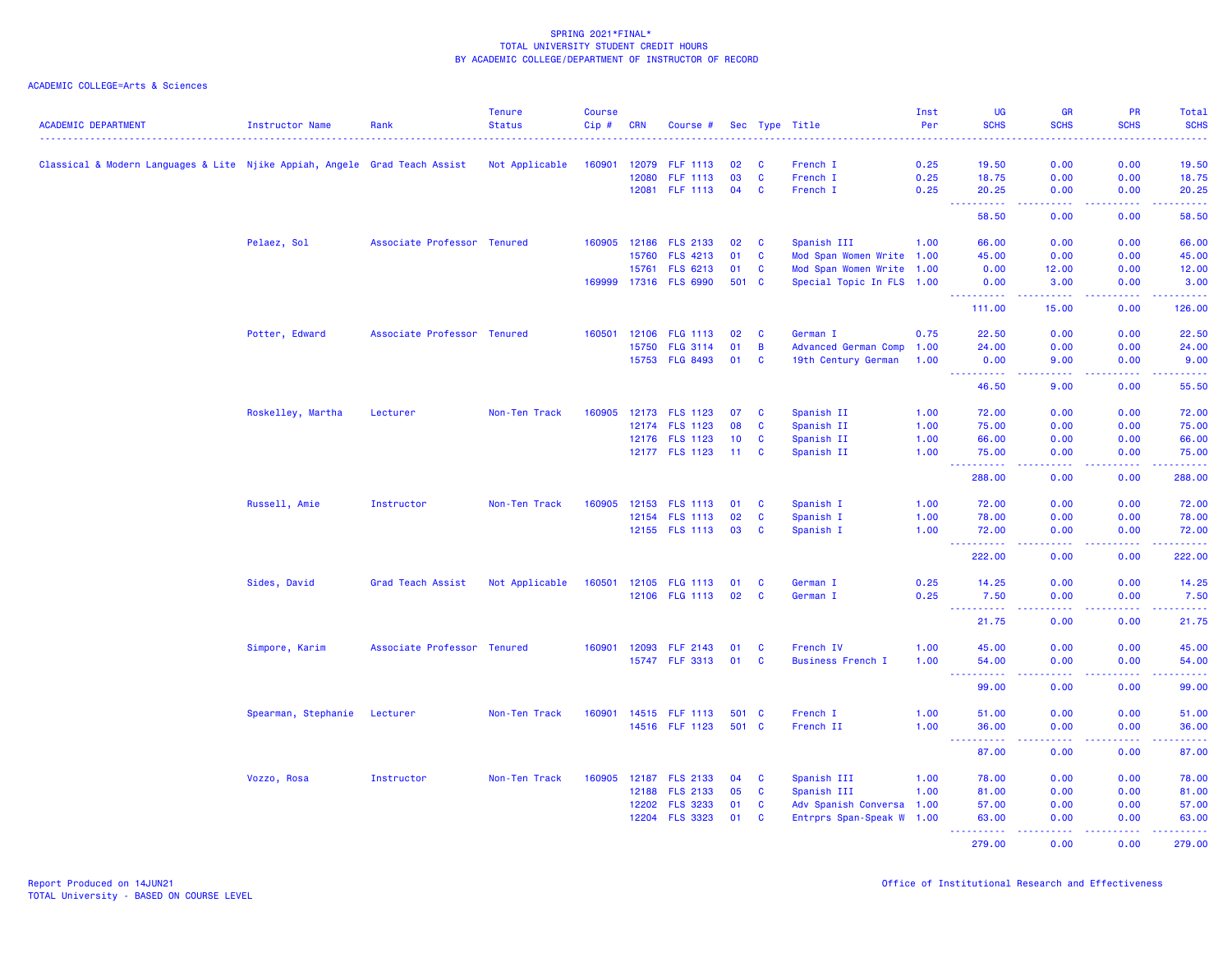| <b>ACADEMIC DEPARTMENT</b>                         | Instructor Name | Rank                          | Tenure<br>Status | Course<br>Cip # | CRN | Course # Sec Type Title                      |      |                                  | Inst<br>Per  | UG<br><b>SCHS</b>                     | <b>GR</b><br><b>SCHS</b> | <b>PR</b><br><b>SCHS</b> | Total<br><b>SCHS</b>   |
|----------------------------------------------------|-----------------|-------------------------------|------------------|-----------------|-----|----------------------------------------------|------|----------------------------------|--------------|---------------------------------------|--------------------------|--------------------------|------------------------|
| Classical & Modern Languages & Lite Zelaya, Karina |                 | Assistant Professor Ten Track |                  |                 |     | 160905 12192 FLS 2143 01 C<br>15762 FLS 8263 | 01 S | Spanish IV<br>20th Cen Sem Novel | 1.00<br>1.00 | 45.00<br>0.00<br>-----------<br>45.00 | 0.00<br>9.00<br>9.00     | 0.00<br>0.00<br>0.00     | 45.00<br>9.00<br>54.00 |
| =====================================              |                 |                               |                  |                 |     |                                              |      |                                  |              | ==========                            | ==========               | ==========               | -----------            |
| Classical & Modern Languages & Lite                |                 |                               |                  |                 |     |                                              |      |                                  |              | 5616,00                               | 122,00                   | 0.00                     | 5738.00                |
| ======================================             |                 |                               |                  |                 |     |                                              |      |                                  |              | =========                             | ==========               | ==========               | ==========             |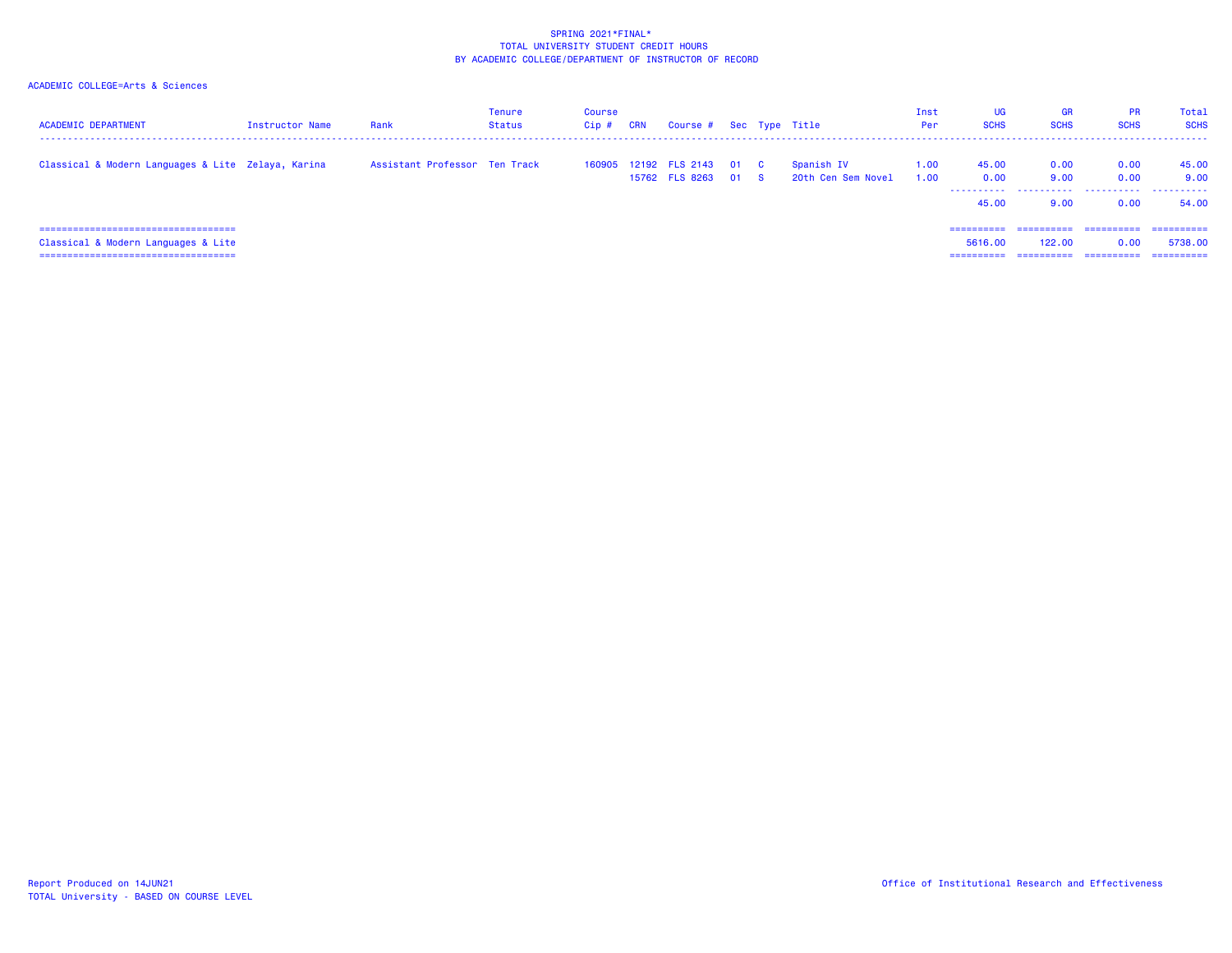ACADEMIC COLLEGE=Arts & Sciences

| <b>ACADEMIC DEPARTMENT</b> | <b>Instructor Name</b> | Rank                          | <b>Tenure</b><br><b>Status</b> | Course<br>Cip# | <b>CRN</b> | Course #              |                 |              | Sec Type Title             | Inst<br>Per | UG<br><b>SCHS</b>             | GR<br><b>SCHS</b> | PR<br><b>SCHS</b>                                                                                                                                            | Total<br><b>SCHS</b>                                                                     |
|----------------------------|------------------------|-------------------------------|--------------------------------|----------------|------------|-----------------------|-----------------|--------------|----------------------------|-------------|-------------------------------|-------------------|--------------------------------------------------------------------------------------------------------------------------------------------------------------|------------------------------------------------------------------------------------------|
| Communication              | Anthony, Kelli         | Instructor                    | Non-Ten Track                  | 090101         | 14365      | CO 1223               | 501 C           |              | Intro Comm Theory          | 1.00        | 138.00                        | 0.00              | 0.00                                                                                                                                                         | 138.00                                                                                   |
|                            |                        |                               |                                |                | 14369      | CO 3833               | 501 C           |              | Interviewing               | 1.00        | 60.00                         | 0.00              | 0.00                                                                                                                                                         | 60.00                                                                                    |
|                            |                        |                               |                                | 090401         | 14366      | CO 1403               | 501 C           |              | Intro Mass Media           | 1.00        | 141.00                        | 0.00              | 0.00                                                                                                                                                         | 141.00                                                                                   |
|                            |                        |                               |                                | 090900         | 14368      | CO 3813               | 501 C           |              | PR Case Problems           | 1.00        | 9.00<br><b>.</b>              | 0.00<br>المتمامين | 0.00<br>.                                                                                                                                                    | 9.00<br>$\mathbf{1} \cdot \mathbf{1} \cdot \mathbf{1} \cdot \mathbf{1} \cdot \mathbf{1}$ |
|                            |                        |                               |                                |                |            |                       |                 |              |                            |             | 348.00                        | 0.00              | 0.00                                                                                                                                                         | 348.00                                                                                   |
|                            | Blount, Anna           | Instructor                    | Non-Ten Track                  | 090101         | 11011      | CO 1013               | 22              | $\mathbf{C}$ | Intro to Communicati 1.00  |             | 99.00                         | 0.00              | 0.00                                                                                                                                                         | 99.00                                                                                    |
|                            |                        |                               |                                | 090900         | 11068      | CO 3863               | 01              | $\, {\bf B}$ | <b>PR Production</b>       | 1.00        | 48.00                         | 0.00              | 0.00                                                                                                                                                         | 48.00                                                                                    |
|                            |                        |                               |                                | 090999         | 15833      | CO 4823               | 01              | C            | Integrated Media Age 1.00  |             | 12.00                         | 0.00              | 0.00                                                                                                                                                         | 12.00                                                                                    |
|                            |                        |                               |                                |                |            | 17910 CO 4833         | 01              | $\mathbf{C}$ | <b>Advanced Integrated</b> | 1.00        | 21.00<br><b>.</b>             | 0.00<br>ولايات    | 0.00<br>$\frac{1}{2} \left( \frac{1}{2} \right) \left( \frac{1}{2} \right) \left( \frac{1}{2} \right) \left( \frac{1}{2} \right) \left( \frac{1}{2} \right)$ | 21.00<br>.                                                                               |
|                            |                        |                               |                                |                |            |                       |                 |              |                            |             | 180.00                        | 0.00              | 0.00                                                                                                                                                         | 180.00                                                                                   |
|                            | Brown, Karyn           | Instructor                    | Non-Ten Track                  | 090900         | 11093      | CO 4813               | 02              | C            | PR Organizations           | 1.00        | 72.00<br>.                    | 0.00<br>والمالمات | 0.00                                                                                                                                                         | 72.00<br>.                                                                               |
|                            |                        |                               |                                |                |            |                       |                 |              |                            |             | 72.00                         | 0.00              | 0.00                                                                                                                                                         | 72.00                                                                                    |
|                            | Cain, Emily            | Non-Faculty                   | Not Applicable                 |                |            | 240102 12706 IDS 4111 | 02              | <b>C</b>     | Professional Seminar 1.00  |             | 16.00<br><b>.</b><br>- - -    | 0.00<br>د د د د   | 0.00<br>.                                                                                                                                                    | 16.00<br>.                                                                               |
|                            |                        |                               |                                |                |            |                       |                 |              |                            |             | 16.00                         | 0.00              | 0.00                                                                                                                                                         | 16.00                                                                                    |
|                            | Chambers, Cheryl       | Instructor                    | Non-Ten Track                  | 090101         | 10990      | CO 1013               | 01              | $\mathbf{C}$ | Intro to Communicati 1.00  |             | 102.00                        | 0.00              | 0.00                                                                                                                                                         | 102.00                                                                                   |
|                            |                        |                               |                                |                | 10998      | CO 1013               | 09              | $\mathbf{C}$ | Intro to Communicati 1.00  |             | 102.00                        | 0.00              | 0.00                                                                                                                                                         | 102.00                                                                                   |
|                            |                        |                               |                                |                | 11005      | CO 1013               | 16              | <b>C</b>     | Intro to Communicati 1.00  |             | 102.00                        | 0.00              | 0.00                                                                                                                                                         | 102.00                                                                                   |
|                            |                        |                               |                                |                | 14971      | CO 1013               | 001 C           |              | Intro to Communicati 1.00  |             | 48.00                         | 0.00              | 0.00                                                                                                                                                         | 48.00                                                                                    |
|                            |                        |                               |                                |                | 17352      | CO 2990               | 01              | <b>C</b>     | Special Topic In CO        | 1.00        | 12.00                         | 0.00              | 0.00                                                                                                                                                         | 12.00                                                                                    |
|                            |                        |                               |                                | 090701         | 14372      | CO 4433               | 501             | $\mathbf{C}$ | Television Criticism 1.00  |             | 36.00                         | 0.00              | 0.00                                                                                                                                                         | 36.00                                                                                    |
|                            |                        |                               |                                |                | 14972      | CO 4433               | 001 C           |              | Television Criticism 1.00  |             | 30.00                         | 0.00              | 0.00                                                                                                                                                         | 30.00                                                                                    |
|                            |                        |                               |                                |                |            |                       |                 |              |                            |             | 432.00                        | 0.00              | 0.00                                                                                                                                                         | 432.00                                                                                   |
|                            | Choi, Heesook          | Assistant Professor Ten Track |                                | 090401         | 11053      | CO 3423               | 01              | C            | <b>Feature Writing</b>     | 1.00        | 48.00                         | 0.00              | 0.00                                                                                                                                                         | 48.00                                                                                    |
|                            |                        |                               |                                |                | 11054      | CO 3443               | 01              | C            | Adv News Writ-Report 1.00  |             | 36.00<br>.                    | 0.00<br>المتمامين | 0.00<br>.                                                                                                                                                    | 36.00<br>.                                                                               |
|                            |                        |                               |                                |                |            |                       |                 |              |                            |             | 84.00                         | 0.00              | 0.00                                                                                                                                                         | 84.00                                                                                    |
|                            | Clevinger, Donna       | Professor                     | <b>Tenured</b>                 | 500501         | 16574      | CO 1503               | H01 C           |              | Intro To Theatre           | 1.00        | 45.00                         | 0.00              | 0.00                                                                                                                                                         | 45.00                                                                                    |
|                            |                        |                               |                                | 500506         | 12634      | <b>HON 3173</b>       | <b>HO1</b>      | $\mathbf{s}$ | Honors Seminar in Fi 1.00  |             | 39.00                         | 0.00              | 0.00                                                                                                                                                         | 39.00                                                                                    |
|                            |                        |                               |                                |                |            |                       |                 |              |                            |             | $\sim 100$<br>------<br>84.00 | والمسامين<br>0.00 | 0.00                                                                                                                                                         | .<br>84.00                                                                               |
|                            | Copeland, Logan        | Instructor                    | Non-Ten Track                  | 090101         | 10997      | CO 1013               | 08              | C            | Intro to Communicati 1.00  |             | 99.00                         | 0.00              | 0.00                                                                                                                                                         | 99.00                                                                                    |
|                            |                        |                               |                                |                | 11007      | CO 1013               | 18              | C            | Intro to Communicati 1.00  |             | 96.00                         | 0.00              | 0.00                                                                                                                                                         | 96.00                                                                                    |
|                            |                        |                               |                                |                | 11012      | CO 1013               | 23              | C            | Intro to Communicati 1.00  |             | 75.00                         | 0.00              | 0.00                                                                                                                                                         | 75.00                                                                                    |
|                            |                        |                               |                                | 231304         | 10986      | CO 1003               | 12 <sub>2</sub> | $\mathbf{C}$ | Fund Of Public Speak 1.00  |             | 75.00                         | 0.00              | 0.00                                                                                                                                                         | 75.00                                                                                    |
|                            |                        |                               |                                |                |            |                       |                 |              |                            |             | 345.00                        | 0.00              | .<br>0.00                                                                                                                                                    | 345.00                                                                                   |
|                            | Edmonds, Khristina     | Lecturer                      | Non-Ten Track                  | 231304         | 10985      | CO 1003               | 11              | <b>C</b>     | Fund Of Public Speak 1.00  |             | 75.00                         | 0.00              | 0.00                                                                                                                                                         | 75.00                                                                                    |
|                            |                        |                               |                                |                |            |                       |                 |              |                            |             | 75.00                         | 0.00              | 0.00                                                                                                                                                         | 75.00                                                                                    |
|                            | Fisher, Melody         | Associate Professor Tenured   |                                |                |            | 090900 11058 CO 3813  | 01              | - C          | PR Case Problems           | 1.00        | 36.00                         | 0.00              | 0.00                                                                                                                                                         | 36.00                                                                                    |

Report Produced on 14JUN21 Office of Institutional Research and Effectiveness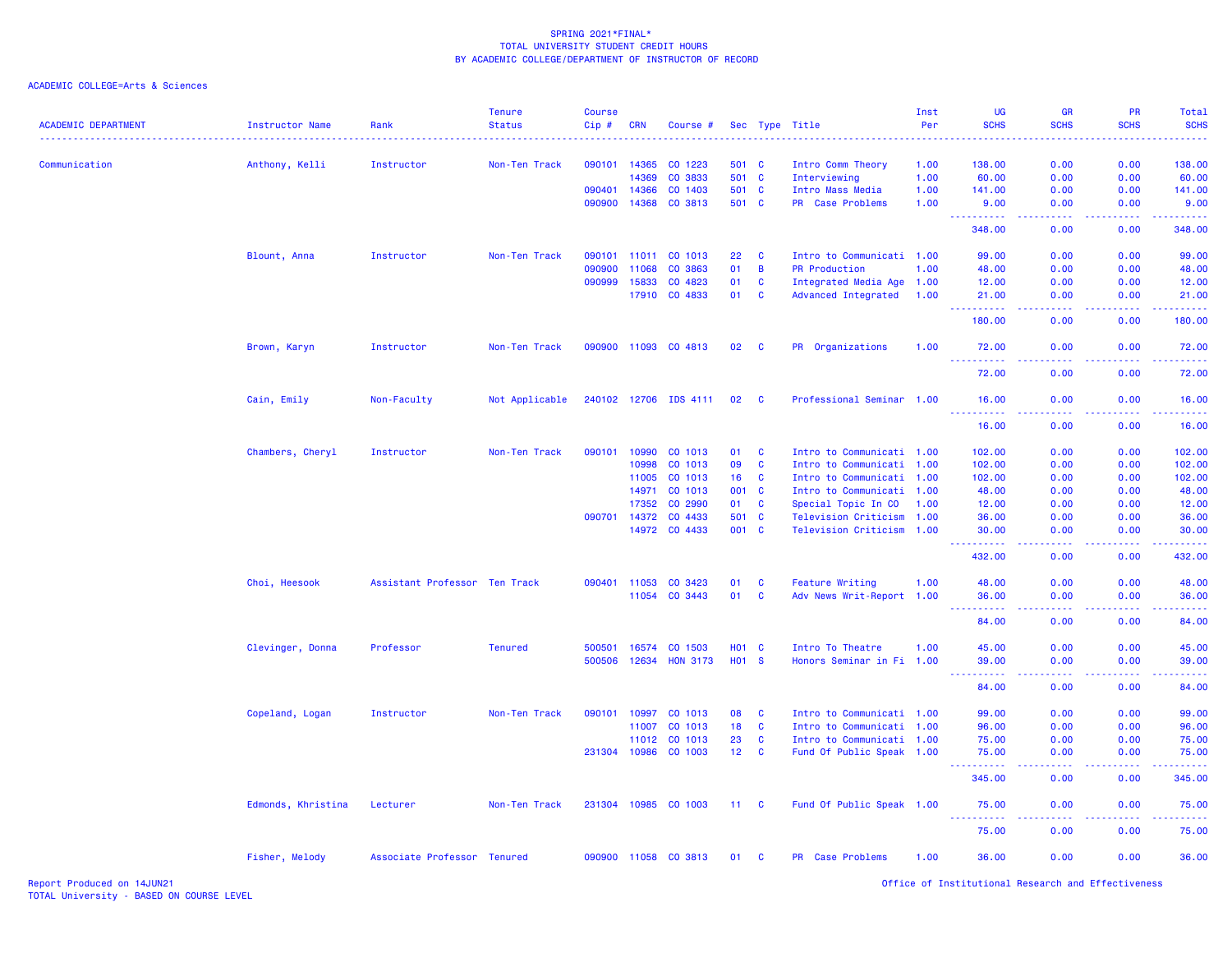| <b>ACADEMIC DEPARTMENT</b> | <b>Instructor Name</b> | Rank                        | <b>Tenure</b><br><b>Status</b> | <b>Course</b><br>Cip# | <b>CRN</b> | Course #             |       |                         | Sec Type Title            | Inst<br>Per | <b>UG</b><br><b>SCHS</b>                                                                                                                                       | <b>GR</b><br><b>SCHS</b> | <b>PR</b><br><b>SCHS</b>            | Total<br><b>SCHS</b> |
|----------------------------|------------------------|-----------------------------|--------------------------------|-----------------------|------------|----------------------|-------|-------------------------|---------------------------|-------------|----------------------------------------------------------------------------------------------------------------------------------------------------------------|--------------------------|-------------------------------------|----------------------|
| Communication              | Fisher, Melody         | Associate Professor Tenured |                                | 090900                | 11059      | CO 3813              | 02    | <b>C</b>                | PR Case Problems          | 1.00        | 63.00                                                                                                                                                          | 0.00                     | 0.00                                | 63.00                |
|                            |                        |                             |                                |                       | 11092      | CO 4813              | 01    | $\mathbf{C}$            | PR Organizations          | 1.00        | 39.00<br>$\sim$ $\sim$ $\sim$<br><b>.</b>                                                                                                                      | 0.00<br>.                | 0.00<br>-----                       | 39.00<br>.           |
|                            |                        |                             |                                |                       |            |                      |       |                         |                           |             | 138.00                                                                                                                                                         | 0.00                     | 0.00                                | 138.00               |
|                            | Fleming, Erin          | Lecturer                    | Non-Ten Track                  |                       |            | 501004 15145 CO 4573 | 01    | $\overline{B}$          | Theatre Management        | 1.00        | 60.00                                                                                                                                                          | 0.00                     | 0.00                                | 60.00                |
|                            |                        |                             |                                |                       |            |                      |       |                         |                           |             | <u> - - - - - - - - - -</u><br>60.00                                                                                                                           | .<br>0.00                | . <b>.</b><br>0.00                  | .<br>60.00           |
|                            | Forde, John            | Professor                   | <b>Tenured</b>                 | 090900                | 11057      | CO 3803              | 01    | <b>C</b>                | Prin Public Relation 1.00 |             | 246.00                                                                                                                                                         | 0.00                     | 0.00                                | 246.00               |
|                            |                        |                             |                                |                       | 11060      | CO 3813              | 03    | C                       | PR Case Problems          | 1.00        | 57.00                                                                                                                                                          | 0.00                     | 0.00                                | 57.00                |
|                            |                        |                             |                                |                       | 14367      | CO 3803              | 501 C |                         | Prin Public Relation 1.00 |             | 57.00                                                                                                                                                          | 0.00                     | 0.00                                | 57.00                |
|                            |                        |                             |                                |                       | 14974      | CO 3803              | 001   | $\mathbf{C}$            | Prin Public Relation 1.00 |             | 42.00                                                                                                                                                          | 0.00                     | 0.00                                | 42.00                |
|                            |                        |                             |                                |                       | 15260      | CO 3803              | 201   | $\overline{\mathbf{C}}$ | Prin Public Relation 1.00 |             | 42.00                                                                                                                                                          | 0.00                     | 0.00                                | 42.00                |
|                            |                        |                             |                                | 090999                | 17795      | CO 4821              | 01    | <b>C</b>                | Cert. in Prin. of PR 1.00 |             | 7.00<br>.                                                                                                                                                      | 0.00<br>.                | 0.00<br>.                           | 7.00<br><u>.</u>     |
|                            |                        |                             |                                |                       |            |                      |       |                         |                           |             | 451.00                                                                                                                                                         | 0.00                     | 0.00                                | 451.00               |
|                            | Foreman, Joshua        | Instructor                  | Non-Ten Track                  | 090404                | 11050      | CO 3403              | 02    | $\overline{B}$          | Photographic Communi 1.00 |             | 48.00                                                                                                                                                          | 0.00                     | 0.00                                | 48.00                |
|                            |                        |                             |                                |                       | 14975      | CO 3403              | 001   | $\overline{B}$          | Photographic Communi 1.00 |             | 39.00                                                                                                                                                          | 0.00                     | 0.00                                | 39.00                |
|                            |                        |                             |                                | 090499                | 15831      | CO 4494              | 01    | B                       | Bulldog Online Newsr 1.00 |             | 32.00                                                                                                                                                          | 0.00                     | 0.00                                | 32.00                |
|                            |                        |                             |                                | 090701                | 11036      | CO 2423              | 01    | $\mathbf{C}$            | News Edit-Typo-Mkup       | 1.00        | 48.00                                                                                                                                                          | 0.00                     | 0.00                                | 48.00                |
|                            |                        |                             |                                |                       |            |                      |       |                         |                           |             | $\frac{1}{2} \left( \frac{1}{2} \right) \left( \frac{1}{2} \right) \left( \frac{1}{2} \right) \left( \frac{1}{2} \right) \left( \frac{1}{2} \right)$<br>167.00 | 0.00                     | $\sim$ $\sim$ $\sim$ $\sim$<br>0.00 | .<br>167.00          |
|                            | Fountain, Amy          | Instructor                  | Non-Ten Track                  | 090101                | 14363      | CO 1013              | 501   | $\mathbf{C}$            | Intro to Communicati 1.00 |             | 105.00                                                                                                                                                         | 0.00                     | 0.00                                | 105.00               |
|                            |                        |                             |                                | 090401                | 11072      | CO 4053              | 01    | E                       | Internship Comm           | 1.00        | 48.00                                                                                                                                                          | 0.00                     | 0.00                                | 48.00                |
|                            |                        |                             |                                | 231304                | 10976      | CO 1003              | 02    | $\mathbf{C}$            | Fund Of Public Speak 1.00 |             | 72.00                                                                                                                                                          | 0.00                     | 0.00                                | 72.00                |
|                            |                        |                             |                                |                       | 10978      | CO 1003              | 04    | $\mathbf{C}$            | Fund Of Public Speak 1.00 |             | 66.00                                                                                                                                                          | 0.00                     | 0.00                                | 66.00                |
|                            |                        |                             |                                |                       | 10979      | CO 1003              | 05    | $\mathbf{C}$            | Fund Of Public Speak 1.00 |             | 72.00<br>.                                                                                                                                                     | 0.00<br>د د د د .        | 0.00<br>.                           | 72.00                |
|                            |                        |                             |                                |                       |            |                      |       |                         |                           |             | 363.00                                                                                                                                                         | 0.00                     | 0.00                                | 363.00               |
|                            | Fowler, Torie          | Lecturer                    | Non-Ten Track                  | 090900                | 14981      | CO 4803              | 001   | C                       | Research in PR & Adv 1.00 |             | 24.00                                                                                                                                                          | 0.00                     | 0.00                                | 24.00                |
|                            |                        |                             |                                |                       | 17256      | CO 4803              | 02    | $\mathbf{C}$            | Research in PR & Adv 1.00 |             | 21.00<br>.                                                                                                                                                     | 0.00<br>.                | 0.00<br>.                           | 21.00<br>.           |
|                            |                        |                             |                                |                       |            |                      |       |                         |                           |             | 45.00                                                                                                                                                          | 0.00                     | 0.00                                | 45.00                |
|                            | Gardner, Daniel        | Lecturer                    | Non-Ten Track                  | 231304                | 10982      | CO 1003              | 08    | C                       | Fund Of Public Speak 1.00 |             | 75.00                                                                                                                                                          | 0.00                     | 0.00                                | 75.00                |
|                            |                        |                             |                                |                       | 10983      | CO 1003              | 09    | <b>C</b>                | Fund Of Public Speak 1.00 |             | 75.00                                                                                                                                                          | 0.00                     | 0.00                                | 75.00                |
|                            |                        |                             |                                |                       |            |                      |       |                         |                           |             | 150.00                                                                                                                                                         | 0.00                     | 0.00                                | .<br>150.00          |
|                            | Gordon, Meaghan        | Instructor                  | Non-Ten Track                  | 090900                | 11065      | CO 3853              | 02    | C                       | Public Relations Wri 1.00 |             | 45.00                                                                                                                                                          | 0.00                     | 0.00                                | 45.00                |
|                            |                        |                             |                                |                       | 11066      | CO 3853              | 03    | $\mathbf{C}$            | Public Relations Wri 1.00 |             | 45.00                                                                                                                                                          | 0.00                     | 0.00                                | 45.00                |
|                            |                        |                             |                                |                       | 11067      | CO 3853              | 04    | <b>C</b>                | Public Relations Wri 1.00 |             | 30.00                                                                                                                                                          | 0.00                     | 0.00                                | 30.00                |
|                            |                        |                             |                                |                       | 15575      | CO 4813              | 04    | $\mathbf{C}$            | PR Organizations          | 1.00        | 72.00                                                                                                                                                          | 0.00                     | 0.00                                | 72.00                |
|                            |                        |                             |                                |                       |            |                      |       |                         |                           |             | <u>.</u><br>192.00                                                                                                                                             | .<br>0.00                | .<br>0.00                           | <u>.</u><br>192.00   |
|                            | Hansom, Alaina         | Lecturer                    | Non-Ten Track                  | 090101 11003          |            | CO 1013              | 14    | <b>C</b>                | Intro to Communicati 1.00 |             | 105.00                                                                                                                                                         | 0.00                     | 0.00                                | 105.00               |
|                            |                        |                             |                                |                       | 11008      | CO 1013              | 19    | C                       | Intro to Communicati 1.00 |             | 105.00                                                                                                                                                         | 0.00                     | 0.00                                | 105.00               |
|                            |                        |                             |                                | 231304                | 14370      | CO 4253              | 501   | $\mathbf{C}$            | Elements Of Persuasn 1.00 |             | 66.00                                                                                                                                                          | 0.00                     | 0.00                                | 66.00                |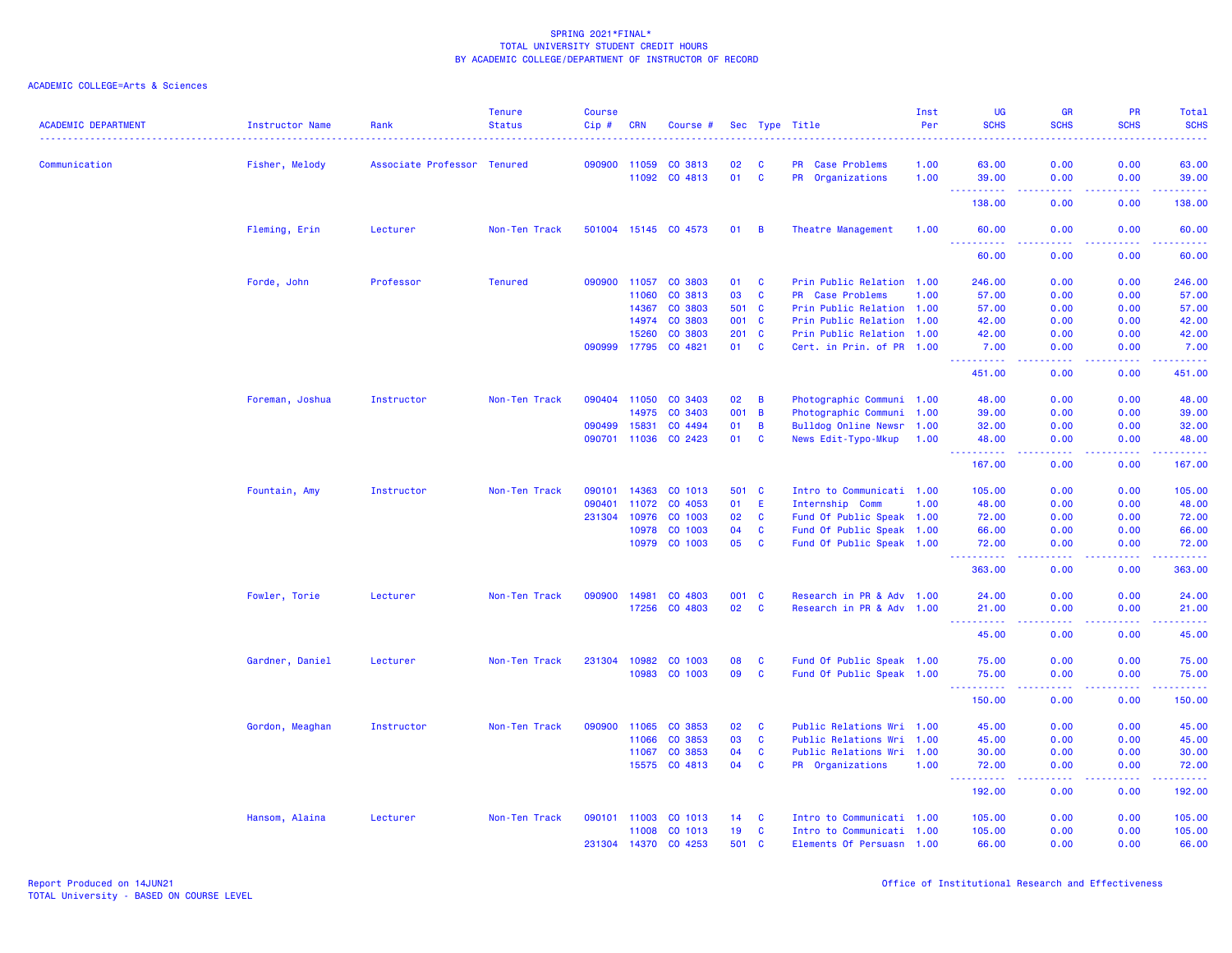# ACADEMIC COLLEGE=Arts & Sciences

| <b>ACADEMIC DEPARTMENT</b> | <b>Instructor Name</b> | Rank                          | <b>Tenure</b><br><b>Status</b> | <b>Course</b><br>Cip# | <b>CRN</b>   | Course #             |           |              | Sec Type Title            | Inst<br>Per | <b>UG</b><br><b>SCHS</b>              | <b>GR</b><br><b>SCHS</b>                                                                               | PR<br><b>SCHS</b>                     | Total<br><b>SCHS</b> |
|----------------------------|------------------------|-------------------------------|--------------------------------|-----------------------|--------------|----------------------|-----------|--------------|---------------------------|-------------|---------------------------------------|--------------------------------------------------------------------------------------------------------|---------------------------------------|----------------------|
|                            |                        |                               |                                |                       |              |                      |           |              |                           |             |                                       |                                                                                                        |                                       |                      |
|                            |                        |                               |                                |                       |              |                      |           |              |                           |             | 276.00                                | 0.00                                                                                                   | 0.00                                  | 276.00               |
| Communication              | Harmon, Nicole         | Lecturer                      | Non-Ten Track                  | 090101                | 10993        | CO 1013              | 04        | <b>C</b>     | Intro to Communicati 1.00 |             | 93.00                                 | 0.00                                                                                                   | 0.00                                  | 93.00                |
|                            |                        |                               |                                |                       | 11000        | CO 1013              | 11        | C            | Intro to Communicati 1.00 |             | 60.00                                 | 0.00                                                                                                   | 0.00                                  | 60.00                |
|                            |                        |                               |                                |                       | 11004        | CO 1013              | 15        | <b>C</b>     | Intro to Communicati 1.00 |             | 102.00                                | 0.00                                                                                                   | 0.00                                  | 102.00               |
|                            |                        |                               |                                |                       | 11006        | CO 1013              | 17        | <b>C</b>     | Intro to Communicati 1.00 |             | 105.00                                | 0.00                                                                                                   | 0.00                                  | 105.00               |
|                            |                        |                               |                                |                       | 14982        | CO 1013              | 002 C     |              | Intro to Communicati 1.00 |             | 39.00                                 | 0.00                                                                                                   | 0.00                                  | 39.00                |
|                            |                        |                               |                                |                       |              | 231304 10975 CO 1003 | 01        | $\mathbf{C}$ | Fund Of Public Speak 1.00 |             | 63.00                                 | 0.00                                                                                                   | 0.00                                  | 63.00                |
|                            |                        |                               |                                |                       |              |                      |           |              |                           |             | <u> - - - - - - - - - -</u><br>462.00 | .<br>0.00                                                                                              | <b><i><u><u>.</u></u></i></b><br>0.00 | .<br>462.00          |
|                            | Harris, Melanie        | Instructor                    | Non-Ten Track                  | 500501                | 11039        | CO 2544              | 01        | В            | Makeup And Costuming 1.00 |             | 44.00                                 | 0.00                                                                                                   | 0.00                                  | 44.00                |
|                            |                        |                               |                                |                       | 14976        | CO 1503              | 001       | $\mathbf{C}$ | Intro To Theatre          | 1.00        | 42.00                                 | 0.00                                                                                                   | 0.00                                  | 42.00                |
|                            |                        |                               |                                |                       |              |                      |           |              |                           |             | .<br>$\frac{1}{2}$<br>86.00           | المتمالين<br>0.00                                                                                      | <b><i><u><u>.</u></u></i></b><br>0.00 | .<br>86.00           |
|                            | Hays, Tonya            | Assistant Professor Ten Track |                                | 090101                | 18045        | CO 4000              | 03        | $\mathbf{I}$ | Directed Indiv Study      | 1.00        | 3.00                                  | 0.00                                                                                                   | 0.00                                  | 3.00                 |
|                            |                        |                               |                                | 500506                | 11089        | CO 4533              | 01        | C            | <b>Advanced Acting</b>    | 1.00        | 18.00                                 | 0.00                                                                                                   | 0.00                                  | 18.00                |
|                            |                        |                               |                                |                       | 500507 15832 | CO 4524              | 01        | B            | Directing                 | 1.00        | 52.00                                 | 0.00                                                                                                   | 0.00                                  | 52.00                |
|                            |                        |                               |                                |                       |              |                      |           |              |                           |             | -----<br>73.00                        | 0.00                                                                                                   | 0.00                                  | 73.00                |
|                            | Hernandez, Terri       | Assistant Professor Ten Track |                                |                       | 090900 11069 | CO 3863              | 02        | B            | <b>PR Production</b>      | 1.00        | 48.00                                 | 0.00                                                                                                   | 0.00                                  | 48.00                |
|                            |                        |                               |                                |                       | 11070        | CO 3863              | 03        | B            | <b>PR Production</b>      | 1.00        | 24.00                                 | 0.00                                                                                                   | 0.00                                  | 24.00                |
|                            |                        |                               |                                |                       | 11091        | CO 4803              | $CO2$ $C$ |              | Research in PR & Adv      | 1.00        | 30.00                                 | 0.00                                                                                                   | 0.00                                  | 30.00                |
|                            |                        |                               |                                |                       |              |                      |           |              |                           |             | .<br>102.00                           | 0.00                                                                                                   | 0.00                                  | .<br>102.00          |
|                            | Knight, Amy            | Instructor                    | Non-Ten Track                  | 090101                | 10992        | CO 1013              | 03        | <b>C</b>     | Intro to Communicati 1.00 |             | 102.00                                | 0.00                                                                                                   | 0.00                                  | 102.00               |
|                            |                        |                               |                                |                       | 11042        | CO 3213              | 01        | $\mathbf{C}$ | Small Group Communic 1.00 |             | 60.00                                 | 0.00                                                                                                   | 0.00                                  | 60.00                |
|                            |                        |                               |                                |                       | 11043        | CO 3213              | 02        | <b>C</b>     | Small Group Communic 1.00 |             | 60.00                                 | 0.00                                                                                                   | 0.00                                  | 60.00                |
|                            |                        |                               |                                |                       | 14364        | CO 1013              | 502       | $\mathbf{C}$ | Intro to Communicati 1.00 |             | 105.00                                | 0.00                                                                                                   | 0.00                                  | 105.00               |
|                            |                        |                               |                                | 231304 11020          |              | CO 2253              | 01        | <b>C</b>     | Fund Interprsn Comm       | 1.00        | 60.00                                 | 0.00                                                                                                   | 0.00                                  | 60.00                |
|                            |                        |                               |                                |                       |              |                      |           |              |                           |             | .<br>387.00                           | $\frac{1}{2} \left( \frac{1}{2} \right) \left( \frac{1}{2} \right) \left( \frac{1}{2} \right)$<br>0.00 | .<br>0.00                             | . <b>.</b><br>387.00 |
|                            | Landress, Christana    | Non-Employee                  | Not Applicable                 |                       |              | 090701 16015 CO 3343 | 02        | <b>C</b>     | Writing for the Medi 1.00 |             | 51.00<br>د د د د د                    | 0.00<br>والمالمات                                                                                      | 0.00<br>.                             | 51.00<br>المتمامين   |
|                            |                        |                               |                                |                       |              |                      |           |              |                           |             | 51.00                                 | 0.00                                                                                                   | 0.00                                  | 51.00                |
|                            | Lawrence, Christine    | Lecturer                      | Non-Ten Track                  | 231304                | 10977        | CO 1003              | 03        | $\mathbf{C}$ | Fund Of Public Speak 1.00 |             | 72.00                                 | 0.00                                                                                                   | 0.00                                  | 72.00                |
|                            |                        |                               |                                |                       | 10981        | CO 1003              | 07        | $\mathbf{C}$ | Fund Of Public Speak 1.00 |             | 75.00                                 | 0.00                                                                                                   | 0.00                                  | 75.00                |
|                            |                        |                               |                                |                       |              |                      |           |              |                           |             | .<br>$\sim$ $\sim$ $\sim$<br>147.00   | $\sim$ $\sim$ $\sim$ $\sim$<br>0.00                                                                    | 0.00                                  | .<br>147.00          |
|                            | Likes, Terrence        | Professor                     | <b>Tenured</b>                 | 099999                |              | 15146 CO 4990        | 01        | <b>C</b>     | Special Topic In CO       | 1.00        | 27,00                                 | 0.00                                                                                                   | 0.00                                  | 27,00                |
|                            |                        |                               |                                |                       |              |                      |           |              |                           |             | 27.00                                 | 0.00                                                                                                   | 0.00                                  | 27.00                |
|                            | Lindley, William       | Lecturer                      | Non-Ten Track                  | 090101 11001          |              | CO 1013              | 12        | <b>C</b>     | Intro to Communicati 1.00 |             | 87.00                                 | 0.00                                                                                                   | 0.00                                  | 87.00                |
|                            |                        |                               |                                |                       | 11061        | CO 3833              | 01        | C            | Interviewing              | 1.00        | 48.00                                 | 0.00                                                                                                   | 0.00                                  | 48.00                |
|                            |                        |                               |                                |                       | 11062        | CO 3833              | 02        | C            | Interviewing              | 1.00        | 48.00                                 | 0.00                                                                                                   | 0.00                                  | 48.00                |
|                            |                        |                               |                                |                       | 11063        | CO 3833              | 03        | C            | Interviewing              | 1.00        | 51.00                                 | 0.00                                                                                                   | 0.00                                  | 51.00                |

Report Produced on 14JUN21 Office of Institutional Research and Effectiveness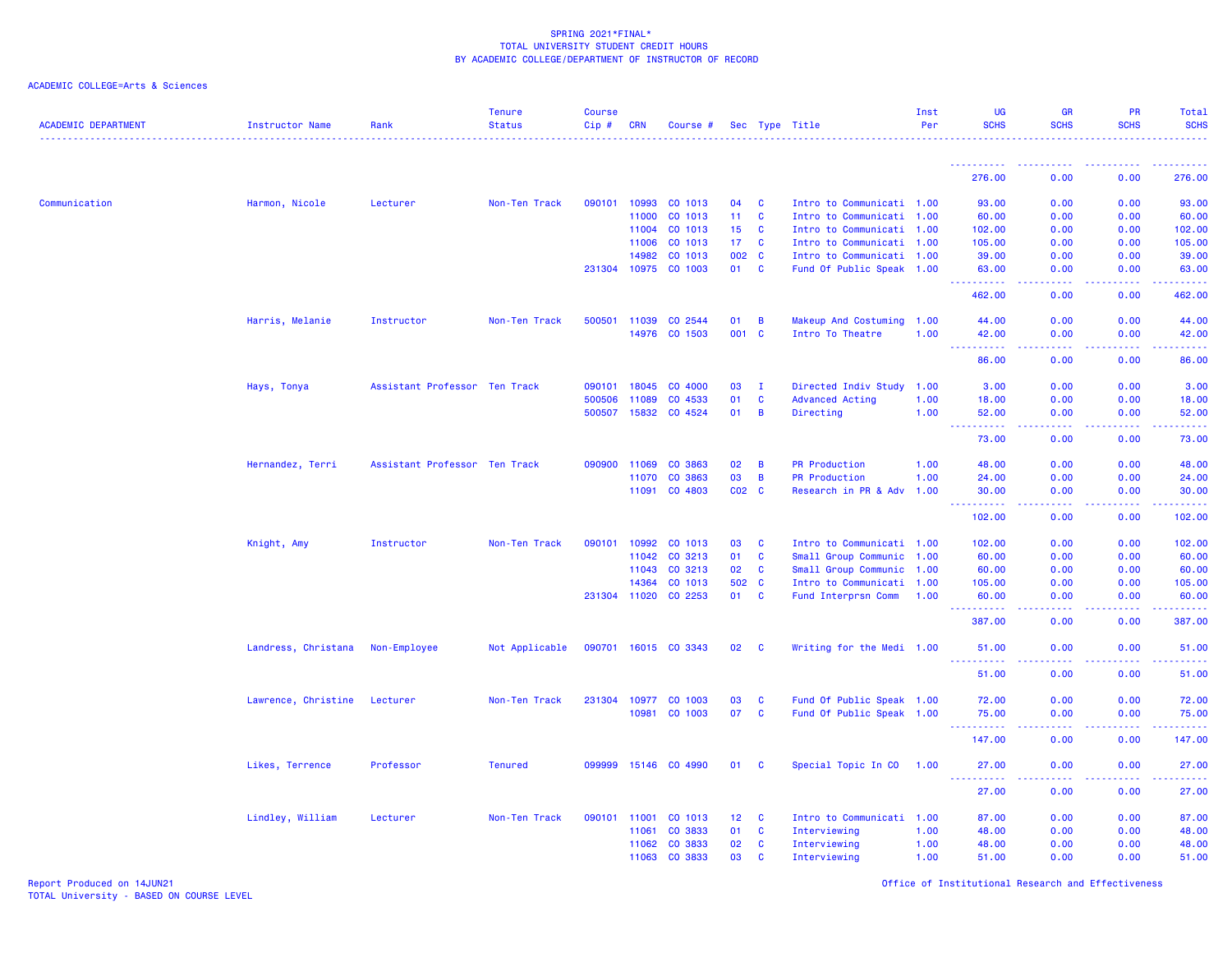| <b>ACADEMIC DEPARTMENT</b> | <b>Instructor Name</b> | Rank                        | <b>Tenure</b><br><b>Status</b> | <b>Course</b><br>Cip# | CRN                   | Course #                 |                 |             | Sec Type Title                                         | Inst<br>Per  | UG<br><b>SCHS</b>                                                                                                                   | GR<br><b>SCHS</b> | <b>PR</b><br><b>SCHS</b>                                                                                                                                     | Total<br><b>SCHS</b> |
|----------------------------|------------------------|-----------------------------|--------------------------------|-----------------------|-----------------------|--------------------------|-----------------|-------------|--------------------------------------------------------|--------------|-------------------------------------------------------------------------------------------------------------------------------------|-------------------|--------------------------------------------------------------------------------------------------------------------------------------------------------------|----------------------|
|                            |                        |                             |                                |                       |                       |                          |                 |             |                                                        |              | ----------                                                                                                                          |                   | $\frac{1}{2} \left( \frac{1}{2} \right) \left( \frac{1}{2} \right) \left( \frac{1}{2} \right) \left( \frac{1}{2} \right) \left( \frac{1}{2} \right)$         |                      |
|                            |                        |                             |                                |                       |                       |                          |                 |             |                                                        |              | 234.00                                                                                                                              | 0.00              | 0.00                                                                                                                                                         | 234.00               |
| Communication              | Mabry, Paula           | Non-Employee                | Not Applicable                 |                       | 231304 11019          | CO 2013                  | 01              | C           | Voice & Articulation 1.00                              |              | 30.00                                                                                                                               | 0.00              | 0.00                                                                                                                                                         | 30.00                |
|                            |                        |                             |                                |                       | 500506 11037          | CO 2503                  | 01              | <b>C</b>    | Acting                                                 | 1.00         | 30.00<br><b>.</b>                                                                                                                   | 0.00              | 0.00                                                                                                                                                         | 30.00                |
|                            |                        |                             |                                |                       |                       |                          |                 |             |                                                        |              | 60.00                                                                                                                               | 0.00              | 0.00                                                                                                                                                         | 60.00                |
|                            | Misun, Christopher     | Instructor                  | Non-Ten Track                  | 090101                | 18163                 | CO 4000                  | 05              | $\mathbf I$ | Directed Indiv Study                                   | 1.00         | 1.00                                                                                                                                | 0.00              | 0.00                                                                                                                                                         | 1.00                 |
|                            |                        |                             |                                | 090402                | 15828                 | CO 4394                  | 01              | Q           | <b>Broadcast Capstone</b>                              | 1.00         | 68.00                                                                                                                               | 0.00              | 0.00                                                                                                                                                         | 68.00                |
|                            |                        |                             |                                | 090701                | 11022                 | CO 2333                  | 01              | C           | <b>Tv Production</b>                                   | 1.00         | 171.00                                                                                                                              | 0.00              | 0.00                                                                                                                                                         | 171.00               |
|                            |                        |                             |                                |                       | 11023                 | CO 2333                  | 02              | K           | <b>Tv Production</b>                                   | 1.00         | 0.00                                                                                                                                | 0.00              | 0.00                                                                                                                                                         | 0.00                 |
|                            |                        |                             |                                |                       | 11024                 | CO 2333                  | 03              | K           | <b>Tv Production</b>                                   | 1.00         | 0.00                                                                                                                                | 0.00              | 0.00                                                                                                                                                         | 0.00                 |
|                            |                        |                             |                                |                       | 11025                 | CO 2333                  | 04              | K           | <b>Tv Production</b>                                   | 1.00         | 0.00                                                                                                                                | 0.00              | 0.00                                                                                                                                                         | 0.00                 |
|                            |                        |                             |                                |                       | 11026                 | CO 2333                  | 05              | K           | <b>Tv Production</b>                                   | 1.00         | 0.00                                                                                                                                | 0.00              | 0.00                                                                                                                                                         | 0.00                 |
|                            |                        |                             |                                |                       | 11027<br>11028        | CO 2333<br>CO 2333       | 06<br>07        | K<br>K      | <b>Tv Production</b><br><b>Tv Production</b>           | 1.00         | 0.00<br>0.00                                                                                                                        | 0.00<br>0.00      | 0.00<br>0.00                                                                                                                                                 | 0.00<br>0.00         |
|                            |                        |                             |                                |                       | 11046                 | CO 3333                  | 01              | B           | Adv Television Prd                                     | 1.00<br>1.00 | 45.00                                                                                                                               | 0.00              | 0.00                                                                                                                                                         | 45.00                |
|                            |                        |                             |                                |                       | 11047                 | CO 3333                  | 02              | B           | Adv Television Prd                                     | 1.00         | 48.00                                                                                                                               | 0.00              | 0.00                                                                                                                                                         | 48.00                |
|                            |                        |                             |                                | 099999                | 16386                 | CO 4990                  | 05              | B           | Special Topic In CO                                    | 1.00         | 36.00                                                                                                                               | 0.00              | 0.00                                                                                                                                                         | 36.00                |
|                            |                        |                             |                                |                       |                       |                          |                 |             |                                                        |              | ----<br>369.00                                                                                                                      | 0.00              | 0.00                                                                                                                                                         | 369.00               |
|                            | Nichols, Aundrea       | Lecturer                    | Non-Ten Track                  |                       |                       | 090701 11086 CO 4393     | 01              | <b>C</b>    | Broadcast Performanc 1.00                              |              | 30.00                                                                                                                               | 0.00              | 0.00                                                                                                                                                         | 30.00                |
|                            |                        |                             |                                |                       |                       |                          |                 |             |                                                        |              | <u>.</u><br>30.00                                                                                                                   | 0.00              | 0.00                                                                                                                                                         | 30.00                |
|                            | Nicholson, John        | Associate Professor Tenured |                                |                       | 090101 11014          | CO 1223                  | 01              | C           | Intro Comm Theory                                      | 1.00         | 480.00                                                                                                                              | 0.00              | 0.00                                                                                                                                                         | 480.00               |
|                            |                        |                             |                                |                       |                       | 11074 CO 4223            | 01              | <b>C</b>    | Adv Comm Theory                                        | 1.00         | 72.00                                                                                                                               | 0.00              | 0.00                                                                                                                                                         | 72.00                |
|                            |                        |                             |                                |                       |                       |                          |                 |             |                                                        |              | .<br>$\sim$ $\sim$ $\sim$<br>552.00                                                                                                 | -----<br>0.00     | $\frac{1}{2} \left( \frac{1}{2} \right) \left( \frac{1}{2} \right) \left( \frac{1}{2} \right) \left( \frac{1}{2} \right) \left( \frac{1}{2} \right)$<br>0.00 | 552.00               |
|                            | Poe, Philip            | Associate Professor Tenured |                                |                       | 090401 11045          | CO 3313                  | 01              | C           | News Write for Elec                                    | 1.00         | 51.00                                                                                                                               | 0.00              | 0.00                                                                                                                                                         | 51.00                |
|                            |                        |                             |                                |                       | 11087                 | CO 4403                  | 01              | C           | Journalism Ethics                                      | 1.00         | 42.00                                                                                                                               | 0.00              | 0.00                                                                                                                                                         | 42.00                |
|                            |                        |                             |                                | 090701 11029          |                       | CO 2413                  | 01              | <b>C</b>    | Intro News Writ-Repo 1.00                              |              | 225.00                                                                                                                              | 0.00              | 0.00                                                                                                                                                         | 225.00               |
|                            |                        |                             |                                |                       | 11030                 | CO 2413                  | 02              | K           | Intro News Writ-Repo 1.00                              |              | 0.00                                                                                                                                | 0.00              | 0.00                                                                                                                                                         | 0.00                 |
|                            |                        |                             |                                |                       | 11031                 | CO 2413                  | 03              | K           | Intro News Writ-Repo 1.00                              |              | 0.00                                                                                                                                | 0.00              | 0.00                                                                                                                                                         | 0.00                 |
|                            |                        |                             |                                |                       | 11032                 | CO 2413                  | 04              | К           | Intro News Writ-Repo                                   | 1.00         | 0.00                                                                                                                                | 0.00              | 0.00                                                                                                                                                         | 0.00                 |
|                            |                        |                             |                                |                       | 11033                 | CO 2413                  | 05              | К           | Intro News Writ-Repo 1.00                              |              | 0.00                                                                                                                                | 0.00              | 0.00                                                                                                                                                         | 0.00                 |
|                            |                        |                             |                                |                       | 11034                 | CO 2413                  | 06              | K           | Intro News Writ-Repo 1.00                              |              | 0.00                                                                                                                                | 0.00              | 0.00                                                                                                                                                         | 0.00                 |
|                            |                        |                             |                                |                       | 11035                 | CO 2413<br>14978 CO 2413 | 07<br>001 B     | К           | Intro News Writ-Repo 1.00<br>Intro News Writ-Repo 1.00 |              | 0.00<br>39.00                                                                                                                       | 0.00<br>0.00      | 0.00<br>0.00                                                                                                                                                 | 0.00<br>39.00        |
|                            |                        |                             |                                |                       |                       |                          |                 |             |                                                        |              | $\frac{1}{2} \left( \frac{1}{2} \right) \left( \frac{1}{2} \right) \left( \frac{1}{2} \right) \left( \frac{1}{2} \right)$<br>357.00 | 0.00              | 0.00                                                                                                                                                         | 357.00               |
|                            |                        |                             |                                |                       |                       |                          |                 |             |                                                        |              |                                                                                                                                     |                   |                                                                                                                                                              |                      |
|                            | Rogerson, Jeremy       | Lecturer                    | Non-Ten Track                  |                       | 090101 10994          | CO 1013                  | 05              | <b>C</b>    | Intro to Communicati 1.00                              |              | 105.00                                                                                                                              | 0.00              | 0.00                                                                                                                                                         | 105.00               |
|                            |                        |                             |                                |                       | 10995                 | CO 1013                  | 06              | C           | Intro to Communicati 1.00                              |              | 102.00                                                                                                                              | 0.00              | 0.00                                                                                                                                                         | 102.00               |
|                            |                        |                             |                                |                       | 10999                 | CO 1013                  | 10 <sub>1</sub> | <b>C</b>    | Intro to Communicati 1.00                              |              | 102.00                                                                                                                              | 0.00              | 0.00                                                                                                                                                         | 102.00               |
|                            |                        |                             |                                |                       | 11010<br>231304 10980 | CO 1013<br>CO 1003       | 21<br>06        | C<br>C      | Intro to Communicati 1.00<br>Fund Of Public Speak 1.00 |              | 102.00<br>75.00                                                                                                                     | 0.00<br>0.00      | 0.00<br>0.00                                                                                                                                                 | 102.00<br>75.00      |
|                            |                        |                             |                                |                       |                       |                          |                 |             |                                                        |              | . <b>.</b>                                                                                                                          |                   |                                                                                                                                                              |                      |
|                            |                        |                             |                                |                       |                       |                          |                 |             |                                                        |              | 486.00                                                                                                                              | 0.00              | 0.00                                                                                                                                                         | 486.00               |
|                            | Roussin, Wendy         | Associate Professor Tenured |                                |                       |                       | 090404 11051 CO 3403     | 03              | B           | Photographic Communi 1.00                              |              | 45.00                                                                                                                               | 0.00              | 0.00                                                                                                                                                         | 45.00                |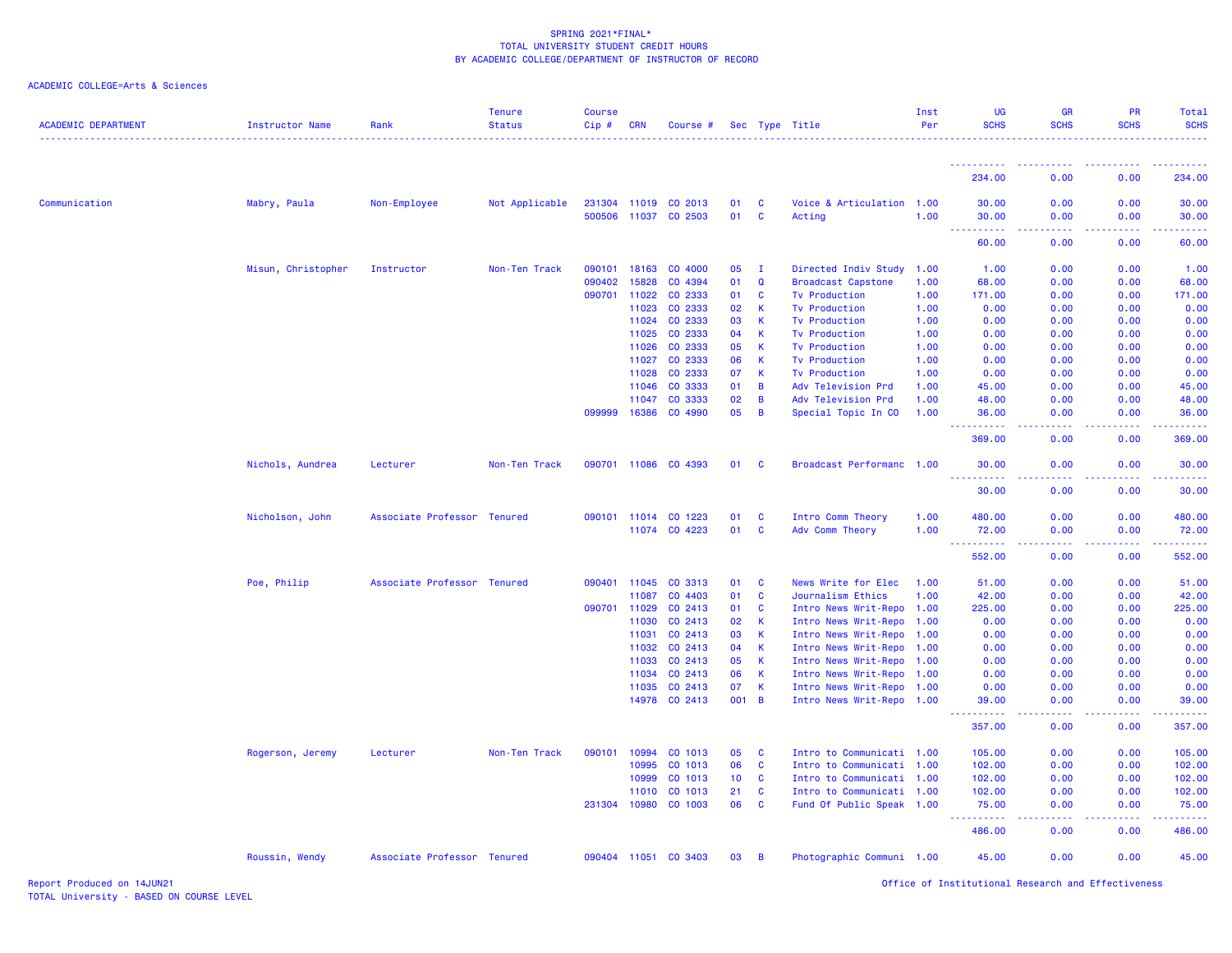| <b>ACADEMIC DEPARTMENT</b> | Instructor Name  | Rank                          | <b>Tenure</b><br><b>Status</b> | <b>Course</b><br>Cip# | <b>CRN</b>     | Course #           |            |              | Sec Type Title                               | Inst<br>Per  | <b>UG</b><br><b>SCHS</b>                                      | <b>GR</b><br><b>SCHS</b>                                                                                                                             | PR<br><b>SCHS</b>                                                                                                         | Total<br><b>SCHS</b>                                                                                                            |
|----------------------------|------------------|-------------------------------|--------------------------------|-----------------------|----------------|--------------------|------------|--------------|----------------------------------------------|--------------|---------------------------------------------------------------|------------------------------------------------------------------------------------------------------------------------------------------------------|---------------------------------------------------------------------------------------------------------------------------|---------------------------------------------------------------------------------------------------------------------------------|
|                            |                  |                               |                                | <b>.</b>              |                |                    |            |              |                                              |              |                                                               | $\frac{1}{2} \left( \frac{1}{2} \right) \left( \frac{1}{2} \right) \left( \frac{1}{2} \right) \left( \frac{1}{2} \right) \left( \frac{1}{2} \right)$ | $\frac{1}{2} \left( \frac{1}{2} \right) \left( \frac{1}{2} \right) \left( \frac{1}{2} \right) \left( \frac{1}{2} \right)$ | د د د د د                                                                                                                       |
| Communication              | Roussin, Wendy   | Associate Professor           | Tenured                        | 090404                | 15830          | CO 4423            | 01         | B            | Adv Photo Communicat 1.00                    |              | 27.00                                                         | 0.00                                                                                                                                                 | 0.00                                                                                                                      | 27.00                                                                                                                           |
|                            |                  |                               |                                | 090702                | 11056          | CO 3713            | 02         | $\mathbf{C}$ | Digital Communicatio 1.00                    |              | 33,00                                                         | 0.00                                                                                                                                                 | 0.00                                                                                                                      | 33.00                                                                                                                           |
|                            |                  |                               |                                |                       | 14979          | CO 3713            | 001        | B            | Digital Communicatio 1.00                    |              | 39.00<br><b></b>                                              | 0.00<br>.                                                                                                                                            | 0.00<br>.                                                                                                                 | 39.00<br>.                                                                                                                      |
|                            |                  |                               |                                |                       |                |                    |            |              |                                              |              | 144.00                                                        | 0.00                                                                                                                                                 | 0.00                                                                                                                      | 144.00                                                                                                                          |
|                            | Rupp, Jeffrey    | Non-Faculty                   | Not Applicable                 | 520701                | 13063          | <b>MGT 3323</b>    | 01         | C            | Entrepreneurship                             | 0.50         | 57.00                                                         | 0.00                                                                                                                                                 | 0.00                                                                                                                      | 57.00                                                                                                                           |
|                            |                  |                               |                                |                       | 13064          | <b>MGT 3323</b>    | 02         | C            | Entrepreneurship                             | 0.50         | 91.50                                                         | 0.00                                                                                                                                                 | 0.00                                                                                                                      | 91.50                                                                                                                           |
|                            |                  |                               |                                |                       |                |                    |            |              |                                              |              | $\omega_{\rm{eff}}$<br><b><i><u><u> - - - - -</u></u></i></b> | $\sim$ $\sim$ $\sim$ $\sim$                                                                                                                          | $\sim$ $\sim$ $\sim$                                                                                                      | .                                                                                                                               |
|                            |                  |                               |                                |                       |                |                    |            |              |                                              |              | 148.50                                                        | 0.00                                                                                                                                                 | 0.00                                                                                                                      | 148.50                                                                                                                          |
|                            | Schnitzler, Mark | Lecturer                      | Non-Ten Track                  | 500501                | 15140          | CO 1503            | 02         | C            | Intro To Theatre                             | 1.00         | 258.00                                                        | 0.00                                                                                                                                                 | 0.00                                                                                                                      | 258.00                                                                                                                          |
|                            |                  |                               |                                |                       | 15141          | CO 1503            | 03         | $\mathbf c$  | Intro To Theatre                             | 1.00         | 237.00                                                        | 0.00                                                                                                                                                 | 0.00                                                                                                                      | 237.00                                                                                                                          |
|                            |                  |                               |                                |                       |                |                    |            |              |                                              |              | .<br>$\sim 100$<br>495.00                                     | $\frac{1}{2} \left( \frac{1}{2} \right) \left( \frac{1}{2} \right) \left( \frac{1}{2} \right) \left( \frac{1}{2} \right)$<br>0.00                    | .<br>0.00                                                                                                                 | $\begin{array}{cccccccccc} \bullet & \bullet & \bullet & \bullet & \bullet & \bullet & \bullet & \bullet \end{array}$<br>495.00 |
|                            |                  |                               |                                | 231304                | 11075          | CO 4253            | 01         | C            | Elements Of Persuasn 1.00                    |              |                                                               |                                                                                                                                                      |                                                                                                                           |                                                                                                                                 |
|                            | Seitz, Holli     | Assistant Professor Ten Track |                                |                       | 11076          | CO 4253            | 02         | $\mathbf{C}$ | Elements Of Persuasn 1.00                    |              | 81.00<br>78.00                                                | 0.00<br>0.00                                                                                                                                         | 0.00<br>0.00                                                                                                              | 81.00<br>78.00                                                                                                                  |
|                            |                  |                               |                                |                       |                |                    | 01         |              |                                              |              |                                                               |                                                                                                                                                      |                                                                                                                           |                                                                                                                                 |
|                            |                  |                               |                                |                       | 11097<br>11098 | CO 6253<br>CO 6253 | 02         | C<br>C       | Elements Of Persuasn<br>Elements Of Persuasn | 1.00         | 0.00                                                          | 3.00                                                                                                                                                 | 0.00<br>0.00                                                                                                              | 3.00<br>15.00                                                                                                                   |
|                            |                  |                               |                                | 240101 17137          |                | <b>HON 4093</b>    | <b>HO6</b> | E            | <b>Honors Thesis</b>                         | 1.00<br>1.00 | 0.00<br>3.00                                                  | 15.00<br>0.00                                                                                                                                        | 0.00                                                                                                                      | 3.00                                                                                                                            |
|                            |                  |                               |                                |                       |                |                    |            |              |                                              |              |                                                               |                                                                                                                                                      |                                                                                                                           |                                                                                                                                 |
|                            |                  |                               |                                |                       |                |                    |            |              |                                              |              | 162.00                                                        | 18.00                                                                                                                                                | 0.00                                                                                                                      | 180.00                                                                                                                          |
|                            | Smith, Glenn     | Associate Professor Tenured   |                                | 050207                | 16368          | CO 4233            | 001 C      |              | Gender and Media                             | 1.00         | 39.00                                                         | 0.00                                                                                                                                                 | 0.00                                                                                                                      | 39.00                                                                                                                           |
|                            |                  |                               |                                |                       | 16715          | GS 4233            | 001        | C            | Gender and Media                             | 1.00         | 9.00                                                          | 0.00                                                                                                                                                 | 0.00                                                                                                                      | 9.00                                                                                                                            |
|                            |                  |                               |                                | 090101 15829          |                | CO 4263            | 01         | $\mathbf c$  | Gender Communication                         | 1.00         | 84.00                                                         | 0.00                                                                                                                                                 | 0.00                                                                                                                      | 84.00                                                                                                                           |
|                            |                  |                               |                                |                       | 16716          | GS 4263            | 01         | $\mathbf c$  | Gender Communication                         | 1.00         | 6.00                                                          | 0.00                                                                                                                                                 | 0.00                                                                                                                      | 6.00                                                                                                                            |
|                            |                  |                               |                                | 090102 11080          |                | CO 4323            | 01         | C            | Mass Media-Society                           | 1.00         | 75.00                                                         | 0.00                                                                                                                                                 | 0.00                                                                                                                      | 75.00                                                                                                                           |
|                            |                  |                               |                                | 090401 11015          |                | CO 1403            | 01         | $\mathbf{C}$ | Intro Mass Media                             | 1.00         | 387.00<br>.                                                   | 0.00                                                                                                                                                 | 0.00                                                                                                                      | 387.00<br>بالمستحب                                                                                                              |
|                            |                  |                               |                                |                       |                |                    |            |              |                                              |              | 600.00                                                        | 0.00                                                                                                                                                 | 0.00                                                                                                                      | 600.00                                                                                                                          |
|                            | Smith, Joy       | Non-Faculty                   | Not Applicable                 | 149999                | 15438          | GE 2011            | 01         | C            | Engr Recruitment Ldr 1.00                    |              | 15.00                                                         | 0.00                                                                                                                                                 | 0.00                                                                                                                      | 15.00                                                                                                                           |
|                            |                  |                               |                                |                       |                |                    |            |              |                                              |              | .<br>15.00                                                    | 0.00                                                                                                                                                 | 0.00                                                                                                                      | وعاعاها<br>15.00                                                                                                                |
|                            | Strout, Lawrence | Associate Professor Tenured   |                                | 090102 11078          |                | CO 4313            | 01         | C            | Mass Media Law                               | 1.00         | 75.00                                                         | 0.00                                                                                                                                                 | 0.00                                                                                                                      | 75.00                                                                                                                           |
|                            |                  |                               |                                |                       | 11079          | CO 4313            | 02         | $\mathbf{C}$ | <b>Mass Media Law</b>                        | 1.00         | 78.00                                                         | 0.00                                                                                                                                                 | 0.00                                                                                                                      | 78.00                                                                                                                           |
|                            |                  |                               |                                | 090401 11099          |                | CO 6313            | 01         | C            | <b>Mass Media Law</b>                        | 1.00         | 0.00                                                          | 6.00                                                                                                                                                 | 0.00                                                                                                                      | 6.00                                                                                                                            |
|                            |                  |                               |                                | 090701 11048          |                | CO 3343            | 01         | C            | Writing for the Medi 1.00                    |              | 45.00                                                         | 0.00                                                                                                                                                 | 0.00                                                                                                                      | 45.00                                                                                                                           |
|                            |                  |                               |                                |                       |                |                    |            |              |                                              |              | .<br>198.00                                                   | $\frac{1}{2} \left( \frac{1}{2} \right) \left( \frac{1}{2} \right) \left( \frac{1}{2} \right) \left( \frac{1}{2} \right)$<br>6.00                    | .<br>0.00                                                                                                                 | .<br>204.00                                                                                                                     |
|                            | Sullivan, Mary   | Lecturer                      | Non-Ten Track                  | 090401                | 15834          | CO 3313            | 02         | C            | News Write for Elec                          | 1.00         | 51.00                                                         | 0.00                                                                                                                                                 | 0.00                                                                                                                      | 51.00                                                                                                                           |
|                            |                  |                               |                                |                       |                |                    |            |              |                                              |              | .<br>51.00                                                    | د د د د<br>0.00                                                                                                                                      | $\sim$ $\sim$ $\sim$ $\sim$<br>0.00                                                                                       | .<br>51.00                                                                                                                      |
|                            |                  |                               |                                |                       |                |                    |            |              |                                              |              |                                                               |                                                                                                                                                      |                                                                                                                           |                                                                                                                                 |
|                            | Taylor, Joshua   | Lecturer                      | Non-Ten Track                  | 090101                | 14062          | CO 3833            | 201 C      |              | Interviewing                                 | 1.00         | 21.00                                                         | 0.00                                                                                                                                                 | 0.00                                                                                                                      | 21.00                                                                                                                           |
|                            |                  |                               |                                | 090401                | 15259          | CO 3313            | 201        | C            | News Write for Elec                          | 1.00         | 24.00                                                         | 0.00                                                                                                                                                 | 0.00                                                                                                                      | 24.00                                                                                                                           |
|                            |                  |                               |                                | 090701                | 15244          | CO 4373            | 201        | <b>C</b>     | Prac In Tv News                              | 1.00         | 3.00<br><u> - - - - - - - - - -</u>                           | 0.00<br>المستملة                                                                                                                                     | 0.00<br>المستمال                                                                                                          | 3.00<br>22222                                                                                                                   |
|                            |                  |                               |                                |                       |                |                    |            |              |                                              |              | 48.00                                                         | 0.00                                                                                                                                                 | 0.00                                                                                                                      | 48.00                                                                                                                           |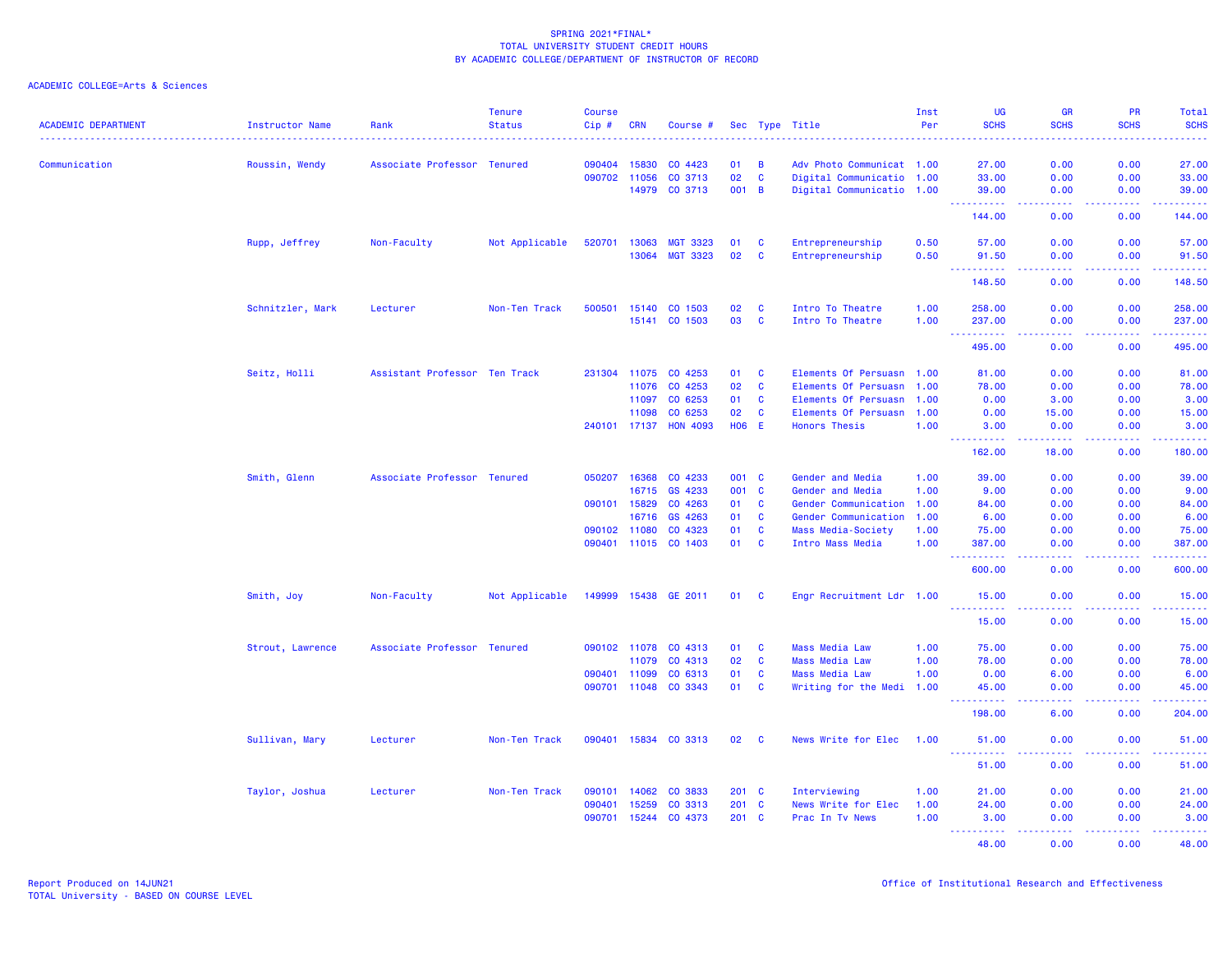| <b>ACADEMIC DEPARTMENT</b>                              | Instructor Name  | Rank                              | <b>Tenure</b><br><b>Status</b> | <b>Course</b><br>Cip# | <b>CRN</b> | Course #             |                 |              | Sec Type Title            | Inst<br>Per | UG<br><b>SCHS</b>     | <b>GR</b><br><b>SCHS</b> | <b>PR</b><br><b>SCHS</b>                                                                                                          | <b>Total</b><br><b>SCHS</b><br>$\frac{1}{2} \left( \frac{1}{2} \right) \left( \frac{1}{2} \right) \left( \frac{1}{2} \right) \left( \frac{1}{2} \right)$                                                                                                                                                                                                                                                                                                                                          |
|---------------------------------------------------------|------------------|-----------------------------------|--------------------------------|-----------------------|------------|----------------------|-----------------|--------------|---------------------------|-------------|-----------------------|--------------------------|-----------------------------------------------------------------------------------------------------------------------------------|---------------------------------------------------------------------------------------------------------------------------------------------------------------------------------------------------------------------------------------------------------------------------------------------------------------------------------------------------------------------------------------------------------------------------------------------------------------------------------------------------|
| Communication                                           | Thompson, Thomas | Non-Faculty                       | Not Applicable                 |                       |            | 090404 11049 CO 3403 | 01 B            |              | Photographic Communi 1.00 |             | 48.00                 | 0.00                     | 0.00                                                                                                                              | 48.00                                                                                                                                                                                                                                                                                                                                                                                                                                                                                             |
|                                                         |                  |                                   |                                |                       |            |                      |                 |              |                           |             | -----------<br>48.00  | ----<br>0.00             | $\sim$ $\sim$ $\sim$ $\sim$<br>0.00                                                                                               | . <b>.</b><br>48.00                                                                                                                                                                                                                                                                                                                                                                                                                                                                               |
|                                                         | Webb, Matthew    | Clinical Assist Pro Non-Ten Track |                                | 090101                | 18043      | CO 4000              | $01$ I          |              | Directed Indiv Study 1.00 |             | 1.00                  | 0.00                     | 0.00                                                                                                                              | 1.00                                                                                                                                                                                                                                                                                                                                                                                                                                                                                              |
|                                                         |                  |                                   |                                |                       | 18044      | CO 4000              | 02              | <b>I</b>     | Directed Indiv Study 1.00 |             | 2.00                  | 0.00                     | 0.00                                                                                                                              | 2.00                                                                                                                                                                                                                                                                                                                                                                                                                                                                                              |
|                                                         |                  |                                   |                                | 099999                | 16385      | CO 4990              | 04              | B            | Special Topic In CO 1.00  |             | 39.00                 | 0.00                     | 0.00                                                                                                                              | 39.00                                                                                                                                                                                                                                                                                                                                                                                                                                                                                             |
|                                                         |                  |                                   |                                | 500501                | 11017      | CO 1503              | 01              | <b>C</b>     | Intro To Theatre          | 1.00        | 291.00                | 0.00                     | 0.00                                                                                                                              | 291.00                                                                                                                                                                                                                                                                                                                                                                                                                                                                                            |
|                                                         |                  |                                   |                                |                       |            | 11018 CO 1553        | 01              | E.           | Theatre Practicum #5 1.00 |             | 30.00<br>----         | 0.00                     | 0.00<br>$\frac{1}{2} \left( \frac{1}{2} \right) \left( \frac{1}{2} \right) \left( \frac{1}{2} \right) \left( \frac{1}{2} \right)$ | 30.00<br>. <b>.</b>                                                                                                                                                                                                                                                                                                                                                                                                                                                                               |
|                                                         |                  |                                   |                                |                       |            |                      |                 |              |                           |             | 363.00                | 0.00                     | 0.00                                                                                                                              | 363.00                                                                                                                                                                                                                                                                                                                                                                                                                                                                                            |
|                                                         | Williams, Kevin  | Associate Professor Tenured       |                                | 090102 11081          |            | CO 4323              | 02              | <b>C</b>     | Mass Media-Society        | 1.00        | 72.00                 | 0.00                     | 0.00                                                                                                                              | 72.00                                                                                                                                                                                                                                                                                                                                                                                                                                                                                             |
|                                                         |                  |                                   |                                |                       |            | 14371 CO 4323        | 501 C           |              | Mass Media-Society        | 1.00        | 72.00                 | 0.00                     | 0.00                                                                                                                              | 72.00                                                                                                                                                                                                                                                                                                                                                                                                                                                                                             |
|                                                         |                  |                                   |                                |                       | 14964      | CO 4323              | 001 C           |              | Mass Media-Society        | 1.00        | 39.00                 | 0.00                     | 0.00                                                                                                                              | 39.00                                                                                                                                                                                                                                                                                                                                                                                                                                                                                             |
|                                                         |                  |                                   |                                | 090401                | 11102      | CO 6323              | 02 C            |              | Mass Media-Society        | 1.00        | 0.00                  | 6.00                     | 0.00                                                                                                                              | 6.00                                                                                                                                                                                                                                                                                                                                                                                                                                                                                              |
|                                                         |                  |                                   |                                |                       |            | 14374 CO 6323        | 501 C           |              | Mass Media-Society        | 1.00        | 0.00                  | 15.00                    | 0.00                                                                                                                              | 15.00                                                                                                                                                                                                                                                                                                                                                                                                                                                                                             |
|                                                         |                  |                                   |                                |                       |            | 090702 11055 CO 3713 | 01 C            |              | Digital Communicatio 1.00 |             | 39.00                 | 0.00                     | 0.00                                                                                                                              | 39.00                                                                                                                                                                                                                                                                                                                                                                                                                                                                                             |
|                                                         |                  |                                   |                                |                       |            |                      |                 |              |                           |             | 222.00                | 21.00                    | ----<br>0.00                                                                                                                      | 243.00                                                                                                                                                                                                                                                                                                                                                                                                                                                                                            |
|                                                         | Williams, Linda  | Lecturer                          | Non-Ten Track                  | 090101                | 10991      | CO 1013              | 02              | <b>C</b>     | Intro to Communicati 1.00 |             | 99.00                 | 0.00                     | 0.00                                                                                                                              | 99.00                                                                                                                                                                                                                                                                                                                                                                                                                                                                                             |
|                                                         |                  |                                   |                                |                       | 10996      | CO 1013              | 07              | <b>C</b>     | Intro to Communicati 1.00 |             | 96.00                 | 0.00                     | 0.00                                                                                                                              | 96.00                                                                                                                                                                                                                                                                                                                                                                                                                                                                                             |
|                                                         |                  |                                   |                                |                       | 11002      | CO 1013              | 13              | <b>C</b>     | Intro to Communicati 1.00 |             | 102.00                | 0.00                     | 0.00                                                                                                                              | 102.00                                                                                                                                                                                                                                                                                                                                                                                                                                                                                            |
|                                                         |                  |                                   |                                |                       | 11009      | CO 1013              | 20              | $\mathbf{C}$ | Intro to Communicati 1.00 |             | 105.00                | 0.00                     | 0.00                                                                                                                              | 105.00                                                                                                                                                                                                                                                                                                                                                                                                                                                                                            |
|                                                         |                  |                                   |                                | 231304                | 10984      | CO 1003              | 10 <sup>°</sup> | <b>C</b>     | Fund Of Public Speak 1.00 |             | 75.00                 | 0.00                     | 0.00                                                                                                                              | 75.00                                                                                                                                                                                                                                                                                                                                                                                                                                                                                             |
|                                                         |                  |                                   |                                |                       |            |                      |                 |              |                           |             | <b>.</b> .<br>477.00  | ----<br>0.00             | .<br>0.00                                                                                                                         | .<br>477.00                                                                                                                                                                                                                                                                                                                                                                                                                                                                                       |
| ======================================<br>Communication |                  |                                   |                                |                       |            |                      |                 |              |                           |             | ==========<br>9872.50 | ==========<br>45.00      | ==========<br>0.00                                                                                                                | $\begin{array}{cccccccccc} \multicolumn{2}{c}{} & \multicolumn{2}{c}{} & \multicolumn{2}{c}{} & \multicolumn{2}{c}{} & \multicolumn{2}{c}{} & \multicolumn{2}{c}{} & \multicolumn{2}{c}{} & \multicolumn{2}{c}{} & \multicolumn{2}{c}{} & \multicolumn{2}{c}{} & \multicolumn{2}{c}{} & \multicolumn{2}{c}{} & \multicolumn{2}{c}{} & \multicolumn{2}{c}{} & \multicolumn{2}{c}{} & \multicolumn{2}{c}{} & \multicolumn{2}{c}{} & \multicolumn{2}{c}{} & \multicolumn{2}{c}{} & \mult$<br>9917.50 |
| ======================================                  |                  |                                   |                                |                       |            |                      |                 |              |                           |             | ==========            | =======================  |                                                                                                                                   | -----------                                                                                                                                                                                                                                                                                                                                                                                                                                                                                       |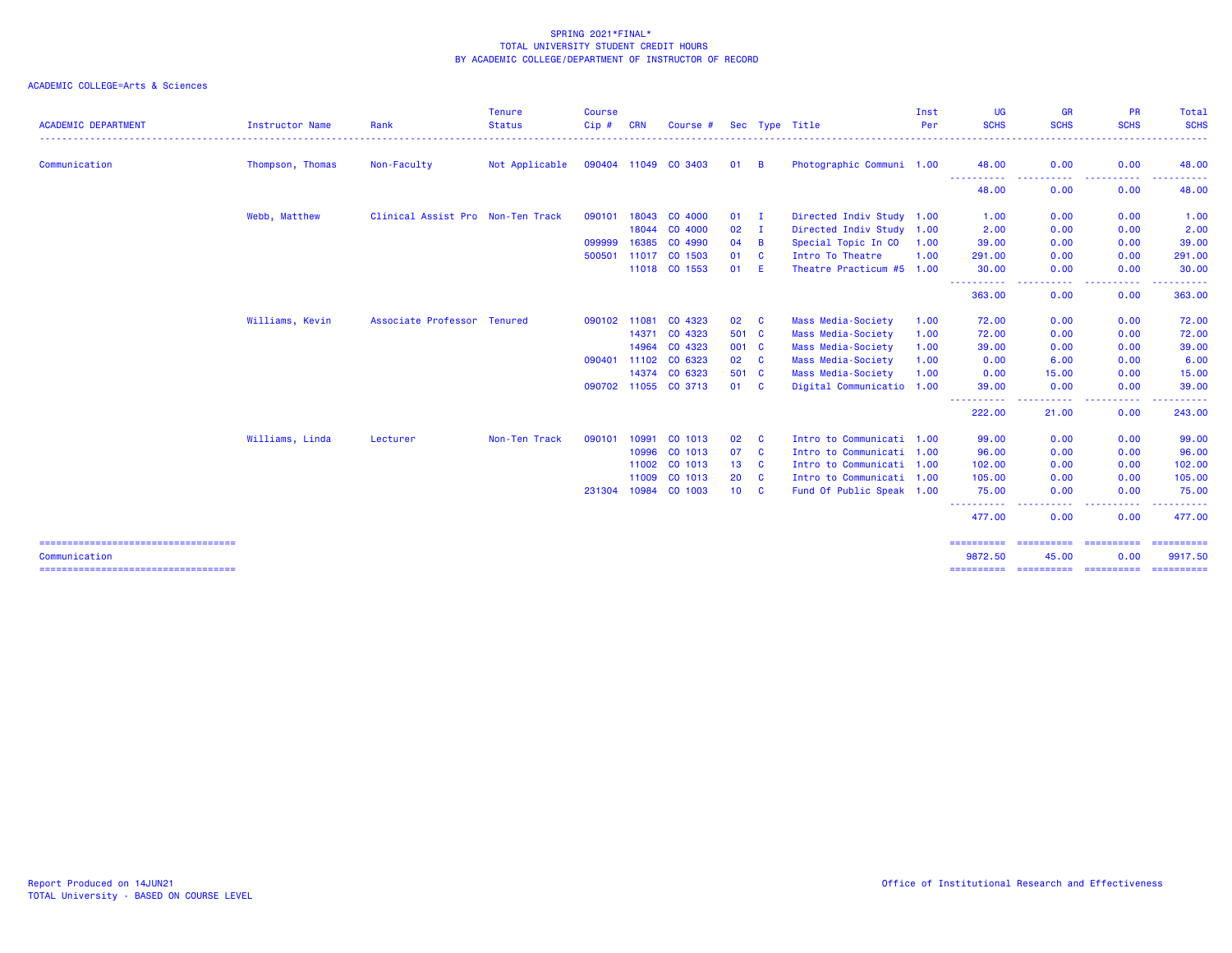| <b>ACADEMIC DEPARTMENT</b> | <b>Instructor Name</b> | Rank                        | <b>Tenure</b><br><b>Status</b> | <b>Course</b><br>Cip# | <b>CRN</b>   | Course #             |                 |                         | Sec Type Title            | Inst<br>Per | UG<br><b>SCHS</b>                                                                                             | <b>GR</b><br><b>SCHS</b> | <b>PR</b><br><b>SCHS</b>            | <b>Total</b><br><b>SCHS</b> |
|----------------------------|------------------------|-----------------------------|--------------------------------|-----------------------|--------------|----------------------|-----------------|-------------------------|---------------------------|-------------|---------------------------------------------------------------------------------------------------------------|--------------------------|-------------------------------------|-----------------------------|
| English                    | Allsup, Allison        | Grad Teach Assist           | Not Applicable                 |                       |              | 231301 11733 EN 1113 | 57              | $\overline{\mathbf{C}}$ | En Composition II         | 1.00        | 63.00                                                                                                         | 0.00                     | 0.00                                | 63.00                       |
|                            |                        |                             |                                |                       |              |                      |                 |                         |                           |             | <b><i><u><u><b>Little Little</b></u></u></i></b><br>63.00                                                     | .<br>0.00                | .<br>0.00                           | .<br>63.00                  |
|                            | Angelo, Carolyn        | Lecturer                    | Non-Ten Track                  |                       |              | 160102 10249 AN 2403 | 02              | <b>C</b>                | Intro to Study of La 1.00 |             | 42.00                                                                                                         | 0.00                     | 0.00                                | 42.00                       |
|                            |                        |                             |                                |                       | 10250        | AN 2403              | 03              | C                       | Intro to Study of La 1.00 |             | 48.00                                                                                                         | 0.00                     | 0.00                                | 48.00                       |
|                            |                        |                             |                                |                       | 11788        | <b>EN 2403</b>       | 02              | $\mathbf{C}$            | Intro to Study of La 1.00 |             | 18.00                                                                                                         | 0.00                     | 0.00                                | 18.00                       |
|                            |                        |                             |                                |                       | 11789        | EN 2403              | 03              | <b>C</b>                | Intro to Study of La 1.00 |             | 9.00                                                                                                          | 0.00                     | 0.00                                | 9.00                        |
|                            |                        |                             |                                |                       | 15383        | <b>EN 2403</b>       | 04              | $\mathbf{C}$            | Intro to Study of La 1.00 |             | 12.00                                                                                                         | 0.00                     | 0.00                                | 12.00                       |
|                            |                        |                             |                                |                       | 15384        | AN 2403              | 04              | C                       | Intro to Study of La 1.00 |             | 36.00                                                                                                         | 0.00                     | 0.00                                | 36.00                       |
|                            |                        |                             |                                |                       |              | 231301 11670 EN 1103 | 06              | $\mathbf{C}$            | En Composition I          | 1.00        | 57.00                                                                                                         | 0.00<br>222 L            | 0.00                                | 57.00<br>.                  |
|                            |                        |                             |                                |                       |              |                      |                 |                         |                           |             | 222.00                                                                                                        | 0.00                     | 0.00                                | 222.00                      |
|                            | Atkinson, Theodore     | Associate Professor Tenured |                                | 231402                | 11783        | <b>EN 2253</b>       | 04              | C                       | American Lit After 1      | 1.00        | 39.00                                                                                                         | 0.00                     | 0.00                                | 39.00                       |
|                            |                        |                             |                                | 239999                | 16885        | <b>EN 8000</b>       | 03              | D                       | Research / Thesis         | 1.00        | 0.00                                                                                                          | 3.00                     | 0.00                                | 3.00                        |
|                            |                        |                             |                                | 500601                | 11073        | CO 4124              | 01              | B                       | Topics in Film            | 1.00        | 20.00                                                                                                         | 0.00                     | 0.00                                | 20.00                       |
|                            |                        |                             |                                |                       | 15546        | EN 4124              | 01              | B                       | Topics in Film            | 1.00        | 8.00                                                                                                          | 0.00                     | 0.00                                | 8.00                        |
|                            |                        |                             |                                |                       | 15549        | EN 6124              | 01              | B                       | Topics in Film            | 1.00        | 0.00                                                                                                          | 24.00                    | 0.00                                | 24.00                       |
|                            |                        |                             |                                |                       | 16360        | ART 4124             | 01              | B                       | Topics in Film            | 1.00        | 28.00<br><b><i><u></u></i></b>                                                                                | 0.00<br>-----            | 0.00<br>.                           | 28.00<br>.                  |
|                            |                        |                             |                                |                       |              |                      |                 |                         |                           |             | 95.00                                                                                                         | 27.00                    | 0.00                                | 122.00                      |
|                            | Austin, Daniel         | Instructor                  | Non-Ten Track                  | 231301                | 11667        | <b>EN 1103</b>       | 01              | <b>C</b>                | En Composition I          | 1.00        | 60.00                                                                                                         | 0.00                     | 0.00                                | 60.00                       |
|                            |                        |                             |                                | 231401                | 11752        | <b>EN 2203</b>       | 01              | $\mathbf{C}$            | Intro To Literature       | 1.00        | 90.00                                                                                                         | 0.00                     | 0.00                                | 90.00                       |
|                            |                        |                             |                                |                       | 11757        | <b>EN 2203</b>       | 06              | <b>C</b>                | Intro To Literature       | 1.00        | 90.00                                                                                                         | 0.00                     | 0.00                                | 90.00                       |
|                            |                        |                             |                                |                       | 14500        | <b>EN 2203</b>       | 502 C           |                         | Intro To Literature       | 1.00        | 36.00                                                                                                         | 0.00                     | 0.00                                | 36.00                       |
|                            |                        |                             |                                |                       | 14984        | <b>EN 2203</b>       | 001 C           |                         | Intro To Literature       | 1.00        | 45.00<br>بالمستعا                                                                                             | 0.00<br>.                | 0.00<br>$\sim$ $\sim$ $\sim$ $\sim$ | 45.00<br>.                  |
|                            |                        |                             |                                |                       |              |                      |                 |                         |                           |             | 321.00                                                                                                        | 0.00                     | 0.00                                | 321.00                      |
|                            | Barber, Kathryn        | Lecturer                    | Non-Ten Track                  | 231301                | 11723        | EN 1113              | 46              | <b>C</b>                | En Composition II         | 1.00        | 57.00                                                                                                         | 0.00                     | 0.00                                | 57.00                       |
|                            |                        |                             |                                | 231302 11797          |              | <b>EN 3303</b>       | 04              | C                       | Creative Writing          | 1.00        | 45.00                                                                                                         | 0.00                     | 0.00                                | 45.00                       |
|                            |                        |                             |                                |                       | 14983        | <b>EN 3303</b>       | 001             | $\mathbf{C}$            | Creative Writing          | 1.00        | 39.00                                                                                                         | 0.00                     | 0.00                                | 39.00                       |
|                            |                        |                             |                                |                       | 17797        | <b>EN 3303</b>       | 09              | C                       | Creative Writing          | 1.00        | 27.00                                                                                                         | 0.00                     | 0.00                                | 27.00                       |
|                            |                        |                             |                                | 231401 11753          |              | <b>EN 2203</b>       | 02              | <b>C</b>                | Intro To Literature       | 1.00        | 84.00                                                                                                         | 0.00                     | 0.00                                | 84.00                       |
|                            |                        |                             |                                |                       |              |                      |                 |                         |                           |             | .<br>$\frac{1}{2} \left( \frac{1}{2} \right) \left( \frac{1}{2} \right) \left( \frac{1}{2} \right)$<br>252.00 | بالأباد<br>0.00          | .<br>0.00                           | .<br>252.00                 |
|                            | Barton, Amy            | Instructor                  | Non-Ten Track                  | 231303                | 12327        | GE 3513              | 07              | $\mathbf{C}$            | <b>Technical Writing</b>  | 1.00        | 33.00                                                                                                         | 0.00                     | 0.00                                | 33.00                       |
|                            |                        |                             |                                |                       | 12336        | GE 3513              | H01 C           |                         | Honors - Technical W 1.00 |             | 33.00                                                                                                         | 0.00                     | 0.00                                | 33.00                       |
|                            |                        |                             |                                |                       | 15171        | GE 3513              | 002 C           |                         | <b>Technical Writing</b>  | 1.00        | 39.00                                                                                                         | 0.00                     | 0.00                                | 39.00                       |
|                            |                        |                             |                                |                       | 15441        | GE 3513              | 31 C            |                         | <b>Technical Writing</b>  | 1.00        | 93.00<br><b><i><u><u><b>A</b></u></u></i></b>                                                                 | 0.00<br>.                | 0.00<br>.                           | 93.00<br>.                  |
|                            |                        |                             |                                |                       |              |                      |                 |                         |                           |             | 198.00                                                                                                        | 0.00                     | 0.00                                | 198.00                      |
|                            | Barton, Kelly          | Grad Teach Assist           | Not Applicable                 |                       |              | 231301 11734 EN 1113 | 58 C            |                         | En Composition II         | 1.00        | 60.00                                                                                                         | 0.00                     | 0.00                                | 60.00                       |
|                            |                        |                             |                                |                       |              |                      |                 |                         |                           |             | $\sim$ $\sim$ $\sim$<br>.<br>60.00                                                                            | .<br>0.00                | -----<br>0.00                       | .<br>60.00                  |
|                            | Bogard, LaToya         | Instructor                  | Non-Ten Track                  |                       | 231301 11749 | <b>EN 1173</b>       | 02              | <b>C</b>                | Accelerated Comp II       | 1.00        | 21.00                                                                                                         | 0.00                     | 0.00                                | 21.00                       |
|                            |                        |                             |                                |                       | 11751        | <b>EN 1173</b>       | 04              | $\mathbf{C}$            | Accelerated Comp II       | 1.00        | 33.00                                                                                                         | 0.00                     | 0.00                                | 33.00                       |
|                            |                        |                             |                                | 231303                | 12334        | GE 3513              | 13 <sup>°</sup> | $\mathbf{C}$            | <b>Technical Writing</b>  | 1.00        | 63.00                                                                                                         | 0.00                     | 0.00                                | 63.00                       |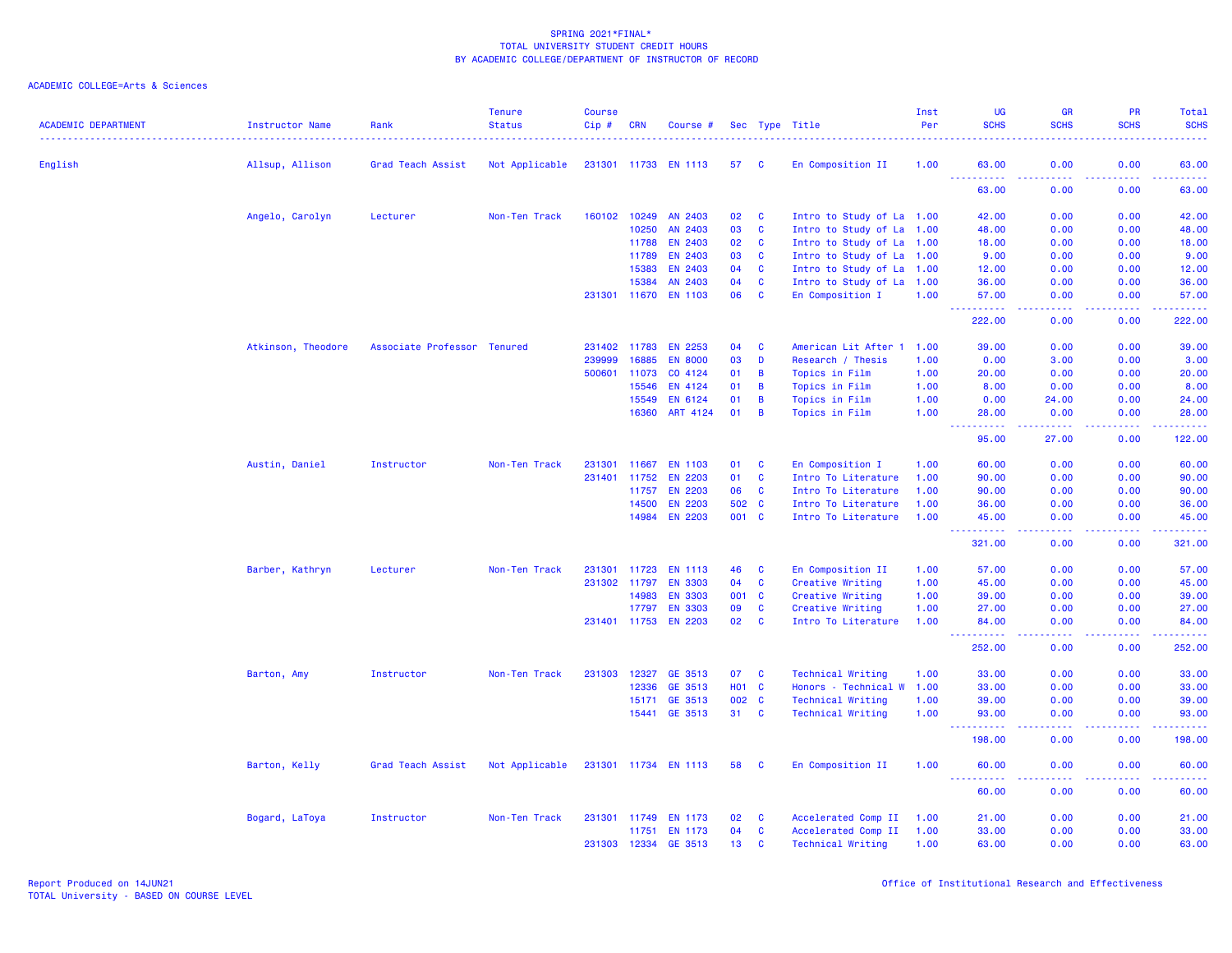| <b>ACADEMIC DEPARTMENT</b> | <b>Instructor Name</b>            | Rank                        | <b>Tenure</b><br><b>Status</b> | <b>Course</b><br>Cip# | <b>CRN</b>   | Course #              |                 |              | Sec Type Title            | Inst<br>Per | <b>UG</b><br><b>SCHS</b>            | <b>GR</b><br><b>SCHS</b>                                                                                                           | PR<br><b>SCHS</b>                                                                                                                                            | Total<br><b>SCHS</b>                                                                                                           |
|----------------------------|-----------------------------------|-----------------------------|--------------------------------|-----------------------|--------------|-----------------------|-----------------|--------------|---------------------------|-------------|-------------------------------------|------------------------------------------------------------------------------------------------------------------------------------|--------------------------------------------------------------------------------------------------------------------------------------------------------------|--------------------------------------------------------------------------------------------------------------------------------|
|                            |                                   |                             |                                |                       |              |                       |                 |              |                           |             | <u>.</u>                            |                                                                                                                                    |                                                                                                                                                              |                                                                                                                                |
|                            |                                   |                             |                                |                       |              |                       |                 |              |                           |             | 117.00                              | 0.00                                                                                                                               | 0.00                                                                                                                                                         | 117.00                                                                                                                         |
| English                    | Brown, Donald                     | Lecturer                    | Non-Ten Track                  |                       | 231401 11847 | <b>EN 8593</b>        | 01              | <b>S</b>     | Stu Postcolonial Lit 0.50 |             | 0.00                                | 16.50                                                                                                                              | 0.00                                                                                                                                                         | 16.50                                                                                                                          |
|                            |                                   |                             |                                | 240101                | 12624        | <b>HON 1173</b>       | <b>HO1</b>      | <b>S</b>     | The Quest II              | 1.00        | 36.00<br>.                          | 0.00<br>.                                                                                                                          | 0.00<br>.                                                                                                                                                    | 36.00<br>.                                                                                                                     |
|                            |                                   |                             |                                |                       |              |                       |                 |              |                           |             | 36.00                               | 16.50                                                                                                                              | 0.00                                                                                                                                                         | 52.50                                                                                                                          |
|                            | Brown, Madison                    | Grad Teach Assist           | Not Applicable                 |                       |              | 231301 11706 EN 1113  | 29 C            |              | En Composition II         | 1.00        | 60.00                               | 0.00                                                                                                                               | 0.00                                                                                                                                                         | 60.00                                                                                                                          |
|                            |                                   |                             |                                |                       |              |                       |                 |              |                           |             | 60.00                               | 0.00                                                                                                                               | 0.00                                                                                                                                                         | 60.00                                                                                                                          |
|                            | Cardozo Gaibisso, Lo Non-Employee |                             | Not Applicable                 |                       | 160102 11818 | <b>EN 4433</b>        | 01 C            |              | Approaches to TESOL       | 1.00        | 18.00                               | 0.00                                                                                                                               | 0.00                                                                                                                                                         | 18.00                                                                                                                          |
|                            |                                   |                             |                                |                       | 15558        | EN 4433               | 501 C           |              | Approaches to TESOL       | 1.00        | 9.00                                | 0.00                                                                                                                               | 0.00                                                                                                                                                         | 9.00                                                                                                                           |
|                            |                                   |                             |                                |                       |              | 15559 EN 6433         | 501 C           |              | Approaches to TESOL       | 1.00        | 0.00<br><u> - - - - - - - - - -</u> | 15.00<br>$\frac{1}{2} \left( \frac{1}{2} \right) \left( \frac{1}{2} \right) \left( \frac{1}{2} \right) \left( \frac{1}{2} \right)$ | 0.00<br>.                                                                                                                                                    | 15.00<br>.                                                                                                                     |
|                            |                                   |                             |                                |                       |              |                       |                 |              |                           |             | 27.00                               | 15.00                                                                                                                              | 0.00                                                                                                                                                         | 42.00                                                                                                                          |
|                            | Claggett, Shalyn                  | Associate Professor Tenured |                                | 231301 11803          |              | <b>EN 3414</b>        | 01              | C            | Crit Writ/Resrch Lit 1.00 |             | 52.00                               | 0.00                                                                                                                               | 0.00                                                                                                                                                         | 52.00                                                                                                                          |
|                            |                                   |                             |                                |                       | 231404 15542 | <b>EN 4883</b>        | 01              | <b>C</b>     | Victorian Prose-Poet 1.00 |             | 39.00                               | 0.00                                                                                                                               | 0.00                                                                                                                                                         | 39.00                                                                                                                          |
|                            |                                   |                             |                                |                       | 15544        | <b>EN 6883</b>        | 01              | <b>C</b>     | Victorian Prose-Poet 1.00 |             | 0.00<br><u>.</u>                    | 12.00<br>.                                                                                                                         | 0.00<br>.                                                                                                                                                    | 12.00<br>$\begin{array}{cccccccccc} \bullet & \bullet & \bullet & \bullet & \bullet & \bullet & \bullet & \bullet \end{array}$ |
|                            |                                   |                             |                                |                       |              |                       |                 |              |                           |             | 91.00                               | 12.00                                                                                                                              | 0.00                                                                                                                                                         | 103.00                                                                                                                         |
|                            | Craig, Heather                    | Non-Faculty                 | Not Applicable                 |                       |              | 521003 15875 LSK 1101 | 15 <sup>1</sup> | <b>C</b>     | Freshman Success Str 1.00 |             | 7.00<br><u>.</u>                    | 0.00                                                                                                                               | 0.00                                                                                                                                                         | 7.00                                                                                                                           |
|                            |                                   |                             |                                |                       |              |                       |                 |              |                           |             | 7.00                                | 0.00                                                                                                                               | 0.00                                                                                                                                                         | 7.00                                                                                                                           |
|                            | Creevy, Patrick                   | Non-Employee                | Not Applicable                 |                       |              | 231404 11774 EN 2223  | 02              | $\mathbf{C}$ | English Lit After 18 1.00 |             | 60.00                               | 0.00                                                                                                                               | 0.00                                                                                                                                                         | 60.00                                                                                                                          |
|                            |                                   |                             |                                |                       |              | 11775 EN 2223         | 03              | <b>C</b>     | English Lit After 18 1.00 |             | 33.00<br>.                          | 0.00<br>د د د د                                                                                                                    | 0.00<br>.                                                                                                                                                    | 33.00<br>.                                                                                                                     |
|                            |                                   |                             |                                |                       |              |                       |                 |              |                           |             | 93.00                               | 0.00                                                                                                                               | 0.00                                                                                                                                                         | 93.00                                                                                                                          |
|                            | Crescenzo, Michele                | Lecturer                    | Non-Ten Track                  |                       | 231401 11790 | <b>EN 2434</b>        | 01              | B            | Literature And Film       | 1.00        | 92.00                               | 0.00                                                                                                                               | 0.00                                                                                                                                                         | 92.00                                                                                                                          |
|                            |                                   |                             |                                |                       | 231402 11778 | <b>EN 2243</b>        | 03              | $\mathbf{C}$ | American Lit Before       | 1.00        | 54.00                               | 0.00                                                                                                                               | 0.00                                                                                                                                                         | 54.00                                                                                                                          |
|                            |                                   |                             |                                |                       | 231404 15506 | EN 2213               | 01              | <b>C</b>     | English Lit Before 1 1.00 |             | 84.00                               | 0.00                                                                                                                               | 0.00                                                                                                                                                         | 84.00                                                                                                                          |
|                            |                                   |                             |                                |                       | 16280        | <b>EN 2223</b>        | 04              | <b>C</b>     | English Lit After 18 1.00 |             | 39.00                               | 0.00                                                                                                                               | 0.00                                                                                                                                                         | 39.00                                                                                                                          |
|                            |                                   |                             |                                |                       |              |                       |                 |              |                           |             | 269.00                              | 0.00                                                                                                                               | 0.00                                                                                                                                                         | 269.00                                                                                                                         |
|                            | Currier, Sandra                   | Grad Teach Assist           | Not Applicable                 |                       |              | 231301 11713 EN 1113  | 36              | <b>C</b>     | En Composition II         | 1.00        | 63.00<br>----------                 | 0.00                                                                                                                               | 0.00                                                                                                                                                         | 63.00                                                                                                                          |
|                            |                                   |                             |                                |                       |              |                       |                 |              |                           |             | 63.00                               | .<br>0.00                                                                                                                          | -----<br>0.00                                                                                                                                                | .<br>63.00                                                                                                                     |
|                            | De Gabriele, Peter                | Associate Professor Tenured |                                | 231401                | 15570        | <b>EN 8533</b>        | 01              | <b>S</b>     | Stu En Lit 1660-1832 1.00 |             | 0.00                                | 48.00                                                                                                                              | 0.00                                                                                                                                                         | 48.00                                                                                                                          |
|                            |                                   |                             |                                |                       | 231404 11770 | EN 2213               | 02              | <b>C</b>     | English Lit Before 1 1.00 |             | 33.00                               | 0.00                                                                                                                               | 0.00                                                                                                                                                         | 33.00                                                                                                                          |
|                            |                                   |                             |                                |                       | 15552        | EN 4723               | 01              | C            | Brit Lit/Cult 1660-1 1.00 |             | 42.00                               | 0.00                                                                                                                               | 0.00                                                                                                                                                         | 42.00                                                                                                                          |
|                            |                                   |                             |                                |                       | 15554        | EN 6723               | 01              | <b>C</b>     | Brit Lit/Cult 1660-1 1.00 |             | 0.00<br><u> - - - - - - - - - -</u> | 6.00<br>.                                                                                                                          | 0.00<br>$\frac{1}{2} \left( \frac{1}{2} \right) \left( \frac{1}{2} \right) \left( \frac{1}{2} \right) \left( \frac{1}{2} \right) \left( \frac{1}{2} \right)$ | 6.00<br>.                                                                                                                      |
|                            |                                   |                             |                                |                       |              |                       |                 |              |                           |             | 75.00                               | 54.00                                                                                                                              | 0.00                                                                                                                                                         | 129.00                                                                                                                         |
|                            | Dean, Samantha                    | Grad Teach Assist           | Not Applicable                 |                       |              | 231301 11702 EN 1113  | 25 C            |              | En Composition II         | 1.00        | 54.00                               | 0.00                                                                                                                               | 0.00                                                                                                                                                         | 54.00                                                                                                                          |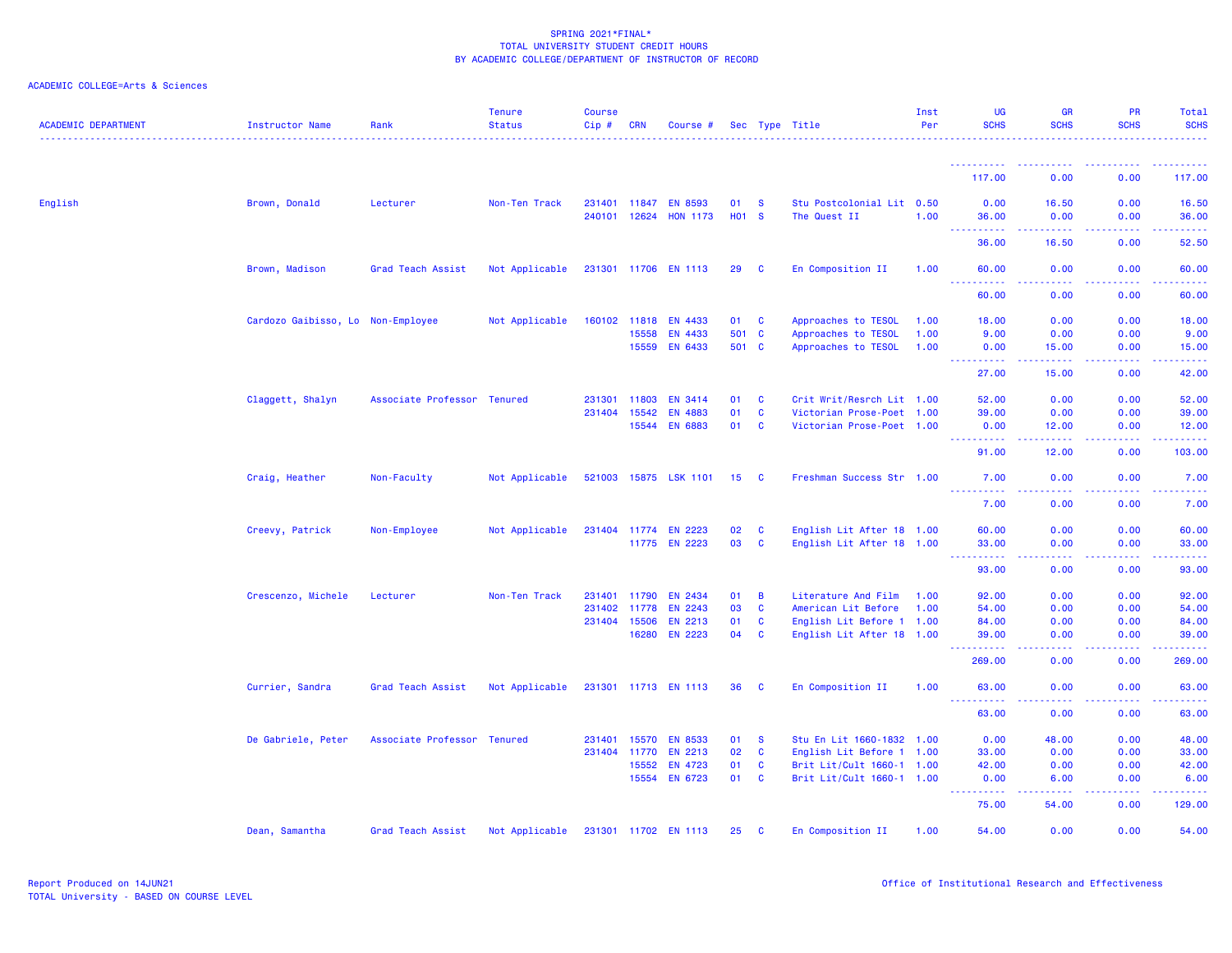| <b>ACADEMIC DEPARTMENT</b> | Instructor Name    | Rank              | <b>Tenure</b><br><b>Status</b> | Course<br>$Cip \#$ | CRN          | Course #             |                 |              | Sec Type Title            | Inst<br>Per | <b>UG</b><br><b>SCHS</b>                                                                                                                                     | <b>GR</b><br><b>SCHS</b>                                                                               | PR<br><b>SCHS</b>                     | Total<br><b>SCHS</b>  |
|----------------------------|--------------------|-------------------|--------------------------------|--------------------|--------------|----------------------|-----------------|--------------|---------------------------|-------------|--------------------------------------------------------------------------------------------------------------------------------------------------------------|--------------------------------------------------------------------------------------------------------|---------------------------------------|-----------------------|
|                            |                    |                   |                                |                    |              |                      |                 |              |                           |             |                                                                                                                                                              |                                                                                                        |                                       |                       |
|                            |                    |                   |                                |                    |              |                      |                 |              |                           |             | 54.00                                                                                                                                                        | 0.00                                                                                                   | 0.00                                  | 54.00                 |
| English                    | Dechert, Francis   | Non-Faculty       | Not Applicable                 |                    |              | 231303 12330 GE 3513 | 09              | <b>C</b>     | <b>Technical Writing</b>  | 1.00        | 66.00<br>$\sim 10$<br>.                                                                                                                                      | 0.00<br>$\frac{1}{2} \left( \frac{1}{2} \right) \left( \frac{1}{2} \right) \left( \frac{1}{2} \right)$ | 0.00<br>.                             | 66.00<br>$- - - - -$  |
|                            |                    |                   |                                |                    |              |                      |                 |              |                           |             | 66.00                                                                                                                                                        | 0.00                                                                                                   | 0.00                                  | 66.00                 |
|                            | Dechert, Kristen   | Non-Faculty       | Not Applicable                 |                    | 231303 12333 | GE 3513              | $12 \quad C$    |              | <b>Technical Writing</b>  | 1.00        | 63.00                                                                                                                                                        | 0.00                                                                                                   | 0.00                                  | 63.00                 |
|                            |                    |                   |                                |                    | 17258        | GE 3513              | 003 C           |              | <b>Technical Writing</b>  | 1.00        | 39.00<br>$\sim$ $\sim$ $\sim$<br>.                                                                                                                           | 0.00<br>$\sim$ $\sim$ $\sim$ $\sim$                                                                    | 0.00<br>.                             | 39.00<br>.            |
|                            |                    |                   |                                |                    |              |                      |                 |              |                           |             | 102.00                                                                                                                                                       | 0.00                                                                                                   | 0.00                                  | 102.00                |
|                            | Dodds, Lara        | Professor         | <b>Tenured</b>                 |                    | 231401 11791 | EN 2443              | 01              | $\mathbf{C}$ | Intro To Sci Fiction 1.00 |             | 21.00                                                                                                                                                        | 0.00                                                                                                   | 0.00                                  | 21.00                 |
|                            |                    |                   |                                |                    | 15580        | <b>EN 4863</b>       | 01              | $\mathbf{C}$ | Romantic Poetry           | 1.00        | 45.00                                                                                                                                                        | 0.00                                                                                                   | 0.00                                  | 45.00                 |
|                            |                    |                   |                                |                    | 231404 15582 | <b>EN 6863</b>       | 01              | C            | Romantic Poetry           | 1.00        | 0.00                                                                                                                                                         | 9.00                                                                                                   | 0.00                                  | 9.00                  |
|                            |                    |                   |                                |                    | 15584        | EN 4503              | 01              | <b>C</b>     | <b>Shakespeare</b>        | 1.00        | 54.00                                                                                                                                                        | 0.00                                                                                                   | 0.00                                  | 54.00                 |
|                            |                    |                   |                                |                    | 15585        | EN 6503              | 01              | <b>C</b>     | <b>Shakespeare</b>        | 1.00        | 0.00<br>$\frac{1}{2} \left( \frac{1}{2} \right) \left( \frac{1}{2} \right) \left( \frac{1}{2} \right) \left( \frac{1}{2} \right) \left( \frac{1}{2} \right)$ | 6.00<br>د د د د                                                                                        | 0.00<br>.                             | 6.00<br>2.2.2.2.2     |
|                            |                    |                   |                                |                    |              |                      |                 |              |                           |             | 120.00                                                                                                                                                       | 15.00                                                                                                  | 0.00                                  | 135.00                |
|                            | Doughty, Catherine | Instructor        | Non-Ten Track                  |                    | 160102 10248 | AN 2403              | 01              | <b>C</b>     | Intro to Study of La 1.00 |             | 15.00                                                                                                                                                        | 0.00                                                                                                   | 0.00                                  | 15.00                 |
|                            |                    |                   |                                |                    | 11787        | EN 2403              | 01              | C            | Intro to Study of La      | 1.00        | 45.00                                                                                                                                                        | 0.00                                                                                                   | 0.00                                  | 45.00                 |
|                            |                    |                   |                                |                    | 230101 15494 | <b>EN 0103</b>       | 02              | $\mathbf{C}$ | <b>Basic English</b>      | 1.00        | 45.00<br>222222<br>$\sim$ $\sim$ $\sim$                                                                                                                      | 0.00<br>ولايات                                                                                         | 0.00<br>.                             | 45.00<br>22222)       |
|                            |                    |                   |                                |                    |              |                      |                 |              |                           |             | 105.00                                                                                                                                                       | 0.00                                                                                                   | 0.00                                  | 105.00                |
|                            | Dueitt, Courtney   | Instructor        | Non-Ten Track                  |                    |              | 231301 11828 EN 6013 | 01              | -E           | Tchng Col Writing         | 1.00        | 0.00                                                                                                                                                         | 30.00                                                                                                  | 0.00                                  | 30.00                 |
|                            |                    |                   |                                |                    |              |                      |                 |              |                           |             | . <b>.</b><br>0.00                                                                                                                                           | $\sim$ $\sim$ $\sim$ $\sim$<br>30.00                                                                   | المستبد<br>0.00                       | 30.00                 |
|                            | Few, Kayleigh      | Instructor        | Non-Ten Track                  |                    |              | 131305 15574 EN 4243 | 01              | <b>C</b>     | Writing Center Tutor 1.00 |             | 6.00                                                                                                                                                         | 0.00                                                                                                   | 0.00                                  | 6.00                  |
|                            |                    |                   |                                |                    |              |                      |                 |              |                           |             | .<br>6.00                                                                                                                                                    | $\omega$ is a $\omega$<br>0.00                                                                         | .<br>0.00                             | المتمالي<br>6.00      |
|                            | Fisher, Lindsey    | Grad Teach Assist | Not Applicable                 |                    |              | 231301 11742 EN 1113 | 66              | <b>C</b>     | En Composition II         | 1.00        | 57.00                                                                                                                                                        | 0.00                                                                                                   | 0.00                                  | 57.00                 |
|                            |                    |                   |                                |                    |              |                      |                 |              |                           |             | المتعام<br>.<br>57.00                                                                                                                                        | $\frac{1}{2} \left( \frac{1}{2} \right) \left( \frac{1}{2} \right) \left( \frac{1}{2} \right)$<br>0.00 | 22222<br>0.00                         | .<br>57.00            |
|                            | Flowers, Jessica   | Instructor        | Non-Ten Track                  | 231301             | 11718        | <b>EN 1113</b>       | 41              | <b>C</b>     | En Composition II         | 1.00        | 60.00                                                                                                                                                        | 0.00                                                                                                   | 0.00                                  | 60.00                 |
|                            |                    |                   |                                |                    | 11720        | <b>EN 1113</b>       | 43              | <b>C</b>     | En Composition II         | 1.00        | 60.00                                                                                                                                                        | 0.00                                                                                                   | 0.00                                  | 60.00                 |
|                            |                    |                   |                                |                    |              | 11721 EN 1113        | 44              | C            | En Composition II         | 1.00        | 57.00                                                                                                                                                        | 0.00                                                                                                   | 0.00                                  | 57.00                 |
|                            |                    |                   |                                |                    |              |                      |                 |              |                           |             | 222222<br>$\frac{1}{2} \left( \frac{1}{2} + \frac{1}{2} \right)$<br>177.00                                                                                   | المتمامين<br>0.00                                                                                      | .<br>0.00                             | 22222.<br>177.00      |
|                            |                    |                   |                                |                    |              |                      |                 |              |                           |             |                                                                                                                                                              |                                                                                                        |                                       |                       |
|                            | Garner, William    | Instructor        | Non-Ten Track                  | 231303             | 11800        | <b>EN 3313</b>       | 01              | <b>C</b>     | Writing for the Work 1.00 |             | 57.00                                                                                                                                                        | 0.00                                                                                                   | 0.00                                  | 57.00                 |
|                            |                    |                   |                                |                    | 17431        | <b>EN 3313</b>       | 04              | <b>C</b>     | Writing for the Work 1.00 |             | 57.00<br><u> - - - - - - - - - -</u>                                                                                                                         | 0.00<br>.                                                                                              | 0.00<br><b><i><u><u>.</u></u></i></b> | 57.00<br>. <u>.</u> . |
|                            |                    |                   |                                |                    |              |                      |                 |              |                           |             | 114.00                                                                                                                                                       | 0.00                                                                                                   | 0.00                                  | 114.00                |
|                            | Gentry, Craig      | Lecturer          | Non-Ten Track                  |                    | 231301 11673 | <b>EN 1103</b>       | 09              | <b>C</b>     | En Composition I          | 1.00        | 60.00                                                                                                                                                        | 0.00                                                                                                   | 0.00                                  | 60.00                 |
|                            |                    |                   |                                |                    | 11674        | <b>EN 1103</b>       | 10 <sub>1</sub> | <b>C</b>     | En Composition I          | 1.00        | 54.00                                                                                                                                                        | 0.00                                                                                                   | 0.00                                  | 54.00                 |
|                            |                    |                   |                                |                    |              |                      |                 |              |                           |             | <u> - - - - - - - - - -</u><br>114.00                                                                                                                        | .<br>0.00                                                                                              | 2.2.2.2.2<br>0.00                     | 2.2.2.2.2.4<br>114.00 |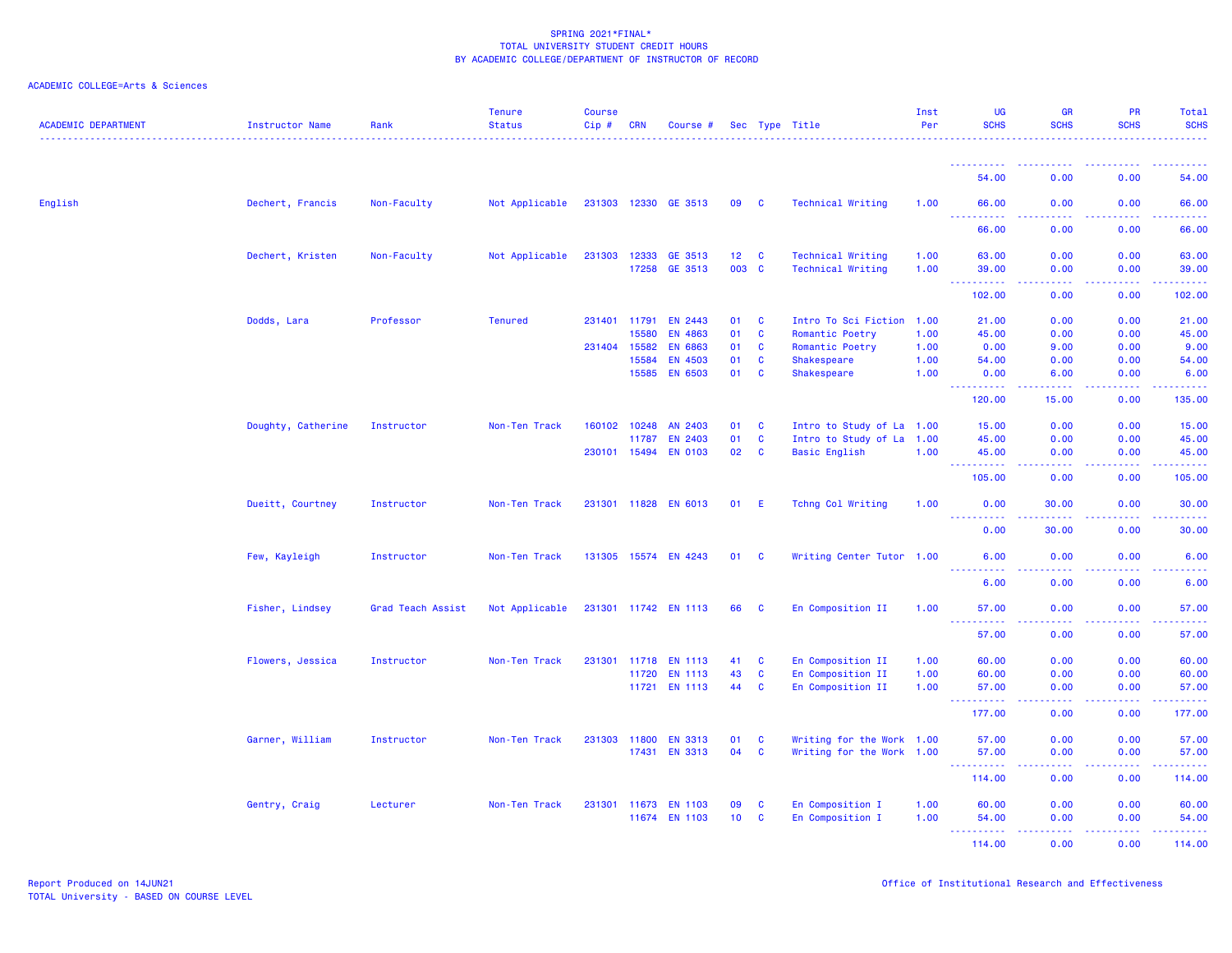| <b>ACADEMIC DEPARTMENT</b> | <b>Instructor Name</b>        | Rank              | <b>Tenure</b><br><b>Status</b> | Course<br>Cip# | <b>CRN</b> | Course #              |                   |              | Sec Type Title            | Inst<br>Per | UG<br><b>SCHS</b>                   | <b>GR</b><br><b>SCHS</b> | PR<br><b>SCHS</b>                            | Total<br><b>SCHS</b> |
|----------------------------|-------------------------------|-------------------|--------------------------------|----------------|------------|-----------------------|-------------------|--------------|---------------------------|-------------|-------------------------------------|--------------------------|----------------------------------------------|----------------------|
| English                    | Grimes, John Aaron            | Instructor        | Non-Ten Track                  | 231303         | 12329      | GE 3513               | 08                | <b>C</b>     | Technical Writing         | 1.00        | 63.00                               | 0.00                     | 0.00                                         | 63.00                |
|                            |                               |                   |                                |                | 12331      | GE 3513               | 10 <sub>1</sub>   | $\mathbf{C}$ | <b>Technical Writing</b>  | 1.00        | 66.00                               | 0.00                     | 0.00                                         | 66.00                |
|                            |                               |                   |                                |                | 12332      | GE 3513               | 11 <sub>1</sub>   | $\mathbf{C}$ | <b>Technical Writing</b>  | 1.00        | 66.00                               | 0.00                     | 0.00                                         | 66.00                |
|                            |                               |                   |                                |                | 15169      | GE 3513               | 001 C             |              | <b>Technical Writing</b>  | 1.00        | 39.00                               | 0.00                     | 0.00                                         | 39.00                |
|                            |                               |                   |                                |                |            |                       |                   |              |                           |             | 234.00                              | 0.00                     | 0.00                                         | 234.00               |
|                            | Hagenston, Becky              | Professor         | <b>Tenured</b>                 | 231302         | 11795      | <b>EN 3303</b>        | 02                | C            | Creative Writing          | 1.00        | 42.00                               | 0.00                     | 0.00                                         | 42.00                |
|                            |                               |                   |                                | 231401         | 15507      | EN 4313               | 01                | C            | Craft Of Fiction          | 1.00        | 27.00                               | 0.00                     | 0.00                                         | 27.00                |
|                            |                               |                   |                                |                | 15685      | EN 6313               | 01                | C            | Craft Of Fiction          | 1.00        | 0.00<br><u>.</u>                    | 15.00                    | 0.00                                         | 15.00                |
|                            |                               |                   |                                |                |            |                       |                   |              |                           |             | 69.00                               | .<br>15.00               | .<br>0.00                                    | .<br>84.00           |
|                            | Harmon Threatt, Eliz Lecturer |                   | Non-Ten Track                  |                |            | 231303 14144 EN 3313  | 202 C             |              | Writing for the Work 1.00 |             | 36.00<br>.                          | 0.00                     | 0.00<br>.                                    | 36.00                |
|                            |                               |                   |                                |                |            |                       |                   |              |                           |             | 36.00                               | $   -$<br>0.00           | 0.00                                         | .<br>36.00           |
|                            | Higginbotham, Ciera           | Lecturer          | Non-Ten Track                  | 231301         | 11672      | <b>EN 1103</b>        | 08                | $\mathbf{C}$ | En Composition I          | 1.00        | 60.00                               | 0.00                     | 0.00                                         | 60.00                |
|                            |                               |                   |                                |                | 11689      | EN 1113               | 10                | <b>C</b>     | En Composition II         | 1.00        | 60.00                               | 0.00                     | 0.00                                         | 60.00                |
|                            |                               |                   |                                |                |            | 11731 EN 1113         | 55                | <b>C</b>     | En Composition II         | 1.00        | 54.00<br>.                          | 0.00<br>د د د د          | 0.00<br><b><i><u><u> - - - -</u></u></i></b> | 54.00<br>.           |
|                            |                               |                   |                                |                |            |                       |                   |              |                           |             | - - -<br>174.00                     | 0.00                     | 0.00                                         | 174.00               |
|                            | Johnson, Holly                | Professor         | <b>Tenured</b>                 | 231404         | 11772      | <b>EN 2213</b>        | <b>HO1 C</b>      |              | Honors English Lit B 1.00 |             | 30.00                               | 0.00                     | 0.00                                         | 30.00                |
|                            |                               |                   |                                |                | 15567      | EN 4523               | 01                | C            | Chaucer                   | 1.00        | 57.00                               | 0.00                     | 0.00                                         | 57.00                |
|                            |                               |                   |                                |                |            | 240101 17140 HON 4093 | H <sub>09</sub> E |              | <b>Honors Thesis</b>      | 1.00        | 3.00<br>444<br><b>.</b>             | 0.00<br>د د د د          | 0.00<br><b><i><u><u> - - - -</u></u></i></b> | 3.00<br>.            |
|                            |                               |                   |                                |                |            |                       |                   |              |                           |             | 90.00                               | 0.00                     | 0.00                                         | 90.00                |
|                            | Johnson, Logan                | Lecturer          | Non-Ten Track                  | 231301         | 11681      | <b>EN 1113</b>        | 02                | $\mathbf{C}$ | En Composition II         | 1.00        | 57.00                               | 0.00                     | 0.00                                         | 57.00                |
|                            |                               |                   |                                |                | 11737      | <b>EN 1113</b>        | 61                | C            | En Composition II         | 1.00        | 54.00                               | 0.00                     | 0.00                                         | 54.00                |
|                            |                               |                   |                                |                | 11739      | <b>EN 1113</b>        | 63                | <b>C</b>     | En Composition II         | 1.00        | 57.00                               | 0.00                     | 0.00                                         | 57.00                |
|                            |                               |                   |                                | 231401 11756   |            | <b>EN 2203</b>        | 05                | <b>C</b>     | Intro To Literature       | 1.00        | 54.00<br>.                          | 0.00<br>بالمحام          | 0.00<br>.                                    | 54.00<br>.           |
|                            |                               |                   |                                |                |            |                       |                   |              |                           |             | 222.00                              | 0.00                     | 0.00                                         | 222.00               |
|                            | Jones, Juliana                | Grad Teach Assist | Not Applicable                 |                |            | 231301 11710 EN 1113  | 33                | <b>C</b>     | En Composition II         | 1.00        | 54.00<br><b>.</b>                   | 0.00                     | 0.00                                         | 54.00                |
|                            |                               |                   |                                |                |            |                       |                   |              |                           |             | 54.00                               | 0.00                     | 0.00                                         | 54.00                |
|                            | Kardos, Michael               | Professor         | <b>Tenured</b>                 | 231302 11796   |            | <b>EN 3303</b>        | 03                | <b>C</b>     | Creative Writing          | 1.00        | 45.00                               | 0.00                     | 0.00                                         | 45.00                |
|                            |                               |                   |                                |                | 11799      | <b>EN 3303</b>        | 06                | $\mathbf{C}$ | Creative Writing          | 1.00        | 42.00                               | 0.00                     | 0.00                                         | 42.00                |
|                            |                               |                   |                                | 239999         | 16883      | <b>EN 8000</b>        | 01                | D            | Research / Thesis         | 1.00        | 0.00<br><u> - - - - - - - - - -</u> | 6.00<br>د د د د          | 0.00                                         | 6.00<br>.            |
|                            |                               |                   |                                |                |            |                       |                   |              |                           |             | 87.00                               | 6.00                     | 0.00                                         | 93.00                |
|                            | Kelley, James                 | Professor         | <b>Tenured</b>                 | 050201         | 15256      | AAS 4343              | 201 C             |              | African American Lit 1.00 |             | 6.00                                | 0.00                     | 0.00                                         | 6.00                 |
|                            |                               |                   |                                |                | 15257      | EN 4343               | 201 C             |              | African American Lit 1.00 |             | 15.00                               | 0.00                     | 0.00                                         | 15.00                |
|                            |                               |                   |                                | 231303         | 14143      | <b>EN 3313</b>        | 201 C             |              | Writing for the Work 1.00 |             | 24.00                               | 0.00                     | 0.00                                         | 24.00                |
|                            |                               |                   |                                | 231402         | 15258      | EN 6343               | 201 C             |              | African American Lit 1.00 |             | 0.00                                | 6.00                     | 0.00                                         | 6.00                 |
|                            |                               |                   |                                | 231404         | 14148      | EN 4833               | 201 C             |              | American Short Story 1.00 |             | 18.00                               | 0.00                     | 0.00                                         | 18.00                |
|                            |                               |                   |                                |                | 14153      | <b>EN 6833</b>        | 201 C             |              | American Short Story 1.00 |             | 0.00                                | 12.00                    | 0.00                                         | 12.00                |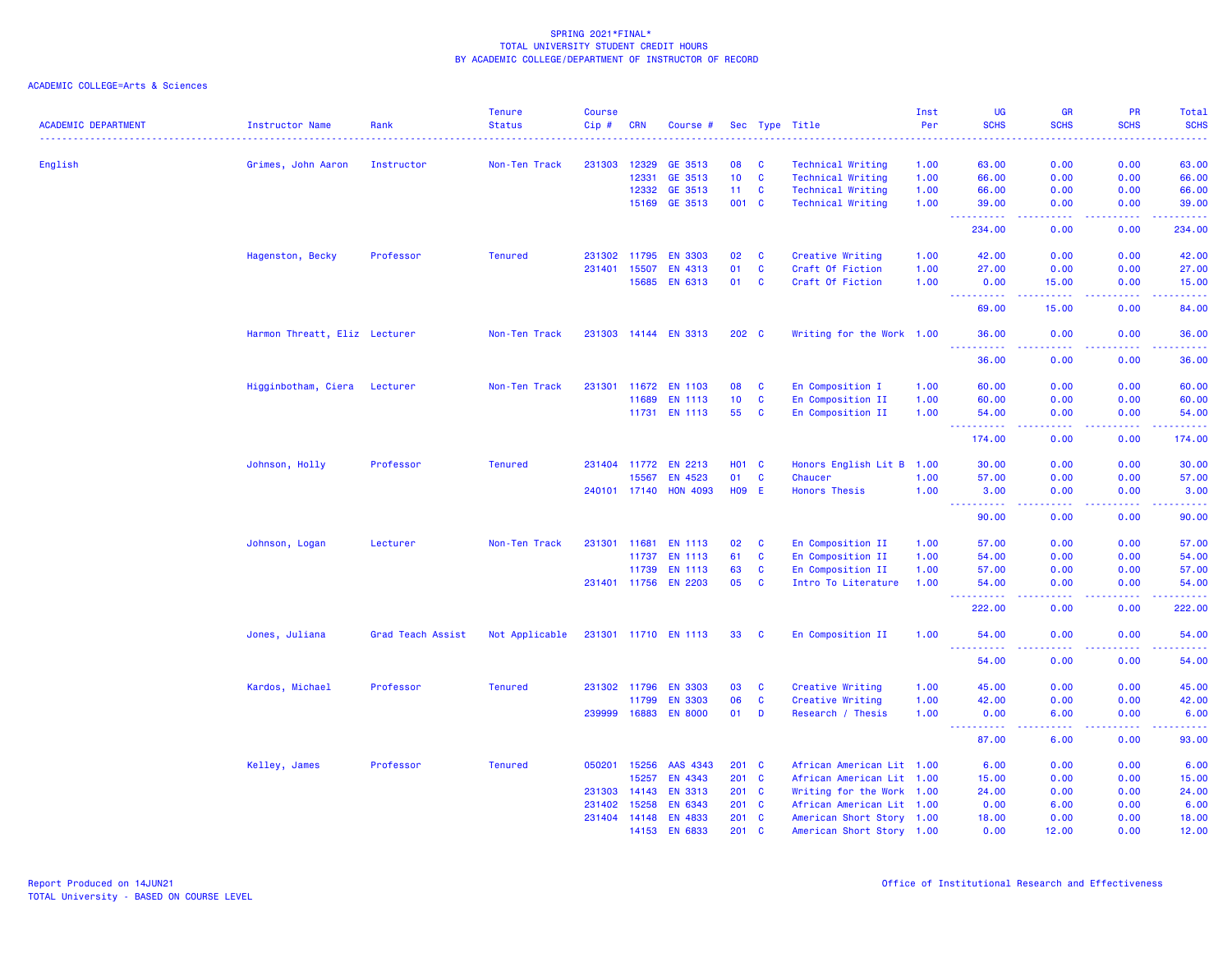| <b>ACADEMIC DEPARTMENT</b> | Instructor Name    | Rank                          | <b>Tenure</b><br><b>Status</b> | <b>Course</b><br>Cip# | <b>CRN</b>   | Course #                        |                       |                          | Sec Type Title                                         | Inst<br>Per  | UG<br><b>SCHS</b>          | <b>GR</b><br><b>SCHS</b>            | PR<br><b>SCHS</b> | Total<br><b>SCHS</b>      |
|----------------------------|--------------------|-------------------------------|--------------------------------|-----------------------|--------------|---------------------------------|-----------------------|--------------------------|--------------------------------------------------------|--------------|----------------------------|-------------------------------------|-------------------|---------------------------|
|                            |                    |                               |                                |                       |              |                                 |                       |                          |                                                        |              | <u>.</u>                   |                                     |                   |                           |
|                            |                    |                               |                                |                       |              |                                 |                       |                          |                                                        |              | 63.00                      | 18.00                               | 0.00              | 81.00                     |
| English                    | Kimbrell, Karleigh | Lecturer                      | Non-Ten Track                  |                       |              | 231301 11685 EN 1113            | 06                    | <b>C</b>                 | En Composition II                                      | 1.00         | 60.00                      | 0.00                                | 0.00              | 60.00                     |
|                            |                    |                               |                                |                       | 11688        | <b>EN 1113</b>                  | 09                    | $\mathbf{C}$             | En Composition II                                      | 1.00         | 63.00                      | 0.00                                | 0.00              | 63.00                     |
|                            |                    |                               |                                |                       |              | 11691 EN 1113                   | 12 <sub>2</sub>       | $\mathbf{C}$             | En Composition II                                      | 1.00         | 63.00                      | 0.00                                | 0.00              | 63.00                     |
|                            |                    |                               |                                |                       |              |                                 |                       |                          |                                                        |              | 444<br>186.00              | .<br>0.00                           | <u>.</u><br>0.00  | .<br>186.00               |
|                            | Lafleur, Amy       | Lecturer                      | Non-Ten Track                  | 231301                | 11692        | <b>EN 1113</b>                  | 13                    | $\mathbf{C}$             | En Composition II                                      | 1.00         | 57.00                      | 0.00                                | 0.00              | 57.00                     |
|                            |                    |                               |                                |                       | 11695        | <b>EN 1113</b>                  | 16                    | <b>C</b>                 | En Composition II                                      | 1.00         | 57.00                      | 0.00                                | 0.00              | 57.00                     |
|                            |                    |                               |                                |                       | 17798        | <b>EN 1103</b>                  | 14                    | $\mathbf{C}$             | En Composition I                                       | 1.00         | 51.00                      | 0.00                                | 0.00              | 51.00                     |
|                            |                    |                               |                                |                       |              | 17872 EN 1103                   | 15 <sub>15</sub>      | <b>C</b>                 | En Composition I                                       | 1.00         | 51.00                      | 0.00                                | 0.00              | 51.00                     |
|                            |                    |                               |                                |                       |              |                                 |                       |                          |                                                        |              | .<br>216.00                | د د د د .<br>0.00                   | .<br>0.00         | والمالمات مالما<br>216.00 |
|                            | Lammert, Thomas    | Instructor                    | Non-Ten Track                  | 231301                | 11716        | <b>EN 1113</b>                  | 39                    | <b>C</b>                 | En Composition II                                      | 1.00         | 66.00                      | 0.00                                | 0.00              | 66.00                     |
|                            |                    |                               |                                |                       | 14498        | <b>EN 1113</b>                  | 503                   | $\mathbf{C}$             | En Composition II                                      | 1.00         | 39.00                      | 0.00                                | 0.00              | 39.00                     |
|                            |                    |                               |                                | 231401                | 11759        | <b>EN 2203</b>                  | 08                    | $\mathbf{C}$             | Intro To Literature                                    | 1.00         | 84.00                      | 0.00                                | 0.00              | 84.00                     |
|                            |                    |                               |                                | 500601                | 15495        | EN 2904                         | 01                    | $\overline{B}$           | Introduction to Film 1.00                              |              | 8.00                       | 0.00                                | 0.00              | 8.00                      |
|                            |                    |                               |                                |                       | 15496        | ART 2904                        | 01                    | $\overline{B}$           | Introduction to Film                                   | 1.00         | 64.00                      | 0.00                                | 0.00              | 64.00                     |
|                            |                    |                               |                                |                       | 15498        | CO 2904                         | 01                    | $\overline{B}$           | Introduction to Film 1.00                              |              | 36.00                      | 0.00                                | 0.00              | 36.00                     |
|                            |                    |                               |                                |                       |              |                                 |                       |                          |                                                        |              | 22222<br>297.00            | .<br>0.00                           | 0.00              | .<br>297.00               |
|                            | Leonard, Ashley    | Instructor                    | Non-Ten Track                  |                       | 231303 11801 | <b>EN 3313</b>                  | 02                    | <b>C</b>                 | Writing for the Work 1.00                              |              | 60.00                      | 0.00                                | 0.00              | 60.00                     |
|                            |                    |                               |                                |                       |              | 11802 EN 3313                   | 03                    | <b>C</b>                 | Writing for the Work 1.00                              |              | 57.00                      | 0.00                                | 0.00              | 57.00                     |
|                            |                    |                               |                                |                       |              |                                 |                       |                          |                                                        |              | <b>.</b><br>117.00         | وبالأباد<br>0.00                    | .<br>0.00         | .<br>117.00               |
|                            | Little, Matthew    | Professor                     | <b>Tenured</b>                 |                       | 231303 11810 | EN 4223                         | 01                    | <b>C</b>                 | Prin Legal Writing                                     | 1.00         | 54.00                      | 0.00                                | 0.00              | 54.00                     |
|                            |                    |                               |                                |                       | 231402 11780 | <b>EN 2253</b>                  | 01                    | C                        | American Lit After 1 1.00                              |              | 33.00                      | 0.00                                | 0.00              | 33.00                     |
|                            |                    |                               |                                |                       |              |                                 |                       |                          |                                                        |              | 444<br><b>.</b> .<br>87.00 | بالأباد<br>0.00                     | .<br>0.00         | .<br>87.00                |
|                            |                    |                               |                                |                       |              |                                 |                       |                          |                                                        |              |                            |                                     |                   |                           |
|                            | Marcus, Gregory    | Lecturer                      | Non-Ten Track                  |                       | 231301 11687 | <b>EN 1113</b><br>11694 EN 1113 | 08<br>15 <sub>1</sub> | <b>C</b><br>$\mathbf{C}$ | En Composition II<br>En Composition II                 | 1.00<br>1.00 | 63.00<br>57.00             | 0.00<br>0.00                        | 0.00<br>0.00      | 63.00<br>57.00            |
|                            |                    |                               |                                |                       |              |                                 |                       |                          |                                                        |              | <b></b>                    | 22222                               | .                 | <u>.</u>                  |
|                            |                    |                               |                                |                       |              |                                 |                       |                          |                                                        |              | 120.00                     | 0.00                                | 0.00              | 120.00                    |
|                            | Marsh, Kelly       | Professor                     | <b>Tenured</b>                 |                       | 231404 11773 | <b>EN 2223</b>                  | <b>HO1 C</b>          |                          | English Lit After 18 1.00                              |              | 39.00                      | 0.00                                | 0.00              | 39.00                     |
|                            |                    |                               |                                |                       | 240101 17133 | <b>HON 4093</b>                 | <b>HO1 E</b>          |                          | <b>Honors Thesis</b>                                   | 1.00         | 3.00                       | 0.00                                | 0.00              | 3.00                      |
|                            |                    |                               |                                |                       |              |                                 |                       |                          |                                                        |              | المتمام المتحدث<br>42.00   | $\sim$ $\sim$ $\sim$ $\sim$<br>0.00 | .<br>0.00         | والمتمام المار<br>42.00   |
|                            | Mattison, Suzanne  | Lecturer                      | Non-Ten Track                  | 010802                | 10190        | <b>AELC 3203</b>                | 02                    | <b>C</b>                 | Prof Writing ANR Hum 1.00                              |              | 75.00                      | 0.00                                | 0.00              | 75.00                     |
|                            |                    |                               |                                |                       | 10191        | <b>AELC 3203</b>                | 03                    | <b>C</b>                 | Prof Writing ANR Hum 1.00                              |              | 75.00                      | 0.00                                | 0.00              | 75.00                     |
|                            |                    |                               |                                |                       | 10192        | <b>AELC 3203</b>                | 04                    | <b>C</b>                 | Prof Writing ANR Hum 1.00                              |              | 75.00                      | 0.00                                | 0.00              | 75.00                     |
|                            |                    |                               |                                |                       | 15080        | <b>AELC 3203</b>                | 001 C                 |                          | Prof Writing ANR Hum 1.00                              |              | 39.00                      | 0.00                                | 0.00              | 39.00                     |
|                            |                    |                               |                                |                       |              |                                 |                       |                          |                                                        |              | المستمدة<br>264.00         | بالأباء<br>0.00                     | .<br>0.00         | المتمامية<br>264.00       |
|                            |                    |                               |                                |                       | 131305 11811 |                                 | 01                    |                          |                                                        |              |                            |                                     | 0.00              |                           |
|                            | Miller, Elizabeth  | Assistant Professor Ten Track |                                |                       |              | <b>EN 4233</b><br>11831 EN 6233 | 01                    | <b>C</b><br>$\mathbf{C}$ | Composition Pedogogy 1.00<br>Composition Pedagogy 1.00 |              | 3.00<br>0.00               | 0.00<br>27.00                       | 0.00              | 3.00<br>27.00             |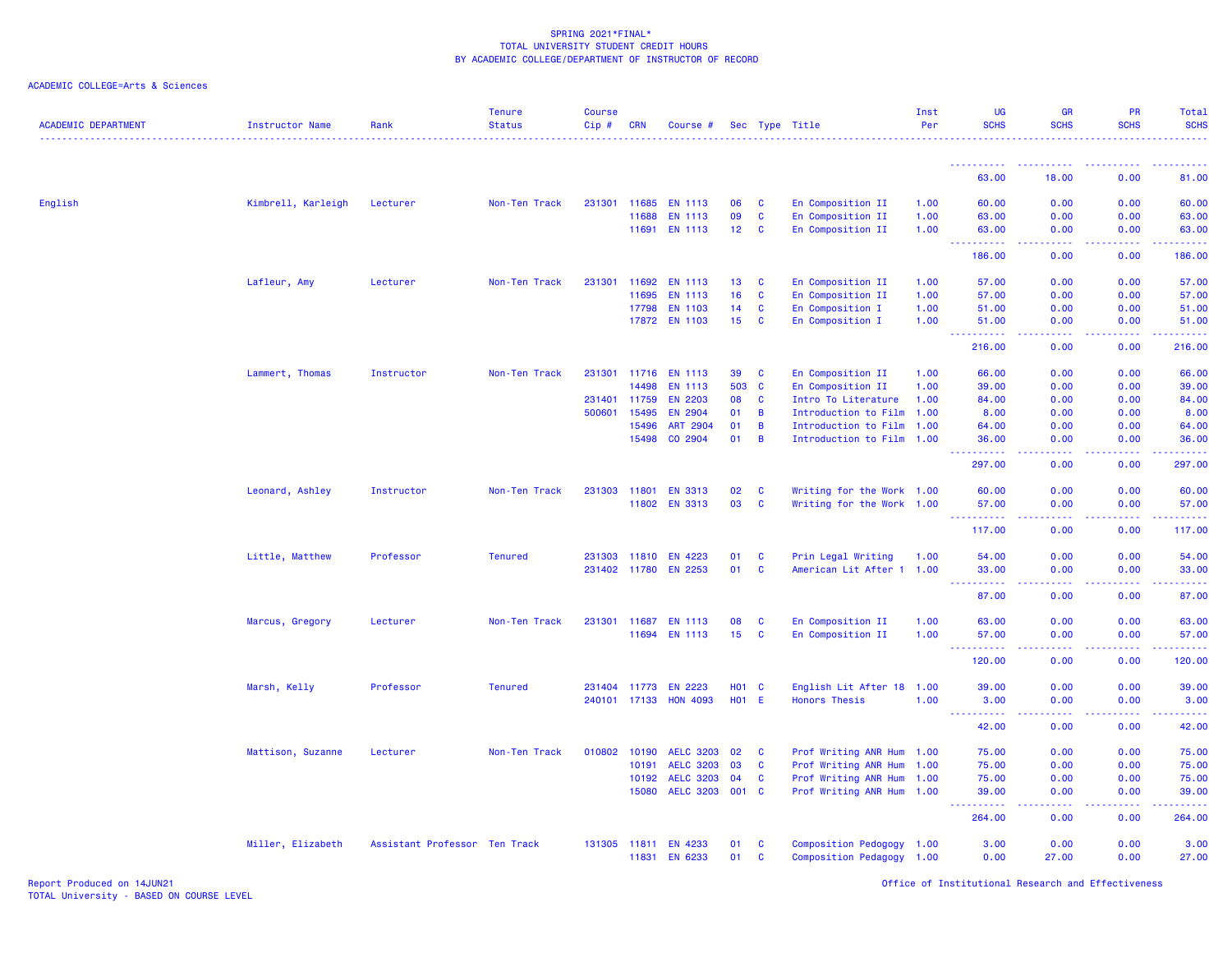# ACADEMIC COLLEGE=Arts & Sciences

| <b>ACADEMIC DEPARTMENT</b> | Instructor Name   | Rank                          | <b>Tenure</b><br><b>Status</b> | <b>Course</b><br>Cip# | <b>CRN</b>   | Course #             |       |              | Sec Type Title            | Inst<br>Per | <b>UG</b><br><b>SCHS</b>             | <b>GR</b><br><b>SCHS</b>       | <b>PR</b><br><b>SCHS</b> | Total<br><b>SCHS</b>                                                                                                              |
|----------------------------|-------------------|-------------------------------|--------------------------------|-----------------------|--------------|----------------------|-------|--------------|---------------------------|-------------|--------------------------------------|--------------------------------|--------------------------|-----------------------------------------------------------------------------------------------------------------------------------|
| English                    | Miller, Elizabeth | Assistant Professor Ten Track |                                |                       |              | 231402 11781 EN 2253 | 02    | - C          | American Lit After 1 1.00 |             | 30.00                                | 0.00                           | 0.00                     | 30.00                                                                                                                             |
|                            |                   |                               |                                |                       |              |                      |       |              |                           |             | <u> - - - - - - - - - -</u><br>33.00 | .<br>27.00                     | .<br>0.00                | .<br>60.00                                                                                                                        |
|                            | Moffett, Emma     | Grad Teach Assist             | Not Applicable                 |                       |              | 231301 11730 EN 1113 | 54    | C            | En Composition II         | 1.00        | 54.00                                | 0.00                           | 0.00                     | 54.00<br>والمستبدات                                                                                                               |
|                            |                   |                               |                                |                       |              |                      |       |              |                           |             | 54.00                                | 0.00                           | 0.00                     | 54.00                                                                                                                             |
|                            | Morgan, Amber     | Lecturer                      | Non-Ten Track                  | 231301                | 11668        | <b>EN 1103</b>       | 04    | C            | En Composition I          | 1.00        | 63.00                                | 0.00                           | 0.00                     | 63.00                                                                                                                             |
|                            |                   |                               |                                |                       | 11669        | EN 1103              | 05    | $\mathbf{C}$ | En Composition I          | 1.00        | 57.00                                | 0.00                           | 0.00                     | 57.00                                                                                                                             |
|                            |                   |                               |                                |                       |              | 11684 EN 1113        | 05    | $\mathbf{C}$ | En Composition II         | 1.00        | 60.00                                | 0.00                           | 0.00<br>.                | 60.00<br>.                                                                                                                        |
|                            |                   |                               |                                |                       |              |                      |       |              |                           |             | 180.00                               | 0.00                           | 0.00                     | 180.00                                                                                                                            |
|                            | Moss, Marilyn     | Non-Employee                  | Not Applicable                 | 141901                | 14850        | ME 4111              | 601 C |              | Professional Develop 1.00 |             | 19.00                                | 0.00                           | 0.00                     | 19.00                                                                                                                             |
|                            |                   |                               |                                | 231303                |              | 14842 GE 3513        | 602 C |              | <b>Technical Writing</b>  | 1.00        | 21.00                                | 0.00                           | 0.00                     | 21.00                                                                                                                             |
|                            |                   |                               |                                |                       |              |                      |       |              |                           |             | 40.00                                | 0.00                           | 0.00                     | 40.00                                                                                                                             |
|                            | Nordin, Alexis    | Instructor                    | Non-Ten Track                  | 231303                | 12321        | GE 3513              | 02    | $\mathbf{C}$ | <b>Technical Writing</b>  | 1.00        | 63.00                                | 0.00                           | 0.00                     | 63.00                                                                                                                             |
|                            |                   |                               |                                |                       | 12322        | GE 3513              | 03    | $\mathbf{C}$ | <b>Technical Writing</b>  | 1.00        | 66.00                                | 0.00                           | 0.00                     | 66.00                                                                                                                             |
|                            |                   |                               |                                |                       | 15440        | GE 3513              | 30    | $\mathbf{C}$ | <b>Technical Writing</b>  | 1.00        | 111.00                               | 0.00                           | 0.00<br>.                | 111.00<br>.                                                                                                                       |
|                            |                   |                               |                                |                       |              |                      |       |              |                           |             | 240.00                               | 0.00                           | 0.00                     | 240.00                                                                                                                            |
|                            | O'Neill, Bonnie   | Associate Professor Tenured   |                                | 231301                | 11804        | <b>EN 3414</b>       | 02    | C            | Crit Writ/Resrch Lit 1.00 |             | 36.00                                | 0.00                           | 0.00                     | 36.00                                                                                                                             |
|                            |                   |                               |                                | 231402 15564          |              | EN 4893              | 01    | $\mathbf{C}$ | American Literature       | 1.00        | 33.00                                | 0.00                           | 0.00                     | 33.00                                                                                                                             |
|                            |                   |                               |                                |                       | 15566        | <b>EN 6893</b>       | 01    | $\mathbf{C}$ | American Literature       | 1.00        | 0.00<br><u>.</u>                     | 6.00<br>$  -$                  | 0.00<br>المالمات         | 6.00<br>$\frac{1}{2} \left( \frac{1}{2} \right) \left( \frac{1}{2} \right) \left( \frac{1}{2} \right) \left( \frac{1}{2} \right)$ |
|                            |                   |                               |                                |                       |              |                      |       |              |                           |             | 69.00                                | 6.00                           | 0.00                     | 75.00                                                                                                                             |
|                            | Olson, Peter      | Lecturer                      | Non-Ten Track                  | 231301                | 14497        | <b>EN 1113</b>       | 501 C |              | En Composition II         | 1.00        | 27.00                                | 0.00                           | 0.00                     | 27.00                                                                                                                             |
|                            |                   |                               |                                |                       | 17427        | <b>EN 1113</b>       | 502 C |              | En Composition II         | 1.00        | 36.00                                | 0.00                           | 0.00                     | 36.00                                                                                                                             |
|                            |                   |                               |                                |                       | 17429        | <b>EN 1113</b>       | 504 C |              | En Composition II         | 1.00        | 24.00                                | 0.00                           | 0.00                     | 24.00                                                                                                                             |
|                            |                   |                               |                                | 231401                | 14499        | <b>EN 2203</b>       | 501   | $\mathbf{C}$ | Intro To Literature       | 1.00        | 24.00                                | 0.00                           | 0.00                     | 24.00                                                                                                                             |
|                            |                   |                               |                                | 231402 15556          |              | <b>EN 2253</b>       | 501 C |              | American Lit After 1 1.00 |             | 30.00<br>.                           | 0.00<br>$\omega$ is a $\omega$ | 0.00<br>.                | 30.00<br>.                                                                                                                        |
|                            |                   |                               |                                |                       |              |                      |       |              |                           |             | 141.00                               | 0.00                           | 0.00                     | 141.00                                                                                                                            |
|                            | Parr, Susan       | Instructor                    | Non-Ten Track                  |                       | 131401 11974 | <b>ESL 5120</b>      | 02    | $\mathbf c$  | American Lang & Cul       | 1.00        | 18.00                                | 0.00                           | 0.00                     | 18.00                                                                                                                             |
|                            |                   |                               |                                |                       | 15940        | EAP 5323             | 02    | $\mathbf{C}$ | Academic Research an 1.00 |             | 3.00                                 | 0.00                           | 0.00                     | 3.00                                                                                                                              |
|                            |                   |                               |                                |                       | 15944        | EAP 5323             | 04    | $\mathbf{C}$ | Academic Research an 1.00 |             | 18.00<br>$\sim 100$                  | 0.00<br>الداعات عا             | 0.00<br>. <b>.</b>       | 18.00<br>.                                                                                                                        |
|                            |                   |                               |                                |                       |              |                      |       |              |                           |             | 39.00                                | 0.00                           | 0.00                     | 39.00                                                                                                                             |
|                            | Pate, Laura       | Instructor                    | Non-Ten Track                  | 130301                | 12825        | <b>LSK 1033</b>      | 02    | <b>C</b>     | Fund of Achievement       | 1.00        | 63.00                                | 0.00                           | 0.00                     | 63.00                                                                                                                             |
|                            |                   |                               |                                |                       | 12826        | <b>LSK 1033</b>      | 03    | $\mathbf{C}$ | Fund of Achievement       | 1.00        | 78.00                                | 0.00                           | 0.00                     | 78.00                                                                                                                             |
|                            |                   |                               |                                |                       |              | 12827 LSK 1033       | 04    | <b>C</b>     | Fund of Achievement       | 0.01        | 0.75<br>2.2.2.2.2.2                  | 0.00<br>.                      | 0.00<br>22222            | 0.75<br><u>.</u>                                                                                                                  |
|                            |                   |                               |                                |                       |              |                      |       |              |                           |             | 141.75                               | 0.00                           | 0.00                     | 141.75                                                                                                                            |
|                            | Pierce, Catherine | Professor                     | <b>Tenured</b>                 | 231302                | 15500        | <b>EN 3303</b>       | 07    | C            | Creative Writing          | 1.00        | 42.00                                | 0.00                           | 0.00                     | 42.00                                                                                                                             |
|                            |                   |                               |                                |                       | 15502        | <b>EN 3303</b>       | 08    | C            | Creative Writing          | 1.00        | 45.00                                | 0.00                           | 0.00                     | 45.00                                                                                                                             |
|                            |                   |                               |                                |                       | 15504        | <b>EN 3803</b>       | 01    | $\mathbf{C}$ | Intermediate Poetry       | 1.00        | 33.00                                | 0.00                           | 0.00                     | 33.00                                                                                                                             |

Report Produced on 14JUN21 Office of Institutional Research and Effectiveness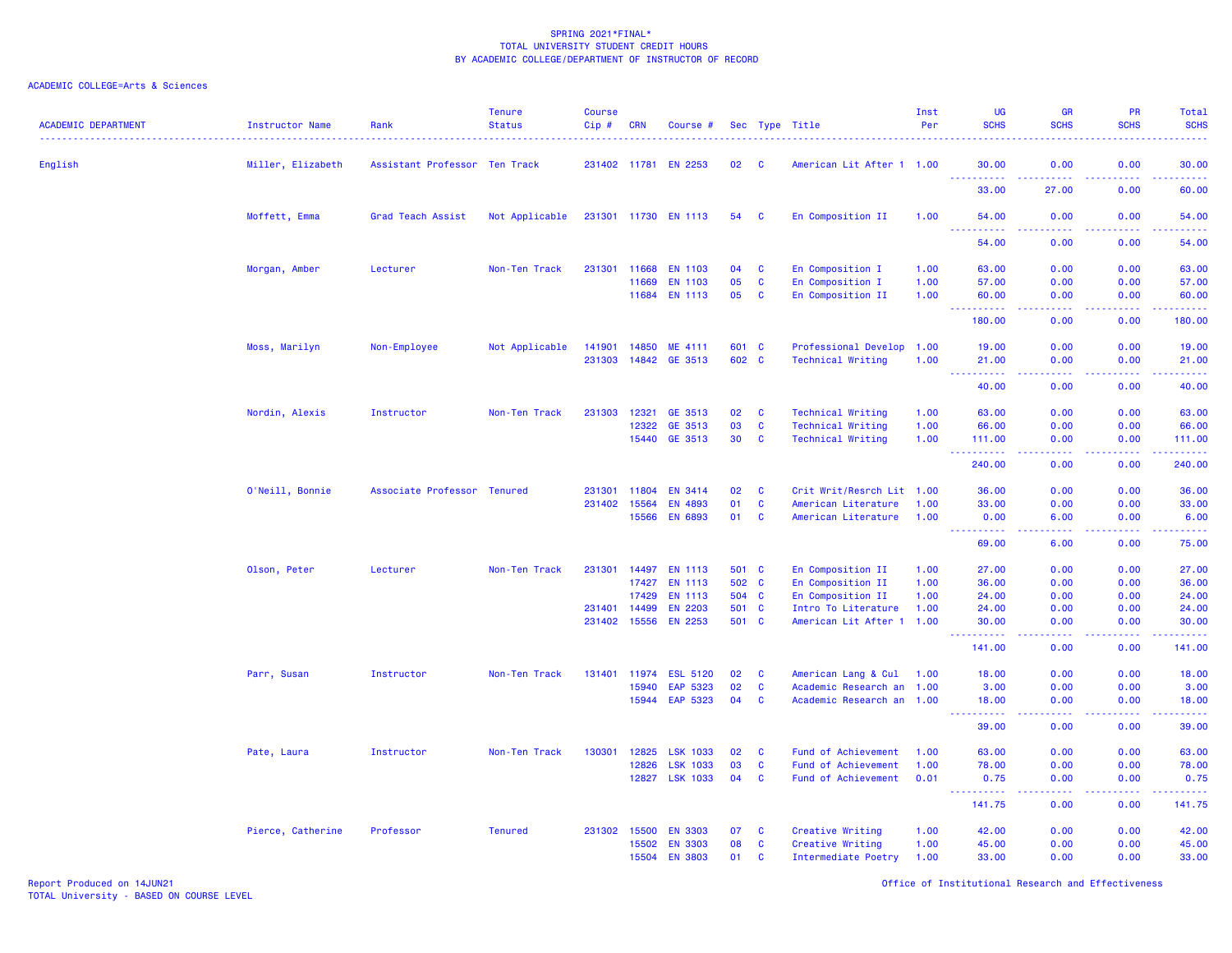| <b>ACADEMIC DEPARTMENT</b> | <b>Instructor Name</b> | Rank                        | <b>Tenure</b><br><b>Status</b> | Course<br>Cip# | <b>CRN</b>   | Course #             |                 |              | Sec Type Title            | Inst<br>Per | UG<br><b>SCHS</b>                                                                                                                  | <b>GR</b><br><b>SCHS</b>                                                                               | PR<br><b>SCHS</b> | <b>Total</b><br><b>SCHS</b> |
|----------------------------|------------------------|-----------------------------|--------------------------------|----------------|--------------|----------------------|-----------------|--------------|---------------------------|-------------|------------------------------------------------------------------------------------------------------------------------------------|--------------------------------------------------------------------------------------------------------|-------------------|-----------------------------|
| English                    | Pierce, Catherine      | Professor                   | <b>Tenured</b>                 | 239999         | 16884        | <b>EN 8000</b>       | 02              | D            | Research / Thesis         | 1.00        | 0.00                                                                                                                               | 3.00                                                                                                   | 0.00              | 3.00                        |
|                            |                        |                             |                                |                | 16888        | <b>EN 7000</b>       | 01              | $\mathbf{I}$ | Directed Indiv Study 1.00 |             | 0.00                                                                                                                               | 3.00                                                                                                   | 0.00              | 3.00                        |
|                            |                        |                             |                                |                |              |                      |                 |              |                           |             | .<br>120.00                                                                                                                        | .<br>6.00                                                                                              | .<br>0.00         | <b>.</b><br>126.00          |
|                            | Pizer, Ginger          | Associate Professor Tenured |                                |                | 160102 11815 | EN 4413              | 01              | C            | Hist Of The Eng Lang 1.00 |             | 36.00                                                                                                                              | 0.00                                                                                                   | 0.00              | 36.00                       |
|                            |                        |                             |                                |                | 11835        | EN 6413              | 01              | C            | Hist Of The Eng Lang      | 1.00        | 0.00                                                                                                                               | 3.00                                                                                                   | 0.00              | 3.00                        |
|                            |                        |                             |                                | 240101         | 17366        | <b>GLA 4001</b>      | 03              | C            | Senior Project            | 1.00        | 1.00                                                                                                                               | 0.00                                                                                                   | 0.00              | 1.00                        |
|                            |                        |                             |                                | 450201         | 15374        | AN 4623              | 01              | <b>C</b>     | Language And Culture 1.00 |             | 18.00                                                                                                                              | 0.00                                                                                                   | 0.00              | 18.00                       |
|                            |                        |                             |                                |                | 15379        | SO 4623              | 01              | C            | Language And Culture 1.00 |             | 15.00                                                                                                                              | 0.00                                                                                                   | 0.00              | 15.00                       |
|                            |                        |                             |                                |                | 15380        | EN 4623              | 01              | C            | Language And Culture 1.00 |             | 21.00                                                                                                                              | 0.00                                                                                                   | 0.00              | 21.00                       |
|                            |                        |                             |                                |                | 15381        | EN 6623              | 01              | $\mathbf{C}$ | Language And Culture 1.00 |             | 0.00                                                                                                                               | 3.00                                                                                                   | 0.00              | 3.00                        |
|                            |                        |                             |                                |                |              |                      |                 |              |                           |             | .<br>91.00                                                                                                                         | $\sim$ $\sim$ $\sim$ $\sim$<br>6.00                                                                    | 0.00              | .<br>97.00                  |
|                            | Poe, Katelyn           | Grad Teach Assist           | Not Applicable                 |                |              | 231301 11728 EN 1113 | 52              | C            | En Composition II         | 1.00        | 57.00<br>22222                                                                                                                     | 0.00                                                                                                   | 0.00              | 57.00                       |
|                            |                        |                             |                                |                |              |                      |                 |              |                           |             | 57.00                                                                                                                              | $\frac{1}{2} \left( \frac{1}{2} \right) \left( \frac{1}{2} \right) \left( \frac{1}{2} \right)$<br>0.00 | .<br>0.00         | .<br>57.00                  |
|                            | Pounds, Shunecy        | Lecturer                    | Non-Ten Track                  | 231301         | 11671        | <b>EN 1103</b>       | 07              | C            | En Composition I          | 1.00        | 63.00                                                                                                                              | 0.00                                                                                                   | 0.00              | 63.00                       |
|                            |                        |                             |                                |                | 11675        | <b>EN 1103</b>       | 11              | C            | En Composition I          | 1.00        | 57.00                                                                                                                              | 0.00                                                                                                   | 0.00              | 57.00                       |
|                            |                        |                             |                                |                | 11677        | <b>EN 1103</b>       | 13              | <b>C</b>     | En Composition I          | 1.00        | 48.00                                                                                                                              | 0.00                                                                                                   | 0.00              | 48.00                       |
|                            |                        |                             |                                |                | 11726        | EN 1113              | 50              | C            | En Composition II         | 1.00        | 54.00<br>$\sim$ $\sim$ $\sim$<br>222222                                                                                            | 0.00<br>.                                                                                              | 0.00              | 54.00                       |
|                            |                        |                             |                                |                |              |                      |                 |              |                           |             | 222.00                                                                                                                             | 0.00                                                                                                   | .<br>0.00         | 22222.<br>222.00            |
|                            | Raymond, Richard       | Lecturer                    | Non-Ten Track                  |                | 231404 14502 | <b>EN 2223</b>       | 501 C           |              | English Lit After 18 1.00 |             | 48.00<br>$\frac{1}{2} \left( \frac{1}{2} \right) \left( \frac{1}{2} \right) \left( \frac{1}{2} \right) \left( \frac{1}{2} \right)$ | 0.00<br>$\sim$ $\sim$ $\sim$                                                                           | 0.00              | 48.00<br>المالم عامان       |
|                            |                        |                             |                                |                |              |                      |                 |              |                           |             | 48.00                                                                                                                              | 0.00                                                                                                   | 0.00              | 48.00                       |
|                            | Redd, James            | Lecturer                    | Non-Ten Track                  | 231302         | 11794        | <b>EN 3303</b>       | 01              | C            | Creative Writing          | 1.00        | 39.00                                                                                                                              | 0.00                                                                                                   | 0.00              | 39.00                       |
|                            |                        |                             |                                | 231401         | 11768        | <b>EN 2203</b>       | 17 <sub>2</sub> | <b>C</b>     | Intro To Literature       | 1.00        | 51.00                                                                                                                              | 0.00                                                                                                   | 0.00              | 51.00                       |
|                            |                        |                             |                                |                | 11769        | <b>EN 2203</b>       | 18              | C            | Intro To Literature       | 1.00        | 45.00                                                                                                                              | 0.00                                                                                                   | 0.00              | 45.00                       |
|                            |                        |                             |                                |                | 11784        | EN 2273              | 01              | $\mathbf{C}$ | World Literature Bef 1.00 |             | 57.00<br>.                                                                                                                         | 0.00<br>----                                                                                           | 0.00              | 57.00<br>.                  |
|                            |                        |                             |                                |                |              |                      |                 |              |                           |             | 192.00                                                                                                                             | 0.00                                                                                                   | 0.00              | 192.00                      |
|                            | Rios, Loreeda          | Instructor                  | Non-Ten Track                  |                |              | 231301 11676 EN 1103 | 12 <sup>2</sup> | <b>C</b>     | En Composition I          | 1.00        | 60.00                                                                                                                              | 0.00                                                                                                   | 0.00              | 60.00                       |
|                            |                        |                             |                                |                |              |                      |                 |              |                           |             | 60.00                                                                                                                              | 0.00                                                                                                   | 0.00              | 60.00                       |
|                            | Rodolfich, Suzanne     | Non-Employee                | Not Applicable                 |                |              | 231303 14841 GE 3513 | 601 C           |              | <b>Technical Writing</b>  | 1.00        | 57.00<br>$  -$<br>.                                                                                                                | 0.00<br>.                                                                                              | 0.00<br><b></b>   | 57.00<br>.                  |
|                            |                        |                             |                                |                |              |                      |                 |              |                           |             | 57.00                                                                                                                              | 0.00                                                                                                   | 0.00              | 57.00                       |
|                            | Sanders, Shelly        | Instructor                  | Non-Ten Track                  | 231303         | 12320        | GE 3513              | 01              | C            | <b>Technical Writing</b>  | 1.00        | 63.00                                                                                                                              | 0.00                                                                                                   | 0.00              | 63.00                       |
|                            |                        |                             |                                |                | 12323        | GE 3513              | 04              | <b>C</b>     | <b>Technical Writing</b>  | 1.00        | 66.00                                                                                                                              | 0.00                                                                                                   | 0.00              | 66.00                       |
|                            |                        |                             |                                |                | 15439        | GE 3513              | 14              | <b>C</b>     | <b>Technical Writing</b>  | 1.00        | 66.00                                                                                                                              | 0.00                                                                                                   | 0.00              | 66.00                       |
|                            |                        |                             |                                |                |              |                      |                 |              |                           |             | <u> - - - - - - - - - -</u><br>195.00                                                                                              | .<br>0.00                                                                                              | .<br>0.00         | 22222)<br>195.00            |
|                            | Schmidt, Karen         | Instructor                  | Non-Ten Track                  | 231301         | 11704        | EN 1113              | 27              | C            | En Composition II         | 1.00        | 60.00                                                                                                                              | 0.00                                                                                                   | 0.00              | 60.00                       |
|                            |                        |                             |                                |                | 11707        | EN 1113              | 30              | C            | En Composition II         | 1.00        | 57.00                                                                                                                              | 0.00                                                                                                   | 0.00              | 57.00                       |
|                            |                        |                             |                                |                | 11748        | <b>EN 1173</b>       | 01              | <b>C</b>     | Accelerated Comp II       | 1.00        | 51.00                                                                                                                              | 0.00                                                                                                   | 0.00              | 51.00                       |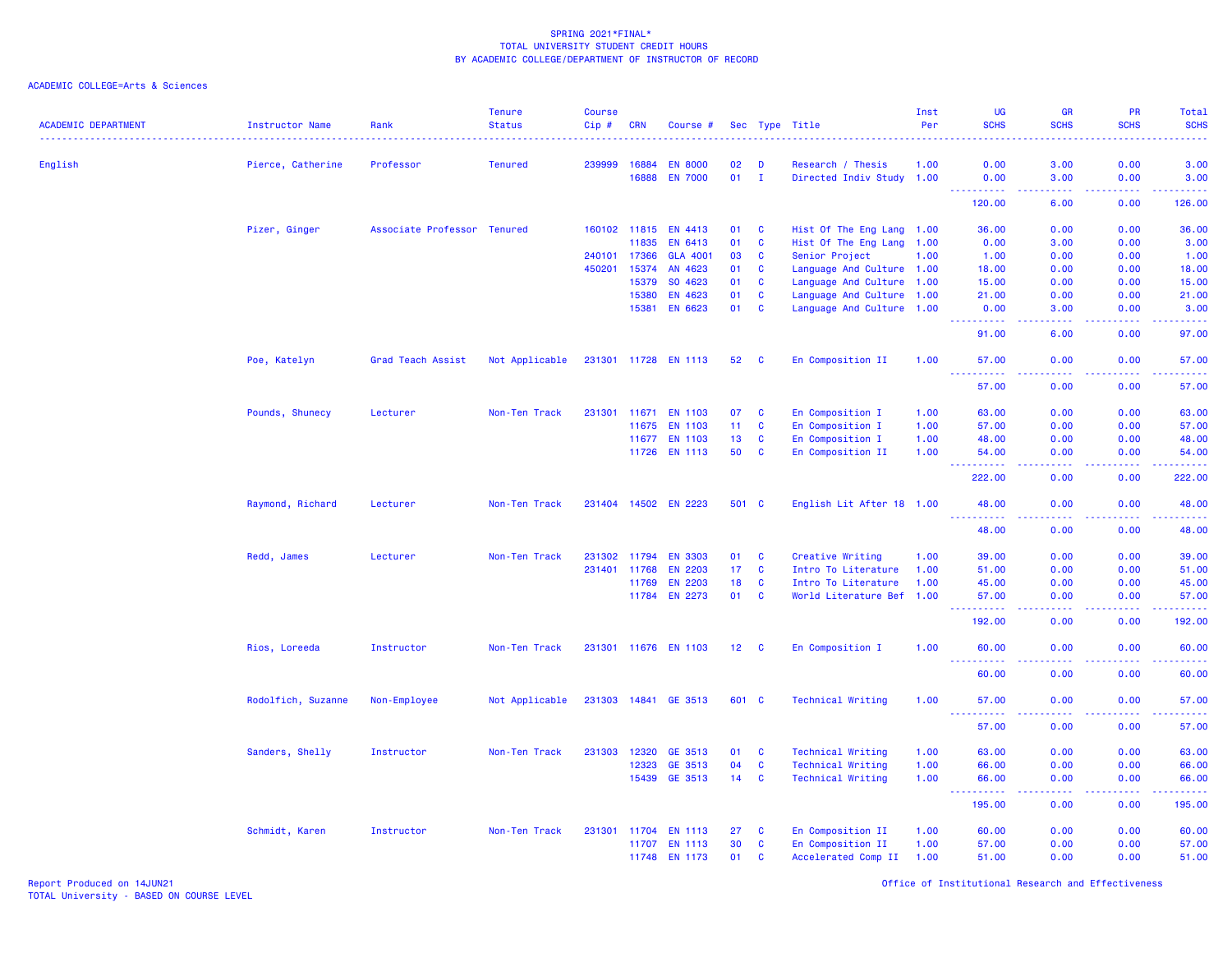| <b>ACADEMIC DEPARTMENT</b> | Instructor Name   | Rank                          | <b>Tenure</b><br><b>Status</b> | <b>Course</b><br>Cip# | <b>CRN</b>   | Course #             |                 |                | Sec Type Title            | Inst<br>Per | <b>UG</b><br><b>SCHS</b>                                   | <b>GR</b><br><b>SCHS</b>                                                                               | PR<br><b>SCHS</b> | Total<br><b>SCHS</b>              |
|----------------------------|-------------------|-------------------------------|--------------------------------|-----------------------|--------------|----------------------|-----------------|----------------|---------------------------|-------------|------------------------------------------------------------|--------------------------------------------------------------------------------------------------------|-------------------|-----------------------------------|
| English                    | Schmidt, Karen    | Instructor                    | Non-Ten Track                  |                       |              | 231301 11750 EN 1173 | 03              | <b>C</b>       | Accelerated Comp II 1.00  |             | 30.00                                                      | 0.00                                                                                                   | 0.00              | 30.00                             |
|                            |                   |                               |                                |                       |              |                      |                 |                |                           |             | .<br>$\omega_{\rm{eff}}$ and $\omega_{\rm{eff}}$<br>198.00 | .<br>0.00                                                                                              | .<br>0.00         | .<br>198.00                       |
|                            | Shaffer, Donald   | Associate Professor Tenured   |                                | 050201                | 15344        | AAS 4093             | 01              | $\mathbf{C}$   | The African Diaspora 1.00 |             | 18.00                                                      | 0.00                                                                                                   | 0.00              | 18.00                             |
|                            |                   |                               |                                |                       | 240101 17786 | <b>HON 4000</b>      | H03 I           |                | Directed Individual       | 1.00        | 3.00<br><u>.</u>                                           | 0.00<br>د د د د                                                                                        | 0.00<br>22222     | 3.00<br>.                         |
|                            |                   |                               |                                |                       |              |                      |                 |                |                           |             | 21.00                                                      | 0.00                                                                                                   | 0.00              | 21.00                             |
|                            | Sheperis, Claire  | Instructor                    | Non-Ten Track                  |                       |              | 231301 11714 EN 1113 | 37              | $\mathbf{C}$   | En Composition II         | 1.00        | 60.00                                                      | 0.00                                                                                                   | 0.00              | 60.00                             |
|                            |                   |                               |                                |                       | 231401 11760 | <b>EN 2203</b>       | 09              | $\mathbf{C}$   | Intro To Literature       | 1.00        | 90.00                                                      | 0.00                                                                                                   | 0.00              | 90.00                             |
|                            |                   |                               |                                |                       | 11764        | <b>EN 2203</b>       | 13              | $\mathbf{C}$   | Intro To Literature       | 1.00        | 90.00                                                      | 0.00                                                                                                   | 0.00              | 90.00                             |
|                            |                   |                               |                                |                       |              | 11765 EN 2203        | 14              | <b>C</b>       | Intro To Literature       | 1.00        | 90.00<br>$  -$<br>.                                        | 0.00<br>$\frac{1}{2} \left( \frac{1}{2} \right) \left( \frac{1}{2} \right) \left( \frac{1}{2} \right)$ | 0.00<br>.         | 90.00<br>.                        |
|                            |                   |                               |                                |                       |              |                      |                 |                |                           |             | 330.00                                                     | 0.00                                                                                                   | 0.00              | 330.00                            |
|                            | Sheppard, Kristin | Lecturer                      | Non-Ten Track                  |                       | 231301 11693 | <b>EN 1113</b>       | 14              | $\mathbf{C}$   | En Composition II         | 1.00        | 63.00                                                      | 0.00                                                                                                   | 0.00              | 63.00                             |
|                            |                   |                               |                                |                       | 11696        | <b>EN 1113</b>       | 17 <sub>2</sub> | C              | En Composition II         | 1.00        | 60.00                                                      | 0.00                                                                                                   | 0.00              | 60.00                             |
|                            |                   |                               |                                |                       | 11709        | <b>EN 1113</b>       | 32              | $\mathbf{C}$   | En Composition II         | 1.00        | 60.00                                                      | 0.00                                                                                                   | 0.00              | 60.00                             |
|                            |                   |                               |                                |                       |              | 11719 EN 1113        | 42              | <b>C</b>       | En Composition II         | 1.00        | 42.00<br>.                                                 | 0.00<br>$  -$                                                                                          | 0.00              | 42.00<br>المتمامين                |
|                            |                   |                               |                                |                       |              |                      |                 |                |                           |             | 225.00                                                     | 0.00                                                                                                   | 0.00              | 225.00                            |
|                            | Slimp, Stephen    | Lecturer                      | Non-Ten Track                  |                       |              | 231401 15239 EN 2203 | 201 C           |                | Intro To Literature       | 1.00        | 24.00                                                      | 0.00                                                                                                   | 0.00              | 24.00                             |
|                            |                   |                               |                                |                       |              |                      |                 |                |                           |             | $\sim$ $\sim$ $\sim$<br>24.00                              | 0.00                                                                                                   | .<br>0.00         | المستمات<br>24.00                 |
|                            | Smith, Megan      | Assistant Professor Ten Track |                                |                       | 160102 10254 | AN 4403              | 01              | $\mathbf{C}$   | Intro To Linguistics 1.00 |             | 21.00                                                      | 0.00                                                                                                   | 0.00              | 21.00                             |
|                            |                   |                               |                                |                       | 11814        | EN 4403              | 01              | $\mathbf{C}$   | Intro To Linguistics 1.00 |             | 15.00                                                      | 0.00                                                                                                   | 0.00              | 15.00                             |
|                            |                   |                               |                                |                       | 17783        | EN 4403              | 02              | $\mathbf{C}$   | Intro To Linguistics 1.00 |             | 24.00                                                      | 0.00                                                                                                   | 0.00              | 24.00                             |
|                            |                   |                               |                                |                       | 17788        | AN 4403              | 02              | $\mathbf{C}$   | Intro To Linguistics 1.00 |             | 9.00                                                       | 0.00                                                                                                   | 0.00              | 9.00                              |
|                            |                   |                               |                                |                       | 17789        | AN 6403              | 02              | $\mathbf{C}$   | Intro To Linguistics 1.00 |             | 0.00                                                       | 3.00                                                                                                   | 0.00              | 3.00                              |
|                            |                   |                               |                                | 239999                | 17901        | <b>EN 4000</b>       | 01              | $\mathbf{I}$   | Directed Indiv Study 1.00 |             | 3.00<br>22222                                              | 0.00<br>.                                                                                              | 0.00              | 3.00<br>$\omega$ is $\omega$ in . |
|                            |                   |                               |                                |                       |              |                      |                 |                |                           |             | 72.00                                                      | 3.00                                                                                                   | 0.00              | 75.00                             |
|                            | Spain, Andrea     | Associate Professor Tenured   |                                | 231401                | 11847        | <b>EN 8593</b>       | 01              | <b>S</b>       | Stu Postcolonial Lit 0.50 |             | 0.00                                                       | 16.50                                                                                                  | 0.00              | 16.50                             |
|                            |                   |                               |                                | 500601                | 10351        | <b>ART 2904</b>      | $H01$ B         |                | Introduction to Film 1.00 |             | 36.00                                                      | 0.00                                                                                                   | 0.00              | 36.00                             |
|                            |                   |                               |                                |                       | 11041        | CO 2904              | $H01$ B         |                | Introduction to Film 1.00 |             | 20.00                                                      | 0.00                                                                                                   | 0.00              | 20.00                             |
|                            |                   |                               |                                |                       | 11793        | <b>EN 2904</b>       | $H01$ B         |                | Introduction to Film 1.00 |             | 12.00                                                      | 0.00                                                                                                   | 0.00              | 12.00                             |
|                            |                   |                               |                                |                       | 17816        | ART 2904             | 02              | $\overline{B}$ | Introduction to Film 1.00 |             | 12.00                                                      | 0.00                                                                                                   | 0.00              | 12.00                             |
|                            |                   |                               |                                |                       | 17817        | CO 2904              | 02              | $\overline{B}$ | Introduction to Film 1.00 |             | 36.00<br>وعاعات<br>.                                       | 0.00<br>.                                                                                              | 0.00<br>-----     | 36.00<br>.                        |
|                            |                   |                               |                                |                       |              |                      |                 |                |                           |             | 116.00                                                     | 16.50                                                                                                  | 0.00              | 132.50                            |
|                            | Stamps, Alison    | Instructor                    | Non-Ten Track                  | 130301                | 12828        | <b>LSK 1141</b>      | 01              | <b>C</b>       | College Success II        | 1.00        | 21.00                                                      | 0.00                                                                                                   | 0.00              | 21.00                             |
|                            |                   |                               |                                |                       |              | 12829 LSK 1141       | 02              | <b>C</b>       | College Success II        | 1.00        | 12.00<br>$  -$<br>.                                        | 0.00<br>.                                                                                              | 0.00<br>.         | 12.00<br>.                        |
|                            |                   |                               |                                |                       |              |                      |                 |                |                           |             | 33.00                                                      | 0.00                                                                                                   | 0.00              | 33.00                             |
|                            | Starliper, Katie  | Grad Teach Assist             | Not Applicable                 |                       |              | 231301 11682 EN 1113 | 03              | - C            | En Composition II         | 1.00        | 60.00                                                      | 0.00                                                                                                   | 0.00              | 60.00                             |
|                            |                   |                               |                                |                       |              |                      |                 |                |                           |             | .<br>60.00                                                 | .<br>0.00                                                                                              | 22222<br>0.00     | .<br>60.00                        |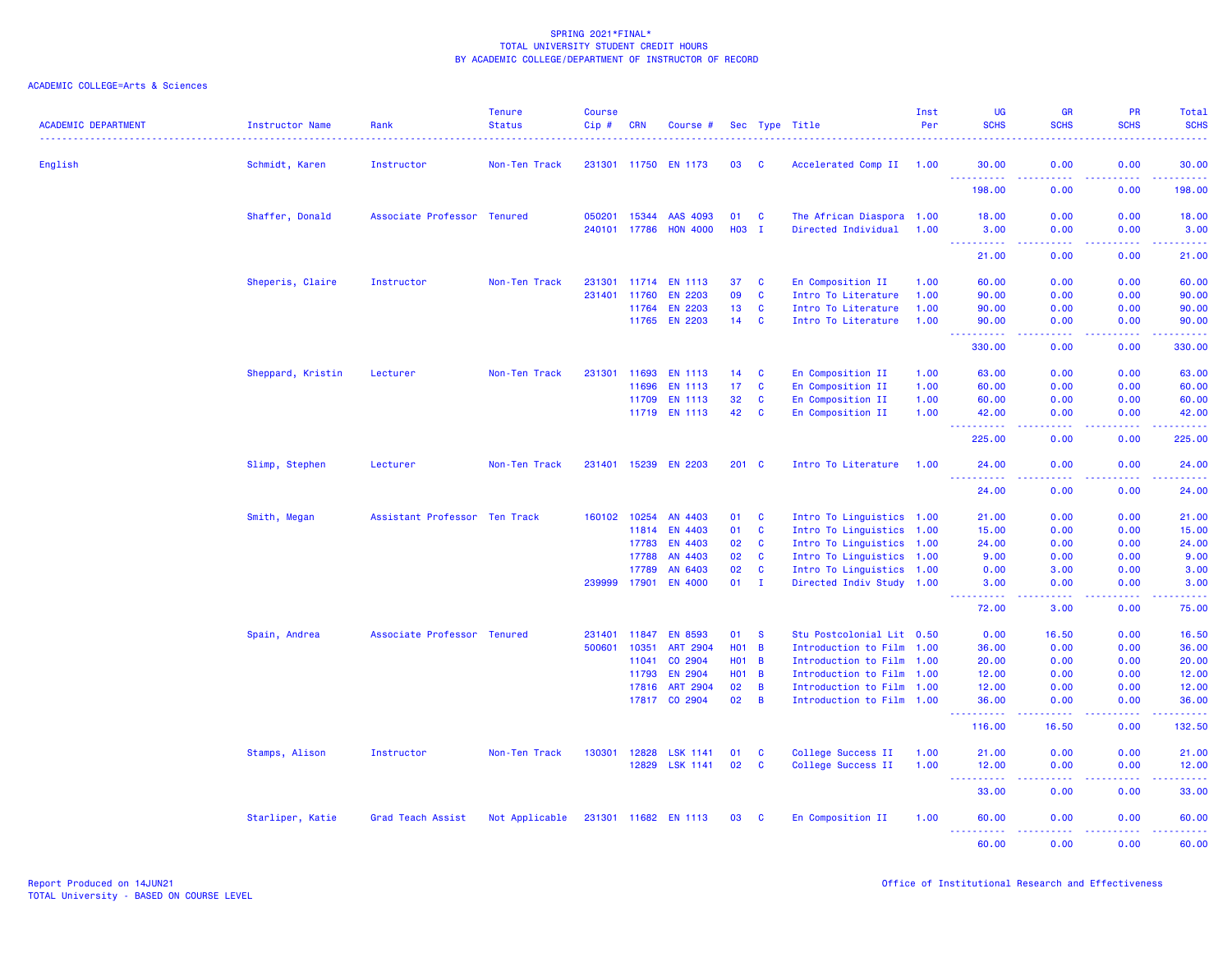| <b>ACADEMIC DEPARTMENT</b> | Instructor Name    | Rank                          | <b>Tenure</b><br><b>Status</b> | <b>Course</b><br>Cip# | <b>CRN</b>   | Course #                               |                 |                          | Sec Type Title                          | Inst<br>Per  | <b>UG</b><br><b>SCHS</b>                                                                                                                                    | <b>GR</b><br><b>SCHS</b>                                                                               | <b>PR</b><br><b>SCHS</b>                                                                                                                                     | Total<br><b>SCHS</b>                  |
|----------------------------|--------------------|-------------------------------|--------------------------------|-----------------------|--------------|----------------------------------------|-----------------|--------------------------|-----------------------------------------|--------------|-------------------------------------------------------------------------------------------------------------------------------------------------------------|--------------------------------------------------------------------------------------------------------|--------------------------------------------------------------------------------------------------------------------------------------------------------------|---------------------------------------|
|                            |                    |                               |                                |                       |              |                                        |                 |                          |                                         |              |                                                                                                                                                             |                                                                                                        |                                                                                                                                                              |                                       |
| English                    | Stinson, Emily     | Instructor                    | Non-Ten Track                  |                       | 231302 11798 | <b>EN 3303</b><br>231401 11767 EN 2203 | 05<br>16        | <b>C</b><br>$\mathbf{C}$ | Creative Writing<br>Intro To Literature | 1.00<br>1.00 | 45.00<br>60.00                                                                                                                                              | 0.00<br>0.00                                                                                           | 0.00<br>0.00                                                                                                                                                 | 45.00<br>60.00                        |
|                            |                    |                               |                                |                       |              |                                        |                 |                          |                                         |              | <u>.</u><br>$ -$<br>105.00                                                                                                                                  | .<br>0.00                                                                                              | .<br>0.00                                                                                                                                                    | .<br>105.00                           |
|                            |                    |                               |                                |                       |              |                                        |                 |                          |                                         |              |                                                                                                                                                             |                                                                                                        |                                                                                                                                                              |                                       |
|                            | Street, Alisha     | Lecturer                      | Non-Ten Track                  | 231301                | 11680        | <b>EN 1113</b>                         | 01              | $\mathbf{C}$             | En Composition II                       | 1.00         | 63.00                                                                                                                                                       | 0.00                                                                                                   | 0.00                                                                                                                                                         | 63.00                                 |
|                            |                    |                               |                                |                       | 11686        | <b>EN 1113</b>                         | 07              | <b>C</b>                 | En Composition II                       | 1.00         | 63.00                                                                                                                                                       | 0.00                                                                                                   | 0.00                                                                                                                                                         | 63.00                                 |
|                            |                    |                               |                                |                       | 11690        | <b>EN 1113</b>                         | 11              | <b>C</b>                 | En Composition II                       | 1.00         | 63.00                                                                                                                                                       | 0.00                                                                                                   | 0.00                                                                                                                                                         | 63.00                                 |
|                            |                    |                               |                                |                       |              | 11703 EN 1113                          | 26              | <b>C</b>                 | En Composition II                       | 1.00         | 57.00<br><u>.</u><br>$\sim$ $\sim$ $\sim$                                                                                                                   | 0.00<br>المستما                                                                                        | 0.00<br>22222                                                                                                                                                | 57.00<br>------                       |
|                            |                    |                               |                                |                       |              |                                        |                 |                          |                                         |              | 246.00                                                                                                                                                      | 0.00                                                                                                   | 0.00                                                                                                                                                         | 246.00                                |
|                            | Thompson, Jessica  | Instructor                    | Non-Ten Track                  | 230101                | 11792        | <b>EN 2503</b>                         | 01              | <b>C</b>                 | <b>Teaching Grammar</b>                 | 1.00         | 168.00                                                                                                                                                      | 0.00                                                                                                   | 0.00                                                                                                                                                         | 168.00                                |
|                            |                    |                               |                                |                       | 231301 11697 | EN 1113                                | 18              | $\mathbf{C}$             | En Composition II                       | 1.00         | 60.00                                                                                                                                                       | 0.00                                                                                                   | 0.00                                                                                                                                                         | 60.00                                 |
|                            |                    |                               |                                |                       |              | 11698 EN 1113                          | 19              | $\mathbf{C}$             | En Composition II                       | 1.00         | 63.00<br>$\sim 100$<br>.                                                                                                                                    | 0.00<br>.                                                                                              | 0.00<br>$\frac{1}{2} \left( \frac{1}{2} \right) \left( \frac{1}{2} \right) \left( \frac{1}{2} \right) \left( \frac{1}{2} \right) \left( \frac{1}{2} \right)$ | 63.00<br>.                            |
|                            |                    |                               |                                |                       |              |                                        |                 |                          |                                         |              | 291.00                                                                                                                                                      | 0.00                                                                                                   | 0.00                                                                                                                                                         | 291.00                                |
|                            | Thorat, Dhanashree | Assistant Professor Ten Track |                                | 050207                | 16317        | GS 3513                                | 01              | <b>C</b>                 | Women and Literature 1.00               |              | 30.00                                                                                                                                                       | 0.00                                                                                                   | 0.00                                                                                                                                                         | 30.00                                 |
|                            |                    |                               |                                |                       |              | 231401 11805 EN 3513                   | 01              | $\mathbf{C}$             | Women and Literature 1.00               |              | 30.00                                                                                                                                                       | 0.00                                                                                                   | 0.00                                                                                                                                                         | 30.00                                 |
|                            |                    |                               |                                |                       |              |                                        |                 |                          |                                         |              | 444<br>$\frac{1}{2} \left( \frac{1}{2} \right) \left( \frac{1}{2} \right) \left( \frac{1}{2} \right) \left( \frac{1}{2} \right) \left( \frac{1}{2} \right)$ | .                                                                                                      | .                                                                                                                                                            | .                                     |
|                            |                    |                               |                                |                       |              |                                        |                 |                          |                                         |              | 60.00                                                                                                                                                       | 0.00                                                                                                   | 0.00                                                                                                                                                         | 60.00                                 |
|                            | Torrence, Devan    | Lecturer                      | Non-Ten Track                  |                       | 230101 11666 | <b>EN 0103</b>                         | 01              | <b>C</b>                 | <b>Basic English</b>                    | 1.00         | 39.00                                                                                                                                                       | 0.00                                                                                                   | 0.00                                                                                                                                                         | 39.00                                 |
|                            |                    |                               |                                |                       | 17430        | <b>EN 0103</b>                         | 03              | $\mathbf{C}$             | <b>Basic English</b>                    | 1.00         | 39.00                                                                                                                                                       | 0.00                                                                                                   | 0.00                                                                                                                                                         | 39.00                                 |
|                            |                    |                               |                                |                       | 17864        | <b>EN 0103</b>                         | 04              | C                        | <b>Basic English</b>                    | 1.00         | 24.00                                                                                                                                                       | 0.00                                                                                                   | 0.00                                                                                                                                                         | 24.00                                 |
|                            |                    |                               |                                |                       |              | 231301 18146 EN 1113                   | 20              | $\mathbf{C}$             | En Composition II                       | 1.00         | 42.00<br>$  -$<br>.                                                                                                                                         | 0.00<br>.                                                                                              | 0.00<br>. <b>.</b>                                                                                                                                           | 42.00<br>.                            |
|                            |                    |                               |                                |                       |              |                                        |                 |                          |                                         |              | 144.00                                                                                                                                                      | 0.00                                                                                                   | 0.00                                                                                                                                                         | 144.00                                |
|                            | Trimm, James       | Lecturer                      | Non-Ten Track                  |                       |              | 231301 11708 EN 1113                   | 31              | <b>C</b>                 | En Composition II                       | 1.00         | 60.00                                                                                                                                                       | 0.00                                                                                                   | 0.00                                                                                                                                                         | 60.00                                 |
|                            |                    |                               |                                | 231401                | 11755        | <b>EN 2203</b>                         | 04              | $\mathbf{C}$             | Intro To Literature                     | 1.00         | 87.00                                                                                                                                                       | 0.00                                                                                                   | 0.00                                                                                                                                                         | 87.00                                 |
|                            |                    |                               |                                |                       | 11758        | <b>EN 2203</b>                         | 07              | <b>C</b>                 | Intro To Literature                     | 1.00         | 90.00                                                                                                                                                       | 0.00                                                                                                   | 0.00                                                                                                                                                         | 90.00                                 |
|                            |                    |                               |                                |                       |              | 11762 EN 2203                          | $11 -$          | $\mathbf{C}$             | Intro To Literature                     | 1.00         | 87.00<br>.                                                                                                                                                  | 0.00<br>$\frac{1}{2} \left( \frac{1}{2} \right) \left( \frac{1}{2} \right) \left( \frac{1}{2} \right)$ | 0.00<br>.                                                                                                                                                    | 87.00<br>.                            |
|                            |                    |                               |                                |                       |              |                                        |                 |                          |                                         |              | 324.00                                                                                                                                                      | 0.00                                                                                                   | 0.00                                                                                                                                                         | 324.00                                |
|                            | Voller, Leslie     | Instructor                    | Non-Ten Track                  | 230101                | 15571        | <b>EN 3333</b>                         | 01              | $\mathbf{I}$             | Internship in Englis 1.00               |              | 18.00                                                                                                                                                       | 0.00                                                                                                   | 0.00                                                                                                                                                         | 18.00                                 |
|                            |                    |                               |                                | 231301                | 11715        | <b>EN 1113</b>                         | 38              | $\mathbf{C}$             | En Composition II                       | 1.00         | 54.00                                                                                                                                                       | 0.00                                                                                                   | 0.00                                                                                                                                                         | 54.00                                 |
|                            |                    |                               |                                |                       | 231401 11754 | <b>EN 2203</b>                         | 03              | $\mathbf{C}$             | Intro To Literature                     | 1.00         | 84.00                                                                                                                                                       | 0.00                                                                                                   | 0.00                                                                                                                                                         | 84.00                                 |
|                            |                    |                               |                                |                       | 11763        | <b>EN 2203</b>                         | 12 <sub>1</sub> | $\mathbf{C}$             | Intro To Literature                     | 1.00         | 27.00                                                                                                                                                       | 0.00                                                                                                   | 0.00                                                                                                                                                         | 27.00                                 |
|                            |                    |                               |                                |                       | 14985        | <b>EN 2203</b>                         | 002             | $\mathbf{C}$             | Intro To Literature                     | 1.00         | 39.00                                                                                                                                                       | 0.00                                                                                                   | 0.00                                                                                                                                                         | 39.00                                 |
|                            |                    |                               |                                |                       |              | 240102 12707 IDS 4111                  | 03              | <b>C</b>                 | Professional Seminar 1.00               |              | 7.00<br>.                                                                                                                                                   | 0.00<br>.                                                                                              | 0.00<br>. <b>.</b>                                                                                                                                           | 7.00<br><b><i><u><u>.</u></u></i></b> |
|                            |                    |                               |                                |                       |              |                                        |                 |                          |                                         |              | 229.00                                                                                                                                                      | 0.00                                                                                                   | 0.00                                                                                                                                                         | 229.00                                |
|                            | Ward, Jervette     | Associate Professor Tenured   |                                | 231401                | 15555        | <b>EN 4333</b>                         | 01              | $\mathbf{C}$             | Southern Literature                     | 1.00         | 69.00                                                                                                                                                       | 0.00                                                                                                   | 0.00                                                                                                                                                         | 69.00                                 |
|                            |                    |                               |                                | 239999                | 18124        | <b>EN 7000</b>                         | 02              | $\mathbf{I}$             | Directed Indiv Study 1.00               |              | 0.00                                                                                                                                                        | 3.00                                                                                                   | 0.00<br>22222                                                                                                                                                | 3.00<br>.                             |
|                            |                    |                               |                                |                       |              |                                        |                 |                          |                                         |              | <u> - - - - - - - - - -</u><br>69.00                                                                                                                        | د د د د<br>3.00                                                                                        | 0.00                                                                                                                                                         | 72.00                                 |
|                            | West, Robert       | Professor                     | <b>Tenured</b>                 |                       |              | 231401 11786 EN 2283                   | 01              | <b>C</b>                 | World Literature Aft 1.00               |              | 87.00                                                                                                                                                       | 0.00                                                                                                   | 0.00                                                                                                                                                         | 87.00                                 |
|                            |                    |                               |                                |                       | 231402 11782 | <b>EN 2253</b>                         | 03              | <b>C</b>                 | American Lit After 1 1.00               |              | 84.00                                                                                                                                                       | 0.00                                                                                                   | 0.00                                                                                                                                                         | 84.00                                 |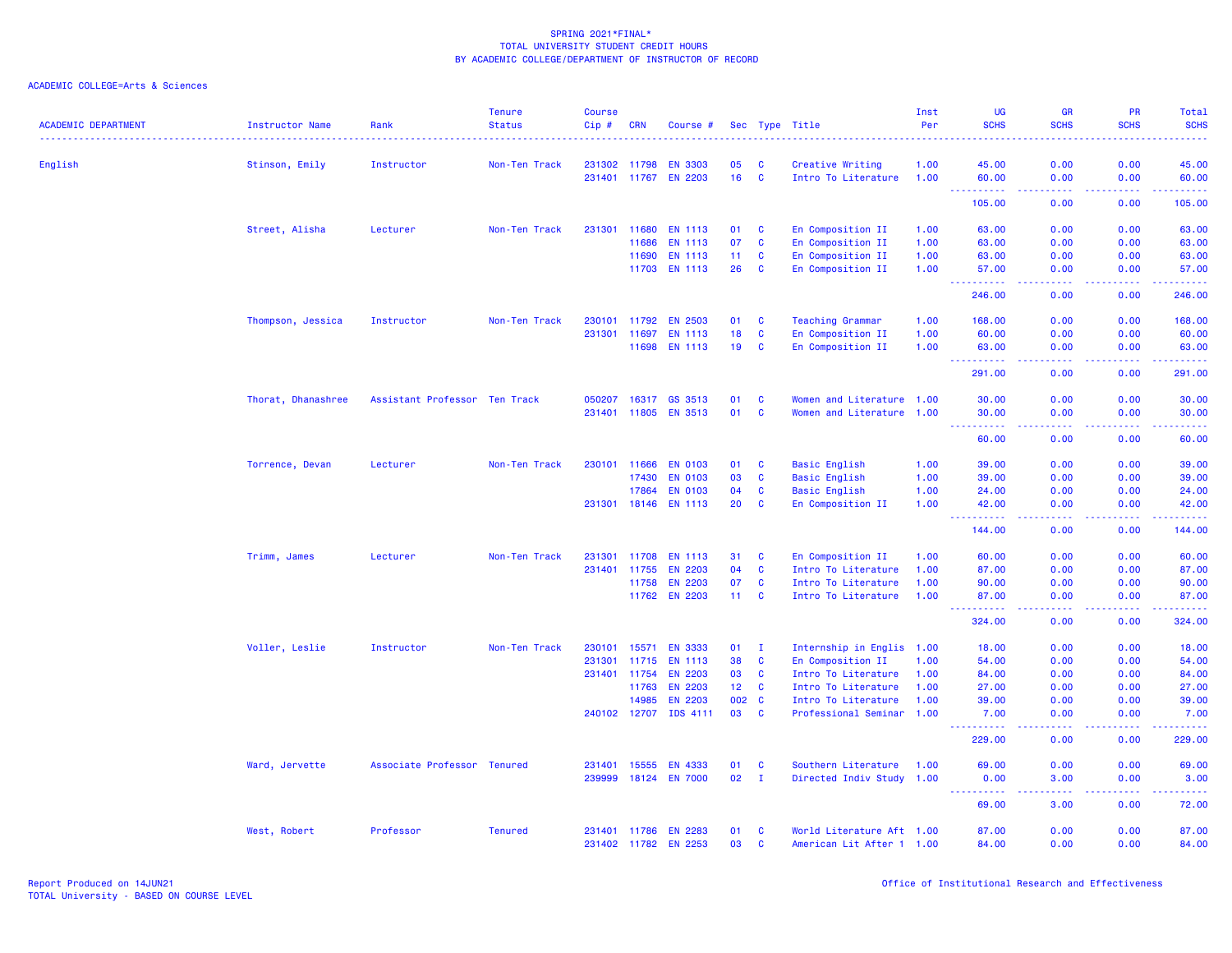| <b>ACADEMIC DEPARTMENT</b>             | Instructor Name | Rank     | Tenure<br>Status | Course<br>$Cip$ # | <b>CRN</b> | Course # Sec Type Title |      |                   | Inst<br>Per | <b>UG</b><br><b>SCHS</b> | <b>GR</b><br><b>SCHS</b> | <b>PR</b><br><b>SCHS</b> | Total<br><b>SCHS</b> |
|----------------------------------------|-----------------|----------|------------------|-------------------|------------|-------------------------|------|-------------------|-------------|--------------------------|--------------------------|--------------------------|----------------------|
|                                        |                 |          |                  |                   |            |                         |      |                   |             |                          |                          |                          |                      |
|                                        |                 |          |                  |                   |            |                         |      |                   |             | 171.00                   | 0.00                     | 0.00                     | 171,00               |
| English                                | Wolfe, Rachel   | Lecturer | Non-Ten Track    |                   |            | 231301 11700 EN 1113    | 22 C | En Composition II | 1.00        | 63.00                    | 0.00                     | 0.00                     | 63.00                |
|                                        |                 |          |                  |                   | 11701      | <b>EN 1113</b>          | 24 C | En Composition II | 1.00        | 60.00                    | 0.00                     | 0.00                     | 60.00                |
|                                        |                 |          |                  |                   |            | 11722 EN 1113           | 45 C | En Composition II | 1.00        | 57.00                    | 0.00                     | 0.00                     | 57.00                |
|                                        |                 |          |                  |                   |            | 11743 EN 1113           | 67 C | En Composition II | 1.00        | 45.00                    | 0.00                     | 0.00                     | 45.00                |
|                                        |                 |          |                  |                   |            |                         |      |                   |             | ----------<br>225,00     | .<br>0.00                | .<br>0.00                | .<br>225,00          |
| ====================================== |                 |          |                  |                   |            |                         |      |                   |             | ==========               |                          |                          | - ==========         |
| English                                |                 |          |                  |                   |            |                         |      |                   |             | 10244.75                 | 276.00                   | 0.00                     | 10520.75             |
| ====================================== |                 |          |                  |                   |            |                         |      |                   |             | ==========               | ==========               | ==========               | ==========           |
|                                        |                 |          |                  |                   |            |                         |      |                   |             |                          |                          |                          |                      |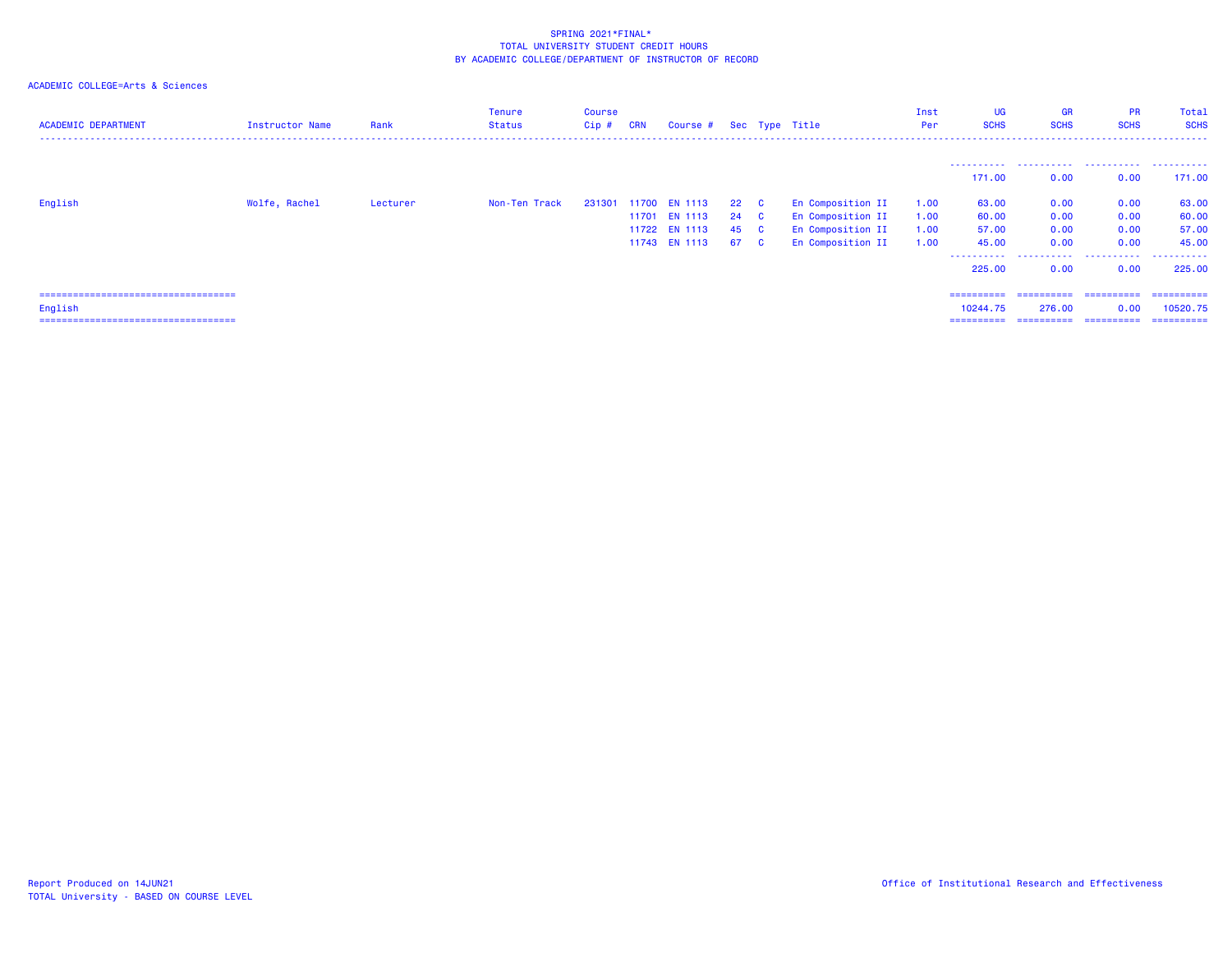| <b>ACADEMIC DEPARTMENT</b> | Instructor Name                | Rank              | <b>Tenure</b><br><b>Status</b> | <b>Course</b><br>Cip# | <b>CRN</b>   | Course #           |              |                      | Sec Type Title                            | Inst<br>Per  | UG<br><b>SCHS</b>                                                                                                                                    | GR<br><b>SCHS</b>                                                                                                                                    | PR<br><b>SCHS</b> | <b>Total</b><br><b>SCHS</b>                                                                                               |
|----------------------------|--------------------------------|-------------------|--------------------------------|-----------------------|--------------|--------------------|--------------|----------------------|-------------------------------------------|--------------|------------------------------------------------------------------------------------------------------------------------------------------------------|------------------------------------------------------------------------------------------------------------------------------------------------------|-------------------|---------------------------------------------------------------------------------------------------------------------------|
|                            |                                |                   |                                |                       |              |                    |              |                      |                                           | . <u>.</u>   | $\frac{1}{2} \left( \frac{1}{2} \right) \left( \frac{1}{2} \right) \left( \frac{1}{2} \right) \left( \frac{1}{2} \right) \left( \frac{1}{2} \right)$ |                                                                                                                                                      | .                 | $\frac{1}{2} \left( \frac{1}{2} \right) \left( \frac{1}{2} \right) \left( \frac{1}{2} \right) \left( \frac{1}{2} \right)$ |
| Geosciences                | Ambinakudige, Shrini Professor |                   | <b>Tenured</b>                 | 450701                | 12458        | GR 6303            | 01           | C                    | Principles of GIS                         | 1.00         | 0.00                                                                                                                                                 | 24.00                                                                                                                                                | 0.00              | 24.00                                                                                                                     |
|                            |                                |                   |                                |                       | 12459        | GR 6303            | 02           | <b>K</b>             | Principles of GIS                         | 0.80         | 0.00                                                                                                                                                 | 0.00                                                                                                                                                 | 0.00              | 0.00                                                                                                                      |
|                            |                                |                   |                                |                       | 12460        | GR 6303            | 03           | $\mathsf{K}$         | Principles of GIS                         | 0.80         | 0.00                                                                                                                                                 | 0.00                                                                                                                                                 | 0.00              | 0.00                                                                                                                      |
|                            |                                |                   |                                |                       | 12461        | GR 6303            | 04           | $\mathsf{K}$         | Principles of GIS                         | 0.80         | 0.00                                                                                                                                                 | 0.00                                                                                                                                                 | 0.00              | 0.00                                                                                                                      |
|                            |                                |                   |                                |                       | 12462        | GR 6303            | 05           | $\mathsf K$          | Principles of GIS                         | 0.80         | 0.00                                                                                                                                                 | 0.00                                                                                                                                                 | 0.00              | 0.00                                                                                                                      |
|                            |                                |                   |                                |                       | 14582        | GR 4353            | 501          | $\mathbf{C}$         | Geodatabase Design                        | 1.00         | 6.00                                                                                                                                                 | 0.00                                                                                                                                                 | 0.00              | 6.00                                                                                                                      |
|                            |                                |                   |                                |                       | 14595        | GR 6353            | 501          | <b>C</b>             | Geodatabase Design                        | 1.00         | 0.00                                                                                                                                                 | 9.00                                                                                                                                                 | 0.00              | 9.00                                                                                                                      |
|                            |                                |                   |                                |                       | 16408        | <b>GR 7000</b>     | 01           | $\mathbf{I}$         | Directed Indiv Study                      | 1.00         | 0.00                                                                                                                                                 | 3.00                                                                                                                                                 | 0.00              | 3.00                                                                                                                      |
|                            |                                |                   |                                |                       | 16551        | <b>GR 9000</b>     | 03           | D                    | Research/Dissertatio                      | 1.00         | 0.00                                                                                                                                                 | 9.00                                                                                                                                                 | 0.00              | 9.00                                                                                                                      |
|                            |                                |                   |                                | 450702                | 12431        | GR 4303            | 01           | C                    | Principles of GIS                         | 1.00         | 288.00                                                                                                                                               | 0.00                                                                                                                                                 | 0.00              | 288.00                                                                                                                    |
|                            |                                |                   |                                |                       | 12432        | GR 4303            | 02           | K                    | Principles of GIS                         | 0.80         | 0.00                                                                                                                                                 | 0.00                                                                                                                                                 | 0.00              | 0.00                                                                                                                      |
|                            |                                |                   |                                |                       | 12433        | GR 4303            | 03           | $\mathsf K$          | Principles of GIS                         | 0.80         | 0.00                                                                                                                                                 | 0.00                                                                                                                                                 | 0.00              | 0.00                                                                                                                      |
|                            |                                |                   |                                |                       | 12434        | GR 4303            | 04           | K                    | Principles of GIS                         | 0.80         | 0.00                                                                                                                                                 | 0.00                                                                                                                                                 | 0.00              | 0.00                                                                                                                      |
|                            |                                |                   |                                |                       | 12435        | GR 4303            | 05           | K                    | Principles of GIS                         | 0.80         | 0.00<br>.                                                                                                                                            | 0.00<br>.                                                                                                                                            | 0.00              | 0.00<br>.                                                                                                                 |
|                            |                                |                   |                                |                       |              |                    |              |                      |                                           |              | 294.00                                                                                                                                               | 45.00                                                                                                                                                | 0.00              | 339.00                                                                                                                    |
|                            | Babineaux, Claire              | Non-Faculty       | Not Applicable                 | 400601                | 12359        | GG 1121            | 01           | - L                  | Earth Science II Lab 1.00                 |              | 23.00                                                                                                                                                | 0.00                                                                                                                                                 | 0.00              | 23.00                                                                                                                     |
|                            |                                |                   |                                |                       | 12360        | GG 1121            | <b>HO1</b>   | - L                  | Earth Science II Lab 1.00                 |              | 3.00                                                                                                                                                 | 0.00                                                                                                                                                 | 0.00              | 3.00                                                                                                                      |
|                            |                                |                   |                                |                       | 12361        | GG 1123            | 01           | $\mathbf{C}$         | Survey Earth Sci II 1.00                  |              | 135.00                                                                                                                                               | 0.00                                                                                                                                                 | 0.00              | 135.00                                                                                                                    |
|                            |                                |                   |                                |                       | 12362        | GG 1123            | <b>HO1 C</b> |                      | Hon Survey Earth Sci 1.00                 |              | 18.00                                                                                                                                                | 0.00                                                                                                                                                 | 0.00              | 18.00                                                                                                                     |
|                            |                                |                   |                                |                       |              |                    |              |                      |                                           |              | 222<br>.<br>179.00                                                                                                                                   | .<br>0.00                                                                                                                                            | 0.00              | .<br>179.00                                                                                                               |
|                            |                                |                   | <b>Tenured</b>                 | 400404                | 12455        |                    | 01           |                      |                                           |              |                                                                                                                                                      |                                                                                                                                                      | 0.00              |                                                                                                                           |
|                            | Brown, Michael E.              | Professor         |                                | 400601                | 14603        | GR 4963<br>GR 8191 | 501          | <b>C</b><br><b>S</b> | Mesoscale Meteorolog                      | 1.00<br>1.00 | 102.00<br>0.00                                                                                                                                       | 0.00<br>5.00                                                                                                                                         | 0.00              | 102.00                                                                                                                    |
|                            |                                |                   |                                | 400699                | 12482        | <b>GR 8843</b>     | 01           | <b>S</b>             | Geoscience Review<br>Adv Mesoscale Meteor | 1.00         | 0.00                                                                                                                                                 |                                                                                                                                                      |                   | 5.00                                                                                                                      |
|                            |                                |                   |                                | 450701                | 16556        | <b>GR 8000</b>     | 06           | D                    | Research / Thesis                         | 1.00         | 0.00                                                                                                                                                 | 18.00<br>9.00                                                                                                                                        | 0.00<br>0.00      | 18.00<br>9.00                                                                                                             |
|                            |                                |                   |                                |                       |              |                    |              |                      |                                           |              | ----------                                                                                                                                           | $\frac{1}{2} \left( \frac{1}{2} \right) \left( \frac{1}{2} \right) \left( \frac{1}{2} \right) \left( \frac{1}{2} \right) \left( \frac{1}{2} \right)$ | .                 | .                                                                                                                         |
|                            |                                |                   |                                |                       |              |                    |              |                      |                                           |              | 102.00                                                                                                                                               | 32.00                                                                                                                                                | 0.00              | 134.00                                                                                                                    |
|                            | Clary, Renee                   | Professor         | <b>Tenured</b>                 | 400601                | 15579        | GG 8990            | 01           | <b>C</b>             | Special Topic In GG                       | 1.00         | 0.00                                                                                                                                                 | 12.00                                                                                                                                                | 0.00              | 12.00                                                                                                                     |
|                            |                                |                   |                                |                       | 16566        | GG 8000            | 04           | D                    | Research / Thesis                         | 1.00         | 0.00                                                                                                                                                 | 26.00                                                                                                                                                | 0.00              | 26.00                                                                                                                     |
|                            |                                |                   |                                |                       | 16567        | GG 9000            | 04           | D                    | Research/Dissertatio 1.00                 |              | 0.00<br>2222                                                                                                                                         | 8.00<br>2222.                                                                                                                                        | 0.00              | 8.00<br>.                                                                                                                 |
|                            |                                |                   |                                |                       |              |                    |              |                      |                                           |              | 0.00                                                                                                                                                 | 46.00                                                                                                                                                | 0.00              | 46.00                                                                                                                     |
|                            | Cooke, William                 | Non-Employee      | Not Applicable                 | 450701                | 14594        | GR 6313            | 501 B        |                      | <b>Advanced GIS</b>                       | 1.00         | 0.00                                                                                                                                                 | 36.00                                                                                                                                                | 0.00              | 36.00                                                                                                                     |
|                            |                                |                   |                                |                       | 17689        | GR 6313            | 502 B        |                      | <b>Advanced GIS</b>                       | 1.00         | 0.00                                                                                                                                                 | 33.00                                                                                                                                                | 0.00              | 33.00                                                                                                                     |
|                            |                                |                   |                                |                       | 450702 14581 | GR 4313            | 501 B        |                      | <b>Advanced GIS</b>                       | 1.00         | 6.00                                                                                                                                                 | 0.00                                                                                                                                                 | 0.00              | 6.00                                                                                                                      |
|                            |                                |                   |                                |                       | 17688        | GR 4313            | 502 B        |                      | <b>Advanced GIS</b>                       | 1.00         | 6.00<br><b>.</b><br>.                                                                                                                                | 0.00<br>.                                                                                                                                            | 0.00<br>22222     | 6.00<br>.                                                                                                                 |
|                            |                                |                   |                                |                       |              |                    |              |                      |                                           |              | 12.00                                                                                                                                                | 69.00                                                                                                                                                | 0.00              | 81.00                                                                                                                     |
|                            | Crockett, Destiny              | Grad Teach Assist | Not Applicable                 | 450701                | 12410        | GR 1123            | 01           | <b>C</b>             | Intro World Geog                          | 1.00         | 201.00                                                                                                                                               | 0.00                                                                                                                                                 | 0.00              | 201.00                                                                                                                    |
|                            |                                |                   |                                |                       |              | 14576 GR 1123      | 501 C        |                      | Intro World Geog                          | 1.00         | 84.00                                                                                                                                                | 0.00                                                                                                                                                 | 0.00              | 84.00                                                                                                                     |
|                            |                                |                   |                                |                       |              |                    |              |                      |                                           |              | 444<br>------<br>285.00                                                                                                                              | بالأباد<br>0.00                                                                                                                                      | .<br>0.00         | ------<br>285.00                                                                                                          |
|                            |                                |                   |                                |                       |              |                    |              |                      |                                           |              |                                                                                                                                                      |                                                                                                                                                      |                   |                                                                                                                           |
|                            | Croskery, Craig                | Lecturer          | Non-Ten Track                  | 450701                | 15297        | GR 1123            | 06           | <b>C</b>             | Intro World Geog                          | 1.00         | 123.00                                                                                                                                               | 0.00                                                                                                                                                 | 0.00              | 123.00                                                                                                                    |
|                            |                                |                   |                                |                       | 15298        | GR 1123            | 07           | $\mathbf{C}$         | Intro World Geog                          | 1.00         | 123.00<br><b><i><u><u> - - - - -</u></u></i></b>                                                                                                     | 0.00<br>$\sim$ $\sim$ $\sim$ $\sim$                                                                                                                  | 0.00<br>المتمالين | 123.00<br>والمواطن المواطن                                                                                                |
|                            |                                |                   |                                |                       |              |                    |              |                      |                                           |              | 246.00                                                                                                                                               | 0.00                                                                                                                                                 | 0.00              | 246,00                                                                                                                    |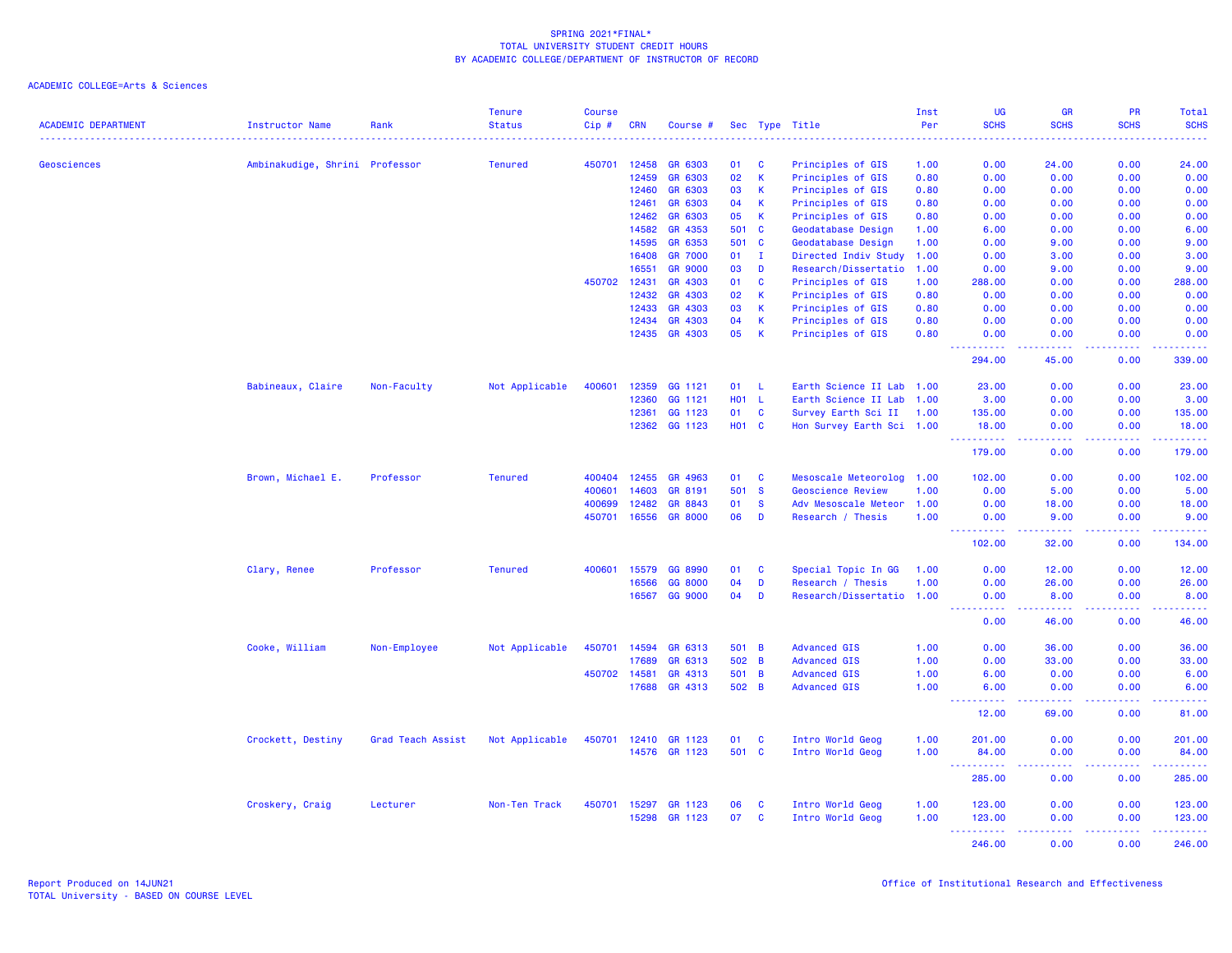| <b>ACADEMIC DEPARTMENT</b> | <b>Instructor Name</b> | Rank                                             | <b>Tenure</b><br><b>Status</b> | <b>Course</b><br>Cip# | <b>CRN</b>   | Course #       |       |                | Sec Type Title            | Inst<br>Per | <b>UG</b><br><b>SCHS</b>                                                                                                                                                             | <b>GR</b><br><b>SCHS</b>               | PR<br><b>SCHS</b> | Total<br><b>SCHS</b><br>.                                                                                                                                    |
|----------------------------|------------------------|--------------------------------------------------|--------------------------------|-----------------------|--------------|----------------|-------|----------------|---------------------------|-------------|--------------------------------------------------------------------------------------------------------------------------------------------------------------------------------------|----------------------------------------|-------------------|--------------------------------------------------------------------------------------------------------------------------------------------------------------|
| Geosciences                | Dash, Padmanava        | Associate Professor Tenured                      |                                | 400601                | 12364        | GG 3133        | 01    | <b>C</b>       | Intro Environ Geol        | 1.00        | 102.00                                                                                                                                                                               | 0.00                                   | 0.00              | 102.00                                                                                                                                                       |
|                            |                        |                                                  |                                |                       | 17694        | GG 9000        | 06    | D              | Research/Dissertatio 1.00 |             | 0.00                                                                                                                                                                                 | 9.00                                   | 0.00              | 9.00                                                                                                                                                         |
|                            |                        |                                                  |                                | 450701 12463          |              | GR 6343        | 01    | $\overline{B}$ | Adv Remot Sensing/Ge 1.00 |             | 0.00                                                                                                                                                                                 | 15.00                                  | 0.00              | 15.00                                                                                                                                                        |
|                            |                        |                                                  |                                |                       | 17696        | <b>GR 9000</b> | 10    | D              | Research/Dissertatio 1.00 |             | 0.00                                                                                                                                                                                 | 9.00                                   | 0.00              | 9.00                                                                                                                                                         |
|                            |                        |                                                  |                                |                       | 450702 12436 | GR 4343        | 01    | $\overline{B}$ | Adv Remot Sensing/Ge 1.00 |             | 45.00<br>المستملة                                                                                                                                                                    | 0.00<br>والمسامات                      | 0.00<br>22222     | 45.00<br>وساعاه سأساط                                                                                                                                        |
|                            |                        |                                                  |                                |                       |              |                |       |                |                           |             | 147.00                                                                                                                                                                               | 33.00                                  | 0.00              | 180.00                                                                                                                                                       |
|                            | Dyer, Jamie            | Professor                                        | <b>Tenured</b>                 | 400404                | 12454        | GR 4933        | 01    | <b>C</b>       | Dynamic Meteorology       | 1.00        | 81.00                                                                                                                                                                                | 0.00                                   | 0.00              | 81.00                                                                                                                                                        |
|                            |                        |                                                  |                                | 450701                | 12478        | GR 6933        | 01    | $\mathbf{C}$   | Dynamic Meteorology       | 1.00        | 0.00                                                                                                                                                                                 | 12.00                                  | 0.00              | 12.00                                                                                                                                                        |
|                            |                        |                                                  |                                |                       | 16564        | <b>GR 9000</b> | 06    | D              | Research/Dissertatio 1.00 |             | 0.00                                                                                                                                                                                 | 6.00<br>22222                          | 0.00<br>.         | 6.00<br>.                                                                                                                                                    |
|                            |                        |                                                  |                                |                       |              |                |       |                |                           |             | 222<br>222222<br>81.00                                                                                                                                                               | 18.00                                  | 0.00              | 99.00                                                                                                                                                        |
|                            | Ezell, John            | Non-Employee                                     | Not Applicable                 | 400601                | 14566        | GG 1113        | 502 C |                | Survey Earth Sci I        | 1.00        | 42.00                                                                                                                                                                                | 0.00                                   | 0.00              | 42.00                                                                                                                                                        |
|                            |                        |                                                  |                                |                       | 14574        | GG 8613        | 501 C |                | Hydrology                 | 1.00        | 0.00                                                                                                                                                                                 | 90.00                                  | 0.00              | 90.00                                                                                                                                                        |
|                            |                        |                                                  |                                |                       | 15981        | GG 1113        | 503   | $\mathbf{C}$   | Survey Earth Sci I        | 1.00        | 48.00                                                                                                                                                                                | 0.00                                   | 0.00              | 48.00                                                                                                                                                        |
|                            |                        |                                                  |                                |                       | 17529        | GG 8613        | 502   | $\mathbf{C}$   | Hydrology                 | 1.00        | 0.00<br>.                                                                                                                                                                            | 72.00<br><b><i><u><u>.</u></u></i></b> | 0.00              | 72.00<br>. <u>.</u> .                                                                                                                                        |
|                            |                        |                                                  |                                |                       |              |                |       |                |                           |             | 90.00                                                                                                                                                                                | 162.00                                 | 0.00              | 252.00                                                                                                                                                       |
|                            | Fraza, Erik            | Clinical Assist Pro Non-Ten Track                |                                | 110202                | 12445        | GR 4553        | 01    | $\overline{B}$ | Comp Methods in Mete 1.00 |             | 12.00                                                                                                                                                                                | 0.00                                   | 0.00              | 12.00                                                                                                                                                        |
|                            |                        |                                                  |                                | 400404                | 14586        | GR 4753        | 501 C |                | Satellite & Radar Me      | 1.00        | 120.00                                                                                                                                                                               | 0.00                                   | 0.00              | 120.00                                                                                                                                                       |
|                            |                        |                                                  |                                |                       | 14587        | GR 4753        | 502 C |                | Satellite & Radar Me 1.00 |             | 81.00                                                                                                                                                                                | 0.00                                   | 0.00              | 81.00                                                                                                                                                        |
|                            |                        |                                                  |                                |                       | 14591        | GR 4823        | 501   | $\mathbf{C}$   | Dynamic Meteorology       | 1.00        | 42.00                                                                                                                                                                                | 0.00                                   | 0.00              | 42.00                                                                                                                                                        |
|                            |                        |                                                  |                                | 450701                | 14596        | GR 6753        | 501   | $\mathbf{C}$   | Satellite & Radar Me 1.00 |             | 0.00                                                                                                                                                                                 | 105.00                                 | 0.00              | 105.00                                                                                                                                                       |
|                            |                        |                                                  |                                |                       | 14597        | GR 6823        | 501 C |                | Dynamic Meteorology       | 1.00        | 0.00                                                                                                                                                                                 | 39.00                                  | 0.00              | 39.00                                                                                                                                                        |
|                            |                        |                                                  |                                |                       | 17211        | GR 4000        | 501 I |                | Directed Indiv Study 1.00 |             | 3.00<br>.                                                                                                                                                                            | 0.00<br>222222                         | 0.00<br>.         | 3.00<br>$\frac{1}{2} \left( \frac{1}{2} \right) \left( \frac{1}{2} \right) \left( \frac{1}{2} \right) \left( \frac{1}{2} \right) \left( \frac{1}{2} \right)$ |
|                            |                        |                                                  |                                |                       |              |                |       |                |                           |             | 258.00                                                                                                                                                                               | 144.00                                 | 0.00              | 402.00                                                                                                                                                       |
|                            |                        | Fuhrmann, Christophe Associate Professor Tenured |                                | 400401                | 12446        | GR 4613        | 01    | B              | Applied Climatology       | 1.00        | 87.00                                                                                                                                                                                | 0.00                                   | 0.00              | 87.00                                                                                                                                                        |
|                            |                        |                                                  |                                |                       | 15303        | GR 8833        | 01    | $\mathbf{C}$   | Weather & Society         | 1.00        | 0.00                                                                                                                                                                                 | 30.00                                  | 0.00              | 30.00                                                                                                                                                        |
|                            |                        |                                                  |                                | 400699                | 12483        | GR 8913        | 01    | $\mathbf{C}$   | Phil & Ethics in Geo      | 1.00        | 0.00                                                                                                                                                                                 | 12.00                                  | 0.00              | 12.00                                                                                                                                                        |
|                            |                        |                                                  |                                | 450701                | 12473        | GR 6613        | 01    | B              | Applied Climatology       | 1.00        | 0.00                                                                                                                                                                                 | 12.00                                  | 0.00              | 12.00                                                                                                                                                        |
|                            |                        |                                                  |                                |                       | 17131        | <b>GR 8000</b> | 501   | <b>D</b>       | Research / Thesis         | 1.00        | 0.00                                                                                                                                                                                 | 3.00                                   | 0.00<br>.         | 3.00<br>.                                                                                                                                                    |
|                            |                        |                                                  |                                |                       |              |                |       |                |                           |             | 87.00                                                                                                                                                                                | 57.00                                  | 0.00              | 144.00                                                                                                                                                       |
|                            | Gabitov, Rinat         | Associate Professor Tenured                      |                                | 400601                | 12367        | GG 4123        | 01    | C              | Petrology                 | 1.00        | 30.00                                                                                                                                                                                | 0.00                                   | 0.00              | 30.00                                                                                                                                                        |
|                            |                        |                                                  |                                |                       | 12368        | GG 4123        | 02    | $\mathsf K$    | Petrology                 | 1.00        | 0.00                                                                                                                                                                                 | 0.00                                   | 0.00              | 0.00                                                                                                                                                         |
|                            |                        |                                                  |                                |                       | 12382        | GG 6123        | 01    | C              | Petrology                 | 1.00        | 0.00                                                                                                                                                                                 | 3.00                                   | 0.00              | 3.00                                                                                                                                                         |
|                            |                        |                                                  |                                |                       | 12383        | GG 6123        | 02    | K              | Petrology                 | 1.00        | 0.00                                                                                                                                                                                 | 0.00                                   | 0.00              | 0.00                                                                                                                                                         |
|                            |                        |                                                  |                                |                       | 16562        | GG 9000        | 03    | D              | Research/Dissertatio      | 1.00        | 0.00                                                                                                                                                                                 | 8.00                                   | 0.00              | 8.00                                                                                                                                                         |
|                            |                        |                                                  |                                |                       | 18151        | GG 4000        | 02    | $\mathbf{I}$   | Directed Indiv Study      | 1.00        | 3.00                                                                                                                                                                                 | 0.00                                   | 0.00              | 3.00                                                                                                                                                         |
|                            |                        |                                                  |                                | 400602                | 12380        | GG 4633        | 01    | $\mathbf{C}$   | Intro Geochem             | 1.00        | 30.00                                                                                                                                                                                | 0.00                                   | 0.00              | 30.00                                                                                                                                                        |
|                            |                        |                                                  |                                |                       | 12393        | GG 6633        | 01    | $\mathbf{C}$   | Intro Geochem             | 1.00        | 0.00<br>$\frac{1}{2} \left( \frac{1}{2} \right) \left( \frac{1}{2} \right) \left( \frac{1}{2} \right) \left( \frac{1}{2} \right) \left( \frac{1}{2} \right)$<br>$\sim$ $\sim$ $\sim$ | 6.00<br><u>.</u>                       | 0.00<br>.         | 6.00<br>.                                                                                                                                                    |
|                            |                        |                                                  |                                |                       |              |                |       |                |                           |             | 63.00                                                                                                                                                                                | 17.00                                  | 0.00              | 80.00                                                                                                                                                        |
|                            | Gutter, Barrett        | Clinical Assist Pro Non-Ten Track                |                                | 400404                | 14592        | GR 4923        | 501 C |                | Severe Weather            | 1.00        | 120.00                                                                                                                                                                               | 0.00                                   | 0.00              | 120.00                                                                                                                                                       |
|                            |                        |                                                  |                                |                       | 14593        | GR 4923        | 502 C |                | Severe Weather            | 1.00        | 66.00                                                                                                                                                                                | 0.00                                   | 0.00              | 66.00                                                                                                                                                        |
|                            |                        |                                                  |                                |                       | 14602        | GR 8133        | 501   | <b>C</b>       | Foundations Forecast 1.00 |             | 0.00                                                                                                                                                                                 | 87.00                                  | 0.00              | 87.00                                                                                                                                                        |
|                            |                        |                                                  |                                |                       | 15304        | GR 4433        | 01    | B              | Weather Forecasting       | 1.00        | 108.00                                                                                                                                                                               | 0.00                                   | 0.00              | 108.00                                                                                                                                                       |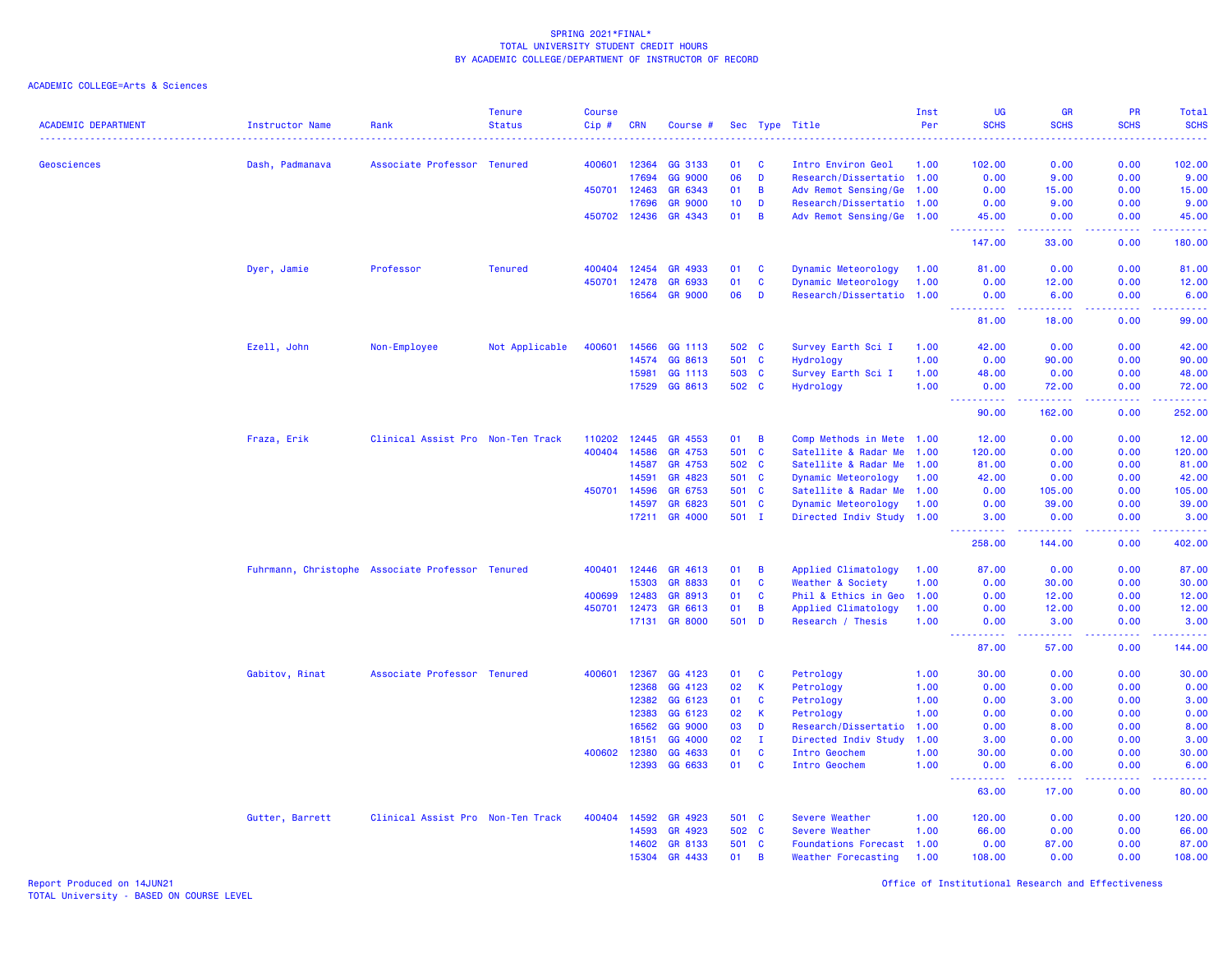| <b>ACADEMIC DEPARTMENT</b> | <b>Instructor Name</b>                 | Rank                              | <b>Tenure</b><br><b>Status</b> | <b>Course</b><br>Cip# | <b>CRN</b>     | Course #             |          |              | Sec Type Title            | Inst<br>Per | UG<br><b>SCHS</b>                                                                                            | <b>GR</b><br><b>SCHS</b>                                                                                                  | <b>PR</b><br><b>SCHS</b>            | Total<br><b>SCHS</b>                |
|----------------------------|----------------------------------------|-----------------------------------|--------------------------------|-----------------------|----------------|----------------------|----------|--------------|---------------------------|-------------|--------------------------------------------------------------------------------------------------------------|---------------------------------------------------------------------------------------------------------------------------|-------------------------------------|-------------------------------------|
| Geosciences                | Gutter, Barrett                        | Clinical Assist Pro Non-Ten Track |                                | 400404                | 15305          | GR 6433              | 01       | B            | Weather Forecasting       | 1.00        | 0.00                                                                                                         | 15.00                                                                                                                     | 0.00                                | 15.00                               |
|                            |                                        |                                   |                                | 450701                | 12453          | GR 4813              | 01       | $\mathbf{C}$ | Natural Hazards           | 1.00        | 126.00                                                                                                       | 0.00                                                                                                                      | 0.00                                | 126.00                              |
|                            |                                        |                                   |                                |                       | 12477          | GR 6813              | 01       | C            | Natural Hazards           | 1.00        | 0.00                                                                                                         | 3.00                                                                                                                      | 0.00                                | 3.00                                |
|                            |                                        |                                   |                                |                       |                |                      |          |              |                           |             | 22222<br>420.00                                                                                              | 105.00                                                                                                                    | $\sim$ $\sim$ $\sim$ $\sim$<br>0.00 | $\omega$ is $\omega$ in .<br>525.00 |
|                            |                                        |                                   |                                |                       |                |                      |          |              |                           |             |                                                                                                              |                                                                                                                           |                                     |                                     |
|                            | Haney, Christa                         | Clinical Assist Pro Non-Ten Track |                                | 231303                | 15005          | GG 4333              | 001 C    |              | Geowriting                | 1.00        | 30.00                                                                                                        | 0.00                                                                                                                      | 0.00                                | 30.00                               |
|                            |                                        |                                   |                                | 400601                | 14567          | GG 3613              | 501 C    |              | Water Resources           | 1.00        | 120.00                                                                                                       | 0.00                                                                                                                      | 0.00                                | 120.00                              |
|                            |                                        |                                   |                                |                       | 14568          | GG 3613              | 502 C    |              | <b>Water Resources</b>    | 1.00        | 99.00                                                                                                        | 0.00                                                                                                                      | 0.00                                | 99.00                               |
|                            |                                        |                                   |                                | 450701                | 14604          | GR 8553              | 501      | <b>S</b>     | Research Methods in       | 1.00        | 0.00                                                                                                         | 72.00                                                                                                                     | 0.00                                | 72.00                               |
|                            |                                        |                                   |                                |                       | 14605          | GR 8553              | 502 S    |              | Research Methods in       | 1.00        | 0.00                                                                                                         | 72.00                                                                                                                     | 0.00                                | 72.00                               |
|                            |                                        |                                   |                                |                       | 15562          | GR 6990              | 501      | $\mathbf{c}$ | Special Topic In GR       | 1.00        | 0.00                                                                                                         | 66.00                                                                                                                     | 0.00                                | 66.00                               |
|                            |                                        |                                   |                                |                       | 15565          | GR 4990              | 501 C    |              | Special Topic In GR       | 1.00        | 27.00                                                                                                        | 0.00                                                                                                                      | 0.00                                | 27.00                               |
|                            |                                        |                                   |                                |                       |                | 18155 GR 4000        | 03       | - I          | Directed Indiv Study 1.00 |             | 1.00<br>.                                                                                                    | 0.00<br>.                                                                                                                 | 0.00<br>.                           | 1.00<br>.                           |
|                            |                                        |                                   |                                |                       |                |                      |          |              |                           |             | 277.00                                                                                                       | 210.00                                                                                                                    | 0.00                                | 487.00                              |
|                            | Hutton, Brian                          | Lecturer                          | Non-Ten Track                  |                       |                | 450701 14171 GR 1123 | $201$ C  |              | Intro World Geog          | 1.00        | 51.00<br>$\frac{1}{2} \left( \frac{1}{2} \right) \left( \frac{1}{2} \right) \left( \frac{1}{2} \right)$<br>. | 0.00<br>.                                                                                                                 | 0.00<br>-----                       | 51.00<br>.                          |
|                            |                                        |                                   |                                |                       |                |                      |          |              |                           |             | 51.00                                                                                                        | 0.00                                                                                                                      | 0.00                                | 51.00                               |
|                            | Intsiful, Adjoa                        | Grad Teach Assist                 | Not Applicable                 | 450702                | 12426          | GR 2313              | 01       | C            | <b>Maps Remote</b>        | 1.00        | 93.00                                                                                                        | 0.00                                                                                                                      | 0.00                                | 93.00                               |
|                            |                                        |                                   |                                |                       | 12427          | GR 2313              | 02       | $\mathsf K$  | <b>Maps Remote</b>        | 1.00        | 0.00                                                                                                         | 0.00                                                                                                                      | 0.00                                | 0.00                                |
|                            |                                        |                                   |                                |                       |                | 12428 GR 2313        | 03       | $\mathsf K$  | <b>Maps Remote</b>        | 1.00        | 0.00                                                                                                         | 0.00                                                                                                                      | 0.00                                | 0.00                                |
|                            |                                        |                                   |                                |                       |                |                      |          |              |                           |             | $\sim$ $\sim$ .<br>93.00                                                                                     | 0.00                                                                                                                      | 0.00                                | 2222.<br>93.00                      |
|                            | Jimenez, Angel                         | Grad Teach Assist                 | Not Applicable                 | 400601                | 12352          | GG 1113              | 01       | C            | Survey Earth Sci I        | 1.00        | 135.00                                                                                                       | 0.00                                                                                                                      | 0.00                                | 135.00                              |
|                            |                                        |                                   |                                |                       | 12353          | GG 1113              | 02       | $\mathbf c$  | Survey Earth Sci I        | 1.00        | 153.00                                                                                                       | 0.00                                                                                                                      | 0.00                                | 153.00                              |
|                            |                                        |                                   |                                |                       |                |                      |          |              |                           |             | 288.00                                                                                                       | 0.00                                                                                                                      | 0.00                                | .<br>288.00                         |
|                            |                                        |                                   |                                |                       |                |                      |          |              |                           |             |                                                                                                              |                                                                                                                           |                                     |                                     |
|                            | Katkar, Ankita                         | Grad Teach Assist                 | Not Applicable                 | 400601                | 12354<br>12355 | GG 1113<br>GG 1113   | 03<br>04 | C<br>C       | Survey Earth Sci I        | 1.00        | 132.00                                                                                                       | 0.00<br>0.00                                                                                                              | 0.00<br>0.00                        | 132.00                              |
|                            |                                        |                                   |                                |                       |                |                      |          |              | Survey Earth Sci I        | 1.00        | 177.00<br>. <u>.</u> .                                                                                       | $\frac{1}{2} \left( \frac{1}{2} \right) \left( \frac{1}{2} \right) \left( \frac{1}{2} \right) \left( \frac{1}{2} \right)$ | .                                   | 177.00<br>222223                    |
|                            |                                        |                                   |                                |                       |                |                      |          |              |                           |             | 309.00                                                                                                       | 0.00                                                                                                                      | 0.00                                | 309.00                              |
|                            | Lalk, Sarah                            | Clinical Assist Pro Non-Ten Track |                                | 231303                | 12375          | GG 4333              | 01       | C            | Geowriting                | 1.00        | 66.00                                                                                                        | 0.00                                                                                                                      | 0.00                                | 66.00                               |
|                            |                                        |                                   |                                | 400601                | 15806          | GG 4990              | CO1      | $\mathbf{C}$ | Special Topic In GG       | 1.00        | 24.00                                                                                                        | 0.00                                                                                                                      | 0.00                                | 24.00                               |
|                            |                                        |                                   |                                |                       | 15808          | GG 4990              | 501      | $\mathbf{C}$ | Special Topic In GG       | 1.00        | 6.00                                                                                                         | 0.00                                                                                                                      | 0.00                                | 6.00                                |
|                            |                                        |                                   |                                |                       | 15809          | GG 6990              | 501      | C            | Special Topic In GG       | 1.00        | 0.00                                                                                                         | 51.00                                                                                                                     | 0.00                                | 51.00                               |
|                            |                                        |                                   |                                | 450701                | 15299          | GR 4243              | 01       | C            | Geog Of Russia            | 1.00        | 48.00                                                                                                        | 0.00                                                                                                                      | 0.00                                | 48.00                               |
|                            |                                        |                                   |                                |                       | 15300          | GR 6243              | 01       | C            | Geog Of Russia            | 1.00        | 0.00                                                                                                         | 6.00                                                                                                                      | 0.00                                | 6.00                                |
|                            |                                        |                                   |                                |                       | 17402          | <b>GR 8000</b>       | 503 D    |              | Research / Thesis         | 1.00        | 0.00<br>22222                                                                                                | 3.00<br>.                                                                                                                 | 0.00<br>.                           | 3.00<br>.                           |
|                            |                                        |                                   |                                |                       |                |                      |          |              |                           |             | 144.00                                                                                                       | 60.00                                                                                                                     | 0.00                                | 204.00                              |
|                            | Lisauckis, Christoph Grad Teach Assist |                                   | Not Applicable                 | 450701                | 12403          | GR 1114              | 01       | C            | Physical Geography        | 1.00        | 176.00                                                                                                       | 0.00                                                                                                                      | 0.00                                | 176.00                              |
|                            |                                        |                                   |                                |                       | 12404          | GR 1114              | 02       | $\mathsf K$  | Physical Geography        | 1.00        | 0.00                                                                                                         | 0.00                                                                                                                      | 0.00                                | 0.00                                |
|                            |                                        |                                   |                                |                       | 12405          | GR 1114              | 03       | K.           | Physical Geography        | 1.00        | 0.00                                                                                                         | 0.00                                                                                                                      | 0.00                                | 0.00                                |
|                            |                                        |                                   |                                |                       | 12406          | GR 1114              | 04       | C            | Physical Geography        | 1.00        | 232.00                                                                                                       | 0.00                                                                                                                      | 0.00                                | 232.00                              |
|                            |                                        |                                   |                                |                       | 12407          | GR 1114              | 05       | $\mathsf K$  | Physical Geography        | 1.00        | 0.00                                                                                                         | 0.00                                                                                                                      | 0.00                                | 0.00                                |
|                            |                                        |                                   |                                |                       | 12408          | GR 1114              | 06       | $\mathbf k$  | Physical Geography        | 1.00        | 0.00                                                                                                         | 0.00                                                                                                                      | 0.00                                | 0.00                                |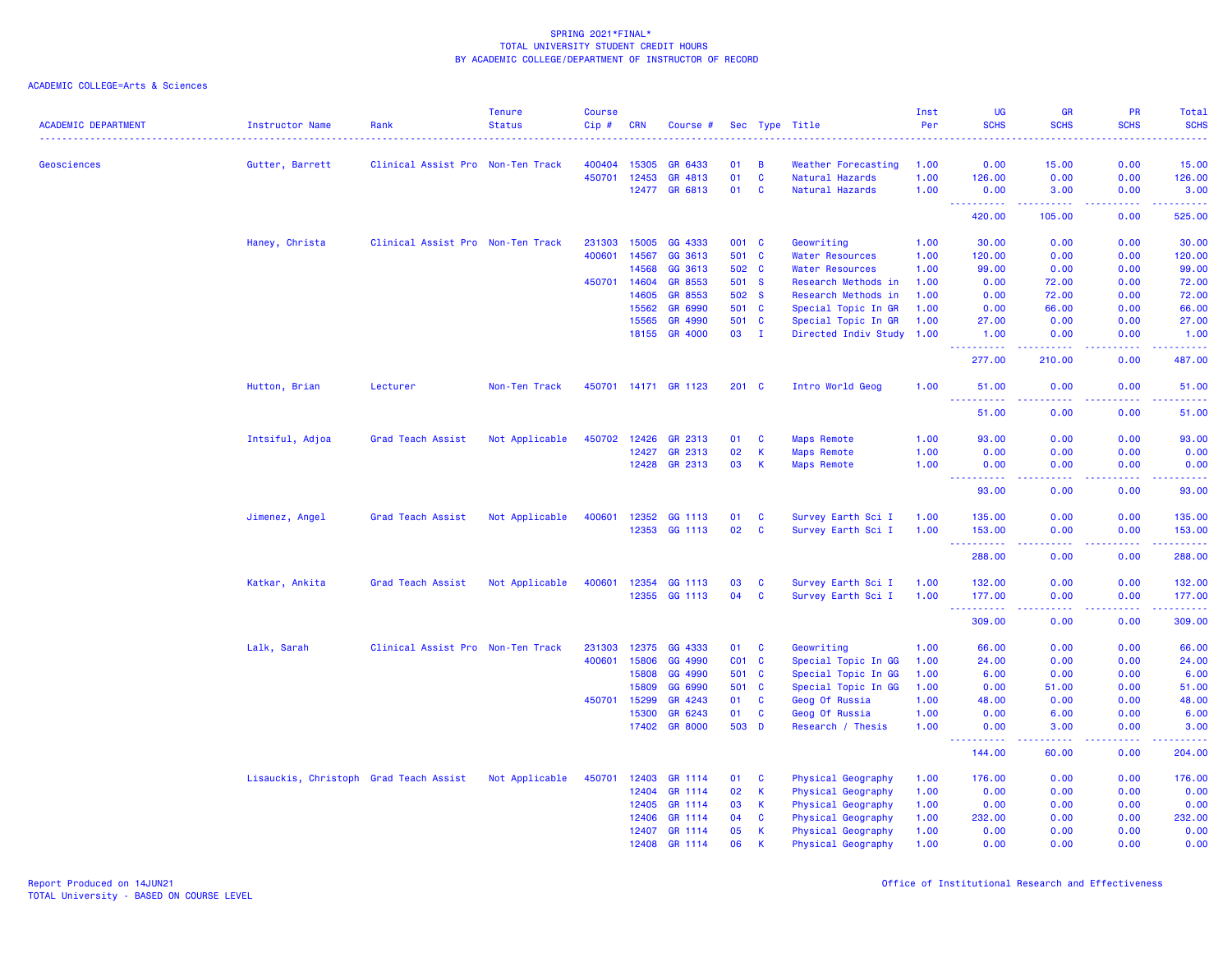# ACADEMIC COLLEGE=Arts & Sciences

| <b>ACADEMIC DEPARTMENT</b> | <b>Instructor Name</b> | Rank                        | <b>Tenure</b><br><b>Status</b> | <b>Course</b><br>Cip# | <b>CRN</b>   | Course #       |                 |                | Sec Type Title            | Inst<br>Per | <b>UG</b><br><b>SCHS</b>   | <b>GR</b><br><b>SCHS</b>                         | <b>PR</b><br><b>SCHS</b> | Total<br><b>SCHS</b>                                                                                                                                           |
|----------------------------|------------------------|-----------------------------|--------------------------------|-----------------------|--------------|----------------|-----------------|----------------|---------------------------|-------------|----------------------------|--------------------------------------------------|--------------------------|----------------------------------------------------------------------------------------------------------------------------------------------------------------|
|                            |                        |                             |                                |                       |              |                |                 |                |                           |             | ----------                 | <b><i><u><u> - - - - - - - - - -</u></u></i></b> | <b></b>                  | .<br>.                                                                                                                                                         |
|                            |                        |                             |                                |                       |              |                |                 |                |                           |             | 408.00                     | 0.00                                             | 0.00                     | 408.00                                                                                                                                                         |
| Geosciences                | Lyons, Karly           | Lecturer                    | Non-Ten Track                  | 400601                | 12356        | GG 1113        | 05              | <b>C</b>       | Survey Earth Sci I        | 1.00        | 135,00                     | 0.00                                             | 0.00                     | 135.00                                                                                                                                                         |
|                            |                        |                             |                                |                       | 12357        | GG 1113        | 06              | <b>C</b>       | Survey Earth Sci I        | 1.00        | 135.00                     | 0.00                                             | 0.00                     | 135.00                                                                                                                                                         |
|                            |                        |                             |                                |                       | 12358        | GG 1113        | <b>HO1 C</b>    |                | Honors Earth Sci I        | 1.00        | 33.00                      | 0.00                                             | 0.00                     | 33.00                                                                                                                                                          |
|                            |                        |                             |                                |                       | 14565        | GG 1113        | 501             | <b>C</b>       | Survey Earth Sci I        | 1.00        | 63.00                      | 0.00                                             | 0.00                     | 63.00                                                                                                                                                          |
|                            |                        |                             |                                |                       | 15175        | GG 1113        | 001             | $\mathbf{C}$   | Survey Earth Sci I        | 1.00        | 51.00                      | 0.00                                             | 0.00                     | 51.00                                                                                                                                                          |
|                            |                        |                             |                                |                       | 15291        | GG 1113        | 07              | $\mathbf{C}$   | Survey Earth Sci I        | 1.00        | 144.00                     | 0.00                                             | 0.00                     | 144.00                                                                                                                                                         |
|                            |                        |                             |                                |                       | 15292        | GG 1113        | 08              | C              | Survey Earth Sci I        | 1.00        | 177.00<br>.                | 0.00<br>$\omega$ is a $\omega$                   | 0.00<br>.                | 177.00<br>$\frac{1}{2} \left( \frac{1}{2} \right) \left( \frac{1}{2} \right) \left( \frac{1}{2} \right) \left( \frac{1}{2} \right) \left( \frac{1}{2} \right)$ |
|                            |                        |                             |                                |                       |              |                |                 |                |                           |             | 738.00                     | 0.00                                             | 0.00                     | 738.00                                                                                                                                                         |
|                            | McDill, Kristopher     | Lecturer                    | Non-Ten Track                  | 450701                | 12411        | GR 1123        | 02              | $\mathbf{C}$   | Intro World Geog          | 1.00        | 294.00                     | 0.00                                             | 0.00                     | 294.00                                                                                                                                                         |
|                            |                        |                             |                                |                       | 12412        | GR 1123        | 03              | <b>C</b>       | Intro World Geog          | 1.00        | 207.00                     | 0.00                                             | 0.00                     | 207.00                                                                                                                                                         |
|                            |                        |                             |                                |                       | 12413        | GR 1123        | 04              | $\mathbf{C}$   | Intro World Geog          | 1.00        | 309.00                     | 0.00                                             | 0.00                     | 309.00                                                                                                                                                         |
|                            |                        |                             |                                |                       | 12414        | GR 1123        | 05              | $\mathbf{C}$   | Intro World Geog          | 1.00        | 288.00                     | 0.00                                             | 0.00                     | 288.00                                                                                                                                                         |
|                            |                        |                             |                                |                       | 15010        | GR 1123        | 551             | $\mathbf{C}$   | Intro World Geog          | 1.00        | 69.00                      | 0.00                                             | 0.00                     | 69.00                                                                                                                                                          |
|                            |                        |                             |                                |                       |              | 15982 GR 1123  | 503 C           |                | Intro World Geog          | 1.00        | 84.00<br><u>.</u>          | 0.00<br>.                                        | 0.00<br>22222            | 84.00<br>.                                                                                                                                                     |
|                            |                        |                             |                                |                       |              |                |                 |                |                           |             | 1251.00                    | 0.00                                             | 0.00                     | 1251.00                                                                                                                                                        |
|                            | Meng, Qingmin          | Associate Professor Tenured |                                | 450701                | 12437        | GR 4353        | 01              | <b>C</b>       | Geodatabase Design        | 1.00        | 36.00                      | 0.00                                             | 0.00                     | 36.00                                                                                                                                                          |
|                            |                        |                             |                                |                       | 12464        | GR 6353        | 01              | $\mathbf{C}$   | Geodatabase Design        | 1.00        | 0.00                       | 6.00                                             | 0.00                     | 6.00                                                                                                                                                           |
|                            |                        |                             |                                |                       | 12465        | GR 6363        | 01              | $\overline{B}$ | GIS Programming           | 1.00        | 0.00                       | 12.00                                            | 0.00                     | 12.00                                                                                                                                                          |
|                            |                        |                             |                                |                       | 15008        | GR 6313        | 001             | $\overline{B}$ | <b>Advanced GIS</b>       | 1.00        | 0.00                       | 3.00                                             | 0.00                     | 3.00                                                                                                                                                           |
|                            |                        |                             |                                |                       | 16552        | <b>GR 8000</b> | 04              | D              | Research / Thesis         | 1.00        | 0.00                       | 4.00                                             | 0.00                     | 4.00                                                                                                                                                           |
|                            |                        |                             |                                |                       | 16553        | <b>GR 9000</b> | 04              | D              | Research/Dissertatio      | 1.00        | 0.00                       | 9.00                                             | 0.00                     | 9.00                                                                                                                                                           |
|                            |                        |                             |                                |                       | 17391        | <b>GR 9000</b> | 01              | D              | Research/Dissertatio      | 1.00        | 0.00                       | 1.00                                             | 0.00                     | 1.00                                                                                                                                                           |
|                            |                        |                             |                                |                       | 450702 12438 | GR 4363        | 01              | $\overline{B}$ | GIS Programming           | 1.00        | 45.00                      | 0.00                                             | 0.00                     | 45.00                                                                                                                                                          |
|                            |                        |                             |                                |                       | 15007        | GR 4313        | 001             | $\overline{B}$ | <b>Advanced GIS</b>       | 1.00        | 21.00<br><u>.</u><br>- - - | 0.00<br>22222                                    | 0.00<br>22222            | 21.00<br><u>.</u>                                                                                                                                              |
|                            |                        |                             |                                |                       |              |                |                 |                |                           |             | 102.00                     | 35.00                                            | 0.00                     | 137.00                                                                                                                                                         |
|                            | Mercer, Andrew         | Associate Professor Tenured |                                | 400401                | 12480        | GR 8453        | 01              | <b>C</b>       | Quant Analysis Climo 1.00 |             | 0.00                       | 30.00                                            | 0.00                     | 30.00                                                                                                                                                          |
|                            |                        |                             |                                | 400404                | 15301        | GR 4693        | 01              | $\mathbf{C}$   | Phys Meteor and Clim 1.00 |             | 87.00                      | 0.00                                             | 0.00                     | 87.00                                                                                                                                                          |
|                            |                        |                             |                                |                       | 15302        | GR 6693        | 01              | C              | Phys Meteor and Clim 1.00 |             | 0.00                       | 12.00                                            | 0.00                     | 12.00                                                                                                                                                          |
|                            |                        |                             |                                | 450701                | 16548        | <b>GR 8000</b> | 02              | D              | Research / Thesis         | 1.00        | 0.00                       | 6.00                                             | 0.00                     | 6.00                                                                                                                                                           |
|                            |                        |                             |                                |                       | 16549        | <b>GR 9000</b> | 02              | D              | Research/Dissertatio 1.00 |             | 0.00<br>.                  | 12.00<br>.                                       | 0.00                     | 12.00<br>.                                                                                                                                                     |
|                            |                        |                             |                                |                       |              |                |                 |                |                           |             | 87.00                      | 60.00                                            | 0.00                     | 147.00                                                                                                                                                         |
|                            | Moe Hoffman, Amy       | Instructor                  | Non-Ten Track                  | 400601                | 12339        | GG 1111        | 01              | - L            | Earth Science I Lab       | 1.00        | 17.00                      | 0.00                                             | 0.00                     | 17.00                                                                                                                                                          |
|                            |                        |                             |                                |                       | 12340        | GG 1111        | 02              | -L             | Earth Science I Lab       | 1.00        | 25.00                      | 0.00                                             | 0.00                     | 25.00                                                                                                                                                          |
|                            |                        |                             |                                |                       | 12341        | GG 1111        | 03              | -L             | Earth Science I Lab       | 1.00        | 27.00                      | 0.00                                             | 0.00                     | 27.00                                                                                                                                                          |
|                            |                        |                             |                                |                       | 12342        | GG 1111        | 04              | <b>L</b>       | Earth Science I Lab       | 1.00        | 23.00                      | 0.00                                             | 0.00                     | 23.00                                                                                                                                                          |
|                            |                        |                             |                                |                       | 12343        | GG 1111        | 05              | -L.            | Earth Science I Lab       | 1.00        | 21,00                      | 0.00                                             | 0.00                     | 21.00                                                                                                                                                          |
|                            |                        |                             |                                |                       | 12344        | GG 1111        | 06              | -L             | Earth Science I Lab       | 1.00        | 23.00                      | 0.00                                             | 0.00                     | 23.00                                                                                                                                                          |
|                            |                        |                             |                                |                       | 12345        | GG 1111        | 07              | -L             | Earth Science I Lab       | 1.00        | 24.00                      | 0.00                                             | 0.00                     | 24.00                                                                                                                                                          |
|                            |                        |                             |                                |                       | 12346        | GG 1111        | 08              | -L             | Earth Science I Lab       | 1.00        | 22.00                      | 0.00                                             | 0.00                     | 22.00                                                                                                                                                          |
|                            |                        |                             |                                |                       | 12347        | GG 1111        | 09              | -L             | Earth Science I Lab       | 1.00        | 24.00                      | 0.00                                             | 0.00                     | 24.00                                                                                                                                                          |
|                            |                        |                             |                                |                       | 12348        | GG 1111        | 10              | -L             | Earth Science I Lab       | 1.00        | 25.00                      | 0.00                                             | 0.00                     | 25.00                                                                                                                                                          |
|                            |                        |                             |                                |                       | 12349        | GG 1111        | 11              | -L             | Earth Science I Lab       | 1.00        | 23.00                      | 0.00                                             | 0.00                     | 23.00                                                                                                                                                          |
|                            |                        |                             |                                |                       | 12350        | GG 1111        | 12 <sup>2</sup> |                | Earth Science I Lab       | 1.00        | 19.00                      | 0.00                                             | 0.00                     | 19.00                                                                                                                                                          |

Report Produced on 14JUN21 Office of Institutional Research and Effectiveness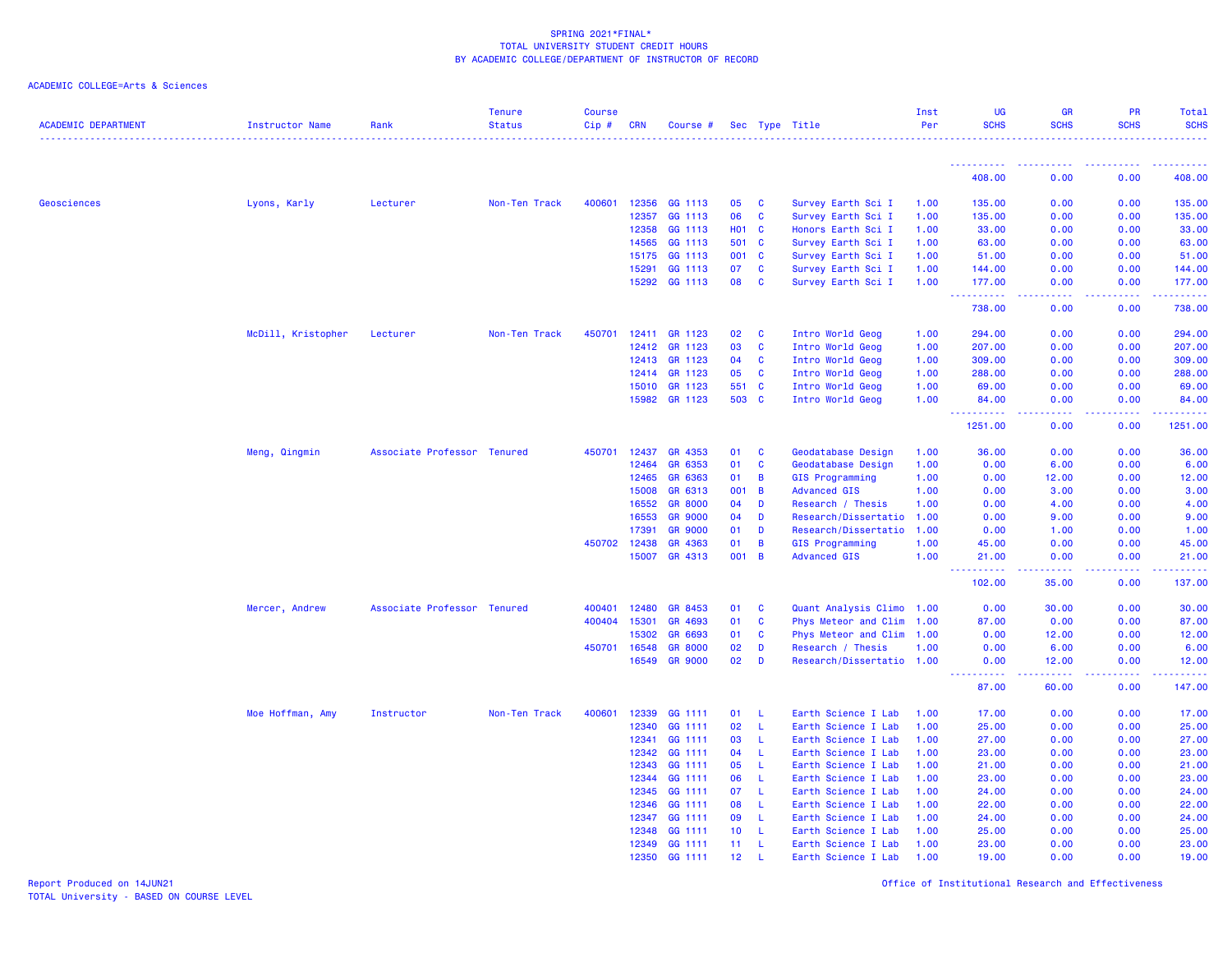# ACADEMIC COLLEGE=Arts & Sciences

| <b>ACADEMIC DEPARTMENT</b> | Instructor Name     | Rank                              | <b>Tenure</b><br><b>Status</b> | <b>Course</b><br>Cip# | <b>CRN</b> | Course #                 |              |                | Sec Type Title                             | Inst<br>Per  | <b>UG</b><br><b>SCHS</b>                                                                                                                                                               | <b>GR</b><br><b>SCHS</b> | <b>PR</b><br><b>SCHS</b>                                                                               | <b>Total</b><br><b>SCHS</b><br>. |
|----------------------------|---------------------|-----------------------------------|--------------------------------|-----------------------|------------|--------------------------|--------------|----------------|--------------------------------------------|--------------|----------------------------------------------------------------------------------------------------------------------------------------------------------------------------------------|--------------------------|--------------------------------------------------------------------------------------------------------|----------------------------------|
| Geosciences                | Moe Hoffman, Amy    | Instructor                        | Non-Ten Track                  | 400601                | 14564      | GG 1111                  | 501 L        |                | Earth Science I Lab                        | 1.00         | 26.00                                                                                                                                                                                  | 0.00                     | 0.00                                                                                                   | 26.00                            |
|                            |                     |                                   |                                |                       |            |                          |              |                |                                            |              | $\sim$ $\sim$ $\sim$<br>$\frac{1}{2} \left( \frac{1}{2} \right) \left( \frac{1}{2} \right) \left( \frac{1}{2} \right) \left( \frac{1}{2} \right) \left( \frac{1}{2} \right)$<br>299.00 | 0.00                     | 0.00                                                                                                   | .<br>299.00                      |
|                            | Morris, John        | Instructor                        | Non-Ten Track                  | 450701                | 12459      | GR 6303                  | 02           | K              | Principles of GIS                          | 0.20         | 0.00                                                                                                                                                                                   | 0.00                     | 0.00                                                                                                   | 0.00                             |
|                            |                     |                                   |                                |                       | 12460      | GR 6303                  | 03           | К              | Principles of GIS                          | 0.20         | 0.00                                                                                                                                                                                   | 0.00                     | 0.00                                                                                                   | 0.00                             |
|                            |                     |                                   |                                |                       | 12461      | GR 6303                  | 04           | К              | Principles of GIS                          | 0.20         | 0.00                                                                                                                                                                                   | 0.00                     | 0.00                                                                                                   | 0.00                             |
|                            |                     |                                   |                                |                       | 12462      | GR 6303                  | 05           | К              | Principles of GIS                          | 0.20         | 0.00                                                                                                                                                                                   | 0.00                     | 0.00                                                                                                   | 0.00                             |
|                            |                     |                                   |                                | 450702                | 12432      | GR 4303                  | 02           | $\mathsf{K}$   | Principles of GIS                          | 0.20         | 0.00                                                                                                                                                                                   | 0.00                     | 0.00                                                                                                   | 0.00                             |
|                            |                     |                                   |                                |                       | 12433      | GR 4303                  | 03           | K              | Principles of GIS                          | 0.20         | 0.00                                                                                                                                                                                   | 0.00                     | 0.00                                                                                                   | 0.00                             |
|                            |                     |                                   |                                |                       | 12434      | GR 4303                  | 04           | K              | Principles of GIS                          | 0.20         | 0.00                                                                                                                                                                                   | 0.00                     | 0.00                                                                                                   | 0.00                             |
|                            |                     |                                   |                                |                       | 12435      | GR 4303                  | 05           | K              | Principles of GIS                          | 0.20         | 0.00<br>$\sim$ $\sim$ $\sim$<br>.                                                                                                                                                      | 0.00<br>.                | 0.00<br>$\frac{1}{2} \left( \frac{1}{2} \right) \left( \frac{1}{2} \right) \left( \frac{1}{2} \right)$ | 0.00<br>.                        |
|                            |                     |                                   |                                |                       |            |                          |              |                |                                            |              | 0.00                                                                                                                                                                                   | 0.00                     | 0.00                                                                                                   | 0.00                             |
|                            | Nagel, Athena       | Clinical Assist Pro Non-Ten Track |                                | 400601                | 16565      | GG 8000                  | 03           | D              | Research / Thesis                          | 1.00         | 0.00                                                                                                                                                                                   | 7.00                     | 0.00                                                                                                   | 7.00                             |
|                            |                     |                                   |                                | 450701                | 14588      | GR 4813                  | 501          | $\mathbf{C}$   | Natural Hazards                            | 1.00         | 117.00                                                                                                                                                                                 | 0.00                     | 0.00                                                                                                   | 117.00                           |
|                            |                     |                                   |                                |                       | 14589      | GR 4813                  | 502          | $\mathbf{C}$   | Natural Hazards                            | 1.00         | 93.00                                                                                                                                                                                  | 0.00                     | 0.00                                                                                                   | 93.00                            |
|                            |                     |                                   |                                |                       | 14590      | GR 4813                  | 503          | <b>C</b>       | Natural Hazards                            | 1.00         | 36.00                                                                                                                                                                                  | 0.00                     | 0.00                                                                                                   | 36.00                            |
|                            |                     |                                   |                                |                       | 15174      | GR 1123                  | 001          | <b>C</b>       | Intro World Geog                           | 1.00         | 39.00<br>$\frac{1}{2} \left( \frac{1}{2} \right) \left( \frac{1}{2} \right) \left( \frac{1}{2} \right) \left( \frac{1}{2} \right) \left( \frac{1}{2} \right)$                          | 0.00<br>.                | 0.00<br>.                                                                                              | 39.00<br>.                       |
|                            |                     |                                   |                                |                       |            |                          |              |                |                                            |              | 285.00                                                                                                                                                                                 | 7.00                     | 0.00                                                                                                   | 292.00                           |
|                            | Nordstrom, Gregory  | Instructor                        | Non-Ten Track                  | 400404                | 14578      | GR 1604                  | 501          | B              | Weather and Climate                        | 1.00         | 116.00                                                                                                                                                                                 | 0.00                     | 0.00                                                                                                   | 116.00                           |
|                            |                     |                                   |                                |                       | 14579      | GR 1604                  | 502          | B              | Weather and Climate                        | 1.00         | 108.00                                                                                                                                                                                 | 0.00                     | 0.00                                                                                                   | 108.00                           |
|                            |                     |                                   |                                |                       | 14580      | GR 1604                  | 503          | B              | Weather and Climate                        | 1.00         | 148.00                                                                                                                                                                                 | 0.00                     | 0.00                                                                                                   | 148.00                           |
|                            |                     |                                   |                                |                       | 14583      | GR 4443                  | 501          | C              | Weather Prediction I 1.00                  |              | 117.00                                                                                                                                                                                 | 0.00                     | 0.00                                                                                                   | 117.00                           |
|                            |                     |                                   |                                |                       | 14584      | GR 4443                  | 502          | C              | Weather Prediction I                       | 1.00         | 66.00                                                                                                                                                                                  | 0.00                     | 0.00                                                                                                   | 66.00                            |
|                            |                     |                                   |                                |                       | 15006      | GR 1604                  | 001          | $\overline{B}$ | Weather and Climate                        | 1.00         | 20.00<br><u> - - - - - - - - - -</u>                                                                                                                                                   | 0.00<br>.                | 0.00<br>.                                                                                              | 20.00<br>.                       |
|                            |                     |                                   |                                |                       |            |                          |              |                |                                            |              | 575.00                                                                                                                                                                                 | 0.00                     | 0.00                                                                                                   | 575.00                           |
|                            | Nunley, Christopher | Lecturer                          | Non-Ten Track                  | 400404                | 12415      | GR 1604                  | 01           | C              | Weather and Climate                        | 1.00         | 236.00                                                                                                                                                                                 | 0.00                     | 0.00                                                                                                   | 236.00                           |
|                            |                     |                                   |                                |                       | 12416      | GR 1604                  | 02           | $\mathbf c$    | Weather and Climate                        | 1.00         | 180.00                                                                                                                                                                                 | 0.00                     | 0.00                                                                                                   | 180.00                           |
|                            |                     |                                   |                                |                       | 12417      | GR 1604                  | 03           | K              | Weather and Climate                        | 1.00         | 0.00                                                                                                                                                                                   | 0.00                     | 0.00                                                                                                   | 0.00                             |
|                            |                     |                                   |                                |                       | 12418      | GR 1604                  | 05           | К              | Weather and Climate                        | 1.00         | 0.00                                                                                                                                                                                   | 0.00                     | 0.00                                                                                                   | 0.00                             |
|                            |                     |                                   |                                |                       | 12419      | GR 1604                  | 06           | $\mathsf K$    | Weather and Climate                        | 1.00         | 0.00                                                                                                                                                                                   | 0.00                     | 0.00                                                                                                   | 0.00                             |
|                            |                     |                                   |                                |                       | 12421      | GR 1604                  | 08           | K              | Weather and Climate                        | 1.00         | 0.00                                                                                                                                                                                   | 0.00                     | 0.00                                                                                                   | 0.00                             |
|                            |                     |                                   |                                |                       | 14601      | GR 8123<br>15011 GR 1604 | 501<br>551 B | $\mathbf{C}$   | Met II: Fore and St<br>Weather and Climate | 1.00<br>1.00 | 0.00<br>56.00                                                                                                                                                                          | 33.00<br>0.00            | 0.00<br>0.00                                                                                           | 33.00<br>56.00                   |
|                            |                     |                                   |                                |                       |            |                          |              |                |                                            |              | المتمام المتحدة<br>472.00                                                                                                                                                              | 33.00                    | والمستناء<br>0.00                                                                                      | وعاعاها<br>505.00                |
|                            | Paul, Varun         | Assistant Professor Ten Track     |                                | 400601                | 12369      | GG 4153                  | 01           | C              | <b>Engineering Geology</b>                 | 1.00         | 201.00                                                                                                                                                                                 | 0.00                     | 0.00                                                                                                   | 201.00                           |
|                            |                     |                                   |                                |                       | 12370      | GG 4153                  | 02           | $\mathsf K$    | Engineering Geology                        | 1.00         | 0.00                                                                                                                                                                                   | 0.00                     | 0.00                                                                                                   | 0.00                             |
|                            |                     |                                   |                                |                       | 12371      | GG 4153                  | 03           | $\mathsf{K}$   | <b>Engineering Geology</b>                 | 1.00         | 0.00                                                                                                                                                                                   | 0.00                     | 0.00                                                                                                   | 0.00                             |
|                            |                     |                                   |                                |                       | 12372      | GG 4153                  | 04           | K              | <b>Engineering Geology</b>                 | 1.00         | 0.00                                                                                                                                                                                   | 0.00                     | 0.00                                                                                                   | 0.00                             |
|                            |                     |                                   |                                |                       | 12384      | GG 6153                  | 01           | C              | Engineering Geology                        | 1.00         | 0.00                                                                                                                                                                                   | 6.00                     | 0.00                                                                                                   | 6.00                             |
|                            |                     |                                   |                                |                       | 12387      | GG 6153                  | 04           | К              | <b>Engineering Geology</b>                 | 1.00         | 0.00                                                                                                                                                                                   | 0.00                     | 0.00                                                                                                   | 0.00                             |
|                            |                     |                                   |                                |                       | 15295      | GG 4623                  | 01           | $\mathbf{C}$   | Chem Hydrogeology                          | 1.00         | 9.00                                                                                                                                                                                   | 0.00                     | 0.00                                                                                                   | 9.00                             |
|                            |                     |                                   |                                |                       | 15296      | GG 6623                  | 01           | C              | Chem Hydrogeology                          | 1.00         | 0.00                                                                                                                                                                                   | 24.00                    | 0.00                                                                                                   | 24.00                            |
|                            |                     |                                   |                                |                       | 16571      | GG 8000                  | 05           | D              | Research / Thesis                          | 1.00         | 0.00                                                                                                                                                                                   | 18.00                    | 0.00                                                                                                   | 18.00                            |
|                            |                     |                                   |                                |                       | 17305      | GG 4000                  | 01           | $\mathbf I$    | Directed Indiv Study 1.00                  |              | 3.00                                                                                                                                                                                   | 0.00                     | 0.00                                                                                                   | 3.00                             |
|                            |                     |                                   |                                |                       | 17805      | GG 9000                  | 07           | D              | Research/Dissertatio 1.00                  |              | 0.00                                                                                                                                                                                   | 5.00                     | 0.00                                                                                                   | 5.00                             |

Report Produced on 14JUN21 Office of Institutional Research and Effectiveness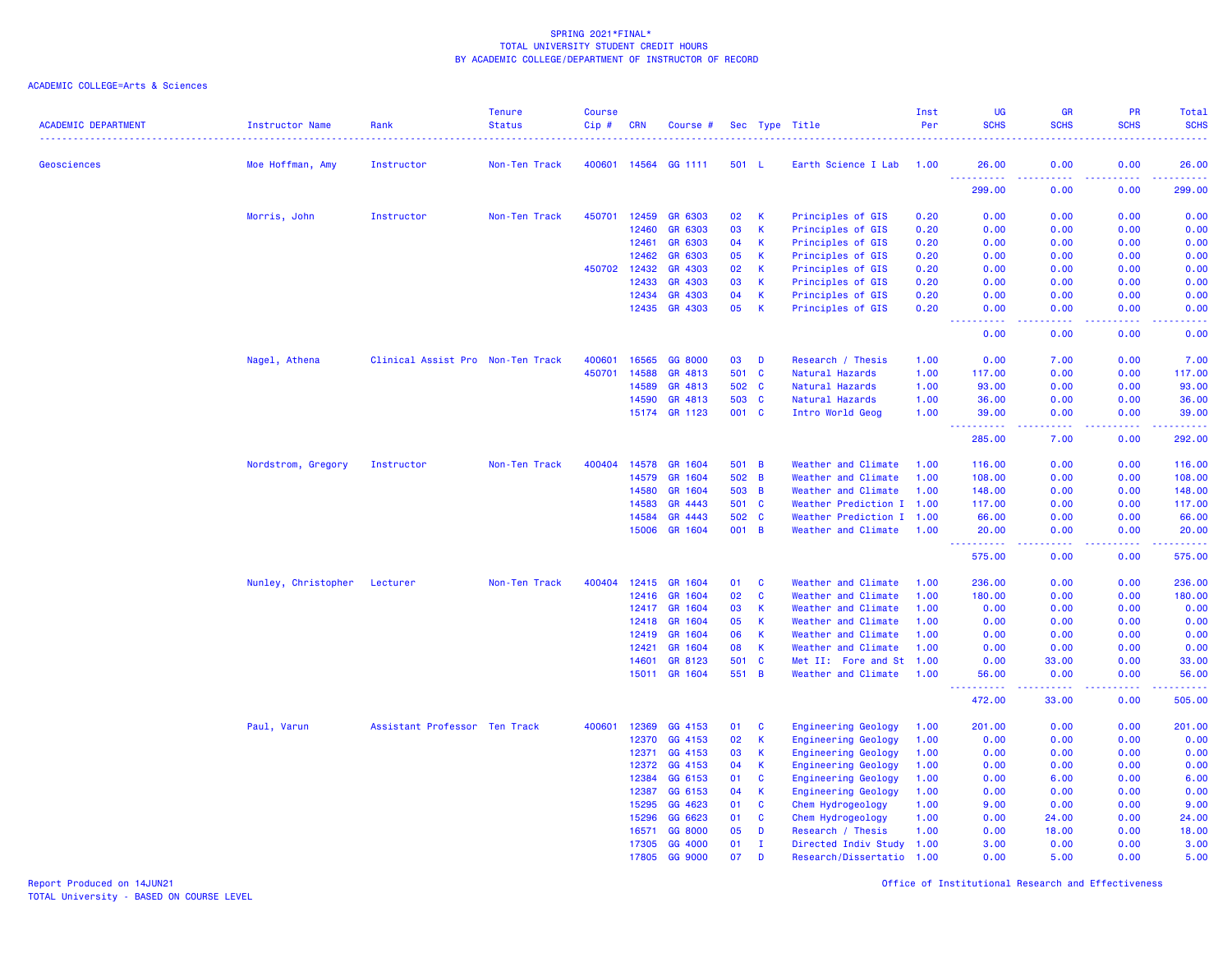| <b>ACADEMIC DEPARTMENT</b> | <b>Instructor Name</b>         | Rank                          | <b>Tenure</b><br><b>Status</b> | <b>Course</b><br>$Cip \#$ | <b>CRN</b> | Course #             |               |              | Sec Type Title            | Inst<br>Per | UG<br><b>SCHS</b>                                                                                                                 | <b>GR</b><br><b>SCHS</b>                                                                                                          | <b>PR</b><br><b>SCHS</b> | Total<br><b>SCHS</b> |
|----------------------------|--------------------------------|-------------------------------|--------------------------------|---------------------------|------------|----------------------|---------------|--------------|---------------------------|-------------|-----------------------------------------------------------------------------------------------------------------------------------|-----------------------------------------------------------------------------------------------------------------------------------|--------------------------|----------------------|
| Geosciences                | Paul, Varun                    | Assistant Professor Ten Track |                                |                           |            | 400601 18105 GG 8000 | 502 D         |              | Research / Thesis         | 1.00        | 0.00                                                                                                                              | 1.00                                                                                                                              | 0.00                     | 1.00                 |
|                            |                                |                               |                                |                           |            |                      |               |              |                           |             | ----------<br>213.00                                                                                                              | والمستوات<br>54.00                                                                                                                | .<br>0.00                | <u>.</u><br>267.00   |
|                            | Poe, Lindsey                   | Instructor                    | Non-Ten Track                  | 400404                    | 12439      | GR 4512              | 01            | $\mathbf{C}$ | Practicum Bd Met II       | 1.00        | 24.00                                                                                                                             | 0.00                                                                                                                              | 0.00                     | 24.00                |
|                            |                                |                               |                                |                           | 12440      | GR 4512              | 02            | $\mathsf K$  | Practicum Bd Meth II 1.00 |             | 0.00                                                                                                                              | 0.00                                                                                                                              | 0.00                     | 0.00                 |
|                            |                                |                               |                                |                           | 12441      | GR 4512              | 03            | K            | Practicum Bd Meth II 1.00 |             | 0.00                                                                                                                              | 0.00                                                                                                                              | 0.00                     | 0.00                 |
|                            |                                |                               |                                |                           | 12442      | GR 4532              | 01            | $\mathbf{C}$ | Practicum Bd Met IV       | 1.00        | 36.00                                                                                                                             | 0.00                                                                                                                              | 0.00                     | 36.00                |
|                            |                                |                               |                                |                           | 12443      | GR 4532              | 02            | $\mathsf K$  | Practicum Bd Met IV       | 1.00        | 0.00                                                                                                                              | 0.00                                                                                                                              | 0.00                     | 0.00                 |
|                            |                                |                               |                                |                           | 12444      | GR 4532              | 03            | $\mathsf K$  | Practicum Bd Met IV       | 1.00        | 0.00                                                                                                                              | 0.00                                                                                                                              | 0.00                     | 0.00                 |
|                            |                                |                               |                                | 450701                    | 12466      | GR 6512              | 01            | <b>C</b>     | Practicum Bd Met II       | 1.00        | 0.00                                                                                                                              | 2.00                                                                                                                              | 0.00                     | 2.00                 |
|                            |                                |                               |                                |                           | 12467      | GR 6512              | 02            | К            | Practicum Bd Meth II 1.00 |             | 0.00                                                                                                                              | 0.00                                                                                                                              | 0.00                     | 0.00                 |
|                            |                                |                               |                                |                           | 12469      | GR 6532              | 01            | $\mathbf{C}$ | Practicum Bd Met IV       | 1.00        | 0.00                                                                                                                              | 8.00                                                                                                                              | 0.00                     | 8.00                 |
|                            |                                |                               |                                |                           | 12470      | GR 6532              | 02            | $\mathsf K$  | Practicum Bd Met IV       | 1.00        | 0.00                                                                                                                              | 0.00                                                                                                                              | 0.00                     | 0.00                 |
|                            |                                |                               |                                |                           |            | 12471 GR 6532        | 03            | $\mathsf{K}$ | Practicum Bd Met IV       | 1.00        | 0.00<br>$  -$<br>. <b>.</b> .                                                                                                     | 0.00<br>-----                                                                                                                     | 0.00<br>-----            | 0.00<br>.            |
|                            |                                |                               |                                |                           |            |                      |               |              |                           |             | 60.00                                                                                                                             | 10.00                                                                                                                             | 0.00                     | 70.00                |
|                            | Rodgers, John                  | Professor                     | <b>Tenured</b>                 | 450701                    | 16569      | <b>GR 8000</b>       | 09            | D            | Research / Thesis         | 1.00        | 0.00                                                                                                                              | 3.00                                                                                                                              | 0.00                     | 3.00                 |
|                            |                                |                               |                                |                           |            | 17132 GR 8000        | 502 D         |              | Research / Thesis         | 1.00        | 0.00                                                                                                                              | 3.00                                                                                                                              | 0.00                     | 3.00                 |
|                            |                                |                               |                                |                           |            |                      |               |              |                           |             | <u> - - - - - - - - - -</u>                                                                                                       | <u>.</u>                                                                                                                          | 2.2.2.2.2                | .                    |
|                            |                                |                               |                                |                           |            |                      |               |              |                           |             | 0.00                                                                                                                              | 6.00                                                                                                                              | 0.00                     | 6.00                 |
|                            | Schmitz, Darrel                | Research Professor            | Non-Ten Track                  | 400601                    | 15293      | GG 4403              | 01            | C            | Gulf Coast Strat          | 1.00        | 21.00                                                                                                                             | 0.00                                                                                                                              | 0.00                     | 21.00                |
|                            |                                |                               |                                |                           | 15294      | GG 6403              | 01            | $\mathbf{C}$ | Gulf Coast Strat          | 1.00        | 0.00                                                                                                                              | 21.00                                                                                                                             | 0.00                     | 21.00                |
|                            |                                |                               |                                |                           | 17199      | GG 8000              | 06            | D            | Research / Thesis         | 1.00        | 0.00                                                                                                                              | 1.00                                                                                                                              | 0.00                     | 1.00                 |
|                            |                                |                               |                                |                           | 17200      | GG 9000              | 05            | D            | Research/Dissertatio 1.00 |             | 0.00<br><b>.</b>                                                                                                                  | 1.00<br>$\frac{1}{2} \left( \frac{1}{2} \right) \left( \frac{1}{2} \right) \left( \frac{1}{2} \right) \left( \frac{1}{2} \right)$ | 0.00<br>.                | 1.00<br>.            |
|                            |                                |                               |                                |                           |            |                      |               |              |                           |             | 21.00                                                                                                                             | 23.00                                                                                                                             | 0.00                     | 44.00                |
|                            | Sherman-Morris, Kath Professor |                               | <b>Tenured</b>                 | 400401 14607              |            | <b>GR 8833</b>       | 501 C         |              | Weather & Society         | 1.00        | 0.00                                                                                                                              | 75.00                                                                                                                             | 0.00                     | 75.00                |
|                            |                                |                               |                                |                           | 14608      | GR 8833              | 502 C         |              | Weather & Society         | 1.00        | 0.00                                                                                                                              | 78.00                                                                                                                             | 0.00                     | 78.00                |
|                            |                                |                               |                                | 450701                    | 16546      | <b>GR 8000</b>       | 01            | D            | Research / Thesis         | 1.00        | 0.00                                                                                                                              | 1.00                                                                                                                              | 0.00                     | 1.00                 |
|                            |                                |                               |                                |                           | 16547      | <b>GR 9000</b>       | 001 D         |              | Research/Dissertatio 1.00 |             | 0.00<br>$\frac{1}{2} \left( \frac{1}{2} \right) \left( \frac{1}{2} \right) \left( \frac{1}{2} \right) \left( \frac{1}{2} \right)$ | 32.00                                                                                                                             | 0.00<br>.                | 32.00<br>وعامات      |
|                            |                                |                               |                                |                           |            |                      |               |              |                           |             | 0.00                                                                                                                              | 186.00                                                                                                                            | 0.00                     | 186.00               |
|                            | Skarke, Adam                   | Associate Professor Tenured   |                                | 400601                    | 12378      | GG 4443              | 01            | C            | Prin Sed Dep II           | 1.00        | 39.00                                                                                                                             | 0.00                                                                                                                              | 0.00                     | 39.00                |
|                            |                                |                               |                                |                           | 12379      | GG 4523              | 01            | $\mathbf{C}$ | Coastal Environments      | 1.00        | 132.00                                                                                                                            | 0.00                                                                                                                              | 0.00                     | 132.00               |
|                            |                                |                               |                                |                           | 16559      | GG 8000              | 02            | D            | Research / Thesis         | 1.00        | 0.00                                                                                                                              | 15.00                                                                                                                             | 0.00                     | 15.00                |
|                            |                                |                               |                                |                           | 16560      | GG 9000              | 02            | D            | Research/Dissertatio 1.00 |             | 0.00                                                                                                                              | 8.00                                                                                                                              | 0.00                     | 8.00                 |
|                            |                                |                               |                                |                           | 17212      | GG 8000              | 501           | D            | Research / Thesis         | 1.00        | 0.00<br><u> - - - - - - - - - -</u>                                                                                               | 2.00                                                                                                                              | 0.00                     | 2.00<br>.            |
|                            |                                |                               |                                |                           |            |                      |               |              |                           |             | 171.00                                                                                                                            | 25.00                                                                                                                             | 0.00                     | 196.00               |
|                            | Threatt, Patrick               | Lecturer                      | Non-Ten Track                  |                           |            | 450701 14170 GR 1114 | 201 B         |              | Physical Geography        | 1.00        | 48.00                                                                                                                             | 0.00                                                                                                                              | 0.00                     | 48.00                |
|                            |                                |                               |                                |                           |            |                      |               |              |                           |             | .<br>48.00                                                                                                                        | 0.00                                                                                                                              | 0.00                     | .<br>48.00           |
|                            |                                |                               |                                |                           |            |                      |               |              |                           |             |                                                                                                                                   |                                                                                                                                   |                          |                      |
|                            | Trent, Brittany                | Lecturer                      | Non-Ten Track                  | 400601                    | 14168      | GG 1111              | 201 L         |              | Earth Science I Lab       | 1.00        | 24.00                                                                                                                             | 0.00                                                                                                                              | 0.00                     | 24.00                |
|                            |                                |                               |                                |                           | 14169      | GG 1113              | $201 \quad C$ |              | Survey Earth Sci I        | 1.00        | 60.00<br>$\sim 100$                                                                                                               | 0.00<br>.                                                                                                                         | 0.00<br>22222            | 60.00<br>.           |
|                            |                                |                               |                                |                           |            |                      |               |              |                           |             | 84.00                                                                                                                             | 0.00                                                                                                                              | 0.00                     | 84.00                |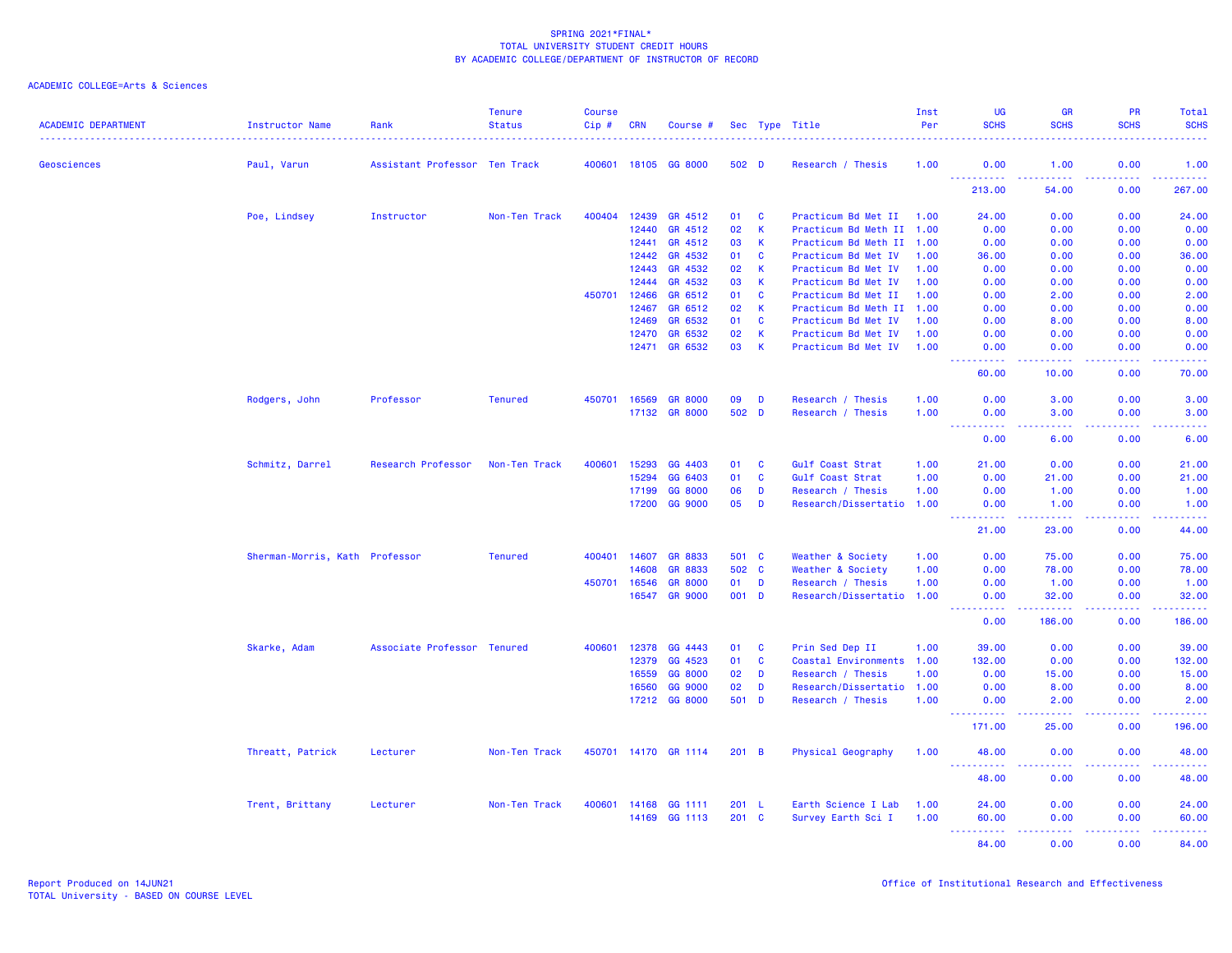| <b>ACADEMIC DEPARTMENT</b>                                                                      | <b>Instructor Name</b>        | Rank                          | <b>Tenure</b><br><b>Status</b> | Course<br>Cip# | <b>CRN</b> | Course #             |        |                | Sec Type Title            | Inst<br>Per | UG<br><b>SCHS</b>                                                                                      | <b>GR</b><br><b>SCHS</b> | <b>PR</b><br><b>SCHS</b>                                                                               | Total<br><b>SCHS</b>                |
|-------------------------------------------------------------------------------------------------|-------------------------------|-------------------------------|--------------------------------|----------------|------------|----------------------|--------|----------------|---------------------------|-------------|--------------------------------------------------------------------------------------------------------|--------------------------|--------------------------------------------------------------------------------------------------------|-------------------------------------|
| Geosciences                                                                                     | Warden, Kelsey                | Assistant Professor Ten Track |                                | 400601         | 12376      | GG 4413              | 01     | <b>C</b>       | Structural Geology        | 1.00        | 18.00                                                                                                  | 0.00                     | 0.00                                                                                                   | 18.00                               |
|                                                                                                 |                               |                               |                                |                | 12377      | GG 4413              | 02     | -K             | Structural Geology        | 1.00        | 0.00                                                                                                   | 0.00                     | 0.00                                                                                                   | 0.00                                |
|                                                                                                 |                               |                               |                                |                | 16557      | GG 8000              | 01     | D              | Research / Thesis         | 1.00        | 0.00                                                                                                   | 3.00                     | 0.00                                                                                                   | 3.00                                |
|                                                                                                 |                               |                               |                                |                |            |                      |        |                |                           |             | <u> - - - - - - - - - -</u><br>18.00                                                                   | 3.00                     | $\frac{1}{2} \left( \frac{1}{2} \right) \left( \frac{1}{2} \right) \left( \frac{1}{2} \right)$<br>0.00 | 21.00                               |
|                                                                                                 | Williams, Brian               | Assistant Professor Ten Track |                                | 450701         | 12430      | GR 4263              | 01     | <b>C</b>       | Geography Of South        | 1.00        | 57.00                                                                                                  | 0.00                     | 0.00                                                                                                   | 57.00                               |
|                                                                                                 |                               |                               |                                |                |            | 12457 GR 6263        | 01     | <b>C</b>       | Geography Of South        | 1.00        | 0.00                                                                                                   | 15.00                    | 0.00                                                                                                   | 15.00                               |
|                                                                                                 |                               |                               |                                |                | 16387      | <b>GR 8990</b>       | 02     | <b>C</b>       | Special Topic In GR       | 1.00        | 0.00                                                                                                   | 18.00                    | 0.00                                                                                                   | 18.00                               |
|                                                                                                 |                               |                               |                                |                | 16580      | <b>GR 9000</b>       | 09     | D              | Research/Dissertatio 1.00 |             | 0.00<br>----------                                                                                     | 3.00<br>.                | 0.00<br>$\frac{1}{2} \left( \frac{1}{2} \right) \left( \frac{1}{2} \right) \left( \frac{1}{2} \right)$ | 3.00                                |
|                                                                                                 |                               |                               |                                |                |            |                      |        |                |                           |             | 57.00                                                                                                  | 36.00                    | 0.00                                                                                                   | 93.00                               |
|                                                                                                 | Williams, Christophe Lecturer |                               | Non-Ten Track                  |                |            | 450701 14577 GR 1123 | 502 C  |                | Intro World Geog          | 1.00        | 84.00                                                                                                  | 0.00                     | 0.00                                                                                                   | 84.00                               |
|                                                                                                 |                               |                               |                                |                |            |                      |        |                |                           |             | 84.00                                                                                                  | ----<br>0.00             | .<br>0.00                                                                                              | . <u>.</u> .<br>84.00               |
|                                                                                                 | Wood, Kimberly                | Assistant Professor Ten Track |                                | 400401         | 12451      | GR 4783              | 01     | $\overline{B}$ | Satellite Meteorolog 1.00 |             | 66.00                                                                                                  | 0.00                     | 0.00                                                                                                   | 66.00                               |
|                                                                                                 |                               |                               |                                |                | 12476      | GR 6783              | 01     | $\overline{B}$ | Satellite Meteorolog 1.00 |             | 0.00                                                                                                   | 6.00                     | 0.00                                                                                                   | 6.00                                |
|                                                                                                 |                               |                               |                                | 450701         | 15950      | <b>GR 8990</b>       | 01     | <b>C</b>       | Special Topic In GR       | 1.00        | 0.00                                                                                                   | 6.00                     | 0.00                                                                                                   | 6.00                                |
|                                                                                                 |                               |                               |                                |                | 16554      | <b>GR 8000</b>       | 05     | D              | Research / Thesis         | 1.00        | 0.00                                                                                                   | 14.00                    | 0.00                                                                                                   | 14.00                               |
|                                                                                                 |                               |                               |                                |                | 16555      | <b>GR 9000</b>       | 05     | <b>D</b>       | Research/Dissertatio 1.00 |             | 0.00                                                                                                   | 9.00                     | 0.00                                                                                                   | 9.00                                |
|                                                                                                 |                               |                               |                                |                | 17595      | <b>GR 4000</b>       | $01$ I |                | Directed Indiv Study 1.00 |             | 3.00<br>$\frac{1}{2} \left( \frac{1}{2} \right) \left( \frac{1}{2} \right) \left( \frac{1}{2} \right)$ | 0.00                     | 0.00                                                                                                   | 3.00                                |
|                                                                                                 |                               |                               |                                |                |            |                      |        |                |                           |             | 69.00                                                                                                  | 35.00                    | 0.00                                                                                                   | 104.00                              |
| ======================================<br>Geosciences<br>====================================== |                               |                               |                                |                |            |                      |        |                |                           |             | ==========<br>8468.00                                                                                  | ==========<br>1511.00    | ==========<br>0.00                                                                                     | ==========<br>9979.00<br>========== |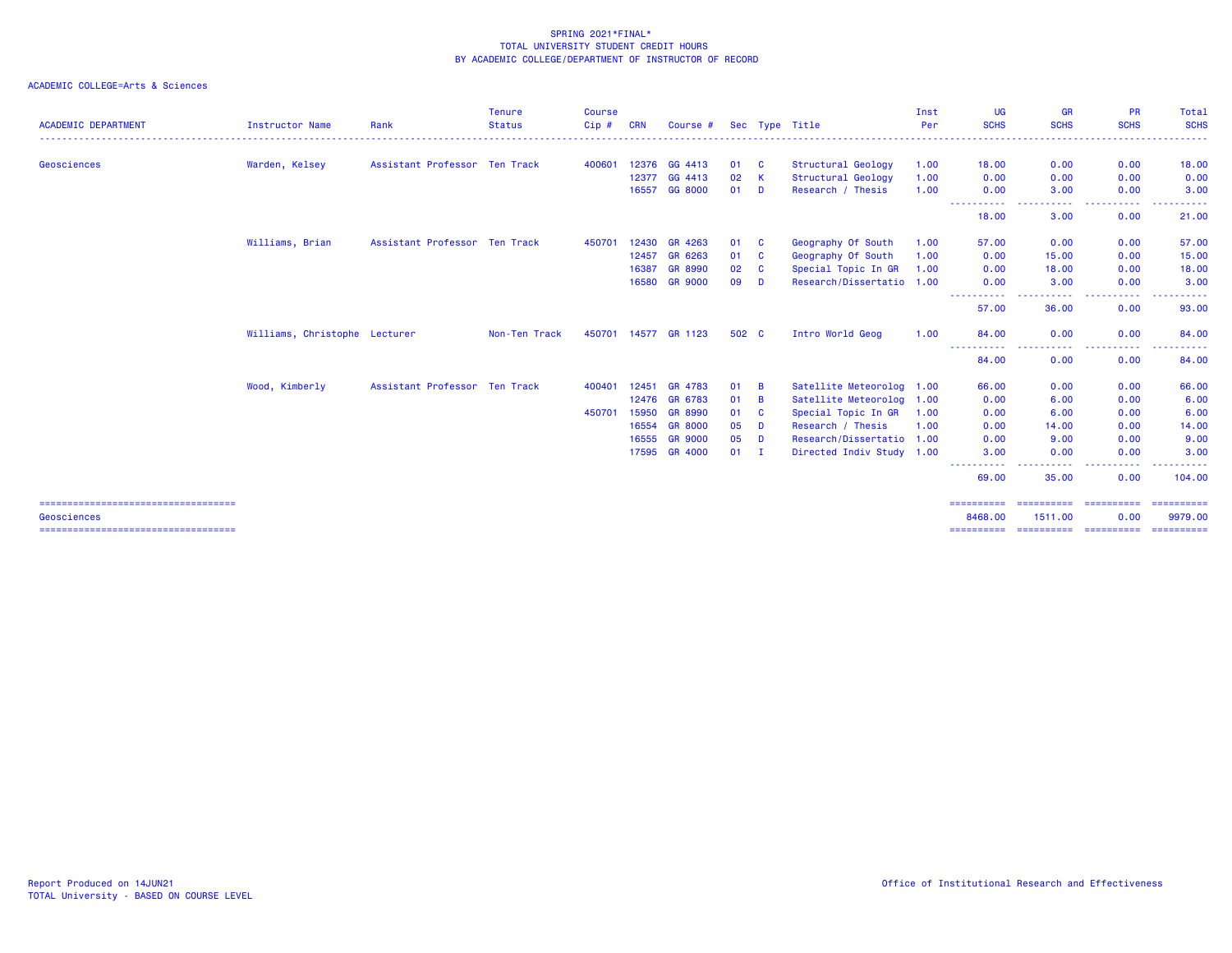# ACADEMIC COLLEGE=Arts & Sciences

| <b>ACADEMIC DEPARTMENT</b> | <b>Instructor Name</b> | Rank                        | <b>Tenure</b><br><b>Status</b> | <b>Course</b><br>Cip# | <b>CRN</b>     | Course #           |                 |                          | Sec Type Title                                         | Inst<br>Per  | <b>UG</b><br><b>SCHS</b> | <b>GR</b><br><b>SCHS</b><br>.                                                                                                                                 | <b>PR</b><br><b>SCHS</b> | <b>Total</b><br><b>SCHS</b><br>.                                                                                                |
|----------------------------|------------------------|-----------------------------|--------------------------------|-----------------------|----------------|--------------------|-----------------|--------------------------|--------------------------------------------------------|--------------|--------------------------|---------------------------------------------------------------------------------------------------------------------------------------------------------------|--------------------------|---------------------------------------------------------------------------------------------------------------------------------|
|                            |                        |                             |                                | 050114                | 12589          |                    | 01              |                          |                                                        |              |                          | 0.00                                                                                                                                                          | 0.00                     | 15.00                                                                                                                           |
| History                    | Anderson, Heath        | Grad Teach Assist           | Not Applicable                 |                       | 12590          | HI 1223<br>HI 1223 | 03              | <b>C</b><br>$\mathbf{C}$ | Modern Western World 0.25<br>Modern Western World 0.25 |              | 15.00<br>9.75            | 0.00                                                                                                                                                          | 0.00                     | 9.75                                                                                                                            |
|                            |                        |                             |                                |                       |                | 15706 HI 1223      | 02              | <b>C</b>                 | Modern Western World 0.25                              |              | 12.75                    | 0.00                                                                                                                                                          | 0.00                     | 12.75                                                                                                                           |
|                            |                        |                             |                                |                       |                |                    |                 |                          |                                                        |              | <b>_________</b>         | 22222                                                                                                                                                         | 22222                    | .                                                                                                                               |
|                            |                        |                             |                                |                       |                |                    |                 |                          |                                                        |              | 37.50                    | 0.00                                                                                                                                                          | 0.00                     | 37.50                                                                                                                           |
|                            | Arbogast, Madeline     | Grad Teach Assist           | Not Applicable                 | 540102                | 12569          | HI 1073            | 14              | C                        | Modern U S History                                     | 0.25         | 15.00                    | 0.00                                                                                                                                                          | 0.00                     | 15.00                                                                                                                           |
|                            |                        |                             |                                |                       |                | 12570 HI 1073      | 15 <sub>1</sub> | $\mathbf{C}$             | Modern U S History                                     | 0.25         | 14.25                    | 0.00                                                                                                                                                          | 0.00                     | 14.25                                                                                                                           |
|                            |                        |                             |                                |                       |                |                    |                 |                          |                                                        |              | .<br>29.25               | 22222<br>0.00                                                                                                                                                 | .<br>0.00                | .<br>29.25                                                                                                                      |
|                            | Banks, Rachel          | Grad Teach Assist           | Not Applicable                 | 050114                | 12589          | HI 1223            | 01              | $\mathbf{C}$             | Modern Western World 0.75                              |              | 45.00                    | 0.00                                                                                                                                                          | 0.00                     | 45.00                                                                                                                           |
|                            |                        |                             |                                |                       | 12590          | HI 1223            | 03              | $\mathbf{C}$             | Modern Western World 0.75                              |              | 29.25                    | 0.00                                                                                                                                                          | 0.00                     | 29.25                                                                                                                           |
|                            |                        |                             |                                |                       | 12591          | HI 1223            | 04              | $\mathbf{C}$             | Modern Western World 0.75                              |              | 24.75                    | 0.00                                                                                                                                                          | 0.00                     | 24.75                                                                                                                           |
|                            |                        |                             |                                |                       | 12592          | HI 1223            | 05              | <b>C</b>                 | Modern Western World 0.75                              |              | 27.00                    | 0.00                                                                                                                                                          | 0.00                     | 27.00                                                                                                                           |
|                            |                        |                             |                                |                       | 12593          | HI 1223            | 06              | $\mathbf{C}$             | Modern Western World 0.75                              |              | 22.50                    | 0.00                                                                                                                                                          | 0.00                     | 22.50                                                                                                                           |
|                            |                        |                             |                                |                       |                | 15706 HI 1223      | 02              | $\mathbf{C}$             | Modern Western World 0.75                              |              | 38.25                    | 0.00                                                                                                                                                          | 0.00                     | 38.25                                                                                                                           |
|                            |                        |                             |                                |                       |                |                    |                 |                          |                                                        |              | -----------<br>186.75    | 22222<br>0.00                                                                                                                                                 | a a a a an<br>0.00       | $\begin{array}{cccccccccc} \bullet & \bullet & \bullet & \bullet & \bullet & \bullet & \bullet & \bullet \end{array}$<br>186.75 |
|                            | Barbier, Mary          | Professor                   | <b>Tenured</b>                 | 540101                | 12614          | HI 8803            | 02              | <b>C</b>                 | Grad Colloquium: Gran 1.00                             |              | 0.00                     | 18.00                                                                                                                                                         | 0.00                     | 18.00                                                                                                                           |
|                            |                        |                             |                                |                       | 15709          | HI 4223            | 01              | <b>C</b>                 | 20th C Intel Gatheri 1.00                              |              | 33,00                    | 0.00                                                                                                                                                          | 0.00                     | 33.00                                                                                                                           |
|                            |                        |                             |                                |                       |                | 15710 HI 6223      | 01              | <b>C</b>                 | 20th C Intel Gatheri 1.00                              |              | 0.00                     | 9.00                                                                                                                                                          | 0.00                     | 9.00                                                                                                                            |
|                            |                        |                             |                                |                       |                | 16152 HI 9000      | 07              | D                        | Research / Diss                                        | 1.00         | 0.00                     | 9.00                                                                                                                                                          | 0.00                     | 9.00                                                                                                                            |
|                            |                        |                             |                                |                       |                |                    |                 |                          |                                                        |              | ----------<br>33.00      | $\frac{1}{2} \left( \frac{1}{2} \right) \left( \frac{1}{2} \right) \left( \frac{1}{2} \right) \left( \frac{1}{2} \right) \left( \frac{1}{2} \right)$<br>36.00 | . <b>.</b><br>0.00       | .<br>69.00                                                                                                                      |
|                            | Bates, Toby            | Associate Professor Tenured |                                | 540102 15230          |                | HI 8953            | $201 \quad C$   |                          | U.S. History, 1877-19 1.00                             |              | 0.00                     | 6.00                                                                                                                                                          | 0.00                     | 6.00                                                                                                                            |
|                            |                        |                             |                                |                       | 15232          | HI 4143            | 201 C           |                          | Revolutionary Amer                                     | 1.00         | 24.00                    | 0.00                                                                                                                                                          | 0.00                     | 24.00                                                                                                                           |
|                            |                        |                             |                                |                       | 15235          | HI 6143            | 201 C           |                          | Revolutionary Amer                                     | 1.00         | 0.00                     | 15.00                                                                                                                                                         | 0.00                     | 15.00                                                                                                                           |
|                            |                        |                             |                                | 540104 15206          |                | HI 3763            | 201 C           |                          | Hitler And Nazi Ger                                    | 1.00         | 27.00                    | 0.00                                                                                                                                                          | 0.00                     | 27.00                                                                                                                           |
|                            |                        |                             |                                |                       |                |                    |                 |                          |                                                        |              | .<br>51.00               | 2.2.2.2.2<br>21.00                                                                                                                                            | .<br>0.00                | .<br>72.00                                                                                                                      |
|                            | Beaton, Elijah         | Grad Teach Assist           |                                | 540101                |                | 12582 HI 1173      | 02              | <b>C</b>                 | Wld Hist After 1500                                    | 0.25         | 17.25                    | 0.00                                                                                                                                                          | 0.00                     | 17.25                                                                                                                           |
|                            |                        |                             | Not Applicable                 |                       |                | 12583 HI 1173      | 03              | <b>C</b>                 | Wld Hist After 1500                                    | 0.25         | 13.50                    | 0.00                                                                                                                                                          | 0.00                     | 13.50                                                                                                                           |
|                            |                        |                             |                                |                       |                |                    |                 |                          |                                                        |              | $\sim 100$               | 22222                                                                                                                                                         | . <b>.</b>               |                                                                                                                                 |
|                            |                        |                             |                                |                       |                |                    |                 |                          |                                                        |              | 30.75                    | 0.00                                                                                                                                                          | 0.00                     | 30.75                                                                                                                           |
|                            | Berry, Madeline        | Grad Teach Assist           | Not Applicable                 | 540102                | 12558          | HI 1073            | 01              | <b>C</b>                 | Modern U S History                                     | 0.75         | 42.75                    | 0.00                                                                                                                                                          | 0.00                     | 42.75                                                                                                                           |
|                            |                        |                             |                                |                       | 12559          | HI 1073            | 02              | $\mathbf{C}$             | Modern U S History                                     | 0.75         | 45.00                    | 0.00                                                                                                                                                          | 0.00                     | 45.00                                                                                                                           |
|                            |                        |                             |                                |                       | 12560          | HI 1073            | 03              | C                        | Modern U S History                                     | 0.75         | 45.00                    | 0.00                                                                                                                                                          | 0.00                     | 45.00                                                                                                                           |
|                            |                        |                             |                                |                       | 12561          | HI 1073            | 04              | C                        | Modern U S History                                     | 0.75         | 42.75                    | 0.00                                                                                                                                                          | 0.00                     | 42.75                                                                                                                           |
|                            |                        |                             |                                |                       | 12562          | HI 1073            | 05              | $\mathbf{C}$             | Modern U S History                                     | 0.75         | 42.75                    | 0.00                                                                                                                                                          | 0.00                     | 42.75                                                                                                                           |
|                            |                        |                             |                                |                       | 12563          | HI 1073            | 07              | $\mathbf{C}$             | Modern U S History                                     | 0.75         | 42.75                    | 0.00                                                                                                                                                          | 0.00                     | 42.75                                                                                                                           |
|                            |                        |                             |                                |                       | 12564          | HI 1073            | 08              | <b>C</b>                 | Modern U S History                                     | 0.75         | 45.00                    | 0.00                                                                                                                                                          | 0.00                     | 45.00                                                                                                                           |
|                            |                        |                             |                                |                       | 12565          | HI 1073            | 09              | <b>C</b>                 | Modern U S History                                     | 0.75         | 36.00                    | 0.00                                                                                                                                                          | 0.00                     | 36.00                                                                                                                           |
|                            |                        |                             |                                |                       | 12566          | HI 1073            | 10 <sub>1</sub> | <b>C</b>                 | Modern U S History                                     | 0.75         | 45.00                    | 0.00                                                                                                                                                          | 0.00                     | 45.00                                                                                                                           |
|                            |                        |                             |                                |                       | 12567          | HI 1073            | 12 <sub>2</sub> | <b>C</b>                 | Modern U S History                                     | 0.75         | 45.00                    | 0.00                                                                                                                                                          | 0.00                     | 45.00                                                                                                                           |
|                            |                        |                             |                                |                       | 12568          | HI 1073            | 13              | $\mathbf{C}$             | Modern U S History                                     | 0.75         | 45.00                    | 0.00                                                                                                                                                          | 0.00                     | 45.00                                                                                                                           |
|                            |                        |                             |                                |                       | 12569          | HI 1073            | 14              | $\mathbf{C}$             | Modern U S History                                     | 0.75         | 45.00                    | 0.00                                                                                                                                                          | 0.00                     | 45.00                                                                                                                           |
|                            |                        |                             |                                |                       | 12570<br>15696 | HI 1073<br>HI 1073 | 15<br>11        | C<br>$\mathbf{C}$        | Modern U S History<br>Modern U S History               | 0.75<br>0.75 | 42.75<br>42.75           | 0.00<br>0.00                                                                                                                                                  | 0.00<br>0.00             | 42.75<br>42.75                                                                                                                  |
|                            |                        |                             |                                |                       | 15698          | HI 1073            | 06              | $\mathbf{C}$             | Modern U S History                                     | 0.75         | 45.00                    | 0.00                                                                                                                                                          | 0.00                     | 45.00                                                                                                                           |
|                            |                        |                             |                                |                       |                |                    |                 |                          |                                                        |              |                          |                                                                                                                                                               |                          |                                                                                                                                 |

Report Produced on 14JUN21 Office of Institutional Research and Effectiveness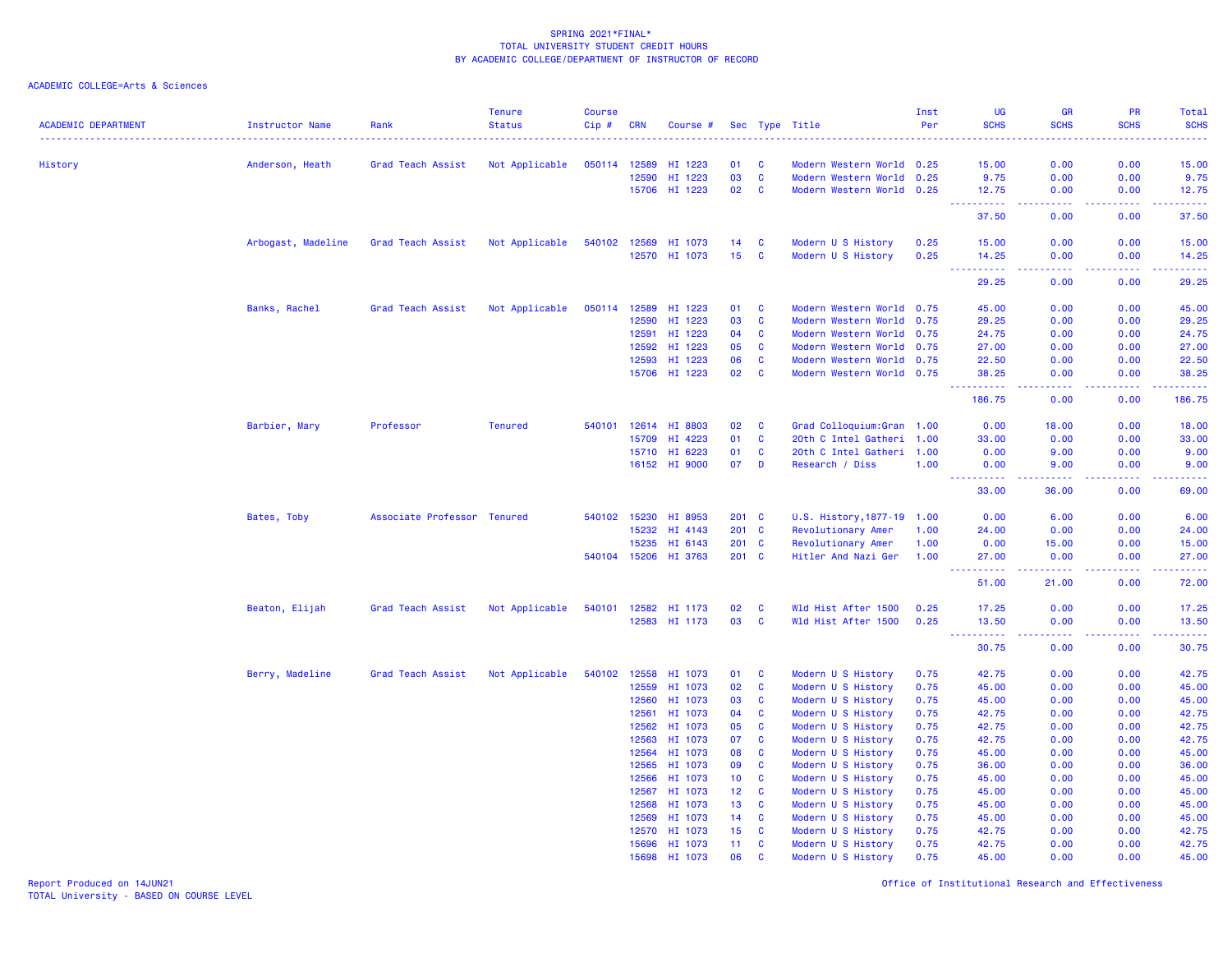| ACADEMIC COLLEGE=Arts & Sciences |  |  |  |
|----------------------------------|--|--|--|
|----------------------------------|--|--|--|

| <b>ACADEMIC DEPARTMENT</b> | <b>Instructor Name</b> | Rank                        | <b>Tenure</b><br><b>Status</b> | <b>Course</b><br>Cip# | <b>CRN</b>     | Course #             |                 |               | Sec Type Title                           | Inst<br>Per  | <b>UG</b><br><b>SCHS</b>                                  | <b>GR</b><br><b>SCHS</b>                                                                                                                                     | <b>PR</b><br><b>SCHS</b> | Total<br><b>SCHS</b> |
|----------------------------|------------------------|-----------------------------|--------------------------------|-----------------------|----------------|----------------------|-----------------|---------------|------------------------------------------|--------------|-----------------------------------------------------------|--------------------------------------------------------------------------------------------------------------------------------------------------------------|--------------------------|----------------------|
|                            |                        |                             |                                |                       |                |                      |                 |               |                                          |              | 652.50                                                    | 0.00                                                                                                                                                         | 0.00                     | 652.50               |
|                            |                        |                             |                                |                       |                |                      |                 |               |                                          |              |                                                           |                                                                                                                                                              |                          |                      |
| History                    | Bigger, Wyly           | Grad Teach Assist           | Not Applicable                 | 540101 12581          |                | HI 1173              | 01              | C             | Wld Hist After 1500                      | 0.25         | 15.00                                                     | 0.00                                                                                                                                                         | 0.00                     | 15.00                |
|                            |                        |                             |                                |                       |                | 12586 HI 1173        | 06              | <b>C</b>      | Wld Hist After 1500                      | 0.25         | 14.25<br><b><i><u><u> - - - - - - - - - -</u></u></i></b> | 0.00<br><b>.</b>                                                                                                                                             | 0.00<br>.                | 14.25<br>.           |
|                            |                        |                             |                                |                       |                |                      |                 |               |                                          |              | 29.25                                                     | 0.00                                                                                                                                                         | 0.00                     | 29.25                |
|                            | Brain, Stephen         | Associate Professor Tenured |                                | 050110 15713          |                | HI 4753              | 01              | C             | History Of Russia                        | 1.00         | 69.00                                                     | 0.00                                                                                                                                                         | 0.00                     | 69.00                |
|                            |                        |                             |                                | 050299                | 12608          | HI 4613              | 01              | <b>C</b>      | History of the Sovie                     | 1.00         | 57.00                                                     | 0.00                                                                                                                                                         | 0.00                     | 57.00                |
|                            |                        |                             |                                | 540101 16155          |                | HI 9000              | 10              | D             | Research / Diss                          | 1.00         | 0.00                                                      | 1.00                                                                                                                                                         | 0.00                     | 1.00                 |
|                            |                        |                             |                                |                       |                |                      |                 |               |                                          |              | د د د د د<br>126.00                                       | 1.00                                                                                                                                                         | 0.00                     | 127.00               |
|                            | Bryant, Bethany        | Grad Teach Assist           | Not Applicable                 | 540102 12567          |                | HI 1073              | 12 <sub>1</sub> | C             | Modern U S History                       | 0.25         | 15.00                                                     | 0.00                                                                                                                                                         | 0.00                     | 15.00                |
|                            |                        |                             |                                |                       | 12568          | HI 1073              | 13 <sup>°</sup> | C             | Modern U S History                       | 0.25         | 15.00                                                     | 0.00                                                                                                                                                         | 0.00                     | 15.00                |
|                            |                        |                             |                                |                       |                |                      |                 |               |                                          |              | <b>.</b> .<br>30.00                                       | $\frac{1}{2} \left( \frac{1}{2} \right) \left( \frac{1}{2} \right) \left( \frac{1}{2} \right) \left( \frac{1}{2} \right) \left( \frac{1}{2} \right)$<br>0.00 | 22222<br>0.00            | .<br>30.00           |
|                            |                        |                             |                                |                       |                |                      |                 |               |                                          |              |                                                           |                                                                                                                                                              |                          |                      |
|                            | Cagle, Alexander       | Grad Teach Assist           | Not Applicable                 |                       |                | 540102 12571 HI 1073 | 16              | C             | Modern U S History                       | 0.75         | 40.50                                                     | 0.00                                                                                                                                                         | 0.00                     | 40.50                |
|                            |                        |                             |                                |                       |                | 12572 HI 1073        | 17              | C             | Modern U S History                       | 0.75         | 38.25                                                     | 0.00                                                                                                                                                         | 0.00                     | 38.25                |
|                            |                        |                             |                                |                       | 12573          | HI 1073              | 18              | C             | Modern U S History                       | 0.75         | 45.00                                                     | 0.00                                                                                                                                                         | 0.00                     | 45.00                |
|                            |                        |                             |                                |                       |                | 12574 HI 1073        | 19              | C             | Modern U S History                       | 0.75         | 45.00                                                     | 0.00                                                                                                                                                         | 0.00                     | 45.00                |
|                            |                        |                             |                                |                       | 12575          | HI 1073              | 21              | C             | Modern U S History                       | 0.75         | 18.00                                                     | 0.00                                                                                                                                                         | 0.00                     | 18.00                |
|                            |                        |                             |                                |                       | 12576<br>12577 | HI 1073<br>HI 1073   | 22<br>23        | <b>C</b><br>C | Modern U S History<br>Modern U S History | 0.75<br>0.75 | 29.25<br>33.75                                            | 0.00<br>0.00                                                                                                                                                 | 0.00<br>0.00             | 29.25<br>33.75       |
|                            |                        |                             |                                |                       | 12578          | HI 1073              | 24              | C             | Modern U S History                       | 0.75         | 42.75                                                     | 0.00                                                                                                                                                         | 0.00                     | 42.75                |
|                            |                        |                             |                                |                       | 15699          | HI 1073              | 20              | $\mathbf{C}$  | Modern U S History                       | 0.75         | 45.00                                                     | 0.00                                                                                                                                                         | 0.00                     | 45.00                |
|                            |                        |                             |                                |                       | 15701          | HI 1073              | 26              | $\mathbf{C}$  | Modern U S History                       | 0.75         | 20.25                                                     | 0.00                                                                                                                                                         | 0.00                     | 20.25                |
|                            |                        |                             |                                |                       |                | 15704 HI 1073        | 29              | C             | Modern U S History                       | 0.75         | 27.00                                                     | 0.00                                                                                                                                                         | 0.00                     | 27.00                |
|                            |                        |                             |                                |                       |                |                      |                 |               |                                          |              | بالابادية                                                 |                                                                                                                                                              |                          |                      |
|                            |                        |                             |                                |                       |                |                      |                 |               |                                          |              | 384.75                                                    | 0.00                                                                                                                                                         | 0.00                     | 384.75               |
|                            | Campbell, Colin        | Grad Teach Assist           | Not Applicable                 |                       |                | 540102 14615 HI 1063 | 501 C           |               | Early U S History                        | 0.75         | 114.75<br><b>.</b>                                        | 0.00                                                                                                                                                         | 0.00                     | 114.75               |
|                            |                        |                             |                                |                       |                |                      |                 |               |                                          |              | 114.75                                                    | 0.00                                                                                                                                                         | 0.00                     | 114.75               |
|                            | Carrillo, Lidia        | Grad Teach Assist           | Not Applicable                 |                       |                | 540102 12574 HI 1073 | 19              | C             | Modern U S History                       | 0.25         | 15.00                                                     | 0.00                                                                                                                                                         | 0.00                     | 15.00                |
|                            |                        |                             |                                |                       |                | 12575 HI 1073        | 21              | C             | Modern U S History                       | 0.25         | 6.00                                                      | 0.00                                                                                                                                                         | 0.00                     | 6.00                 |
|                            |                        |                             |                                |                       |                |                      |                 |               |                                          |              | <b>.</b><br>21.00                                         | 0.00                                                                                                                                                         | 0.00                     | $- - - - -$<br>21.00 |
|                            | Cole, Trevor           | Grad Teach Assist           | Not Applicable                 | 540102 12560          |                | HI 1073              | 03              | C             | Modern U S History                       | 0.25         | 15.00                                                     | 0.00                                                                                                                                                         | 0.00                     | 15.00                |
|                            |                        |                             |                                |                       | 12563          | HI 1073              | 07              | <b>C</b>      | Modern U S History                       | 0.25         | 14.25                                                     | 0.00                                                                                                                                                         | 0.00                     | 14.25                |
|                            |                        |                             |                                |                       |                | 12564 HI 1073        | 08              | C             | Modern U S History                       | 0.25         | 15.00                                                     | 0.00                                                                                                                                                         | 0.00                     | 15.00                |
|                            |                        |                             |                                |                       |                |                      |                 |               |                                          |              | <u>.</u>                                                  | ولالات                                                                                                                                                       | والمحامر                 | $- - - - -$          |
|                            |                        |                             |                                |                       |                |                      |                 |               |                                          |              | 44.25                                                     | 0.00                                                                                                                                                         | 0.00                     | 44.25                |
|                            | Comish, Kendall        | Grad Teach Assist           | Not Applicable                 | 540102 12559          |                | HI 1073              | 02              | <b>C</b>      | Modern U S History                       | 0.25         | 15.00                                                     | 0.00                                                                                                                                                         | 0.00                     | 15.00                |
|                            |                        |                             |                                |                       |                | 12565 HI 1073        | 09              | C             | Modern U S History                       | 0.25         | 12.00                                                     | 0.00                                                                                                                                                         | 0.00                     | 12.00                |
|                            |                        |                             |                                |                       |                |                      |                 |               |                                          |              | <b>.</b><br>27.00                                         | 0.00                                                                                                                                                         | 0.00                     | .<br>27.00           |
|                            | Conway, Robert         | Grad Teach Assist           | Not Applicable                 |                       |                | 540102 14616 HI 1073 | 501 C           |               | Modern U S History                       | 0.75         | 126.00                                                    | 0.00                                                                                                                                                         | 0.00                     | 126.00               |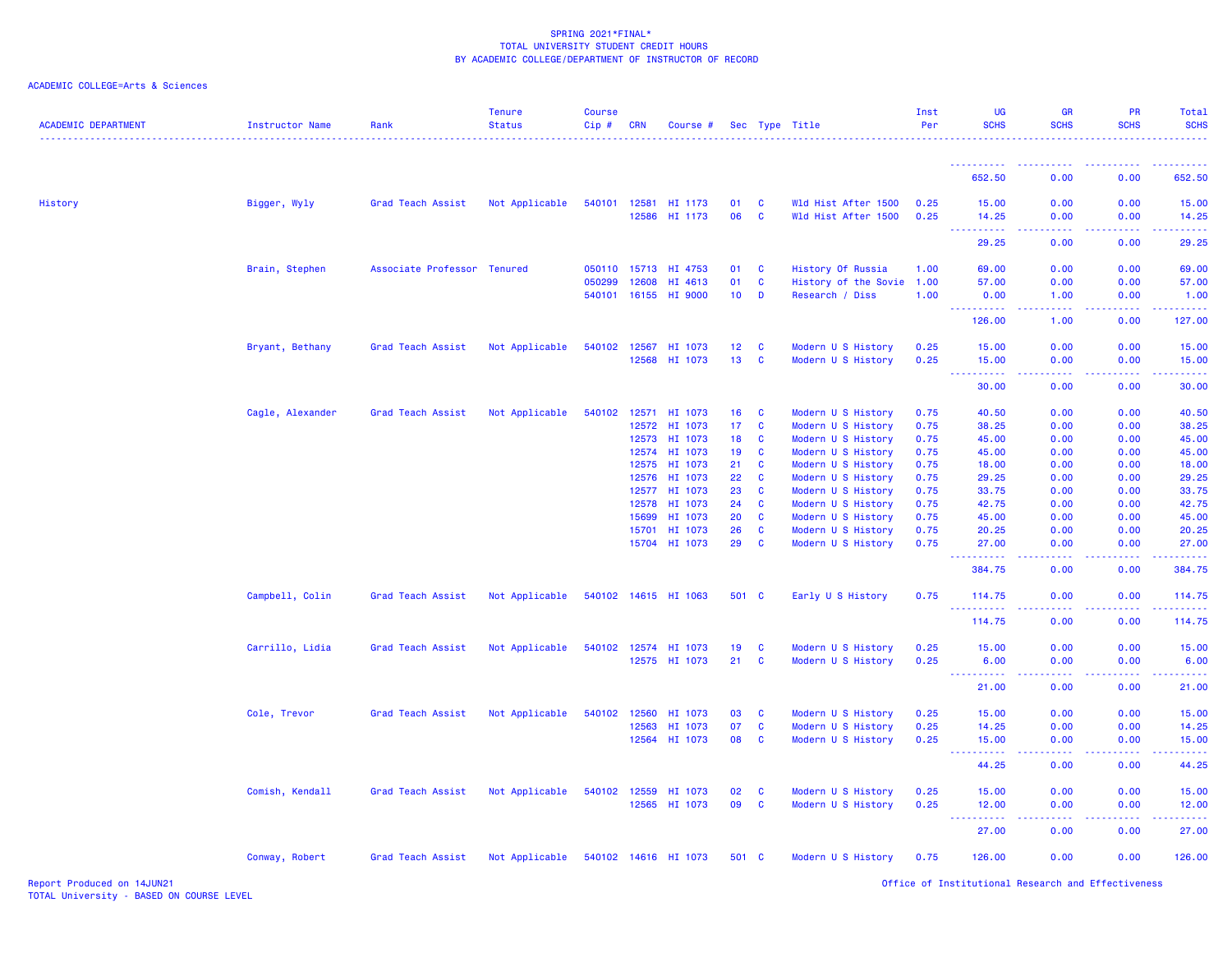| <b>ACADEMIC DEPARTMENT</b> | Instructor Name    | Rank                          | <b>Tenure</b><br><b>Status</b> | <b>Course</b><br>Cip# | <b>CRN</b>   | Course #             |       |              | Sec Type Title            | Inst<br>Per | <b>UG</b><br><b>SCHS</b>                                                                                                                                      | <b>GR</b><br><b>SCHS</b>                                                                                                                                     | <b>PR</b><br><b>SCHS</b>                       | Total<br><b>SCHS</b> |
|----------------------------|--------------------|-------------------------------|--------------------------------|-----------------------|--------------|----------------------|-------|--------------|---------------------------|-------------|---------------------------------------------------------------------------------------------------------------------------------------------------------------|--------------------------------------------------------------------------------------------------------------------------------------------------------------|------------------------------------------------|----------------------|
|                            |                    |                               |                                |                       |              |                      |       |              |                           |             |                                                                                                                                                               |                                                                                                                                                              |                                                | .                    |
|                            |                    |                               |                                |                       |              |                      |       |              |                           |             | 126.00                                                                                                                                                        | 0.00                                                                                                                                                         | 0.00                                           | 126.00               |
| History                    | Damms, Richard     | Associate Professor Tenured   |                                |                       |              | 540101 16148 HI 9000 | 03    | <b>D</b>     | Research / Diss           | 1.00        | 0.00<br>$\frac{1}{2} \left( \frac{1}{2} \right) \left( \frac{1}{2} \right) \left( \frac{1}{2} \right) \left( \frac{1}{2} \right)$<br><b>.</b>                 | 2.00                                                                                                                                                         | 0.00                                           | 2.00                 |
|                            |                    |                               |                                |                       |              |                      |       |              |                           |             | 0.00                                                                                                                                                          | 2.00                                                                                                                                                         | 0.00                                           | 2.00                 |
|                            | Davenport, Christy | Grad Teach Assist             | Not Applicable                 |                       |              | 540101 12581 HI 1173 | 01 C  |              | Wld Hist After 1500       | 0.75        | 45.00                                                                                                                                                         | 0.00                                                                                                                                                         | 0.00                                           | 45.00                |
|                            |                    |                               |                                |                       | 12582        | HI 1173              | 02    | $\mathbf{C}$ | Wld Hist After 1500       | 0.75        | 51.75                                                                                                                                                         | 0.00                                                                                                                                                         | 0.00                                           | 51.75                |
|                            |                    |                               |                                |                       | 12583        | HI 1173              | 03    | C            | Wld Hist After 1500       | 0.75        | 40.50                                                                                                                                                         | 0.00                                                                                                                                                         | 0.00                                           | 40.50                |
|                            |                    |                               |                                |                       | 12584        | HI 1173              | 04    | <b>C</b>     | Wld Hist After 1500       | 0.75        | 42.75                                                                                                                                                         | 0.00                                                                                                                                                         | 0.00                                           | 42.75                |
|                            |                    |                               |                                |                       | 12585        | HI 1173              | 05    | <b>C</b>     | Wld Hist After 1500       | 0.75        | 45.00                                                                                                                                                         | 0.00                                                                                                                                                         | 0.00                                           | 45.00                |
|                            |                    |                               |                                |                       |              | 12586 HI 1173        | 06    | <b>C</b>     | Wld Hist After 1500       | 0.75        | 42.75                                                                                                                                                         | 0.00                                                                                                                                                         | 0.00                                           | 42.75                |
|                            |                    |                               |                                |                       |              |                      |       |              |                           |             | . <b>.</b><br>267.75                                                                                                                                          | $\sim$ $\sim$ $\sim$ $\sim$<br>0.00                                                                                                                          | 0.00                                           | .<br>267.75          |
|                            | Davis, Henry       | Grad Teach Assist             | Not Applicable                 |                       |              | 540101 15283 HI 4683 | 501 C |              | Europe WWI - Hitler 0.75  |             | 76.50                                                                                                                                                         | 0.00                                                                                                                                                         | 0.00                                           | 76.50                |
|                            |                    |                               |                                |                       |              |                      |       |              |                           |             | $\frac{1}{2} \left( \frac{1}{2} \right) \left( \frac{1}{2} \right) \left( \frac{1}{2} \right) \left( \frac{1}{2} \right) \left( \frac{1}{2} \right)$<br>76.50 | .<br>0.00                                                                                                                                                    | 0.00                                           | 76.50                |
|                            | Drake, Nathan      | Non-Faculty                   | Not Applicable                 | 240102 12809          |              | LIB 9010             | 01    | $\mathbf{s}$ | ETD Format and Submi 0.05 |             | 0.00                                                                                                                                                          | 0.00                                                                                                                                                         | 0.00                                           | 0.00                 |
|                            |                    |                               |                                |                       | 14689        | LIB 9010             | 501   | - S          | ETD Format and Submi 0.25 |             | 0.00                                                                                                                                                          | 0.00                                                                                                                                                         | 0.00                                           | 0.00                 |
|                            |                    |                               |                                |                       |              |                      |       |              |                           |             | ----------<br>0.00                                                                                                                                            | $\sim$ $\sim$ $\sim$ $\sim$<br>0.00                                                                                                                          | 0.00                                           | 0.00                 |
|                            |                    |                               |                                |                       |              |                      |       |              |                           |             |                                                                                                                                                               |                                                                                                                                                              |                                                |                      |
|                            | Freeman, Stephanie | Assistant Professor Ten Track |                                |                       | 540101 12607 | HI 4533              | 01    | $\mathbf{C}$ | History of the Cold       | 1.00        | 72.00                                                                                                                                                         | 0.00                                                                                                                                                         | 0.00                                           | 72.00                |
|                            |                    |                               |                                |                       | 12615        | HI 8803              | 03    | $\mathbf{C}$ | Grad Colloquium: Col 1.00 |             | 0.00                                                                                                                                                          | 24.00                                                                                                                                                        | 0.00                                           | 24.00                |
|                            |                    |                               |                                |                       |              | 16164 HI 9000        | 19    | D            | Research / Diss           | 1.00        | 0.00<br>----------                                                                                                                                            | 4.00<br>$\frac{1}{2} \left( \frac{1}{2} \right) \left( \frac{1}{2} \right) \left( \frac{1}{2} \right) \left( \frac{1}{2} \right) \left( \frac{1}{2} \right)$ | 0.00<br>a a a a an                             | 4.00                 |
|                            |                    |                               |                                |                       |              |                      |       |              |                           |             | 72.00                                                                                                                                                         | 28.00                                                                                                                                                        | 0.00                                           | 100.00               |
|                            | Gabriele, Jake     | Grad Teach Assist             | Not Applicable                 | 540102                | 12542        | HI 1063              | 02    | <b>C</b>     | Early U S History-SI 0.25 |             | 18.75                                                                                                                                                         | 0.00                                                                                                                                                         | 0.00                                           | 18.75                |
|                            |                    |                               |                                |                       | 12548        | HI 1063              | 08    | <b>C</b>     | Early U S History-SI 0.25 |             | 17.25                                                                                                                                                         | 0.00                                                                                                                                                         | 0.00                                           | 17.25                |
|                            |                    |                               |                                |                       |              | 12553 HI 1063        | 13 C  |              | Early U S History-SI 0.25 |             | 15.75                                                                                                                                                         | 0.00                                                                                                                                                         | 0.00                                           | 15.75                |
|                            |                    |                               |                                |                       |              |                      |       |              |                           |             | .<br>51.75                                                                                                                                                    | .<br>0.00                                                                                                                                                    | <b><i><u><u> - - - -</u></u></i></b><br>0.00   | .<br>51.75           |
|                            | Gatlin, Nathan     | Grad Teach Assist             | Not Applicable                 |                       |              | 540102 12576 HI 1073 | 22    | $\mathbf{C}$ | Modern U S History        | 0.25        | 9.75                                                                                                                                                          | 0.00                                                                                                                                                         | 0.00                                           | 9.75                 |
|                            |                    |                               |                                |                       |              | 12577 HI 1073        | 23    | $\mathbf{C}$ | Modern U S History        | 0.25        | 11.25                                                                                                                                                         | 0.00                                                                                                                                                         | 0.00                                           | 11.25                |
|                            |                    |                               |                                |                       |              |                      |       |              |                           |             | .<br>$\sim$ $\sim$ $\sim$<br>21.00                                                                                                                            | 0.00                                                                                                                                                         | 0.00                                           | .<br>21.00           |
|                            | Giesen, James      | Associate Professor Tenured   |                                |                       | 540101 15728 | HI 8973              | 01    | $\mathbf{C}$ | Colloq US Env-Agric       | 1.00        | 0.00                                                                                                                                                          | 21.00                                                                                                                                                        | 0.00                                           | 21.00                |
|                            |                    |                               |                                |                       | 16153        | HI 9000              | 08    | D            | Research / Diss           | 1.00        | 0.00                                                                                                                                                          | 20.00                                                                                                                                                        | 0.00                                           | 20.00                |
|                            |                    |                               |                                |                       | 540102 12618 | HI 8823              | 01    | <b>S</b>     | Sem Us Hi Since 1877      | 1.00        | 0.00                                                                                                                                                          | 18.00                                                                                                                                                        | 0.00                                           | 18.00                |
|                            |                    |                               |                                |                       |              | 16135 HI 8000        | 07    | D            | Research / Thesis         | 1.00        | 0.00                                                                                                                                                          | 4.00                                                                                                                                                         | 0.00                                           | 4.00                 |
|                            |                    |                               |                                |                       |              |                      |       |              |                           |             | ----------<br>0.00                                                                                                                                            | .<br>63.00                                                                                                                                                   | <b><i><u><u> - - - - -</u></u></i></b><br>0.00 | .<br>63.00           |
|                            | Hay, William       | Professor                     | <b>Tenured</b>                 |                       | 050299 15711 | HI 4723              | 01    | <b>C</b>     | Britain Since 1688        | 1.00        | 48.00                                                                                                                                                         | 0.00                                                                                                                                                         | 0.00                                           | 48.00                |
|                            |                    |                               |                                | 540101                | 12616        | HI 8803              | 04    | $\mathbf{C}$ | Grad Colloquium: Cap      | 1.00        | 0.00                                                                                                                                                          | 18.00                                                                                                                                                        | 0.00                                           | 18.00                |
|                            |                    |                               |                                |                       |              | 16151 HI 9000        | 06    | D            | Research / Diss           | 1.00        | 0.00                                                                                                                                                          | 26.00                                                                                                                                                        | 0.00                                           | 26.00                |
|                            |                    |                               |                                |                       | 540102 16133 | HI 8000              | 05    | D            | Research / Thesis         | 1.00        | 0.00                                                                                                                                                          | 1.00                                                                                                                                                         | 0.00                                           | 1.00                 |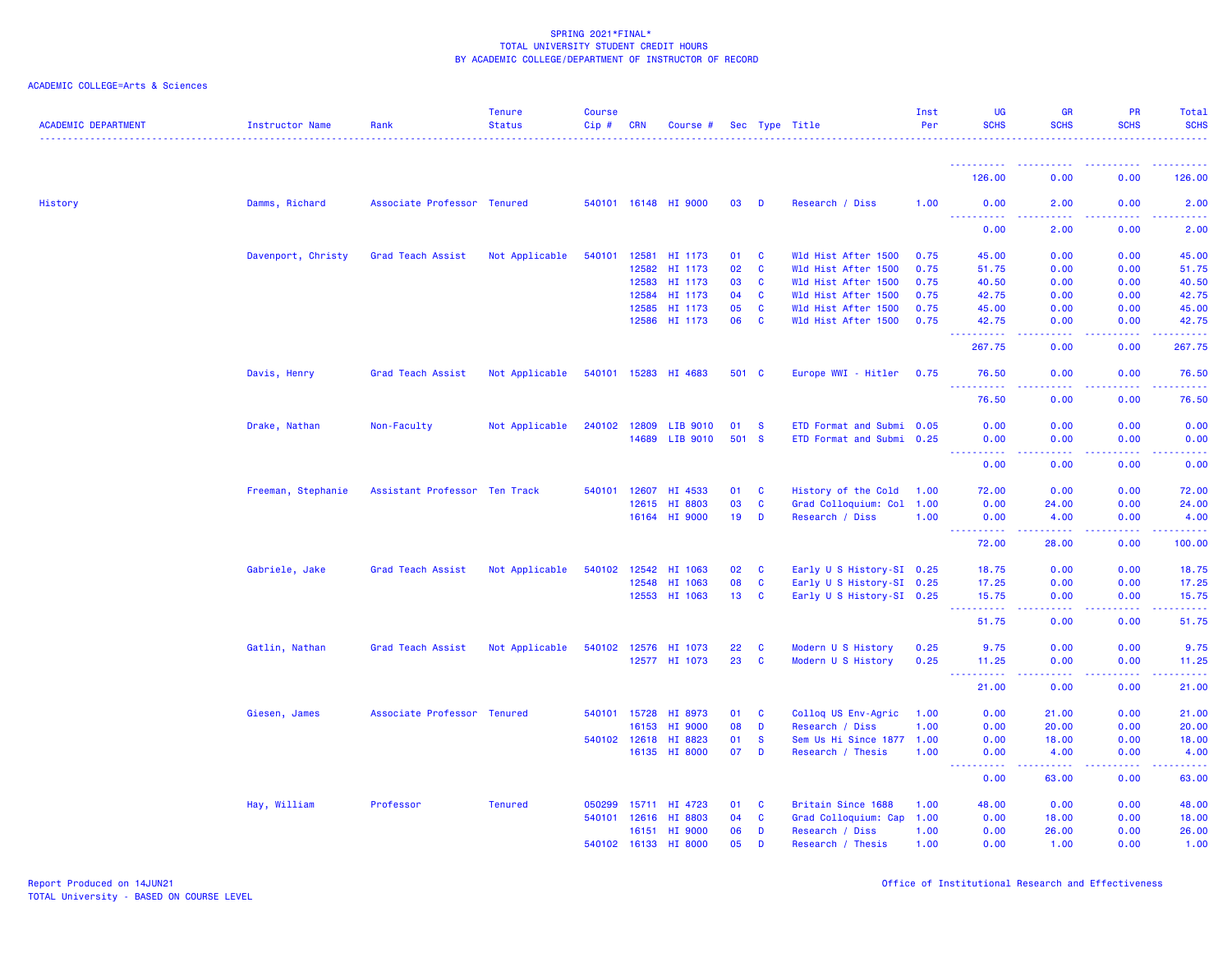| <b>ACADEMIC DEPARTMENT</b> | Instructor Name | Rank                        | <b>Tenure</b><br><b>Status</b> | <b>Course</b><br>Cip# | <b>CRN</b> | Course #             |                 |              | Sec Type Title            | Inst<br>Per | UG<br><b>SCHS</b>                                                   | <b>GR</b><br><b>SCHS</b>                    | <b>PR</b><br><b>SCHS</b>                                                                                                                                     | Total<br><b>SCHS</b>                                                                                                                                          |
|----------------------------|-----------------|-----------------------------|--------------------------------|-----------------------|------------|----------------------|-----------------|--------------|---------------------------|-------------|---------------------------------------------------------------------|---------------------------------------------|--------------------------------------------------------------------------------------------------------------------------------------------------------------|---------------------------------------------------------------------------------------------------------------------------------------------------------------|
|                            |                 |                             |                                |                       |            |                      |                 |              |                           |             |                                                                     |                                             |                                                                                                                                                              |                                                                                                                                                               |
|                            |                 |                             |                                |                       |            |                      |                 |              |                           |             | 48.00                                                               | 45.00                                       | 0.00                                                                                                                                                         | 93.00                                                                                                                                                         |
| History                    | Hersey, Mark    | Associate Professor Tenured |                                | 540101 16156          |            | HI 9000              | 11              | D            | Research / Diss           | 1.00        | 0.00                                                                | 8.00                                        | 0.00                                                                                                                                                         | 8.00                                                                                                                                                          |
|                            |                 |                             |                                | 540102 16708          |            | HI 4153              | 01              | C            | U S Hist 1877-1917        | 1.00        | 51.00                                                               | 0.00                                        | 0.00                                                                                                                                                         | 51.00                                                                                                                                                         |
|                            |                 |                             |                                |                       | 16709      | HI 4393              | 01              | C            | <b>Rural History</b>      | 1.00        | 18.00<br>المستملة                                                   | 0.00<br>بالأباب                             | 0.00<br>-----                                                                                                                                                | 18.00<br>.                                                                                                                                                    |
|                            |                 |                             |                                |                       |            |                      |                 |              |                           |             | 69.00                                                               | 8.00                                        | 0.00                                                                                                                                                         | 77.00                                                                                                                                                         |
|                            | Himel, Matthew  | Lecturer                    | Non-Ten Track                  | 540101                |            | 16744 HI 3333        | 501 C           |              | Mississippi History       | 0.75        | 49.50                                                               | 0.00                                        | 0.00                                                                                                                                                         | 49.50                                                                                                                                                         |
|                            |                 |                             |                                | 540102                | 14179      | HI 4193              | 201 C           |              | US Environmental His 0.75 |             | 9.00                                                                | 0.00                                        | 0.00                                                                                                                                                         | 9.00                                                                                                                                                          |
|                            |                 |                             |                                |                       | 14185      | HI 6193              | 201 C           |              | US Environmental His 0.75 |             | 0.00                                                                | 11.25                                       | 0.00                                                                                                                                                         | 11.25                                                                                                                                                         |
|                            |                 |                             |                                |                       | 14620      | HI 4193              | 501 C           |              | US Environmental His 0.75 |             | 9.00<br>المستمالات                                                  | 0.00<br>بالأباب                             | 0.00<br>22222                                                                                                                                                | 9.00<br>.                                                                                                                                                     |
|                            |                 |                             |                                |                       |            |                      |                 |              |                           |             | 67.50                                                               | 11.25                                       | 0.00                                                                                                                                                         | 78.75                                                                                                                                                         |
|                            | Hui, Alexandra  | Associate Professor Tenured |                                | 540101                | 12617      | HI 8803              | 05              | $\mathbf{C}$ | Grad Colloquium:Sens      | 1.00        | 0.00                                                                | 24.00                                       | 0.00                                                                                                                                                         | 24.00                                                                                                                                                         |
|                            |                 |                             |                                |                       | 16157      | <b>HI 9000</b>       | 12 <sub>2</sub> | D            | Research / Diss           | 1.00        | 0.00                                                                | 18.00                                       | 0.00                                                                                                                                                         | 18.00                                                                                                                                                         |
|                            |                 |                             |                                |                       |            | 540102 16139 HI 8000 | $11 -$          | D            | Research / Thesis         | 1.00        | 0.00                                                                | 8.00                                        | 0.00                                                                                                                                                         | 8.00                                                                                                                                                          |
|                            |                 |                             |                                |                       |            |                      |                 |              |                           |             | .<br>0.00                                                           | .<br>50.00                                  | $\frac{1}{2} \left( \frac{1}{2} \right) \left( \frac{1}{2} \right) \left( \frac{1}{2} \right) \left( \frac{1}{2} \right) \left( \frac{1}{2} \right)$<br>0.00 | .<br>50.00                                                                                                                                                    |
|                            | Jackson, Aaron  | Grad Teach Assist           | Not Applicable                 | 050114                | 12591      | HI 1223              | 04              | C            | Modern Western World 0.25 |             | 8.25                                                                | 0.00                                        | 0.00                                                                                                                                                         | 8.25                                                                                                                                                          |
|                            |                 |                             |                                |                       | 12592      | HI 1223              | 05              | $\mathbf{C}$ | Modern Western World 0.25 |             | 9.00                                                                | 0.00                                        | 0.00                                                                                                                                                         | 9.00                                                                                                                                                          |
|                            |                 |                             |                                |                       | 12593      | HI 1223              | 06              | <b>C</b>     | Modern Western World 0.25 |             | 7.50                                                                | 0.00                                        | 0.00                                                                                                                                                         | 7.50                                                                                                                                                          |
|                            |                 |                             |                                |                       |            |                      |                 |              |                           |             | .<br>24.75                                                          | $\omega$ $\omega$ $\omega$ $\omega$<br>0.00 | 0.00                                                                                                                                                         | 24.75                                                                                                                                                         |
|                            | Johnston, Brad  | Grad Teach Assist           | Not Applicable                 | 540102 12550          |            | HI 1063              | 10 <sub>1</sub> | <b>C</b>     | Early U S History-SI 0.25 |             | 17.25                                                               | 0.00                                        | 0.00                                                                                                                                                         | 17.25                                                                                                                                                         |
|                            |                 |                             |                                |                       | 12552      | HI 1063              | 12 <sup>7</sup> | <b>C</b>     | Early U S History-SI 0.25 |             | 16.50                                                               | 0.00                                        | 0.00                                                                                                                                                         | 16.50                                                                                                                                                         |
|                            |                 |                             |                                |                       |            |                      |                 |              |                           |             |                                                                     | .                                           | 22222                                                                                                                                                        | .                                                                                                                                                             |
|                            |                 |                             |                                |                       |            |                      |                 |              |                           |             | 33.75                                                               | 0.00                                        | 0.00                                                                                                                                                         | 33.75                                                                                                                                                         |
|                            | Jordan, Kayla   | Grad Teach Assist           | Not Applicable                 | 540102 12544          |            | HI 1063              | 04              | <b>C</b>     | Early U S History-SI 0.25 |             | 18.00                                                               | 0.00                                        | 0.00                                                                                                                                                         | 18.00                                                                                                                                                         |
|                            |                 |                             |                                |                       | 12545      | HI 1063              | 05              | C            | Early U S History-SI 0.25 |             | 18.00                                                               | 0.00                                        | 0.00                                                                                                                                                         | 18.00                                                                                                                                                         |
|                            |                 |                             |                                |                       |            | 12555 HI 1063        | 15              | <b>C</b>     | Early U S History-SI 0.25 |             | 11.25<br>.<br>$\sim$ $\sim$ $\sim$                                  | 0.00<br>.                                   | 0.00<br>$\frac{1}{2} \left( \frac{1}{2} \right) \left( \frac{1}{2} \right) \left( \frac{1}{2} \right) \left( \frac{1}{2} \right) \left( \frac{1}{2} \right)$ | 11.25<br>2.2.2.2.2.2                                                                                                                                          |
|                            |                 |                             |                                |                       |            |                      |                 |              |                           |             | 47.25                                                               | 0.00                                        | 0.00                                                                                                                                                         | 47.25                                                                                                                                                         |
|                            | Knapp, Steven   | Non-Employee                | Not Applicable                 | 540102                | 12561      | HI 1073              | 04              | C            | Modern U S History        | 0.25        | 14.25                                                               | 0.00                                        | 0.00                                                                                                                                                         | 14.25                                                                                                                                                         |
|                            |                 |                             |                                |                       | 12562      | HI 1073              | 05              | <b>C</b>     | Modern U S History        | 0.25        | 14.25                                                               | 0.00                                        | 0.00                                                                                                                                                         | 14.25                                                                                                                                                         |
|                            |                 |                             |                                |                       | 15698      | HI 1073              | 06              | C            | Modern U S History        | 0.25        | 15.00                                                               | 0.00                                        | 0.00                                                                                                                                                         | 15.00                                                                                                                                                         |
|                            |                 |                             |                                |                       |            |                      |                 |              |                           |             | $\omega = \omega \omega + \omega \omega.$<br>$\frac{1}{2}$<br>43.50 | المستما<br>0.00                             | $\omega = \omega = \omega$<br>0.00                                                                                                                           | 222222<br>43.50                                                                                                                                               |
|                            | Lang, Andrew    | Associate Professor Tenured |                                | 540101                | 12613      | HI 8803              | 01              | $\mathbf{C}$ | Grad Colloquium: Civ 1.00 |             | 0.00                                                                | 24.00                                       | 0.00                                                                                                                                                         | 24.00                                                                                                                                                         |
|                            |                 |                             |                                |                       | 16130      | HI 9000              | 02              | D            | Research / Diss           | 1.00        | 0.00                                                                | 40.00                                       | 0.00                                                                                                                                                         | 40.00                                                                                                                                                         |
|                            |                 |                             |                                | 540102 16128          |            | HI 8000              | 02              | D            | Research / Thesis         | 1.00        | 0.00                                                                | 25.00                                       | 0.00                                                                                                                                                         | 25.00                                                                                                                                                         |
|                            |                 |                             |                                | 540108                | 12602      | HI 4233              | 01              | C            | American Military Hi 1.00 |             | 66.00<br>.                                                          | 0.00                                        | 0.00<br>22222                                                                                                                                                | 66.00<br>$\frac{1}{2} \left( \frac{1}{2} \right) \left( \frac{1}{2} \right) \left( \frac{1}{2} \right) \left( \frac{1}{2} \right) \left( \frac{1}{2} \right)$ |
|                            |                 |                             |                                |                       |            |                      |                 |              |                           |             | 66.00                                                               | $\omega$ is $\omega$ in $\omega$<br>89.00   | 0.00                                                                                                                                                         | 155.00                                                                                                                                                        |
|                            | Lavine, Matthew | Associate Professor Tenured |                                | 540101 15708          |            | HI 3363              | 01              | <b>C</b>     | Am His of Transporta 1.00 |             | 69.00                                                               | 0.00                                        | 0.00                                                                                                                                                         | 69.00                                                                                                                                                         |
|                            |                 |                             |                                | 540102 16140          |            | <b>HI 8000</b>       | 12 <sub>2</sub> | D            | Research / Thesis         | 1.00        | 0.00                                                                | 16.00                                       | 0.00                                                                                                                                                         | 16.00                                                                                                                                                         |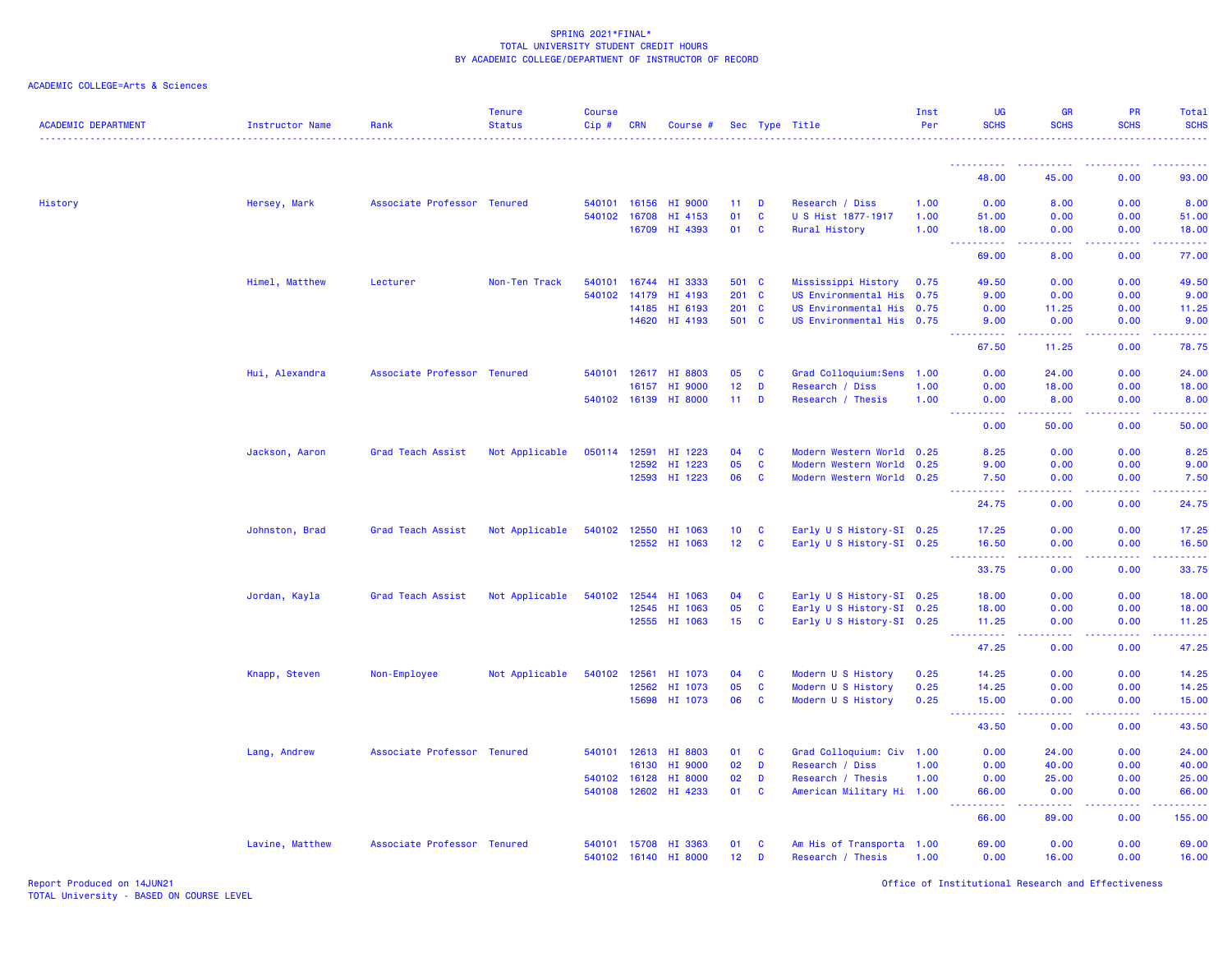| <b>ACADEMIC DEPARTMENT</b> | Instructor Name | Rank                        | <b>Tenure</b><br><b>Status</b> | <b>Course</b><br>$Cip \#$ | <b>CRN</b>   | Course #             |                 |                         | Sec Type Title            | Inst<br>Per | <b>UG</b><br><b>SCHS</b> | <b>GR</b><br><b>SCHS</b> | <b>PR</b><br><b>SCHS</b> | Total<br><b>SCHS</b>                   |
|----------------------------|-----------------|-----------------------------|--------------------------------|---------------------------|--------------|----------------------|-----------------|-------------------------|---------------------------|-------------|--------------------------|--------------------------|--------------------------|----------------------------------------|
|                            |                 |                             |                                |                           |              |                      |                 |                         |                           |             | 69.00                    | 16.00                    | 0.00                     | 85.00                                  |
|                            |                 |                             |                                |                           |              |                      |                 |                         |                           |             |                          |                          |                          |                                        |
| History                    | Marcus, Alan    | Professor                   | <b>Tenured</b>                 |                           |              | 540101 16129 HI 9000 | $01$ D          |                         | Research / Diss           | 1.00        | 0.00<br><u>.</u>         | 28.00<br>.               | 0.00                     | 28.00<br>.                             |
|                            |                 |                             |                                |                           |              |                      |                 |                         |                           |             | 0.00                     | 28.00                    | 0.00                     | 28.00                                  |
|                            | Marshall, Anne  | Associate Professor Tenured |                                |                           |              | 050114 14617 HI 1213 | 501 C           |                         | Early Western World       | 0.25        | 15.00                    | 0.00                     | 0.00                     | 15.00                                  |
|                            |                 |                             |                                |                           | 14618        | HI 1223              | 501 C           |                         | Modern Western World      | 0.25        | 12.75                    | 0.00                     | 0.00                     | 12.75                                  |
|                            |                 |                             |                                | 050207 14181              |              | HI 4273              | $201$ C         |                         | Women In Am History       | 0.25        | 9.00                     | 0.00                     | 0.00                     | 9.00                                   |
|                            |                 |                             |                                |                           | 14621        | HI 4273              | 501 C           |                         | Women In Am History       | 0.25        | 14.25                    | 0.00                     | 0.00                     | 14.25                                  |
|                            |                 |                             |                                |                           | 540101 14187 | HI 6273              | $201 \quad C$   |                         | Women In Am History       | 0.25        | 0.00                     | 3.75                     | 0.00                     | 3.75                                   |
|                            |                 |                             |                                |                           | 14188        | HI 6303              | $201 \quad C$   |                         | The Old South             | 0.25        | 0.00                     | 3.75                     | 0.00                     | 3.75                                   |
|                            |                 |                             |                                |                           | 15283        | HI 4683              | 501 C           |                         | Europe WWI - Hitler       | 0.25        | 25.50                    | 0.00                     | 0.00                     | 25.50                                  |
|                            |                 |                             |                                |                           | 16154        | HI 9000              | 09 D            |                         | Research / Diss           | 1.00        | 0.00                     | 26.00                    | 0.00                     | 26.00                                  |
|                            |                 |                             |                                |                           | 16744        | HI 3333              | 501 C           |                         | Mississippi History       | 0.25        | 16.50                    | 0.00                     | 0.00                     | 16.50                                  |
|                            |                 |                             |                                | 540102 12541              |              | HI 1063              | 01              | C                       | Early U S History-SI 0.75 |             | 54.00                    | 0.00                     | 0.00                     | 54.00                                  |
|                            |                 |                             |                                |                           | 12542        | HI 1063              | 02              | <b>C</b>                | Early U S History-SI 0.75 |             | 56.25                    | 0.00                     | 0.00                     | 56.25                                  |
|                            |                 |                             |                                |                           | 12543        | HI 1063              | 03              | <b>C</b>                | Early U S History-SI 0.75 |             | 51.75                    | 0.00                     | 0.00                     | 51.75                                  |
|                            |                 |                             |                                |                           | 12544        | HI 1063              | 04              | <b>C</b>                | Early U S History-SI 0.75 |             | 54.00                    | 0.00                     | 0.00                     | 54.00                                  |
|                            |                 |                             |                                |                           | 12545        | HI 1063              | 05              | <b>C</b>                | Early U S History-SI 0.75 |             | 54.00                    | 0.00                     | 0.00                     | 54.00                                  |
|                            |                 |                             |                                |                           | 12546        | HI 1063              | 06              | $\mathbf{C}$            | Early U S History-SI 0.75 |             | 54.00                    | 0.00                     | 0.00                     | 54.00                                  |
|                            |                 |                             |                                |                           | 12547        | HI 1063              | 07              | <b>C</b>                | Early U S History-SI 0.75 |             | 51.75                    | 0.00                     | 0.00                     | 51.75                                  |
|                            |                 |                             |                                |                           | 12548        | HI 1063              | 08              | C                       | Early U S History-SI 0.75 |             | 51.75                    | 0.00                     | 0.00                     | 51.75                                  |
|                            |                 |                             |                                |                           | 12549        | HI 1063              | 09              | C                       | Early U S History-SI 0.75 |             | 49.50                    | 0.00                     | 0.00                     | 49.50                                  |
|                            |                 |                             |                                |                           | 12550        | HI 1063              | 10 <sub>1</sub> | <b>C</b>                | Early U S History-SI 0.75 |             | 51.75                    | 0.00                     | 0.00                     | 51.75                                  |
|                            |                 |                             |                                |                           | 12551        | HI 1063              | 11 C            |                         | Early U S History-SI 0.75 |             | 45.00                    | 0.00                     | 0.00                     | 45.00                                  |
|                            |                 |                             |                                |                           | 12552        | HI 1063              | 12 <sub>1</sub> | $\overline{\mathbf{c}}$ | Early U S History-SI 0.75 |             | 49.50                    | 0.00                     | 0.00                     | 49.50                                  |
|                            |                 |                             |                                |                           | 12553        | HI 1063              | 13              | <b>C</b>                | Early U S History-SI 0.75 |             | 47.25                    | 0.00                     | 0.00                     | 47.25                                  |
|                            |                 |                             |                                |                           | 12554        | HI 1063              | 14              | $\mathbf{C}$            | Early U S History-SI 0.75 |             | 24.75                    | 0.00                     | 0.00                     | 24.75                                  |
|                            |                 |                             |                                |                           | 12555        | HI 1063              | $15$ C          |                         | Early U S History-SI 0.75 |             | 33.75                    | 0.00                     | 0.00                     | 33.75                                  |
|                            |                 |                             |                                |                           | 12556        | HI 1063              | 16              | $\overline{\mathbf{C}}$ | Early U S History-SI 0.75 |             | 47.25                    | 0.00                     | 0.00                     | 47.25                                  |
|                            |                 |                             |                                |                           | 14179        | HI 4193              | $201 \quad C$   |                         | US Environmental His 0.25 |             | 3.00                     | 0.00                     | 0.00                     | 3.00                                   |
|                            |                 |                             |                                |                           | 14182        | HI 4303              | $201 \quad C$   |                         | The Old South             | 0.25        | 3.75                     | 0.00                     | 0.00                     | 3.75                                   |
|                            |                 |                             |                                |                           | 14185        | HI 6193              | $201 \quad C$   |                         | US Environmental His 0.25 |             | 0.00                     | 3.75                     | 0.00                     | 3.75                                   |
|                            |                 |                             |                                |                           |              | 14615 HI 1063        | 501 C           |                         | Early U S History         | 0.25        | 38.25                    | 0.00                     | 0.00                     | 38.25                                  |
|                            |                 |                             |                                |                           |              | 14616 HI 1073        | 501 C           |                         | Modern U S History        | 0.25        | 42.00                    | 0.00                     | 0.00                     | 42.00                                  |
|                            |                 |                             |                                |                           | 14620        | HI 4193              | 501 C           |                         | US Environmental His 0.25 |             | 3.00                     | 0.00                     | 0.00                     | 3.00                                   |
|                            |                 |                             |                                |                           |              | 14622 HI 4303        | 501 C           |                         | The Old South             | 0.25        | 7.50<br><b>.</b>         | 0.00<br><b>.</b>         | 0.00<br>$- - - - -$      | 7.50<br>.                              |
|                            |                 |                             |                                |                           |              |                      |                 |                         |                           |             | 966.75                   | 37.25                    | 0.00                     | 1004.00                                |
|                            | Messer, Peter   | Associate Professor Tenured |                                |                           |              | 540101 16150 HI 9000 | 05              | <b>D</b>                | Research / Diss           | 1.00        | 0.00                     | 13.00                    | 0.00                     | 13.00                                  |
|                            |                 |                             |                                |                           |              |                      |                 |                         |                           |             | <b></b><br>0.00          | .<br>13.00               | .<br>0.00                | <b><i><u><u>.</u></u></i></b><br>13.00 |
|                            | Murphy, Michael | Lecturer                    | Non-Ten Track                  |                           | 050207 14181 | HI 4273              | $201$ C         |                         | Women In Am History       | 0.75        | 27.00                    | 0.00                     | 0.00                     | 27.00                                  |
|                            |                 |                             |                                |                           | 14621        | HI 4273              | 501 C           |                         | Women In Am History       | 0.75        | 42.75                    | 0.00                     | 0.00                     | 42.75                                  |
|                            |                 |                             |                                | 240102 12705              |              | IDS 4111             | 01 C            |                         | Professional Seminar      | 1.00        | 25.00                    | 0.00                     | 0.00                     | 25.00                                  |
|                            |                 |                             |                                | 540101 14187              |              | HI 6273              | $201 \quad C$   |                         | Women In Am History       | 0.75        | 0.00                     | 11.25                    | 0.00                     | 11.25                                  |
|                            |                 |                             |                                |                           | 14188        | HI 6303              | $201 \quad C$   |                         | The Old South             | 0.75        | 0.00                     | 11.25                    | 0.00                     | 11.25                                  |
|                            |                 |                             |                                |                           |              | 540102 14182 HI 4303 | $201$ C         |                         | The Old South             | 0.75        | 11.25                    | 0.00                     | 0.00                     | 11.25                                  |
|                            |                 |                             |                                |                           | 14622        | HI 4303              | 501 C           |                         | The Old South             | 0.75        | 22.50                    | 0.00                     | 0.00                     | 22.50                                  |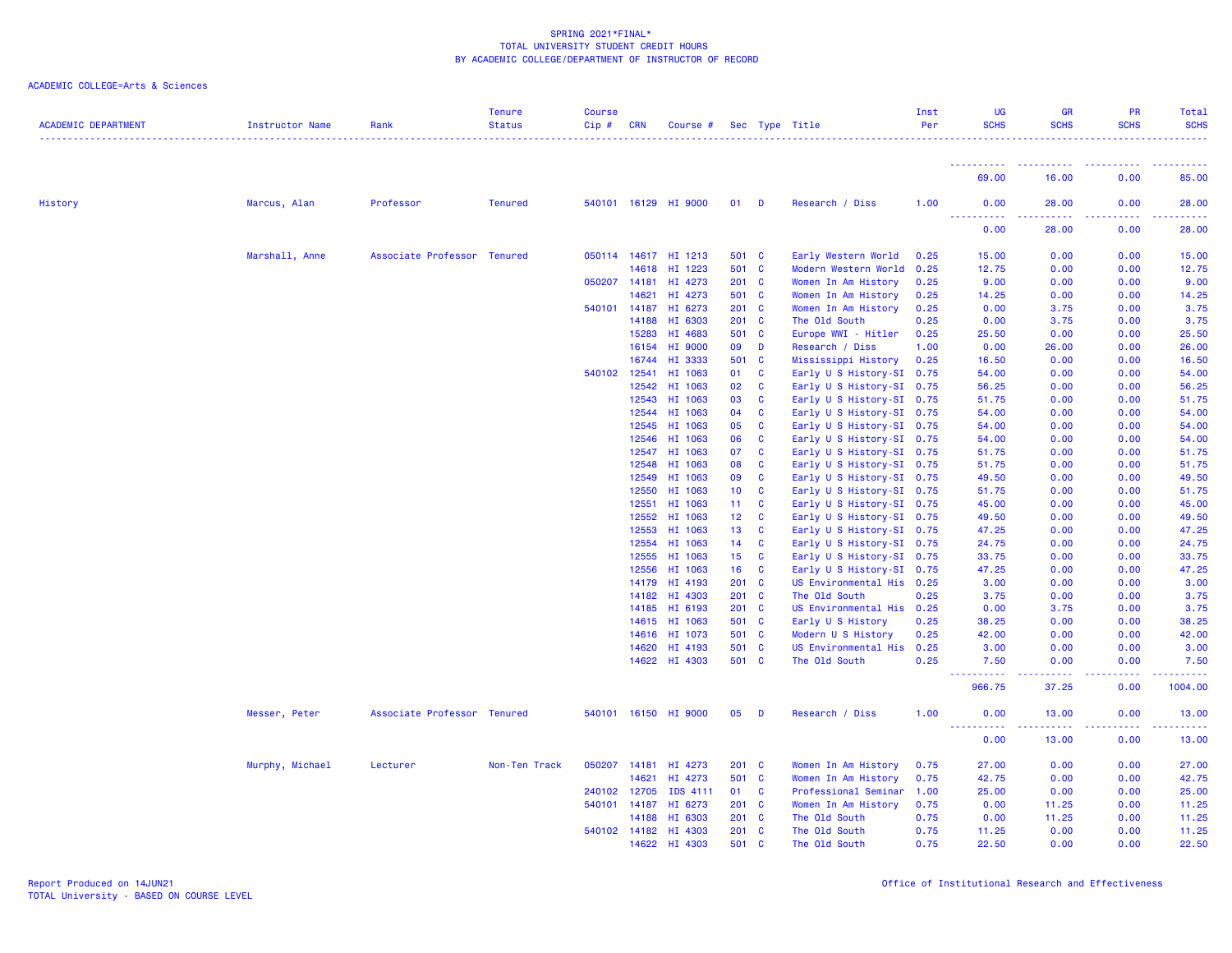| <b>ACADEMIC DEPARTMENT</b> | Instructor Name     | Rank                              | <b>Tenure</b><br><b>Status</b> | <b>Course</b><br>Cip# | <b>CRN</b>   | Course #             |                   |              | Sec Type Title            | Inst<br>Per | <b>UG</b><br><b>SCHS</b>                  | <b>GR</b><br><b>SCHS</b> | PR<br><b>SCHS</b>                                                                                                                                            | Total<br><b>SCHS</b>                                |
|----------------------------|---------------------|-----------------------------------|--------------------------------|-----------------------|--------------|----------------------|-------------------|--------------|---------------------------|-------------|-------------------------------------------|--------------------------|--------------------------------------------------------------------------------------------------------------------------------------------------------------|-----------------------------------------------------|
|                            |                     |                                   |                                |                       |              |                      |                   |              |                           |             | ----------                                |                          |                                                                                                                                                              |                                                     |
|                            |                     |                                   |                                |                       |              |                      |                   |              |                           |             | 128.50                                    | 22.50                    | 0.00                                                                                                                                                         | 151.00                                              |
| History                    | Orsini, Davide      | Assistant Professor Ten Track     |                                |                       | 450902 15723 | HI 8893              | 01                | <b>S</b>     | History of ISIS           | 1.00        | 0.00                                      | 24.00                    | 0.00                                                                                                                                                         | 24.00                                               |
|                            |                     |                                   |                                |                       |              | 540101 12610 HI 4673 | 01                | <b>C</b>     | Europe 1789-1914          | 1.00        | 75.00<br><b>.</b> .                       | 0.00<br>.                | 0.00<br>$\frac{1}{2} \left( \frac{1}{2} \right) \left( \frac{1}{2} \right) \left( \frac{1}{2} \right) \left( \frac{1}{2} \right) \left( \frac{1}{2} \right)$ | 75.00<br>.                                          |
|                            |                     |                                   |                                |                       |              |                      |                   |              |                           |             | 75.00                                     | 24.00                    | 0.00                                                                                                                                                         | 99.00                                               |
|                            | Osman, Julia        | Associate Professor Tenured       |                                |                       |              | 540101 16160 HI 9000 | 15                | $\mathbf{D}$ | Research / Diss           | 1.00        | 0.00<br><u>.</u>                          | 6.00<br>.                | 0.00<br>. <b>.</b>                                                                                                                                           | 6.00<br>.                                           |
|                            |                     |                                   |                                |                       |              |                      |                   |              |                           |             | 0.00                                      | 6.00                     | 0.00                                                                                                                                                         | 6.00                                                |
|                            | Parrish, Jackson    | Grad Teach Assist                 | Not Applicable                 | 540102                | 12547        | HI 1063              | 07                | <b>C</b>     | Early U S History-SI 0.25 |             | 17.25                                     | 0.00                     | 0.00                                                                                                                                                         | 17.25                                               |
|                            |                     |                                   |                                |                       | 12551        | HI 1063              | 11 <sub>1</sub>   | $\mathbf{C}$ | Early U S History-SI 0.25 |             | 15.00                                     | 0.00                     | 0.00                                                                                                                                                         | 15.00                                               |
|                            |                     |                                   |                                |                       | 12556        | HI 1063              | 16                | $\mathbf{C}$ | Early U S History-SI 0.25 |             | 15.75<br>.                                | 0.00<br>الأمال الأما     | 0.00<br>.                                                                                                                                                    | 15.75<br>.                                          |
|                            |                     |                                   |                                |                       |              |                      |                   |              |                           |             | 48.00                                     | 0.00                     | 0.00                                                                                                                                                         | 48.00                                               |
|                            | Peaple, Matthew     | Visiting Assist Pro Non-Ten Track |                                | 240101                | 12621        | <b>HON 1163</b>      | <b>HO1 S</b>      |              | The Quest I               | 1.00        | 36.00                                     | 0.00                     | 0.00                                                                                                                                                         | 36.00                                               |
|                            |                     |                                   |                                |                       | 12623        | <b>HON 1163</b>      | <b>HO3</b>        | $\mathbf{s}$ | The Quest I               | 1.00        | 39.00                                     | 0.00                     | 0.00                                                                                                                                                         | 39.00                                               |
|                            |                     |                                   |                                |                       | 12635        | <b>HON 3183</b>      | H <sub>01</sub> S |              | Honors Seminar - Hum 1.00 |             | 39,00<br>.                                | 0.00<br>.                | 0.00<br>22222                                                                                                                                                | 39.00<br>.                                          |
|                            |                     |                                   |                                |                       |              |                      |                   |              |                           |             | 114.00                                    | 0.00                     | 0.00                                                                                                                                                         | 114.00                                              |
|                            | Reynolds, Ryan      | Grad Teach Assist                 | Not Applicable                 | 540102                | 12543        | HI 1063              | 03                | $\mathbf{C}$ | Early U S History-SI 0.25 |             | 17.25                                     | 0.00                     | 0.00                                                                                                                                                         | 17.25                                               |
|                            |                     |                                   |                                |                       | 12549        | HI 1063              | 09                | $\mathbf{C}$ | Early U S History-SI 0.25 |             | 16.50                                     | 0.00                     | 0.00                                                                                                                                                         | 16.50                                               |
|                            |                     |                                   |                                |                       | 12554        | HI 1063              | 14                | $\mathbf{C}$ | Early U S History-SI 0.25 |             | 8.25<br>.<br>$\sim$ $\sim$ $\sim$         | 0.00<br>.                | 0.00<br>.                                                                                                                                                    | 8.25<br>.                                           |
|                            |                     |                                   |                                |                       |              |                      |                   |              |                           |             | 42.00                                     | 0.00                     | 0.00                                                                                                                                                         | 42.00                                               |
|                            | Scott, John         | Grad Teach Assist                 | Not Applicable                 | 540102 12558          |              | HI 1073              | 01                | $\mathbf{C}$ | Modern U S History        | 0.25        | 14.25                                     | 0.00                     | 0.00                                                                                                                                                         | 14.25                                               |
|                            |                     |                                   |                                |                       | 12566        | HI 1073              | 10                | $\mathbf{C}$ | Modern U S History        | 0.25        | 15.00                                     | 0.00                     | 0.00                                                                                                                                                         | 15.00                                               |
|                            |                     |                                   |                                |                       |              | 15696 HI 1073        | 11 <sub>1</sub>   | $\mathbf{C}$ | Modern U S History        | 0.25        | 14.25<br>$\sim$ $\sim$ $\sim$<br><u>.</u> | 0.00                     | 0.00                                                                                                                                                         | 14.25                                               |
|                            |                     |                                   |                                |                       |              |                      |                   |              |                           |             | 43.50                                     | .<br>0.00                | . <b>.</b><br>0.00                                                                                                                                           | .<br>43.50                                          |
|                            | Shope, James        | Grad Teach Assist                 | Not Applicable                 |                       |              | 540102 15701 HI 1073 | 26                | <b>C</b>     | Modern U S History        | 0.25        | 6.75<br>----------                        | 0.00<br>والمستناء        | 0.00<br>.                                                                                                                                                    | 6.75<br>$\omega_{\rm{eff}}$ and $\omega_{\rm{eff}}$ |
|                            |                     |                                   |                                |                       |              |                      |                   |              |                           |             | 6.75                                      | 0.00                     | 0.00                                                                                                                                                         | 6.75                                                |
|                            | Sivels, Xavier      | Grad Teach Assist                 | Not Applicable                 | 540102 12541          |              | HI 1063              | 01                | C            | Early U S History-SI 0.25 |             | 18.00                                     | 0.00                     | 0.00                                                                                                                                                         | 18.00                                               |
|                            |                     |                                   |                                |                       |              | 12546 HI 1063        | 06                | <b>C</b>     | Early U S History-SI 0.25 |             | 18.00<br>$\sim 100$                       | 0.00                     | 0.00                                                                                                                                                         | 18.00                                               |
|                            |                     |                                   |                                |                       |              |                      |                   |              |                           |             | <u>.</u><br>36.00                         | .<br>0.00                | .<br>0.00                                                                                                                                                    | .<br>36.00                                          |
|                            | Sneed, Kymara       | Grad Teach Assist                 | Not Applicable                 |                       | 540102 15699 | HI 1073              | 20                | <b>C</b>     | Modern U S History        | 0.25        | 15.00                                     | 0.00                     | 0.00                                                                                                                                                         | 15.00                                               |
|                            |                     |                                   |                                |                       |              | 15704 HI 1073        | 29                | <b>C</b>     | Modern U S History        | 0.25        | 9.00                                      | 0.00                     | 0.00                                                                                                                                                         | 9.00                                                |
|                            |                     |                                   |                                |                       |              |                      |                   |              |                           |             | $\sim$ $\sim$ $\sim$<br><b>.</b><br>24.00 | .<br>0.00                | $\frac{1}{2} \left( \frac{1}{2} \right) \left( \frac{1}{2} \right) \left( \frac{1}{2} \right) \left( \frac{1}{2} \right) \left( \frac{1}{2} \right)$<br>0.00 | .<br>24.00                                          |
|                            | Snyder, Christopher | Professor                         | <b>Tenured</b>                 | 240101 17525          |              | <b>HON 4003</b>      | $H01$ I           |              | Oxbridge Tutorial         | 1.00        | 3.00                                      | 0.00                     | 0.00                                                                                                                                                         | 3.00                                                |
|                            |                     |                                   |                                |                       | 17527        | <b>HON 4093</b>      | 13                | E.           | <b>Honors Thesis</b>      | 1.00        | 3.00                                      | 0.00                     | 0.00                                                                                                                                                         | 3.00                                                |
|                            |                     |                                   |                                |                       | 18106        | <b>HON 4000</b>      | <b>HO7</b>        | $\mathbf{I}$ | Directed Individual       | 1.00        | 3.00                                      | 0.00                     | 0.00                                                                                                                                                         | 3.00                                                |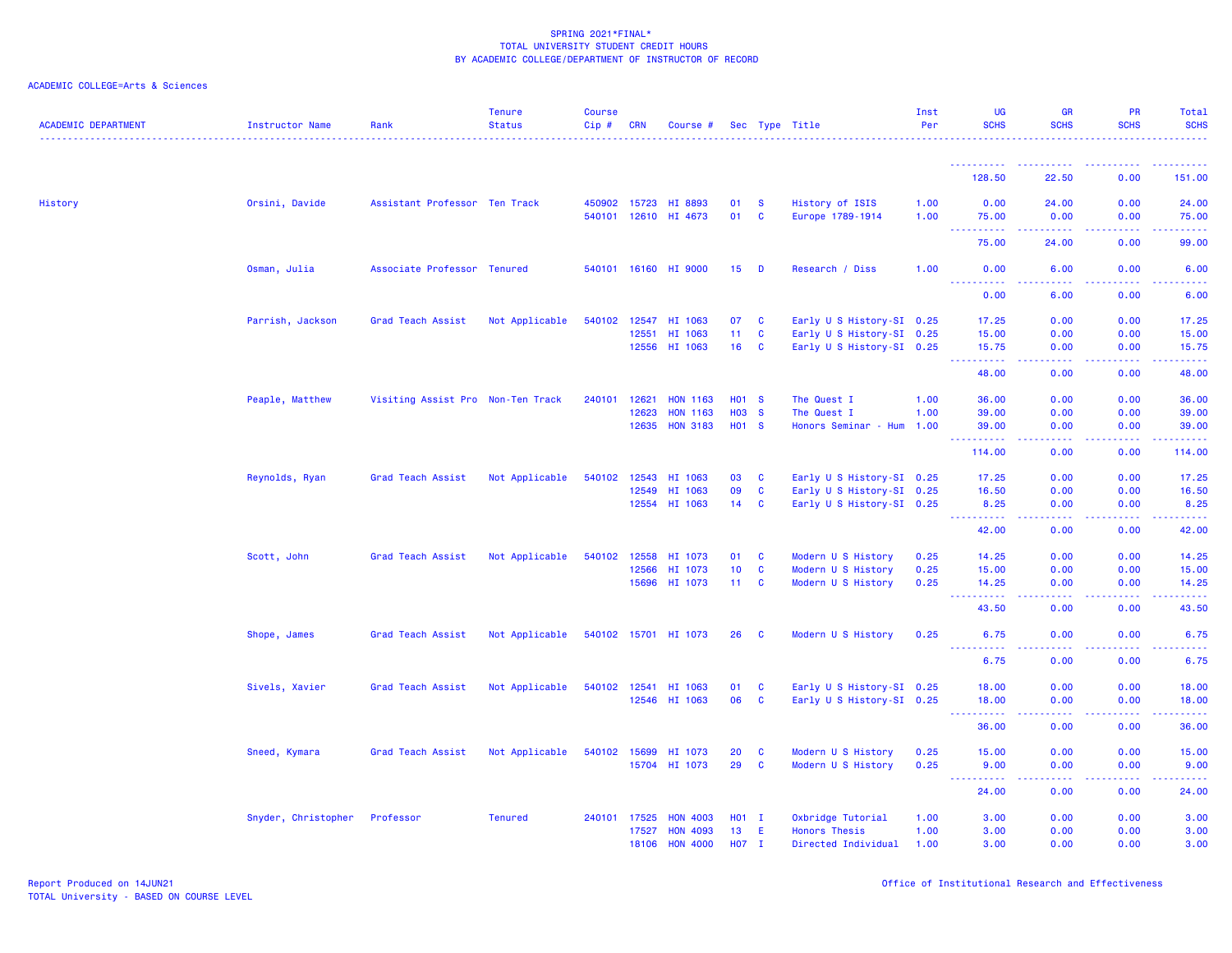| ACADEMIC COLLEGE=Arts & Sciences |  |  |  |
|----------------------------------|--|--|--|
|----------------------------------|--|--|--|

| <b>ACADEMIC DEPARTMENT</b>                    | Instructor Name    | Rank                               | <b>Tenure</b><br><b>Status</b> | <b>Course</b><br>Cip # | <b>CRN</b> | Course #             |         |              | Sec Type Title            | Inst<br>Per | UG<br><b>SCHS</b>                                | <b>GR</b><br><b>SCHS</b>            | <b>PR</b><br><b>SCHS</b> | Total<br><b>SCHS</b>                                                                                                                                                                                                                                                                                                                                                                                                                                                                              |
|-----------------------------------------------|--------------------|------------------------------------|--------------------------------|------------------------|------------|----------------------|---------|--------------|---------------------------|-------------|--------------------------------------------------|-------------------------------------|--------------------------|---------------------------------------------------------------------------------------------------------------------------------------------------------------------------------------------------------------------------------------------------------------------------------------------------------------------------------------------------------------------------------------------------------------------------------------------------------------------------------------------------|
|                                               |                    |                                    |                                |                        |            |                      |         |              |                           |             | <u> - - - - - - - - - -</u>                      | .                                   | . <u>.</u>               | .                                                                                                                                                                                                                                                                                                                                                                                                                                                                                                 |
|                                               |                    |                                    |                                |                        |            |                      |         |              |                           |             | 9.00                                             | 0.00                                | 0.00                     | 9.00                                                                                                                                                                                                                                                                                                                                                                                                                                                                                              |
| History                                       | Soares, Leigh      | Assistant Professor Ten Track      |                                | 050201                 | 15337      | AAS 3713             | 01      | <b>C</b>     | History of AfAm Wome 1.00 |             | 48.00                                            | 0.00                                | 0.00                     | 48.00                                                                                                                                                                                                                                                                                                                                                                                                                                                                                             |
|                                               |                    |                                    |                                |                        | 15338      | HI 3713              | 01      | $\mathbf{C}$ | History of AfAm Wome      | 1.00        | 18.00                                            | 0.00                                | 0.00                     | 18.00                                                                                                                                                                                                                                                                                                                                                                                                                                                                                             |
|                                               |                    |                                    |                                |                        | 16407      | GS 3713              | 01      | <b>C</b>     | History of AfAm Wome 1.00 |             | 6.00<br><b><i><u>AAAAAAAAA</u></i></b>           | 0.00<br>.                           | 0.00<br>-----            | 6.00                                                                                                                                                                                                                                                                                                                                                                                                                                                                                              |
|                                               |                    |                                    |                                |                        |            |                      |         |              |                           |             | 72.00                                            | 0.00                                | 0.00                     | 72.00                                                                                                                                                                                                                                                                                                                                                                                                                                                                                             |
|                                               | Spencer, Thomas    | Grad Teach Assist                  | Not Applicable                 | 540102                 | 12571      | HI 1073              | 16      | <b>C</b>     | Modern U S History        | 0.25        | 13.50                                            | 0.00                                | 0.00                     | 13.50                                                                                                                                                                                                                                                                                                                                                                                                                                                                                             |
|                                               |                    |                                    |                                |                        | 12578      | HI 1073              | 24      | $\mathbf{C}$ | Modern U S History        | 0.25        | 14.25<br>.                                       | 0.00<br>.                           | 0.00<br>.                | 14.25<br>.                                                                                                                                                                                                                                                                                                                                                                                                                                                                                        |
|                                               |                    |                                    |                                |                        |            |                      |         |              |                           |             | 27.75                                            | 0.00                                | 0.00                     | 27.75                                                                                                                                                                                                                                                                                                                                                                                                                                                                                             |
|                                               | Thompson, Courtney | Assistant Professor Ten Track      |                                | 540101                 | 12600      | HI 3903              | 01      | <b>C</b>     | Hist & Hist Meth          | 1.00        | 18.00                                            | 0.00                                | 0.00                     | 18.00                                                                                                                                                                                                                                                                                                                                                                                                                                                                                             |
|                                               |                    |                                    |                                |                        | 14177      | HI 3903              | $201$ C |              | Hist & Hist Meth          | 1.00        | 6.00                                             | 0.00                                | 0.00                     | 6.00                                                                                                                                                                                                                                                                                                                                                                                                                                                                                              |
|                                               |                    |                                    |                                |                        | 14619      | HI 3903              | 501 C   |              | Hist & Hist Meth          | 1.00        | 12.00                                            | 0.00                                | 0.00                     | 12.00                                                                                                                                                                                                                                                                                                                                                                                                                                                                                             |
|                                               |                    |                                    |                                |                        | 16166      | HI 9000              | 21      | D            | Research / Diss           | 1.00        | 0.00<br>.                                        | 17.00                               | 0.00                     | 17.00                                                                                                                                                                                                                                                                                                                                                                                                                                                                                             |
|                                               |                    |                                    |                                |                        |            |                      |         |              |                           |             | 36.00                                            | 17.00                               | 0.00                     | 53.00                                                                                                                                                                                                                                                                                                                                                                                                                                                                                             |
|                                               | Thompson, Joseph   | Assistant Professor Ten Track      |                                | 540101                 | 16162      | HI 9000              | 17      | D            | Research / Diss           | 1.00        | 0.00                                             | 4.00                                | 0.00                     | 4.00                                                                                                                                                                                                                                                                                                                                                                                                                                                                                              |
|                                               |                    |                                    |                                | 540102 12601           |            | HI 4173              | 01      | $\mathbf{C}$ | U S Hist Since 1945       | 1.00        | 72.00                                            | 0.00                                | 0.00                     | 72.00                                                                                                                                                                                                                                                                                                                                                                                                                                                                                             |
|                                               |                    |                                    |                                |                        | 16143      | HI 8000              | 15      | D            | Research / Thesis         | 1.00        | 0.00                                             | 25.00                               | 0.00                     | 25.00                                                                                                                                                                                                                                                                                                                                                                                                                                                                                             |
|                                               |                    |                                    |                                |                        | 16384      | HI 8963              | 01      | $\mathbf{C}$ | U.S. History since 1 1.00 |             | 0.00                                             | 27.00                               | 0.00                     | 27.00                                                                                                                                                                                                                                                                                                                                                                                                                                                                                             |
|                                               |                    |                                    |                                |                        |            | 540104 17279 HI 4000 | 01      | $\mathbf{I}$ | Directed Indiv Study 1.00 |             | 1.00<br>.                                        | 0.00                                | 0.00                     | 1.00                                                                                                                                                                                                                                                                                                                                                                                                                                                                                              |
|                                               |                    |                                    |                                |                        |            |                      |         |              |                           |             | 73.00                                            | 56.00                               | 0.00                     | 129.00                                                                                                                                                                                                                                                                                                                                                                                                                                                                                            |
|                                               | Toles, Robrecus    | Grad Research Assis Not Applicable |                                | 540101                 | 12584      | HI 1173              | 04      | C            | Wld Hist After 1500       | 0.25        | 14.25                                            | 0.00                                | 0.00                     | 14.25                                                                                                                                                                                                                                                                                                                                                                                                                                                                                             |
|                                               |                    |                                    |                                |                        |            | 12585 HI 1173        | 05      | C            | Wld Hist After 1500       | 0.25        | 15.00                                            | 0.00                                | 0.00                     | 15.00                                                                                                                                                                                                                                                                                                                                                                                                                                                                                             |
|                                               |                    |                                    |                                |                        |            |                      |         |              |                           |             | د د د د د<br>29.25                               | 0.00                                | 0.00                     | 29.25                                                                                                                                                                                                                                                                                                                                                                                                                                                                                             |
|                                               | Wesley, Jordan     | Grad Teach Assist                  | Not Applicable                 |                        |            | 540102 12572 HI 1073 | 17      | C            | Modern U S History        | 0.25        | 12.75                                            | 0.00                                | 0.00                     | 12.75                                                                                                                                                                                                                                                                                                                                                                                                                                                                                             |
|                                               |                    |                                    |                                |                        |            | 12573 HI 1073        | 18      | <b>C</b>     | Modern U S History        | 0.25        | 15.00                                            | 0.00                                | 0.00                     | 15.00                                                                                                                                                                                                                                                                                                                                                                                                                                                                                             |
|                                               |                    |                                    |                                |                        |            |                      |         |              |                           |             | <b>.</b> .<br>27.75                              | .<br>0.00                           | <u>.</u><br>0.00         | .<br>27.75                                                                                                                                                                                                                                                                                                                                                                                                                                                                                        |
|                                               | Wooley, Scott      | Grad Teach Assist                  | Not Applicable                 |                        |            | 050114 14617 HI 1213 | 501 C   |              | Early Western World       | 0.75        | 45.00                                            | 0.00                                | 0.00                     | 45.00                                                                                                                                                                                                                                                                                                                                                                                                                                                                                             |
|                                               |                    |                                    |                                |                        |            | 14618 HI 1223        | 501 C   |              | Modern Western World 0.75 |             | 38.25                                            | 0.00                                | 0.00                     | 38.25                                                                                                                                                                                                                                                                                                                                                                                                                                                                                             |
|                                               |                    |                                    |                                |                        |            |                      |         |              |                           |             | <b></b><br>83.25                                 | 22222<br>$- - -$<br>0.00            | . <b>.</b> .<br>0.00     | .<br>83.25                                                                                                                                                                                                                                                                                                                                                                                                                                                                                        |
|                                               | Wu, Shu-hui        | Professor                          | <b>Tenured</b>                 | 050104 15707           |            | HI 1313              | 01      | C            | East Asian Civ to 13 1.00 |             | 99.00                                            | 0.00                                | 0.00                     | 99.00                                                                                                                                                                                                                                                                                                                                                                                                                                                                                             |
|                                               |                    |                                    |                                |                        |            | 050299 15715 HI 4903 | 01      | $\mathbf{C}$ | The Far East              | 1.00        | 51.00                                            | 0.00                                | 0.00                     | 51.00                                                                                                                                                                                                                                                                                                                                                                                                                                                                                             |
|                                               |                    |                                    |                                |                        |            |                      |         |              |                           |             | <b><i><u><u> - - - - -</u></u></i></b><br>150.00 | $\sim$ $\sim$ $\sim$ $\sim$<br>0.00 | -----<br>0.00            | .<br>150.00                                                                                                                                                                                                                                                                                                                                                                                                                                                                                       |
| ----------------------------------<br>History |                    |                                    |                                |                        |            |                      |         |              |                           |             | <b>EEEEEEEEE</b><br>4874.00                      | 574.00                              | 0.00                     | $\begin{array}{cccccccccc} \multicolumn{2}{c}{} & \multicolumn{2}{c}{} & \multicolumn{2}{c}{} & \multicolumn{2}{c}{} & \multicolumn{2}{c}{} & \multicolumn{2}{c}{} & \multicolumn{2}{c}{} & \multicolumn{2}{c}{} & \multicolumn{2}{c}{} & \multicolumn{2}{c}{} & \multicolumn{2}{c}{} & \multicolumn{2}{c}{} & \multicolumn{2}{c}{} & \multicolumn{2}{c}{} & \multicolumn{2}{c}{} & \multicolumn{2}{c}{} & \multicolumn{2}{c}{} & \multicolumn{2}{c}{} & \multicolumn{2}{c}{} & \mult$<br>5448.00 |
| ----------------------------------            |                    |                                    |                                |                        |            |                      |         |              |                           |             |                                                  |                                     |                          |                                                                                                                                                                                                                                                                                                                                                                                                                                                                                                   |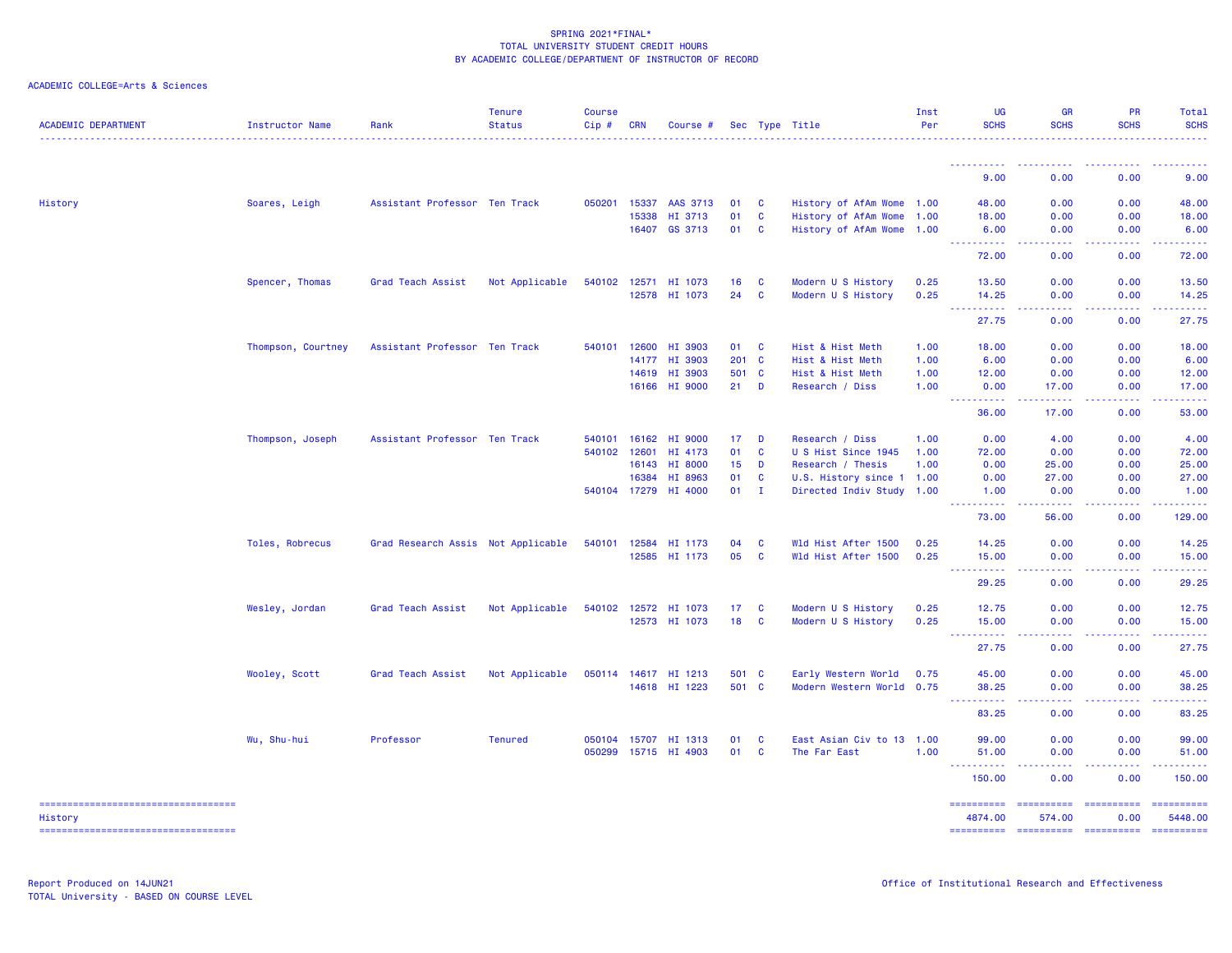| <b>ACADEMIC DEPARTMENT</b> | Instructor Name    | Rank                                                   | <b>Tenure</b><br><b>Status</b> | <b>Course</b><br>Cip# | <b>CRN</b>            | Course #                 |                 |                              | Sec Type Title                            | Inst<br>Per  | <b>UG</b><br><b>SCHS</b>                                  | <b>GR</b><br><b>SCHS</b>            | <b>PR</b><br><b>SCHS</b> | Total<br><b>SCHS</b>                                                                                                                                 |
|----------------------------|--------------------|--------------------------------------------------------|--------------------------------|-----------------------|-----------------------|--------------------------|-----------------|------------------------------|-------------------------------------------|--------------|-----------------------------------------------------------|-------------------------------------|--------------------------|------------------------------------------------------------------------------------------------------------------------------------------------------|
| Mathematics & Statistics   | Ampong, Osei Akoto | Grad Teach Assist                                      | Not Applicable                 | 270101 12887          |                       | MA 1613                  | 01              | <b>C</b>                     | Cal Bus & Life Sc I 0.90                  |              | 99.90                                                     | 0.00                                | 0.00                     | 99.90                                                                                                                                                |
|                            |                    |                                                        |                                |                       |                       |                          |                 |                              |                                           |              | <u>.</u><br>99.90                                         | .<br>0.00                           | .<br>0.00                | .<br>99.90                                                                                                                                           |
|                            | Appiah, Godlove    | Grad Teach Assist                                      | Not Applicable                 | 270501                | 12933                 | MA 2113                  | 19              | $\overline{B}$               | Intro to Stats                            | 0.95         | 28.50                                                     | 0.00                                | 0.00                     | 28.50                                                                                                                                                |
|                            |                    |                                                        |                                |                       | 13937                 | ST 2113                  | 19              | $\overline{B}$               | Intro to Stats                            | 0.95         | 65.55<br>.<br>والمرامين                                   | 0.00<br>د د د د                     | 0.00<br>22222            | 65.55<br>.                                                                                                                                           |
|                            |                    |                                                        |                                |                       |                       |                          |                 |                              |                                           |              | 94.05                                                     | 0.00                                | 0.00                     | 94.05                                                                                                                                                |
|                            |                    | Ballamoole, Snehalat Clinical Assist Pro Non-Ten Track |                                | 270101                | 12949                 | MA 2743                  | 10 <sub>1</sub> | <b>C</b>                     | Calculus IV                               | 1.00         | 54.00                                                     | 0.00                                | 0.00                     | 54.00                                                                                                                                                |
|                            |                    |                                                        |                                |                       | 12951                 | <b>MA 3053</b>           | 01              | $\mathbf{C}$                 | Found Of Math I                           | 1.00         | 117.00                                                    | 0.00                                | 0.00                     | 117.00                                                                                                                                               |
|                            |                    |                                                        |                                |                       | 270102 12952<br>12953 | MA 3113<br>MA 3113       | 01<br>02        | C<br><b>C</b>                | Intro Linear Algebra 1.00                 |              | 93.00                                                     | 0.00<br>0.00                        | 0.00<br>0.00             | 93.00<br>72.00                                                                                                                                       |
|                            |                    |                                                        |                                |                       |                       |                          |                 |                              | Intro Linear Algebra 1.00                 |              | 72.00<br>$\omega_{\rm{eff}}$ and $\omega_{\rm{eff}}$<br>. | والمستناء                           | .                        | .                                                                                                                                                    |
|                            |                    |                                                        |                                |                       |                       |                          |                 |                              |                                           |              | 336.00                                                    | 0.00                                | 0.00                     | 336.00                                                                                                                                               |
|                            | Banik, Robert      | Instructor                                             | Non-Ten Track                  | 270101                | 12966                 | MA 3253                  | 01              | <b>C</b>                     | Diff Equations                            | 1.00         | 267.00                                                    | 0.00                                | 0.00                     | 267.00                                                                                                                                               |
|                            |                    |                                                        |                                |                       | 12967                 | MA 3253                  | 02              | $\mathbf{C}$                 | Diff Equations                            | 1.00         | 279.00                                                    | 0.00                                | 0.00                     | 279.00                                                                                                                                               |
|                            |                    |                                                        |                                |                       | 12969                 | MA 3253                  | 04              | $\mathbf{C}$                 | Diff Equations                            | 1.00         | 318.00                                                    | 0.00                                | 0.00                     | 318.00                                                                                                                                               |
|                            |                    |                                                        |                                |                       | 12970                 | MA 3253                  | 05              | <b>C</b>                     | Diff Equations                            | 1.00         | 183.00                                                    | 0.00                                | 0.00                     | 183.00                                                                                                                                               |
|                            |                    |                                                        |                                |                       | 15040                 | MA 3253                  | 001             | <b>C</b>                     | Diff Equations                            | 1.00         | 72.00                                                     | 0.00                                | 0.00                     | 72.00                                                                                                                                                |
|                            |                    |                                                        |                                |                       | 270102 15031          | MA 1313                  | 001             | $\overline{B}$               | College Algebra                           | 1.00         | 57.00<br><u>.</u>                                         | 0.00<br>د د د د                     | 0.00<br>.                | 57.00<br>$\begin{array}{cccccccccc} \bullet & \bullet & \bullet & \bullet & \bullet & \bullet & \bullet & \bullet \end{array}$                       |
|                            |                    |                                                        |                                |                       |                       |                          |                 |                              |                                           |              | 1176.00                                                   | 0.00                                | 0.00                     | 1176.00                                                                                                                                              |
|                            | Barber, Rachel     | Grad Teach Assist                                      | Not Applicable                 |                       |                       | 270101 12875 MA 1323     | 08              | <b>C</b>                     | Trigonometry                              | 0.95         | 65.55<br><u>.</u><br>$- - -$                              | 0.00                                | 0.00                     | 65.55<br>.                                                                                                                                           |
|                            |                    |                                                        |                                |                       |                       |                          |                 |                              |                                           |              | 65.55                                                     | 0.00                                | 0.00                     | 65.55                                                                                                                                                |
|                            | Bashford, Hannah   | Lecturer                                               | Non-Ten Track                  | 270101                | 12869                 | MA 1323                  | 02              | $\mathbf{C}$                 | Trigonometry                              | 1.00         | 198.00                                                    | 0.00                                | 0.00                     | 198.00                                                                                                                                               |
|                            |                    |                                                        |                                |                       | 12870                 | MA 1323                  | 03              | $\mathbf{C}$                 | Trigonometry                              | 1.00         | 156.00                                                    | 0.00                                | 0.00                     | 156.00                                                                                                                                               |
|                            |                    |                                                        |                                |                       | 12876                 | MA 1323                  | 09              | $\mathbf{C}$                 | Trigonometry                              | 1.00         | 105.00                                                    | 0.00                                | 0.00                     | 105.00                                                                                                                                               |
|                            |                    |                                                        |                                |                       | 12895                 | MA 1713                  | 01              | $\mathbf{C}$                 | Calculus I-SI                             | 1.00         | 129.00                                                    | 0.00                                | 0.00                     | 129.00                                                                                                                                               |
|                            |                    |                                                        |                                |                       | 15036                 | MA 1713                  | 001             | $\mathbf{C}$                 | Calculus I                                | 1.00         | 81.00                                                     | 0.00                                | 0.00                     | 81.00                                                                                                                                                |
|                            |                    |                                                        |                                |                       | 15241<br>15630        | MA 1713<br>MA 1713       | 551<br>501      | $\mathbf{C}$<br>$\mathbf{C}$ | Calculus I<br>Calculus I                  | 1.00<br>1.00 | 30.00<br>81.00                                            | 0.00<br>0.00                        | 0.00<br>0.00             | 30.00<br>81.00                                                                                                                                       |
|                            |                    |                                                        |                                |                       |                       |                          |                 |                              |                                           |              | . <b>.</b><br>780.00                                      | $\sim$ $\sim$ $\sim$ $\sim$<br>0.00 | 0.00                     | ------<br>780.00                                                                                                                                     |
|                            | Beckman, Jennifer  | Instructor                                             | Non-Ten Track                  | 270501                | 12961                 | MA 3123                  | 01              | B                            | Intro to Stat. Inf                        | 1.00         | 72.00                                                     | 0.00                                | 0.00                     | 72.00                                                                                                                                                |
|                            |                    |                                                        |                                |                       | 12962                 | MA 3123                  | 02              | $\overline{B}$               | Intro to Stat. Inf                        | 1.00         | 117.00                                                    | 0.00                                | 0.00                     | 117.00                                                                                                                                               |
|                            |                    |                                                        |                                |                       | 12963                 | MA 3123                  | 03              | $\overline{B}$               | Intro to Stat. Inf                        | 1.00         | 48.00                                                     | 0.00                                | 0.00                     | 48.00                                                                                                                                                |
|                            |                    |                                                        |                                |                       | 12964                 | MA 3123                  | 04              | $\overline{B}$               | Intro to Stat. Inf                        | 1.00         | 87.00                                                     | 0.00                                | 0.00                     | 87.00                                                                                                                                                |
|                            |                    |                                                        |                                |                       | 13939                 | ST 3123                  | 01              | $\overline{B}$               | Intro to Stat. Inf.                       | 1.00         | 123.00                                                    | 0.00                                | 0.00                     | 123.00                                                                                                                                               |
|                            |                    |                                                        |                                |                       | 13940                 | ST 3123                  | 02              | $\overline{B}$               | Intro to Stat. Inf.                       | 1.00         | 111.00                                                    | 0.00                                | 0.00                     | 111.00                                                                                                                                               |
|                            |                    |                                                        |                                |                       | 13941                 | ST 3123                  | 03              | $\overline{B}$               | Intro to Stat. Inf.                       | 1.00         | 96.00                                                     | 0.00                                | 0.00                     | 96.00                                                                                                                                                |
|                            |                    |                                                        |                                |                       | 13942                 | ST 3123                  | 04              | $\overline{B}$               | Intro to Stat. Inf.                       | 1.00         | 120.00                                                    | 0.00                                | 0.00                     | 120.00                                                                                                                                               |
|                            |                    |                                                        |                                |                       | 14701                 | MA 3123<br>14811 ST 3123 | 501<br>501 B    | $\overline{B}$               | Intro to Stat. Inf<br>Intro to Stat. Inf. | 1.00<br>1.00 | 27.00<br>30.00                                            | 0.00<br>0.00                        | 0.00<br>0.00             | 27.00<br>30.00                                                                                                                                       |
|                            |                    |                                                        |                                |                       |                       |                          |                 |                              |                                           |              | ------                                                    | وعامات                              |                          | $\frac{1}{2} \left( \frac{1}{2} \right) \left( \frac{1}{2} \right) \left( \frac{1}{2} \right) \left( \frac{1}{2} \right) \left( \frac{1}{2} \right)$ |
|                            |                    |                                                        |                                |                       |                       |                          |                 |                              |                                           |              | 831.00                                                    | 0.00                                | 0.00                     | 831.00                                                                                                                                               |
|                            | Boateng, Kwabena   | Grad Teach Assist                                      | Not Applicable                 | 270101                | 12894                 | MA 1613                  | 08              | <b>C</b>                     | Cal Bus & Life Sc I                       | 0.90         | 99.90                                                     | 0.00                                | 0.00                     | 99.90                                                                                                                                                |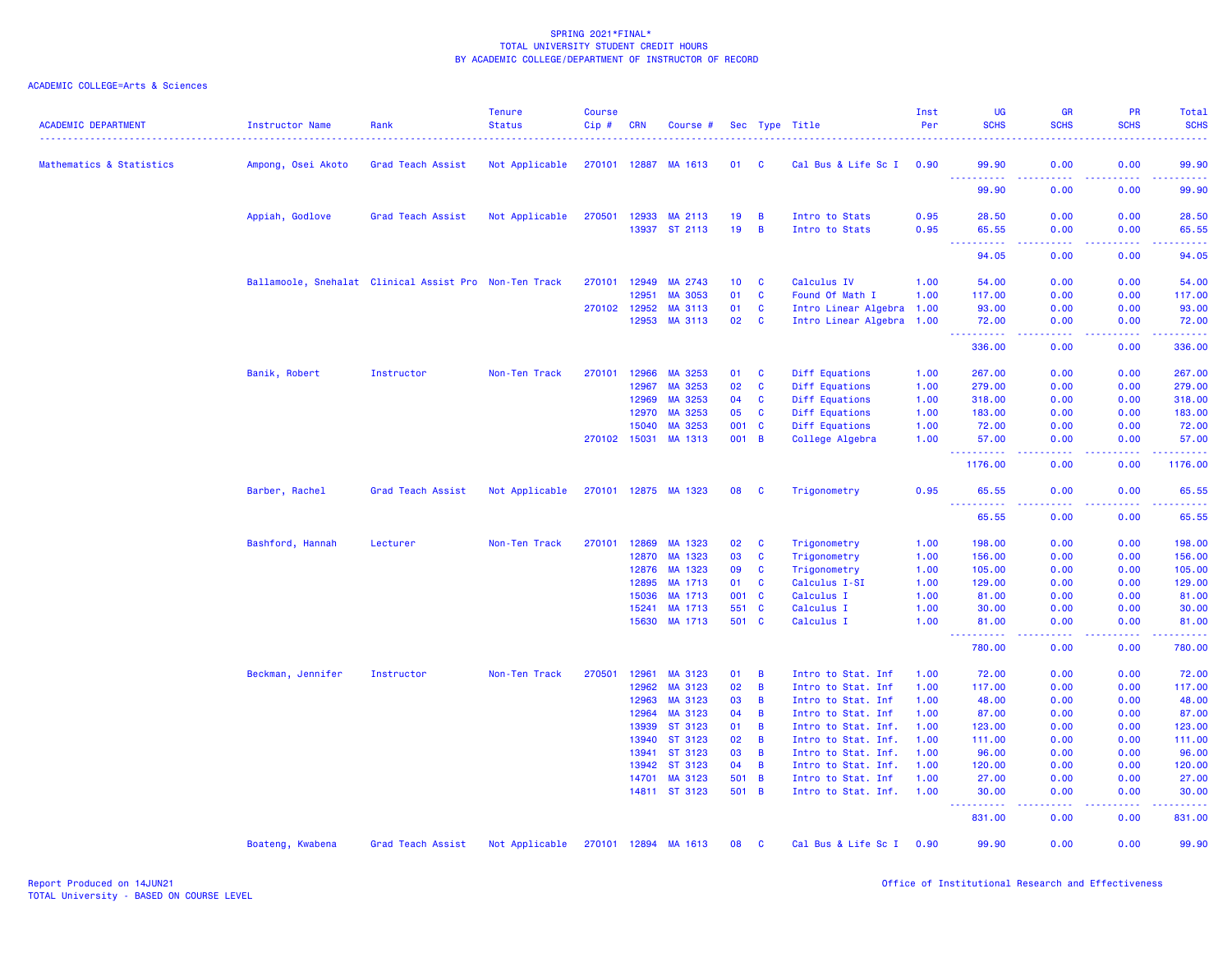| <b>ACADEMIC DEPARTMENT</b> | <b>Instructor Name</b> | Rank                               | <b>Tenure</b><br><b>Status</b> | <b>Course</b><br>Cip# | <b>CRN</b>   | Course #              |                 |              | Sec Type Title            | Inst<br>Per | UG<br><b>SCHS</b>                                                                                                                                            | <b>GR</b><br><b>SCHS</b>                                                                                                           | <b>PR</b><br><b>SCHS</b>                                                                                                                                     | Total<br><b>SCHS</b>                             |
|----------------------------|------------------------|------------------------------------|--------------------------------|-----------------------|--------------|-----------------------|-----------------|--------------|---------------------------|-------------|--------------------------------------------------------------------------------------------------------------------------------------------------------------|------------------------------------------------------------------------------------------------------------------------------------|--------------------------------------------------------------------------------------------------------------------------------------------------------------|--------------------------------------------------|
|                            |                        |                                    |                                |                       |              |                       |                 |              |                           |             |                                                                                                                                                              |                                                                                                                                    |                                                                                                                                                              |                                                  |
|                            |                        |                                    |                                |                       |              |                       |                 |              |                           |             | 99.90                                                                                                                                                        | 0.00                                                                                                                               | 0.00                                                                                                                                                         | 99.90                                            |
| Mathematics & Statistics   | Calvert, Velinda       | Clinical Assist Pro Non-Ten Track  |                                |                       | 270101 12940 | MA 2743               | 01              | <b>C</b>     | Calculus IV               | 1.00        | 150.00                                                                                                                                                       | 0.00                                                                                                                               | 0.00                                                                                                                                                         | 150.00                                           |
|                            |                        |                                    |                                |                       | 12945        | MA 2743               | 06              | <b>C</b>     | Calculus IV               | 1.00        | 174.00                                                                                                                                                       | 0.00                                                                                                                               | 0.00                                                                                                                                                         | 174.00                                           |
|                            |                        |                                    |                                |                       | 270102 12956 | MA 3113               | 06              | C            | Intro Linear Algebra 1.00 |             | 117.00                                                                                                                                                       | 0.00                                                                                                                               | 0.00                                                                                                                                                         | 117.00                                           |
|                            |                        |                                    |                                |                       | 12958        | MA 3113               | 08              | <b>C</b>     | Intro Linear Algebra 1.00 |             | 222.00                                                                                                                                                       | 0.00                                                                                                                               | 0.00                                                                                                                                                         | 222.00                                           |
|                            |                        |                                    |                                |                       |              |                       |                 |              |                           |             | $\sim$ $\sim$ $\sim$<br>.<br>663.00                                                                                                                          | 0.00                                                                                                                               | 0.00                                                                                                                                                         | <b><i><u><u> - - - - -</u></u></i></b><br>663.00 |
|                            | Dang, Hai              | Professor                          | <b>Tenured</b>                 |                       | 270101 12972 | MA 3253               | <b>HO1 C</b>    |              | Diff Equations-Honor 1.00 |             | 39.00                                                                                                                                                        | 0.00                                                                                                                               | 0.00                                                                                                                                                         | 39.00                                            |
|                            |                        |                                    |                                |                       | 12989        | MA 6943               | 01              | C            | Math Analysis II          | 1.00        | 0.00                                                                                                                                                         | 21.00                                                                                                                              | 0.00                                                                                                                                                         | 21.00                                            |
|                            |                        |                                    |                                |                       | 16450        | <b>MA 9000</b>        | 03              | D            | Research / Diss           | 1.00        | 0.00                                                                                                                                                         | 9.00                                                                                                                               | 0.00                                                                                                                                                         | 9.00                                             |
|                            |                        |                                    |                                |                       |              | 17799 MA 7000         | 04              | $\mathbf{I}$ | Directed Indiv Study 1.00 |             | 0.00<br>$\frac{1}{2} \left( \frac{1}{2} \right) \left( \frac{1}{2} \right) \left( \frac{1}{2} \right) \left( \frac{1}{2} \right) \left( \frac{1}{2} \right)$ | 3.00                                                                                                                               | 0.00                                                                                                                                                         | 3.00<br>.                                        |
|                            |                        |                                    |                                |                       |              |                       |                 |              |                           |             | 39.00                                                                                                                                                        | 33.00                                                                                                                              | 0.00                                                                                                                                                         | 72.00                                            |
|                            | Daniels, Diane         | Non-Faculty                        | Not Applicable                 |                       |              | 131099 12810 LSK 0023 | 01              | - L          | Dev Studies Lab           | 1.00        | 12.00                                                                                                                                                        | 0.00                                                                                                                               | 0.00                                                                                                                                                         | 12.00                                            |
|                            |                        |                                    |                                |                       |              |                       |                 |              |                           |             | <u> - - - - - - - - - -</u><br>12.00                                                                                                                         | المتمام<br>0.00                                                                                                                    | .<br>0.00                                                                                                                                                    | 12.00                                            |
|                            | Davis, Kelsey          | Lecturer                           | Non-Ten Track                  |                       | 270101 12836 | <b>MA 0103</b>        | 01              | C            | Intermediate Algebra 1.00 |             | 432.00                                                                                                                                                       | 0.00                                                                                                                               | 0.00                                                                                                                                                         | 432.00                                           |
|                            |                        |                                    |                                |                       | 12837        | MA 0103               | 02              | <b>C</b>     | Intermediate Algebra 1.00 |             | 168.00                                                                                                                                                       | 0.00                                                                                                                               | 0.00                                                                                                                                                         | 168.00                                           |
|                            |                        |                                    |                                |                       | 12838        | <b>MA 0103</b>        | 04              | К            | Intermediate Algebra 1.00 |             | 0.00                                                                                                                                                         | 0.00                                                                                                                               | 0.00                                                                                                                                                         | 0.00                                             |
|                            |                        |                                    |                                |                       | 12839        | MA 0103               | 05              | К            | Intermediate Algebra 1.00 |             | 0.00                                                                                                                                                         | 0.00                                                                                                                               | 0.00                                                                                                                                                         | 0.00                                             |
|                            |                        |                                    |                                |                       | 12840        | <b>MA 0103</b>        | 06              | К            | Intermediate Algebra 1.00 |             | 0.00                                                                                                                                                         | 0.00                                                                                                                               | 0.00                                                                                                                                                         | 0.00                                             |
|                            |                        |                                    |                                |                       | 12841        | <b>MA 0103</b>        | 07              | К            | Intermediate Algebra 1.00 |             | 0.00                                                                                                                                                         | 0.00                                                                                                                               | 0.00                                                                                                                                                         | 0.00                                             |
|                            |                        |                                    |                                |                       | 12842        | <b>MA 0103</b>        | 08              | К            | Intermediate Algebra 1.00 |             | 0.00                                                                                                                                                         | 0.00                                                                                                                               | 0.00                                                                                                                                                         | 0.00                                             |
|                            |                        |                                    |                                |                       | 12843        | <b>MA 0103</b>        | 09              | К            | Intermediate Algebra 1.00 |             | 0.00                                                                                                                                                         | 0.00                                                                                                                               | 0.00                                                                                                                                                         | 0.00                                             |
|                            |                        |                                    |                                |                       | 12844        | <b>MA 0103</b>        | 10              | К            | Intermediate Algebra 1.00 |             | 0.00                                                                                                                                                         | 0.00                                                                                                                               | 0.00                                                                                                                                                         | 0.00                                             |
|                            |                        |                                    |                                |                       | 12871        | MA 1323               | 04              | C            | Trigonometry              | 1.00        | 237.00                                                                                                                                                       | 0.00                                                                                                                               | 0.00                                                                                                                                                         | 237.00                                           |
|                            |                        |                                    |                                |                       | 12878        | MA 1323               | 11 <sub>1</sub> | C            | Trigonometry              | 1.00        | 33.00                                                                                                                                                        | 0.00                                                                                                                               | 0.00                                                                                                                                                         | 33.00                                            |
|                            |                        |                                    |                                |                       | 14692        | MA 0103               | 501             | <b>C</b>     | Intermediate Algebra 1.00 |             | 84.00                                                                                                                                                        | 0.00                                                                                                                               | 0.00                                                                                                                                                         | 84.00                                            |
|                            |                        |                                    |                                |                       | 15030        | <b>MA 0103</b>        | 001 B           |              | Intermediate Algebra 1.00 |             | 72.00                                                                                                                                                        | 0.00                                                                                                                               | 0.00                                                                                                                                                         | 72.00                                            |
|                            |                        |                                    |                                |                       |              | 17382 MA 1713         | 002 C           |              | Calculus I                | 1.00        | 51.00<br><b></b>                                                                                                                                             | 0.00<br>.                                                                                                                          | 0.00<br>$\frac{1}{2} \left( \frac{1}{2} \right) \left( \frac{1}{2} \right) \left( \frac{1}{2} \right) \left( \frac{1}{2} \right) \left( \frac{1}{2} \right)$ | 51.00<br>.                                       |
|                            |                        |                                    |                                |                       |              |                       |                 |              |                           |             | 1077.00                                                                                                                                                      | 0.00                                                                                                                               | 0.00                                                                                                                                                         | 1077.00                                          |
|                            | Diegel, Amanda         | Assistant Professor Ten Track      |                                | 270101                | 12946        | MA 2743               | 07              | C            | Calculus IV               | 1.00        | 168.00                                                                                                                                                       | 0.00                                                                                                                               | 0.00                                                                                                                                                         | 168.00                                           |
|                            |                        |                                    |                                |                       | 12977        | MA 4323               | 01              | <b>C</b>     | Numerical Anal II         | 1.00        | 15.00                                                                                                                                                        | 0.00                                                                                                                               | 0.00                                                                                                                                                         | 15.00                                            |
|                            |                        |                                    |                                |                       | 12985        | MA 6323               | 01              | C            | Numerical Anal II         | 1.00        | 0.00                                                                                                                                                         | 12.00                                                                                                                              | 0.00                                                                                                                                                         | 12.00                                            |
|                            |                        |                                    |                                |                       | 17760        | <b>MA 7000</b>        | 02              | $\mathbf{I}$ | Directed Indiv Study 1.00 |             | 0.00                                                                                                                                                         | 3.00                                                                                                                               | 0.00                                                                                                                                                         | 3.00                                             |
|                            |                        |                                    |                                |                       | 270501 17375 | ST 4000               | 01              | I.           | Directed Indiv Study 1.00 |             | 3.00                                                                                                                                                         | 0.00                                                                                                                               | 0.00                                                                                                                                                         | 3.00                                             |
|                            |                        |                                    |                                |                       | 18095        | ST 4000               | 05              | $\mathbf{I}$ | Directed Indiv Study 1.00 |             | 3.00<br>.                                                                                                                                                    | 0.00                                                                                                                               | 0.00                                                                                                                                                         | 3.00                                             |
|                            |                        |                                    |                                |                       |              |                       |                 |              |                           |             | 189.00                                                                                                                                                       | 15.00                                                                                                                              | 0.00                                                                                                                                                         | 204.00                                           |
|                            | DuBien, Janice         | Associate Professor Tenured        |                                |                       |              | 270501 13955 ST 8214  | 01              | B            | Desn & Anal Of Exp        | 1.00        | 0.00                                                                                                                                                         | 96.00                                                                                                                              | 0.00                                                                                                                                                         | 96.00                                            |
|                            |                        |                                    |                                |                       | 13962        | ST 8863               | 01              | <b>C</b>     | Adv Design Of Exp II 1.00 |             | 0.00<br>.                                                                                                                                                    | 21.00<br>$\frac{1}{2} \left( \frac{1}{2} \right) \left( \frac{1}{2} \right) \left( \frac{1}{2} \right) \left( \frac{1}{2} \right)$ | 0.00<br>.                                                                                                                                                    | 21.00                                            |
|                            |                        |                                    |                                |                       |              |                       |                 |              |                           |             | 0.00                                                                                                                                                         | 117.00                                                                                                                             | 0.00                                                                                                                                                         | 117.00                                           |
|                            | Dudgeon, Shelby        | Grad Research Assis Not Applicable |                                |                       |              | 270101 12890 MA 1613  | 04 C            |              | Cal Bus & Life Sc I 0.90  |             | 97.20                                                                                                                                                        | 0.00                                                                                                                               | 0.00                                                                                                                                                         | 97.20                                            |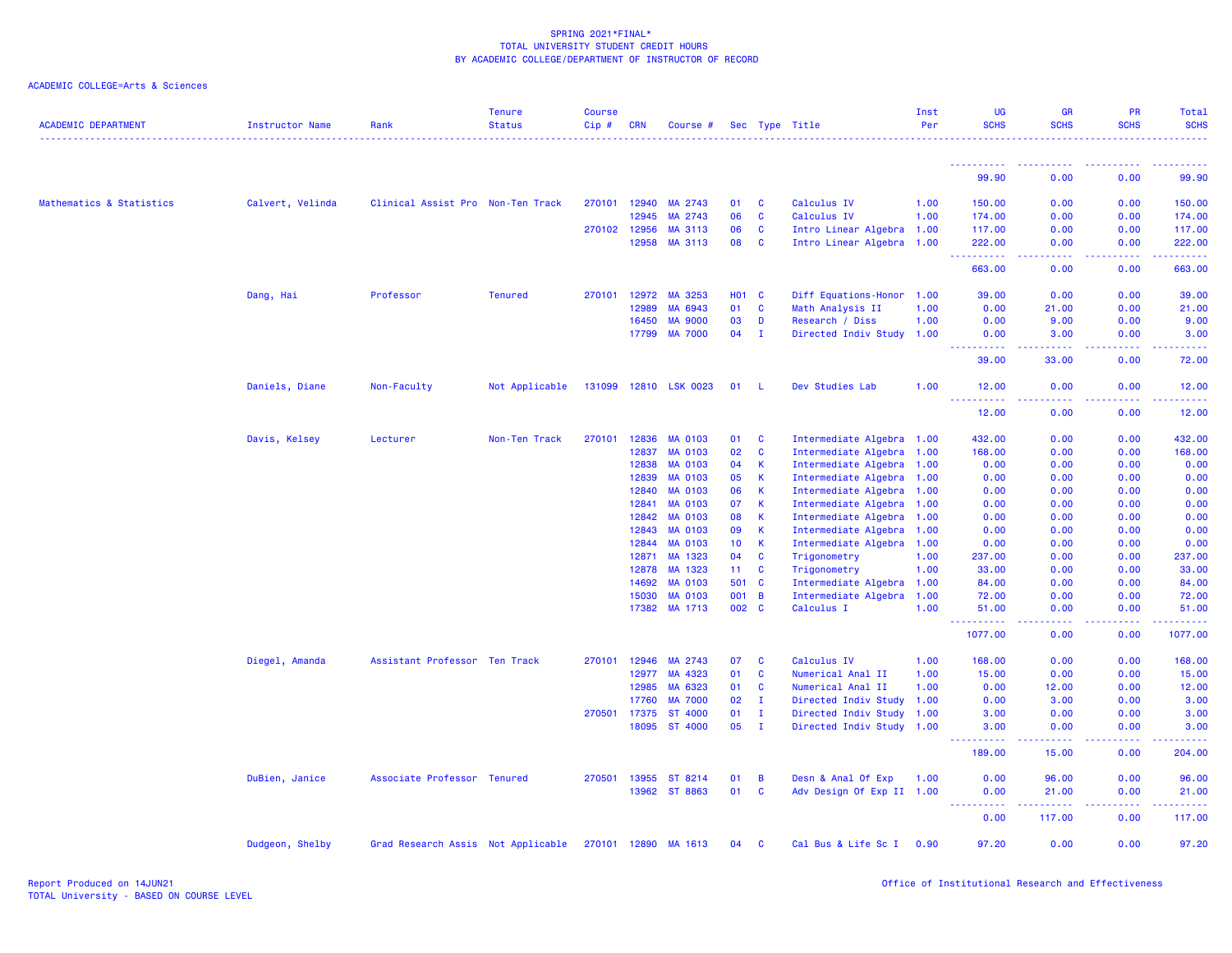|  |  | ACADEMIC COLLEGE=Arts & Sciences |  |
|--|--|----------------------------------|--|
|--|--|----------------------------------|--|

| <b>ACADEMIC DEPARTMENT</b> | <b>Instructor Name</b> | Rank                              | <b>Tenure</b><br><b>Status</b> | <b>Course</b><br>$Cip \#$ | <b>CRN</b>   | Course #             |                 |              | Sec Type Title            | Inst<br>Per | <b>UG</b><br><b>SCHS</b>                     | <b>GR</b><br><b>SCHS</b> | PR<br><b>SCHS</b>                     | <b>Total</b><br><b>SCHS</b><br>.                |
|----------------------------|------------------------|-----------------------------------|--------------------------------|---------------------------|--------------|----------------------|-----------------|--------------|---------------------------|-------------|----------------------------------------------|--------------------------|---------------------------------------|-------------------------------------------------|
|                            |                        |                                   |                                |                           |              |                      |                 |              |                           |             | <u>.</u>                                     |                          |                                       |                                                 |
|                            |                        |                                   |                                |                           |              |                      |                 |              |                           |             | 97.20                                        | 0.00                     | 0.00                                  | 97.20                                           |
| Mathematics & Statistics   | Eaton, Jonathan        | Non-Faculty                       | Not Applicable                 | 270101                    | 15042        | MA 0103              | 551 B           |              | Intermediate Algebra 1.00 |             | 42.00                                        | 0.00                     | 0.00                                  | 42.00                                           |
|                            |                        |                                   |                                | 270501                    | 14700        | MA 2113              | 502 B           |              | Intro to Stats            | 1.00        | 33.00                                        | 0.00                     | 0.00                                  | 33.00                                           |
|                            |                        |                                   |                                |                           |              | 14810 ST 2113        | 502 B           |              | Intro to Stats            | 1.00        | 39.00                                        | 0.00                     | 0.00                                  | 39.00                                           |
|                            |                        |                                   |                                |                           |              |                      |                 |              |                           |             | $\sim$ $\sim$ $\sim$<br>. <u>.</u><br>114.00 | .<br>0.00                | <b></b><br>0.00                       | .<br>114.00                                     |
|                            | Fabel, Andrew          | Associate Professor Tenured       |                                | 270101                    | 12975        | MA 4213              | 01              | <b>S</b>     | Senior Seminar in Ma      | 1.00        | 63.00                                        | 0.00                     | 0.00                                  | 63.00                                           |
|                            |                        |                                   |                                |                           | 15836        | MA 4163              | 01              | C            | <b>Group Theory</b>       | 1.00        | 63.00                                        | 0.00                     | 0.00                                  | 63.00                                           |
|                            |                        |                                   |                                |                           | 15838        | MA 4953              | 01              | $\mathbf{C}$ | <b>Elem Topology</b>      | 1.00        | 24.00                                        | 0.00                     | 0.00                                  | 24.00                                           |
|                            |                        |                                   |                                |                           | 15840        | MA 6163              | 01              | $\mathbf{C}$ | Group Theory              | 1.00        | 0.00                                         | 3.00                     | 0.00                                  | 3.00                                            |
|                            |                        |                                   |                                |                           | 17230        | MA 6953              | 01              | C            | <b>Elem Topology</b>      | 1.00        | 0.00<br><u>.</u>                             | 6.00<br>.                | 0.00<br><b><i><u><u>.</u></u></i></b> | 6.00<br>.                                       |
|                            |                        |                                   |                                |                           |              |                      |                 |              |                           |             | 150.00                                       | 9.00                     | 0.00                                  | 159.00                                          |
|                            | Ge, Lin                | Clinical Assist Pro Non-Ten Track |                                | 270101                    | 14193        | MA 1413              | $201$ C         |              | Structure Real Numbe      | 1.00        | 30.00                                        | 0.00                     | 0.00                                  | 30.00                                           |
|                            |                        |                                   |                                |                           | 14194        | MA 1613              | $201$ C         |              | Cal Bus & Life Sc I       | 1.00        | 27,00                                        | 0.00                     | 0.00                                  | 27.00                                           |
|                            |                        |                                   |                                | 270501                    | 14195        | MA 2113              | $201$ C         |              | Intro to Stats            | 1.00        | 21.00                                        | 0.00                     | 0.00                                  | 21.00                                           |
|                            |                        |                                   |                                |                           | 14251        | ST 2113              | $201$ C         |              | Intro to Stats            | 1.00        | 21.00                                        | 0.00                     | 0.00                                  | 21.00                                           |
|                            |                        |                                   |                                |                           | 521302 14056 | <b>BQA 3123</b>      | $201$ C         |              | Bus Stat Methods II       | 1.00        | 39.00<br>----------                          | 0.00<br>.                | 0.00<br>.                             | 39.00<br><b><i><u><u> - - - - -</u></u></i></b> |
|                            |                        |                                   |                                |                           |              |                      |                 |              |                           |             | 138.00                                       | 0.00                     | 0.00                                  | 138.00                                          |
|                            | Ghanbari, Ghodsieh     | Grad Teach Assist                 | Not Applicable                 |                           |              | 270101 12874 MA 1323 | 07              | <b>C</b>     | Trigonometry              | 0.95        | 59.85                                        | 0.00                     | 0.00                                  | 59.85                                           |
|                            |                        |                                   |                                |                           |              |                      |                 |              |                           |             | 59.85                                        | 0.00                     | 0.00                                  | 59.85                                           |
|                            | Good, Abigail          | Instructor                        | Non-Ten Track                  | 270101                    | 12881        | MA 1413              | 01              | C            | Structure Real Numbe      | 1.00        | 66.00                                        | 0.00                     | 0.00                                  | 66.00                                           |
|                            |                        |                                   |                                |                           | 12882        | MA 1413              | 02              | C            | Structure Real Numbe      | 1.00        | 102.00                                       | 0.00                     | 0.00                                  | 102.00                                          |
|                            |                        |                                   |                                |                           | 12885        | MA 1433              | 01              | $\mathbf{C}$ | Informal Geom & Meas      | 1.00        | 57.00                                        | 0.00                     | 0.00                                  | 57.00                                           |
|                            |                        |                                   |                                |                           | 12909        | MA 1723              | 06              | $\mathbf{C}$ | Calculus II-SI            | 1.00        | 201.00                                       | 0.00                     | 0.00                                  | 201.00                                          |
|                            |                        |                                   |                                |                           | 15037        | MA 1723              | 001             | $\mathbf{C}$ | Calculus II               | 1.00        | 78.00                                        | 0.00                     | 0.00                                  | 78.00                                           |
|                            |                        |                                   |                                |                           | 15756        | MA 1413              | 551             | $\mathbf{C}$ | Structure Real Numbe      | 1.00        | 12.00                                        | 0.00                     | 0.00                                  | 12.00                                           |
|                            |                        |                                   |                                | 270102                    | 12846        | MA 1313              | 01              | C            | College Algebra           | 1.00        | 276.00                                       | 0.00                     | 0.00                                  | 276.00                                          |
|                            |                        |                                   |                                |                           | 12856        | MA 1313              | 11              | K            | College Algebra           | 1.00        | 0.00                                         | 0.00                     | 0.00                                  | 0.00                                            |
|                            |                        |                                   |                                |                           | 12857        | MA 1313              | 12 <sup>7</sup> | K            | College Algebra           | 1.00        | 0.00                                         | 0.00                     | 0.00                                  | 0.00                                            |
|                            |                        |                                   |                                |                           | 12858        | MA 1313              | 13              | K            | College Algebra           | 1.00        | 0.00                                         | 0.00                     | 0.00                                  | 0.00                                            |
|                            |                        |                                   |                                |                           | 12859        | MA 1313              | 14              | K            | College Algebra           | 1.00        | 0.00                                         | 0.00                     | 0.00                                  | 0.00                                            |
|                            |                        |                                   |                                |                           | 12860        | MA 1313              | 15              | K            | College Algebra           | 1.00        | 0.00                                         | 0.00                     | 0.00                                  | 0.00                                            |
|                            |                        |                                   |                                |                           | 12864        | MA 1313              | 19              | К            | College Algebra           | 1.00        | 0.00                                         | 0.00                     | 0.00                                  | 0.00                                            |
|                            |                        |                                   |                                |                           | 12865        | MA 1313              | 20              | К            | College Algebra           | 1.00        | 0.00<br>----------                           | 0.00<br>.                | 0.00<br>.                             | 0.00                                            |
|                            |                        |                                   |                                |                           |              |                      |                 |              |                           |             | 792.00                                       | 0.00                     | 0.00                                  | 792.00                                          |
|                            | Kilpatrick, Matthew    | Instructor                        | Non-Ten Track                  | 270501                    | 12915        | MA 2113              | 01              | B            | Intro to Stats            | 1.00        | 42.00                                        | 0.00                     | 0.00                                  | 42.00                                           |
|                            |                        |                                   |                                |                           | 12916        | MA 2113              | 02              | B            | Intro to Stats            | 1.00        | 30.00                                        | 0.00                     | 0.00                                  | 30.00                                           |
|                            |                        |                                   |                                |                           | 12917        | MA 2113              | 03              | B            | Intro to Stats            | 1.00        | 36.00                                        | 0.00                     | 0.00                                  | 36.00                                           |
|                            |                        |                                   |                                |                           | 12918        | MA 2113              | 04              | B            | Intro to Stats            | 1.00        | 51.00                                        | 0.00                     | 0.00                                  | 51.00                                           |
|                            |                        |                                   |                                |                           | 12919        | MA 2113              | 05              | B            | Intro to Stats-credi      | 1.00        | 36.00                                        | 0.00                     | 0.00                                  | 36.00                                           |
|                            |                        |                                   |                                |                           | 12920        | MA 2113              | 06              | B            | Intro to Stats            | 1.00        | 36.00                                        | 0.00                     | 0.00                                  | 36.00                                           |
|                            |                        |                                   |                                |                           | 12921        | MA 2113              | 07              | B            | Intro to Stats            | 1.00        | 30.00                                        | 0.00                     | 0.00                                  | 30.00                                           |
|                            |                        |                                   |                                |                           | 12922        | MA 2113              | 08              | B            | Intro to Stats            | 1.00        | 42.00                                        | 0.00                     | 0.00                                  | 42.00                                           |

Report Produced on 14JUN21 Office of Institutional Research and Effectiveness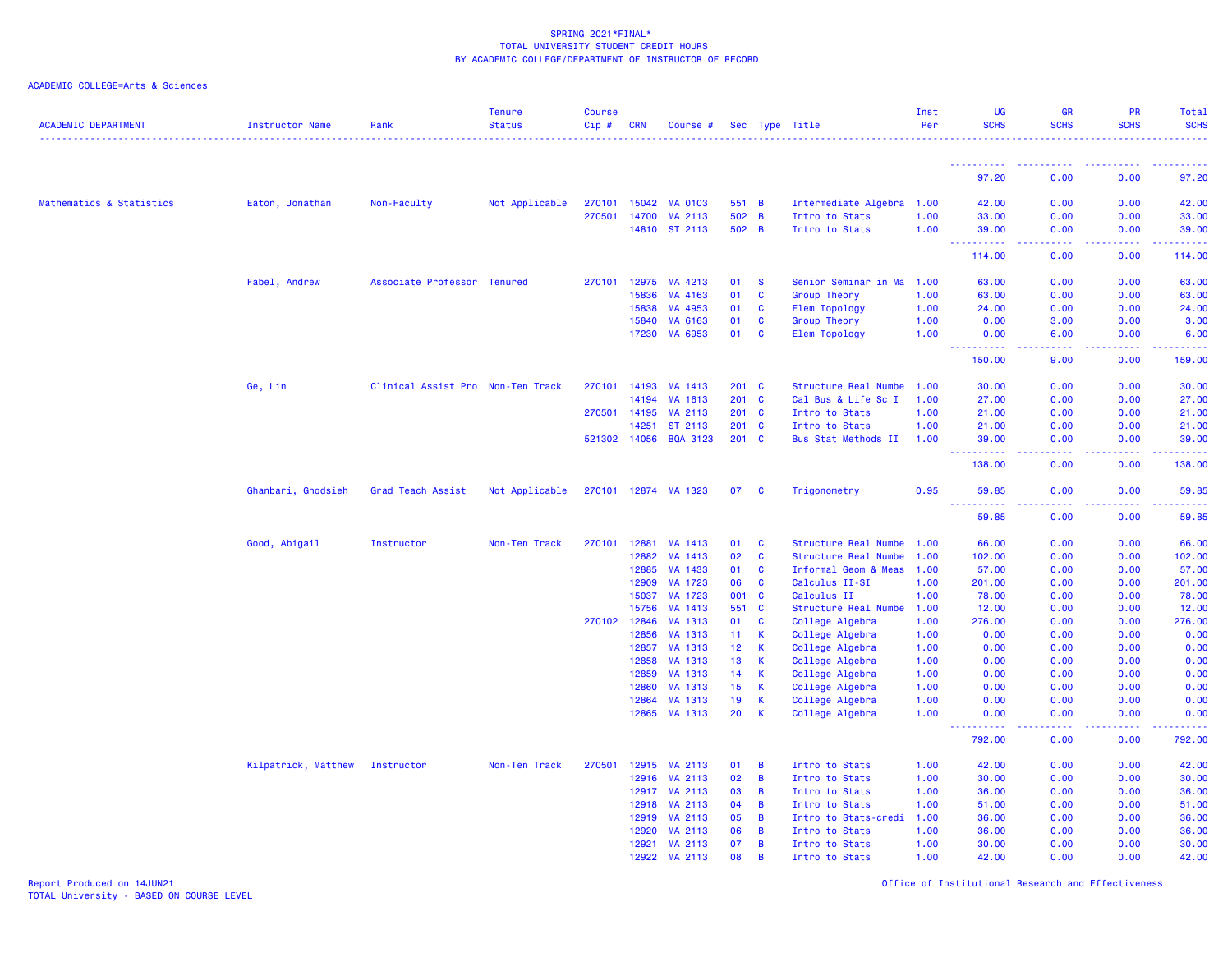| <b>ACADEMIC DEPARTMENT</b> | <b>Instructor Name</b> | Rank                        | <b>Tenure</b><br><b>Status</b> | <b>Course</b><br>Cip# | <b>CRN</b>   | Course #             |                 |                | Sec Type Title            | Inst<br>Per | UG<br><b>SCHS</b>                     | <b>GR</b><br><b>SCHS</b> | <b>PR</b><br><b>SCHS</b> | Total<br><b>SCHS</b>                                                                              |
|----------------------------|------------------------|-----------------------------|--------------------------------|-----------------------|--------------|----------------------|-----------------|----------------|---------------------------|-------------|---------------------------------------|--------------------------|--------------------------|---------------------------------------------------------------------------------------------------|
|                            |                        |                             |                                |                       |              |                      |                 |                |                           |             |                                       |                          |                          |                                                                                                   |
| Mathematics & Statistics   | Kilpatrick, Matthew    | Instructor                  | Non-Ten Track                  | 270501                | 12923        | MA 2113              | 09              | B              | Intro to Stats            | 1.00        | 36.00                                 | 0.00                     | 0.00                     | 36.00                                                                                             |
|                            |                        |                             |                                |                       | 12924        | MA 2113              | 10              | $\overline{B}$ | Intro to Stats            | 1.00        | 45.00                                 | 0.00                     | 0.00                     | 45.00                                                                                             |
|                            |                        |                             |                                |                       | 12925        | MA 2113              | 11              | $\overline{B}$ | Intro to Stats            | 1.00        | 30.00                                 | 0.00                     | 0.00                     | 30.00                                                                                             |
|                            |                        |                             |                                |                       | 12926        | MA 2113              | 12 <sub>2</sub> | $\overline{B}$ | Intro to Stats            | 1.00        | 57.00                                 | 0.00                     | 0.00                     | 57.00                                                                                             |
|                            |                        |                             |                                |                       | 12927        | MA 2113              | 13              | $\overline{B}$ | Intro to Stats            | 1.00        | 36.00                                 | 0.00                     | 0.00                     | 36.00                                                                                             |
|                            |                        |                             |                                |                       | 12928        | MA 2113              | 14              | $\overline{B}$ | Intro to Stats            | 1.00        | 33.00                                 | 0.00                     | 0.00                     | 33.00                                                                                             |
|                            |                        |                             |                                |                       | 12929        | MA 2113              | 15              | B              | Intro to Stats            | 1.00        | 39.00                                 | 0.00                     | 0.00                     | 39.00                                                                                             |
|                            |                        |                             |                                |                       | 12930        | MA 2113              | 16              | $\overline{B}$ | Intro to Stats            | 1.00        | 27.00                                 | 0.00                     | 0.00                     | 27.00                                                                                             |
|                            |                        |                             |                                |                       | 12931        | MA 2113              | 17              | $\overline{B}$ | Intro to Stats            | 1.00        | 45.00                                 | 0.00                     | 0.00                     | 45.00                                                                                             |
|                            |                        |                             |                                |                       | 12932        | MA 2113              | 18              | B              | Intro to Stats            | 1.00        | 30.00                                 | 0.00                     | 0.00                     | 30.00                                                                                             |
|                            |                        |                             |                                |                       | 12933        | MA 2113              | 19              | B              | Intro to Stats            | 0.05        | 1.50                                  | 0.00                     | 0.00                     | 1.50                                                                                              |
|                            |                        |                             |                                |                       |              | 13919 ST 2113        | 01              | $\overline{B}$ | Intro to Stats            | 1.00        | 57.00                                 | 0.00                     | 0.00                     | 57.00                                                                                             |
|                            |                        |                             |                                |                       | 13920        | ST 2113              | 02              | $\overline{B}$ | Intro to Stats            | 1.00        | 66.00                                 | 0.00                     | 0.00                     | 66.00                                                                                             |
|                            |                        |                             |                                |                       |              | 13921 ST 2113        | 03              | $\overline{B}$ | Intro to Stats            | 1.00        | 63.00                                 | 0.00                     | 0.00                     | 63.00                                                                                             |
|                            |                        |                             |                                |                       |              | 13922 ST 2113        | 04              | $\overline{B}$ | Intro to Stats            | 1.00        | 42.00                                 | 0.00                     | 0.00                     | 42.00                                                                                             |
|                            |                        |                             |                                |                       | 13923        | ST 2113              | 05              | $\overline{B}$ | Intro to Stats credi      | 1.00        | 63.00                                 | 0.00                     | 0.00                     | 63.00                                                                                             |
|                            |                        |                             |                                |                       |              | 13924 ST 2113        | 06              | $\overline{B}$ | Intro to Stats            | 1.00        | 60.00                                 | 0.00                     | 0.00                     | 60.00                                                                                             |
|                            |                        |                             |                                |                       |              | 13925 ST 2113        | 07              | $\overline{B}$ | Intro to Stats            | 1.00        | 69.00                                 | 0.00                     | 0.00                     | 69.00                                                                                             |
|                            |                        |                             |                                |                       | 13926        | ST 2113              | 08              | $\overline{B}$ | Intro to Stats            | 1.00        | 51.00                                 | 0.00                     | 0.00                     | 51.00                                                                                             |
|                            |                        |                             |                                |                       |              | 13927 ST 2113        | 09              | $\overline{B}$ | Intro to Stats            | 1.00        | 57.00                                 | 0.00                     | 0.00                     | 57.00                                                                                             |
|                            |                        |                             |                                |                       |              | 13928 ST 2113        | 10              | $\overline{B}$ | Intro to Stats            | 1.00        | 54.00                                 | 0.00                     | 0.00                     | 54.00                                                                                             |
|                            |                        |                             |                                |                       |              | 13929 ST 2113        | 11              | B              | Intro to Stats            | 1.00        | 66.00                                 | 0.00                     | 0.00                     | 66.00                                                                                             |
|                            |                        |                             |                                |                       |              | 13930 ST 2113        | 12              | B              | Intro to Stats            | 1.00        | 42.00                                 | 0.00                     | 0.00                     | 42.00                                                                                             |
|                            |                        |                             |                                |                       | 13931        | ST 2113              | 13              | $\overline{B}$ | Intro to Stats            | 1.00        | 63.00                                 | 0.00                     | 0.00                     | 63.00                                                                                             |
|                            |                        |                             |                                |                       |              | 13932 ST 2113        | 14              | $\overline{B}$ | Intro to Stats            | 1.00        | 60.00                                 | 0.00                     | 0.00                     | 60.00                                                                                             |
|                            |                        |                             |                                |                       |              | 13933 ST 2113        | 15              | B              | Intro to Stats            | 1.00        | 60.00                                 | 0.00                     | 0.00                     | 60.00                                                                                             |
|                            |                        |                             |                                |                       |              | 13934 ST 2113        | 16              | $\overline{B}$ | Intro to Stats            | 1.00        | 66.00                                 | 0.00                     | 0.00                     | 66.00                                                                                             |
|                            |                        |                             |                                |                       |              | 13935 ST 2113        | 17 <sub>2</sub> | $\mathbf{C}$   | Intro to Stats            | 1.00        | 45.00                                 | 0.00                     | 0.00                     | 45.00                                                                                             |
|                            |                        |                             |                                |                       |              | 13936 ST 2113        | 18              | $\overline{B}$ | Intro to Stats            | 1.00        | 66.00                                 | 0.00                     | 0.00                     | 66.00                                                                                             |
|                            |                        |                             |                                |                       |              | 13937 ST 2113        | 19              | $\overline{B}$ | Intro to Stats            | 0.05        | 3.45                                  | 0.00                     | 0.00                     | 3.45                                                                                              |
|                            |                        |                             |                                |                       | 14699        | MA 2113              | 501 C           |                | Intro to Stats            | 1.00        | 33.00                                 | 0.00                     | 0.00                     | 33.00                                                                                             |
|                            |                        |                             |                                |                       | 14809        | ST 2113              | 501 C           |                | Intro to Stats            | 1.00        | 30.00                                 | 0.00                     | 0.00                     | 30.00                                                                                             |
|                            |                        |                             |                                |                       | 15038        | MA 2113              | 001 B           |                | Intro to Stats            | 1.00        | 27.00                                 | 0.00                     | 0.00                     | 27.00                                                                                             |
|                            |                        |                             |                                |                       |              | 15041 ST 2113        | 001 B           |                | Intro to Stats            | 1.00        | 45.00                                 | 0.00                     | 0.00                     | 45.00                                                                                             |
|                            |                        |                             |                                |                       | 15048        | MA 2113              | 551             | $\overline{B}$ | Intro to Stats            | 1.00        | 21.00                                 | 0.00                     | 0.00                     | 21.00                                                                                             |
|                            |                        |                             |                                |                       |              | 15050 ST 2113        | 551 B           |                | Intro to Stats            | 1.00        | 30.00                                 | 0.00                     | 0.00                     | 30.00                                                                                             |
|                            |                        |                             |                                |                       | 17733        | MA 2113              | 20              | B              | Intro to Stats            | 0.05        | 1.95                                  | 0.00                     | 0.00                     | 1.95                                                                                              |
|                            |                        |                             |                                |                       |              | 17747 ST 2113        | 20              | $\overline{B}$ | Intro to Stats            | 0.05        | 2.70<br>.                             | 0.00                     | 0.00                     | 2.70<br>المتمامين                                                                                 |
|                            |                        |                             |                                |                       |              |                      |                 |                |                           |             | 1926.60                               | 0.00                     | 0.00                     | 1926.60                                                                                           |
|                            | Kim, Seongjai          | Professor                   | <b>Tenured</b>                 |                       |              | 270102 12955 MA 3113 | 05              | <b>C</b>       | Intro Linear Algebra 1.00 |             | 231.00<br><b>.</b> .                  | 0.00                     | 0.00                     | 231.00<br>.                                                                                       |
|                            |                        |                             |                                |                       |              |                      |                 |                |                           |             | 231.00                                | 0.00                     | 0.00                     | 231.00                                                                                            |
|                            | Kshemkalyani, Sneha    | Grad Teach Assist           | Not Applicable                 |                       | 270101 12892 | MA 1613              | 06              | <b>C</b>       | Cal Bus & Life Sc I 0.90  |             | 108.00                                | 0.00                     | 0.00                     | 108.00                                                                                            |
|                            |                        |                             |                                |                       |              |                      |                 |                |                           |             | <u> - - - - - - - - - -</u><br>108.00 | .<br>0.00                | .<br>0.00                | $\mathbf{L}^{\prime} = \mathbf{L}^{\prime} + \mathbf{L}^{\prime} + \mathbf{L}^{\prime}$<br>108.00 |
|                            | Lim, Hyeona            | Associate Professor Tenured |                                |                       | 240101 17136 | <b>HON 4093</b>      | $H05$ E         |                | <b>Honors Thesis</b>      | 1.00        | 3.00                                  | 0.00                     | 0.00                     | 3.00                                                                                              |
|                            |                        |                             |                                |                       | 270101 12948 | MA 2743              | 09              | <b>C</b>       | Calculus IV               | 1.00        | 171.00                                | 0.00                     | 0.00                     | 171.00                                                                                            |
|                            |                        |                             |                                |                       |              |                      |                 |                |                           |             | <u>.</u>                              | <u>.</u>                 | .                        | .                                                                                                 |
|                            |                        |                             |                                |                       |              |                      |                 |                |                           |             | 174.00                                | 0.00                     | 0.00                     | 174.00                                                                                            |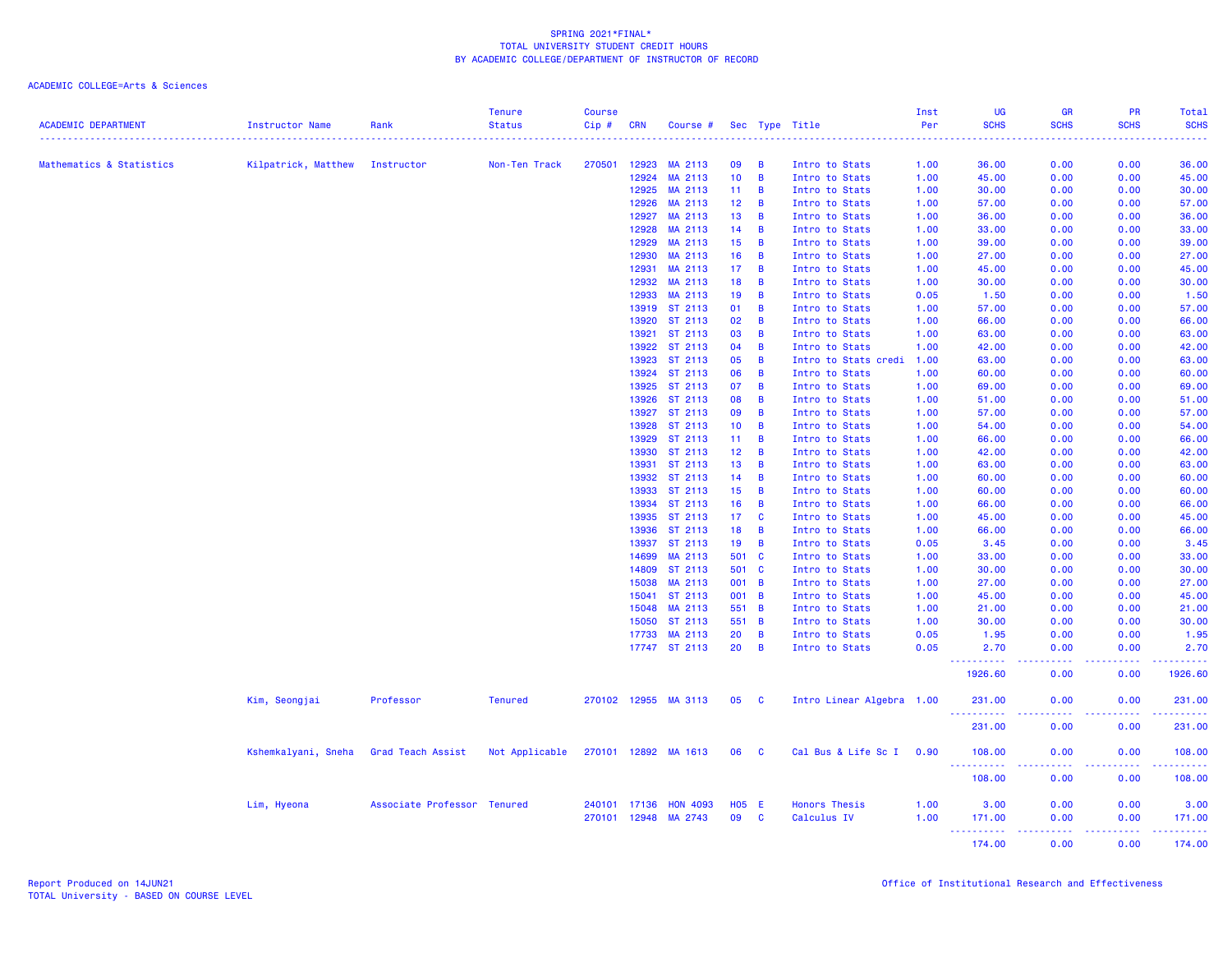| <b>ACADEMIC DEPARTMENT</b> | <b>Instructor Name</b> | Rank                               | <b>Tenure</b><br><b>Status</b> | <b>Course</b><br>Cip# | <b>CRN</b>     | Course #                  |              |                | Sec Type Title                                    | Inst<br>Per | UG<br><b>SCHS</b>   | <b>GR</b><br><b>SCHS</b> | PR<br><b>SCHS</b><br>$- - - - -$ | Total<br><b>SCHS</b><br>.                                                                                                                                    |
|----------------------------|------------------------|------------------------------------|--------------------------------|-----------------------|----------------|---------------------------|--------------|----------------|---------------------------------------------------|-------------|---------------------|--------------------------|----------------------------------|--------------------------------------------------------------------------------------------------------------------------------------------------------------|
| Mathematics & Statistics   | Luan, Vu Thai          | Assistant Professor Ten Track      |                                |                       | 270101 15843   | MA 8383                   | 01           | - C            | Num Sol Ode I                                     | 1.00        | 0.00                | 12.00                    | 0.00                             | 12.00                                                                                                                                                        |
|                            |                        |                                    |                                |                       |                |                           |              |                |                                                   |             | 0.00                | 12.00                    | 0.00                             | وساسمات<br>12.00                                                                                                                                             |
|                            | McBride, Matthew       | Assistant Professor Ten Track      |                                | 270101                | 12980          | MA 4643                   | 01           | C              | Adv Calculus II                                   | 1.00        | 69.00               | 0.00                     | 0.00                             | 69.00                                                                                                                                                        |
|                            |                        |                                    |                                |                       | 12987          | MA 6643                   | 01           | C              | Adv Calculus II                                   | 1.00        | 0.00                | 6.00                     | 0.00                             | 6.00                                                                                                                                                         |
|                            |                        |                                    |                                |                       | 15844          | MA 8643                   | 01           | C              | Real Analysis II                                  | 1.00        | 0.00                | 24.00                    | 0.00                             | 24.00                                                                                                                                                        |
|                            |                        |                                    |                                |                       | 16455          | <b>MA 9000</b>            | 08           | D              | Research / Diss                                   | 1.00        | 0.00                | 9.00                     | 0.00                             | 9.00                                                                                                                                                         |
|                            |                        |                                    |                                |                       |                | 16743 MA 4000             | 01           | - I            | Directed Indiv Study                              | 1.00        | 3.00<br>22222       | 0.00<br>.                | 0.00<br>.                        | 3.00<br>المتمامي                                                                                                                                             |
|                            |                        |                                    |                                |                       |                |                           |              |                |                                                   |             | 72.00               | 39.00                    | 0.00                             | 111.00                                                                                                                                                       |
|                            | Nation, Julie          | Instructor                         | Non-Ten Track                  | 270101                |                | 12868 MA 1323             | 01           | C              | Trigonometry                                      | 1.00        | 255.00              | 0.00                     | 0.00                             | 255.00                                                                                                                                                       |
|                            |                        |                                    |                                |                       | 12872          | MA 1323                   | 05           | $\mathbf{C}$   | Trigonometry                                      | 1.00        | 114.00              | 0.00                     | 0.00                             | 114.00                                                                                                                                                       |
|                            |                        |                                    |                                |                       | 12873          | MA 1323                   | 06           | C              | Trigonometry                                      | 0.05        | 1.50                | 0.00                     | 0.00                             | 1.50                                                                                                                                                         |
|                            |                        |                                    |                                |                       | 12874          | MA 1323                   | 07           | C              | Trigonometry                                      | 0.05        | 3.15                | 0.00                     | 0.00                             | 3.15                                                                                                                                                         |
|                            |                        |                                    |                                |                       | 12875          | MA 1323                   | 08           | $\mathbf{C}$   | Trigonometry                                      | 0.05        | 3.45                | 0.00                     | 0.00                             | 3.45                                                                                                                                                         |
|                            |                        |                                    |                                |                       | 12883          | MA 1423                   | 01           | <b>C</b>       | Problem Solving Real                              | 1.00        | 87.00               | 0.00                     | 0.00                             | 87.00                                                                                                                                                        |
|                            |                        |                                    |                                |                       | 12884          | MA 1423                   | 02           | $\mathbf{C}$   | Problem Solving Real                              | 1.00        | 69.00               | 0.00                     | 0.00                             | 69.00                                                                                                                                                        |
|                            |                        |                                    |                                |                       | 15045<br>17383 | MA 1423<br><b>MA 0103</b> | 551 C<br>002 | B              | Problem Solving Real<br>Intermediate Algebra 1.00 | 1.00        | 45.00<br>9.00       | 0.00<br>0.00             | 0.00<br>0.00                     | 45.00<br>9.00                                                                                                                                                |
|                            |                        |                                    |                                | 270102                | 14693          | MA 1313                   | 501 C        |                | College Algebra                                   | 1.00        | 108.00              | 0.00                     | 0.00                             | 108.00                                                                                                                                                       |
|                            |                        |                                    |                                |                       |                |                           |              |                |                                                   |             | .<br>695.10         | $  -$<br>0.00            | .<br>0.00                        | .<br>695.10                                                                                                                                                  |
|                            | Oketch, Tobias         | Grad Research Assis Not Applicable |                                | 270501                | 17733          | MA 2113                   | 20           | B              | Intro to Stats                                    | 0.95        | 37.05               | 0.00                     | 0.00                             | 37.05                                                                                                                                                        |
|                            |                        |                                    |                                |                       |                | 17747 ST 2113             | 20           | $\overline{B}$ | Intro to Stats                                    | 0.95        | 51.30               | 0.00                     | 0.00                             | 51.30                                                                                                                                                        |
|                            |                        |                                    |                                |                       |                |                           |              |                |                                                   |             | .<br>88.35          | .<br>0.00                | .<br>0.00                        | .<br>88.35                                                                                                                                                   |
|                            | Oppenheimer, Seth      | Professor                          | <b>Tenured</b>                 | 270101                | 17856          | <b>MA 7000</b>            | 05           | п              | Directed Indiv Study 1.00                         |             | 0.00                | 3.00                     | 0.00                             | 3.00                                                                                                                                                         |
|                            |                        |                                    |                                | 270104                | 12973          | MA 3463                   | 01           | <b>C</b>       | Found Of Geometry                                 | 1.00        | 57.00               | 0.00                     | 0.00                             | 57.00                                                                                                                                                        |
|                            |                        |                                    |                                |                       |                |                           |              |                |                                                   |             | 57.00               | 3.00                     | 0.00                             | والمستناب<br>60.00                                                                                                                                           |
|                            | Park, Hwan Hee         | Grad Teach Assist                  | Not Applicable                 | 270101 12889          |                | MA 1613                   | 03           | <b>C</b>       | Cal Bus & Life Sc I                               | 0.90        | 110.70              | 0.00                     | 0.00                             | 110.70                                                                                                                                                       |
|                            |                        |                                    |                                |                       |                |                           |              |                |                                                   |             | .<br>110.70         | 0.00                     | .<br>0.00                        | <u>.</u><br>110.70                                                                                                                                           |
|                            | Patil, Prakash         | Professor                          | <b>Tenured</b>                 | 270501                | 13963          | ST 8913                   | 01           | C              | Recent Devs In Stat                               | 1.00        | 0.00                | 18.00                    | 0.00                             | 18.00                                                                                                                                                        |
|                            |                        |                                    |                                |                       | 16460          | <b>ST 9000</b>            | 04           | D              | Research / Diss                                   | 1.00        | 0.00                | 1.00                     | 0.00                             | 1.00                                                                                                                                                         |
|                            |                        |                                    |                                |                       | 17756          | <b>ST 7000</b>            | 02           | T              | Directed Indiv Study 1.00                         |             | 0.00                | 3.00                     | 0.00                             | 3.00                                                                                                                                                         |
|                            |                        |                                    |                                |                       | 17896          | ST 7000                   | 04           | $\mathbf{I}$   | Directed Indiv Study 1.00                         |             | 0.00<br>.           | 3.00<br>.                | 0.00                             | 3.00<br>$\frac{1}{2} \left( \frac{1}{2} \right) \left( \frac{1}{2} \right) \left( \frac{1}{2} \right) \left( \frac{1}{2} \right) \left( \frac{1}{2} \right)$ |
|                            |                        |                                    |                                |                       |                |                           |              |                |                                                   |             | 0.00                | 25.00                    | 0.00                             | 25.00                                                                                                                                                        |
|                            | Proctor, Willie        | Non-Employee                       | Not Applicable                 | 280503                |                | 13130 MS 2123             | 01           | C              | Tactics & Officershi 0.50                         |             | 10.50               | 0.00                     | 0.00                             | 10.50                                                                                                                                                        |
|                            |                        |                                    |                                |                       |                | 13131 MS 2123             | 02           | $\mathbf{C}$   | Tactics & Officershi 0.50                         |             | 15.00<br>$  -$<br>. | 0.00<br>.                | 0.00<br>.                        | 15.00<br>.                                                                                                                                                   |
|                            |                        |                                    |                                |                       |                |                           |              |                |                                                   |             | 25.50               | 0.00                     | 0.00                             | 25.50                                                                                                                                                        |
|                            | Qian, Chuanxi          | Professor                          | <b>Tenured</b>                 | 270101                | 12947          | MA 2743                   | 08           | C              | Calculus IV                                       | 1.00        | 72.00               | 0.00                     | 0.00                             | 72.00                                                                                                                                                        |
|                            |                        |                                    |                                |                       | 12991          | MA 8253                   | 01           | C              | Oper Mathematics                                  | 1.00        | 0.00                | 24.00                    | 0.00                             | 24.00                                                                                                                                                        |
|                            |                        |                                    |                                |                       | 16451          | <b>MA 9000</b>            | 04           | D              | Research / Diss                                   | 1.00        | 0.00                | 3.00                     | 0.00                             | 3.00                                                                                                                                                         |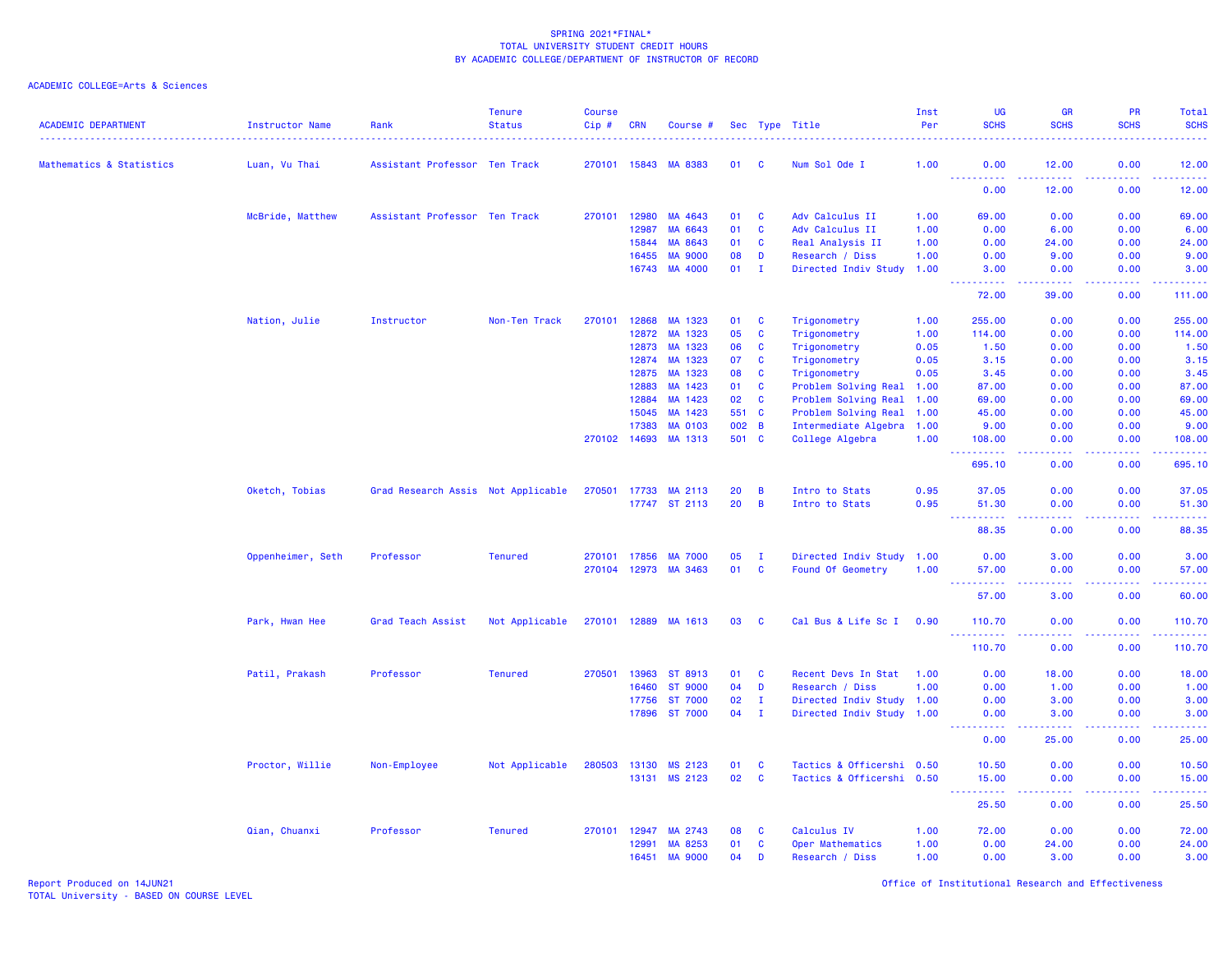| <b>ACADEMIC DEPARTMENT</b> | <b>Instructor Name</b>                             | Rank                          | <b>Tenure</b><br><b>Status</b> | <b>Course</b><br>$Cip \#$ | CRN          | Course #             |              |                | Sec Type Title            | Inst<br>Per | UG<br><b>SCHS</b>                    | <b>GR</b><br><b>SCHS</b> | PR<br><b>SCHS</b> | Total<br><b>SCHS</b> |
|----------------------------|----------------------------------------------------|-------------------------------|--------------------------------|---------------------------|--------------|----------------------|--------------|----------------|---------------------------|-------------|--------------------------------------|--------------------------|-------------------|----------------------|
|                            |                                                    |                               |                                |                           |              |                      |              |                |                           |             | <u> - - - - - - - - - -</u>          | <u>.</u>                 | . <u>.</u>        | .                    |
|                            |                                                    |                               |                                |                           |              |                      |              |                |                           |             | 72.00                                | 27.00                    | 0.00              | 99.00                |
| Mathematics & Statistics   | Rabiei, Kobra                                      | Grad Teach Assist             | Not Applicable                 |                           |              | 270101 12873 MA 1323 | 06 C         |                | Trigonometry              | 0.95        | 28.50                                | 0.00                     | 0.00              | 28.50                |
|                            |                                                    |                               |                                |                           |              |                      |              |                |                           |             | 28.50                                | 0.00                     | 0.00              | 28.50                |
|                            | Razzaghi, Mohsen                                   | Professor                     | <b>Tenured</b>                 |                           |              | 270101 16449 MA 9000 | 02           | $\blacksquare$ | Research / Diss           | 1.00        | 0.00<br><u> - - - - - - - - - -</u>  | 28.00<br>وساعت           | 0.00              | 28.00                |
|                            |                                                    |                               |                                |                           |              |                      |              |                |                           |             | 0.00                                 | 28.00                    | 0.00              | 28.00                |
|                            | Riahi, Sheida                                      | Instructor                    | Non-Ten Track                  | 521302 10695              |              | <b>BQA 2113</b>      | 01           | <b>C</b>       | <b>Bus Stat Methods I</b> | 1.00        | 213.00                               | 0.00                     | 0.00              | 213.00               |
|                            |                                                    |                               |                                |                           | 10696        | <b>BQA 2113</b>      | 02           | C              | <b>Bus Stat Methods I</b> | 1.00        | 207.00                               | 0.00                     | 0.00              | 207.00               |
|                            |                                                    |                               |                                |                           | 15106        | <b>BQA 2113</b>      | 001 C        |                | <b>Bus Stat Methods I</b> | 1.00        | 42.00                                | 0.00                     | 0.00              | 42.00                |
|                            |                                                    |                               |                                |                           | 15350        | <b>BQA 2113</b>      | 03           | C              | <b>Bus Stat Methods I</b> | 1.00        | 360.00                               | 0.00                     | 0.00              | 360.00               |
|                            |                                                    |                               |                                |                           | 15370        | <b>BQA 2113</b>      | 501 C        |                | <b>Bus Stat Methods I</b> | 1.00        | 57.00<br>.                           | 0.00<br>.                | 0.00<br>22222     | 57.00<br>بالمستمات   |
|                            |                                                    |                               |                                |                           |              |                      |              |                |                           |             | 879.00                               | 0.00                     | 0.00              | 879.00               |
|                            | Robinson, Amber                                    | Instructor                    | Non-Ten Track                  |                           | 270101 12905 | MA 1723              | 02           | C              | Calculus II-SI            | 1.00        | 354.00                               | 0.00                     | 0.00              | 354.00               |
|                            |                                                    |                               |                                |                           | 12906        | MA 1723              | 03           | C              | Calculus II-SI            | 1.00        | 48.00                                | 0.00                     | 0.00              | 48.00                |
|                            |                                                    |                               |                                |                           | 12907        | MA 1723              | 04           | C              | Calculus II-SI            | 1.00        | 276.00                               | 0.00                     | 0.00              | 276.00               |
|                            |                                                    |                               |                                |                           | 12908        | MA 1723              | 05           | C              | Calculus II-SI            | 1.00        | 267.00                               | 0.00                     | 0.00              | 267.00               |
|                            |                                                    |                               |                                |                           | 12914        | MA 1723              | <b>HO1 C</b> |                | Honors Calculus II        | 1.00        | 120.00                               | 0.00                     | 0.00              | 120.00               |
|                            |                                                    |                               |                                |                           | 15044        | MA 1323              | 551 C        |                | Trigonometry              | 1.00        | 24.00                                | 0.00                     | 0.00              | 24.00                |
|                            |                                                    |                               |                                |                           | 270102 15043 | MA 1313              | 551 B        |                | College Algebra           | 1.00        | 66.00<br><u> - - - - - - - - - -</u> | 0.00                     | 0.00              | 66.00                |
|                            |                                                    |                               |                                |                           |              |                      |              |                |                           |             | 1155.00                              | 0.00                     | 0.00              | 1155.00              |
|                            | Sepehrifar, Mohammad Associate Professor Tenured   |                               |                                |                           |              | 270501 16457 ST 9000 | 01           | D              | Research / Diss           | 1.00        | 0.00                                 | 9.00                     | 0.00              | 9.00                 |
|                            |                                                    |                               |                                |                           |              |                      |              |                |                           |             | 0.00                                 | 9.00                     | 0.00              | 9.00                 |
|                            | Shi, Jingyi                                        | Assistant Professor Ten Track |                                |                           |              | 270501 13954 ST 8114 | 02           | B              | Statistical Methods       | 1.00        | 0.00                                 | 80.00                    | 0.00              | 80.00                |
|                            |                                                    |                               |                                |                           |              |                      |              |                |                           |             | . <b>.</b><br>0.00                   | 80.00                    | 0.00              | 80.00                |
|                            | Sivaraman, Vaidyanat Assistant Professor Ten Track |                               |                                | 270101 15835              |              | MA 4143              | 01           | C              | Graph Theory              | 1.00        | 81.00                                | 0.00                     | 0.00              | 81.00                |
|                            |                                                    |                               |                                |                           | 15839        | MA 6143              | 01           | <b>C</b>       | <b>Graph Theory</b>       | 1.00        | 0.00                                 | 3.00                     | 0.00              | 3.00                 |
|                            |                                                    |                               |                                |                           | 16454        | <b>MA 9000</b>       | 07           | D              | Research / Diss           | 1.00        | 0.00                                 | 6.00                     | 0.00              | 6.00                 |
|                            |                                                    |                               |                                |                           | 18126        | <b>MA 8000</b>       | 01           | D              | Research / Thesis         | 1.00        | 0.00                                 | 6.00                     | 0.00              | 6.00                 |
|                            |                                                    |                               |                                |                           | 270102 12965 | MA 3163              | 01           | C              | Intro To Mod Algebra 1.00 |             | 81.00<br><b></b>                     | 0.00<br>.                | 0.00<br>.         | 81.00<br>.           |
|                            |                                                    |                               |                                |                           |              |                      |              |                |                           |             | 162.00                               | 15.00                    | 0.00              | 177.00               |
|                            | Smith, Jaclyn                                      | Instructor                    | Non-Ten Track                  |                           | 270101 12898 | MA 1713              | 04           | C              | Calculus I-SI             | 1.00        | 189.00                               | 0.00                     | 0.00              | 189.00               |
|                            |                                                    |                               |                                |                           | 12899        | MA 1713              | 05           | <b>C</b>       | Calculus I-SI             | 1.00        | 87.00                                | 0.00                     | 0.00              | 87.00                |
|                            |                                                    |                               |                                |                           | 12900        | MA 1713              | 06           | C              | Calculus I-SI             | 1.00        | 174.00                               | 0.00                     | 0.00              | 174.00               |
|                            |                                                    |                               |                                |                           | 12935        | MA 2733              | 02           | C              | Calculus III              | 1.00        | 138.00                               | 0.00                     | 0.00              | 138.00               |
|                            |                                                    |                               |                                |                           | 12938        | MA 2733              | 05           | C              | Calculus III              | 1.00        | 114.00<br><b>.</b>                   | 0.00<br>-----            | 0.00<br>.         | 114.00<br>.          |
|                            |                                                    |                               |                                |                           |              |                      |              |                |                           |             | 702.00                               | 0.00                     | 0.00              | 702.00               |
|                            | Smith, Robert                                      | Associate Professor Tenured   |                                |                           |              | 270101 12943 MA 2743 | 04           | C              | Calculus IV               | 1.00        | 183.00                               | 0.00                     | 0.00              | 183.00               |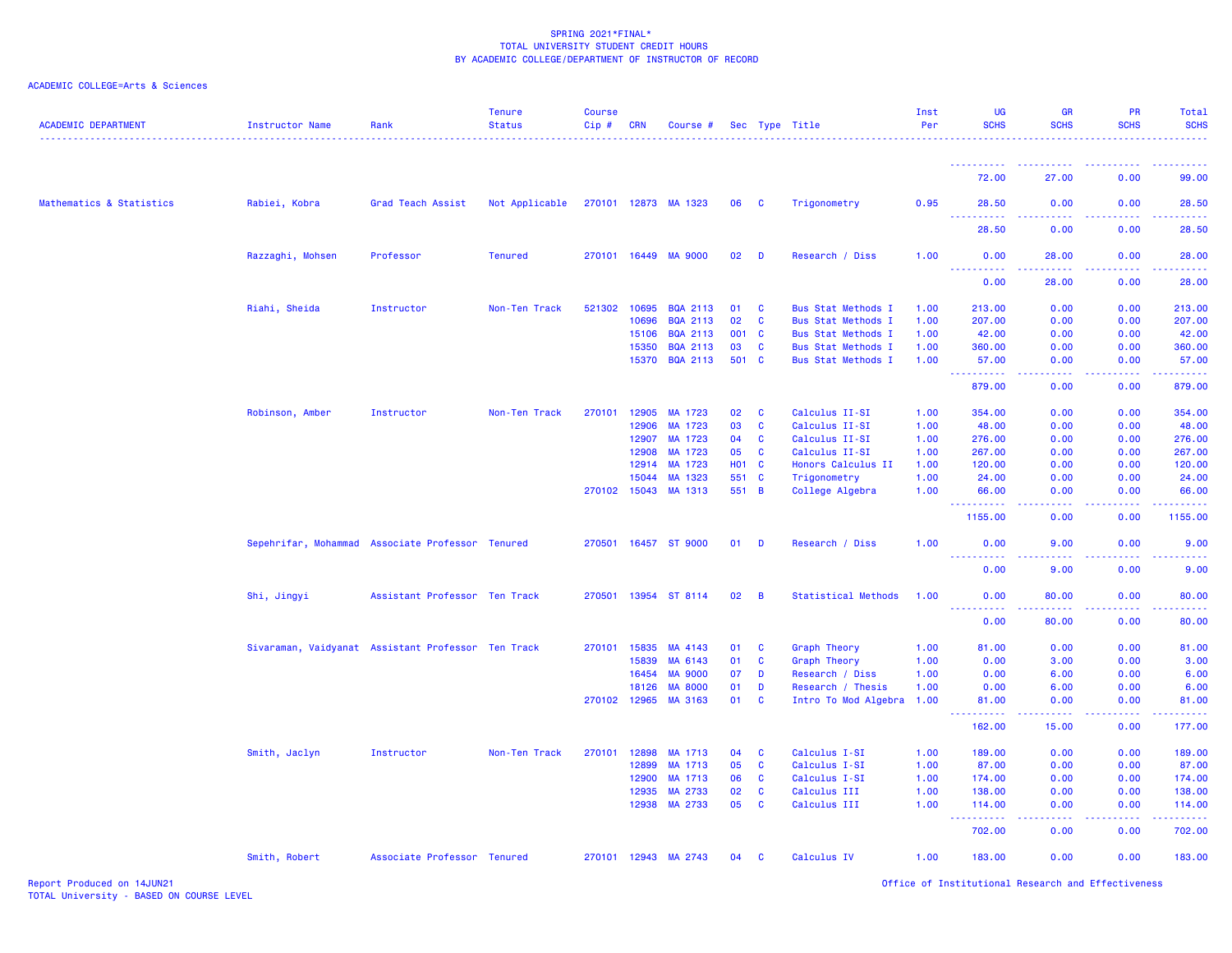| <b>ACADEMIC DEPARTMENT</b> | Instructor Name   | Rank                        | <b>Tenure</b><br><b>Status</b> | <b>Course</b><br>Cip# | <b>CRN</b> | Course #       |            |              | Sec Type Title            | Inst<br>Per | UG<br><b>SCHS</b> | <b>GR</b><br><b>SCHS</b>                                                                                                          | PR<br><b>SCHS</b> | Total<br><b>SCHS</b> |
|----------------------------|-------------------|-----------------------------|--------------------------------|-----------------------|------------|----------------|------------|--------------|---------------------------|-------------|-------------------|-----------------------------------------------------------------------------------------------------------------------------------|-------------------|----------------------|
| Mathematics & Statistics   | Smith, Robert     | Associate Professor Tenured |                                | 270101                | 12944      | MA 2743        | 05         | C            | Calculus IV               | 1.00        | 180.00            | 0.00                                                                                                                              | 0.00              | 180.00               |
|                            |                   |                             |                                |                       | 12996      | MA 8981        | 01         | $\mathbf{C}$ | Teaching Seminar          | 1.00        | 0.00              | 6.00                                                                                                                              | 0.00              | 6.00                 |
|                            |                   |                             |                                |                       | 16388      | MA 8713        | 01         | <b>C</b>     | Complex Analysis I        | 1.00        | 0.00              | 36.00                                                                                                                             | 0.00              | 36.00                |
|                            |                   |                             |                                |                       |            |                |            |              |                           |             | .<br>363.00       | .<br>42.00                                                                                                                        | .<br>0.00         | .<br>405.00          |
|                            | Tschume, William  | Instructor                  | Non-Ten Track                  | 270101                | 12893      | MA 1613        | 07         | C            | Cal Bus & Life Sc I       | 1.00        | 192.00            | 0.00                                                                                                                              | 0.00              | 192.00               |
|                            |                   |                             |                                |                       | 12911      | MA 1723        | 08         | $\mathbf{C}$ | Calculus II-SI            | 1.00        | 264.00            | 0.00                                                                                                                              | 0.00              | 264.00               |
|                            |                   |                             |                                |                       | 12939      | MA 2733        | <b>HO1</b> | <b>C</b>     | Calculus III-Honors       | 1.00        | 57.00             | 0.00                                                                                                                              | 0.00              | 57.00                |
|                            |                   |                             |                                |                       | 15032      | MA 1323        | 001        | C            | Trigonometry              | 1.00        | 87.00             | 0.00                                                                                                                              | 0.00              | 87.00                |
|                            |                   |                             |                                |                       | 15039      | MA 2733        | 001        | $\mathbf{C}$ | Calculus III              | 1.00        | 75.00             | 0.00                                                                                                                              | 0.00              | 75.00                |
|                            |                   |                             |                                |                       | 15633      | MA 1723        | 501 C      |              | Calculus II               | 1.00        | 36.00<br>.        | 0.00                                                                                                                              | 0.00<br>.         | 36.00<br>.           |
|                            |                   |                             |                                |                       |            |                |            |              |                           |             | 711.00            | 0.00                                                                                                                              | 0.00              | 711.00               |
|                            | Walters, Kimberly | Instructor                  | Non-Ten Track                  | 270101                | 12887      | MA 1613        | 01         | C            | Cal Bus & Life Sc I       | 0.10        | 11.10             | 0.00                                                                                                                              | 0.00              | 11.10                |
|                            |                   |                             |                                |                       | 12888      | MA 1613        | 02         | $\mathbf c$  | Cal Bus & Life Sc I       | 1.00        | 120.00            | 0.00                                                                                                                              | 0.00              | 120.00               |
|                            |                   |                             |                                |                       | 12889      | MA 1613        | 03         | C            | Cal Bus & Life Sc I       | 0.10        | 12.30             | 0.00                                                                                                                              | 0.00              | 12.30                |
|                            |                   |                             |                                |                       | 12890      | MA 1613        | 04         | $\mathbf{C}$ | Cal Bus & Life Sc I       | 0.10        | 10.80             | 0.00                                                                                                                              | 0.00              | 10.80                |
|                            |                   |                             |                                |                       | 12891      | MA 1613        | 05         | C            | Cal Bus & Life Sc I       | 1.00        | 153.00            | 0.00                                                                                                                              | 0.00              | 153.00               |
|                            |                   |                             |                                |                       | 12892      | MA 1613        | 06         | C            | Cal Bus & Life Sc I       | 0.10        | 12.00             | 0.00                                                                                                                              | 0.00              | 12.00                |
|                            |                   |                             |                                |                       | 12894      | MA 1613        | 08         | <b>C</b>     | Cal Bus & Life Sc I       | 0.10        | 11.10             | 0.00                                                                                                                              | 0.00              | 11.10                |
|                            |                   |                             |                                | 270102                | 12848      | MA 1313        | 02         | <b>C</b>     | College Algebra           | 1.00        | 255.00            | 0.00                                                                                                                              | 0.00              | 255.00               |
|                            |                   |                             |                                |                       | 12849      | MA 1313        | 03         | C            | College Algebra           | 1.00        | 369.00            | 0.00                                                                                                                              | 0.00              | 369.00               |
|                            |                   |                             |                                |                       | 12850      | MA 1313        | 05         | К            | College Algebra           | 1.00        | 0.00              | 0.00                                                                                                                              | 0.00              | 0.00                 |
|                            |                   |                             |                                |                       | 12851      | MA 1313        | 06         | K            | College Algebra           | 1.00        | 0.00              | 0.00                                                                                                                              | 0.00              | 0.00                 |
|                            |                   |                             |                                |                       | 12852      | MA 1313        | 07         | К            | College Algebra           | 1.00        | 0.00              | 0.00                                                                                                                              | 0.00              | 0.00                 |
|                            |                   |                             |                                |                       | 12853      | MA 1313        | 08         | К            | College Algebra           | 1.00        | 0.00              | 0.00                                                                                                                              | 0.00              | 0.00                 |
|                            |                   |                             |                                |                       | 12862      | MA 1313        | 17         | K            | College Algebra           | 1.00        | 0.00              | 0.00                                                                                                                              | 0.00              | 0.00                 |
|                            |                   |                             |                                |                       | 12863      | MA 1313        | 18         | К            | College Algebra           | 1.00        | 0.00<br>.         | 0.00<br>----                                                                                                                      | 0.00<br>د د د د   | 0.00<br>.            |
|                            |                   |                             |                                |                       |            |                |            |              |                           |             | 954.30            | 0.00                                                                                                                              | 0.00              | 954.30               |
|                            | Woodard, Kelly    | Lecturer                    | Non-Ten Track                  | 270101                | 14694      | MA 1323        | 501        | C            | Trigonometry              | 1.00        | 93.00             | 0.00                                                                                                                              | 0.00              | 93.00                |
|                            |                   |                             |                                |                       | 14695      | MA 1413        | 501 C      |              | Structure Real Numbe      | 1.00        | 60.00             | 0.00                                                                                                                              | 0.00              | 60.00                |
|                            |                   |                             |                                |                       | 14696      | MA 1423        | 501        | C            | Problem Solving Real      | 1.00        | 60.00             | 0.00                                                                                                                              | 0.00              | 60.00                |
|                            |                   |                             |                                |                       | 14697      | MA 1433        | 501 C      |              | Informal Geom & Meas      | 1.00        | 45.00             | 0.00                                                                                                                              | 0.00              | 45.00                |
|                            |                   |                             |                                |                       | 14698      | MA 1613        | 501 C      |              | Cal Bus & Life Sc I       | 1.00        | 69.00             | 0.00                                                                                                                              | 0.00              | 69.00                |
|                            |                   |                             |                                |                       | 15046      | MA 1433        | 551        | C            | Informal Geom & Meas      | 1.00        | 24.00             | 0.00                                                                                                                              | 0.00              | 24.00                |
|                            |                   |                             |                                |                       | 17381      | MA 1323        | 002 C      |              | Trigonometry              | 1.00        | 24.00             | 0.00<br>$\frac{1}{2} \left( \frac{1}{2} \right) \left( \frac{1}{2} \right) \left( \frac{1}{2} \right) \left( \frac{1}{2} \right)$ | 0.00<br>د د د د   | 24.00<br>.           |
|                            |                   |                             |                                |                       |            |                |            |              |                           |             | 375.00            | 0.00                                                                                                                              | 0.00              | 375.00               |
|                            | Woody, Jonathan   | Associate Professor Tenured |                                | 270501                |            | 16458 ST 9000  | 02         | - D          | Research / Diss           | 1.00        | 0.00<br>.         | 1.00<br>$- - - -$                                                                                                                 | 0.00<br>د د د د   | 1.00<br>د د د د د    |
|                            |                   |                             |                                |                       |            |                |            |              |                           |             | 0.00              | 1.00                                                                                                                              | 0.00              | 1.00                 |
|                            | Wu, Tung-Lung     | Associate Professor Tenured |                                | 270501                | 16303      | ST 8433        | 01         | C            | Multiv Stat Analy         | 1.00        | 0.00              | 15.00                                                                                                                             | 0.00              | 15.00                |
|                            |                   |                             |                                |                       | 16461      | <b>ST 9000</b> | 05         | D            | Research / Diss           | 1.00        | 0.00              | 3.00                                                                                                                              | 0.00              | 3.00                 |
|                            |                   |                             |                                |                       | 17912      | ST 7000        | 05         | $\mathbf{I}$ | Directed Indiv Study 1.00 |             | 0.00              | 1.00                                                                                                                              | 0.00              | 1.00                 |
|                            |                   |                             |                                |                       | 17914      | ST 4000        | 02         | п.           | Directed Indiv Study 1.00 |             | 1.00              | 0.00                                                                                                                              | 0.00              | 1.00                 |
|                            |                   |                             |                                |                       | 17915      | ST 4000        | 03         | $\mathbf{I}$ | Directed Indiv Study 1.00 |             | 1.00              | 0.00                                                                                                                              | 0.00              | 1.00                 |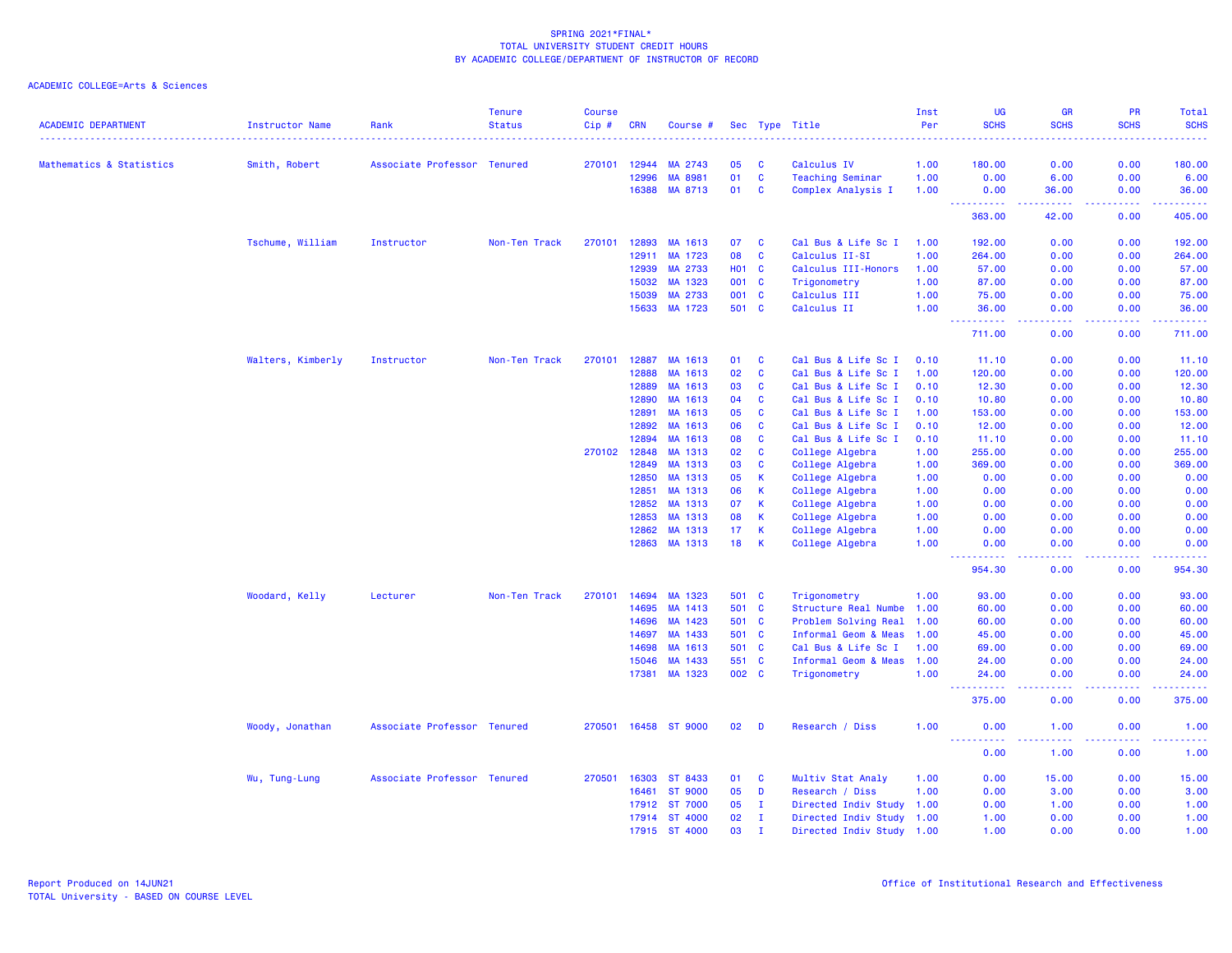| <b>ACADEMIC DEPARTMENT</b>                                       | <b>Instructor Name</b> | Rank                                             | <b>Tenure</b><br><b>Status</b> | <b>Course</b><br>$Cip \#$ | <b>CRN</b> | Course #       |              |              | Sec Type Title            | Inst<br>Per | <b>UG</b><br><b>SCHS</b>                                                                                                                                                                                                                                                                                                                                                                                                                                                                            | <b>GR</b><br><b>SCHS</b>                                  | <b>PR</b><br><b>SCHS</b>                                                                                                                                     | Total<br><b>SCHS</b>                                                                                                                                                                                                                                                                                                                                                                                                                                                                   |
|------------------------------------------------------------------|------------------------|--------------------------------------------------|--------------------------------|---------------------------|------------|----------------|--------------|--------------|---------------------------|-------------|-----------------------------------------------------------------------------------------------------------------------------------------------------------------------------------------------------------------------------------------------------------------------------------------------------------------------------------------------------------------------------------------------------------------------------------------------------------------------------------------------------|-----------------------------------------------------------|--------------------------------------------------------------------------------------------------------------------------------------------------------------|----------------------------------------------------------------------------------------------------------------------------------------------------------------------------------------------------------------------------------------------------------------------------------------------------------------------------------------------------------------------------------------------------------------------------------------------------------------------------------------|
|                                                                  |                        |                                                  |                                |                           |            |                |              |              |                           |             |                                                                                                                                                                                                                                                                                                                                                                                                                                                                                                     |                                                           |                                                                                                                                                              |                                                                                                                                                                                                                                                                                                                                                                                                                                                                                        |
|                                                                  |                        |                                                  |                                |                           |            |                |              |              |                           |             | ----------<br>2.00                                                                                                                                                                                                                                                                                                                                                                                                                                                                                  | <b><i><u><u> - - - - - - - - - -</u></u></i></b><br>19.00 | 0.00                                                                                                                                                         | 21.00                                                                                                                                                                                                                                                                                                                                                                                                                                                                                  |
| Mathematics & Statistics                                         | Xu, Xiangsheng         | Professor                                        | <b>Tenured</b>                 | 270101                    | 12950      | MA 2743        | <b>HO1 C</b> |              | Honors Calculus IV        | 1.00        | 21.00                                                                                                                                                                                                                                                                                                                                                                                                                                                                                               | 0.00                                                      | 0.00                                                                                                                                                         | 21.00                                                                                                                                                                                                                                                                                                                                                                                                                                                                                  |
|                                                                  |                        |                                                  |                                |                           | 15837      | MA 4373        | 01           | <b>C</b>     | Int Part Diff Equa        | 1.00        | 72.00                                                                                                                                                                                                                                                                                                                                                                                                                                                                                               | 0.00                                                      | 0.00                                                                                                                                                         | 72.00                                                                                                                                                                                                                                                                                                                                                                                                                                                                                  |
|                                                                  |                        |                                                  |                                |                           | 16452      | <b>MA 9000</b> | 05           | D            | Research / Diss           | 1.00        | 0.00                                                                                                                                                                                                                                                                                                                                                                                                                                                                                                | 3.00                                                      | 0.00                                                                                                                                                         | 3.00                                                                                                                                                                                                                                                                                                                                                                                                                                                                                   |
|                                                                  |                        |                                                  |                                |                           |            |                |              |              |                           |             | المتمام المتمار<br>93.00                                                                                                                                                                                                                                                                                                                                                                                                                                                                            | .<br>3.00                                                 | 0.00                                                                                                                                                         | 96.00                                                                                                                                                                                                                                                                                                                                                                                                                                                                                  |
|                                                                  |                        | Yarahmadian, Shantia Associate Professor Tenured |                                | 270101                    | 12974      | MA 3513        | 01           | <b>C</b>     | History Of Math           | 1.00        | 87.00                                                                                                                                                                                                                                                                                                                                                                                                                                                                                               | 0.00                                                      | 0.00                                                                                                                                                         | 87.00                                                                                                                                                                                                                                                                                                                                                                                                                                                                                  |
|                                                                  |                        |                                                  |                                |                           | 15842      | MA 8323        | 01           | <b>C</b>     | Ordinary Diff Eqn II 1.00 |             | 0.00                                                                                                                                                                                                                                                                                                                                                                                                                                                                                                | 42.00                                                     | 0.00                                                                                                                                                         | 42.00                                                                                                                                                                                                                                                                                                                                                                                                                                                                                  |
|                                                                  |                        |                                                  |                                |                           | 17592      | <b>MA 7000</b> | 01           | $\mathbf{I}$ | Directed Indiv Study      | 1.00        | 0.00                                                                                                                                                                                                                                                                                                                                                                                                                                                                                                | 3.00                                                      | 0.00                                                                                                                                                         | 3.00                                                                                                                                                                                                                                                                                                                                                                                                                                                                                   |
|                                                                  |                        |                                                  |                                |                           | 17792      | <b>MA 7000</b> | 03           | $\mathbf{I}$ | Directed Indiv Study      | 1.00        | 0.00                                                                                                                                                                                                                                                                                                                                                                                                                                                                                                | 3.00                                                      | 0.00                                                                                                                                                         | 3.00                                                                                                                                                                                                                                                                                                                                                                                                                                                                                   |
|                                                                  |                        |                                                  |                                | 270301                    | 12990      | MA 8213        | 01           | $\mathbf{C}$ | Appl Math II              | 1.00        | 0.00                                                                                                                                                                                                                                                                                                                                                                                                                                                                                                | 15.00                                                     | 0.00                                                                                                                                                         | 15.00                                                                                                                                                                                                                                                                                                                                                                                                                                                                                  |
|                                                                  |                        |                                                  |                                |                           | 15627      | MA 8213        | 501 C        |              | Appl Math II              | 1.00        | 0.00<br><b>.</b>                                                                                                                                                                                                                                                                                                                                                                                                                                                                                    | 12.00<br>.                                                | 0.00<br>$\frac{1}{2} \left( \frac{1}{2} \right) \left( \frac{1}{2} \right) \left( \frac{1}{2} \right) \left( \frac{1}{2} \right) \left( \frac{1}{2} \right)$ | 12.00<br>.                                                                                                                                                                                                                                                                                                                                                                                                                                                                             |
|                                                                  |                        |                                                  |                                |                           |            |                |              |              |                           |             | 87.00                                                                                                                                                                                                                                                                                                                                                                                                                                                                                               | 75.00                                                     | 0.00                                                                                                                                                         | 162.00                                                                                                                                                                                                                                                                                                                                                                                                                                                                                 |
|                                                                  | Young, Danielle        | Instructor                                       | Non-Ten Track                  | 270101                    | 12896      | MA 1713        | 02           | <b>C</b>     | Calculus I-SI             | 1.00        | 198.00                                                                                                                                                                                                                                                                                                                                                                                                                                                                                              | 0.00                                                      | 0.00                                                                                                                                                         | 198.00                                                                                                                                                                                                                                                                                                                                                                                                                                                                                 |
|                                                                  |                        |                                                  |                                |                           | 12897      | MA 1713        | 03           | C            | Calculus I-SI             | 1.00        | 156.00                                                                                                                                                                                                                                                                                                                                                                                                                                                                                              | 0.00                                                      | 0.00                                                                                                                                                         | 156.00                                                                                                                                                                                                                                                                                                                                                                                                                                                                                 |
|                                                                  |                        |                                                  |                                |                           | 12934      | MA 2733        | 01           | $\mathbf{C}$ | Calculus III              | 1.00        | 147.00                                                                                                                                                                                                                                                                                                                                                                                                                                                                                              | 0.00                                                      | 0.00                                                                                                                                                         | 147.00                                                                                                                                                                                                                                                                                                                                                                                                                                                                                 |
|                                                                  |                        |                                                  |                                |                           | 12936      | MA 2733        | 03           | $\mathbf{C}$ | Calculus III              | 1.00        | 267.00                                                                                                                                                                                                                                                                                                                                                                                                                                                                                              | 0.00                                                      | 0.00                                                                                                                                                         | 267.00                                                                                                                                                                                                                                                                                                                                                                                                                                                                                 |
|                                                                  |                        |                                                  |                                |                           | 12937      | MA 2733        | 04           | $\mathbf{C}$ | Calculus III              | 1.00        | 144.00                                                                                                                                                                                                                                                                                                                                                                                                                                                                                              | 0.00                                                      | 0.00                                                                                                                                                         | 144.00                                                                                                                                                                                                                                                                                                                                                                                                                                                                                 |
|                                                                  |                        |                                                  |                                |                           | 15033      | MA 1613        | 001 C        |              | Cal Bus & Life Sc I       | 1.00        | 57.00                                                                                                                                                                                                                                                                                                                                                                                                                                                                                               | 0.00                                                      | 0.00                                                                                                                                                         | 57.00                                                                                                                                                                                                                                                                                                                                                                                                                                                                                  |
|                                                                  |                        |                                                  |                                |                           | 15047      | MA 1613        | 551 C        |              | Cal Bus & Life Sc I       | 1.00        | 12.00                                                                                                                                                                                                                                                                                                                                                                                                                                                                                               | 0.00                                                      | 0.00                                                                                                                                                         | 12.00                                                                                                                                                                                                                                                                                                                                                                                                                                                                                  |
|                                                                  |                        |                                                  |                                |                           |            |                |              |              |                           |             | $\sim$ $\sim$ $\sim$ $\sim$<br>.<br>981.00                                                                                                                                                                                                                                                                                                                                                                                                                                                          | 0.00                                                      | 0.00                                                                                                                                                         | 981.00                                                                                                                                                                                                                                                                                                                                                                                                                                                                                 |
|                                                                  | Zhang, Jialin          | Assistant Professor Ten Track                    |                                | 270501                    | 13958      | ST 8353        | 01           | - C          | <b>Stat Computations</b>  | 1.00        | 0.00                                                                                                                                                                                                                                                                                                                                                                                                                                                                                                | 30.00                                                     | 0.00                                                                                                                                                         | 30.00                                                                                                                                                                                                                                                                                                                                                                                                                                                                                  |
|                                                                  |                        |                                                  |                                |                           | 13959      | ST 8533        | 01           | <b>C</b>     | Applied Probability       | 1.00        | 0.00                                                                                                                                                                                                                                                                                                                                                                                                                                                                                                | 15.00                                                     | 0.00                                                                                                                                                         | 15.00                                                                                                                                                                                                                                                                                                                                                                                                                                                                                  |
|                                                                  |                        |                                                  |                                |                           |            | 17273 ST 7000  | 01           | $\mathbf{I}$ | Directed Indiv Study      | 1.00        | 0.00                                                                                                                                                                                                                                                                                                                                                                                                                                                                                                | 3.00                                                      | 0.00                                                                                                                                                         | 3.00                                                                                                                                                                                                                                                                                                                                                                                                                                                                                   |
|                                                                  |                        |                                                  |                                |                           |            | 17720 ST 9000  | 06 D         |              | Research / Diss           | 1.00        | 0.00<br>-----                                                                                                                                                                                                                                                                                                                                                                                                                                                                                       | 4.00<br>22222                                             | 0.00<br>-----                                                                                                                                                | 4.00<br><b>.</b>                                                                                                                                                                                                                                                                                                                                                                                                                                                                       |
|                                                                  |                        |                                                  |                                |                           |            |                |              |              |                           |             | 0.00                                                                                                                                                                                                                                                                                                                                                                                                                                                                                                | 52.00                                                     | 0.00                                                                                                                                                         | 52.00                                                                                                                                                                                                                                                                                                                                                                                                                                                                                  |
|                                                                  | Zhou, Qian             | Assistant Professor Ten Track                    |                                | 270501                    |            | 13953 ST 8114  | $01 \quad B$ |              | Statistical Methods       | 1.00        | 0.00                                                                                                                                                                                                                                                                                                                                                                                                                                                                                                | 92.00                                                     | 0.00                                                                                                                                                         | 92.00                                                                                                                                                                                                                                                                                                                                                                                                                                                                                  |
|                                                                  |                        |                                                  |                                |                           |            | 14812 ST 8114  | 501 C        |              | Statistical Methods       | 1.00        | 0.00                                                                                                                                                                                                                                                                                                                                                                                                                                                                                                | 64.00                                                     | 0.00                                                                                                                                                         | 64.00                                                                                                                                                                                                                                                                                                                                                                                                                                                                                  |
|                                                                  |                        |                                                  |                                |                           |            | 16459 ST 9000  | 03 D         |              | Research / Diss           | 1.00        | 0.00                                                                                                                                                                                                                                                                                                                                                                                                                                                                                                | 9.00                                                      | 0.00                                                                                                                                                         | 9.00                                                                                                                                                                                                                                                                                                                                                                                                                                                                                   |
|                                                                  |                        |                                                  |                                |                           |            | 17815 ST 7000  | 03           | $\mathbf{I}$ | Directed Indiv Study 1.00 |             | 0.00                                                                                                                                                                                                                                                                                                                                                                                                                                                                                                | 3.00                                                      | 0.00                                                                                                                                                         | 3.00                                                                                                                                                                                                                                                                                                                                                                                                                                                                                   |
|                                                                  |                        |                                                  |                                |                           |            |                |              |              |                           |             | .<br>$\begin{array}{cccccccccccccc} \multicolumn{2}{c}{} & \multicolumn{2}{c}{} & \multicolumn{2}{c}{} & \multicolumn{2}{c}{} & \multicolumn{2}{c}{} & \multicolumn{2}{c}{} & \multicolumn{2}{c}{} & \multicolumn{2}{c}{} & \multicolumn{2}{c}{} & \multicolumn{2}{c}{} & \multicolumn{2}{c}{} & \multicolumn{2}{c}{} & \multicolumn{2}{c}{} & \multicolumn{2}{c}{} & \multicolumn{2}{c}{} & \multicolumn{2}{c}{} & \multicolumn{2}{c}{} & \multicolumn{2}{c}{} & \multicolumn{2}{c}{} & \$<br>0.00 | 168.00                                                    | 0.00                                                                                                                                                         | 168.00                                                                                                                                                                                                                                                                                                                                                                                                                                                                                 |
| ====================================<br>Mathematics & Statistics |                        |                                                  |                                |                           |            |                |              |              |                           |             | ==========<br>16866.50                                                                                                                                                                                                                                                                                                                                                                                                                                                                              | =======================<br>772.00                         | 0.00                                                                                                                                                         | ==========<br>17638.50                                                                                                                                                                                                                                                                                                                                                                                                                                                                 |
| =====================================                            |                        |                                                  |                                |                           |            |                |              |              |                           |             | ==========                                                                                                                                                                                                                                                                                                                                                                                                                                                                                          | =========== ==========                                    |                                                                                                                                                              | $\begin{array}{cccccccccc} \multicolumn{2}{c}{} & \multicolumn{2}{c}{} & \multicolumn{2}{c}{} & \multicolumn{2}{c}{} & \multicolumn{2}{c}{} & \multicolumn{2}{c}{} & \multicolumn{2}{c}{} & \multicolumn{2}{c}{} & \multicolumn{2}{c}{} & \multicolumn{2}{c}{} & \multicolumn{2}{c}{} & \multicolumn{2}{c}{} & \multicolumn{2}{c}{} & \multicolumn{2}{c}{} & \multicolumn{2}{c}{} & \multicolumn{2}{c}{} & \multicolumn{2}{c}{} & \multicolumn{2}{c}{} & \multicolumn{2}{c}{} & \mult$ |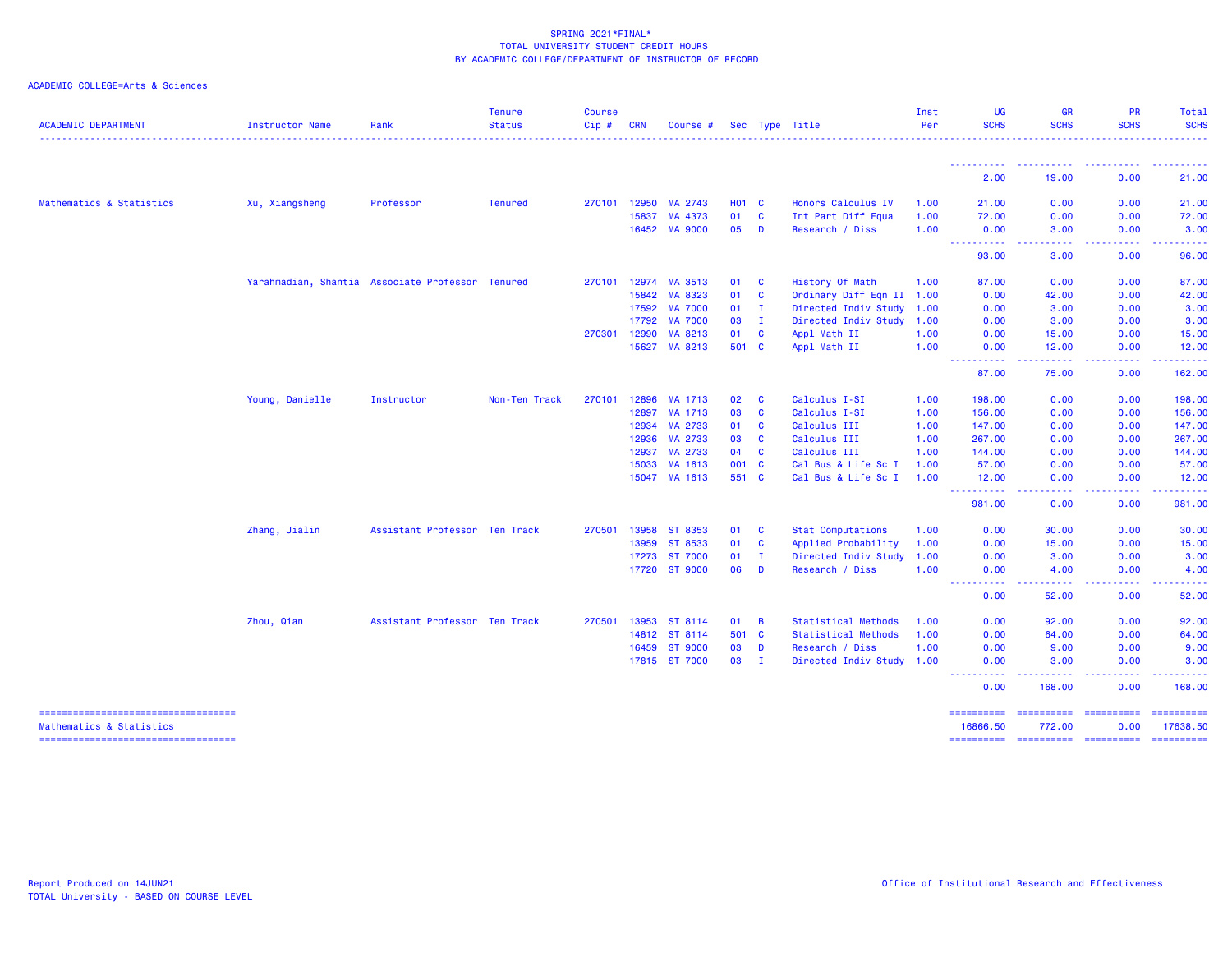|                                                           |                    |              | <b>Tenure</b>  | <b>Course</b> |            |                      |    |                |                           | Inst | <b>UG</b>                                                                                                                              | <b>GR</b>                                                                                                   | PR          | Total                                                                                                                                                                                                                                                                                                                                                                                                                                                                                                                                                                                                                                                                                                                                                                                                                                                                                                                                                                  |
|-----------------------------------------------------------|--------------------|--------------|----------------|---------------|------------|----------------------|----|----------------|---------------------------|------|----------------------------------------------------------------------------------------------------------------------------------------|-------------------------------------------------------------------------------------------------------------|-------------|------------------------------------------------------------------------------------------------------------------------------------------------------------------------------------------------------------------------------------------------------------------------------------------------------------------------------------------------------------------------------------------------------------------------------------------------------------------------------------------------------------------------------------------------------------------------------------------------------------------------------------------------------------------------------------------------------------------------------------------------------------------------------------------------------------------------------------------------------------------------------------------------------------------------------------------------------------------------|
| <b>ACADEMIC DEPARTMENT</b>                                | Instructor Name    | Rank         | <b>Status</b>  | Cip#          | <b>CRN</b> | Course #             |    |                | Sec Type Title            | Per  | <b>SCHS</b>                                                                                                                            | <b>SCHS</b>                                                                                                 | <b>SCHS</b> | <b>SCHS</b>                                                                                                                                                                                                                                                                                                                                                                                                                                                                                                                                                                                                                                                                                                                                                                                                                                                                                                                                                            |
| Military Science                                          | Baker, Christopher | Non-Employee | Not Applicable | 280503        | 13125      | MS 1122              | 01 | $\mathbf{C}$   | Leader Development 2 0.50 |      | 11.00                                                                                                                                  | 0.00                                                                                                        | 0.00        | 11.00                                                                                                                                                                                                                                                                                                                                                                                                                                                                                                                                                                                                                                                                                                                                                                                                                                                                                                                                                                  |
|                                                           |                    |              |                |               | 13126      | MS 1122              | 02 | $\mathbf{C}$   | Leader Development 2 0.50 |      | 5.00                                                                                                                                   | 0.00                                                                                                        | 0.00        | 5.00                                                                                                                                                                                                                                                                                                                                                                                                                                                                                                                                                                                                                                                                                                                                                                                                                                                                                                                                                                   |
|                                                           |                    |              |                |               |            | 13127 MS 1122        | 03 | <b>C</b>       | Leader Development 2 0.50 |      | 3.00<br>$\frac{1}{2} \left( \frac{1}{2} \right) \left( \frac{1}{2} \right) \left( \frac{1}{2} \right) \left( \frac{1}{2} \right)$<br>. | 0.00                                                                                                        | 0.00        | 3.00                                                                                                                                                                                                                                                                                                                                                                                                                                                                                                                                                                                                                                                                                                                                                                                                                                                                                                                                                                   |
|                                                           |                    |              |                |               |            |                      |    |                |                           |      | 19.00                                                                                                                                  | 0.00                                                                                                        | 0.00        | 19.00                                                                                                                                                                                                                                                                                                                                                                                                                                                                                                                                                                                                                                                                                                                                                                                                                                                                                                                                                                  |
|                                                           | Bush, Kenneth      | Non-Employee | Not Applicable | 280503        | 13125      | MS 1122              | 01 | $\mathbf{C}$   | Leader Development 2 0.50 |      | 11.00                                                                                                                                  | 0.00                                                                                                        | 0.00        | 11.00                                                                                                                                                                                                                                                                                                                                                                                                                                                                                                                                                                                                                                                                                                                                                                                                                                                                                                                                                                  |
|                                                           |                    |              |                |               |            | 13126 MS 1122        | 02 | $\mathbf{C}$   | Leader Development 2 0.50 |      | 5.00                                                                                                                                   | 0.00                                                                                                        | 0.00        | 5.00                                                                                                                                                                                                                                                                                                                                                                                                                                                                                                                                                                                                                                                                                                                                                                                                                                                                                                                                                                   |
|                                                           |                    |              |                |               | 13127      | MS 1122              | 03 | <b>C</b>       | Leader Development 2 0.50 |      | 3.00                                                                                                                                   | 0.00                                                                                                        | 0.00        | 3.00                                                                                                                                                                                                                                                                                                                                                                                                                                                                                                                                                                                                                                                                                                                                                                                                                                                                                                                                                                   |
|                                                           |                    |              |                |               |            | 13130 MS 2123        | 01 | $\mathbf{C}$   | Tactics & Officershi 0.50 |      | 10.50                                                                                                                                  | 0.00                                                                                                        | 0.00        | 10.50                                                                                                                                                                                                                                                                                                                                                                                                                                                                                                                                                                                                                                                                                                                                                                                                                                                                                                                                                                  |
|                                                           |                    |              |                |               |            | 13131 MS 2123        | 02 | <b>C</b>       | Tactics & Officershi 0.50 |      | 15.00                                                                                                                                  | 0.00                                                                                                        | 0.00        | 15.00                                                                                                                                                                                                                                                                                                                                                                                                                                                                                                                                                                                                                                                                                                                                                                                                                                                                                                                                                                  |
|                                                           |                    |              |                |               |            | 13135 MS 3123        | 01 | $\mathbf{C}$   | Adv Mil Skills II         | 0.50 | 15.00                                                                                                                                  | 0.00                                                                                                        | 0.00        | 15.00                                                                                                                                                                                                                                                                                                                                                                                                                                                                                                                                                                                                                                                                                                                                                                                                                                                                                                                                                                  |
|                                                           |                    |              |                |               |            | 13136 MS 3123        | 02 | <b>C</b>       | Adv Mil Skills II         | 0.50 | 10.50                                                                                                                                  | 0.00                                                                                                        | 0.00        | 10.50                                                                                                                                                                                                                                                                                                                                                                                                                                                                                                                                                                                                                                                                                                                                                                                                                                                                                                                                                                  |
|                                                           |                    |              |                |               |            | 13138 MS 4124        | 01 | $\overline{B}$ | Transition to Lieute 0.50 |      | 16.00                                                                                                                                  | 0.00                                                                                                        | 0.00        | 16.00                                                                                                                                                                                                                                                                                                                                                                                                                                                                                                                                                                                                                                                                                                                                                                                                                                                                                                                                                                  |
|                                                           |                    |              |                |               |            | 13139 MS 4124        | 02 | $\overline{B}$ | Transition to Lieute 0.50 |      | 24.00<br>----------                                                                                                                    | 0.00<br>$\frac{1}{2} \left( \frac{1}{2} \right) \left( \frac{1}{2} \right) \left( \frac{1}{2} \right)$<br>. | 0.00<br>.   | 24.00<br>.                                                                                                                                                                                                                                                                                                                                                                                                                                                                                                                                                                                                                                                                                                                                                                                                                                                                                                                                                             |
|                                                           |                    |              |                |               |            |                      |    |                |                           |      | 110.00                                                                                                                                 | 0.00                                                                                                        | 0.00        | 110.00                                                                                                                                                                                                                                                                                                                                                                                                                                                                                                                                                                                                                                                                                                                                                                                                                                                                                                                                                                 |
|                                                           | Duran, Gerardo     | Non-Employee | Not Applicable |               |            | 131314 13354 PE 3111 | 01 | - L            | Adv Mil Phy Fit           | 1.00 | 27,00                                                                                                                                  | 0.00                                                                                                        | 0.00        | 27.00                                                                                                                                                                                                                                                                                                                                                                                                                                                                                                                                                                                                                                                                                                                                                                                                                                                                                                                                                                  |
|                                                           |                    |              |                | 280503        | 13135      | MS 3123              | 01 | $\mathbf{C}$   | Adv Mil Skills II         | 0.50 | 15.00                                                                                                                                  | 0.00                                                                                                        | 0.00        | 15.00                                                                                                                                                                                                                                                                                                                                                                                                                                                                                                                                                                                                                                                                                                                                                                                                                                                                                                                                                                  |
|                                                           |                    |              |                |               |            | 13136 MS 3123        | 02 | $\mathbf{C}$   | Adv Mil Skills II         | 0.50 | 10.50<br>----------                                                                                                                    | 0.00<br>.                                                                                                   | 0.00        | 10.50                                                                                                                                                                                                                                                                                                                                                                                                                                                                                                                                                                                                                                                                                                                                                                                                                                                                                                                                                                  |
|                                                           |                    |              |                |               |            |                      |    |                |                           |      | 52.50                                                                                                                                  | 0.00                                                                                                        | 0.00        | 52.50                                                                                                                                                                                                                                                                                                                                                                                                                                                                                                                                                                                                                                                                                                                                                                                                                                                                                                                                                                  |
|                                                           | Posey, Jason       | Non-Employee | Not Applicable | 280503        | 13138      | MS 4124              | 01 | $\overline{B}$ | Transition to Lieute 0.50 |      | 16.00                                                                                                                                  | 0.00                                                                                                        | 0.00        | 16.00                                                                                                                                                                                                                                                                                                                                                                                                                                                                                                                                                                                                                                                                                                                                                                                                                                                                                                                                                                  |
|                                                           |                    |              |                |               | 13139      | MS 4124              | 02 | $\overline{B}$ | Transition to Lieute 0.50 |      | 24,00                                                                                                                                  | 0.00                                                                                                        | 0.00        | 24.00                                                                                                                                                                                                                                                                                                                                                                                                                                                                                                                                                                                                                                                                                                                                                                                                                                                                                                                                                                  |
|                                                           |                    |              |                |               |            | 18048 MS 4000        | 01 | - I            | Dir Indiv Study           | 1.00 | 1.00<br>----------                                                                                                                     | 0.00<br>$\sim$ $\sim$ $\sim$ $\sim$                                                                         | 0.00        | 1.00                                                                                                                                                                                                                                                                                                                                                                                                                                                                                                                                                                                                                                                                                                                                                                                                                                                                                                                                                                   |
|                                                           |                    |              |                |               |            |                      |    |                |                           |      | 41.00                                                                                                                                  | 0.00                                                                                                        | 0.00        | 41.00                                                                                                                                                                                                                                                                                                                                                                                                                                                                                                                                                                                                                                                                                                                                                                                                                                                                                                                                                                  |
| Military Science<br>===================================== |                    |              |                |               |            |                      |    |                |                           |      | ==========<br>222.50                                                                                                                   | ----------- ----------<br>0.00                                                                              | 0.00        | $\begin{array}{cccccccccc} \multicolumn{2}{c}{} & \multicolumn{2}{c}{} & \multicolumn{2}{c}{} & \multicolumn{2}{c}{} & \multicolumn{2}{c}{} & \multicolumn{2}{c}{} & \multicolumn{2}{c}{} & \multicolumn{2}{c}{} & \multicolumn{2}{c}{} & \multicolumn{2}{c}{} & \multicolumn{2}{c}{} & \multicolumn{2}{c}{} & \multicolumn{2}{c}{} & \multicolumn{2}{c}{} & \multicolumn{2}{c}{} & \multicolumn{2}{c}{} & \multicolumn{2}{c}{} & \multicolumn{2}{c}{} & \multicolumn{2}{c}{} & \mult$<br>222.50<br>$\begin{array}{c} \multicolumn{3}{c} {\textbf{2.5}} & \multicolumn{3}{c} {\textbf{2.5}} \\ \multicolumn{3}{c} {\textbf{3.5}} & \multicolumn{3}{c} {\textbf{4.5}} \\ \multicolumn{3}{c} {\textbf{5.5}} & \multicolumn{3}{c} {\textbf{6.5}} \\ \multicolumn{3}{c} {\textbf{6.5}} & \multicolumn{3}{c} {\textbf{6.5}} \\ \multicolumn{3}{c} {\textbf{7.5}} & \multicolumn{3}{c} {\textbf{8.5}} \\ \multicolumn{3}{c} {\textbf{9.5}} & \multicolumn{3}{c} {\textbf{1.$ |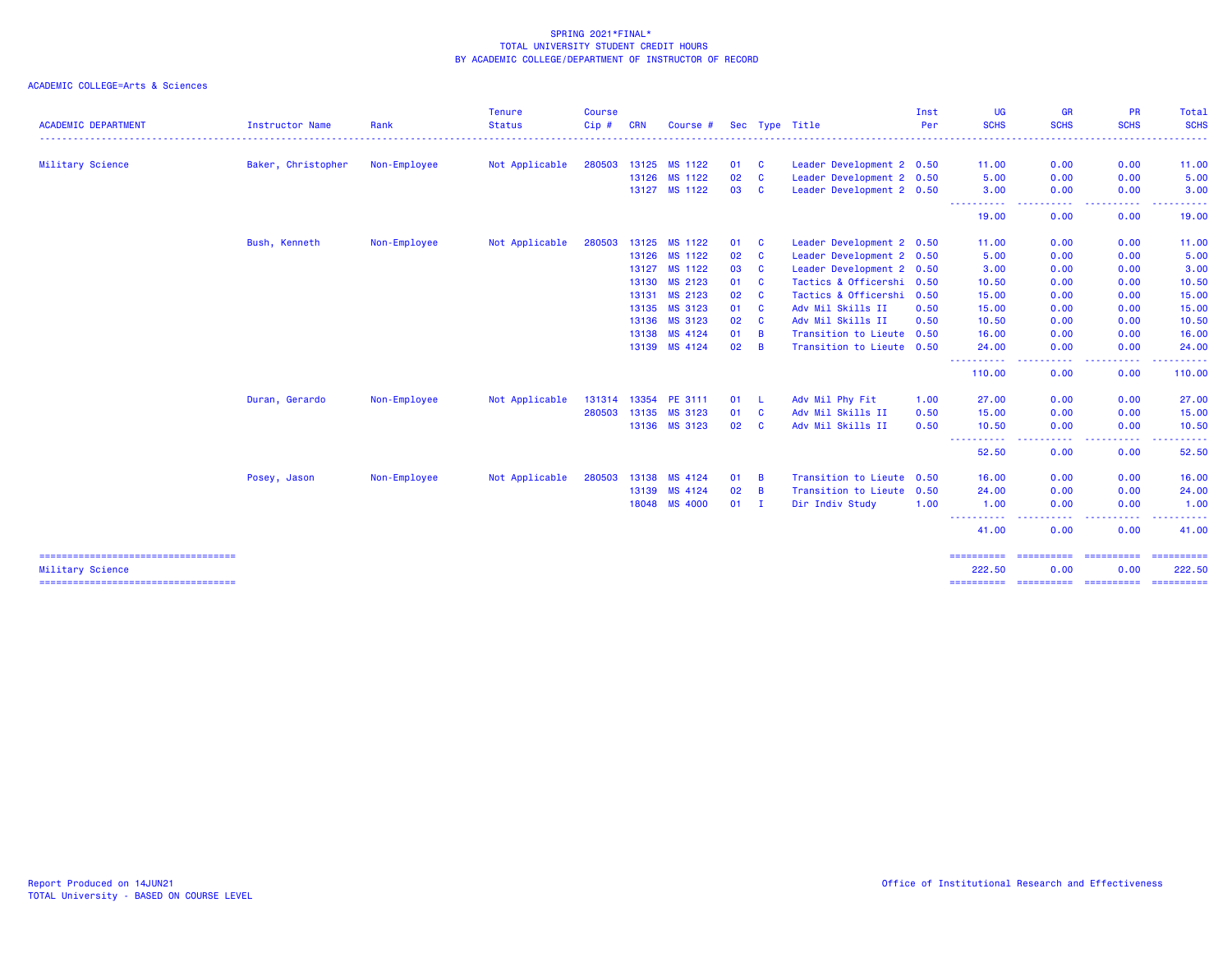| Philosophy & Religion<br>Bickle, John<br>Professor<br><b>Tenured</b><br>380101 13494<br>03<br>C<br>102.00<br>0.00<br>0.00<br>102.00<br>PHI 1103<br>Intro To Philosophy<br>1.00<br>04<br>$\mathbf{C}$<br>13495<br><b>PHI 1103</b><br>Intro To Philosophy<br>1.00<br>0.00<br>96.00<br>96.00<br>0.00<br><b><i><u>AAAAAAAAA</u></i></b><br>$\omega$ is a $\omega$<br>.<br><u>.</u><br>198.00<br>0.00<br>0.00<br>198.00<br>Bisson, Albert<br>Instructor<br>Non-Ten Track<br>240101<br>17526<br><b>HON 4003</b><br>$H02$ I<br>Oxbridge Tutorial<br>1.00<br>3.00<br>0.00<br>0.00<br>3.00<br>17609<br><b>HON 4003</b><br>H51 I<br>Oxbridge Tutorial<br>3.00<br>0.00<br>0.00<br>3.00<br>1.00<br>17725<br><b>HON 4000</b><br>H02 I<br>Directed Individual<br>3.00<br>0.00<br>0.00<br>3.00<br>1.00<br>15286<br>$\mathbf{C}$<br>Phil Of Religion<br>380101<br>PHI 3123<br>01<br>0.00<br>0.00<br>48.00<br>1.00<br>48.00<br>380201<br>13830<br>$\mathbf{C}$<br><b>REL 1103</b><br><b>HO1</b><br>Honors Intro To Reli<br>1.00<br>0.00<br>0.00<br>75.00<br>75.00<br>13836<br><b>REL 3223</b><br>C<br>0.00<br>01<br>World Religions II<br>1.00<br>99.00<br>0.00<br>99.00<br>15288<br>C<br><b>REL 3123</b><br>01<br>Phil Of Religion<br>1.00<br>54.00<br>0.00<br>0.00<br>54.00<br>17844 REL 4000<br>$\mathbf{I}$<br>3.00<br>01<br>Directed Indiv Study 1.00<br>3.00<br>0.00<br>0.00<br>$\mathbf I$<br><b>REL 4000</b><br>02<br>0.00<br>0.00<br>3.00<br>17845<br>Directed Indiv Study 1.00<br>3.00<br>17846<br><b>REL 4000</b><br>$\mathbf I$<br>03<br>Directed Indiv Study 1.00<br>3.00<br>0.00<br>0.00<br>3.00<br>$\mathbf{C}$<br>380203<br>13831<br><b>REL 1223</b><br>01<br>Intr To New Test<br>1.00<br>0.00<br>0.00<br>111.00<br>111.00<br>$\sim$ $\sim$ $\sim$<br>.<br>$\sim$ $\sim$ $\sim$ $\sim$<br>$\sim$ $\sim$ $\sim$ $\sim$<br><u>.</u><br>405.00<br>405.00<br>0.00<br>0.00<br>12622<br><b>HON 1163</b><br>0.00<br>42.00<br>Boyce, Kristin<br>Associate Professor Tenured<br>240101<br><b>HO2 S</b><br>The Quest I<br>1.00<br>42.00<br>0.00<br>13503<br>03<br>C<br>380102<br><b>PHI 1113</b><br>Intro To Logic<br>1.00<br>129.00<br>0.00<br>0.00<br>129.00<br>13505<br><b>PHI 1113</b><br>05<br>C<br>Intro To Logic<br>0.00<br>0.00<br>120.00<br>1.00<br>120.00<br><u> - - - - - - - - - -</u><br>$\begin{array}{cccccccccc} \bullet & \bullet & \bullet & \bullet & \bullet & \bullet & \bullet & \bullet \end{array}$<br>$\sim$ $\sim$ $\sim$ $\sim$<br>.<br>291.00<br>0.00<br>0.00<br>291.00<br>Bruno, Michael<br>Assistant Professor Ten Track<br>380103 13511<br>PHI 1123<br>03<br>C<br>Intro To Ethics<br>1.00<br>93.00<br>0.00<br>0.00<br>93.00<br>05<br>$\mathbf{C}$<br>13513<br><b>PHI 1123</b><br>Intro To Ethics<br>1.00<br>102.00<br>0.00<br>0.00<br>102.00<br>09<br>$\mathbf{C}$<br>13516 PHI 1123<br>Intro To Ethics<br>1.00<br>99.00<br>0.00<br>0.00<br>99.00<br>2.2.2.2.2.2<br><b></b><br>$\frac{1}{2} \left( \frac{1}{2} \right) \left( \frac{1}{2} \right) \left( \frac{1}{2} \right) \left( \frac{1}{2} \right)$<br>.<br>294.00<br>294.00<br>0.00<br>0.00<br>Clifford, Michael<br>Professor<br><b>Tenured</b><br>380103 13519<br>PHI 3013<br>01<br>C<br><b>Business Ethics</b><br>0.00<br>0.00<br>105.00<br>1.00<br>105.00<br>02<br>$\mathbf{C}$<br>102.00<br>13520<br>PHI 3013<br><b>Business Ethics</b><br>1.00<br>102.00<br>0.00<br>0.00<br>14767 PHI 3013<br>501 C<br><b>Business Ethics</b><br>1.00<br>0.00<br>0.00<br>18.00<br>18.00<br><b><i><u><u> - - - - - - - - - -</u></u></i></b><br>.<br>.<br>.<br>225.00<br>225.00<br>0.00<br>0.00<br>380201<br>13825<br>Intro To Religion<br>0.00<br>132.00<br>Derby, Timothy<br>Lecturer<br>Non-Ten Track<br><b>REL 1103</b><br>02<br><b>C</b><br>1.00<br>132.00<br>0.00<br>$\mathbf{C}$<br>13826<br>03<br>Intro To Religion<br>0.00<br>0.00<br>135.00<br><b>REL 1103</b><br>1.00<br>135.00<br>501 C<br>14801 REL 1103<br>Intro To Religion<br>1.00<br>132.00<br>0.00<br>0.00<br>132.00<br><b>.</b><br>بالمتمامين<br>$\sim$ $\sim$ $\sim$ $\sim$<br>د د د د<br>399.00<br>399.00<br>0.00<br>0.00<br>Erck, Susan<br>Lecturer<br>Non-Ten Track<br>380103 13512 PHI 1123<br>04<br>C<br>Intro To Ethics<br>1.00<br>105.00<br>0.00<br>0.00<br>105.00<br>13514 PHI 1123<br>$\mathbf{C}$<br>06<br>Intro To Ethics<br>1.00<br>90.00<br>0.00<br>0.00<br>90.00<br><u>.</u><br>$\sim 100$<br>$- - - -$<br>.<br>195.00<br>0.00<br>0.00<br>195.00<br>Hall, Alicia<br>Associate Professor Tenured<br>380102<br>13504<br><b>PHI 1113</b><br>04<br>C<br>Intro To Logic<br>1.00<br>132.00<br>0.00<br>0.00<br>132.00<br>13506<br><b>PHI 1113</b><br>06<br>$\mathbf{C}$<br>Intro To Logic<br>126.00<br>0.00<br>0.00<br>126.00<br>1.00<br>15002<br><b>PHI 1113</b><br>001<br>$\mathbf{C}$<br>66.00<br>0.00<br>0.00<br>66.00<br>Intro To Logic<br>1.00<br>08<br>$\mathbf{c}$<br>380103 13518<br>PHI 1123<br>Intro To Ethics<br>1.00<br>138.00<br>0.00<br>0.00<br>138.00 | <b>ACADEMIC DEPARTMENT</b> | <b>Instructor Name</b> | Rank | Tenure<br><b>Status</b> | <b>Course</b><br>Cip # | <b>CRN</b> | Course # |  | Sec Type Title | Inst<br>Per | UG<br><b>SCHS</b> | <b>GR</b><br><b>SCHS</b> | <b>PR</b><br><b>SCHS</b> | Total<br><b>SCHS</b> |
|----------------------------------------------------------------------------------------------------------------------------------------------------------------------------------------------------------------------------------------------------------------------------------------------------------------------------------------------------------------------------------------------------------------------------------------------------------------------------------------------------------------------------------------------------------------------------------------------------------------------------------------------------------------------------------------------------------------------------------------------------------------------------------------------------------------------------------------------------------------------------------------------------------------------------------------------------------------------------------------------------------------------------------------------------------------------------------------------------------------------------------------------------------------------------------------------------------------------------------------------------------------------------------------------------------------------------------------------------------------------------------------------------------------------------------------------------------------------------------------------------------------------------------------------------------------------------------------------------------------------------------------------------------------------------------------------------------------------------------------------------------------------------------------------------------------------------------------------------------------------------------------------------------------------------------------------------------------------------------------------------------------------------------------------------------------------------------------------------------------------------------------------------------------------------------------------------------------------------------------------------------------------------------------------------------------------------------------------------------------------------------------------------------------------------------------------------------------------------------------------------------------------------------------------------------------------------------------------------------------------------------------------------------------------------------------------------------------------------------------------------------------------------------------------------------------------------------------------------------------------------------------------------------------------------------------------------------------------------------------------------------------------------------------------------------------------------------------------------------------------------------------------------------------------------------------------------------------------------------------------------------------------------------------------------------------------------------------------------------------------------------------------------------------------------------------------------------------------------------------------------------------------------------------------------------------------------------------------------------------------------------------------------------------------------------------------------------------------------------------------------------------------------------------------------------------------------------------------------------------------------------------------------------------------------------------------------------------------------------------------------------------------------------------------------------------------------------------------------------------------------------------------------------------------------------------------------------------------------------------------------------------------------------------------------------------------------------------------------------------------------------------------------------------------------------------------------------------------------------------------------------------------------------------------------------------------------------------------------------------------------------------------------------------------------------------------------------------------------------------------------------------------------------------------------------------------------------------------------------------------------------------------------------------|----------------------------|------------------------|------|-------------------------|------------------------|------------|----------|--|----------------|-------------|-------------------|--------------------------|--------------------------|----------------------|
|                                                                                                                                                                                                                                                                                                                                                                                                                                                                                                                                                                                                                                                                                                                                                                                                                                                                                                                                                                                                                                                                                                                                                                                                                                                                                                                                                                                                                                                                                                                                                                                                                                                                                                                                                                                                                                                                                                                                                                                                                                                                                                                                                                                                                                                                                                                                                                                                                                                                                                                                                                                                                                                                                                                                                                                                                                                                                                                                                                                                                                                                                                                                                                                                                                                                                                                                                                                                                                                                                                                                                                                                                                                                                                                                                                                                                                                                                                                                                                                                                                                                                                                                                                                                                                                                                                                                                                                                                                                                                                                                                                                                                                                                                                                                                                                                                                                                                                                |                            |                        |      |                         |                        |            |          |  |                |             |                   |                          |                          |                      |
|                                                                                                                                                                                                                                                                                                                                                                                                                                                                                                                                                                                                                                                                                                                                                                                                                                                                                                                                                                                                                                                                                                                                                                                                                                                                                                                                                                                                                                                                                                                                                                                                                                                                                                                                                                                                                                                                                                                                                                                                                                                                                                                                                                                                                                                                                                                                                                                                                                                                                                                                                                                                                                                                                                                                                                                                                                                                                                                                                                                                                                                                                                                                                                                                                                                                                                                                                                                                                                                                                                                                                                                                                                                                                                                                                                                                                                                                                                                                                                                                                                                                                                                                                                                                                                                                                                                                                                                                                                                                                                                                                                                                                                                                                                                                                                                                                                                                                                                |                            |                        |      |                         |                        |            |          |  |                |             |                   |                          |                          |                      |
|                                                                                                                                                                                                                                                                                                                                                                                                                                                                                                                                                                                                                                                                                                                                                                                                                                                                                                                                                                                                                                                                                                                                                                                                                                                                                                                                                                                                                                                                                                                                                                                                                                                                                                                                                                                                                                                                                                                                                                                                                                                                                                                                                                                                                                                                                                                                                                                                                                                                                                                                                                                                                                                                                                                                                                                                                                                                                                                                                                                                                                                                                                                                                                                                                                                                                                                                                                                                                                                                                                                                                                                                                                                                                                                                                                                                                                                                                                                                                                                                                                                                                                                                                                                                                                                                                                                                                                                                                                                                                                                                                                                                                                                                                                                                                                                                                                                                                                                |                            |                        |      |                         |                        |            |          |  |                |             |                   |                          |                          |                      |
|                                                                                                                                                                                                                                                                                                                                                                                                                                                                                                                                                                                                                                                                                                                                                                                                                                                                                                                                                                                                                                                                                                                                                                                                                                                                                                                                                                                                                                                                                                                                                                                                                                                                                                                                                                                                                                                                                                                                                                                                                                                                                                                                                                                                                                                                                                                                                                                                                                                                                                                                                                                                                                                                                                                                                                                                                                                                                                                                                                                                                                                                                                                                                                                                                                                                                                                                                                                                                                                                                                                                                                                                                                                                                                                                                                                                                                                                                                                                                                                                                                                                                                                                                                                                                                                                                                                                                                                                                                                                                                                                                                                                                                                                                                                                                                                                                                                                                                                |                            |                        |      |                         |                        |            |          |  |                |             |                   |                          |                          |                      |
|                                                                                                                                                                                                                                                                                                                                                                                                                                                                                                                                                                                                                                                                                                                                                                                                                                                                                                                                                                                                                                                                                                                                                                                                                                                                                                                                                                                                                                                                                                                                                                                                                                                                                                                                                                                                                                                                                                                                                                                                                                                                                                                                                                                                                                                                                                                                                                                                                                                                                                                                                                                                                                                                                                                                                                                                                                                                                                                                                                                                                                                                                                                                                                                                                                                                                                                                                                                                                                                                                                                                                                                                                                                                                                                                                                                                                                                                                                                                                                                                                                                                                                                                                                                                                                                                                                                                                                                                                                                                                                                                                                                                                                                                                                                                                                                                                                                                                                                |                            |                        |      |                         |                        |            |          |  |                |             |                   |                          |                          |                      |
|                                                                                                                                                                                                                                                                                                                                                                                                                                                                                                                                                                                                                                                                                                                                                                                                                                                                                                                                                                                                                                                                                                                                                                                                                                                                                                                                                                                                                                                                                                                                                                                                                                                                                                                                                                                                                                                                                                                                                                                                                                                                                                                                                                                                                                                                                                                                                                                                                                                                                                                                                                                                                                                                                                                                                                                                                                                                                                                                                                                                                                                                                                                                                                                                                                                                                                                                                                                                                                                                                                                                                                                                                                                                                                                                                                                                                                                                                                                                                                                                                                                                                                                                                                                                                                                                                                                                                                                                                                                                                                                                                                                                                                                                                                                                                                                                                                                                                                                |                            |                        |      |                         |                        |            |          |  |                |             |                   |                          |                          |                      |
|                                                                                                                                                                                                                                                                                                                                                                                                                                                                                                                                                                                                                                                                                                                                                                                                                                                                                                                                                                                                                                                                                                                                                                                                                                                                                                                                                                                                                                                                                                                                                                                                                                                                                                                                                                                                                                                                                                                                                                                                                                                                                                                                                                                                                                                                                                                                                                                                                                                                                                                                                                                                                                                                                                                                                                                                                                                                                                                                                                                                                                                                                                                                                                                                                                                                                                                                                                                                                                                                                                                                                                                                                                                                                                                                                                                                                                                                                                                                                                                                                                                                                                                                                                                                                                                                                                                                                                                                                                                                                                                                                                                                                                                                                                                                                                                                                                                                                                                |                            |                        |      |                         |                        |            |          |  |                |             |                   |                          |                          |                      |
|                                                                                                                                                                                                                                                                                                                                                                                                                                                                                                                                                                                                                                                                                                                                                                                                                                                                                                                                                                                                                                                                                                                                                                                                                                                                                                                                                                                                                                                                                                                                                                                                                                                                                                                                                                                                                                                                                                                                                                                                                                                                                                                                                                                                                                                                                                                                                                                                                                                                                                                                                                                                                                                                                                                                                                                                                                                                                                                                                                                                                                                                                                                                                                                                                                                                                                                                                                                                                                                                                                                                                                                                                                                                                                                                                                                                                                                                                                                                                                                                                                                                                                                                                                                                                                                                                                                                                                                                                                                                                                                                                                                                                                                                                                                                                                                                                                                                                                                |                            |                        |      |                         |                        |            |          |  |                |             |                   |                          |                          |                      |
|                                                                                                                                                                                                                                                                                                                                                                                                                                                                                                                                                                                                                                                                                                                                                                                                                                                                                                                                                                                                                                                                                                                                                                                                                                                                                                                                                                                                                                                                                                                                                                                                                                                                                                                                                                                                                                                                                                                                                                                                                                                                                                                                                                                                                                                                                                                                                                                                                                                                                                                                                                                                                                                                                                                                                                                                                                                                                                                                                                                                                                                                                                                                                                                                                                                                                                                                                                                                                                                                                                                                                                                                                                                                                                                                                                                                                                                                                                                                                                                                                                                                                                                                                                                                                                                                                                                                                                                                                                                                                                                                                                                                                                                                                                                                                                                                                                                                                                                |                            |                        |      |                         |                        |            |          |  |                |             |                   |                          |                          |                      |
|                                                                                                                                                                                                                                                                                                                                                                                                                                                                                                                                                                                                                                                                                                                                                                                                                                                                                                                                                                                                                                                                                                                                                                                                                                                                                                                                                                                                                                                                                                                                                                                                                                                                                                                                                                                                                                                                                                                                                                                                                                                                                                                                                                                                                                                                                                                                                                                                                                                                                                                                                                                                                                                                                                                                                                                                                                                                                                                                                                                                                                                                                                                                                                                                                                                                                                                                                                                                                                                                                                                                                                                                                                                                                                                                                                                                                                                                                                                                                                                                                                                                                                                                                                                                                                                                                                                                                                                                                                                                                                                                                                                                                                                                                                                                                                                                                                                                                                                |                            |                        |      |                         |                        |            |          |  |                |             |                   |                          |                          |                      |
|                                                                                                                                                                                                                                                                                                                                                                                                                                                                                                                                                                                                                                                                                                                                                                                                                                                                                                                                                                                                                                                                                                                                                                                                                                                                                                                                                                                                                                                                                                                                                                                                                                                                                                                                                                                                                                                                                                                                                                                                                                                                                                                                                                                                                                                                                                                                                                                                                                                                                                                                                                                                                                                                                                                                                                                                                                                                                                                                                                                                                                                                                                                                                                                                                                                                                                                                                                                                                                                                                                                                                                                                                                                                                                                                                                                                                                                                                                                                                                                                                                                                                                                                                                                                                                                                                                                                                                                                                                                                                                                                                                                                                                                                                                                                                                                                                                                                                                                |                            |                        |      |                         |                        |            |          |  |                |             |                   |                          |                          |                      |
|                                                                                                                                                                                                                                                                                                                                                                                                                                                                                                                                                                                                                                                                                                                                                                                                                                                                                                                                                                                                                                                                                                                                                                                                                                                                                                                                                                                                                                                                                                                                                                                                                                                                                                                                                                                                                                                                                                                                                                                                                                                                                                                                                                                                                                                                                                                                                                                                                                                                                                                                                                                                                                                                                                                                                                                                                                                                                                                                                                                                                                                                                                                                                                                                                                                                                                                                                                                                                                                                                                                                                                                                                                                                                                                                                                                                                                                                                                                                                                                                                                                                                                                                                                                                                                                                                                                                                                                                                                                                                                                                                                                                                                                                                                                                                                                                                                                                                                                |                            |                        |      |                         |                        |            |          |  |                |             |                   |                          |                          |                      |
|                                                                                                                                                                                                                                                                                                                                                                                                                                                                                                                                                                                                                                                                                                                                                                                                                                                                                                                                                                                                                                                                                                                                                                                                                                                                                                                                                                                                                                                                                                                                                                                                                                                                                                                                                                                                                                                                                                                                                                                                                                                                                                                                                                                                                                                                                                                                                                                                                                                                                                                                                                                                                                                                                                                                                                                                                                                                                                                                                                                                                                                                                                                                                                                                                                                                                                                                                                                                                                                                                                                                                                                                                                                                                                                                                                                                                                                                                                                                                                                                                                                                                                                                                                                                                                                                                                                                                                                                                                                                                                                                                                                                                                                                                                                                                                                                                                                                                                                |                            |                        |      |                         |                        |            |          |  |                |             |                   |                          |                          |                      |
|                                                                                                                                                                                                                                                                                                                                                                                                                                                                                                                                                                                                                                                                                                                                                                                                                                                                                                                                                                                                                                                                                                                                                                                                                                                                                                                                                                                                                                                                                                                                                                                                                                                                                                                                                                                                                                                                                                                                                                                                                                                                                                                                                                                                                                                                                                                                                                                                                                                                                                                                                                                                                                                                                                                                                                                                                                                                                                                                                                                                                                                                                                                                                                                                                                                                                                                                                                                                                                                                                                                                                                                                                                                                                                                                                                                                                                                                                                                                                                                                                                                                                                                                                                                                                                                                                                                                                                                                                                                                                                                                                                                                                                                                                                                                                                                                                                                                                                                |                            |                        |      |                         |                        |            |          |  |                |             |                   |                          |                          |                      |
|                                                                                                                                                                                                                                                                                                                                                                                                                                                                                                                                                                                                                                                                                                                                                                                                                                                                                                                                                                                                                                                                                                                                                                                                                                                                                                                                                                                                                                                                                                                                                                                                                                                                                                                                                                                                                                                                                                                                                                                                                                                                                                                                                                                                                                                                                                                                                                                                                                                                                                                                                                                                                                                                                                                                                                                                                                                                                                                                                                                                                                                                                                                                                                                                                                                                                                                                                                                                                                                                                                                                                                                                                                                                                                                                                                                                                                                                                                                                                                                                                                                                                                                                                                                                                                                                                                                                                                                                                                                                                                                                                                                                                                                                                                                                                                                                                                                                                                                |                            |                        |      |                         |                        |            |          |  |                |             |                   |                          |                          |                      |
|                                                                                                                                                                                                                                                                                                                                                                                                                                                                                                                                                                                                                                                                                                                                                                                                                                                                                                                                                                                                                                                                                                                                                                                                                                                                                                                                                                                                                                                                                                                                                                                                                                                                                                                                                                                                                                                                                                                                                                                                                                                                                                                                                                                                                                                                                                                                                                                                                                                                                                                                                                                                                                                                                                                                                                                                                                                                                                                                                                                                                                                                                                                                                                                                                                                                                                                                                                                                                                                                                                                                                                                                                                                                                                                                                                                                                                                                                                                                                                                                                                                                                                                                                                                                                                                                                                                                                                                                                                                                                                                                                                                                                                                                                                                                                                                                                                                                                                                |                            |                        |      |                         |                        |            |          |  |                |             |                   |                          |                          |                      |
|                                                                                                                                                                                                                                                                                                                                                                                                                                                                                                                                                                                                                                                                                                                                                                                                                                                                                                                                                                                                                                                                                                                                                                                                                                                                                                                                                                                                                                                                                                                                                                                                                                                                                                                                                                                                                                                                                                                                                                                                                                                                                                                                                                                                                                                                                                                                                                                                                                                                                                                                                                                                                                                                                                                                                                                                                                                                                                                                                                                                                                                                                                                                                                                                                                                                                                                                                                                                                                                                                                                                                                                                                                                                                                                                                                                                                                                                                                                                                                                                                                                                                                                                                                                                                                                                                                                                                                                                                                                                                                                                                                                                                                                                                                                                                                                                                                                                                                                |                            |                        |      |                         |                        |            |          |  |                |             |                   |                          |                          |                      |
|                                                                                                                                                                                                                                                                                                                                                                                                                                                                                                                                                                                                                                                                                                                                                                                                                                                                                                                                                                                                                                                                                                                                                                                                                                                                                                                                                                                                                                                                                                                                                                                                                                                                                                                                                                                                                                                                                                                                                                                                                                                                                                                                                                                                                                                                                                                                                                                                                                                                                                                                                                                                                                                                                                                                                                                                                                                                                                                                                                                                                                                                                                                                                                                                                                                                                                                                                                                                                                                                                                                                                                                                                                                                                                                                                                                                                                                                                                                                                                                                                                                                                                                                                                                                                                                                                                                                                                                                                                                                                                                                                                                                                                                                                                                                                                                                                                                                                                                |                            |                        |      |                         |                        |            |          |  |                |             |                   |                          |                          |                      |
|                                                                                                                                                                                                                                                                                                                                                                                                                                                                                                                                                                                                                                                                                                                                                                                                                                                                                                                                                                                                                                                                                                                                                                                                                                                                                                                                                                                                                                                                                                                                                                                                                                                                                                                                                                                                                                                                                                                                                                                                                                                                                                                                                                                                                                                                                                                                                                                                                                                                                                                                                                                                                                                                                                                                                                                                                                                                                                                                                                                                                                                                                                                                                                                                                                                                                                                                                                                                                                                                                                                                                                                                                                                                                                                                                                                                                                                                                                                                                                                                                                                                                                                                                                                                                                                                                                                                                                                                                                                                                                                                                                                                                                                                                                                                                                                                                                                                                                                |                            |                        |      |                         |                        |            |          |  |                |             |                   |                          |                          |                      |
|                                                                                                                                                                                                                                                                                                                                                                                                                                                                                                                                                                                                                                                                                                                                                                                                                                                                                                                                                                                                                                                                                                                                                                                                                                                                                                                                                                                                                                                                                                                                                                                                                                                                                                                                                                                                                                                                                                                                                                                                                                                                                                                                                                                                                                                                                                                                                                                                                                                                                                                                                                                                                                                                                                                                                                                                                                                                                                                                                                                                                                                                                                                                                                                                                                                                                                                                                                                                                                                                                                                                                                                                                                                                                                                                                                                                                                                                                                                                                                                                                                                                                                                                                                                                                                                                                                                                                                                                                                                                                                                                                                                                                                                                                                                                                                                                                                                                                                                |                            |                        |      |                         |                        |            |          |  |                |             |                   |                          |                          |                      |
|                                                                                                                                                                                                                                                                                                                                                                                                                                                                                                                                                                                                                                                                                                                                                                                                                                                                                                                                                                                                                                                                                                                                                                                                                                                                                                                                                                                                                                                                                                                                                                                                                                                                                                                                                                                                                                                                                                                                                                                                                                                                                                                                                                                                                                                                                                                                                                                                                                                                                                                                                                                                                                                                                                                                                                                                                                                                                                                                                                                                                                                                                                                                                                                                                                                                                                                                                                                                                                                                                                                                                                                                                                                                                                                                                                                                                                                                                                                                                                                                                                                                                                                                                                                                                                                                                                                                                                                                                                                                                                                                                                                                                                                                                                                                                                                                                                                                                                                |                            |                        |      |                         |                        |            |          |  |                |             |                   |                          |                          |                      |
|                                                                                                                                                                                                                                                                                                                                                                                                                                                                                                                                                                                                                                                                                                                                                                                                                                                                                                                                                                                                                                                                                                                                                                                                                                                                                                                                                                                                                                                                                                                                                                                                                                                                                                                                                                                                                                                                                                                                                                                                                                                                                                                                                                                                                                                                                                                                                                                                                                                                                                                                                                                                                                                                                                                                                                                                                                                                                                                                                                                                                                                                                                                                                                                                                                                                                                                                                                                                                                                                                                                                                                                                                                                                                                                                                                                                                                                                                                                                                                                                                                                                                                                                                                                                                                                                                                                                                                                                                                                                                                                                                                                                                                                                                                                                                                                                                                                                                                                |                            |                        |      |                         |                        |            |          |  |                |             |                   |                          |                          |                      |
|                                                                                                                                                                                                                                                                                                                                                                                                                                                                                                                                                                                                                                                                                                                                                                                                                                                                                                                                                                                                                                                                                                                                                                                                                                                                                                                                                                                                                                                                                                                                                                                                                                                                                                                                                                                                                                                                                                                                                                                                                                                                                                                                                                                                                                                                                                                                                                                                                                                                                                                                                                                                                                                                                                                                                                                                                                                                                                                                                                                                                                                                                                                                                                                                                                                                                                                                                                                                                                                                                                                                                                                                                                                                                                                                                                                                                                                                                                                                                                                                                                                                                                                                                                                                                                                                                                                                                                                                                                                                                                                                                                                                                                                                                                                                                                                                                                                                                                                |                            |                        |      |                         |                        |            |          |  |                |             |                   |                          |                          |                      |
|                                                                                                                                                                                                                                                                                                                                                                                                                                                                                                                                                                                                                                                                                                                                                                                                                                                                                                                                                                                                                                                                                                                                                                                                                                                                                                                                                                                                                                                                                                                                                                                                                                                                                                                                                                                                                                                                                                                                                                                                                                                                                                                                                                                                                                                                                                                                                                                                                                                                                                                                                                                                                                                                                                                                                                                                                                                                                                                                                                                                                                                                                                                                                                                                                                                                                                                                                                                                                                                                                                                                                                                                                                                                                                                                                                                                                                                                                                                                                                                                                                                                                                                                                                                                                                                                                                                                                                                                                                                                                                                                                                                                                                                                                                                                                                                                                                                                                                                |                            |                        |      |                         |                        |            |          |  |                |             |                   |                          |                          |                      |
|                                                                                                                                                                                                                                                                                                                                                                                                                                                                                                                                                                                                                                                                                                                                                                                                                                                                                                                                                                                                                                                                                                                                                                                                                                                                                                                                                                                                                                                                                                                                                                                                                                                                                                                                                                                                                                                                                                                                                                                                                                                                                                                                                                                                                                                                                                                                                                                                                                                                                                                                                                                                                                                                                                                                                                                                                                                                                                                                                                                                                                                                                                                                                                                                                                                                                                                                                                                                                                                                                                                                                                                                                                                                                                                                                                                                                                                                                                                                                                                                                                                                                                                                                                                                                                                                                                                                                                                                                                                                                                                                                                                                                                                                                                                                                                                                                                                                                                                |                            |                        |      |                         |                        |            |          |  |                |             |                   |                          |                          |                      |
|                                                                                                                                                                                                                                                                                                                                                                                                                                                                                                                                                                                                                                                                                                                                                                                                                                                                                                                                                                                                                                                                                                                                                                                                                                                                                                                                                                                                                                                                                                                                                                                                                                                                                                                                                                                                                                                                                                                                                                                                                                                                                                                                                                                                                                                                                                                                                                                                                                                                                                                                                                                                                                                                                                                                                                                                                                                                                                                                                                                                                                                                                                                                                                                                                                                                                                                                                                                                                                                                                                                                                                                                                                                                                                                                                                                                                                                                                                                                                                                                                                                                                                                                                                                                                                                                                                                                                                                                                                                                                                                                                                                                                                                                                                                                                                                                                                                                                                                |                            |                        |      |                         |                        |            |          |  |                |             |                   |                          |                          |                      |
|                                                                                                                                                                                                                                                                                                                                                                                                                                                                                                                                                                                                                                                                                                                                                                                                                                                                                                                                                                                                                                                                                                                                                                                                                                                                                                                                                                                                                                                                                                                                                                                                                                                                                                                                                                                                                                                                                                                                                                                                                                                                                                                                                                                                                                                                                                                                                                                                                                                                                                                                                                                                                                                                                                                                                                                                                                                                                                                                                                                                                                                                                                                                                                                                                                                                                                                                                                                                                                                                                                                                                                                                                                                                                                                                                                                                                                                                                                                                                                                                                                                                                                                                                                                                                                                                                                                                                                                                                                                                                                                                                                                                                                                                                                                                                                                                                                                                                                                |                            |                        |      |                         |                        |            |          |  |                |             |                   |                          |                          |                      |
|                                                                                                                                                                                                                                                                                                                                                                                                                                                                                                                                                                                                                                                                                                                                                                                                                                                                                                                                                                                                                                                                                                                                                                                                                                                                                                                                                                                                                                                                                                                                                                                                                                                                                                                                                                                                                                                                                                                                                                                                                                                                                                                                                                                                                                                                                                                                                                                                                                                                                                                                                                                                                                                                                                                                                                                                                                                                                                                                                                                                                                                                                                                                                                                                                                                                                                                                                                                                                                                                                                                                                                                                                                                                                                                                                                                                                                                                                                                                                                                                                                                                                                                                                                                                                                                                                                                                                                                                                                                                                                                                                                                                                                                                                                                                                                                                                                                                                                                |                            |                        |      |                         |                        |            |          |  |                |             |                   |                          |                          |                      |
|                                                                                                                                                                                                                                                                                                                                                                                                                                                                                                                                                                                                                                                                                                                                                                                                                                                                                                                                                                                                                                                                                                                                                                                                                                                                                                                                                                                                                                                                                                                                                                                                                                                                                                                                                                                                                                                                                                                                                                                                                                                                                                                                                                                                                                                                                                                                                                                                                                                                                                                                                                                                                                                                                                                                                                                                                                                                                                                                                                                                                                                                                                                                                                                                                                                                                                                                                                                                                                                                                                                                                                                                                                                                                                                                                                                                                                                                                                                                                                                                                                                                                                                                                                                                                                                                                                                                                                                                                                                                                                                                                                                                                                                                                                                                                                                                                                                                                                                |                            |                        |      |                         |                        |            |          |  |                |             |                   |                          |                          |                      |
|                                                                                                                                                                                                                                                                                                                                                                                                                                                                                                                                                                                                                                                                                                                                                                                                                                                                                                                                                                                                                                                                                                                                                                                                                                                                                                                                                                                                                                                                                                                                                                                                                                                                                                                                                                                                                                                                                                                                                                                                                                                                                                                                                                                                                                                                                                                                                                                                                                                                                                                                                                                                                                                                                                                                                                                                                                                                                                                                                                                                                                                                                                                                                                                                                                                                                                                                                                                                                                                                                                                                                                                                                                                                                                                                                                                                                                                                                                                                                                                                                                                                                                                                                                                                                                                                                                                                                                                                                                                                                                                                                                                                                                                                                                                                                                                                                                                                                                                |                            |                        |      |                         |                        |            |          |  |                |             |                   |                          |                          |                      |
|                                                                                                                                                                                                                                                                                                                                                                                                                                                                                                                                                                                                                                                                                                                                                                                                                                                                                                                                                                                                                                                                                                                                                                                                                                                                                                                                                                                                                                                                                                                                                                                                                                                                                                                                                                                                                                                                                                                                                                                                                                                                                                                                                                                                                                                                                                                                                                                                                                                                                                                                                                                                                                                                                                                                                                                                                                                                                                                                                                                                                                                                                                                                                                                                                                                                                                                                                                                                                                                                                                                                                                                                                                                                                                                                                                                                                                                                                                                                                                                                                                                                                                                                                                                                                                                                                                                                                                                                                                                                                                                                                                                                                                                                                                                                                                                                                                                                                                                |                            |                        |      |                         |                        |            |          |  |                |             |                   |                          |                          |                      |
|                                                                                                                                                                                                                                                                                                                                                                                                                                                                                                                                                                                                                                                                                                                                                                                                                                                                                                                                                                                                                                                                                                                                                                                                                                                                                                                                                                                                                                                                                                                                                                                                                                                                                                                                                                                                                                                                                                                                                                                                                                                                                                                                                                                                                                                                                                                                                                                                                                                                                                                                                                                                                                                                                                                                                                                                                                                                                                                                                                                                                                                                                                                                                                                                                                                                                                                                                                                                                                                                                                                                                                                                                                                                                                                                                                                                                                                                                                                                                                                                                                                                                                                                                                                                                                                                                                                                                                                                                                                                                                                                                                                                                                                                                                                                                                                                                                                                                                                |                            |                        |      |                         |                        |            |          |  |                |             |                   |                          |                          |                      |
|                                                                                                                                                                                                                                                                                                                                                                                                                                                                                                                                                                                                                                                                                                                                                                                                                                                                                                                                                                                                                                                                                                                                                                                                                                                                                                                                                                                                                                                                                                                                                                                                                                                                                                                                                                                                                                                                                                                                                                                                                                                                                                                                                                                                                                                                                                                                                                                                                                                                                                                                                                                                                                                                                                                                                                                                                                                                                                                                                                                                                                                                                                                                                                                                                                                                                                                                                                                                                                                                                                                                                                                                                                                                                                                                                                                                                                                                                                                                                                                                                                                                                                                                                                                                                                                                                                                                                                                                                                                                                                                                                                                                                                                                                                                                                                                                                                                                                                                |                            |                        |      |                         |                        |            |          |  |                |             |                   |                          |                          |                      |
|                                                                                                                                                                                                                                                                                                                                                                                                                                                                                                                                                                                                                                                                                                                                                                                                                                                                                                                                                                                                                                                                                                                                                                                                                                                                                                                                                                                                                                                                                                                                                                                                                                                                                                                                                                                                                                                                                                                                                                                                                                                                                                                                                                                                                                                                                                                                                                                                                                                                                                                                                                                                                                                                                                                                                                                                                                                                                                                                                                                                                                                                                                                                                                                                                                                                                                                                                                                                                                                                                                                                                                                                                                                                                                                                                                                                                                                                                                                                                                                                                                                                                                                                                                                                                                                                                                                                                                                                                                                                                                                                                                                                                                                                                                                                                                                                                                                                                                                |                            |                        |      |                         |                        |            |          |  |                |             |                   |                          |                          |                      |
|                                                                                                                                                                                                                                                                                                                                                                                                                                                                                                                                                                                                                                                                                                                                                                                                                                                                                                                                                                                                                                                                                                                                                                                                                                                                                                                                                                                                                                                                                                                                                                                                                                                                                                                                                                                                                                                                                                                                                                                                                                                                                                                                                                                                                                                                                                                                                                                                                                                                                                                                                                                                                                                                                                                                                                                                                                                                                                                                                                                                                                                                                                                                                                                                                                                                                                                                                                                                                                                                                                                                                                                                                                                                                                                                                                                                                                                                                                                                                                                                                                                                                                                                                                                                                                                                                                                                                                                                                                                                                                                                                                                                                                                                                                                                                                                                                                                                                                                |                            |                        |      |                         |                        |            |          |  |                |             |                   |                          |                          |                      |
|                                                                                                                                                                                                                                                                                                                                                                                                                                                                                                                                                                                                                                                                                                                                                                                                                                                                                                                                                                                                                                                                                                                                                                                                                                                                                                                                                                                                                                                                                                                                                                                                                                                                                                                                                                                                                                                                                                                                                                                                                                                                                                                                                                                                                                                                                                                                                                                                                                                                                                                                                                                                                                                                                                                                                                                                                                                                                                                                                                                                                                                                                                                                                                                                                                                                                                                                                                                                                                                                                                                                                                                                                                                                                                                                                                                                                                                                                                                                                                                                                                                                                                                                                                                                                                                                                                                                                                                                                                                                                                                                                                                                                                                                                                                                                                                                                                                                                                                |                            |                        |      |                         |                        |            |          |  |                |             |                   |                          |                          |                      |
|                                                                                                                                                                                                                                                                                                                                                                                                                                                                                                                                                                                                                                                                                                                                                                                                                                                                                                                                                                                                                                                                                                                                                                                                                                                                                                                                                                                                                                                                                                                                                                                                                                                                                                                                                                                                                                                                                                                                                                                                                                                                                                                                                                                                                                                                                                                                                                                                                                                                                                                                                                                                                                                                                                                                                                                                                                                                                                                                                                                                                                                                                                                                                                                                                                                                                                                                                                                                                                                                                                                                                                                                                                                                                                                                                                                                                                                                                                                                                                                                                                                                                                                                                                                                                                                                                                                                                                                                                                                                                                                                                                                                                                                                                                                                                                                                                                                                                                                |                            |                        |      |                         |                        |            |          |  |                |             |                   |                          |                          |                      |
|                                                                                                                                                                                                                                                                                                                                                                                                                                                                                                                                                                                                                                                                                                                                                                                                                                                                                                                                                                                                                                                                                                                                                                                                                                                                                                                                                                                                                                                                                                                                                                                                                                                                                                                                                                                                                                                                                                                                                                                                                                                                                                                                                                                                                                                                                                                                                                                                                                                                                                                                                                                                                                                                                                                                                                                                                                                                                                                                                                                                                                                                                                                                                                                                                                                                                                                                                                                                                                                                                                                                                                                                                                                                                                                                                                                                                                                                                                                                                                                                                                                                                                                                                                                                                                                                                                                                                                                                                                                                                                                                                                                                                                                                                                                                                                                                                                                                                                                |                            |                        |      |                         |                        |            |          |  |                |             |                   |                          |                          |                      |
|                                                                                                                                                                                                                                                                                                                                                                                                                                                                                                                                                                                                                                                                                                                                                                                                                                                                                                                                                                                                                                                                                                                                                                                                                                                                                                                                                                                                                                                                                                                                                                                                                                                                                                                                                                                                                                                                                                                                                                                                                                                                                                                                                                                                                                                                                                                                                                                                                                                                                                                                                                                                                                                                                                                                                                                                                                                                                                                                                                                                                                                                                                                                                                                                                                                                                                                                                                                                                                                                                                                                                                                                                                                                                                                                                                                                                                                                                                                                                                                                                                                                                                                                                                                                                                                                                                                                                                                                                                                                                                                                                                                                                                                                                                                                                                                                                                                                                                                |                            |                        |      |                         |                        |            |          |  |                |             |                   |                          |                          |                      |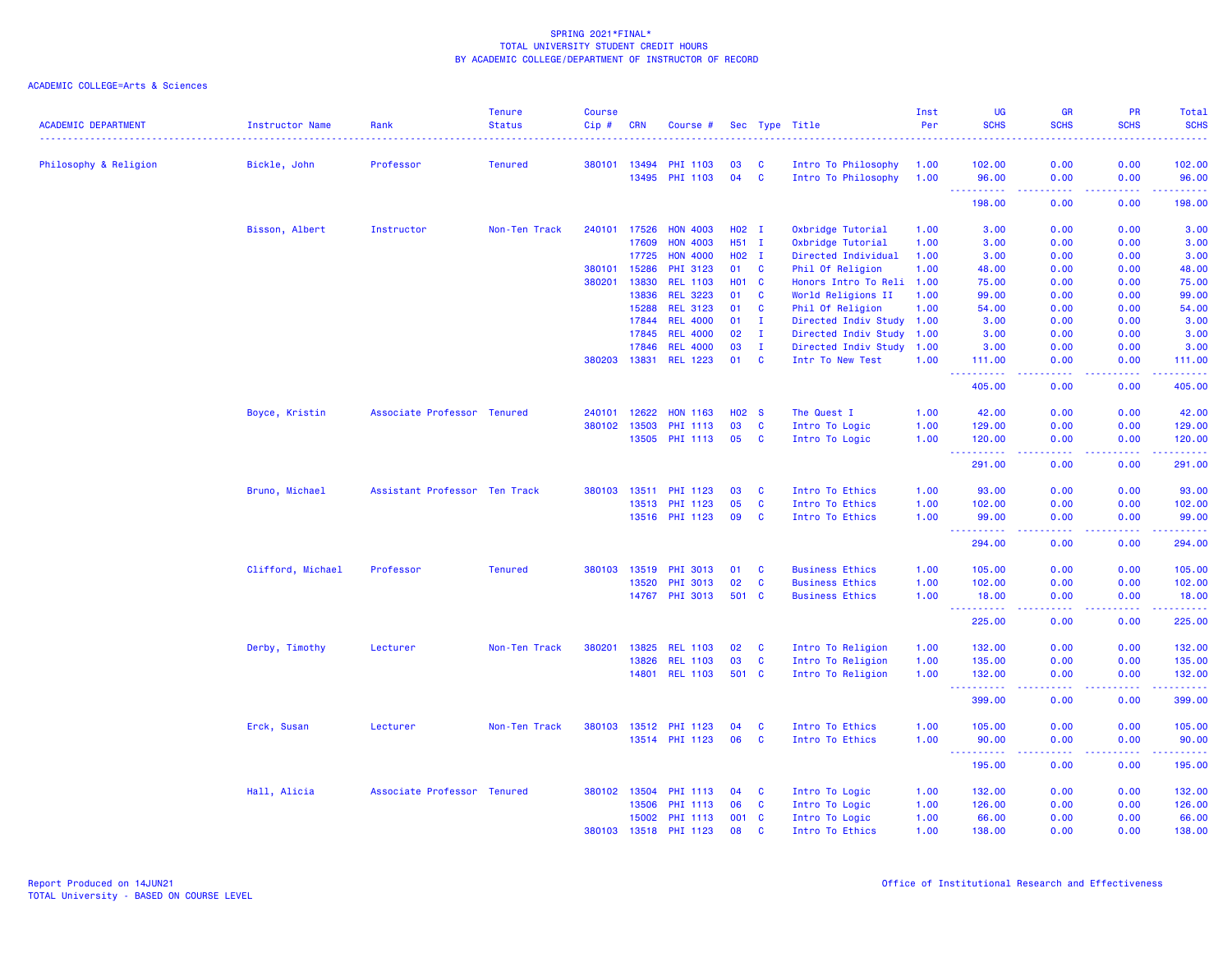# ACADEMIC COLLEGE=Arts & Sciences

| <b>ACADEMIC DEPARTMENT</b> | <b>Instructor Name</b>        | Rank                          | <b>Tenure</b><br><b>Status</b> | Course<br>Cip# | <b>CRN</b>   | Course #        |            |                   | Sec Type Title            | Inst<br>Per | <b>UG</b><br><b>SCHS</b>                                                                                      | <b>GR</b><br><b>SCHS</b> | PR<br><b>SCHS</b> | Total<br><b>SCHS</b><br>.                                                                                                                                                                 |
|----------------------------|-------------------------------|-------------------------------|--------------------------------|----------------|--------------|-----------------|------------|-------------------|---------------------------|-------------|---------------------------------------------------------------------------------------------------------------|--------------------------|-------------------|-------------------------------------------------------------------------------------------------------------------------------------------------------------------------------------------|
|                            |                               |                               |                                |                |              |                 |            |                   |                           |             | -----------                                                                                                   | .                        | . <u>.</u>        | -------                                                                                                                                                                                   |
|                            |                               |                               |                                |                |              |                 |            |                   |                           |             | 462.00                                                                                                        | 0.00                     | 0.00              | 462.00                                                                                                                                                                                    |
| Philosophy & Religion      | Hammons, Christopher Lecturer |                               | Non-Ten Track                  | 380101         | 14764        | <b>PHI 1103</b> |            | 501 C             | Intro To Philosophy       | 1.00        | 90.00                                                                                                         | 0.00                     | 0.00              | 90.00                                                                                                                                                                                     |
|                            |                               |                               |                                |                | 15003        | <b>PHI 1103</b> |            | 551 C             | Intro To Philosophy       | 1.00        | 18.00                                                                                                         | 0.00                     | 0.00              | 18.00                                                                                                                                                                                     |
|                            |                               |                               |                                |                | 380103 14766 | <b>PHI 1123</b> |            | 501 C             | Intro To Ethics           | 1.00        | 78.00<br>$\sim$ $\sim$ $\sim$<br>.                                                                            | 0.00<br>.                | 0.00<br>22222     | 78.00<br>. <b>.</b>                                                                                                                                                                       |
|                            |                               |                               |                                |                |              |                 |            |                   |                           |             | 186.00                                                                                                        | 0.00                     | 0.00              | 186.00                                                                                                                                                                                    |
|                            | Holt, Dale                    | Professor                     | <b>Tenured</b>                 |                | 380101 13522 | <b>PHI 3033</b> | 01         | <b>C</b>          | Hi West Phil: Part I 1.00 |             | 51.00                                                                                                         | 0.00                     | 0.00              | 51.00                                                                                                                                                                                     |
|                            |                               |                               |                                |                | 16948        | <b>PHI 7000</b> | 02         | I.                | Directed Indiv Study      | 1.00        | 0.00                                                                                                          | 3.00                     | 0.00              | 3.00                                                                                                                                                                                      |
|                            |                               |                               |                                |                | 17862        | PHI 4000        | 01         | $\mathbf{I}$      | Directed Indiv Study 1.00 |             | 3.00                                                                                                          | 0.00                     | 0.00              | 3.00                                                                                                                                                                                      |
|                            |                               |                               |                                | 380102         | 13507        | <b>PHI 1113</b> | 07         | <b>C</b>          | Intro To Logic            | 1.00        | 132.00                                                                                                        | 0.00                     | 0.00              | 132.00                                                                                                                                                                                    |
|                            |                               |                               |                                | 380103         | 13515        | <b>PHI 1123</b> | 07         | <b>C</b>          | Intro To Ethics           | 1.00        | 147.00<br>.<br>$\frac{1}{2} \left( \frac{1}{2} \right) \left( \frac{1}{2} \right) \left( \frac{1}{2} \right)$ | 0.00<br>.                | 0.00<br>22222     | 147.00<br>.                                                                                                                                                                               |
|                            |                               |                               |                                |                |              |                 |            |                   |                           |             | 333.00                                                                                                        | 3.00                     | 0.00              | 336.00                                                                                                                                                                                    |
|                            | Johnson, Gregory              | Instructor                    | Non-Ten Track                  | 380101         | 13499        | <b>PHI 1103</b> | 08         | <b>C</b>          | Intro To Philosophy       | 1.00        | 120.00                                                                                                        | 0.00                     | 0.00              | 120.00                                                                                                                                                                                    |
|                            |                               |                               |                                |                | 14225        | PHI 1103        | 201        | <b>C</b>          | Intro To Philosophy       | 1.00        | 51.00                                                                                                         | 0.00                     | 0.00              | 51.00                                                                                                                                                                                     |
|                            |                               |                               |                                |                | 380102 14765 | <b>PHI 1113</b> |            | 501 C             | Intro To Logic            | 1.00        | 51.00                                                                                                         | 0.00                     | 0.00              | 51.00                                                                                                                                                                                     |
|                            |                               |                               |                                | 380103         | 14226        | PHI 3013        | 201        | <b>C</b>          | <b>Business Ethics</b>    | 1.00        | 51.00<br>2.2.2.2.2.2<br>$\sim$ $\sim$ $\sim$                                                                  | 0.00<br>المتمامين        | 0.00<br>.         | 51.00<br>$\frac{1}{2} \left( \frac{1}{2} \right) \left( \frac{1}{2} \right) \left( \frac{1}{2} \right) \left( \frac{1}{2} \right) \left( \frac{1}{2} \right)$                             |
|                            |                               |                               |                                |                |              |                 |            |                   |                           |             | 273.00                                                                                                        | 0.00                     | 0.00              | 273.00                                                                                                                                                                                    |
|                            | Kallfelz, William             | Instructor                    | Non-Ten Track                  | 380103         | 13509        | <b>PHI 1123</b> | 01         | C                 | Intro To Ethics           | 1.00        | 129.00                                                                                                        | 0.00                     | 0.00              | 129.00                                                                                                                                                                                    |
|                            |                               |                               |                                |                | 13510        | PHI 1123        | 02         | <b>C</b>          | Intro To Ethics           | 1.00        | 135.00                                                                                                        | 0.00                     | 0.00              | 135.00                                                                                                                                                                                    |
|                            |                               |                               |                                | 380201         | 13827        | <b>REL 1103</b> | 04         | C                 | Intro To Religion         | 1.00        | 135.00                                                                                                        | 0.00                     | 0.00              | 135.00                                                                                                                                                                                    |
|                            |                               |                               |                                | 380204         | 13837        | <b>REL 3453</b> | 01         | C                 | Hinduism & Buddhism       | 1.00        | 33.00<br>$\sim$ $\sim$ $\sim$                                                                                 | 0.00<br>المتمامين        | 0.00<br>22222     | 33.00<br>$\begin{array}{cccccccccc} \bullet & \bullet & \bullet & \bullet & \bullet & \bullet & \bullet \end{array}$                                                                      |
|                            |                               |                               |                                |                |              |                 |            |                   |                           |             | 432.00                                                                                                        | 0.00                     | 0.00              | 432.00                                                                                                                                                                                    |
|                            | Moffatt, Barton               | Associate Professor Tenured   |                                | 380101         | 13524        | <b>PHI 3323</b> | 01         | C                 | Medical Ethics            | 1.00        | 108.00                                                                                                        | 0.00                     | 0.00              | 108.00                                                                                                                                                                                    |
|                            |                               |                               |                                |                | 13525        | <b>PHI 3323</b> | 02         | C                 | Medical Ethics            | 1.00        | 99.00<br><u>.</u>                                                                                             | 0.00<br>د د د د          | 0.00<br>.         | 99.00<br>$\begin{array}{cccccccccc} \bullet & \bullet & \bullet & \bullet & \bullet & \bullet & \bullet \end{array}$                                                                      |
|                            |                               |                               |                                |                |              |                 |            |                   |                           |             | 207.00                                                                                                        | 0.00                     | 0.00              | 207.00                                                                                                                                                                                    |
|                            | Montgomery, Robert            | Lecturer                      | Non-Ten Track                  | 380201         | 13828        | <b>REL 1103</b> | 05         | C                 | Intro To Religion         | 1.00        | 135.00                                                                                                        | 0.00                     | 0.00              | 135.00                                                                                                                                                                                    |
|                            |                               |                               |                                |                | 13829        | <b>REL 1103</b> | 06         | $\mathbf{C}$      | Intro To Religion         | 1.00        | 129.00                                                                                                        | 0.00                     | 0.00              | 129.00                                                                                                                                                                                    |
|                            |                               |                               |                                | 451101         | 13882        | SO 1203         | 01         | C                 | Sociology of Familie 1.00 |             | 285.00                                                                                                        | 0.00                     | 0.00              | 285.00                                                                                                                                                                                    |
|                            |                               |                               |                                |                | 13883        | SO 1203         | 02         | C                 | Sociology of Familie 1.00 |             | 240.00<br>----------                                                                                          | 0.00<br>وبالمحام         | 0.00              | 240.00<br>$\frac{1}{2} \left( \frac{1}{2} \right) \left( \frac{1}{2} \right) \left( \frac{1}{2} \right) \left( \frac{1}{2} \right) \left( \frac{1}{2} \right) \left( \frac{1}{2} \right)$ |
|                            |                               |                               |                                |                |              |                 |            |                   |                           |             | 789.00                                                                                                        | 0.00                     | 0.00              | 789.00                                                                                                                                                                                    |
|                            | Neal, Anthony                 | Associate Professor Ten Track |                                | 240101         | 12625        | <b>HON 1173</b> |            | H <sub>02</sub> S | The Quest II              | 1.00        | 36.00                                                                                                         | 0.00                     | 0.00              | 36.00                                                                                                                                                                                     |
|                            |                               |                               |                                |                | 12627        | <b>HON 1173</b> | H04 S      |                   | The Quest II              | 1.00        | 36.00                                                                                                         | 0.00                     | 0.00              | 36.00                                                                                                                                                                                     |
|                            |                               |                               |                                |                | 14937        | <b>HON 3183</b> | H51 S      |                   | Honors Seminar - Hum      | 1.00        | 24.00                                                                                                         | 0.00                     | 0.00              | 24.00                                                                                                                                                                                     |
|                            |                               |                               |                                |                | 18055        | <b>HON 4003</b> | <b>HO5</b> | $\mathbf{I}$      | Oxbridge Tutorial         | 1.00        | 3.00                                                                                                          | 0.00                     | 0.00              | 3.00                                                                                                                                                                                      |
|                            |                               |                               |                                | 380101         | 18116        | <b>PHI 4000</b> | 02         | $\mathbf{I}$      | Directed Indiv Study 1.00 |             | 3.00                                                                                                          | 0.00                     | 0.00              | 3.00                                                                                                                                                                                      |
|                            |                               |                               |                                | 380199         | 15287        | <b>PHI 3183</b> | 01         | <b>C</b>          | African American Phi 1.00 |             | 33.00<br>.                                                                                                    | 0.00<br>الداعات عا       | 0.00<br>.         | 33.00<br>.                                                                                                                                                                                |
|                            |                               |                               |                                |                |              |                 |            |                   |                           |             | 135.00                                                                                                        | 0.00                     | 0.00              | 135.00                                                                                                                                                                                    |
|                            | Rodeiro, Manuel               | Assistant Professor Ten Track |                                | 380101         | 13493        | <b>PHI 1103</b> | 02         | C                 | Intro To Philosophy       | 1.00        | 102.00                                                                                                        | 0.00                     | 0.00              | 102.00                                                                                                                                                                                    |
|                            |                               |                               |                                |                | 15285        | <b>PHI 3113</b> | 01         | <b>C</b>          | Philosophy Of Law         | 1.00        | 66.00                                                                                                         | 0.00                     | 0.00              | 66.00                                                                                                                                                                                     |

Report Produced on 14JUN21 Office of Institutional Research and Effectiveness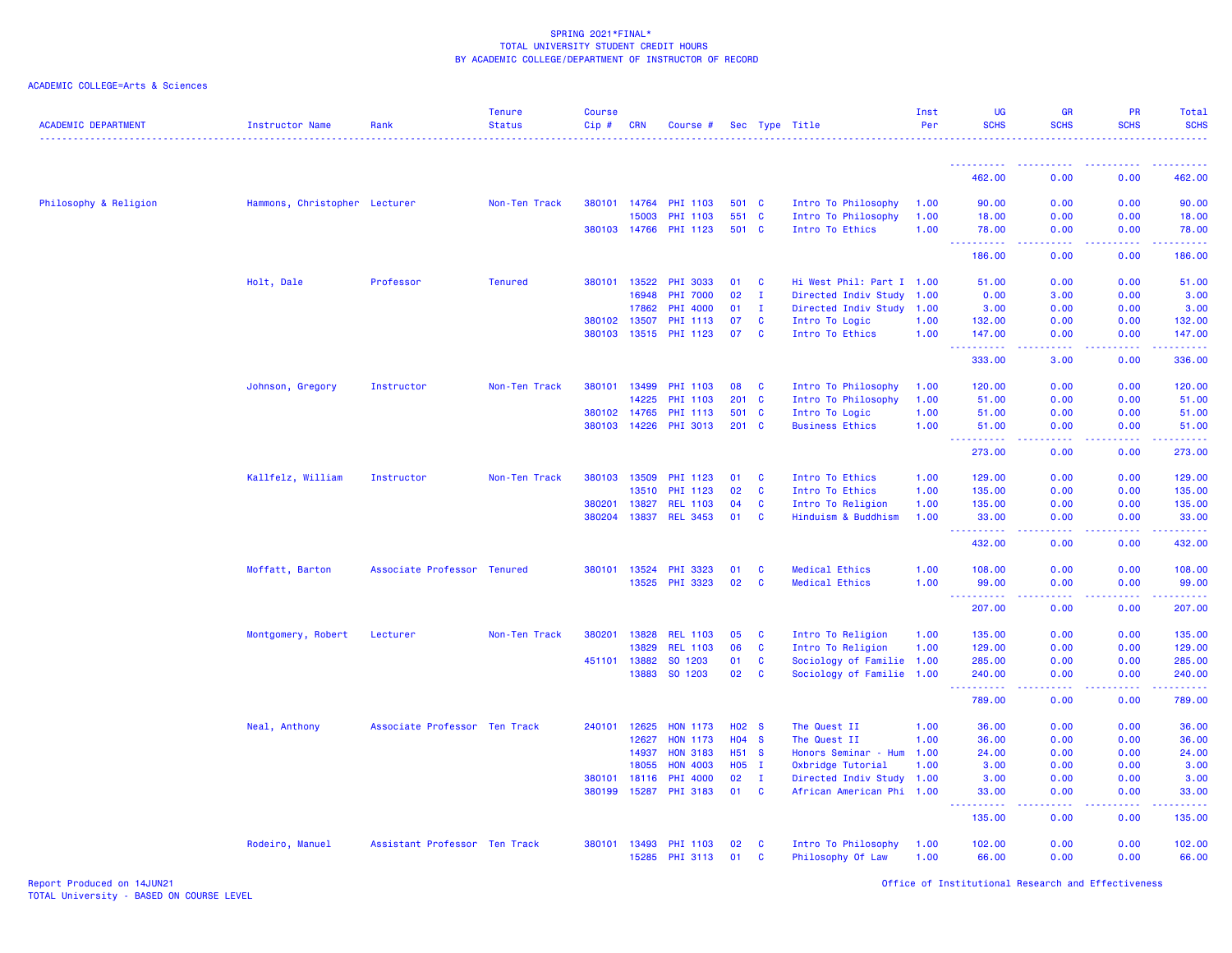| <b>ACADEMIC DEPARTMENT</b>                                      | <b>Instructor Name</b> | Rank                        | <b>Tenure</b><br><b>Status</b> | <b>Course</b><br>Cip# | <b>CRN</b> | Course #              |           |              | Sec Type Title            | Inst<br>Per | UG<br><b>SCHS</b>     | <b>GR</b><br><b>SCHS</b>                                                                                    | <b>PR</b><br><b>SCHS</b>                          | Total<br><b>SCHS</b>  |
|-----------------------------------------------------------------|------------------------|-----------------------------|--------------------------------|-----------------------|------------|-----------------------|-----------|--------------|---------------------------|-------------|-----------------------|-------------------------------------------------------------------------------------------------------------|---------------------------------------------------|-----------------------|
|                                                                 |                        |                             |                                |                       |            |                       |           |              |                           |             | 168,00                | 0.00                                                                                                        | 0.00                                              | . <b>.</b><br>168,00  |
| Philosophy & Religion                                           | Thompson, James        | Associate Professor Tenured |                                |                       |            | 380101 13492 PHI 1103 | 01 C      |              | Intro To Philosophy       | 1.00        | 102,00                | 0.00                                                                                                        | 0.00                                              | 102.00                |
|                                                                 |                        |                             |                                |                       |            |                       |           |              |                           |             | -----------<br>102.00 | $\frac{1}{2} \left( \frac{1}{2} \right) \left( \frac{1}{2} \right) \left( \frac{1}{2} \right)$<br>.<br>0.00 | .<br>0.00                                         | 102.00                |
|                                                                 | Waite, Seth            | Lecturer                    | Non-Ten Track                  | 380101                | 13497      | <b>PHI 1103</b>       | 06        | - C          | Intro To Philosophy       | 1.00        | 129.00                | 0.00                                                                                                        | 0.00                                              | 129.00                |
|                                                                 |                        |                             |                                |                       | 13498      | <b>PHI 1103</b>       | 07        | - C          | Intro To Philosophy       | 1.00        | 126,00                | 0.00                                                                                                        | 0.00                                              | 126.00                |
|                                                                 |                        |                             |                                | 380102                | 13501      | <b>PHI 1113</b>       | 01        | $\mathbf{C}$ | Intro To Logic            | 1.00        | 117,00                | 0.00                                                                                                        | 0.00                                              | 117.00                |
|                                                                 |                        |                             |                                |                       |            | 13502 PHI 1113        | 02        | $\mathbf{C}$ | Intro To Logic            | 1.00        | 132.00                | 0.00<br>-----------                                                                                         | 0.00<br>. <u>.</u> .                              | 132.00                |
|                                                                 |                        |                             |                                |                       |            |                       |           |              |                           |             | -----------<br>504.00 | 0.00                                                                                                        | 0.00                                              | -------<br>504.00     |
|                                                                 | Witt, Joseph           | Associate Professor Tenured |                                | 380201                | 13833      | <b>REL 3033</b>       | 01        | - C          | Theory & Method in R 1.00 |             | 36.00                 | 0.00                                                                                                        | 0.00                                              | 36.00                 |
|                                                                 |                        |                             |                                |                       | 13834      | <b>REL 3113</b>       | $CO1$ $C$ |              | Religions & Environm 1.00 |             | 48.00                 | 0.00                                                                                                        | 0.00                                              | 48.00                 |
|                                                                 |                        |                             |                                |                       |            |                       |           |              |                           |             | -----------<br>84.00  | .<br>0.00                                                                                                   | $\cdots$<br><b><i><u><u>.</u></u></i></b><br>0.00 | .<br>84.00            |
| ====================================                            |                        |                             |                                |                       |            |                       |           |              |                           |             | ==========            | ==========                                                                                                  | ==========                                        | ==========            |
| Philosophy & Religion<br>====================================== |                        |                             |                                |                       |            |                       |           |              |                           |             | 5682.00<br>========== | 3.00<br>==========                                                                                          | 0.00<br>-----------                               | 5685.00<br>========== |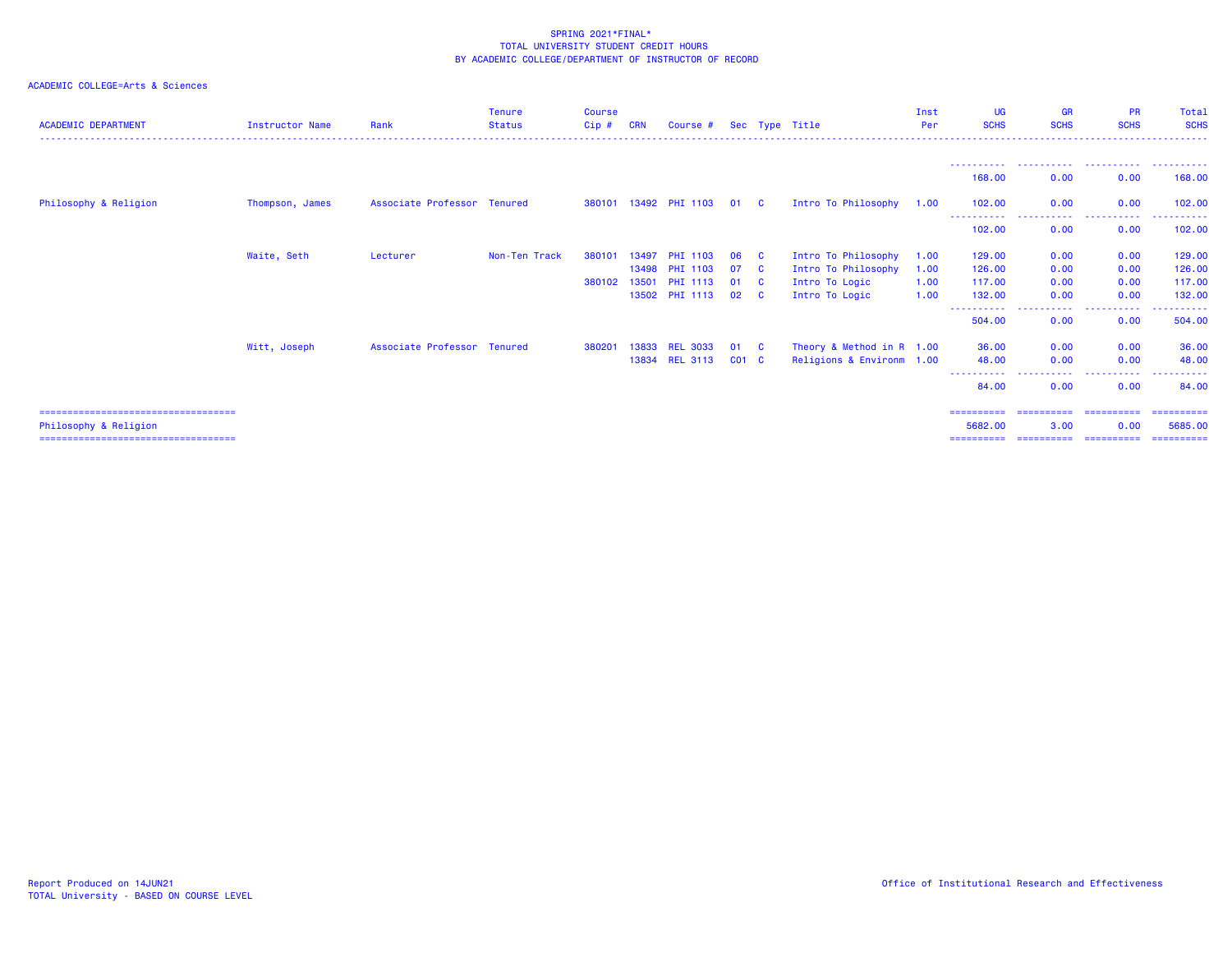ACADEMIC COLLEGE=Arts & Sciences

| <b>ACADEMIC DEPARTMENT</b> | Instructor Name     | Rank                              | <b>Tenure</b><br><b>Status</b> | <b>Course</b><br>Cip# | <b>CRN</b>   | Course #              |                 |              | Sec Type Title                               | Inst<br>Per | <b>UG</b><br><b>SCHS</b>                 | GR<br><b>SCHS</b>                                                                                                                                             | PR<br><b>SCHS</b> | Total<br><b>SCHS</b>                                                                                                 |
|----------------------------|---------------------|-----------------------------------|--------------------------------|-----------------------|--------------|-----------------------|-----------------|--------------|----------------------------------------------|-------------|------------------------------------------|---------------------------------------------------------------------------------------------------------------------------------------------------------------|-------------------|----------------------------------------------------------------------------------------------------------------------|
|                            |                     | Professor                         | <b>Tenured</b>                 | 400801                | 13486        | PH 6333               | 01              | <b>C</b>     |                                              |             | 0.00                                     | 9.00                                                                                                                                                          | 0.00              | 9.00                                                                                                                 |
| Physics & Astronomy        | Afanasjev, Anatoli  |                                   |                                |                       | 17446        | <b>PH 9000</b>        | 01              | D            | Electromag Fields II 1.00<br>Research / Diss | 1.00        | 0.00                                     | 24.00                                                                                                                                                         | 0.00              | 24.00                                                                                                                |
|                            |                     |                                   |                                |                       | 400805 13481 | PH 4333               | 01              | <b>C</b>     | Electromag Fields II 1.00                    |             | 12.00                                    | 0.00                                                                                                                                                          | 0.00              | 12.00                                                                                                                |
|                            |                     |                                   |                                |                       |              |                       |                 |              |                                              |             | 222222                                   | .                                                                                                                                                             | 22222             | .                                                                                                                    |
|                            |                     |                                   |                                |                       |              |                       |                 |              |                                              |             | 12.00                                    | 33.00                                                                                                                                                         | 0.00              | 45.00                                                                                                                |
|                            | Alali, Haifa        | Grad Teach Assist                 | Not Applicable                 | 400801                |              | 13370 PH 1011         | 01 L            |              | Physical Science Lab 0.99                    |             | 12.87                                    | 0.00                                                                                                                                                          | 0.00              | 12.87                                                                                                                |
|                            |                     |                                   |                                |                       | 13371        | PH 1011               | 02              | -L           | Physical Science Lab 0.99                    |             | 15.84                                    | 0.00                                                                                                                                                          | 0.00              | 15.84                                                                                                                |
|                            |                     |                                   |                                |                       | 13373        | PH 1011               | 04              | -L           | Physical Science Lab 0.99                    |             | 17.82                                    | 0.00                                                                                                                                                          | 0.00              | 17.82                                                                                                                |
|                            |                     |                                   |                                |                       | 13374        | PH 1011               | 05              | -L           | Physical Science Lab 0.99                    |             | 15.84                                    | 0.00                                                                                                                                                          | 0.00              | 15.84                                                                                                                |
|                            |                     |                                   |                                |                       |              | 13376 PH 1011         | 07              | - L          | Physical Science Lab 0.99                    |             | 13.86<br>.                               | 0.00<br>الداعات عا                                                                                                                                            | 0.00<br>22222     | 13.86<br>.                                                                                                           |
|                            |                     |                                   |                                |                       |              |                       |                 |              |                                              |             | 76.23                                    | 0.00                                                                                                                                                          | 0.00              | 76.23                                                                                                                |
|                            | Ariunbold, Gombojav | Assistant Professor Ten Track     |                                | 400801                | 13465        | PH 2233               | 02              | <b>C</b>     | Physics III                                  | 1.00        | 33.00                                    | 0.00                                                                                                                                                          | 0.00              | 33.00                                                                                                                |
|                            |                     |                                   |                                |                       | 13466        | PH 2233               | 03              | $\mathbf{C}$ | <b>Physics III</b>                           | 1.00        | 72.00                                    | 0.00                                                                                                                                                          | 0.00              | 72.00                                                                                                                |
|                            |                     |                                   |                                |                       |              | 17492 PH 9000         | 13 <sub>1</sub> | D            | Research / Diss                              | 1.00        | 0.00<br>$  -$                            | 11.00<br>$\frac{1}{2} \left( \frac{1}{2} \right) \left( \frac{1}{2} \right) \left( \frac{1}{2} \right) \left( \frac{1}{2} \right)$                            | 0.00<br>22222     | 11.00<br>22222)                                                                                                      |
|                            |                     |                                   |                                |                       |              |                       |                 |              |                                              |             | 105.00                                   | 11.00                                                                                                                                                         | 0.00              | 116.00                                                                                                               |
|                            | Arnoldus, Henk      | Professor                         | <b>Tenured</b>                 |                       | 400801 13435 | PH 2213               | 04              | <b>C</b>     | Physics I                                    | 1.00        | 99.00                                    | 0.00                                                                                                                                                          | 0.00              | 99.00                                                                                                                |
|                            |                     |                                   |                                |                       | 17781        | <b>PH 9000</b>        | 15              | D            | Research / Diss                              | 1.00        | 0.00                                     | 9.00                                                                                                                                                          | 0.00              | 9.00                                                                                                                 |
|                            |                     |                                   |                                | 400810                | 15898        | PH 8233               | 01              | $\mathbf{C}$ | Meth Theoret Ph I                            | 1.00        | 0.00<br>.                                | 15.00<br>22222                                                                                                                                                | 0.00<br>22222     | 15.00<br>.                                                                                                           |
|                            |                     |                                   |                                |                       |              |                       |                 |              |                                              |             | 99.00                                    | 24.00                                                                                                                                                         | 0.00              | 123.00                                                                                                               |
|                            | Clay, Rudolf        | Professor                         | <b>Tenured</b>                 | 400801                | 15894        | PH 4413               | 01              | <b>C</b>     | Thermal Physics                              | 1.00        | 30.00                                    | 0.00                                                                                                                                                          | 0.00              | 30.00                                                                                                                |
|                            |                     |                                   |                                |                       | 15896        | PH 6413               | 01              | $\mathbf{C}$ | Thermal Physics                              | 1.00        | 0.00                                     | 3.00                                                                                                                                                          | 0.00              | 3.00                                                                                                                 |
|                            |                     |                                   |                                |                       | 17483        | <b>PH 9000</b>        | 11 <sub>1</sub> | D            | Research / Diss                              | 1.00        | 0.00                                     | 9.00                                                                                                                                                          | 0.00              | 9.00                                                                                                                 |
|                            |                     |                                   |                                |                       |              |                       |                 |              |                                              |             | 30,00                                    | 12.00                                                                                                                                                         | 0.00              | 42.00                                                                                                                |
|                            | Collins, Eric       | Research Assist Pro Non-Ten Track |                                |                       |              | 140501 10026 ABE 3303 | 01 C            |              | Transport in Bio Eng 1.00                    |             | 180.00<br>.<br>$   -$                    | 0.00<br>.                                                                                                                                                     | 0.00<br>.         | 180.00<br><u>.</u>                                                                                                   |
|                            |                     |                                   |                                |                       |              |                       |                 |              |                                              |             | 180.00                                   | 0.00                                                                                                                                                          | 0.00              | 180.00                                                                                                               |
|                            | Crider, Benjamin    | Assistant Professor Ten Track     |                                |                       | 400801 13430 | PH 1133               | 01              | $\mathbf{C}$ | Gen Physics III                              | 1.00        | 114.00                                   | 0.00                                                                                                                                                          | 0.00              | 114.00                                                                                                               |
|                            |                     |                                   |                                |                       |              | 17447 PH 9000         | 02              | D            | Research / Diss                              | 1.00        | 0.00<br><b>.</b> .                       | 12.00<br>$\frac{1}{2} \left( \frac{1}{2} \right) \left( \frac{1}{2} \right) \left( \frac{1}{2} \right) \left( \frac{1}{2} \right) \left( \frac{1}{2} \right)$ | 0.00<br>22222     | 12.00<br>$\begin{array}{cccccccccc} \bullet & \bullet & \bullet & \bullet & \bullet & \bullet & \bullet \end{array}$ |
|                            |                     |                                   |                                |                       |              |                       |                 |              |                                              |             | 114.00                                   | 12.00                                                                                                                                                         | 0.00              | 126.00                                                                                                               |
|                            | Dunne, James        | Professor                         | <b>Tenured</b>                 |                       |              | 400801 17448 PH 9000  | 03              | D            | Research / Diss                              | 1.00        | 0.00                                     | 6.00                                                                                                                                                          | 0.00              | 6.00                                                                                                                 |
|                            |                     |                                   |                                |                       |              |                       |                 |              |                                              |             | $\sim$ $\sim$ $\sim$<br><u>.</u><br>0.00 | $\frac{1}{2} \left( \frac{1}{2} \right) \left( \frac{1}{2} \right) \left( \frac{1}{2} \right)$<br>6.00                                                        | .<br>0.00         | الداعات عاد<br>6.00                                                                                                  |
|                            | Dutta, Dipangkar    | Professor                         | <b>Tenured</b>                 |                       | 400801 17449 | <b>PH 9000</b>        | 04              | D            | Research / Diss                              | 1.00        | 0.00                                     | 34.00                                                                                                                                                         | 0.00              | 34.00                                                                                                                |
|                            |                     |                                   |                                |                       |              | 400810 17143 PH 8323  | 01              | $\mathbf{C}$ | Electromagnetic Theo 1.00                    |             | 0.00                                     | 21.00                                                                                                                                                         | 0.00              | 21.00                                                                                                                |
|                            |                     |                                   |                                |                       |              |                       |                 |              |                                              |             | .<br>$  -$                               | $-1 - 1 - 1 = 1$                                                                                                                                              | .                 | .                                                                                                                    |
|                            |                     |                                   |                                |                       |              |                       |                 |              |                                              |             | 0.00                                     | 55.00                                                                                                                                                         | 0.00              | 55.00                                                                                                                |
|                            | El Fassi, Lamiaa    | Associate Professor Tenured       |                                | 400801                | 13480        | PH 4223               | 01              | <b>C</b>     | Intermediate Mechani 1.00                    |             | 3.00                                     | 0.00                                                                                                                                                          | 0.00              | 3.00                                                                                                                 |
|                            |                     |                                   |                                |                       | 13485        | PH 6223               | 01              | $\mathbf{C}$ | <b>Inter Mechanics</b>                       | 1.00        | 0.00                                     | 12.00                                                                                                                                                         | 0.00              | 12.00                                                                                                                |
|                            |                     |                                   |                                |                       | 17450        | <b>PH 9000</b>        | 05              | D            | Research / Diss                              | 1.00        | 0.00                                     | 11.00                                                                                                                                                         | 0.00              | 11.00                                                                                                                |
|                            |                     |                                   |                                | 400899                | 15912        | PH 8111               | 01              | <b>S</b>     | Seminars and Colloqu 1.00                    |             | 0.00                                     | 31.00                                                                                                                                                         | 0.00              | 31.00                                                                                                                |

Report Produced on 14JUN21 Office of Institutional Research and Effectiveness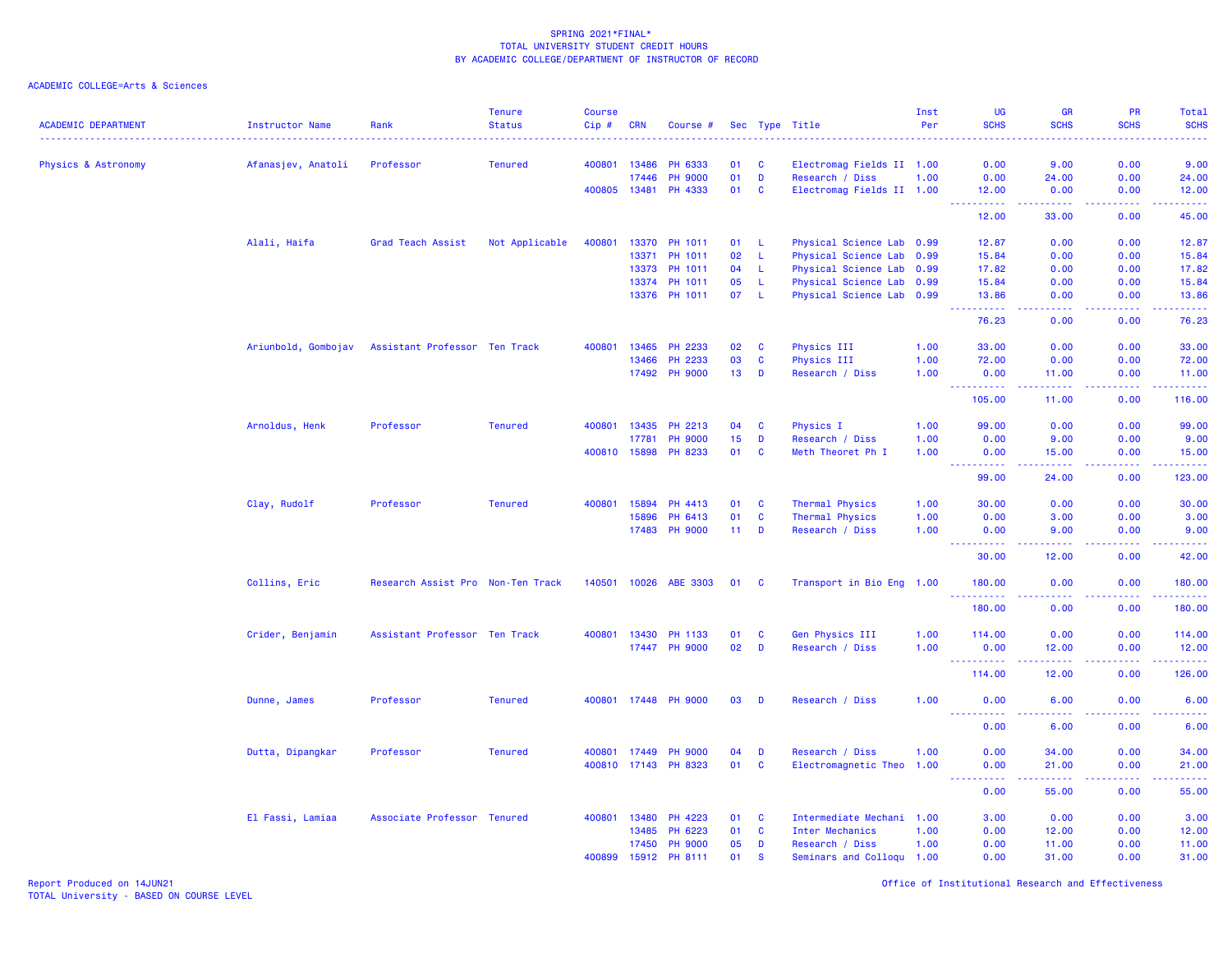| <b>ACADEMIC DEPARTMENT</b> | <b>Instructor Name</b> | Rank              | <b>Tenure</b><br><b>Status</b> | <b>Course</b><br>Cip# | <b>CRN</b>     | Course #           |                 |              | Sec Type Title            | Inst<br>Per  | UG<br><b>SCHS</b>                                                                                    | <b>GR</b><br><b>SCHS</b>                                                                                                                             | PR<br><b>SCHS</b>                                                                                                                                            | Total<br><b>SCHS</b><br>.                                                                                                                            |
|----------------------------|------------------------|-------------------|--------------------------------|-----------------------|----------------|--------------------|-----------------|--------------|---------------------------|--------------|------------------------------------------------------------------------------------------------------|------------------------------------------------------------------------------------------------------------------------------------------------------|--------------------------------------------------------------------------------------------------------------------------------------------------------------|------------------------------------------------------------------------------------------------------------------------------------------------------|
|                            |                        |                   |                                |                       |                |                    |                 |              |                           |              | <u>.</u>                                                                                             | $\frac{1}{2} \left( \frac{1}{2} \right) \left( \frac{1}{2} \right) \left( \frac{1}{2} \right) \left( \frac{1}{2} \right) \left( \frac{1}{2} \right)$ | .                                                                                                                                                            | $\frac{1}{2} \left( \frac{1}{2} \right) \left( \frac{1}{2} \right) \left( \frac{1}{2} \right) \left( \frac{1}{2} \right) \left( \frac{1}{2} \right)$ |
|                            |                        |                   |                                |                       |                |                    |                 |              |                           |              | 3.00                                                                                                 | 54.00                                                                                                                                                | 0.00                                                                                                                                                         | 57.00                                                                                                                                                |
| Physics & Astronomy        | Fox, Daniel            | Lecturer          | Non-Ten Track                  | 400801                | 13434          | PH 2213            | 03              | <b>C</b>     | Physics I                 | 1.00         | 168.00                                                                                               | 0.00                                                                                                                                                 | 0.00                                                                                                                                                         | 168.00                                                                                                                                               |
|                            |                        |                   |                                |                       | 13436          | PH 2213            | 05              | C            | Physics I                 | 1.00         | 168.00<br>$\sim$ $\sim$<br>$\omega_{\alpha}=\omega_{\alpha}=\omega_{\alpha}$                         | 0.00<br>$\sim$ $\sim$ $\sim$ $\sim$                                                                                                                  | 0.00<br>.                                                                                                                                                    | 168.00<br>22222                                                                                                                                      |
|                            |                        |                   |                                |                       |                |                    |                 |              |                           |              | 336.00                                                                                               | 0.00                                                                                                                                                 | 0.00                                                                                                                                                         | 336.00                                                                                                                                               |
|                            | Geneser, Claire        | Grad Teach Assist | Not Applicable                 | 400801                | 13393          | PH 1113            | 04              | К            | Gen Physics I             | 0.99         | 0.00                                                                                                 | 0.00                                                                                                                                                 | 0.00                                                                                                                                                         | 0.00                                                                                                                                                 |
|                            |                        |                   |                                |                       | 13394          | PH 1113            | 05              | К            | Gen Physics I             | 0.99         | 0.00                                                                                                 | 0.00                                                                                                                                                 | 0.00                                                                                                                                                         | 0.00                                                                                                                                                 |
|                            |                        |                   |                                |                       | 13395          | PH 1113            | 06              | К            | Gen Physics I             | 0.99         | 0.00                                                                                                 | 0.00                                                                                                                                                 | 0.00                                                                                                                                                         | 0.00                                                                                                                                                 |
|                            |                        |                   |                                |                       | 13396          | PH 1113            | 07              | $\mathsf K$  | <b>Gen Physics I</b>      | 0.99         | 0.00                                                                                                 | 0.00                                                                                                                                                 | 0.00                                                                                                                                                         | 0.00                                                                                                                                                 |
|                            |                        |                   |                                |                       | 13397          | PH 1113            | 08              | К            | Gen Physics I             | 0.99         | 0.00                                                                                                 | 0.00                                                                                                                                                 | 0.00                                                                                                                                                         | 0.00                                                                                                                                                 |
|                            |                        |                   |                                |                       | 13398          | PH 1113            | 09              | K            | <b>Gen Physics I</b>      | 0.99         | 0.00                                                                                                 | 0.00                                                                                                                                                 | 0.00                                                                                                                                                         | 0.00                                                                                                                                                 |
|                            |                        |                   |                                |                       | 13399          | PH 1113            | 10              | К            | Gen Physics I             | 0.99         | 0.00                                                                                                 | 0.00                                                                                                                                                 | 0.00                                                                                                                                                         | 0.00                                                                                                                                                 |
|                            |                        |                   |                                |                       | 13400          | PH 1113            | 11              | К            | Gen Physics I             | 0.99         | 0.00                                                                                                 | 0.00                                                                                                                                                 | 0.00                                                                                                                                                         | 0.00                                                                                                                                                 |
|                            |                        |                   |                                |                       | 13401          | PH 1113            | 12              | K            | <b>Gen Physics I</b>      | 0.99         | 0.00                                                                                                 | 0.00                                                                                                                                                 | 0.00                                                                                                                                                         | 0.00                                                                                                                                                 |
|                            |                        |                   |                                |                       | 13402          | PH 1113            | 13              | К            | Gen Physics I             | 0.99         | 0.00                                                                                                 | 0.00                                                                                                                                                 | 0.00                                                                                                                                                         | 0.00                                                                                                                                                 |
|                            |                        |                   |                                |                       | 13403          | PH 1113            | 14              | К            | Gen Physics I             | 0.99         | 0.00                                                                                                 | 0.00                                                                                                                                                 | 0.00                                                                                                                                                         | 0.00                                                                                                                                                 |
|                            |                        |                   |                                |                       |                | 13404 PH 1113      | 15              | K            | <b>Gen Physics I</b>      | 0.99         | 0.00<br>----                                                                                         | 0.00<br>$\sim$ $\sim$ $\sim$ $\sim$                                                                                                                  | 0.00                                                                                                                                                         | 0.00                                                                                                                                                 |
|                            |                        |                   |                                |                       |                |                    |                 |              |                           |              | 0.00                                                                                                 | 0.00                                                                                                                                                 | 0.00                                                                                                                                                         | 0.00                                                                                                                                                 |
|                            | Harris, Ien            | Grad Teach Assist | Not Applicable                 | 400801                | 13431          | PH 1133            | 02              | К            | Gen Physics III           | 0.99         | 0.00                                                                                                 | 0.00                                                                                                                                                 | 0.00                                                                                                                                                         | 0.00                                                                                                                                                 |
|                            |                        |                   |                                |                       | 13432          | PH 1133            | 03              | K            | Gen Physics III           | 0.99         | 0.00                                                                                                 | 0.00                                                                                                                                                 | 0.00                                                                                                                                                         | 0.00                                                                                                                                                 |
|                            |                        |                   |                                |                       | 13450          | PH 2223            | 05              | К            | Physics II                | 0.99         | 0.00                                                                                                 | 0.00                                                                                                                                                 | 0.00                                                                                                                                                         | 0.00                                                                                                                                                 |
|                            |                        |                   |                                |                       | 13451          | PH 2223            | 06              | К            | Physics II                | 0.99         | 0.00                                                                                                 | 0.00                                                                                                                                                 | 0.00                                                                                                                                                         | 0.00                                                                                                                                                 |
|                            |                        |                   |                                |                       | 13452          | PH 2223            | 07              | K            | Physics II                | 0.99         | 0.00                                                                                                 | 0.00                                                                                                                                                 | 0.00                                                                                                                                                         | 0.00                                                                                                                                                 |
|                            |                        |                   |                                |                       | 13453          | PH 2223            | 08              | К            | Physics II                | 0.99         | 0.00                                                                                                 | 0.00                                                                                                                                                 | 0.00                                                                                                                                                         | 0.00                                                                                                                                                 |
|                            |                        |                   |                                |                       | 13454          | PH 2223            | 09              | К            | Physics II                | 0.99         | 0.00                                                                                                 | 0.00                                                                                                                                                 | 0.00                                                                                                                                                         | 0.00                                                                                                                                                 |
|                            |                        |                   |                                |                       | 13455          | PH 2223            | 10 <sub>1</sub> | К            | <b>Physics II</b>         | 0.99         | 0.00                                                                                                 | 0.00                                                                                                                                                 | 0.00                                                                                                                                                         | 0.00                                                                                                                                                 |
|                            |                        |                   |                                |                       | 13456          | PH 2223            | 11              | К<br>K       | Physics II                | 0.99         | 0.00                                                                                                 | 0.00                                                                                                                                                 | 0.00                                                                                                                                                         | 0.00                                                                                                                                                 |
|                            |                        |                   |                                |                       | 13457          | PH 2223            | 12              |              | Physics II                | 0.99         | 0.00                                                                                                 | 0.00                                                                                                                                                 | 0.00                                                                                                                                                         | 0.00                                                                                                                                                 |
|                            |                        |                   |                                |                       | 13458          | PH 2223<br>PH 2223 | 13              | К            | Physics II                | 0.99         | 0.00                                                                                                 | 0.00<br>0.00                                                                                                                                         | 0.00                                                                                                                                                         | 0.00                                                                                                                                                 |
|                            |                        |                   |                                |                       | 13459<br>13460 | PH 2223            | 14<br>15        | К<br>K       | Physics II<br>Physics II  | 0.99<br>0.99 | 0.00<br>0.00                                                                                         | 0.00                                                                                                                                                 | 0.00<br>0.00                                                                                                                                                 | 0.00<br>0.00                                                                                                                                         |
|                            |                        |                   |                                |                       | 15880          | PH 1133            | 04              | K            | Gen Physics III           | 0.99         | 0.00                                                                                                 | 0.00                                                                                                                                                 | 0.00                                                                                                                                                         | 0.00                                                                                                                                                 |
|                            |                        |                   |                                |                       |                |                    |                 |              |                           |              | $\sim$ $\sim$ $\sim$<br>.<br>0.00                                                                    | ولايات<br>0.00                                                                                                                                       | $\frac{1}{2} \left( \frac{1}{2} \right) \left( \frac{1}{2} \right) \left( \frac{1}{2} \right) \left( \frac{1}{2} \right) \left( \frac{1}{2} \right)$<br>0.00 | المتمامين<br>0.00                                                                                                                                    |
|                            | Inkoom, Godfred        | Instructor        | Non-Ten Track                  | 400801                | 13390          | PH 1113            | 01              | C            | Gen Physics I             | 1.00         | 162.00                                                                                               | 0.00                                                                                                                                                 | 0.00                                                                                                                                                         | 162.00                                                                                                                                               |
|                            |                        |                   |                                |                       | 13391          | PH 1113            | 02              | C            | Gen Physics I             | 1.00         | 171.00                                                                                               | 0.00                                                                                                                                                 | 0.00                                                                                                                                                         | 171.00                                                                                                                                               |
|                            |                        |                   |                                |                       | 13411          | PH 1123            | 03              | C            | Gen Physics II            | 1.00         | 186.00                                                                                               | 0.00                                                                                                                                                 | 0.00                                                                                                                                                         | 186.00                                                                                                                                               |
|                            |                        |                   |                                |                       | 13412          | PH 1123            | 04              | $\mathbf{C}$ | Gen Physics II            | 1.00         | 159.00                                                                                               | 0.00                                                                                                                                                 | 0.00                                                                                                                                                         | 159.00                                                                                                                                               |
|                            |                        |                   |                                |                       | 14986          | PH 2213            | 001             | <b>C</b>     | <b>Physics I</b>          | 1.00         | 54.00                                                                                                | 0.00                                                                                                                                                 | 0.00                                                                                                                                                         | 54.00                                                                                                                                                |
|                            |                        |                   |                                |                       | 17260          | PH 2213            | 002 C           |              | Physics I                 | 1.00         | 57.00<br><u>.</u><br>$\frac{1}{2} \left( \frac{1}{2} \right) \frac{1}{2} \left( \frac{1}{2} \right)$ | 0.00<br>.                                                                                                                                            | 0.00<br>.                                                                                                                                                    | 57.00<br>.                                                                                                                                           |
|                            |                        |                   |                                |                       |                |                    |                 |              |                           |              | 789.00                                                                                               | 0.00                                                                                                                                                 | 0.00                                                                                                                                                         | 789.00                                                                                                                                               |
|                            | Kim, Seong-Gon         | Professor         | <b>Tenured</b>                 | 400801                | 17488          | <b>PH 9000</b>     | 12              | D            | Research / Diss           | 1.00         | 0.00                                                                                                 | 27.00                                                                                                                                                | 0.00                                                                                                                                                         | 27.00                                                                                                                                                |
|                            |                        |                   |                                | 400804                | 17358          | PH 8753            | 01              | C            | Quantum Mechanics II 1.00 |              | 0.00                                                                                                 | 6.00                                                                                                                                                 | 0.00                                                                                                                                                         | 6.00                                                                                                                                                 |
|                            |                        |                   |                                |                       |                |                    |                 |              |                           |              | .                                                                                                    | .                                                                                                                                                    |                                                                                                                                                              |                                                                                                                                                      |
|                            |                        |                   |                                |                       |                |                    |                 |              |                           |              | 0.00                                                                                                 | 33.00                                                                                                                                                | 0.00                                                                                                                                                         | 33.00                                                                                                                                                |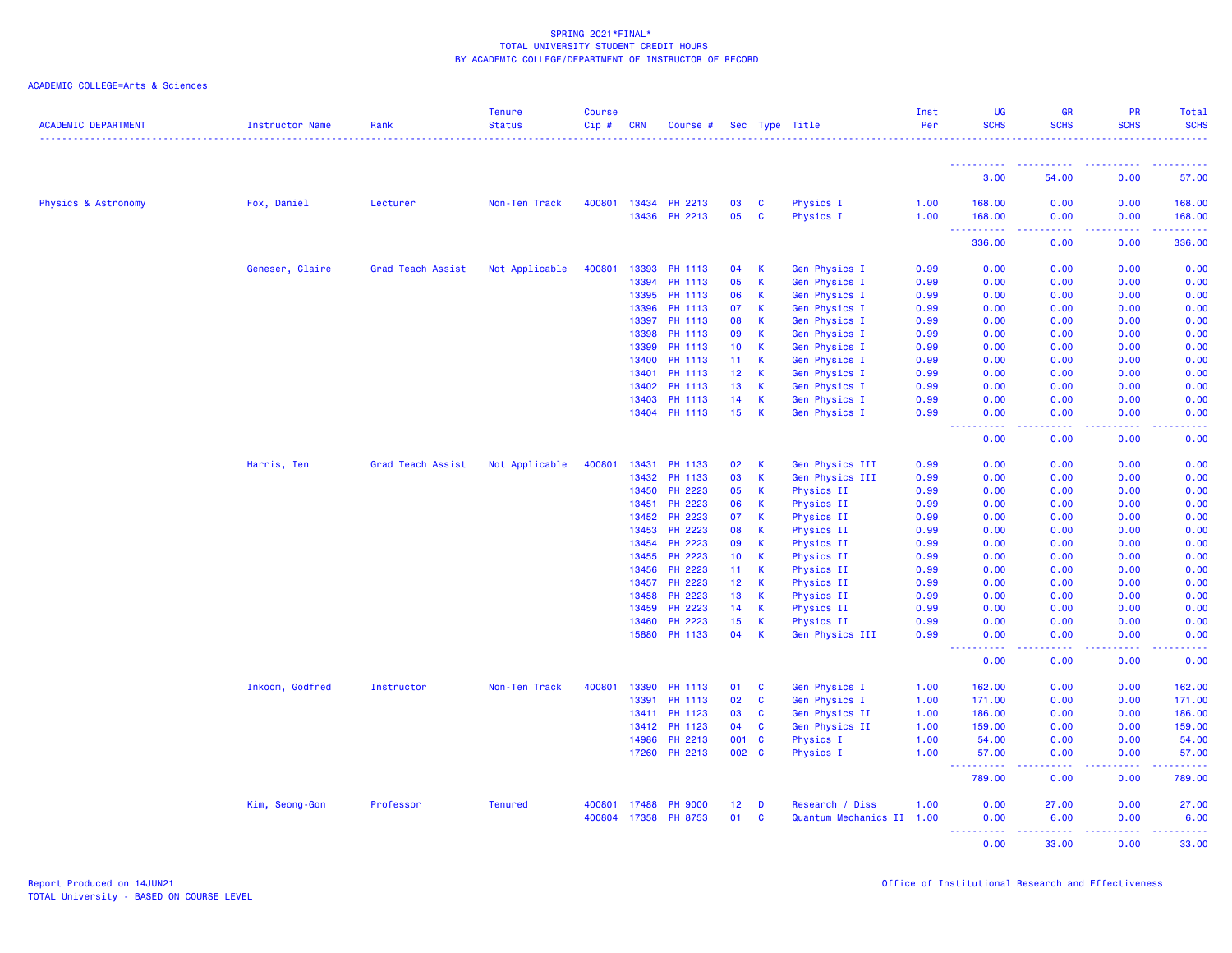| <b>ACADEMIC DEPARTMENT</b> | <b>Instructor Name</b>                 | Rank                          | <b>Tenure</b><br><b>Status</b> | <b>Course</b><br>Cip# | <b>CRN</b>   | Course #       |                 |              | Sec Type Title            | Inst<br>Per | UG<br><b>SCHS</b>              | <b>GR</b><br><b>SCHS</b>                                                                                                                                      | PR<br><b>SCHS</b>                                                                                                                                            | Total<br><b>SCHS</b>                                                                                                                                         |
|----------------------------|----------------------------------------|-------------------------------|--------------------------------|-----------------------|--------------|----------------|-----------------|--------------|---------------------------|-------------|--------------------------------|---------------------------------------------------------------------------------------------------------------------------------------------------------------|--------------------------------------------------------------------------------------------------------------------------------------------------------------|--------------------------------------------------------------------------------------------------------------------------------------------------------------|
|                            |                                        |                               |                                |                       |              |                |                 |              |                           |             |                                |                                                                                                                                                               |                                                                                                                                                              |                                                                                                                                                              |
| Physics & Astronomy        | Marsh, Jarrod                          | Lecturer                      | Non-Ten Track                  | 400801                | 13439        | PH 2213        | 08              | <b>C</b>     | Physics I-SI              | 1.00        | 81.00                          | 0.00                                                                                                                                                          | 0.00                                                                                                                                                         | 81.00                                                                                                                                                        |
|                            |                                        |                               |                                |                       | 13442        | PH 2213        | 11 <sub>1</sub> | C            | Physics I-SI              | 1.00        | 165.00                         | 0.00                                                                                                                                                          | 0.00                                                                                                                                                         | 165.00                                                                                                                                                       |
|                            |                                        |                               |                                |                       | 15882        | PH 2213        | 13              | <b>C</b>     | Physics I-SI              | 1.00        | 96.00                          | 0.00                                                                                                                                                          | 0.00                                                                                                                                                         | 96.00                                                                                                                                                        |
|                            |                                        |                               |                                |                       |              |                |                 |              |                           |             | ----------<br>342.00           | .<br>0.00                                                                                                                                                     | -----<br>0.00                                                                                                                                                | ------<br>342.00                                                                                                                                             |
|                            | Mohanmurthy, Prajwal Grad Teach Assist |                               | Not Applicable                 | 400801                | 13383        | PH 1021        | 01              | - L          | Physical Science Lab 0.99 |             | 13.86                          | 0.00                                                                                                                                                          | 0.00                                                                                                                                                         | 13.86                                                                                                                                                        |
|                            |                                        |                               |                                |                       |              | 14762 PH 1021  | 501 L           |              | Physical Science Lab 0.99 |             | 16.83<br>.                     | 0.00<br>$\omega$ is $\omega$ in                                                                                                                               | 0.00<br>.                                                                                                                                                    | 16.83<br>.                                                                                                                                                   |
|                            |                                        |                               |                                |                       |              |                |                 |              |                           |             | 30.69                          | 0.00                                                                                                                                                          | 0.00                                                                                                                                                         | 30.69                                                                                                                                                        |
|                            | Moody, Judith                          | Lecturer                      | Non-Ten Track                  | 400801                | 13386        | PH 1023        | 01              | <b>C</b>     | Physical Sci Survey       | 1.00        | 42.00                          | 0.00                                                                                                                                                          | 0.00                                                                                                                                                         | 42.00                                                                                                                                                        |
|                            |                                        |                               |                                |                       | 14763        | PH 1023        |                 | 501 C        | Physical Sci Survey       | 1.00        | 81.00<br>.                     | 0.00<br>.                                                                                                                                                     | 0.00<br>.                                                                                                                                                    | 81.00<br>$\begin{array}{cccccccccc} \bullet & \bullet & \bullet & \bullet & \bullet & \bullet & \bullet \end{array}$                                         |
|                            |                                        |                               |                                |                       |              |                |                 |              |                           |             | 123.00                         | 0.00                                                                                                                                                          | 0.00                                                                                                                                                         | 123.00                                                                                                                                                       |
|                            | Nandadasa, Chandani                    | Lecturer                      | Non-Ten Track                  | 400801                | 13413        | PH 1123        | 05              | <b>C</b>     | Gen Physics II            | 1.00        | 105.00                         | 0.00                                                                                                                                                          | 0.00                                                                                                                                                         | 105.00                                                                                                                                                       |
|                            |                                        |                               |                                |                       |              | 13414 PH 1123  | 06              | C            | Gen Physics II            | 1.00        | 111.00<br>.                    | 0.00<br>.                                                                                                                                                     | 0.00                                                                                                                                                         | 111.00<br>22222)                                                                                                                                             |
|                            |                                        |                               |                                |                       |              |                |                 |              |                           |             | 216.00                         | 0.00                                                                                                                                                          | 0.00                                                                                                                                                         | 216.00                                                                                                                                                       |
|                            | Novotny, Mark                          | Professor                     | <b>Tenured</b>                 |                       | 400801 17451 | <b>PH 9000</b> | 06              | D            | Research / Diss           | 1.00        | 0.00<br>.                      | 36.00<br>$\frac{1}{2} \left( \frac{1}{2} \right) \left( \frac{1}{2} \right) \left( \frac{1}{2} \right) \left( \frac{1}{2} \right) \left( \frac{1}{2} \right)$ | 0.00<br>$\frac{1}{2} \left( \frac{1}{2} \right) \left( \frac{1}{2} \right) \left( \frac{1}{2} \right) \left( \frac{1}{2} \right) \left( \frac{1}{2} \right)$ | 36.00<br>.                                                                                                                                                   |
|                            |                                        |                               |                                |                       |              |                |                 |              |                           |             | 0.00                           | 36.00                                                                                                                                                         | 0.00                                                                                                                                                         | 36.00                                                                                                                                                        |
|                            | Pierce, Donna                          | Associate Professor Tenured   |                                | 400202                | 15884        | <b>PH 3063</b> | 01              | $\mathbf{C}$ | Astrophysics              | 1.00        | 33.00                          | 0.00                                                                                                                                                          | 0.00                                                                                                                                                         | 33.00                                                                                                                                                        |
|                            |                                        |                               |                                | 400801                | 13445        | PH 2213        | <b>HO1</b>      | <b>C</b>     | <b>Physics I-Honors</b>   | 1.00        | 105.00                         | 0.00                                                                                                                                                          | 0.00                                                                                                                                                         | 105.00                                                                                                                                                       |
|                            |                                        |                               |                                |                       | 17452        | <b>PH 9000</b> | 07              | D            | Research / Diss           | 1.00        | 0.00                           | 8.00                                                                                                                                                          | 0.00                                                                                                                                                         | 8.00                                                                                                                                                         |
|                            |                                        |                               |                                |                       | 17523        | <b>PH 8000</b> | 01              | D            | Research / Thesis         | 1.00        | 0.00<br>----------             | 9.00<br>.                                                                                                                                                     | 0.00<br>$\frac{1}{2} \left( \frac{1}{2} \right) \left( \frac{1}{2} \right) \left( \frac{1}{2} \right) \left( \frac{1}{2} \right) \left( \frac{1}{2} \right)$ | 9.00<br>$\frac{1}{2} \left( \frac{1}{2} \right) \left( \frac{1}{2} \right) \left( \frac{1}{2} \right) \left( \frac{1}{2} \right) \left( \frac{1}{2} \right)$ |
|                            |                                        |                               |                                |                       |              |                |                 |              |                           |             | 138.00                         | 17.00                                                                                                                                                         | 0.00                                                                                                                                                         | 155.00                                                                                                                                                       |
|                            | Pradhan, Prabhakar                     | Assistant Professor Ten Track |                                | 400801                | 15883        | PH 2233        | 01              | <b>C</b>     | Physics III               | 1.00        | 45.00                          | 0.00                                                                                                                                                          | 0.00                                                                                                                                                         | 45.00                                                                                                                                                        |
|                            |                                        |                               |                                |                       | 17453        | <b>PH 9000</b> | 08              | D            | Research / Diss           | 1.00        | 0.00<br>----------             | 20.00<br>$\frac{1}{2} \left( \frac{1}{2} \right) \left( \frac{1}{2} \right) \left( \frac{1}{2} \right) \left( \frac{1}{2} \right) \left( \frac{1}{2} \right)$ | 0.00<br>2.2.2.2.2                                                                                                                                            | 20.00<br>.                                                                                                                                                   |
|                            |                                        |                               |                                |                       |              |                |                 |              |                           |             | 45.00                          | 20.00                                                                                                                                                         | 0.00                                                                                                                                                         | 65.00                                                                                                                                                        |
|                            | Roy, Dipayan                           | Grad Teach Assist             | Not Applicable                 | 400801                | 13467        | PH 2233        | 04              | К            | Physics III               | 0.99        | 0.00                           | 0.00                                                                                                                                                          | 0.00                                                                                                                                                         | 0.00                                                                                                                                                         |
|                            |                                        |                               |                                |                       | 13469        | PH 2233        | 06              | К            | Physics III               | 0.99        | 0.00                           | 0.00                                                                                                                                                          | 0.00                                                                                                                                                         | 0.00                                                                                                                                                         |
|                            |                                        |                               |                                |                       | 13470        | PH 2233        | 07              | К            | Physics III               | 0.99        | 0.00                           | 0.00                                                                                                                                                          | 0.00                                                                                                                                                         | 0.00                                                                                                                                                         |
|                            |                                        |                               |                                |                       |              | 13471 PH 2233  | 08              | К            | Physics III               | 0.99        | 0.00<br>$\omega$ is a $\omega$ | 0.00<br>$  -$                                                                                                                                                 | 0.00<br>.                                                                                                                                                    | 0.00<br>$\frac{1}{2} \left( \frac{1}{2} \right) \left( \frac{1}{2} \right) \left( \frac{1}{2} \right) \left( \frac{1}{2} \right)$                            |
|                            |                                        |                               |                                |                       |              |                |                 |              |                           |             | 0.00                           | 0.00                                                                                                                                                          | 0.00                                                                                                                                                         | 0.00                                                                                                                                                         |
|                            | Rupak Lan Tai Moong,                   | Professor                     | <b>Tenured</b>                 | 400801                |              | 17826 PH 6713  |                 | 01 C         | Intro To Quantum Pri 1.00 |             | 0.00<br>د د د د                | 12.00<br>.                                                                                                                                                    | 0.00<br>.                                                                                                                                                    | 12.00<br>.                                                                                                                                                   |
|                            |                                        |                               |                                |                       |              |                |                 |              |                           |             | 0.00                           | 12.00                                                                                                                                                         | 0.00                                                                                                                                                         | 12.00                                                                                                                                                        |
|                            | Solomon, Lazarus                       | Instructor                    | Non-Ten Track                  | 400801                | 13409        | PH 1123        | 01              | <b>C</b>     | Gen Physics II            | 1.00        | 96.00                          | 0.00                                                                                                                                                          | 0.00                                                                                                                                                         | 96.00                                                                                                                                                        |
|                            |                                        |                               |                                |                       | 13410        | PH 1123        | 02              | C            | Gen Physics II            | 1.00        | 102.00                         | 0.00                                                                                                                                                          | 0.00                                                                                                                                                         | 102.00                                                                                                                                                       |
|                            |                                        |                               |                                |                       | 13447        | PH 2223        | 02              | C            | <b>Physics II</b>         | 1.00        | 90.00                          | 0.00                                                                                                                                                          | 0.00                                                                                                                                                         | 90.00                                                                                                                                                        |
|                            |                                        |                               |                                |                       | 13449        | PH 2223        | 04              | C            | Physics II                | 1.00        | 99.00                          | 0.00                                                                                                                                                          | 0.00                                                                                                                                                         | 99.00                                                                                                                                                        |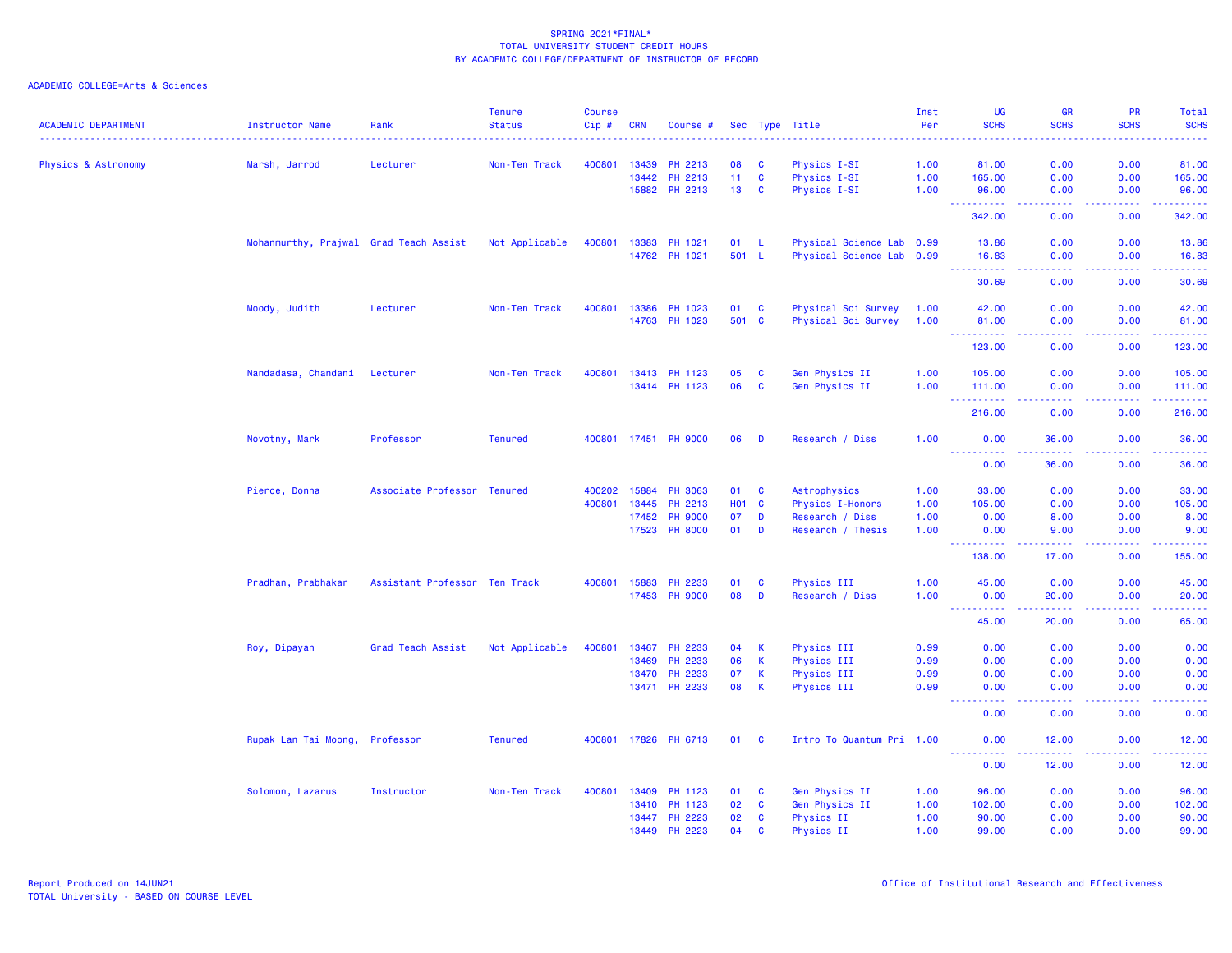| <b>ACADEMIC DEPARTMENT</b> | <b>Instructor Name</b> | Rank       | <b>Tenure</b><br><b>Status</b> | Course<br>Cip# | <b>CRN</b>     | Course #           |                       |          | Sec Type Title                        | Inst<br>Per  | <b>UG</b><br><b>SCHS</b>                                                                                                                                       | <b>GR</b><br><b>SCHS</b><br><u>.</u> | PR<br><b>SCHS</b> | <b>Total</b><br><b>SCHS</b><br>. |
|----------------------------|------------------------|------------|--------------------------------|----------------|----------------|--------------------|-----------------------|----------|---------------------------------------|--------------|----------------------------------------------------------------------------------------------------------------------------------------------------------------|--------------------------------------|-------------------|----------------------------------|
|                            |                        |            |                                |                |                |                    |                       |          |                                       |              | <u>.</u><br>387.00                                                                                                                                             | 0.00                                 | .<br>0.00         | 387.00                           |
| Physics & Astronomy        | Su, Chun               | Lecturer   | Non-Ten Track                  | 400801         |                | 13392 PH 1113      | 03                    | <b>C</b> | Gen Physics I                         | 1.00         | 174.00                                                                                                                                                         | 0.00                                 | 0.00              | 174.00                           |
|                            |                        |            |                                |                |                |                    |                       |          |                                       |              | $\frac{1}{2} \left( \frac{1}{2} \right) \left( \frac{1}{2} \right) \left( \frac{1}{2} \right) \left( \frac{1}{2} \right) \left( \frac{1}{2} \right)$<br>174.00 | والمسامين<br>0.00                    | .<br>0.00         | .<br>174.00                      |
|                            | Swanson, Robert        | Instructor | Non-Ten Track                  | 400801         | 13370          | PH 1011            | 01                    | - L      | Physical Science Lab 0.01             |              | 0.13                                                                                                                                                           | 0.00                                 | 0.00              | 0.13                             |
|                            |                        |            |                                |                | 13371          | PH 1011            | 02                    | -L       | Physical Science Lab                  | 0.01         | 0.16                                                                                                                                                           | 0.00                                 | 0.00              | 0.16                             |
|                            |                        |            |                                |                | 13373          | PH 1011            | 04                    | -L       | Physical Science Lab 0.01             |              | 0.18                                                                                                                                                           | 0.00                                 | 0.00              | 0.18                             |
|                            |                        |            |                                |                | 13374          | PH 1011            | 05                    | -L       | Physical Science Lab                  | 0.01         | 0.16                                                                                                                                                           | 0.00                                 | 0.00              | 0.16                             |
|                            |                        |            |                                |                | 13376          | PH 1011            | 07                    | -L       | Physical Science Lab                  | 0.01         | 0.14                                                                                                                                                           | 0.00                                 | 0.00              | 0.14                             |
|                            |                        |            |                                |                | 13382          | PH 1013            | $CO3$ $C$             |          | Physical Sci Survey                   | 1.00         | 51.00                                                                                                                                                          | 0.00                                 | 0.00              | 51.00                            |
|                            |                        |            |                                |                | 13383          | PH 1021            | 01                    | -L       | Physical Science Lab                  | 0.01         | 0.14                                                                                                                                                           | 0.00                                 | 0.00              | 0.14                             |
|                            |                        |            |                                |                | 13393          | PH 1113            | 04                    | K.       | Gen Physics I                         | 0.01         | 0.00                                                                                                                                                           | 0.00                                 | 0.00              | 0.00                             |
|                            |                        |            |                                |                | 13394          | PH 1113            | 05                    | К        | Gen Physics I                         | 0.01         | 0.00                                                                                                                                                           | 0.00                                 | 0.00              | 0.00                             |
|                            |                        |            |                                |                | 13395          | PH 1113            | 06                    | К        | Gen Physics I                         | 0.01         | 0.00                                                                                                                                                           | 0.00                                 | 0.00              | 0.00                             |
|                            |                        |            |                                |                | 13396          | PH 1113            | 07                    | K        | <b>Gen Physics I</b>                  | 0.01         | 0.00                                                                                                                                                           | 0.00                                 | 0.00              | 0.00                             |
|                            |                        |            |                                |                | 13397          | PH 1113            | 08                    | K        | <b>Gen Physics I</b>                  | 0.01         | 0.00                                                                                                                                                           | 0.00                                 | 0.00              | 0.00                             |
|                            |                        |            |                                |                | 13398          | PH 1113            | 09                    | К        | Gen Physics I                         | 0.01         | 0.00                                                                                                                                                           | 0.00                                 | 0.00              | 0.00                             |
|                            |                        |            |                                |                | 13399          | PH 1113            | 10 <sup>°</sup>       | K        | Gen Physics I                         | 0.01         | 0.00                                                                                                                                                           | 0.00                                 | 0.00              | 0.00                             |
|                            |                        |            |                                |                | 13400          | PH 1113            | 11                    | K        | <b>Gen Physics I</b>                  | 0.01         | 0.00                                                                                                                                                           | 0.00                                 | 0.00              | 0.00                             |
|                            |                        |            |                                |                | 13401          | PH 1113<br>PH 1113 | 12 <sub>2</sub>       | K<br>K   | Gen Physics I                         | 0.01         | 0.00<br>0.00                                                                                                                                                   | 0.00<br>0.00                         | 0.00<br>0.00      | 0.00<br>0.00                     |
|                            |                        |            |                                |                | 13402<br>13403 | PH 1113            | 13<br>14              | K        | Gen Physics I<br><b>Gen Physics I</b> | 0.01<br>0.01 | 0.00                                                                                                                                                           | 0.00                                 | 0.00              | 0.00                             |
|                            |                        |            |                                |                | 13404          | PH 1113            | 15                    | K        | Gen Physics I                         | 0.01         | 0.00                                                                                                                                                           | 0.00                                 | 0.00              | 0.00                             |
|                            |                        |            |                                |                | 13415          | PH 1123            | 07                    | К        | Gen Physics II                        | 1.00         | 0.00                                                                                                                                                           | 0.00                                 | 0.00              | 0.00                             |
|                            |                        |            |                                |                | 13416          | PH 1123            | 08                    | К        | Gen Physics II                        | 1.00         | 0.00                                                                                                                                                           | 0.00                                 | 0.00              | 0.00                             |
|                            |                        |            |                                |                | 13417          | PH 1123            | 09                    | K        | Gen Physics II                        | 1.00         | 0.00                                                                                                                                                           | 0.00                                 | 0.00              | 0.00                             |
|                            |                        |            |                                |                | 13418          | PH 1123            | 10 <sup>°</sup>       | K        | Gen Physics II                        | 1.00         | 0.00                                                                                                                                                           | 0.00                                 | 0.00              | 0.00                             |
|                            |                        |            |                                |                | 13419          | PH 1123            | 11                    | К        | Gen Physics II                        | 1.00         | 0.00                                                                                                                                                           | 0.00                                 | 0.00              | 0.00                             |
|                            |                        |            |                                |                | 13420          | PH 1123            | 12                    | K        | Gen Physics II                        | 1.00         | 0.00                                                                                                                                                           | 0.00                                 | 0.00              | 0.00                             |
|                            |                        |            |                                |                | 13421          | PH 1123            | 13                    | K        | Gen Physics II                        | 1.00         | 0.00                                                                                                                                                           | 0.00                                 | 0.00              | 0.00                             |
|                            |                        |            |                                |                | 13422          | PH 1123            | 14                    | K        | Gen Physics II                        | 1.00         | 0.00                                                                                                                                                           | 0.00                                 | 0.00              | 0.00                             |
|                            |                        |            |                                |                | 13423          | PH 1123            | 15                    | K        | Gen Physics II                        | 1.00         | 0.00                                                                                                                                                           | 0.00                                 | 0.00              | 0.00                             |
|                            |                        |            |                                |                | 13424          | PH 1123            | 16                    | K        | Gen Physics II                        | 1.00         | 0.00                                                                                                                                                           | 0.00                                 | 0.00              | 0.00                             |
|                            |                        |            |                                |                | 13425          | PH 1123            | 17                    | K        | Gen Physics II                        | 1.00         | 0.00                                                                                                                                                           | 0.00                                 | 0.00              | 0.00                             |
|                            |                        |            |                                |                | 13426          | PH 1123            | 18                    | К        | Gen Physics II                        | 1.00         | 0.00                                                                                                                                                           | 0.00                                 | 0.00              | 0.00                             |
|                            |                        |            |                                |                | 13427          | PH 1123            | 19                    | K        | Gen Physics II                        | 1.00         | 0.00                                                                                                                                                           | 0.00                                 | 0.00              | 0.00                             |
|                            |                        |            |                                |                | 13431          | PH 1133            | 02                    | K        | Gen Physics III                       | 0.01         | 0.00                                                                                                                                                           | 0.00                                 | 0.00              | 0.00                             |
|                            |                        |            |                                |                | 13432          | PH 1133            | 03                    | K        | Gen Physics III                       | 0.01         | 0.00                                                                                                                                                           | 0.00                                 | 0.00              | 0.00                             |
|                            |                        |            |                                |                | 13450          | PH 2223            | 05                    | К        | Physics II                            | 0.01         | 0.00                                                                                                                                                           | 0.00                                 | 0.00              | 0.00                             |
|                            |                        |            |                                |                | 13451          | PH 2223            | 06                    | K        | Physics II                            | 0.01         | 0.00                                                                                                                                                           | 0.00                                 | 0.00              | 0.00                             |
|                            |                        |            |                                |                | 13452          | PH 2223            | 07                    | K        | Physics II                            | 0.01         | 0.00                                                                                                                                                           | 0.00                                 | 0.00              | 0.00                             |
|                            |                        |            |                                |                | 13453          | PH 2223            | 08                    | К        | Physics II                            | 0.01         | 0.00<br>0.00                                                                                                                                                   | 0.00                                 | 0.00              | 0.00                             |
|                            |                        |            |                                |                | 13454<br>13455 | PH 2223<br>PH 2223 | 09<br>10 <sub>1</sub> | K<br>K   | Physics II<br>Physics II              | 0.01<br>0.01 | 0.00                                                                                                                                                           | 0.00<br>0.00                         | 0.00<br>0.00      | 0.00<br>0.00                     |
|                            |                        |            |                                |                | 13456          | PH 2223            | 11                    | К        | Physics II                            | 0.01         | 0.00                                                                                                                                                           | 0.00                                 | 0.00              | 0.00                             |
|                            |                        |            |                                |                | 13457          | PH 2223            | 12                    | К        | Physics II                            | 0.01         | 0.00                                                                                                                                                           | 0.00                                 | 0.00              | 0.00                             |
|                            |                        |            |                                |                | 13458          | PH 2223            | 13                    | K        | Physics II                            | 0.01         | 0.00                                                                                                                                                           | 0.00                                 | 0.00              | 0.00                             |
|                            |                        |            |                                |                | 13459          | PH 2223            | 14                    | К        | Physics II                            | 0.01         | 0.00                                                                                                                                                           | 0.00                                 | 0.00              | 0.00                             |
|                            |                        |            |                                |                | 13460          | PH 2223            | 15                    | К        | Physics II                            | 0.01         | 0.00                                                                                                                                                           | 0.00                                 | 0.00              | 0.00                             |
|                            |                        |            |                                |                | 13467          | PH 2233            | 04                    | К        | Physics III                           | 0.01         | 0.00                                                                                                                                                           | 0.00                                 | 0.00              | 0.00                             |
|                            |                        |            |                                |                | 13469          | PH 2233            | 06                    | K        | Physics III                           | 0.01         | 0.00                                                                                                                                                           | 0.00                                 | 0.00              | 0.00                             |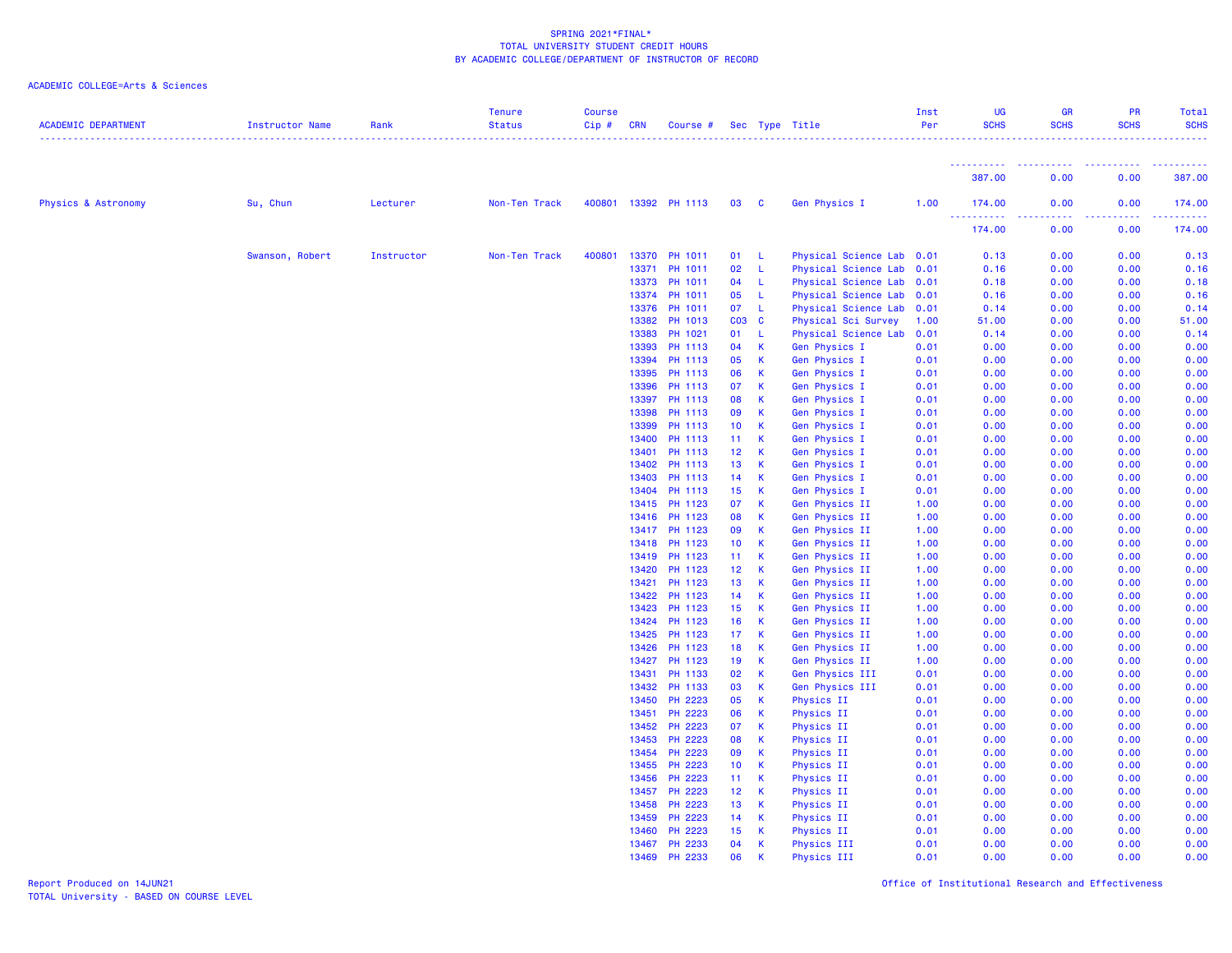## ACADEMIC COLLEGE=Arts & Sciences

| <b>ACADEMIC DEPARTMENT</b>                                            | Instructor Name | Rank                        | <b>Tenure</b><br><b>Status</b> | <b>Course</b><br>Cip# | <b>CRN</b> | Course #             |                 |              | Sec Type Title            | Inst<br>Per | UG<br><b>SCHS</b>                                                                                                                  | <b>GR</b><br><b>SCHS</b>                                                                                                                                                                                                                                                                                                                                                                                                                                                                         | PR<br><b>SCHS</b>              | Total<br><b>SCHS</b>                                                                                                                                          |
|-----------------------------------------------------------------------|-----------------|-----------------------------|--------------------------------|-----------------------|------------|----------------------|-----------------|--------------|---------------------------|-------------|------------------------------------------------------------------------------------------------------------------------------------|--------------------------------------------------------------------------------------------------------------------------------------------------------------------------------------------------------------------------------------------------------------------------------------------------------------------------------------------------------------------------------------------------------------------------------------------------------------------------------------------------|--------------------------------|---------------------------------------------------------------------------------------------------------------------------------------------------------------|
|                                                                       |                 |                             |                                |                       |            |                      |                 |              |                           |             |                                                                                                                                    |                                                                                                                                                                                                                                                                                                                                                                                                                                                                                                  |                                |                                                                                                                                                               |
| Physics & Astronomy                                                   | Swanson, Robert | Instructor                  | Non-Ten Track                  | 400801                | 13470      | PH 2233              | 07              | -K           | Physics III               | 0.01        | 0.00                                                                                                                               | 0.00                                                                                                                                                                                                                                                                                                                                                                                                                                                                                             | 0.00                           | 0.00                                                                                                                                                          |
|                                                                       |                 |                             |                                |                       | 13471      | PH 2233              | 08              | $\mathsf{K}$ | Physics III               | 0.01        | 0.00                                                                                                                               | 0.00                                                                                                                                                                                                                                                                                                                                                                                                                                                                                             | 0.00                           | 0.00                                                                                                                                                          |
|                                                                       |                 |                             |                                |                       | 14762      | PH 1021              | 501 L           |              | Physical Science Lab      | 0.01        | 0.17                                                                                                                               | 0.00                                                                                                                                                                                                                                                                                                                                                                                                                                                                                             | 0.00                           | 0.17                                                                                                                                                          |
|                                                                       |                 |                             |                                |                       |            | 15877 PH 1123        | 20              | <b>K</b>     | Gen Physics II            | 1.00        | 0.00                                                                                                                               | 0.00                                                                                                                                                                                                                                                                                                                                                                                                                                                                                             | 0.00                           | 0.00                                                                                                                                                          |
|                                                                       |                 |                             |                                |                       | 15878      | PH 1123              | 21              | $\mathsf{K}$ | Gen Physics II            | 1.00        | 0.00                                                                                                                               | 0.00                                                                                                                                                                                                                                                                                                                                                                                                                                                                                             | 0.00                           | 0.00                                                                                                                                                          |
|                                                                       |                 |                             |                                |                       | 15879      | PH 1123              | 22              | <b>K</b>     | Gen Physics II            | 1.00        | 0.00                                                                                                                               | 0.00                                                                                                                                                                                                                                                                                                                                                                                                                                                                                             | 0.00                           | 0.00                                                                                                                                                          |
|                                                                       |                 |                             |                                |                       | 15880      | PH 1133              | 04              | <b>K</b>     | Gen Physics III           | 0.01        | 0.00                                                                                                                               | 0.00                                                                                                                                                                                                                                                                                                                                                                                                                                                                                             | 0.00                           | 0.00                                                                                                                                                          |
|                                                                       |                 |                             |                                |                       | 15881      | PH 1013              | $CO4$ $C$       |              | Physical Sci Survey       | 1.00        | 78.00<br>.                                                                                                                         | 0.00<br>.                                                                                                                                                                                                                                                                                                                                                                                                                                                                                        | 0.00<br>.                      | 78.00<br>$\frac{1}{2} \left( \frac{1}{2} \right) \left( \frac{1}{2} \right) \left( \frac{1}{2} \right) \left( \frac{1}{2} \right) \left( \frac{1}{2} \right)$ |
|                                                                       |                 |                             |                                |                       |            |                      |                 |              |                           |             | 130.08                                                                                                                             | 0.00                                                                                                                                                                                                                                                                                                                                                                                                                                                                                             | 0.00                           | 130.08                                                                                                                                                        |
|                                                                       | Tanner, Angelle | Associate Professor Tenured |                                | 400202                | 13387      | PH 1063              | 01              | <b>C</b>     | Descrip Astronomy         | 1.00        | 159.00                                                                                                                             | 0.00                                                                                                                                                                                                                                                                                                                                                                                                                                                                                             | 0.00                           | 159.00                                                                                                                                                        |
|                                                                       |                 |                             |                                | 400801                |            | 17674 PH 9000        | 14              | D            | Research / Diss           | 1.00        | 0.00<br><b></b>                                                                                                                    | 12.00<br>.                                                                                                                                                                                                                                                                                                                                                                                                                                                                                       | 0.00<br>.                      | 12.00<br>.                                                                                                                                                    |
|                                                                       |                 |                             |                                |                       |            |                      |                 |              |                           |             | 159.00                                                                                                                             | 12.00                                                                                                                                                                                                                                                                                                                                                                                                                                                                                            | 0.00                           | 171.00                                                                                                                                                        |
|                                                                       | Wagner, Robert  | Instructor                  | Non-Ten Track                  | 400801                | 13437      | PH 2213              | 06              | <b>C</b>     | Physics I                 | 1.00        | 180.00                                                                                                                             | 0.00                                                                                                                                                                                                                                                                                                                                                                                                                                                                                             | 0.00                           | 180.00                                                                                                                                                        |
|                                                                       |                 |                             |                                |                       | 13438      | PH 2213              | 07              | $\mathbf{C}$ | Physics I                 | 1.00        | 129.00                                                                                                                             | 0.00                                                                                                                                                                                                                                                                                                                                                                                                                                                                                             | 0.00                           | 129.00                                                                                                                                                        |
|                                                                       |                 |                             |                                |                       | 13446      | <b>PH 2223</b>       | 01              | $\mathbf{C}$ | Physics II                | 1.00        | 150.00                                                                                                                             | 0.00                                                                                                                                                                                                                                                                                                                                                                                                                                                                                             | 0.00                           | 150.00                                                                                                                                                        |
|                                                                       |                 |                             |                                |                       |            | 13448 PH 2223        | 03              | <b>C</b>     | Physics II                | 1.00        | 192.00<br>$\frac{1}{2} \left( \frac{1}{2} \right) \left( \frac{1}{2} \right) \left( \frac{1}{2} \right)$<br>.                      | 0.00<br>.                                                                                                                                                                                                                                                                                                                                                                                                                                                                                        | 0.00                           | 192.00<br>.                                                                                                                                                   |
|                                                                       |                 |                             |                                |                       |            |                      |                 |              |                           |             | 651.00                                                                                                                             | 0.00                                                                                                                                                                                                                                                                                                                                                                                                                                                                                             | 0.00                           | 651.00                                                                                                                                                        |
|                                                                       | Wang, Chuji     | Professor                   | <b>Tenured</b>                 |                       |            | 400801 17454 PH 9000 | 09              | D            | Research / Diss           | 1.00        | 0.00<br><u>.</u>                                                                                                                   | 28.00                                                                                                                                                                                                                                                                                                                                                                                                                                                                                            | 0.00                           | 28.00                                                                                                                                                         |
|                                                                       |                 |                             |                                |                       |            |                      |                 |              |                           |             | 0.00                                                                                                                               | 28.00                                                                                                                                                                                                                                                                                                                                                                                                                                                                                            | 0.00                           | 28.00                                                                                                                                                         |
|                                                                       | Winger, Jeffry  | Professor                   | <b>Tenured</b>                 | 400801                | 13478      | PH 4143              | 01              | - L          | Inter Laboratory          | 1.00        | 12.00                                                                                                                              | 0.00                                                                                                                                                                                                                                                                                                                                                                                                                                                                                             | 0.00                           | 12.00                                                                                                                                                         |
|                                                                       |                 |                             |                                |                       | 13479      | PH 4152              | 01              | $\mathsf{L}$ | Mod Physics Lab           | 1.00        | 10.00                                                                                                                              | 0.00                                                                                                                                                                                                                                                                                                                                                                                                                                                                                             | 0.00                           | 10.00                                                                                                                                                         |
|                                                                       |                 |                             |                                |                       | 13484      | PH 6143              | 01              | $\mathsf{L}$ | Inter Laboratory          | 1.00        | 0.00                                                                                                                               | 3.00                                                                                                                                                                                                                                                                                                                                                                                                                                                                                             | 0.00                           | 3.00                                                                                                                                                          |
|                                                                       |                 |                             |                                |                       | 17455      | <b>PH 9000</b>       | 10 <sup>°</sup> | D            | Research / Diss           | 1.00        | 0.00                                                                                                                               | 15.00                                                                                                                                                                                                                                                                                                                                                                                                                                                                                            | 0.00                           | 15.00                                                                                                                                                         |
|                                                                       |                 |                             |                                |                       |            | 17669 PH 7000        | $01$ I          |              | Directed Indiv Study 1.00 |             | 0.00<br>.                                                                                                                          | 3.00<br>.                                                                                                                                                                                                                                                                                                                                                                                                                                                                                        | 0.00<br>.                      | 3.00<br>.                                                                                                                                                     |
|                                                                       |                 |                             |                                |                       |            |                      |                 |              |                           |             | 22.00                                                                                                                              | 21.00                                                                                                                                                                                                                                                                                                                                                                                                                                                                                            | 0.00                           | 43.00                                                                                                                                                         |
|                                                                       | Worthy, Mark    | Instructor                  | Non-Ten Track                  | 400801                | 13380      | PH 1013              | 01              | <b>C</b>     | Physical Sci Survey       | 1.00        | 69.00                                                                                                                              | 0.00                                                                                                                                                                                                                                                                                                                                                                                                                                                                                             | 0.00                           | 69.00                                                                                                                                                         |
|                                                                       |                 |                             |                                |                       | 13381      | PH 1013              | 02              | $\mathbf{C}$ | Physical Sci Survey       | 1.00        | 54.00                                                                                                                              | 0.00                                                                                                                                                                                                                                                                                                                                                                                                                                                                                             | 0.00                           | 54.00                                                                                                                                                         |
|                                                                       |                 |                             |                                |                       | 13441      | PH 2213              | 10              | $\mathbf{C}$ | <b>Physics I</b>          | 1.00        | 93.00                                                                                                                              | 0.00                                                                                                                                                                                                                                                                                                                                                                                                                                                                                             | 0.00                           | 93.00                                                                                                                                                         |
|                                                                       |                 |                             |                                |                       |            | 13443 PH 2213        | 12 <sub>2</sub> | <b>C</b>     | Physics I                 | 1.00        | 99.00<br>.                                                                                                                         | 0.00<br>$\omega$ is a $\omega$                                                                                                                                                                                                                                                                                                                                                                                                                                                                   | 0.00<br>.                      | 99.00<br>.                                                                                                                                                    |
|                                                                       |                 |                             |                                |                       |            |                      |                 |              |                           |             | 315.00                                                                                                                             | 0.00                                                                                                                                                                                                                                                                                                                                                                                                                                                                                             | 0.00                           | 315.00                                                                                                                                                        |
|                                                                       | Ye, Jinwu       | Professor                   | <b>Tenured</b>                 |                       |            | 400801 13433 PH 2213 | 02              | <b>C</b>     | <b>Physics I-SI</b>       | 1.00        | 72.00<br>$\frac{1}{2} \left( \frac{1}{2} \right) \left( \frac{1}{2} \right) \left( \frac{1}{2} \right) \left( \frac{1}{2} \right)$ | 0.00<br>$\frac{1}{2} \left( \frac{1}{2} \right) \left( \frac{1}{2} \right) \left( \frac{1}{2} \right)$                                                                                                                                                                                                                                                                                                                                                                                           | 0.00<br>.                      | 72.00<br>.                                                                                                                                                    |
|                                                                       |                 |                             |                                |                       |            |                      |                 |              |                           |             | 72.00                                                                                                                              | 0.00                                                                                                                                                                                                                                                                                                                                                                                                                                                                                             | 0.00                           | 72.00                                                                                                                                                         |
| -----------------------------------<br><b>Physics &amp; Astronomy</b> |                 |                             |                                |                       |            |                      |                 |              |                           |             | ==========<br>4549.00                                                                                                              | $\begin{array}{cccccccccc} \multicolumn{2}{c}{} & \multicolumn{2}{c}{} & \multicolumn{2}{c}{} & \multicolumn{2}{c}{} & \multicolumn{2}{c}{} & \multicolumn{2}{c}{} & \multicolumn{2}{c}{} & \multicolumn{2}{c}{} & \multicolumn{2}{c}{} & \multicolumn{2}{c}{} & \multicolumn{2}{c}{} & \multicolumn{2}{c}{} & \multicolumn{2}{c}{} & \multicolumn{2}{c}{} & \multicolumn{2}{c}{} & \multicolumn{2}{c}{} & \multicolumn{2}{c}{} & \multicolumn{2}{c}{} & \multicolumn{2}{c}{} & \mult$<br>386.00 | ======================<br>0.00 | 4935.00                                                                                                                                                       |

=================================== ========== ========== ========== ==========

Physics & Astronomy 4549.00 386.00 0.00 4935.00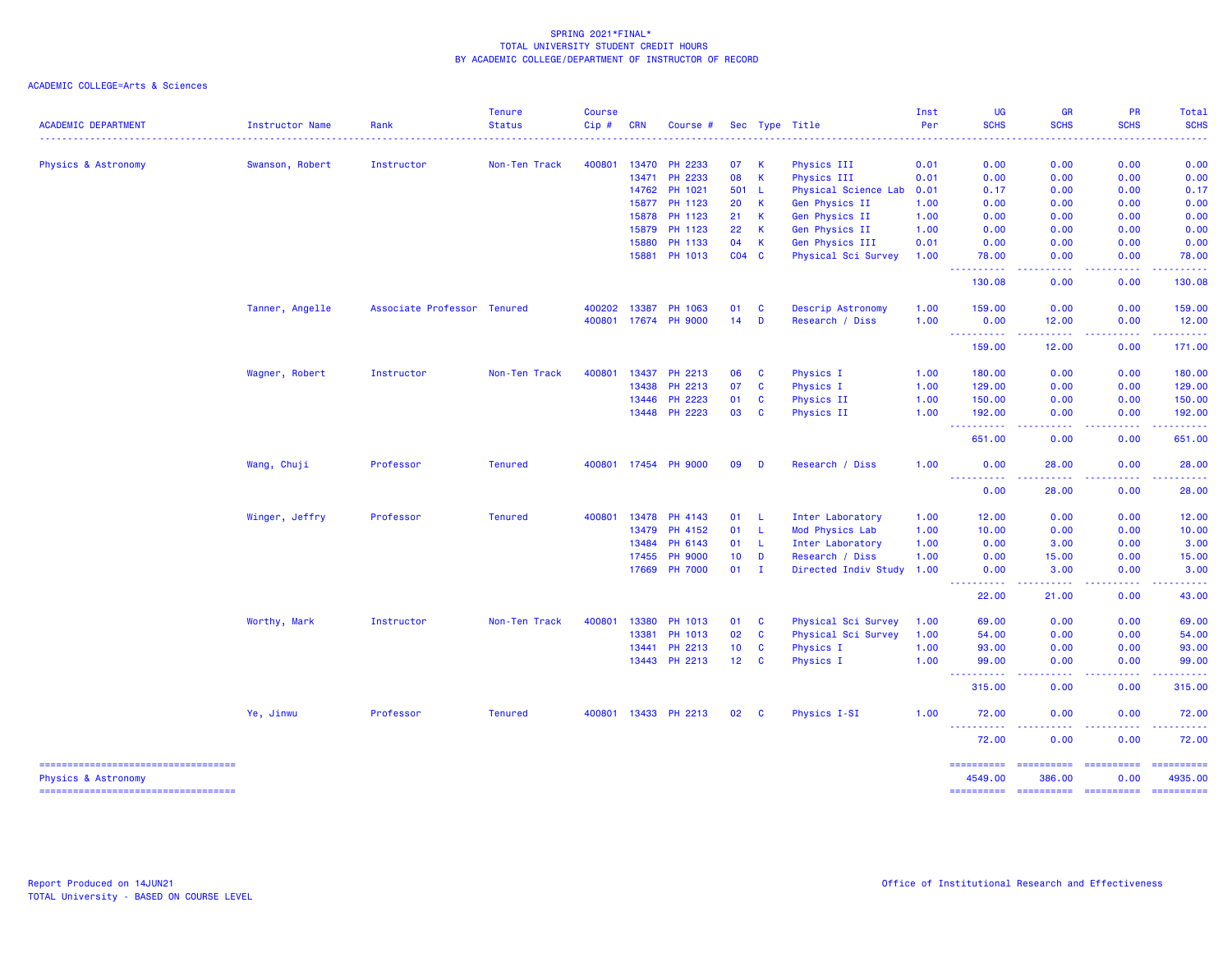| <b>ACADEMIC DEPARTMENT</b>                              | <b>Instructor Name</b>                             | Rank                              | <b>Tenure</b><br><b>Status</b> | <b>Course</b><br>Cip# | <b>CRN</b> | Course #             |                 |              | Sec Type Title            | Inst<br>Per | UG<br><b>SCHS</b>                   | <b>GR</b><br><b>SCHS</b> | <b>PR</b><br><b>SCHS</b>                                                                                                                                     | Total<br><b>SCHS</b>                       |
|---------------------------------------------------------|----------------------------------------------------|-----------------------------------|--------------------------------|-----------------------|------------|----------------------|-----------------|--------------|---------------------------|-------------|-------------------------------------|--------------------------|--------------------------------------------------------------------------------------------------------------------------------------------------------------|--------------------------------------------|
|                                                         |                                                    |                                   |                                | .                     |            |                      |                 |              |                           |             | .                                   | 22222                    |                                                                                                                                                              | .                                          |
| Political Science & Public Administ Abutabenjeh, Sawsan |                                                    | Assistant Professor Ten Track     |                                | 440401                | 15576      | <b>PPA 8990</b>      | 01              | <b>C</b>     | Special Topic In PPA 1.00 |             | 0.00                                | 27.00                    | 0.00                                                                                                                                                         | 27,00                                      |
|                                                         |                                                    |                                   |                                | 440501                | 14968      | <b>PS 2703</b>       | 001 C           |              | Intro Public Policy       | 1.00        | 18.00                               | 0.00                     | 0.00                                                                                                                                                         | 18.00                                      |
|                                                         |                                                    |                                   |                                | 451001                | 13605      | PS 4464              | 01              | B            | Political Analysis        | 1.00        | 96.00<br>.                          | 0.00<br>وعاعاها          | 0.00<br>.                                                                                                                                                    | 96.00<br>.                                 |
|                                                         |                                                    |                                   |                                |                       |            |                      |                 |              |                           |             | 114.00                              | 27.00                    | 0.00                                                                                                                                                         | 141.00                                     |
|                                                         | Ahmadu, Aisha                                      | Grad Teach Assist                 | Not Applicable                 |                       |            | 451002 13577 PS 1113 | 04              | <b>C</b>     | American Government       | 1.00        | 63.00<br><u>.</u>                   | 0.00<br>.                | 0.00<br>.                                                                                                                                                    | 63.00<br>.                                 |
|                                                         |                                                    |                                   |                                |                       |            |                      |                 |              |                           |             | 63.00                               | 0.00                     | 0.00                                                                                                                                                         | 63.00                                      |
|                                                         | Bachman, Jamey                                     | Non-Faculty                       | Not Applicable                 | 320105 11410          |            | <b>DSS 0713</b>      | 01              | <b>C</b>     | Career Exploration        | 1.00        | 18.00                               | 0.00                     | 0.00                                                                                                                                                         | 18.00                                      |
|                                                         |                                                    |                                   |                                | 350103                | 11411      | <b>DSS 0810</b>      | 01              | Ε            | Employment - On Camp      | 1.00        | 36.00                               | 0.00                     | 0.00                                                                                                                                                         | 36.00                                      |
|                                                         |                                                    |                                   |                                |                       | 11412      | <b>DSS 0810</b>      | 02              | Ε            | Employment - On Camp 1.00 |             | 36.00                               | 0.00                     | 0.00                                                                                                                                                         | 36.00                                      |
|                                                         |                                                    |                                   |                                |                       | 11413      | <b>DSS 0910</b>      | 01              | E            | Employment Off Campu 1.00 |             | 63.00<br>.                          | 0.00<br>.                | 0.00<br><b></b>                                                                                                                                              | 63.00<br>.                                 |
|                                                         |                                                    |                                   |                                |                       |            |                      |                 |              |                           |             | 153.00                              | 0.00                     | 0.00                                                                                                                                                         | 153.00                                     |
|                                                         | Baker, Leslie                                      | Instructor                        | Non-Ten Track                  | 451001                | 13602      | PS 4333              | 01              | $\mathbf{C}$ | Theories Intern Rel       | 1.00        | 39.00                               | 0.00                     | 0.00                                                                                                                                                         | 39.00                                      |
|                                                         |                                                    |                                   |                                |                       | 14969      | PS 4323              | 001 C           |              | International Org         | 1.00        | 39.00                               | 0.00                     | 0.00                                                                                                                                                         | 39.00                                      |
|                                                         |                                                    |                                   |                                |                       | 14970      | PS 6323              | 001 C           |              | International Org         | 1.00        | 0.00                                | 3.00                     | 0.00                                                                                                                                                         | 3.00                                       |
|                                                         |                                                    |                                   |                                |                       | 15268      | PS 1313              | 201 C           |              | Intro Intnat'l Relat 1.00 |             | 54.00                               | 0.00                     | 0.00                                                                                                                                                         | 54.00                                      |
|                                                         |                                                    |                                   |                                | 451002                | 13575      | PS 1113              | 02              | <b>C</b>     | American Government       | 1.00        | 696,00                              | 0.00                     | 0.00                                                                                                                                                         | 696.00                                     |
|                                                         |                                                    |                                   |                                |                       |            | 13576 PS 1113        | 03              | $\mathbf{C}$ | American Government       | 1.00        | 186.00<br>----------                | 0.00<br>والمسامين        | 0.00<br>$\frac{1}{2} \left( \frac{1}{2} \right) \left( \frac{1}{2} \right) \left( \frac{1}{2} \right) \left( \frac{1}{2} \right) \left( \frac{1}{2} \right)$ | 186.00<br>.                                |
|                                                         |                                                    |                                   |                                |                       |            |                      |                 |              |                           |             | 1014.00                             | 3.00                     | 0.00                                                                                                                                                         | 1017.00                                    |
|                                                         | Baker, Mary                                        | Non-Faculty                       | Not Applicable                 | 521003 15870          |            | <b>LSK 1101</b>      | 10 <sup>1</sup> | <b>C</b>     | Freshman Success Str 1.00 |             | 10.00<br><u>.</u>                   | 0.00<br>.                | 0.00<br>2.2.2.2.2                                                                                                                                            | 10.00<br><b><i><u><u>AAAAA</u></u></i></b> |
|                                                         |                                                    |                                   |                                |                       |            |                      |                 |              |                           |             | 10.00                               | 0.00                     | 0.00                                                                                                                                                         | 10.00                                      |
|                                                         | Banerjee, Vasabjit                                 | Assistant Professor Ten Track     |                                | 240101                | 12397      | <b>GLA 4001</b>      | 01              | <b>C</b>     | Senior Project            | 1.00        | 1.00                                | 0.00                     | 0.00                                                                                                                                                         | 1.00                                       |
|                                                         |                                                    |                                   |                                | 451001                | 13581      | PS 1321              | 01              | Ε            | Mmsc International I 1.00 |             | 13.00                               | 0.00                     | 0.00                                                                                                                                                         | 13.00                                      |
|                                                         |                                                    |                                   |                                |                       | 13582      | PS 1341              | 01              | Ε            | Mmsc Internship II        | 1.00        | 5.00                                | 0.00                     | 0.00                                                                                                                                                         | 5.00                                       |
|                                                         |                                                    |                                   |                                |                       | 13583      | PS 1361              | 01              | Ε            | Mmsc Internship III       | 1.00        | 4.00                                | 0.00                     | 0.00                                                                                                                                                         | 4.00                                       |
|                                                         |                                                    |                                   |                                |                       | 13584      | PS 1381              | 01              | Ε            | Mmsc Internship IV        | 1.00        | 1.00                                | 0.00                     | 0.00                                                                                                                                                         | 1.00                                       |
|                                                         |                                                    |                                   |                                |                       | 13608      | PS 4593              | 01              | C            | Latin American Po         | 1.00        | 51.00                               | 0.00                     | 0.00                                                                                                                                                         | 51.00                                      |
|                                                         |                                                    |                                   |                                |                       | 13624      | PS 6593              | 01              | <b>C</b>     | Latin American Po         | 1.00        | 0.00<br><u> - - - - - - - - - -</u> | 3.00<br>د د د د          | 0.00                                                                                                                                                         | 3.00<br>.                                  |
|                                                         |                                                    |                                   |                                |                       |            |                      |                 |              |                           |             | 75.00                               | 3.00                     | 0.00                                                                                                                                                         | 78.00                                      |
|                                                         | Breen, Joseph                                      | Research Assist Pro Non-Ten Track |                                | 440401                | 13566      | <b>PPA 8983</b>      | 01              | H.           | Integrative Capstone 1.00 |             | 0.00                                | 18.00                    | 0.00                                                                                                                                                         | 18.00                                      |
|                                                         |                                                    |                                   |                                |                       |            |                      |                 |              |                           |             | 0.00                                | 18.00                    | 0.00                                                                                                                                                         | 18.00                                      |
|                                                         | Chamberlain, James                                 | Associate Professor Tenured       |                                | 451001                | 13588      | <b>PS 2403</b>       | 01              | C            | Intro To Pol Theory 1.00  |             | 93.00                               | 0.00                     | 0.00                                                                                                                                                         | 93.00                                      |
|                                                         |                                                    |                                   |                                |                       | 13604      | PS 4453              | 01              | <b>C</b>     | Western Political Th 1.00 |             | 63.00                               | 0.00                     | 0.00                                                                                                                                                         | 63.00                                      |
|                                                         |                                                    |                                   |                                |                       | 13622      | PS 6453              | 01              | $\mathbf{C}$ | Western Political Th 1.00 |             | 0.00<br>.                           | 6.00<br>.                | 0.00<br>.                                                                                                                                                    | 6.00<br>. <b>.</b>                         |
|                                                         |                                                    |                                   |                                |                       |            |                      |                 |              |                           |             | 156.00                              | 6.00                     | 0.00                                                                                                                                                         | 162.00                                     |
|                                                         | Dimitrijevska Markos Assistant Professor Ten Track |                                   |                                | 440401                | 13565      | <b>PPA 8733</b>      | 01              | <b>S</b>     | Public Program Eval       | 1.00        | 0.00                                | 45.00                    | 0.00                                                                                                                                                         | 45.00                                      |
|                                                         |                                                    |                                   |                                |                       | 13573      | <b>PPA 9903</b>      | 01              | <b>S</b>     | Pub Pol Form & Imp        | 1.00        | 0.00                                | 54.00                    | 0.00                                                                                                                                                         | 54.00                                      |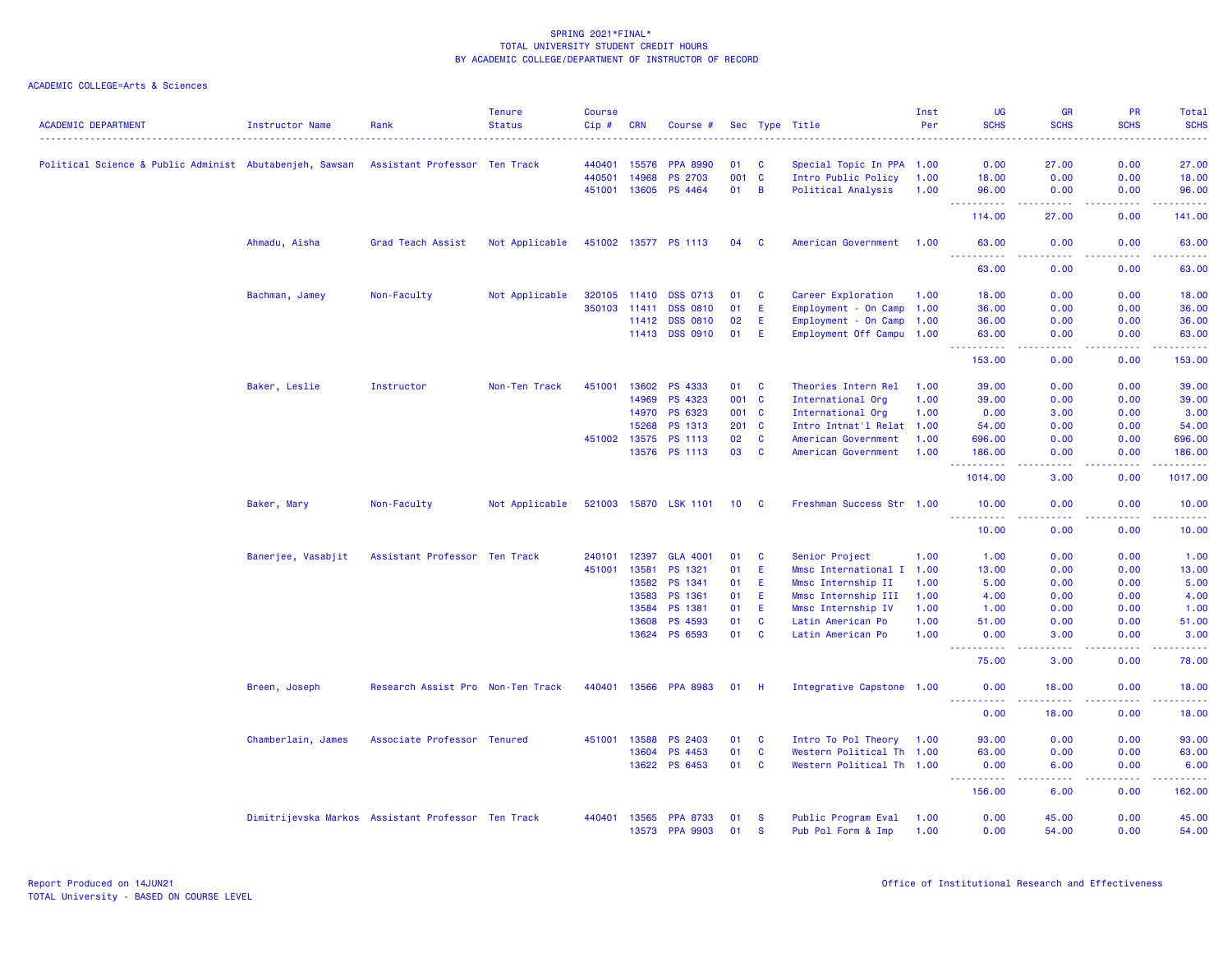| <b>ACADEMIC DEPARTMENT</b>                         | <b>Instructor Name</b> | Rank                          | <b>Tenure</b><br><b>Status</b> | <b>Course</b><br>$Cip$ # | CRN          | Course #              |                   |              | Sec Type Title            | Inst<br>Per | <b>UG</b><br><b>SCHS</b>                                                                                    | <b>GR</b><br><b>SCHS</b>                                                                               | PR<br><b>SCHS</b> | <b>Total</b><br><b>SCHS</b>                                                                                 |
|----------------------------------------------------|------------------------|-------------------------------|--------------------------------|--------------------------|--------------|-----------------------|-------------------|--------------|---------------------------|-------------|-------------------------------------------------------------------------------------------------------------|--------------------------------------------------------------------------------------------------------|-------------------|-------------------------------------------------------------------------------------------------------------|
|                                                    |                        |                               |                                |                          |              |                       |                   |              |                           |             |                                                                                                             |                                                                                                        |                   |                                                                                                             |
|                                                    |                        |                               |                                |                          |              |                       |                   |              |                           |             | 0.00                                                                                                        | 99.00                                                                                                  | 0.00              | 99.00                                                                                                       |
| Political Science & Public Administ French, Philip |                        | Professor                     | <b>Tenured</b>                 |                          |              | 440401 17283 PPA 9000 | 03                | $\mathbf{D}$ | Research / Diss           | 1.00        | 0.00<br><u> - - - - - - - - - -</u>                                                                         | 6.00                                                                                                   | 0.00              | 6.00                                                                                                        |
|                                                    |                        |                               |                                |                          |              |                       |                   |              |                           |             | 0.00                                                                                                        | 6.00                                                                                                   | 0.00              | 6.00                                                                                                        |
|                                                    | Holmes, Carolyn        | Assistant Professor Ten Track |                                | 050201                   | 15339        | AAS 4543              | 01 C              |              | African Politics          | 1.00        | 21.00                                                                                                       | 0.00                                                                                                   | 0.00              | 21.00                                                                                                       |
|                                                    |                        |                               |                                | 240101                   | 17141        | <b>HON 4093</b>       | <b>HO8 E</b>      |              | <b>Honors Thesis</b>      | 1.00        | 3.00                                                                                                        | 0.00                                                                                                   | 0.00              | 3.00                                                                                                        |
|                                                    |                        |                               |                                | 451001                   | 13585        | PS 1513               | 01                | $\mathbf{C}$ | Comparative Govt          | 1.00        | 294.00                                                                                                      | 0.00                                                                                                   | 0.00              | 294.00                                                                                                      |
|                                                    |                        |                               |                                |                          | 13607        | PS 4543               | 01                | <b>C</b>     | African Politics          | 1.00        | 54.00                                                                                                       | 0.00                                                                                                   | 0.00              | 54.00                                                                                                       |
|                                                    |                        |                               |                                |                          | 13623        | PS 6543               | 01 C              |              | African Politics          | 1.00        | 0.00<br><u> - - - - - - - - - -</u>                                                                         | 9.00<br>.                                                                                              | 0.00<br><b></b>   | 9.00<br><b><i><u><u></u></u></i></b>                                                                        |
|                                                    |                        |                               |                                |                          |              |                       |                   |              |                           |             | 372.00                                                                                                      | 9.00                                                                                                   | 0.00              | 381.00                                                                                                      |
|                                                    | Jernigan, Tyrel        | Non-Faculty                   | Not Applicable                 | 521003 15862             |              | <b>LSK 1101</b>       | 02                | $\mathbf{C}$ | Freshman Success Str 1.00 |             | 10.00<br>.                                                                                                  | 0.00<br>.                                                                                              | 0.00<br>.         | 10.00<br>.                                                                                                  |
|                                                    |                        |                               |                                |                          |              |                       |                   |              |                           |             | 10.00                                                                                                       | 0.00                                                                                                   | 0.00              | 10.00                                                                                                       |
|                                                    | Merivaki, Thessalia    | Assistant Professor Ten Track |                                | 451001                   | 13594        | PS 4163               | 01                | <b>C</b>     | Chief Executive           | 1.00        | 81.00                                                                                                       | 0.00                                                                                                   | 0.00              | 81.00                                                                                                       |
|                                                    |                        |                               |                                |                          | 13612        | PS 6163               | 01                | $\mathbf{C}$ | Chief Executive           | 1.00        | 0.00                                                                                                        | 3.00                                                                                                   | 0.00              | 3.00                                                                                                        |
|                                                    |                        |                               |                                |                          | 17265        | PS 4990               | 01                | <b>C</b>     | Special Topic In PS       | 1.00        | 27.00                                                                                                       | 0.00                                                                                                   | 0.00              | 27.00                                                                                                       |
|                                                    |                        |                               |                                |                          |              |                       |                   |              |                           |             | $\begin{array}{cccccccccc} \bullet & \bullet & \bullet & \bullet & \bullet & \bullet & \bullet \end{array}$ | .                                                                                                      | -----             | $\begin{array}{cccccccccc} \bullet & \bullet & \bullet & \bullet & \bullet & \bullet & \bullet \end{array}$ |
|                                                    |                        |                               |                                |                          |              |                       |                   |              |                           |             | 108,00                                                                                                      | 3.00                                                                                                   | 0.00              | 111.00                                                                                                      |
|                                                    | Nukpezah, Julius       | Assistant Professor Ten Track |                                | 440401                   | 15142        | <b>PPA 8703</b>       | 501 S             |              | Gov Org&Adm Theory        | 1.00        | 0.00                                                                                                        | 39.00                                                                                                  | 0.00              | 39.00                                                                                                       |
|                                                    |                        |                               |                                |                          | 17284        | <b>PPA 9000</b>       | 04                | D            | Research / Diss           | 1.00        | 0.00                                                                                                        | 9.00                                                                                                   | 0.00              | 9.00                                                                                                        |
|                                                    |                        |                               |                                | 440501 13589             |              | <b>PS 2703</b>        | 01                | $\mathbf{C}$ | Intro Public Policy       | 1.00        | 138.00<br>.                                                                                                 | 0.00<br>.                                                                                              | 0.00<br>.         | 138.00<br>22222)                                                                                            |
|                                                    |                        |                               |                                |                          |              |                       |                   |              |                           |             | 138.00                                                                                                      | 48.00                                                                                                  | 0.00              | 186.00                                                                                                      |
|                                                    | Oswalt, Daniel         | Non-Faculty                   | Not Applicable                 |                          |              | 521003 15871 LSK 1101 | 11 C              |              | Freshman Success Str 1.00 |             | 9.00<br><u>.</u>                                                                                            | 0.00<br>$\frac{1}{2} \left( \frac{1}{2} \right) \left( \frac{1}{2} \right) \left( \frac{1}{2} \right)$ | 0.00              | 9.00                                                                                                        |
|                                                    |                        |                               |                                |                          |              |                       |                   |              |                           |             | 9.00                                                                                                        | 0.00                                                                                                   | 0.00              | 9.00                                                                                                        |
|                                                    | Pineda, Kayla          | Non-Faculty                   | Not Applicable                 |                          |              | 521003 15865 LSK 1101 | 05                | $\mathbf{C}$ | Freshman Success Str 1.00 |             | 8.00                                                                                                        | 0.00                                                                                                   | 0.00              | 8.00                                                                                                        |
|                                                    |                        |                               |                                |                          |              |                       |                   |              |                           |             | <u> - - - - - - - - - -</u><br>8.00                                                                         | $\frac{1}{2} \left( \frac{1}{2} \right) \left( \frac{1}{2} \right) \left( \frac{1}{2} \right)$<br>0.00 | 0.00              | 8.00                                                                                                        |
|                                                    | Potter, Michael        | Associate Professor Tenured   |                                | 440401 13562             |              | <b>PPA 8400</b>       | 01                | E            | Public Ad Intern          | 1.00        | 0.00                                                                                                        | 6.00                                                                                                   | 0.00              | 6.00                                                                                                        |
|                                                    |                        |                               |                                |                          | 17160        | <b>PPA 7000</b>       | 01                | $\mathbf{I}$ |                           |             | 0.00                                                                                                        | 3.00                                                                                                   | 0.00              | 3.00                                                                                                        |
|                                                    |                        |                               |                                |                          |              | <b>PPA 9000</b>       | 05                | D            | Directed Indiv Study 1.00 |             |                                                                                                             |                                                                                                        | 0.00              |                                                                                                             |
|                                                    |                        |                               |                                |                          | 17285        |                       |                   |              | Research / Diss           | 1.00        | 0.00                                                                                                        | 17.00                                                                                                  |                   | 17.00                                                                                                       |
|                                                    |                        |                               |                                | 451001 13611             |              | <b>PS 4703</b>        | 01                | <b>C</b>     | Prin Pub Adm              | 1.00        | 69.00                                                                                                       | 0.00                                                                                                   | 0.00              | 69.00                                                                                                       |
|                                                    |                        |                               |                                |                          |              | 13627 PS 6703         | 01                | $\mathbf{C}$ | Prin Pub Adm              | 1.00        | 0.00<br><u>.</u>                                                                                            | 3.00<br><u>.</u>                                                                                       | 0.00<br>.         | 3.00<br>.                                                                                                   |
|                                                    |                        |                               |                                |                          |              |                       |                   |              |                           |             | 69.00                                                                                                       | 29.00                                                                                                  | 0.00              | 98.00                                                                                                       |
|                                                    | Pugh, Brian            | Lecturer                      | Non-Ten Track                  | 440401 17388             |              | <b>PPA 7000</b>       | $001$ I           |              | Directed Indiv Study 1.00 |             | 0.00                                                                                                        | 3.00                                                                                                   | 0.00              | 3.00                                                                                                        |
|                                                    |                        |                               |                                |                          | 450101 12632 | <b>HON 3143</b>       | H <sub>02</sub> S |              | Honor Sem Social Sci 1.00 |             | 51.00                                                                                                       | 0.00                                                                                                   | 0.00              | 51.00                                                                                                       |
|                                                    |                        |                               |                                |                          |              |                       |                   |              |                           |             | .<br>$\frac{1}{2} \left( \frac{1}{2} \right) \frac{1}{2} \left( \frac{1}{2} \right)$<br>51.00               | .<br>3.00                                                                                              | 22222<br>0.00     | <u>.</u><br>54.00                                                                                           |
|                                                    | Rains, Karen           | Grad Teach Assist             | Not Applicable                 |                          |              | 451002 15307 PS 1113  | 05                | $\mathbf{C}$ | American Government 1.00  |             | 60.00                                                                                                       | 0.00                                                                                                   | 0.00              | 60.00                                                                                                       |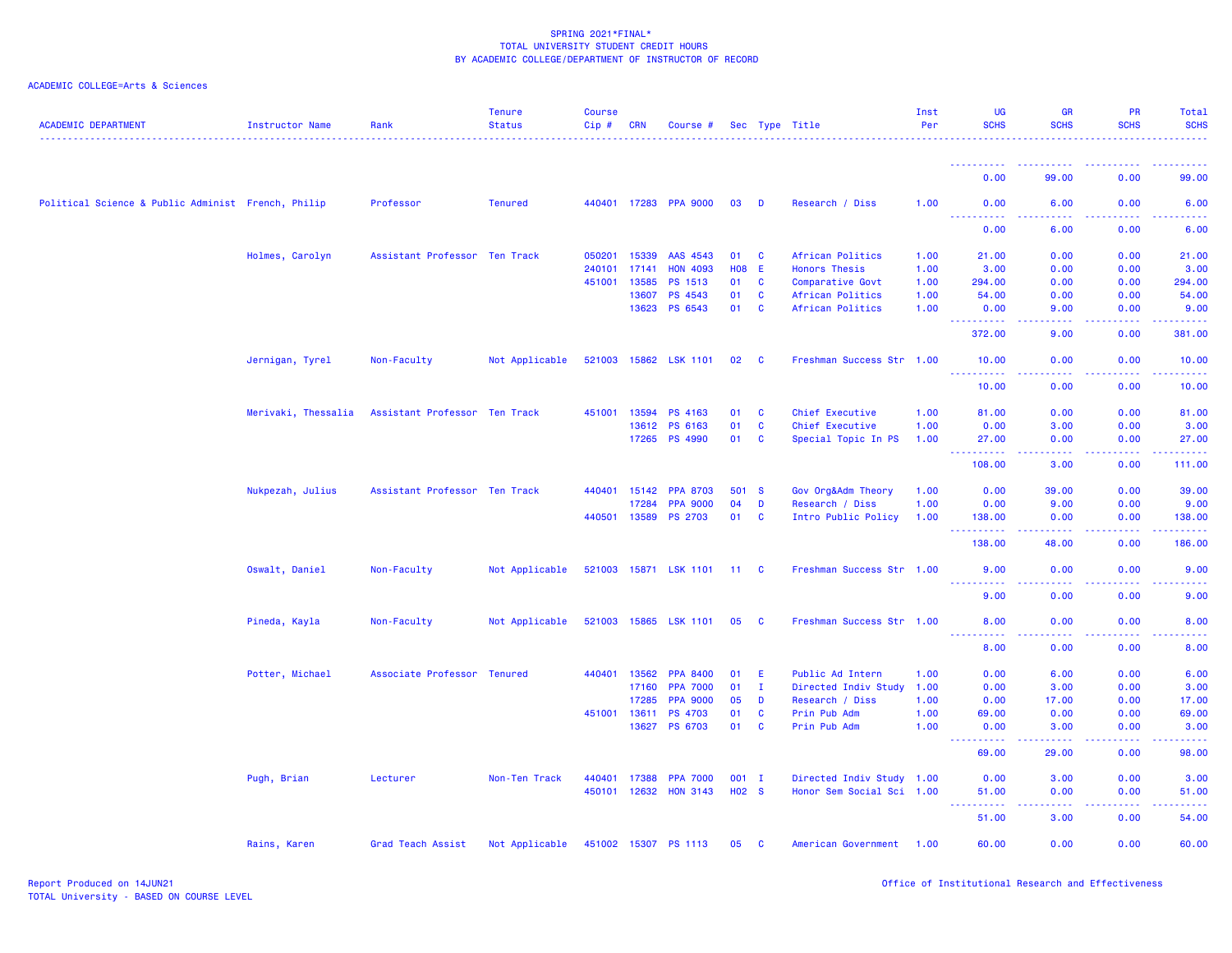| <b>ACADEMIC DEPARTMENT</b>                          | Instructor Name     | Rank                              | <b>Tenure</b><br><b>Status</b> | <b>Course</b><br>Cip# | <b>CRN</b>   | Course #             |            |                | Sec Type Title            | Inst<br>Per | <b>UG</b><br><b>SCHS</b>                   | <b>GR</b><br><b>SCHS</b> | <b>PR</b><br><b>SCHS</b>                                                                                                                                     | Total<br><b>SCHS</b>                                                                                                  |
|-----------------------------------------------------|---------------------|-----------------------------------|--------------------------------|-----------------------|--------------|----------------------|------------|----------------|---------------------------|-------------|--------------------------------------------|--------------------------|--------------------------------------------------------------------------------------------------------------------------------------------------------------|-----------------------------------------------------------------------------------------------------------------------|
|                                                     |                     |                                   |                                |                       |              |                      |            |                |                           |             |                                            |                          |                                                                                                                                                              |                                                                                                                       |
|                                                     |                     |                                   |                                |                       |              |                      |            |                |                           |             | 60.00                                      | 0.00                     | 0.00                                                                                                                                                         | 60.00                                                                                                                 |
| Political Science & Public Administ Rush, Christine |                     | Associate Professor Tenured       |                                |                       | 440401 13564 | <b>PPA 8713</b>      | 01         | - S            | Pub Personnel Mgt         | 1.00        | 0.00                                       | 60.00                    | 0.00                                                                                                                                                         | 60.00                                                                                                                 |
|                                                     |                     |                                   |                                |                       | 17286        | <b>PPA 9000</b>      | 06         | D              | Research / Diss           | 1.00        | 0.00                                       | 6.00                     | 0.00                                                                                                                                                         | 6.00                                                                                                                  |
|                                                     |                     |                                   |                                |                       | 451001 13567 | <b>PPA 9203</b>      | 01         | <b>C</b>       | Con & Pol Framework       | 1.00        | 0.00                                       | 48.00                    | 0.00                                                                                                                                                         | 48.00                                                                                                                 |
|                                                     |                     |                                   |                                |                       |              |                      |            |                |                           |             | . <b>.</b><br>$\sim$ $\sim$ $\sim$<br>0.00 | .<br>114.00              | -----<br>0.00                                                                                                                                                | .<br>114.00                                                                                                           |
|                                                     | Shaffer, Stephen    | Professor                         | <b>Tenured</b>                 |                       | 451001 13606 | <b>PS 4464</b>       | 02         | $\overline{B}$ | Political Analysis        | 1.00        | 60.00                                      | 0.00                     | 0.00                                                                                                                                                         | 60.00                                                                                                                 |
|                                                     |                     |                                   |                                |                       | 15306        | <b>PS 3013</b>       | 01         | $\mathbf{C}$   | Political Leadership 1.00 |             | 90.00                                      | 0.00                     | 0.00                                                                                                                                                         | 90.00                                                                                                                 |
|                                                     |                     |                                   |                                |                       |              |                      |            |                |                           |             | .                                          | .                        | .                                                                                                                                                            | .                                                                                                                     |
|                                                     |                     |                                   |                                |                       |              |                      |            |                |                           |             | 150.00                                     | 0.00                     | 0.00                                                                                                                                                         | 150.00                                                                                                                |
|                                                     | Shoup, Brian        | Associate Professor Tenured       |                                |                       | 451001 13609 | PS 4613              | 01         | C              | Civil Wars                | 1.00        | 87.00                                      | 0.00                     | 0.00                                                                                                                                                         | 87.00                                                                                                                 |
|                                                     |                     |                                   |                                |                       | 13625        | PS 6613              | 01         | C              | Civil Wars                | 1.00        | 0.00                                       | 3.00                     | 0.00                                                                                                                                                         | 3.00                                                                                                                  |
|                                                     |                     |                                   |                                |                       |              |                      |            |                |                           |             | <b><i><u>AAAAAAAAAA</u></i></b><br>87.00   | . <b>.</b><br>3.00       | 22222<br>0.00                                                                                                                                                | .<br>90.00                                                                                                            |
|                                                     | Stanisevski, Dragan | Associate Professor Tenured       |                                | 440401                | 17287        | <b>PPA 9000</b>      | 07         | D              | Research / Diss           | 1.00        | 0.00                                       | 5.00                     | 0.00                                                                                                                                                         | 5.00                                                                                                                  |
|                                                     |                     |                                   |                                |                       | 451001 13568 | <b>PPA 9303</b>      | 01         | <b>C</b>       | Foundations of PA         | 1.00        | 0.00                                       | 42.00                    | 0.00                                                                                                                                                         | 42.00                                                                                                                 |
|                                                     |                     |                                   |                                |                       | 13569        | <b>PPA 9503</b>      | 01         | <b>C</b>       | Qual. Research for P 1.00 |             | 0.00                                       | 33.00                    | 0.00                                                                                                                                                         | 33.00                                                                                                                 |
|                                                     |                     |                                   |                                |                       |              |                      |            |                |                           |             | <b><i><u></u></i></b><br>0.00              | -----<br>80.00           | .<br>0.00                                                                                                                                                    | .<br>80.00                                                                                                            |
|                                                     | Tkach, Benjamin     | Assistant Professor Ten Track     |                                | 240101                | 18115        | <b>HON 4000</b>      | <b>H10</b> | $\mathbf{I}$   | Directed Individual       | 1.00        | 3.00                                       | 0.00                     | 0.00                                                                                                                                                         | 3.00                                                                                                                  |
|                                                     |                     |                                   |                                | 451001                | 13580        | PS 1313              | 01         | $\mathbf{C}$   | Intro Intnat'l Relat 1.00 |             | 225.00                                     | 0.00                     | 0.00                                                                                                                                                         | 225.00                                                                                                                |
|                                                     |                     |                                   |                                |                       | 13600        | <b>PS 4303</b>       | 01         | $\mathbf{C}$   | Us Foreign Policy         | 1.00        | 78.00                                      | 0.00                     | 0.00                                                                                                                                                         | 78.00                                                                                                                 |
|                                                     |                     |                                   |                                |                       | 13618        | PS 6303              | 01         | $\mathbf{C}$   | Us Foreign Policy         | 1.00        | 0.00                                       | 3.00                     | 0.00                                                                                                                                                         | 3.00                                                                                                                  |
|                                                     |                     |                                   |                                |                       | 13631        | <b>PS 8553</b>       | 01         | $\mathbf{I}$   | Rdgs In Int Relat         | 1.00        | 0.00                                       | 3.00                     | 0.00                                                                                                                                                         | 3.00                                                                                                                  |
|                                                     |                     |                                   |                                |                       |              | 17295 PS 8000        | 08         | D              | Research / Thesis         | 1.00        | 0.00                                       | 6.00                     | 0.00                                                                                                                                                         | 6.00                                                                                                                  |
|                                                     |                     |                                   |                                |                       |              |                      |            |                |                           |             | المتمالين<br>306.00                        | .<br>12.00               | .<br>0.00                                                                                                                                                    | 22222<br>318.00                                                                                                       |
|                                                     | Vowell, Krista      | Lecturer                          | Non-Ten Track                  |                       |              | 451002 14769 PS 1113 | 501 C      |                | American Government       | 1.00        | 141.00                                     | 0.00                     | 0.00                                                                                                                                                         | 141.00                                                                                                                |
|                                                     |                     |                                   |                                |                       |              |                      |            |                |                           |             | <b></b><br>141.00                          | .<br>0.00                | $\frac{1}{2} \left( \frac{1}{2} \right) \left( \frac{1}{2} \right) \left( \frac{1}{2} \right) \left( \frac{1}{2} \right) \left( \frac{1}{2} \right)$<br>0.00 | $\begin{array}{cccccccccc} \bullet & \bullet & \bullet & \bullet & \bullet & \bullet & \bullet \end{array}$<br>141.00 |
|                                                     | Waide, David        | Clinical Assist Pro Non-Ten Track |                                | 220101                | 13579        | <b>PS 1192</b>       | 01         | <b>C</b>       | Introduction to Law       | 1.00        | 140.00                                     | 0.00                     | 0.00                                                                                                                                                         | 140.00                                                                                                                |
|                                                     |                     |                                   |                                | 240101                | 12626        | <b>HON 1173</b>      | <b>HO3</b> | $\mathbf{s}$   | The Quest II              | 1.00        | 18.00                                      | 0.00                     | 0.00                                                                                                                                                         | 18.00                                                                                                                 |
|                                                     |                     |                                   |                                |                       | 14939        | <b>HON 1163</b>      | H51 S      |                | The Quest I               | 1.00        | 27.00                                      | 0.00                     | 0.00                                                                                                                                                         | 27.00                                                                                                                 |
|                                                     |                     |                                   |                                | 451001                | 13591        | <b>PS 3073</b>       | 01         | $\mathbf{C}$   | Civil Liberties           | 1.00        | 129.00                                     | 0.00                     | 0.00                                                                                                                                                         | 129.00                                                                                                                |
|                                                     |                     |                                   |                                |                       | 17407        | <b>PS 7000</b>       | 01         | $\mathbf{I}$   | Directed Indiv Study      | 1.00        | 0.00                                       | 3.00                     | 0.00                                                                                                                                                         | 3.00                                                                                                                  |
|                                                     |                     |                                   |                                |                       |              | 451002 13574 PS 1113 | 01         | $\mathbf{C}$   | American Government       | 1.00        | 816.00                                     | 0.00                     | 0.00                                                                                                                                                         | 816.00                                                                                                                |
|                                                     |                     |                                   |                                |                       |              |                      |            |                |                           |             | .<br>1130.00                               | $  -$<br>3.00            | .<br>0.00                                                                                                                                                    | .<br>1133.00                                                                                                          |
|                                                     | Wiseman, William    | Lecturer                          | Non-Ten Track                  | 451001                | 13596        | PS 4263              | 01         | $\mathbf{C}$   | Miss Govern & Pol         | 1.00        | 69.00                                      | 0.00                     | 0.00                                                                                                                                                         | 69.00                                                                                                                 |
|                                                     |                     |                                   |                                |                       | 13614        | PS 6263              | 01 C       |                | Miss Govern & Pol         | 1.00        | 0.00                                       | 3.00                     | 0.00                                                                                                                                                         | 3.00                                                                                                                  |
|                                                     |                     |                                   |                                |                       |              |                      |            |                |                           |             | 69.00                                      | 3.00                     | 0.00                                                                                                                                                         | 72.00                                                                                                                 |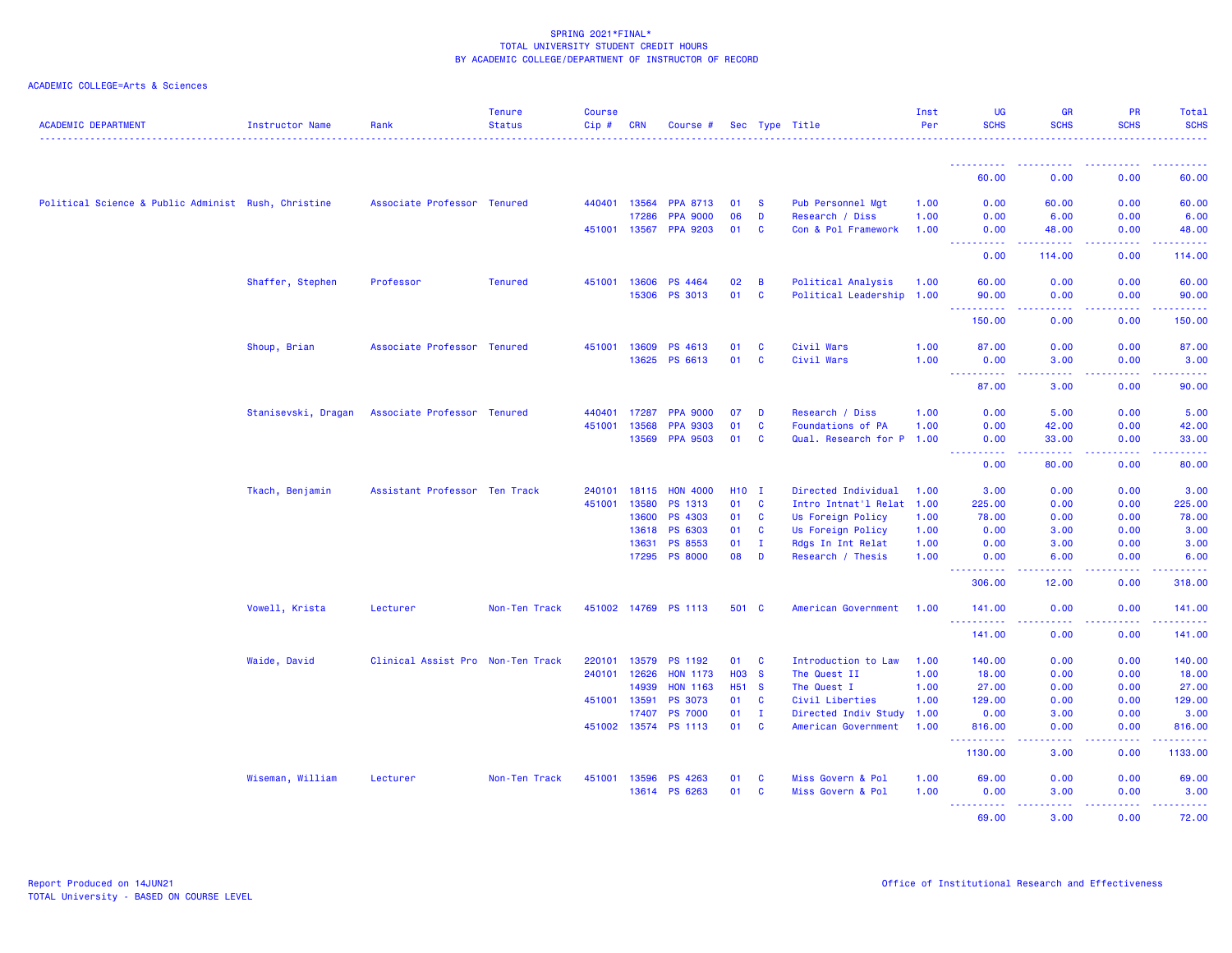# ACADEMIC COLLEGE=Arts & Sciences

|                     |                 |      |        | <b>Course</b>                          |  |  | 69 D | Total       |
|---------------------|-----------------|------|--------|----------------------------------------|--|--|------|-------------|
| ACADEMIC DEPARTMENT | Instructor Name | Rank | Status | Cip # CRN   Course #  Sec  Type  Title |  |  |      | <b>SCHS</b> |
|                     |                 |      |        |                                        |  |  |      |             |

 =================================== ========== ========== ========== ==========Political Science & Public Administ 4293.00 469.00 0.00 4762.00 =================================== ========== ========== ========== ==========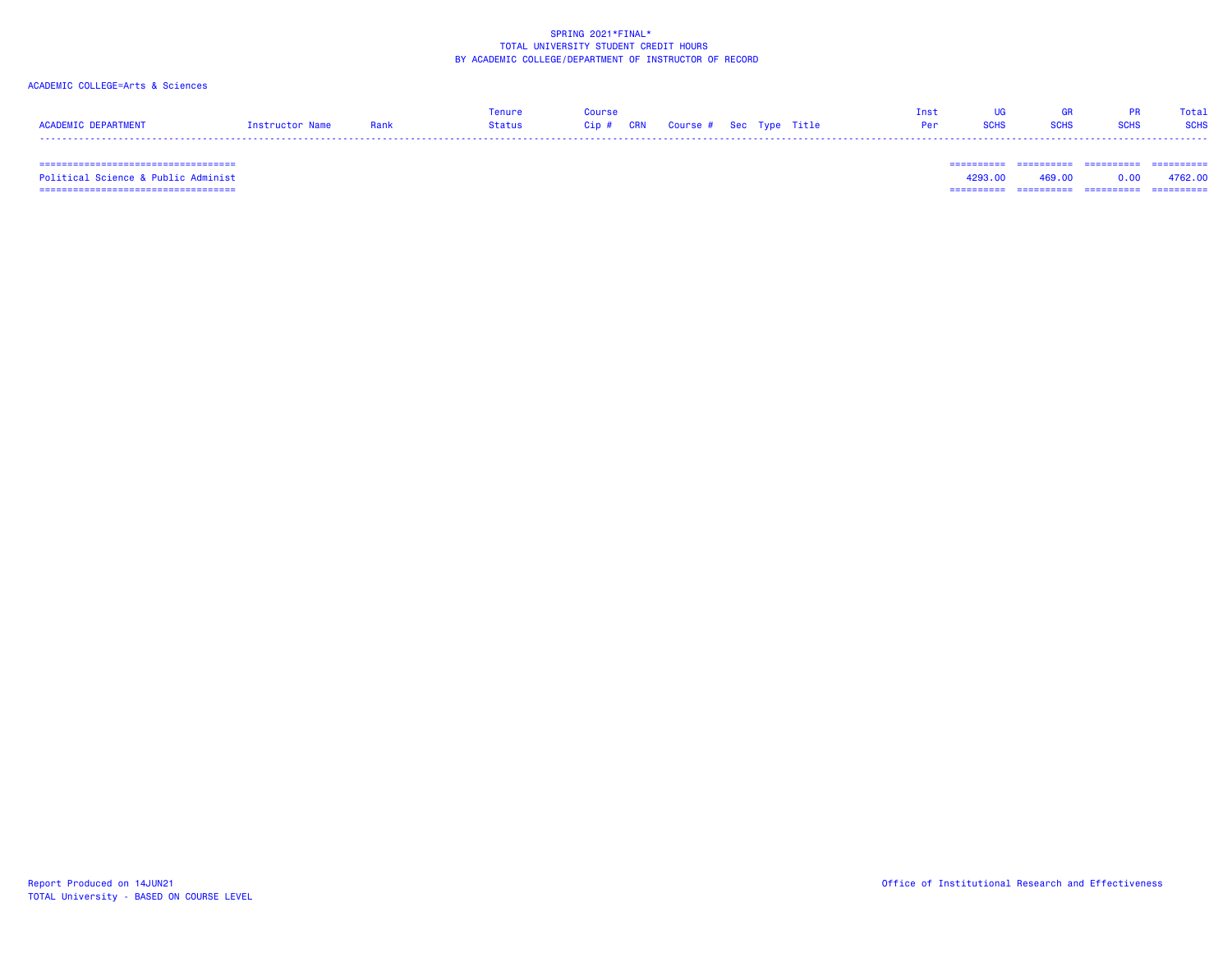| <b>ACADEMIC DEPARTMENT</b> | <b>Instructor Name</b> | Rank                                             | <b>Tenure</b><br><b>Status</b> | <b>Course</b><br>Cip# | <b>CRN</b>   | Course #        |     |              | Sec Type Title            | Inst<br>Per | UG<br><b>SCHS</b>                        | GR<br><b>SCHS</b>                                                                                                                                             | PR<br><b>SCHS</b>                                                                                                                                            | Total<br><b>SCHS</b>                                                                                                                                           |
|----------------------------|------------------------|--------------------------------------------------|--------------------------------|-----------------------|--------------|-----------------|-----|--------------|---------------------------|-------------|------------------------------------------|---------------------------------------------------------------------------------------------------------------------------------------------------------------|--------------------------------------------------------------------------------------------------------------------------------------------------------------|----------------------------------------------------------------------------------------------------------------------------------------------------------------|
| Psychology                 |                        | Adams-Price, Carolyn Associate Professor Tenured |                                | 420101                | 17156        | <b>PSY 4000</b> | 12  | $\mathbf{I}$ | Directed Indiv Study      | 1.00        | 3.00                                     | 0.00                                                                                                                                                          | 0.00                                                                                                                                                         | 3.00                                                                                                                                                           |
|                            |                        |                                                  |                                |                       | 17168        | <b>PSY 8000</b> | 01  | D            | Research / Thesis         | 1.00        | 0.00                                     | 2.00                                                                                                                                                          | 0.00                                                                                                                                                         | 2.00                                                                                                                                                           |
|                            |                        |                                                  |                                |                       | 17264        | <b>PSY 4000</b> | 20  | $\mathbf{I}$ | Directed Indiv Study 1.00 |             | 3.00                                     | 0.00                                                                                                                                                          | 0.00                                                                                                                                                         | 3.00                                                                                                                                                           |
|                            |                        |                                                  |                                |                       | 17370        | <b>PSY 4000</b> | 33  | $\mathbf{I}$ | Directed Indiv Study      | 1.00        | 3.00                                     | 0.00                                                                                                                                                          | 0.00                                                                                                                                                         | 3.00                                                                                                                                                           |
|                            |                        |                                                  |                                | 422707                | 13756        | <b>PSY 3623</b> | 01  | <b>C</b>     | Social Psychology         | 1.00        | 135.00                                   | 0.00                                                                                                                                                          | 0.00                                                                                                                                                         | 135.00                                                                                                                                                         |
|                            |                        |                                                  |                                | 422809                | 13778        | <b>PSY 4983</b> | 01  | C            | Psychology Of Aging       | 1.00        | 114.00                                   | 0.00                                                                                                                                                          | 0.00                                                                                                                                                         | 114.00                                                                                                                                                         |
|                            |                        |                                                  |                                |                       | 422813 17183 | <b>PSY 9000</b> | 01  | D            | Research/Diss             | 1.00        | 0.00<br>.<br>المتحدث                     | 17.00<br>$\frac{1}{2} \left( \frac{1}{2} \right) \left( \frac{1}{2} \right) \left( \frac{1}{2} \right) \left( \frac{1}{2} \right) \left( \frac{1}{2} \right)$ | 0.00<br>$\frac{1}{2} \left( \frac{1}{2} \right) \left( \frac{1}{2} \right) \left( \frac{1}{2} \right) \left( \frac{1}{2} \right) \left( \frac{1}{2} \right)$ | 17.00<br>المتمام والمناور                                                                                                                                      |
|                            |                        |                                                  |                                |                       |              |                 |     |              |                           |             | 258.00                                   | 19.00                                                                                                                                                         | 0.00                                                                                                                                                         | 277.00                                                                                                                                                         |
|                            | Armstrong, Kevin       | Associate Professor Tenured                      |                                | 420101                | 13789        | <b>PSY 8450</b> | 01  | E            | Applied Clin Practic 1.00 |             | 0.00                                     | 7.00                                                                                                                                                          | 0.00                                                                                                                                                         | 7.00                                                                                                                                                           |
|                            |                        |                                                  |                                |                       | 17169        | <b>PSY 8000</b> | 02  | D            | Research / Thesis         | 1.00        | 0.00                                     | 1.00                                                                                                                                                          | 0.00                                                                                                                                                         | 1.00                                                                                                                                                           |
|                            |                        |                                                  |                                |                       | 17821        | <b>PSY 4000</b> | 55  | $\mathbf{I}$ | Directed Indiv Study 1.00 |             | 3.00                                     | 0.00                                                                                                                                                          | 0.00                                                                                                                                                         | 3.00                                                                                                                                                           |
|                            |                        |                                                  |                                |                       | 422813 17184 | <b>PSY 9000</b> | 02  | D            | <b>Research/Diss</b>      | 1.00        | 0.00<br>$\sim$ $\sim$ $\sim$<br>المستملة | 2.00<br>.                                                                                                                                                     | 0.00<br>المستما                                                                                                                                              | 2.00<br>$\frac{1}{2} \left( \frac{1}{2} \right) \left( \frac{1}{2} \right) \left( \frac{1}{2} \right) \left( \frac{1}{2} \right)$                              |
|                            |                        |                                                  |                                |                       |              |                 |     |              |                           |             | 3.00                                     | 10.00                                                                                                                                                         | 0.00                                                                                                                                                         | 13.00                                                                                                                                                          |
|                            | Armstrong, Rebecca     | Instructor                                       | Non-Ten Track                  | 420101                | 13721        | <b>PSY 1013</b> | 04  | <b>C</b>     | Gen Psychology-SI         | 1.00        | 270.00                                   | 0.00                                                                                                                                                          | 0.00                                                                                                                                                         | 270.00                                                                                                                                                         |
|                            |                        |                                                  |                                |                       | 17364        | <b>PSY 1021</b> | 04  | C            | Career in Psychology      | 1.00        | 21.00                                    | 0.00                                                                                                                                                          | 0.00                                                                                                                                                         | 21.00                                                                                                                                                          |
|                            |                        |                                                  |                                |                       | 17367        | <b>PSY 1021</b> | 05  | C            | Career in Psychology      | 1.00        | 22.00                                    | 0.00                                                                                                                                                          | 0.00                                                                                                                                                         | 22.00                                                                                                                                                          |
|                            |                        |                                                  |                                |                       | 17368        | <b>PSY 1021</b> | 06  | C            | Career in Psychology      | 1.00        | 21.00                                    | 0.00                                                                                                                                                          | 0.00                                                                                                                                                         | 21.00                                                                                                                                                          |
|                            |                        |                                                  |                                | 422703 13764          |              | <b>PSY 3803</b> | 01  | C            | Int Dev Psychology        | 1.00        | 165.00                                   | 0.00                                                                                                                                                          | 0.00                                                                                                                                                         | 165.00                                                                                                                                                         |
|                            |                        |                                                  |                                |                       | 13765        | <b>PSY 3803</b> | 02  | <b>C</b>     | Int Dev Psychology        | 1.00        | 159.00                                   | 0.00                                                                                                                                                          | 0.00                                                                                                                                                         | 159.00                                                                                                                                                         |
|                            |                        |                                                  |                                |                       |              |                 |     |              |                           |             | 658.00                                   | .<br>0.00                                                                                                                                                     | 0.00                                                                                                                                                         | .<br>658.00                                                                                                                                                    |
|                            | Bell, Jacqueline       | Lecturer                                         | Non-Ten Track                  | 420101                | 17780        | <b>PSY 3213</b> | 04  | C            | Psych Of Ab Behavior 1.00 |             | 138.00                                   | 0.00                                                                                                                                                          | 0.00                                                                                                                                                         | 138.00                                                                                                                                                         |
|                            |                        |                                                  |                                | 422706                | 14789        | <b>PSY 4403</b> | 501 | <b>C</b>     | Biological Psycholog 1.00 |             | 81.00                                    | 0.00                                                                                                                                                          | 0.00                                                                                                                                                         | 81.00                                                                                                                                                          |
|                            |                        |                                                  |                                | 422803                |              | 14787 PSY 4223  |     | 501 C        | Drug Use And Abuse        | 1.00        | 123.00<br>.                              | 0.00<br>$\omega$ is $\omega$ .                                                                                                                                | 0.00<br>.                                                                                                                                                    | 123.00                                                                                                                                                         |
|                            |                        |                                                  |                                |                       |              |                 |     |              |                           |             | 342.00                                   | 0.00                                                                                                                                                          | 0.00                                                                                                                                                         | 342,00                                                                                                                                                         |
|                            | Berman, Mitchell       | Professor                                        | <b>Tenured</b>                 | 420101                | 13792        | <b>PSY 8460</b> | 01  | E            | App Ext Clinical Pra 1.00 |             | 0.00                                     | 30.00                                                                                                                                                         | 0.00                                                                                                                                                         | 30.00                                                                                                                                                          |
|                            |                        |                                                  |                                |                       | 17150        | <b>PSY 4000</b> | 11  | I.           | Directed Indiv Study      | 1.00        | 3.00                                     | 0.00                                                                                                                                                          | 0.00                                                                                                                                                         | 3.00                                                                                                                                                           |
|                            |                        |                                                  |                                |                       | 17178        | <b>PSY 8000</b> | 11  | D            | Research / Thesis         | 1.00        | 0.00                                     | 4.00                                                                                                                                                          | 0.00                                                                                                                                                         | 4.00                                                                                                                                                           |
|                            |                        |                                                  |                                |                       | 422813 17193 | <b>PSY 9000</b> | 11  | D            | Research/Diss             | 1.00        | 0.00<br>.<br>$\sim$ $\sim$ $\sim$        | 32.00<br>د د د د                                                                                                                                              | 0.00                                                                                                                                                         | 32.00<br>$\sim$ $\sim$ $\sim$ $\sim$                                                                                                                           |
|                            |                        |                                                  |                                |                       |              |                 |     |              |                           |             | 3.00                                     | 66.00                                                                                                                                                         | 0.00                                                                                                                                                         | 69.00                                                                                                                                                          |
|                            | Bradshaw, Gary         | Professor                                        | <b>Tenured</b>                 |                       | 420101 17164 | <b>PSY 4000</b> | 15  | $\mathbf{I}$ | Directed Indiv Study 1.00 |             | 3.00                                     | 0.00                                                                                                                                                          | 0.00                                                                                                                                                         | 3.00                                                                                                                                                           |
|                            |                        |                                                  |                                |                       | 17861        | <b>PSY 7000</b> | 04  | $\mathbf{I}$ | Directed Indiv Study      | 1.00        | 0.00                                     | 1.00                                                                                                                                                          | 0.00                                                                                                                                                         | 1.00                                                                                                                                                           |
|                            |                        |                                                  |                                | 422813                | 13748        | <b>PSY 3343</b> | 01  | C            | Psych Of Learning         | 1.00        | 150.00                                   | 0.00                                                                                                                                                          | 0.00                                                                                                                                                         | 150.00                                                                                                                                                         |
|                            |                        |                                                  |                                |                       | 13749        | <b>PSY 3343</b> | 02  | <b>C</b>     | Psych Of Learning         | 1.00        | 135.00<br>.                              | 0.00<br>ولايات                                                                                                                                                | 0.00<br>.                                                                                                                                                    | 135.00<br>$\frac{1}{2} \left( \frac{1}{2} \right) \left( \frac{1}{2} \right) \left( \frac{1}{2} \right) \left( \frac{1}{2} \right) \left( \frac{1}{2} \right)$ |
|                            |                        |                                                  |                                |                       |              |                 |     |              |                           |             | 288.00                                   | 1.00                                                                                                                                                          | 0.00                                                                                                                                                         | 289.00                                                                                                                                                         |
|                            | Brown, Kimberly        | Lecturer                                         | Non-Ten Track                  |                       | 422706 13774 | <b>PSY 4403</b> | 01  | <b>C</b>     | Biological Psycholog 1.00 |             | 141.00                                   | 0.00                                                                                                                                                          | 0.00                                                                                                                                                         | 141.00                                                                                                                                                         |
|                            |                        |                                                  |                                |                       | 13775        | <b>PSY 4403</b> | 02  | <b>C</b>     | Biological Psycholog      | 1.00        | 141.00                                   | 0.00                                                                                                                                                          | 0.00                                                                                                                                                         | 141.00                                                                                                                                                         |
|                            |                        |                                                  |                                | 440401                | 13729        | <b>PSY 3073</b> | 01  | C            | Psy Interper Relat        | 1.00        | 141.00                                   | 0.00                                                                                                                                                          | 0.00                                                                                                                                                         | 141.00                                                                                                                                                         |
|                            |                        |                                                  |                                |                       | 13730        | <b>PSY 3073</b> | 02  | $\mathbf{C}$ | Psy Interper Relat        | 1.00        | 171.00                                   | 0.00                                                                                                                                                          | 0.00                                                                                                                                                         | 171.00                                                                                                                                                         |
|                            |                        |                                                  |                                |                       |              |                 |     |              |                           |             | $  -$<br>.<br>594.00                     | 0.00                                                                                                                                                          | 0.00                                                                                                                                                         | $\frac{1}{2} \left( \frac{1}{2} \right) \left( \frac{1}{2} \right) \left( \frac{1}{2} \right) \left( \frac{1}{2} \right) \left( \frac{1}{2} \right)$<br>594.00 |
|                            | Campbell, Kristen      | Instructor                                       | Non-Ten Track                  |                       | 420101 17625 | <b>PSY 4000</b> | 43  | $\mathbf{I}$ | Directed Indiv Study 1.00 |             | 3.00                                     | 0.00                                                                                                                                                          | 0.00                                                                                                                                                         | 3.00                                                                                                                                                           |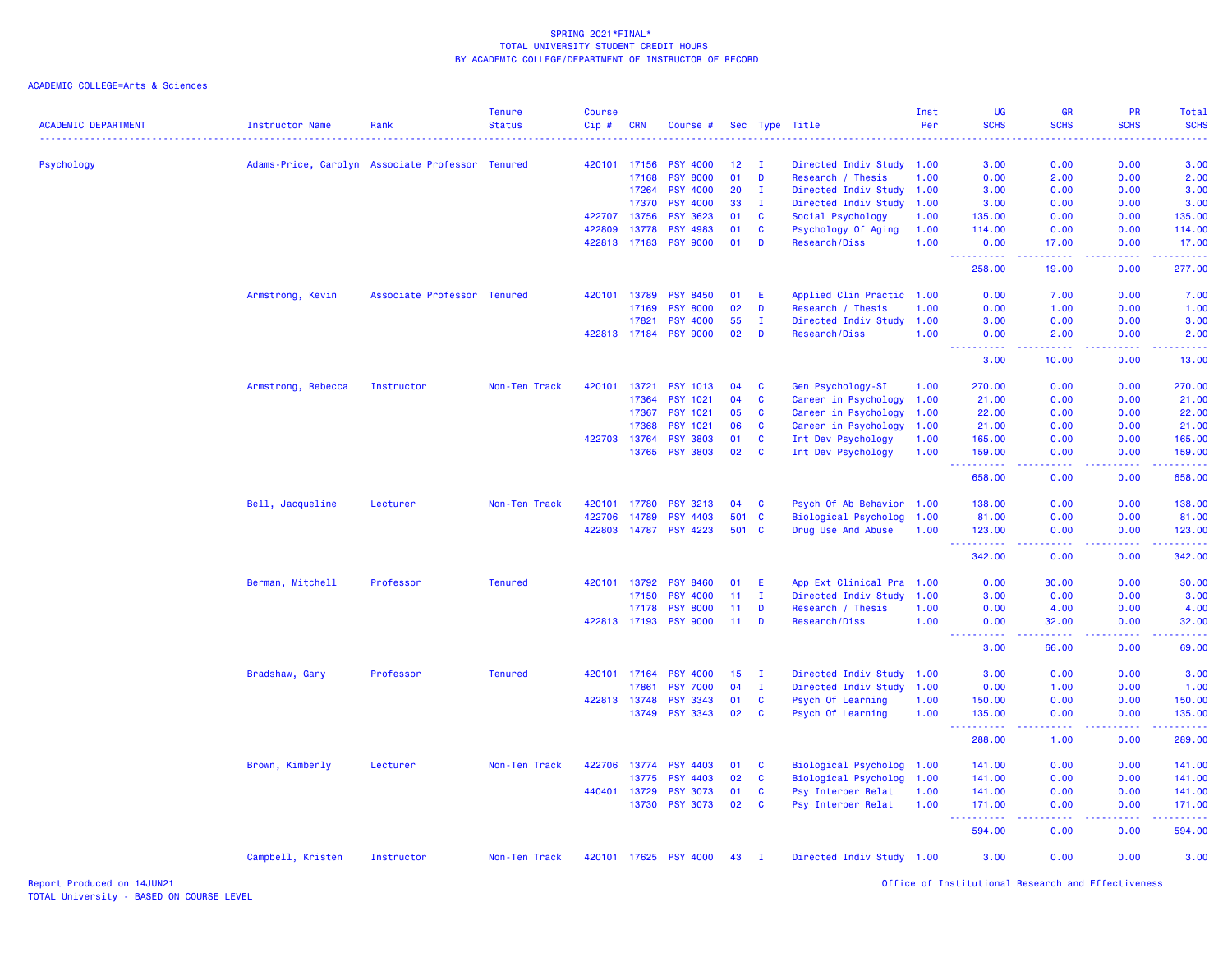| <b>ACADEMIC DEPARTMENT</b> | Instructor Name    | Rank                          | <b>Tenure</b><br><b>Status</b> | <b>Course</b><br>Cip# | <b>CRN</b>   | Course #              |                 |              | Sec Type Title            | Inst<br>Per | <b>UG</b><br><b>SCHS</b>                                                                                                                                      | GR<br><b>SCHS</b> | <b>PR</b><br><b>SCHS</b> | Total<br><b>SCHS</b>                             |
|----------------------------|--------------------|-------------------------------|--------------------------------|-----------------------|--------------|-----------------------|-----------------|--------------|---------------------------|-------------|---------------------------------------------------------------------------------------------------------------------------------------------------------------|-------------------|--------------------------|--------------------------------------------------|
| Psychology                 | Campbell, Kristen  | Instructor                    | Non-Ten Track                  | 420101                | 17626        | <b>PSY 4000</b>       | 44              | <b>I</b>     | Directed Indiv Study      | 1.00        | 3.00                                                                                                                                                          | 0.00              | 0.00                     | 3.00                                             |
|                            |                    |                               |                                |                       | 17627        | <b>PSY 4000</b>       | 45              | $\mathbf I$  | Directed Indiv Study 1.00 |             | 3.00                                                                                                                                                          | 0.00              | 0.00                     | 3.00                                             |
|                            |                    |                               |                                |                       | 17628        | <b>PSY 4000</b>       | 46              | $\mathbf{I}$ | Directed Indiv Study 1.00 |             | 3.00                                                                                                                                                          | 0.00              | 0.00                     | 3.00                                             |
|                            |                    |                               |                                |                       | 17629        | <b>PSY 4000</b>       | 47              | I.           | Directed Indiv Study      | 1.00        | 3.00                                                                                                                                                          | 0.00              | 0.00                     | 3.00                                             |
|                            |                    |                               |                                |                       | 17630        | <b>PSY 4000</b>       | 48              | $\mathbf I$  | Directed Indiv Study 1.00 |             | 3.00                                                                                                                                                          | 0.00              | 0.00                     | 3.00                                             |
|                            |                    |                               |                                |                       | 17631        | <b>PSY 4000</b>       | 49              | $\mathbf{I}$ | Directed Indiv Study 1.00 |             | 3.00                                                                                                                                                          | 0.00              | 0.00                     | 3.00                                             |
|                            |                    |                               |                                |                       | 17632        | <b>PSY 4000</b>       | 50              | $\mathbf{I}$ | Directed Indiv Study 1.00 |             | 3.00                                                                                                                                                          | 0.00              | 0.00                     | 3.00                                             |
|                            |                    |                               |                                | 422708                | 13731        | <b>PSY 3104</b>       | 01              | C            | Introductory Psychol      | 1.00        | 380.00                                                                                                                                                        | 0.00              | 0.00                     | 380.00                                           |
|                            |                    |                               |                                |                       | 13732        | <b>PSY 3104</b>       | 02              | K            | Introductory Psychol      | 1.00        | 0.00                                                                                                                                                          | 0.00              | 0.00                     | 0.00                                             |
|                            |                    |                               |                                |                       | 13733        | <b>PSY 3104</b>       | 03              | К            | Introductory Psychol      | 1.00        | 0.00                                                                                                                                                          | 0.00              | 0.00                     | 0.00                                             |
|                            |                    |                               |                                |                       | 13734        | <b>PSY 3104</b>       | 04              | K            | Introductory Psychol      | 1.00        | 0.00                                                                                                                                                          | 0.00              | 0.00                     | 0.00                                             |
|                            |                    |                               |                                |                       | 13735        | <b>PSY 3104</b>       | 05              | K            | Introductory Psychol      | 1.00        | 0.00                                                                                                                                                          | 0.00              | 0.00                     | 0.00                                             |
|                            |                    |                               |                                |                       | 14776        | <b>PSY 3104</b>       | 501 B           |              | Introductory Psychol      | 1.00        | 136.00                                                                                                                                                        | 0.00              | 0.00                     | 136.00                                           |
|                            |                    |                               |                                | 422801                | 13773        | <b>PSY 4333</b>       | 01              | <b>C</b>     | Intro Clinical Psych      | 1.00        | 87.00                                                                                                                                                         | 0.00              | 0.00                     | 87.00                                            |
|                            |                    |                               |                                | 422803                | 13769        | <b>PSY 4223</b>       | 01              | C            | Drug Use And Abuse        | 1.00        | 129.00                                                                                                                                                        | 0.00              | 0.00                     | 129.00                                           |
|                            |                    |                               |                                |                       | 13770        | <b>PSY 4223</b>       | 02              | C            | Drug Use And Abuse        | 1.00        | 129.00                                                                                                                                                        | 0.00              | 0.00                     | 129.00                                           |
|                            |                    |                               |                                |                       | 429999 13780 | <b>PSY 6223</b>       | 01              | <b>C</b>     | Drug Use And Abuse        | 1.00        | 0.00<br><u> - - - - - - - - - -</u>                                                                                                                           | 3.00              | 0.00                     | 3.00                                             |
|                            |                    |                               |                                |                       |              |                       |                 |              |                           |             | 885.00                                                                                                                                                        | 3.00              | 0.00                     | 888.00                                           |
|                            | Carskadon, Thomas  | Professor                     | <b>Tenured</b>                 | 420101                | 13727        | <b>PSY 1013</b>       | <b>HO1 C</b>    |              | Gen Psychology-Honor      | 1.00        | 42.00                                                                                                                                                         | 0.00              | 0.00                     | 42.00                                            |
|                            |                    |                               |                                |                       |              | 15022 PSY 1013        | 001 C           |              | <b>Gen Psychology</b>     | 1.00        | 60.00                                                                                                                                                         | 0.00              | 0.00                     | 60.00                                            |
|                            |                    |                               |                                |                       |              |                       |                 |              |                           |             | .<br>$\frac{1}{2} \left( \frac{1}{2} \right) \left( \frac{1}{2} \right) \left( \frac{1}{2} \right)$<br>102.00                                                 | .<br>0.00         | -----<br>0.00            | <b><i><u><u> - - - - -</u></u></i></b><br>102.00 |
|                            | Cooper, Stephanie  | Non-Employee                  | Not Applicable                 |                       |              | 422703 15205 PSY 3803 | 201 C           |              | Int Dev Psychology        | 1.00        | 24.00                                                                                                                                                         | 0.00              | 0.00                     | 24.00                                            |
|                            |                    |                               |                                |                       |              |                       |                 |              |                           |             | .<br>24.00                                                                                                                                                    | .<br>0.00         | <u>.</u><br>0.00         | <u>.</u><br>24.00                                |
|                            | DeShong, Hilary    | Assistant Professor Ten Track |                                |                       | 420101 17161 | <b>PSY 4000</b>       | 13              | л.           | Directed Indiv Study      | 1.00        | 3.00                                                                                                                                                          | 0.00              | 0.00                     | 3.00                                             |
|                            |                    |                               |                                |                       | 17166        | <b>PSY 4000</b>       | 16              | $\mathbf{I}$ | Directed Indiv Study      | 1.00        | 2.00                                                                                                                                                          | 0.00              | 0.00                     | 2.00                                             |
|                            |                    |                               |                                |                       | 17182        | <b>PSY 8000</b>       | 15 <sub>1</sub> | D            | Research / Thesis         | 1.00        | 0.00                                                                                                                                                          | 11.00             | 0.00                     | 11.00                                            |
|                            |                    |                               |                                |                       | 17303        | <b>PSY 4000</b>       | 22              | $\mathbf I$  | Directed Indiv Study      | 1.00        | 3.00                                                                                                                                                          | 0.00              | 0.00                     | 3.00                                             |
|                            |                    |                               |                                |                       | 17660        | <b>PSY 4000</b>       | 51              | п            | Directed Indiv Study      | 1.00        | 3.00                                                                                                                                                          | 0.00              | 0.00                     | 3.00                                             |
|                            |                    |                               |                                |                       | 18087        | <b>PSY 4000</b>       | 60              | $\mathbf{I}$ | Directed Indiv Study      | 1.00        | 2.00                                                                                                                                                          | 0.00              | 0.00                     | 2.00                                             |
|                            |                    |                               |                                |                       | 18145        | <b>PSY 4000</b>       | 63              | $\mathbf{I}$ | Directed Indiv Study      | 1.00        | 1.00                                                                                                                                                          | 0.00              | 0.00                     | 1.00                                             |
|                            |                    |                               |                                |                       | 18160        | <b>PSY 4000</b>       | 64              | $\mathbf I$  | Directed Indiv Study      | 1.00        | 2.00                                                                                                                                                          | 0.00              | 0.00                     | 2.00                                             |
|                            |                    |                               |                                |                       | 422705 13788 | <b>PSY 8364</b>       | 01              | B            | Personality Appr          | 1.00        | 0.00                                                                                                                                                          | 28.00             | 0.00                     | 28.00                                            |
|                            |                    |                               |                                |                       | 15029        | <b>PSY 4203</b>       | 001 C           |              | Theories Of Pers          | 1.00        | 63.00                                                                                                                                                         | 0.00<br>.         | 0.00                     | 63.00                                            |
|                            |                    |                               |                                |                       |              |                       |                 |              |                           |             | $\frac{1}{2} \left( \frac{1}{2} \right) \left( \frac{1}{2} \right) \left( \frac{1}{2} \right) \left( \frac{1}{2} \right) \left( \frac{1}{2} \right)$<br>79.00 | 39.00             | .<br>0.00                | .<br>118.00                                      |
|                            | Dhruve, Deepali    | Grad Teach Assist             | Not Applicable                 |                       |              | 420101 13718 PSY 1013 | 01 C            |              | <b>Gen Psychology</b>     | 1.00        | 132.00                                                                                                                                                        | 0.00              | 0.00                     | 132.00                                           |
|                            |                    |                               |                                |                       |              |                       |                 |              |                           |             | 132.00                                                                                                                                                        | 0.00              | 0.00                     | 132.00                                           |
|                            | Dicarlo, Sabrina   | Grad Teach Assist             | Not Applicable                 |                       |              | 420101 13741 PSY 3213 | 03              | <b>C</b>     | Psych Of Ab Behavior 1.00 |             | 114.00<br><b></b>                                                                                                                                             | 0.00              | 0.00                     | 114.00                                           |
|                            |                    |                               |                                |                       |              |                       |                 |              |                           |             | 114.00                                                                                                                                                        | 0.00              | 0.00                     | 114.00                                           |
|                            | Douglass, Caroline | Grad Teach Assist             | Not Applicable                 |                       |              | 420101 15767 PSY 1013 | 10 <sub>c</sub> |              | <b>Gen Psychology</b>     | 1.00        | 183.00<br><u>.</u>                                                                                                                                            | 0.00<br>.         | 0.00<br>$- - - - -$      | 183.00                                           |
|                            |                    |                               |                                |                       |              |                       |                 |              |                           |             | 183.00                                                                                                                                                        | 0.00              | 0.00                     | 183.00                                           |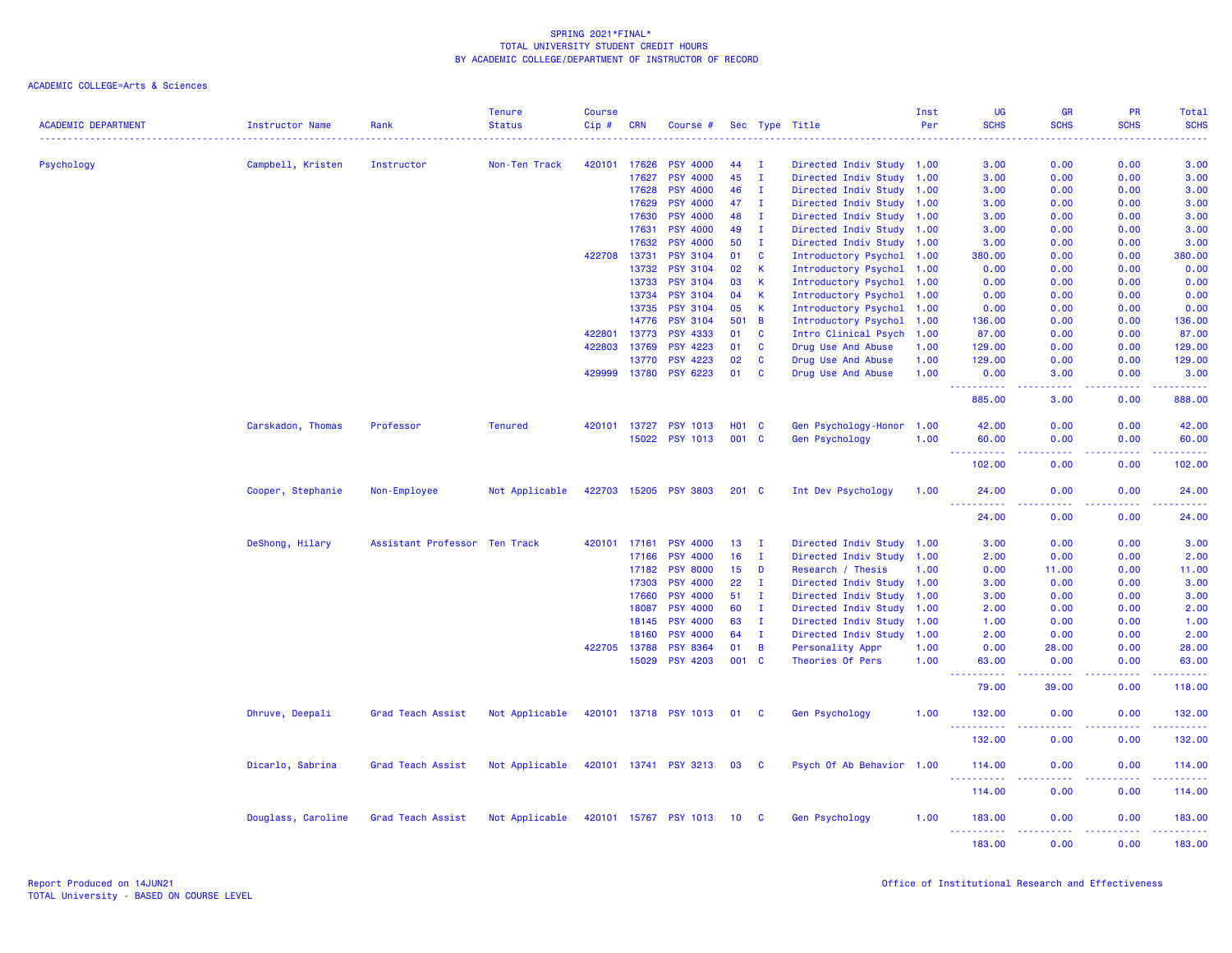| <b>ACADEMIC DEPARTMENT</b> | <b>Instructor Name</b> | Rank                          | Tenure<br><b>Status</b> | <b>Course</b><br>Cip# | <b>CRN</b> | Course #              |       |              | Sec Type Title            | Inst<br>Per | <b>UG</b><br><b>SCHS</b>                                                                                                                               | GR<br><b>SCHS</b>                                                                                                                 | PR<br><b>SCHS</b>                                                                              | <b>Total</b><br><b>SCHS</b>                                                                                                        |
|----------------------------|------------------------|-------------------------------|-------------------------|-----------------------|------------|-----------------------|-------|--------------|---------------------------|-------------|--------------------------------------------------------------------------------------------------------------------------------------------------------|-----------------------------------------------------------------------------------------------------------------------------------|------------------------------------------------------------------------------------------------|------------------------------------------------------------------------------------------------------------------------------------|
| Psychology                 | Dozier, Mary           | Assistant Professor Ten Track |                         | 420101                | 17594      | <b>PSY 4000</b>       | 39    | $\mathbf I$  | Directed Indiv Study 1.00 |             | 3.00                                                                                                                                                   | 0.00                                                                                                                              | 0.00                                                                                           | 3.00                                                                                                                               |
|                            |                        |                               |                         |                       | 17604      | <b>PSY 4000</b>       | 40    | $\mathbf{I}$ | Directed Indiv Study 1.00 |             | 3.00                                                                                                                                                   | 0.00                                                                                                                              | 0.00                                                                                           | 3.00                                                                                                                               |
|                            |                        |                               |                         |                       | 17612      | <b>PSY 4000</b>       | 41    | $\mathbf{I}$ | Directed Indiv Study 1.00 |             | 3.00                                                                                                                                                   | 0.00                                                                                                                              | 0.00                                                                                           | 3.00                                                                                                                               |
|                            |                        |                               |                         | 422810 13787          |            | <b>PSY 8323</b>       | 01    | $\mathbf{C}$ | Psychopathology           | 1.00        | 0.00<br>د د د د                                                                                                                                        | 24.00<br>.                                                                                                                        | 0.00<br>$\sim$ $\sim$ $\sim$ $\sim$                                                            | 24.00<br>$\frac{1}{2} \left( \frac{1}{2} \right) \left( \frac{1}{2} \right) \left( \frac{1}{2} \right) \left( \frac{1}{2} \right)$ |
|                            |                        |                               |                         |                       |            |                       |       |              |                           |             | 9.00                                                                                                                                                   | 24.00                                                                                                                             | 0.00                                                                                           | 33.00                                                                                                                              |
|                            | Dygert, Sarah          | Grad Teach Assist             | Not Applicable          | 422701                | 13760      | <b>PSY 3713</b>       | 02    | <b>C</b>     | Cognitive Psychology 1.00 |             | 138.00                                                                                                                                                 | 0.00                                                                                                                              | 0.00                                                                                           | 138.00                                                                                                                             |
|                            |                        |                               |                         |                       |            |                       |       |              |                           |             | 138.00                                                                                                                                                 | 0.00                                                                                                                              | 0.00                                                                                           | 138.00                                                                                                                             |
|                            | Eakin, Deborah         | Associate Professor Tenured   |                         | 420101                | 15778      | <b>PSY 6733</b>       | 01    | C            | Memory                    | 1.00        | 0.00                                                                                                                                                   | 6.00                                                                                                                              | 0.00                                                                                           | 6.00                                                                                                                               |
|                            |                        |                               |                         |                       | 16787      | <b>PSY 4000</b>       | 05    | $\mathbf I$  | Directed Indiv Study 1.00 |             | 3.00                                                                                                                                                   | 0.00                                                                                                                              | 0.00                                                                                           | 3.00                                                                                                                               |
|                            |                        |                               |                         |                       | 16788      | <b>PSY 4000</b>       | 06    | $\mathbf I$  | Directed Indiv Study 1.00 |             | 3.00                                                                                                                                                   | 0.00                                                                                                                              | 0.00                                                                                           | 3.00                                                                                                                               |
|                            |                        |                               |                         |                       | 16789      | <b>PSY 4000</b>       | 07    | $\mathbf I$  | Directed Indiv Study      | 1.00        | 3.00                                                                                                                                                   | 0.00                                                                                                                              | 0.00                                                                                           | 3.00                                                                                                                               |
|                            |                        |                               |                         |                       | 16790      | <b>PSY 4000</b>       | 08    | $\mathbf I$  | Directed Indiv Study 1.00 |             | 3.00                                                                                                                                                   | 0.00                                                                                                                              | 0.00                                                                                           | 3.00                                                                                                                               |
|                            |                        |                               |                         |                       | 16791      | <b>PSY 4000</b>       | 09    | $\mathbf{I}$ | Directed Indiv Study 1.00 |             | 3.00                                                                                                                                                   | 0.00                                                                                                                              | 0.00                                                                                           | 3.00                                                                                                                               |
|                            |                        |                               |                         |                       | 16793      | <b>PSY 4000</b>       | 10    | $\mathbf{I}$ | Directed Indiv Study 1.00 |             | 2.00                                                                                                                                                   | 0.00                                                                                                                              | 0.00                                                                                           | 2.00                                                                                                                               |
|                            |                        |                               |                         |                       | 17172      | <b>PSY 8000</b>       | 05    | D            | Research / Thesis         | 1.00        | 0.00                                                                                                                                                   | 3.00                                                                                                                              | 0.00                                                                                           | 3.00                                                                                                                               |
|                            |                        |                               |                         |                       | 17518      | PSY 4000              | 38    | T            | Directed Indiv Study 1.00 |             | 3.00                                                                                                                                                   | 0.00                                                                                                                              | 0.00                                                                                           | 3.00                                                                                                                               |
|                            |                        |                               |                         |                       | 17849      | <b>PSY 7000</b>       | 03    | $\mathbf I$  | Directed Indiv Study 1.00 |             | 0.00                                                                                                                                                   | 1.00                                                                                                                              | 0.00                                                                                           | 1.00                                                                                                                               |
|                            |                        |                               |                         | 422701                | 13761      | <b>PSY 3713</b>       | 03    | C            | Cognitive Psychology      | 1.00        | 126.00                                                                                                                                                 | 0.00                                                                                                                              | 0.00                                                                                           | 126.00                                                                                                                             |
|                            |                        |                               |                         |                       | 15025      | <b>PSY 3713</b>       | 001   | C            | Cognitive Psychology      | 1.00        | 39.00                                                                                                                                                  | 0.00                                                                                                                              | 0.00                                                                                           | 39.00                                                                                                                              |
|                            |                        |                               |                         |                       | 15777      | <b>PSY 4733</b>       | 01    | $\mathbf{C}$ | Memory                    | 1.00        | 105.00                                                                                                                                                 | 0.00                                                                                                                              | 0.00                                                                                           | 105.00                                                                                                                             |
|                            |                        |                               |                         | 422813 17187          |            | <b>PSY 9000</b>       | 05    | D            | Research/Diss             | 1.00        | 0.00<br>.                                                                                                                                              | 20.00<br>.                                                                                                                        | 0.00<br>.                                                                                      | 20.00<br>------                                                                                                                    |
|                            |                        |                               |                         |                       |            |                       |       |              |                           |             | 290.00                                                                                                                                                 | 30.00                                                                                                                             | 0.00                                                                                           | 320.00                                                                                                                             |
|                            | Finch, Dustin          | Grad Teach Assist             | Not Applicable          |                       |            | 420101 13722 PSY 1013 | 06    | - C          | <b>Gen Psychology</b>     | 1.00        | 102.00<br>$- - - - - - -$                                                                                                                              | 0.00                                                                                                                              | 0.00<br>$\sim$ $\sim$ $\sim$                                                                   | 102.00<br>22222)                                                                                                                   |
|                            |                        |                               |                         |                       |            |                       |       |              |                           |             | 102.00                                                                                                                                                 | 0.00                                                                                                                              | 0.00                                                                                           | 102.00                                                                                                                             |
|                            | Flurry, Samuel         | Grad Teach Assist             | Not Applicable          |                       |            | 420101 13723 PSY 1013 | 07    | - C          | Gen Psychology            | 1.00        | 132.00                                                                                                                                                 | 0.00                                                                                                                              | 0.00<br>د د د د                                                                                | 132.00<br>والمستوات المنابي                                                                                                        |
|                            |                        |                               |                         |                       |            |                       |       |              |                           |             | 132.00                                                                                                                                                 | 0.00                                                                                                                              | 0.00                                                                                           | 132.00                                                                                                                             |
|                            | Franklin, Rachel       | Non-Faculty                   | Not Applicable          | 420101                | 13728      | <b>PSY 1021</b>       | 01    | C            | Career in Psychology 1.00 |             | 33.00                                                                                                                                                  | 0.00                                                                                                                              | 0.00                                                                                           | 33.00                                                                                                                              |
|                            |                        |                               |                         |                       | 14773      | PSY 1021              | 501   | $\mathbf{C}$ | Career in Psychology 1.00 |             | 17.00                                                                                                                                                  | 0.00                                                                                                                              | 0.00                                                                                           | 17.00                                                                                                                              |
|                            |                        |                               |                         |                       | 15769      | <b>PSY 1021</b>       | 02    | $\mathbf c$  | Career in Psychology 1.00 |             | 31.00                                                                                                                                                  | 0.00                                                                                                                              | 0.00                                                                                           | 31.00                                                                                                                              |
|                            |                        |                               |                         |                       | 15770      | <b>PSY 1021</b>       | 03    | <b>C</b>     | Career in Psychology 1.00 |             | 35.00<br>$\begin{array}{cccccccccc} \bullet & \bullet & \bullet & \bullet & \bullet & \bullet & \bullet & \bullet \end{array}$<br>$\sim$ $\sim$ $\sim$ | 0.00<br>$\frac{1}{2} \left( \frac{1}{2} \right) \left( \frac{1}{2} \right) \left( \frac{1}{2} \right) \left( \frac{1}{2} \right)$ | 0.00<br>.                                                                                      | 35.00<br>.                                                                                                                         |
|                            |                        |                               |                         |                       |            |                       |       |              |                           |             | 116.00                                                                                                                                                 | 0.00                                                                                                                              | 0.00                                                                                           | 116.00                                                                                                                             |
|                            | Gier, Vicki            | Associate Professor Tenured   |                         | 422707                | 14230      | <b>PSY 3203</b>       | 201 C |              | Psy Of Gender Differ 1.00 |             | 51.00                                                                                                                                                  | 0.00                                                                                                                              | 0.00                                                                                           | 51.00                                                                                                                              |
|                            |                        |                               |                         | 422813 14233          |            | <b>PSY 3343</b>       | 201 C |              | Psych Of Learning         | 1.00        | 48.00                                                                                                                                                  | 0.00                                                                                                                              | 0.00                                                                                           | 48.00                                                                                                                              |
|                            |                        |                               |                         |                       |            |                       |       |              |                           |             |                                                                                                                                                        | .                                                                                                                                 | $\frac{1}{2} \left( \frac{1}{2} \right) \left( \frac{1}{2} \right) \left( \frac{1}{2} \right)$ | والمتمام المت                                                                                                                      |
|                            |                        |                               |                         |                       |            |                       |       |              |                           |             | 99.00                                                                                                                                                  | 0.00                                                                                                                              | 0.00                                                                                           | 99.00                                                                                                                              |
|                            | Green, Marshall        | Grad Teach Assist             | Not Applicable          |                       |            | 422706 13776 PSY 4403 | 03    | <b>C</b>     | Biological Psycholog 1.00 |             | 123.00<br><b><i><u><u> - - - - -</u></u></i></b>                                                                                                       | 0.00<br>$\sim$ $\sim$ $\sim$ $\sim$                                                                                               | 0.00<br>-----                                                                                  | 123.00                                                                                                                             |
|                            |                        |                               |                         |                       |            |                       |       |              |                           |             | 123.00                                                                                                                                                 | 0.00                                                                                                                              | 0.00                                                                                           | 123.00                                                                                                                             |
|                            | Herndon, Karen         | Lecturer                      | Non-Ten Track           | 302501                | 15779      | <b>PSY 4813</b>       | 01    | C            | Positive Psychology       | 1.00        | 141.00                                                                                                                                                 | 0.00                                                                                                                              | 0.00                                                                                           | 141.00                                                                                                                             |
|                            |                        |                               |                         | 420101 13740          |            | <b>PSY 3213</b>       | 02    | C            | Psych Of Ab Behavior 1.00 |             | 252.00                                                                                                                                                 | 0.00                                                                                                                              | 0.00                                                                                           | 252.00                                                                                                                             |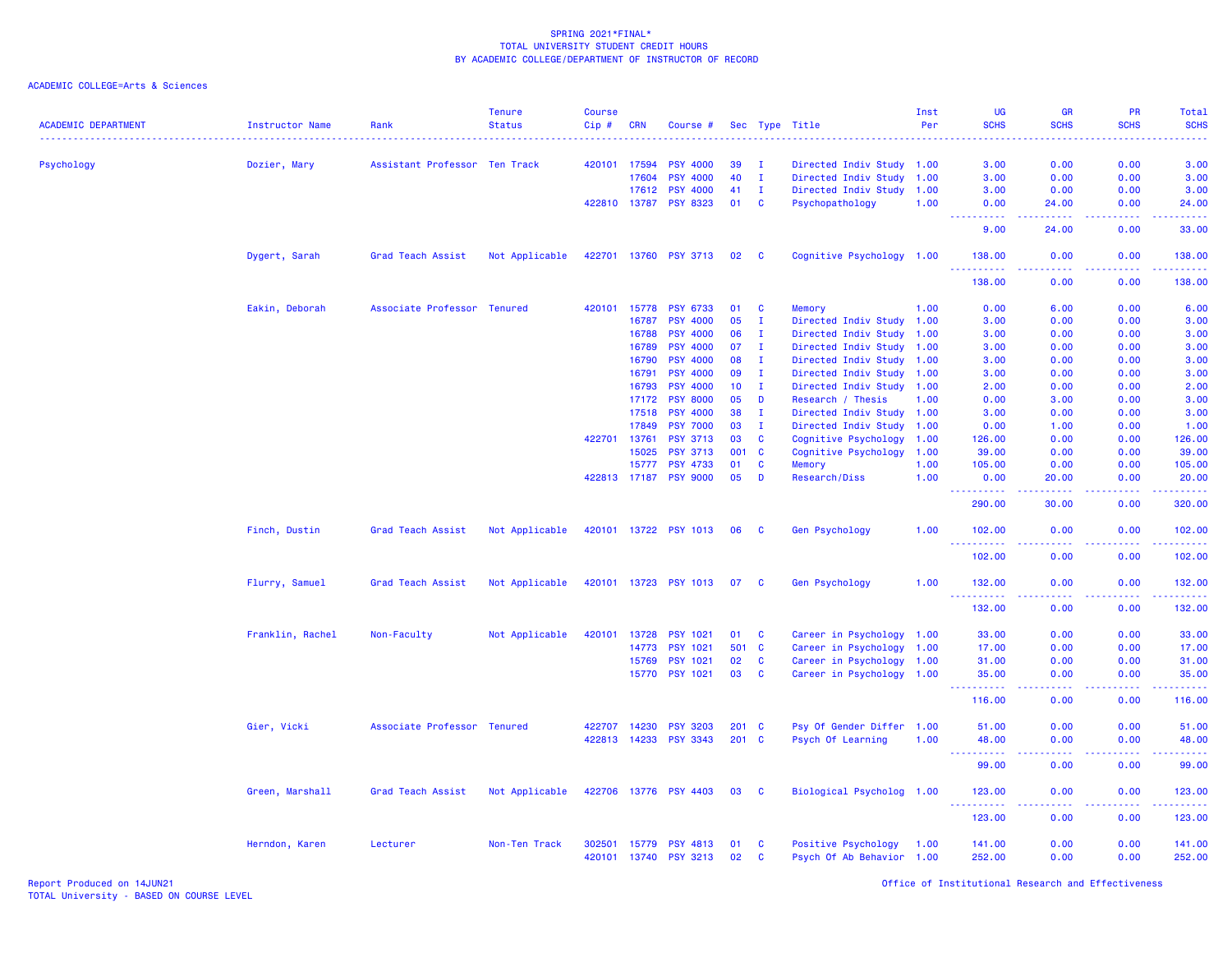| <b>ACADEMIC DEPARTMENT</b> | Instructor Name               | Rank                          | <b>Tenure</b><br><b>Status</b> | <b>Course</b><br>Cip# | <b>CRN</b>   | Course #              |                 |              | Sec Type Title            | Inst<br>Per | <b>UG</b><br><b>SCHS</b>                                                                                                                                      | GR<br><b>SCHS</b>                                                                                      | PR<br><b>SCHS</b> | Total<br><b>SCHS</b>                                                                                                            |
|----------------------------|-------------------------------|-------------------------------|--------------------------------|-----------------------|--------------|-----------------------|-----------------|--------------|---------------------------|-------------|---------------------------------------------------------------------------------------------------------------------------------------------------------------|--------------------------------------------------------------------------------------------------------|-------------------|---------------------------------------------------------------------------------------------------------------------------------|
|                            |                               |                               |                                |                       |              |                       |                 |              |                           |             |                                                                                                                                                               |                                                                                                        |                   |                                                                                                                                 |
|                            |                               |                               |                                |                       |              |                       |                 |              |                           |             | 393.00                                                                                                                                                        | 0.00                                                                                                   | 0.00              | 393.00                                                                                                                          |
| Psychology                 | Hogan, Russell                | Non-Employee                  | Not Applicable                 |                       |              | 420101 16439 PSY 3213 | 202 C           |              | Psych Of Ab Behavior 1.00 |             | 60.00                                                                                                                                                         | 0.00                                                                                                   | 0.00              | 60.00                                                                                                                           |
|                            |                               |                               |                                |                       |              |                       |                 |              |                           |             | 60.00                                                                                                                                                         | 0.00                                                                                                   | 0.00              | 60.00                                                                                                                           |
|                            | Hubbard, Marlena              | Lecturer                      | Non-Ten Track                  |                       | 422704 14778 | <b>PSY 3314</b>       | 501 B           |              | Experimental Psych        | 1.00        | 60.00                                                                                                                                                         | 0.00                                                                                                   | 0.00              | 60.00                                                                                                                           |
|                            |                               |                               |                                | 422707                | 17498        | <b>PSY 3363</b>       | 02              | C            | <b>Behav Modification</b> | 1.00        | 147.00                                                                                                                                                        | 0.00                                                                                                   | 0.00              | 147.00                                                                                                                          |
|                            |                               |                               |                                | 422803                | 13771        | <b>PSY 4223</b>       | 03              | <b>C</b>     | Drug Use And Abuse        | 1.00        | 162.00                                                                                                                                                        | 0.00                                                                                                   | 0.00              | 162.00                                                                                                                          |
|                            |                               |                               |                                | 422809                | 13779        | <b>PSY 4983</b>       | 02              | $\mathbf{C}$ | Psychology Of Aging       | 1.00        | 108.00                                                                                                                                                        | 0.00                                                                                                   | 0.00              | 108.00                                                                                                                          |
|                            |                               |                               |                                | 422813 14780          |              | <b>PSY 3343</b>       | 501 C           |              | Psych Of Learning         | 1.00        | 144.00                                                                                                                                                        | 0.00                                                                                                   | 0.00              | 144.00                                                                                                                          |
|                            |                               |                               |                                |                       | 15027        | <b>PSY 3343</b>       | 551 C           |              | Psych Of Learning         | 1.00        | 24.00                                                                                                                                                         | 0.00<br>والمالمات                                                                                      | 0.00              | 24.00                                                                                                                           |
|                            |                               |                               |                                |                       |              |                       |                 |              |                           |             | 645.00                                                                                                                                                        | 0.00                                                                                                   | 0.00              | 645.00                                                                                                                          |
|                            | Israel, Sarah                 | Grad Teach Assist             | Not Applicable                 |                       | 422707 13737 | <b>PSY 3203</b>       | 01              | <b>C</b>     | Psy of Gender Differ 1.00 |             | 129.00<br><u>.</u>                                                                                                                                            | 0.00                                                                                                   | 0.00              | 129.00<br>$- - - - - -$                                                                                                         |
|                            |                               |                               |                                |                       |              |                       |                 |              |                           |             | 129.00                                                                                                                                                        | 0.00                                                                                                   | 0.00              | 129.00                                                                                                                          |
|                            | Jarosz, Andrew                | Assistant Professor Ten Track |                                | 240101                | 15581        | <b>HON 4990</b>       | <b>HO1 C</b>    |              | Special Topics in Ho 1.00 |             | 30.00                                                                                                                                                         | 0.00                                                                                                   | 0.00              | 30.00                                                                                                                           |
|                            |                               |                               |                                | 420101 17682          |              |                       | 02              | $\mathbf{I}$ |                           |             | 0.00                                                                                                                                                          |                                                                                                        |                   |                                                                                                                                 |
|                            |                               |                               |                                |                       |              | <b>PSY 7000</b>       |                 |              | Directed Indiv Study 1.00 |             |                                                                                                                                                               | 1.00                                                                                                   | 0.00              | 1.00                                                                                                                            |
|                            |                               |                               |                                |                       | 18079        | <b>PSY 4000</b>       | 58              | Ι.           | Directed Indiv Study 1.00 |             | 2.00                                                                                                                                                          | 0.00                                                                                                   | 0.00              | 2.00                                                                                                                            |
|                            |                               |                               |                                |                       | 18081        | <b>PSY 4000</b>       | 59              | $\mathbf{I}$ | Directed Indiv Study 1.00 |             | 1.00                                                                                                                                                          | 0.00                                                                                                   | 0.00              | 1.00                                                                                                                            |
|                            |                               |                               |                                |                       | 422813 15771 | <b>PSY 3343</b>       | 03              | $\mathbf{C}$ | Psych Of Learning         | 1.00        | 123.00                                                                                                                                                        | 0.00                                                                                                   | 0.00              | 123.00                                                                                                                          |
|                            |                               |                               |                                |                       | 17194        | <b>PSY 9000</b>       | 12 <sub>2</sub> | D            | <b>Research/Diss</b>      | 1.00        | 0.00<br>22222                                                                                                                                                 | 20.00<br>.                                                                                             | 0.00<br>.         | 20.00<br><u>.</u>                                                                                                               |
|                            |                               |                               |                                |                       |              |                       |                 |              |                           |             | 156.00                                                                                                                                                        | 21.00                                                                                                  | 0.00              | 177.00                                                                                                                          |
|                            | Johnson, Mallory              | Lecturer                      | Non-Ten Track                  |                       | 420101 14783 | <b>PSY 3413</b>       | 501 C           |              | Human Sexual Behavio      | 1.00        | 132.00                                                                                                                                                        | 0.00                                                                                                   | 0.00              | 132.00                                                                                                                          |
|                            |                               |                               |                                |                       | 15813        | <b>PSY 3413</b>       | 502 C           |              | Human Sexual Behavio      | 1.00        | 135.00                                                                                                                                                        | 0.00                                                                                                   | 0.00              | 135.00                                                                                                                          |
|                            |                               |                               |                                | 422707 13750          |              | <b>PSY 3363</b>       | 01              | $\mathbf{C}$ | <b>Behav Modification</b> | 1.00        | 177.00                                                                                                                                                        | 0.00                                                                                                   | 0.00              | 177.00                                                                                                                          |
|                            |                               |                               |                                |                       | 14781        | <b>PSY 3353</b>       | 501 C           |              | Motivation                | 1.00        | 150.00                                                                                                                                                        | 0.00                                                                                                   | 0.00              | 150.00                                                                                                                          |
|                            |                               |                               |                                |                       |              | 14782 PSY 3363        | 501 C           |              | Behav Modification        | 1.00        | 129.00<br>.                                                                                                                                                   | 0.00<br>.                                                                                              | 0.00<br>.         | 129.00<br>.                                                                                                                     |
|                            |                               |                               |                                |                       |              |                       |                 |              |                           |             | 723.00                                                                                                                                                        | 0.00                                                                                                   | 0.00              | 723.00                                                                                                                          |
|                            | Karimi, Hossein               | Assistant Professor Ten Track |                                | 420101                | 15775        | <b>PSY 4713</b>       | 01              | <b>C</b>     | Language & Thought        | 1.00        | 39.00                                                                                                                                                         | 0.00                                                                                                   | 0.00              | 39.00                                                                                                                           |
|                            |                               |                               |                                |                       | 15776        | <b>PSY 6713</b>       | 01              | C            | Language & Thought        | 1.00        | 0.00                                                                                                                                                          | 3.00                                                                                                   | 0.00              | 3.00                                                                                                                            |
|                            |                               |                               |                                |                       | 16372        | <b>PSY 4000</b>       | 03              | $\mathbf{I}$ | Directed Indiv Study 1.00 |             | 2.00                                                                                                                                                          | 0.00                                                                                                   | 0.00              | 2.00                                                                                                                            |
|                            |                               |                               |                                |                       | 17263        | <b>PSY 4000</b>       | 19              | $\mathbf{I}$ | Directed Indiv Study 1.00 |             | 2.00                                                                                                                                                          | 0.00                                                                                                   | 0.00              | 2.00                                                                                                                            |
|                            |                               |                               |                                |                       |              |                       |                 |              |                           |             | 43.00                                                                                                                                                         | 3.00                                                                                                   | 0.00              | 46.00                                                                                                                           |
|                            | Kelley, Karen                 | Grad Teach Assist             | Not Applicable                 |                       |              | 422705 13767 PSY 4203 | 01 C            |              | Theories Of Pers          | 1.00        | 135.00<br>.                                                                                                                                                   | 0.00<br>ولالات                                                                                         | 0.00<br>.         | 135.00<br>$\begin{array}{cccccccccc} \bullet & \bullet & \bullet & \bullet & \bullet & \bullet & \bullet & \bullet \end{array}$ |
|                            |                               |                               |                                |                       |              |                       |                 |              |                           |             | 135.00                                                                                                                                                        | 0.00                                                                                                   | 0.00              | 135.00                                                                                                                          |
|                            | Ludwikowski, Wyndoly Lecturer |                               | Non-Ten Track                  |                       |              | 420101 15812 PSY 3213 | 502 C           |              | Psych Of Ab Behavior 1.00 |             | 66.00<br>$\frac{1}{2} \left( \frac{1}{2} \right) \left( \frac{1}{2} \right) \left( \frac{1}{2} \right) \left( \frac{1}{2} \right) \left( \frac{1}{2} \right)$ | 0.00<br>$\frac{1}{2} \left( \frac{1}{2} \right) \left( \frac{1}{2} \right) \left( \frac{1}{2} \right)$ | 0.00<br>.         | 66.00<br><u>.</u>                                                                                                               |
|                            |                               |                               |                                |                       |              |                       |                 |              |                           |             | 66.00                                                                                                                                                         | 0.00                                                                                                   | 0.00              | 66.00                                                                                                                           |
|                            | Mason, Courtney               | Grad Teach Assist             | Not Applicable                 |                       |              | 420101 13725 PSY 1013 | 09              | - C          | <b>Gen Psychology</b>     | 1.00        | 63.00                                                                                                                                                         | 0.00                                                                                                   | 0.00              | 63.00                                                                                                                           |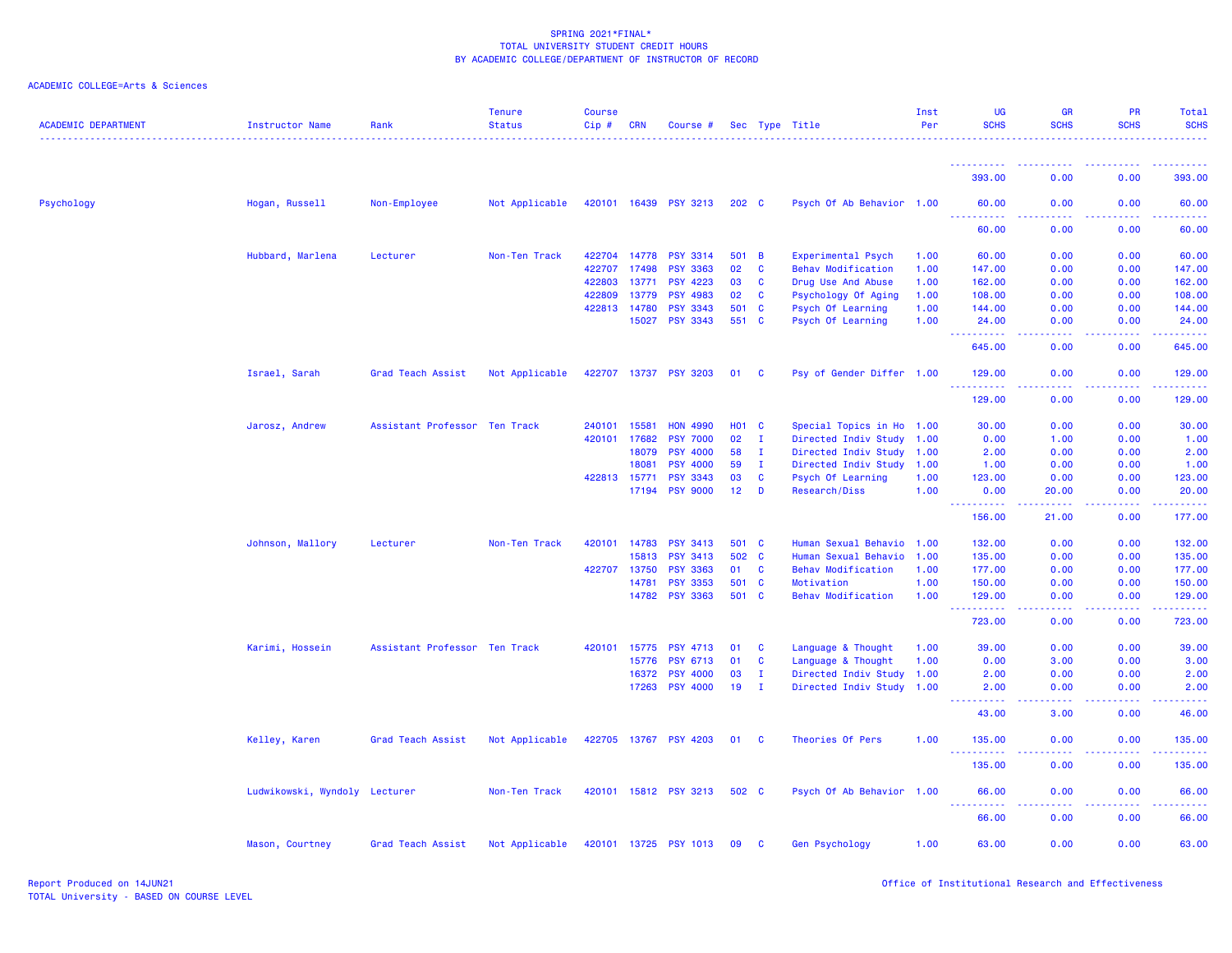ACADEMIC COLLEGE=Arts & Sciences

| <b>ACADEMIC DEPARTMENT</b> | Instructor Name    | Rank                               | <b>Tenure</b><br><b>Status</b> | <b>Course</b><br>Cip# | <b>CRN</b>            | Course #                           |                 |                | Sec Type Title                                   | Inst<br>Per | <b>UG</b><br><b>SCHS</b>                                                                                                          | <b>GR</b><br><b>SCHS</b>    | PR<br><b>SCHS</b>   | Total<br><b>SCHS</b>                                                                                                                                         |
|----------------------------|--------------------|------------------------------------|--------------------------------|-----------------------|-----------------------|------------------------------------|-----------------|----------------|--------------------------------------------------|-------------|-----------------------------------------------------------------------------------------------------------------------------------|-----------------------------|---------------------|--------------------------------------------------------------------------------------------------------------------------------------------------------------|
|                            |                    |                                    |                                |                       |                       |                                    |                 |                |                                                  |             | ----------<br>63.00                                                                                                               | .<br>0.00                   | $- - - - -$<br>0.00 | 63.00                                                                                                                                                        |
| Psychology                 | Matthews, R'Najee  | Grad Service Assist Not Applicable |                                |                       | 521003 13858<br>13860 | SLCE 3412 C01 C<br>SLCE 4812 C01 C |                 |                | Montgomery Ldshp Pro 0.01<br>Montgomery Ldshp Pr | 0.01        | 0.76<br>0.86                                                                                                                      | 0.00<br>0.00                | 0.00<br>0.00        | 0.76<br>0.86                                                                                                                                                 |
|                            |                    |                                    |                                |                       |                       |                                    |                 |                |                                                  |             | $\frac{1}{2} \left( \frac{1}{2} \right) \left( \frac{1}{2} \right) \left( \frac{1}{2} \right) \left( \frac{1}{2} \right)$<br>1.62 | .<br>0.00                   | .<br>0.00           | $\frac{1}{2} \left( \frac{1}{2} \right) \left( \frac{1}{2} \right) \left( \frac{1}{2} \right) \left( \frac{1}{2} \right) \left( \frac{1}{2} \right)$<br>1.62 |
|                            | McKinney, Clifford | Associate Professor Tenured        |                                | 420101                | 13790                 | <b>PSY 8450</b>                    | 02              | E              | Applied Clin Practic 1.00                        |             | 0.00                                                                                                                              | 14.00                       | 0.00                | 14.00                                                                                                                                                        |
|                            |                    |                                    |                                |                       | 17177                 | <b>PSY 8000</b>                    | 10 <sub>1</sub> | D              | Research / Thesis                                | 1.00        | 0.00                                                                                                                              | 1.00                        | 0.00                | 1.00                                                                                                                                                         |
|                            |                    |                                    |                                |                       | 17306                 | <b>PSY 4000</b>                    | 24              | $\mathbf I$    | Directed Indiv Study                             | 1.00        | 3.00                                                                                                                              | 0.00                        | 0.00                | 3.00                                                                                                                                                         |
|                            |                    |                                    |                                |                       | 17307                 | <b>PSY 4000</b>                    | 25              | - 1            | Directed Indiv Study                             | 1.00        | 3.00                                                                                                                              | 0.00                        | 0.00                | 3.00                                                                                                                                                         |
|                            |                    |                                    |                                |                       | 17308                 | <b>PSY 4000</b>                    | 26              | п.             | Directed Indiv Study                             | 1.00        | 3.00                                                                                                                              | 0.00                        | 0.00                | 3.00                                                                                                                                                         |
|                            |                    |                                    |                                |                       | 17309                 | <b>PSY 4000</b>                    | 27              | I.             | Directed Indiv Study                             | 1.00        | 3.00                                                                                                                              | 0.00                        | 0.00                | 3.00                                                                                                                                                         |
|                            |                    |                                    |                                |                       | 17310                 | <b>PSY 4000</b>                    | 28              | $\mathbf{I}$   | Directed Indiv Study                             | 1.00        | 3.00                                                                                                                              | 0.00                        | 0.00                | 3.00                                                                                                                                                         |
|                            |                    |                                    |                                |                       | 17311                 | <b>PSY 4000</b>                    | 29              | $\mathbf I$    | Directed Indiv Study                             | 1.00        | 3.00                                                                                                                              | 0.00                        | 0.00                | 3.00                                                                                                                                                         |
|                            |                    |                                    |                                |                       | 17312                 | <b>PSY 4000</b>                    | 30              | $\mathbf{I}$   | Directed Indiv Study                             | 1.00        | 3.00                                                                                                                              | 0.00                        | 0.00                | 3.00                                                                                                                                                         |
|                            |                    |                                    |                                |                       | 17313                 | <b>PSY 4000</b>                    | 31              | $\mathbf I$    | Directed Indiv Study                             | 1.00        | 3.00                                                                                                                              | 0.00                        | 0.00                | 3.00                                                                                                                                                         |
|                            |                    |                                    |                                |                       | 17314                 | <b>PSY 4000</b>                    | 32              | - 1            | Directed Indiv Study                             | 1.00        | 3.00                                                                                                                              | 0.00                        | 0.00                | 3.00                                                                                                                                                         |
|                            |                    |                                    |                                |                       | 17315                 | <b>PSY 7000</b>                    | 01              | п.             | Directed Indiv Study                             | 1.00        | 0.00                                                                                                                              | 3.00                        | 0.00                | 3.00                                                                                                                                                         |
|                            |                    |                                    |                                |                       | 17385                 | <b>PSY 4000</b>                    | 34              | $\mathbf{I}$   | Directed Indiv Study                             | 1.00        | 3.00                                                                                                                              | 0.00                        | 0.00                | 3.00                                                                                                                                                         |
|                            |                    |                                    |                                |                       | 17489                 | <b>PSY 4000</b>                    | 37              | л.             | Directed Indiv Study                             | 1.00        | 3.00                                                                                                                              | 0.00                        | 0.00                | 3.00                                                                                                                                                         |
|                            |                    |                                    |                                |                       | 422704 13742          | <b>PSY 3314</b>                    | 01              | C              | Experimental Psych                               | 1.00        | 288.00                                                                                                                            | 0.00                        | 0.00                | 288.00                                                                                                                                                       |
|                            |                    |                                    |                                |                       | 13743                 | <b>PSY 3314</b>                    | 02              | К              | Experimental Psych                               | 1.00        | 0.00                                                                                                                              | 0.00                        | 0.00                | 0.00                                                                                                                                                         |
|                            |                    |                                    |                                |                       | 13744                 | <b>PSY 3314</b>                    | 03              | К              | Experimental Psych                               | 1.00        | 0.00                                                                                                                              | 0.00                        | 0.00                | 0.00                                                                                                                                                         |
|                            |                    |                                    |                                |                       | 13745                 | <b>PSY 3314</b>                    | 04              | К              | Experimental Psych                               | 1.00        | 0.00                                                                                                                              | 0.00                        | 0.00                | 0.00                                                                                                                                                         |
|                            |                    |                                    |                                |                       | 13746                 | <b>PSY 3314</b>                    | 05              | $\mathsf K$    | Experimental Psych                               | 1.00        | 0.00                                                                                                                              | 0.00                        | 0.00                | 0.00                                                                                                                                                         |
|                            |                    |                                    |                                |                       | 13747                 | <b>PSY 3314</b>                    | 06              | К              | Experimental Psych                               | 1.00        | 0.00                                                                                                                              | 0.00                        | 0.00                | 0.00                                                                                                                                                         |
|                            |                    |                                    |                                |                       | 15023                 | <b>PSY 3314</b>                    | 001             | $\overline{B}$ | Experimental Psych                               | 1.00        | 72.00                                                                                                                             | 0.00                        | 0.00                | 72.00                                                                                                                                                        |
|                            |                    |                                    |                                |                       |                       | 422813 17192 PSY 9000              | 10 <sub>1</sub> | D              | Research/Diss                                    | 1.00        | 0.00                                                                                                                              | 18.00                       | 0.00                | 18.00                                                                                                                                                        |
|                            |                    |                                    |                                |                       |                       |                                    |                 |                |                                                  |             | .                                                                                                                                 | $\sim$ $\sim$ $\sim$ $\sim$ | $  -$               |                                                                                                                                                              |
|                            |                    |                                    |                                |                       |                       |                                    |                 |                |                                                  |             | 393.00                                                                                                                            | 36.00                       | 0.00                | 429.00                                                                                                                                                       |
|                            | McMillen, Robert   | Professor                          | <b>Tenured</b>                 |                       |                       | 422810 13754 PSY 3503              | 01 C            |                | <b>Health Psychology</b>                         | 1.00        | 132.00<br>$\sim$ $\sim$ $\sim$<br>.                                                                                               | 0.00<br>.                   | 0.00                | 132.00<br><b><i><u><u>.</u></u></i></b>                                                                                                                      |
|                            |                    |                                    |                                |                       |                       |                                    |                 |                |                                                  |             | 132.00                                                                                                                            | 0.00                        | 0.00                | 132.00                                                                                                                                                       |
|                            | Mendonca, Justin   | Grad Research Assis Not Applicable |                                |                       |                       | 420101 13720 PSY 1013              | 03              | - C            | Gen Psychology                                   | 1.00        | 135.00<br>222222                                                                                                                  | 0.00<br>ولالات              | 0.00<br>-----       | 135.00<br>$\begin{array}{cccccccccc} \bullet & \bullet & \bullet & \bullet & \bullet & \bullet & \bullet \end{array}$                                        |
|                            |                    |                                    |                                |                       |                       |                                    |                 |                |                                                  |             | 135.00                                                                                                                            | 0.00                        | 0.00                | 135.00                                                                                                                                                       |
|                            | Moss, Robert       | Associate Professor Tenured        |                                | 420101                | 16364                 | <b>PSY 4000</b>                    | 01              | I.             | Directed Indiv Study 1.00                        |             | 3.00                                                                                                                              | 0.00                        | 0.00                | 3.00                                                                                                                                                         |
|                            |                    |                                    |                                |                       | 17175                 | <b>PSY 8000</b>                    | 08              | D              | Research / Thesis                                | 1.00        | 0.00                                                                                                                              | 9.00                        | 0.00                | 9.00                                                                                                                                                         |
|                            |                    |                                    |                                | 422701                | 13763                 | <b>PSY 3723</b>                    | 01              | C              | Cognitive Neuroscien 1.00                        |             | 69.00                                                                                                                             | 0.00                        | 0.00                | 69.00                                                                                                                                                        |
|                            |                    |                                    |                                |                       | 13794                 | <b>PSY 8731</b>                    | 01              | <b>C</b>       | Appl Cognitive Resea 1.00                        |             | 0.00                                                                                                                              | 7.00                        | 0.00                | 7.00                                                                                                                                                         |
|                            |                    |                                    |                                |                       | 15781                 | <b>PSY 8693</b>                    | 01              | <b>C</b>       | Adv Cog Sci Research 1.00                        |             | 0.00<br>22222                                                                                                                     | 12.00                       | 0.00                | 12.00                                                                                                                                                        |
|                            |                    |                                    |                                |                       |                       |                                    |                 |                |                                                  |             | 72.00                                                                                                                             | 28.00                       | 0.00                | 100.00                                                                                                                                                       |
|                            | Nadorff, Danielle  | Assistant Professor Ten Track      |                                |                       | 420101 17174          | <b>PSY 8000</b>                    | 07              | D              | Research / Thesis                                | 1.00        | 0.00                                                                                                                              | 8.00                        | 0.00                | 8.00                                                                                                                                                         |
|                            |                    |                                    |                                |                       | 17717                 | <b>PSY 4000</b>                    | 53              | T              | Directed Indiv Study                             | 1.00        | 3.00                                                                                                                              | 0.00                        | 0.00                | 3.00                                                                                                                                                         |
|                            |                    |                                    |                                |                       | 17987                 | <b>PSY 4000</b>                    | 56              | <b>I</b>       | Directed Indiv Study                             | 1.00        | 1.00                                                                                                                              | 0.00                        | 0.00                | 1.00                                                                                                                                                         |
|                            |                    |                                    |                                |                       | 18098                 | <b>PSY 4000</b>                    | 61              | $\mathbf I$    | Directed Indiv Study                             | 1.00        | 2.00                                                                                                                              | 0.00                        | 0.00                | 2.00                                                                                                                                                         |
|                            |                    |                                    |                                |                       | 18144                 | <b>PSY 4000</b>                    | 62              | $\mathbf{I}$   | Directed Indiv Study 1.00                        |             | 3.00                                                                                                                              | 0.00                        | 0.00                | 3.00                                                                                                                                                         |

Report Produced on 14JUN21 Office of Institutional Research and Effectiveness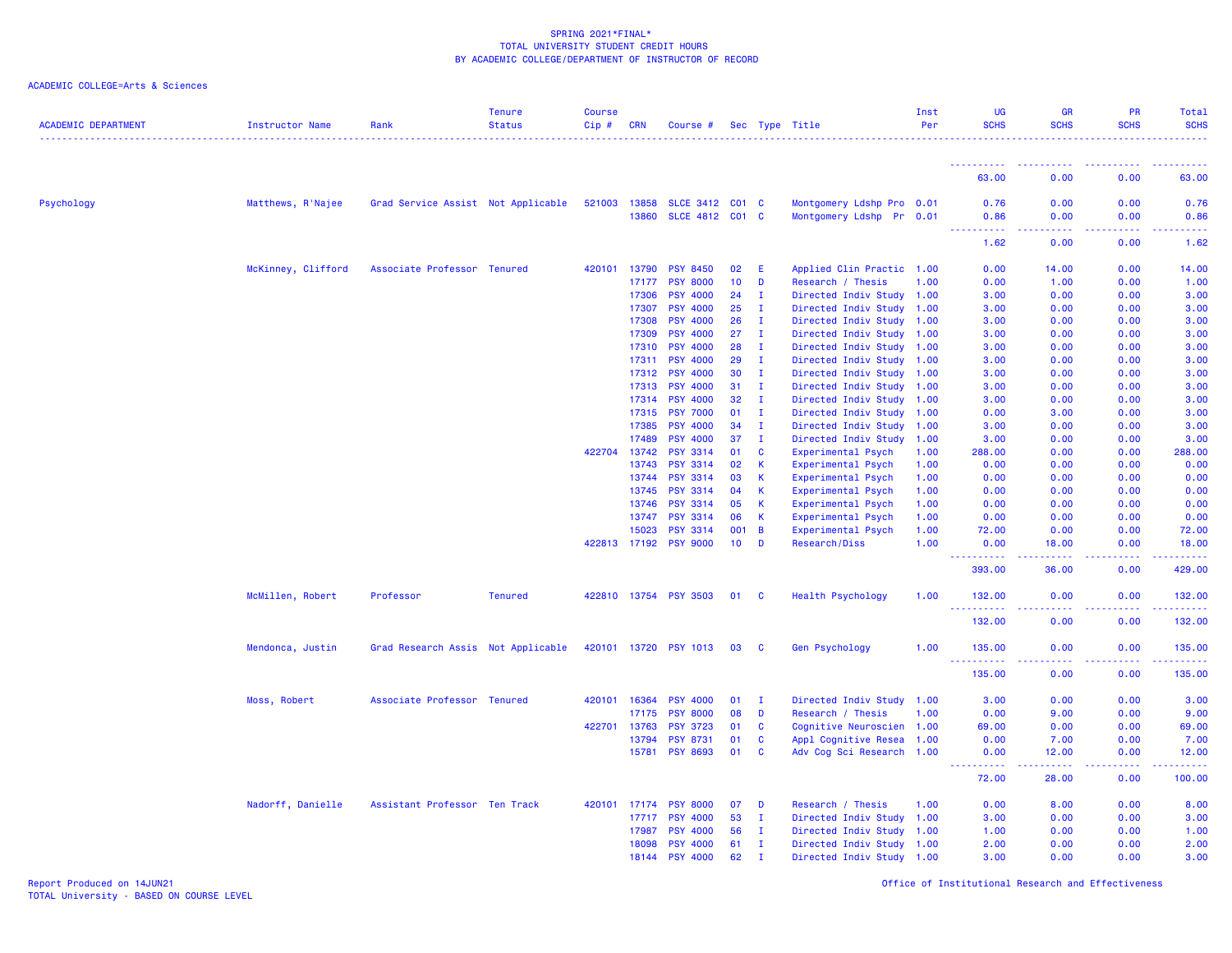| <b>ACADEMIC DEPARTMENT</b> | Instructor Name   | Rank                          | <b>Tenure</b><br><b>Status</b> | <b>Course</b><br>Cip# | <b>CRN</b>            | Course #                                 |          |                   | Sec Type Title                       | Inst<br>Per  | UG<br><b>SCHS</b>                     | <b>GR</b><br><b>SCHS</b>                                                                                                                             | PR<br><b>SCHS</b> | Total<br><b>SCHS</b>                                                                                                                                           |
|----------------------------|-------------------|-------------------------------|--------------------------------|-----------------------|-----------------------|------------------------------------------|----------|-------------------|--------------------------------------|--------------|---------------------------------------|------------------------------------------------------------------------------------------------------------------------------------------------------|-------------------|----------------------------------------------------------------------------------------------------------------------------------------------------------------|
| Psychology                 | Nadorff, Danielle | Assistant Professor Ten Track |                                |                       | 422703 15026          | <b>PSY 3803</b>                          | 001 C    |                   | Int Dev Psychology                   | 1.00         | 72.00                                 | 0.00                                                                                                                                                 | 0.00              | 72.00                                                                                                                                                          |
|                            |                   |                               |                                |                       |                       |                                          |          |                   |                                      |              | وعاعات<br>.<br>81.00                  | .<br>8.00                                                                                                                                            | .<br>0.00         | .<br>89.00                                                                                                                                                     |
|                            | Nadorff, Michael  | Associate Professor Tenured   |                                |                       | 420101 17298          | <b>PSY 4000</b>                          | 21       | $\mathbf{I}$      | Directed Indiv Study 1.00            |              | 2.00                                  | 0.00                                                                                                                                                 | 0.00              | 2.00                                                                                                                                                           |
|                            |                   |                               |                                |                       | 17621                 | <b>PSY 4000</b>                          | 42       | $\mathbf{I}$      | Directed Indiv Study 1.00            |              | 1.00                                  | 0.00                                                                                                                                                 | 0.00              | 1.00                                                                                                                                                           |
|                            |                   |                               |                                |                       | 17768                 | <b>PSY 4000</b>                          | 54       | л.                | Directed Indiv Study                 | 1.00         | 2.00                                  | 0.00                                                                                                                                                 | 0.00              | 2.00                                                                                                                                                           |
|                            |                   |                               |                                |                       | 422813 13799<br>17191 | <b>PSY 9730</b><br><b>PSY 9000</b>       | 01<br>09 | E.<br>D           | Doc Internship Clin<br>Research/Diss | 1.00<br>1.00 | 0.00<br>0.00                          | 7.00<br>10.00                                                                                                                                        | 0.00<br>0.00      | 7.00<br>10.00                                                                                                                                                  |
|                            |                   |                               |                                |                       |                       |                                          |          |                   |                                      |              | <u> - - - - - - - - - -</u>           | $\frac{1}{2} \left( \frac{1}{2} \right) \left( \frac{1}{2} \right) \left( \frac{1}{2} \right) \left( \frac{1}{2} \right) \left( \frac{1}{2} \right)$ | 22222             | .                                                                                                                                                              |
|                            |                   |                               |                                |                       |                       |                                          |          |                   |                                      |              | 5.00                                  | 17.00                                                                                                                                                | 0.00              | 22.00                                                                                                                                                          |
|                            | Nelson, Richard   | Grad Teach Assist             | Not Applicable                 |                       |                       | 422810 13755 PSY 3503                    | 02       | $\mathbf{C}$      | <b>Health Psychology</b>             | 1.00         | 171.00<br><b><i><u>AAAAAA</u></i></b> | 0.00                                                                                                                                                 | 0.00<br>.         | 171.00<br>$\begin{array}{cccccccccc} \bullet & \bullet & \bullet & \bullet & \bullet & \bullet & \bullet \end{array}$                                          |
|                            |                   |                               |                                |                       |                       |                                          |          |                   |                                      |              | 171.00                                | 0.00                                                                                                                                                 | 0.00              | 171.00                                                                                                                                                         |
|                            | Newlin, Philip    | Grad Teach Assist             | Not Applicable                 |                       |                       | 420101 15768 PSY 1013                    | 11 C     |                   | Gen Psychology                       | 1.00         | 189.00<br>.                           | 0.00                                                                                                                                                 | 0.00              | 189.00<br>$\frac{1}{2} \left( \frac{1}{2} \right) \left( \frac{1}{2} \right) \left( \frac{1}{2} \right) \left( \frac{1}{2} \right) \left( \frac{1}{2} \right)$ |
|                            |                   |                               |                                |                       |                       |                                          |          |                   |                                      |              | 189.00                                | 0.00                                                                                                                                                 | 0.00              | 189.00                                                                                                                                                         |
|                            | Oliveros, Arazais | Assistant Professor Ten Track |                                | 420101                | 17180                 | <b>PSY 8000</b>                          | 13       | D                 | Research / Thesis                    | 1.00         | 0.00                                  | 4.00                                                                                                                                                 | 0.00              | 4.00                                                                                                                                                           |
|                            |                   |                               |                                | 422703                | 15772                 | <b>PSY 4343</b>                          | 01       | $\mathbf{C}$      | Clinical Child Psych 1.00            |              | 93.00                                 | 0.00                                                                                                                                                 | 0.00              | 93.00                                                                                                                                                          |
|                            |                   |                               |                                |                       |                       | 422813 17195 PSY 9000                    | 13       | D                 | Research/Diss                        | 1.00         | 0.00                                  | 6.00                                                                                                                                                 | 0.00              | 6.00                                                                                                                                                           |
|                            |                   |                               |                                |                       |                       |                                          |          |                   |                                      |              | 93.00                                 | 10.00                                                                                                                                                | 0.00              | 103.00                                                                                                                                                         |
|                            | Pratte, Michael   | Assistant Professor Ten Track |                                |                       | 420101 15774          | <b>PSY 6423</b>                          | 01       | <b>C</b>          | Sensation/Perception 1.00            |              | 0.00                                  | 3.00                                                                                                                                                 | 0.00              | 3.00                                                                                                                                                           |
|                            |                   |                               |                                |                       | 17405                 | <b>PSY 4000</b>                          | 36       | $\mathbf{I}$      | Directed Indiv Study 1.00            |              | 2.00                                  | 0.00                                                                                                                                                 | 0.00              | 2.00                                                                                                                                                           |
|                            |                   |                               |                                | 422706                | 15773                 | <b>PSY 4423</b>                          | 01       | $\mathbf{C}$      | Sensation/Perception 1.00            |              | 66.00                                 | 0.00                                                                                                                                                 | 0.00              | 66.00                                                                                                                                                          |
|                            |                   |                               |                                | 422708                | 13797                 | <b>PSY 8803</b><br>422813 17196 PSY 9000 | 01<br>14 | $\mathbf{C}$<br>D | Adv Quant I/O & Gen<br>Research/Diss | 1.00<br>1.00 | 0.00                                  | 27.00                                                                                                                                                | 0.00              | 27.00                                                                                                                                                          |
|                            |                   |                               |                                |                       |                       |                                          |          |                   |                                      |              | 0.00<br>22222                         | 12.00<br>.                                                                                                                                           | 0.00<br>المستبد   | 12.00<br>، د د د د د                                                                                                                                           |
|                            |                   |                               |                                |                       |                       |                                          |          |                   |                                      |              | 68.00                                 | 42.00                                                                                                                                                | 0.00              | 110.00                                                                                                                                                         |
|                            | Raden, Megan      | Grad Teach Assist             | Not Applicable                 |                       |                       | 422701 13759 PSY 3713                    | 01 C     |                   | Cognitive Psychology 1.00            |              | 138.00<br><u>.</u>                    | 0.00<br>$\frac{1}{2} \left( \frac{1}{2} \right) \left( \frac{1}{2} \right) \left( \frac{1}{2} \right)$                                               | 0.00<br>22222     | 138.00<br>2.2.2.2.2.2                                                                                                                                          |
|                            |                   |                               |                                |                       |                       |                                          |          |                   |                                      |              | 138.00                                | 0.00                                                                                                                                                 | 0.00              | 138.00                                                                                                                                                         |
|                            | Roberson, Daniel  | Grad Teach Assist             | Not Applicable                 | 420101                | 13719                 | <b>PSY 1013</b>                          | 02       | <b>C</b>          | Gen Psychology                       | 1.00         | 189.00                                | 0.00                                                                                                                                                 | 0.00              | 189.00                                                                                                                                                         |
|                            |                   |                               |                                |                       |                       | 13724 PSY 1013                           | 08       | <b>C</b>          | <b>Gen Psychology</b>                | 1.00         | 117.00                                | 0.00                                                                                                                                                 | 0.00              | 117.00                                                                                                                                                         |
|                            |                   |                               |                                |                       |                       |                                          |          |                   |                                      |              | 306.00                                | والمسامين<br>0.00                                                                                                                                    | .<br>0.00         | 306.00                                                                                                                                                         |
|                            | Roberts, Marina   | Grad Teach Assist             | Not Applicable                 | 190504                | 12216                 | <b>FNH 2293</b>                          | 01       | <b>C</b>          | Indiv & Family Nutri 0.20            |              | 151.80                                | 0.00                                                                                                                                                 | 0.00              | 151.80                                                                                                                                                         |
|                            |                   |                               |                                |                       | 12217                 | <b>FNH 2293</b>                          | 02       | $\mathbf{C}$      | Indiv & Family Nutri 0.20            |              | 23.40                                 | 0.00                                                                                                                                                 | 0.00              | 23.40                                                                                                                                                          |
|                            |                   |                               |                                |                       | 12670                 | <b>HS 2293</b>                           | 01       | $\mathbf{C}$      | Indiv & Family Nutri 0.20            |              | 44.40                                 | 0.00                                                                                                                                                 | 0.00              | 44.40                                                                                                                                                          |
|                            |                   |                               |                                |                       | 12671                 | <b>HS 2293</b>                           | 02       | $\mathbf{C}$      | Indiv & Family Nutri 0.20            |              | 6.60<br>المستمالات                    | 0.00<br>$\sim$ $\sim$ $\sim$ $\sim$                                                                                                                  | 0.00<br>المستملة  | 6.60<br>والمرامي مرامين                                                                                                                                        |
|                            |                   |                               |                                |                       |                       |                                          |          |                   |                                      |              | 226.20                                | 0.00                                                                                                                                                 | 0.00              | 226.20                                                                                                                                                         |
|                            | Roby, Earnestine  | Non-Faculty                   | Not Applicable                 |                       |                       | 422705 14786 PSY 4203                    | 501 C    |                   | Theories Of Pers                     | 1.00         | 78.00                                 | 0.00                                                                                                                                                 | 0.00              | 78.00                                                                                                                                                          |
|                            |                   |                               |                                |                       |                       |                                          |          |                   |                                      |              | 78.00                                 | 0.00                                                                                                                                                 | 0.00              | 78.00                                                                                                                                                          |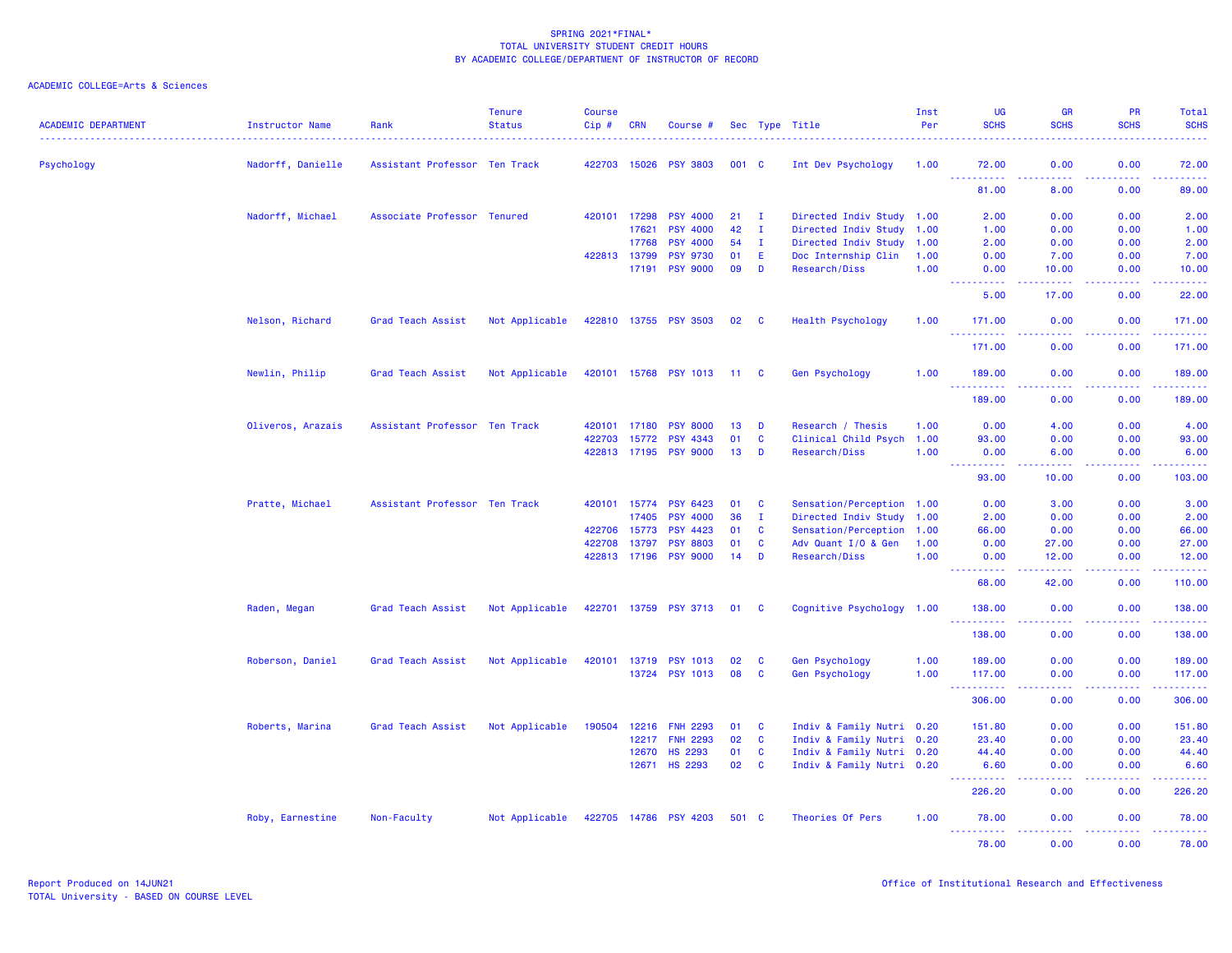| <b>ACADEMIC DEPARTMENT</b> | Instructor Name   | Rank                              | <b>Tenure</b><br><b>Status</b> | <b>Course</b><br>Cip# | <b>CRN</b>   | Course #              |                 |              | Sec Type Title            | Inst<br>Per | UG<br><b>SCHS</b>                                                                                                                          | GR<br><b>SCHS</b>                           | PR<br><b>SCHS</b> | Total<br><b>SCHS</b> |
|----------------------------|-------------------|-----------------------------------|--------------------------------|-----------------------|--------------|-----------------------|-----------------|--------------|---------------------------|-------------|--------------------------------------------------------------------------------------------------------------------------------------------|---------------------------------------------|-------------------|----------------------|
| Psychology                 | Scott, Rachel     | Grad Teach Assist                 | Not Applicable                 |                       | 420101 13752 | <b>PSY 3413</b>       | 01              | <b>C</b>     | Human Sexual Behavio      | 1.00        | 138.00                                                                                                                                     | 0.00                                        | 0.00              | 138.00               |
|                            |                   |                                   |                                |                       | 422703 13766 | <b>PSY 3803</b>       | 03              | <b>C</b>     | Int Dev Psychology        | 1.00        | 111.00<br><u>.</u>                                                                                                                         | 0.00<br>22222                               | 0.00<br>.         | 111.00<br>.          |
|                            |                   |                                   |                                |                       |              |                       |                 |              |                           |             | 249.00                                                                                                                                     | 0.00                                        | 0.00              | 249.00               |
|                            | Shumate, James    | Lecturer                          | Non-Ten Track                  |                       | 131101 16882 | <b>COE 8803</b>       | 202 C           |              | Crisis Response Coun 1.00 |             | 0.00                                                                                                                                       | 39.00                                       | 0.00              | 39.00                |
|                            |                   |                                   |                                |                       | 422707 15240 | <b>PSY 4353</b>       | 201 C           |              | Psychology and the L 1.00 |             | 15.00                                                                                                                                      | 0.00                                        | 0.00              | 15.00                |
|                            |                   |                                   |                                |                       | 15242        | <b>PSY 6353</b>       | 201 C           |              | Psychology and the 1 1.00 |             | 0.00                                                                                                                                       | 3.00                                        | 0.00              | 3.00                 |
|                            |                   |                                   |                                | 422801                | 14068        | COE 8633              | $201$ C         |              | Psychosocial Rehab        | 1.00        | 0.00<br>22222<br>$\frac{1}{2} \left( \frac{1}{2} \right) \left( \frac{1}{2} \right) \left( \frac{1}{2} \right) \left( \frac{1}{2} \right)$ | 72.00                                       | 0.00              | 72.00<br>.           |
|                            |                   |                                   |                                |                       |              |                       |                 |              |                           |             | 15.00                                                                                                                                      | 114.00                                      | 0.00              | 129.00               |
|                            | Sinclair, Hillary | Associate Professor Tenured       |                                |                       | 420101 16371 | <b>PSY 4000</b>       | 02              | $\mathbf{I}$ | Directed Indiv Study 1.00 |             | 3.00                                                                                                                                       | 0.00                                        | 0.00              | 3.00                 |
|                            |                   |                                   |                                |                       | 16390        | <b>PSY 4000</b>       | 04              | $\mathbf I$  | Directed Indiv Study      | 1.00        | 3.00                                                                                                                                       | 0.00                                        | 0.00              | 3.00                 |
|                            |                   |                                   |                                |                       | 17173        | <b>PSY 8000</b>       | 06              | D            | Research / Thesis         | 1.00        | 0.00                                                                                                                                       | 7.00                                        | 0.00              | 7.00                 |
|                            |                   |                                   |                                |                       | 17226        | <b>PSY 4000</b>       | 17 <sub>1</sub> | I.           | Directed Indiv Study      | 1.00        | 3.00                                                                                                                                       | 0.00                                        | 0.00              | 3.00                 |
|                            |                   |                                   |                                |                       | 17234        | <b>PSY 4000</b>       | 18              | $\mathbf{I}$ | Directed Indiv Study      | 1.00        | 3.00                                                                                                                                       | 0.00                                        | 0.00              | 3.00                 |
|                            |                   |                                   |                                |                       | 17389        | <b>PSY 4000</b>       | 35              | $\mathbf{I}$ | Directed Indiv Study      | 1.00        | 3.00                                                                                                                                       | 0.00                                        | 0.00              | 3.00                 |
|                            |                   |                                   |                                |                       | 18047        | <b>PSY 4000</b>       | 57              | $\mathbf{I}$ | Directed Indiv Study 1.00 |             | 3.00                                                                                                                                       | 0.00                                        | 0.00              | 3.00                 |
|                            |                   |                                   |                                |                       | 422707 13757 | <b>PSY 3623</b>       | 02              | <b>C</b>     | Social Psychology         | 1.00        | 114.00                                                                                                                                     | 0.00                                        | 0.00              | 114.00               |
|                            |                   |                                   |                                |                       |              |                       |                 |              |                           |             | 132.00                                                                                                                                     | 7.00                                        | 0.00              | 139.00               |
|                            | Soares, Julia     | Assistant Professor Ten Track     |                                | 422701                |              | 13793 PSY 8713        | 01              | <b>C</b>     | Issues Cognitive Psy 1.00 |             | 0.00                                                                                                                                       | 48.00                                       | 0.00              | 48.00                |
|                            |                   |                                   |                                |                       |              |                       |                 |              |                           |             | .<br>0.00                                                                                                                                  | 48.00                                       | 0.00              | 48.00                |
|                            | Spencer, Jordan   | Non-Faculty                       | Not Applicable                 |                       | 320104 11406 | <b>DSS 0153</b>       | 01              | C            | Money Math: Financia 1.00 |             | 18.00                                                                                                                                      | 0.00                                        | 0.00              | 18.00                |
|                            |                   |                                   |                                |                       | 15373        | <b>DSS 0113</b>       | 501 C           |              | Practical Money Skil 0.50 |             | 4.50                                                                                                                                       | 0.00                                        | 0.00              | 4.50                 |
|                            |                   |                                   |                                |                       | 422805 15365 | EPY 4103              | 501 C           |              | ABA for Behavior Tec 1.00 |             | 39.00                                                                                                                                      | 0.00                                        | 0.00              | 39.00                |
|                            |                   |                                   |                                |                       | 15366        | EPY 6103              | 501 C           |              | ABA for Behavior Tec      | 1.00        | 0.00                                                                                                                                       | 12.00                                       | 0.00              | 12.00                |
|                            |                   |                                   |                                |                       |              | 521003 12307 FYE 1001 | F01 C           |              | First Year Experienc 1.00 |             | 19.00                                                                                                                                      | 0.00                                        | 0.00              | 19.00                |
|                            |                   |                                   |                                |                       |              |                       |                 |              |                           |             | .<br>80.50                                                                                                                                 | .<br>12.00                                  | .<br>0.00         | .<br>92.50           |
|                            | Stafford, Emily   | Clinical Assist Pro Non-Ten Track |                                | 420101                | 13785        | PSY 8121              | 01              | Н            | Scientist-Pract Appl 1.00 |             | 0.00                                                                                                                                       | 7.00                                        | 0.00              | 7.00                 |
|                            |                   |                                   |                                |                       | 13786        | <b>PSY 8141</b>       | 01              | Н            | Scientist-Pract Appl 1.00 |             | 0.00                                                                                                                                       | 6.00                                        | 0.00              | 6.00                 |
|                            |                   |                                   |                                |                       | 15780        | <b>PSY 8131</b>       | 01              | H            | Scientist-Pract Appl 1.00 |             | 0.00<br>.                                                                                                                                  | 6.00<br>$\omega$ $\omega$ $\omega$ $\omega$ | 0.00              | 6.00                 |
|                            |                   |                                   |                                |                       |              |                       |                 |              |                           |             | 0.00                                                                                                                                       | 19.00                                       | 0.00              | 19.00                |
|                            | Stafford, Ty      | Non-Faculty                       | Not Applicable                 |                       |              | 422801 13798 PSY 8823 | 01              | <b>C</b>     | Diversity in Appl Ps 1.00 |             | 0.00                                                                                                                                       | 24.00                                       | 0.00              | 24.00                |
|                            |                   |                                   |                                |                       |              |                       |                 |              |                           |             | 0.00                                                                                                                                       | 24.00                                       | 0.00              | 24.00                |
|                            | Thomas, Anisha    | Grad Teach Assist                 | Not Applicable                 |                       |              | 420101 13739 PSY 3213 | 01 C            |              | Psych Of Ab Behavior 1.00 |             | 243.00                                                                                                                                     | 0.00                                        | 0.00              | 243.00               |
|                            |                   |                                   |                                |                       |              |                       |                 |              |                           |             | .<br>243.00                                                                                                                                | 0.00                                        | 0.00              | 243.00               |
|                            | Tkach, Melanie    | Lecturer                          | Non-Ten Track                  |                       |              | 420101 14777 PSY 3213 | 501 C           |              | Psych Of Ab Behavior 1.00 |             | 81.00                                                                                                                                      | 0.00                                        | 0.00              | 81.00                |
|                            |                   |                                   |                                |                       |              |                       |                 |              |                           |             | <b>.</b> .<br>81.00                                                                                                                        | 0.00                                        | 0.00              | 81.00                |
|                            | Utley, Jessica    | Grad Teach Assist                 | Not Applicable                 |                       |              | 422707 13758 PSY 3623 | 03              | <b>C</b>     | Social Psychology         | 1.00        | 174.00                                                                                                                                     | 0.00                                        | 0.00              | 174.00               |
|                            |                   |                                   |                                |                       |              |                       |                 |              |                           |             |                                                                                                                                            |                                             |                   |                      |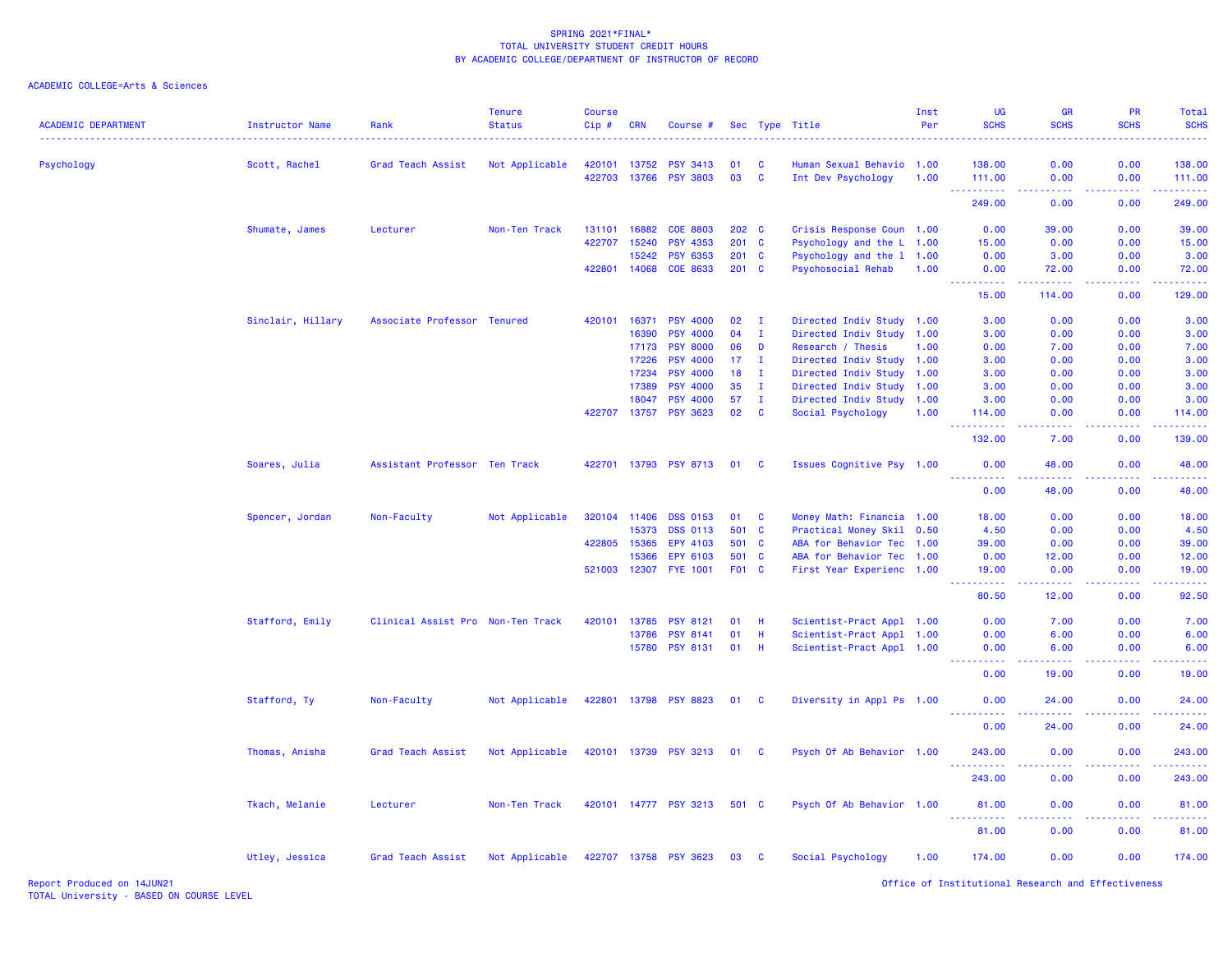| <b>ACADEMIC DEPARTMENT</b>                          | <b>Instructor Name</b> | Rank                        | <b>Tenure</b><br><b>Status</b> | <b>Course</b><br>Cip# | <b>CRN</b> | Course #              |               |                | Sec Type Title            | Inst<br>Per | <b>UG</b><br><b>SCHS</b> | <b>GR</b><br><b>SCHS</b> | <b>PR</b><br><b>SCHS</b> | Total<br><b>SCHS</b>   |
|-----------------------------------------------------|------------------------|-----------------------------|--------------------------------|-----------------------|------------|-----------------------|---------------|----------------|---------------------------|-------------|--------------------------|--------------------------|--------------------------|------------------------|
|                                                     |                        |                             |                                |                       |            |                       |               |                |                           |             | -----------<br>174.00    | 0.00                     | 0.00                     | ----------<br>174.00   |
|                                                     |                        |                             |                                |                       |            |                       |               |                |                           |             |                          |                          |                          |                        |
| Psychology                                          | Valentine, Michael     | Non-Faculty                 | Not Applicable                 |                       |            | 420101 15028 PSY 3413 | 551 C         |                | Human Sexual Behavio 1.00 |             | 39.00<br>-----------     | 0.00<br>-----<br>-----   | 0.00<br>----------       | 39.00<br>----------    |
|                                                     |                        |                             |                                |                       |            |                       |               |                |                           |             | 39.00                    | 0.00                     | 0.00                     | 39.00                  |
|                                                     | Webb, Christopher      | Non-Employee                | Not Applicable                 |                       |            | 422707 14788 PSY 4353 | 501 C         |                | Psychology and the L 1.00 |             | 75.00                    | 0.00                     | 0.00                     | 75.00                  |
|                                                     |                        |                             |                                |                       |            |                       |               |                |                           |             | -----------<br>75.00     | .<br>0.00                | -----<br>0.00            | ------<br>75.00        |
|                                                     | Wilson, Rodney         | Associate Professor Tenured |                                | 422704                | 14232      | <b>PSY 3314</b>       | 201           | $\overline{B}$ | Experimental Psych        | 1.00        | 28.00                    | 0.00                     | 0.00                     | 28.00                  |
|                                                     |                        |                             |                                | 422705                | 14234      | <b>PSY 4203</b>       | $201$ C       |                | Theories Of Pers          | 1.00        | 18.00                    | 0.00                     | 0.00                     | 18.00                  |
|                                                     |                        |                             |                                | 422706 14237          |            | <b>PSY 4403</b>       | $201 \quad C$ |                | Biological Psycholog 1.00 |             | 45.00                    | 0.00                     | 0.00                     | 45.00                  |
|                                                     |                        |                             |                                |                       |            |                       |               |                |                           |             | ----------<br>91.00      | . <b>. .</b><br>0.00     | <b>.</b><br>0.00         | ------<br>91.00        |
|                                                     | Winer, Eric            | Associate Professor Tenured |                                | 420101                | 13791      | <b>PSY 8450</b>       | 03            | -E             | Applied Clin Practic 1.00 |             | 0.00                     | 12.00                    | 0.00                     | 12.00                  |
|                                                     |                        |                             |                                |                       | 17162      | <b>PSY 4000</b>       | 14            | $\mathbf{I}$   | Directed Indiv Study 1.00 |             | 3.00                     | 0.00                     | 0.00                     | 3.00                   |
|                                                     |                        |                             |                                |                       | 17171      | <b>PSY 8000</b>       | 04            | <b>D</b>       | Research / Thesis         | 1.00        | 0.00                     | 2.00                     | 0.00                     | 2.00                   |
|                                                     |                        |                             |                                |                       | 17304      | <b>PSY 4000</b>       | 23            | $\mathbf{I}$   | Directed Indiv Study 1.00 |             | 3.00                     | 0.00                     | 0.00                     | 3.00                   |
|                                                     |                        |                             |                                | 422813 17186          |            | <b>PSY 9000</b>       | 04            | D              | Research/Diss             | 1.00        | 0.00                     | 24.00                    | 0.00                     | 24.00                  |
|                                                     |                        |                             |                                |                       |            |                       |               |                |                           |             | 6.00                     | 38.00                    | 0.00                     | ------<br>44.00        |
| =====================================<br>Psychology |                        |                             |                                |                       |            |                       |               |                |                           |             | ==========<br>10361.32   | -----------<br>619.00    | ==========<br>0.00       | ==========<br>10980.32 |
| ======================================              |                        |                             |                                |                       |            |                       |               |                |                           |             |                          |                          |                          |                        |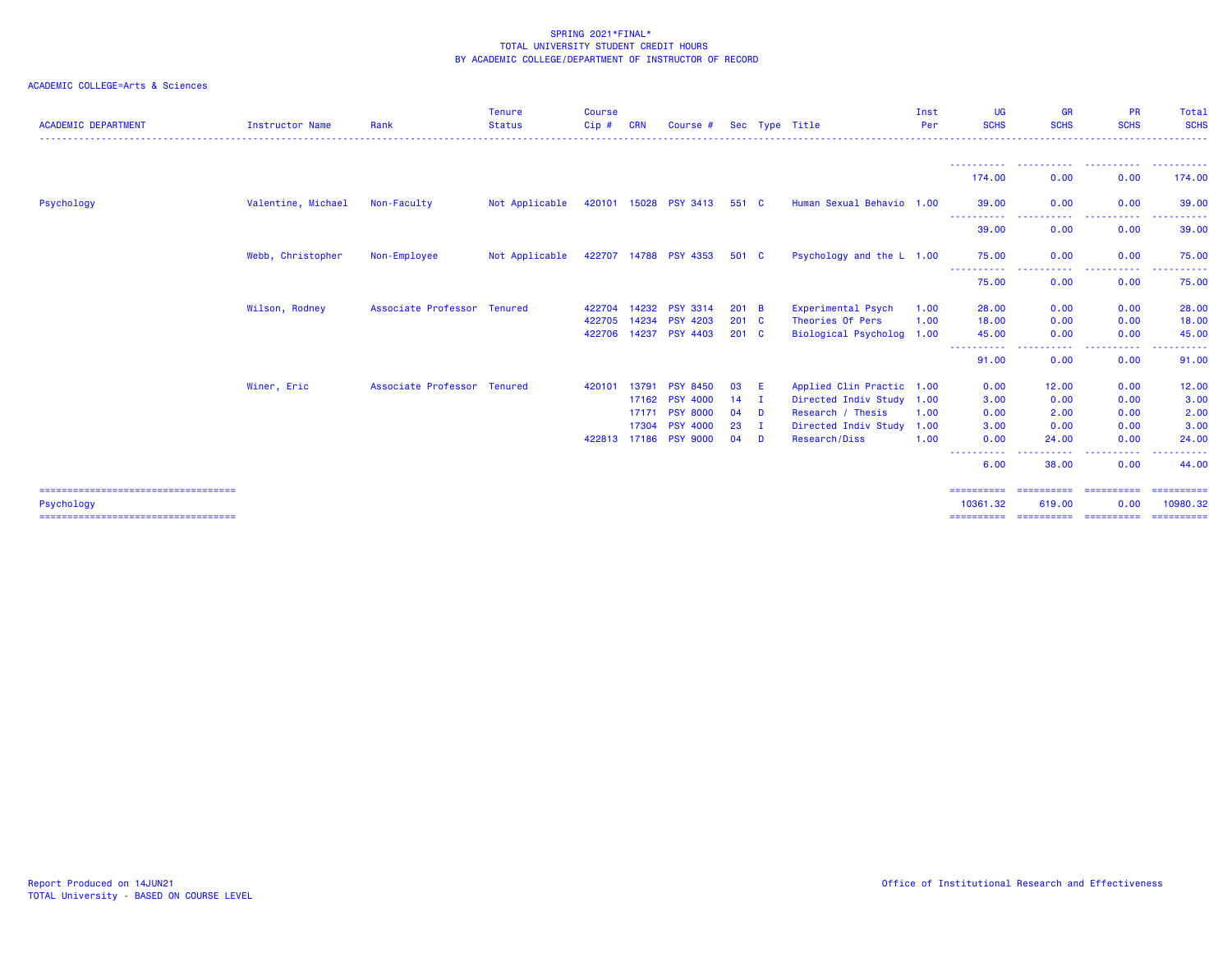| <b>ACADEMIC DEPARTMENT</b> | <b>Instructor Name</b> | Rank                          | <b>Tenure</b><br><b>Status</b> | Course<br>Cip# | <b>CRN</b> | Course #             |       |              | Sec Type Title            | Inst<br>Per | UG<br><b>SCHS</b>                                                                                                                                             | <b>GR</b><br><b>SCHS</b>                                                                                                                                     | PR<br><b>SCHS</b>                            | Total<br><b>SCHS</b>                                                                                                                                               |
|----------------------------|------------------------|-------------------------------|--------------------------------|----------------|------------|----------------------|-------|--------------|---------------------------|-------------|---------------------------------------------------------------------------------------------------------------------------------------------------------------|--------------------------------------------------------------------------------------------------------------------------------------------------------------|----------------------------------------------|--------------------------------------------------------------------------------------------------------------------------------------------------------------------|
|                            |                        |                               |                                |                |            |                      |       |              |                           |             |                                                                                                                                                               |                                                                                                                                                              |                                              |                                                                                                                                                                    |
| Sociology                  | Allison, Rachel        | Associate Professor Tenured   |                                | 451101         | 14996      | SO 3213              | 001   | <b>C</b>     | Intr To Social Res        | 1.00        | 24.00                                                                                                                                                         | 0.00                                                                                                                                                         | 0.00                                         | 24,00                                                                                                                                                              |
|                            |                        |                               |                                |                | 15655      | SO 8233              | 01    | $\mathbf{C}$ | Qualitative Analysis      | 1.00        | 0.00                                                                                                                                                          | 27.00                                                                                                                                                        | 0.00                                         | 27.00                                                                                                                                                              |
|                            |                        |                               |                                |                | 17363      | SO 8000              | 02    | D            | Research / Thesis         | 1.00        | 0.00<br>المتحدث<br>.                                                                                                                                          | 4.00<br>-----                                                                                                                                                | 0.00<br>.                                    | 4.00<br>.                                                                                                                                                          |
|                            |                        |                               |                                |                |            |                      |       |              |                           |             | 24.00                                                                                                                                                         | 31.00                                                                                                                                                        | 0.00                                         | 55.00                                                                                                                                                              |
|                            | Barranco, Raymond      | Associate Professor Tenured   |                                | 450401         | 15646      | <b>CRM 3503</b>      | 01    | C            | Violence in the US        | 1.00        | 144.00                                                                                                                                                        | 0.00                                                                                                                                                         | 0.00                                         | 144.00                                                                                                                                                             |
|                            |                        |                               |                                | 451101         | 13900      | SO 4804              | 02    | B            | Social Research Prac      | 1.00        | 72.00                                                                                                                                                         | 0.00                                                                                                                                                         | 0.00                                         | 72.00                                                                                                                                                              |
|                            |                        |                               |                                |                | 17886      | SO 9000              | 08    | D            | Research / Diss           | 1.00        | 0.00                                                                                                                                                          | 9.00                                                                                                                                                         | 0.00                                         | 9.00                                                                                                                                                               |
|                            |                        |                               |                                |                | 18120      | SO 8000              | 06    | D            | Research / Thesis         | 1.00        | 0.00<br><u> - - - - - - - - - -</u>                                                                                                                           | 3.00<br>$\frac{1}{2} \left( \frac{1}{2} \right) \left( \frac{1}{2} \right) \left( \frac{1}{2} \right) \left( \frac{1}{2} \right) \left( \frac{1}{2} \right)$ | 0.00<br>.                                    | 3.00<br>.                                                                                                                                                          |
|                            |                        |                               |                                |                |            |                      |       |              |                           |             | 216.00                                                                                                                                                        | 12.00                                                                                                                                                        | 0.00                                         | 228.00                                                                                                                                                             |
|                            | Boltz, Laura           | Assistant Professor Ten Track |                                | 440701         | 13966      | <b>SW 2323</b>       | 01    | $\mathbf{C}$ | Social Welfare Polic 1.00 |             | 66.00                                                                                                                                                         | 0.00                                                                                                                                                         | 0.00                                         | 66.00                                                                                                                                                              |
|                            |                        |                               |                                |                | 13974      | <b>SW 3523</b>       | 01    | C            | Social Work Pract II 1.00 |             | 39.00                                                                                                                                                         | 0.00                                                                                                                                                         | 0.00                                         | 39.00                                                                                                                                                              |
|                            |                        |                               |                                |                | 13976      | <b>SW 4613</b>       | 01    | C            | Child Welf Services       | 1.00        | 57.00<br>.                                                                                                                                                    | 0.00<br>.                                                                                                                                                    | 0.00<br>.                                    | 57.00<br>.                                                                                                                                                         |
|                            |                        |                               |                                |                |            |                      |       |              |                           |             | 162.00                                                                                                                                                        | 0.00                                                                                                                                                         | 0.00                                         | 162.00                                                                                                                                                             |
|                            | Boyd, Robert           | Professor                     | <b>Tenured</b>                 | 451101         | 13863      | SO 1003              | 03    | <b>C</b>     | Intro To Sociology        | 1.00        | 156.00                                                                                                                                                        | 0.00                                                                                                                                                         | 0.00                                         | 156.00                                                                                                                                                             |
|                            |                        |                               |                                |                | 13896      | SO 4303              | 01    | $\mathbf{C}$ | <b>Urban Sociology</b>    | 1.00        | 24.00                                                                                                                                                         | 0.00                                                                                                                                                         | 0.00                                         | 24.00                                                                                                                                                              |
|                            |                        |                               |                                |                | 13901      | SO 6303              | 01    | C            | Urban Sociology           | 1.00        | 0.00                                                                                                                                                          | 6.00                                                                                                                                                         | 0.00                                         | 6.00                                                                                                                                                               |
|                            |                        |                               |                                |                | 17847      | SO 9000              | 06    | D            | Research / Diss           | 1.00        | 0.00                                                                                                                                                          | 1.00                                                                                                                                                         | 0.00                                         | 1.00                                                                                                                                                               |
|                            |                        |                               |                                |                |            |                      |       |              |                           |             | ------<br>180.00                                                                                                                                              | والمسامين<br>7.00                                                                                                                                            | <b><i><u><u> - - - -</u></u></i></b><br>0.00 | $\mathcal{L}^{\mathcal{L}}\mathcal{L}^{\mathcal{L}}\mathcal{L}^{\mathcal{L}}\mathcal{L}^{\mathcal{L}}\mathcal{L}^{\mathcal{L}}\mathcal{L}^{\mathcal{L}}$<br>187.00 |
|                            | Brown, Dustin          | Assistant Professor Ten Track |                                | 451101         | 13888      | SO 3213              | 01    | C            | Intr To Social Res        | 1.00        | 75.00                                                                                                                                                         | 0.00                                                                                                                                                         | 0.00                                         | 75.00                                                                                                                                                              |
|                            |                        |                               |                                |                | 17401      | SO 9000              | 03    | D            | Research / Diss           | 1.00        | 0.00                                                                                                                                                          | 1.00                                                                                                                                                         | 0.00                                         | 1.00                                                                                                                                                               |
|                            |                        |                               |                                |                | 17729      | SO 8990              | 02    | C            | Special Topic In SO       | 1.00        | 0.00                                                                                                                                                          | 15.00                                                                                                                                                        | 0.00                                         | 15.00                                                                                                                                                              |
|                            |                        |                               |                                |                |            |                      |       |              |                           |             | 444<br>.<br>75.00                                                                                                                                             | .<br>16.00                                                                                                                                                   | .<br>0.00                                    | .<br>91.00                                                                                                                                                         |
|                            | Carruth, Jennifer      | Non-Faculty                   | Not Applicable                 |                |            | 451101 13866 SO 1003 | 06    | <b>C</b>     | Intro To Sociology        | 1.00        | 129.00                                                                                                                                                        | 0.00                                                                                                                                                         | 0.00                                         | 129.00                                                                                                                                                             |
|                            |                        |                               |                                |                |            |                      |       |              |                           |             | <u>.</u><br>129.00                                                                                                                                            | .<br>0.00                                                                                                                                                    | 2.2.2.2.2<br>0.00                            | .<br>129.00                                                                                                                                                        |
|                            |                        |                               |                                |                |            |                      |       |              |                           |             |                                                                                                                                                               |                                                                                                                                                              |                                              |                                                                                                                                                                    |
|                            | Cistrunk, Kenya        | Associate Professor Tenured   |                                | 440701         | 13965      | <b>SW 2313</b>       | 01    | <b>C</b>     | Int Soc Work/Soc Wel 1.00 |             | 54.00                                                                                                                                                         | 0.00                                                                                                                                                         | 0.00                                         | 54.00                                                                                                                                                              |
|                            |                        |                               |                                |                | 13975      | <b>SW 3533</b>       | 01    | <b>C</b>     | Soc Work w/Commun & 1.00  |             | 33.00<br>$\frac{1}{2} \left( \frac{1}{2} \right) \left( \frac{1}{2} \right) \left( \frac{1}{2} \right) \left( \frac{1}{2} \right) \left( \frac{1}{2} \right)$ | 0.00<br>$\omega$ is $\omega$ .                                                                                                                               | 0.00<br>.                                    | 33.00                                                                                                                                                              |
|                            |                        |                               |                                |                |            |                      |       |              |                           |             | 87.00                                                                                                                                                         | 0.00                                                                                                                                                         | 0.00                                         | 87.00                                                                                                                                                              |
|                            | Cook, Amanda           | Assistant Professor Ten Track |                                | 450401         | 14081      | <b>CRM 4803</b>      | 201 C |              | Senior Sem in Crimin 1.00 |             | 15.00                                                                                                                                                         | 0.00                                                                                                                                                         | 0.00                                         | 15.00                                                                                                                                                              |
|                            |                        |                               |                                |                | 15262      | <b>CRM 3503</b>      | 201 C |              | Violence in the US        | 1.00        | 45.00                                                                                                                                                         | 0.00                                                                                                                                                         | 0.00                                         | 45.00                                                                                                                                                              |
|                            |                        |                               |                                |                | 15264      | <b>CRM 4523</b>      | 201 C |              | Law and Society           | 1.00        | 36.00                                                                                                                                                         | 0.00                                                                                                                                                         | 0.00                                         | 36.00                                                                                                                                                              |
|                            |                        |                               |                                |                | 15265      | SO 4523              | 201 C |              | Law and Society           | 1.00        | 6.00                                                                                                                                                          | 0.00                                                                                                                                                         | 0.00                                         | 6.00                                                                                                                                                               |
|                            |                        |                               |                                |                | 15267      | SO 6523              | 201 C |              | Law and Society           | 1.00        | 0.00                                                                                                                                                          | 6.00                                                                                                                                                         | 0.00                                         | 6.00                                                                                                                                                               |
|                            |                        |                               |                                | 451101         | 15263      | SO 3503              | 201 C |              | Violence In The U.S. 1.00 |             | 12.00<br>.                                                                                                                                                    | 0.00<br>.                                                                                                                                                    | 0.00<br><b><i><u><u>.</u></u></i></b>        | 12.00                                                                                                                                                              |
|                            |                        |                               |                                |                |            |                      |       |              |                           |             | 114.00                                                                                                                                                        | 6.00                                                                                                                                                         | 0.00                                         | 120.00                                                                                                                                                             |
|                            | Crabtree, Arialle      | Lecturer                      | Non-Ten Track                  | 451101         | 13878      | SO 1103              | 04    | C            | Contemp Social Prob       | 1.00        | 153.00                                                                                                                                                        | 0.00                                                                                                                                                         | 0.00                                         | 153.00                                                                                                                                                             |
|                            |                        |                               |                                |                | 14806      | SO 1003              | 501 C |              | Intro To Sociology        | 1.00        | 84.00                                                                                                                                                         | 0.00                                                                                                                                                         | 0.00                                         | 84.00                                                                                                                                                              |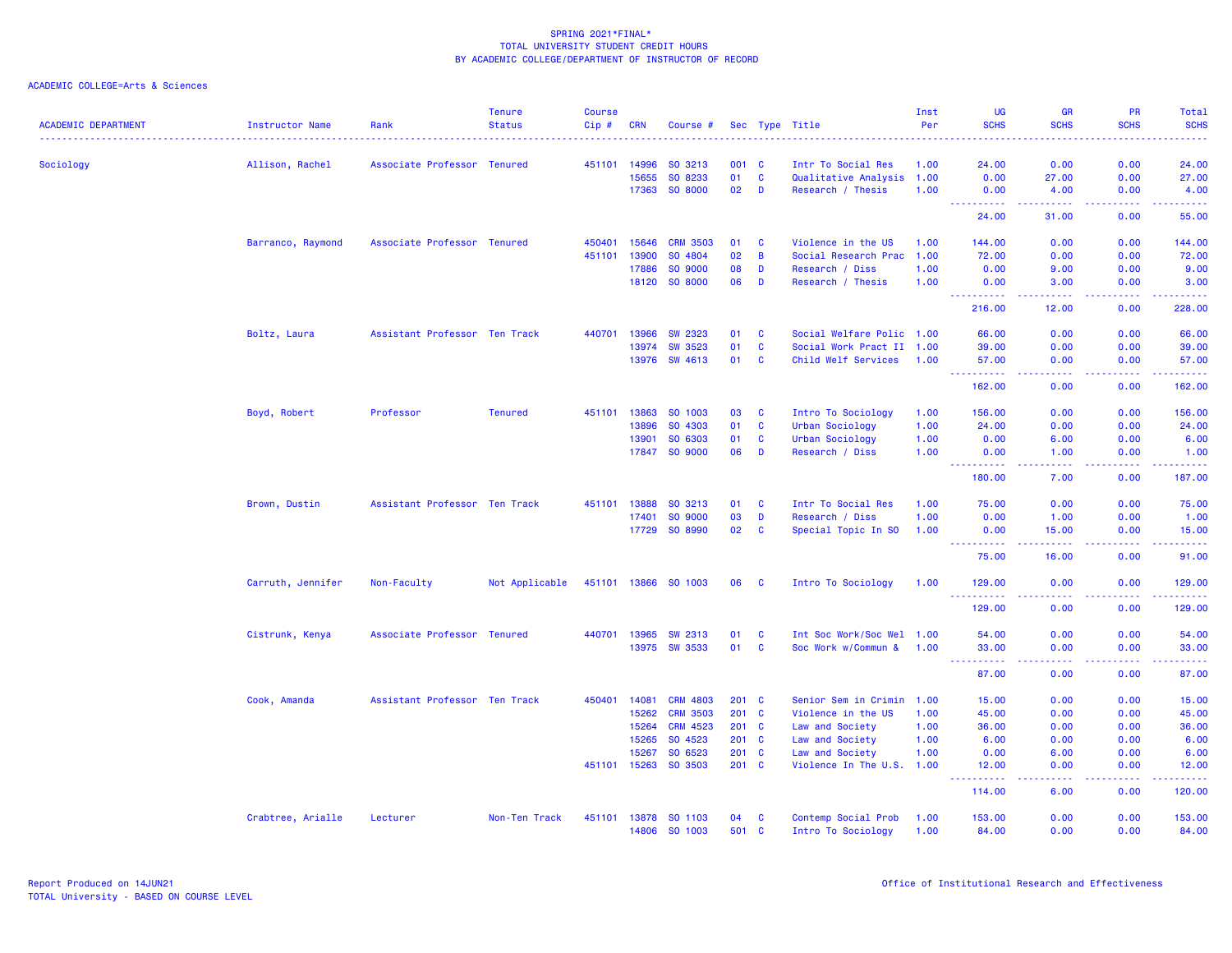| <b>ACADEMIC DEPARTMENT</b> | <b>Instructor Name</b>        | Rank                          | <b>Tenure</b><br><b>Status</b> | <b>Course</b><br>$Cip$ # | <b>CRN</b>   | Course #             |               |              | Sec Type Title            | Inst<br>Per | UG<br><b>SCHS</b>                                                                                                              | <b>GR</b><br><b>SCHS</b>            | <b>PR</b><br><b>SCHS</b>                                                                                                                                     | Total<br><b>SCHS</b>                                 |
|----------------------------|-------------------------------|-------------------------------|--------------------------------|--------------------------|--------------|----------------------|---------------|--------------|---------------------------|-------------|--------------------------------------------------------------------------------------------------------------------------------|-------------------------------------|--------------------------------------------------------------------------------------------------------------------------------------------------------------|------------------------------------------------------|
|                            |                               |                               |                                |                          |              |                      |               |              |                           |             | ----------                                                                                                                     |                                     |                                                                                                                                                              |                                                      |
|                            |                               |                               |                                |                          |              |                      |               |              |                           |             | 237.00                                                                                                                         | 0.00                                | 0.00                                                                                                                                                         | 237.00                                               |
| Sociology                  | Crudden, Adele                | Professor                     | <b>Tenured</b>                 |                          |              | 440701 13972 SW 3213 | 01 C          |              | Research Meth in SW       | 1.00        | 60.00<br><u> - - - - - - - - - -</u>                                                                                           | 0.00<br>$\sim$ $\sim$ $\sim$ $\sim$ | 0.00<br>.                                                                                                                                                    | 60.00<br>$\omega_{\rm{eff}}$ and $\omega_{\rm{eff}}$ |
|                            |                               |                               |                                |                          |              |                      |               |              |                           |             | 60.00                                                                                                                          | 0.00                                | 0.00                                                                                                                                                         | 60.00                                                |
|                            | Gatlin, Kenya                 | Lecturer                      | Non-Ten Track                  | 440701                   | 14253        | <b>SW 2323</b>       | $201$ C       |              | Social Welfare Polic 1.00 |             | 36.00<br>.                                                                                                                     | 0.00<br>المالما لمالية ا            | 0.00<br>.                                                                                                                                                    | 36.00<br>.                                           |
|                            |                               |                               |                                |                          |              |                      |               |              |                           |             | 36.00                                                                                                                          | 0.00                                | 0.00                                                                                                                                                         | 36.00                                                |
|                            | Germany, Andrea               | Lecturer                      | Non-Ten Track                  |                          |              | 440701 14257 SW 4613 | $201 \quad C$ |              | Child Welf Services       | 1.00        | 36.00<br>والمراجات<br>.                                                                                                        | 0.00<br>.                           | 0.00                                                                                                                                                         | 36.00<br>.                                           |
|                            |                               |                               |                                |                          |              |                      |               |              |                           |             | 36.00                                                                                                                          | 0.00                                | 0.00                                                                                                                                                         | 36,00                                                |
|                            | Guasco, Robert                | Lecturer                      | Non-Ten Track                  |                          | 440701 14260 | <b>SW 4926</b>       | 201 E         |              | Sw Fld Prac/Sem II        | 1.00        | 48.00                                                                                                                          | 0.00                                | 0.00                                                                                                                                                         | 48.00                                                |
|                            |                               |                               |                                |                          |              |                      |               |              |                           |             | . <b>.</b><br>48.00                                                                                                            | $\sim 100$<br>0.00                  | 0.00                                                                                                                                                         | 48.00                                                |
|                            | Hagerman, Margaret            | Associate Professor Tenured   |                                |                          | 451101 17439 | SO 8000              | 03            | D            | Research / Thesis         | 1.00        | 0.00                                                                                                                           | 9.00                                | 0.00                                                                                                                                                         | 9.00                                                 |
|                            |                               |                               |                                |                          | 17440        | SO 9000              | 04            | D            | Research / Diss           | 1.00        | 0.00<br>$\frac{1}{2} \left( \frac{1}{2} \right) \left( \frac{1}{2} \right) \left( \frac{1}{2} \right)$<br>$\sim$ $\sim$ $\sim$ | 14.00<br>.                          | 0.00<br><b>.</b>                                                                                                                                             | 14.00<br>.                                           |
|                            |                               |                               |                                |                          |              |                      |               |              |                           |             | 0.00                                                                                                                           | 23.00                               | 0.00                                                                                                                                                         | 23.00                                                |
|                            | Haynes, Stacy                 | Associate Professor Tenured   |                                | 450401                   | 11158        | <b>CRM 3603</b>      | 02            | C            | Criminological Theor 1.00 |             | 72.00                                                                                                                          | 0.00                                | 0.00                                                                                                                                                         | 72.00                                                |
|                            |                               |                               |                                | 451101                   | 17442        | SO 8000              | 04            | D            | Research / Thesis         | 1.00        | 0.00                                                                                                                           | 9.00                                | 0.00                                                                                                                                                         | 9.00                                                 |
|                            |                               |                               |                                |                          | 17719        | SO 8990              | 01            | <b>C</b>     | Special Topic In SO       | 1.00        | 0.00<br><u>.</u>                                                                                                               | 27.00<br><u>.</u>                   | 0.00<br>.                                                                                                                                                    | 27.00<br><b><i><u><u>.</u></u></i></b>               |
|                            |                               |                               |                                |                          |              |                      |               |              |                           |             | 72.00                                                                                                                          | 36.00                               | 0.00                                                                                                                                                         | 108.00                                               |
|                            | Heath Windhorn, Cour Lecturer |                               | Non-Ten Track                  | 451101                   | 13867        | SO 1003              | 07            | C            | Intro To Sociology        | 1.00        | 150.00                                                                                                                         | 0.00                                | 0.00                                                                                                                                                         | 150.00                                               |
|                            |                               |                               |                                |                          | 13868        | SO 1003              | 08            | <b>C</b>     | Intro To Sociology        | 1.00        | 231.00                                                                                                                         | 0.00                                | 0.00                                                                                                                                                         | 231.00                                               |
|                            |                               |                               |                                |                          |              |                      |               |              |                           |             | <u> - - - - - - - - - -</u><br>381.00                                                                                          | .<br>0.00                           | <b><i><u><u> - - - -</u></u></i></b><br>0.00                                                                                                                 | .<br>381.00                                          |
|                            | Johnson, Jada                 | Instructor                    | Non-Ten Track                  | 440701                   | 13977        | SW 4713              | 01            | <b>S</b>     | Sen Sem Social Work       | 1.00        | 36.00                                                                                                                          | 0.00                                | 0.00                                                                                                                                                         | 36.00                                                |
|                            |                               |                               |                                |                          | 13978        | <b>SW 4916</b>       | 01            | Ε            | Sw Fld Prac/Sem I         | 1.00        | 66.00                                                                                                                          | 0.00                                | 0.00                                                                                                                                                         | 66.00                                                |
|                            |                               |                               |                                |                          | 13979        | <b>SW 4926</b>       | 01            | E            | Sw Fld Prac/Sem II        | 1.00        | 66.00                                                                                                                          | 0.00                                | 0.00                                                                                                                                                         | 66.00                                                |
|                            |                               |                               |                                |                          | 17695        | <b>SW 4000</b>       | 01            | $\mathbf{I}$ | Directed Indiv Study 1.00 |             | 1.00<br>.                                                                                                                      | 0.00<br>د د د د                     | 0.00<br>$\frac{1}{2} \left( \frac{1}{2} \right) \left( \frac{1}{2} \right) \left( \frac{1}{2} \right) \left( \frac{1}{2} \right) \left( \frac{1}{2} \right)$ | 1.00<br>والمالم مالماني                              |
|                            |                               |                               |                                |                          |              |                      |               |              |                           |             | 169.00                                                                                                                         | 0.00                                | 0.00                                                                                                                                                         | 169.00                                               |
|                            | Johnson, Kecia                | Assistant Professor Ten Track |                                | 450401                   | 11156        | <b>CRM 3353</b>      | 01            | <b>C</b>     | Race, Crime & Justic 1.00 |             | 90.00                                                                                                                          | 0.00                                | 0.00                                                                                                                                                         | 90.00                                                |
|                            |                               |                               |                                |                          | 13892        | SO 3353              | 01            | <b>C</b>     | Race, Crime & Justic 1.00 |             | 51.00                                                                                                                          | 0.00                                | 0.00                                                                                                                                                         | 51.00                                                |
|                            |                               |                               |                                |                          | 14378        | <b>CRM 4513</b>      | 501           | $\mathbf{C}$ | Correctional Systems 1.00 |             | 33.00                                                                                                                          | 0.00                                | 0.00                                                                                                                                                         | 33.00                                                |
|                            |                               |                               |                                |                          | 451101 17705 | SO 9000              | 05            | D            | Research / Diss           | 1.00        | 0.00<br>$\sim$ $\sim$ .<br>د د د د د                                                                                           | 7.00<br>المتمام                     | 0.00<br>.                                                                                                                                                    | 7.00                                                 |
|                            |                               |                               |                                |                          |              |                      |               |              |                           |             | 174.00                                                                                                                         | 7.00                                | 0.00                                                                                                                                                         | 181.00                                               |
|                            | Kelly, Kimberly               | Associate Professor Tenured   |                                |                          | 451101 17400 | SO 9000              | 02            | D            | Research / Diss           | 1.00        | 0.00                                                                                                                           | 26.00                               | 0.00                                                                                                                                                         | 26.00                                                |
|                            |                               |                               |                                |                          | 18149        | SO 8000              | 07            | D            | Research / Thesis         | 1.00        | 0.00                                                                                                                           | 3.00                                | 0.00                                                                                                                                                         | 3.00                                                 |
|                            |                               |                               |                                |                          | 18156        | SO 7000              | 01            | $\mathbf I$  | Directed Indiv Study 1.00 |             | 0.00                                                                                                                           | 2.00                                | 0.00                                                                                                                                                         | 2.00                                                 |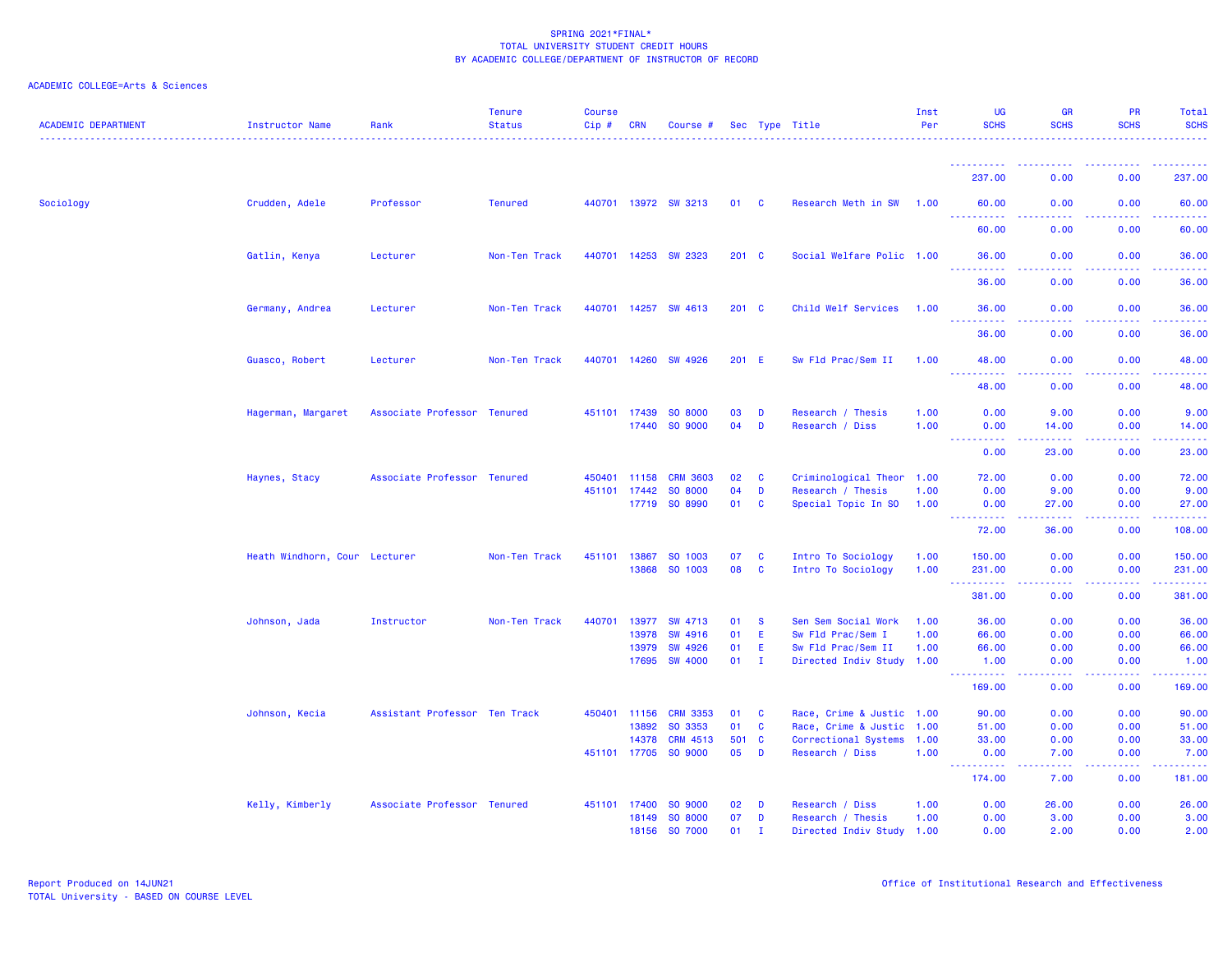# ACADEMIC COLLEGE=Arts & Sciences

| <b>ACADEMIC DEPARTMENT</b> | <b>Instructor Name</b> | Rank                          | <b>Tenure</b><br><b>Status</b> | <b>Course</b><br>Cip# | <b>CRN</b>     | Course #           |                       |                     | Sec Type Title                               | Inst<br>Per | <b>UG</b><br><b>SCHS</b>              | <b>GR</b><br><b>SCHS</b> | PR<br><b>SCHS</b> | Total<br><b>SCHS</b><br>.                                                                                                                                                                |
|----------------------------|------------------------|-------------------------------|--------------------------------|-----------------------|----------------|--------------------|-----------------------|---------------------|----------------------------------------------|-------------|---------------------------------------|--------------------------|-------------------|------------------------------------------------------------------------------------------------------------------------------------------------------------------------------------------|
|                            |                        |                               |                                |                       |                |                    |                       |                     |                                              |             | - - - - - - - - - - -                 | ----------               | .                 | .                                                                                                                                                                                        |
|                            |                        |                               |                                |                       |                |                    |                       |                     |                                              |             | 0.00                                  | 31.00                    | 0.00              | 31.00                                                                                                                                                                                    |
| Sociology                  | Kerr, Laura            | Lecturer                      | Non-Ten Track                  | 451101                | 13869          | SO 1003            | 09                    | C                   | Intro To Sociology                           | 1.00        | 228.00                                | 0.00                     | 0.00              | 228.00                                                                                                                                                                                   |
|                            |                        |                               |                                |                       | 13870          | SO 1003            | 10 <sub>1</sub>       | C                   | Intro To Sociology                           | 1.00        | 237.00                                | 0.00                     | 0.00              | 237.00                                                                                                                                                                                   |
|                            |                        |                               |                                |                       |                | 14807 SO 3313      | 501 C                 |                     | Deviant Behavior                             | 1.00        | 72.00                                 | 0.00                     | 0.00              | 72.00                                                                                                                                                                                    |
|                            |                        |                               |                                |                       |                |                    |                       |                     |                                              |             | <b>.</b> .<br>537.00                  | .<br>0.00                | -----<br>0.00     | <b><i><u><u> - - - - -</u></u></i></b><br>537.00                                                                                                                                         |
|                            | King, Sanna            | Assistant Professor Ten Track |                                |                       | 450401 11150   | <b>CRM 2003</b>    | 01                    | <b>C</b>            | Crime Justice Inequa 1.00                    |             | 153.00                                | 0.00                     | 0.00              | 153.00                                                                                                                                                                                   |
|                            |                        |                               |                                |                       | 11160          | <b>CRM 4233</b>    | 01                    | C                   | Juvenile Delinquency 1.00                    |             | 105.00                                | 0.00                     | 0.00              | 105.00                                                                                                                                                                                   |
|                            |                        |                               |                                |                       | 14998          | <b>CRM 4233</b>    | 001 C                 |                     | Juvenile Delinquency 1.00                    |             | 18.00                                 | 0.00                     | 0.00              | 18.00                                                                                                                                                                                    |
|                            |                        |                               |                                |                       | 451101 14997   | SO 4233            | 001 C                 |                     | Juvenile Delinquency 1.00                    |             | 12.00                                 | 0.00                     | 0.00              | 12.00                                                                                                                                                                                    |
|                            |                        |                               |                                |                       | 15649          | SO 4233            | 01                    | $\mathbf{C}$        | Juvenile Delinquency 1.00                    |             | 45.00<br>----------                   | 0.00<br>.                | 0.00<br>22222     | 45.00<br>$\frac{1}{2} \left( \frac{1}{2} \right) \left( \frac{1}{2} \right) \left( \frac{1}{2} \right) \left( \frac{1}{2} \right) \left( \frac{1}{2} \right) \left( \frac{1}{2} \right)$ |
|                            |                        |                               |                                |                       |                |                    |                       |                     |                                              |             | 333.00                                | 0.00                     | 0.00              | 333.00                                                                                                                                                                                   |
|                            | Knowles, Veronica      | Instructor                    | Non-Ten Track                  | 440701                | 13967          | <b>SW 3003</b>     | 01                    | $\mathbf{C}$        | Populations At-risk                          | 1.00        | 120.00                                | 0.00                     | 0.00              | 120.00                                                                                                                                                                                   |
|                            |                        |                               |                                |                       | 13968          | <b>SW 3013</b>     | 01                    | $\mathbf{C}$        | Hum Beh Soc Envir I                          | 1.00        | 102.00                                | 0.00                     | 0.00              | 102.00                                                                                                                                                                                   |
|                            |                        |                               |                                |                       | 13971          | <b>SW 3043</b>     | 01                    | <b>C</b>            | Military Social Work 1.00                    |             | 63.00                                 | 0.00                     | 0.00              | 63.00                                                                                                                                                                                    |
|                            |                        |                               |                                |                       | 13973          | <b>SW 3513</b>     | 01                    | <b>C</b>            | Social Work Pract I                          | 1.00        | 33.00<br>----------                   | 0.00<br>د د د د          | 0.00<br>.         | 33.00<br>$\frac{1}{2} \left( \frac{1}{2} \right) \left( \frac{1}{2} \right) \left( \frac{1}{2} \right) \left( \frac{1}{2} \right) \left( \frac{1}{2} \right) \left( \frac{1}{2} \right)$ |
|                            |                        |                               |                                |                       |                |                    |                       |                     |                                              |             | 318.00                                | 0.00                     | 0.00              | 318.00                                                                                                                                                                                   |
|                            | Ladner, Tina           | Lecturer                      | Non-Ten Track                  | 450401                | 15261          | <b>CRM 3103</b>    | $201$ C               |                     | Contemp Issues in CJ 1.00                    |             | 51.00                                 | 0.00                     | 0.00              | 51.00                                                                                                                                                                                    |
|                            |                        |                               |                                |                       |                |                    |                       |                     |                                              |             | 51.00                                 | 0.00                     | 0.00              | 51.00                                                                                                                                                                                    |
|                            | Layth, Heather-Ann     | Grad Teach Assist             | Not Applicable                 |                       | 451101 13865   | SO 1003            | 05                    | <b>C</b>            | Intro To Sociology                           | 1.00        | 228.00                                | 0.00                     | 0.00              | 228.00                                                                                                                                                                                   |
|                            |                        |                               |                                |                       | 13877          | SO 1103            | 03                    | C                   | Contemp Social Prob                          | 1.00        | 189.00                                | 0.00                     | 0.00              | 189.00                                                                                                                                                                                   |
|                            |                        |                               |                                |                       |                |                    |                       |                     |                                              |             | <u> - - - - - - - - - -</u>           | .                        | .                 | .                                                                                                                                                                                        |
|                            |                        |                               |                                |                       |                |                    |                       |                     |                                              |             | 417.00                                | 0.00                     | 0.00              | 417.00                                                                                                                                                                                   |
|                            | Leap, Braden           | Assistant Professor Ten Track |                                | 450101 12631          |                | <b>HON 3143</b>    | <b>HO1 S</b>          |                     | Honor Sem Social Sci 1.00                    |             | 27.00                                 | 0.00                     | 0.00              | 27.00                                                                                                                                                                                    |
|                            |                        |                               |                                |                       | 451101 13889   | SO 3213            | 02                    | <b>C</b>            | Intr To Social Res                           | 1.00        | 84.00                                 | 0.00                     | 0.00              | 84.00                                                                                                                                                                                    |
|                            |                        |                               |                                |                       |                |                    |                       |                     |                                              |             | <u> - - - - - - - - - -</u><br>111.00 | .<br>0.00                | .<br>0.00         | .<br>111.00                                                                                                                                                                              |
|                            | May, David             | Professor                     | <b>Tenured</b>                 | 450401                | 11153          | <b>CRM 3113</b>    | 01                    | C                   | Comm Crime Prev & Po                         | 1.00        | 45.00                                 | 0.00                     | 0.00              | 45.00                                                                                                                                                                                    |
|                            |                        |                               |                                |                       | 17916          | <b>CRM 4000</b>    | 01                    | $\mathbf I$         | Directed Indiv Study 1.00                    |             | 3.00                                  | 0.00                     | 0.00              | 3.00                                                                                                                                                                                     |
|                            |                        |                               |                                |                       | 17917          | <b>CRM 4000</b>    | 02                    | $\mathbf{I}$        | Directed Indiv Study 1.00                    |             | 3.00                                  | 0.00                     | 0.00              | 3.00                                                                                                                                                                                     |
|                            |                        |                               |                                |                       | 17918          | <b>CRM 4000</b>    | 03                    | $\mathbf{I}$        | Directed Indiv Study 1.00                    |             | 3.00                                  | 0.00                     | 0.00              | 3.00                                                                                                                                                                                     |
|                            |                        |                               |                                |                       | 17919          | <b>CRM 4000</b>    | 04                    | $\mathbf{I}$        | Directed Indiv Study 1.00                    |             | 3.00                                  | 0.00                     | 0.00              | 3.00                                                                                                                                                                                     |
|                            |                        |                               |                                |                       | 451101 11159   | <b>CRM 4153</b>    | CO <sub>1</sub>       | - E                 | Mentoring for At-Ris 0.50                    |             | 16.50                                 | 0.00                     | 0.00              | 16.50                                                                                                                                                                                    |
|                            |                        |                               |                                |                       | 13859          | <b>SLCE 4153</b>   | CO <sub>1</sub>       | E                   | Mentoring Youth                              | 0.50        | 1.50                                  | 0.00                     | 0.00              | 1.50                                                                                                                                                                                     |
|                            |                        |                               |                                |                       | 13893<br>17867 | SO 4153<br>SO 9000 | CO <sub>1</sub><br>07 | - E<br>$\mathbf{D}$ | Mentoring for At-Ris 0.50<br>Research / Diss | 1.00        | 13.50<br>0.00                         | 0.00<br>9.00             | 0.00<br>0.00      | 13.50<br>9.00                                                                                                                                                                            |
|                            |                        |                               |                                |                       |                |                    |                       |                     |                                              |             | د د د د د                             |                          |                   |                                                                                                                                                                                          |
|                            |                        |                               |                                |                       |                |                    |                       |                     |                                              |             | 88.50                                 | 9.00                     | 0.00              | 97.50                                                                                                                                                                                    |
|                            | Miller, Gabriel        | Assistant Professor Ten Track |                                | 050201                | 10006          | AAS 2203           | 01                    | C                   | Racial Minorities                            | 1.00        | 66.00                                 | 0.00                     | 0.00              | 66.00                                                                                                                                                                                    |
|                            |                        |                               |                                |                       | 10007          | AAS 2203           | 02                    | C                   | Racial Minorities                            | 1.00        | 78.00                                 | 0.00                     | 0.00              | 78.00                                                                                                                                                                                    |
|                            |                        |                               |                                | 450201                | 10245          | <b>AN 2203</b>     | 01                    | C                   | Racial Minorities                            | 1.00        | 15.00                                 | 0.00                     | 0.00              | 15.00                                                                                                                                                                                    |
|                            |                        |                               |                                |                       | 10246          | AN 2203            | 02                    | <b>C</b>            | Racial Minorities                            | 1.00        | 15.00                                 | 0.00                     | 0.00              | 15.00                                                                                                                                                                                    |

Report Produced on 14JUN21 Office of Institutional Research and Effectiveness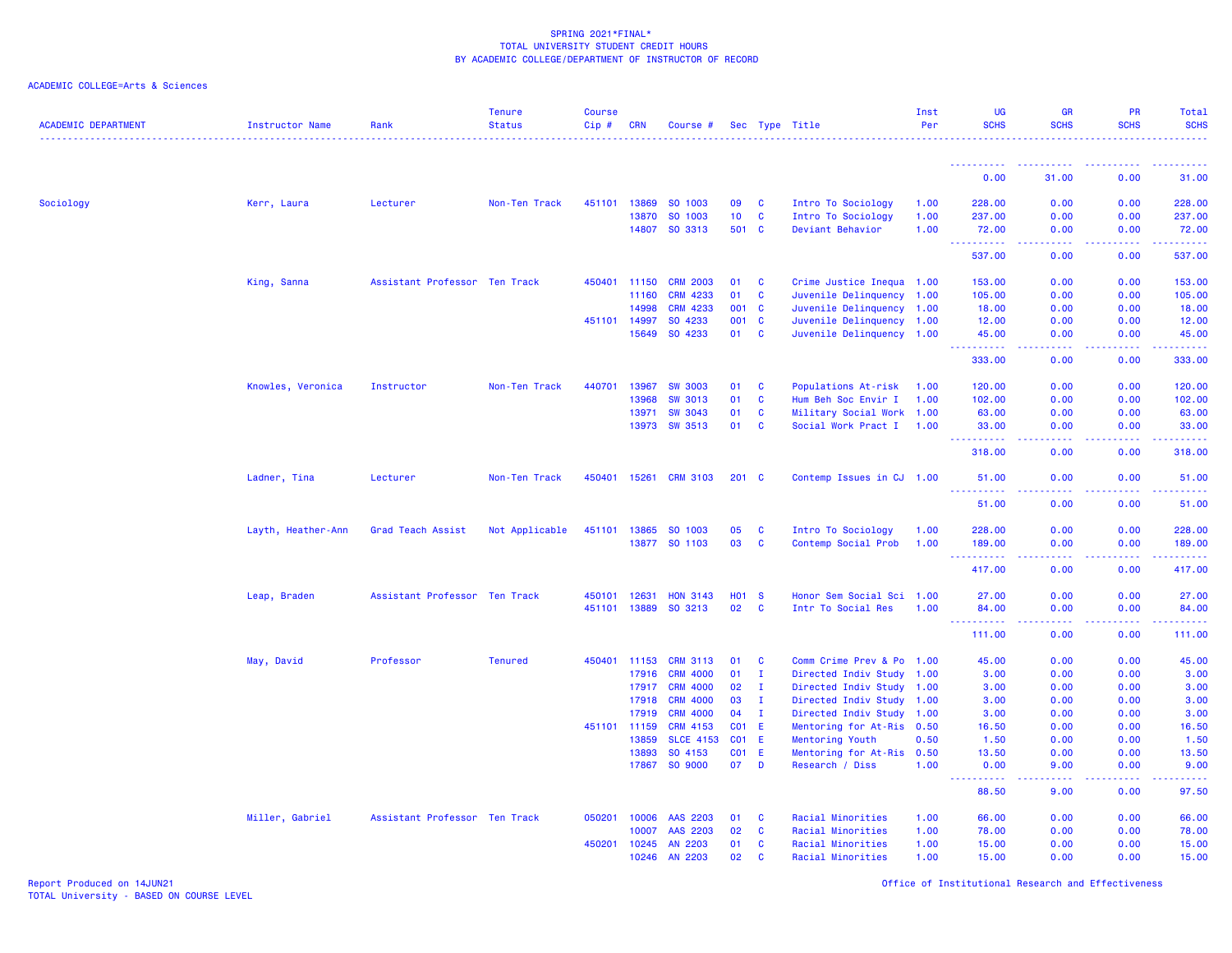ACADEMIC COLLEGE=Arts & Sciences

| <b>ACADEMIC DEPARTMENT</b> | <b>Instructor Name</b> | Rank                          | <b>Tenure</b><br><b>Status</b> | <b>Course</b><br>Cip# | <b>CRN</b> | Course #                           |         |              | Sec Type Title                               | Inst<br>Per | <b>UG</b><br><b>SCHS</b> | GR<br><b>SCHS</b>                                                                                                                                             | PR<br><b>SCHS</b>                                                                                                                                            | Total<br><b>SCHS</b>                                                                                                                                           |
|----------------------------|------------------------|-------------------------------|--------------------------------|-----------------------|------------|------------------------------------|---------|--------------|----------------------------------------------|-------------|--------------------------|---------------------------------------------------------------------------------------------------------------------------------------------------------------|--------------------------------------------------------------------------------------------------------------------------------------------------------------|----------------------------------------------------------------------------------------------------------------------------------------------------------------|
| Sociology                  | Miller, Gabriel        | Assistant Professor Ten Track |                                | 450201                | 13884      | SO 2203                            | 01      | C            | Racial Minorities                            | 1.00        | 48.00                    | 0.00                                                                                                                                                          | 0.00                                                                                                                                                         | 48.00                                                                                                                                                          |
|                            |                        |                               |                                |                       | 13885      | SO 2203                            | 02      | <b>C</b>     | Racial Minorities                            | 1.00        | 48.00                    | 0.00                                                                                                                                                          | 0.00                                                                                                                                                         | 48.00                                                                                                                                                          |
|                            |                        |                               |                                |                       | 14999      | SO 2203                            | 001 C   |              | Racial Minorities                            | 1.00        | 27.00                    | 0.00                                                                                                                                                          | 0.00                                                                                                                                                         | 27.00                                                                                                                                                          |
|                            |                        |                               |                                | 451101                | 17759      | SO 4000                            | 01      | $\mathbf{I}$ | Directed Indiv Study                         | 1.00        | 1.00                     | 0.00                                                                                                                                                          | 0.00                                                                                                                                                         | 1.00                                                                                                                                                           |
|                            |                        |                               |                                |                       | 17953      | SO 8000                            | 05      | D            | Research / Thesis                            | 1.00        | 0.00                     | 1.00                                                                                                                                                          | 0.00                                                                                                                                                         | 1.00                                                                                                                                                           |
|                            |                        |                               |                                |                       | 18046      | SO 4000                            | 02      | $\mathbf{I}$ | Directed Indiv Study 1.00                    |             | 1.00                     | 0.00                                                                                                                                                          | 0.00                                                                                                                                                         | 1.00                                                                                                                                                           |
|                            |                        |                               |                                |                       |            |                                    |         |              |                                              |             | 299.00                   | 1.00                                                                                                                                                          | 0.00                                                                                                                                                         | 300.00                                                                                                                                                         |
|                            | Moyen, Melissa         | Lecturer                      | Non-Ten Track                  | 131315 12811          |            | <b>LSK 1011</b>                    | 01      | <b>C</b>     | <b>Study Skills</b>                          | 1.00        | 33.00                    | 0.00                                                                                                                                                          | 0.00                                                                                                                                                         | 33.00                                                                                                                                                          |
|                            |                        |                               |                                |                       | 12812      | <b>LSK 1011</b>                    | 02      | C            | <b>Study Skills</b>                          | 1.00        | 33.00                    | 0.00                                                                                                                                                          | 0.00                                                                                                                                                         | 33.00                                                                                                                                                          |
|                            |                        |                               |                                |                       | 12817      | <b>LSK 1023</b>                    | 03      | C            | Col Read/Study Skill 1.00                    |             | 69.00                    | 0.00                                                                                                                                                          | 0.00                                                                                                                                                         | 69.00                                                                                                                                                          |
|                            |                        |                               |                                |                       | 12818      | <b>LSK 1023</b>                    | 04      | <b>C</b>     | Col Read/Study Skill 1.00                    |             | 69.00                    | 0.00                                                                                                                                                          | 0.00                                                                                                                                                         | 69.00                                                                                                                                                          |
|                            |                        |                               |                                |                       | 12821      | <b>LSK 1023</b>                    | 07      | C            | Col Read/Study Skill 1.00                    |             | 642.00                   | 0.00                                                                                                                                                          | 0.00                                                                                                                                                         | 642.00                                                                                                                                                         |
|                            |                        |                               |                                |                       | 14690      | <b>LSK 1023</b>                    | 501     | $\mathbf{C}$ | Col Read/Study Skill 1.00                    |             | 51.00<br>.               | 0.00                                                                                                                                                          | 0.00                                                                                                                                                         | 51.00<br>.                                                                                                                                                     |
|                            |                        |                               |                                |                       |            |                                    |         |              |                                              |             | 897.00                   | 0.00                                                                                                                                                          | 0.00                                                                                                                                                         | 897.00                                                                                                                                                         |
|                            | Netadj, Mehrzad        | Instructor                    | Non-Ten Track                  | 450201                | 14808      | SO 4173                            | 501 C   |              | Environment-Society                          | 1.00        | 24.00                    | 0.00                                                                                                                                                          | 0.00                                                                                                                                                         | 24.00                                                                                                                                                          |
|                            |                        |                               |                                | 451101                | 13864      | SO 1003                            | 04      | C            | Intro To Sociology                           | 1.00        | 237.00                   | 0.00                                                                                                                                                          | 0.00                                                                                                                                                         | 237.00                                                                                                                                                         |
|                            |                        |                               |                                |                       | 13875      | SO 1103                            | 01      | C            | Contemp Social Prob                          | 1.00        | 243.00                   | 0.00                                                                                                                                                          | 0.00                                                                                                                                                         | 243.00                                                                                                                                                         |
|                            |                        |                               |                                |                       | 13876      | SO 1103                            | 02      | C            | Contemp Social Prob                          | 1.00        | 240.00                   | 0.00                                                                                                                                                          | 0.00                                                                                                                                                         | 240.00                                                                                                                                                         |
|                            |                        |                               |                                |                       | 15651      | SO 3013                            | 01      | C            | Soc & The Indiv                              | 1.00        | 111.00<br>.              | 0.00<br>ولايات                                                                                                                                                | 0.00<br>.                                                                                                                                                    | 111.00<br>$\frac{1}{2} \left( \frac{1}{2} \right) \left( \frac{1}{2} \right) \left( \frac{1}{2} \right) \left( \frac{1}{2} \right) \left( \frac{1}{2} \right)$ |
|                            |                        |                               |                                |                       |            |                                    |         |              |                                              |             | 855.00                   | 0.00                                                                                                                                                          | 0.00                                                                                                                                                         | 855.00                                                                                                                                                         |
|                            | Nolen, Amelia          | Lecturer                      | Non-Ten Track                  | 440701                | 13969      | <b>SW 3023</b>                     | 01      | C            | Hum Beh Soc Envir II 1.00                    |             | 93.00                    | 0.00                                                                                                                                                          | 0.00                                                                                                                                                         | 93.00                                                                                                                                                          |
|                            |                        |                               |                                |                       | 15284      | SW 2313                            | 02      | $\mathbf{C}$ | Int Soc Work/Soc Wel 1.00                    |             | 42.00<br>.<br>444        | 0.00<br>د د د د                                                                                                                                               | 0.00<br>$\frac{1}{2} \left( \frac{1}{2} \right) \left( \frac{1}{2} \right) \left( \frac{1}{2} \right) \left( \frac{1}{2} \right) \left( \frac{1}{2} \right)$ | 42.00<br>$\frac{1}{2} \left( \frac{1}{2} \right) \left( \frac{1}{2} \right) \left( \frac{1}{2} \right) \left( \frac{1}{2} \right) \left( \frac{1}{2} \right)$  |
|                            |                        |                               |                                |                       |            |                                    |         |              |                                              |             | 135.00                   | 0.00                                                                                                                                                          | 0.00                                                                                                                                                         | 135.00                                                                                                                                                         |
|                            | Perry, Ashley          | Instructor                    | Non-Ten Track                  | 450401                | 11152      | <b>CRM 3103</b>                    | 01      | <b>C</b>     | Contemp Issues in CJ 1.00                    |             | 150.00                   | 0.00                                                                                                                                                          | 0.00                                                                                                                                                         | 150.00                                                                                                                                                         |
|                            |                        |                               |                                |                       | 11164      | <b>CRM 4803</b>                    | 01      | C            | Senior Sem in Crimin 1.00                    |             | 75.00                    | 0.00                                                                                                                                                          | 0.00                                                                                                                                                         | 75.00                                                                                                                                                          |
|                            |                        |                               |                                |                       | 15000      | <b>CRM 4803</b>                    | 001     | <b>C</b>     | Senior Sem in Crimin 1.00                    |             | 30.00                    | 0.00                                                                                                                                                          | 0.00                                                                                                                                                         | 30.00                                                                                                                                                          |
|                            |                        |                               |                                |                       | 15645      | <b>CRM 4323</b>                    | 01      | C            | Victimology                                  | 1.00        | 117.00                   | 0.00                                                                                                                                                          | 0.00                                                                                                                                                         | 117.00                                                                                                                                                         |
|                            |                        |                               |                                |                       | 15648      | SO 4323                            | 01      | C            | Victimology                                  | 1.00        | 39.00<br>444             | 0.00<br>$\frac{1}{2} \left( \frac{1}{2} \right) \left( \frac{1}{2} \right) \left( \frac{1}{2} \right)$                                                        | 0.00<br>22222                                                                                                                                                | 39.00<br>2.2.2.2.1                                                                                                                                             |
|                            |                        |                               |                                |                       |            |                                    |         |              |                                              |             | 411.00                   | 0.00                                                                                                                                                          | 0.00                                                                                                                                                         | 411.00                                                                                                                                                         |
|                            | Peterson, Lindsey      | Assistant Professor Ten Track |                                | 451101                | 15647      | <b>CRM 4453</b>                    | 01      | C            | Power, War, and Peac 1.00                    |             | 54.00                    | 0.00                                                                                                                                                          | 0.00                                                                                                                                                         | 54.00                                                                                                                                                          |
|                            |                        |                               |                                |                       | 15656      | SO 4453                            | 01      | C            | Power, War, and Peac 1.00                    |             | 18.00                    | 0.00                                                                                                                                                          | 0.00                                                                                                                                                         | 18.00                                                                                                                                                          |
|                            |                        |                               |                                |                       | 15658      | SO 8313                            | 01      | <b>S</b>     | Political Sociology                          | 1.00        | 0.00                     | 24.00                                                                                                                                                         | 0.00                                                                                                                                                         | 24.00                                                                                                                                                          |
|                            |                        |                               |                                |                       |            |                                    |         |              |                                              |             | ----------<br>72.00      | $\frac{1}{2} \left( \frac{1}{2} \right) \left( \frac{1}{2} \right) \left( \frac{1}{2} \right) \left( \frac{1}{2} \right) \left( \frac{1}{2} \right)$<br>24.00 | $\frac{1}{2} \left( \frac{1}{2} \right) \left( \frac{1}{2} \right) \left( \frac{1}{2} \right) \left( \frac{1}{2} \right) \left( \frac{1}{2} \right)$<br>0.00 | .<br>96.00                                                                                                                                                     |
|                            | Ralston, Margaret      | Assistant Professor Ten Track |                                | 451101                | 13899      | SO 4804                            | 01      | C            | Social Research Prac 1.00                    |             | 108.00                   | 0.00                                                                                                                                                          | 0.00                                                                                                                                                         | 108.00                                                                                                                                                         |
|                            |                        |                               |                                |                       | 15657      | SO 8284                            | 01      | B            | Grad Soc Stat II                             | 1.00        | 0.00                     | 36.00                                                                                                                                                         | 0.00                                                                                                                                                         | 36.00                                                                                                                                                          |
|                            |                        |                               |                                |                       | 17250      | SO 8000                            | 01      | D            | Research / Thesis                            | 1.00        | 0.00                     | 3.00                                                                                                                                                          | 0.00                                                                                                                                                         | 3.00                                                                                                                                                           |
|                            |                        |                               |                                |                       | 17251      | SO 9000                            | 01      | D            | Research / Diss                              | 1.00        | 0.00<br>----------       | 4.00<br>-----                                                                                                                                                 | 0.00<br><b><i><u><u> - - - -</u></u></i></b>                                                                                                                 | 4.00<br>المتمام والمناور                                                                                                                                       |
|                            |                        |                               |                                |                       |            |                                    |         |              |                                              |             | 108.00                   | 43.00                                                                                                                                                         | 0.00                                                                                                                                                         | 151.00                                                                                                                                                         |
|                            | Reed, Amanda           | Non-Faculty                   | Not Applicable                 | 451101 11159          | 13859      | <b>CRM 4153</b><br>SLCE 4153 C01 E | $CO1$ E |              | Mentoring for At-Ris 0.50<br>Mentoring Youth | 0.25        | 16.50<br>0.75            | 0.00<br>0.00                                                                                                                                                  | 0.00<br>0.00                                                                                                                                                 | 16.50<br>0.75                                                                                                                                                  |
|                            |                        |                               |                                |                       |            |                                    |         |              |                                              |             |                          |                                                                                                                                                               |                                                                                                                                                              |                                                                                                                                                                |

Report Produced on 14JUN21 Office of Institutional Research and Effectiveness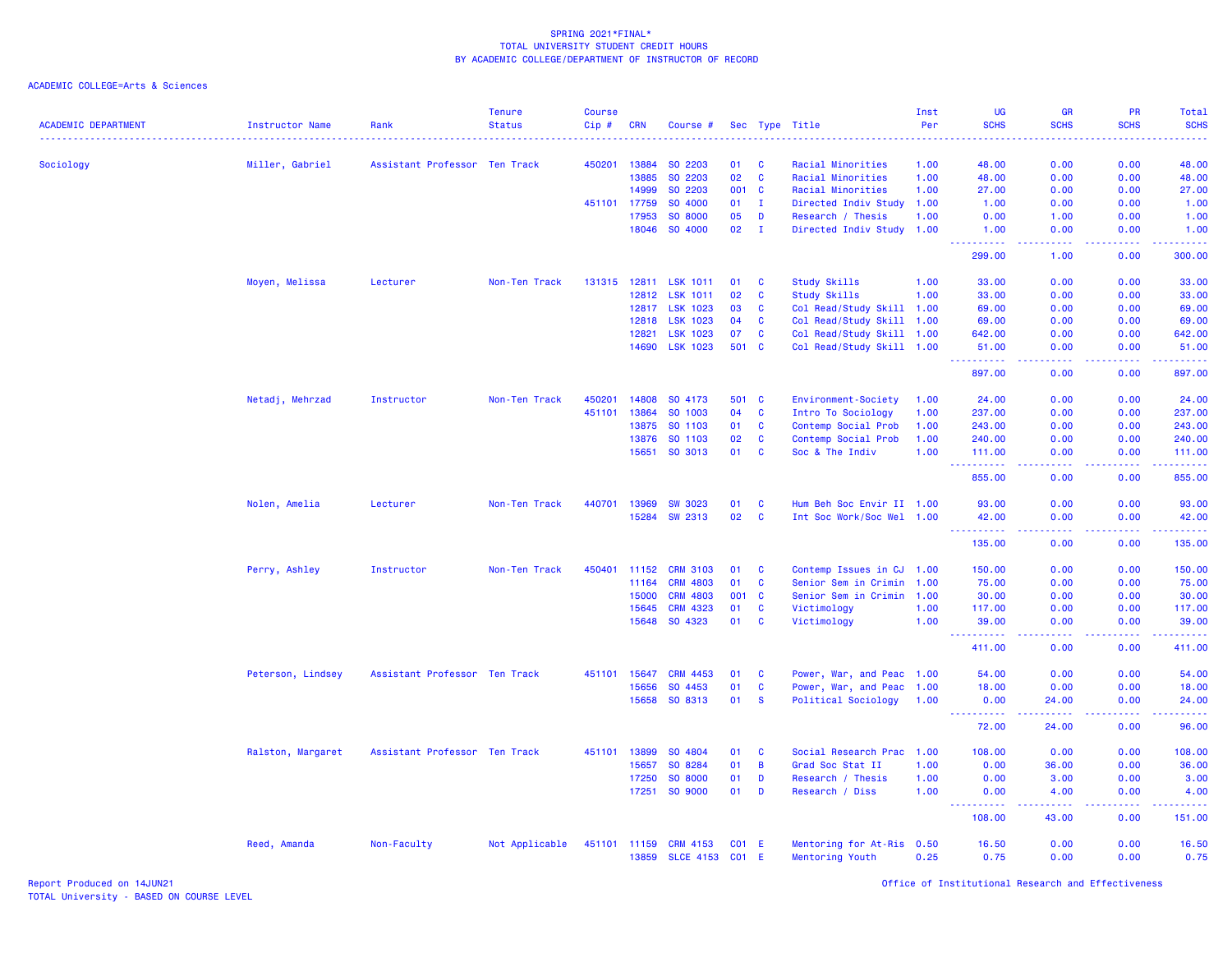| <b>ACADEMIC DEPARTMENT</b> | <b>Instructor Name</b>                             | Rank                          | <b>Tenure</b><br><b>Status</b> | <b>Course</b><br>$Cip \#$ | <b>CRN</b>            | Course #                   |                |                              | Sec Type Title                                         | Inst<br>Per  | UG<br><b>SCHS</b>                  | <b>GR</b><br><b>SCHS</b>                                                                                                          | <b>PR</b><br><b>SCHS</b> | Total<br><b>SCHS</b>     |
|----------------------------|----------------------------------------------------|-------------------------------|--------------------------------|---------------------------|-----------------------|----------------------------|----------------|------------------------------|--------------------------------------------------------|--------------|------------------------------------|-----------------------------------------------------------------------------------------------------------------------------------|--------------------------|--------------------------|
| Sociology                  | Reed, Amanda                                       | Non-Faculty                   | Not Applicable                 |                           |                       | 451101 13893 SO 4153       | $CO1$ E        |                              | Mentoring for At-Ris 0.50                              |              | 13.50                              | 0.00                                                                                                                              | 0.00                     | 13.50                    |
|                            |                                                    |                               |                                |                           |                       |                            |                |                              |                                                        |              | $\sim$ $\sim$ $\sim$<br>.<br>30.75 | $\frac{1}{2} \left( \frac{1}{2} \right) \left( \frac{1}{2} \right) \left( \frac{1}{2} \right) \left( \frac{1}{2} \right)$<br>0.00 | -----<br>0.00            | .<br>30.75               |
|                            | Russell, Kelli                                     | Lecturer                      | Non-Ten Track                  | 450201                    | 15167<br>451101 13861 | SO 2203<br>SO 1003         | 501 C<br>01    | $\mathbf{C}$                 | Racial Minorities<br>Intro To Sociology                | 1.00<br>1.00 | 60.00<br>231.00                    | 0.00<br>0.00                                                                                                                      | 0.00<br>0.00             | 60.00<br>231.00          |
|                            |                                                    |                               |                                |                           |                       |                            |                |                              |                                                        |              | د د د د د<br>291.00                | 0.00                                                                                                                              | 0.00                     | ------<br>291.00         |
|                            | Savage, Angela                                     | Instructor                    | Non-Ten Track                  | 440701                    | 14256                 | <b>SW 3513</b>             | 201 C          |                              | Social Work Pract I                                    | 1.00         | 36.00                              | 0.00                                                                                                                              | 0.00                     | 36.00                    |
|                            |                                                    |                               |                                |                           | 14259                 | <b>SW 4916</b>             | 201 E          |                              | Sw Fld Prac/Sem I                                      | 1.00         | 48.00<br>.                         | 0.00<br>$\sim$ $\sim$ $\sim$ $\sim$                                                                                               | 0.00<br>المالمات         | 48.00<br>.               |
|                            |                                                    |                               |                                |                           |                       |                            |                |                              |                                                        |              | 84.00                              | 0.00                                                                                                                              | 0.00                     | 84.00                    |
|                            | Singleton, David                                   | Non-Employee                  | Not Applicable                 | 451101 13862              |                       | SO 1003<br>13879 SO 1103   | 02<br>06       | $\mathbf{C}$<br>$\mathbf{C}$ | Intro To Sociology<br>Contemp Social Prob              | 1.00<br>1.00 | 231.00<br>42.00                    | 0.00<br>0.00                                                                                                                      | 0.00<br>0.00             | 231.00<br>42.00          |
|                            |                                                    |                               |                                |                           |                       |                            |                |                              |                                                        |              | .<br>273.00                        | $- - - -$<br>0.00                                                                                                                 | .<br>0.00                | .<br>273.00              |
|                            | Sutton, Tara                                       | Assistant Professor Ten Track |                                |                           | 450401 11155          | <b>CRM 3343</b>            | 01             | <b>C</b>                     | Gender, Crime & Justi 1.00                             |              | 111.00                             | 0.00                                                                                                                              | 0.00                     | 111.00                   |
|                            |                                                    |                               |                                | 451101 13891              | 11157                 | <b>CRM 3603</b><br>SO 3343 | 01<br>01       | C<br>$\mathbf{C}$            | Criminological Theor 1.00<br>Gender, Crime & Just 1.00 |              | 69.00<br>39.00                     | 0.00<br>0.00<br>.                                                                                                                 | 0.00<br>0.00<br>بالأباد  | 69.00<br>39.00<br>وعامات |
|                            |                                                    |                               |                                |                           |                       |                            |                |                              |                                                        |              | 219.00                             | 0.00                                                                                                                              | 0.00                     | 219.00                   |
|                            | Swan, Courtney                                     | Non-Faculty                   | Not Applicable                 |                           |                       | 440701 14818 SW 4653       | 501 C          |                              | Social Work Family V 1.00                              |              | 48.00<br><u>.</u>                  | 0.00<br>$\frac{1}{2} \left( \frac{1}{2} \right) \left( \frac{1}{2} \right) \left( \frac{1}{2} \right) \left( \frac{1}{2} \right)$ | 0.00<br>.                | 48.00<br>.               |
|                            |                                                    |                               |                                |                           |                       |                            |                |                              |                                                        |              | 48.00                              | 0.00                                                                                                                              | 0.00                     | 48.00                    |
|                            | Swindell, Marian                                   | Associate Professor Tenured   |                                |                           | 440701 14254<br>15269 | <b>SW 3023</b><br>SW 4533  | 201 C<br>201 C |                              | Hum Beh Soc Envir II 1.00<br>Sub Abuse in SW Svcs 1.00 |              | 51.00<br>63.00                     | 0.00<br>0.00                                                                                                                      | 0.00<br>0.00             | 51.00<br>63.00           |
|                            |                                                    |                               |                                |                           |                       |                            |                |                              |                                                        |              | .                                  | $\sim$ $\sim$ $\sim$ $\sim$                                                                                                       | .                        | .<br>114.00              |
|                            | Tesch, Brian                                       | Grad Teach Assist             | Not Applicable                 | 050207                    | 10234                 | AN 1173                    | 02             | $\mathbf{C}$                 | Intro Gender Studies 1.00                              |              | 114.00<br>30.00                    | 0.00<br>0.00                                                                                                                      | 0.00<br>0.00             | 30.00                    |
|                            |                                                    |                               |                                |                           | 12486                 | GS 1173                    | 02             | $\mathbf{C}$                 | Introduction to Gend 1.00                              |              | 60.00                              | 0.00                                                                                                                              | 0.00                     | 60.00                    |
|                            |                                                    |                               |                                |                           |                       | 13881 SO 1173              | 02             | $\mathbf{C}$                 | Intro Gender Studies 1.00                              |              | 24.00<br>د د د د د                 | 0.00<br>$\frac{1}{2} \left( \frac{1}{2} \right) \left( \frac{1}{2} \right) \left( \frac{1}{2} \right) \left( \frac{1}{2} \right)$ | 0.00<br>د د د د          | 24.00<br>وعامات          |
|                            |                                                    |                               |                                |                           |                       |                            |                |                              |                                                        |              | 114.00                             | 0.00                                                                                                                              | 0.00                     | 114.00                   |
|                            | Thompson Bello, Dieg Assistant Professor Ten Track |                               |                                |                           |                       | 451101 13874 SO 1003       | <b>HO1 C</b>   |                              | Intro To Sociology-H 1.00                              |              | 90.00                              | 0.00                                                                                                                              | 0.00                     | 90.00                    |
|                            |                                                    |                               |                                |                           |                       | 15650 SO 1103              | 05             | $\mathbf{C}$                 | Contemp Social Prob                                    | 1.00         | 99.00<br>-----                     | 0.00<br>$- - - -$                                                                                                                 | 0.00<br>.                | 99.00<br>.               |
|                            |                                                    |                               |                                |                           |                       |                            |                |                              |                                                        |              | 189.00                             | 0.00                                                                                                                              | 0.00                     | 189.00                   |
|                            | Vancil-Leap, Ashley                                | Instructor                    | Non-Ten Track                  | 050207                    | 10233                 | AN 1173                    | 01             | $\mathbf{C}$                 | Intro Gender Studies 1.00                              |              | 21.00                              | 0.00                                                                                                                              | 0.00                     | 21.00                    |
|                            |                                                    |                               |                                |                           | 12485                 | GS 1173                    | 01             | $\mathbf{C}$                 | Introduction to Gend 1.00                              |              | 39.00                              | 0.00                                                                                                                              | 0.00                     | 39.00                    |
|                            |                                                    |                               |                                |                           | 13880                 | SO 1173                    | 01             | $\mathbf{C}$                 | Intro Gender Studies 1.00                              |              | 60.00                              | 0.00                                                                                                                              | 0.00                     | 60.00                    |
|                            |                                                    |                               |                                | 451101                    | 13887                 | SO 3003                    | 01             | $\mathbf{C}$                 | Social Inequality                                      | 1.00         | 123.00                             | 0.00                                                                                                                              | 0.00                     | 123.00                   |
|                            |                                                    |                               |                                |                           | 15001                 | SO 3003                    | 001            | $\mathbf{C}$                 | Social Inequality                                      | 1.00         | 45.00                              | 0.00                                                                                                                              | 0.00                     | 45.00                    |
|                            |                                                    |                               |                                |                           | 15653                 | SO 4403                    | 01             | C                            | Soc of Gender & Sexu 1.00                              |              | 69.00                              | 0.00                                                                                                                              | 0.00                     | 69.00                    |
|                            |                                                    |                               |                                |                           | 15654                 | SO 4403                    | 02             | <b>C</b>                     | Soc of Gender & Sexu 1.00                              |              | 63.00                              | 0.00                                                                                                                              | 0.00                     | 63.00                    |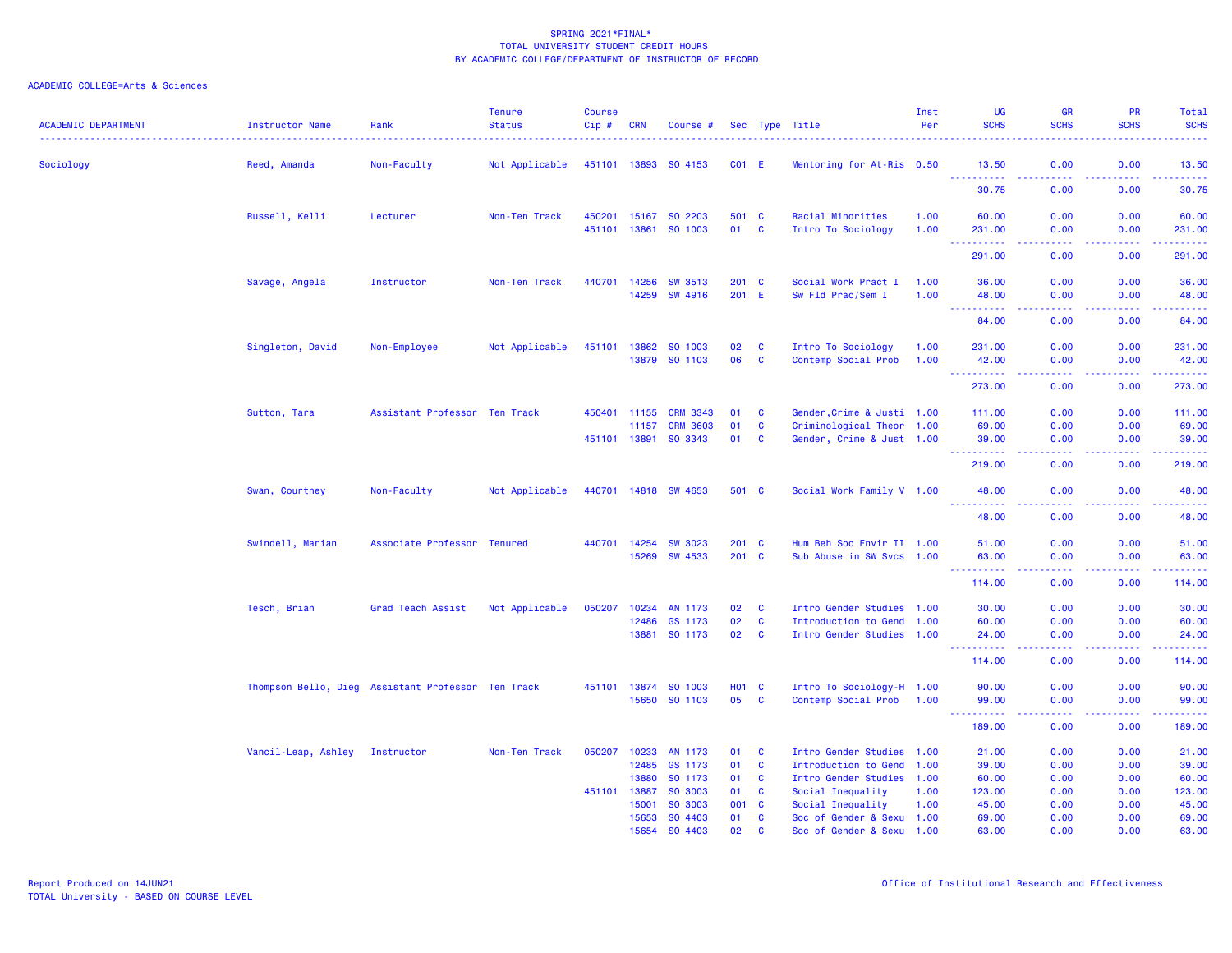| <b>ACADEMIC DEPARTMENT</b>                          | <b>Instructor Name</b> | Rank              | <b>Tenure</b><br><b>Status</b> | <b>Course</b><br>$Cip$ # | <b>CRN</b> | Course #              |       |              | Sec Type Title            | Inst<br>Per | <b>UG</b><br><b>SCHS</b> | <b>GR</b><br><b>SCHS</b>                      | <b>PR</b><br><b>SCHS</b><br>--------------------------------- | Total<br><b>SCHS</b>    |
|-----------------------------------------------------|------------------------|-------------------|--------------------------------|--------------------------|------------|-----------------------|-------|--------------|---------------------------|-------------|--------------------------|-----------------------------------------------|---------------------------------------------------------------|-------------------------|
|                                                     |                        |                   |                                |                          |            |                       |       |              |                           |             |                          |                                               |                                                               |                         |
|                                                     |                        |                   |                                |                          |            |                       |       |              |                           |             | 420,00                   | 0.00                                          | .<br>0.00                                                     | .<br>420.00             |
| Sociology                                           | Vasquez, Lauren        | Non-Employee      | Not Applicable                 |                          |            | 450401 14377 CRM 3503 | 501 C |              | Violence in the US        | 1.00        | 90.00                    | 0.00                                          | 0.00                                                          | 90.00                   |
|                                                     |                        |                   |                                |                          |            |                       |       |              |                           |             | -----------<br>90.00     | .<br>0.00                                     | ----------<br>0.00                                            | ----------<br>90.00     |
|                                                     | Walsh, Melanie         | Non-Faculty       | Not Applicable                 |                          |            | 420101 14772 PSY 1013 | 501 C |              | Gen Psychology            | 1.00        | 84.00                    | 0.00                                          | 0.00                                                          | 84.00                   |
|                                                     |                        |                   |                                |                          |            |                       |       |              |                           |             | ----------<br>84.00      | . <b>.</b> .<br>0.00                          | ----------<br>0.00                                            | ------<br>84.00         |
|                                                     |                        |                   | Non-Ten Track                  | 450401                   | 11149      | <b>CRM 1003</b>       | 01    | $\mathbf{C}$ | Crime & Justice in A 1.00 |             | 231,00                   | 0.00                                          |                                                               | 231.00                  |
|                                                     | Xue, Yuanjiaozi        | Lecturer          |                                |                          | 14376      | <b>CRM 1003</b>       | 501 C |              | Crime & Justice in A 1.00 |             | 81.00                    | 0.00                                          | 0.00<br>0.00                                                  | 81.00                   |
|                                                     |                        |                   |                                |                          |            |                       |       |              |                           |             | <u>.</u><br>312.00       | .<br>0.00                                     | .<br>0.00                                                     | ------<br>312,00        |
|                                                     | Young, Britany         | Grad Teach Assist | Not Applicable                 | 050201 10004             |            | AAS 1063              | 01    | $\mathbf{C}$ | Intro to African Ame 1.00 |             | 177,00                   | 0.00                                          | 0.00                                                          | 177.00                  |
|                                                     |                        |                   |                                |                          |            |                       |       |              |                           |             | ----------<br>177.00     | -----------<br>0.00                           | ----------<br>0.00                                            | ----------<br>177.00    |
| ======================================              |                        |                   |                                |                          |            |                       |       |              |                           |             | ==========               | ==========                                    | ==========                                                    | - ==========            |
| Sociology<br>====================================== |                        |                   |                                |                          |            |                       |       |              |                           |             | 9278.25                  | 246.00<br>=================================== | 0.00                                                          | 9524.25<br>- ========== |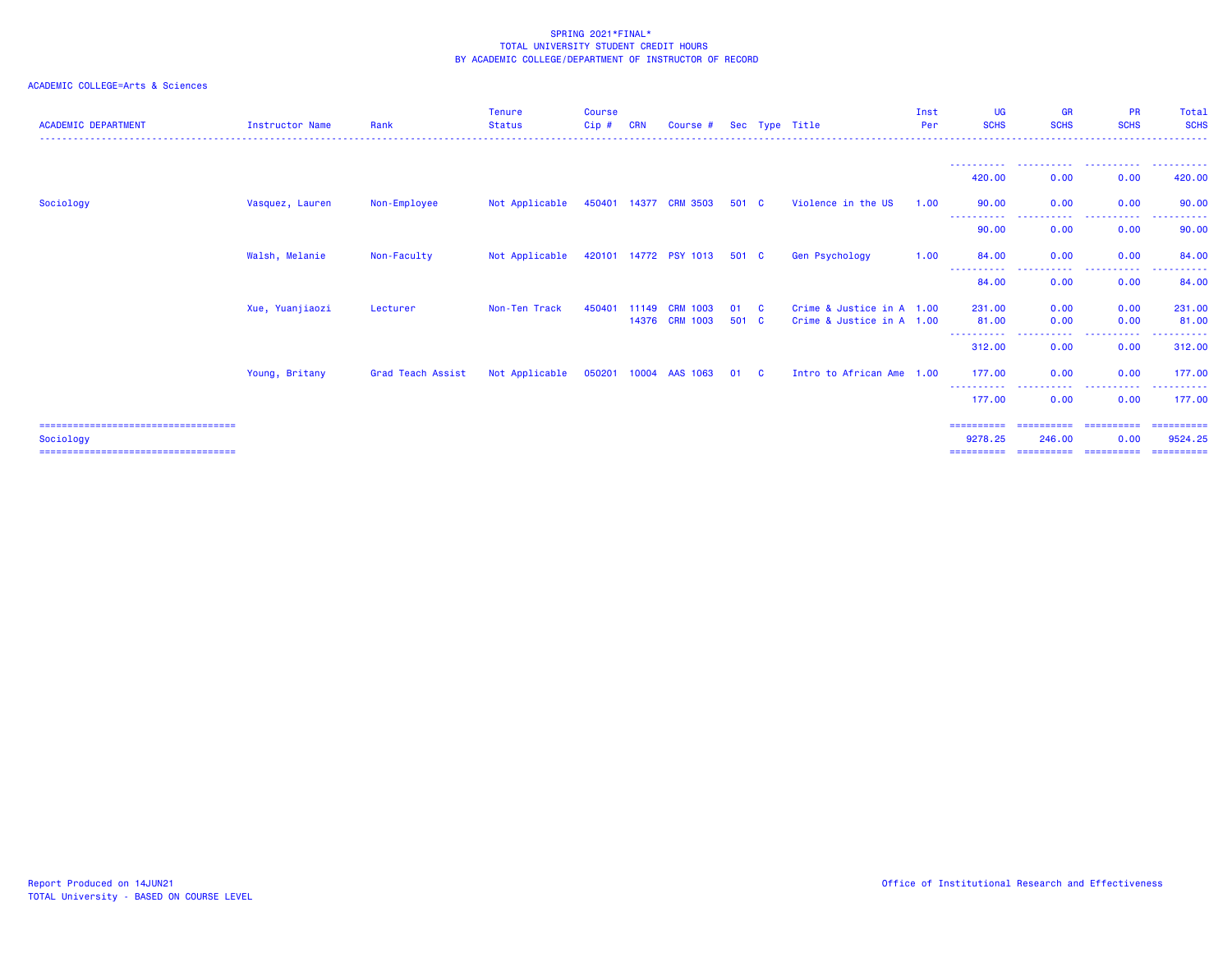| <b>ACADEMIC DEPARTMENT</b> | Instructor Name   | Rank                              | <b>Tenure</b><br><b>Status</b> | <b>Course</b><br>Cip# | <b>CRN</b>                       | Course #                                     |                                |                      | Sec Type Title                                                                                             | Inst<br>Per          | UG<br><b>SCHS</b>                                                                                                                                                                     | <b>GR</b><br><b>SCHS</b>                                                                                                          | <b>PR</b><br><b>SCHS</b>     | Total<br><b>SCHS</b>                                                                                                  |
|----------------------------|-------------------|-----------------------------------|--------------------------------|-----------------------|----------------------------------|----------------------------------------------|--------------------------------|----------------------|------------------------------------------------------------------------------------------------------------|----------------------|---------------------------------------------------------------------------------------------------------------------------------------------------------------------------------------|-----------------------------------------------------------------------------------------------------------------------------------|------------------------------|-----------------------------------------------------------------------------------------------------------------------|
| Accountancy, School of     | Addy, Noel        | Lecturer                          | Non-Ten Track                  | 520301                | 14264                            | ACC 8213                                     | 511 C                          |                      | Fin & Acc Report Ana 1.00                                                                                  |                      | 0.00<br>----------                                                                                                                                                                    | 171.00<br>.                                                                                                                       | 0.00<br>.                    | 171.00<br>$\begin{array}{cccccccccc} \bullet & \bullet & \bullet & \bullet & \bullet & \bullet & \bullet \end{array}$ |
|                            |                   |                                   |                                |                       |                                  |                                              |                                |                      |                                                                                                            |                      | 0.00                                                                                                                                                                                  | 171.00                                                                                                                            | 0.00                         | 171.00                                                                                                                |
|                            | Berglund, Nathan  | Assistant Professor Ten Track     |                                | 520301                | 10083<br>10091                   | ACC 4033<br><b>ACC 8033</b>                  | 01<br>01                       | <b>C</b><br><b>C</b> | Auditing<br>Assurance and Data A 1.00                                                                      | 1.00                 | 135.00<br>0.00                                                                                                                                                                        | 0.00<br>87.00                                                                                                                     | 0.00<br>0.00                 | 135.00<br>87.00                                                                                                       |
|                            |                   |                                   |                                |                       |                                  |                                              |                                |                      |                                                                                                            |                      | <u> - - - - - - - - - -</u><br>135.00                                                                                                                                                 | .<br>87.00                                                                                                                        | .<br>0.00                    | $\begin{array}{cccccccccc} \bullet & \bullet & \bullet & \bullet & \bullet & \bullet & \bullet \end{array}$<br>222.00 |
|                            | Camors, Casey     | Assistant Professor Ten Track     |                                | 520301                | 10058<br>10074                   | ACC 2013<br>ACC 3023                         | 02<br>01                       | C<br><b>C</b>        | Prin Financial Acct<br>Intermediate Acc I                                                                  | 1.00<br>1.00         | 258.00<br>132.00                                                                                                                                                                      | 0.00<br>0.00                                                                                                                      | 0.00<br>0.00                 | 258.00<br>132.00                                                                                                      |
|                            |                   |                                   |                                |                       |                                  |                                              |                                |                      |                                                                                                            |                      | <b></b><br>390.00                                                                                                                                                                     | .<br>0.00                                                                                                                         | .<br>0.00                    | .<br>390.00                                                                                                           |
|                            | Ennis, Kevin      | Professor                         | <b>Tenured</b>                 | 520301<br>521601      | 14046<br>14045                   | ACC 4033<br>ACC 4013                         | $201$ C<br>201 C               |                      | Auditing<br>Income Tax I                                                                                   | 1.00<br>1.00         | 12.00<br>15.00                                                                                                                                                                        | 0.00<br>0.00                                                                                                                      | 0.00<br>0.00                 | 12.00<br>15.00                                                                                                        |
|                            |                   |                                   |                                |                       |                                  |                                              |                                |                      |                                                                                                            |                      | $\sim$ $\sim$ $\sim$<br>$\frac{1}{2} \left( \frac{1}{2} \right) \left( \frac{1}{2} \right) \left( \frac{1}{2} \right) \left( \frac{1}{2} \right) \left( \frac{1}{2} \right)$<br>27.00 | $\frac{1}{2} \left( \frac{1}{2} \right) \left( \frac{1}{2} \right) \left( \frac{1}{2} \right) \left( \frac{1}{2} \right)$<br>0.00 | .<br>0.00                    | والمستحيل<br>27.00                                                                                                    |
|                            | Faello, Joseph    | Associate Professor Tenured       |                                | 520301                | 14040<br>14041<br>14042          | <b>ACC 3003</b><br>ACC 3023<br>ACC 3033      | $201$ C<br>$201$ C<br>201 C    |                      | Acct Systems I<br>Intermediate Acc I<br>Intermediate Acc II                                                | 1.00<br>1.00<br>1.00 | 15.00<br>27.00<br>12.00                                                                                                                                                               | 0.00<br>0.00<br>0.00                                                                                                              | 0.00<br>0.00<br>0.00         | 15.00<br>27.00<br>12.00                                                                                               |
|                            |                   |                                   |                                |                       |                                  |                                              |                                |                      |                                                                                                            |                      | $\sim$ $\sim$ $\sim$<br>د د د د د<br>54.00                                                                                                                                            | $- - - -$<br>0.00                                                                                                                 | د د د د<br>0.00              | والمستحيل<br>54.00                                                                                                    |
|                            | Ferguson, Victor  | Non-Employee                      | Not Applicable                 | 520301                | 10075<br>10076                   | ACC 3033<br>ACC 3033                         | 01<br>02                       | C<br>$\mathbf{C}$    | Intermediate Acc II<br>Intermediate Acc II                                                                 | 1.00<br>1.00         | 90.00<br>180.00                                                                                                                                                                       | 0.00<br>0.00                                                                                                                      | 0.00<br>0.00                 | 90.00<br>180.00                                                                                                       |
|                            |                   |                                   |                                |                       |                                  |                                              |                                |                      |                                                                                                            |                      | .<br>270.00                                                                                                                                                                           | 0.00                                                                                                                              | .<br>0.00                    | .<br>270.00                                                                                                           |
|                            | Gardner, Virginia | Non-Faculty                       | Not Applicable                 | 520301 14263          |                                  | ACC 2203                                     | 501 C                          |                      | Survey of Accounting 1.00                                                                                  |                      | 66.00                                                                                                                                                                                 | 0.00                                                                                                                              | 0.00                         | 66.00                                                                                                                 |
|                            |                   |                                   |                                |                       |                                  |                                              |                                |                      |                                                                                                            |                      | .<br>66.00                                                                                                                                                                            | ----<br>0.00                                                                                                                      | 0.00                         | $- - - - -$<br>66.00                                                                                                  |
|                            | Herring, Clyde    | Clinical Assoc Prof Non-Ten Track |                                | 520301                | 10066<br>10067<br>10070<br>10082 | ACC 2023<br>ACC 2023<br>ACC 2023<br>ACC 4023 | 04<br>06<br><b>HO1 C</b><br>01 | <b>C</b><br>C<br>C   | Prin Managerial Acct 1.00<br>Prin Managerial Acct 1.00<br>Honors Prin Manageri 1.00<br><b>Advanced ACC</b> | 1.00                 | 276.00<br>204.00<br>21.00<br>129.00                                                                                                                                                   | 0.00<br>0.00<br>0.00<br>0.00                                                                                                      | 0.00<br>0.00<br>0.00<br>0.00 | 276.00<br>204.00<br>21.00<br>129.00                                                                                   |
|                            |                   |                                   |                                |                       |                                  |                                              |                                |                      |                                                                                                            |                      | <u>.</u><br>630.00                                                                                                                                                                    | $  -$<br>0.00                                                                                                                     | المتمالين<br>0.00            | <b>.</b><br>630.00                                                                                                    |
|                            | Hunt, Emily       | Assistant Professor Ten Track     |                                | 520301                | 10084<br>10088                   | ACC 4043<br>ACC 6043                         | 01<br>01                       | C<br>C               | Municipal & Govt Acc 1.00<br>Municipal & Govt Acc 1.00                                                     |                      | 114.00<br>0.00<br><b></b>                                                                                                                                                             | 0.00<br>3.00                                                                                                                      | 0.00<br>0.00                 | 114.00<br>3.00<br>.                                                                                                   |
|                            |                   |                                   |                                |                       |                                  |                                              |                                |                      |                                                                                                            |                      | 114.00                                                                                                                                                                                | .<br>3.00                                                                                                                         | .<br>0.00                    | 117.00                                                                                                                |
|                            | Hunt, Joshua      | Assistant Professor Ten Track     |                                |                       |                                  | 520301 10071 ACC 3003                        | 01                             | - C                  | Acct Systems I                                                                                             | 1.00                 | 174.00                                                                                                                                                                                | 0.00                                                                                                                              | 0.00                         | 174.00                                                                                                                |
|                            |                   |                                   |                                |                       |                                  |                                              |                                |                      |                                                                                                            |                      | .<br>174.00                                                                                                                                                                           | $\frac{1}{2} \left( \frac{1}{2} \right) \left( \frac{1}{2} \right) \left( \frac{1}{2} \right)$<br>0.00                            | .<br>0.00                    | .<br>174.00                                                                                                           |
|                            | Lang, Bradley     | Assistant Professor Ten Track     |                                | 520301                | 10073<br>14908                   | ACC 3013<br>ACC 2023                         | 02<br>001 C                    | C                    | Cost Accounting<br>Prin Managerial Acct 1.00                                                               | 1.00                 | 135.00<br>108.00                                                                                                                                                                      | 0.00<br>0.00                                                                                                                      | 0.00<br>0.00                 | 135.00<br>108.00                                                                                                      |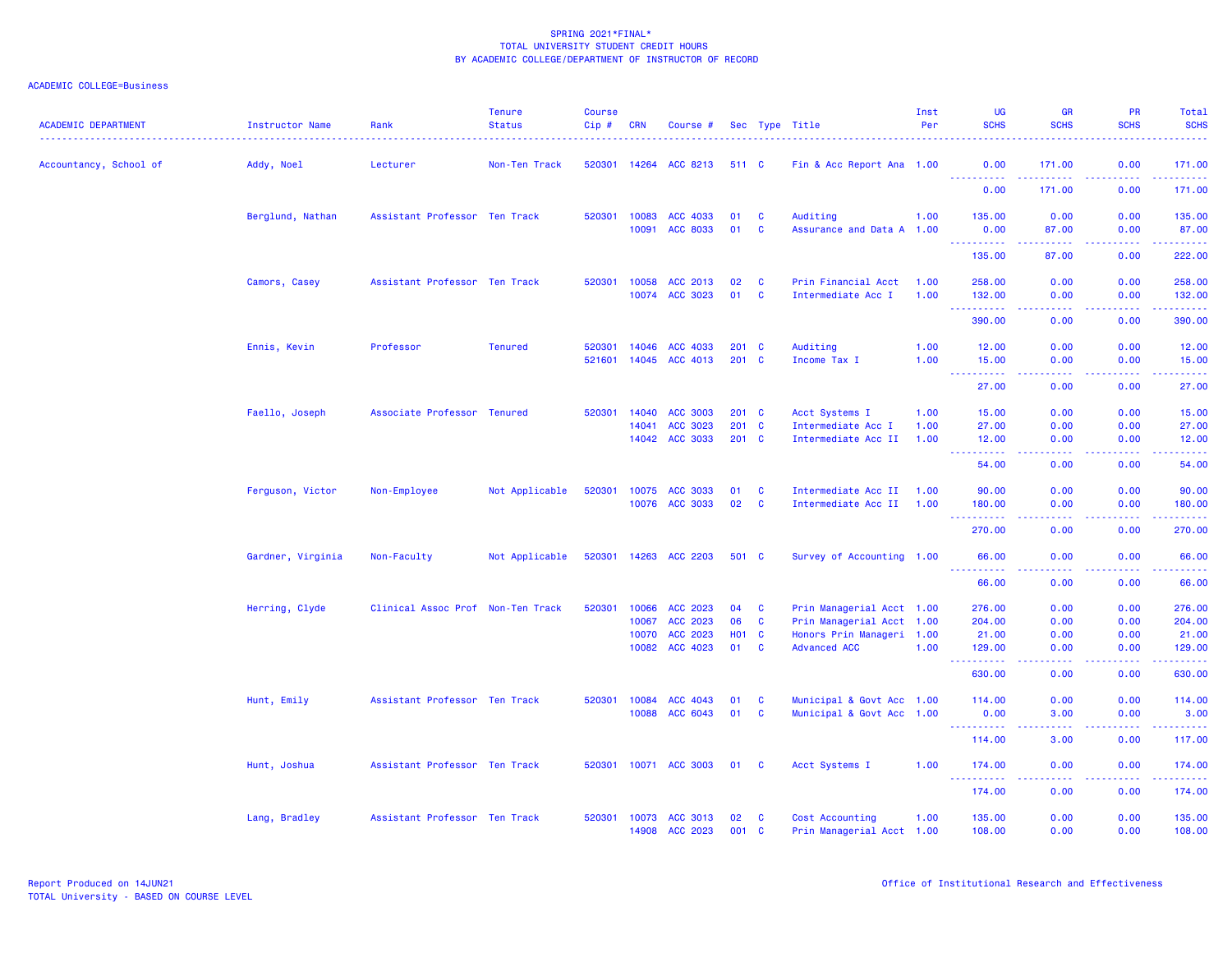| <b>ACADEMIC DEPARTMENT</b>                                      | <b>Instructor Name</b> | Rank                              | <b>Tenure</b><br><b>Status</b> | <b>Course</b><br>Cip# | <b>CRN</b>     | Course #              |          |                          | Sec Type Title                             | Inst<br>Per  | <b>UG</b><br><b>SCHS</b>              | <b>GR</b><br><b>SCHS</b>          | <b>PR</b><br><b>SCHS</b> | Total<br><b>SCHS</b>  |
|-----------------------------------------------------------------|------------------------|-----------------------------------|--------------------------------|-----------------------|----------------|-----------------------|----------|--------------------------|--------------------------------------------|--------------|---------------------------------------|-----------------------------------|--------------------------|-----------------------|
|                                                                 |                        |                                   |                                |                       |                |                       |          |                          |                                            |              | ----------<br>243.00                  | $\sim 100$<br>-----<br>0.00       | 0.00                     | .<br>243.00           |
| Accountancy, School of                                          | Mauldin, Dana          | Professor                         | <b>Tenured</b>                 |                       |                | 520301 10086 ACC 4200 | 01       | - E                      | Accounting Internshi 1.00                  |              | 150.00                                | 0.00                              | 0.00                     | 150.00                |
|                                                                 |                        |                                   |                                |                       |                |                       |          |                          |                                            |              | .<br>150.00                           | 0.00                              | 0.00                     | 150.00                |
|                                                                 | McNair, Frances        | Lecturer                          | Non-Ten Track                  | 520301                | 10061          | ACC 2013              | 05       | <b>C</b>                 | Prin Financial Acct                        | 1.00         | 234.00                                | 0.00                              | 0.00                     | 234.00                |
|                                                                 |                        |                                   |                                |                       |                | 521601 10094 ACC 8123 | 01       | <b>C</b>                 | Tax Topics                                 | 1.00         | 0.00<br>----------                    | 84.00<br>-----                    | 0.00<br>-----            | 84.00<br>------       |
|                                                                 |                        |                                   |                                |                       |                |                       |          |                          |                                            |              | 234.00                                | 84.00                             | 0.00                     | 318.00                |
|                                                                 | Milbach, Lauren        | Assistant Professor Ten Track     |                                | 520301                | 10057<br>10060 | ACC 2013<br>ACC 2013  | 01<br>04 | <b>C</b><br>$\mathbf{C}$ | Prin Financial Acct<br>Prin Financial Acct | 1.00<br>1.00 | 225.00<br>228.00                      | 0.00<br>0.00                      | 0.00<br>0.00             | 225.00<br>228.00      |
|                                                                 |                        |                                   |                                |                       |                |                       |          |                          |                                            |              | <u> - - - - - - - - - -</u><br>453.00 | .<br>0.00                         | .<br>0.00                | .<br>453.00           |
|                                                                 |                        |                                   |                                |                       |                |                       |          |                          |                                            |              |                                       |                                   |                          |                       |
|                                                                 | Pannell, Angela        | Instructor                        | Non-Ten Track                  | 520301                | 10062          | ACC 2013              | 06       | <b>C</b>                 | Prin Financial Acct 1.00                   |              | 216.00                                | 0.00                              | 0.00                     | 216.00                |
|                                                                 |                        |                                   |                                |                       | 10064          | ACC 2023              | 01       | $\mathbf{C}$             | Prin Managerial Acct 1.00                  |              | 270.00                                | 0.00                              | 0.00                     | 270.00                |
|                                                                 |                        |                                   |                                |                       | 10065          | ACC 2023              | 02       | <b>C</b>                 | Prin Managerial Acct 1.00                  |              | 264.00                                | 0.00                              | 0.00                     | 264.00                |
|                                                                 |                        |                                   |                                |                       | 14261          | ACC 2013              | 501 C    |                          | Prin Financial Acct                        | 1.00         | 174.00                                | 0.00                              | 0.00                     | 174.00                |
|                                                                 |                        |                                   |                                |                       |                | 14262 ACC 2023        | 501 C    |                          | Prin Managerial Acct 1.00                  |              | 141.00<br><u>.</u>                    | 0.00<br>.                         | 0.00<br>.                | 141.00<br>.           |
|                                                                 |                        |                                   |                                |                       |                |                       |          |                          |                                            |              | 1065.00                               | 0.00                              | 0.00                     | 1065.00               |
|                                                                 | Stancill, Alan         | Clinical Assist Pro Non-Ten Track |                                | 520301                | 10068          | ACC 2023              | 07       | - C                      | Prin Managerial Acct 1.00                  |              | 216.00                                | 0.00                              | 0.00                     | 216.00                |
|                                                                 |                        |                                   |                                |                       | 10092          | ACC 8053              | 01       | C                        | Fin Acc Policy                             | 1.00         | 0.00                                  | 147.00                            | 0.00                     | 147.00                |
|                                                                 |                        |                                   |                                |                       | 521601 10081   | ACC 4013              | 01       | <b>C</b>                 | Income Tax I                               | 1.00         | 123.00<br><u> - - - - - - - - - -</u> | 0.00                              | 0.00                     | 123.00                |
|                                                                 |                        |                                   |                                |                       |                |                       |          |                          |                                            |              | 339.00                                | 147.00                            | 0.00                     | 486.00                |
|                                                                 | Trinkle, Bradley       | Associate Professor Tenured       |                                |                       |                | 520301 10077 ACC 3053 | 01       | $\mathbf{C}$             | Acct Systems II                            | 1.00         | 135.00                                | 0.00                              | 0.00                     | 135.00                |
|                                                                 |                        |                                   |                                |                       | 10078          | <b>ACC 3053</b>       | 02       | <b>C</b>                 | Acct Systems II                            | 1.00         | 135.00                                | 0.00                              | 0.00                     | 135.00                |
|                                                                 |                        |                                   |                                |                       | 14907          | ACC 2013              | 001 C    |                          | Prin Financial Acct                        | 1.00         | 144.00                                | 0.00                              | 0.00                     | 144.00                |
|                                                                 |                        |                                   |                                |                       | 17964          | <b>ACC 7000</b>       | 01       | $\mathbf{I}$             | Directed Indiv Study                       | 1.00         | 0.00<br><u> - - - - - - - - - -</u>   | 3.00                              | 0.00                     | 3.00                  |
|                                                                 |                        |                                   |                                |                       |                |                       |          |                          |                                            |              | 414.00                                | 3.00                              | 0.00                     | 417.00                |
|                                                                 | Walker, Arthur         | Clinical Assist Pro Non-Ten Track |                                | 520301                | 10059          | ACC 2013              | 03       | <b>C</b>                 | Prin Financial Acct                        | 1.00         | 213.00                                | 0.00                              | 0.00                     | 213.00                |
|                                                                 |                        |                                   |                                |                       | 10089          | ACC 6063              | 01       | <b>C</b>                 | Income Tax II                              | 1.00         | 0.00                                  | 60.00                             | 0.00                     | 60.00                 |
|                                                                 |                        |                                   |                                | 521601 10085          |                | ACC 4063              | 01       | $\mathbf{C}$             | Income Tax II                              | 1.00         | 6.00                                  | 0.00                              | 0.00                     | 6.00                  |
|                                                                 |                        |                                   |                                |                       | 10093          | ACC 8073              | 01       | C                        | Corp Tax                                   | 1.00         | 0.00<br>----------                    | 84.00                             | 0.00                     | 84.00                 |
|                                                                 |                        |                                   |                                |                       |                |                       |          |                          |                                            |              | 219.00                                | 144.00                            | 0.00                     | 363.00                |
| =====================================<br>Accountancy, School of |                        |                                   |                                |                       |                |                       |          |                          |                                            |              | ==========<br>4977.00                 | =======================<br>639.00 | 0.00                     | ==========<br>5616.00 |
| ----------------------------------                              |                        |                                   |                                |                       |                |                       |          |                          |                                            |              |                                       |                                   |                          |                       |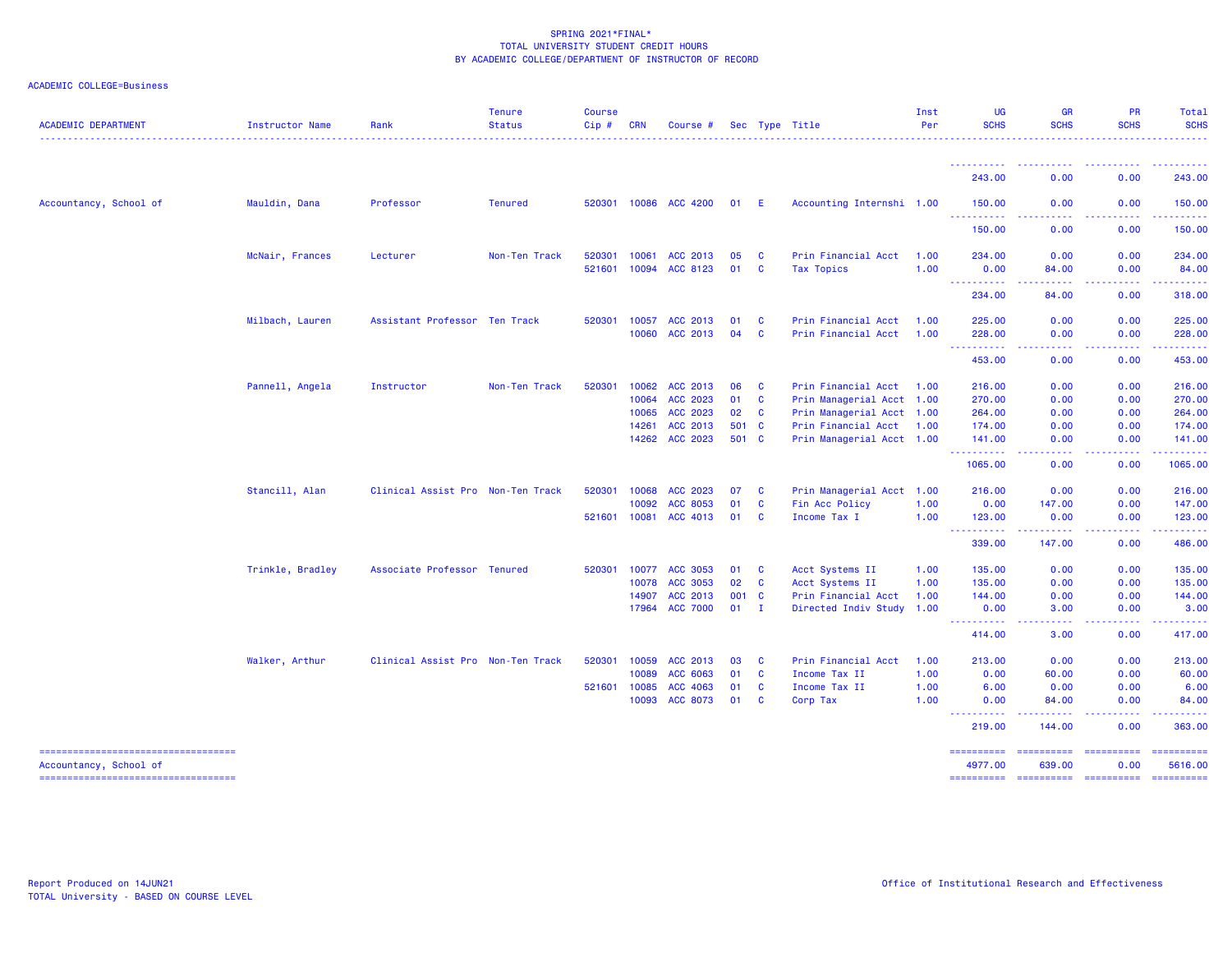| <b>ACADEMIC DEPARTMENT</b>     | Instructor Name                                        | Rank                          | <b>Tenure</b><br><b>Status</b> | <b>Course</b><br>Cip# | <b>CRN</b> | Course #              |              |                         | Sec Type Title            | Inst<br>Per | <b>UG</b><br><b>SCHS</b>                                                                                                                                                                  | <b>GR</b><br><b>SCHS</b>                                                                                                          | PR<br><b>SCHS</b>                                                                                                                 | Total<br><b>SCHS</b> |
|--------------------------------|--------------------------------------------------------|-------------------------------|--------------------------------|-----------------------|------------|-----------------------|--------------|-------------------------|---------------------------|-------------|-------------------------------------------------------------------------------------------------------------------------------------------------------------------------------------------|-----------------------------------------------------------------------------------------------------------------------------------|-----------------------------------------------------------------------------------------------------------------------------------|----------------------|
| <b>Finance &amp; Economics</b> | Appleby, William                                       | Lecturer                      | Non-Ten Track                  | 520803                |            | 12063 FIN 4723        | 01           | - C                     | <b>Bank Management</b>    | 1.00        | 57.00                                                                                                                                                                                     | 0.00                                                                                                                              | 0.00                                                                                                                              | 57.00                |
|                                |                                                        |                               |                                |                       |            |                       |              |                         |                           |             | $\frac{1}{2} \left( \frac{1}{2} \right) \frac{1}{2} \left( \frac{1}{2} \right)$<br>.<br>57.00                                                                                             | $\frac{1}{2} \left( \frac{1}{2} \right) \left( \frac{1}{2} \right) \left( \frac{1}{2} \right) \left( \frac{1}{2} \right)$<br>0.00 | .<br>0.00                                                                                                                         | .<br>57.00           |
|                                | Blank, Douglas                                         | Assistant Professor Ten Track |                                | 520201                | 17723      | <b>FIN 9000</b>       | 02           | D                       | Research / Diss           | 1.00        | 0.00                                                                                                                                                                                      | 18.00                                                                                                                             | 0.00                                                                                                                              | 18.00                |
|                                |                                                        |                               |                                | 520801                | 12045      | <b>FIN 3123</b>       | 02           | C                       | Financial Management 1.00 |             | 375.00                                                                                                                                                                                    | 0.00                                                                                                                              | 0.00                                                                                                                              | 375.00               |
|                                |                                                        |                               |                                | 520806                |            | 12054 FIN 4223        | 01 C         |                         | Intermediate Financi 1.00 |             | 216.00<br>$\frac{1}{2} \left( \frac{1}{2} \right) \left( \frac{1}{2} \right) \left( \frac{1}{2} \right) \left( \frac{1}{2} \right) \left( \frac{1}{2} \right) \left( \frac{1}{2} \right)$ | 0.00<br>-----                                                                                                                     | 0.00<br>.                                                                                                                         | 216.00<br>.          |
|                                |                                                        |                               |                                |                       |            |                       |              |                         |                           |             | 591.00                                                                                                                                                                                    | 18.00                                                                                                                             | 0.00                                                                                                                              | 609.00               |
|                                | Campbell, Randall                                      | Professor                     | <b>Tenured</b>                 | 450601                |            | 15054 EC 2113         | 001 C        |                         | Prin Of Macroecon         | 1.00        | 84.00                                                                                                                                                                                     | 0.00                                                                                                                              | 0.00                                                                                                                              | 84.00                |
|                                |                                                        |                               |                                |                       | 17802      | <b>EC 9000</b>        | 01           | D                       | Research / Diss           | 1.00        | 0.00                                                                                                                                                                                      | 9.00                                                                                                                              | 0.00                                                                                                                              | 9.00                 |
|                                |                                                        |                               |                                | 450603                | 11433      | EC 4643               | 01           | C                       | Econ Forecasting & A 1.00 |             | 66.00                                                                                                                                                                                     | 0.00                                                                                                                              | 0.00                                                                                                                              | 66.00                |
|                                |                                                        |                               |                                |                       | 15272      | EC 8643               | 01           | C                       | Adv. Estimation Ec.       | 1.00        | 0.00                                                                                                                                                                                      | 6.00                                                                                                                              | 0.00                                                                                                                              | 6.00                 |
|                                |                                                        |                               |                                | 520601                | 11436      | EC 6643               | 01           | C                       | Econ Forecasting & A 1.00 |             | 0.00<br>.                                                                                                                                                                                 | 27.00<br>.                                                                                                                        | 0.00<br>د د د د                                                                                                                   | 27.00<br>.           |
|                                |                                                        |                               |                                |                       |            |                       |              |                         |                           |             | 150.00                                                                                                                                                                                    | 42.00                                                                                                                             | 0.00                                                                                                                              | 192.00               |
|                                | Chen, Jiawei                                           | Grad Teach Assist             | Not Applicable                 | 520806                |            | 12065 FIN 4923        | 01 C         |                         | International Fin Mg 1.00 |             | 63.00<br>$\omega_{\rm{eff}}$<br>.                                                                                                                                                         | 0.00<br>د د د د                                                                                                                   | 0.00<br>.                                                                                                                         | 63.00<br>.           |
|                                |                                                        |                               |                                |                       |            |                       |              |                         |                           |             | 63.00                                                                                                                                                                                     | 0.00                                                                                                                              | 0.00                                                                                                                              | 63.00                |
|                                | Cline, Brandon                                         | Professor                     | <b>Tenured</b>                 | 520801                |            | 15274 FIN 9233        | 01           | <b>S</b>                | Sem In Corp Fin           | 1.00        | 0.00                                                                                                                                                                                      | 6.00                                                                                                                              | 0.00                                                                                                                              | 6.00                 |
|                                |                                                        |                               |                                | 520807                |            | 12053 FIN 4112        | 01           | <b>C</b>                | TVA Panel II              | 1.00        | 4.00                                                                                                                                                                                      | 0.00                                                                                                                              | 0.00                                                                                                                              | 4.00                 |
|                                |                                                        |                               |                                |                       |            |                       |              |                         |                           |             | ----<br>4.00                                                                                                                                                                              | .<br>6.00                                                                                                                         | .<br>0.00                                                                                                                         | د د د د د<br>10.00   |
|                                | Daniels, John                                          | Non-Faculty                   | Not Applicable                 |                       |            | 521003 12308 FYE 1001 | <b>F06 C</b> |                         | First Year Experienc 1.00 |             | 19.00                                                                                                                                                                                     | 0.00                                                                                                                              | 0.00                                                                                                                              | 19.00                |
|                                |                                                        |                               |                                |                       |            |                       |              |                         |                           |             | $\frac{1}{2} \left( \frac{1}{2} \right) \left( \frac{1}{2} \right) \left( \frac{1}{2} \right)$<br><b><i><u><u>.</u></u></i></b><br>19.00                                                  | $\frac{1}{2} \left( \frac{1}{2} \right) \left( \frac{1}{2} \right) \left( \frac{1}{2} \right) \left( \frac{1}{2} \right)$<br>0.00 | .<br>0.00                                                                                                                         | .<br>19.00           |
|                                | Gonzalez Lozano, Her Clinical Assist Pro Non-Ten Track |                               |                                | 450601                |            | 11414 EC 2113         | 01           | C                       | Prin Of Macroecon         | 1.00        | 525.00                                                                                                                                                                                    | 0.00                                                                                                                              | 0.00                                                                                                                              | 525.00               |
|                                |                                                        |                               |                                |                       |            | 11415 EC 2113         | 02           | C                       | Prin Of Macroecon         | 1.00        | 525.00                                                                                                                                                                                    | 0.00                                                                                                                              | 0.00                                                                                                                              | 525.00               |
|                                |                                                        |                               |                                |                       |            | 11422 EC 2123         | 02           | $\overline{\mathbf{C}}$ | Prin Of Microecon         | 1.00        | 531.00<br>$\omega$ is a $\omega$                                                                                                                                                          | 0.00                                                                                                                              | 0.00<br>بالأباد                                                                                                                   | 531.00<br>22222.     |
|                                |                                                        |                               |                                |                       |            |                       |              |                         |                           |             | 1581.00                                                                                                                                                                                   | 0.00                                                                                                                              | 0.00                                                                                                                              | 1581.00              |
|                                | Henry, Thomas                                          | Lecturer                      | Non-Ten Track                  | 450601                | 14391      | EC 2113               | 501 C        |                         | Prin Of Macroecon         | 1.00        | 150.00                                                                                                                                                                                    | 0.00                                                                                                                              | 0.00                                                                                                                              | 150.00               |
|                                |                                                        |                               |                                |                       |            | 14392 EC 2123         | 501 C        |                         | Prin Of Microecon         | 1.00        | 177.00<br>----                                                                                                                                                                            | 0.00                                                                                                                              | 0.00<br>$\frac{1}{2} \left( \frac{1}{2} \right) \left( \frac{1}{2} \right) \left( \frac{1}{2} \right) \left( \frac{1}{2} \right)$ | 177.00<br>------     |
|                                |                                                        |                               |                                |                       |            |                       |              |                         |                           |             | 327.00                                                                                                                                                                                    | 0.00                                                                                                                              | 0.00                                                                                                                              | 327.00               |
|                                | Highfield, Michael                                     | Professor                     | <b>Tenured</b>                 | 520801                | 12069      | <b>FIN 8113</b>       | 01           | C                       | Corporate Finance         | 1.00        | 0.00                                                                                                                                                                                      | 120.00                                                                                                                            | 0.00                                                                                                                              | 120.00               |
|                                |                                                        |                               |                                |                       | 15056      | <b>FIN 3123</b>       | 001          | $\mathbf{C}$            | Financial Management 1.00 |             | 132.00                                                                                                                                                                                    | 0.00                                                                                                                              | 0.00                                                                                                                              | 132.00               |
|                                |                                                        |                               |                                | 521501                |            | 13824 REF 4153        | 01           | <b>C</b>                | Real Estate Investme 1.00 |             | 144.00<br>.                                                                                                                                                                               | 0.00                                                                                                                              | 0.00<br>.                                                                                                                         | 144.00<br>.          |
|                                |                                                        |                               |                                |                       |            |                       |              |                         |                           |             | 276.00                                                                                                                                                                                    | 120.00                                                                                                                            | 0.00                                                                                                                              | 396.00               |
|                                | Johnson, Allison                                       | Lecturer                      | Non-Ten Track                  | 520301                | 10079      | ACC 3203              | 01           | C                       | Financial Statemnt A 1.00 |             | 24.00                                                                                                                                                                                     | 0.00                                                                                                                              | 0.00                                                                                                                              | 24.00                |
|                                |                                                        |                               |                                |                       | 10080      | ACC 3203              | 02           | C                       | Financial Statemnt A 1.00 |             | 27.00                                                                                                                                                                                     | 0.00                                                                                                                              | 0.00                                                                                                                              | 27.00                |
|                                |                                                        |                               |                                | 520804                | 12048      | <b>FIN 3203</b>       | 01           | C                       | Financial Statemnt A 1.00 |             | 72.00                                                                                                                                                                                     | 0.00                                                                                                                              | 0.00                                                                                                                              | 72.00                |
|                                |                                                        |                               |                                |                       | 12049      | <b>FIN 3203</b>       | 02           | <b>C</b>                | Financial Statemnt A 1.00 |             | 57.00                                                                                                                                                                                     | 0.00                                                                                                                              | 0.00                                                                                                                              | 57.00                |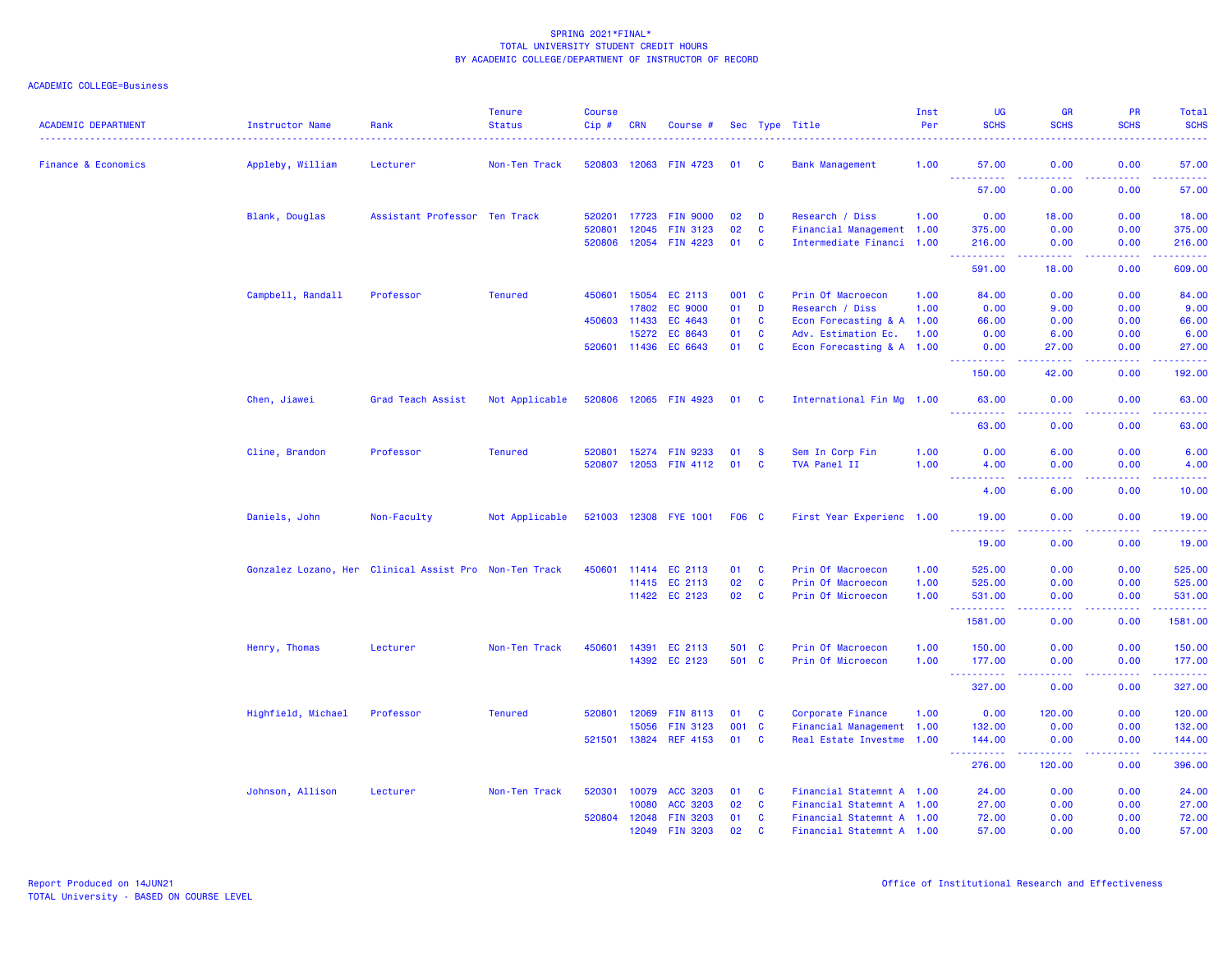| <b>ACADEMIC DEPARTMENT</b>     | Instructor Name   | Rank                          | <b>Tenure</b><br><b>Status</b> | <b>Course</b><br>Cip# | <b>CRN</b>     | Course #              |          |              | Sec Type Title                                 | Inst<br>Per | <b>UG</b><br><b>SCHS</b>                                                                                                                                      | <b>GR</b><br><b>SCHS</b>                                                                               | <b>PR</b><br><b>SCHS</b>                                                                                                                                     | Total<br><b>SCHS</b>                                                                                                                                               |
|--------------------------------|-------------------|-------------------------------|--------------------------------|-----------------------|----------------|-----------------------|----------|--------------|------------------------------------------------|-------------|---------------------------------------------------------------------------------------------------------------------------------------------------------------|--------------------------------------------------------------------------------------------------------|--------------------------------------------------------------------------------------------------------------------------------------------------------------|--------------------------------------------------------------------------------------------------------------------------------------------------------------------|
|                                |                   |                               |                                |                       |                |                       |          |              |                                                |             |                                                                                                                                                               |                                                                                                        |                                                                                                                                                              |                                                                                                                                                                    |
|                                |                   |                               |                                |                       |                |                       |          |              |                                                |             | 180.00                                                                                                                                                        | 0.00                                                                                                   | 0.00                                                                                                                                                         | 180.00                                                                                                                                                             |
| <b>Finance &amp; Economics</b> | Jones, Todd       | Assistant Professor Ten Track |                                | 450601                | 11423          | EC 2123               | 03       | C            | Prin Of Microecon                              | 1.00        | 108.00                                                                                                                                                        | 0.00                                                                                                   | 0.00                                                                                                                                                         | 108.00                                                                                                                                                             |
|                                |                   |                               |                                |                       | 11429          | EC 3123               | 02       | $\mathbf{C}$ | Interm Micro                                   | 1.00        | 72.00<br>$\frac{1}{2} \left( \frac{1}{2} \right) \left( \frac{1}{2} \right) \left( \frac{1}{2} \right) \left( \frac{1}{2} \right) \left( \frac{1}{2} \right)$ | 0.00<br>.                                                                                              | 0.00                                                                                                                                                         | 72.00<br>المستمر                                                                                                                                                   |
|                                |                   |                               |                                |                       |                |                       |          |              |                                                |             | 180.00                                                                                                                                                        | 0.00                                                                                                   | 0.00                                                                                                                                                         | 180.00                                                                                                                                                             |
|                                | Kennedy, Kendall  | Assistant Professor Ten Track |                                | 450601<br>450602      | 11421<br>15270 | EC 2123<br>EC 4443    | 01<br>01 | C<br>C       | Prin Of Microecon<br>Economics of Educati 1.00 | 1.00        | 516.00<br>93.00                                                                                                                                               | 0.00<br>0.00                                                                                           | 0.00<br>0.00                                                                                                                                                 | 516.00<br>93.00                                                                                                                                                    |
|                                |                   |                               |                                |                       |                |                       |          |              |                                                |             |                                                                                                                                                               |                                                                                                        |                                                                                                                                                              |                                                                                                                                                                    |
|                                |                   |                               |                                |                       |                |                       |          |              |                                                |             | 609.00                                                                                                                                                        | 0.00                                                                                                   | 0.00                                                                                                                                                         | 609.00                                                                                                                                                             |
|                                | King, Priscilla   | Non-Employee                  | Not Applicable                 |                       |                | 521701 12765 INS 3203 | 02       | <b>C</b>     | Prop and Cas Ins                               | 1.00        | 33.00<br>$\sim$ $\sim$ $\sim$<br>.                                                                                                                            | 0.00<br>$\sim 100$                                                                                     | 0.00<br>.                                                                                                                                                    | 33.00                                                                                                                                                              |
|                                |                   |                               |                                |                       |                |                       |          |              |                                                |             | 33.00                                                                                                                                                         | 0.00                                                                                                   | 0.00                                                                                                                                                         | 33.00                                                                                                                                                              |
|                                | Leggette, James   | Lecturer                      | Non-Ten Track                  | 450601                | 11416          | EC 2113               | 03       | <b>C</b>     | Prin Of Macroecon                              | 1.00        | 291.00                                                                                                                                                        | 0.00                                                                                                   | 0.00                                                                                                                                                         | 291.00                                                                                                                                                             |
|                                |                   |                               |                                |                       | 11424          | EC 2123               | 04       | <b>C</b>     | Prin Of Microecon                              | 1.00        | 438.00<br>$\sim$ $\sim$ $\sim$<br>.                                                                                                                           | 0.00<br>$\sim 100$                                                                                     | 0.00                                                                                                                                                         | 438.00<br>$\frac{1}{2} \left( \frac{1}{2} \right) \left( \frac{1}{2} \right) \left( \frac{1}{2} \right) \left( \frac{1}{2} \right) \left( \frac{1}{2} \right)$     |
|                                |                   |                               |                                |                       |                |                       |          |              |                                                |             | 729.00                                                                                                                                                        | 0.00                                                                                                   | 0.00                                                                                                                                                         | 729.00                                                                                                                                                             |
|                                | Li, Cheng         | Assistant Professor Ten Track |                                | 450601                | 11417          | EC 2113               | 04       | <b>C</b>     | Prin Of Macroecon                              | 1.00        | 513.00                                                                                                                                                        | 0.00                                                                                                   | 0.00                                                                                                                                                         | 513.00                                                                                                                                                             |
|                                |                   |                               |                                |                       |                | 11426 EC 3113         | 01       | $\mathbf{C}$ | Interm Macroeconomic 1.00                      |             | 150.00<br>.                                                                                                                                                   | 0.00<br>$\frac{1}{2} \left( \frac{1}{2} \right) \left( \frac{1}{2} \right) \left( \frac{1}{2} \right)$ | 0.00<br>.                                                                                                                                                    | 150.00<br>$\frac{1}{2} \left( \frac{1}{2} \right) \left( \frac{1}{2} \right) \left( \frac{1}{2} \right) \left( \frac{1}{2} \right) \left( \frac{1}{2} \right)$     |
|                                |                   |                               |                                |                       |                |                       |          |              |                                                |             | 663.00                                                                                                                                                        | 0.00                                                                                                   | 0.00                                                                                                                                                         | 663.00                                                                                                                                                             |
|                                | Li, Zhuo          | Grad Teach Assist             | Not Applicable                 | 520801                |                | 12046 FIN 3123        | 03       | <b>C</b>     | Financial Management 1.00                      |             | 210.00<br>.                                                                                                                                                   | 0.00<br>د د د د                                                                                        | 0.00<br>.                                                                                                                                                    | 210.00<br>2.22222                                                                                                                                                  |
|                                |                   |                               |                                |                       |                |                       |          |              |                                                |             | 210.00                                                                                                                                                        | 0.00                                                                                                   | 0.00                                                                                                                                                         | 210.00                                                                                                                                                             |
|                                | Liano, Kartono    | Professor                     | <b>Tenured</b>                 | 520801                | 12042          | <b>FIN 3113</b>       | 01       | C            | <b>Financial Systems</b>                       | 1.00        | 132.00                                                                                                                                                        | 0.00                                                                                                   | 0.00                                                                                                                                                         | 132.00                                                                                                                                                             |
|                                |                   |                               |                                | 520807                | 15275          | <b>FIN 9433</b>       | 01       | <b>S</b>     | Sem Portfolio Theory 1.00                      |             | 0.00<br><u> - - - - - - - - - -</u>                                                                                                                           | 6.00<br>والمسامين                                                                                      | 0.00<br>.                                                                                                                                                    | 6.00<br>$\frac{1}{2} \left( \frac{1}{2} \right) \left( \frac{1}{2} \right) \left( \frac{1}{2} \right) \left( \frac{1}{2} \right) \left( \frac{1}{2} \right)$       |
|                                |                   |                               |                                |                       |                |                       |          |              |                                                |             | 132.00                                                                                                                                                        | 6.00                                                                                                   | 0.00                                                                                                                                                         | 138.00                                                                                                                                                             |
|                                | McAfee, Matthew   | Non-Employee                  | Not Applicable                 |                       |                | 521701 12766 INS 3303 | 01 C     |              | Life Insurance                                 | 1.00        | 138.00                                                                                                                                                        | 0.00                                                                                                   | 0.00                                                                                                                                                         | 138.00                                                                                                                                                             |
|                                |                   |                               |                                |                       |                |                       |          |              |                                                |             | 138.00                                                                                                                                                        | 0.00                                                                                                   | .<br>0.00                                                                                                                                                    | 138.00                                                                                                                                                             |
|                                | McKinney, Kenneth | Non-Faculty                   | Not Applicable                 |                       |                | 130407 17203 CCL 8153 | 502 C    |              | Human Resources Admi 1.00                      |             | 0.00                                                                                                                                                          | 54.00                                                                                                  | 0.00                                                                                                                                                         | 54.00                                                                                                                                                              |
|                                |                   |                               |                                |                       |                |                       |          |              |                                                |             | <u> - - - - - - - - - -</u><br>0.00                                                                                                                           | -----<br>54.00                                                                                         | .<br>0.00                                                                                                                                                    | .<br>54.00                                                                                                                                                         |
|                                | Metz, Tammi       | Instructor                    | Non-Ten Track                  | 520804                | 14686          | <b>INS 3503</b>       | 501      | <b>C</b>     | Employee Benefits                              | 1.00        | 180.00                                                                                                                                                        | 0.00                                                                                                   | 0.00                                                                                                                                                         | 180.00                                                                                                                                                             |
|                                |                   |                               |                                | 521701                | 12764          | <b>INS 3203</b>       | 01       | C            | Prop and Cas Ins                               | 1.00        | 120.00                                                                                                                                                        | 0.00                                                                                                   | 0.00                                                                                                                                                         | 120.00                                                                                                                                                             |
|                                |                   |                               |                                |                       | 14685          | <b>INS 3103</b>       | 501 C    |              | Prin Of Insurance                              | 1.00        | 129.00                                                                                                                                                        | 0.00                                                                                                   | 0.00                                                                                                                                                         | 129.00                                                                                                                                                             |
|                                |                   |                               |                                |                       |                |                       |          |              |                                                |             | $\sim$ $\sim$ $\sim$<br>429.00                                                                                                                                | والمسامين<br>0.00                                                                                      | $\frac{1}{2} \left( \frac{1}{2} \right) \left( \frac{1}{2} \right) \left( \frac{1}{2} \right) \left( \frac{1}{2} \right) \left( \frac{1}{2} \right)$<br>0.00 | $\mathcal{L}^{\mathcal{L}}\mathcal{L}^{\mathcal{L}}\mathcal{L}^{\mathcal{L}}\mathcal{L}^{\mathcal{L}}\mathcal{L}^{\mathcal{L}}\mathcal{L}^{\mathcal{L}}$<br>429.00 |
|                                | Miller, Thomas W. | Professor                     | <b>Tenured</b>                 | 520201                | 17715          | <b>FIN 9000</b>       | 01       | D            | Research / Diss                                | 1.00        | 0.00                                                                                                                                                          | 9.00                                                                                                   | 0.00                                                                                                                                                         | 9.00                                                                                                                                                               |
|                                |                   |                               |                                | 520807                | 12060          | <b>FIN 4423</b>       | 01       | C            | <b>Investments</b>                             | 1.00        | 201.00                                                                                                                                                        | 0.00                                                                                                   | 0.00                                                                                                                                                         | 201.00                                                                                                                                                             |
|                                |                   |                               |                                |                       | 15273          | FIN 4433              | 01       | <b>S</b>     | Senior Seminar in Po 1.00                      |             | 42.00                                                                                                                                                         | 0.00                                                                                                   | 0.00                                                                                                                                                         | 42.00                                                                                                                                                              |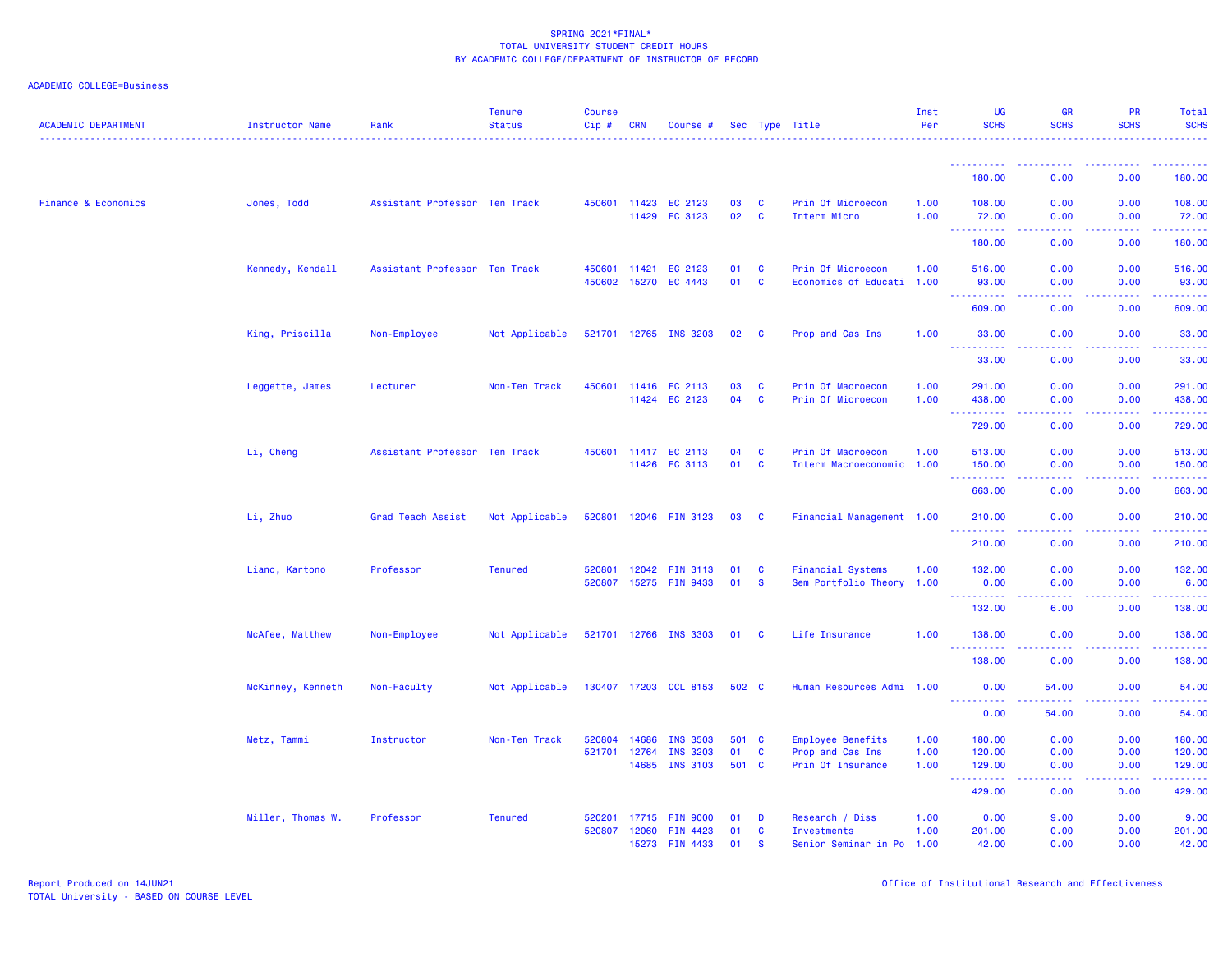| <b>ACADEMIC DEPARTMENT</b>     | <b>Instructor Name</b> | Rank                                             | <b>Tenure</b><br><b>Status</b> | <b>Course</b><br>Cip# | <b>CRN</b> | Course #             |                 |              | Sec Type Title            | Inst<br>Per | UG<br><b>SCHS</b>                                                                                                 | GR<br><b>SCHS</b>                                                                                                       | PR<br><b>SCHS</b>                            | Total<br><b>SCHS</b> |
|--------------------------------|------------------------|--------------------------------------------------|--------------------------------|-----------------------|------------|----------------------|-----------------|--------------|---------------------------|-------------|-------------------------------------------------------------------------------------------------------------------|-------------------------------------------------------------------------------------------------------------------------|----------------------------------------------|----------------------|
|                                |                        |                                                  |                                |                       |            |                      |                 |              |                           |             |                                                                                                                   |                                                                                                                         |                                              |                      |
|                                |                        |                                                  |                                |                       |            |                      |                 |              |                           |             | 243.00                                                                                                            | 9.00                                                                                                                    | 0.00                                         | 252.00               |
| <b>Finance &amp; Economics</b> |                        | Orozco Aleman, Sandr Associate Professor Tenured |                                | 450601                | 11428      | EC 3123              | 01              | C            | Interm Micro              | 1.00        | 69.00                                                                                                             | 0.00                                                                                                                    | 0.00                                         | 69.00                |
|                                |                        |                                                  |                                | 520601                | 11430      | EC 4233              | 01              | C            | Labor Economics           | 1.00        | 75.00                                                                                                             | 0.00                                                                                                                    | 0.00                                         | 75.00                |
|                                |                        |                                                  |                                |                       |            |                      |                 |              |                           |             | ----------<br>144.00                                                                                              | المتمام المالية<br>0.00                                                                                                 | -----<br>0.00                                | .<br>144.00          |
|                                | Pounds, Seth           | Instructor                                       | Non-Ten Track                  | 520804                | 12767      | INS 4503             | 01              | <b>C</b>     | Enterprise Risk Mgmt 1.00 |             | 69.00                                                                                                             | 0.00                                                                                                                    | 0.00                                         | 69.00                |
|                                |                        |                                                  |                                | 521701                | 12763      | <b>INS 3103</b>      | 01              | C            | Prin Of Insurance         | 1.00        | 141.00                                                                                                            | 0.00                                                                                                                    | 0.00                                         | 141.00               |
|                                |                        |                                                  |                                |                       |            |                      |                 |              |                           |             | 210.00                                                                                                            | 0.00                                                                                                                    | 0.00                                         | 210.00               |
|                                | Robbins, William       | Lecturer                                         | Non-Ten Track                  | 520801                |            | 14512 FIN 3113       | 501 C           |              | <b>Financial Systems</b>  | 1.00        | 84.00                                                                                                             | 0.00                                                                                                                    | 0.00                                         | 84.00                |
|                                |                        |                                                  |                                |                       |            |                      |                 |              |                           |             |                                                                                                                   | $\sim$ $\sim$ $\sim$ $\sim$                                                                                             |                                              | .                    |
|                                |                        |                                                  |                                |                       |            |                      |                 |              |                           |             | 84.00                                                                                                             | 0.00                                                                                                                    | 0.00                                         | 84.00                |
|                                | Rogers, Kevin          | Professor                                        | <b>Tenured</b>                 | 450601                | 18132      | EC 4000              | 02              | $\mathbf{I}$ | Directed Indiv Study 1.00 |             | 1.00                                                                                                              | 0.00                                                                                                                    | 0.00                                         | 1.00                 |
|                                |                        |                                                  |                                |                       | 18137      | EC 4000              | 03              | $\mathbf{I}$ | Directed Indiv Study 1.00 |             | 1.00                                                                                                              | 0.00                                                                                                                    | 0.00                                         | 1.00                 |
|                                |                        |                                                  |                                |                       | 18167      | EC 4000              | 04              | $\mathbf{I}$ | Directed Indiv Study 1.00 |             | 2.00                                                                                                              | 0.00                                                                                                                    | 0.00                                         | 2.00                 |
|                                |                        |                                                  |                                | 520299                | 10702      | <b>BUS 3021</b>      | 01              | E            | Acad Peer Adv II          | 1.00        | 25.00                                                                                                             | 0.00                                                                                                                    | 0.00                                         | 25.00                |
|                                |                        |                                                  |                                |                       | 18067      | <b>BUS 4000</b>      | 02              | $\mathbf{I}$ | Directed Indiv Study 1.00 |             | 1.00                                                                                                              | 0.00                                                                                                                    | 0.00                                         | 1.00                 |
|                                |                        |                                                  |                                |                       | 18068      | <b>BUS 4000</b>      | 03              | $\mathbf{I}$ | Directed Indiv Study 1.00 |             | 1.00                                                                                                              | 0.00                                                                                                                    | 0.00                                         | 1.00                 |
|                                |                        |                                                  |                                |                       | 18069      | <b>BUS 4000</b>      | 04              | $\mathbf{I}$ | Directed Indiv Study 1.00 |             | 1.00                                                                                                              | 0.00                                                                                                                    | 0.00                                         | 1.00                 |
|                                |                        |                                                  |                                |                       | 18071      | <b>BUS 4000</b>      | 06              | $\mathbf{I}$ | Directed Indiv Study 1.00 |             | 1.00                                                                                                              | 0.00                                                                                                                    | 0.00                                         | 1.00                 |
|                                |                        |                                                  |                                |                       | 18073      | <b>BUS 4000</b>      | 08              | $\mathbf{I}$ | Directed Indiv Study 1.00 |             | 1.00                                                                                                              | 0.00                                                                                                                    | 0.00                                         | 1.00                 |
|                                |                        |                                                  |                                |                       | 18074      | <b>BUS 4000</b>      | 09              | $\mathbf{I}$ | Directed Indiv Study 1.00 |             | 1.00                                                                                                              | 0.00                                                                                                                    | 0.00                                         | 1.00                 |
|                                |                        |                                                  |                                |                       | 18075      | <b>BUS 4000</b>      | 10 <sub>1</sub> | $\mathbf{I}$ | Directed Indiv Study 1.00 |             | 1.00                                                                                                              | 0.00                                                                                                                    | 0.00                                         | 1.00                 |
|                                |                        |                                                  |                                |                       | 18076      | <b>BUS 4000</b>      | 11              | - I          | Directed Indiv Study 1.00 |             | 1.00                                                                                                              | 0.00                                                                                                                    | 0.00                                         | 1.00                 |
|                                |                        |                                                  |                                |                       | 18077      | <b>BUS 4000</b>      | 12              | - 1          | Directed Indiv Study 1.00 |             | 1.00                                                                                                              | 0.00                                                                                                                    | 0.00                                         | 1.00                 |
|                                |                        |                                                  |                                |                       | 18078      | <b>BUS 4000</b>      | 13              | $\mathbf{I}$ | Directed Indiv Study 1.00 |             | 1.00                                                                                                              | 0.00                                                                                                                    | 0.00                                         | 1.00                 |
|                                |                        |                                                  |                                |                       |            |                      |                 |              |                           |             | <u> - - - - - - - - - -</u><br>39.00                                                                              | .<br>0.00                                                                                                               | .<br>0.00                                    | .<br>39.00           |
|                                | Roskelley, Kenneth     | Professor                                        | <b>Tenured</b>                 | 520801                | 14514      | <b>FIN 8113</b>      | 501 C           |              | Corporate Finance         | 1.00        | 0.00                                                                                                              | 132.00                                                                                                                  | 0.00                                         | 132.00               |
|                                |                        |                                                  |                                |                       | 17398      | <b>FIN 8113</b>      | 551             | <b>C</b>     | Corporate Finance         | 1.00        | 0.00                                                                                                              | 45.00                                                                                                                   | 0.00                                         | 45.00                |
|                                |                        |                                                  |                                | 521501                | 13822      | <b>REF 3333</b>      | 01              | C            | Principles of Real E 1.00 |             | 165.00                                                                                                            | 0.00                                                                                                                    | 0.00                                         | 165.00               |
|                                |                        |                                                  |                                |                       |            |                      |                 |              |                           |             | .<br>165.00                                                                                                       | .<br>177.00                                                                                                             | 0.00                                         | 22222)<br>342.00     |
|                                | Smith, Rebecca         | Extension Assist Pr Non-Ten Track                |                                |                       |            | 450601 11420 EC 2113 | <b>HO1 C</b>    |              | Prin Of Macroecon         | 1.00        | 39.00                                                                                                             | 0.00                                                                                                                    | 0.00                                         | 39.00                |
|                                |                        |                                                  |                                |                       |            |                      |                 |              |                           |             | $\sim$ $\sim$ $\sim$<br>$- - - - - - -$<br>39.00                                                                  | .<br>0.00                                                                                                               | .<br>0.00                                    | .<br>39.00           |
|                                |                        |                                                  |                                |                       |            |                      |                 |              |                           |             |                                                                                                                   |                                                                                                                         |                                              |                      |
|                                | Spurlin, William       | Associate Professor Tenured                      |                                | 520801                | 14164      | <b>FIN 3123</b>      | 201 C           |              | Financial Management      | 1.00        | 48.00                                                                                                             | 0.00                                                                                                                    | 0.00                                         | 48.00                |
|                                |                        |                                                  |                                |                       | 14165      | <b>FIN 8113</b>      | 201 C           |              | Corporate Finance         | 1.00        | 0.00                                                                                                              | 75.00                                                                                                                   | 0.00                                         | 75.00                |
|                                |                        |                                                  |                                |                       |            | 15817 FIN 3113       | $201 \quad C$   |              | <b>Financial Systems</b>  | 1.00        | 21.00<br>$\frac{1}{2} \left( \frac{1}{2} \right) \left( \frac{1}{2} \right) \left( \frac{1}{2} \right)$<br>------ | 0.00<br>$\begin{array}{cccccccccccccc} \bullet & \bullet & \bullet & \bullet & \bullet & \bullet & \bullet \end{array}$ | 0.00<br><b><i><u><u> - - - -</u></u></i></b> | 21.00<br>------      |
|                                |                        |                                                  |                                |                       |            |                      |                 |              |                           |             | 69.00                                                                                                             | 75.00                                                                                                                   | 0.00                                         | 144.00               |
|                                | Taboada, Alvaro        | Associate Professor Tenured                      |                                | 520801                | 12051      | <b>FIN 3723</b>      | 01              | C            | <b>Financial Markets</b>  | 1.00        | 129.00                                                                                                            | 0.00                                                                                                                    | 0.00                                         | 129.00               |
|                                |                        |                                                  |                                |                       | 12052      | <b>FIN 3723</b>      | 02              | C            | <b>Financial Markets</b>  | 1.00        | 117.00                                                                                                            | 0.00                                                                                                                    | 0.00                                         | 117.00               |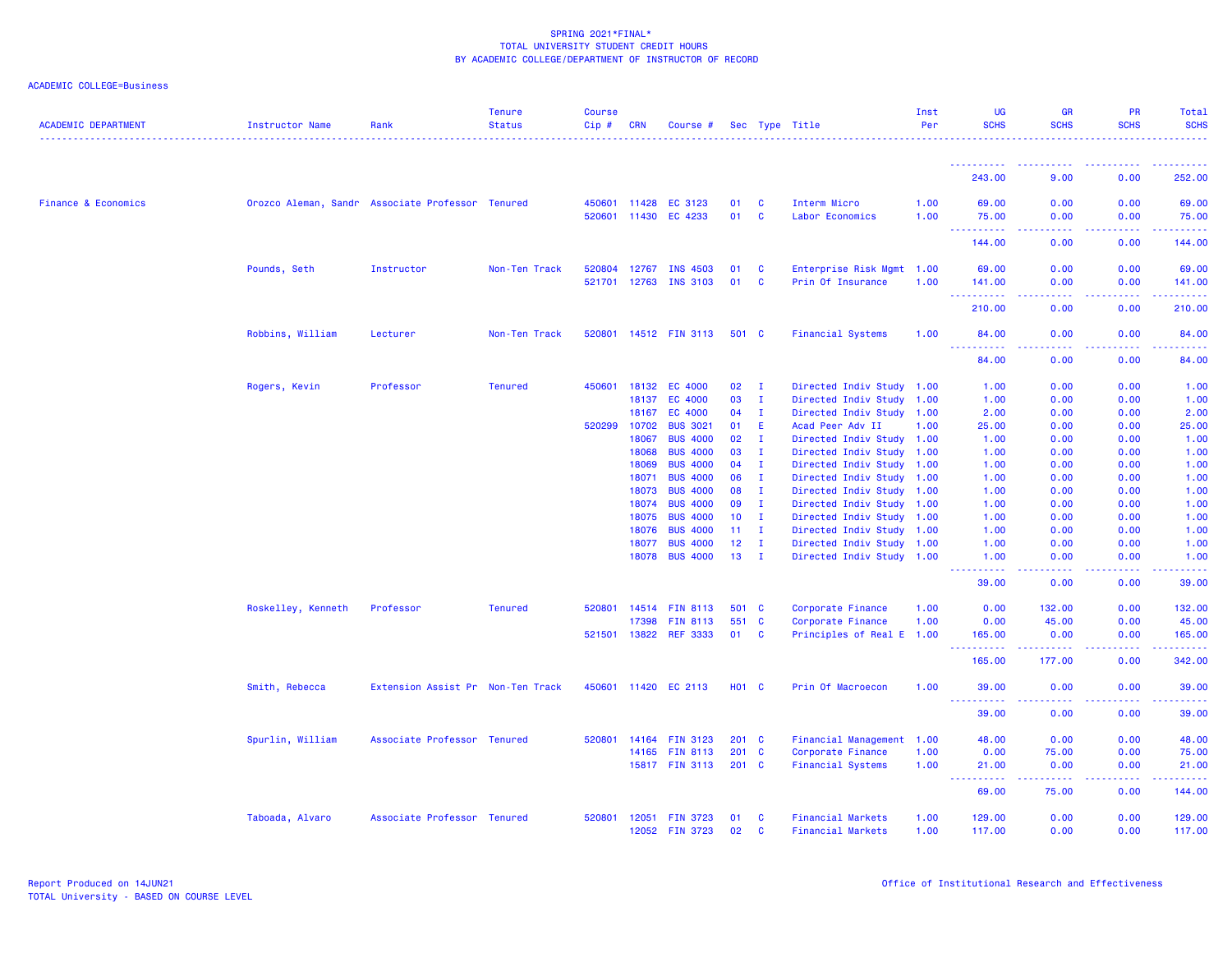| <b>ACADEMIC DEPARTMENT</b>                                               | <b>Instructor Name</b> | Rank                              | <b>Tenure</b><br><b>Status</b> | <b>Course</b><br>Cip# | <b>CRN</b> | Course #             |        |              | Sec Type Title            | Inst<br>Per | <b>UG</b><br><b>SCHS</b> | <b>GR</b><br><b>SCHS</b>                 | <b>PR</b><br><b>SCHS</b> | Total<br><b>SCHS</b>   |
|--------------------------------------------------------------------------|------------------------|-----------------------------------|--------------------------------|-----------------------|------------|----------------------|--------|--------------|---------------------------|-------------|--------------------------|------------------------------------------|--------------------------|------------------------|
|                                                                          |                        |                                   |                                |                       |            |                      |        |              |                           |             | 246.00                   | 0.00                                     | 0.00                     | 246.00                 |
| <b>Finance &amp; Economics</b>                                           | Thomas, Mary           | Professor                         | <b>Tenured</b>                 |                       |            | 450601 15266 EC 2123 | 05     | - C          | Prin Of Microecon         | 1.00        | 165.00                   | 0.00                                     | 0.00                     | 165.00                 |
|                                                                          |                        |                                   |                                |                       |            |                      |        |              |                           |             | -----------<br>165.00    | $\sim$ $\sim$ $\sim$ $\sim$<br>.<br>0.00 | .<br>0.00                | .<br>165.00            |
|                                                                          | Whitledge, Matthew     | Clinical Assist Pro Non-Ten Track |                                | 520801                |            | 12044 FIN 3123       | 01     | - C          | Financial Management 1.00 |             | 528.00                   | 0.00                                     | 0.00                     | 528.00                 |
|                                                                          |                        |                                   |                                |                       | 12057      | <b>FIN 4243</b>      | 01     | $\mathbf{C}$ | Senior Seminar in Fi 1.00 |             | 57.00                    | 0.00                                     | 0.00                     | 57.00                  |
|                                                                          |                        |                                   |                                |                       |            | 12064 FIN 4733       | 01     | $\mathbf{C}$ | <b>Advanced Bank Mgt</b>  | 1.00        | 12.00                    | 0.00                                     | 0.00                     | 12.00                  |
|                                                                          |                        |                                   |                                |                       |            | 14513 FIN 3123       | 501 C  |              | Financial Management 1.00 |             | 165,00                   | 0.00                                     | 0.00                     | 165.00                 |
|                                                                          |                        |                                   |                                |                       |            |                      |        |              |                           |             | -----------<br>762.00    | ----------<br>0.00                       | .<br>0.00                | <b></b><br>762.00      |
|                                                                          | Wiseman, Travis        | Clinical Assist Pro Non-Ten Track |                                | 240101                | 17495      | <b>HON 4093</b>      | H12 E  |              | <b>Honors Thesis</b>      | 1.00        | 3.00                     | 0.00                                     | 0.00                     | 3.00                   |
|                                                                          |                        |                                   |                                | 450601                |            | 15055 EC 2123        | 001 C  |              | Prin Of Microecon         | 1.00        | 69.00                    | 0.00                                     | 0.00                     | 69.00                  |
|                                                                          |                        |                                   |                                |                       | 17779      | <b>EC 4000</b>       | $01$ I |              | Directed Indiv Study 1.00 |             | 3.00                     | 0.00                                     | 0.00                     | 3.00                   |
|                                                                          |                        |                                   |                                | 450605                |            | 11432 EC 4323        | 01     | $\mathbf{C}$ | International Econom 1.00 |             | 120.00                   | 0.00                                     | 0.00                     | 120.00                 |
|                                                                          |                        |                                   |                                | 521101                | 12675      | <b>IB 3900</b>       | 01     | - E          | IB Intern Work            | 1.00        | 14.00                    | 0.00                                     | 0.00                     | 14.00                  |
|                                                                          |                        |                                   |                                |                       |            | 12677 IB 4903        | 01     | -E           | IB Intern Academics       | 1.00        | 33,00                    | 0.00<br>.                                | 0.00<br>.                | 33.00                  |
|                                                                          |                        |                                   |                                |                       |            |                      |        |              |                           |             | ----------<br>242.00     | 0.00                                     | 0.00                     | 242.00                 |
| ======================================                                   |                        |                                   |                                |                       |            |                      |        |              |                           |             | ==========               | ==========                               | ==========               | ==========             |
| <b>Finance &amp; Economics</b><br>====================================== |                        |                                   |                                |                       |            |                      |        |              |                           |             | 8779.00                  | 507.00                                   | 0.00                     | 9286.00<br>----------- |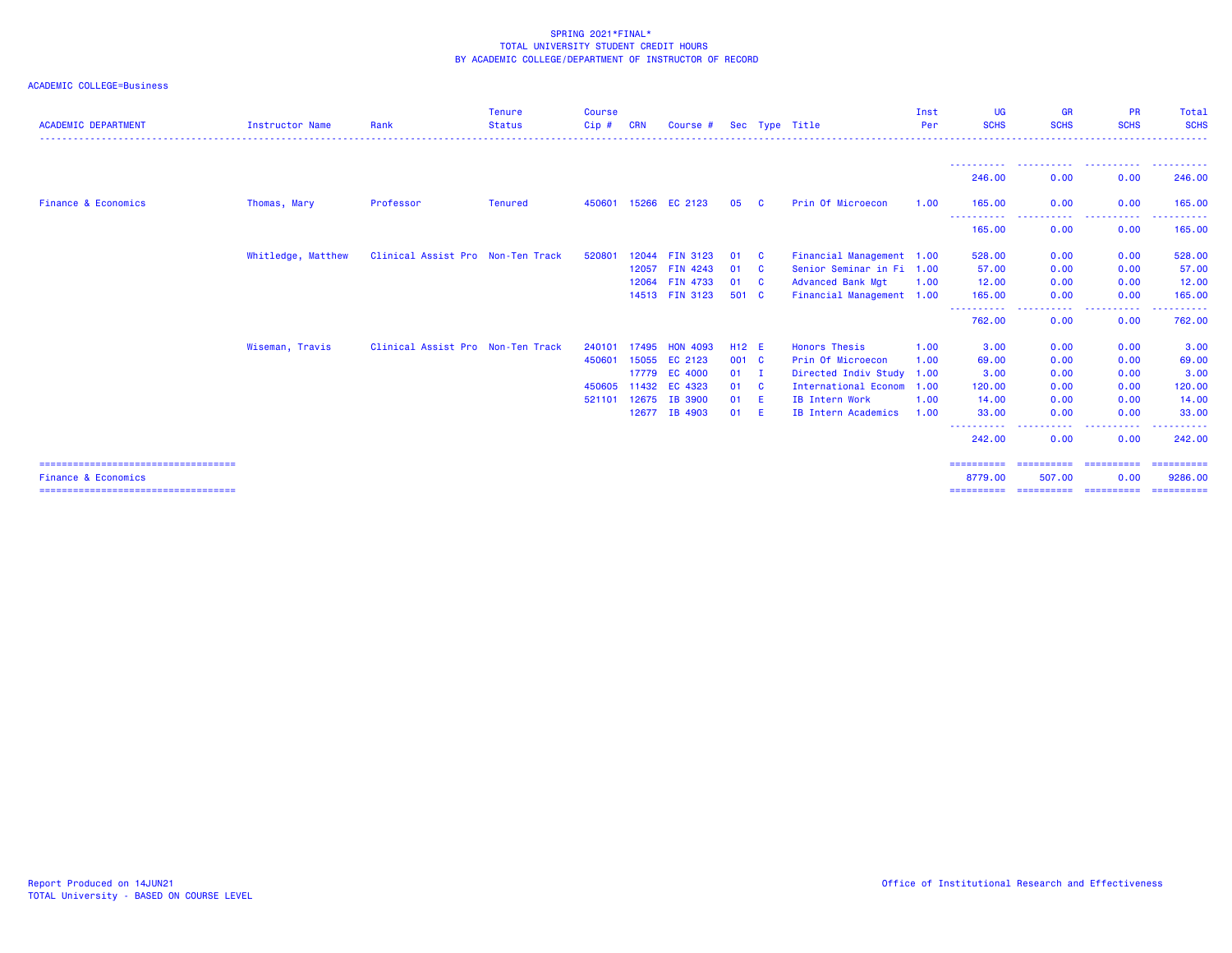| <b>ACADEMIC DEPARTMENT</b>       | Instructor Name    | Rank                          | <b>Tenure</b><br><b>Status</b> | <b>Course</b><br>Cip# | <b>CRN</b>   | Course #              |               |              | Sec Type Title            | Inst<br>Per | UG<br><b>SCHS</b>  | <b>GR</b><br><b>SCHS</b>                                                                               | PR<br><b>SCHS</b> | Total<br><b>SCHS</b>                                                                                                                                           |
|----------------------------------|--------------------|-------------------------------|--------------------------------|-----------------------|--------------|-----------------------|---------------|--------------|---------------------------|-------------|--------------------|--------------------------------------------------------------------------------------------------------|-------------------|----------------------------------------------------------------------------------------------------------------------------------------------------------------|
| Management & Information Systems | Bogue, Patty       | Instructor                    | Non-Ten Track                  | 520201                | 13053        | <b>MGT 3213</b>       | 01            | <b>C</b>     | Org Communications        | 1.00        | 195.00             | 0.00                                                                                                   | 0.00              | 195.00                                                                                                                                                         |
|                                  |                    |                               |                                |                       | 13054        | <b>MGT 3213</b>       | 02            | $\mathbf{C}$ | Org Communications        | 1.00        | 195.00             | 0.00                                                                                                   | 0.00              | 195.00                                                                                                                                                         |
|                                  |                    |                               |                                |                       | 14202        | <b>MGT 3823</b>       | 201           | <b>C</b>     | Responsible Leadersh      | 1.00        | 69.00              | 0.00                                                                                                   | 0.00              | 69.00                                                                                                                                                          |
|                                  |                    |                               |                                |                       | 14736        | <b>MGT 3213</b>       | 502           | <b>C</b>     | Org Communications        | 1.00        | 141.00             | 0.00                                                                                                   | 0.00              | 141.00                                                                                                                                                         |
|                                  |                    |                               |                                |                       | 521101 13078 | MGT 4613              | 01            | <b>C</b>     | Cross-Cultural Mgt        | 1.00        | 159.00<br>.        | 0.00<br>$\sim$ $\sim$ $\sim$ $\sim$                                                                    | 0.00<br>-----     | 159.00<br>$\frac{1}{2} \left( \frac{1}{2} \right) \left( \frac{1}{2} \right) \left( \frac{1}{2} \right) \left( \frac{1}{2} \right) \left( \frac{1}{2} \right)$ |
|                                  |                    |                               |                                |                       |              |                       |               |              |                           |             | 759.00             | 0.00                                                                                                   | 0.00              | 759.00                                                                                                                                                         |
|                                  | Canfield, Stephen  | Instructor                    | Non-Ten Track                  | 110201                | 10667        | <b>BIS 1523</b>       | 01            | <b>C</b>     | Web Development I         | 1.00        | 108.00             | 0.00                                                                                                   | 0.00              | 108.00                                                                                                                                                         |
|                                  |                    |                               |                                |                       | 10668        | <b>BIS 1523</b>       | 02            | <b>C</b>     | Web Development I         | 1.00        | 72.00              | 0.00                                                                                                   | 0.00              | 72.00                                                                                                                                                          |
|                                  |                    |                               |                                |                       | 10669        | <b>BIS 2523</b>       | 01            | $\mathbf{C}$ | Web Development II        | 1.00        | 117.00             | 0.00                                                                                                   | 0.00              | 117.00                                                                                                                                                         |
|                                  |                    |                               |                                |                       | 521201 10675 | <b>BIS 4513</b>       | 01            | $\mathbf{C}$ | Microcomputers/Netwo 1.00 |             | 33.00<br>.         | 0.00<br>$\frac{1}{2} \left( \frac{1}{2} \right) \left( \frac{1}{2} \right) \left( \frac{1}{2} \right)$ | 0.00<br>22222     | 33.00<br>.                                                                                                                                                     |
|                                  |                    |                               |                                |                       |              |                       |               |              |                           |             | 330.00             | 0.00                                                                                                   | 0.00              | 330.00                                                                                                                                                         |
|                                  | Chrisman, James    | Professor                     | <b>Tenured</b>                 | 520201                | 15280        | <b>MGT 9933</b>       | 01            | <b>C</b>     | Sem Strategy Impleme 1.00 |             | 0.00               | 6.00                                                                                                   | 0.00              | 6.00                                                                                                                                                           |
|                                  |                    |                               |                                |                       | 521302 17444 | <b>MGT 9000</b>       | 02            | D            | Research / Diss           | 1.00        | 0.00<br>.          | 1.00<br>$\frac{1}{2} \left( \frac{1}{2} \right) \left( \frac{1}{2} \right) \left( \frac{1}{2} \right)$ | 0.00              | 1.00<br>.                                                                                                                                                      |
|                                  |                    |                               |                                |                       |              |                       |               |              |                           |             | $- - - -$<br>0.00  | 7.00                                                                                                   | .<br>0.00         | 7.00                                                                                                                                                           |
|                                  | Davis, Sara        | Grad Teach Assist             | Not Applicable                 |                       |              | 521003 13072 MGT 3813 | 01            | <b>C</b>     | Organizational Behav 1.00 |             | 207.00<br><u>.</u> | 0.00<br>$\sim$ $\sim$ $\sim$ $\sim$                                                                    | 0.00<br>.         | 207.00<br>2.22222                                                                                                                                              |
|                                  |                    |                               |                                |                       |              |                       |               |              |                           |             | 207.00             | 0.00                                                                                                   | 0.00              | 207.00                                                                                                                                                         |
|                                  | Dearing, Kristi    | Non-Faculty                   | Not Applicable                 |                       |              | 520201 14198 MGT 3213 | $201 \quad C$ |              | Org Communications        | 1.00        | 48.00              | 0.00                                                                                                   | 0.00              | 48.00                                                                                                                                                          |
|                                  |                    |                               |                                |                       |              |                       |               |              |                           |             | 48.00              | 0.00                                                                                                   | 0.00              | 48.00                                                                                                                                                          |
|                                  | Fugate, Melvin     | Professor                     | Ten Track                      | 520201                | 13073        | <b>MGT 3823</b>       | 01            | <b>C</b>     | Responsible Leadersh      | 1.00        | 138.00             | 0.00                                                                                                   | 0.00              | 138.00                                                                                                                                                         |
|                                  |                    |                               |                                |                       | 14740        | <b>MGT 8113</b>       | 501 C         |              | Leadership Skills         | 1.00        | 0.00<br><b>.</b>   | 135.00                                                                                                 | 0.00              | 135.00                                                                                                                                                         |
|                                  |                    |                               |                                |                       |              |                       |               |              |                           |             | 138.00             | 135.00                                                                                                 | 0.00              | 273.00                                                                                                                                                         |
|                                  | Goodwin, Amber     | Lecturer                      | Non-Ten Track                  | 521001 14204          |              | <b>MGT 4533</b>       | $201 \quad C$ |              | <b>Advanced HRM</b>       | 1.00        | 42.00              | 0.00                                                                                                   | 0.00              | 42.00<br>المتمامين                                                                                                                                             |
|                                  |                    |                               |                                |                       |              |                       |               |              |                           |             | .<br>42.00         | 0.00                                                                                                   | 0.00              | 42.00                                                                                                                                                          |
|                                  | Hammond, Nathaniel | Non-Employee                  | Not Applicable                 | 520201                | 15279        | <b>MGT 3113</b>       | 03            | <b>C</b>     | Principles of Manag 1.00  |             | 600.00             | 0.00                                                                                                   | 0.00              | 600.00                                                                                                                                                         |
|                                  |                    |                               |                                |                       |              |                       |               |              |                           |             | 600.00             | 0.00                                                                                                   | 0.00              | 600.00                                                                                                                                                         |
|                                  | Jones, Gabrielle   | Non-Faculty                   | Not Applicable                 | 521201                | 14050        | <b>BIS 3233</b>       | 201 C         |              | Management Informati 1.00 |             | 87.00              | 0.00                                                                                                   | 0.00              | 87.00                                                                                                                                                          |
|                                  |                    |                               |                                |                       | 14051        | <b>BIS 3713</b>       | 201           | <b>C</b>     | Int Elec Info System 1.00 |             | 33.00              | 0.00                                                                                                   | 0.00              | 33.00                                                                                                                                                          |
|                                  |                    |                               |                                |                       | 14290        | <b>BIS 3233</b>       | 501 C         |              | Management Informati 1.00 |             | 165.00             | 0.00                                                                                                   | 0.00              | 165.00<br>.                                                                                                                                                    |
|                                  |                    |                               |                                |                       |              |                       |               |              |                           |             | 285.00             | 0.00                                                                                                   | 0.00              | 285.00                                                                                                                                                         |
|                                  | Kang, Dae Youp     | Assistant Professor Ten Track |                                |                       | 521201 10672 | <b>BIS 3523</b>       | 01            | <b>C</b>     | Advanced Languages        | 1.00        | 96.00              | 0.00                                                                                                   | 0.00              | 96.00                                                                                                                                                          |
|                                  |                    |                               |                                |                       | 10677        | <b>BIS 4763</b>       | 01            | <b>C</b>     | <b>BIS Senior Seminar</b> | 1.00        | 57.00              | 0.00                                                                                                   | 0.00              | 57.00                                                                                                                                                          |
|                                  |                    |                               |                                |                       |              |                       |               |              |                           |             | 153.00             | .<br>0.00                                                                                              | المتمالين<br>0.00 | المتمامين<br>153.00                                                                                                                                            |
|                                  | Kim, Tae Woo       | Grad Teach Assist             | Not Applicable                 |                       | 520101 10706 | <b>BUS 4853</b>       | 03            | C            | <b>Business Policy</b>    | 1.00        | 219.00             | 0.00                                                                                                   | 0.00              | 219.00                                                                                                                                                         |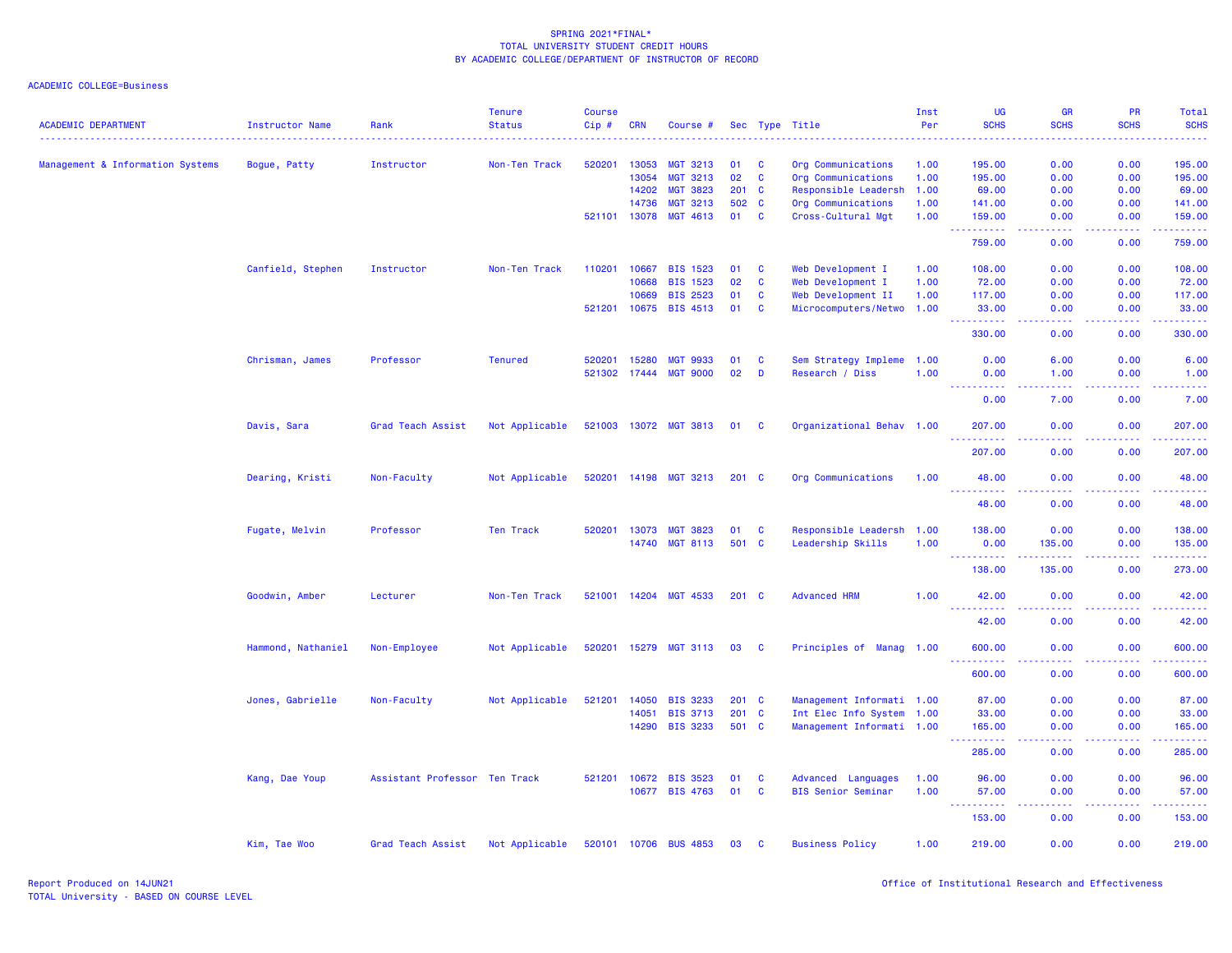| <b>ACADEMIC DEPARTMENT</b>       | Instructor Name                                    | Rank                              | <b>Tenure</b><br><b>Status</b> | <b>Course</b><br>Cip# | <b>CRN</b>     | Course #                           |                      |                      | Sec Type Title                                                           | Inst<br>Per  | <b>UG</b><br><b>SCHS</b>                                   | <b>GR</b><br><b>SCHS</b>                                                                                                                                      | <b>PR</b><br><b>SCHS</b>                                                                                                                                     | Total<br><b>SCHS</b>  |
|----------------------------------|----------------------------------------------------|-----------------------------------|--------------------------------|-----------------------|----------------|------------------------------------|----------------------|----------------------|--------------------------------------------------------------------------|--------------|------------------------------------------------------------|---------------------------------------------------------------------------------------------------------------------------------------------------------------|--------------------------------------------------------------------------------------------------------------------------------------------------------------|-----------------------|
|                                  |                                                    |                                   |                                |                       |                |                                    |                      |                      |                                                                          |              |                                                            |                                                                                                                                                               |                                                                                                                                                              |                       |
|                                  |                                                    |                                   |                                |                       |                |                                    |                      |                      |                                                                          |              | 219.00                                                     | 0.00                                                                                                                                                          | 0.00                                                                                                                                                         | 219.00                |
| Management & Information Systems | Long, Rebecca                                      | Professor                         | <b>Tenured</b>                 | 520201 14739          |                | <b>MGT 8103</b>                    | 501 C                |                      | Strategic Entreprene 1.00                                                |              | 0.00                                                       | 144.00                                                                                                                                                        | 0.00                                                                                                                                                         | 144.00                |
|                                  |                                                    |                                   |                                | 521302 17633          |                | <b>MGT 9000</b>                    | 03                   | D                    | Research / Diss                                                          | 1.00         | 0.00<br>$\sim 10$<br>.                                     | 9.00<br>.                                                                                                                                                     | 0.00<br>.                                                                                                                                                    | 9.00<br>22222         |
|                                  |                                                    |                                   |                                |                       |                |                                    |                      |                      |                                                                          |              | 0.00                                                       | 153.00                                                                                                                                                        | 0.00                                                                                                                                                         | 153.00                |
|                                  | Macbean, Meagan                                    | Lecturer                          | Non-Ten Track                  | 220209                | 15816          | <b>BL 4273</b>                     | $201 \quad C$        |                      | Int Bus Law                                                              | 1.00         | 39,00                                                      | 0.00                                                                                                                                                          | 0.00                                                                                                                                                         | 39.00                 |
|                                  |                                                    |                                   |                                | 229999                | 15821          | <b>BL 6273</b>                     | 201 C                |                      | Int Bus Law                                                              | 1.00         | 0.00<br><u> - - - - - - - - - -</u>                        | 12.00<br>$\frac{1}{2} \left( \frac{1}{2} \right) \left( \frac{1}{2} \right) \left( \frac{1}{2} \right) \left( \frac{1}{2} \right) \left( \frac{1}{2} \right)$ | 0.00<br>.                                                                                                                                                    | 12.00<br>.            |
|                                  |                                                    |                                   |                                |                       |                |                                    |                      |                      |                                                                          |              | 39.00                                                      | 12.00                                                                                                                                                         | 0.00                                                                                                                                                         | 51.00                 |
|                                  | Marett, Emily                                      | Instructor                        | Non-Ten Track                  | 520201                | 13058          | <b>MGT 3213</b>                    | 06                   | <b>C</b>             | Org Communications                                                       | 1.00         | 183.00                                                     | 0.00                                                                                                                                                          | 0.00                                                                                                                                                         | 183.00                |
|                                  |                                                    |                                   |                                |                       | 14735          | <b>MGT 3213</b>                    | 501 C                |                      | Org Communications                                                       | 1.00         | 66.00                                                      | 0.00                                                                                                                                                          | 0.00                                                                                                                                                         | 66.00                 |
|                                  |                                                    |                                   |                                |                       | 15061          | <b>MGT 3213</b>                    | 001                  | $\mathbf{C}$         | Org Communications                                                       | 1.00         | 81.00                                                      | 0.00                                                                                                                                                          | 0.00                                                                                                                                                         | 81.00                 |
|                                  |                                                    |                                   |                                | 521001 13068          |                | <b>MGT 3513</b>                    | 01                   | $\mathbf{C}$         | Intro Human Res Mgt                                                      | 1.00         | 195.00                                                     | 0.00                                                                                                                                                          | 0.00                                                                                                                                                         | 195.00                |
|                                  |                                                    |                                   |                                |                       | 14737          | <b>MGT 3513</b>                    | 501 C                |                      | Intro Human Res Mgt                                                      | 1.00         | 150.00<br><b><i><u><u> - - - - - - - - - -</u></u></i></b> | 0.00<br>.                                                                                                                                                     | 0.00<br>$\frac{1}{2} \left( \frac{1}{2} \right) \left( \frac{1}{2} \right) \left( \frac{1}{2} \right) \left( \frac{1}{2} \right) \left( \frac{1}{2} \right)$ | 150.00<br>2.2.2.2.2.2 |
|                                  |                                                    |                                   |                                |                       |                |                                    |                      |                      |                                                                          |              | 675.00                                                     | 0.00                                                                                                                                                          | 0.00                                                                                                                                                         | 675.00                |
|                                  | Marett, Lawrence                                   | Associate Professor Tenured       |                                | 111003                | 10674          | <b>BIS 4113</b>                    | 01                   | <b>C</b>             | BIS Security Managem 1.00                                                |              | 108.00                                                     | 0.00                                                                                                                                                          | 0.00                                                                                                                                                         | 108.00                |
|                                  |                                                    |                                   |                                | 521201 14291          |                | <b>BIS 6113</b>                    | 501                  | <b>C</b>             | BIS Security Managem 1.00                                                |              | 0.00                                                       | 36.00                                                                                                                                                         | 0.00                                                                                                                                                         | 36.00                 |
|                                  |                                                    |                                   |                                |                       |                | 17712 BIS 9000                     | 02                   | D                    | Research / Diss                                                          | 1.00         | 0.00<br>$\sim$ $\sim$ $\sim$<br>22222                      | 10.00<br>.                                                                                                                                                    | 0.00<br>المالمات                                                                                                                                             | 10.00<br>.            |
|                                  |                                                    |                                   |                                |                       |                |                                    |                      |                      |                                                                          |              | 108.00                                                     | 46.00                                                                                                                                                         | 0.00                                                                                                                                                         | 154.00                |
|                                  | Markin, Erik                                       | Assistant Professor Ten Track     |                                | 520101 10709          |                | <b>BUS 4853</b>                    | 06                   | <b>C</b>             | <b>Business Policy</b>                                                   | 1.00         | 168.00                                                     | 0.00                                                                                                                                                          | 0.00                                                                                                                                                         | 168.00                |
|                                  |                                                    |                                   |                                | 520201 13082          |                | <b>MGT 8123</b>                    | 01                   | $\mathbf{C}$         | Strategic Bus Consul 1.00                                                |              | 0.00                                                       | 114.00                                                                                                                                                        | 0.00                                                                                                                                                         | 114.00                |
|                                  |                                                    |                                   |                                |                       |                |                                    |                      |                      |                                                                          |              | 168.00                                                     | 114.00                                                                                                                                                        | 0.00                                                                                                                                                         | 282.00                |
|                                  | McCovery, Serena                                   | Non-Faculty                       | Not Applicable                 | 521003                | 13858          | <b>SLCE 3412</b>                   | $CO1$ C              |                      | Montgomery Ldshp Pro 0.99                                                |              | 75.24                                                      | 0.00                                                                                                                                                          | 0.00                                                                                                                                                         | 75.24                 |
|                                  |                                                    |                                   |                                |                       | 13860          | SLCE 4812 C01 C                    |                      |                      | Montgomery Ldshp Pr 0.99                                                 |              | 85.14                                                      | 0.00                                                                                                                                                          | 0.00                                                                                                                                                         | 85.14                 |
|                                  |                                                    |                                   |                                |                       |                |                                    |                      |                      |                                                                          |              | <u>.</u><br>160.38                                         | .<br>0.00                                                                                                                                                     | .<br>0.00                                                                                                                                                    | .<br>160.38           |
|                                  |                                                    |                                   |                                |                       |                |                                    |                      |                      |                                                                          |              |                                                            |                                                                                                                                                               |                                                                                                                                                              |                       |
|                                  | McLarty, Benjamin                                  | Assistant Professor Ten Track     |                                | 520201                | 13050<br>13051 | <b>MGT 3113</b><br><b>MGT 3113</b> | 01<br>02             | <b>C</b><br><b>C</b> | Principles of<br><b>Manag 1.00</b><br>Principles of<br><b>Manag 1.00</b> |              | 417.00<br>597.00                                           | 0.00<br>0.00                                                                                                                                                  | 0.00<br>0.00                                                                                                                                                 | 417.00<br>597.00      |
|                                  |                                                    |                                   |                                |                       | 15060          | <b>MGT 3113</b>                    | 001 C                |                      | Principles of Manag 1.00                                                 |              | 81.00                                                      | 0.00                                                                                                                                                          | 0.00                                                                                                                                                         | 81.00                 |
|                                  |                                                    |                                   |                                |                       |                |                                    |                      |                      |                                                                          |              | <u>.</u><br>1095.00                                        | د د د د<br>0.00                                                                                                                                               | 22222<br>0.00                                                                                                                                                | .<br>1095.00          |
|                                  |                                                    |                                   |                                |                       |                |                                    |                      |                      |                                                                          |              |                                                            |                                                                                                                                                               |                                                                                                                                                              |                       |
|                                  | McNeil, Stacey                                     | Clinical Assist Pro Non-Ten Track |                                | 520101 14059          | 14305          | <b>BUS 4853</b><br><b>BUS 4853</b> | $201 \quad C$<br>501 | $\mathbf{C}$         | <b>Business Policy</b><br><b>Business Policy</b>                         | 1.00<br>1.00 | 72.00<br>135.00                                            | 0.00<br>0.00                                                                                                                                                  | 0.00<br>0.00                                                                                                                                                 | 72.00<br>135.00       |
|                                  |                                                    |                                   |                                | 520201 14210          |                | <b>MGT 8123</b>                    | $201$ C              |                      | Strategic Bus Consul 1.00                                                |              | 0.00                                                       | 27.00                                                                                                                                                         | 0.00                                                                                                                                                         | 27.00                 |
|                                  |                                                    |                                   |                                |                       |                |                                    |                      |                      |                                                                          |              | <u>.</u><br>207.00                                         | .<br>27.00                                                                                                                                                    | 22222<br>0.00                                                                                                                                                | 2.2.2.2.1<br>234.00   |
|                                  |                                                    |                                   |                                |                       |                |                                    |                      |                      |                                                                          |              |                                                            |                                                                                                                                                               |                                                                                                                                                              |                       |
|                                  | Medina Craven, Miche Assistant Professor Ten Track |                                   |                                | 520201                | 13077          | <b>MGT 4543</b>                    | 01                   | <b>C</b>             | <b>Compensation Mgt</b>                                                  | 1.00         | 99.00                                                      | 0.00                                                                                                                                                          | 0.00                                                                                                                                                         | 99.00                 |
|                                  |                                                    |                                   |                                | 521001 13070          |                | <b>MGT 3513</b>                    | 03                   | <b>C</b>             | Intro Human Res Mgt                                                      | 1.00         | 222.00<br><u> - - - - - - - - - -</u>                      | 0.00<br>.                                                                                                                                                     | 0.00<br>22222                                                                                                                                                | 222.00<br>.           |
|                                  |                                                    |                                   |                                |                       |                |                                    |                      |                      |                                                                          |              | 321.00                                                     | 0.00                                                                                                                                                          | 0.00                                                                                                                                                         | 321.00                |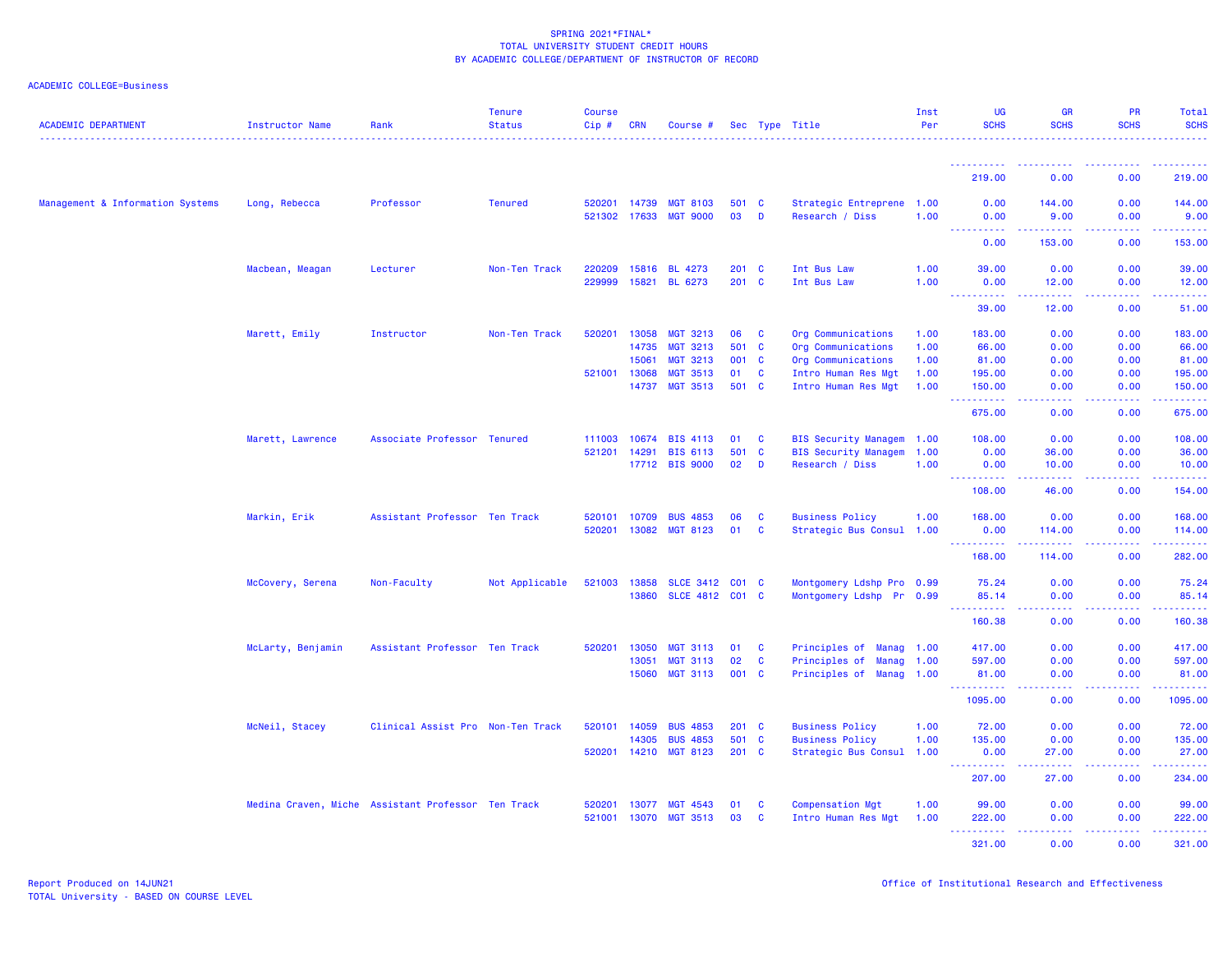| <b>ACADEMIC DEPARTMENT</b>       | Instructor Name   | Rank                          | <b>Tenure</b><br><b>Status</b> | <b>Course</b><br>Cip# | CRN            | Course #                    |            |                   | Sec Type Title                               | Inst<br>Per | <b>UG</b><br><b>SCHS</b>                                                                                              | GR<br><b>SCHS</b>                   | PR<br><b>SCHS</b> | Total<br><b>SCHS</b>  |
|----------------------------------|-------------------|-------------------------------|--------------------------------|-----------------------|----------------|-----------------------------|------------|-------------------|----------------------------------------------|-------------|-----------------------------------------------------------------------------------------------------------------------|-------------------------------------|-------------------|-----------------------|
| Management & Information Systems | Miller, Andrew    | Grad Teach Assist             | Not Applicable                 |                       |                | 521201 10670 BIS 3233       | 01         | C                 | Management Informati 1.00                    |             | 588.00                                                                                                                | 0.00<br>.                           | 0.00<br>$   -$    | 588.00<br>والمالم مال |
|                                  |                   |                               |                                |                       |                |                             |            |                   |                                              |             | 588.00                                                                                                                | 0.00                                | 0.00              | 588.00                |
|                                  | Oswald, Sharon    | Professor                     | <b>Tenured</b>                 |                       |                | 520305 13049 MGT 1021       | 01 C       |                   | Strategic Thinking                           | 1.00        | 21.00                                                                                                                 | 0.00                                | 0.00              | 21.00                 |
|                                  |                   |                               |                                |                       |                |                             |            |                   |                                              |             | .<br>21.00                                                                                                            | $- - - -$<br>0.00                   | .<br>0.00         | .<br>21.00            |
|                                  | Otondo, Robert    | Professor                     | <b>Tenured</b>                 | 521201                | 10681          | <b>BIS 8413</b>             | 01         | $\mathbf{C}$      | Data Analytics                               | 1.00        | 0.00                                                                                                                  | 66.00                               | 0.00              | 66.00                 |
|                                  |                   |                               |                                |                       | 14294          | <b>BIS 8413</b>             | 501        | $\mathbf{C}$      | Data Analytics                               | 1.00        | 0.00                                                                                                                  | 42.00                               | 0.00              | 42.00                 |
|                                  |                   |                               |                                |                       | 15278          | <b>BIS 9113</b>             | 01         | $\mathbf{C}$      | <b>MIS Seminar</b>                           | 1.00        | 0.00                                                                                                                  | 3.00                                | 0.00              | 3.00                  |
|                                  |                   |                               |                                |                       |                |                             |            |                   |                                              |             | 0.00                                                                                                                  | 111.00                              | 0.00              | 111.00                |
|                                  | Pervez, Adam      | Assistant Professor Ten Track |                                | 520201                | 14197          | <b>MGT 3113</b>             | 201        | <b>C</b>          | Principles of<br><b>Manag 1.00</b>           |             | 54.00                                                                                                                 | 0.00                                | 0.00              | 54.00                 |
|                                  |                   |                               |                                |                       | 14734          | <b>MGT 3113</b>             | 501 C      |                   | Principles of<br><b>Manag 1.00</b>           |             | 150.00                                                                                                                | 0.00                                | 0.00              | 150.00                |
|                                  |                   |                               |                                |                       |                |                             |            |                   |                                              |             | 204.00                                                                                                                | 0.00                                | 0.00              | 204.00                |
|                                  | Pollan, Katrina   | Non-Faculty                   | Not Applicable                 | 521003 15867          |                | <b>LSK 1101</b>             | 07         | - C               | Freshman Success Str 1.00                    |             | 9.00                                                                                                                  | 0.00                                | 0.00              | 9.00                  |
|                                  |                   |                               |                                |                       |                |                             |            |                   |                                              |             | د د د د<br>9.00                                                                                                       | 0.00                                | 0.00              | 9.00                  |
|                                  | Pope, Michael     | Non-Employee                  | Not Applicable                 |                       |                | 521201 14292 BIS 8113       | 501 C      |                   | Mgt Info Tech & Sys                          | 1.00        | 0.00                                                                                                                  | 51.00                               | 0.00              | 51.00                 |
|                                  |                   |                               |                                |                       |                |                             |            |                   |                                              |             | والمستناب<br>.<br>0.00                                                                                                | 51.00                               | وعاعات<br>0.00    | المستحب<br>51.00      |
|                                  | Richardson, Jimmy | Lecturer                      | Non-Ten Track                  | 520201                |                | 13075 MGT 4153              | 01         | <b>C</b>          | Management Seminar                           | 1.00        | 135.00                                                                                                                | 0.00                                | 0.00              | 135.00                |
|                                  |                   |                               |                                |                       |                |                             |            |                   |                                              |             | $\begin{array}{cccccccccc} \bullet & \bullet & \bullet & \bullet & \bullet & \bullet & \bullet \end{array}$<br>135.00 | $\sim$ $\sim$ $\sim$ $\sim$<br>0.00 | المستبد<br>0.00   | بالمتمام<br>135.00    |
|                                  | Roberts, Renata   | Instructor                    | Non-Ten Track                  | 520201                | 13056          | <b>MGT 3213</b>             | 04         | $\mathbf{C}$      | Org Communications                           | 1.00        | 135.00                                                                                                                | 0.00                                | 0.00              | 135.00                |
|                                  |                   |                               |                                |                       | 13057          | <b>MGT 3213</b>             | 05         | C                 | Org Communications                           | 1.00        | 189.00                                                                                                                | 0.00                                | 0.00              | 189.00                |
|                                  |                   |                               |                                |                       | 13059          | <b>MGT 3213</b>             | 07         | $\mathbf{C}$      | Org Communications                           | 1.00        | 192.00                                                                                                                | 0.00                                | 0.00              | 192.00                |
|                                  |                   |                               |                                | 521001                | 13069          | <b>MGT 3513</b>             | 02         | C                 | Intro Human Res Mgt                          | 1.00        | 135.00                                                                                                                | 0.00                                | 0.00              | 135.00                |
|                                  |                   |                               |                                | 521201                | 15059          | <b>BIS 3233</b>             | 001        | $\mathbf{C}$      | Management Informati 1.00                    |             | 87.00<br><u>.</u>                                                                                                     | 0.00                                | 0.00              | 87.00<br>22222)       |
|                                  |                   |                               |                                |                       |                |                             |            |                   |                                              |             | 738.00                                                                                                                | 0.00                                | 0.00              | 738.00                |
|                                  | Scott, Deborah    | Non-Faculty                   | Not Applicable                 | 520899                | 12059          | FIN 4323                    | 01         | C                 | Entrepreneurial Fina 1.00                    |             | 129.00                                                                                                                | 0.00                                | 0.00              | 129.00                |
|                                  |                   |                               |                                | 521302 10694          |                | <b>BQA 2001</b>             | 01         | $\mathbf{c}$      | Business Informatics 1.00                    |             | 22.00                                                                                                                 | 0.00                                | 0.00              | 22.00                 |
|                                  |                   |                               |                                |                       |                |                             |            |                   |                                              |             | د د د د د د<br>151.00                                                                                                 | .<br>0.00                           | ولاوياء<br>0.00   | المتمامين<br>151.00   |
|                                  | Sexton, Jennifer  | Assistant Professor Ten Track |                                | 520101                | 10704          | <b>BUS 4853</b>             | 01         | C                 | <b>Business Policy</b>                       | 1.00        | 144.00                                                                                                                | 0.00                                | 0.00              | 144.00                |
|                                  |                   |                               |                                |                       | 10705          | <b>BUS 4853</b>             | 02         | $\mathbf{C}$      | <b>Business Policy</b>                       | 1.00        | 153.00                                                                                                                | 0.00                                | 0.00              | 153.00                |
|                                  |                   |                               |                                |                       |                |                             |            |                   |                                              |             | <b></b><br>297.00                                                                                                     | $\omega$ is a $\omega$<br>0.00      | .<br>0.00         | .<br>297.00           |
|                                  |                   |                               |                                |                       |                |                             |            |                   |                                              |             |                                                                                                                       |                                     |                   |                       |
|                                  | Shin, Seungjae    | Professor                     | <b>Tenured</b>                 | 520301<br>521401      | 14043<br>15823 | ACC 3053<br><b>MKT 6313</b> | 201<br>201 | C<br>$\mathbf{C}$ | Acct Systems II<br>Physical Distributio 1.00 | 1.00        | 24.00<br>0.00                                                                                                         | 0.00<br>6.00                        | 0.00<br>0.00      | 24.00<br>6.00         |
|                                  |                   |                               |                                | 521403                | 14214          | <b>MKT 3323</b>             | 201        | <b>C</b>          | International Logist 1.00                    |             | 54.00                                                                                                                 | 0.00                                | 0.00              | 54.00                 |
|                                  |                   |                               |                                | 521801                | 15818          | <b>MKT 4313</b>             | 201        | C                 | Physical Distrib Mgt 1.00                    |             | 30.00                                                                                                                 | 0.00                                | 0.00              | 30.00                 |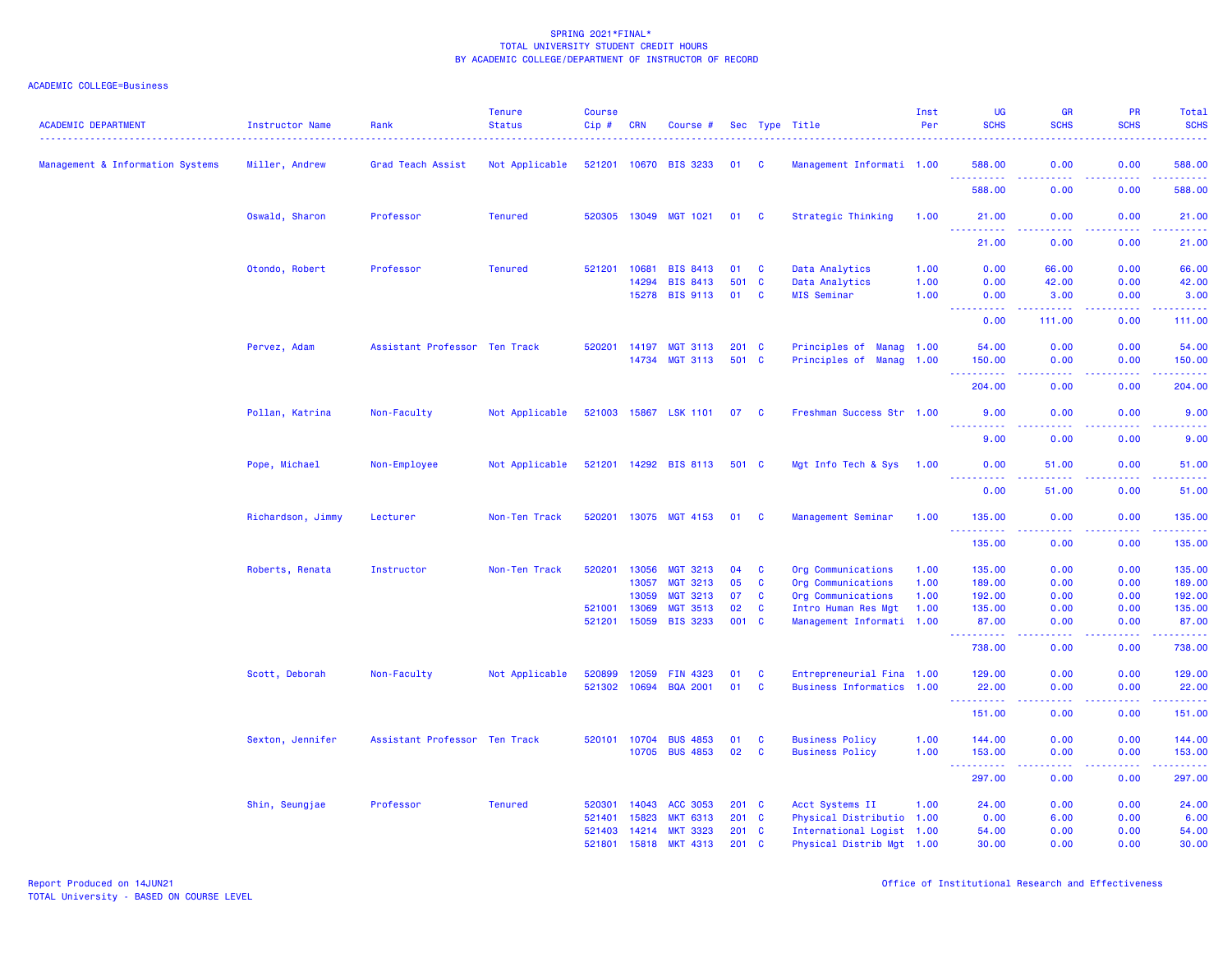| ACADEMIC COLLEGE=Business |  |  |
|---------------------------|--|--|
|                           |  |  |

| <b>ACADEMIC DEPARTMENT</b>       | <b>Instructor Name</b> | Rank                              | <b>Tenure</b><br><b>Status</b> | <b>Course</b><br>Cip# | <b>CRN</b>     | Course #                          |                |              | Sec Type Title                           | Inst<br>Per  | UG<br><b>SCHS</b>                      | <b>GR</b><br><b>SCHS</b>                                                                               | PR<br><b>SCHS</b> | Total<br><b>SCHS</b>                                                                                                                                           |
|----------------------------------|------------------------|-----------------------------------|--------------------------------|-----------------------|----------------|-----------------------------------|----------------|--------------|------------------------------------------|--------------|----------------------------------------|--------------------------------------------------------------------------------------------------------|-------------------|----------------------------------------------------------------------------------------------------------------------------------------------------------------|
|                                  |                        |                                   |                                |                       |                |                                   |                |              |                                          |              | <u>.</u>                               |                                                                                                        |                   |                                                                                                                                                                |
|                                  |                        |                                   |                                |                       |                |                                   |                |              |                                          |              | 108.00                                 | 6.00                                                                                                   | 0.00              | 114.00                                                                                                                                                         |
| Management & Information Systems | Sikolia, David         | Clinical Assist Pro Non-Ten Track |                                | 521201                | 10664          | <b>BIS 1012</b>                   | 01             | <b>C</b>     | Intro to Bus Info Sy 1.00                |              | 592.00                                 | 0.00                                                                                                   | 0.00              | 592.00                                                                                                                                                         |
|                                  |                        |                                   |                                |                       | 10665          | <b>BIS 1012</b>                   | 02             | <b>C</b>     | Intro to Bus Info Sy 1.00                |              | 238.00                                 | 0.00                                                                                                   | 0.00              | 238.00                                                                                                                                                         |
|                                  |                        |                                   |                                |                       | 10673          | <b>BIS 3753</b>                   | 01             | <b>C</b>     | Business Database Sy 1.00                |              | 57.00                                  | 0.00                                                                                                   | 0.00              | 57.00                                                                                                                                                          |
|                                  |                        |                                   |                                |                       | 15058          | <b>BIS 1012</b>                   | 001            | <b>C</b>     | Intro to Bus Info Sy 1.00                |              | 62.00<br><u>.</u>                      | 0.00<br>$\omega$ is a $\omega$                                                                         | 0.00<br>.         | 62.00<br><u>.</u>                                                                                                                                              |
|                                  |                        |                                   |                                |                       |                |                                   |                |              |                                          |              | 949.00                                 | 0.00                                                                                                   | 0.00              | 949.00                                                                                                                                                         |
|                                  | Singh, Kulraj          | Assistant Professor Ten Track     |                                | 520101                | 10707          | <b>BUS 4853</b>                   | 04             | <b>C</b>     | <b>Business Policy</b>                   | 1.00         | 213.00                                 | 0.00                                                                                                   | 0.00              | 213.00                                                                                                                                                         |
|                                  |                        |                                   |                                |                       | 10708          | <b>BUS 4853</b>                   | 05             | C            | <b>Business Policy</b>                   | 1.00         | 201.00<br>.                            | 0.00<br>$\sim$ $\sim$ $\sim$ $\sim$                                                                    | 0.00<br>.         | 201.00<br>$\frac{1}{2} \left( \frac{1}{2} \right) \left( \frac{1}{2} \right) \left( \frac{1}{2} \right) \left( \frac{1}{2} \right) \left( \frac{1}{2} \right)$ |
|                                  |                        |                                   |                                |                       |                |                                   |                |              |                                          |              | 414.00                                 | 0.00                                                                                                   | 0.00              | 414.00                                                                                                                                                         |
|                                  | Spencer, Barbara       | Lecturer                          | Non-Ten Track                  | 520201                |                | 14741 MGT 8123                    | 501 C          |              | Strategic Bus Consul 1.00                |              | 0.00                                   | 96.00                                                                                                  | 0.00              | 96.00                                                                                                                                                          |
|                                  |                        |                                   |                                |                       |                |                                   |                |              |                                          |              | .<br>0.00                              | .<br>96.00                                                                                             | 0.00              | 96.00                                                                                                                                                          |
|                                  | Taylor, Dona           | Instructor                        | Non-Ten Track                  | 131309                | 15481          | <b>TECH 4683</b>                  | 01             | <b>S</b>     | Senior Seminar                           | 1.00         | 69.00                                  | 0.00                                                                                                   | 0.00              | 69.00                                                                                                                                                          |
|                                  |                        |                                   |                                | 520201                | 13055          | <b>MGT 3213</b>                   | 03             | C            | Org Communications                       | 1.00         | 60.00                                  | 0.00                                                                                                   | 0.00              | 60.00                                                                                                                                                          |
|                                  |                        |                                   |                                |                       | 13060          | <b>MGT 3213</b>                   | 08             | C            | Org Communications                       | 1.00         | 186.00                                 | 0.00                                                                                                   | 0.00              | 186.00                                                                                                                                                         |
|                                  |                        |                                   |                                |                       | 14738          | <b>MGT 3823</b>                   | 501            | <b>C</b>     | Responsible Leadersh                     | 1.00         | 123.00                                 | 0.00                                                                                                   | 0.00              | 123.00                                                                                                                                                         |
|                                  |                        |                                   |                                |                       | 15553          | <b>MGT 3113</b>                   | 502 C          |              | Principles of Manag 1.00                 |              | 132.00                                 | 0.00<br>.                                                                                              | 0.00<br><b></b>   | 132.00<br>.                                                                                                                                                    |
|                                  |                        |                                   |                                |                       |                |                                   |                |              |                                          |              | 570.00                                 | 0.00                                                                                                   | 0.00              | 570.00                                                                                                                                                         |
|                                  | Templeton, Laura       | Professor                         | <b>Tenured</b>                 | 521001                | 13076          | <b>MGT 4533</b>                   | 01             | C            | <b>Advanced Hrm</b>                      | 1.00         | 150.00                                 | 0.00                                                                                                   | 0.00              | 150.00                                                                                                                                                         |
|                                  |                        |                                   |                                | 521302                | 16374          | <b>MGT 9000</b>                   | 01             | D            | Research / Diss                          | 1.00         | 0.00                                   | 15.00                                                                                                  | 0.00              | 15.00                                                                                                                                                          |
|                                  |                        |                                   |                                |                       |                |                                   |                |              |                                          |              | 150.00                                 | 15.00                                                                                                  | 0.00              | 165.00                                                                                                                                                         |
|                                  | Warkentin, Merrill     | Professor                         | <b>Tenured</b>                 | 521201                | 10680          | <b>BIS 8213</b>                   | 01             | $\mathbf{C}$ | Secure Sys Analysis                      | 1.00         | 0.00                                   | 9.00                                                                                                   | 0.00              | 9.00                                                                                                                                                           |
|                                  |                        |                                   |                                |                       | 10682          | <b>BIS 8753</b>                   | 01             | C            | Inf Sys Collabrtve P 1.00                |              | 0.00                                   | 3.00                                                                                                   | 0.00              | 3.00                                                                                                                                                           |
|                                  |                        |                                   |                                |                       | 14293          | <b>BIS 8213</b>                   | 501            | $\mathbf{C}$ | Secure Sys Analysis                      | 1.00         | 0.00                                   | 45.00                                                                                                  | 0.00              | 45.00                                                                                                                                                          |
|                                  |                        |                                   |                                |                       | 14295          | <b>BIS 8753</b>                   | 501            | <b>C</b>     | Inf Sys Collabrtve P 1.00                |              | 0.00                                   | 6.00                                                                                                   | 0.00              | 6.00                                                                                                                                                           |
|                                  |                        |                                   |                                |                       | 17697          | <b>BIS 9000</b>                   | 01             | D            | Research / Diss                          | 1.00         | 0.00                                   | 42.00                                                                                                  | 0.00              | 42.00                                                                                                                                                          |
|                                  |                        |                                   |                                |                       |                |                                   |                |              |                                          |              | 0.00                                   | 105.00                                                                                                 | 0.00              | 105.00                                                                                                                                                         |
|                                  | Xiao, Shan             | Grad Teach Assist                 | Not Applicable                 |                       |                | 521201 10676 BIS 4753             | 01             | <b>C</b>     | Struc Sys Analysis                       | 1.00         | 54.00<br>.                             | 0.00<br>---                                                                                            | 0.00              | 54.00<br>$\frac{1}{2} \left( \frac{1}{2} \right) \left( \frac{1}{2} \right) \left( \frac{1}{2} \right) \left( \frac{1}{2} \right)$                             |
|                                  |                        |                                   |                                |                       |                |                                   |                |              |                                          |              | 54.00                                  | 0.00                                                                                                   | 0.00              | 54.00                                                                                                                                                          |
|                                  | Xue, Botong            | Grad Teach Assist                 | Not Applicable                 |                       |                | 521201 10671 BIS 3233             | 02             | <b>C</b>     | Management Informati 1.00                |              | 672.00<br>$\sim$ $\sim$<br>$- - - - -$ | 0.00                                                                                                   | 0.00              | 672.00                                                                                                                                                         |
|                                  |                        |                                   |                                |                       |                |                                   |                |              |                                          |              | 672.00                                 | 0.00                                                                                                   | 0.00              | 672.00                                                                                                                                                         |
|                                  | Yates, Victoria        | Grad Teach Assist                 | Not Applicable                 |                       |                | 520701 13066 MGT 3333             | 01 C           |              | Field Study In Entre 1.00                |              | 45.00                                  | 0.00<br>$\frac{1}{2} \left( \frac{1}{2} \right) \left( \frac{1}{2} \right) \left( \frac{1}{2} \right)$ | 0.00<br>.         | 45.00                                                                                                                                                          |
|                                  |                        |                                   |                                |                       |                |                                   |                |              |                                          |              | 45.00                                  | 0.00                                                                                                   | 0.00              | 45.00                                                                                                                                                          |
|                                  | Young, Carlton         | Professor                         | <b>Tenured</b>                 | 220205<br>510701      | 14053<br>14172 | <b>BL 3223</b><br><b>HCA 4243</b> | 201 C<br>201 C |              | Law Of Comm Trans<br><b>Managed Care</b> | 1.00<br>1.00 | 18.00<br>45.00                         | 0.00<br>0.00                                                                                           | 0.00<br>0.00      | 18.00<br>45.00                                                                                                                                                 |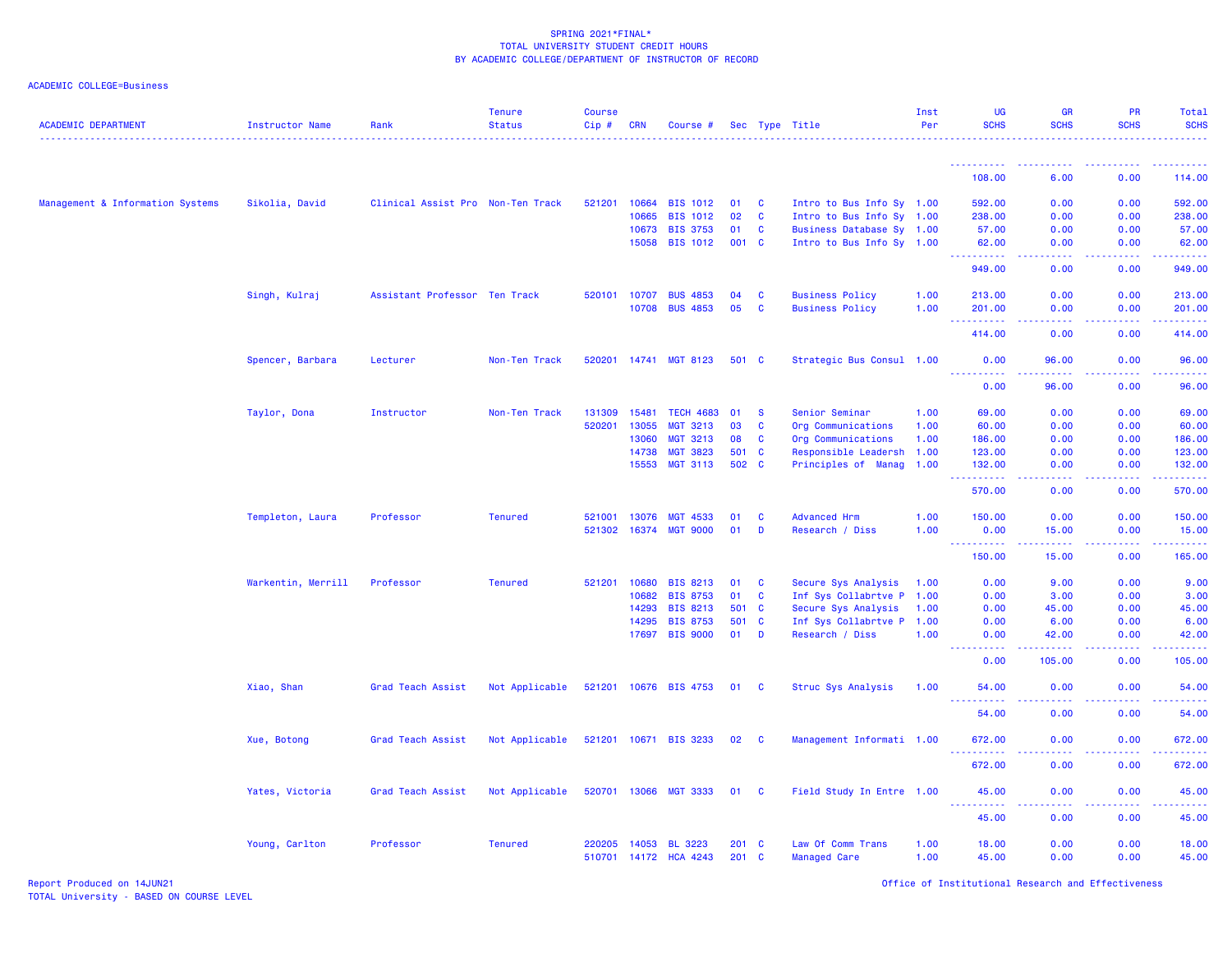| <b>ACADEMIC DEPARTMENT</b>                                                                                           | Instructor Name | Rank      | Tenure<br>Status | Course<br>$Cip$ # | CRN | Course # Sec Type Title                                        |       |                                                              | Inst<br>Per          | UG<br><b>SCHS</b>                              | <b>GR</b><br><b>SCHS</b>           | <b>PR</b><br><b>SCHS</b>         | Total<br><b>SCHS</b>                  |
|----------------------------------------------------------------------------------------------------------------------|-----------------|-----------|------------------|-------------------|-----|----------------------------------------------------------------|-------|--------------------------------------------------------------|----------------------|------------------------------------------------|------------------------------------|----------------------------------|---------------------------------------|
| Management & Information Systems                                                                                     | Young, Carlton  | Professor | Tenured          | 510701            |     | 14174 HCA 4803 201 C<br>15820 HCA 6243<br>15822 HCA 6803 201 C | 201 C | Heathcare Policy<br><b>Managed Care</b><br>Healthcare Policy | 1.00<br>1.00<br>1.00 | 39.00<br>0.00<br>0.00<br>-----------<br>102.00 | 0.00<br>9.00<br>3.00<br>12.00      | 0.00<br>0.00<br>0.00<br>0.00     | 39.00<br>9.00<br>3.00<br>114,00       |
| ======================================<br>Management & Information Systems<br>====================================== |                 |           |                  |                   |     |                                                                |       |                                                              |                      | ==========<br>10761.38<br>==========           | ==========<br>890.00<br>========== | ==========<br>0.00<br>========== | -----------<br>11651.38<br>========== |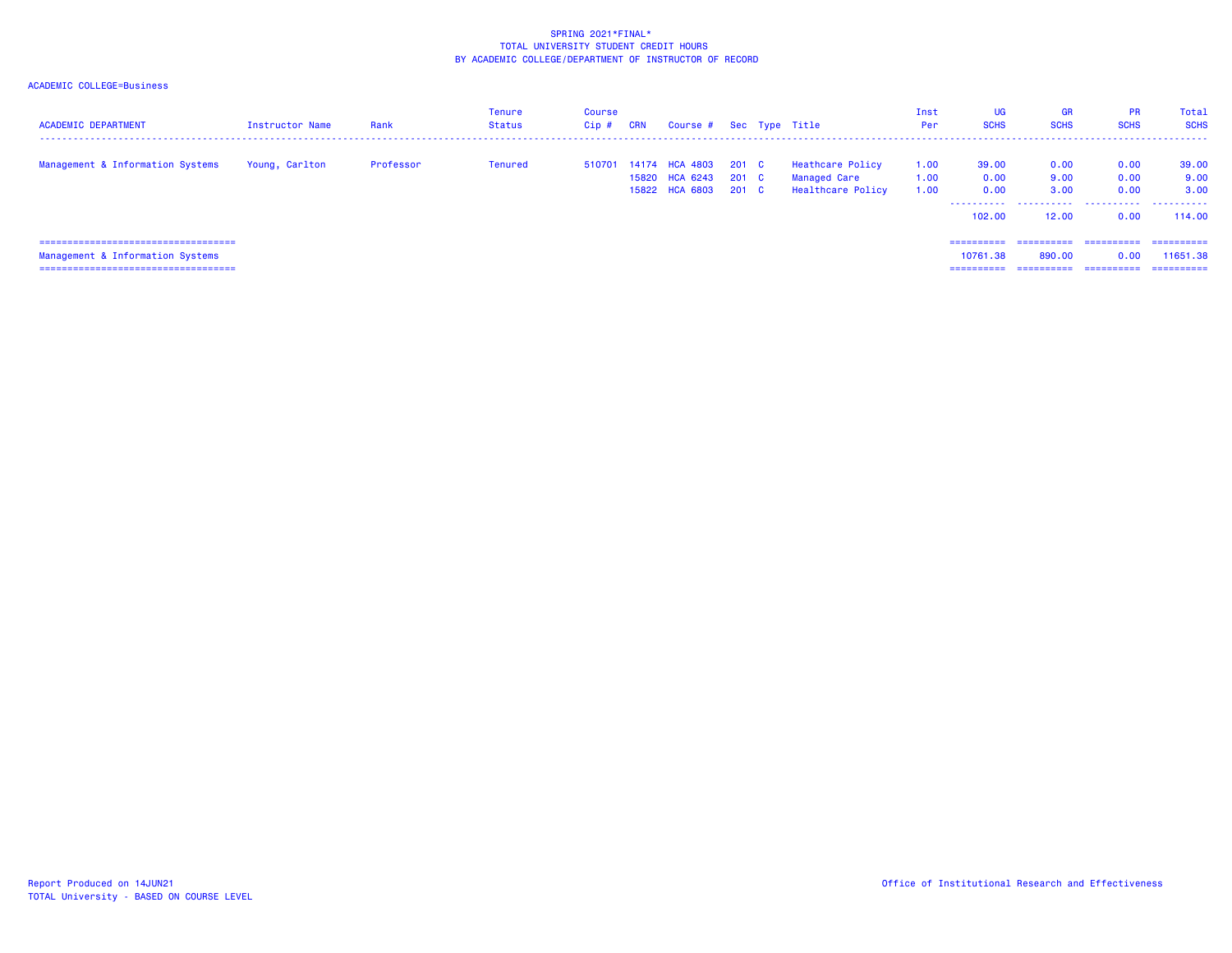| <b>ACADEMIC DEPARTMENT</b>                      | Instructor Name     | Rank                          | <b>Tenure</b><br><b>Status</b> | <b>Course</b><br>Cip# | <b>CRN</b>   | Course #              |             |              | Sec Type Title             | Inst<br>Per | UG<br><b>SCHS</b>                   | <b>GR</b><br><b>SCHS</b>                                                                                                                                      | PR<br><b>SCHS</b> | Total<br><b>SCHS</b>                        |
|-------------------------------------------------|---------------------|-------------------------------|--------------------------------|-----------------------|--------------|-----------------------|-------------|--------------|----------------------------|-------------|-------------------------------------|---------------------------------------------------------------------------------------------------------------------------------------------------------------|-------------------|---------------------------------------------|
|                                                 |                     |                               |                                |                       |              |                       |             |              |                            |             |                                     |                                                                                                                                                               |                   |                                             |
| Marketing, Quantitative Analysis & Adams, Frank |                     | Associate Professor Tenured   |                                | 521401                | 13105        | <b>MKT 4333</b>       | 01          | <b>C</b>     | International Sup Ch 1.00  |             | 144.00                              | 0.00                                                                                                                                                          | 0.00              | 144.00                                      |
|                                                 |                     |                               |                                |                       | 17240        | <b>MKT 9000</b>       | 01          | D            | Research / Diss            | 1.00        | 0.00                                | 6.00                                                                                                                                                          | 0.00              | 6.00                                        |
|                                                 |                     |                               |                                |                       | 17935        | <b>MKT 4000</b>       | 01          | Ι.           | Directed Indiv Study 1.00  |             | 3.00                                | 0.00                                                                                                                                                          | 0.00              | 3.00                                        |
|                                                 |                     |                               |                                |                       | 17936        | <b>MKT 4000</b>       | 02          | $\mathbf{I}$ | Directed Indiv Study 1.00  |             | 3.00                                | 0.00                                                                                                                                                          | 0.00              | 3.00                                        |
|                                                 |                     |                               |                                |                       | 17937        | <b>MKT 4000</b>       | 03          | $\mathbf{I}$ | Directed Indiv Study 1.00  |             | 3.00                                | 0.00                                                                                                                                                          | 0.00              | 3.00                                        |
|                                                 |                     |                               |                                | 521403                | 13092        | <b>MKT 3323</b>       | 01          | $\mathbf{C}$ | International Logist 1.00  |             | 288.00                              | 0.00                                                                                                                                                          | 0.00              | 288.00                                      |
|                                                 |                     |                               |                                |                       |              |                       |             |              |                            |             | <u>.</u><br>441.00                  | الدالد الدالد<br>6.00                                                                                                                                         | .<br>0.00         | 2.2.2.2.2.4<br>447.00                       |
|                                                 | Ballard, Iva        | Instructor                    | Non-Ten Track                  | 520201                | 17421        | <b>BQA 6423</b>       | 531 C       |              | Business Decision An 1.00  |             | 0.00                                | 72.00                                                                                                                                                         | 0.00              | 72.00                                       |
|                                                 |                     |                               |                                | 521302                | 10697        | <b>BQA 3123</b>       | 01          | C            | Bus Stat Methods II        | 1.00        | 264.00                              | 0.00                                                                                                                                                          | 0.00              | 264.00                                      |
|                                                 |                     |                               |                                |                       | 10698        | <b>BQA 3123</b>       | 02          | <b>C</b>     | Bus Stat Methods II        | 1.00        | 279.00                              | 0.00                                                                                                                                                          | 0.00              | 279.00                                      |
|                                                 |                     |                               |                                |                       | 14302        | <b>BQA 3123</b>       | 501         | <b>C</b>     | <b>Bus Stat Methods II</b> | 1.00        | 117.00                              | 0.00                                                                                                                                                          | 0.00              | 117.00                                      |
|                                                 |                     |                               |                                |                       | 15107        | <b>BQA 3123</b>       | 001         | $\mathbf{C}$ | Bus Stat Methods II        | 1.00        | 84.00                               | 0.00                                                                                                                                                          | 0.00              | 84.00                                       |
|                                                 |                     |                               |                                |                       | 15349        | <b>BQA 3123</b>       | 03          | $\mathbf{C}$ | <b>Bus Stat Methods II</b> | 1.00        | 441.00                              | 0.00                                                                                                                                                          | 0.00              | 441.00                                      |
|                                                 |                     |                               |                                |                       |              |                       |             |              |                            |             | <u>.</u><br>1185.00                 | .<br>72.00                                                                                                                                                    | 22222<br>0.00     | .<br>1257.00                                |
|                                                 | Barney, Christian   | Grad Teach Assist             | Not Applicable                 | 521401                | 13107        | <b>MKT 4413</b>       | 02          | <b>C</b>     | Consumer Behavior          | 1.00        | 228.00                              | 0.00                                                                                                                                                          | 0.00              | 228.00                                      |
|                                                 |                     |                               |                                |                       | 15369        | <b>MKT 4413</b>       | 501         | <b>C</b>     | Consumer Behavior          | 1.00        | 135.00                              | 0.00                                                                                                                                                          | 0.00              | 135.00                                      |
|                                                 |                     |                               |                                |                       |              |                       |             |              |                            |             | .<br>363.00                         | .<br>0.00                                                                                                                                                     | 0.00              | وعامام ماما<br>363.00                       |
|                                                 |                     |                               |                                |                       |              |                       |             |              |                            |             |                                     |                                                                                                                                                               |                   |                                             |
|                                                 | Boone, Christopher  | Assistant Professor Ten Track |                                | 520203                | 17420        | <b>MKT 8213</b>       | 531         | $\mathbf{C}$ | Supply Chain Operati 1.00  |             | 0.00                                | 93.00                                                                                                                                                         | 0.00              | 93.00                                       |
|                                                 |                     |                               |                                | 521403                | 15109        | <b>MKT 3323</b>       | 001         | $\mathbf{C}$ | International Logist 1.00  |             | 72.00                               | 0.00                                                                                                                                                          | 0.00              | 72.00                                       |
|                                                 |                     |                               |                                |                       | 15346        | <b>MKT 3323</b>       | 02          | $\mathbf{C}$ | International Logist 1.00  |             | 642.00<br>.                         | 0.00<br>.                                                                                                                                                     | 0.00<br>.         | 642.00<br><b><i><u><u>AAAAA</u></u></i></b> |
|                                                 |                     |                               |                                |                       |              |                       |             |              |                            |             | 714.00                              | 93.00                                                                                                                                                         | 0.00              | 807.00                                      |
|                                                 | Breazeale, Michael  | Associate Professor Tenured   |                                | 521401                | 13102        | <b>MKT 4223</b>       | 01          | <b>C</b>     | Social Media Marketi 1.00  |             | 213.00                              | 0.00                                                                                                                                                          | 0.00              | 213.00                                      |
|                                                 |                     |                               |                                |                       | 13109        | <b>MKT 4423</b>       | 01          | C            | Strategic Brand Mana 1.00  |             | 198.00                              | 0.00                                                                                                                                                          | 0.00              | 198.00                                      |
|                                                 |                     |                               |                                |                       | 13121        | <b>MKT 6423</b>       | 01          | C            | Strategic Brand Mana 1.00  |             | 0.00                                | 21.00                                                                                                                                                         | 0.00              | 21.00                                       |
|                                                 |                     |                               |                                |                       | 17787        | <b>MKT 9000</b>       | 03          | D            | Research / Diss            | 1.00        | 0.00                                | 9.00                                                                                                                                                          | 0.00              | 9.00                                        |
|                                                 |                     |                               |                                |                       |              |                       |             |              |                            |             | المتمامين<br>411.00                 | $\frac{1}{2} \left( \frac{1}{2} \right) \left( \frac{1}{2} \right) \left( \frac{1}{2} \right) \left( \frac{1}{2} \right) \left( \frac{1}{2} \right)$<br>30.00 | 0.00              | .<br>441.00                                 |
|                                                 | Brown, Haley-Lavell | Instructor                    | Non-Ten Track                  | 220205                | 10684        | <b>BL 2413</b>        | 01          | <b>C</b>     | Legal Envt Bus             | 1.00        | 288.00                              | 0.00                                                                                                                                                          | 0.00              | 288.00                                      |
|                                                 |                     |                               |                                | 220207                | 10690        | <b>BL 4263</b>        | 01          | C            | Environmental Law          | 1.00        | 57.00                               | 0.00                                                                                                                                                          | 0.00              | 57.00                                       |
|                                                 |                     |                               |                                | 229999                | 10692        | <b>BL 6263</b>        | 01          | $\mathbf{C}$ | Environmental Law          | 1.00        | 0.00                                | 87.00                                                                                                                                                         | 0.00              | 87.00                                       |
|                                                 |                     |                               |                                | 521501                | 10691        | <b>BL 4333</b>        | 01          | C            | Real Estate Law            | 1.00        | 102.00                              | 0.00                                                                                                                                                          | 0.00              | 102.00                                      |
|                                                 |                     |                               |                                |                       | 10693        | <b>BL 6333</b>        | 01          | $\mathbf{C}$ | Real Estate Law            | 1.00        | 0.00                                | 102.00                                                                                                                                                        | 0.00              | 102.00                                      |
|                                                 |                     |                               |                                |                       | 14298        | <b>BL 4333</b>        | 501         | <b>C</b>     | Real Estate Law            | 1.00        | 75.00                               | 0.00                                                                                                                                                          | 0.00              | 75.00                                       |
|                                                 |                     |                               |                                |                       | 14300        | <b>BL 6333</b>        | 501 C       |              | Real Estate Law            | 1.00        | 0.00                                | 72.00                                                                                                                                                         | 0.00              | 72.00                                       |
|                                                 |                     |                               |                                |                       |              |                       |             |              |                            |             | . <u>.</u> .<br>522.00              | .<br>261.00                                                                                                                                                   | .<br>0.00         | <b>.</b> .<br>783.00                        |
|                                                 | Brown, Jessica      | Non-Faculty                   | Not Applicable                 |                       |              | 521003 15872 LSK 1101 | $12\quad C$ |              | Freshman Success Str 1.00  |             | 8.00                                | 0.00                                                                                                                                                          | 0.00              | 8.00                                        |
|                                                 |                     |                               |                                |                       |              |                       |             |              |                            |             | <u> - - - - - - - - - -</u><br>8.00 | .<br>0.00                                                                                                                                                     | <b></b><br>0.00   | .<br>8.00                                   |
|                                                 |                     |                               |                                |                       |              |                       |             |              |                            |             |                                     |                                                                                                                                                               |                   |                                             |
|                                                 | Collier, Joel       | Professor                     | <b>Tenured</b>                 | 520201                | 15353        | <b>BUS 9113</b>       | 01          | - C          | Prep Future Bus Facu 1.00  |             | 0.00                                | 33.00                                                                                                                                                         | 0.00              | 33.00                                       |
|                                                 |                     |                               |                                |                       | 521401 17497 | <b>MKT 9000</b>       | 02          | D            | Research / Diss            | 1.00        | 0.00                                | 21.00                                                                                                                                                         | 0.00              | 21.00                                       |
|                                                 |                     |                               |                                |                       | 521402 15352 | <b>MKT 8543</b>       | 01          | s            | Quant Mkt Sem              | 1.00        | 0.00                                | 6.00                                                                                                                                                          | 0.00              | 6.00                                        |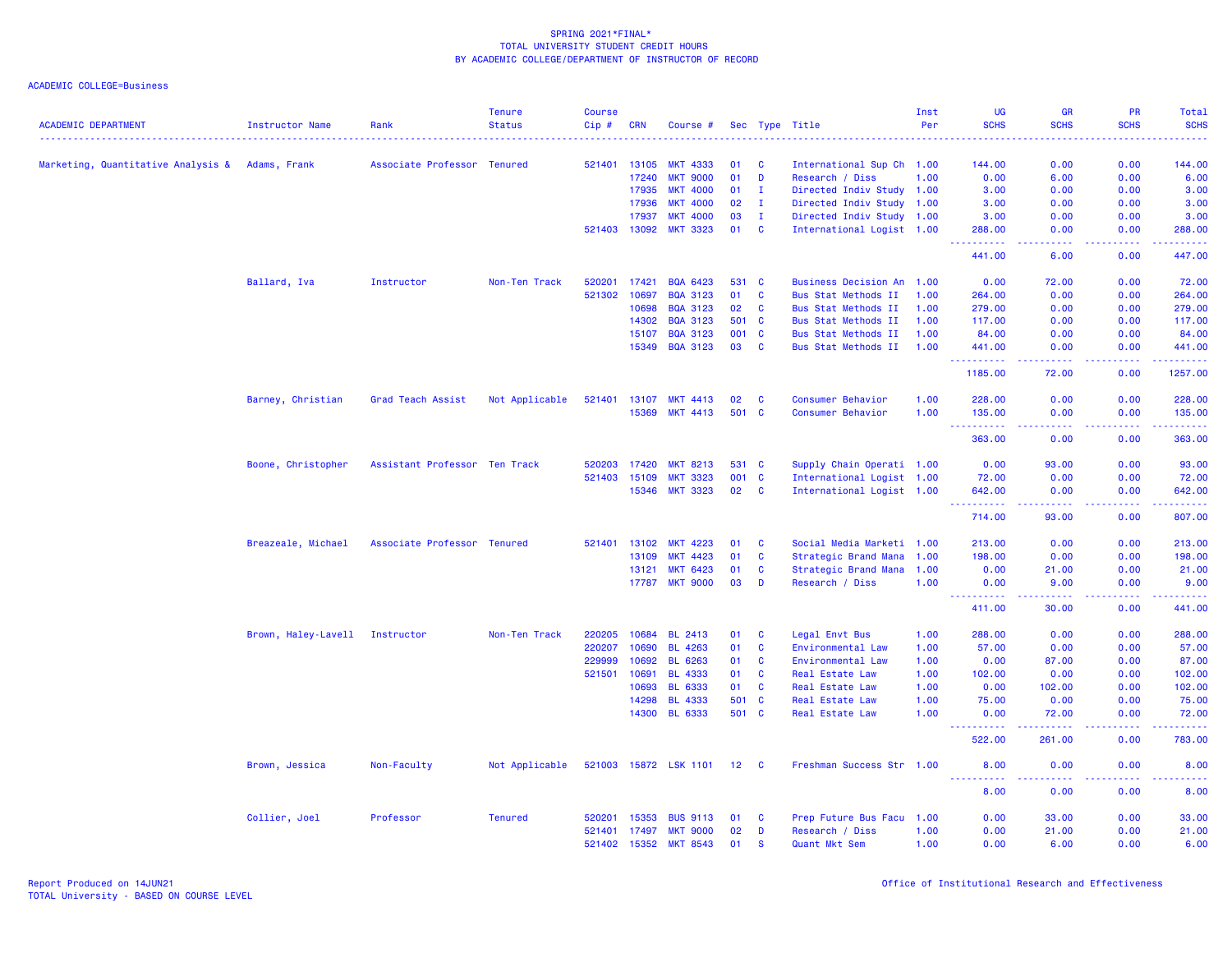| ACADEMIC COLLEGE=Business |  |  |
|---------------------------|--|--|
|---------------------------|--|--|

| <b>ACADEMIC DEPARTMENT</b>         | <b>Instructor Name</b> | Rank                          | <b>Tenure</b><br><b>Status</b> | Course<br>Cip# | <b>CRN</b> | Course #              |       |              | Sec Type Title            | Inst<br>Per | <b>UG</b><br><b>SCHS</b> | <b>GR</b><br><b>SCHS</b> | <b>PR</b><br><b>SCHS</b> | Total<br><b>SCHS</b>                                                                                                      |
|------------------------------------|------------------------|-------------------------------|--------------------------------|----------------|------------|-----------------------|-------|--------------|---------------------------|-------------|--------------------------|--------------------------|--------------------------|---------------------------------------------------------------------------------------------------------------------------|
|                                    |                        |                               |                                |                |            |                       |       |              |                           |             | . <u>.</u><br>0.00       | 60.00                    | 0.00                     | 60.00                                                                                                                     |
|                                    |                        |                               |                                |                |            |                       |       |              |                           |             |                          |                          |                          |                                                                                                                           |
| Marketing, Quantitative Analysis & | Cook, Cecelia          | Instructor                    | Non-Ten Track                  | 220205         | 10685      | BL 2413               | 02    | $\mathbf{C}$ | Legal Envt Bus            | 1.00        | 582.00                   | 0.00                     | 0.00                     | 582.00                                                                                                                    |
|                                    |                        |                               |                                |                | 10686      | <b>BL 2413</b>        | 03    | <b>C</b>     | Legal Envt Bus            | 1.00        | 576.00                   | 0.00                     | 0.00                     | 576.00                                                                                                                    |
|                                    |                        |                               |                                |                | 10688      | <b>BL 3223</b>        | 01    | <b>C</b>     | Law Of Comm Trans         | 1.00        | 165.00                   | 0.00                     | 0.00                     | 165.00                                                                                                                    |
|                                    |                        |                               |                                |                | 10689      | <b>BL 3223</b>        | 02    | <b>C</b>     | Law Of Comm Trans         | 1.00        | 159.00                   | 0.00                     | 0.00                     | 159.00                                                                                                                    |
|                                    |                        |                               |                                |                | 15105      | <b>BL 2413</b>        | 001   | $\mathbf{C}$ | Legal Envt Bus            | 1.00        | 54.00                    | 0.00                     | 0.00                     | 54.00                                                                                                                     |
|                                    |                        |                               |                                | 229999         | 17635      | <b>BL 4000</b>        | 02    | $\mathbf{I}$ | Directed Indiv Study      | 1.00        | 3.00<br>.                | 0.00<br>.                | 0.00<br>.                | 3.00<br>لأعام ماعاما                                                                                                      |
|                                    |                        |                               |                                |                |            |                       |       |              |                           |             | 1539.00                  | 0.00                     | 0.00                     | 1539.00                                                                                                                   |
|                                    | Dunlap, Kali           | Non-Faculty                   | Not Applicable                 | 240102 14627   |            | IDS 4111              | 501 C |              | Professional Seminar 1.00 |             | 13.00                    | 0.00                     | 0.00                     | 13.00                                                                                                                     |
|                                    |                        |                               |                                |                |            |                       |       |              |                           |             | 13.00                    | 0.00                     | 0.00                     | 13.00                                                                                                                     |
|                                    | France, Stephen        | Associate Professor Tenured   |                                | 521399         | 15371      | <b>BQA 4413</b>       | 501 C |              | Bus. Forecasting and 1.00 |             | 3.00                     | 0.00                     | 0.00                     | 3.00                                                                                                                      |
|                                    |                        |                               |                                |                | 15372      | <b>BQA 6413</b>       | 501 C |              | Bus. Forecasting and 1.00 |             | 0.00                     | 6.00                     | 0.00                     | 6.00                                                                                                                      |
|                                    |                        |                               |                                |                |            |                       |       |              |                           |             | $- - - - - - -$          | د د د د                  | .                        | $\frac{1}{2} \left( \frac{1}{2} \right) \left( \frac{1}{2} \right) \left( \frac{1}{2} \right) \left( \frac{1}{2} \right)$ |
|                                    |                        |                               |                                |                |            |                       |       |              |                           |             | 3.00                     | 6.00                     | 0.00                     | 9.00                                                                                                                      |
|                                    | Graham, Kenneth        | Lecturer                      | Non-Ten Track                  | 521401         | 14742      | <b>MKT 3013</b>       | 501   | $\mathbf{C}$ | Principles Of Mkt         | 1.00        | 252.00                   | 0.00                     | 0.00                     | 252.00                                                                                                                    |
|                                    |                        |                               |                                |                | 15347      | <b>MKT 3013</b>       | 02    | $\mathbf{C}$ | Principles Of Mkt         | 1.00        | 711.00                   | 0.00                     | 0.00                     | 711.00                                                                                                                    |
|                                    |                        |                               |                                |                |            |                       |       |              |                           |             | 963.00                   | 0.00                     | 0.00                     | المستملة<br>963.00                                                                                                        |
|                                    | Hardman, Haley         | Grad Teach Assist             | Not Applicable                 | 521401 13095   |            | <b>MKT 4113</b>       | 01    | $\mathbf{C}$ | Personal Selling          | 1.00        | 210.00                   | 0.00                     | 0.00                     | 210.00                                                                                                                    |
|                                    |                        |                               |                                |                |            |                       |       |              |                           |             | 210.00                   | 0.00                     | 0.00                     | 22222<br>210.00                                                                                                           |
|                                    | Hawkins, Jonathan      | Non-Faculty                   | Not Applicable                 | 240102 14629   |            | IDS 4111              | 503 C |              | Professional Seminar 1.00 |             | 12.00                    | 0.00                     | 0.00                     | 12.00                                                                                                                     |
|                                    |                        |                               |                                |                |            |                       |       |              |                           |             | 12.00                    | 0.00                     | 0.00                     | 12.00                                                                                                                     |
|                                    | Hazen, Benjamin        | Non-Employee                  | Not Applicable                 |                |            | 520203 14748 MKT 8213 | 501 C |              | Supply Chain Operati 1.00 |             | 0.00                     | 96.00                    | 0.00                     | 96.00                                                                                                                     |
|                                    |                        |                               |                                |                |            |                       |       |              |                           |             | 0.00                     | 96.00                    | 0.00                     | 96.00                                                                                                                     |
|                                    | Hill, William          | Professor                     | <b>Tenured</b>                 | 510701         | 14173      | <b>HCA 4443</b>       | 201 E |              | Healthcare Internshi 1.00 |             | 12.00                    | 0.00                     | 0.00                     | 12.00                                                                                                                     |
|                                    |                        |                               |                                | 520201         | 14057      | <b>BQA 6423</b>       | 201   | $\mathbf{C}$ | Business Decision An 1.00 |             | 0.00                     | 57.00                    | 0.00                     | 57.00                                                                                                                     |
|                                    |                        |                               |                                |                |            |                       |       |              |                           |             | 2.2.2.2.2.2<br>12.00     | .<br>57.00               | الداعات عاد<br>0.00      | .<br>69.00                                                                                                                |
|                                    |                        |                               |                                |                |            |                       |       |              |                           |             |                          |                          |                          |                                                                                                                           |
|                                    | Hu, Bingyan            | Assistant Professor Ten Track |                                | 521402 13110   |            | <b>MKT 4533</b>       | 01    | $\mathbf{C}$ | Marketing Research        | 1.00        | 99.00                    | 0.00                     | 0.00                     | 99.00                                                                                                                     |
|                                    |                        |                               |                                |                | 13111      | <b>MKT 4533</b>       | 02    | <b>C</b>     | Marketing Research        | 1.00        | 69.00                    | 0.00                     | 0.00                     | 69.00                                                                                                                     |
|                                    |                        |                               |                                |                |            |                       |       |              |                           |             | 168.00                   | 0.00                     | 0.00                     | $\omega$ is $\omega$ in<br>168.00                                                                                         |
|                                    | Kazandjian, Brett      | Grad Teach Assist             | Not Applicable                 | 521403 14743   |            | <b>MKT 3323</b>       | 501 C |              | International Logist 1.00 |             | 144.00                   | 0.00                     | 0.00                     | 144.00                                                                                                                    |
|                                    |                        |                               |                                |                |            |                       |       |              |                           |             |                          | .                        | .                        | .                                                                                                                         |
|                                    |                        |                               |                                |                |            |                       |       |              |                           |             | 144.00                   | 0.00                     | 0.00                     | 144.00                                                                                                                    |
|                                    | Landers, Vincent       | Assistant Professor Ten Track |                                | 521401         | 13106      | <b>MKT 4413</b>       | 01    | C            | Consumer Behavior         | 1.00        | 285.00                   | 0.00                     | 0.00                     | 285.00                                                                                                                    |
|                                    |                        |                               |                                | 521803 13090   |            | <b>MKT 3213</b>       | 01    | C            | Retailing                 | 1.00        | 207.00                   | 0.00                     | 0.00                     | 207.00                                                                                                                    |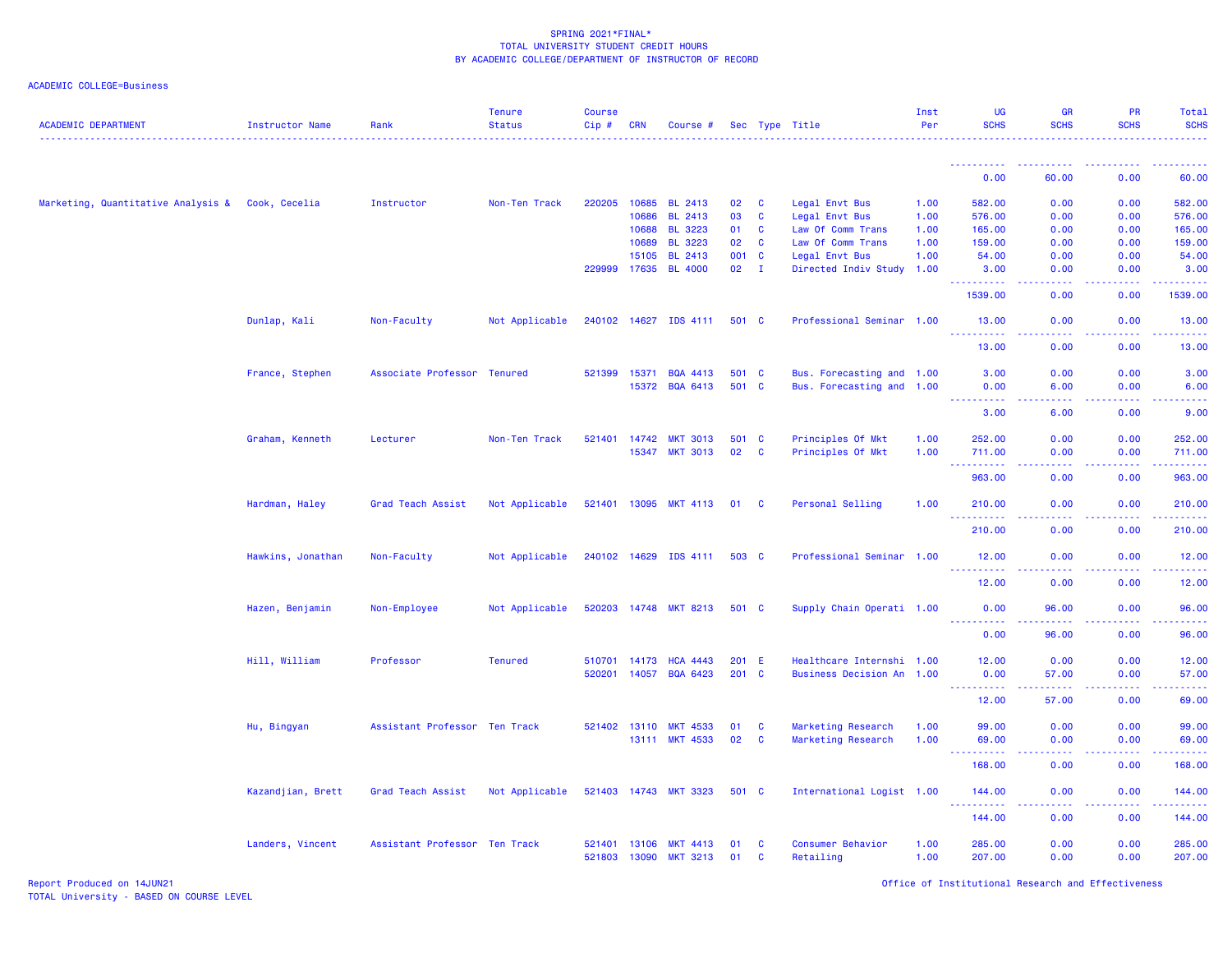# ACADEMIC COLLEGE=Business

| <b>ACADEMIC DEPARTMENT</b>                     | <b>Instructor Name</b> | Rank                        | <b>Tenure</b><br><b>Status</b> | <b>Course</b><br>Cip# | <b>CRN</b>   | Course #              |               |              | Sec Type Title            | Inst<br>Per | UG<br><b>SCHS</b>                                                                                                                                              | <b>GR</b><br><b>SCHS</b>       | PR<br><b>SCHS</b>                   | Total<br><b>SCHS</b>                                                                                                            |
|------------------------------------------------|------------------------|-----------------------------|--------------------------------|-----------------------|--------------|-----------------------|---------------|--------------|---------------------------|-------------|----------------------------------------------------------------------------------------------------------------------------------------------------------------|--------------------------------|-------------------------------------|---------------------------------------------------------------------------------------------------------------------------------|
|                                                |                        |                             |                                |                       |              |                       |               |              |                           |             | ----------                                                                                                                                                     |                                | -----                               | 22222<br>------                                                                                                                 |
|                                                |                        |                             |                                |                       |              |                       |               |              |                           |             | 492.00                                                                                                                                                         | 0.00                           | 0.00                                | 492.00                                                                                                                          |
| Marketing, Quantitative Analysis & Lueg, Jason |                        | Professor                   | <b>Tenured</b>                 |                       | 521401 13115 | <b>MKT 4813</b>       | 01            | <b>C</b>     | Marketing-Mgt             | 1.00        | 387.00                                                                                                                                                         | 0.00                           | 0.00                                | 387.00                                                                                                                          |
|                                                |                        |                             |                                |                       | 13120        | <b>MKT 6313</b>       | 01            | <b>C</b>     | Physical Distributio 1.00 |             | 0.00                                                                                                                                                           | 24.00                          | 0.00                                | 24.00                                                                                                                           |
|                                                |                        |                             |                                |                       | 521801 13103 | <b>MKT 4313</b>       | 01            | <b>C</b>     | Physical Distrib Mgt 1.00 |             | 174.00<br>$\frac{1}{2} \left( \frac{1}{2} \right) \left( \frac{1}{2} \right) \left( \frac{1}{2} \right) \left( \frac{1}{2} \right) \left( \frac{1}{2} \right)$ | 0.00<br>-----                  | 0.00<br>.                           | 174.00<br>.                                                                                                                     |
|                                                |                        |                             |                                |                       |              |                       |               |              |                           |             | 561.00                                                                                                                                                         | 24.00                          | 0.00                                | 585.00                                                                                                                          |
|                                                | Lueg, Nicole           | Professor                   | <b>Tenured</b>                 |                       | 521302 17857 | <b>MGT 7000</b>       | $01 \qquad I$ |              | Directed Indiv Study 1.00 |             | 0.00                                                                                                                                                           | 6.00                           | 0.00                                | 6.00                                                                                                                            |
|                                                |                        |                             |                                |                       | 17858        | <b>MGT 7000</b>       | 02            | $\mathbf{I}$ | Directed Indiv Study 1.00 |             | 0.00                                                                                                                                                           | 3.00                           | 0.00                                | 3.00                                                                                                                            |
|                                                |                        |                             |                                |                       | 17859        | <b>MGT 7000</b>       | 03            | $\mathbf{I}$ | Directed Indiv Study 1.00 |             | 0.00<br>والمالمات<br>22222                                                                                                                                     | 3.00<br>$\omega$ is $\omega$ . | 0.00                                | 3.00                                                                                                                            |
|                                                |                        |                             |                                |                       |              |                       |               |              |                           |             | 0.00                                                                                                                                                           | 12.00                          | 0.00                                | 12.00                                                                                                                           |
|                                                | Mallette, Stephanie    | Instructor                  | Non-Ten Track                  | 220205                | 14296        | <b>BL 2413</b>        | 501 C         |              | Legal Envt Bus            | 1.00        | 129.00                                                                                                                                                         | 0.00                           | 0.00                                | 129.00                                                                                                                          |
|                                                |                        |                             |                                |                       | 14297        | <b>BL 4243</b>        | 501 C         |              | Entrepreneur Law          | 1.00        | 36.00                                                                                                                                                          | 0.00                           | 0.00                                | 36.00                                                                                                                           |
|                                                |                        |                             |                                |                       | 14299        | <b>BL 6243</b>        | 501           | $\mathbf{C}$ | Entrepreneur Law          | 1.00        | 0.00                                                                                                                                                           | 27.00                          | 0.00                                | 27.00                                                                                                                           |
|                                                |                        |                             |                                | 229999                | 14301        | <b>BL 8113</b>        | 501 C         |              | Law Ethics Disp Res       | 1.00        | 0.00                                                                                                                                                           | 93.00                          | 0.00                                | 93.00                                                                                                                           |
|                                                |                        |                             |                                |                       |              |                       |               |              |                           |             | 165.00                                                                                                                                                         | 120.00                         | 0.00                                | 285.00                                                                                                                          |
|                                                | Meredith, Kavitha      | Grad Teach Assist           | Not Applicable                 |                       |              | 521402 13112 MKT 4533 | 03            | <b>C</b>     | Marketing Research        | 1.00        | 159.00<br><u>.</u>                                                                                                                                             | 0.00<br>$- - -$                | 0.00                                | 159.00<br>$\begin{array}{cccccccccc} \bullet & \bullet & \bullet & \bullet & \bullet & \bullet & \bullet & \bullet \end{array}$ |
|                                                |                        |                             |                                |                       |              |                       |               |              |                           |             | 159.00                                                                                                                                                         | 0.00                           | 0.00                                | 159.00                                                                                                                          |
|                                                | Moore, Melissa         | Professor                   | <b>Tenured</b>                 |                       | 521401 13088 | <b>MKT 3013</b>       | 01            | <b>C</b>     | Principles Of Mkt         | 1.00        | 414.00                                                                                                                                                         | 0.00                           | 0.00                                | 414.00                                                                                                                          |
|                                                |                        |                             |                                |                       |              |                       |               |              |                           |             | 414.00                                                                                                                                                         | 0.00                           | 0.00                                | 414.00                                                                                                                          |
|                                                | Moore, Robert          | Professor                   | <b>Tenured</b>                 |                       | 521401 13100 | <b>MKT 4213</b>       | 01            | <b>C</b>     | Internet Marketing        | 1.00        | 105.00                                                                                                                                                         | 0.00                           | 0.00                                | 105.00                                                                                                                          |
|                                                |                        |                             |                                |                       | 13101        | <b>MKT 4213</b>       | 02            | $\mathbf{C}$ | Internet Marketing        | 1.00        | 90.00                                                                                                                                                          | 0.00                           | 0.00                                | 90.00                                                                                                                           |
|                                                |                        |                             |                                |                       | 13119        | <b>MKT 6213</b>       | 02            | $\mathbf{C}$ | Internet Marketing        | 1.00        | 0.00                                                                                                                                                           | 6.00                           | 0.00                                | 6.00                                                                                                                            |
|                                                |                        |                             |                                |                       | 15108        | <b>MKT 3013</b>       | 001 C         |              | Principles Of Mkt         | 1.00        | 81.00<br>$\omega$ in<br>.                                                                                                                                      | 0.00<br>والمالمات              | 0.00<br>بالاناب                     | 81.00<br>.                                                                                                                      |
|                                                |                        |                             |                                |                       |              |                       |               |              |                           |             | 276.00                                                                                                                                                         | 6.00                           | 0.00                                | 282.00                                                                                                                          |
|                                                | Pompelia, Anthony      | Lecturer                    | Non-Ten Track                  | 521401 15827          |              | <b>MKT 4423</b>       | 501 C         |              | Strategic Brand Mana 1.00 |             | 93.00                                                                                                                                                          | 0.00                           | 0.00                                | 93.00                                                                                                                           |
|                                                |                        |                             |                                | 521803                | 15819        | <b>MKT 3213</b>       | 201 C         |              | Retailing                 | 1.00        | 36.00<br>$\sim$ $\sim$ $\sim$ .<br><b><i><u><u>AAAAA</u></u></i></b>                                                                                           | 0.00<br>.                      | 0.00<br>. <b>.</b>                  | 36.00<br>.                                                                                                                      |
|                                                |                        |                             |                                |                       |              |                       |               |              |                           |             | 129.00                                                                                                                                                         | 0.00                           | 0.00                                | 129.00                                                                                                                          |
|                                                | Qu, Yingge             | Associate Professor Tenured |                                | 521401                | 14212        | <b>MKT 3013</b>       | 201           | $\mathbf{C}$ | Principles Of Mkt         | 1.00        | 39.00                                                                                                                                                          | 0.00                           | 0.00                                | 39.00                                                                                                                           |
|                                                |                        |                             |                                |                       | 14219        | <b>MKT 4423</b>       | 201 C         |              | Strategic Brand Mana 1.00 |             | 30.00                                                                                                                                                          | 0.00                           | 0.00                                | 30.00                                                                                                                           |
|                                                |                        |                             |                                |                       |              | 14222 MKT 6423        | $201$ C       |              | Strategic Brand Mana 1.00 |             | 0.00<br>.                                                                                                                                                      | 27.00<br>.                     | 0.00<br>.                           | 27.00<br>المتمام المنا                                                                                                          |
|                                                |                        |                             |                                |                       |              |                       |               |              |                           |             | 69.00                                                                                                                                                          | 27.00                          | 0.00                                | 96.00                                                                                                                           |
|                                                | Scott, Adam            | Non-Faculty                 | Not Applicable                 |                       | 521401 13086 | <b>MKT 2243</b>       | 01            | <b>C</b>     | PGA Golf Facility Mg 1.00 |             | 42.00                                                                                                                                                          | 0.00                           | 0.00<br>$\sim$ $\sim$ $\sim$ $\sim$ | 42.00                                                                                                                           |
|                                                |                        |                             |                                |                       |              |                       |               |              |                           |             | 42.00                                                                                                                                                          | .<br>0.00                      | 0.00                                | .<br>42.00                                                                                                                      |
|                                                | Scott, Erika           | Non-Faculty                 | Not Applicable                 | 521401                | 15351        | <b>MKT 2233</b>       | 01            | <b>C</b>     | Intermediate Golf In 1.00 |             | 30.00                                                                                                                                                          | 0.00                           | 0.00                                | 30.00                                                                                                                           |
|                                                |                        |                             |                                | 529999                | 13085        | <b>MKT 2223</b>       | 01            | $\mathbf{C}$ | Intro to Golf Instru 1.00 |             | 36.00                                                                                                                                                          | 0.00                           | 0.00                                | 36.00                                                                                                                           |

Report Produced on 14JUN21 Office of Institutional Research and Effectiveness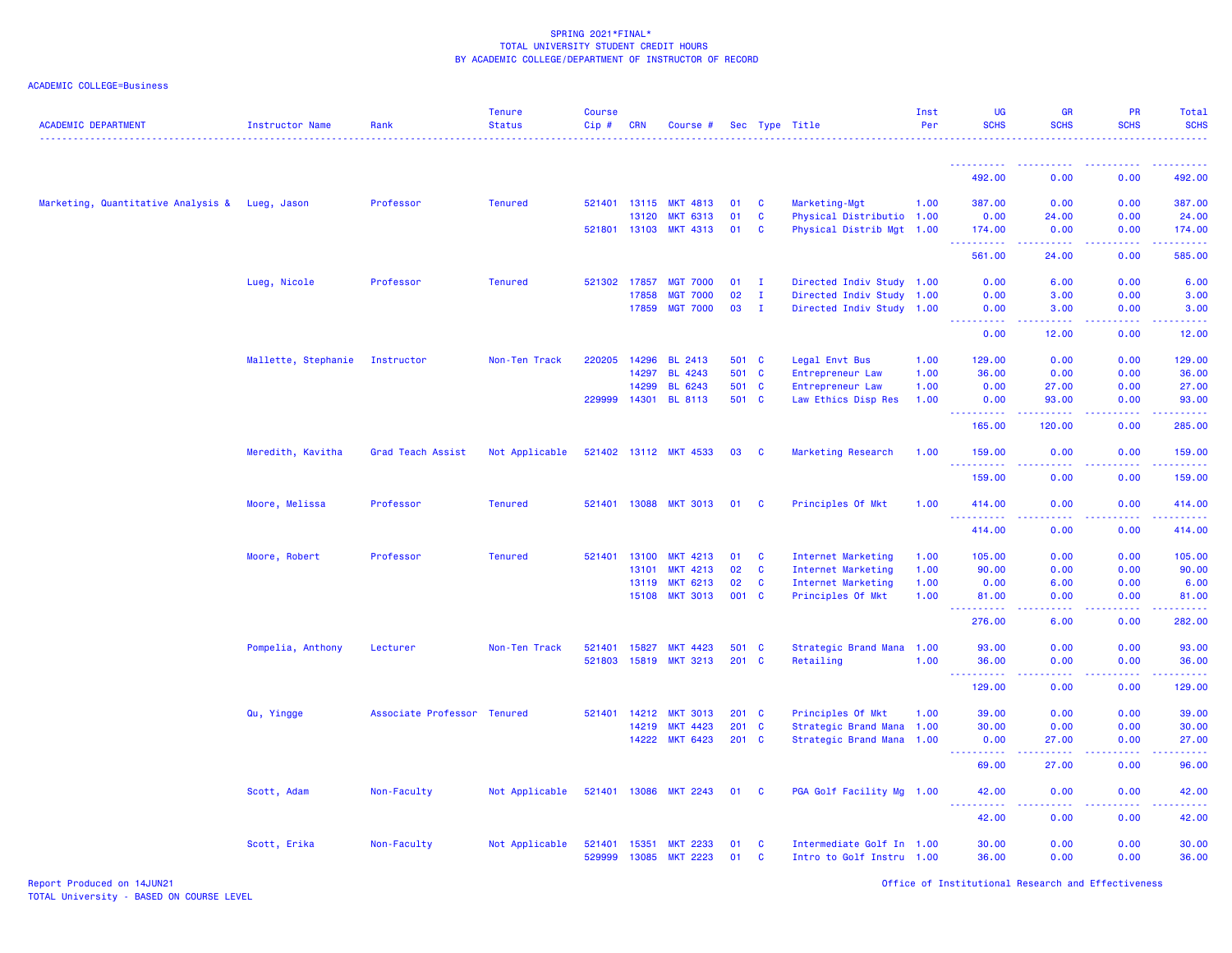| <b>ACADEMIC DEPARTMENT</b>                                                  | Instructor Name | Rank                          | <b>Tenure</b><br><b>Status</b> | <b>Course</b><br>Cip# | <b>CRN</b> | Course #              |       |          | Sec Type Title            | Inst<br>Per | <b>UG</b><br><b>SCHS</b> | <b>GR</b><br><b>SCHS</b>                                                                                                          | <b>PR</b><br><b>SCHS</b>                                                                                                | Total<br><b>SCHS</b>                                                                                                                                                                                                                                                                                                                                                                                                                                                                   |
|-----------------------------------------------------------------------------|-----------------|-------------------------------|--------------------------------|-----------------------|------------|-----------------------|-------|----------|---------------------------|-------------|--------------------------|-----------------------------------------------------------------------------------------------------------------------------------|-------------------------------------------------------------------------------------------------------------------------|----------------------------------------------------------------------------------------------------------------------------------------------------------------------------------------------------------------------------------------------------------------------------------------------------------------------------------------------------------------------------------------------------------------------------------------------------------------------------------------|
|                                                                             |                 |                               |                                |                       |            |                       |       |          |                           |             |                          |                                                                                                                                   |                                                                                                                         |                                                                                                                                                                                                                                                                                                                                                                                                                                                                                        |
|                                                                             |                 |                               |                                |                       |            |                       |       |          |                           |             | 66.00                    | $\frac{1}{2} \left( \frac{1}{2} \right) \left( \frac{1}{2} \right) \left( \frac{1}{2} \right) \left( \frac{1}{2} \right)$<br>0.00 | 0.00                                                                                                                    | .<br>66.00                                                                                                                                                                                                                                                                                                                                                                                                                                                                             |
| Marketing, Quantitative Analysis &                                          | Shanahan, Kevin | Professor                     | <b>Tenured</b>                 | 521401                | 13098      | <b>MKT 4123</b>       | 01    | <b>C</b> | Advertising               | 1.00        | 183.00                   | 0.00                                                                                                                              | 0.00                                                                                                                    | 183.00                                                                                                                                                                                                                                                                                                                                                                                                                                                                                 |
|                                                                             |                 |                               |                                |                       | 14747      | <b>MKT 8153</b>       | 501 C |          | Strategic Marketing       | 1.00        | 0.00                     | 141.00                                                                                                                            | 0.00                                                                                                                    | 141.00                                                                                                                                                                                                                                                                                                                                                                                                                                                                                 |
|                                                                             |                 |                               |                                |                       | 15095      | <b>MKT 8153</b>       | 551 C |          | Strategic Marketing       | 1.00        | 0.00                     | 117.00                                                                                                                            | 0.00                                                                                                                    | 117.00                                                                                                                                                                                                                                                                                                                                                                                                                                                                                 |
|                                                                             |                 |                               |                                |                       |            |                       |       |          |                           |             | -----------<br>183.00    | .<br>258.00                                                                                                                       | المتمام مناسب<br>$\frac{1}{2} \left( \frac{1}{2} \right) \left( \frac{1}{2} \right) \left( \frac{1}{2} \right)$<br>0.00 | . <b>.</b> .<br>441.00                                                                                                                                                                                                                                                                                                                                                                                                                                                                 |
|                                                                             | Walton, Laura   | Instructor                    | Non-Ten Track                  | 521401                | 13093      | <b>MKT 3513</b>       | 01    | -E       | Marketing Internship 1.00 |             | 12.00                    | 0.00                                                                                                                              | 0.00                                                                                                                    | 12.00                                                                                                                                                                                                                                                                                                                                                                                                                                                                                  |
|                                                                             |                 |                               |                                |                       | 14746      | <b>MKT 6143</b>       | 501 C |          | Sales Management          | 1.00        | 0.00                     | 33.00                                                                                                                             | 0.00                                                                                                                    | 33.00                                                                                                                                                                                                                                                                                                                                                                                                                                                                                  |
|                                                                             |                 |                               |                                |                       | 15368      | <b>MKT 4113</b>       | 501 C |          | Personal Selling          | 1.00        | 138.00                   | 0.00                                                                                                                              | 0.00                                                                                                                    | 138.00                                                                                                                                                                                                                                                                                                                                                                                                                                                                                 |
|                                                                             |                 |                               |                                | 521803                | 16367      | <b>MKT 3213</b>       | 501 C |          | Retailing                 | 1.00        | 102.00                   | 0.00                                                                                                                              | 0.00                                                                                                                    | 102.00                                                                                                                                                                                                                                                                                                                                                                                                                                                                                 |
|                                                                             |                 |                               |                                |                       | 17275      | <b>MKT 3213</b>       | 02 C  |          | Retailing                 | 1.00        | 204.00<br>----------     | 0.00<br>$\frac{1}{2} \left( \frac{1}{2} \right) \left( \frac{1}{2} \right) \left( \frac{1}{2} \right) \left( \frac{1}{2} \right)$ | 0.00<br>.                                                                                                               | 204.00                                                                                                                                                                                                                                                                                                                                                                                                                                                                                 |
|                                                                             |                 |                               |                                |                       |            |                       |       |          |                           |             | 456.00                   | 33.00                                                                                                                             | 0.00                                                                                                                    | 489.00                                                                                                                                                                                                                                                                                                                                                                                                                                                                                 |
|                                                                             | Wen, Jutong     | Grad Teach Assist             | Not Applicable                 |                       |            | 521403 13094 MKT 3933 | 01    | <b>C</b> | International Mkt         | 1.00        | 180.00                   | 0.00                                                                                                                              | 0.00                                                                                                                    | 180.00                                                                                                                                                                                                                                                                                                                                                                                                                                                                                 |
|                                                                             |                 |                               |                                |                       |            |                       |       |          |                           |             | <b>.</b> .<br>180.00     | $\sim$ $\sim$ $\sim$ $\sim$<br>$\omega_{\rm{eff}}$ and $\omega_{\rm{eff}}$<br>0.00                                                | . <b>.</b><br>$\sim$ $\sim$ $\sim$<br>0.00                                                                              | .<br>180.00                                                                                                                                                                                                                                                                                                                                                                                                                                                                            |
|                                                                             | Zhuo, Yueran    | Assistant Professor Ten Track |                                | 520201                | 10699      | <b>BQA 4423</b>       | 01    | <b>C</b> | Business Decision An 1.00 |             | 45.00                    | 0.00                                                                                                                              | 0.00                                                                                                                    | 45.00                                                                                                                                                                                                                                                                                                                                                                                                                                                                                  |
|                                                                             |                 |                               |                                |                       | 10700      | <b>BQA 6423</b>       | 01    | <b>C</b> | Business Decision An 1.00 |             | 0.00                     | 78.00                                                                                                                             | 0.00                                                                                                                    | 78.00                                                                                                                                                                                                                                                                                                                                                                                                                                                                                  |
|                                                                             |                 |                               |                                |                       | 14304      | <b>BQA 6423</b>       | 501 C |          | Business Decision An 1.00 |             | 0.00                     | 111.00                                                                                                                            | 0.00                                                                                                                    | 111.00                                                                                                                                                                                                                                                                                                                                                                                                                                                                                 |
|                                                                             |                 |                               |                                | 521302                | 15096      | <b>BQA 8443</b>       | 551 C |          | Stat Analy Bus Dec        | 1.00        | 0.00                     | 75.00                                                                                                                             | 0.00                                                                                                                    | 75.00                                                                                                                                                                                                                                                                                                                                                                                                                                                                                  |
|                                                                             |                 |                               |                                |                       | 16232      | <b>BQA 8443</b>       | 501 C |          | Stat Analy Bus Dec        | 1.00        | 0.00<br>-----------      | 135.00<br>.                                                                                                                       | 0.00<br>-----<br>.                                                                                                      | 135.00<br>$\frac{1}{2} \left( \frac{1}{2} \right) \left( \frac{1}{2} \right) \left( \frac{1}{2} \right) \left( \frac{1}{2} \right) \left( \frac{1}{2} \right) \left( \frac{1}{2} \right)$                                                                                                                                                                                                                                                                                              |
|                                                                             |                 |                               |                                |                       |            |                       |       |          |                           |             | 45.00                    | 399.00                                                                                                                            | 0.00                                                                                                                    | 444.00                                                                                                                                                                                                                                                                                                                                                                                                                                                                                 |
|                                                                             | Zimber, Carla   | Non-Faculty                   | Not Applicable                 |                       |            | 360118 11407 DSS 0413 | 01 C  |          | Basic Writing/Litera 1.00 |             | 18.00                    | 0.00                                                                                                                              | 0.00                                                                                                                    | 18.00                                                                                                                                                                                                                                                                                                                                                                                                                                                                                  |
|                                                                             |                 |                               |                                |                       |            |                       |       |          |                           |             | ----------<br>18.00      | $\frac{1}{2} \left( \frac{1}{2} \right) \left( \frac{1}{2} \right) \left( \frac{1}{2} \right)$<br>0.00                            | 0.00                                                                                                                    | 18.00                                                                                                                                                                                                                                                                                                                                                                                                                                                                                  |
| ======================================                                      |                 |                               |                                |                       |            |                       |       |          |                           |             | ==========               | -----------                                                                                                                       | -----------                                                                                                             | $\begin{array}{cccccccccc} \multicolumn{2}{c}{} & \multicolumn{2}{c}{} & \multicolumn{2}{c}{} & \multicolumn{2}{c}{} & \multicolumn{2}{c}{} & \multicolumn{2}{c}{} & \multicolumn{2}{c}{} & \multicolumn{2}{c}{} & \multicolumn{2}{c}{} & \multicolumn{2}{c}{} & \multicolumn{2}{c}{} & \multicolumn{2}{c}{} & \multicolumn{2}{c}{} & \multicolumn{2}{c}{} & \multicolumn{2}{c}{} & \multicolumn{2}{c}{} & \multicolumn{2}{c}{} & \multicolumn{2}{c}{} & \multicolumn{2}{c}{} & \mult$ |
| Marketing, Quantitative Analysis &<br>===================================== |                 |                               |                                |                       |            |                       |       |          |                           |             | 9963.00<br>==========    | 1560.00                                                                                                                           | 0.00<br>======================                                                                                          | 11523.00<br>-==========                                                                                                                                                                                                                                                                                                                                                                                                                                                                |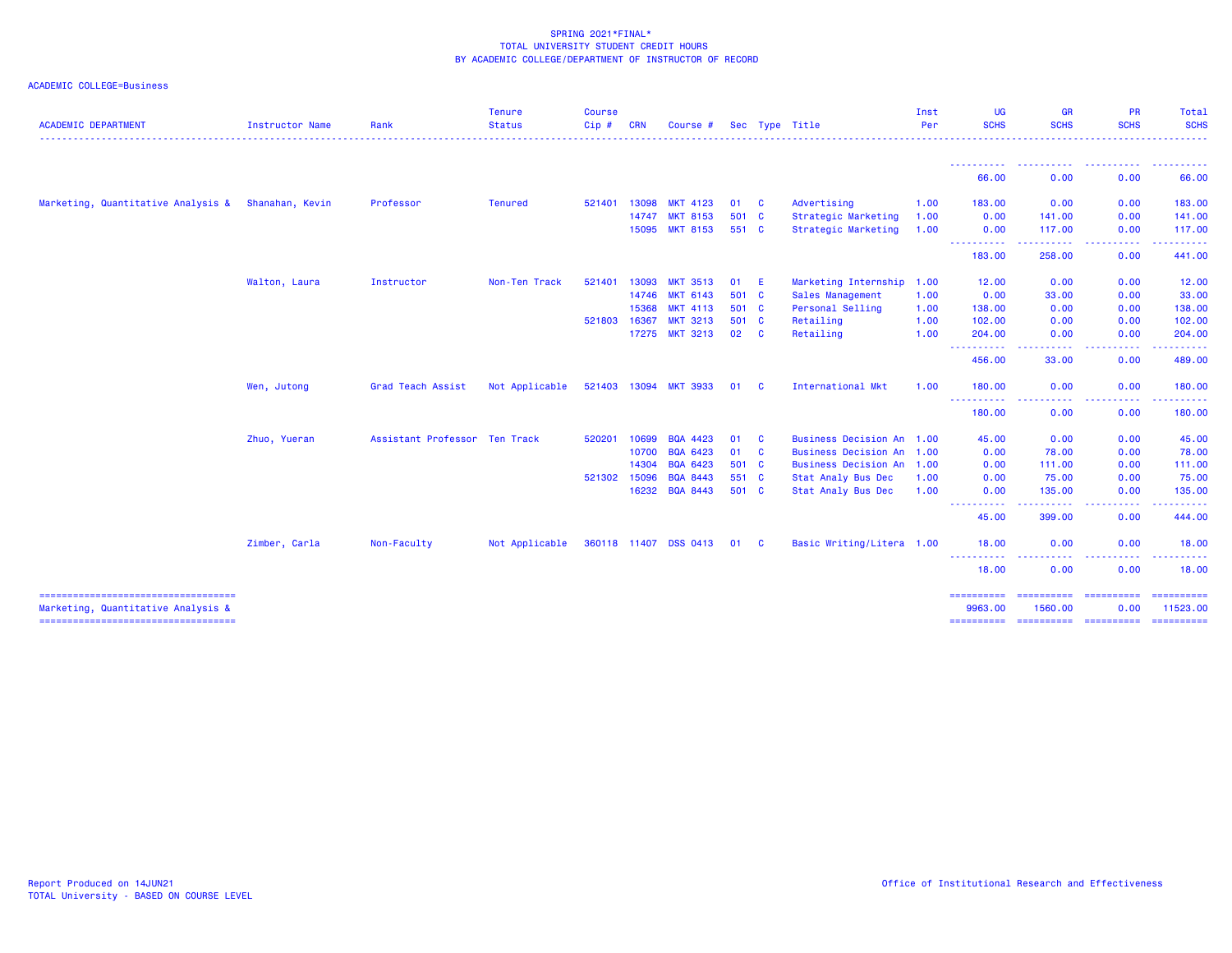| Counseling, Educational Psychology,<br>422707<br><b>PSY 3623</b><br>501 C<br>0.00<br>0.00<br>144.00<br>Abernathy, Larry<br>Research Assoc Prof Non-Ten Track<br>14784<br>Social Psychology<br>1.00<br>144.00<br>422806<br>11932<br>EPY 2513<br>01<br><b>C</b><br>Human Growth & Devel 1.00<br>315.00<br>0.00<br>0.00<br>315.00<br>14926<br>EPY 2513<br>001<br>Human Growth & Devel<br>0.00<br>0.00<br>45.00<br><b>C</b><br>1.00<br>45.00<br>422807 11944<br>EPY 3543<br>01<br><b>C</b><br>Psych Of Adoles<br>0.00<br>0.00<br>120.00<br>1.00<br>120.00<br>2.2.2.2.2.2<br>$\frac{1}{2} \left( \frac{1}{2} \right) \left( \frac{1}{2} \right) \left( \frac{1}{2} \right)$<br>.<br>$\sim$ $\sim$ $\sim$<br>624.00<br>0.00<br>0.00<br>624.00<br>69.00<br>Akins, Ericka<br>Lecturer<br>Non-Ten Track<br>301101 11119<br>COE 4713<br>01<br>C<br>Issues In Aging<br>1.00<br>69.00<br>0.00<br>0.00<br>C<br>Issues In Aging<br>27.00<br>0.00<br>11120<br>COE 6713<br>01<br>1.00<br>0.00<br>27.00<br>422803 11115<br>COE 4023<br>01<br>C<br>Intro To Counseling<br>1.00<br>96.00<br>0.00<br>0.00<br>96.00<br>$\frac{1}{2} \left( \frac{1}{2} \right) \left( \frac{1}{2} \right) \left( \frac{1}{2} \right) \left( \frac{1}{2} \right)$<br>.<br><b><i><u><u> - - - -</u></u></i></b><br>.<br>$\sim$ $\sim$ $\sim$<br>165.00<br>27.00<br>0.00<br>192.00<br>Bailey, Cory<br>Not Applicable<br>039999<br>Amb. Leadership Deve 1.00<br>Non-Faculty<br>10776 CFR 1011<br>01<br><b>C</b><br>12.00<br>0.00<br>0.00<br>12.00<br>222222<br>.<br>.<br>.<br>12.00<br>0.00<br>0.00<br>12.00<br>Ball, Kimberly<br>EPY 4214<br>Ed & Psy Statistics<br>0.00<br>136.00<br>Lecturer<br>Non-Ten Track<br>130603<br>11946<br>01<br>C<br>1.00<br>136.00<br>0.00<br>02<br>К<br>Ed & Psy Statistics<br>0.00<br>0.00<br>0.00<br>0.00<br>11947<br>EPY 4214<br>1.00<br>EPY 4214<br>03<br>Ed & Psy Statistics<br>0.00<br>0.00<br>0.00<br>0.00<br>11948<br>К<br>1.00<br>0.00<br>231302 11594<br><b>EDF 3413</b><br>02<br>B<br>Writing For Thinking<br>1.00<br>75.00<br>0.00<br>75.00<br>EDF 3413<br>11595<br>03<br>В<br>Writing For Thinking<br>0.00<br>0.00<br>75.00<br>1.00<br>75.00<br>.<br>د د د د<br>.<br>.<br>286.00<br>0.00<br>0.00<br>286.00<br>Bates-Brantley, Kayl Assistant Professor Ten Track<br>11961<br>C<br>Acad Assess & Interv 1.00<br>0.00<br>12.00<br>0.00<br>12.00<br>130604<br><b>EPY 8773</b><br>01<br>422801<br>11959<br><b>EPY 8493</b><br>01<br>C<br>Soc-Emotional & Beh<br>1.00<br>0.00<br>18.00<br>0.00<br>18.00<br>429999<br>11963<br><b>EPY 8790</b><br>01<br>School Psy Practicum 0.10<br>0.00<br>Е<br>0.00<br>1.80<br>1.80<br><u>.</u><br>$\frac{1}{2} \left( \frac{1}{2} \right) \left( \frac{1}{2} \right) \left( \frac{1}{2} \right) \left( \frac{1}{2} \right) \left( \frac{1}{2} \right)$<br>.<br>.<br>0.00<br>0.00<br>31.80<br>31.80<br>Single Subject Desig 1.00<br>Borgen, John<br>Assistant Professor Ten Track<br>422805<br>15364<br><b>EPY 9443</b><br>501 C<br>0.00<br>33.00<br>0.00<br>33.00<br>01<br>15727<br><b>EPY 9443</b><br>C<br>Single Subject Desig 1.00<br>0.00<br>21.00<br>0.00<br>21.00<br>المتمامين<br>$\frac{1}{2} \left( \frac{1}{2} \right) \left( \frac{1}{2} \right) \left( \frac{1}{2} \right) \left( \frac{1}{2} \right) \left( \frac{1}{2} \right)$<br>.<br>.<br>0.00<br>54.00<br>0.00<br>54.00<br>350103 11987 EXL 0190<br>Experiential Learnin 1.00<br>6.00<br>0.00<br>0.00<br>6.00<br>Boyles, Caragh<br>Non-Faculty<br>Not Applicable<br>03<br>-E<br><u>.</u><br>$\omega$ $\omega$ $\omega$ $\omega$<br>.<br><u>.</u> .<br>6.00<br>0.00<br>0.00<br>6.00<br>521003 15868<br><b>LSK 1101</b><br>Coffman, Kaitlin<br>Non-Faculty<br>Not Applicable<br>08<br>C<br>Freshman Success Str 1.00<br>6.00<br>0.00<br>0.00<br>6.00<br>والمسامين<br>-----<br>.<br>$\frac{1}{2} \left( \frac{1}{2} \right) \left( \frac{1}{2} \right) \left( \frac{1}{2} \right) \left( \frac{1}{2} \right)$<br>6.00<br>0.00<br>0.00<br>6.00<br>130301<br>College Success II<br>0.00<br>0.00<br>Dillard, Stacy<br>Non-Faculty<br>Not Applicable<br>12830<br><b>LSK 1141</b><br>04<br><b>C</b><br>1.00<br>11.00<br>11.00<br>12832<br><b>LSK 1141</b><br>06<br>C<br>College Success II<br>8.00<br>0.00<br>0.00<br>1.00<br>8.00<br>15876<br><b>LSK 1101</b><br>16<br><b>C</b><br>Freshman Success Str 1.00<br>0.00<br>5.00<br>521003<br>5.00<br>0.00<br>$\omega$ is a $\omega$<br>وبالأباد<br>24.00<br>0.00<br>24.00<br>0.00<br>Professor<br><b>Tenured</b><br>0.00<br>48.00<br>Dooley, Kathy<br>131101<br>11130<br><b>COE 8730</b><br>02<br>Е<br>Internship-Mental He<br>1.00<br>0.00<br>48.00<br>422801<br>11129<br><b>COE 8633</b><br>01<br>C<br><b>Psychosocial Rehab</b><br>0.00<br>72.00<br>0.00<br>72.00<br>1.00<br>422803<br>16592<br><b>COE 9000</b><br>0.00<br>9.00<br>0.00<br>01<br>D<br>Research / Diss<br>1.00<br>9.00<br>511508 15714<br>COE 8743<br>01<br>C<br>0.00<br>57.00<br>0.00<br>57.00<br>Counseling LGBTQ<br>1.00 | <b>ACADEMIC DEPARTMENT</b> | <b>Instructor Name</b> | Rank | <b>Tenure</b><br><b>Status</b> | <b>Course</b><br>$Cip \#$ | <b>CRN</b> | Course # |  | Sec Type Title | Inst<br>Per | UG<br><b>SCHS</b> | <b>GR</b><br><b>SCHS</b> | <b>PR</b><br><b>SCHS</b> | Total<br><b>SCHS</b> |
|---------------------------------------------------------------------------------------------------------------------------------------------------------------------------------------------------------------------------------------------------------------------------------------------------------------------------------------------------------------------------------------------------------------------------------------------------------------------------------------------------------------------------------------------------------------------------------------------------------------------------------------------------------------------------------------------------------------------------------------------------------------------------------------------------------------------------------------------------------------------------------------------------------------------------------------------------------------------------------------------------------------------------------------------------------------------------------------------------------------------------------------------------------------------------------------------------------------------------------------------------------------------------------------------------------------------------------------------------------------------------------------------------------------------------------------------------------------------------------------------------------------------------------------------------------------------------------------------------------------------------------------------------------------------------------------------------------------------------------------------------------------------------------------------------------------------------------------------------------------------------------------------------------------------------------------------------------------------------------------------------------------------------------------------------------------------------------------------------------------------------------------------------------------------------------------------------------------------------------------------------------------------------------------------------------------------------------------------------------------------------------------------------------------------------------------------------------------------------------------------------------------------------------------------------------------------------------------------------------------------------------------------------------------------------------------------------------------------------------------------------------------------------------------------------------------------------------------------------------------------------------------------------------------------------------------------------------------------------------------------------------------------------------------------------------------------------------------------------------------------------------------------------------------------------------------------------------------------------------------------------------------------------------------------------------------------------------------------------------------------------------------------------------------------------------------------------------------------------------------------------------------------------------------------------------------------------------------------------------------------------------------------------------------------------------------------------------------------------------------------------------------------------------------------------------------------------------------------------------------------------------------------------------------------------------------------------------------------------------------------------------------------------------------------------------------------------------------------------------------------------------------------------------------------------------------------------------------------------------------------------------------------------------------------------------------------------------------------------------------------------------------------------------------------------------------------------------------------------------------------------------------------------------------------------------------------------------------------------------------------------------------------------------------------------------------------------------------------------------------------------------------------------------------------------------------------------------------------------------------------------------------------------------------------------------------|----------------------------|------------------------|------|--------------------------------|---------------------------|------------|----------|--|----------------|-------------|-------------------|--------------------------|--------------------------|----------------------|
|                                                                                                                                                                                                                                                                                                                                                                                                                                                                                                                                                                                                                                                                                                                                                                                                                                                                                                                                                                                                                                                                                                                                                                                                                                                                                                                                                                                                                                                                                                                                                                                                                                                                                                                                                                                                                                                                                                                                                                                                                                                                                                                                                                                                                                                                                                                                                                                                                                                                                                                                                                                                                                                                                                                                                                                                                                                                                                                                                                                                                                                                                                                                                                                                                                                                                                                                                                                                                                                                                                                                                                                                                                                                                                                                                                                                                                                                                                                                                                                                                                                                                                                                                                                                                                                                                                                                                                                                                                                                                                                                                                                                                                                                                                                                                                                                                                                                                                                                       |                            |                        |      |                                |                           |            |          |  |                |             |                   |                          |                          |                      |
|                                                                                                                                                                                                                                                                                                                                                                                                                                                                                                                                                                                                                                                                                                                                                                                                                                                                                                                                                                                                                                                                                                                                                                                                                                                                                                                                                                                                                                                                                                                                                                                                                                                                                                                                                                                                                                                                                                                                                                                                                                                                                                                                                                                                                                                                                                                                                                                                                                                                                                                                                                                                                                                                                                                                                                                                                                                                                                                                                                                                                                                                                                                                                                                                                                                                                                                                                                                                                                                                                                                                                                                                                                                                                                                                                                                                                                                                                                                                                                                                                                                                                                                                                                                                                                                                                                                                                                                                                                                                                                                                                                                                                                                                                                                                                                                                                                                                                                                                       |                            |                        |      |                                |                           |            |          |  |                |             |                   |                          |                          |                      |
|                                                                                                                                                                                                                                                                                                                                                                                                                                                                                                                                                                                                                                                                                                                                                                                                                                                                                                                                                                                                                                                                                                                                                                                                                                                                                                                                                                                                                                                                                                                                                                                                                                                                                                                                                                                                                                                                                                                                                                                                                                                                                                                                                                                                                                                                                                                                                                                                                                                                                                                                                                                                                                                                                                                                                                                                                                                                                                                                                                                                                                                                                                                                                                                                                                                                                                                                                                                                                                                                                                                                                                                                                                                                                                                                                                                                                                                                                                                                                                                                                                                                                                                                                                                                                                                                                                                                                                                                                                                                                                                                                                                                                                                                                                                                                                                                                                                                                                                                       |                            |                        |      |                                |                           |            |          |  |                |             |                   |                          |                          |                      |
|                                                                                                                                                                                                                                                                                                                                                                                                                                                                                                                                                                                                                                                                                                                                                                                                                                                                                                                                                                                                                                                                                                                                                                                                                                                                                                                                                                                                                                                                                                                                                                                                                                                                                                                                                                                                                                                                                                                                                                                                                                                                                                                                                                                                                                                                                                                                                                                                                                                                                                                                                                                                                                                                                                                                                                                                                                                                                                                                                                                                                                                                                                                                                                                                                                                                                                                                                                                                                                                                                                                                                                                                                                                                                                                                                                                                                                                                                                                                                                                                                                                                                                                                                                                                                                                                                                                                                                                                                                                                                                                                                                                                                                                                                                                                                                                                                                                                                                                                       |                            |                        |      |                                |                           |            |          |  |                |             |                   |                          |                          |                      |
|                                                                                                                                                                                                                                                                                                                                                                                                                                                                                                                                                                                                                                                                                                                                                                                                                                                                                                                                                                                                                                                                                                                                                                                                                                                                                                                                                                                                                                                                                                                                                                                                                                                                                                                                                                                                                                                                                                                                                                                                                                                                                                                                                                                                                                                                                                                                                                                                                                                                                                                                                                                                                                                                                                                                                                                                                                                                                                                                                                                                                                                                                                                                                                                                                                                                                                                                                                                                                                                                                                                                                                                                                                                                                                                                                                                                                                                                                                                                                                                                                                                                                                                                                                                                                                                                                                                                                                                                                                                                                                                                                                                                                                                                                                                                                                                                                                                                                                                                       |                            |                        |      |                                |                           |            |          |  |                |             |                   |                          |                          |                      |
|                                                                                                                                                                                                                                                                                                                                                                                                                                                                                                                                                                                                                                                                                                                                                                                                                                                                                                                                                                                                                                                                                                                                                                                                                                                                                                                                                                                                                                                                                                                                                                                                                                                                                                                                                                                                                                                                                                                                                                                                                                                                                                                                                                                                                                                                                                                                                                                                                                                                                                                                                                                                                                                                                                                                                                                                                                                                                                                                                                                                                                                                                                                                                                                                                                                                                                                                                                                                                                                                                                                                                                                                                                                                                                                                                                                                                                                                                                                                                                                                                                                                                                                                                                                                                                                                                                                                                                                                                                                                                                                                                                                                                                                                                                                                                                                                                                                                                                                                       |                            |                        |      |                                |                           |            |          |  |                |             |                   |                          |                          |                      |
|                                                                                                                                                                                                                                                                                                                                                                                                                                                                                                                                                                                                                                                                                                                                                                                                                                                                                                                                                                                                                                                                                                                                                                                                                                                                                                                                                                                                                                                                                                                                                                                                                                                                                                                                                                                                                                                                                                                                                                                                                                                                                                                                                                                                                                                                                                                                                                                                                                                                                                                                                                                                                                                                                                                                                                                                                                                                                                                                                                                                                                                                                                                                                                                                                                                                                                                                                                                                                                                                                                                                                                                                                                                                                                                                                                                                                                                                                                                                                                                                                                                                                                                                                                                                                                                                                                                                                                                                                                                                                                                                                                                                                                                                                                                                                                                                                                                                                                                                       |                            |                        |      |                                |                           |            |          |  |                |             |                   |                          |                          |                      |
|                                                                                                                                                                                                                                                                                                                                                                                                                                                                                                                                                                                                                                                                                                                                                                                                                                                                                                                                                                                                                                                                                                                                                                                                                                                                                                                                                                                                                                                                                                                                                                                                                                                                                                                                                                                                                                                                                                                                                                                                                                                                                                                                                                                                                                                                                                                                                                                                                                                                                                                                                                                                                                                                                                                                                                                                                                                                                                                                                                                                                                                                                                                                                                                                                                                                                                                                                                                                                                                                                                                                                                                                                                                                                                                                                                                                                                                                                                                                                                                                                                                                                                                                                                                                                                                                                                                                                                                                                                                                                                                                                                                                                                                                                                                                                                                                                                                                                                                                       |                            |                        |      |                                |                           |            |          |  |                |             |                   |                          |                          |                      |
|                                                                                                                                                                                                                                                                                                                                                                                                                                                                                                                                                                                                                                                                                                                                                                                                                                                                                                                                                                                                                                                                                                                                                                                                                                                                                                                                                                                                                                                                                                                                                                                                                                                                                                                                                                                                                                                                                                                                                                                                                                                                                                                                                                                                                                                                                                                                                                                                                                                                                                                                                                                                                                                                                                                                                                                                                                                                                                                                                                                                                                                                                                                                                                                                                                                                                                                                                                                                                                                                                                                                                                                                                                                                                                                                                                                                                                                                                                                                                                                                                                                                                                                                                                                                                                                                                                                                                                                                                                                                                                                                                                                                                                                                                                                                                                                                                                                                                                                                       |                            |                        |      |                                |                           |            |          |  |                |             |                   |                          |                          |                      |
|                                                                                                                                                                                                                                                                                                                                                                                                                                                                                                                                                                                                                                                                                                                                                                                                                                                                                                                                                                                                                                                                                                                                                                                                                                                                                                                                                                                                                                                                                                                                                                                                                                                                                                                                                                                                                                                                                                                                                                                                                                                                                                                                                                                                                                                                                                                                                                                                                                                                                                                                                                                                                                                                                                                                                                                                                                                                                                                                                                                                                                                                                                                                                                                                                                                                                                                                                                                                                                                                                                                                                                                                                                                                                                                                                                                                                                                                                                                                                                                                                                                                                                                                                                                                                                                                                                                                                                                                                                                                                                                                                                                                                                                                                                                                                                                                                                                                                                                                       |                            |                        |      |                                |                           |            |          |  |                |             |                   |                          |                          |                      |
|                                                                                                                                                                                                                                                                                                                                                                                                                                                                                                                                                                                                                                                                                                                                                                                                                                                                                                                                                                                                                                                                                                                                                                                                                                                                                                                                                                                                                                                                                                                                                                                                                                                                                                                                                                                                                                                                                                                                                                                                                                                                                                                                                                                                                                                                                                                                                                                                                                                                                                                                                                                                                                                                                                                                                                                                                                                                                                                                                                                                                                                                                                                                                                                                                                                                                                                                                                                                                                                                                                                                                                                                                                                                                                                                                                                                                                                                                                                                                                                                                                                                                                                                                                                                                                                                                                                                                                                                                                                                                                                                                                                                                                                                                                                                                                                                                                                                                                                                       |                            |                        |      |                                |                           |            |          |  |                |             |                   |                          |                          |                      |
|                                                                                                                                                                                                                                                                                                                                                                                                                                                                                                                                                                                                                                                                                                                                                                                                                                                                                                                                                                                                                                                                                                                                                                                                                                                                                                                                                                                                                                                                                                                                                                                                                                                                                                                                                                                                                                                                                                                                                                                                                                                                                                                                                                                                                                                                                                                                                                                                                                                                                                                                                                                                                                                                                                                                                                                                                                                                                                                                                                                                                                                                                                                                                                                                                                                                                                                                                                                                                                                                                                                                                                                                                                                                                                                                                                                                                                                                                                                                                                                                                                                                                                                                                                                                                                                                                                                                                                                                                                                                                                                                                                                                                                                                                                                                                                                                                                                                                                                                       |                            |                        |      |                                |                           |            |          |  |                |             |                   |                          |                          |                      |
|                                                                                                                                                                                                                                                                                                                                                                                                                                                                                                                                                                                                                                                                                                                                                                                                                                                                                                                                                                                                                                                                                                                                                                                                                                                                                                                                                                                                                                                                                                                                                                                                                                                                                                                                                                                                                                                                                                                                                                                                                                                                                                                                                                                                                                                                                                                                                                                                                                                                                                                                                                                                                                                                                                                                                                                                                                                                                                                                                                                                                                                                                                                                                                                                                                                                                                                                                                                                                                                                                                                                                                                                                                                                                                                                                                                                                                                                                                                                                                                                                                                                                                                                                                                                                                                                                                                                                                                                                                                                                                                                                                                                                                                                                                                                                                                                                                                                                                                                       |                            |                        |      |                                |                           |            |          |  |                |             |                   |                          |                          |                      |
|                                                                                                                                                                                                                                                                                                                                                                                                                                                                                                                                                                                                                                                                                                                                                                                                                                                                                                                                                                                                                                                                                                                                                                                                                                                                                                                                                                                                                                                                                                                                                                                                                                                                                                                                                                                                                                                                                                                                                                                                                                                                                                                                                                                                                                                                                                                                                                                                                                                                                                                                                                                                                                                                                                                                                                                                                                                                                                                                                                                                                                                                                                                                                                                                                                                                                                                                                                                                                                                                                                                                                                                                                                                                                                                                                                                                                                                                                                                                                                                                                                                                                                                                                                                                                                                                                                                                                                                                                                                                                                                                                                                                                                                                                                                                                                                                                                                                                                                                       |                            |                        |      |                                |                           |            |          |  |                |             |                   |                          |                          |                      |
|                                                                                                                                                                                                                                                                                                                                                                                                                                                                                                                                                                                                                                                                                                                                                                                                                                                                                                                                                                                                                                                                                                                                                                                                                                                                                                                                                                                                                                                                                                                                                                                                                                                                                                                                                                                                                                                                                                                                                                                                                                                                                                                                                                                                                                                                                                                                                                                                                                                                                                                                                                                                                                                                                                                                                                                                                                                                                                                                                                                                                                                                                                                                                                                                                                                                                                                                                                                                                                                                                                                                                                                                                                                                                                                                                                                                                                                                                                                                                                                                                                                                                                                                                                                                                                                                                                                                                                                                                                                                                                                                                                                                                                                                                                                                                                                                                                                                                                                                       |                            |                        |      |                                |                           |            |          |  |                |             |                   |                          |                          |                      |
|                                                                                                                                                                                                                                                                                                                                                                                                                                                                                                                                                                                                                                                                                                                                                                                                                                                                                                                                                                                                                                                                                                                                                                                                                                                                                                                                                                                                                                                                                                                                                                                                                                                                                                                                                                                                                                                                                                                                                                                                                                                                                                                                                                                                                                                                                                                                                                                                                                                                                                                                                                                                                                                                                                                                                                                                                                                                                                                                                                                                                                                                                                                                                                                                                                                                                                                                                                                                                                                                                                                                                                                                                                                                                                                                                                                                                                                                                                                                                                                                                                                                                                                                                                                                                                                                                                                                                                                                                                                                                                                                                                                                                                                                                                                                                                                                                                                                                                                                       |                            |                        |      |                                |                           |            |          |  |                |             |                   |                          |                          |                      |
|                                                                                                                                                                                                                                                                                                                                                                                                                                                                                                                                                                                                                                                                                                                                                                                                                                                                                                                                                                                                                                                                                                                                                                                                                                                                                                                                                                                                                                                                                                                                                                                                                                                                                                                                                                                                                                                                                                                                                                                                                                                                                                                                                                                                                                                                                                                                                                                                                                                                                                                                                                                                                                                                                                                                                                                                                                                                                                                                                                                                                                                                                                                                                                                                                                                                                                                                                                                                                                                                                                                                                                                                                                                                                                                                                                                                                                                                                                                                                                                                                                                                                                                                                                                                                                                                                                                                                                                                                                                                                                                                                                                                                                                                                                                                                                                                                                                                                                                                       |                            |                        |      |                                |                           |            |          |  |                |             |                   |                          |                          |                      |
|                                                                                                                                                                                                                                                                                                                                                                                                                                                                                                                                                                                                                                                                                                                                                                                                                                                                                                                                                                                                                                                                                                                                                                                                                                                                                                                                                                                                                                                                                                                                                                                                                                                                                                                                                                                                                                                                                                                                                                                                                                                                                                                                                                                                                                                                                                                                                                                                                                                                                                                                                                                                                                                                                                                                                                                                                                                                                                                                                                                                                                                                                                                                                                                                                                                                                                                                                                                                                                                                                                                                                                                                                                                                                                                                                                                                                                                                                                                                                                                                                                                                                                                                                                                                                                                                                                                                                                                                                                                                                                                                                                                                                                                                                                                                                                                                                                                                                                                                       |                            |                        |      |                                |                           |            |          |  |                |             |                   |                          |                          |                      |
|                                                                                                                                                                                                                                                                                                                                                                                                                                                                                                                                                                                                                                                                                                                                                                                                                                                                                                                                                                                                                                                                                                                                                                                                                                                                                                                                                                                                                                                                                                                                                                                                                                                                                                                                                                                                                                                                                                                                                                                                                                                                                                                                                                                                                                                                                                                                                                                                                                                                                                                                                                                                                                                                                                                                                                                                                                                                                                                                                                                                                                                                                                                                                                                                                                                                                                                                                                                                                                                                                                                                                                                                                                                                                                                                                                                                                                                                                                                                                                                                                                                                                                                                                                                                                                                                                                                                                                                                                                                                                                                                                                                                                                                                                                                                                                                                                                                                                                                                       |                            |                        |      |                                |                           |            |          |  |                |             |                   |                          |                          |                      |
|                                                                                                                                                                                                                                                                                                                                                                                                                                                                                                                                                                                                                                                                                                                                                                                                                                                                                                                                                                                                                                                                                                                                                                                                                                                                                                                                                                                                                                                                                                                                                                                                                                                                                                                                                                                                                                                                                                                                                                                                                                                                                                                                                                                                                                                                                                                                                                                                                                                                                                                                                                                                                                                                                                                                                                                                                                                                                                                                                                                                                                                                                                                                                                                                                                                                                                                                                                                                                                                                                                                                                                                                                                                                                                                                                                                                                                                                                                                                                                                                                                                                                                                                                                                                                                                                                                                                                                                                                                                                                                                                                                                                                                                                                                                                                                                                                                                                                                                                       |                            |                        |      |                                |                           |            |          |  |                |             |                   |                          |                          |                      |
|                                                                                                                                                                                                                                                                                                                                                                                                                                                                                                                                                                                                                                                                                                                                                                                                                                                                                                                                                                                                                                                                                                                                                                                                                                                                                                                                                                                                                                                                                                                                                                                                                                                                                                                                                                                                                                                                                                                                                                                                                                                                                                                                                                                                                                                                                                                                                                                                                                                                                                                                                                                                                                                                                                                                                                                                                                                                                                                                                                                                                                                                                                                                                                                                                                                                                                                                                                                                                                                                                                                                                                                                                                                                                                                                                                                                                                                                                                                                                                                                                                                                                                                                                                                                                                                                                                                                                                                                                                                                                                                                                                                                                                                                                                                                                                                                                                                                                                                                       |                            |                        |      |                                |                           |            |          |  |                |             |                   |                          |                          |                      |
|                                                                                                                                                                                                                                                                                                                                                                                                                                                                                                                                                                                                                                                                                                                                                                                                                                                                                                                                                                                                                                                                                                                                                                                                                                                                                                                                                                                                                                                                                                                                                                                                                                                                                                                                                                                                                                                                                                                                                                                                                                                                                                                                                                                                                                                                                                                                                                                                                                                                                                                                                                                                                                                                                                                                                                                                                                                                                                                                                                                                                                                                                                                                                                                                                                                                                                                                                                                                                                                                                                                                                                                                                                                                                                                                                                                                                                                                                                                                                                                                                                                                                                                                                                                                                                                                                                                                                                                                                                                                                                                                                                                                                                                                                                                                                                                                                                                                                                                                       |                            |                        |      |                                |                           |            |          |  |                |             |                   |                          |                          |                      |
|                                                                                                                                                                                                                                                                                                                                                                                                                                                                                                                                                                                                                                                                                                                                                                                                                                                                                                                                                                                                                                                                                                                                                                                                                                                                                                                                                                                                                                                                                                                                                                                                                                                                                                                                                                                                                                                                                                                                                                                                                                                                                                                                                                                                                                                                                                                                                                                                                                                                                                                                                                                                                                                                                                                                                                                                                                                                                                                                                                                                                                                                                                                                                                                                                                                                                                                                                                                                                                                                                                                                                                                                                                                                                                                                                                                                                                                                                                                                                                                                                                                                                                                                                                                                                                                                                                                                                                                                                                                                                                                                                                                                                                                                                                                                                                                                                                                                                                                                       |                            |                        |      |                                |                           |            |          |  |                |             |                   |                          |                          |                      |
|                                                                                                                                                                                                                                                                                                                                                                                                                                                                                                                                                                                                                                                                                                                                                                                                                                                                                                                                                                                                                                                                                                                                                                                                                                                                                                                                                                                                                                                                                                                                                                                                                                                                                                                                                                                                                                                                                                                                                                                                                                                                                                                                                                                                                                                                                                                                                                                                                                                                                                                                                                                                                                                                                                                                                                                                                                                                                                                                                                                                                                                                                                                                                                                                                                                                                                                                                                                                                                                                                                                                                                                                                                                                                                                                                                                                                                                                                                                                                                                                                                                                                                                                                                                                                                                                                                                                                                                                                                                                                                                                                                                                                                                                                                                                                                                                                                                                                                                                       |                            |                        |      |                                |                           |            |          |  |                |             |                   |                          |                          |                      |
|                                                                                                                                                                                                                                                                                                                                                                                                                                                                                                                                                                                                                                                                                                                                                                                                                                                                                                                                                                                                                                                                                                                                                                                                                                                                                                                                                                                                                                                                                                                                                                                                                                                                                                                                                                                                                                                                                                                                                                                                                                                                                                                                                                                                                                                                                                                                                                                                                                                                                                                                                                                                                                                                                                                                                                                                                                                                                                                                                                                                                                                                                                                                                                                                                                                                                                                                                                                                                                                                                                                                                                                                                                                                                                                                                                                                                                                                                                                                                                                                                                                                                                                                                                                                                                                                                                                                                                                                                                                                                                                                                                                                                                                                                                                                                                                                                                                                                                                                       |                            |                        |      |                                |                           |            |          |  |                |             |                   |                          |                          |                      |
|                                                                                                                                                                                                                                                                                                                                                                                                                                                                                                                                                                                                                                                                                                                                                                                                                                                                                                                                                                                                                                                                                                                                                                                                                                                                                                                                                                                                                                                                                                                                                                                                                                                                                                                                                                                                                                                                                                                                                                                                                                                                                                                                                                                                                                                                                                                                                                                                                                                                                                                                                                                                                                                                                                                                                                                                                                                                                                                                                                                                                                                                                                                                                                                                                                                                                                                                                                                                                                                                                                                                                                                                                                                                                                                                                                                                                                                                                                                                                                                                                                                                                                                                                                                                                                                                                                                                                                                                                                                                                                                                                                                                                                                                                                                                                                                                                                                                                                                                       |                            |                        |      |                                |                           |            |          |  |                |             |                   |                          |                          |                      |
|                                                                                                                                                                                                                                                                                                                                                                                                                                                                                                                                                                                                                                                                                                                                                                                                                                                                                                                                                                                                                                                                                                                                                                                                                                                                                                                                                                                                                                                                                                                                                                                                                                                                                                                                                                                                                                                                                                                                                                                                                                                                                                                                                                                                                                                                                                                                                                                                                                                                                                                                                                                                                                                                                                                                                                                                                                                                                                                                                                                                                                                                                                                                                                                                                                                                                                                                                                                                                                                                                                                                                                                                                                                                                                                                                                                                                                                                                                                                                                                                                                                                                                                                                                                                                                                                                                                                                                                                                                                                                                                                                                                                                                                                                                                                                                                                                                                                                                                                       |                            |                        |      |                                |                           |            |          |  |                |             |                   |                          |                          |                      |
|                                                                                                                                                                                                                                                                                                                                                                                                                                                                                                                                                                                                                                                                                                                                                                                                                                                                                                                                                                                                                                                                                                                                                                                                                                                                                                                                                                                                                                                                                                                                                                                                                                                                                                                                                                                                                                                                                                                                                                                                                                                                                                                                                                                                                                                                                                                                                                                                                                                                                                                                                                                                                                                                                                                                                                                                                                                                                                                                                                                                                                                                                                                                                                                                                                                                                                                                                                                                                                                                                                                                                                                                                                                                                                                                                                                                                                                                                                                                                                                                                                                                                                                                                                                                                                                                                                                                                                                                                                                                                                                                                                                                                                                                                                                                                                                                                                                                                                                                       |                            |                        |      |                                |                           |            |          |  |                |             |                   |                          |                          |                      |
|                                                                                                                                                                                                                                                                                                                                                                                                                                                                                                                                                                                                                                                                                                                                                                                                                                                                                                                                                                                                                                                                                                                                                                                                                                                                                                                                                                                                                                                                                                                                                                                                                                                                                                                                                                                                                                                                                                                                                                                                                                                                                                                                                                                                                                                                                                                                                                                                                                                                                                                                                                                                                                                                                                                                                                                                                                                                                                                                                                                                                                                                                                                                                                                                                                                                                                                                                                                                                                                                                                                                                                                                                                                                                                                                                                                                                                                                                                                                                                                                                                                                                                                                                                                                                                                                                                                                                                                                                                                                                                                                                                                                                                                                                                                                                                                                                                                                                                                                       |                            |                        |      |                                |                           |            |          |  |                |             |                   |                          |                          |                      |
|                                                                                                                                                                                                                                                                                                                                                                                                                                                                                                                                                                                                                                                                                                                                                                                                                                                                                                                                                                                                                                                                                                                                                                                                                                                                                                                                                                                                                                                                                                                                                                                                                                                                                                                                                                                                                                                                                                                                                                                                                                                                                                                                                                                                                                                                                                                                                                                                                                                                                                                                                                                                                                                                                                                                                                                                                                                                                                                                                                                                                                                                                                                                                                                                                                                                                                                                                                                                                                                                                                                                                                                                                                                                                                                                                                                                                                                                                                                                                                                                                                                                                                                                                                                                                                                                                                                                                                                                                                                                                                                                                                                                                                                                                                                                                                                                                                                                                                                                       |                            |                        |      |                                |                           |            |          |  |                |             |                   |                          |                          |                      |
|                                                                                                                                                                                                                                                                                                                                                                                                                                                                                                                                                                                                                                                                                                                                                                                                                                                                                                                                                                                                                                                                                                                                                                                                                                                                                                                                                                                                                                                                                                                                                                                                                                                                                                                                                                                                                                                                                                                                                                                                                                                                                                                                                                                                                                                                                                                                                                                                                                                                                                                                                                                                                                                                                                                                                                                                                                                                                                                                                                                                                                                                                                                                                                                                                                                                                                                                                                                                                                                                                                                                                                                                                                                                                                                                                                                                                                                                                                                                                                                                                                                                                                                                                                                                                                                                                                                                                                                                                                                                                                                                                                                                                                                                                                                                                                                                                                                                                                                                       |                            |                        |      |                                |                           |            |          |  |                |             |                   |                          |                          |                      |
|                                                                                                                                                                                                                                                                                                                                                                                                                                                                                                                                                                                                                                                                                                                                                                                                                                                                                                                                                                                                                                                                                                                                                                                                                                                                                                                                                                                                                                                                                                                                                                                                                                                                                                                                                                                                                                                                                                                                                                                                                                                                                                                                                                                                                                                                                                                                                                                                                                                                                                                                                                                                                                                                                                                                                                                                                                                                                                                                                                                                                                                                                                                                                                                                                                                                                                                                                                                                                                                                                                                                                                                                                                                                                                                                                                                                                                                                                                                                                                                                                                                                                                                                                                                                                                                                                                                                                                                                                                                                                                                                                                                                                                                                                                                                                                                                                                                                                                                                       |                            |                        |      |                                |                           |            |          |  |                |             |                   |                          |                          |                      |
|                                                                                                                                                                                                                                                                                                                                                                                                                                                                                                                                                                                                                                                                                                                                                                                                                                                                                                                                                                                                                                                                                                                                                                                                                                                                                                                                                                                                                                                                                                                                                                                                                                                                                                                                                                                                                                                                                                                                                                                                                                                                                                                                                                                                                                                                                                                                                                                                                                                                                                                                                                                                                                                                                                                                                                                                                                                                                                                                                                                                                                                                                                                                                                                                                                                                                                                                                                                                                                                                                                                                                                                                                                                                                                                                                                                                                                                                                                                                                                                                                                                                                                                                                                                                                                                                                                                                                                                                                                                                                                                                                                                                                                                                                                                                                                                                                                                                                                                                       |                            |                        |      |                                |                           |            |          |  |                |             |                   |                          |                          |                      |
|                                                                                                                                                                                                                                                                                                                                                                                                                                                                                                                                                                                                                                                                                                                                                                                                                                                                                                                                                                                                                                                                                                                                                                                                                                                                                                                                                                                                                                                                                                                                                                                                                                                                                                                                                                                                                                                                                                                                                                                                                                                                                                                                                                                                                                                                                                                                                                                                                                                                                                                                                                                                                                                                                                                                                                                                                                                                                                                                                                                                                                                                                                                                                                                                                                                                                                                                                                                                                                                                                                                                                                                                                                                                                                                                                                                                                                                                                                                                                                                                                                                                                                                                                                                                                                                                                                                                                                                                                                                                                                                                                                                                                                                                                                                                                                                                                                                                                                                                       |                            |                        |      |                                |                           |            |          |  |                |             |                   |                          |                          |                      |
|                                                                                                                                                                                                                                                                                                                                                                                                                                                                                                                                                                                                                                                                                                                                                                                                                                                                                                                                                                                                                                                                                                                                                                                                                                                                                                                                                                                                                                                                                                                                                                                                                                                                                                                                                                                                                                                                                                                                                                                                                                                                                                                                                                                                                                                                                                                                                                                                                                                                                                                                                                                                                                                                                                                                                                                                                                                                                                                                                                                                                                                                                                                                                                                                                                                                                                                                                                                                                                                                                                                                                                                                                                                                                                                                                                                                                                                                                                                                                                                                                                                                                                                                                                                                                                                                                                                                                                                                                                                                                                                                                                                                                                                                                                                                                                                                                                                                                                                                       |                            |                        |      |                                |                           |            |          |  |                |             |                   |                          |                          |                      |
|                                                                                                                                                                                                                                                                                                                                                                                                                                                                                                                                                                                                                                                                                                                                                                                                                                                                                                                                                                                                                                                                                                                                                                                                                                                                                                                                                                                                                                                                                                                                                                                                                                                                                                                                                                                                                                                                                                                                                                                                                                                                                                                                                                                                                                                                                                                                                                                                                                                                                                                                                                                                                                                                                                                                                                                                                                                                                                                                                                                                                                                                                                                                                                                                                                                                                                                                                                                                                                                                                                                                                                                                                                                                                                                                                                                                                                                                                                                                                                                                                                                                                                                                                                                                                                                                                                                                                                                                                                                                                                                                                                                                                                                                                                                                                                                                                                                                                                                                       |                            |                        |      |                                |                           |            |          |  |                |             |                   |                          |                          |                      |
|                                                                                                                                                                                                                                                                                                                                                                                                                                                                                                                                                                                                                                                                                                                                                                                                                                                                                                                                                                                                                                                                                                                                                                                                                                                                                                                                                                                                                                                                                                                                                                                                                                                                                                                                                                                                                                                                                                                                                                                                                                                                                                                                                                                                                                                                                                                                                                                                                                                                                                                                                                                                                                                                                                                                                                                                                                                                                                                                                                                                                                                                                                                                                                                                                                                                                                                                                                                                                                                                                                                                                                                                                                                                                                                                                                                                                                                                                                                                                                                                                                                                                                                                                                                                                                                                                                                                                                                                                                                                                                                                                                                                                                                                                                                                                                                                                                                                                                                                       |                            |                        |      |                                |                           |            |          |  |                |             |                   |                          |                          |                      |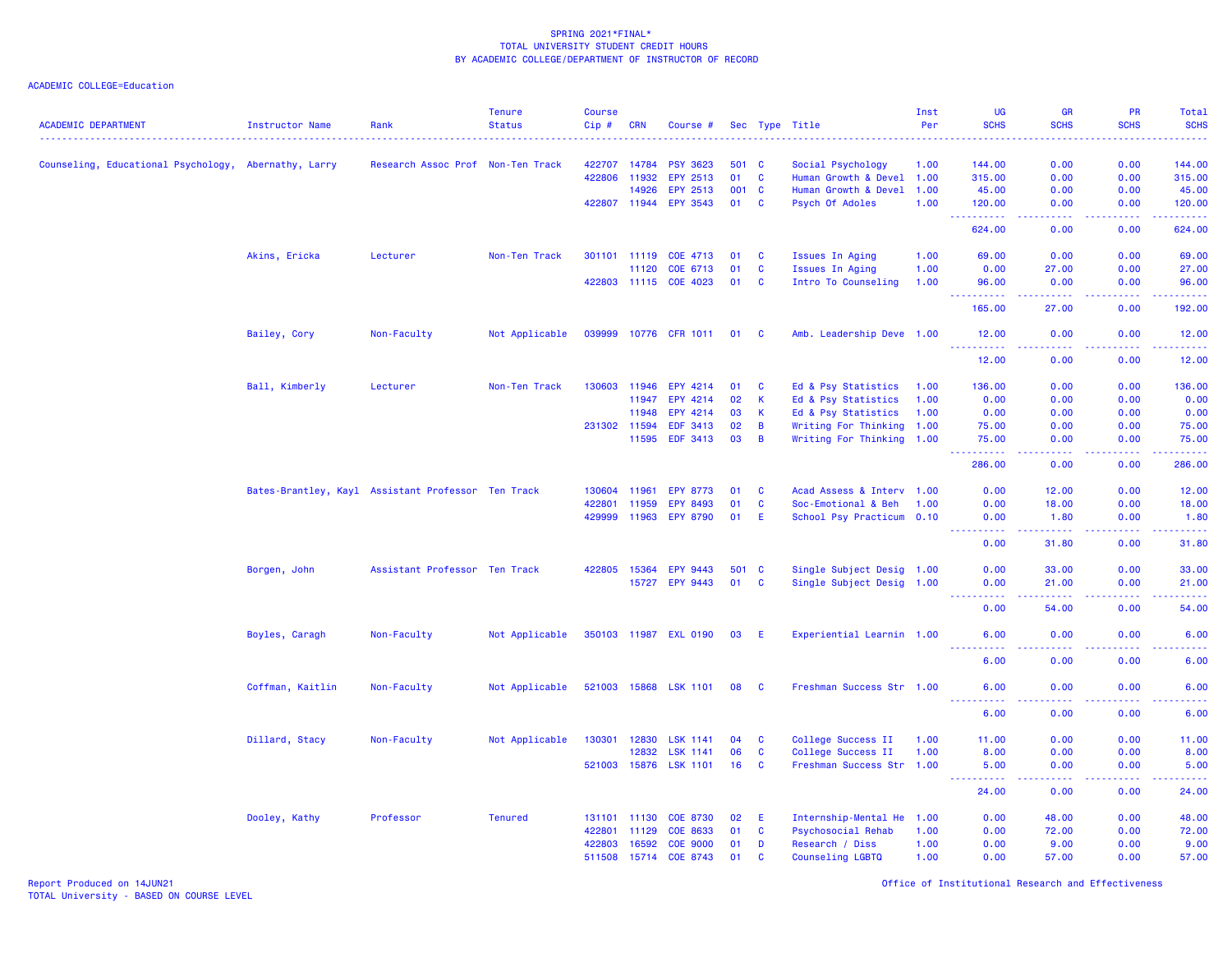| <b>ACADEMIC DEPARTMENT</b>                      | Instructor Name   | Rank                          | <b>Tenure</b><br><b>Status</b> | <b>Course</b><br>Cip# | <b>CRN</b>     | Course #              |                |              | Sec Type Title                                         | Inst<br>Per | <b>UG</b><br><b>SCHS</b>                      | <b>GR</b><br><b>SCHS</b>            | PR<br><b>SCHS</b>                     | Total<br><b>SCHS</b>                                                                                                              |
|-------------------------------------------------|-------------------|-------------------------------|--------------------------------|-----------------------|----------------|-----------------------|----------------|--------------|--------------------------------------------------------|-------------|-----------------------------------------------|-------------------------------------|---------------------------------------|-----------------------------------------------------------------------------------------------------------------------------------|
|                                                 |                   |                               |                                |                       |                |                       |                |              |                                                        |             | ----------                                    |                                     |                                       |                                                                                                                                   |
|                                                 |                   |                               |                                |                       |                |                       |                |              |                                                        |             | 0.00                                          | 186.00                              | 0.00                                  | 186.00                                                                                                                            |
| Counseling, Educational Psychology, Dunn, Laura |                   | Non-Faculty                   | Not Applicable                 |                       |                | 130301 12831 LSK 1141 | 05 C           |              | College Success II                                     | 1.00        | 11.00<br><u>.</u>                             | 0.00<br>.                           | 0.00<br>.                             | 11.00<br>.                                                                                                                        |
|                                                 |                   |                               |                                |                       |                |                       |                |              |                                                        |             | 11.00                                         | 0.00                                | 0.00                                  | 11.00                                                                                                                             |
|                                                 | Elder, Anastasia  | Professor                     | <b>Tenured</b>                 |                       | 130499 17800   | <b>EPY 7000</b>       | 06             | $\mathbf{I}$ | Directed Indiv Study 1.00                              |             | 0.00                                          | 1.00                                | 0.00                                  | 1.00                                                                                                                              |
|                                                 |                   |                               |                                |                       | 240101 12630   | <b>HON 2091</b>       | <b>HO1 S</b>   |              | Honors Forum IV                                        | 1.00        | 13.00<br><u>.</u> .                           | 0.00<br>.                           | 0.00<br><b><i><u><u>.</u></u></i></b> | 13.00<br>.                                                                                                                        |
|                                                 |                   |                               |                                |                       |                |                       |                |              |                                                        |             | 13.00                                         | 1.00                                | 0.00                                  | 14.00                                                                                                                             |
|                                                 | Forrester, Kylie  | Non-Faculty                   | Not Applicable                 |                       |                | 131101 11118 COE 4513 | 02 C           |              | Paro Prof Stud Dev                                     | 1.00        | 75.00<br><u>.</u>                             | 0.00<br>22222                       | 0.00<br>22222                         | 75.00<br><u>.</u>                                                                                                                 |
|                                                 |                   |                               |                                |                       |                |                       |                |              |                                                        |             | 75.00                                         | 0.00                                | 0.00                                  | 75.00                                                                                                                             |
|                                                 | Franklin, Staci   | Non-Faculty                   | Not Applicable                 |                       |                | 131101 17151 COE 4000 | 01             | $\mathbf{I}$ | Directed Indiv Study 0.50                              |             | 1.50                                          | 0.00                                | 0.00                                  | 1.50                                                                                                                              |
|                                                 |                   |                               |                                |                       |                | 17153 COE 4000        | 02             | $\mathbf{I}$ | Directed Indiv Study 0.50                              |             | 1.50<br>المتمالين                             | 0.00<br>د د د د                     | 0.00<br>.                             | 1.50<br>$\frac{1}{2} \left( \frac{1}{2} \right) \left( \frac{1}{2} \right) \left( \frac{1}{2} \right) \left( \frac{1}{2} \right)$ |
|                                                 |                   |                               |                                |                       |                |                       |                |              |                                                        |             | 3.00                                          | 0.00                                | 0.00                                  | 3.00                                                                                                                              |
|                                                 | Gadke, Daniel     | Associate Professor Tenured   |                                | 429999                | 11965          | <b>EPY 8790</b>       | 03             | E            | School Psy Practicum 0.90                              |             | 0.00                                          | 14.40                               | 0.00                                  | 14.40                                                                                                                             |
|                                                 |                   |                               |                                |                       | 16599          | <b>EPY 9000</b>       | 04             | D            | Research / Diss                                        | 1.00        | 0.00<br>. <b>.</b>                            | 8.00<br>.                           | 0.00                                  | 8.00<br>.                                                                                                                         |
|                                                 |                   |                               |                                |                       |                |                       |                |              |                                                        |             | 0.00                                          | 22.40                               | 0.00                                  | 22.40                                                                                                                             |
|                                                 | Gainer, Donna     | Instructor                    | Non-Ten Track                  | 130101                | 15357          | <b>EPY 3143</b>       | 501 C          |              | Human Develop And Le 1.00                              |             | 18.00                                         | 0.00                                | 0.00                                  | 18.00                                                                                                                             |
|                                                 |                   |                               |                                | 130499                | 15356          | <b>EPY 3063</b>       | 501 C          |              | Indiv Diff/Exception 1.00                              |             | 48.00                                         | 0.00                                | 0.00                                  | 48.00                                                                                                                             |
|                                                 |                   |                               |                                |                       | 15359<br>15360 | EPY 4553<br>EPY 6553  | 501 C<br>501 C |              | Creativity/Innovatio 1.00<br>Creativity/Innovatio 1.00 |             | 18.00<br>0.00                                 | 0.00<br>3.00                        | 0.00<br>0.00                          | 18.00<br>3.00                                                                                                                     |
|                                                 |                   |                               |                                |                       | 422806 15355   | EPY 2513              | 501 C          |              | Human Growth & Devel 1.00                              |             | 84.00                                         | 0.00                                | 0.00                                  | 84.00                                                                                                                             |
|                                                 |                   |                               |                                |                       |                | 15358 EPY 3503        | 501 C          |              | Principles of Ed Psy 1.00                              |             | 75.00                                         | 0.00<br>$\sim$ $\sim$ $\sim$ $\sim$ | 0.00                                  | 75.00                                                                                                                             |
|                                                 |                   |                               |                                |                       |                |                       |                |              |                                                        |             | 243.00                                        | 3.00                                | 0.00                                  | 246.00                                                                                                                            |
|                                                 | Gallo, Katarzyna  | Assistant Professor Ten Track |                                | 130499                | 17235          | <b>EPY 7000</b>       | 04             | $\mathbf{I}$ | Directed Indiv Study 1.00                              |             | 0.00                                          | 3.00                                | 0.00                                  | 3.00                                                                                                                              |
|                                                 |                   |                               |                                |                       | 231303 11942   | EPY 3513              | 01             | $\mathbf{C}$ | Behavioral Sci Writi 1.00                              |             | 60.00                                         | 0.00                                | 0.00                                  | 60.00                                                                                                                             |
|                                                 |                   |                               |                                |                       | 11943          | <b>EPY 3513</b>       | 02             | $\mathbf{C}$ | Behavioral Sci Writi 1.00                              |             | 51.00<br>.                                    | 0.00<br>.                           | 0.00<br>.                             | 51.00<br>.                                                                                                                        |
|                                                 |                   |                               |                                |                       |                |                       |                |              |                                                        |             | 111.00                                        | 3.00                                | 0.00                                  | 114.00                                                                                                                            |
|                                                 | Ghahremani, Mehdi | Lecturer                      | Non-Ten Track                  | 130601                | 11951          | EPY 4513              | 02             | <b>C</b>     | Ed Research                                            | 1.00        | 33.00                                         | 0.00                                | 0.00                                  | 33.00                                                                                                                             |
|                                                 |                   |                               |                                | 130604                | 11938          | <b>EPY 3253</b>       | 04             | $\mathbf{C}$ | Evaluating Learning                                    | 1.00        | 84.00                                         | 0.00                                | 0.00                                  | 84.00                                                                                                                             |
|                                                 |                   |                               |                                | 131005                | 16274          | EPY 4073              | 501 C          |              | Personal & Motivatio 1.00                              |             | 36.00                                         | 0.00                                | 0.00                                  | 36.00                                                                                                                             |
|                                                 |                   |                               |                                |                       | 422806 11953   | EPY 4683              | 01             | <b>C</b>     | Advanced Issues in E 1.00                              |             | 60.00<br>$\sim$ $\sim$ $\sim$<br>. <u>.</u> . | 0.00<br>.                           | 0.00                                  | 60.00<br>.                                                                                                                        |
|                                                 |                   |                               |                                |                       |                |                       |                |              |                                                        |             | 213.00                                        | 0.00                                | 0.00                                  | 213.00                                                                                                                            |
|                                                 | Goldberg, Rebecca | Associate Professor Tenured   |                                |                       | 131101 11125   | <b>COE 8203</b>       | 01             | <b>C</b>     | Place & Career Dev                                     | 1.00        | 0.00                                          | 30.00                               | 0.00                                  | 30.00                                                                                                                             |
|                                                 |                   |                               |                                |                       | 11126          | <b>COE 8203</b>       | 02             | $\mathbf{C}$ | Place & Career Dev                                     | 1.00        | 0.00                                          | 36.00                               | 0.00                                  | 36.00                                                                                                                             |
|                                                 |                   |                               |                                |                       | 422803 11123   | COE 8013              | 03             | C            | Couns Skills                                           | 1.00        | 0.00                                          | 33.00                               | 0.00                                  | 33.00                                                                                                                             |
|                                                 |                   |                               |                                |                       |                |                       |                |              |                                                        |             | <u>.</u><br>0.00                              | د د د د د<br>99.00                  | .<br>0.00                             | 99.00                                                                                                                             |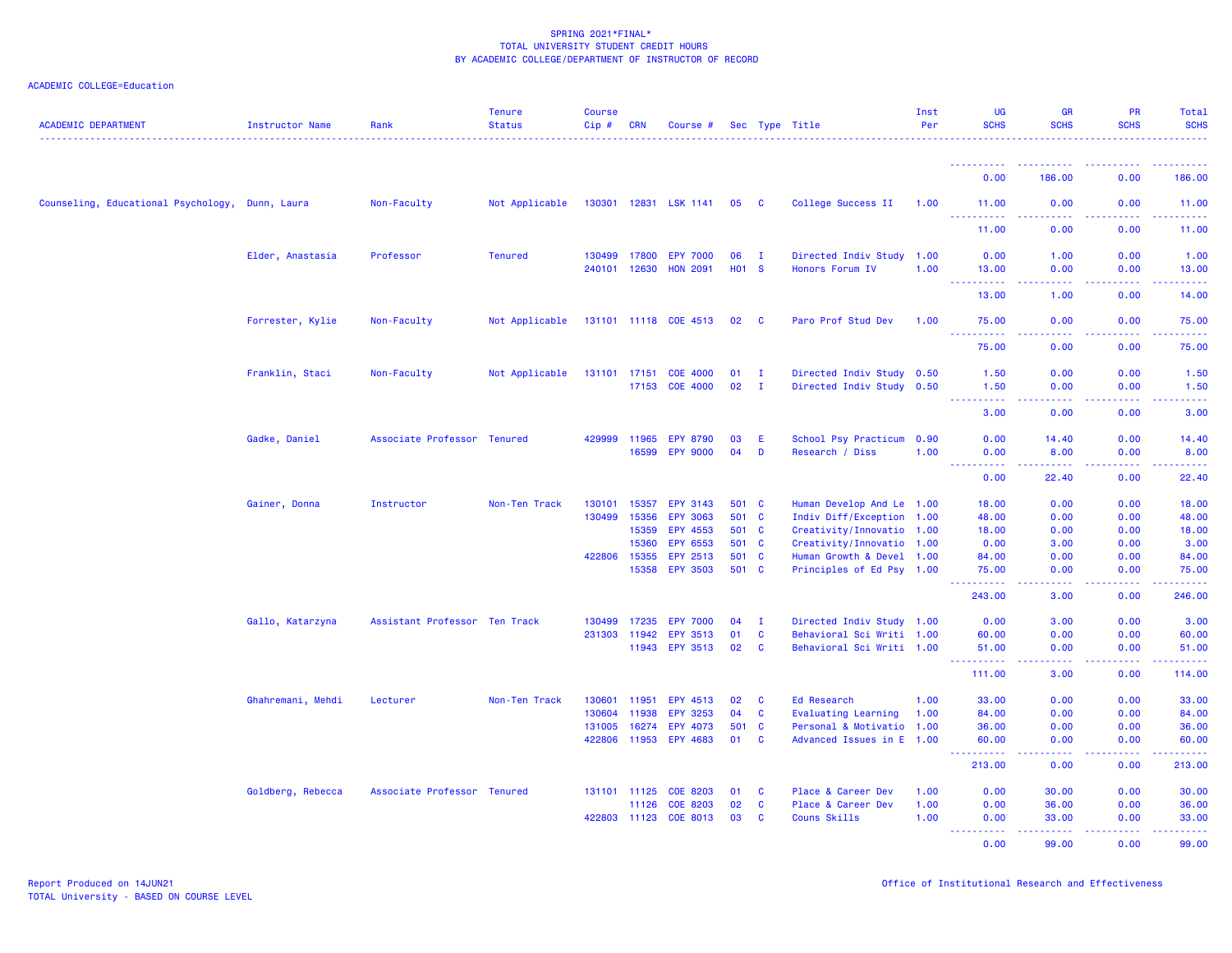ACADEMIC COLLEGE=Education

| <b>ACADEMIC DEPARTMENT</b>                              | <b>Instructor Name</b> | Rank                          | <b>Tenure</b><br><b>Status</b> | Course<br>Cip# | <b>CRN</b>   | Course #              |      |              | Sec Type Title            | Inst<br>Per | UG<br><b>SCHS</b>                                                                                                                                             | GR<br><b>SCHS</b>           | PR<br><b>SCHS</b> | Total<br><b>SCHS</b> |
|---------------------------------------------------------|------------------------|-------------------------------|--------------------------------|----------------|--------------|-----------------------|------|--------------|---------------------------|-------------|---------------------------------------------------------------------------------------------------------------------------------------------------------------|-----------------------------|-------------------|----------------------|
|                                                         |                        |                               |                                |                |              |                       |      |              |                           |             |                                                                                                                                                               |                             |                   |                      |
| Counseling, Educational Psychology, Gooden-Hunley, Lisa |                        | Non-Faculty                   | Not Applicable                 | 350103 11136   |              | CP 2103               | 01   | E            | First Work Sem            | 1.00        | 255.00                                                                                                                                                        | 0.00                        | 0.00              | 255.00               |
|                                                         |                        |                               |                                |                | 11137        | CP 2203               | 01   | E            | Second Work Sem           | 1.00        | 150.00                                                                                                                                                        | 0.00                        | 0.00              | 150.00               |
|                                                         |                        |                               |                                |                | 11138        | CP 3303               | 01   | E            | Third Work Sem            | 1.00        | 81.00                                                                                                                                                         | 0.00                        | 0.00              | 81.00                |
|                                                         |                        |                               |                                |                | 11139        | CP 3403               | 01   | E            | Fourth Work Sem           | 1.00        | 36.00                                                                                                                                                         | 0.00                        | 0.00              | 36.00                |
|                                                         |                        |                               |                                |                | 11140        | CP 4503               | 01   | -E           | Fifth Work Sem            | 1.00        | 3.00                                                                                                                                                          | 0.00                        | 0.00              | 3.00                 |
|                                                         |                        |                               |                                |                | 11985        | <b>EXL 0190</b>       | 01   | E            | Experiential Learnin      | 1.00        | 13.00                                                                                                                                                         | 0.00                        | 0.00              | 13.00                |
|                                                         |                        |                               |                                |                | 11994        | <b>EXL 3100</b>       | 01   | E            | CCPP Internship I         | 1.00        | 21.00                                                                                                                                                         | 0.00                        | 0.00              | 21.00                |
|                                                         |                        |                               |                                |                | 11995        | <b>EXL 3100</b>       |      | $H01$ E      | CCPP Internship I         | 1.00        | 3.00                                                                                                                                                          | 0.00                        | 0.00              | 3.00                 |
|                                                         |                        |                               |                                |                | 14819        | CP 2103               |      | 601 E        | First Work Sem            | 1.00        | 48.00                                                                                                                                                         | 0.00                        | 0.00              | 48.00                |
|                                                         |                        |                               |                                |                | 14820        | CP 2203               |      | 601 E        | Second Work Sem           | 1.00        | 3.00                                                                                                                                                          | 0.00                        | 0.00              | 3.00                 |
|                                                         |                        |                               |                                | 521001         | 11144        | CP 8013               | 01   | E            | First Work Sem            | 1.00        | 0.00                                                                                                                                                          | 6.00                        | 0.00              | 6.00                 |
|                                                         |                        |                               |                                |                | 11996        | <b>EXL 3200</b>       | 01   | E            | CCPP Internship I         | 1.00        | 15.00<br>$\frac{1}{2} \left( \frac{1}{2} \right) \left( \frac{1}{2} \right) \left( \frac{1}{2} \right) \left( \frac{1}{2} \right) \left( \frac{1}{2} \right)$ | 0.00<br>د د د د             | 0.00<br>.         | 15.00<br>.           |
|                                                         |                        |                               |                                |                |              |                       |      |              |                           |             | 628.00                                                                                                                                                        | 6.00                        | 0.00              | 634.00               |
|                                                         | Hall, Kimberly         | Professor                     | <b>Tenured</b>                 |                |              | 422803 18121 COE 7000 |      | $203$ I      | Directed Indiv Study 1.00 |             | 0.00<br>.                                                                                                                                                     | 1.00<br>د عام عام           | 0.00<br>.         | 1.00<br>.            |
|                                                         |                        |                               |                                |                |              |                       |      |              |                           |             | 0.00                                                                                                                                                          | 1.00                        | 0.00              | 1.00                 |
|                                                         | Henington, Carlen      | Professor                     | <b>Tenured</b>                 | 130301         | 15431        | <b>EDS 6403</b>       |      | $251$ C      | Eval in Sec Schools       | 1.00        | 0.00                                                                                                                                                          | 21.00                       | 0.00              | 21.00                |
|                                                         |                        |                               |                                | 130499         | 15638        | <b>EPY 3063</b>       |      | $201$ C      | Indiv Diff/Exception      | 1.00        | 30.00                                                                                                                                                         | 0.00                        | 0.00              | 30.00                |
|                                                         |                        |                               |                                | 422807         | 15639        | <b>EPY 3543</b>       |      | $201$ C      | Psych Of Adoles           | 1.00        | 54.00                                                                                                                                                         | 0.00                        | 0.00              | 54.00                |
|                                                         |                        |                               |                                |                |              |                       |      |              |                           |             | .                                                                                                                                                             | -----                       | .                 | .                    |
|                                                         |                        |                               |                                |                |              |                       |      |              |                           |             | 84.00                                                                                                                                                         | 21.00                       | 0.00              | 105.00               |
|                                                         | Hill, Dante            | Non-Faculty                   | Not Applicable                 |                |              | 131101 11117 COE 4513 | 01 C |              | Paro Prof Stud Dev        | 1.00        | 33.00<br>الدائدات<br>.                                                                                                                                        | 0.00<br>وبالأباد            | 0.00              | 33.00                |
|                                                         |                        |                               |                                |                |              |                       |      |              |                           |             | 33.00                                                                                                                                                         | 0.00                        | 0.00              | 33.00                |
|                                                         | Justice, Cheryl        | Associate Professor Tenured   |                                |                | 131101 11131 | <b>COE 8730</b>       | 03   | -E           | Internship                | 1.00        | 0.00                                                                                                                                                          | 30.00                       | 0.00              | 30.00                |
|                                                         |                        |                               |                                |                | 11132        | COE 8740              | 02   | E            | Acad Yr Field ExpII- 1.00 |             | 0.00                                                                                                                                                          | 24.00                       | 0.00              | 24.00                |
|                                                         |                        |                               |                                |                | 15716        | COE 8913              | 01   | C            | Counseling Children       | 1.00        | 0.00                                                                                                                                                          | 24.00                       | 0.00              | 24.00                |
|                                                         |                        |                               |                                | 422803         | 16595        | <b>COE 9000</b>       | 04   | D            | Research / Diss           | 1.00        | 0.00                                                                                                                                                          | 1.00                        | 0.00              | 1.00                 |
|                                                         |                        |                               |                                |                | 17531        | <b>COE 7000</b>       | 02   | $\mathbf{I}$ | Directed Indiv Study 1.00 |             | 0.00                                                                                                                                                          | 6.00                        | 0.00              | 6.00                 |
|                                                         |                        |                               |                                |                | 17692        | <b>COE 7000</b>       | 03   | $\mathbf I$  | Directed Indiv Study 1.00 |             | 0.00<br>$\begin{array}{cccccccccc} \bullet & \bullet & \bullet & \bullet & \bullet & \bullet \end{array}$                                                     | 3.00<br>د د د د             | 0.00<br>.         | 3.00<br>والمستبدات   |
|                                                         |                        |                               |                                |                |              |                       |      |              |                           |             | 0.00                                                                                                                                                          | 88.00                       | 0.00              | 88.00                |
|                                                         | Karami, Sareh          | Assistant Professor Ten Track |                                | 130101         | 11945        | <b>EPY 4033</b>       | 01   | C            | Application Learning 1.00 |             | 75.00                                                                                                                                                         | 0.00                        | 0.00              | 75.00                |
|                                                         |                        |                               |                                | 130499         | 11952        | EPY 4553              | 01   | C            | Creativity/Innovatio 1.00 |             | 66.00                                                                                                                                                         | 0.00                        | 0.00              | 66.00                |
|                                                         |                        |                               |                                |                | 11957        | <b>EPY 6553</b>       | 01   | C            | Creativity/Innovatio 1.00 |             | 0.00                                                                                                                                                          | 9.00                        | 0.00              | 9.00                 |
|                                                         |                        |                               |                                |                |              | 422806 11954 EPY 6033 | 01   | <b>C</b>     | Application Learning 1.00 |             | 0.00<br>المتمام المتحدث                                                                                                                                       | 6.00<br>$\omega_{\rm{max}}$ | 0.00<br>.         | 6.00                 |
|                                                         |                        |                               |                                |                |              |                       |      |              |                           |             | 141.00                                                                                                                                                        | 15.00                       | 0.00              | 156.00               |
|                                                         | Karriem, Dinetta       | Non-Faculty                   | Not Applicable                 |                |              | 512399 11111 COE 3313 | 01 C |              | Rehabilitation Servs 1.00 |             | 81.00                                                                                                                                                         | 0.00                        | 0.00              | 81.00                |
|                                                         |                        |                               |                                |                |              |                       |      |              |                           |             | د د د د<br>81.00                                                                                                                                              | 0.00                        | 0.00              | 81.00                |
|                                                         | Looby, Eugenie         | Professor                     | <b>Tenured</b>                 |                | 131101 15717 | COE 8623              | 01   | C            | Adv Law/Ethics in Co 1.00 |             | 0.00                                                                                                                                                          | 12.00                       | 0.00              | 12.00                |
|                                                         |                        |                               |                                | 422707         | 11124        | <b>COE 8073</b>       | 01   | C            | Cultural Found/Couns 1.00 |             | 0.00                                                                                                                                                          | 57.00                       | 0.00              | 57.00                |
|                                                         |                        |                               |                                | 422803         | 16593        | <b>COE 9000</b>       | 02   | D            | Research / Diss           | 1.00        | 0.00                                                                                                                                                          | 9.00                        | 0.00              | 9.00                 |
|                                                         |                        |                               |                                |                | 17808        | <b>COE 7000</b>       | 04   | $\mathbf{I}$ | Directed Indiv Study 1.00 |             | 0.00                                                                                                                                                          | 3.00                        | 0.00              | 3.00                 |
|                                                         |                        |                               |                                |                | 17809        | <b>COE 7000</b>       | 05   | $\mathbf{T}$ | Directed Indiv Study 1.00 |             | 0.00                                                                                                                                                          | 3.00                        | 0.00              | 3.00                 |

Report Produced on 14JUN21 Office of Institutional Research and Effectiveness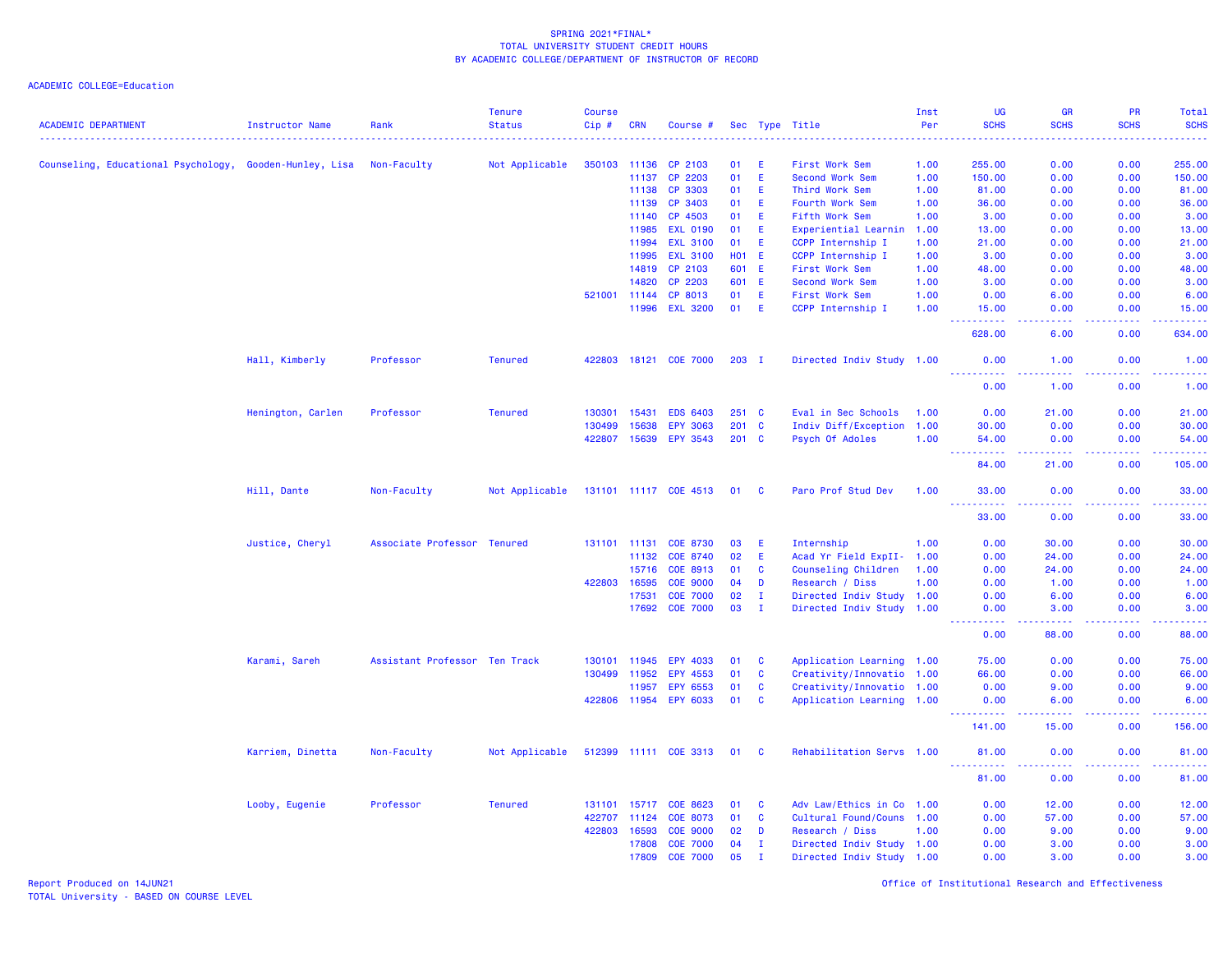| <b>ACADEMIC DEPARTMENT</b>                          | <b>Instructor Name</b> | Rank                          | <b>Tenure</b><br><b>Status</b> | <b>Course</b><br>$Cip \#$ | <b>CRN</b>   | Course #              |       |              | Sec Type Title            | Inst<br>Per | UG<br><b>SCHS</b>                                                                                                                      | <b>GR</b><br><b>SCHS</b> | <b>PR</b><br><b>SCHS</b>                                                                                                                                     | Total<br><b>SCHS</b> |
|-----------------------------------------------------|------------------------|-------------------------------|--------------------------------|---------------------------|--------------|-----------------------|-------|--------------|---------------------------|-------------|----------------------------------------------------------------------------------------------------------------------------------------|--------------------------|--------------------------------------------------------------------------------------------------------------------------------------------------------------|----------------------|
|                                                     |                        |                               |                                |                           |              |                       |       |              |                           |             | <u>.</u>                                                                                                                               |                          |                                                                                                                                                              |                      |
|                                                     |                        |                               |                                |                           |              |                       |       |              |                           |             | 0.00                                                                                                                                   | 84.00                    | 0.00                                                                                                                                                         | 84.00                |
| Counseling, Educational Psychology, Mazahreh, Laith |                        | Associate Professor Tenured   |                                |                           | 131101 11134 | COE 8923              | 01    | <b>C</b>     | Seminar School Couns 1.00 |             | 0.00                                                                                                                                   | 30.00                    | 0.00                                                                                                                                                         | 30.00                |
|                                                     |                        |                               |                                |                           | 422803 11112 | COE 4013              | 01    | C            | Fac Skills Dev            | 1.00        | 57.00                                                                                                                                  | 0.00                     | 0.00                                                                                                                                                         | 57.00                |
|                                                     |                        |                               |                                |                           | 11121        | COE 8013              | 01    | <b>C</b>     | Couns Skills              | 1.00        | 0.00                                                                                                                                   | 18.00                    | 0.00                                                                                                                                                         | 18.00                |
|                                                     |                        |                               |                                |                           |              |                       |       |              |                           |             | <b><i><u><u>AAAAAAAAA</u></u></i></b><br>57.00                                                                                         | .<br>48.00               | a a a a an<br>0.00                                                                                                                                           | 222222<br>105.00     |
|                                                     | McCleon, Tawny         | Associate Professor Tenured   |                                | 130499                    | 16717        | <b>EPY 7000</b>       | 01    | $\mathbf{I}$ | Directed Indiv Study 1.00 |             | 0.00                                                                                                                                   | 3.00                     | 0.00                                                                                                                                                         | 3.00                 |
|                                                     |                        |                               |                                |                           | 16718        | <b>EPY 7000</b>       | 02    | л.           | Directed Indiv Study      | 1.00        | 0.00                                                                                                                                   | 3.00                     | 0.00                                                                                                                                                         | 3.00                 |
|                                                     |                        |                               |                                |                           | 16719        | <b>EPY 7000</b>       | 03    | $\mathbf{I}$ | Directed Indiv Study      | 1.00        | 0.00                                                                                                                                   | 3.00                     | 0.00                                                                                                                                                         | 3.00                 |
|                                                     |                        |                               |                                | 422805 11962              |              | <b>EPY 8780</b>       | 01    | <b>C</b>     | Internship Sch Psy        | 1.00        | 0.00                                                                                                                                   | 18.00                    | 0.00                                                                                                                                                         | 18.00                |
|                                                     |                        |                               |                                | 422806                    | 11968        | <b>EPY 9730</b>       | 01    | E            | Doc Psy Internship        | 1.00        | 0.00                                                                                                                                   | 36.00                    | 0.00                                                                                                                                                         | 36.00                |
|                                                     |                        |                               |                                | 429999 11963              |              | <b>EPY 8790</b>       | 01    | E            | School Psy Practicum      | 0.90        | 0.00                                                                                                                                   | 16.20                    | 0.00                                                                                                                                                         | 16.20                |
|                                                     |                        |                               |                                |                           | 16596        | <b>EPY 9000</b>       | 01    | D            | Research / Diss           | 1.00        | 0.00<br>.                                                                                                                              | 17.00<br>.               | 0.00<br>.                                                                                                                                                    | 17.00<br>.           |
|                                                     |                        |                               |                                |                           |              |                       |       |              |                           |             | 0.00                                                                                                                                   | 96.20                    | 0.00                                                                                                                                                         | 96.20                |
|                                                     | Nalls, Tommy           | Lecturer                      | Non-Ten Track                  | 130101                    | 15916        | <b>EDS 8103</b>       | 201 C |              | Adv Meth in Mid/Sec       | 1.00        | 0.00                                                                                                                                   | 60.00                    | 0.00                                                                                                                                                         | 60.00                |
|                                                     |                        |                               |                                |                           | 131316 15632 | <b>EDS 6653</b>       | 201 C |              | Science Educ Pedago       | 1.00        | 0.00                                                                                                                                   | 27.00                    | 0.00                                                                                                                                                         | 27.00                |
|                                                     |                        |                               |                                |                           |              |                       |       |              |                           |             | <b></b><br>0.00                                                                                                                        | .<br>87.00               | .<br>0.00                                                                                                                                                    | .<br>87.00           |
|                                                     | Olivieri, Kathleen     | Lecturer                      | Non-Ten Track                  |                           | 231303 12324 | GE 3513               | 05    | C            | <b>Technical Writing</b>  | 1.00        | 63.00                                                                                                                                  | 0.00                     | 0.00                                                                                                                                                         | 63.00                |
|                                                     |                        |                               |                                |                           | 12326        | GE 3513               | 06    | C            | Technical Writing         | 1.00        | 63.00                                                                                                                                  | 0.00                     | 0.00                                                                                                                                                         | 63.00                |
|                                                     |                        |                               |                                |                           |              |                       |       |              |                           |             | <b>.</b><br>126.00                                                                                                                     | .<br>0.00                | $\frac{1}{2} \left( \frac{1}{2} \right) \left( \frac{1}{2} \right) \left( \frac{1}{2} \right) \left( \frac{1}{2} \right) \left( \frac{1}{2} \right)$<br>0.00 | 126.00               |
|                                                     | Palmer, Charles        | Associate Professor Tenured   |                                | 422803 16594              |              | <b>COE 9000</b>       | 03    | D            | Research / Diss           | 1.00        | 0.00                                                                                                                                   | 1.00                     | 0.00                                                                                                                                                         | 1.00                 |
|                                                     |                        |                               |                                |                           |              | 512310 11127 COE 8363 | 01    | <b>C</b>     | Psyc Aspects/Disabil 1.00 |             | 0.00                                                                                                                                   | 12.00                    | 0.00                                                                                                                                                         | 12.00                |
|                                                     |                        |                               |                                |                           |              |                       |       |              |                           |             | 22222                                                                                                                                  | .                        | .                                                                                                                                                            | .                    |
|                                                     |                        |                               |                                |                           |              |                       |       |              |                           |             | 0.00                                                                                                                                   | 13.00                    | 0.00                                                                                                                                                         | 13.00                |
|                                                     | Ripple, Hailey         | Assistant Professor Ten Track |                                | 422805 15721              |              | EPY 8113              | 01    | <b>C</b>     | Systems & Theory          | 1.00        | 0.00                                                                                                                                   | 15.00                    | 0.00                                                                                                                                                         | 15.00                |
|                                                     |                        |                               |                                | 429999                    | 11965        | <b>EPY 8790</b>       | 03    | E            | School Psy Practicum 0.10 |             | 0.00                                                                                                                                   | 1.60                     | 0.00                                                                                                                                                         | 1.60                 |
|                                                     |                        |                               |                                |                           |              | 11967 EPY 9723        | 01    | <b>S</b>     | Sem Contemp Ed/Sch P 1.00 |             | 0.00<br>.<br>$\frac{1}{2} \left( \frac{1}{2} \right) \left( \frac{1}{2} \right) \left( \frac{1}{2} \right) \left( \frac{1}{2} \right)$ | 12.00<br>.               | 0.00<br>المتمام منامين                                                                                                                                       | 12.00<br>.           |
|                                                     |                        |                               |                                |                           |              |                       |       |              |                           |             | 0.00                                                                                                                                   | 28.60                    | 0.00                                                                                                                                                         | 28.60                |
|                                                     | Smith, Hallie          | Assistant Professor Ten Track |                                |                           | 420101 14924 | EPY 4113              | 001 C |              | Prin. of Behavior An      | 1.00        | 18.00                                                                                                                                  | 0.00                     | 0.00                                                                                                                                                         | 18.00                |
|                                                     |                        |                               |                                |                           | 14925        | EPY 6113              | 001 C |              | Prin. of Behavior An 1.00 |             | 0.00                                                                                                                                   | 3.00                     | 0.00                                                                                                                                                         | 3.00                 |
|                                                     |                        |                               |                                |                           | 14927        | EPY 4113              | 551 C |              | Prin. of Behavior An      | 1.00        | 6.00                                                                                                                                   | 0.00                     | 0.00                                                                                                                                                         | 6.00                 |
|                                                     |                        |                               |                                |                           | 14928        | EPY 6113              | 551 C |              | Prin. of Behavior An      | 1.00        | 0.00                                                                                                                                   | 6.00                     | 0.00                                                                                                                                                         | 6.00                 |
|                                                     |                        |                               |                                | 422803 15463              |              | <b>EPY 8990</b>       | 501 C |              | Special Topic In EPY 1.00 |             | 0.00                                                                                                                                   | 9.00                     | 0.00                                                                                                                                                         | 9.00                 |
|                                                     |                        |                               |                                | 422805                    | 15361        | <b>EPY 4223</b>       | 501 C |              | Applications of ABA       | 1.00        | 6.00                                                                                                                                   | 0.00                     | 0.00                                                                                                                                                         | 6.00                 |
|                                                     |                        |                               |                                |                           | 15362        | EPY 6223              | 501 C |              | Applications of ABA       | 1.00        | 0.00                                                                                                                                   | 24.00                    | 0.00                                                                                                                                                         | 24.00                |
|                                                     |                        |                               |                                |                           | 15722        | EPY 4223              | 01    | <b>C</b>     | Applications of ABA       | 1.00        | 12.00                                                                                                                                  | 0.00                     | 0.00                                                                                                                                                         | 12.00                |
|                                                     |                        |                               |                                |                           |              | 15724 EPY 6223        | 01    | <b>C</b>     | Applications of ABA       | 1.00        | 0.00<br>22222                                                                                                                          | 18.00<br>.               | 0.00<br>بالمستمال                                                                                                                                            | 18.00<br>.           |
|                                                     |                        |                               |                                |                           |              |                       |       |              |                           |             | 42.00                                                                                                                                  | 60.00                    | 0.00                                                                                                                                                         | 102.00               |
|                                                     | Stevens, Cristina      | Non-Faculty                   | Not Applicable                 |                           |              | 139999 11110 COE 2323 | 01 C  |              | Hist Heritage & Camp 1.00 |             | 144.00                                                                                                                                 | 0.00                     | 0.00                                                                                                                                                         | 144.00               |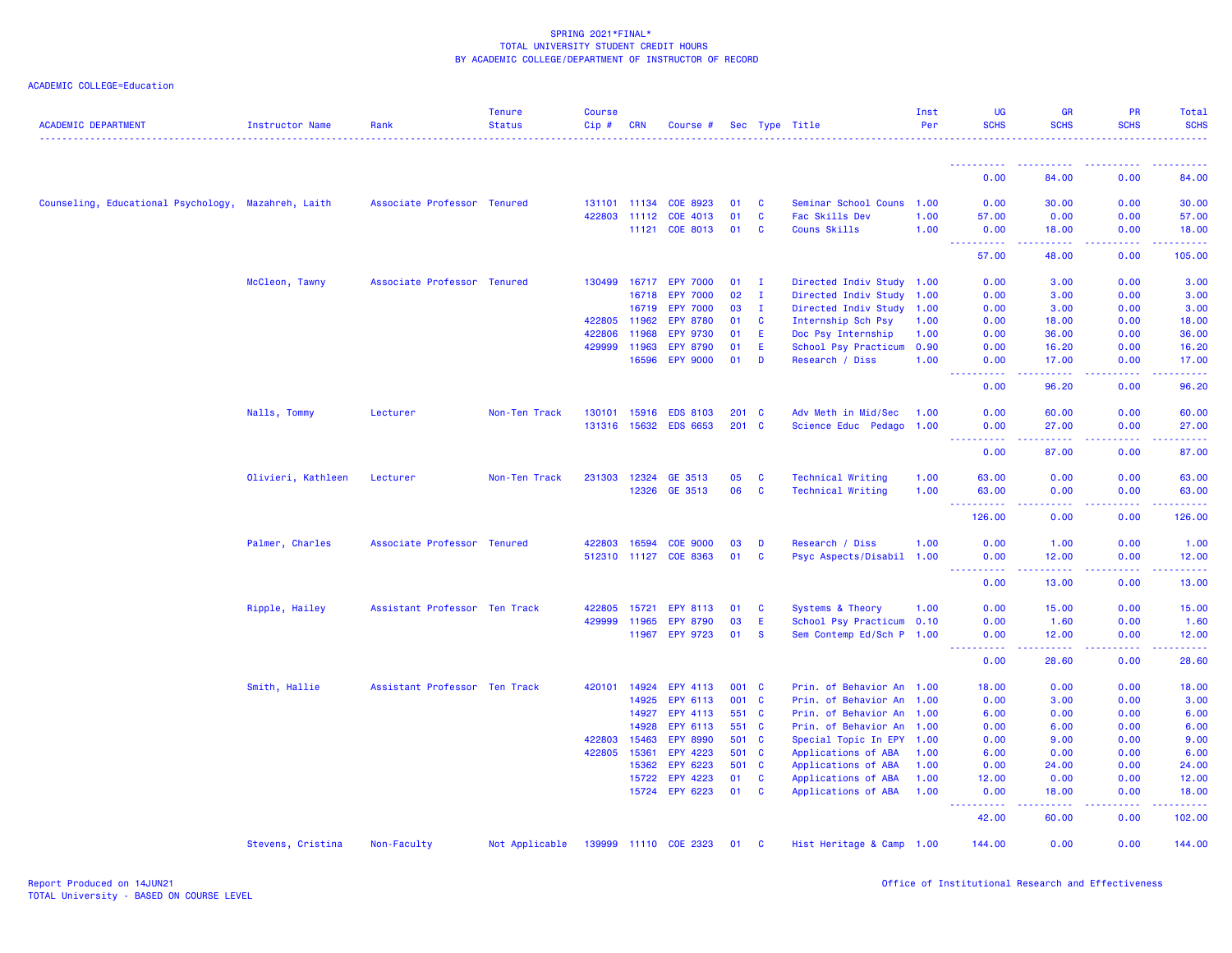| <b>ACADEMIC DEPARTMENT</b>                                           | Instructor Name                                  | Rank                              | <b>Tenure</b><br><b>Status</b> | Course<br>Cip#   | <b>CRN</b>            | Course #                           |                  |              | Sec Type Title                                         | Inst<br>Per  | <b>UG</b><br><b>SCHS</b>                                                                                                                           | <b>GR</b><br><b>SCHS</b>                                                                                                                                      | <b>PR</b><br><b>SCHS</b> | <b>Total</b><br><b>SCHS</b> |
|----------------------------------------------------------------------|--------------------------------------------------|-----------------------------------|--------------------------------|------------------|-----------------------|------------------------------------|------------------|--------------|--------------------------------------------------------|--------------|----------------------------------------------------------------------------------------------------------------------------------------------------|---------------------------------------------------------------------------------------------------------------------------------------------------------------|--------------------------|-----------------------------|
|                                                                      |                                                  |                                   |                                |                  |                       |                                    |                  |              |                                                        |              |                                                                                                                                                    |                                                                                                                                                               |                          |                             |
|                                                                      |                                                  |                                   |                                |                  |                       |                                    |                  |              |                                                        |              | 144.00                                                                                                                                             | 0.00                                                                                                                                                          | 0.00                     | 144.00                      |
| Counseling, Educational Psychology, Stinson-Perez, Sylvi Non-Faculty |                                                  |                                   | Not Applicable                 |                  |                       | 131009 14375 COE 6303              | 501 C            |              | Rehab of Visual Imp 1.00                               |              | 0.00<br><u>.</u>                                                                                                                                   | 48.00                                                                                                                                                         | 0.00                     | 48.00                       |
|                                                                      |                                                  |                                   |                                |                  |                       |                                    |                  |              |                                                        |              | 0.00                                                                                                                                               | $\frac{1}{2} \left( \frac{1}{2} \right) \left( \frac{1}{2} \right) \left( \frac{1}{2} \right) \left( \frac{1}{2} \right) \left( \frac{1}{2} \right)$<br>48.00 | -----<br>0.00            | .<br>48.00                  |
|                                                                      | Stratton-Gadke, Kase Associate Professor Tenured |                                   |                                | 429999           | 11964                 | <b>EPY 8790</b>                    | 02               | - E          | School Psy Practicum 0.90                              |              | 0.00                                                                                                                                               | 18.90                                                                                                                                                         | 0.00                     | 18.90                       |
|                                                                      |                                                  |                                   |                                |                  | 16597                 | <b>EPY 9000</b>                    | 02               | D            | Research / Diss                                        | 1.00         | 0.00<br>$\frac{1}{2} \left( \frac{1}{2} \right) \left( \frac{1}{2} \right) \left( \frac{1}{2} \right) \left( \frac{1}{2} \right)$<br>المتمام مناسب | 11.00<br>.                                                                                                                                                    | 0.00<br>22222            | 11.00<br><u> 22222</u>      |
|                                                                      |                                                  |                                   |                                |                  |                       |                                    |                  |              |                                                        |              | 0.00                                                                                                                                               | 29.90                                                                                                                                                         | 0.00                     | 29.90                       |
|                                                                      | Suddeath, Eric                                   | Assistant Professor Ten Track     |                                | 130603           | 15637                 | EPY 6214                           | $201 \quad C$    |              | Ed & Psy Statistics                                    | 1.00         | 0.00                                                                                                                                               | 32.00                                                                                                                                                         | 0.00                     | 32.00                       |
|                                                                      |                                                  |                                   |                                | 422803           | 14160                 | <b>EPY 8263</b>                    | 201              | $\mathbf{C}$ | Psy Test Ed Rel Set                                    | 1.00         | 0.00                                                                                                                                               | 78.00                                                                                                                                                         | 0.00                     | 78.00                       |
|                                                                      |                                                  |                                   |                                |                  | 17662                 | COE 8023                           | $201$ C          |              | Counseling Theory                                      | 1.00         | 0.00<br>.                                                                                                                                          | 12.00<br>د د د د د                                                                                                                                            | 0.00<br><u>.</u>         | 12.00<br>.                  |
|                                                                      |                                                  |                                   |                                |                  |                       |                                    |                  |              |                                                        |              | 0.00                                                                                                                                               | 122.00                                                                                                                                                        | 0.00                     | 122.00                      |
|                                                                      | Therthani, Sumedha                               | Assistant Professor Ten Track     |                                |                  | 422803 11114          | COE 4013                           | 03               | C            | Fac Skills Dev                                         | 1.00         | 42.00                                                                                                                                              | 0.00                                                                                                                                                          | 0.00                     | 42.00                       |
|                                                                      |                                                  |                                   |                                |                  | 11122                 | COE 8013                           | 02               | <b>C</b>     | Couns Skills                                           | 1.00         | 0.00<br>. <b>.</b>                                                                                                                                 | 33.00<br>$\frac{1}{2} \left( \frac{1}{2} \right) \left( \frac{1}{2} \right) \left( \frac{1}{2} \right) \left( \frac{1}{2} \right) \left( \frac{1}{2} \right)$ | 0.00<br>.                | 33.00<br>.                  |
|                                                                      |                                                  |                                   |                                |                  |                       |                                    |                  |              |                                                        |              | 42.00                                                                                                                                              | 33.00                                                                                                                                                         | 0.00                     | 75.00                       |
|                                                                      | Wang, Chih-Hsuan                                 | Lecturer                          | Non-Ten Track                  | 130603           | 14506                 | EPY 6214                           | 501 C            |              | Ed & Psy Statistics                                    | 1.00         | 0.00                                                                                                                                               | 72.00                                                                                                                                                         | 0.00                     | 72.00                       |
|                                                                      |                                                  |                                   |                                |                  |                       | 14507 EPY 8214                     | 501 B            |              | Int Ed & Psy Stat                                      | 1.00         | 0.00<br>$\sim$ $\sim$ $\sim$<br>المستبدا                                                                                                           | 52.00                                                                                                                                                         | 0.00<br>.                | 52.00                       |
|                                                                      |                                                  |                                   |                                |                  |                       |                                    |                  |              |                                                        |              | 0.00                                                                                                                                               | 124.00                                                                                                                                                        | 0.00                     | 124.00                      |
|                                                                      | Wei, Tianlan                                     | Associate Professor Ten Track     |                                | 130499           | 17490                 | <b>EPY 7000</b>                    | 05               | $\mathbf{I}$ | Directed Indiv Study 1.00                              |              | 0.00                                                                                                                                               | 3.00                                                                                                                                                          | 0.00                     | 3.00                        |
|                                                                      |                                                  |                                   |                                | 130603           | 11955                 | EPY 6214                           | 01               | <b>C</b>     | Ed & Psy Statistics                                    | 1.00         | 0.00                                                                                                                                               | 84.00                                                                                                                                                         | 0.00                     | 84.00                       |
|                                                                      |                                                  |                                   |                                |                  | 11956                 | EPY 6214                           | 02               | K.           | Ed & Psy Statistics                                    | 1.00         | 0.00                                                                                                                                               | 0.00                                                                                                                                                          | 0.00                     | 0.00                        |
|                                                                      |                                                  |                                   |                                | 422708<br>429999 | 11960                 | <b>EPY 8513</b><br>16598 EPY 9000  | 01<br>03         | C<br>D       | Psychometric Theory<br>Research / Diss                 | 1.00<br>1.00 | 0.00<br>0.00                                                                                                                                       | 33.00<br>1.00                                                                                                                                                 | 0.00<br>0.00             | 33.00<br>1.00               |
|                                                                      |                                                  |                                   |                                |                  |                       |                                    |                  |              |                                                        |              | $\frac{1}{2} \left( \frac{1}{2} \right) \left( \frac{1}{2} \right) \left( \frac{1}{2} \right)$<br>0.00                                             | 22222<br>121.00                                                                                                                                               | .<br>0.00                | .<br>121.00                 |
|                                                                      | White, Brittany                                  | Non-Faculty                       | Not Applicable                 | 131101 17151     |                       | <b>COE 4000</b>                    | 01               | $\mathbf{I}$ | Directed Indiv Study 0.50                              |              | 1.50                                                                                                                                               | 0.00                                                                                                                                                          | 0.00                     | 1.50                        |
|                                                                      |                                                  |                                   |                                |                  | 17153                 | <b>COE 4000</b>                    | 02               | $\mathbf{I}$ | Directed Indiv Study 0.50                              |              | 1.50<br>2.2.2.2.2                                                                                                                                  | 0.00<br>.                                                                                                                                                     | 0.00<br>.                | 1.50<br>.                   |
|                                                                      |                                                  |                                   |                                |                  |                       |                                    |                  |              |                                                        |              | 3.00                                                                                                                                               | 0.00                                                                                                                                                          | 0.00                     | 3.00                        |
|                                                                      | Wildmon, Mark                                    | Assistant Professor Ten Track     |                                | 422803           | 17416                 | <b>EPY 8990</b>                    | 02               | $\mathbf{C}$ | Special Topic In EPY 1.00                              |              | 0.00                                                                                                                                               | 30.00                                                                                                                                                         | 0.00                     | 30.00                       |
|                                                                      |                                                  |                                   |                                | 422806           | 11966                 | EPY 9713                           | 01               | B            | Adv Psy Consultation 1.00                              |              | 0.00                                                                                                                                               | 15.00                                                                                                                                                         | 0.00                     | 15.00                       |
|                                                                      |                                                  |                                   |                                | 429999           | 11964                 | <b>EPY 8790</b>                    | 02               | E.           | School Psy Practicum 0.10                              |              | 0.00<br><u>.</u>                                                                                                                                   | 2.10<br>------                                                                                                                                                | 0.00<br>22222            | 2.10<br><u>.</u>            |
|                                                                      |                                                  |                                   |                                |                  |                       |                                    |                  |              |                                                        |              | 0.00                                                                                                                                               | 47.10                                                                                                                                                         | 0.00                     | 47.10                       |
|                                                                      | Windham, Melissa                                 | Clinical Assist Pro Non-Ten Track |                                | 131101           | 14070                 | <b>COE 8730</b>                    | 201 E            |              | Internship                                             | 1.00         | 0.00                                                                                                                                               | 60.00                                                                                                                                                         | 0.00                     | 60.00                       |
|                                                                      |                                                  |                                   |                                |                  | 14072                 | <b>COE 8740</b>                    | 201 E            |              | Acad Yr Field ExpII- 1.00                              |              | 0.00                                                                                                                                               | 18.00                                                                                                                                                         | 0.00                     | 18.00                       |
|                                                                      |                                                  |                                   |                                |                  | 14076                 | COE 8923                           | $201$ C          |              | Seminar School Couns 1.00                              |              | 0.00                                                                                                                                               | 21.00                                                                                                                                                         | 0.00                     | 21.00                       |
|                                                                      |                                                  |                                   |                                |                  | 422803 17299<br>17757 | <b>COE 8150</b><br><b>COE 7000</b> | 201 E<br>$202$ I |              | Aca Yr Field Exp I-P 1.00<br>Directed Indiv Study 1.00 |              | 0.00<br>0.00                                                                                                                                       | 6.00<br>1.00                                                                                                                                                  | 0.00<br>0.00             | 6.00<br>1.00                |
|                                                                      |                                                  |                                   |                                |                  |                       |                                    |                  |              |                                                        |              |                                                                                                                                                    |                                                                                                                                                               |                          |                             |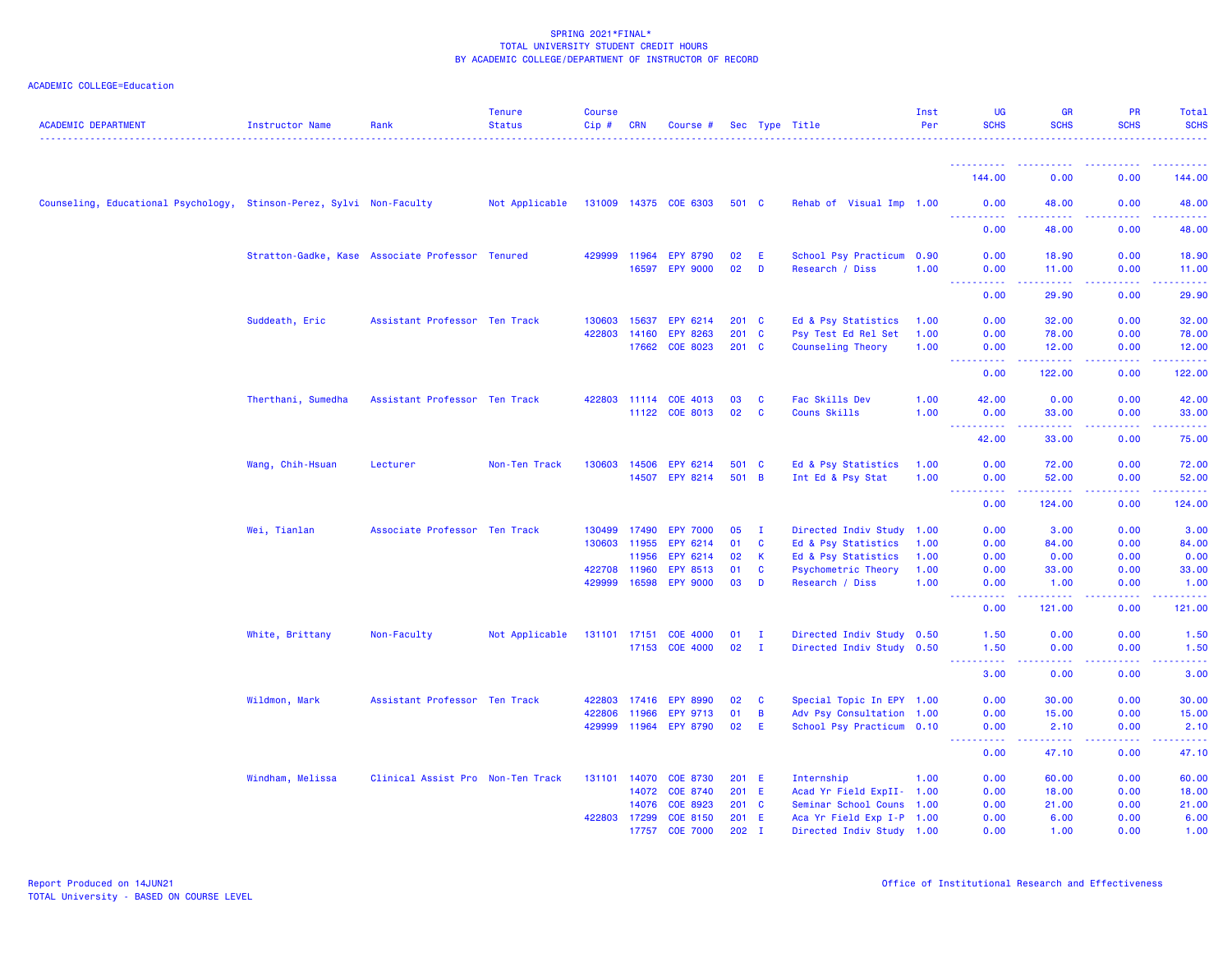| <b>ACADEMIC DEPARTMENT</b>                                                   | <b>Instructor Name</b> | Rank        | <b>Tenure</b><br><b>Status</b> | <b>Course</b><br>Cip# | <b>CRN</b> | Course #              |               |              | Sec Type Title            | Inst<br>Per | UG<br><b>SCHS</b>     | <b>GR</b><br><b>SCHS</b>                                                                               | <b>PR</b><br><b>SCHS</b>               | Total<br><b>SCHS</b>  |
|------------------------------------------------------------------------------|------------------------|-------------|--------------------------------|-----------------------|------------|-----------------------|---------------|--------------|---------------------------|-------------|-----------------------|--------------------------------------------------------------------------------------------------------|----------------------------------------|-----------------------|
|                                                                              |                        |             |                                |                       |            |                       |               |              |                           |             |                       |                                                                                                        |                                        | <u>.</u>              |
|                                                                              |                        |             |                                |                       |            |                       |               |              |                           |             | 0.00                  | 106.00                                                                                                 | 0.00                                   | 106.00                |
| Counseling, Educational Psychology, Woodall, Heather                         |                        | Non-Faculty | Not Applicable                 |                       |            | 131101 11106 COE 1323 | 02            | <b>C</b>     | Career Planning           | 1.00        | 54.00                 | 0.00                                                                                                   | 0.00                                   | 54.00                 |
|                                                                              |                        |             |                                |                       | 11107      | COE 1323              | 03            | $\mathbf{C}$ | Career Planning           | 0.50        | 28.50                 | 0.00                                                                                                   | 0.00                                   | 28.50                 |
|                                                                              |                        |             |                                |                       | 11108      | COE 1323              | 04            | $\mathbf{C}$ | Career Planning           | 0.50        | 16.50                 | 0.00                                                                                                   | 0.00                                   | 16.50                 |
|                                                                              |                        |             |                                |                       |            |                       |               |              |                           |             | ----<br>99.00         | 0.00                                                                                                   | 0.00                                   | 99.00                 |
|                                                                              | Wozny, Darren          | Professor   | <b>Tenured</b>                 | 422803                | 14064      | COE 8013              | $201$ C       |              | Couns Skills              | 1.00        | 0.00                  | 18.00                                                                                                  | 0.00                                   | 18.00                 |
|                                                                              |                        |             |                                |                       | 14065      | COE 8013              | $202 \quad C$ |              | Couns Skills              | 1.00        | 0.00                  | 45.00                                                                                                  | 0.00                                   | 45.00                 |
|                                                                              |                        |             |                                |                       |            | 17530 COE 7000        | $201$ I       |              | Directed Indiv Study      | 1.00        | 0.00                  | 1.00                                                                                                   | 0.00                                   | 1.00                  |
|                                                                              |                        |             |                                |                       |            |                       |               |              |                           |             | ----------<br>0.00    | -----<br>64.00                                                                                         | <b><i><u>A</u></i> A A A A</b><br>0.00 | 64.00                 |
|                                                                              | Xie, Jianling          | Instructor  | Non-Ten Track                  | 130101                | 11934      | <b>EPY 3143</b>       | 01            | $\mathbf{c}$ | Human Develop And Le      | 1.00        | 117.00                | 0.00                                                                                                   | 0.00                                   | 117.00                |
|                                                                              |                        |             |                                | 130499                | 11949      | EPY 4313              | 01            | $\mathbf{C}$ | Measure & Eval            | 1.00        | 102.00                | 0.00                                                                                                   | 0.00                                   | 102.00                |
|                                                                              |                        |             |                                | 130601                | 11950      | EPY 4513              | 01            | $\mathbf{C}$ | Ed Research               | 1.00        | 60.00                 | 0.00                                                                                                   | 0.00                                   | 60.00                 |
|                                                                              |                        |             |                                |                       |            | 422806 11939 EPY 3503 | 01 C          |              | Principles of Ed Psy 1.00 |             | 132.00<br><b>.</b> .  | 0.00<br>$\frac{1}{2} \left( \frac{1}{2} \right) \left( \frac{1}{2} \right) \left( \frac{1}{2} \right)$ | 0.00<br>.                              | 132.00                |
|                                                                              |                        |             |                                |                       |            |                       |               |              |                           |             | 411.00                | 0.00                                                                                                   | 0.00                                   | 411.00                |
|                                                                              | Young Hyatt, Regina    | Non-Faculty | Not Applicable                 |                       |            | 130401 12535 HED 8010 | 01            | -E           | Practicum                 | 1.00        | 0.00                  | 39.00                                                                                                  | 0.00                                   | 39.00                 |
|                                                                              |                        |             |                                |                       |            |                       |               |              |                           |             | ----------<br>0.00    | 39.00                                                                                                  | 0.00                                   | 39,00                 |
| =====================================<br>Counseling, Educational Psychology, |                        |             |                                |                       |            |                       |               |              |                           |             | ==========<br>3683.00 | ========================<br>1709.00                                                                    | 0.00                                   | ==========<br>5392.00 |
| ======================================                                       |                        |             |                                |                       |            |                       |               |              |                           |             | ==========            | =======================                                                                                |                                        | ==========            |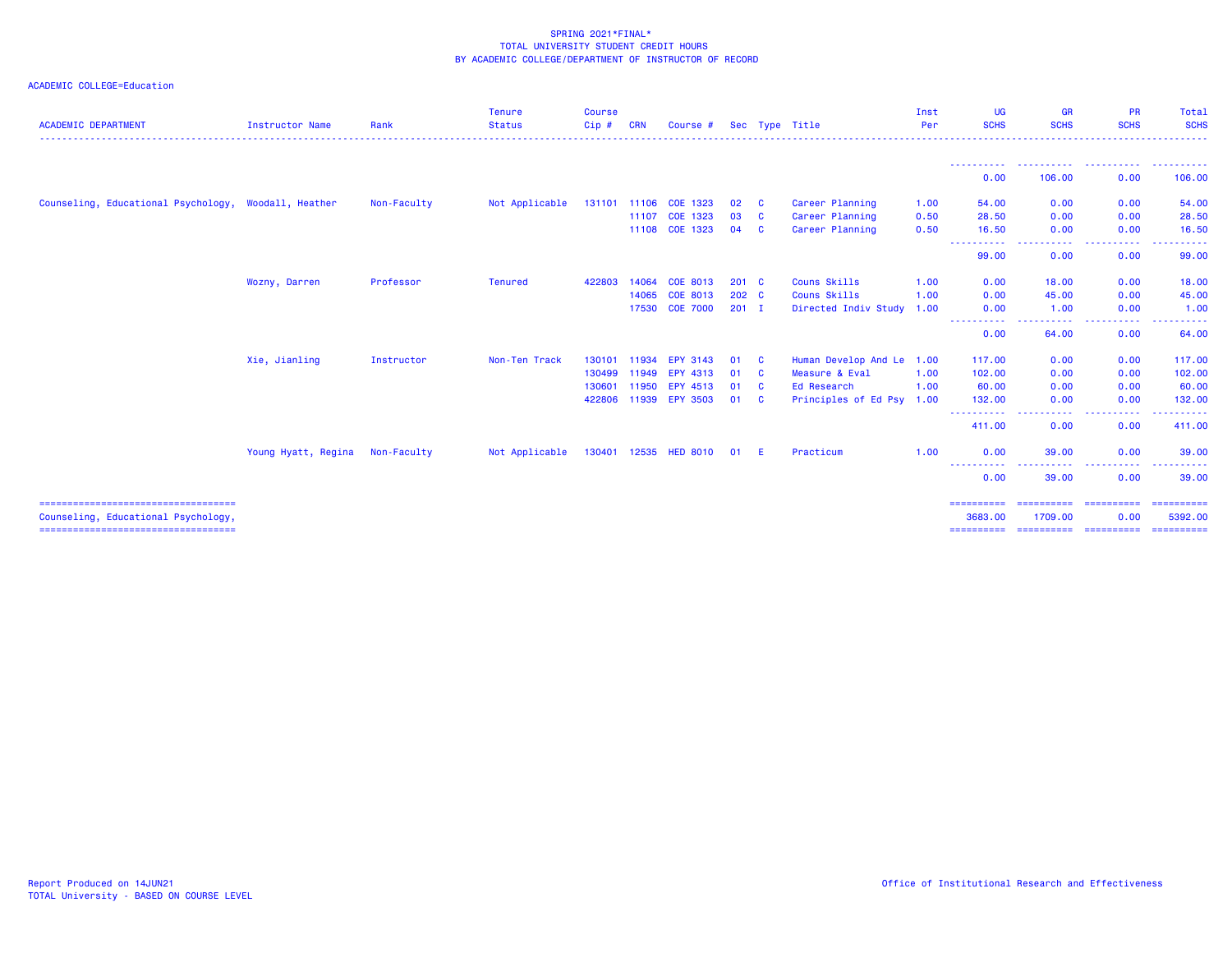## ACADEMIC COLLEGE=Education

| <b>ACADEMIC DEPARTMENT</b>                          | <b>Instructor Name</b>          | Rank                          | <b>Tenure</b><br><b>Status</b> | <b>Course</b><br>Cip# | <b>CRN</b>   | Course #              |               |                | Sec Type Title            | Inst<br>Per | <b>UG</b><br><b>SCHS</b>                  | <b>GR</b><br><b>SCHS</b>                                                                                                                                       | <b>PR</b><br><b>SCHS</b> | Total<br><b>SCHS</b> |
|-----------------------------------------------------|---------------------------------|-------------------------------|--------------------------------|-----------------------|--------------|-----------------------|---------------|----------------|---------------------------|-------------|-------------------------------------------|----------------------------------------------------------------------------------------------------------------------------------------------------------------|--------------------------|----------------------|
| Curriculum, Instruction & Special E Adamo, Sherrill |                                 | Non-Employee                  | Not Applicable                 | 131203                | 14245        | <b>RDG 3413</b>       | 202 C         |                | Middle Lvl Lit I          | 1.00        | 54.00                                     | 0.00                                                                                                                                                           | 0.00                     | 54.00                |
|                                                     |                                 |                               |                                |                       | 15644        | <b>RDG 3413</b>       | 203 C         |                | Middle Lvl Lit I          | 1.00        | 39.00                                     | 0.00                                                                                                                                                           | 0.00                     | 39.00                |
|                                                     |                                 |                               |                                |                       |              |                       |               |                |                           |             | $\sim$ $\sim$ $\sim$<br>.<br>93.00        | والمسامين<br>0.00                                                                                                                                              | -----<br>0.00            | .<br>93.00           |
|                                                     | Adams, Christy                  | Non-Employee                  | Not Applicable                 |                       |              | 131203 16281 RDG 3423 | 503 C         |                | Middle Lvl Lit II         | 0.50        | 19.50                                     | 0.00                                                                                                                                                           | 0.00                     | 19.50                |
|                                                     |                                 |                               |                                |                       |              |                       |               |                |                           |             | .<br>19.50                                | $\sim$ $\sim$ $\sim$ $\sim$<br>0.00                                                                                                                            | .<br>0.00                | .<br>19.50           |
|                                                     | Ahonle, Zaccheus                | Assistant Professor Ten Track |                                |                       |              | 131101 15712 COE 8730 | 01            | -E             | Internship                | 1.00        | 0.00                                      | 45.00                                                                                                                                                          | 0.00                     | 45.00                |
|                                                     |                                 |                               |                                |                       | 512310 11128 | <b>COE 8383</b>       | 01            | <b>C</b>       | Job Plcmnt In Rehab       | 1.00        | 0.00                                      | 18.00                                                                                                                                                          | 0.00                     | 18.00                |
|                                                     |                                 |                               |                                |                       |              |                       |               |                |                           |             | 0.00                                      | 63.00                                                                                                                                                          | 0.00                     | 63.00                |
|                                                     | Alley, Kathleen                 | Associate Professor Tenured   |                                |                       | 131202 15097 | <b>EDE 3343</b>       | 001 C         |                | Teach Adoles Lit          | 1.00        | 27.00                                     | 0.00                                                                                                                                                           | 0.00                     | 27.00                |
|                                                     |                                 |                               |                                |                       | 17445        | <b>EDE 9000</b>       | 02            | D              | Research / Diss           | 1.00        | 0.00                                      | 7.00                                                                                                                                                           | 0.00                     | 7.00                 |
|                                                     |                                 |                               |                                |                       | 17868        | <b>EDE 7000</b>       | 03            | $\mathbf{I}$   | Directed Indiv Study      | 1.00        | 0.00                                      | 3.00                                                                                                                                                           | 0.00                     | 3.00                 |
|                                                     |                                 |                               |                                | 131203                | 13816        | <b>RDG 3423</b>       | 01            | $\mathbf{C}$   | Middle Lvl Lit II         | 1.00        | 60.00                                     | 0.00                                                                                                                                                           | 0.00                     | 60.00                |
|                                                     |                                 |                               |                                |                       | 13817        | <b>RDG 3423</b>       | 02            | <b>C</b>       | Middle Lvl Lit II         | 1.00        | 60.00                                     | 0.00                                                                                                                                                           | 0.00                     | 60.00                |
|                                                     |                                 |                               |                                |                       | 13818        | <b>RDG 3423</b>       | 03            | $\mathbf{C}$   | Middle Lvl Lit II         | 1.00        | 48.00                                     | 0.00                                                                                                                                                           | 0.00                     | 48.00                |
|                                                     |                                 |                               |                                |                       | 14796        | <b>RDG 3423</b>       | 501 C         |                | Middle Lvl Lit II         | 0.50        | 24.00                                     | 0.00                                                                                                                                                           | 0.00                     | 24.00                |
|                                                     |                                 |                               |                                |                       | 14797        | <b>RDG 3423</b>       | 502           | $\mathbf{C}$   | Middle Lvl Lit II         | 0.50        | 25.50                                     | 0.00                                                                                                                                                           | 0.00                     | 25.50                |
|                                                     |                                 |                               |                                |                       | 16281        | <b>RDG 3423</b>       | 503 C         |                | Middle Lvl Lit II         | 0.50        | 19.50                                     | 0.00                                                                                                                                                           | 0.00                     | 19.50                |
|                                                     |                                 |                               |                                |                       |              |                       |               |                |                           |             | 264.00                                    | 10.00                                                                                                                                                          | 0.00                     | 274.00               |
|                                                     | Atterberry, Tiffiney Instructor |                               | Non-Ten Track                  |                       | 131316 11577 | EDE 4113              | 01            | $\overline{B}$ | Teach Elem/Mid Level 1.00 |             | 45.00                                     | 0.00                                                                                                                                                           | 0.00                     | 45.00                |
|                                                     |                                 |                               |                                |                       | 11578        | <b>EDE 4113</b>       | 02            | $\overline{B}$ | Teach Elem/Mid Level 1.00 |             | 51.00                                     | 0.00                                                                                                                                                           | 0.00                     | 51.00                |
|                                                     |                                 |                               |                                |                       | 14457        | EDE 4113              | 501           | $\mathbf{C}$   | Teach Elem/Mid Level 1.00 |             | 57.00                                     | 0.00                                                                                                                                                           | 0.00                     | 57.00                |
|                                                     |                                 |                               |                                | 131318 11581          |              | EDE 4143              | 01            | $\overline{B}$ | Teach Elem/Mid Lvl S 1.00 |             | 45.00                                     | 0.00                                                                                                                                                           | 0.00                     | 45.00                |
|                                                     |                                 |                               |                                |                       | 11582        | EDE 4143              | 02            | $\overline{B}$ | Teach Elem/Mid Lvl S 1.00 |             | 51.00<br>.                                | 0.00<br>.                                                                                                                                                      | 0.00<br>.                | 51.00<br>22222)      |
|                                                     |                                 |                               |                                |                       |              |                       |               |                |                           |             | 249.00                                    | 0.00                                                                                                                                                           | 0.00                     | 249.00               |
|                                                     | Barr, Tamela                    | Non-Employee                  | Not Applicable                 |                       |              | 131202 11583 EDE 4883 | 01            | $\mathbf{C}$   | Manag Elem/Mid Lvl C 1.00 |             | 90.00<br>. <u>.</u> .                     | 0.00<br><b>.</b>                                                                                                                                               | 0.00<br>. <u>.</u> .     | 90.00<br>.           |
|                                                     |                                 |                               |                                |                       |              |                       |               |                |                           |             | 90.00                                     | 0.00                                                                                                                                                           | 0.00                     | 90.00                |
|                                                     | Barr-Lenoir, Pamela             | Non-Employee                  | Not Applicable                 |                       |              | 131202 11584 EDE 4883 | 02            | <b>C</b>       | Manag Elem/Mid Lvl C 1.00 |             | 84.00                                     | 0.00                                                                                                                                                           | 0.00                     | 84.00                |
|                                                     |                                 |                               |                                |                       |              |                       |               |                |                           |             | $\sim$ $\sim$ $\sim$<br><u>.</u><br>84.00 | $\omega$ $\omega$ $\omega$ $\omega$<br>0.00                                                                                                                    | .<br>0.00                | .<br>84.00           |
|                                                     | Binford, Paul                   | Associate Professor Tenured   |                                | 131203 14941          |              | <b>EDS 8243</b>       | 551 C         |                | Adv. Plan Manage Lea 1.00 |             | 0.00                                      | 18.00                                                                                                                                                          | 0.00                     | 18.00                |
|                                                     |                                 |                               |                                |                       | 131318 11610 | <b>EDS 3643</b>       | 01            | $\mathbf{C}$   | Secondary Soc Studie 1.00 |             | 54.00                                     | 0.00                                                                                                                                                           | 0.00                     | 54.00                |
|                                                     |                                 |                               |                                |                       | 14474        | <b>EDS 6643</b>       | 501 C         |                | Soc Studies Educ Ped 1.00 |             | 0.00                                      | 27.00                                                                                                                                                          | 0.00                     | 27.00                |
|                                                     |                                 |                               |                                |                       |              |                       |               |                |                           |             | <u> - - - - - - - - - -</u><br>54.00      | $\frac{1}{2} \left( \frac{1}{2} \right) \left( \frac{1}{2} \right) \left( \frac{1}{2} \right) \left( \frac{1}{2} \right)$<br>45.00                             | .<br>0.00                | .<br>99.00           |
|                                                     |                                 |                               |                                |                       |              |                       |               |                |                           |             |                                           |                                                                                                                                                                |                          |                      |
|                                                     | Bogan, Kevin                    | Lecturer                      | Non-Ten Track                  | 131205 14120          |              | <b>EDS 4873</b>       | $201 \quad C$ |                | Managing Secondary C 1.00 |             | 27.00                                     | 0.00                                                                                                                                                           | 0.00                     | 27.00                |
|                                                     |                                 |                               |                                |                       | 131318 15631 | <b>EDS 6643</b>       | $201$ C       |                | Soc Studies Educ Ped 1.00 |             | 0.00<br>$  -$<br>. <b>.</b>               | 114.00<br>$\frac{1}{2} \left( \frac{1}{2} \right) \left( \frac{1}{2} \right) \left( \frac{1}{2} \right) \left( \frac{1}{2} \right) \left( \frac{1}{2} \right)$ | 0.00<br>.                | 114.00               |
|                                                     |                                 |                               |                                |                       |              |                       |               |                |                           |             | 27.00                                     | 114.00                                                                                                                                                         | 0.00                     | 141.00               |
|                                                     | Brenner, Devon                  | Professor                     | <b>Tenured</b>                 |                       |              | 131205 17754 EDS 9000 | 03            | D              | Research / Diss           | 1.00        | 0.00                                      | 1.00                                                                                                                                                           | 0.00                     | 1.00                 |

Report Produced on 14JUN21 Office of Institutional Research and Effectiveness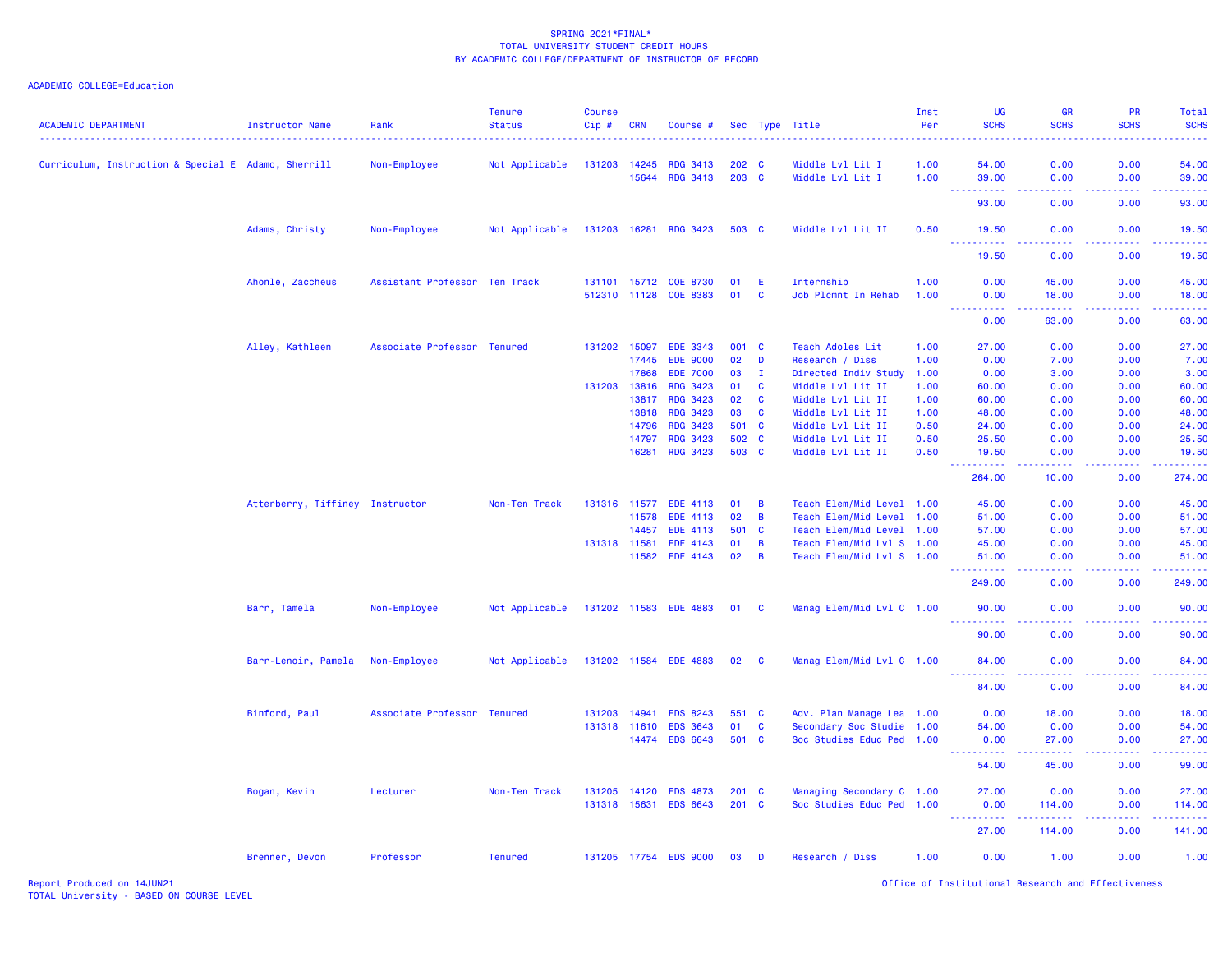| <b>ACADEMIC DEPARTMENT</b>                          | <b>Instructor Name</b>            | Rank        | Tenure<br><b>Status</b> | <b>Course</b><br>$Cip$ # | <b>CRN</b> | Course #                           |                |              | Sec Type Title                                         | Inst<br>Per | UG<br><b>SCHS</b>                                          | GR<br><b>SCHS</b> | PR<br><b>SCHS</b> | Total<br><b>SCHS</b> |
|-----------------------------------------------------|-----------------------------------|-------------|-------------------------|--------------------------|------------|------------------------------------|----------------|--------------|--------------------------------------------------------|-------------|------------------------------------------------------------|-------------------|-------------------|----------------------|
|                                                     |                                   |             |                         |                          |            |                                    |                |              |                                                        |             |                                                            |                   |                   |                      |
|                                                     |                                   |             |                         |                          |            |                                    |                |              |                                                        |             | 0.00                                                       | 1.00              | 0.00              | 1.00                 |
| Curriculum, Instruction & Special E Campbell, Traci |                                   | Non-Faculty | Not Applicable          |                          |            | 130101 15276 EDX 4353              | 02             | <b>C</b>     | Assistive Tech in Sp 1.00                              |             | 63.00                                                      | 0.00              | 0.00              | 63.00                |
|                                                     |                                   |             |                         |                          |            | 15277 EDX 6353                     | 02             | <b>C</b>     | Assistive Tech in Sp 1.00                              |             | 0.00<br>. <u>.</u> .                                       | 6.00              | 0.00              | 6.00                 |
|                                                     |                                   |             |                         |                          |            |                                    |                |              |                                                        |             | 63.00                                                      | 6.00              | 0.00              | 69.00                |
|                                                     | Chappell, Manya                   | Lecturer    | Non-Ten Track           | 131203 11569             |            | <b>EDE 3223</b>                    | 03             | C            | Middle Level Educati 1.00                              |             | 60.00                                                      | 0.00              | 0.00              | 60.00                |
|                                                     |                                   |             |                         |                          | 15748      | <b>RDG 3423</b>                    | 04             | <b>C</b>     | Middle Lvl Lit II                                      | 1.00        | 57.00<br><b>.</b>                                          | 0.00<br>22222     | 0.00<br>.         | 57.00                |
|                                                     |                                   |             |                         |                          |            |                                    |                |              |                                                        |             | 117.00                                                     | 0.00              | 0.00              | 117.00               |
|                                                     | Coffey, Kenneth                   | Professor   | <b>Tenured</b>          | 130101 11602             |            | EDF 4243                           | 02             | C            | Plan for Diverse Lea 1.00                              |             | 87.00                                                      | 0.00              | 0.00              | 87.00                |
|                                                     |                                   |             |                         | 131001                   | 11624      | <b>EDX 4123</b>                    | 01             | <b>C</b>     | Mthds & Mtrls Elem D                                   | 1.00        | 87.00                                                      | 0.00              | 0.00              | 87.00                |
|                                                     |                                   |             |                         | 131008 15736             |            | EDX 4613                           | 01             | <b>C</b>     | Teaching Students Ph 1.00                              |             | 57.00                                                      | 0.00              | 0.00              | 57.00                |
|                                                     |                                   |             |                         |                          | 15737      | EDX 6613                           | 01             | <b>C</b>     | Teaching Students Ph 1.00                              |             | 0.00<br><b><i><u><u> - - - - - - - - - -</u></u></i></b>   | 15.00<br>.        | 0.00<br>.         | 15.00<br>.           |
|                                                     |                                   |             |                         |                          |            |                                    |                |              |                                                        |             | 231.00                                                     | 15.00             | 0.00              | 246.00               |
|                                                     | Collier, Matthew                  | Lecturer    | Non-Ten Track           |                          |            | 131001 17317 EDX 8173              | 502 C          |              | Sp Ed In Reg Classrm 1.00                              |             | 0.00<br><u>.</u>                                           | 84.00             | 0.00              | 84.00                |
|                                                     |                                   |             |                         |                          |            |                                    |                |              |                                                        |             | 0.00                                                       | 84.00             | 0.00              | 84.00                |
|                                                     | Crum, Karen                       | Lecturer    | Non-Ten Track           | 131203 15642             |            | <b>RDG 3423</b>                    | 202 C          |              | Middle Lvl Lit II                                      | 1.00        | 45.00                                                      | 0.00              | 0.00              | 45.00                |
|                                                     |                                   |             |                         |                          | 15643      | <b>RDG 3423</b>                    | 203 C          |              | Middle Lvl Lit II                                      | 1.00        | 48.00<br><b></b>                                           | 0.00<br>.         | 0.00<br>22222     | 48.00<br>.           |
|                                                     |                                   |             |                         |                          |            |                                    |                |              |                                                        |             | 93.00                                                      | 0.00              | 0.00              | 93.00                |
|                                                     | Davidson, Sandy                   | Lecturer    | Non-Ten Track           | 131315 14792             |            | <b>RDG 3123</b>                    | 501 C          |              | Early Lit Instruct I 1.00                              |             | 54.00                                                      | 0.00              | 0.00              | 54.00                |
|                                                     |                                   |             |                         |                          | 14793      | <b>RDG 3123</b>                    | 502 C          |              | Early Lit Instruct I 1.00                              |             | 72.00<br><b>.</b>                                          | 0.00              | 0.00              | 72.00                |
|                                                     |                                   |             |                         |                          |            |                                    |                |              |                                                        |             | 126.00                                                     | 0.00              | 0.00              | 126.00               |
|                                                     | Devlin, Sandy                     | Professor   | <b>Tenured</b>          | 131001 14491             |            | <b>EDX 8053</b>                    | 501 C          |              | Fundamentals of Teac 1.00                              |             | 0.00                                                       | 51.00             | 0.00              | 51.00                |
|                                                     |                                   |             |                         |                          | 14952      | <b>EDX 8023</b>                    | 551 C          |              | Fundamentals of Teac                                   | 1.00        | 0.00                                                       | 27.00             | 0.00              | 27.00                |
|                                                     |                                   |             |                         |                          | 14953      | <b>EDX 8053</b>                    | 551 C          |              | Fundamentals of Teac                                   | 1.00        | 0.00                                                       | 45.00             | 0.00              | 45.00                |
|                                                     |                                   |             |                         |                          | 16357      | <b>EDX 7000</b><br><b>EDX 9000</b> | 01<br>01       | $\mathbf{I}$ | Directed Indiv Study                                   | 1.00        | 0.00                                                       | 3.00              | 0.00              | 3.00                 |
|                                                     |                                   |             |                         | 131005 11634             | 16901      | <b>EDX 8403</b>                    | 01             | D<br>C       | Research / Diss<br>Teaching Stdts w/Em/ 1.00           | 1.00        | 0.00<br>0.00                                               | 17.00<br>18.00    | 0.00<br>0.00      | 17.00<br>18.00       |
|                                                     |                                   |             |                         |                          |            |                                    |                |              |                                                        |             | 0.00                                                       | 161.00            | 0.00              | 161.00               |
|                                                     | Dozier, Nicole                    | Lecturer    | Non-Ten Track           | 131202 11571             |            | <b>EDE 3343</b>                    | 02             | C            | Teach Adoles Lit                                       | 1.00        | 75.00                                                      | 0.00              | 0.00              | 75.00                |
|                                                     |                                   |             |                         |                          | 14454      | <b>EDE 3343</b>                    | 501 C          |              | Teach Adoles Lit                                       | 1.00        | 36.00                                                      | 0.00              | 0.00              | 36.00                |
|                                                     |                                   |             |                         |                          |            |                                    |                |              |                                                        |             | <b><i><u><u> - - - - - - - - - -</u></u></i></b><br>111.00 | .<br>0.00         | .<br>0.00         | .<br>111.00          |
|                                                     |                                   |             |                         |                          |            |                                    |                |              |                                                        |             |                                                            |                   |                   |                      |
|                                                     | Durst, Hope                       | Lecturer    | Non-Ten Track           | 131202<br>131203 14450   | 14460      | <b>EDE 4883</b><br><b>EDE 3223</b> | 501 C<br>501 C |              | Manag Elem/Mid Lvl C 1.00<br>Middle Level Educati 1.00 |             | 93.00<br>45.00                                             | 0.00<br>0.00      | 0.00<br>0.00      | 93.00<br>45.00       |
|                                                     |                                   |             |                         |                          |            |                                    |                |              |                                                        |             | 138.00                                                     | 0.00              | 0.00              | 138.00               |
|                                                     | Entrekin Morgan, Mar Non-Employee |             | Not Applicable          |                          |            | 131311 14456 EDE 3523              | 502 C          |              | Found EL/ML Math Edu 1.00                              |             | 48.00                                                      | 0.00              | 0.00              | 48.00                |
|                                                     |                                   |             |                         |                          |            |                                    |                |              |                                                        |             |                                                            |                   |                   |                      |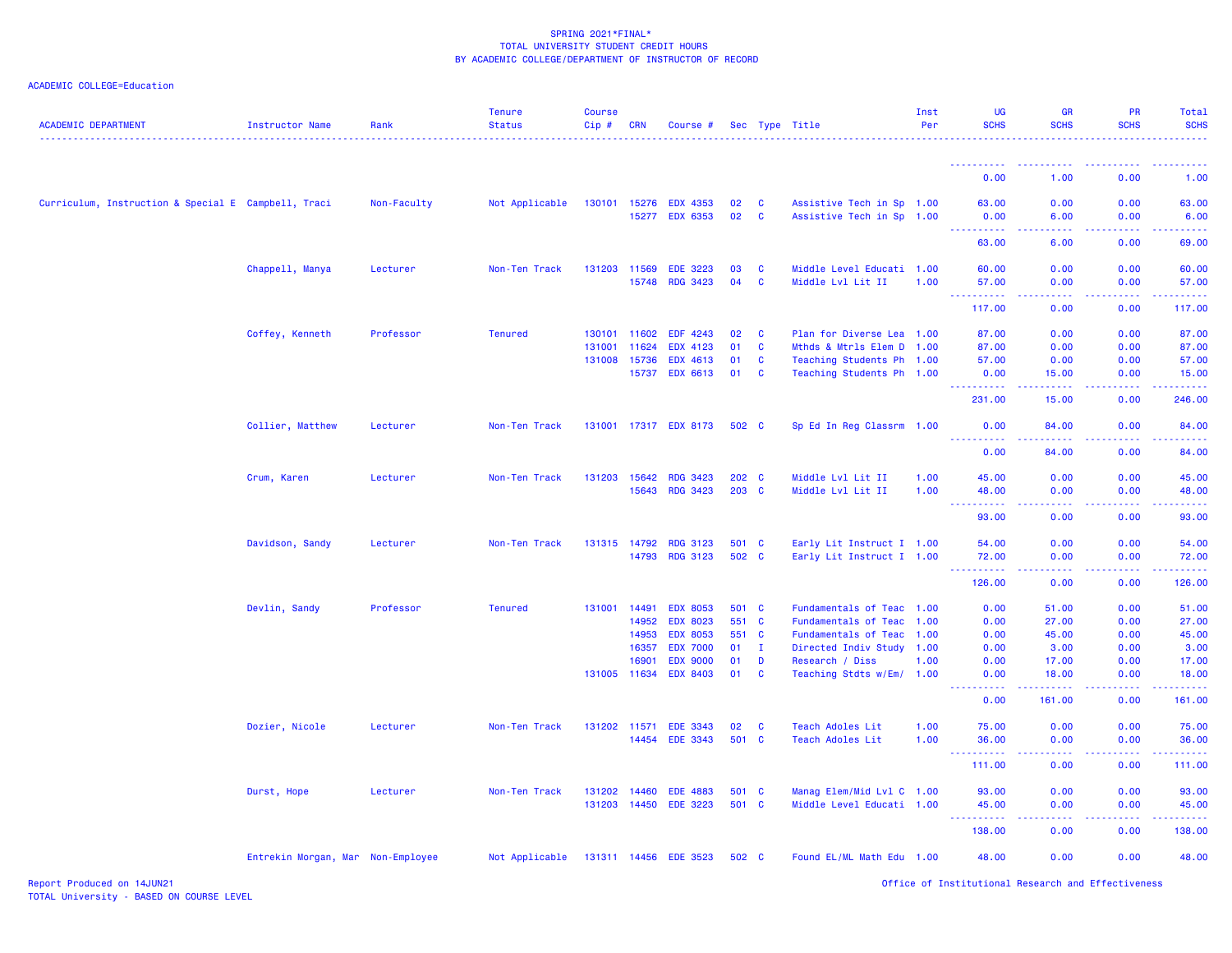| <b>ACADEMIC DEPARTMENT</b>                                            | <b>Instructor Name</b> | Rank                              | <b>Tenure</b><br><b>Status</b> | <b>Course</b><br>Cip# | <b>CRN</b> | Course #             |        |              | Sec Type Title             | Inst<br>Per | <b>UG</b><br><b>SCHS</b>              | <b>GR</b><br><b>SCHS</b>                                                                                                                                      | PR<br><b>SCHS</b>                                                                                                                                    | Total<br><b>SCHS</b> |
|-----------------------------------------------------------------------|------------------------|-----------------------------------|--------------------------------|-----------------------|------------|----------------------|--------|--------------|----------------------------|-------------|---------------------------------------|---------------------------------------------------------------------------------------------------------------------------------------------------------------|------------------------------------------------------------------------------------------------------------------------------------------------------|----------------------|
| Curriculum, Instruction & Special E Entrekin Morgan, Mar Non-Employee |                        |                                   | Not Applicable                 | 131311 15248          |            | <b>EDE 3523</b>      | 503 C  |              | Found EL/ML Math Edu 1.00  |             | 36.00                                 | 0.00                                                                                                                                                          | 0.00                                                                                                                                                 | 36.00                |
|                                                                       |                        |                                   |                                |                       |            |                      |        |              |                            |             | ------<br>84.00                       | وبالمحام<br>0.00                                                                                                                                              | 0.00                                                                                                                                                 | المستما<br>84.00     |
|                                                                       | Fondren, Patricia      | Assistant Professor Ten Track     |                                | 130604                | 11937      | <b>EPY 3253</b>      | 03     | <b>C</b>     | <b>Evaluating Learning</b> | 1.00        | 87.00                                 | 0.00                                                                                                                                                          | 0.00                                                                                                                                                 | 87.00                |
|                                                                       |                        |                                   |                                | 131001                | 11625      | <b>EDX 4133</b>      | C01 C  |              | Mthds & Mtrls for Sc 1.00  |             | 87.00                                 | 0.00                                                                                                                                                          | 0.00                                                                                                                                                 | 87.00                |
|                                                                       |                        |                                   |                                |                       | 11628      | <b>EDX 4873</b>      | 01     | <b>S</b>     | Prof Sem In Sp Ed          | 1.00        | 33.00                                 | 0.00                                                                                                                                                          | 0.00                                                                                                                                                 | 33.00                |
|                                                                       |                        |                                   |                                |                       | 14954      | <b>EDX 6813</b>      | 551 C  |              | Intro Assmt Spec Ed        | 1.00        | 0.00                                  | 18.00                                                                                                                                                         | 0.00                                                                                                                                                 | 18.00                |
|                                                                       |                        |                                   |                                |                       | 14955      | <b>EDX 6193</b>      | 551 C  |              | Adv. Plan Special Ed 1.00  |             | 0.00<br>.                             | 42.00<br>2222.                                                                                                                                                | 0.00<br>.                                                                                                                                            | 42.00<br>.           |
|                                                                       |                        |                                   |                                |                       |            |                      |        |              |                            |             | 207.00                                | 60.00                                                                                                                                                         | 0.00                                                                                                                                                 | 267.00               |
|                                                                       | Franz, Dana            | Professor                         | <b>Tenured</b>                 | 131205 17607          |            | <b>EDS 9000</b>      | 01     | D            | Research / Diss            | 1.00        | 0.00                                  | 11.00                                                                                                                                                         | 0.00                                                                                                                                                 | 11.00                |
|                                                                       |                        |                                   |                                |                       | 17879      | <b>EDS 7000</b>      | 01     | I.           | Directed Indiv Study 1.00  |             | 0.00                                  | 3.00                                                                                                                                                          | 0.00                                                                                                                                                 | 3.00                 |
|                                                                       |                        |                                   |                                |                       | 17943      | <b>EDS 7000</b>      | 501    | $\mathbf{I}$ | Directed Indiv Study 1.00  |             | 0.00                                  | 3.00                                                                                                                                                          | 0.00                                                                                                                                                 | 3.00                 |
|                                                                       |                        |                                   |                                |                       | 18097      | <b>EDS 7000</b>      | $03$ I |              | Directed Indiv Study 1.00  |             | 0.00<br>$\sim$ $\sim$ $\sim$ $\sim$   | 3.00<br>وعاعات                                                                                                                                                | 0.00                                                                                                                                                 | 3.00                 |
|                                                                       |                        |                                   |                                |                       |            |                      |        |              |                            |             | 0.00                                  | 20.00                                                                                                                                                         | 0.00                                                                                                                                                 | 20.00                |
|                                                                       | Furr, Brittany         | Non-Employee                      | Not Applicable                 | 131203                | 14796      | <b>RDG 3423</b>      | 501 C  |              | Middle Lvl Lit II          | 0.50        | 24.00                                 | 0.00                                                                                                                                                          | 0.00                                                                                                                                                 | 24.00                |
|                                                                       |                        |                                   |                                |                       | 14797      | <b>RDG 3423</b>      | 502 C  |              | Middle Lvl Lit II          | 0.50        | 25.50                                 | 0.00                                                                                                                                                          | 0.00                                                                                                                                                 | 25.50                |
|                                                                       |                        |                                   |                                |                       |            |                      |        |              |                            |             | <b><i><u></u></i></b><br>444<br>49.50 | وبالمحام<br>0.00                                                                                                                                              | .<br>0.00                                                                                                                                            | .<br>49.50           |
|                                                                       | Hanna, Tania           | Clinical Assist Pro Non-Ten Track |                                | 131203                | 14244      | <b>RDG 3413</b>      | 201 C  |              | Middle Lvl Lit I           | 1.00        | 42.00                                 | 0.00                                                                                                                                                          | 0.00                                                                                                                                                 | 42.00                |
|                                                                       |                        |                                   |                                |                       | 14246      | <b>RDG 3423</b>      | 201 C  |              | Middle Lvl Lit II          | 1.00        | 42.00                                 | 0.00                                                                                                                                                          | 0.00                                                                                                                                                 | 42.00                |
|                                                                       |                        |                                   |                                | 131315 14240          |            | <b>RDG 3113</b>      | 201 C  |              | Early Literacy Instr 1.00  |             | 45.00                                 | 0.00                                                                                                                                                          | 0.00                                                                                                                                                 | 45.00                |
|                                                                       |                        |                                   |                                |                       | 14242      | <b>RDG 3123</b>      | 201 C  |              | Early Lit Instruct I 1.00  |             | 45.00<br>.                            | 0.00<br>$\omega$ is a $\omega$                                                                                                                                | 0.00<br>22222                                                                                                                                        | 45.00<br>22222)      |
|                                                                       |                        |                                   |                                |                       |            |                      |        |              |                            |             | 174.00                                | 0.00                                                                                                                                                          | 0.00                                                                                                                                                 | 174.00               |
|                                                                       | Hause, Barry           | Lecturer                          | Non-Ten Track                  |                       |            | 500902 14751 MU 1133 | 501 C  |              | The History of Rock        | 1.00        | 114.00                                | 0.00                                                                                                                                                          | 0.00                                                                                                                                                 | 114,00               |
|                                                                       |                        |                                   |                                |                       |            |                      |        |              |                            |             | 114.00                                | 0.00                                                                                                                                                          | 0.00                                                                                                                                                 | 114.00               |
|                                                                       | Hollis, Anitra         | Lecturer                          | Non-Ten Track                  | 131318 14459          |            | <b>EDE 4143</b>      | 501 C  |              | Teach Elem/Mid Lvl S 1.00  |             | 51.00                                 | 0.00                                                                                                                                                          | 0.00                                                                                                                                                 | 51.00                |
|                                                                       |                        |                                   |                                |                       |            |                      |        |              |                            |             | .<br>51.00                            | .<br>0.00                                                                                                                                                     | 0.00                                                                                                                                                 | .<br>51.00           |
|                                                                       | Holmes, Helen          | Lecturer                          | Non-Ten Track                  | 131203                | 14451      | <b>EDE 3223</b>      | 502 C  |              | Middle Level Educati 1.00  |             | 48.00                                 | 0.00                                                                                                                                                          | 0.00                                                                                                                                                 | 48.00                |
|                                                                       |                        |                                   |                                |                       | 15247      | <b>EDE 3223</b>      | 503 C  |              | Middle Level Educati 1.00  |             | 39,00                                 | 0.00                                                                                                                                                          | 0.00                                                                                                                                                 | 39.00                |
|                                                                       |                        |                                   |                                |                       |            |                      |        |              |                            |             | <b>.</b><br>$  -$                     | .                                                                                                                                                             | $\frac{1}{2} \left( \frac{1}{2} \right) \left( \frac{1}{2} \right) \left( \frac{1}{2} \right) \left( \frac{1}{2} \right) \left( \frac{1}{2} \right)$ | .                    |
|                                                                       |                        |                                   |                                |                       |            |                      |        |              |                            |             | 87.00                                 | 0.00                                                                                                                                                          | 0.00                                                                                                                                                 | 87.00                |
|                                                                       | Hopper, Peggy          | Professor                         | <b>Tenured</b>                 | 131205                | 14945      | <b>EDS 8623</b>      | 551 C  |              | Effective Instructio 1.00  |             | 0.00                                  | 15.00                                                                                                                                                         | 0.00                                                                                                                                                 | 15.00                |
|                                                                       |                        |                                   |                                | 131305                | 11612      | <b>EDS 3673</b>      | 01     | C            | Second Language Arts 1.00  |             | 45.00                                 | 0.00                                                                                                                                                          | 0.00                                                                                                                                                 | 45.00                |
|                                                                       |                        |                                   |                                | 131315 14940          |            | <b>RDG 8653</b>      | 551 C  |              | Teach Read Sec Sch         | 1.00        | 0.00<br>.                             | 21.00<br>$\frac{1}{2} \left( \frac{1}{2} \right) \left( \frac{1}{2} \right) \left( \frac{1}{2} \right) \left( \frac{1}{2} \right) \left( \frac{1}{2} \right)$ | 0.00<br>.                                                                                                                                            | 21.00<br>.           |
|                                                                       |                        |                                   |                                |                       |            |                      |        |              |                            |             | 45.00                                 | 36.00                                                                                                                                                         | 0.00                                                                                                                                                 | 81.00                |
|                                                                       | Jamison, Breana        | Instructor                        | Non-Ten Track                  | 422814 11619          |            | <b>EDX 3213</b>      | 03     | <b>C</b>     | Indiv Inst Except Ch 1.00  |             | 105.00                                | 0.00                                                                                                                                                          | 0.00                                                                                                                                                 | 105.00               |
|                                                                       |                        |                                   |                                |                       | 11622      | <b>EDX 3233</b>      | 01     | C            | Contingency Manageme 1.00  |             | 54.00                                 | 0.00                                                                                                                                                          | 0.00                                                                                                                                                 | 54.00                |
|                                                                       |                        |                                   |                                |                       | 11623      | <b>EDX 3233</b>      | 02     | C            | Contingency Manageme 1.00  |             | 75.00                                 | 0.00                                                                                                                                                          | 0.00                                                                                                                                                 | 75.00                |
|                                                                       |                        |                                   |                                |                       | 14485      | <b>EDX 3213</b>      | 501    | <b>C</b>     | Indiv Inst Except Ch 1.00  |             | 78.00                                 | 0.00                                                                                                                                                          | 0.00                                                                                                                                                 | 78.00                |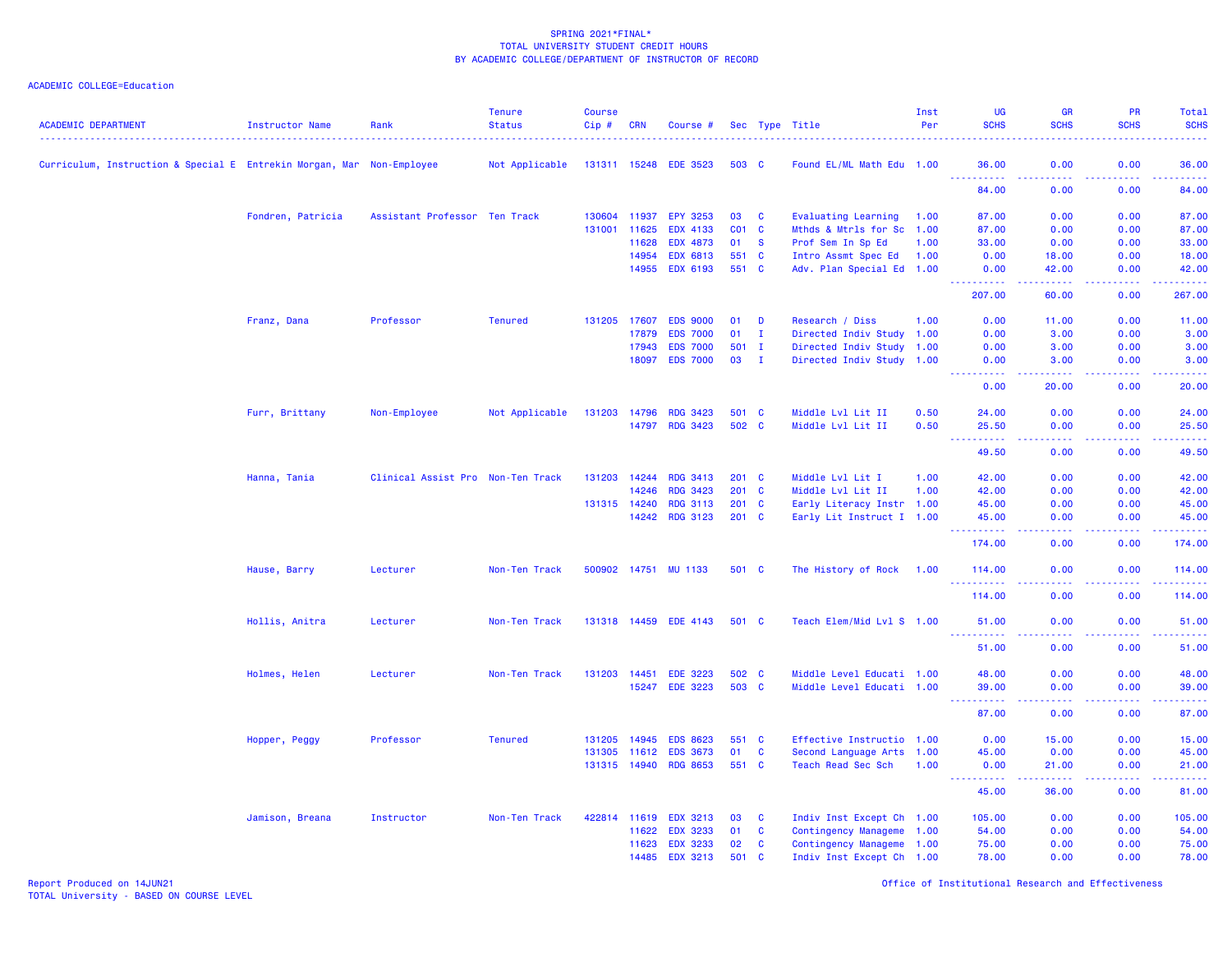# ACADEMIC COLLEGE=Education

| <b>ACADEMIC DEPARTMENT</b>                            | <b>Instructor Name</b> | Rank                              | <b>Tenure</b><br><b>Status</b> | <b>Course</b><br>Cip# | <b>CRN</b> | Course #              |                 |                | Sec Type Title             | Inst<br>Per | UG<br><b>SCHS</b>                                                                                                                                             | <b>GR</b><br><b>SCHS</b>                            | <b>PR</b><br><b>SCHS</b>                                                                                                                                     | Total<br><b>SCHS</b>                                                                                                                                                                      |
|-------------------------------------------------------|------------------------|-----------------------------------|--------------------------------|-----------------------|------------|-----------------------|-----------------|----------------|----------------------------|-------------|---------------------------------------------------------------------------------------------------------------------------------------------------------------|-----------------------------------------------------|--------------------------------------------------------------------------------------------------------------------------------------------------------------|-------------------------------------------------------------------------------------------------------------------------------------------------------------------------------------------|
|                                                       |                        |                                   |                                |                       |            |                       |                 |                |                            |             | 312.00                                                                                                                                                        | 0.00                                                | 0.00                                                                                                                                                         | . <b>.</b><br>312.00                                                                                                                                                                      |
| Curriculum, Instruction & Special E Javorsky, Kristin |                        | Assistant Professor Ten Track     |                                |                       |            | 131315 13808 RDG 3113 | 02 C            |                | Early Literacy Instr 1.00  |             | 72.00                                                                                                                                                         | 0.00                                                | 0.00                                                                                                                                                         | 72.00                                                                                                                                                                                     |
|                                                       |                        |                                   |                                |                       |            |                       |                 |                |                            |             | 72.00                                                                                                                                                         | $\omega_{\rm{eff}}$ and $\omega_{\rm{eff}}$<br>0.00 | 0.00                                                                                                                                                         | 72.00                                                                                                                                                                                     |
|                                                       | Johnson, Derrick       | Non-Employee                      | Not Applicable                 |                       |            | 131305 15634 EDS 6673 | $201$ C         |                | Language Arts Educ P 1.00  |             | 0.00                                                                                                                                                          | 36.00                                               | 0.00                                                                                                                                                         | 36.00                                                                                                                                                                                     |
|                                                       |                        |                                   |                                |                       |            |                       |                 |                |                            |             | <u>.</u><br>0.00                                                                                                                                              | 2222.<br>36.00                                      | $- - - - -$<br>0.00                                                                                                                                          | .<br>36.00                                                                                                                                                                                |
|                                                       | Jordan, Benjamin       | Lecturer                          | Non-Ten Track                  | 131205 11608          |            | EDS 3411              | 01              | Ε              | Prac In Secondary Ed 1.00  |             | 27.00                                                                                                                                                         | 0.00                                                | 0.00                                                                                                                                                         | 27.00                                                                                                                                                                                     |
|                                                       |                        |                                   |                                | 131311 11609          |            | <b>EDS 3633</b>       | 01              | C              | Secondary Math Ed          | 1.00        | 57.00                                                                                                                                                         | 0.00                                                | 0.00                                                                                                                                                         | 57.00                                                                                                                                                                                     |
|                                                       |                        |                                   |                                |                       |            |                       |                 |                |                            |             | $\frac{1}{2} \left( \frac{1}{2} \right) \left( \frac{1}{2} \right) \left( \frac{1}{2} \right) \left( \frac{1}{2} \right) \left( \frac{1}{2} \right)$<br>84.00 | .<br>0.00                                           | .<br>0.00                                                                                                                                                    | .<br>84.00                                                                                                                                                                                |
|                                                       | Leffler, Jeffrey       | Assistant Professor Ten Track     |                                | 131202                | 14094      | <b>EDE 4883</b>       | $201 \quad C$   |                | Manag Elem/Mid Lvl C 0.10  |             | 4.80                                                                                                                                                          | 0.00                                                | 0.00                                                                                                                                                         | 4.80                                                                                                                                                                                      |
|                                                       |                        |                                   |                                |                       | 14095      | <b>EDE 4883</b>       | 202 C           |                | Manag Elem/Mid Lvl C 0.10  |             | 4.80                                                                                                                                                          | 0.00                                                | 0.00                                                                                                                                                         | 4.80                                                                                                                                                                                      |
|                                                       |                        |                                   |                                |                       | 15548      | <b>EDE 8473</b>       | $201$ C         |                | Elem Soc Stu Curr          | 1.00        | 0.00                                                                                                                                                          | 33.00                                               | 0.00                                                                                                                                                         | 33.00                                                                                                                                                                                     |
|                                                       |                        |                                   |                                |                       | 17790      | <b>EDE 7000</b>       | $201$ I         |                | Directed Indiv Study 1.00  |             | 0.00                                                                                                                                                          | 3.00                                                | 0.00                                                                                                                                                         | 3.00                                                                                                                                                                                      |
|                                                       |                        |                                   |                                | 131203                | 15429      | <b>EDS 8243</b>       | 251 C           |                | Adv. Plan Manage Lea 1.00  |             | 0.00                                                                                                                                                          | 24.00                                               | 0.00                                                                                                                                                         | 24.00                                                                                                                                                                                     |
|                                                       |                        |                                   |                                | 131205                | 15430      | <b>EDS 8613</b>       | 251 C           |                | Mdle & Sec Sch Curr        | 1.00        | 0.00                                                                                                                                                          | 60.00                                               | 0.00                                                                                                                                                         | 60.00                                                                                                                                                                                     |
|                                                       |                        |                                   |                                |                       | 16575      | <b>EDS 7000</b>       | $201$ I         |                | Directed Indiv Study 1.00  |             | 0.00                                                                                                                                                          | 3.00                                                | 0.00                                                                                                                                                         | 3.00                                                                                                                                                                                      |
|                                                       |                        |                                   |                                |                       | 17528      | <b>EDS 7000</b>       | $202$ I         |                | Directed Indiv Study 1.00  |             | 0.00<br>22222                                                                                                                                                 | 5.00<br>.                                           | 0.00<br>$\frac{1}{2} \left( \frac{1}{2} \right) \left( \frac{1}{2} \right) \left( \frac{1}{2} \right) \left( \frac{1}{2} \right) \left( \frac{1}{2} \right)$ | 5.00<br>$\mathbf{1} \cdot \mathbf{1} \cdot \mathbf{1} \cdot \mathbf{1} \cdot \mathbf{1}$                                                                                                  |
|                                                       |                        |                                   |                                |                       |            |                       |                 |                |                            |             | 9.60                                                                                                                                                          | 128.00                                              | 0.00                                                                                                                                                         | 137.60                                                                                                                                                                                    |
|                                                       | Lemley, Stephanie      | Associate Professor Tenured       |                                | 131202                | 17201      | <b>EDE 9000</b>       | 01              | D              | Research / Diss            | 1.00        | 0.00                                                                                                                                                          | 1.00                                                | 0.00                                                                                                                                                         | 1.00                                                                                                                                                                                      |
|                                                       |                        |                                   |                                | 131305                | 13820      | <b>RDG 4133</b>       | CO <sub>1</sub> | $\overline{B}$ | Integrat Literacy In 1.00  |             | 45.00                                                                                                                                                         | 0.00                                                | 0.00                                                                                                                                                         | 45.00                                                                                                                                                                                     |
|                                                       |                        |                                   |                                |                       | 13821      | RDG 4133              | $CO2$ B         |                | Integrat Literacy In 1.00  |             | 51.00<br>222222                                                                                                                                               | 0.00<br>.                                           | 0.00<br>22222                                                                                                                                                | 51.00<br>.                                                                                                                                                                                |
|                                                       |                        |                                   |                                |                       |            |                       |                 |                |                            |             | 96.00                                                                                                                                                         | 1.00                                                | 0.00                                                                                                                                                         | 97.00                                                                                                                                                                                     |
|                                                       | Lindsey, Gail          | Clinical Assist Pro Non-Ten Track |                                | 131202 11566          |            | <b>EDE 3123</b>       | 02              | C              | Early Childhood Ed         | 1.00        | 75.00                                                                                                                                                         | 0.00                                                | 0.00                                                                                                                                                         | 75.00                                                                                                                                                                                     |
|                                                       |                        |                                   |                                |                       | 11572      | <b>EDE 3443</b>       | 01              | C              | Creat Arts Elem / Mid 1.00 |             | 51.00                                                                                                                                                         | 0.00                                                | 0.00                                                                                                                                                         | 51.00                                                                                                                                                                                     |
|                                                       |                        |                                   |                                |                       | 11573      | <b>EDE 3443</b>       | 02              | C              | Creat Arts Elem / Mid 1.00 |             | 33.00                                                                                                                                                         | 0.00                                                | 0.00                                                                                                                                                         | 33.00                                                                                                                                                                                     |
|                                                       |                        |                                   |                                | 131315 11570          |            | <b>EDE 3233</b>       | $CO1$ C         |                | Teach Lit at Elem/Mi 1.00  |             | 72.00                                                                                                                                                         | 0.00                                                | 0.00                                                                                                                                                         | 72.00                                                                                                                                                                                     |
|                                                       |                        |                                   |                                |                       | 14452      | EDE 3233              | 501 C           |                | Teach Lit at Elem/Mi 1.00  |             | 45.00                                                                                                                                                         | 0.00                                                | 0.00                                                                                                                                                         | 45.00                                                                                                                                                                                     |
|                                                       |                        |                                   |                                |                       |            |                       |                 |                |                            |             | <u>.</u><br>276.00                                                                                                                                            | .<br>0.00                                           | <b></b><br>0.00                                                                                                                                              | $\frac{1}{2} \left( \frac{1}{2} \right) \left( \frac{1}{2} \right) \left( \frac{1}{2} \right) \left( \frac{1}{2} \right) \left( \frac{1}{2} \right) \left( \frac{1}{2} \right)$<br>276.00 |
|                                                       | Lowery, David          | Non-Employee                      | Not Applicable                 |                       |            | 131305 14476 EDS 6673 | 501 C           |                | Language Arts Educ P 1.00  |             | 0.00<br>.                                                                                                                                                     | 36.00<br>.                                          | 0.00<br>.                                                                                                                                                    | 36.00<br>.                                                                                                                                                                                |
|                                                       |                        |                                   |                                |                       |            |                       |                 |                |                            |             | 0.00                                                                                                                                                          | 36.00                                               | 0.00                                                                                                                                                         | 36.00                                                                                                                                                                                     |
|                                                       | Mattox, Kimberly       | Instructor                        | Non-Ten Track                  | 422814                | 11617      | <b>EDX 3213</b>       | 01              | <b>C</b>       | Indiv Inst Except Ch 1.00  |             | 105.00                                                                                                                                                        | 0.00                                                | 0.00                                                                                                                                                         | 105.00                                                                                                                                                                                    |
|                                                       |                        |                                   |                                |                       | 11618      | EDX 3213              | 02              | $\mathbf{C}$   | Indiv Inst Except Ch 1.00  |             | 90.00                                                                                                                                                         | 0.00                                                | 0.00                                                                                                                                                         | 90.00                                                                                                                                                                                     |
|                                                       |                        |                                   |                                |                       | 11621      | <b>EDX 3213</b>       | 06              | <b>C</b>       | Indiv Inst Except Ch 1.00  |             | 105.00                                                                                                                                                        | 0.00                                                | 0.00                                                                                                                                                         | 105.00                                                                                                                                                                                    |
|                                                       |                        |                                   |                                |                       | 15252      | <b>EDX 3213</b>       | 503 C           |                | Indiv Inst Except Ch 1.00  |             | 81.00<br>.                                                                                                                                                    | 0.00<br>$\omega$ is a $\omega$                      | 0.00<br>.                                                                                                                                                    | 81.00<br>22222)                                                                                                                                                                           |
|                                                       |                        |                                   |                                |                       |            |                       |                 |                |                            |             | 381.00                                                                                                                                                        | 0.00                                                | 0.00                                                                                                                                                         | 381.00                                                                                                                                                                                    |
|                                                       | May, Susan             | Instructor                        | Non-Ten Track                  | 131311                | 14091      | <b>EDE 3523</b>       | 201 C           |                | Found EL/ML Math Edu 1.00  |             | 45.00                                                                                                                                                         | 0.00                                                | 0.00                                                                                                                                                         | 45.00                                                                                                                                                                                     |
|                                                       |                        |                                   |                                |                       | 14092      | <b>EDE 3523</b>       | 202 C           |                | Found EL/ML Math Edu 1.00  |             | 48.00                                                                                                                                                         | 0.00                                                | 0.00                                                                                                                                                         | 48.00                                                                                                                                                                                     |

Report Produced on 14JUN21 Office of Institutional Research and Effectiveness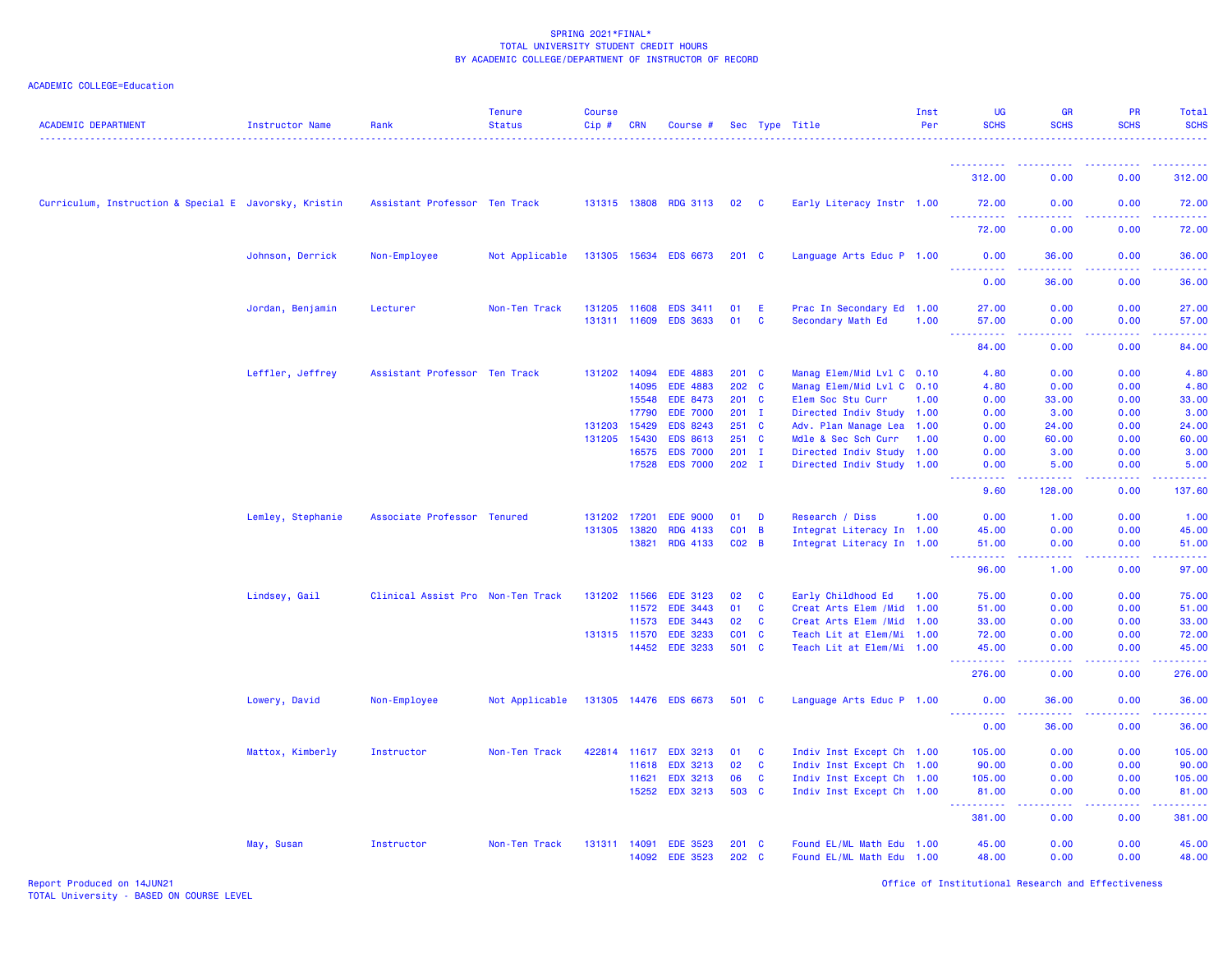| <b>ACADEMIC DEPARTMENT</b>                     | Instructor Name   | Rank                        | <b>Tenure</b><br><b>Status</b> | <b>Course</b><br>Cip#        | <b>CRN</b>     | Course #                           |                |                      | Sec Type Title                                         | Inst<br>Per | <b>UG</b><br><b>SCHS</b>                                                                                                                                     | <b>GR</b><br><b>SCHS</b>                                                                                                  | <b>PR</b><br><b>SCHS</b>                                                                                                          | <b>Total</b><br><b>SCHS</b>                                                                                                     |
|------------------------------------------------|-------------------|-----------------------------|--------------------------------|------------------------------|----------------|------------------------------------|----------------|----------------------|--------------------------------------------------------|-------------|--------------------------------------------------------------------------------------------------------------------------------------------------------------|---------------------------------------------------------------------------------------------------------------------------|-----------------------------------------------------------------------------------------------------------------------------------|---------------------------------------------------------------------------------------------------------------------------------|
| Curriculum, Instruction & Special E May, Susan |                   | Instructor                  | Non-Ten Track                  | 131311 15520                 |                | <b>EDE 3523</b>                    | 203 C          |                      | Found EL/ML Math Edu 1.00                              |             | 39.00                                                                                                                                                        | 0.00                                                                                                                      | 0.00                                                                                                                              | 39.00                                                                                                                           |
|                                                |                   |                             |                                |                              | 15629          | <b>EDS 6633</b>                    | $201$ C        |                      | Math Education Pedag 1.00                              |             | 0.00                                                                                                                                                         | 12.00                                                                                                                     | 0.00                                                                                                                              | 12.00                                                                                                                           |
|                                                |                   |                             |                                |                              |                |                                    |                |                      |                                                        |             | والمستناء<br>132.00                                                                                                                                          | .<br>12.00                                                                                                                | .<br>0.00                                                                                                                         | المتمامين<br>144.00                                                                                                             |
|                                                |                   |                             |                                |                              |                |                                    | 503 C          |                      | Adv Meth in Mid/Sec                                    | 1.00        |                                                                                                                                                              |                                                                                                                           | 0.00                                                                                                                              |                                                                                                                                 |
|                                                | McBride, Craig    | Non-Employee                | Not Applicable                 | 130101 17766<br>131316 14475 |                | <b>EDS 8103</b><br><b>EDS 6653</b> | 501 C          |                      | Science Educ Pedago 1.00                               |             | 0.00<br>0.00                                                                                                                                                 | 84.00<br>18.00                                                                                                            | 0.00                                                                                                                              | 84.00<br>18.00                                                                                                                  |
|                                                |                   |                             |                                |                              |                |                                    |                |                      |                                                        |             | 0.00                                                                                                                                                         | 102.00                                                                                                                    | 0.00                                                                                                                              | .<br>102.00                                                                                                                     |
|                                                |                   |                             |                                |                              |                |                                    |                |                      |                                                        |             |                                                                                                                                                              |                                                                                                                           |                                                                                                                                   |                                                                                                                                 |
|                                                | McDowell, Teresa  | Lecturer                    | Non-Ten Track                  | 131315 12813                 |                | <b>LSK 1013</b>                    | 01             | $\mathbf{C}$         | <b>Effective Reading</b>                               | 1.00        | 102.00                                                                                                                                                       | 0.00                                                                                                                      | 0.00                                                                                                                              | 102.00                                                                                                                          |
|                                                |                   |                             |                                |                              |                | 12814 LSK 1013                     | 02             | $\mathbf{C}$         | <b>Effective Reading</b>                               | 1.00        | 102.00<br>.                                                                                                                                                  | 0.00<br>.                                                                                                                 | 0.00<br>$\frac{1}{2} \left( \frac{1}{2} \right) \left( \frac{1}{2} \right) \left( \frac{1}{2} \right) \left( \frac{1}{2} \right)$ | 102.00<br>$\begin{array}{cccccccccc} \bullet & \bullet & \bullet & \bullet & \bullet & \bullet & \bullet & \bullet \end{array}$ |
|                                                |                   |                             |                                |                              |                |                                    |                |                      |                                                        |             | 204.00                                                                                                                                                       | 0.00                                                                                                                      | 0.00                                                                                                                              | 204.00                                                                                                                          |
|                                                | McGinnis, Brecken | Instructor                  | Non-Ten Track                  | 131001                       | 14490          | <b>EDX 8013</b>                    | 501 C          |                      | Fundamentals of Teac 1.00                              |             | 0.00                                                                                                                                                         | 90.00                                                                                                                     | 0.00                                                                                                                              | 90.00                                                                                                                           |
|                                                |                   |                             |                                |                              | 14492          | <b>EDX 8173</b>                    | 501            | $\mathbf{C}$         | Sp Ed In Reg Classrm 1.00                              |             | 0.00                                                                                                                                                         | 93.00                                                                                                                     | 0.00                                                                                                                              | 93.00                                                                                                                           |
|                                                |                   |                             |                                |                              | 15250          | <b>EDX 8023</b>                    | 501 C          |                      | Fundamentals of Teac 1.00                              |             | 0.00                                                                                                                                                         | 48.00                                                                                                                     | 0.00                                                                                                                              | 48.00                                                                                                                           |
|                                                |                   |                             |                                |                              | 15251          | <b>EDX 8053</b>                    | 502 C          |                      | Fundamentals of Teac 1.00                              |             | 0.00                                                                                                                                                         | 72.00                                                                                                                     | 0.00                                                                                                                              | 72.00                                                                                                                           |
|                                                |                   |                             |                                |                              | 17668<br>17693 | <b>EDX 8173</b>                    | 252 C          |                      | Sp Ed In Reg Classrm 1.00                              |             | 0.00                                                                                                                                                         | 36.00                                                                                                                     | 0.00                                                                                                                              | 36.00                                                                                                                           |
|                                                |                   |                             |                                |                              | 17749          | <b>EDX 8053</b><br><b>EDX 8013</b> | 552 C<br>502 C |                      | Fundamentals of Teac 1.00<br>Fundamentals of Teac 1.00 |             | 0.00<br>0.00                                                                                                                                                 | 42.00<br>36.00                                                                                                            | 0.00<br>0.00                                                                                                                      | 42.00<br>36.00                                                                                                                  |
|                                                |                   |                             |                                |                              |                |                                    |                |                      |                                                        |             | $\frac{1}{2} \left( \frac{1}{2} \right) \left( \frac{1}{2} \right) \left( \frac{1}{2} \right) \left( \frac{1}{2} \right) \left( \frac{1}{2} \right)$<br>0.00 | .<br>417.00                                                                                                               | 0.00                                                                                                                              | .<br>417.00                                                                                                                     |
|                                                | McLemore, Isabel  | Non-Employee                | Not Applicable                 |                              |                | 131316 11611 EDS 3653              | 01 C           |                      | Secondary Science Ed 1.00                              |             | 33.00                                                                                                                                                        | 0.00                                                                                                                      | 0.00                                                                                                                              | 33.00                                                                                                                           |
|                                                |                   |                             |                                |                              |                |                                    |                |                      |                                                        |             | .<br>33.00                                                                                                                                                   | .<br>0.00                                                                                                                 | 0.00                                                                                                                              | .                                                                                                                               |
|                                                |                   |                             |                                |                              |                |                                    |                |                      |                                                        |             |                                                                                                                                                              |                                                                                                                           |                                                                                                                                   | 33.00                                                                                                                           |
|                                                | McMillen, Carrie  | Lecturer                    | Non-Ten Track                  | 131203 15739                 |                | <b>EDE 3223</b>                    | 04             | <b>C</b>             | Middle Level Educati 1.00                              |             | 36.00<br>$- - - - -$                                                                                                                                         | 0.00                                                                                                                      | 0.00                                                                                                                              | 36.00<br>.                                                                                                                      |
|                                                |                   |                             |                                |                              |                |                                    |                |                      |                                                        |             | 36.00                                                                                                                                                        | 0.00                                                                                                                      | 0.00                                                                                                                              | 36.00                                                                                                                           |
|                                                | Mecaskey, Rebecca | Non-Employee                | Not Applicable                 |                              |                | 131311 15740 EDE 3523              | 04 C           |                      | Found EL/ML Math Edu 1.00                              |             | 48.00                                                                                                                                                        | 0.00                                                                                                                      | 0.00                                                                                                                              | 48.00<br>المتمامين                                                                                                              |
|                                                |                   |                             |                                |                              |                |                                    |                |                      |                                                        |             | 48.00                                                                                                                                                        | 0.00                                                                                                                      | 0.00                                                                                                                              | 48.00                                                                                                                           |
|                                                | Miller, Nicole    | Associate Professor Tenured |                                |                              |                | 131202 17615 EDE 7000              | 01             | $\mathbf{I}$         | Directed Indiv Study 1.00                              |             | 0.00                                                                                                                                                         | 1.00                                                                                                                      | 0.00                                                                                                                              | 1.00                                                                                                                            |
|                                                |                   |                             |                                |                              | 17686          | <b>EDE 7000</b>                    | 02             | $\mathbf{I}$         | Directed Indiv Study 1.00                              |             | 0.00                                                                                                                                                         | 3.00                                                                                                                      | 0.00                                                                                                                              | 3.00                                                                                                                            |
|                                                |                   |                             |                                | 131203 11567                 |                | <b>EDE 3223</b>                    | 01             | $\mathbf{C}$         | Middle Level Educati 1.00                              |             | 60.00                                                                                                                                                        | 0.00                                                                                                                      | 0.00                                                                                                                              | 60.00                                                                                                                           |
|                                                |                   |                             |                                |                              | 11568<br>15742 | <b>EDE 3223</b><br>EDE 8713        | 02<br>01       | <b>C</b><br><b>C</b> | Middle Level Educati 1.00<br>Educ Young Adolescen 1.00 |             | 57.00<br>0.00                                                                                                                                                | 0.00<br>27.00                                                                                                             | 0.00<br>0.00                                                                                                                      | 57.00<br>27.00                                                                                                                  |
|                                                |                   |                             |                                |                              |                |                                    |                |                      |                                                        |             | .                                                                                                                                                            | $\frac{1}{2} \left( \frac{1}{2} \right) \left( \frac{1}{2} \right) \left( \frac{1}{2} \right) \left( \frac{1}{2} \right)$ | .                                                                                                                                 | .                                                                                                                               |
|                                                |                   |                             |                                |                              |                |                                    |                |                      |                                                        |             | 117.00                                                                                                                                                       | 31.00                                                                                                                     | 0.00                                                                                                                              | 148.00                                                                                                                          |
|                                                | Mills, Tamra      | Lecturer                    | Non-Ten Track                  | 131202                       | 14082          | <b>EDE 2521</b>                    | 201 C          |                      | Intro to Elem Ed                                       | 1.00        | 15.00                                                                                                                                                        | 0.00                                                                                                                      | 0.00                                                                                                                              | 15.00                                                                                                                           |
|                                                |                   |                             |                                | 131203                       | 14086          | <b>EDE 3223</b>                    | 202 C          |                      | Middle Level Educati 1.00                              |             | 42.00                                                                                                                                                        | 0.00                                                                                                                      | 0.00                                                                                                                              | 42.00                                                                                                                           |
|                                                |                   |                             |                                |                              |                | 15516 EDE 3223                     | 203 C          |                      | Middle Level Educati 1.00                              |             | 36.00<br>.                                                                                                                                                   | 0.00<br>وبالأباد                                                                                                          | 0.00<br>.                                                                                                                         | 36.00<br>المتمامين                                                                                                              |
|                                                |                   |                             |                                |                              |                |                                    |                |                      |                                                        |             | 93.00                                                                                                                                                        | 0.00                                                                                                                      | 0.00                                                                                                                              | 93.00                                                                                                                           |
|                                                | Mulkana, Angela   | Lecturer                    | Non-Ten Track                  | 131203 14794                 |                | <b>RDG 3413</b>                    | 501 C          |                      | Middle Lvl Lit I                                       | 1.00        | 48.00                                                                                                                                                        | 0.00                                                                                                                      | 0.00                                                                                                                              | 48.00                                                                                                                           |
|                                                |                   |                             |                                |                              | 14795          | <b>RDG 3413</b>                    | 502 C          |                      | Middle Lvl Lit I                                       | 1.00        | 51.00                                                                                                                                                        | 0.00                                                                                                                      | 0.00                                                                                                                              | 51.00                                                                                                                           |
|                                                |                   |                             |                                |                              | 14799          | <b>RDG 8123</b>                    | 501 C          |                      | Sup MidSch Lit Learn 1.00                              |             | 0.00                                                                                                                                                         | 72.00                                                                                                                     | 0.00                                                                                                                              | 72.00                                                                                                                           |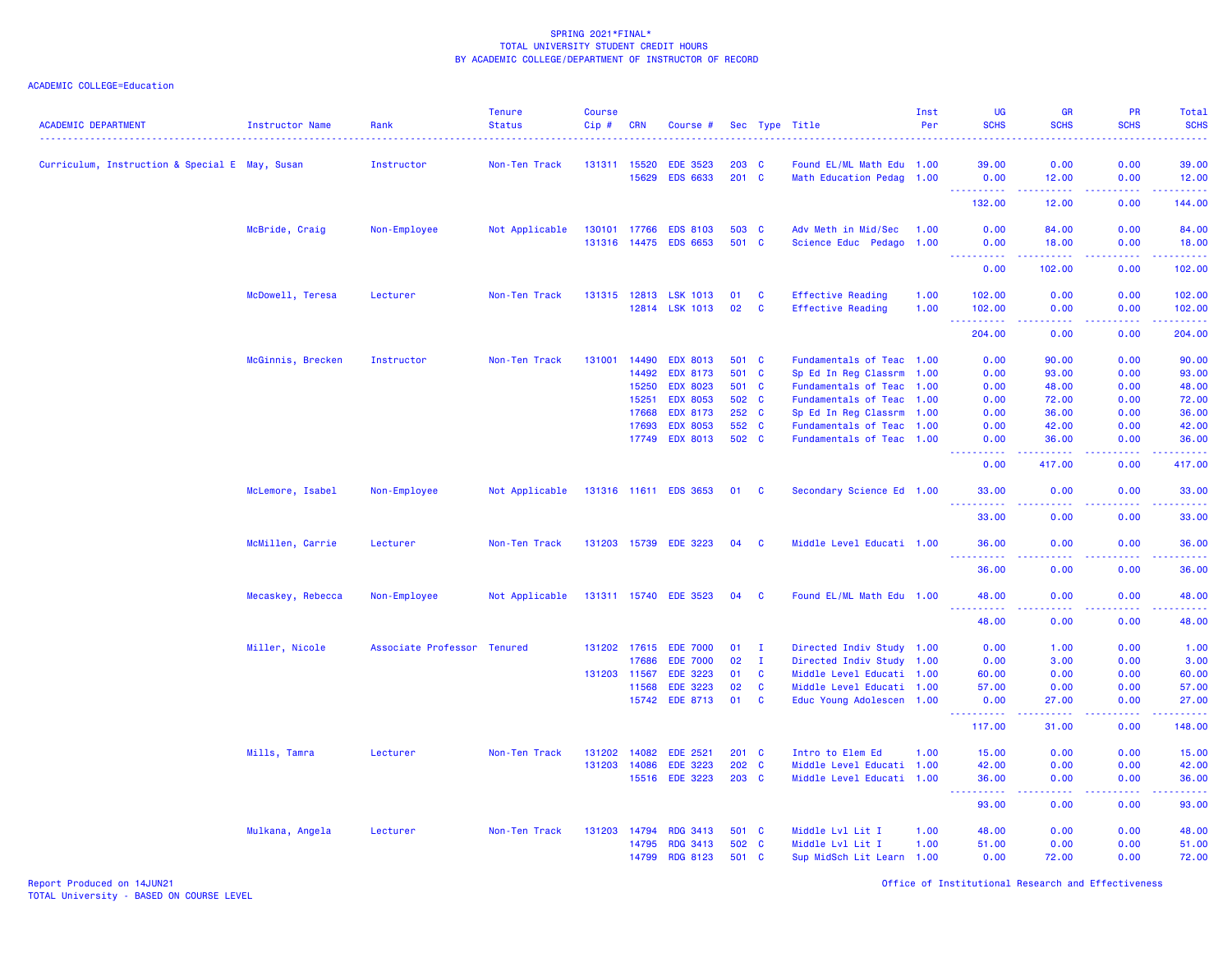ACADEMIC COLLEGE=Education

| <b>ACADEMIC DEPARTMENT</b>                          | <b>Instructor Name</b>         | Rank                        | <b>Tenure</b><br><b>Status</b> | <b>Course</b><br>Cip# | <b>CRN</b> | Course #              |               |                | Sec Type Title             | Inst<br>Per | <b>UG</b><br><b>SCHS</b>                                                                                                                                      | GR<br><b>SCHS</b>                                                                                                                  | PR<br><b>SCHS</b>  | Total<br><b>SCHS</b><br><u>.</u> |
|-----------------------------------------------------|--------------------------------|-----------------------------|--------------------------------|-----------------------|------------|-----------------------|---------------|----------------|----------------------------|-------------|---------------------------------------------------------------------------------------------------------------------------------------------------------------|------------------------------------------------------------------------------------------------------------------------------------|--------------------|----------------------------------|
| Curriculum, Instruction & Special E Mulkana, Angela |                                | Lecturer                    | Non-Ten Track                  | 131203                | 16279      | <b>RDG 3413</b>       | 503           | - C            | Middle Lvl Lit I           | 1.00        | 39.00                                                                                                                                                         | 0.00                                                                                                                               | 0.00               | 39.00                            |
|                                                     |                                |                             |                                | 131315                | 13807      | <b>RDG 3113</b>       | 01            | $\mathbf{C}$   | Early Literacy Instr 1.00  |             | 75.00                                                                                                                                                         | 0.00                                                                                                                               | 0.00               | 75.00                            |
|                                                     |                                |                             |                                |                       | 14791      | <b>RDG 3113</b>       | 502 C         |                | Early Literacy Instr 1.00  |             | 66.00                                                                                                                                                         | 0.00                                                                                                                               | 0.00               | 66.00                            |
|                                                     |                                |                             |                                |                       |            |                       |               |                |                            |             | 222222<br>279.00                                                                                                                                              | $\frac{1}{2} \left( \frac{1}{2} \right) \left( \frac{1}{2} \right) \left( \frac{1}{2} \right) \left( \frac{1}{2} \right)$<br>72.00 | .<br>0.00          | .<br>351.00                      |
|                                                     | Nicholson, David               | Lecturer                    | Non-Ten Track                  | 131202 11565          |            | <b>EDE 2521</b>       | 03            | <b>C</b>       | Intro to Elem Ed           | 1.00        | 24.00                                                                                                                                                         | 0.00                                                                                                                               | 0.00               | 24.00                            |
|                                                     |                                |                             |                                |                       | 15103      | <b>EDE 2521</b>       | 551 C         |                | Intro to Elem Ed           | 1.00        | 9.00                                                                                                                                                          | 0.00                                                                                                                               | 0.00               | 9.00                             |
|                                                     |                                |                             |                                |                       |            |                       |               |                |                            |             | $\frac{1}{2} \left( \frac{1}{2} \right) \left( \frac{1}{2} \right) \left( \frac{1}{2} \right) \left( \frac{1}{2} \right) \left( \frac{1}{2} \right)$<br>33.00 | د د د د<br>0.00                                                                                                                    | .<br>0.00          | .<br>33.00                       |
|                                                     | Parker, Sarah                  | Instructor                  | Non-Ten Track                  | 131311 11574          |            | <b>EDE 3523</b>       | 01            | <b>C</b>       | Found EL/ML Math Edu 1.00  |             | 60.00                                                                                                                                                         | 0.00                                                                                                                               | 0.00               | 60.00                            |
|                                                     |                                |                             |                                |                       | 11575      | <b>EDE 3523</b>       | 02            | $\mathbf{C}$   | Found EL/ML Math Edu 1.00  |             | 60.00                                                                                                                                                         | 0.00                                                                                                                               | 0.00               | 60.00                            |
|                                                     |                                |                             |                                |                       | 11576      | <b>EDE 3523</b>       | 03            | $\mathbf{C}$   | Found EL/ML Math Edu 1.00  |             | 57.00                                                                                                                                                         | 0.00                                                                                                                               | 0.00               | 57.00                            |
|                                                     |                                |                             |                                |                       | 14458      | <b>EDE 4123</b>       | 501           | <b>C</b>       | Teach Elem/Mid Level 1.00  |             | 54.00                                                                                                                                                         | 0.00                                                                                                                               | 0.00               | 54.00                            |
|                                                     |                                |                             |                                |                       | 16576      | EDE 4123              | 02            | $\overline{B}$ | Teach Elem/Mid Level 1.00  |             | 51.00<br>.                                                                                                                                                    | 0.00<br>$   -$                                                                                                                     | 0.00<br>.          | 51.00<br>.                       |
|                                                     |                                |                             |                                |                       |            |                       |               |                |                            |             | 282.00                                                                                                                                                        | 0.00                                                                                                                               | 0.00               | 282.00                           |
|                                                     | Prater, Kathy                  | Instructor                  | Non-Ten Track                  | 131315                | 12815      | <b>LSK 1023</b>       | 01            | <b>C</b>       | Col Read/Study Skill 1.00  |             | 33.00                                                                                                                                                         | 0.00                                                                                                                               | 0.00               | 33.00                            |
|                                                     |                                |                             |                                |                       | 12822      | LSK 1023              | 08            | $\mathbf{C}$   | Col Read/Study Skill 1.00  |             | 105.00                                                                                                                                                        | 0.00                                                                                                                               | 0.00               | 105.00                           |
|                                                     |                                |                             |                                |                       | 14790      | <b>RDG 3113</b>       | 501 C         |                | Early Literacy Instr 1.00  |             | 54.00<br>.                                                                                                                                                    | 0.00<br>.                                                                                                                          | 0.00<br>.          | 54.00<br>.                       |
|                                                     |                                |                             |                                |                       |            |                       |               |                |                            |             | 192.00                                                                                                                                                        | 0.00                                                                                                                               | 0.00               | 192.00                           |
|                                                     | Ratliff, Lindon                | Associate Professor Tenured |                                | 130101                | 14477      | <b>EDS 8103</b>       | 501           | <b>C</b>       | Adv Meth in Mid/Sec        | 1.00        | 0.00                                                                                                                                                          | 90.00                                                                                                                              | 0.00               | 90.00                            |
|                                                     |                                |                             |                                | 130301 14944          |            | <b>EDS 6403</b>       | 551 C         |                | Eval in Sec Schools        | 1.00        | 0.00                                                                                                                                                          | 12.00                                                                                                                              | 0.00               | 12.00                            |
|                                                     |                                |                             |                                |                       | 15249      | <b>EDS 6403</b>       | 501           | $\mathbf{C}$   | Eval in Sec Schools        | 1.00        | 0.00                                                                                                                                                          | 93.00                                                                                                                              | 0.00               | 93.00                            |
|                                                     |                                |                             |                                | 131205 11613          |            | <b>EDS 4873</b>       | 01            | $\mathbf{C}$   | Managing Secondary C 1.00  |             | 105.00                                                                                                                                                        | 0.00                                                                                                                               | 0.00               | 105.00                           |
|                                                     |                                |                             |                                |                       |            |                       |               |                |                            |             | .<br>$\sim$ $\sim$ $\sim$<br>105.00                                                                                                                           | <u>.</u><br>195.00                                                                                                                 | .<br>0.00          | .<br>300.00                      |
|                                                     | Reed, Ashley                   | Lecturer                    | Non-Ten Track                  |                       |            | 131001 14131 EDX 4113 | $201 \quad C$ |                | Mthds/Mats Erly Chil 1.00  |             | 27.00                                                                                                                                                         | 0.00                                                                                                                               | 0.00               | 27.00                            |
|                                                     |                                |                             |                                |                       |            |                       |               |                |                            |             | .<br>27.00                                                                                                                                                    | $\frac{1}{2} \left( \frac{1}{2} \right) \left( \frac{1}{2} \right) \left( \frac{1}{2} \right) \left( \frac{1}{2} \right)$<br>0.00  | 0.00               | .<br>27.00                       |
|                                                     | Robichaux-Davis, Reb Professor |                             | <b>Tenured</b>                 |                       |            | 131311 11579 EDE 4123 | 01            | $\overline{B}$ | Teach Elem/Mid Level 1.00  |             | 42.00                                                                                                                                                         | 0.00                                                                                                                               | 0.00               | 42.00                            |
|                                                     |                                |                             |                                |                       |            |                       |               |                |                            |             | $\sim$ $\sim$ $\sim$<br>. <u>.</u><br>42.00                                                                                                                   | $   -$<br>0.00                                                                                                                     | 0.00               | .<br>42.00                       |
|                                                     | Sanders, Jennifer              | Lecturer                    | Non-Ten Track                  | 131202 15745          |            | <b>EDE 8633</b>       | 01            | $\overline{B}$ | The Teaching of Writ 1.00  |             | 0.00                                                                                                                                                          | 18.00                                                                                                                              | 0.00               | 18.00                            |
|                                                     |                                |                             |                                | 131305 14798          |            | <b>RDG 4133</b>       | 501 B         |                | Integrat Literacy In 1.00  |             | 54.00                                                                                                                                                         | 0.00                                                                                                                               | 0.00               | 54.00                            |
|                                                     |                                |                             |                                |                       |            |                       |               |                |                            |             | .<br>54.00                                                                                                                                                    | $- - - - -$<br>18.00                                                                                                               | . <b>.</b><br>0.00 | .<br>72.00                       |
|                                                     | Shea, Donna                    | Non-Faculty                 | Not Applicable                 | 131001                | 11629      | <b>EDX 4886</b>       | 01            | - F            | Teach Internship in        | 1.00        | 66.00                                                                                                                                                         | 0.00                                                                                                                               | 0.00               | 66.00                            |
|                                                     |                                |                             |                                |                       | 11630      | <b>EDX 4896</b>       | 01            | - F            | Teach Internship in        | 1.00        | 66.00                                                                                                                                                         | 0.00                                                                                                                               | 0.00               | 66.00                            |
|                                                     |                                |                             |                                |                       | 14128      | <b>EDS 8886</b>       | 201 H         |                | Dimensions of Learni 1.00  |             | 0.00                                                                                                                                                          | 198.00                                                                                                                             | 0.00               | 198.00                           |
|                                                     |                                |                             |                                |                       | 14483      | <b>EDS 8886</b>       | 501 H         |                | Dimensions of Learni 1.00  |             | 0.00                                                                                                                                                          | 150.00                                                                                                                             | 0.00               | 150.00                           |
|                                                     |                                |                             |                                |                       | 14493      | EDX 8243              | 501 H         |                | MATX Internship II         | 1.00        | 0.00                                                                                                                                                          | 210.00                                                                                                                             | 0.00               | 210.00                           |
|                                                     |                                |                             |                                | 131202 11585          |            | <b>EDE 4886</b>       | 01            | E.             | Elem.Mid Lvl Interns 1.00  |             | 348.00                                                                                                                                                        | 0.00                                                                                                                               | 0.00               | 348.00                           |
|                                                     |                                |                             |                                |                       | 11586      | <b>EDE 4896</b>       | 01            | E              | Elem/Mid Levl Intern 1.00  |             | 348.00                                                                                                                                                        | 0.00                                                                                                                               | 0.00               | 348.00                           |
|                                                     |                                |                             |                                |                       | 14096      | <b>EDE 4886</b>       | 201           | E.             | Elem. Mid Lvl Interns 1.00 |             | 198.00                                                                                                                                                        | 0.00                                                                                                                               | 0.00               | 198.00                           |
|                                                     |                                |                             |                                |                       | 14097      | <b>EDE 4896</b>       | 201           | E              | Elem/Mid Levl Intern 1.00  |             | 198.00                                                                                                                                                        | 0.00                                                                                                                               | 0.00               | 198.00                           |

Report Produced on 14JUN21 Office of Institutional Research and Effectiveness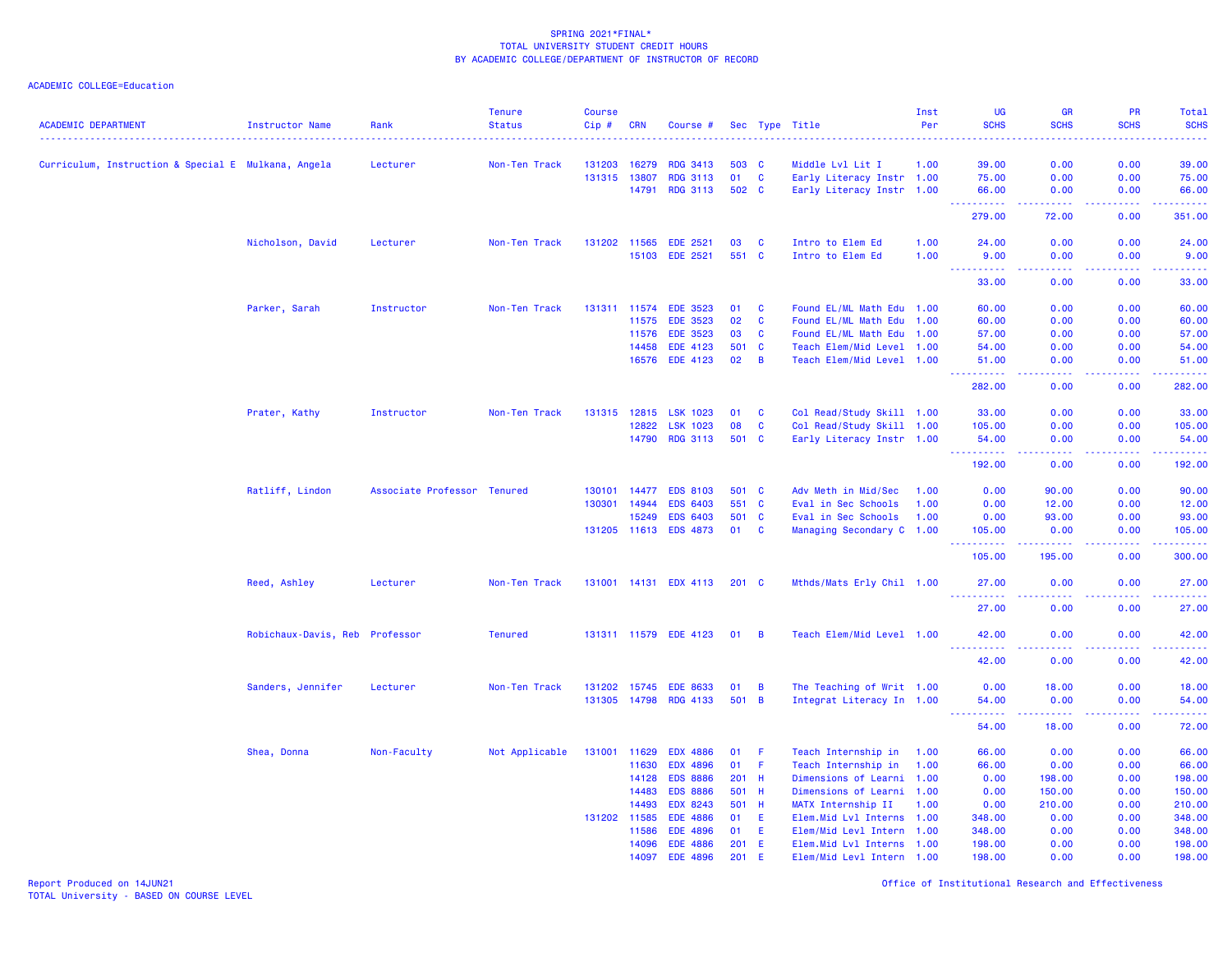| <b>ACADEMIC DEPARTMENT</b>                      | <b>Instructor Name</b>          | Rank        | <b>Tenure</b><br><b>Status</b> | <b>Course</b><br>Cip# | <b>CRN</b>   | Course #         |       |               | Sec Type Title            | Inst<br>Per | <b>UG</b><br><b>SCHS</b>    | <b>GR</b><br><b>SCHS</b>                    | PR<br><b>SCHS</b> | Total<br><b>SCHS</b>                  |
|-------------------------------------------------|---------------------------------|-------------|--------------------------------|-----------------------|--------------|------------------|-------|---------------|---------------------------|-------------|-----------------------------|---------------------------------------------|-------------------|---------------------------------------|
|                                                 |                                 |             |                                |                       |              |                  |       |               |                           |             |                             |                                             |                   |                                       |
| Curriculum, Instruction & Special E Shea, Donna |                                 | Non-Faculty | Not Applicable                 | 131202 14461          |              | <b>EDE 4886</b>  |       | 501 E         | Elem.Mid Lvl Interns 1.00 |             | 186.00                      | 0.00                                        | 0.00              | 186.00                                |
|                                                 |                                 |             |                                |                       | 14462        | <b>EDE 4896</b>  |       | 501 E         | Elem/Mid Levl Intern 1.00 |             | 186.00                      | 0.00                                        | 0.00              | 186.00                                |
|                                                 |                                 |             |                                | 131203 14479          |              | <b>EDS 8243</b>  |       | 502 C         | Adv. Plan Manage Lea      | 1.00        | 0.00                        | 30.00                                       | 0.00              | 30.00                                 |
|                                                 |                                 |             |                                |                       | 131205 11614 | <b>EDS 4886</b>  | 01    | -F            | Teach Intern in Sec       | 1.00        | 234.00                      | 0.00                                        | 0.00              | 234.00                                |
|                                                 |                                 |             |                                |                       | 11615        | <b>EDS 4896</b>  | 01    | - F           | Teach Intern in Sec       | 1.00        | 234.00                      | 0.00                                        | 0.00              | 234.00                                |
|                                                 |                                 |             |                                |                       | 14122        | <b>EDS 4886</b>  | 201 F |               | Teach Intern in Sec       | 1.00        | 30.00                       | 0.00                                        | 0.00              | 30.00                                 |
|                                                 |                                 |             |                                |                       | 14123        | <b>EDS 4896</b>  | 201   | -F            | Teach Intern in Sec       | 1.00        | 30.00                       | 0.00                                        | 0.00              | 30.00                                 |
|                                                 |                                 |             |                                | 131312 13311          |              | <b>MUE 4886</b>  | 01    | -F            | Stu Teach Music Ed        | 0.50        | 39,00                       | 0.00                                        | 0.00              | 39.00                                 |
|                                                 |                                 |             |                                |                       | 13312        | <b>MUE 4896</b>  | 01    | F.            | Stu Teach Music Ed        | 0.50        | 39.00                       | 0.00                                        | 0.00              | 39.00                                 |
|                                                 |                                 |             |                                | 131314 13366          |              | PE 4886          | 01    | F.            | Teach Intern in PE        | 1.00        | 66.00                       | 0.00                                        | 0.00              | 66.00                                 |
|                                                 |                                 |             |                                |                       | 13367        | PE 4896          | 01    | -F            | Teach Intern in PE        | 1.00        | 66.00<br>.                  | 0.00<br>.                                   | 0.00<br>.         | 66.00                                 |
|                                                 |                                 |             |                                |                       |              |                  |       |               |                           |             | 2334.00                     | 588.00                                      | 0.00              | 2922.00                               |
|                                                 | Slater, Latonya                 | Lecturer    | Non-Ten Track                  | 131315 13810          |              | <b>RDG 3123</b>  | 01    | C             | Early Lit Instruct I 1.00 |             | 72.00                       | 0.00                                        | 0.00              | 72.00                                 |
|                                                 |                                 |             |                                |                       | 13811        | <b>RDG 3123</b>  | 02    | C             | Early Lit Instruct I 1.00 |             | 72.00<br><u>.</u>           | 0.00<br>.                                   | 0.00              | 72.00                                 |
|                                                 |                                 |             |                                |                       |              |                  |       |               |                           |             | 144.00                      | 0.00                                        | 0.00              | 144.00                                |
|                                                 | Smith, Eric                     | Lecturer    | Non-Ten Track                  | 131203                | 14124        | <b>EDS 8243</b>  |       | 201 C         | Adv. Plan Manage Lea 1.00 |             | 0.00                        | 54.00                                       | 0.00              | 54.00                                 |
|                                                 |                                 |             |                                |                       | 131205 15635 | <b>EDS 8623</b>  |       | $201$ C       | Effective Instructio 1.00 |             | 0.00                        | 99.00                                       | 0.00              | 99.00                                 |
|                                                 |                                 |             |                                |                       |              |                  |       |               |                           |             | <u> - - - - - - - - - -</u> | .                                           | 2.2.2.2.2         | 2.2.2.2.2.4                           |
|                                                 |                                 |             |                                |                       |              |                  |       |               |                           |             | 0.00                        | 153.00                                      | 0.00              | 153.00                                |
|                                                 | Smith, Kimberly                 | Instructor  | Non-Ten Track                  | 131203                | 13813        | <b>RDG 3413</b>  | 01    | $\mathbf{C}$  | Middle Lvl Lit I          | 1.00        | 60.00                       | 0.00                                        | 0.00              | 60.00                                 |
|                                                 |                                 |             |                                |                       | 13814        | <b>RDG 3413</b>  | 02    | <b>C</b>      | Middle Lvl Lit I          | 1.00        | 57.00                       | 0.00                                        | 0.00              | 57.00                                 |
|                                                 |                                 |             |                                |                       | 13815        | <b>RDG 3413</b>  | 03    | C             | Middle Lvl Lit I          | 1.00        | 57.00                       | 0.00                                        | 0.00              | 57.00                                 |
|                                                 |                                 |             |                                |                       | 15746        | <b>RDG 3413</b>  | 04    | <b>C</b>      | Middle Lvl Lit I          | 1.00        | 54.00                       | 0.00                                        | 0.00              | 54.00                                 |
|                                                 |                                 |             |                                |                       | 131311 14455 | <b>EDE 3523</b>  |       | 501 C         | Found EL/ML Math Edu 1.00 |             | 45.00<br>.                  | 0.00<br>.                                   | 0.00<br>.         | 45.00<br><b><i><u><u></u></u></i></b> |
|                                                 |                                 |             |                                |                       |              |                  |       |               |                           |             | 273.00                      | 0.00                                        | 0.00              | 273.00                                |
|                                                 | Stampley, Amy                   | Lecturer    | Non-Ten Track                  | 131001                | 17785        | <b>EDX 8173</b>  | 503   | <b>C</b>      | Sp Ed In Reg Classrm 1.00 |             | 0.00                        | 87.00                                       | 0.00              | 87.00                                 |
|                                                 |                                 |             |                                | 131203                | 14478        | <b>EDS 8243</b>  |       | 501 C         | Adv. Plan Manage Lea 1.00 |             | 0.00                        | 81.00                                       | 0.00              | 81.00                                 |
|                                                 |                                 |             |                                |                       |              |                  |       |               |                           |             | ----------                  | .                                           | -----             | ------                                |
|                                                 |                                 |             |                                |                       |              |                  |       |               |                           |             | 0.00                        | 168.00                                      | 0.00              | 168.00                                |
|                                                 | Sumrall, Brandi                 | Instructor  | Non-Ten Track                  | 131001                | 15432        | <b>EDX 8173</b>  |       | $251$ C       | Sp Ed In Reg Classrm 1.00 |             | 0.00                        | 36.00                                       | 0.00              | 36.00                                 |
|                                                 |                                 |             |                                |                       | 17423        | EDX 6173         |       | $201 \quad C$ | Intro Contingency Ma 1.00 |             | 0.00                        | 36.00                                       | 0.00              | 36.00                                 |
|                                                 |                                 |             |                                |                       | 422814 14130 | <b>EDX 3213</b>  |       | $201$ C       | Indiv Inst Except Ch 1.00 |             | 87.00                       | 0.00                                        | 0.00              | 87.00                                 |
|                                                 |                                 |             |                                |                       | 15613        | <b>EDX 3233</b>  |       | 201 C         | Contingency Manageme 1.00 |             | 54.00<br>2.2.2.2.2.2        | 0.00<br>22222                               | 0.00<br>22222     | 54.00<br>2.2.2.2.2.4                  |
|                                                 |                                 |             |                                |                       |              |                  |       |               |                           |             | 141.00                      | 72.00                                       | 0.00              | 213.00                                |
|                                                 | Vollenweider, Jennif Instructor |             | Non-Ten Track                  |                       | 150612 12740 | <b>INDT 1203</b> | 01    | - C           | Ind Draft & Print Re 1.00 |             | 90.00                       | 0.00                                        | 0.00              | 90.00                                 |
|                                                 |                                 |             |                                |                       | 12749        | <b>INDT 3063</b> | 01    | <b>C</b>      | Ind Human Relations       | 1.00        | 99.00                       | 0.00                                        | 0.00              | 99.00                                 |
|                                                 |                                 |             |                                |                       | 14677        | <b>INDT 3363</b> | 501 B |               | Motion & Time Study       | 1.00        | 75.00                       | 0.00                                        | 0.00              | 75.00                                 |
|                                                 |                                 |             |                                |                       | 14959        | <b>INDT 3343</b> | 001   | <b>C</b>      | 3D Modeling for Manu 1.00 |             | 18.00                       | 0.00                                        | 0.00              | 18.00                                 |
|                                                 |                                 |             |                                |                       | 14960        | <b>INDT 3063</b> | 001   | <b>C</b>      | Ind Human Relations       | 1.00        | 48.00                       | 0.00                                        | 0.00              | 48.00                                 |
|                                                 |                                 |             |                                |                       | 15473        | <b>INDT 3343</b> | 01    | $\mathbf{C}$  | 3D Modeling for Manu 1.00 |             | 84.00                       | 0.00                                        | 0.00              | 84.00                                 |
|                                                 |                                 |             |                                | 150613                | 15202        | <b>INDT 3813</b> | 501   | <b>C</b>      | Writing for Industry 1.00 |             | 72.00<br>.                  | 0.00<br>$\omega$ $\omega$ $\omega$ $\omega$ | 0.00              | 72.00                                 |
|                                                 |                                 |             |                                |                       |              |                  |       |               |                           |             | 486.00                      | 0.00                                        | 0.00              | 486.00                                |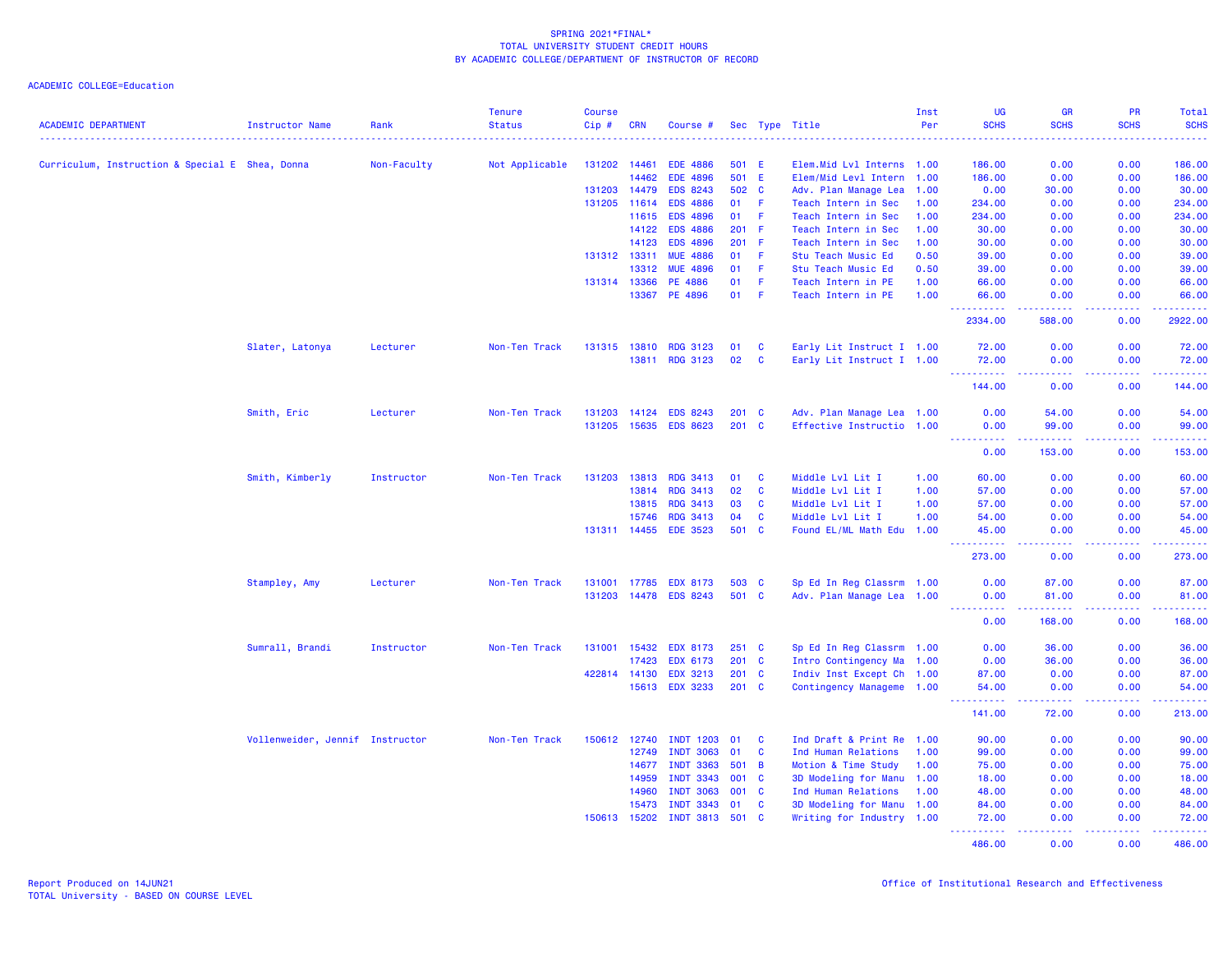|                                                                              |                        |                               | <b>Tenure</b> | <b>Course</b> |            |                 |               |              |                           | Inst | UG                                                                                                                                            | <b>GR</b>                                                                                                                                                    | <b>PR</b>          | Total       |
|------------------------------------------------------------------------------|------------------------|-------------------------------|---------------|---------------|------------|-----------------|---------------|--------------|---------------------------|------|-----------------------------------------------------------------------------------------------------------------------------------------------|--------------------------------------------------------------------------------------------------------------------------------------------------------------|--------------------|-------------|
| <b>ACADEMIC DEPARTMENT</b>                                                   | <b>Instructor Name</b> | Rank                          | <b>Status</b> | $Cip \#$      | <b>CRN</b> | Course #        |               |              | Sec Type Title            | Per  | <b>SCHS</b>                                                                                                                                   | <b>SCHS</b>                                                                                                                                                  | <b>SCHS</b>        | <b>SCHS</b> |
| Curriculum, Instruction & Special E Wachtel, Lois                            |                        | Lecturer                      | Non-Ten Track | 131202        | 14083      | <b>EDE 3123</b> | $201 \quad C$ |              | Early Childhood Ed        | 1.00 | 39.00                                                                                                                                         | 0.00                                                                                                                                                         | 0.00               | 39.00       |
|                                                                              |                        |                               |               |               | 14094      | <b>EDE 4883</b> | 201 C         |              | Manag Elem/Mid Lvl C 0.90 |      | 43.20                                                                                                                                         | 0.00                                                                                                                                                         | 0.00               | 43.20       |
|                                                                              |                        |                               |               |               |            | 14095 EDE 4883  | 202 C         |              | Manag Elem/Mid Lvl C 0.90 |      | 43.20                                                                                                                                         | 0.00                                                                                                                                                         | 0.00               | 43.20       |
|                                                                              |                        |                               |               |               |            |                 |               |              |                           |      | ----------<br>125.40                                                                                                                          | .<br>0.00                                                                                                                                                    | -----<br>0.00      | .<br>125.40 |
|                                                                              | Walker, Ryan           | Associate Professor Tenured   |               | 130101        | 14942      | <b>EDS 8103</b> | 551 C         |              | Adv Meth in Mid/Sec       | 1.00 | 0.00                                                                                                                                          | 21.00                                                                                                                                                        | 0.00               | 21.00       |
|                                                                              |                        |                               |               | 131205 11616  |            | <b>EDS 8663</b> | 01 C          |              | Improving Instructio 1.00 |      | 0.00                                                                                                                                          | 36.00                                                                                                                                                        | 0.00               | 36.00       |
|                                                                              |                        |                               |               |               | 14480      | <b>EDS 8613</b> | 501 C         |              | Mdle & Sec Sch Curr       | 1.00 | 0.00                                                                                                                                          | 96.00                                                                                                                                                        | 0.00               | 96.00       |
|                                                                              |                        |                               |               |               | 14943      | <b>EDS 8613</b> | 551 C         |              | Mdle & Sec Sch Curr       | 1.00 | 0.00                                                                                                                                          | 21.00                                                                                                                                                        | 0.00               | 21.00       |
|                                                                              |                        |                               |               |               | 17690      | <b>EDS 9000</b> | 02            | <b>D</b>     | Research / Diss           | 1.00 | 0.00                                                                                                                                          | 2.00                                                                                                                                                         | 0.00               | 2.00        |
|                                                                              |                        |                               |               |               | 17932      | <b>EDS 4000</b> | 01            | $\mathbf{I}$ | Directed Indiv Study 1.00 |      | 3.00                                                                                                                                          | 0.00                                                                                                                                                         | 0.00               | 3.00        |
|                                                                              |                        |                               |               |               | 18100      | <b>EDS 7000</b> | $04$ I        |              | Directed Indiv Study 1.00 |      | 0.00                                                                                                                                          | 3.00                                                                                                                                                         | 0.00               | 3.00        |
|                                                                              |                        |                               |               |               | 18129      | <b>EDS 4000</b> | 03            | - I          | Directed Indiv Study 1.00 |      | 3.00<br>$\frac{1}{2} \left( \frac{1}{2} \right) \left( \frac{1}{2} \right) \left( \frac{1}{2} \right) \left( \frac{1}{2} \right)$<br>$\cdots$ | 0.00<br>$\frac{1}{2} \left( \frac{1}{2} \right) \left( \frac{1}{2} \right) \left( \frac{1}{2} \right) \left( \frac{1}{2} \right) \left( \frac{1}{2} \right)$ | 0.00<br>-----      | 3.00<br>.   |
|                                                                              |                        |                               |               |               |            |                 |               |              |                           |      | 6.00                                                                                                                                          | 179.00                                                                                                                                                       | 0.00               | 185.00      |
|                                                                              | Wiley, Holly           | Instructor                    | Non-Ten Track | 131307        | 13365      | PE 4883         | 01            | <b>C</b>     | School Health Ed          | 1.00 | 87.00                                                                                                                                         | 0.00                                                                                                                                                         | 0.00               | 87.00       |
|                                                                              |                        |                               |               | 260908 11885  |            | EP 4183         | 01            | $\mathbf{C}$ | Exercise & Weight Co 1.00 |      | 177.00                                                                                                                                        | 0.00                                                                                                                                                         | 0.00               | 177.00      |
|                                                                              |                        |                               |               |               | 11886      | EP 4183         | 02            | $\mathbf{C}$ | Exercise & Weight Co 1.00 |      | 153.00                                                                                                                                        | 0.00                                                                                                                                                         | 0.00               | 153.00      |
|                                                                              |                        |                               |               | 310501        | 13357      | PE 3153         | 01            | <b>C</b>     | Methods of Elem PE        | 1.00 | 54.00                                                                                                                                         | 0.00                                                                                                                                                         | 0.00               | 54.00       |
|                                                                              |                        |                               |               |               |            |                 |               |              |                           |      | .<br>471.00                                                                                                                                   | .<br>0.00                                                                                                                                                    | -----<br>0.00      | 471.00      |
|                                                                              | Yuan, Ruiping          | Instructor                    | Non-Ten Track | 131202 11563  |            | <b>EDE 2521</b> | 01            | <b>C</b>     | Intro to Elem Ed          | 1.00 | 26.00                                                                                                                                         | 0.00                                                                                                                                                         | 0.00               | 26.00       |
|                                                                              |                        |                               |               |               | 11564      | <b>EDE 2521</b> | 02            | $\mathbf{C}$ | Intro to Elem Ed          | 1.00 | 25.00                                                                                                                                         | 0.00                                                                                                                                                         | 0.00               | 25.00       |
|                                                                              |                        |                               |               |               | 14446      | <b>EDE 2521</b> | 501 C         |              | Intro to Elem Ed          | 1.00 | 32.00                                                                                                                                         | 0.00                                                                                                                                                         | 0.00               | 32.00       |
|                                                                              |                        |                               |               |               | 14448      | <b>EDE 3123</b> | 501 C         |              | Early Childhood Ed        | 1.00 | 60.00                                                                                                                                         | 0.00                                                                                                                                                         | 0.00               | 60.00       |
|                                                                              |                        |                               |               |               | 14449      | <b>EDE 3123</b> | 502 C         |              | Early Childhood Ed        | 1.00 | 63.00                                                                                                                                         | 0.00                                                                                                                                                         | 0.00               | 63.00       |
|                                                                              |                        |                               |               |               |            | 15738 EDE 3123  | 01 C          |              | Early Childhood Ed        | 1.00 | 60.00<br>----------                                                                                                                           | 0.00<br>.                                                                                                                                                    | 0.00<br>.          | 60.00<br>.  |
|                                                                              |                        |                               |               |               |            |                 |               |              |                           |      | 266.00                                                                                                                                        | 0.00                                                                                                                                                         | 0.00               | 266.00      |
|                                                                              | Zhbanova, Ksenia       | Assistant Professor Ten Track |               | 131203 14085  |            | <b>EDE 3223</b> | $201 \quad C$ |              | Middle Level Educati 1.00 |      | 48.00                                                                                                                                         | 0.00                                                                                                                                                         | 0.00               | 48.00       |
|                                                                              |                        |                               |               | 131315 15551  |            | <b>EDE 8463</b> | $201$ C       |              | Resrch In Child Lit 1.00  |      | 0.00                                                                                                                                          | 36.00                                                                                                                                                        | 0.00               | 36.00       |
|                                                                              |                        |                               |               |               |            |                 |               |              |                           |      | ----------<br>48.00                                                                                                                           | 36.00                                                                                                                                                        | 0.00               | 84.00       |
| =====================================<br>Curriculum, Instruction & Special E |                        |                               |               |               |            |                 |               |              |                           |      | ==========<br>9773.00                                                                                                                         | ==========<br>2859.00                                                                                                                                        | essessesse<br>0.00 | 12632.00    |
| =====================================                                        |                        |                               |               |               |            |                 |               |              |                           |      |                                                                                                                                               |                                                                                                                                                              |                    |             |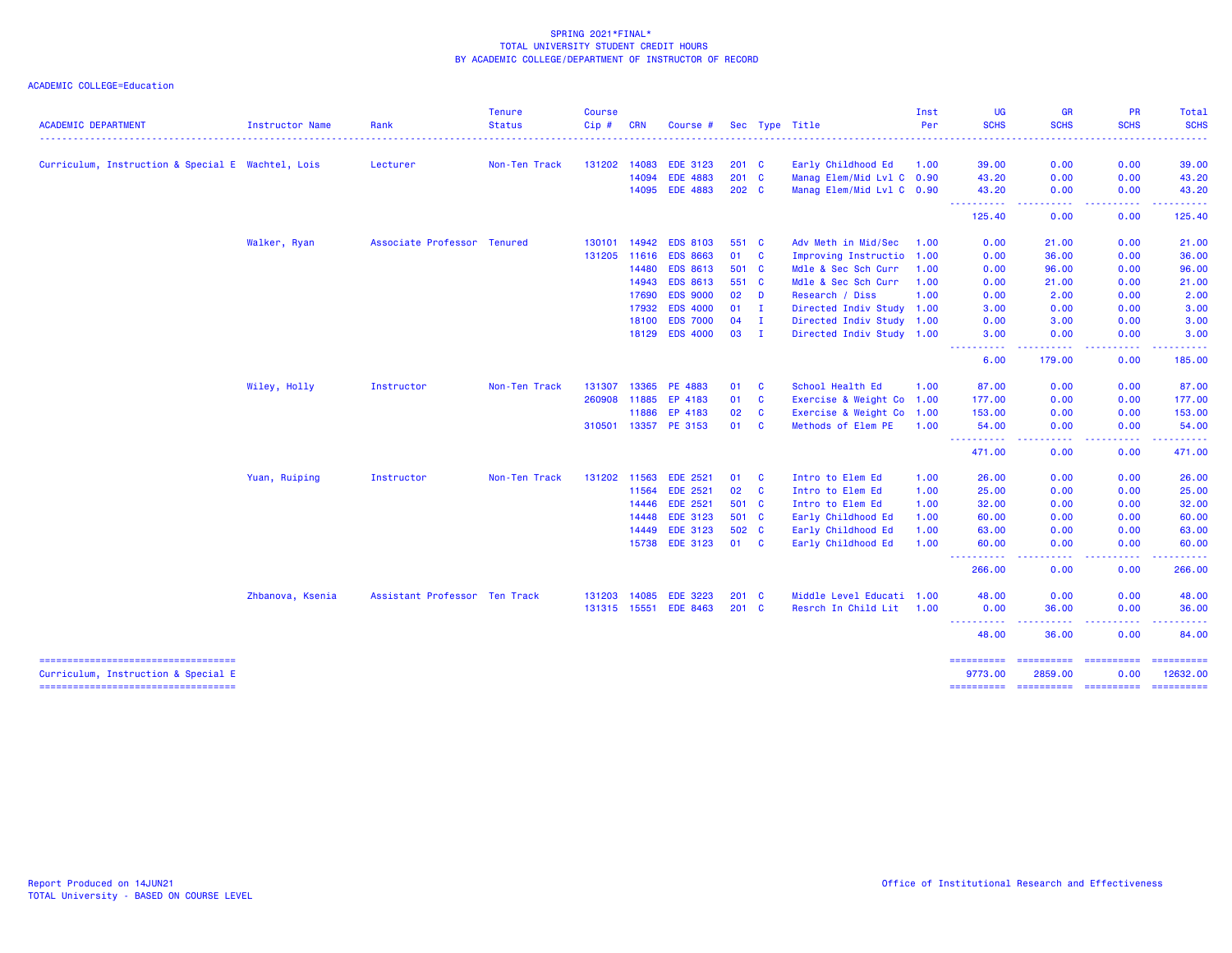| <b>ACADEMIC DEPARTMENT</b> | <b>Instructor Name</b>           | Rank                              | <b>Tenure</b><br><b>Status</b> | <b>Course</b><br>Cip# | <b>CRN</b> | Course #              |               |              | Sec Type Title            | Inst<br>Per | UG<br><b>SCHS</b>                    | <b>GR</b><br><b>SCHS</b> | <b>PR</b><br><b>SCHS</b>                     | <b>Total</b><br><b>SCHS</b> |
|----------------------------|----------------------------------|-----------------------------------|--------------------------------|-----------------------|------------|-----------------------|---------------|--------------|---------------------------|-------------|--------------------------------------|--------------------------|----------------------------------------------|-----------------------------|
| Educational Leadership     | Armstrong, Christoph Non-Faculty |                                   | Not Applicable                 |                       |            | 130407 14309 CCL 8153 | 501 C         |              | Human Resources Admi 1.00 |             | 0.00                                 | 57.00                    | 0.00                                         | 57.00                       |
|                            |                                  |                                   |                                |                       |            |                       |               |              |                           |             | ----------<br>0.00                   | <u>.</u><br>57.00        | .<br>0.00                                    | .<br>57.00                  |
|                            | Baham, Jeremy                    | Non-Faculty                       | Not Applicable                 | 130406 12536          |            | <b>HED 8113</b>       | 01 C          |              | Admin Ldrship in SA       | 1.00        | 0.00<br><u>.</u>                     | 42.00<br>.               | 0.00<br>.                                    | 42.00<br>.                  |
|                            |                                  |                                   |                                |                       |            |                       |               |              |                           |             | 0.00                                 | 42.00                    | 0.00                                         | 42.00                       |
|                            | Blackbourn, Richard              | Professor                         | <b>Tenured</b>                 |                       |            | 130401 15733 EDL 8613 | 503 H         |              | Leadership Intern II 1.00 |             | 0.00<br><u>.</u>                     | 30.00<br>وبالرباب        | 0.00                                         | 30.00<br>.                  |
|                            |                                  |                                   |                                |                       |            |                       |               |              |                           |             | 0.00                                 | 30.00                    | 0.00                                         | 30.00                       |
|                            | Bounds, Carrie                   | Non-Faculty                       | Not Applicable                 |                       |            | 521003 15864 LSK 1101 | 04 C          |              | Freshman Success Str 1.00 |             | 10.00<br><b></b>                     | 0.00<br>-----            | 0.00<br><b><i><u><u> - - - -</u></u></i></b> | 10.00<br>.                  |
|                            |                                  |                                   |                                |                       |            |                       |               |              |                           |             | 10.00                                | 0.00                     | 0.00                                         | 10.00                       |
|                            | Briscoe, Kaleb                   | Assistant Professor Ten Track     |                                | 130401                | 15730      | <b>HED 8523</b>       | 01            | $\mathbf{C}$ | Student Dev Theory        | 1.00        | 0.00                                 | 60.00                    | 0.00                                         | 60.00                       |
|                            |                                  |                                   |                                | 130499                | 15462      | <b>HED 8990</b>       | 551 C         |              | Special Topic In HED 1.00 |             | 0.00                                 | 15.00                    | 0.00                                         | 15.00                       |
|                            |                                  |                                   |                                | 130601                | 15731      | <b>EDA 8473</b>       | 501 C         |              | Intro to Research in 1.00 |             | 0.00<br>$- - - - -$                  | 54.00<br>.               | 0.00<br>.                                    | 54.00<br>.                  |
|                            |                                  |                                   |                                |                       |            |                       |               |              |                           |             | 0.00                                 | 129.00                   | 0.00                                         | 129.00                      |
|                            | Coats, Linda                     | Professor                         | <b>Tenured</b>                 | 130401                | 17411      | <b>EDA 9000</b>       | 01            | D            | Research / Diss           | 1.00        | 0.00                                 | 2.00                     | 0.00                                         | 2.00                        |
|                            |                                  |                                   |                                | 130407                | 14307      | <b>CCL 8133</b>       | 501 C         |              | Lead Theory Pract in 1.00 |             | 0.00                                 | 30.00                    | 0.00                                         | 30.00                       |
|                            |                                  |                                   |                                |                       | 14310      | <b>CCL 8173</b>       | 501 C         |              | Comm College Teachin 1.00 |             | 0.00                                 | 57.00                    | 0.00                                         | 57.00                       |
|                            |                                  |                                   |                                |                       | 17206      | <b>CCL 8173</b>       | 502 C         |              | Comm College Teachin 1.00 |             | 0.00                                 | 39.00                    | 0.00                                         | 39.00                       |
|                            |                                  |                                   |                                |                       |            | 17377 CCL 9000        | 502 D         |              | Diss./Dissertation R 1.00 |             | 0.00<br>.                            | 13.00<br>وعاويات         | 0.00<br>بالأباب                              | 13.00<br>.                  |
|                            |                                  |                                   |                                |                       |            |                       |               |              |                           |             | 0.00                                 | 141.00                   | 0.00                                         | 141.00                      |
|                            | Cutts, Qiana                     | Assistant Professor Ten Track     |                                | 130901                | 14465      | <b>EDF 3333</b>       | 501 C         |              | Social Foundation Ed 1.00 |             | 72.00                                | 0.00                     | 0.00                                         | 72.00                       |
|                            |                                  |                                   |                                |                       | 14921      | <b>EDF 3333</b>       | 001 C         |              | Social Foundation Ed 1.00 |             | 15.00<br><u> - - - - - - - - - -</u> | 0.00<br>.                | 0.00<br>.                                    | 15.00<br>.                  |
|                            |                                  |                                   |                                |                       |            |                       |               |              |                           |             | 87.00                                | 0.00                     | 0.00                                         | 87.00                       |
|                            | Derby, Christy                   | Lecturer                          | Non-Ten Track                  | 130901                | 11588      | <b>EDF 3333</b>       | 01            | <b>C</b>     | Social Foundation Ed 1.00 |             | 90.00                                | 0.00                     | 0.00                                         | 90.00                       |
|                            |                                  |                                   |                                |                       | 11589      | <b>EDF 3333</b>       | 02            | <b>C</b>     | Social Foundation Ed 1.00 |             | 90.00                                | 0.00                     | 0.00                                         | 90.00                       |
|                            |                                  |                                   |                                |                       | 11591      | <b>EDF 3333</b>       | 04            | C            | Social Foundation Ed 1.00 |             | 69.00                                | 0.00                     | 0.00                                         | 69.00                       |
|                            |                                  |                                   |                                |                       | 11592      | <b>EDF 3333</b>       | 05            | $\mathbf{C}$ | Social Foundation Ed 1.00 |             | 87.00<br>. <b>.</b>                  | 0.00<br>وبالمحام         | 0.00<br>.                                    | 87.00<br>.                  |
|                            |                                  |                                   |                                |                       |            |                       |               |              |                           |             | 336.00                               | 0.00                     | 0.00                                         | 336.00                      |
|                            | Farmer, Angela                   | Clinical Assist Pro Non-Ten Track |                                | 240101                | 12629      | <b>HON 2081</b>       | <b>HO1 S</b>  |              | Honors Forum III          | 1.00        | 18.00                                | 0.00                     | 0.00                                         | 18.00                       |
|                            |                                  |                                   |                                | 301801                | 12633      | <b>HON 3163</b>       | <b>HO1</b>    | $\mathbf{C}$ | Honors Sem Natural S 1.00 |             | 42.00                                | 0.00                     | 0.00                                         | 42.00                       |
|                            |                                  |                                   |                                |                       | 17748      | <b>HON 3163</b>       | D01 C         |              | Honors Sem Natural S 1.00 |             | 48.00<br>المستمالات                  | 0.00<br>.                | 0.00<br>بالأباب                              | 48.00<br>.                  |
|                            |                                  |                                   |                                |                       |            |                       |               |              |                           |             | 108.00                               | 0.00                     | 0.00                                         | 108.00                      |
|                            | Fincher, Mark                    | Associate Professor Tenured       |                                | 130407                | 14060      | <b>CCL 8113</b>       | $201 \quad C$ |              | Comm Col Hist/Philos 1.00 |             | 0.00                                 | 21.00                    | 0.00                                         | 21.00                       |
|                            |                                  |                                   |                                |                       | 14061      | <b>CCL 8313</b>       | 201           | <b>C</b>     | Comm Coll Instrl Ass 1.00 |             | 0.00                                 | 15.00                    | 0.00                                         | 15.00                       |
|                            |                                  |                                   |                                |                       |            | 14313 CCL 8343        | 501 C         |              | Community Dev Resour 1.00 |             | 0.00                                 | 48.00                    | 0.00                                         | 48.00                       |
|                            |                                  |                                   |                                |                       | 14315      | <b>CCL 9000</b>       | 504 D         |              | Diss./Dissertation R 1.00 |             | 0.00                                 | 1.00                     | 0.00                                         | 1.00                        |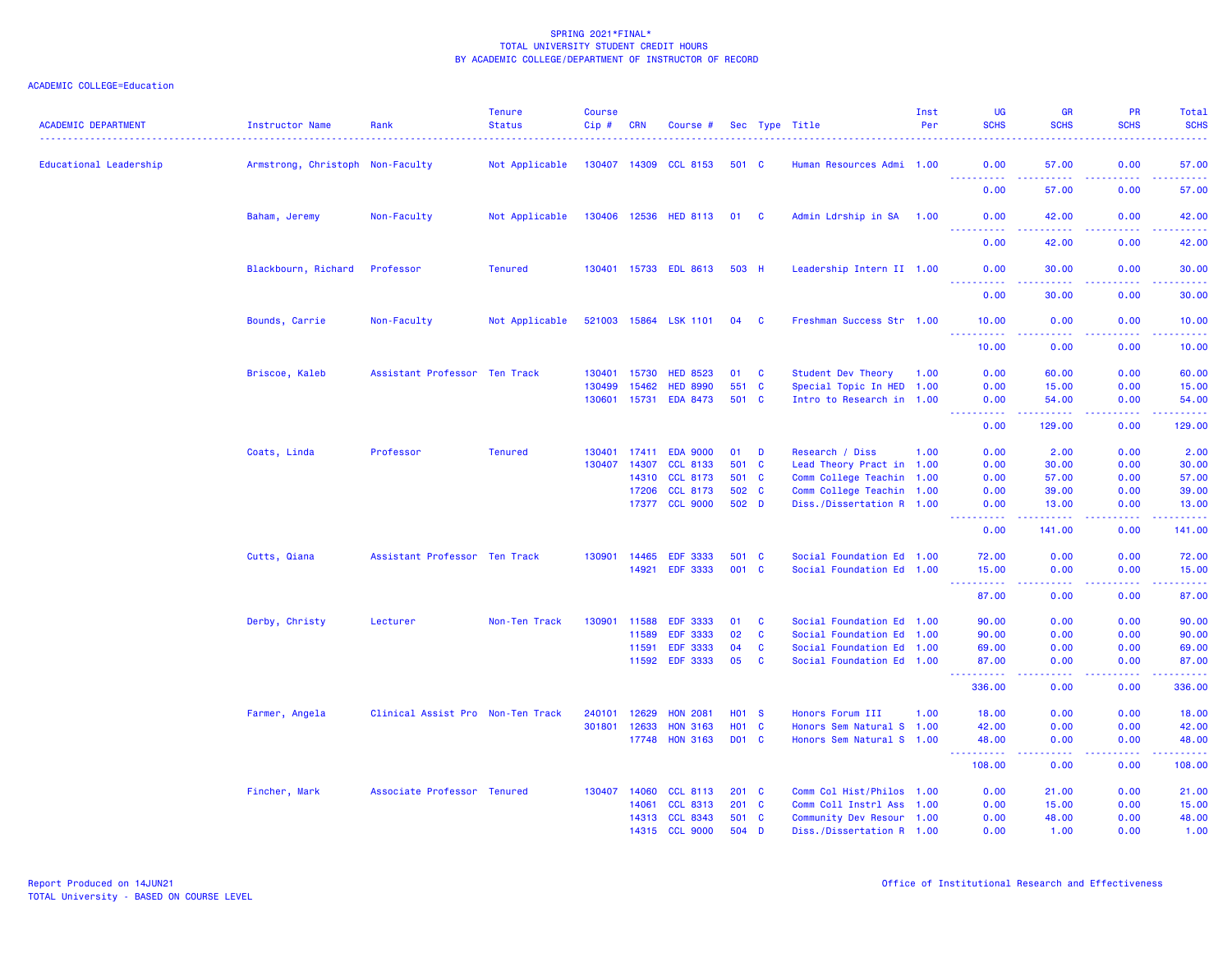| <b>ACADEMIC DEPARTMENT</b> | Instructor Name     | Rank                              | <b>Tenure</b><br><b>Status</b> | <b>Course</b><br>Cip# | <b>CRN</b>                       | Course #                                                                 |                           |                                      | Sec Type Title                                                               | Inst<br>Per                  | <b>UG</b><br><b>SCHS</b>                                                                               | <b>GR</b><br><b>SCHS</b>         | PR<br><b>SCHS</b>            | Total<br><b>SCHS</b>               |
|----------------------------|---------------------|-----------------------------------|--------------------------------|-----------------------|----------------------------------|--------------------------------------------------------------------------|---------------------------|--------------------------------------|------------------------------------------------------------------------------|------------------------------|--------------------------------------------------------------------------------------------------------|----------------------------------|------------------------------|------------------------------------|
|                            |                     |                                   |                                |                       |                                  |                                                                          |                           |                                      |                                                                              |                              |                                                                                                        |                                  |                              |                                    |
|                            |                     |                                   |                                |                       |                                  |                                                                          |                           |                                      |                                                                              |                              | 0.00                                                                                                   | 85.00                            | 0.00                         | 85.00                              |
| Educational Leadership     | Fuller, Bobby       | Non-Employee                      | Not Applicable                 |                       |                                  | 130401 15732 EDL 8613                                                    | 502 H                     |                                      | Leadership Intern II 1.00                                                    |                              | 0.00<br><u>.</u>                                                                                       | 30.00<br>.                       | 0.00<br>.                    | 30.00<br>.                         |
|                            |                     |                                   |                                |                       |                                  |                                                                          |                           |                                      |                                                                              |                              | 0.00                                                                                                   | 30.00                            | 0.00                         | 30.00                              |
|                            | Gibson, Leah        | Non-Faculty                       | Not Applicable                 |                       |                                  | 521003 15866 LSK 1101                                                    | 06                        | $\mathbf{C}$                         | Freshman Success Str 1.00                                                    |                              | 10.00<br>.                                                                                             | 0.00                             | 0.00                         | 10.00                              |
|                            |                     |                                   |                                |                       |                                  |                                                                          |                           |                                      |                                                                              |                              | 10.00                                                                                                  | المتمام<br>0.00                  | -----<br>0.00                | د د د د<br>10.00                   |
|                            | Gordon, Nicholas    | Non-Faculty                       | Not Applicable                 |                       | 130499 17425                     | <b>HED 8990</b>                                                          | 01 C                      |                                      | Special Topic In HED 1.00                                                    |                              | 0.00                                                                                                   | 48.00<br>وبالأباد                | 0.00<br>.                    | 48.00<br>$\omega$ is $\omega$ in . |
|                            |                     |                                   |                                |                       |                                  |                                                                          |                           |                                      |                                                                              |                              | 0.00                                                                                                   | 48.00                            | 0.00                         | 48.00                              |
|                            | Hamill, Ryan        | Non-Faculty                       | Not Applicable                 | 521003                | 15873                            | <b>LSK 1101</b>                                                          | 13                        | <b>C</b>                             | Freshman Success Str 1.00                                                    |                              | 9.00                                                                                                   | 0.00                             | 0.00                         | 9.00                               |
|                            |                     |                                   |                                |                       |                                  |                                                                          |                           |                                      |                                                                              |                              | 9.00                                                                                                   | 0.00                             | 0.00                         | 9.00                               |
|                            | King, Stephanie     | Associate Professor               | <b>Tenured</b>                 | 130407                | 14308<br>14311<br>14312          | <b>CCL 8143</b><br><b>CCL 8193</b><br><b>CCL 8313</b>                    | 501 C<br>501 S<br>501     | $\mathbf{C}$                         | Program Planning and 1.00<br>Sem Comm Coll Lead<br>Comm Coll Instrl Ass 1.00 | 1.00                         | 0.00<br>0.00<br>0.00                                                                                   | 54.00<br>45.00<br>24.00          | 0.00<br>0.00<br>0.00         | 54.00<br>45.00<br>24.00            |
|                            |                     |                                   |                                |                       |                                  | 14314 CCL 9000                                                           | 501 D                     |                                      | Diss./Dissertation R 1.00                                                    |                              | 0.00<br>$\frac{1}{2} \left( \frac{1}{2} \right) \left( \frac{1}{2} \right) \left( \frac{1}{2} \right)$ | 23.00<br>.                       | 0.00                         | 23.00<br>المالم عامان              |
|                            |                     |                                   |                                |                       |                                  |                                                                          |                           |                                      |                                                                              |                              | 0.00                                                                                                   | 146.00                           | 0.00                         | 146.00                             |
|                            | Labat Jr., Myron    | Associate Professor Ten Track     |                                | 130401                | 11561<br>14470<br>17412<br>17426 | <b>EDA 8163</b><br><b>EDL 8623</b><br><b>EDA 9000</b><br><b>EDA 8273</b> | 01<br>501<br>02<br>001 C  | C<br>$\mathbf{C}$<br>D               | Pub Sch Finance<br>Curric Leadership<br>Research / Diss<br>Ed Admin And Supv | 1.00<br>1.00<br>1.00<br>1.00 | 0.00<br>0.00<br>0.00<br>0.00                                                                           | 39.00<br>42.00<br>2.00<br>21.00  | 0.00<br>0.00<br>0.00<br>0.00 | 39.00<br>42.00<br>2.00<br>21.00    |
|                            |                     |                                   |                                |                       |                                  |                                                                          |                           |                                      |                                                                              |                              | 0.00                                                                                                   | 104.00                           | 0.00                         | 104.00                             |
|                            | Long, Cheryl        | Lecturer                          | Non-Ten Track                  |                       | 231302 11598                     | <b>EDF 3413</b>                                                          | 06                        | B                                    | Writing For Thinking 1.00                                                    |                              | 75.00<br>75.00                                                                                         | 0.00<br>0.00                     | 0.00<br>0.00                 | 75.00<br>75.00                     |
|                            | Maulding, Christy   | Non-Employee                      | Not Applicable                 |                       |                                  | 130401 14471 EDL 8623                                                    | 502 C                     |                                      | Curric Leadership                                                            | 1.00                         | 0.00                                                                                                   | 30.00                            | 0.00                         | 30.00                              |
|                            |                     |                                   |                                |                       |                                  |                                                                          |                           |                                      |                                                                              |                              | ----------<br>0.00                                                                                     | .<br>30.00                       | 22222<br>0.00                | .<br>30.00                         |
|                            | McGehee, Ronnie     | Non-Employee                      | Not Applicable                 | 130401                | 15729                            | <b>EDA 8433</b>                                                          | 01                        | - C                                  | The Superintendency                                                          | 1.00                         | 0.00                                                                                                   | 36.00                            | 0.00                         | 36.00                              |
|                            |                     |                                   |                                |                       |                                  |                                                                          |                           |                                      |                                                                              |                              | <u>.</u><br>0.00                                                                                       | .<br>36.00                       | .<br>0.00                    | .<br>36.00                         |
|                            | McGregor, Shane     | Grad Teach Assist                 | Not Applicable                 |                       | 131315 13819                     | <b>RDG 3513</b>                                                          | 01                        | <b>C</b>                             | Rdg Strag Second Sch 1.00                                                    |                              | 108.00                                                                                                 | 0.00                             | 0.00                         | 108.00                             |
|                            |                     |                                   |                                |                       |                                  |                                                                          |                           |                                      |                                                                              |                              | .<br>108.00                                                                                            | 0.00                             | .<br>0.00                    | . <b>.</b><br>108.00               |
|                            | McMullan, Leigh Ann | Clinical Assist Pro Non-Ten Track |                                | 130401                | 11606<br>15063<br>15735<br>17204 | <b>EDL 8333</b><br><b>EDL 8633</b><br><b>EDL 8623</b><br><b>EDL 8633</b> | 01<br>552 C<br>503<br>553 | <b>C</b><br><b>C</b><br>$\mathbf{C}$ | Teach Prac Learn En<br>HR Leadership<br>Curric Leadership<br>HR Leadership   | 1.00<br>1.00<br>1.00<br>1.00 | 0.00<br>0.00<br>0.00<br>0.00                                                                           | 30.00<br>24.00<br>33.00<br>21.00 | 0.00<br>0.00<br>0.00<br>0.00 | 30.00<br>24.00<br>33.00<br>21.00   |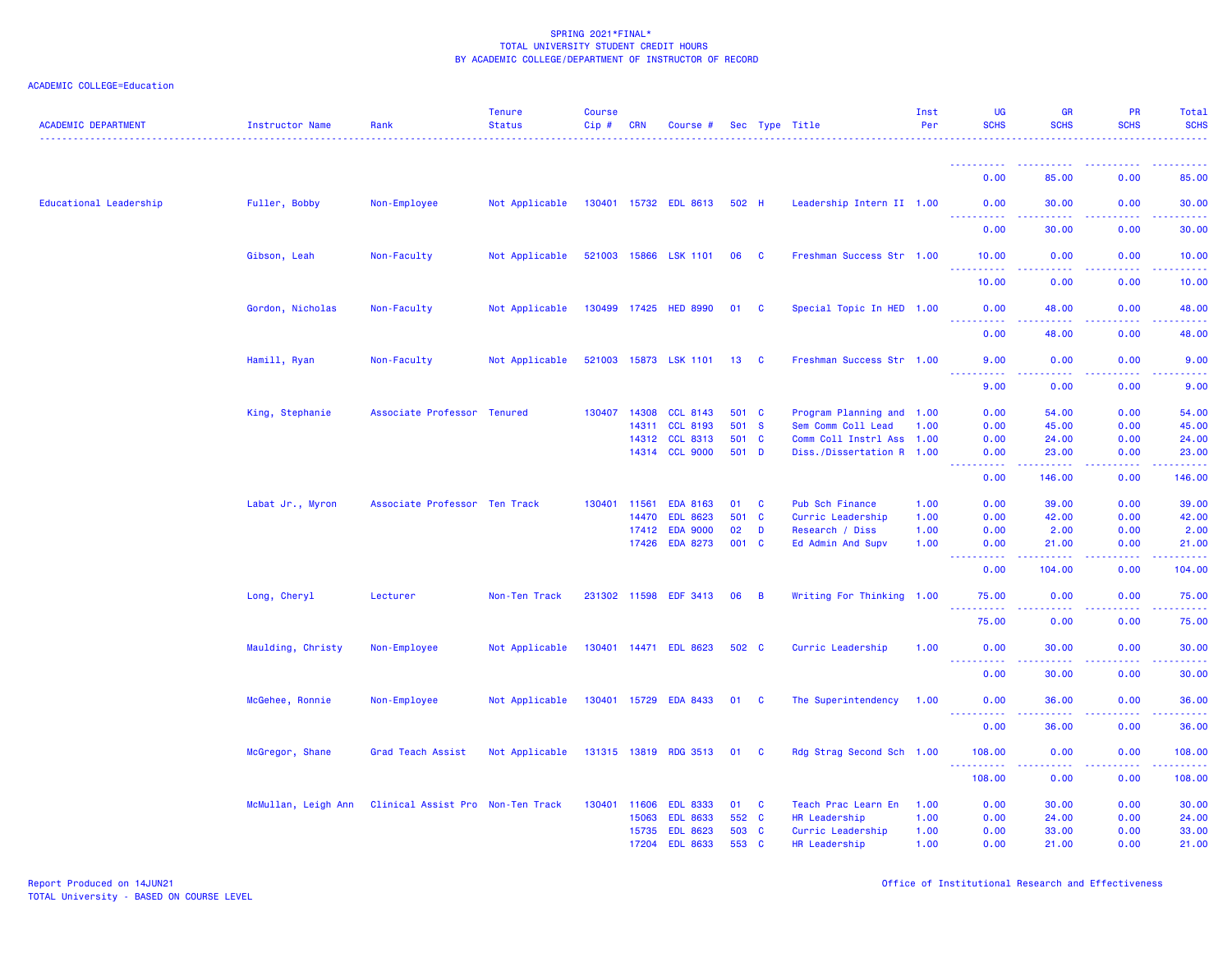| <b>ACADEMIC DEPARTMENT</b> | Instructor Name   | Rank                               | <b>Tenure</b><br><b>Status</b> | <b>Course</b><br>Cip# | CRN          | Course #              |               |              | Sec Type Title             | Inst<br>Per | <b>UG</b><br><b>SCHS</b>                                                                      | <b>GR</b><br><b>SCHS</b>                            | PR<br><b>SCHS</b>                            | Total<br><b>SCHS</b>                             |
|----------------------------|-------------------|------------------------------------|--------------------------------|-----------------------|--------------|-----------------------|---------------|--------------|----------------------------|-------------|-----------------------------------------------------------------------------------------------|-----------------------------------------------------|----------------------------------------------|--------------------------------------------------|
|                            |                   |                                    |                                |                       |              |                       |               |              |                            |             | <u>.</u>                                                                                      | <u>.</u>                                            | .                                            | .                                                |
|                            |                   |                                    |                                |                       |              |                       |               |              |                            |             | 0.00                                                                                          | 108.00                                              | 0.00                                         | 108.00                                           |
| Educational Leadership     | Molina, Danielle  | Associate Professor Tenured        |                                |                       | 130401 12539 | <b>HED 8593</b>       | 01            | $\mathbf{C}$ | Admin Comp Tech/Comm       | 1.00        | 0.00                                                                                          | 45.00                                               | 0.00                                         | 45.00                                            |
|                            |                   |                                    |                                |                       | 14612        | <b>HED 8283</b>       | 501           | $\mathbf{C}$ | Educational Leadersh       | 1.00        | 0.00                                                                                          | 45.00                                               | 0.00                                         | 45.00                                            |
|                            |                   |                                    |                                |                       | 130406 17408 | <b>HED 9000</b>       | 01            | D            | Research / Diss            | 1.00        | 0.00                                                                                          | 12.00                                               | 0.00                                         | 12.00                                            |
|                            |                   |                                    |                                |                       | 130407 17822 | <b>HED 7000</b>       | 01            | п.           | Directed Indiv Study 1.00  |             | 0.00                                                                                          | 3.00                                                | 0.00                                         | 3.00                                             |
|                            |                   |                                    |                                |                       |              |                       |               |              |                            |             | .<br>0.00                                                                                     | .<br>105.00                                         | المتمامين<br>0.00                            | د د د د د د<br>105.00                            |
|                            | Morgan, Sara      | Grad Teach Assist                  | Not Applicable                 |                       | 131101 11107 | COE 1323              | 03            | $\mathbf{C}$ | Career Planning            | 0.50        | 28.50                                                                                         | 0.00                                                | 0.00                                         | 28.50                                            |
|                            |                   |                                    |                                |                       | 11108        | COE 1323              | 04            | <b>C</b>     | Career Planning            | 0.50        | 16.50                                                                                         | 0.00                                                | 0.00                                         | 16.50                                            |
|                            |                   |                                    |                                |                       |              |                       |               |              |                            |             | .<br>$\frac{1}{2} \left( \frac{1}{2} \right) \frac{1}{2} \left( \frac{1}{2} \right)$<br>45.00 | .<br>0.00                                           | 0.00                                         | .<br>45.00                                       |
|                            | Moyen, Eric       | Associate Professor Tenured        |                                |                       | 130406 17409 | <b>HED 9000</b>       | 02            | D            | Research / Diss            | 1.00        | 0.00                                                                                          | 1.00                                                | 0.00                                         | 1.00                                             |
|                            |                   |                                    |                                |                       | 130407 17981 | <b>HED 7000</b>       | 02            | T            | Directed Indiv Study 1.00  |             | 0.00                                                                                          | 3.00                                                | 0.00                                         | 3.00                                             |
|                            |                   |                                    |                                |                       |              |                       |               |              |                            |             | 0.00                                                                                          | 4.00                                                | 0.00                                         | 4.00                                             |
|                            | Musser, Madhurima | Lecturer                           | Non-Ten Track                  |                       | 130101 11601 | EDF 4243              | 01            | $\mathbf{C}$ | Plan for Diverse Lea 1.00  |             | 66.00                                                                                         | 0.00                                                | 0.00                                         | 66.00                                            |
|                            |                   |                                    |                                |                       | 131202 11599 | EDF 3423              | 01            | <b>C</b>     | <b>Exploring Diversity</b> | 1.00        | 78.00                                                                                         | 0.00                                                | 0.00                                         | 78.00                                            |
|                            |                   |                                    |                                |                       | 11600        | EDF 3423              | 02            | <b>C</b>     | <b>Exploring Diversity</b> | 1.00        | 69.00                                                                                         | 0.00                                                | 0.00                                         | 69.00                                            |
|                            |                   |                                    |                                |                       | 231302 11596 | EDF 3413              | 04            | B            | Writing For Thinking 1.00  |             | 69.00                                                                                         | 0.00                                                | 0.00                                         | 69.00                                            |
|                            |                   |                                    |                                |                       |              |                       |               |              |                            |             | <u>.</u><br>282.00                                                                            | .<br>0.00                                           | . <b>.</b><br>0.00                           | <b><i><u><u> - - - - -</u></u></i></b><br>282.00 |
|                            | Operton, Rosalind | Clinical Assist Pro Non-Ten Track  |                                | 130401                | 14106        | <b>EDL 8333</b>       | $201$ C       |              | Teach Prac Learn En        | 1.00        | 0.00                                                                                          | 18.00                                               | 0.00                                         | 18.00                                            |
|                            |                   |                                    |                                |                       | 14108        | <b>EDL 8353</b>       | 201 H         |              | Teacher Leadership I 1.00  |             | 0.00                                                                                          | 18.00                                               | 0.00                                         | 18.00                                            |
|                            |                   |                                    |                                |                       | 14110        | <b>EDL 8613</b>       | $201$ H       |              | Leadership Intern II 1.00  |             | 0.00                                                                                          | 30.00                                               | 0.00                                         | 30.00                                            |
|                            |                   |                                    |                                |                       | 15428        | <b>EDL 8313</b>       | $251\quad C$  |              | <b>Assess Content Know</b> | 1.00        | 0.00                                                                                          | 18.00                                               | 0.00                                         | 18.00                                            |
|                            |                   |                                    |                                |                       |              | 130901 14100 EDF 3333 | $201 \quad C$ |              | Social Foundation Ed 1.00  |             | 78.00                                                                                         | 0.00                                                | 0.00                                         | 78.00                                            |
|                            |                   |                                    |                                |                       |              |                       |               |              |                            |             | 78.00                                                                                         | 84.00                                               | 0.00                                         | 162.00                                           |
|                            | Oswalt, Katie     | Instructor                         | Non-Ten Track                  |                       |              | 130407 14306 CCL 8113 | 501 C         |              | Comm Col Hist/Philos 1.00  |             | 0.00                                                                                          | 36.00                                               | 0.00                                         | 36.00                                            |
|                            |                   |                                    |                                |                       |              |                       |               |              |                            |             | ----------<br>0.00                                                                            | .<br>36.00                                          | <b><i><u><u> - - - -</u></u></i></b><br>0.00 | .<br>36.00                                       |
|                            | Prince, Debra     | Associate Professor Tenured        |                                |                       | 130601 11604 | <b>EDF 8363</b>       | 01            | $\mathbf{C}$ | Func & Met Res In Ed 1.00  |             | 0.00                                                                                          | 15.00                                               | 0.00                                         | 15.00                                            |
|                            |                   |                                    |                                |                       | 14466        | <b>EDF 8363</b>       | 501 C         |              | Func & Met Res In Ed 1.00  |             | 0.00<br><u> - - - - - - - - - -</u>                                                           | 54.00<br>22222                                      | 0.00<br>22222                                | 54.00<br>.                                       |
|                            |                   |                                    |                                |                       |              |                       |               |              |                            |             | 0.00                                                                                          | 69.00                                               | 0.00                                         | 69.00                                            |
|                            | Smith, Jaycee     | Grad Service Assist Not Applicable |                                | 521003 15869          |              | <b>LSK 1101</b>       | 09            | $\mathbf{C}$ | Freshman Success Str 1.00  |             | 9.00<br><u>.</u>                                                                              | 0.00<br>$\omega_{\rm{eff}}$ and $\omega_{\rm{eff}}$ | 0.00                                         | 9.00                                             |
|                            |                   |                                    |                                |                       |              |                       |               |              |                            |             | 9.00                                                                                          | 0.00                                                | 0.00                                         | 9.00                                             |
|                            | Smith, Kaleb      | Lecturer                           | Non-Ten Track                  |                       | 130301 15628 | <b>EDS 6403</b>       | $201$ C       |              | Eval in Sec Schools        | 1.00        | 0.00                                                                                          | 51.00                                               | 0.00                                         | 51.00                                            |
|                            |                   |                                    |                                |                       | 17906        | <b>EDS 6403</b>       | 502 C         |              | Eval in Sec Schools        | 1.00        | 0.00                                                                                          | 48.00                                               | 0.00                                         | 48.00                                            |
|                            |                   |                                    |                                |                       |              |                       |               |              |                            |             | <u> - - - - - - - - - -</u><br>0.00                                                           | .<br>99.00                                          | <b></b><br>0.00                              | .<br>99.00                                       |
|                            | Tharp, Paula      | Assistant Professor Ten Track      |                                |                       |              | 130401 14469 EDL 8613 | 501 H         |              | Leadership Intern II 1.00  |             | 0.00                                                                                          | 39.00                                               | 0.00                                         | 39.00                                            |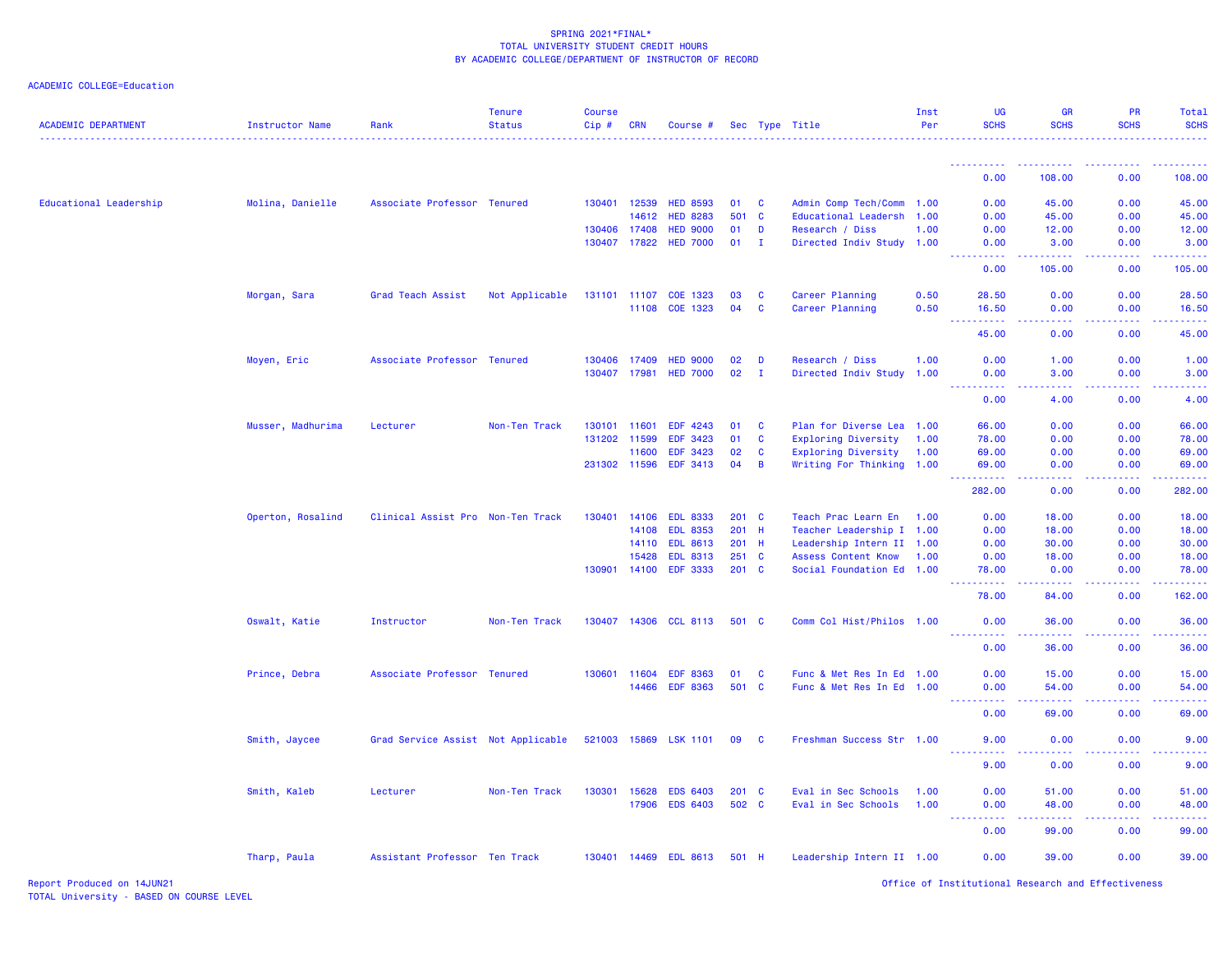## ACADEMIC COLLEGE=Education

|                                                              |                        |                                    | <b>Tenure</b>  | <b>Course</b> |              |                              |               |              |                            | Inst | UG                                    | <b>GR</b>                                                                                                                                                     | PR                                                                                                    | Total                 |
|--------------------------------------------------------------|------------------------|------------------------------------|----------------|---------------|--------------|------------------------------|---------------|--------------|----------------------------|------|---------------------------------------|---------------------------------------------------------------------------------------------------------------------------------------------------------------|-------------------------------------------------------------------------------------------------------|-----------------------|
| <b>ACADEMIC DEPARTMENT</b>                                   | <b>Instructor Name</b> | Rank                               | <b>Status</b>  | Cip#          | <b>CRN</b>   | Course #                     |               |              | Sec Type Title             | Per  | <b>SCHS</b>                           | <b>SCHS</b>                                                                                                                                                   | <b>SCHS</b>                                                                                           | <b>SCHS</b>           |
| Educational Leadership                                       | Tharp, Paula           | Assistant Professor Ten Track      |                |               | 130401 15062 | <b>EDL 8633</b>              | 551 C         |              | HR Leadership              | 1.00 | 0.00                                  | 36.00                                                                                                                                                         | 0.00                                                                                                  | 36.00                 |
|                                                              |                        |                                    |                |               | 15734        | <b>EDL 8613</b>              | 504 H         |              | Leadership Intern II 1.00  |      | 0.00                                  | 24.00                                                                                                                                                         | 0.00                                                                                                  | 24.00                 |
|                                                              |                        |                                    |                |               | 17205        | <b>EDL 8633</b>              | 554 C         |              | HR Leadership              | 1.00 | 0.00                                  | 21.00                                                                                                                                                         | 0.00                                                                                                  | 21.00                 |
|                                                              |                        |                                    |                |               | 18080        | <b>EDL 7000</b>              | $02 \qquad I$ |              | Directed Indiv Study 1.00  |      | 0.00<br><b></b>                       | 3.00<br>.                                                                                                                                                     | 0.00<br>.                                                                                             | 3.00<br>.             |
|                                                              |                        |                                    |                |               |              |                              |               |              |                            |      | 0.00                                  | 123.00                                                                                                                                                        | 0.00                                                                                                  | 123.00                |
|                                                              | Vang, Jenny            | Grad Service Assist Not Applicable |                |               |              | 521003 15861 LSK 1101 01 C   |               |              | Freshman Success Str 1.00  |      | 10.00<br><u> - - - - - - - - - -</u>  | 0.00<br>.                                                                                                                                                     | 0.00<br>.                                                                                             | 10.00<br>.            |
|                                                              |                        |                                    |                |               |              |                              |               |              |                            |      | 10.00                                 | 0.00                                                                                                                                                          | 0.00                                                                                                  | 10.00                 |
|                                                              | Wallace, Alexis        | Non-Faculty                        | Not Applicable |               |              | 451101 13859 SLCE 4153 CO1 E |               |              | Mentoring Youth            | 0.25 | 0.75<br>----------                    | 0.00<br>وعاويا                                                                                                                                                | 0.00<br>.                                                                                             | 0.75<br>.             |
|                                                              |                        |                                    |                |               |              |                              |               |              |                            |      | 0.75                                  | 0.00                                                                                                                                                          | 0.00                                                                                                  | 0.75                  |
|                                                              | Wallin, Patsy          | Associate Professor Tenured        |                |               |              | 130401 14112 EDL 8623        | $201$ C       |              | Curric Leadership          | 1.00 | 0.00                                  | 42.00                                                                                                                                                         | 0.00                                                                                                  | 42.00                 |
|                                                              |                        |                                    |                |               |              | 131202 14104 EDF 3423        | $201$ C       |              | <b>Exploring Diversity</b> | 1.00 | 60.00                                 | 0.00                                                                                                                                                          | 0.00                                                                                                  | 60.00                 |
|                                                              |                        |                                    |                |               |              |                              |               |              |                            |      | ----------<br>60.00                   | $\frac{1}{2} \left( \frac{1}{2} \right) \left( \frac{1}{2} \right) \left( \frac{1}{2} \right) \left( \frac{1}{2} \right)$<br>42.00                            | . <b>.</b><br>0.00                                                                                    | 102.00                |
|                                                              | White Jones, Ashley    | Clinical Assist Pro Non-Ten Track  |                | 260908        | 14158        | EP 4603                      | $201 \quad C$ |              | Physical Activity Ep 1.00  |      | 24.00                                 | 0.00                                                                                                                                                          | 0.00                                                                                                  | 24.00                 |
|                                                              |                        |                                    |                |               | 14159        | EP 4814                      | $201$ H       |              | Exercise Science Int 1.00  |      | 20.00                                 | 0.00                                                                                                                                                          | 0.00                                                                                                  | 20.00                 |
|                                                              |                        |                                    |                |               |              | 360101 14224 PE 1000         | $201$ C       |              | Play, Fitness & Phys 1.00  |      | 120.00                                | 0.00                                                                                                                                                          | 0.00                                                                                                  | 120.00                |
|                                                              |                        |                                    |                |               |              |                              |               |              |                            |      | <u> - - - - - - - - - -</u><br>164.00 | 0.00                                                                                                                                                          | 0.00                                                                                                  | 164.00                |
|                                                              | White, Carol           | Assistant Professor Ten Track      |                |               |              | 130407 17378 CCL 9000        | 503 D         |              | Diss./Dissertation R 1.00  |      | 0.00<br><u>.</u>                      | 6.00                                                                                                                                                          | 0.00                                                                                                  | 6.00                  |
|                                                              |                        |                                    |                |               |              |                              |               |              |                            |      | 0.00                                  | 6.00                                                                                                                                                          | 0.00                                                                                                  | 6.00                  |
|                                                              | Williams, Frankie      | Visit Clinical Prof Non-Ten Track  |                |               |              | 130401 17413 EDA 9000        | 03            | <b>D</b>     | Research / Diss            | 1.00 | 0.00<br><u> - - - - - - - - - -</u>   | 10.00<br>$\frac{1}{2} \left( \frac{1}{2} \right) \left( \frac{1}{2} \right) \left( \frac{1}{2} \right) \left( \frac{1}{2} \right) \left( \frac{1}{2} \right)$ | 0.00<br>.                                                                                             | 10.00<br>. <u>.</u>   |
|                                                              |                        |                                    |                |               |              |                              |               |              |                            |      | 0.00                                  | 10.00                                                                                                                                                         | 0.00                                                                                                  | 10.00                 |
|                                                              | Winkler, Christa       | Assistant Professor Ten Track      |                | 130401 12538  |              | <b>HED 8563</b>              | 01 C          |              | Assmt Strat SA/HE          | 1.00 | 0.00                                  | 57.00                                                                                                                                                         | 0.00                                                                                                  | 57.00                 |
|                                                              |                        |                                    |                |               |              | 130499 17379 HED 8990        | 501 C         |              | Special Topic In HED 1.00  |      | 0.00                                  | 33.00                                                                                                                                                         | 0.00                                                                                                  | 33.00                 |
|                                                              |                        |                                    |                |               |              |                              |               |              |                            |      | ----------<br>0.00                    | 90.00                                                                                                                                                         | -----<br>0.00                                                                                         | .<br>90.00            |
|                                                              | Xu, Jianzhong          | Professor                          | <b>Tenured</b> | 130601        | 15720        | <b>EDF 9473</b>              | 01            | <b>C</b>     | Qual Data Anlys Prs        | 1.00 | 0.00                                  | 6.00                                                                                                                                                          | 0.00                                                                                                  | 6.00                  |
|                                                              |                        |                                    |                |               |              | 130603 11605 EDF 9453        | 01            | $\mathbf{C}$ | Intro Qual Research        | 1.00 | 0.00                                  | 36.00                                                                                                                                                         | 0.00                                                                                                  | 36.00                 |
|                                                              |                        |                                    |                |               |              |                              |               |              |                            |      | ----------<br>0.00                    | .<br>42.00                                                                                                                                                    | <b></b><br>0.00                                                                                       | .<br>42.00            |
| ----------------------------------<br>Educational Leadership |                        |                                    |                |               |              |                              |               |              |                            |      | ==========<br>1391.75                 | ==========<br>1696.00                                                                                                                                         | $\begin{array}{c} \texttt{m} = \texttt{m} = \texttt{m} = \texttt{m} = \texttt{m} \end{array}$<br>0.00 | ==========<br>3087.75 |

=================================== ========== ========== ========== ==========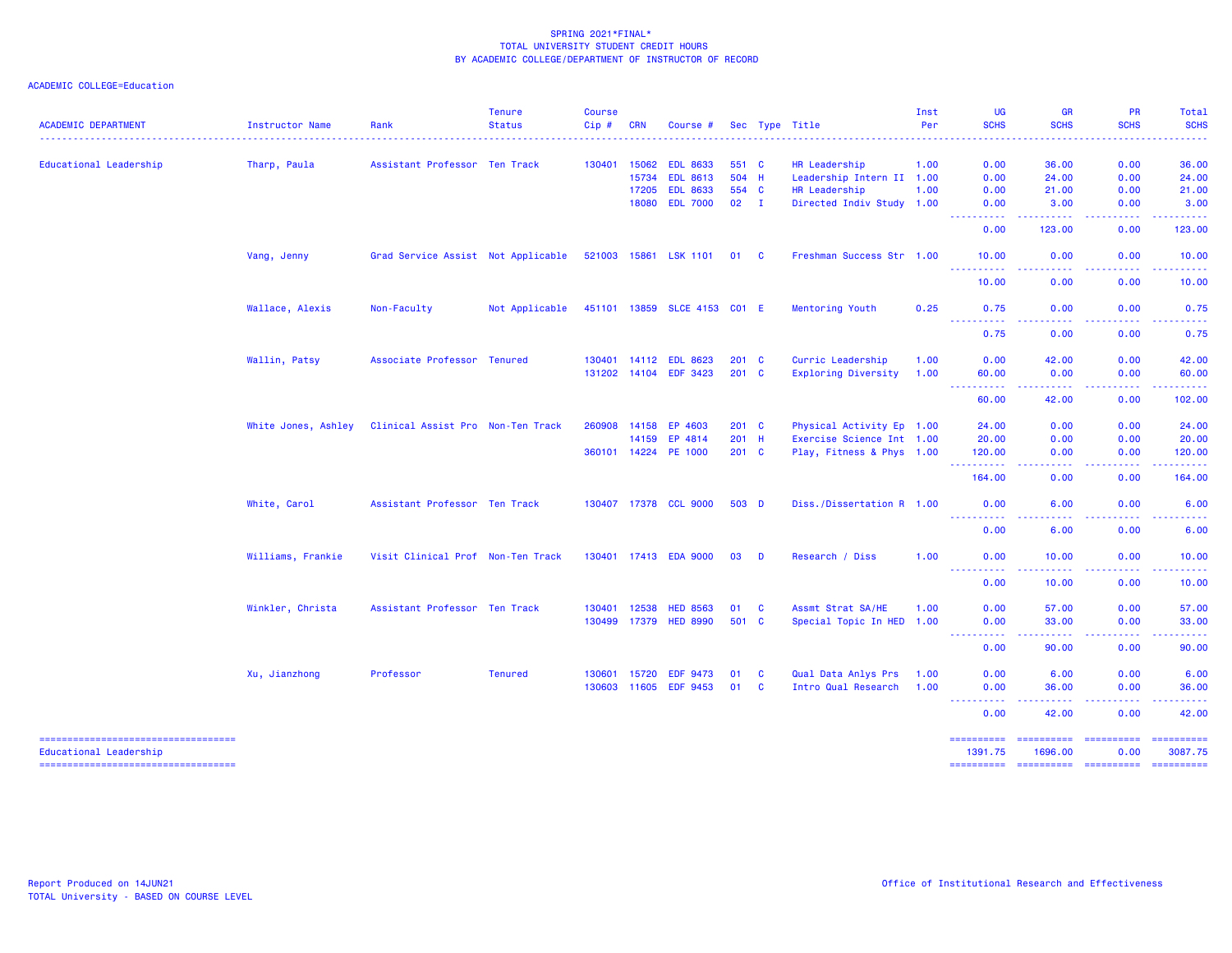| <b>ACADEMIC DEPARTMENT</b>                       | <b>Instructor Name</b> | Rank                              | <b>Tenure</b><br><b>Status</b> | <b>Course</b><br>Cip# | <b>CRN</b> | Course #                    |       |                         | Sec Type Title            | Inst<br>Per | UG<br><b>SCHS</b>                                                                                                                                            | <b>GR</b><br><b>SCHS</b>             | <b>PR</b><br><b>SCHS</b>                     | Total<br><b>SCHS</b> |
|--------------------------------------------------|------------------------|-----------------------------------|--------------------------------|-----------------------|------------|-----------------------------|-------|-------------------------|---------------------------|-------------|--------------------------------------------------------------------------------------------------------------------------------------------------------------|--------------------------------------|----------------------------------------------|----------------------|
|                                                  |                        |                                   |                                |                       |            |                             |       |                         |                           |             | $\frac{1}{2} \left( \frac{1}{2} \right) \left( \frac{1}{2} \right) \left( \frac{1}{2} \right) \left( \frac{1}{2} \right) \left( \frac{1}{2} \right)$         | $- - - - -$                          |                                              | .                    |
| Instructional Systems and Workforce Adams, James |                        | Professor                         | <b>Tenured</b>                 | 131309 15194          |            | <b>TECH 4143</b>            | 501 C |                         | His & Phil Career &       | 1.00        | 12.00                                                                                                                                                        | 0.00                                 | 0.00                                         | 12.00                |
|                                                  |                        |                                   |                                |                       | 15195      | <b>TECH 6143</b>            | 501 C |                         | His & Phil Career &       | 1.00        | 0.00                                                                                                                                                         | 30.00                                | 0.00                                         | 30.00                |
|                                                  |                        |                                   |                                | 131319 16683          |            | <b>TKT 9000</b>             | 03    | D                       | Research / Diss           | 1.00        | 0.00                                                                                                                                                         | 3.00                                 | 0.00                                         | 3.00                 |
|                                                  |                        |                                   |                                | 131399                | 15196      | <b>TECH 4263</b>            | 501 C |                         | Diverse Wrk & Ed Env 1.00 |             | 12.00                                                                                                                                                        | 0.00                                 | 0.00                                         | 12.00                |
|                                                  |                        |                                   |                                |                       | 15197      | <b>TECH 6263</b>            | 501 C |                         | Diverse Wrk & Ed Env 1.00 |             | 0.00<br>.                                                                                                                                                    | 27.00<br>.                           | 0.00<br>22222                                | 27.00<br>.           |
|                                                  |                        |                                   |                                |                       |            |                             |       |                         |                           |             | 24.00                                                                                                                                                        | 60.00                                | 0.00                                         | 84.00                |
|                                                  | Allen, Maresha         | Non-Employee                      | Not Applicable                 |                       |            | 110301 15189 TECH 1273 03 C |       |                         | Computer Application 1.00 |             | 96.00                                                                                                                                                        | 0.00                                 | 0.00                                         | 96.00                |
|                                                  |                        |                                   |                                |                       |            |                             |       |                         |                           |             | 96.00                                                                                                                                                        | 0.00                                 | 0.00                                         | 96.00                |
|                                                  | Bailey, Melinda        | Non-Faculty                       | Not Applicable                 |                       |            | 240102 14628 IDS 4111       | 502 C |                         | Professional Seminar 1.00 |             | 10.00<br>2.2.2.2.2.2                                                                                                                                         | 0.00<br>.                            | 0.00                                         | 10.00<br>.           |
|                                                  |                        |                                   |                                |                       |            |                             |       |                         |                           |             | 10.00                                                                                                                                                        | 0.00                                 | 0.00                                         | 10.00                |
|                                                  | Beriswill, Joanne      | Associate Professor Tenured       |                                | 110301                | 15231      | <b>TECH 8793</b>            | 501 E |                         | Directed Pro & Portf 1.00 |             | 0.00                                                                                                                                                         | 18.00                                | 0.00                                         | 18.00                |
|                                                  |                        |                                   |                                | 131319                | 16686      | <b>TKT 9000</b>             | 06    | D                       | Research / Diss           | 1.00        | 0.00                                                                                                                                                         | 10.00                                | 0.00                                         | 10.00                |
|                                                  |                        |                                   |                                |                       | 17833      | <b>TKT 7000</b>             | 04    | $\mathbf{I}$            | Directed Indiv Study 1.00 |             | 0.00                                                                                                                                                         | 1.00                                 | 0.00                                         | 1.00                 |
|                                                  |                        |                                   |                                | 150613 15229          |            | TECH 8723 501 C             |       |                         | Instructional Design 1.00 |             | 0.00                                                                                                                                                         | 21.00                                | 0.00                                         | 21.00                |
|                                                  |                        |                                   |                                |                       |            |                             |       |                         |                           |             | $ -$<br>.<br>0.00                                                                                                                                            | -----<br>50.00                       | <b><i><u><u> - - - -</u></u></i></b><br>0.00 | .<br>50.00           |
|                                                  | Buchanan, Jody         | Instructor                        | Non-Ten Track                  | 150612                | 12746      | <b>INDT 2613</b>            | 01    | $\overline{\mathbf{B}}$ | Indust Fluid Power        | 1.00        | 63.00                                                                                                                                                        | 0.00                                 | 0.00                                         | 63.00                |
|                                                  |                        |                                   |                                |                       | 12748      | <b>INDT 3044</b>            | 01    | <b>C</b>                | Industrial Safety         | 1.00        | 100.00                                                                                                                                                       | 0.00                                 | 0.00                                         | 100.00               |
|                                                  |                        |                                   |                                |                       | 14958      | <b>INDT 3223</b>            | 001 C |                         | Ind Materials             | 1.00        | 36.00                                                                                                                                                        | 0.00                                 | 0.00                                         | 36.00                |
|                                                  |                        |                                   |                                |                       | 15190      | <b>INDT 3223</b>            | 01    | <b>C</b>                | Ind Materials             | 1.00        | 111.00                                                                                                                                                       | 0.00                                 | 0.00                                         | 111.00               |
|                                                  |                        |                                   |                                |                       | 16192      | <b>INDT 2613</b>            | 501   | $\overline{B}$          | Indust Fluid Power        | 1.00        | 42.00                                                                                                                                                        | 0.00                                 | 0.00                                         | 42.00                |
|                                                  |                        |                                   |                                | 150613 15476          |            | INDT 4463 01                |       | <b>C</b>                | Mfg Tech & Proc II        | 1.00        | 78.00<br>.                                                                                                                                                   | 0.00<br>$\sim$ $\sim$ $\sim$ $\sim$  | 0.00<br>.                                    | 78.00<br>.           |
|                                                  |                        |                                   |                                |                       |            |                             |       |                         |                           |             | 430.00                                                                                                                                                       | 0.00                                 | 0.00                                         | 430.00               |
|                                                  | Dale, Jonathan         | Non-Employee                      | Not Applicable                 | 150611                | 17268      | <b>INDT 3683</b>            | 01    | $\overline{B}$          | CNC Machining Proces      | 1.00        | 51.00                                                                                                                                                        | 0.00                                 | 0.00                                         | 51.00                |
|                                                  |                        |                                   |                                | 150612 15204          |            | <b>INDT 4224</b>            | 501 C |                         | Quality Assurance         | 1.00        | 68.00                                                                                                                                                        | 0.00                                 | 0.00                                         | 68.00                |
|                                                  |                        |                                   |                                |                       |            |                             |       |                         |                           |             | 119.00                                                                                                                                                       | 0.00                                 | 0.00                                         | 119.00               |
|                                                  | Ferguson, Douglas      | Lecturer                          | Non-Ten Track                  | 150612 14681          |            | <b>INDT 4203</b>            | 501   | $\overline{B}$          | <b>Automated Systems</b>  | 1.00        | 30.00                                                                                                                                                        | 0.00                                 | 0.00                                         | 30.00                |
|                                                  |                        |                                   |                                | 150613 15209          |            | <b>INDT 4403</b>            | 501   | $\overline{B}$          | Automated Systems II 1.00 |             | 27.00<br><b>.</b> .<br>$\frac{1}{2} \left( \frac{1}{2} \right) \left( \frac{1}{2} \right) \left( \frac{1}{2} \right)$                                        | 0.00<br>.                            | 0.00<br><b><i><u><u> - - - -</u></u></i></b> | 27.00<br>.           |
|                                                  |                        |                                   |                                |                       |            |                             |       |                         |                           |             | 57.00                                                                                                                                                        | 0.00                                 | 0.00                                         | 57.00                |
|                                                  | Francom, Gregory       | Clinical Assist Pro Non-Ten Track |                                | 110301                | 15483      | <b>TECH 4753</b>            | 01    | C                       | Media for Present In 1.00 |             | 90.00                                                                                                                                                        | 0.00                                 | 0.00                                         | 90.00                |
|                                                  |                        |                                   |                                | 110401                | 15211      | <b>TECH 2123</b>            | 501   | $\overline{B}$          | Database Mgt              | 1.00        | 30.00                                                                                                                                                        | 0.00                                 | 0.00                                         | 30.00                |
|                                                  |                        |                                   |                                | 130501                | 15199      | <b>TECH 8643</b>            | 501 C |                         | Multimedia Design II 1.00 |             | 0.00                                                                                                                                                         | 21.00                                | 0.00                                         | 21.00                |
|                                                  |                        |                                   |                                | 131309                | 15220      | <b>TECH 4763</b>            | 501 C |                         | Digital Tools/Learni 1.00 |             | 45.00                                                                                                                                                        | 0.00                                 | 0.00                                         | 45.00                |
|                                                  |                        |                                   |                                |                       | 15224      | TECH 6763 501 C             |       |                         | Digital Tools/Learni 1.00 |             | 0.00<br>$\frac{1}{2} \left( \frac{1}{2} \right) \left( \frac{1}{2} \right) \left( \frac{1}{2} \right) \left( \frac{1}{2} \right) \left( \frac{1}{2} \right)$ | 27.00<br>$\sim$ $\sim$ $\sim$ $\sim$ | 0.00<br>.                                    | 27.00                |
|                                                  |                        |                                   |                                |                       |            |                             |       |                         |                           |             | 165.00                                                                                                                                                       | 48.00                                | 0.00                                         | 213.00               |
|                                                  | Fulgham, Julie         | Lecturer                          | Non-Ten Track                  | 110301                | 15482      | <b>TECH 4743</b>            | 01    | B                       | Desktop Publishing        | 1.00        | 84.00                                                                                                                                                        | 0.00                                 | 0.00                                         | 84.00                |
|                                                  |                        |                                   |                                |                       | 15484      | TECH 6743 01                |       | B                       | Desktop Publishing        | 1.00        | 0.00                                                                                                                                                         | 3.00                                 | 0.00                                         | 3.00                 |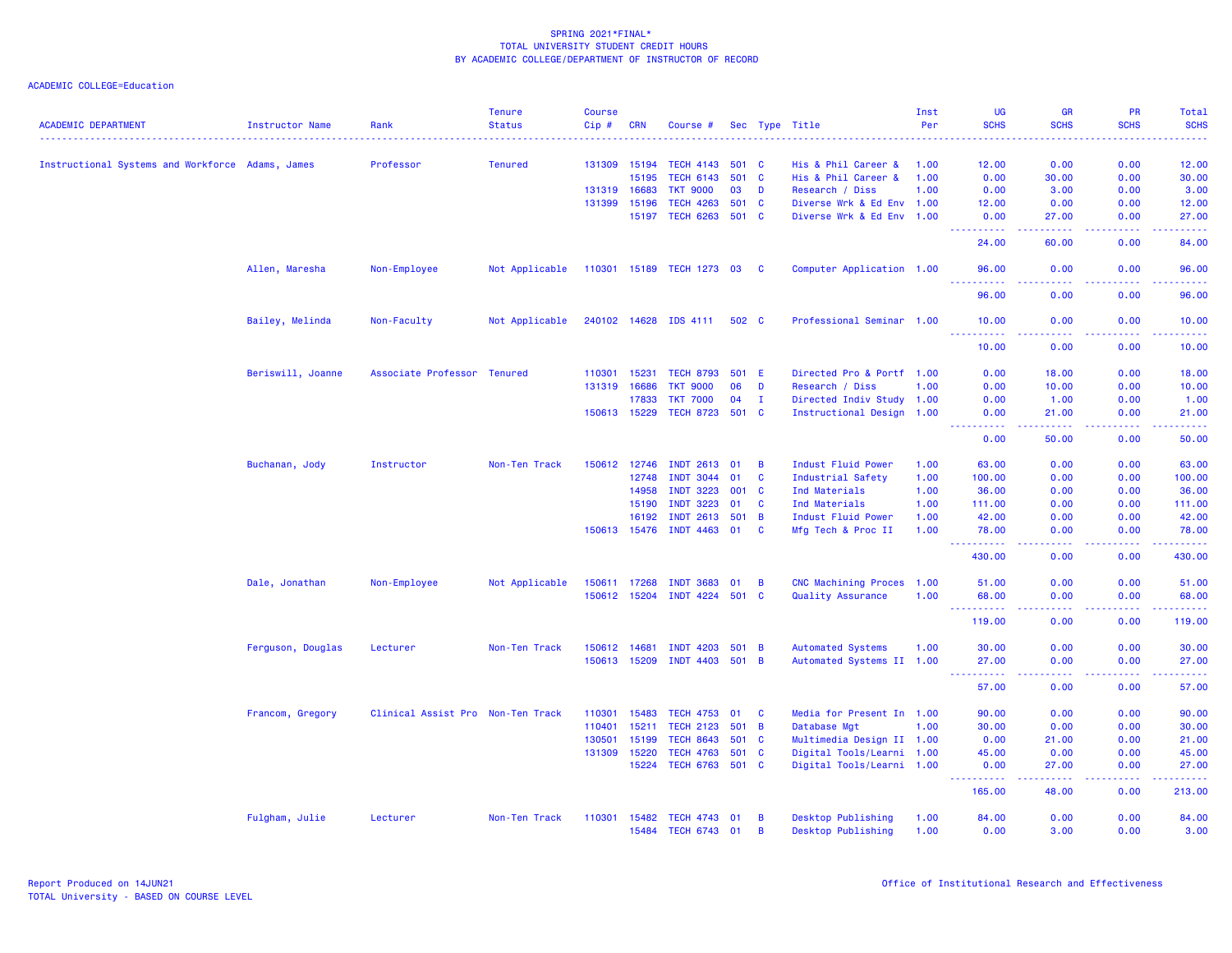| <b>ACADEMIC DEPARTMENT</b>                           | Instructor Name    | Rank                               | <b>Tenure</b><br><b>Status</b> | <b>Course</b><br>Cip# | <b>CRN</b> | Course #                           |       |                | Sec Type Title                                         | Inst<br>Per | UG<br><b>SCHS</b>                                                                         | GR<br><b>SCHS</b> | PR<br><b>SCHS</b> | <b>Total</b><br><b>SCHS</b> |
|------------------------------------------------------|--------------------|------------------------------------|--------------------------------|-----------------------|------------|------------------------------------|-------|----------------|--------------------------------------------------------|-------------|-------------------------------------------------------------------------------------------|-------------------|-------------------|-----------------------------|
|                                                      |                    |                                    |                                |                       |            |                                    |       |                |                                                        |             | ----------                                                                                |                   |                   |                             |
|                                                      |                    |                                    |                                |                       |            |                                    |       |                |                                                        |             | 84.00                                                                                     | 3.00              | 0.00              | 87.00                       |
| Instructional Systems and Workforce Gatewood, Ronald |                    | Non-Faculty                        | Not Applicable                 |                       |            | 131309 15479 TECH 3213 01          |       | $\mathbf{C}$   | Call Center Manageme 1.00                              |             | 90.00                                                                                     | 0.00              | 0.00              | 90.00                       |
|                                                      |                    |                                    |                                |                       |            |                                    |       |                |                                                        |             | 90.00                                                                                     | 0.00              | 0.00              | 90.00                       |
|                                                      | Giordano, Mickey   | Instructor                         | Non-Ten Track                  | 131319 17806          |            | <b>INDT 4000</b>                   | 01    | $\mathbf{I}$   | Directed Individual                                    | 1.00        | 3.00                                                                                      | 0.00              | 0.00              | 3.00                        |
|                                                      |                    |                                    |                                | 150303                | 15201      | <b>INDT 3104</b>                   | 501 B |                | Adv Ind Ele, Electro                                   | 1.00        | 72.00                                                                                     | 0.00              | 0.00              | 72.00                       |
|                                                      |                    |                                    |                                | 150405 12759          |            | <b>INDT 4303</b>                   | 01    | $\overline{B}$ | Industrial Robotics                                    | 1.00        | 48.00                                                                                     | 0.00              | 0.00              | 48.00                       |
|                                                      |                    |                                    |                                | 150505 12756          |            | <b>INDT 4213</b>                   | 01    | C              | Energy Source & Powe                                   | 1.00        | 78.00                                                                                     | 0.00              | 0.00              | 78.00                       |
|                                                      |                    |                                    |                                |                       | 15203      | <b>INDT 4213</b>                   | 501 C |                | Energy Source & Powe 1.00                              |             | 54.00                                                                                     | 0.00              | 0.00              | 54.00                       |
|                                                      |                    |                                    |                                |                       |            | 150612 12743 INDT 2113 01          |       | <b>C</b>       | Intro to PLC Program 1.00                              |             | 78.00<br>د د د د د<br>$\frac{1}{2} \left( \frac{1}{2} \right) \left( \frac{1}{2} \right)$ | 0.00              | 0.00              | 78.00                       |
|                                                      |                    |                                    |                                |                       |            |                                    |       |                |                                                        |             | 333.00                                                                                    | 0.00              | 0.00              | 333.00                      |
|                                                      | Hill, Jessica      | Non-Employee                       | Not Applicable                 |                       |            | 131303 15213 TECH 3133 501 C       |       |                | Admin Management & P 1.00                              |             | 69.00                                                                                     | 0.00              | 0.00              | 69.00                       |
|                                                      |                    |                                    |                                |                       |            |                                    |       |                |                                                        |             | 69.00                                                                                     | 0.00              | 0.00              | 69.00                       |
|                                                      | Hudson, Vonda      | Non-Faculty                        | Not Applicable                 | 150613 12761          |            | <b>INDT 4801</b>                   | 01    | <b>S</b>       | Senior Seminar                                         | 1.00        | 20.00                                                                                     | 0.00              | 0.00              | 20.00                       |
|                                                      |                    |                                    |                                |                       | 14683      | <b>INDT 4801</b>                   | 501 S |                | Senior Seminar                                         | 1.00        | 9.00                                                                                      | 0.00              | 0.00              | 9.00                        |
|                                                      |                    |                                    |                                |                       |            |                                    |       |                |                                                        |             | <b>.</b>                                                                                  | د د د د           | .                 | .                           |
|                                                      |                    |                                    |                                |                       |            |                                    |       |                |                                                        |             | 29.00                                                                                     | 0.00              | 0.00              | 29.00                       |
|                                                      | James, Clinton     | Lecturer                           | Non-Ten Track                  | 150612                | 15200      | <b>INDT 3044</b>                   | 501 C |                | Industrial Safety                                      | 1.00        | 44.00                                                                                     | 0.00              | 0.00              | 44.00                       |
|                                                      |                    |                                    |                                |                       |            | 150613 15210 INDT 4463 501 C       |       |                | Mfg Tech & Proc II                                     | 1.00        | 30.00                                                                                     | 0.00              | 0.00              | 30.00                       |
|                                                      |                    |                                    |                                |                       |            |                                    |       |                |                                                        |             | 74.00                                                                                     | 0.00              | 0.00              | 74.00                       |
|                                                      | King, Thomas       | Non-Faculty                        | Not Applicable                 |                       |            | 131309 15480 TECH 4623 01 C        |       |                | Del/Eval Tech Traini 1.00                              |             | 96.00                                                                                     | 0.00              | 0.00              | 96.00                       |
|                                                      |                    |                                    |                                |                       |            |                                    |       |                |                                                        |             | 96.00                                                                                     | 0.00              | 0.00              | 96.00                       |
|                                                      | Latham, Angela     | Instructor                         | Non-Ten Track                  | 500605                | 10341      | <b>ART 2103</b>                    | 01    | $\overline{B}$ | Photography Survey                                     | 1.00        | 45.00                                                                                     | 0.00              | 0.00              | 45.00                       |
|                                                      |                    |                                    |                                |                       | 15118      | <b>ART 2103</b>                    | 001 B |                | Photography Survey                                     | 1.00        | 18.00                                                                                     | 0.00              | 0.00              | 18.00                       |
|                                                      |                    |                                    |                                |                       | 15325      | <b>ART 2103</b>                    | 02    | B              | Photography Survey                                     | 1.00        | 39.00                                                                                     | 0.00              | 0.00              | 39.00                       |
|                                                      |                    |                                    |                                | 500799 13981          |            | <b>TKI 2413</b>                    | 01    | $\mathbf{C}$   | Hi & Appr Artcrafts                                    | 1.00        | 69.00                                                                                     | 0.00              | 0.00              | 69.00                       |
|                                                      |                    |                                    |                                |                       | 13982      | <b>TKI 2413</b>                    | 02    | <b>C</b>       | Hi & Appr Artcrafts                                    | 1.00        | 72.00                                                                                     | 0.00              | 0.00              | 72.00                       |
|                                                      |                    |                                    |                                |                       |            |                                    |       |                |                                                        |             | 243.00                                                                                    | 0.00              | 0.00              | 243.00                      |
|                                                      | Lee, Sang Joon     | Associate Professor Tenured        |                                | 110801 15185          |            | <b>TECH 4583</b>                   | 01    | B              | Graphics and Web Des 1.00                              |             | 84.00                                                                                     | 0.00              | 0.00              | 84.00                       |
|                                                      |                    |                                    |                                |                       |            | 130501 15234 TECH 8853 501 C       |       |                | Learning Tech in Dis 1.00                              |             | 0.00<br>$\sim$ $\sim$ $\sim$<br>بالأباليات                                                | 36.00             | 0.00              | 36.00                       |
|                                                      |                    |                                    |                                |                       |            |                                    |       |                |                                                        |             | 84.00                                                                                     | 36.00             | 0.00              | 120.00                      |
|                                                      | McLemore, Clea     | Lecturer                           | Non-Ten Track                  |                       |            | 110301 15183 TECH 4543 01 C        |       |                | Information Processi 1.00                              |             | 81.00                                                                                     | 0.00              | 0.00              | 81.00                       |
|                                                      |                    |                                    |                                |                       |            |                                    |       |                |                                                        |             | .<br>81.00                                                                                | 0.00              | 0.00              | 81.00                       |
|                                                      | Nuatomue, Jeremiah | Grad Research Assis Not Applicable |                                | 110301                | 15187      | TECH 1273 01<br>15188 TECH 1273 02 |       | C<br>C         | Computer Application 1.00<br>Computer Application 1.00 |             | 84.00<br>93.00                                                                            | 0.00<br>0.00      | 0.00<br>0.00      | 84.00<br>93.00              |
|                                                      |                    |                                    |                                |                       |            |                                    |       |                |                                                        |             |                                                                                           |                   |                   |                             |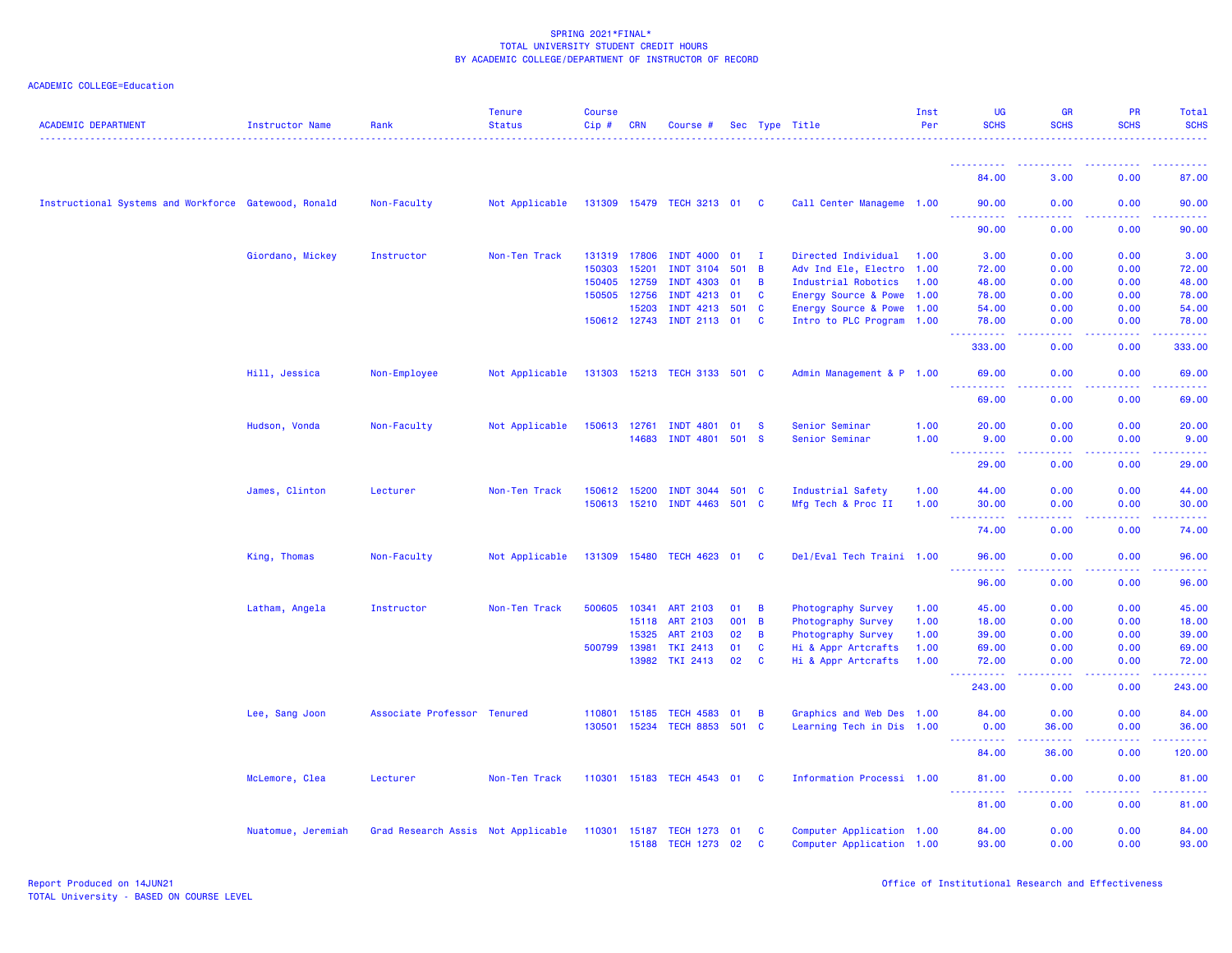| <b>ACADEMIC DEPARTMENT</b>                        | Instructor Name                                  | Rank                          | <b>Tenure</b><br><b>Status</b> | <b>Course</b><br>Cip# | <b>CRN</b> | Course #                     |         |              | Sec Type Title                 | Inst<br>Per | UG<br><b>SCHS</b>            | <b>GR</b><br><b>SCHS</b>       | <b>PR</b><br><b>SCHS</b>              | Total<br><b>SCHS</b>                                                                                                 |
|---------------------------------------------------|--------------------------------------------------|-------------------------------|--------------------------------|-----------------------|------------|------------------------------|---------|--------------|--------------------------------|-------------|------------------------------|--------------------------------|---------------------------------------|----------------------------------------------------------------------------------------------------------------------|
|                                                   |                                                  |                               |                                |                       |            |                              |         |              |                                |             | <u>.</u>                     |                                |                                       |                                                                                                                      |
|                                                   |                                                  |                               |                                |                       |            |                              |         |              |                                |             | 177.00                       | 0.00                           | 0.00                                  | 177.00                                                                                                               |
| Instructional Systems and Workforce Okojie, Mabel |                                                  | Professor                     | <b>Tenured</b>                 |                       |            | 131319 16682 TKT 9000        | 02      | $\mathbf{D}$ | Research / Diss                | 1.00        | 0.00<br><u>.</u>             | 8.00<br>.                      | 0.00<br>.                             | 8.00                                                                                                                 |
|                                                   |                                                  |                               |                                |                       |            |                              |         |              |                                |             | 0.00                         | 8.00                           | 0.00                                  | 8.00                                                                                                                 |
|                                                   | Patole, Swapnil                                  | Assistant Professor Ten Track |                                | 131319 17913          |            | <b>INDT 4000</b>             | 02      | $\mathbf{I}$ | Directed Individual            | 1.00        | 3.00                         | 0.00                           | 0.00                                  | 3.00                                                                                                                 |
|                                                   |                                                  |                               |                                | 150505                | 17944      | <b>INDT 4213</b>             | 02      | C            | Energy Source & Powe           | 1.00        | 30.00                        | 0.00                           | 0.00                                  | 30.00                                                                                                                |
|                                                   |                                                  |                               |                                | 150612                | 15474      | <b>INDT 3373</b>             | 01      | C            | Forecast and Cost Mo           | 1.00        | 45.00                        | 0.00                           | 0.00                                  | 45.00                                                                                                                |
|                                                   |                                                  |                               |                                | 150613 12760          |            | INDT 4373 01                 |         | <b>C</b>     | Lean Six Sigma                 | 1.00        | 48.00<br>444                 | 0.00<br>المتمالين              | 0.00<br>22222                         | 48.00<br>والمتمام مالما                                                                                              |
|                                                   |                                                  |                               |                                |                       |            |                              |         |              |                                |             | 126.00                       | 0.00                           | 0.00                                  | 126.00                                                                                                               |
|                                                   | Peterson, Whitney                                | Instructor                    | Non-Ten Track                  | 110301                | 15214      | <b>TECH 4283</b>             | $501$ B |              | Advanced Office Syst 1.00      |             | 33.00                        | 0.00                           | 0.00                                  | 33.00                                                                                                                |
|                                                   |                                                  |                               |                                |                       | 15215      | <b>TECH 6283</b>             | 501 B   |              | Advanced Office Syst 1.00      |             | 0.00                         | 3.00                           | 0.00                                  | 3.00                                                                                                                 |
|                                                   |                                                  |                               |                                |                       | 15216      | <b>TECH 1273</b>             | 501 C   |              | Computer Application 1.00      |             | 81.00                        | 0.00                           | 0.00                                  | 81.00                                                                                                                |
|                                                   |                                                  |                               |                                |                       | 15217      | <b>TECH 1273</b>             | 502 C   |              | Computer Application 1.00      |             | 93.00                        | 0.00                           | 0.00                                  | 93.00                                                                                                                |
|                                                   |                                                  |                               |                                |                       |            | 131303 15212 TECH 2133 501 B |         |              | Sprdsht Design & Ana 1.00      |             | 24.00<br>المتمامين           | 0.00<br>.                      | 0.00<br>22222                         | 24.00<br>$\begin{array}{cccccccccc} \bullet & \bullet & \bullet & \bullet & \bullet & \bullet & \bullet \end{array}$ |
|                                                   |                                                  |                               |                                |                       |            |                              |         |              |                                |             | 231.00                       | 3.00                           | 0.00                                  | 234.00                                                                                                               |
|                                                   | Rendon, Andrew                                   | Non-Faculty                   | Not Applicable                 | 300000                | 15218      | <b>TECH 4423</b>             | 501 C   |              | History of Veterans' 1.00      |             | 27.00                        | 0.00                           | 0.00                                  | 27.00                                                                                                                |
|                                                   |                                                  |                               |                                |                       | 15222      | <b>TECH 6423</b>             | 501 C   |              | History of Veterans' 1.00      |             | 0.00                         | 15.00                          | 0.00                                  | 15.00                                                                                                                |
|                                                   |                                                  |                               |                                | 440401 17254          |            | <b>PPA 8990</b>              | 02      | C            | Special Topic In PPA 1.00      |             | 0.00<br>الداعات عامان        | 24.00<br>22222                 | 0.00<br>.                             | 24.00<br>.                                                                                                           |
|                                                   |                                                  |                               |                                |                       |            |                              |         |              |                                |             | 27.00                        | 39.00                          | 0.00                                  | 66.00                                                                                                                |
|                                                   | Scott-Bracey, Pamela Associate Professor Tenured |                               |                                | 130501                | 15228      | <b>TECH 8533</b>             | 501 C   |              | <b>Evaluation &amp; Assess</b> | 1.00        | 0.00                         | 45.00                          | 0.00                                  | 45.00                                                                                                                |
|                                                   |                                                  |                               |                                | 131309                | 15236      | <b>TECH 8863</b>             | 501 C   |              | Grant Writing Essent 1.00      |             | 0.00                         | 27.00                          | 0.00                                  | 27.00                                                                                                                |
|                                                   |                                                  |                               |                                |                       |            |                              |         |              |                                |             | .<br>---                     | .                              | . <b>.</b>                            | .                                                                                                                    |
|                                                   |                                                  |                               |                                |                       |            |                              |         |              |                                |             | 0.00                         | 72.00                          | 0.00                                  | 72.00                                                                                                                |
|                                                   | Spencer, Rebecca                                 | Non-Faculty                   | Not Applicable                 | 320105                | 15375      | <b>DSS 0713</b>              | 501     | $\mathbf{C}$ | Career Exploration             | 0.50        | 4.50                         | 0.00                           | 0.00                                  | 4.50                                                                                                                 |
|                                                   |                                                  |                               |                                | 350101                | 11408      | <b>DSS 0613</b>              | 01      | $\mathbf{C}$ | Independent Living             | 1.00        | 18.00                        | 0.00                           | 0.00                                  | 18.00                                                                                                                |
|                                                   |                                                  |                               |                                |                       | 11409      | <b>DSS 0613</b>              | 02      | <b>C</b>     | Independent Living             | 1.00        | 18.00<br>.                   | 0.00<br>$\omega$ is a $\omega$ | 0.00<br>.                             | 18.00                                                                                                                |
|                                                   |                                                  |                               |                                |                       |            |                              |         |              |                                |             | 40.50                        | 0.00                           | 0.00                                  | 40.50                                                                                                                |
|                                                   | Sun, Yan                                         | Assistant Professor Ten Track |                                | 130501                | 15193      | <b>TECH 4203</b>             | 01      | <b>C</b>     | Emerging Technologie 1.00      |             | 60.00                        | 0.00                           | 0.00                                  | 60.00                                                                                                                |
|                                                   |                                                  |                               |                                | 131319                | 16687      | <b>TKT 9000</b>              | 07      | D            | Research / Diss                | 1.00        | 0.00                         | 1.00                           | 0.00                                  | 1.00                                                                                                                 |
|                                                   |                                                  |                               |                                | 131321                | 15221      | <b>TECH 4803</b>             | 501 C   |              | Integ Tech for Learn 1.00      |             | 30.00                        | 0.00                           | 0.00                                  | 30.00                                                                                                                |
|                                                   |                                                  |                               |                                |                       | 15225      | <b>TECH 6803</b>             | 501     | $\mathbf{C}$ | Integ Tech for Learn 1.00      |             | 0.00                         | 27.00                          | 0.00                                  | 27.00                                                                                                                |
|                                                   |                                                  |                               |                                | 150613 15198          |            | TECH 8713 501 B              |         |              | Research in ISWD               | 1.00        | 0.00<br>$\sim$ $\sim$ $\sim$ | 57.00<br>بالأباد               | 0.00                                  | 57.00<br>.                                                                                                           |
|                                                   |                                                  |                               |                                |                       |            |                              |         |              |                                |             | 90.00                        | 85.00                          | 0.00                                  | 175.00                                                                                                               |
|                                                   | Thomas, Lisa                                     | Non-Faculty                   | Not Applicable                 | 110301 15477          |            | <b>TECH 1273</b>             | 04      | <b>C</b>     | Computer Application 1.00      |             | 87.00                        | 0.00                           | 0.00                                  | 87.00                                                                                                                |
|                                                   |                                                  |                               |                                |                       |            | 15478 TECH 1273 05           |         | $\mathbf{C}$ | Computer Application 1.00      |             | 78.00<br>$  -$<br>. <u>.</u> | 0.00<br>.                      | 0.00<br><b><i><u><u>.</u></u></i></b> | 78.00<br>$- - - - - - -$                                                                                             |
|                                                   |                                                  |                               |                                |                       |            |                              |         |              |                                |             | 165.00                       | 0.00                           | 0.00                                  | 165.00                                                                                                               |
|                                                   | Wyatt, John                                      | Associate Professor Tenured   |                                | 150612 14961          |            | <b>INDT 4233</b>             | 551 C   |              | Maintenance Mgt                | 1.00        | 27.00                        | 0.00                           | 0.00                                  | 27.00                                                                                                                |
|                                                   |                                                  |                               |                                |                       |            | 15475 INDT 4233              | 01      | C            | Maintenance Mgt                | 1.00        | 99.00                        | 0.00                           | 0.00                                  | 99.00                                                                                                                |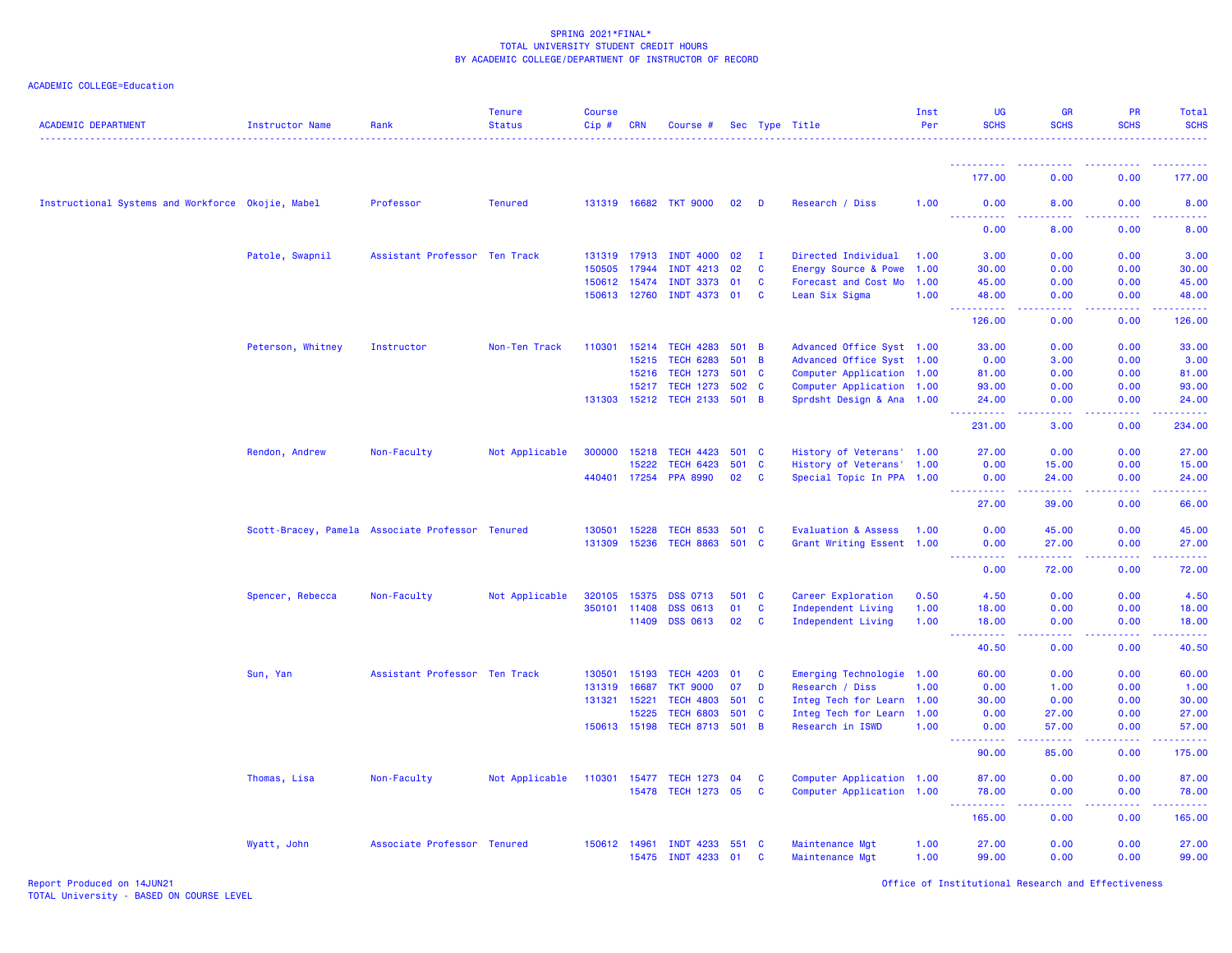| <b>ACADEMIC DEPARTMENT</b>                      | <b>Instructor Name</b> | Rank                          | <b>Tenure</b><br><b>Status</b> | <b>Course</b><br>Cip# | <b>CRN</b> | Course #                     |        |              | Sec Type Title            | Inst<br>Per | <b>UG</b><br><b>SCHS</b> | <b>GR</b><br><b>SCHS</b> | <b>PR</b><br><b>SCHS</b> | Total<br><b>SCHS</b> |
|-------------------------------------------------|------------------------|-------------------------------|--------------------------------|-----------------------|------------|------------------------------|--------|--------------|---------------------------|-------------|--------------------------|--------------------------|--------------------------|----------------------|
| Instructional Systems and Workforce Wyatt, John |                        | Associate Professor Tenured   |                                |                       |            | 150613 15207 INDT 4263 501 C |        |              | Mfg Tech & Proc           | 1.00        | 60.00                    | 0.00                     | 0.00                     | 60.00                |
|                                                 |                        |                               |                                |                       |            |                              |        |              |                           |             | 186,00                   | -----<br>0.00            | 0.00                     | 186,00               |
|                                                 | Yu, Chien              | Professor                     | <b>Tenured</b>                 | 130501                | 15226      | <b>TECH 8443</b>             | 501 C  |              | Theory of Multimedia 1.00 |             | 0.00                     | 36.00                    | 0.00                     | 36.00                |
|                                                 |                        |                               |                                |                       | 15233      | <b>TECH 8843</b>             | 501 C  |              | Found Instr Sys Tech 1.00 |             | 0.00                     | 57.00                    | 0.00                     | 57.00                |
|                                                 |                        |                               |                                | 131319                | 16684      | <b>TKT 9000</b>              | $04$ D |              | Research / Diss           | 1.00        | 0.00                     | 32.00                    | 0.00                     | 32.00                |
|                                                 |                        |                               |                                |                       | 17618      | <b>TKT 7000</b>              | $01$ I |              | Directed Indiv Study 1.00 |             | 0.00                     | 3.00                     | 0.00                     | 3.00                 |
|                                                 |                        |                               |                                |                       | 17765      | <b>TKT 7000</b>              | 02     | . т          | Directed Indiv Study 1.00 |             | 0.00                     | 6.00                     | 0.00                     | 6.00                 |
|                                                 |                        |                               |                                |                       | 17807      | <b>TKT 7000</b>              | 03     | $\mathbf{I}$ | Directed Indiv Study 1.00 |             | 0.00<br>-----------      | 1.00<br>-----------      | 0.00<br>.                | 1.00<br>----------   |
|                                                 |                        |                               |                                |                       |            |                              |        |              |                           |             | 0.00                     | 135.00                   | 0.00                     | 135.00               |
|                                                 | Yu, Wei-Chieh          | Assistant Professor Ten Track |                                |                       |            | 111001 15184 TECH 4573 01 C  |        |              | Data Networks II          | 1.00        | 78.00                    | 0.00                     | 0.00                     | 78.00                |
|                                                 |                        |                               |                                |                       |            | 131309 15192 TECH 3463 01 B  |        |              | Computer Repair/Main 1.00 |             | 57.00                    | 0.00                     | 0.00                     | 57.00                |
|                                                 |                        |                               |                                |                       |            |                              |        |              |                           |             | 135,00                   | 0.00                     | .<br>0.00                | 135,00               |
| ====================================            |                        |                               |                                |                       |            |                              |        |              |                           |             | ==========               |                          |                          | ==========           |
| Instructional Systems and Workforce             |                        |                               |                                |                       |            |                              |        |              |                           |             | 3261.50                  | 539.00                   | 0.00                     | 3800.50              |
| =====================================           |                        |                               |                                |                       |            |                              |        |              |                           |             |                          |                          |                          |                      |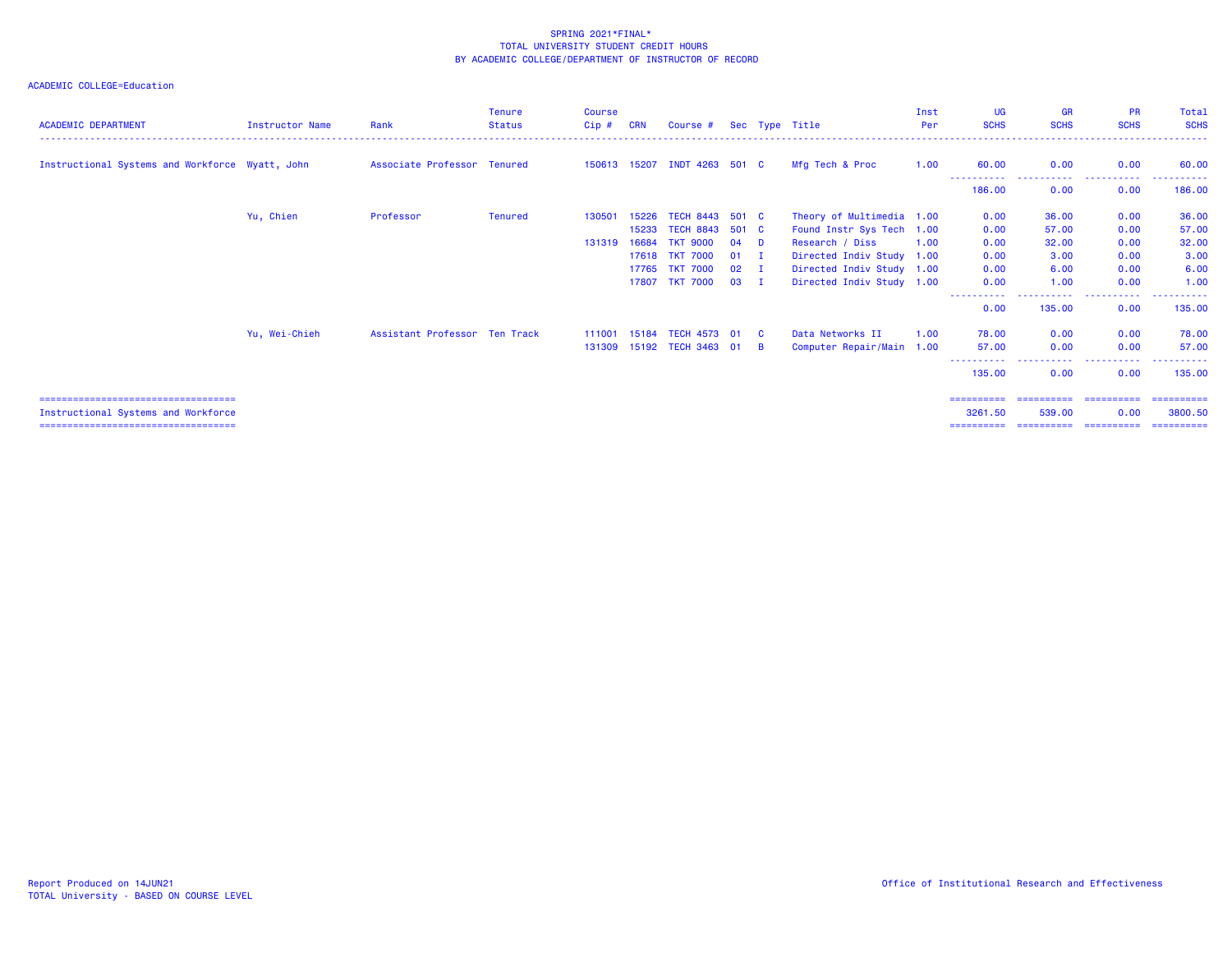| <b>SCHS</b><br><b>SCHS</b><br><b>SCHS</b><br><b>SCHS</b><br><b>ACADEMIC DEPARTMENT</b><br>Cip#<br>Per<br><b>Instructor Name</b><br>Rank<br><b>Status</b><br><b>CRN</b><br>Sec Type Title<br>Course #<br>Kinesiology<br>Agiovlasitis, Stamat Associate Professor Tenured<br>240101<br>18058<br><b>HON 4000</b><br>H06 I<br>Directed Individual<br>1.00<br>3.00<br>0.00<br>0.00<br>H08 I<br>18109<br><b>HON 4000</b><br>Directed Individual<br>1.00<br>3.00<br>0.00<br>0.00<br>260908<br>11880<br>EP 4133<br>01<br><b>C</b><br>Ex Prog Clinical Pop<br>0.00<br>0.00<br>1.00<br>93.00<br>310504<br>17360<br>EP 4143<br>02<br><b>C</b><br>Aging and Disability 1.00<br>0.00<br>0.00<br>96.00<br>310505 17834<br>KI 9000<br>07<br>Research / Diss<br>0.00<br>D<br>1.00<br>0.00<br>1.00<br>KI 4000<br>01<br>Directed Indiv Study 1.00<br>18064<br>$\mathbf{I}$<br>3.00<br>0.00<br>0.00<br>.<br>د د د د<br>22222<br>.<br>198.00<br>1.00<br>0.00<br>Ballenger, Brantley<br>Grad Teach Assist<br>Not Applicable<br>260908<br>11860<br>EP 3304<br>06<br>B<br><b>Exercise Physiology</b><br>19.20<br>0.00<br>0.00<br>0.40<br>11862 EP 3304<br>08<br>B<br>Exercise Physiology<br>17.60<br>0.00<br>0.00<br>0.40<br>.<br>.<br><b><i><u><u> - - - -</u></u></i></b><br>.<br>0.00<br>36.80<br>0.00<br>Exercise Physiology<br>Bello, Marissa<br>Grad Teach Assist<br>Not Applicable<br>260908<br>11855<br>EP 3304<br>01<br>В<br>17.60<br>0.00<br>0.00<br>0.40<br>11875 EP 4113<br>02<br>B<br>310501<br>Fitness Prog & Testi 1.00<br>63.00<br>0.00<br>0.00<br>63.00<br>وبالأباد<br>.<br>.<br>.<br>80.60<br>0.00<br>0.00<br>Booker, Robert<br>Grad Teach Assist<br>Not Applicable<br>260908<br>11858<br>EP 3304<br>04<br>B<br>Exercise Physiology<br>19.20<br>0.00<br>0.00<br>0.40<br>11859<br>EP 3304<br>05<br>B<br>Exercise Physiology<br>19.20<br>0.00<br>0.00<br>0.40<br>19.20<br>EP 4113<br>03<br>B<br>Fitness Prog & Testi 1.00<br>0.00<br>0.00<br>69.00<br>310501<br>11876<br>69.00<br>13338<br>03<br>0.00<br>PE 1151<br>-L<br><b>Strength Training</b><br>0.60<br>6.60<br>0.00<br>6.60<br>04<br>13339<br>PE 1151<br>L<br><b>Strength Training</b><br>0.40<br>3.60<br>0.00<br>0.00<br>3.60<br>.<br>وبالمحام<br>-----<br>$\frac{1}{2} \left( \frac{1}{2} \right) \left( \frac{1}{2} \right) \left( \frac{1}{2} \right) \left( \frac{1}{2} \right) \left( \frac{1}{2} \right)$<br>44<br>117.60<br>0.00<br>0.00<br>Brown, Stanley<br>Professor<br><b>Tenured</b><br>260908<br>11873<br>EP 3803<br>01<br>$\mathbf{C}$<br>Advanced Exercise Ph 1.00<br>204.00<br>0.00<br>0.00<br>02<br>$\mathbf{C}$<br>17229<br>EP 3803<br>Advanced Exercise Ph<br>54.00<br>0.00<br>0.00<br>1.00<br>310505 11851<br>EP 2013<br>01<br>C<br>Fundamentals of Kine<br>228.00<br>0.00<br>0.00<br>0.50<br>KI 8710<br>01<br>Ε<br>0.50<br>12777<br>Internship<br>0.00<br>12.00<br>0.00<br><b></b><br>.<br>.<br>22222.<br>486.00<br>12.00<br>0.00<br>Chander, Harish<br>0.00<br>Associate Professor Tenured<br>260908<br>11871<br>EP 3643<br>01<br><b>C</b><br>Applied Anat & Patho 1.00<br>225.00<br>0.00<br>551<br>310505<br>15073<br>KI 2603<br><b>C</b><br>Medical Terminology<br>1.00<br>42.00<br>0.00<br>0.00<br>42.00<br>15662<br>KI 8543<br>01<br>C<br>Postural and Locomot 1.00<br>0.00<br>39.00<br>0.00<br>39.00<br>KI 9000<br>08<br>D<br>17863<br>Research / Diss<br>1.00<br>0.00<br>0.00<br>7.00<br>7.00<br>22222<br>.<br>.<br>.<br>267.00<br>46.00<br>0.00<br>Chen, Chih Chia<br>Assistant Professor Ten Track<br>Aging and Physical A 1.00<br>0.00<br>0.00<br>260908<br>11878<br>EP 4123<br>01<br><b>C</b><br>159.00<br>13346<br>Adapted Physical Act 1.00<br>310501<br>PE 1201<br>01<br>L<br>13.00<br>0.00<br>0.00<br>13.00<br>PE 3133<br>01<br>B<br>Adapted Physical Ed<br>123.00<br>0.00<br>0.00<br>123.00<br>13356<br>1.00<br>310505 15074<br>PE 3223<br>551<br>$\mathbf{C}$<br>93.00<br>0.00<br>0.00<br>93.00<br>Motor Dev & Movement 1.00<br>EP 4000<br>17297<br>01<br>$\mathbf{I}$<br>Directed Indiv Study 1.00<br>1.00<br>0.00<br>0.00<br>1.00<br>EP 4000<br>02<br>$\mathbf{I}$<br>17938<br>Directed Indiv Study 1.00<br>0.00<br>1.00<br>0.00<br>.<br>د د د د<br>22222<br>.<br>390.00<br>0.00<br>0.00<br>Derby, Hunter<br>Mechanical Analysis<br>0.00<br>Grad Teach Assist<br>Not Applicable<br>131314 11888<br>EP 4504<br>02<br>B<br>0.40<br>25.60<br>0.00<br>11889<br>EP 4504<br>03<br>B<br>Mechanical Analysis<br>0.40<br>24.00<br>0.00<br>0.00<br>24.00<br>EP 4504<br>09<br>Mechanical Analysis<br>0.00<br>0.00<br>11895<br>B<br>0.40<br>24.00<br>310501<br>PE 1151<br>02<br>Strength Training<br>0.40<br>0.00<br>0.00<br>13337<br>L<br>4.80 |  | <b>Tenure</b> | <b>Course</b> |  |  | Inst | UG | <b>GR</b> | PR | Total  |
|------------------------------------------------------------------------------------------------------------------------------------------------------------------------------------------------------------------------------------------------------------------------------------------------------------------------------------------------------------------------------------------------------------------------------------------------------------------------------------------------------------------------------------------------------------------------------------------------------------------------------------------------------------------------------------------------------------------------------------------------------------------------------------------------------------------------------------------------------------------------------------------------------------------------------------------------------------------------------------------------------------------------------------------------------------------------------------------------------------------------------------------------------------------------------------------------------------------------------------------------------------------------------------------------------------------------------------------------------------------------------------------------------------------------------------------------------------------------------------------------------------------------------------------------------------------------------------------------------------------------------------------------------------------------------------------------------------------------------------------------------------------------------------------------------------------------------------------------------------------------------------------------------------------------------------------------------------------------------------------------------------------------------------------------------------------------------------------------------------------------------------------------------------------------------------------------------------------------------------------------------------------------------------------------------------------------------------------------------------------------------------------------------------------------------------------------------------------------------------------------------------------------------------------------------------------------------------------------------------------------------------------------------------------------------------------------------------------------------------------------------------------------------------------------------------------------------------------------------------------------------------------------------------------------------------------------------------------------------------------------------------------------------------------------------------------------------------------------------------------------------------------------------------------------------------------------------------------------------------------------------------------------------------------------------------------------------------------------------------------------------------------------------------------------------------------------------------------------------------------------------------------------------------------------------------------------------------------------------------------------------------------------------------------------------------------------------------------------------------------------------------------------------------------------------------------------------------------------------------------------------------------------------------------------------------------------------------------------------------------------------------------------------------------------------------------------------------------------------------------------------------------------------------------------------------------------------------------------------------------------------------------------------------------------------------------------------------------------------------------------------------------------------------------------------------------------------------------------------------------------------------------------------------------------------------------------------------------------------------------------------|--|---------------|---------------|--|--|------|----|-----------|----|--------|
|                                                                                                                                                                                                                                                                                                                                                                                                                                                                                                                                                                                                                                                                                                                                                                                                                                                                                                                                                                                                                                                                                                                                                                                                                                                                                                                                                                                                                                                                                                                                                                                                                                                                                                                                                                                                                                                                                                                                                                                                                                                                                                                                                                                                                                                                                                                                                                                                                                                                                                                                                                                                                                                                                                                                                                                                                                                                                                                                                                                                                                                                                                                                                                                                                                                                                                                                                                                                                                                                                                                                                                                                                                                                                                                                                                                                                                                                                                                                                                                                                                                                                                                                                                                                                                                                                                                                                                                                                                                                                                                                                                                                                              |  |               |               |  |  |      |    |           |    |        |
|                                                                                                                                                                                                                                                                                                                                                                                                                                                                                                                                                                                                                                                                                                                                                                                                                                                                                                                                                                                                                                                                                                                                                                                                                                                                                                                                                                                                                                                                                                                                                                                                                                                                                                                                                                                                                                                                                                                                                                                                                                                                                                                                                                                                                                                                                                                                                                                                                                                                                                                                                                                                                                                                                                                                                                                                                                                                                                                                                                                                                                                                                                                                                                                                                                                                                                                                                                                                                                                                                                                                                                                                                                                                                                                                                                                                                                                                                                                                                                                                                                                                                                                                                                                                                                                                                                                                                                                                                                                                                                                                                                                                                              |  |               |               |  |  |      |    |           |    | 3.00   |
|                                                                                                                                                                                                                                                                                                                                                                                                                                                                                                                                                                                                                                                                                                                                                                                                                                                                                                                                                                                                                                                                                                                                                                                                                                                                                                                                                                                                                                                                                                                                                                                                                                                                                                                                                                                                                                                                                                                                                                                                                                                                                                                                                                                                                                                                                                                                                                                                                                                                                                                                                                                                                                                                                                                                                                                                                                                                                                                                                                                                                                                                                                                                                                                                                                                                                                                                                                                                                                                                                                                                                                                                                                                                                                                                                                                                                                                                                                                                                                                                                                                                                                                                                                                                                                                                                                                                                                                                                                                                                                                                                                                                                              |  |               |               |  |  |      |    |           |    | 3.00   |
|                                                                                                                                                                                                                                                                                                                                                                                                                                                                                                                                                                                                                                                                                                                                                                                                                                                                                                                                                                                                                                                                                                                                                                                                                                                                                                                                                                                                                                                                                                                                                                                                                                                                                                                                                                                                                                                                                                                                                                                                                                                                                                                                                                                                                                                                                                                                                                                                                                                                                                                                                                                                                                                                                                                                                                                                                                                                                                                                                                                                                                                                                                                                                                                                                                                                                                                                                                                                                                                                                                                                                                                                                                                                                                                                                                                                                                                                                                                                                                                                                                                                                                                                                                                                                                                                                                                                                                                                                                                                                                                                                                                                                              |  |               |               |  |  |      |    |           |    | 93.00  |
|                                                                                                                                                                                                                                                                                                                                                                                                                                                                                                                                                                                                                                                                                                                                                                                                                                                                                                                                                                                                                                                                                                                                                                                                                                                                                                                                                                                                                                                                                                                                                                                                                                                                                                                                                                                                                                                                                                                                                                                                                                                                                                                                                                                                                                                                                                                                                                                                                                                                                                                                                                                                                                                                                                                                                                                                                                                                                                                                                                                                                                                                                                                                                                                                                                                                                                                                                                                                                                                                                                                                                                                                                                                                                                                                                                                                                                                                                                                                                                                                                                                                                                                                                                                                                                                                                                                                                                                                                                                                                                                                                                                                                              |  |               |               |  |  |      |    |           |    | 96.00  |
|                                                                                                                                                                                                                                                                                                                                                                                                                                                                                                                                                                                                                                                                                                                                                                                                                                                                                                                                                                                                                                                                                                                                                                                                                                                                                                                                                                                                                                                                                                                                                                                                                                                                                                                                                                                                                                                                                                                                                                                                                                                                                                                                                                                                                                                                                                                                                                                                                                                                                                                                                                                                                                                                                                                                                                                                                                                                                                                                                                                                                                                                                                                                                                                                                                                                                                                                                                                                                                                                                                                                                                                                                                                                                                                                                                                                                                                                                                                                                                                                                                                                                                                                                                                                                                                                                                                                                                                                                                                                                                                                                                                                                              |  |               |               |  |  |      |    |           |    | 1.00   |
|                                                                                                                                                                                                                                                                                                                                                                                                                                                                                                                                                                                                                                                                                                                                                                                                                                                                                                                                                                                                                                                                                                                                                                                                                                                                                                                                                                                                                                                                                                                                                                                                                                                                                                                                                                                                                                                                                                                                                                                                                                                                                                                                                                                                                                                                                                                                                                                                                                                                                                                                                                                                                                                                                                                                                                                                                                                                                                                                                                                                                                                                                                                                                                                                                                                                                                                                                                                                                                                                                                                                                                                                                                                                                                                                                                                                                                                                                                                                                                                                                                                                                                                                                                                                                                                                                                                                                                                                                                                                                                                                                                                                                              |  |               |               |  |  |      |    |           |    | 3.00   |
|                                                                                                                                                                                                                                                                                                                                                                                                                                                                                                                                                                                                                                                                                                                                                                                                                                                                                                                                                                                                                                                                                                                                                                                                                                                                                                                                                                                                                                                                                                                                                                                                                                                                                                                                                                                                                                                                                                                                                                                                                                                                                                                                                                                                                                                                                                                                                                                                                                                                                                                                                                                                                                                                                                                                                                                                                                                                                                                                                                                                                                                                                                                                                                                                                                                                                                                                                                                                                                                                                                                                                                                                                                                                                                                                                                                                                                                                                                                                                                                                                                                                                                                                                                                                                                                                                                                                                                                                                                                                                                                                                                                                                              |  |               |               |  |  |      |    |           |    | 199.00 |
|                                                                                                                                                                                                                                                                                                                                                                                                                                                                                                                                                                                                                                                                                                                                                                                                                                                                                                                                                                                                                                                                                                                                                                                                                                                                                                                                                                                                                                                                                                                                                                                                                                                                                                                                                                                                                                                                                                                                                                                                                                                                                                                                                                                                                                                                                                                                                                                                                                                                                                                                                                                                                                                                                                                                                                                                                                                                                                                                                                                                                                                                                                                                                                                                                                                                                                                                                                                                                                                                                                                                                                                                                                                                                                                                                                                                                                                                                                                                                                                                                                                                                                                                                                                                                                                                                                                                                                                                                                                                                                                                                                                                                              |  |               |               |  |  |      |    |           |    | 19.20  |
|                                                                                                                                                                                                                                                                                                                                                                                                                                                                                                                                                                                                                                                                                                                                                                                                                                                                                                                                                                                                                                                                                                                                                                                                                                                                                                                                                                                                                                                                                                                                                                                                                                                                                                                                                                                                                                                                                                                                                                                                                                                                                                                                                                                                                                                                                                                                                                                                                                                                                                                                                                                                                                                                                                                                                                                                                                                                                                                                                                                                                                                                                                                                                                                                                                                                                                                                                                                                                                                                                                                                                                                                                                                                                                                                                                                                                                                                                                                                                                                                                                                                                                                                                                                                                                                                                                                                                                                                                                                                                                                                                                                                                              |  |               |               |  |  |      |    |           |    | 17.60  |
|                                                                                                                                                                                                                                                                                                                                                                                                                                                                                                                                                                                                                                                                                                                                                                                                                                                                                                                                                                                                                                                                                                                                                                                                                                                                                                                                                                                                                                                                                                                                                                                                                                                                                                                                                                                                                                                                                                                                                                                                                                                                                                                                                                                                                                                                                                                                                                                                                                                                                                                                                                                                                                                                                                                                                                                                                                                                                                                                                                                                                                                                                                                                                                                                                                                                                                                                                                                                                                                                                                                                                                                                                                                                                                                                                                                                                                                                                                                                                                                                                                                                                                                                                                                                                                                                                                                                                                                                                                                                                                                                                                                                                              |  |               |               |  |  |      |    |           |    | 36.80  |
|                                                                                                                                                                                                                                                                                                                                                                                                                                                                                                                                                                                                                                                                                                                                                                                                                                                                                                                                                                                                                                                                                                                                                                                                                                                                                                                                                                                                                                                                                                                                                                                                                                                                                                                                                                                                                                                                                                                                                                                                                                                                                                                                                                                                                                                                                                                                                                                                                                                                                                                                                                                                                                                                                                                                                                                                                                                                                                                                                                                                                                                                                                                                                                                                                                                                                                                                                                                                                                                                                                                                                                                                                                                                                                                                                                                                                                                                                                                                                                                                                                                                                                                                                                                                                                                                                                                                                                                                                                                                                                                                                                                                                              |  |               |               |  |  |      |    |           |    | 17.60  |
|                                                                                                                                                                                                                                                                                                                                                                                                                                                                                                                                                                                                                                                                                                                                                                                                                                                                                                                                                                                                                                                                                                                                                                                                                                                                                                                                                                                                                                                                                                                                                                                                                                                                                                                                                                                                                                                                                                                                                                                                                                                                                                                                                                                                                                                                                                                                                                                                                                                                                                                                                                                                                                                                                                                                                                                                                                                                                                                                                                                                                                                                                                                                                                                                                                                                                                                                                                                                                                                                                                                                                                                                                                                                                                                                                                                                                                                                                                                                                                                                                                                                                                                                                                                                                                                                                                                                                                                                                                                                                                                                                                                                                              |  |               |               |  |  |      |    |           |    |        |
|                                                                                                                                                                                                                                                                                                                                                                                                                                                                                                                                                                                                                                                                                                                                                                                                                                                                                                                                                                                                                                                                                                                                                                                                                                                                                                                                                                                                                                                                                                                                                                                                                                                                                                                                                                                                                                                                                                                                                                                                                                                                                                                                                                                                                                                                                                                                                                                                                                                                                                                                                                                                                                                                                                                                                                                                                                                                                                                                                                                                                                                                                                                                                                                                                                                                                                                                                                                                                                                                                                                                                                                                                                                                                                                                                                                                                                                                                                                                                                                                                                                                                                                                                                                                                                                                                                                                                                                                                                                                                                                                                                                                                              |  |               |               |  |  |      |    |           |    | 80.60  |
|                                                                                                                                                                                                                                                                                                                                                                                                                                                                                                                                                                                                                                                                                                                                                                                                                                                                                                                                                                                                                                                                                                                                                                                                                                                                                                                                                                                                                                                                                                                                                                                                                                                                                                                                                                                                                                                                                                                                                                                                                                                                                                                                                                                                                                                                                                                                                                                                                                                                                                                                                                                                                                                                                                                                                                                                                                                                                                                                                                                                                                                                                                                                                                                                                                                                                                                                                                                                                                                                                                                                                                                                                                                                                                                                                                                                                                                                                                                                                                                                                                                                                                                                                                                                                                                                                                                                                                                                                                                                                                                                                                                                                              |  |               |               |  |  |      |    |           |    | 19.20  |
|                                                                                                                                                                                                                                                                                                                                                                                                                                                                                                                                                                                                                                                                                                                                                                                                                                                                                                                                                                                                                                                                                                                                                                                                                                                                                                                                                                                                                                                                                                                                                                                                                                                                                                                                                                                                                                                                                                                                                                                                                                                                                                                                                                                                                                                                                                                                                                                                                                                                                                                                                                                                                                                                                                                                                                                                                                                                                                                                                                                                                                                                                                                                                                                                                                                                                                                                                                                                                                                                                                                                                                                                                                                                                                                                                                                                                                                                                                                                                                                                                                                                                                                                                                                                                                                                                                                                                                                                                                                                                                                                                                                                                              |  |               |               |  |  |      |    |           |    |        |
|                                                                                                                                                                                                                                                                                                                                                                                                                                                                                                                                                                                                                                                                                                                                                                                                                                                                                                                                                                                                                                                                                                                                                                                                                                                                                                                                                                                                                                                                                                                                                                                                                                                                                                                                                                                                                                                                                                                                                                                                                                                                                                                                                                                                                                                                                                                                                                                                                                                                                                                                                                                                                                                                                                                                                                                                                                                                                                                                                                                                                                                                                                                                                                                                                                                                                                                                                                                                                                                                                                                                                                                                                                                                                                                                                                                                                                                                                                                                                                                                                                                                                                                                                                                                                                                                                                                                                                                                                                                                                                                                                                                                                              |  |               |               |  |  |      |    |           |    |        |
|                                                                                                                                                                                                                                                                                                                                                                                                                                                                                                                                                                                                                                                                                                                                                                                                                                                                                                                                                                                                                                                                                                                                                                                                                                                                                                                                                                                                                                                                                                                                                                                                                                                                                                                                                                                                                                                                                                                                                                                                                                                                                                                                                                                                                                                                                                                                                                                                                                                                                                                                                                                                                                                                                                                                                                                                                                                                                                                                                                                                                                                                                                                                                                                                                                                                                                                                                                                                                                                                                                                                                                                                                                                                                                                                                                                                                                                                                                                                                                                                                                                                                                                                                                                                                                                                                                                                                                                                                                                                                                                                                                                                                              |  |               |               |  |  |      |    |           |    |        |
|                                                                                                                                                                                                                                                                                                                                                                                                                                                                                                                                                                                                                                                                                                                                                                                                                                                                                                                                                                                                                                                                                                                                                                                                                                                                                                                                                                                                                                                                                                                                                                                                                                                                                                                                                                                                                                                                                                                                                                                                                                                                                                                                                                                                                                                                                                                                                                                                                                                                                                                                                                                                                                                                                                                                                                                                                                                                                                                                                                                                                                                                                                                                                                                                                                                                                                                                                                                                                                                                                                                                                                                                                                                                                                                                                                                                                                                                                                                                                                                                                                                                                                                                                                                                                                                                                                                                                                                                                                                                                                                                                                                                                              |  |               |               |  |  |      |    |           |    |        |
|                                                                                                                                                                                                                                                                                                                                                                                                                                                                                                                                                                                                                                                                                                                                                                                                                                                                                                                                                                                                                                                                                                                                                                                                                                                                                                                                                                                                                                                                                                                                                                                                                                                                                                                                                                                                                                                                                                                                                                                                                                                                                                                                                                                                                                                                                                                                                                                                                                                                                                                                                                                                                                                                                                                                                                                                                                                                                                                                                                                                                                                                                                                                                                                                                                                                                                                                                                                                                                                                                                                                                                                                                                                                                                                                                                                                                                                                                                                                                                                                                                                                                                                                                                                                                                                                                                                                                                                                                                                                                                                                                                                                                              |  |               |               |  |  |      |    |           |    | 117.60 |
|                                                                                                                                                                                                                                                                                                                                                                                                                                                                                                                                                                                                                                                                                                                                                                                                                                                                                                                                                                                                                                                                                                                                                                                                                                                                                                                                                                                                                                                                                                                                                                                                                                                                                                                                                                                                                                                                                                                                                                                                                                                                                                                                                                                                                                                                                                                                                                                                                                                                                                                                                                                                                                                                                                                                                                                                                                                                                                                                                                                                                                                                                                                                                                                                                                                                                                                                                                                                                                                                                                                                                                                                                                                                                                                                                                                                                                                                                                                                                                                                                                                                                                                                                                                                                                                                                                                                                                                                                                                                                                                                                                                                                              |  |               |               |  |  |      |    |           |    | 204.00 |
|                                                                                                                                                                                                                                                                                                                                                                                                                                                                                                                                                                                                                                                                                                                                                                                                                                                                                                                                                                                                                                                                                                                                                                                                                                                                                                                                                                                                                                                                                                                                                                                                                                                                                                                                                                                                                                                                                                                                                                                                                                                                                                                                                                                                                                                                                                                                                                                                                                                                                                                                                                                                                                                                                                                                                                                                                                                                                                                                                                                                                                                                                                                                                                                                                                                                                                                                                                                                                                                                                                                                                                                                                                                                                                                                                                                                                                                                                                                                                                                                                                                                                                                                                                                                                                                                                                                                                                                                                                                                                                                                                                                                                              |  |               |               |  |  |      |    |           |    | 54.00  |
|                                                                                                                                                                                                                                                                                                                                                                                                                                                                                                                                                                                                                                                                                                                                                                                                                                                                                                                                                                                                                                                                                                                                                                                                                                                                                                                                                                                                                                                                                                                                                                                                                                                                                                                                                                                                                                                                                                                                                                                                                                                                                                                                                                                                                                                                                                                                                                                                                                                                                                                                                                                                                                                                                                                                                                                                                                                                                                                                                                                                                                                                                                                                                                                                                                                                                                                                                                                                                                                                                                                                                                                                                                                                                                                                                                                                                                                                                                                                                                                                                                                                                                                                                                                                                                                                                                                                                                                                                                                                                                                                                                                                                              |  |               |               |  |  |      |    |           |    | 228.00 |
|                                                                                                                                                                                                                                                                                                                                                                                                                                                                                                                                                                                                                                                                                                                                                                                                                                                                                                                                                                                                                                                                                                                                                                                                                                                                                                                                                                                                                                                                                                                                                                                                                                                                                                                                                                                                                                                                                                                                                                                                                                                                                                                                                                                                                                                                                                                                                                                                                                                                                                                                                                                                                                                                                                                                                                                                                                                                                                                                                                                                                                                                                                                                                                                                                                                                                                                                                                                                                                                                                                                                                                                                                                                                                                                                                                                                                                                                                                                                                                                                                                                                                                                                                                                                                                                                                                                                                                                                                                                                                                                                                                                                                              |  |               |               |  |  |      |    |           |    | 12.00  |
|                                                                                                                                                                                                                                                                                                                                                                                                                                                                                                                                                                                                                                                                                                                                                                                                                                                                                                                                                                                                                                                                                                                                                                                                                                                                                                                                                                                                                                                                                                                                                                                                                                                                                                                                                                                                                                                                                                                                                                                                                                                                                                                                                                                                                                                                                                                                                                                                                                                                                                                                                                                                                                                                                                                                                                                                                                                                                                                                                                                                                                                                                                                                                                                                                                                                                                                                                                                                                                                                                                                                                                                                                                                                                                                                                                                                                                                                                                                                                                                                                                                                                                                                                                                                                                                                                                                                                                                                                                                                                                                                                                                                                              |  |               |               |  |  |      |    |           |    | 498.00 |
|                                                                                                                                                                                                                                                                                                                                                                                                                                                                                                                                                                                                                                                                                                                                                                                                                                                                                                                                                                                                                                                                                                                                                                                                                                                                                                                                                                                                                                                                                                                                                                                                                                                                                                                                                                                                                                                                                                                                                                                                                                                                                                                                                                                                                                                                                                                                                                                                                                                                                                                                                                                                                                                                                                                                                                                                                                                                                                                                                                                                                                                                                                                                                                                                                                                                                                                                                                                                                                                                                                                                                                                                                                                                                                                                                                                                                                                                                                                                                                                                                                                                                                                                                                                                                                                                                                                                                                                                                                                                                                                                                                                                                              |  |               |               |  |  |      |    |           |    | 225.00 |
|                                                                                                                                                                                                                                                                                                                                                                                                                                                                                                                                                                                                                                                                                                                                                                                                                                                                                                                                                                                                                                                                                                                                                                                                                                                                                                                                                                                                                                                                                                                                                                                                                                                                                                                                                                                                                                                                                                                                                                                                                                                                                                                                                                                                                                                                                                                                                                                                                                                                                                                                                                                                                                                                                                                                                                                                                                                                                                                                                                                                                                                                                                                                                                                                                                                                                                                                                                                                                                                                                                                                                                                                                                                                                                                                                                                                                                                                                                                                                                                                                                                                                                                                                                                                                                                                                                                                                                                                                                                                                                                                                                                                                              |  |               |               |  |  |      |    |           |    |        |
|                                                                                                                                                                                                                                                                                                                                                                                                                                                                                                                                                                                                                                                                                                                                                                                                                                                                                                                                                                                                                                                                                                                                                                                                                                                                                                                                                                                                                                                                                                                                                                                                                                                                                                                                                                                                                                                                                                                                                                                                                                                                                                                                                                                                                                                                                                                                                                                                                                                                                                                                                                                                                                                                                                                                                                                                                                                                                                                                                                                                                                                                                                                                                                                                                                                                                                                                                                                                                                                                                                                                                                                                                                                                                                                                                                                                                                                                                                                                                                                                                                                                                                                                                                                                                                                                                                                                                                                                                                                                                                                                                                                                                              |  |               |               |  |  |      |    |           |    |        |
|                                                                                                                                                                                                                                                                                                                                                                                                                                                                                                                                                                                                                                                                                                                                                                                                                                                                                                                                                                                                                                                                                                                                                                                                                                                                                                                                                                                                                                                                                                                                                                                                                                                                                                                                                                                                                                                                                                                                                                                                                                                                                                                                                                                                                                                                                                                                                                                                                                                                                                                                                                                                                                                                                                                                                                                                                                                                                                                                                                                                                                                                                                                                                                                                                                                                                                                                                                                                                                                                                                                                                                                                                                                                                                                                                                                                                                                                                                                                                                                                                                                                                                                                                                                                                                                                                                                                                                                                                                                                                                                                                                                                                              |  |               |               |  |  |      |    |           |    |        |
|                                                                                                                                                                                                                                                                                                                                                                                                                                                                                                                                                                                                                                                                                                                                                                                                                                                                                                                                                                                                                                                                                                                                                                                                                                                                                                                                                                                                                                                                                                                                                                                                                                                                                                                                                                                                                                                                                                                                                                                                                                                                                                                                                                                                                                                                                                                                                                                                                                                                                                                                                                                                                                                                                                                                                                                                                                                                                                                                                                                                                                                                                                                                                                                                                                                                                                                                                                                                                                                                                                                                                                                                                                                                                                                                                                                                                                                                                                                                                                                                                                                                                                                                                                                                                                                                                                                                                                                                                                                                                                                                                                                                                              |  |               |               |  |  |      |    |           |    | 313.00 |
|                                                                                                                                                                                                                                                                                                                                                                                                                                                                                                                                                                                                                                                                                                                                                                                                                                                                                                                                                                                                                                                                                                                                                                                                                                                                                                                                                                                                                                                                                                                                                                                                                                                                                                                                                                                                                                                                                                                                                                                                                                                                                                                                                                                                                                                                                                                                                                                                                                                                                                                                                                                                                                                                                                                                                                                                                                                                                                                                                                                                                                                                                                                                                                                                                                                                                                                                                                                                                                                                                                                                                                                                                                                                                                                                                                                                                                                                                                                                                                                                                                                                                                                                                                                                                                                                                                                                                                                                                                                                                                                                                                                                                              |  |               |               |  |  |      |    |           |    | 159.00 |
|                                                                                                                                                                                                                                                                                                                                                                                                                                                                                                                                                                                                                                                                                                                                                                                                                                                                                                                                                                                                                                                                                                                                                                                                                                                                                                                                                                                                                                                                                                                                                                                                                                                                                                                                                                                                                                                                                                                                                                                                                                                                                                                                                                                                                                                                                                                                                                                                                                                                                                                                                                                                                                                                                                                                                                                                                                                                                                                                                                                                                                                                                                                                                                                                                                                                                                                                                                                                                                                                                                                                                                                                                                                                                                                                                                                                                                                                                                                                                                                                                                                                                                                                                                                                                                                                                                                                                                                                                                                                                                                                                                                                                              |  |               |               |  |  |      |    |           |    |        |
|                                                                                                                                                                                                                                                                                                                                                                                                                                                                                                                                                                                                                                                                                                                                                                                                                                                                                                                                                                                                                                                                                                                                                                                                                                                                                                                                                                                                                                                                                                                                                                                                                                                                                                                                                                                                                                                                                                                                                                                                                                                                                                                                                                                                                                                                                                                                                                                                                                                                                                                                                                                                                                                                                                                                                                                                                                                                                                                                                                                                                                                                                                                                                                                                                                                                                                                                                                                                                                                                                                                                                                                                                                                                                                                                                                                                                                                                                                                                                                                                                                                                                                                                                                                                                                                                                                                                                                                                                                                                                                                                                                                                                              |  |               |               |  |  |      |    |           |    |        |
|                                                                                                                                                                                                                                                                                                                                                                                                                                                                                                                                                                                                                                                                                                                                                                                                                                                                                                                                                                                                                                                                                                                                                                                                                                                                                                                                                                                                                                                                                                                                                                                                                                                                                                                                                                                                                                                                                                                                                                                                                                                                                                                                                                                                                                                                                                                                                                                                                                                                                                                                                                                                                                                                                                                                                                                                                                                                                                                                                                                                                                                                                                                                                                                                                                                                                                                                                                                                                                                                                                                                                                                                                                                                                                                                                                                                                                                                                                                                                                                                                                                                                                                                                                                                                                                                                                                                                                                                                                                                                                                                                                                                                              |  |               |               |  |  |      |    |           |    |        |
|                                                                                                                                                                                                                                                                                                                                                                                                                                                                                                                                                                                                                                                                                                                                                                                                                                                                                                                                                                                                                                                                                                                                                                                                                                                                                                                                                                                                                                                                                                                                                                                                                                                                                                                                                                                                                                                                                                                                                                                                                                                                                                                                                                                                                                                                                                                                                                                                                                                                                                                                                                                                                                                                                                                                                                                                                                                                                                                                                                                                                                                                                                                                                                                                                                                                                                                                                                                                                                                                                                                                                                                                                                                                                                                                                                                                                                                                                                                                                                                                                                                                                                                                                                                                                                                                                                                                                                                                                                                                                                                                                                                                                              |  |               |               |  |  |      |    |           |    | 1.00   |
|                                                                                                                                                                                                                                                                                                                                                                                                                                                                                                                                                                                                                                                                                                                                                                                                                                                                                                                                                                                                                                                                                                                                                                                                                                                                                                                                                                                                                                                                                                                                                                                                                                                                                                                                                                                                                                                                                                                                                                                                                                                                                                                                                                                                                                                                                                                                                                                                                                                                                                                                                                                                                                                                                                                                                                                                                                                                                                                                                                                                                                                                                                                                                                                                                                                                                                                                                                                                                                                                                                                                                                                                                                                                                                                                                                                                                                                                                                                                                                                                                                                                                                                                                                                                                                                                                                                                                                                                                                                                                                                                                                                                                              |  |               |               |  |  |      |    |           |    | 390.00 |
|                                                                                                                                                                                                                                                                                                                                                                                                                                                                                                                                                                                                                                                                                                                                                                                                                                                                                                                                                                                                                                                                                                                                                                                                                                                                                                                                                                                                                                                                                                                                                                                                                                                                                                                                                                                                                                                                                                                                                                                                                                                                                                                                                                                                                                                                                                                                                                                                                                                                                                                                                                                                                                                                                                                                                                                                                                                                                                                                                                                                                                                                                                                                                                                                                                                                                                                                                                                                                                                                                                                                                                                                                                                                                                                                                                                                                                                                                                                                                                                                                                                                                                                                                                                                                                                                                                                                                                                                                                                                                                                                                                                                                              |  |               |               |  |  |      |    |           |    | 25.60  |
|                                                                                                                                                                                                                                                                                                                                                                                                                                                                                                                                                                                                                                                                                                                                                                                                                                                                                                                                                                                                                                                                                                                                                                                                                                                                                                                                                                                                                                                                                                                                                                                                                                                                                                                                                                                                                                                                                                                                                                                                                                                                                                                                                                                                                                                                                                                                                                                                                                                                                                                                                                                                                                                                                                                                                                                                                                                                                                                                                                                                                                                                                                                                                                                                                                                                                                                                                                                                                                                                                                                                                                                                                                                                                                                                                                                                                                                                                                                                                                                                                                                                                                                                                                                                                                                                                                                                                                                                                                                                                                                                                                                                                              |  |               |               |  |  |      |    |           |    |        |
|                                                                                                                                                                                                                                                                                                                                                                                                                                                                                                                                                                                                                                                                                                                                                                                                                                                                                                                                                                                                                                                                                                                                                                                                                                                                                                                                                                                                                                                                                                                                                                                                                                                                                                                                                                                                                                                                                                                                                                                                                                                                                                                                                                                                                                                                                                                                                                                                                                                                                                                                                                                                                                                                                                                                                                                                                                                                                                                                                                                                                                                                                                                                                                                                                                                                                                                                                                                                                                                                                                                                                                                                                                                                                                                                                                                                                                                                                                                                                                                                                                                                                                                                                                                                                                                                                                                                                                                                                                                                                                                                                                                                                              |  |               |               |  |  |      |    |           |    | 24.00  |
|                                                                                                                                                                                                                                                                                                                                                                                                                                                                                                                                                                                                                                                                                                                                                                                                                                                                                                                                                                                                                                                                                                                                                                                                                                                                                                                                                                                                                                                                                                                                                                                                                                                                                                                                                                                                                                                                                                                                                                                                                                                                                                                                                                                                                                                                                                                                                                                                                                                                                                                                                                                                                                                                                                                                                                                                                                                                                                                                                                                                                                                                                                                                                                                                                                                                                                                                                                                                                                                                                                                                                                                                                                                                                                                                                                                                                                                                                                                                                                                                                                                                                                                                                                                                                                                                                                                                                                                                                                                                                                                                                                                                                              |  |               |               |  |  |      |    |           |    | 4.80   |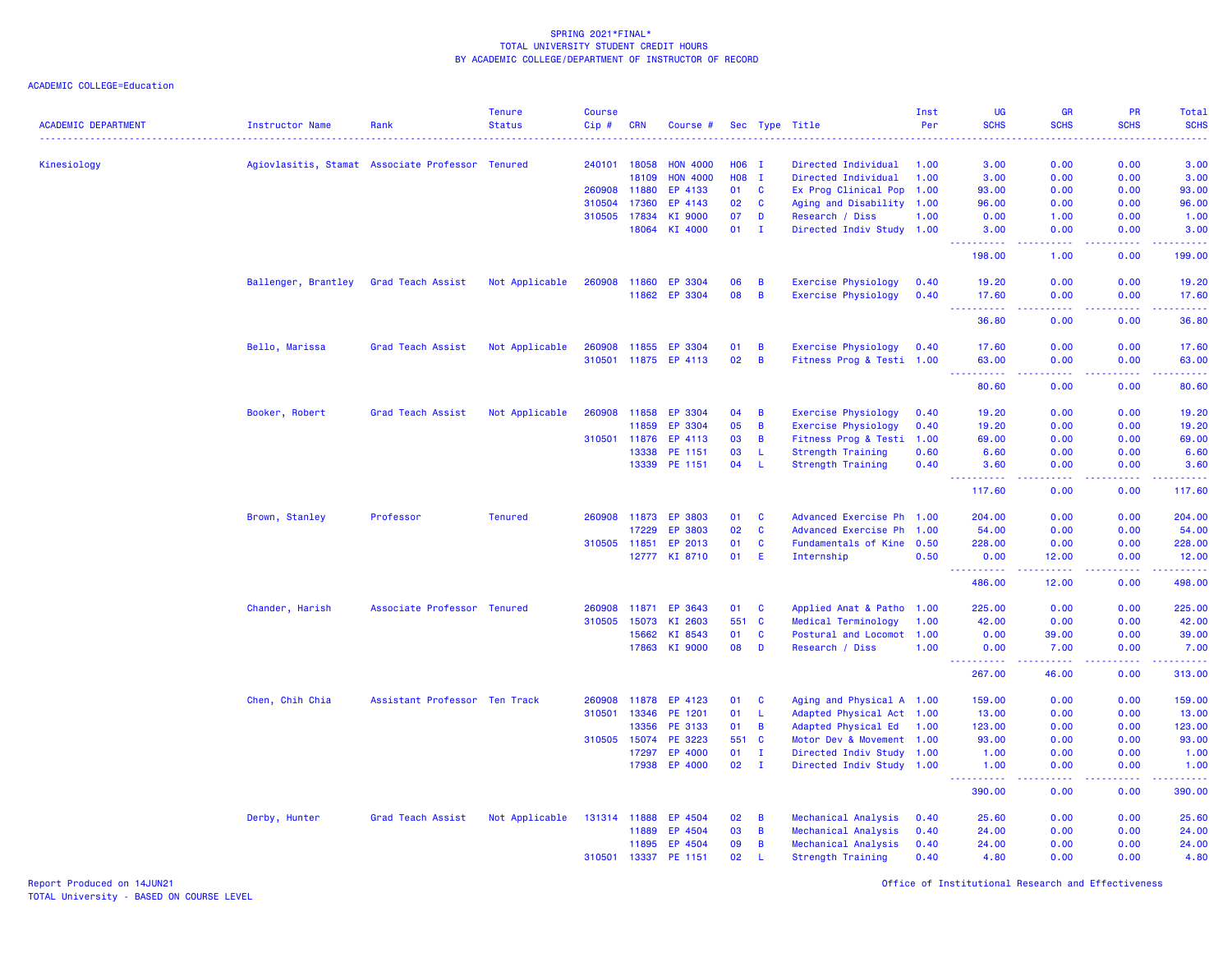| <b>ACADEMIC DEPARTMENT</b> | Instructor Name | Rank                          | <b>Tenure</b><br><b>Status</b> | <b>Course</b><br>Cip# | <b>CRN</b>   | Course #             |    |                | Sec Type Title             | Inst<br>Per | <b>UG</b><br><b>SCHS</b>          | <b>GR</b><br><b>SCHS</b>                      | PR<br><b>SCHS</b>  | Total<br><b>SCHS</b> |
|----------------------------|-----------------|-------------------------------|--------------------------------|-----------------------|--------------|----------------------|----|----------------|----------------------------|-------------|-----------------------------------|-----------------------------------------------|--------------------|----------------------|
| Kinesiology                | Derby, Hunter   | Grad Teach Assist             | Not Applicable                 |                       |              | 310501 13338 PE 1151 | 03 | - L            | Strength Training          | 0.40        | 4.40                              | 0.00                                          | 0.00               | 4.40                 |
|                            |                 |                               |                                |                       |              |                      |    |                |                            |             | <u>.</u><br>82.80                 | .<br>0.00                                     | .<br>0.00          | .<br>82.80           |
|                            | England, Jordan | Grad Teach Assist             | Not Applicable                 | 310501                | 13328        | PE 1061              | 02 | - L            | Fitness Walking/ Jog 0.50  |             | 10.00                             | 0.00                                          | 0.00               | 10.00                |
|                            |                 |                               |                                |                       | 13329        | PE 1061              | 03 | -L             | Fitness Walking/ Jog       | 0.50        | 8.50                              | 0.00                                          | 0.00               | 8.50                 |
|                            |                 |                               |                                |                       | 13330        | PE 1061              | 04 | -L             | Fitness Walking/ Jog 0.50  |             | 6.50                              | 0.00                                          | 0.00               | 6.50                 |
|                            |                 |                               |                                |                       | 13332        | PE 1061              | 06 | -L             | Fitness Walking/ Jog 0.50  |             | 7.00                              | 0.00                                          | 0.00               | 7.00                 |
|                            |                 |                               |                                |                       | 13333        | PE 1061              | 07 | - L            | Fitness Walking/ Jog 0.50  |             | 10.00<br>.                        | 0.00<br>.                                     | 0.00<br>. <b>.</b> | 10.00<br>.           |
|                            |                 |                               |                                |                       |              |                      |    |                |                            |             | 42.00                             | 0.00                                          | 0.00               | 42.00                |
|                            | Freeman, Hannah | Grad Teach Assist             | Not Applicable                 |                       | 131314 11890 | EP 4504              | 04 | B              | Mechanical Analysis        | 0.40        | 19.20                             | 0.00                                          | 0.00               | 19.20                |
|                            |                 |                               |                                |                       | 11894        | EP 4504              | 80 | B              | Mechanical Analysis        | 0.40        | 22.40                             | 0.00                                          | 0.00               | 22.40                |
|                            |                 |                               |                                |                       | 11896        | EP 4504              | 10 | B              | Mechanical Analysis        | 0.40        | 24.00                             | 0.00                                          | 0.00               | 24.00                |
|                            |                 |                               |                                | 310501                | 13327        | PE 1061              | 01 | L              | Fitness Walking/ Jog 0.50  |             | 7.50<br>$\sim$ $\sim$ $\sim$<br>. | 0.00<br>$\sim$ $\sim$ $\sim$ $\sim$           | 0.00<br>.          | 7.50<br>.            |
|                            |                 |                               |                                |                       |              |                      |    |                |                            |             | 73.10                             | 0.00                                          | 0.00               | 73.10                |
|                            | Gillen, Zachary | Assistant Professor Ten Track |                                | 260908                | 11859        | EP 3304              | 05 | B              | <b>Exercise Physiology</b> | 0.60        | 28.80                             | 0.00                                          | 0.00               | 28.80                |
|                            |                 |                               |                                |                       | 11860        | EP 3304              | 06 | B              | <b>Exercise Physiology</b> | 0.60        | 28.80                             | 0.00                                          | 0.00               | 28.80                |
|                            |                 |                               |                                |                       | 11861        | EP 3304              | 07 | B              | <b>Exercise Physiology</b> | 0.60        | 28.80                             | 0.00                                          | 0.00               | 28.80                |
|                            |                 |                               |                                |                       | 11862        | EP 3304              | 08 | B              | <b>Exercise Physiology</b> | 0.60        | 26.40                             | 0.00                                          | 0.00               | 26.40                |
|                            |                 |                               |                                |                       | 11902        | EP 6153              | 01 | $\mathbf c$    | Train Tech Exerc & S 1.00  |             | 0.00                              | 3.00                                          | 0.00               | 3.00                 |
|                            |                 |                               |                                | 310501 11884          |              | EP 4153              | 01 | $\mathbf{c}$   | Train Tech Exerc & S 1.00  |             | 60.00<br>.                        | 0.00<br>.                                     | 0.00<br>. <b>.</b> | 60.00<br>------      |
|                            |                 |                               |                                |                       |              |                      |    |                |                            |             | 172.80                            | 3.00                                          | 0.00               | 175.80               |
|                            | Gourley, Kristy | Lecturer                      | Non-Ten Track                  |                       | 131314 11887 | EP 4504              | 01 | B              | Mechanical Analysis        | 0.40        | 22.40                             | 0.00                                          | 0.00               | 22.40                |
|                            |                 |                               |                                |                       | 11891        | EP 4504              | 05 | B              | Mechanical Analysis        | 0.40        | 22.40                             | 0.00                                          | 0.00               | 22.40                |
|                            |                 |                               |                                |                       | 11892        | EP 4504              | 06 | B              | Mechanical Analysis        | 0.40        | 19.20                             | 0.00                                          | 0.00               | 19.20                |
|                            |                 |                               |                                |                       | 11893        | EP 4504              | 07 | $\overline{B}$ | Mechanical Analysis        | 0.40        | 16.00                             | 0.00                                          | 0.00               | 16.00                |
|                            |                 |                               |                                |                       | 13343        | PE 1171              | 01 | L              | Strength & Condition 1.00  |             | 12.00                             | 0.00                                          | 0.00               | 12.00                |
|                            |                 |                               |                                |                       | 13344        | PE 1171              | 02 | L              | Strength & Condition 1.00  |             | 12.00                             | 0.00                                          | 0.00               | 12.00                |
|                            |                 |                               |                                | 310501                | 13336        | PE 1151              | 01 | -L             | Strength Training          | 0.40        | 4.80<br><b></b>                   | 0.00<br>$\omega_{\rm c}$ and $\omega_{\rm c}$ | 0.00<br>. <b>.</b> | 4.80<br><u>.</u>     |
|                            |                 |                               |                                |                       |              |                      |    |                |                            |             | 108.80                            | 0.00                                          | 0.00               | 108.80               |
|                            | Graddy, Sydney  | Grad Teach Assist             | Not Applicable                 | 310505                | 12773        | KI 2603              | 01 | $\mathbf c$    | Medical Terminology        | 0.40        | 300.00                            | 0.00                                          | 0.00               | 300.00               |
|                            |                 |                               |                                |                       |              | 360101 15665 PE 1000 | 01 | $\mathbf{C}$   | Play, Fitness & Phys 1.00  |             | 255.00<br>.                       | 0.00<br>2222                                  | 0.00<br>والمحامر   | 255.00<br>22222)     |
|                            |                 |                               |                                |                       |              |                      |    |                |                            |             | 555.00                            | 0.00                                          | 0.00               | 555.00               |
|                            | Grant, Erin     | Instructor                    | Non-Ten Track                  | 260908                | 11897        | EP 4603              | 01 | C              | Physical Activity Ep 1.00  |             | 162.00                            | 0.00                                          | 0.00               | 162.00               |
|                            |                 |                               |                                |                       | 11900        | EP 4814              | 01 | Н              | Exercise Science Int 0.50  |             | 66.00                             | 0.00                                          | 0.00               | 66.00                |
|                            |                 |                               |                                |                       | 11901        | EP 4814              | 02 | H              | Exercise Science Int 0.50  |             | 66.00                             | 0.00                                          | 0.00               | 66.00                |
|                            |                 |                               |                                |                       | 17149        | EP 4814              | 03 | H              | Exercise Science Int 0.50  |             | 70.00                             | 0.00                                          | 0.00               | 70.00                |
|                            |                 |                               |                                | 310501                | 12769        | KI 2023              | 01 | $\mathbf{C}$   | Found of Health Educ 1.00  |             | 285.00                            | 0.00                                          | 0.00               | 285.00               |
|                            |                 |                               |                                | 310505                | 17950        | EP 4000              | 03 | $\mathbf I$    | Directed Indiv Study 1.00  |             | 3.00                              | 0.00                                          | 0.00               | 3.00                 |
|                            |                 |                               |                                |                       | 17951        | EP 4000              | 04 | $\mathbf I$    | Directed Indiv Study 1.00  |             | 3.00                              | 0.00                                          | 0.00               | 3.00                 |
|                            |                 |                               |                                |                       | 18063        | EP 4000              | 05 | $\mathbf I$    | Directed Indiv Study 1.00  |             | 1.00<br><u>.</u>                  | 0.00<br>.                                     | 0.00<br>22222      | 1.00<br><u>.</u>     |
|                            |                 |                               |                                |                       |              |                      |    |                |                            |             | 656.00                            | 0.00                                          | 0.00               | 656.00               |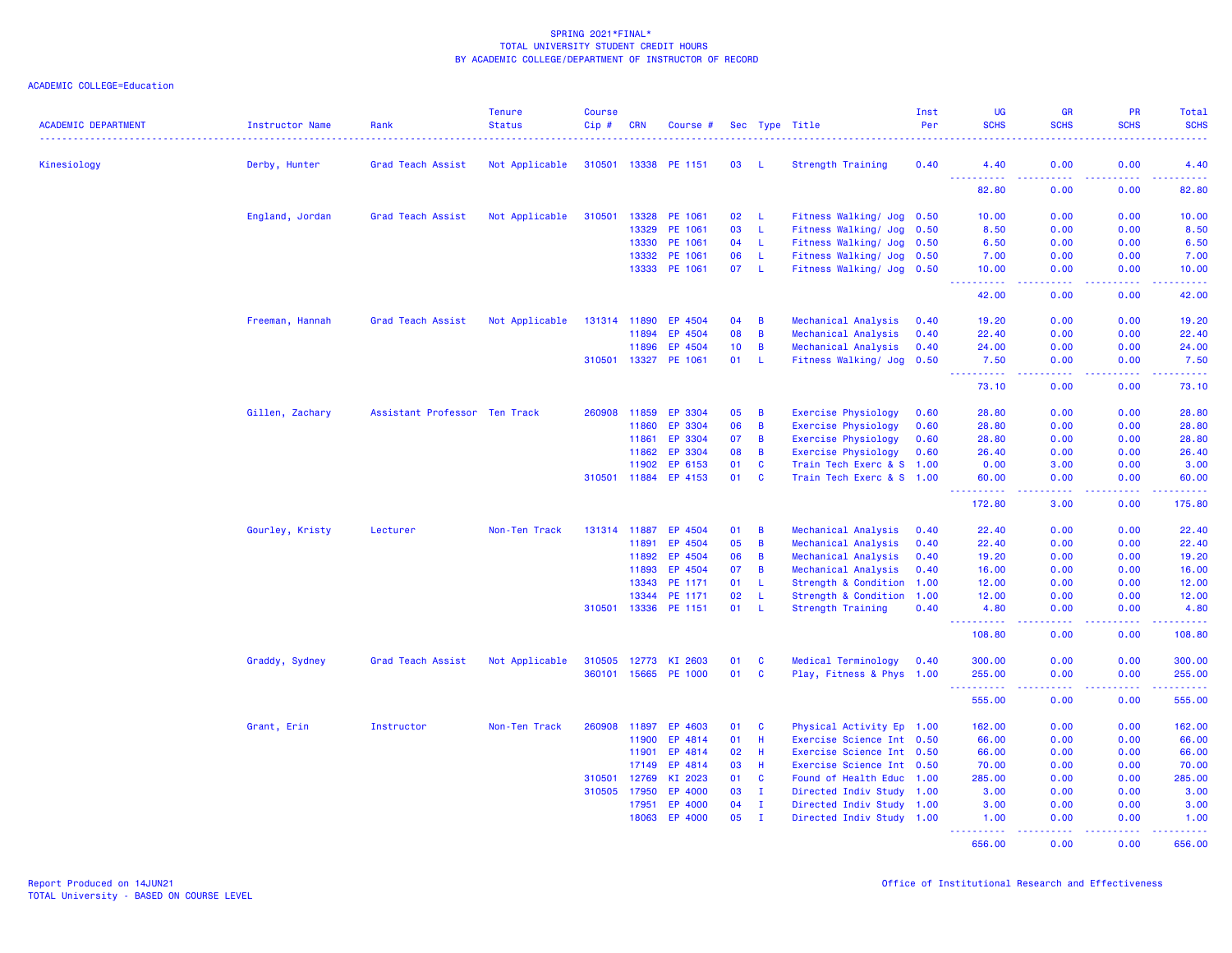| <b>ACADEMIC DEPARTMENT</b> | Instructor Name | Rank                        | <b>Tenure</b><br><b>Status</b> | <b>Course</b><br>Cip# | <b>CRN</b>   | Course #              |       |                | Sec Type Title             | Inst<br>Per | UG<br><b>SCHS</b>                                                                                                                   | <b>GR</b><br><b>SCHS</b>                                                                                                          | <b>PR</b><br><b>SCHS</b> | <b>Total</b><br><b>SCHS</b>                                                                                                                                    |
|----------------------------|-----------------|-----------------------------|--------------------------------|-----------------------|--------------|-----------------------|-------|----------------|----------------------------|-------------|-------------------------------------------------------------------------------------------------------------------------------------|-----------------------------------------------------------------------------------------------------------------------------------|--------------------------|----------------------------------------------------------------------------------------------------------------------------------------------------------------|
| Kinesiology                | Holmes, Megan   | Associate Professor Tenured |                                | 260908                | 11898        | EP 4603               | 02    | C              | Physical Activity Ep 1.00  |             | 114.00                                                                                                                              | 0.00                                                                                                                              | 0.00                     | 114.00                                                                                                                                                         |
|                            |                 |                             |                                | 310501                | 11877        | EP 4113               | 04    | $\overline{B}$ | Fitness Prog & Testi 1.00  |             | 72.00                                                                                                                               | 0.00                                                                                                                              | 0.00                     | 72.00                                                                                                                                                          |
|                            |                 |                             |                                | 310505 17522          |              | KI 9000               | 05    | D              | Research / Diss            | 1.00        | 0.00                                                                                                                                | 12.00                                                                                                                             | 0.00                     | 12.00                                                                                                                                                          |
|                            |                 |                             |                                |                       |              |                       |       |                |                            |             | <u> - - - - - - - - - -</u><br>186.00                                                                                               | المتمامين<br>12.00                                                                                                                | 22222<br>0.00            | $\frac{1}{2} \left( \frac{1}{2} \right) \left( \frac{1}{2} \right) \left( \frac{1}{2} \right) \left( \frac{1}{2} \right) \left( \frac{1}{2} \right)$<br>198.00 |
|                            | Hunter, Michael | Non-Employee                | Not Applicable                 | 300000                | 15219        | <b>TECH 4433</b>      | 501   | - C            | Dev of Veterans' Ben 1.00  |             | 9.00                                                                                                                                | 0.00                                                                                                                              | 0.00                     | 9.00                                                                                                                                                           |
|                            |                 |                             |                                |                       | 15223        | <b>TECH 6433</b>      | 501 C |                | Dev of Veterans' Ben 1.00  |             | 0.00                                                                                                                                | 12.00                                                                                                                             | 0.00                     | 12.00                                                                                                                                                          |
|                            |                 |                             |                                |                       |              |                       |       |                |                            |             | .<br>9.00                                                                                                                           | والمرابط والمرابط<br>12.00                                                                                                        | بالأباب<br>0.00          | .<br>21.00                                                                                                                                                     |
|                            | Jackson, Stacy  | Non-Faculty                 | Not Applicable                 | 320104                | 15373        | <b>DSS 0113</b>       | 501 C |                | Practical Money Skil 0.50  |             | 4.50                                                                                                                                | 0.00                                                                                                                              | 0.00                     | 4.50                                                                                                                                                           |
|                            |                 |                             |                                |                       |              | 320105 15375 DSS 0713 | 501 C |                | Career Exploration         | 0.50        | 4.50<br>.                                                                                                                           | 0.00<br>د د د د                                                                                                                   | 0.00<br>.                | 4.50<br>.                                                                                                                                                      |
|                            |                 |                             |                                |                       |              |                       |       |                |                            |             | 9.00                                                                                                                                | 0.00                                                                                                                              | 0.00                     | 9.00                                                                                                                                                           |
|                            | Joe, Lee        | Instructor                  | Non-Ten Track                  | 260908                | 11855        | EP 3304               | 01    | B              | Exercise Physiology        | 0.60        | 26.40                                                                                                                               | 0.00                                                                                                                              | 0.00                     | 26.40                                                                                                                                                          |
|                            |                 |                             |                                |                       | 11856        | EP 3304               | 02    | B              | Exercise Physiology        | 0.60        | 28.80                                                                                                                               | 0.00                                                                                                                              | 0.00                     | 28.80                                                                                                                                                          |
|                            |                 |                             |                                |                       | 11857        | EP 3304               | 03    | B              | <b>Exercise Physiology</b> | 0.60        | 28.80                                                                                                                               | 0.00                                                                                                                              | 0.00                     | 28.80                                                                                                                                                          |
|                            |                 |                             |                                |                       | 11858        | EP 3304               | 04    | B              | Exercise Physiology        | 0.60        | 28.80                                                                                                                               | 0.00                                                                                                                              | 0.00                     | 28.80                                                                                                                                                          |
|                            |                 |                             |                                |                       | 11900        | EP 4814               | 01    | H              | Exercise Science Int 0.50  |             | 66.00                                                                                                                               | 0.00                                                                                                                              | 0.00                     | 66.00                                                                                                                                                          |
|                            |                 |                             |                                |                       | 11901        | EP 4814               | 02    | H              | Exercise Science Int 0.50  |             | 66.00                                                                                                                               | 0.00                                                                                                                              | 0.00                     | 66.00                                                                                                                                                          |
|                            |                 |                             |                                |                       | 17148        | EP 4814               | 001   | H              | Exercise Science Int 1.00  |             | 32.00                                                                                                                               | 0.00                                                                                                                              | 0.00                     | 32.00                                                                                                                                                          |
|                            |                 |                             |                                |                       | 17149        | EP 4814               | 03    | H              | Exercise Science Int 0.50  |             | 70.00                                                                                                                               | 0.00                                                                                                                              | 0.00                     | 70.00                                                                                                                                                          |
|                            |                 |                             |                                | 310505 11869          |              | EP 3613               | 01    | <b>C</b>       | Exercise Electrocard 1.00  |             | 138.00<br>$\frac{1}{2} \left( \frac{1}{2} \right) \left( \frac{1}{2} \right) \left( \frac{1}{2} \right) \left( \frac{1}{2} \right)$ | 0.00                                                                                                                              | 0.00                     | 138.00<br>وعاماما                                                                                                                                              |
|                            |                 |                             |                                |                       |              |                       |       |                |                            |             | 484.80                                                                                                                              | 0.00                                                                                                                              | 0.00                     | 484.80                                                                                                                                                         |
|                            | Johnson, Wesley | Lecturer                    | Non-Ten Track                  | 131304                | 14757        | PE 4413               | 501 C |                | Basic Driver Ed I          | 1.00        | 111.00                                                                                                                              | 0.00                                                                                                                              | 0.00                     | 111.00                                                                                                                                                         |
|                            |                 |                             |                                | 512201                |              | 14756 PE 3433         | 501 C |                | Genl Safety Methods        | 1.00        | 120.00                                                                                                                              | 0.00                                                                                                                              | 0.00                     | 120.00                                                                                                                                                         |
|                            |                 |                             |                                |                       |              |                       |       |                |                            |             | <u> - - - - - - - - - -</u><br>231.00                                                                                               | .<br>0.00                                                                                                                         | .<br>0.00                | . <u>.</u> .<br>231.00                                                                                                                                         |
|                            | Kim, Dae Eun    | Instructor                  | Non-Ten Track                  | 310504                | 13906        | SS 2103               | 01    | $\mathbf{C}$   | Sport Careers and Pr 1.00  |             | 60.00                                                                                                                               | 0.00                                                                                                                              | 0.00                     | 60.00                                                                                                                                                          |
|                            |                 |                             |                                |                       | 15659        | SS 3103               | 501   | $\mathbf{C}$   | Sport Sponsorship          | 1.00        | 90.00                                                                                                                               | 0.00                                                                                                                              | 0.00                     | 90.00                                                                                                                                                          |
|                            |                 |                             |                                |                       | 15673        | SS 4203               | 01    | $\mathbf{C}$   | Funding of Sport           | 1.00        | 138.00                                                                                                                              | 0.00                                                                                                                              | 0.00                     | 138.00                                                                                                                                                         |
|                            |                 |                             |                                |                       |              |                       |       |                |                            |             | $- - - - -$<br>288.00                                                                                                               | .<br>0.00                                                                                                                         | .<br>0.00                | .<br>288.00                                                                                                                                                    |
|                            | Kim, Kyungeun   | Lecturer                    | Non-Ten Track                  | 310501                | 13350        | PE 1263               | 01    | B              | Methods of Teaching        | 1.00        | 87.00                                                                                                                               | 0.00                                                                                                                              | 0.00                     | 87.00                                                                                                                                                          |
|                            |                 |                             |                                | 500301                | 13351        | PE 1323               | 01    | $\mathbf{C}$   | Hist & Apprec of Dan 1.00  |             | 204.00                                                                                                                              | 0.00                                                                                                                              | 0.00                     | 204.00                                                                                                                                                         |
|                            |                 |                             |                                |                       | 15065        | PE 1323               | 001   | $\overline{B}$ | Hist & Apprec of Dan 1.00  |             | 30.00                                                                                                                               | 0.00                                                                                                                              | 0.00                     | 30.00                                                                                                                                                          |
|                            |                 |                             |                                |                       | 15668        | PE 1091               | 01    | -L             | Contemporary Dance         | 1.00        | 32.00                                                                                                                               | 0.00                                                                                                                              | 0.00                     | 32.00                                                                                                                                                          |
|                            |                 |                             |                                |                       |              |                       |       |                |                            |             | .<br>353.00                                                                                                                         | $\frac{1}{2} \left( \frac{1}{2} \right) \left( \frac{1}{2} \right) \left( \frac{1}{2} \right) \left( \frac{1}{2} \right)$<br>0.00 | . <u>.</u> .<br>0.00     | .<br>353.00                                                                                                                                                    |
|                            | Knight, Adam    | Associate Professor Tenured |                                |                       | 131314 11887 | EP 4504               | 01    | B              | Mechanical Analysis        | 0.60        | 33.60                                                                                                                               | 0.00                                                                                                                              | 0.00                     | 33.60                                                                                                                                                          |
|                            |                 |                             |                                |                       | 11888        | EP 4504               | 02    | B              | Mechanical Analysis        | 0.60        | 38.40                                                                                                                               | 0.00                                                                                                                              | 0.00                     | 38.40                                                                                                                                                          |
|                            |                 |                             |                                |                       | 11889        | EP 4504               | 03    | B              | Mechanical Analysis        | 0.60        | 36.00                                                                                                                               | 0.00                                                                                                                              | 0.00                     | 36.00                                                                                                                                                          |
|                            |                 |                             |                                |                       | 11890        | EP 4504               | 04    | B              | Mechanical Analysis        | 0.60        | 28.80                                                                                                                               | 0.00                                                                                                                              | 0.00                     | 28.80                                                                                                                                                          |
|                            |                 |                             |                                |                       | 11891        | EP 4504               | 05    | B              | Mechanical Analysis        | 0.60        | 33.60                                                                                                                               | 0.00                                                                                                                              | 0.00                     | 33.60                                                                                                                                                          |
|                            |                 |                             |                                |                       | 11892        | EP 4504               | 06    | B              | Mechanical Analysis        | 0.60        | 28.80                                                                                                                               | 0.00                                                                                                                              | 0.00                     | 28.80                                                                                                                                                          |
|                            |                 |                             |                                |                       | 11893        | EP 4504               | 07    | B              | Mechanical Analysis        | 0.60        | 24.00                                                                                                                               | 0.00                                                                                                                              | 0.00                     | 24.00                                                                                                                                                          |
|                            |                 |                             |                                |                       | 11894        | EP 4504               | 08    | B              | Mechanical Analysis        | 0.60        | 33.60                                                                                                                               | 0.00                                                                                                                              | 0.00                     | 33.60                                                                                                                                                          |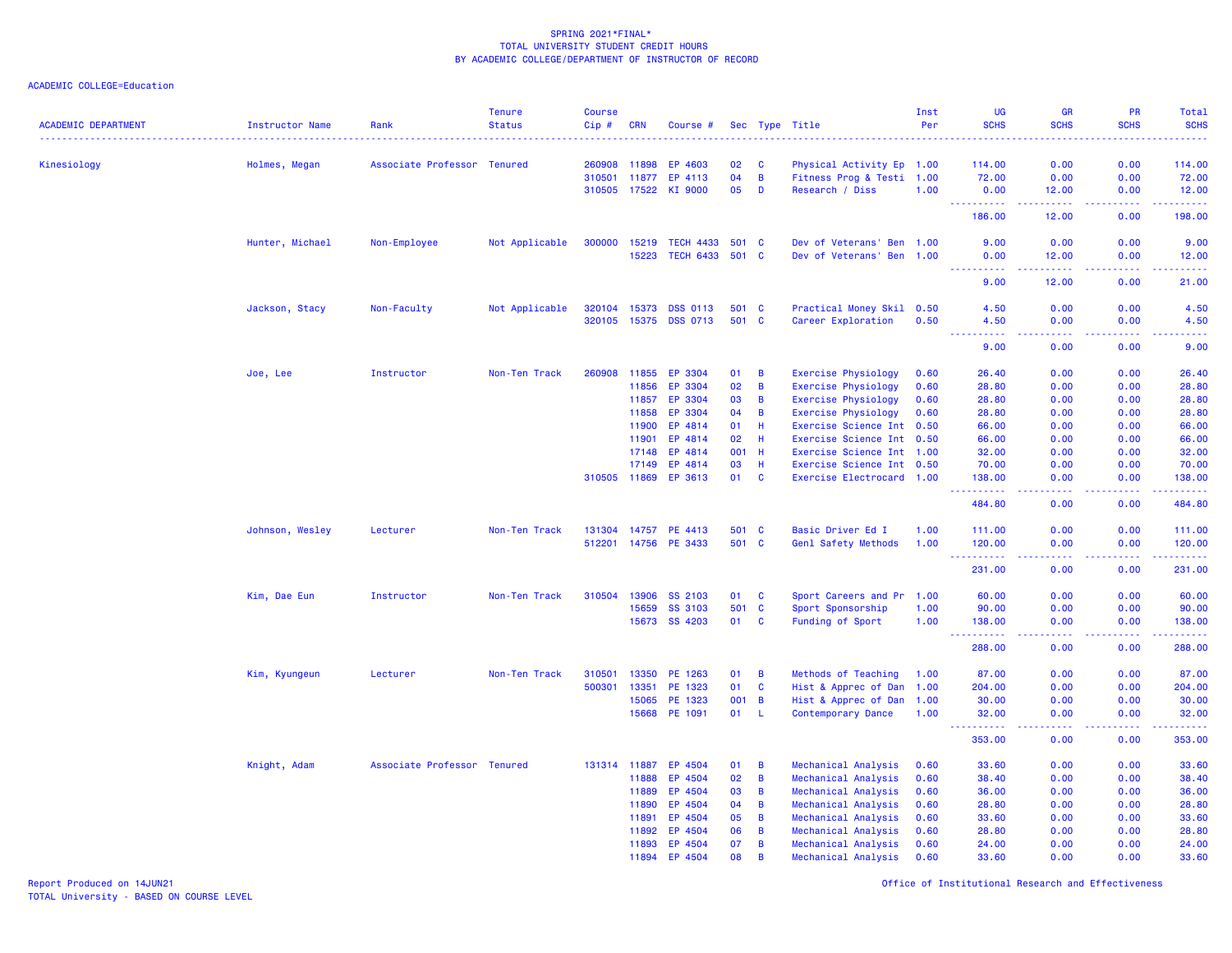| <b>ACADEMIC DEPARTMENT</b> | <b>Instructor Name</b>                 | Rank                          | <b>Tenure</b><br><b>Status</b> | Course<br>Cip# | <b>CRN</b>   | Course #             |                 |              | Sec Type Title            | Inst<br>Per | <b>UG</b><br><b>SCHS</b>       | GR<br><b>SCHS</b><br>.                                                                                 | PR<br><b>SCHS</b>                            | Total<br><b>SCHS</b><br>.                                                                                                                                      |
|----------------------------|----------------------------------------|-------------------------------|--------------------------------|----------------|--------------|----------------------|-----------------|--------------|---------------------------|-------------|--------------------------------|--------------------------------------------------------------------------------------------------------|----------------------------------------------|----------------------------------------------------------------------------------------------------------------------------------------------------------------|
| Kinesiology                | Knight, Adam                           | Associate Professor Tenured   |                                |                | 131314 11895 | EP 4504              | 09              | B            | Mechanical Analysis       | 0.60        | 36.00                          | 0.00                                                                                                   | 0.00                                         | 36.00                                                                                                                                                          |
|                            |                                        |                               |                                |                | 11896        | EP 4504              | 10 <sub>1</sub> | $\mathbf B$  | Mechanical Analysis       | 0.60        | 36.00                          | 0.00                                                                                                   | 0.00                                         | 36.00                                                                                                                                                          |
|                            |                                        |                               |                                | 310505 15069   |              | KI 8313              | 001 C           |              | Interpret Data Kines 1.00 |             | 0.00<br>.                      | 27.00<br>.                                                                                             | 0.00<br>د د د د .                            | 27.00<br>22222                                                                                                                                                 |
|                            |                                        |                               |                                |                |              |                      |                 |              |                           |             | 328.80                         | 27.00                                                                                                  | 0.00                                         | 355.80                                                                                                                                                         |
|                            | Kodithuwakku Arachch Grad Teach Assist |                               | Not Applicable                 | 310505 13361   |              | PE 4283              | 01              | <b>C</b>     | Sport Biomechanics        | 1.00        | 555.00<br>.                    | 0.00<br>د د د د                                                                                        | 0.00<br>22222                                | 555.00<br>.                                                                                                                                                    |
|                            |                                        |                               |                                |                |              |                      |                 |              |                           |             | 555.00                         | 0.00                                                                                                   | 0.00                                         | 555.00                                                                                                                                                         |
|                            | Lamberth, John                         | Associate Professor           | <b>Tenured</b>                 | 260908         | 11852        | EP 3233              | 02              | $\mathbf{C}$ | Anatomical Kinesiolo 1.00 |             | 270.00                         | 0.00                                                                                                   | 0.00                                         | 270.00                                                                                                                                                         |
|                            |                                        |                               |                                |                | 11872        | EP 3643              | 02              | C            | Applied Anat & Patho 1.00 |             | 114.00                         | 0.00                                                                                                   | 0.00                                         | 114.00                                                                                                                                                         |
|                            |                                        |                               |                                | 310505         | 16900        | KI 9000              | 01              | D            | Research / Diss           | 1.00        | 0.00<br>223<br><b>.</b>        | 6.00<br>ولايات                                                                                         | 0.00<br>.                                    | 6.00<br>المتمامين                                                                                                                                              |
|                            |                                        |                               |                                |                |              |                      |                 |              |                           |             | 384.00                         | 6.00                                                                                                   | 0.00                                         | 390.00                                                                                                                                                         |
|                            | Lee, Young Han                         | Associate Professor Tenured   |                                | 310505         | 15071        | SS 8823              | 001 C           |              | Sport Sponsorships        | 1.00        | 0.00                           | 21.00                                                                                                  | 0.00                                         | 21.00                                                                                                                                                          |
|                            |                                        |                               |                                |                | 15666        | KI 8923              | 01              | S            | Seminar Sport Studie 1.00 |             | 0.00                           | 6.00                                                                                                   | 0.00                                         | 6.00                                                                                                                                                           |
|                            |                                        |                               |                                |                | 15674        | SS 8823              | 01              | C            | Sport Sponsorships        | 1.00        | 0.00                           | 45.00                                                                                                  | 0.00                                         | 45.00                                                                                                                                                          |
|                            |                                        |                               |                                |                | 17611        | KI 9000              | 06              | D            | Research / Diss           | 1.00        | 0.00                           | 18.00                                                                                                  | 0.00                                         | 18.00                                                                                                                                                          |
|                            |                                        |                               |                                |                | 17659        | KI 7000              | 01              | $\mathbf{I}$ | Directed Indiv Study 1.00 |             | 0.00<br>$\omega$ is a $\omega$ | 1.00<br>.                                                                                              | 0.00<br>.                                    | 1.00<br>المستما                                                                                                                                                |
|                            |                                        |                               |                                |                |              |                      |                 |              |                           |             | 0.00                           | 91.00                                                                                                  | 0.00                                         | 91.00                                                                                                                                                          |
|                            | Lim, Soyoun                            | Assistant Professor Ten Track |                                | 310504         | 13909        | SS 3403              | 01              | <b>C</b>     | Facil & Event Mgmt S 1.00 |             | 135.00                         | 0.00                                                                                                   | 0.00                                         | 135.00                                                                                                                                                         |
|                            |                                        |                               |                                |                | 13917        | <b>SS 8833</b>       | 01              | C            | Event & Facility Mgm 1.00 |             | 0.00                           | 57.00                                                                                                  | 0.00                                         | 57.00                                                                                                                                                          |
|                            |                                        |                               |                                |                | 15072        | <b>SS 8833</b>       | 001 C           |              | Event & Facility Mgm 1.00 |             | 0.00<br>----------             | 12.00<br>.                                                                                             | 0.00<br><b><i><u><u> - - - -</u></u></i></b> | 12.00<br>.                                                                                                                                                     |
|                            |                                        |                               |                                |                |              |                      |                 |              |                           |             | 135.00                         | 69.00                                                                                                  | 0.00                                         | 204.00                                                                                                                                                         |
|                            | Markoski, Zlatko                       | Grad Teach Assist             | Not Applicable                 | 310504         | 13907        | SS 3203              | 01              | C            | Sport Law                 | 1.00        | 150.00                         | 0.00                                                                                                   | 0.00                                         | 150.00                                                                                                                                                         |
|                            |                                        |                               |                                |                | 13914        | <b>SS 4803</b>       | 01              | C            | Seminar in Sports St 1.00 |             | 90.00                          | 0.00                                                                                                   | 0.00                                         | 90.00                                                                                                                                                          |
|                            |                                        |                               |                                |                |              |                      |                 |              |                           |             | $\sim$ $\sim$ .<br>240.00      | المتمالين<br>0.00                                                                                      | -----<br>0.00                                | والمالم مالماني<br>240.00                                                                                                                                      |
|                            | Na, Sangwon                            | Grad Teach Assist             | Not Applicable                 | 310501         | 13326        | PE 1051              | 01              | - L          | <b>Beginning Karate</b>   | 1.00        | 12.00                          | 0.00                                                                                                   | 0.00                                         | 12.00                                                                                                                                                          |
|                            |                                        |                               |                                |                | 15667        | PE 1051              | 02              | $\mathsf L$  | <b>Beginning Karate</b>   | 1.00        | 11.00                          | 0.00                                                                                                   | 0.00                                         | 11.00                                                                                                                                                          |
|                            |                                        |                               |                                | 310504 13905   |              | SS 2003              | 01              | $\mathbf{C}$ | Foundations Sport Mg 1.00 |             | 177.00                         | 0.00<br>$\frac{1}{2} \left( \frac{1}{2} \right) \left( \frac{1}{2} \right) \left( \frac{1}{2} \right)$ | 0.00<br>22222                                | 177.00<br>$\frac{1}{2} \left( \frac{1}{2} \right) \left( \frac{1}{2} \right) \left( \frac{1}{2} \right) \left( \frac{1}{2} \right) \left( \frac{1}{2} \right)$ |
|                            |                                        |                               |                                |                |              |                      |                 |              |                           |             | 200.00                         | 0.00                                                                                                   | 0.00                                         | 200.00                                                                                                                                                         |
|                            | Palmer, Elizabeth                      | Non-Faculty                   | Not Applicable                 |                |              | 131314 13348 PE 1243 | 02              | $\mathbf{C}$ | Methods Games and Sp 1.00 |             | 69.00                          | 0.00                                                                                                   | 0.00                                         | 69.00                                                                                                                                                          |
|                            |                                        |                               |                                |                |              |                      |                 |              |                           |             | 69.00                          | 0.00                                                                                                   | 0.00                                         | 69.00                                                                                                                                                          |
|                            | Pan, Zhujun                            | Assistant Professor Ten Track |                                | 310505 15066   |              | PE 4853              | 001 C           |              | Motor Lrng and Skill 1.00 |             | 66.00                          | 0.00                                                                                                   | 0.00                                         | 66.00                                                                                                                                                          |
|                            |                                        |                               |                                |                | 15663        | KI 8313              | 01              | $\mathbf{C}$ | Interpret Data Kines      | 1.00        | 0.00                           | 78.00                                                                                                  | 0.00                                         | 78.00                                                                                                                                                          |
|                            |                                        |                               |                                |                | 15664        | KI 8563              | 01              | C            | Motor Behav in Spec       | 1.00        | 0.00                           | 42.00                                                                                                  | 0.00                                         | 42.00                                                                                                                                                          |
|                            |                                        |                               |                                |                | 17422        | KI 9000              | 04              | D            | Research / Diss           | 1.00        | 0.00                           | 3.00                                                                                                   | 0.00                                         | 3.00                                                                                                                                                           |
|                            |                                        |                               |                                |                |              |                      |                 |              |                           |             | 66.00                          | 123.00                                                                                                 | 0.00                                         | 189.00                                                                                                                                                         |
|                            | Rye, David                             | Instructor                    | Non-Ten Track                  | 131314         | 13364        | PE 4873              | 01              | <b>C</b>     | Prof Sem In Physica 1.00  |             | 33.00                          | 0.00                                                                                                   | 0.00                                         | 33.00                                                                                                                                                          |
|                            |                                        |                               |                                | 310504         | 13913        | SS 4396              | 01              | Е            | Sports Studies Inter 1.00 |             | 108.00                         | 0.00                                                                                                   | 0.00                                         | 108.00                                                                                                                                                         |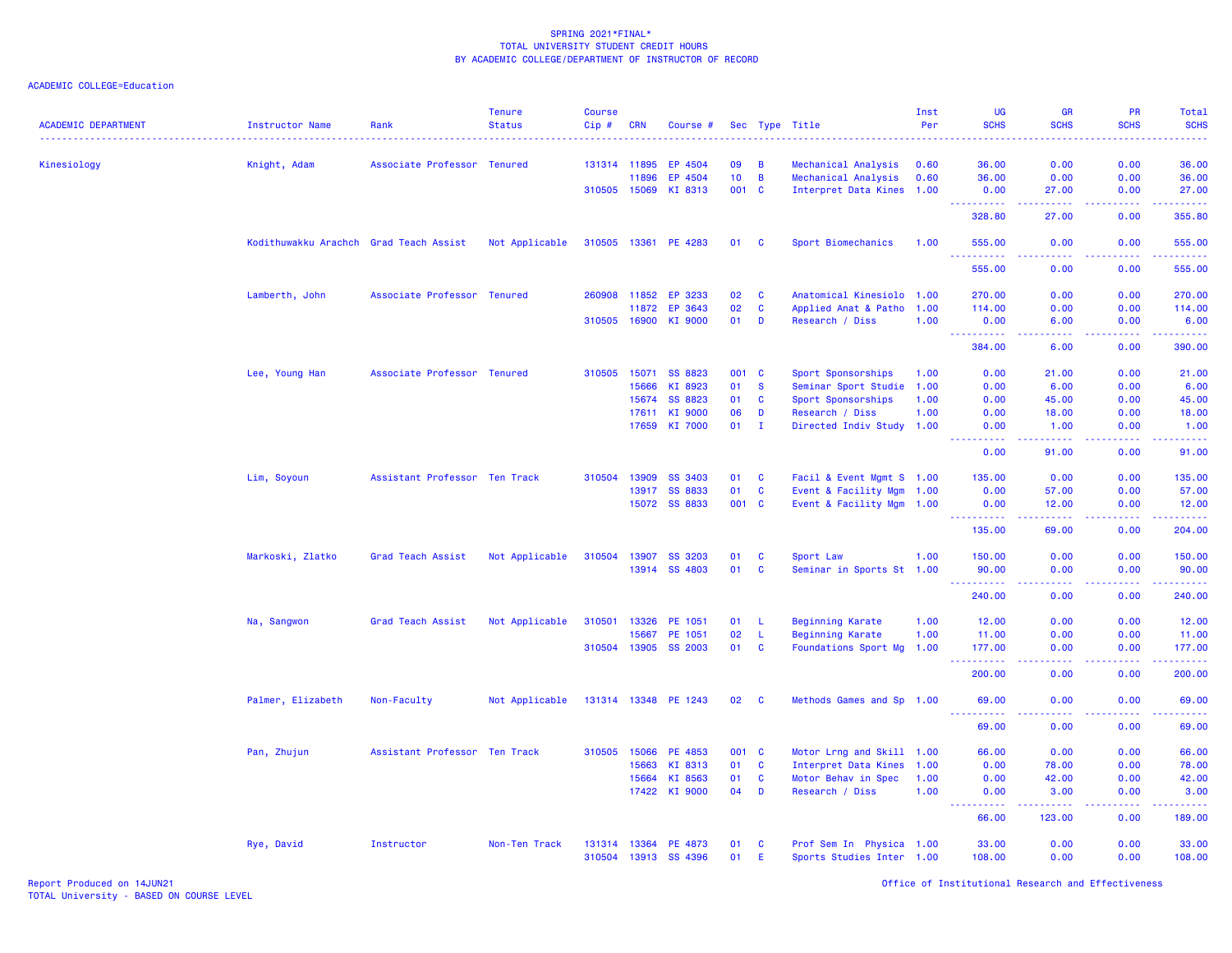| <b>ACADEMIC DEPARTMENT</b> | Instructor Name                                  | Rank                        | <b>Tenure</b><br><b>Status</b> | <b>Course</b><br>Cip# | <b>CRN</b> | Course #             |         |              | Sec Type Title            | Inst<br>Per | UG<br><b>SCHS</b>                   | <b>GR</b><br><b>SCHS</b>                     | PR<br><b>SCHS</b> | Total<br><b>SCHS</b><br>$\frac{1}{2} \left( \frac{1}{2} \right) \left( \frac{1}{2} \right) \left( \frac{1}{2} \right) \left( \frac{1}{2} \right)$              |
|----------------------------|--------------------------------------------------|-----------------------------|--------------------------------|-----------------------|------------|----------------------|---------|--------------|---------------------------|-------------|-------------------------------------|----------------------------------------------|-------------------|----------------------------------------------------------------------------------------------------------------------------------------------------------------|
| Kinesiology                | Rye, David                                       | Instructor                  | Non-Ten Track                  | 310504 15067          |            | SS 3203              | 001 C   |              | Sport Law                 | 1.00        | 30.00                               | 0.00                                         | 0.00              | 30.00                                                                                                                                                          |
|                            |                                                  |                             |                                |                       | 15670      | <b>SS 3603</b>       | 01      | C            | Program Planning-Spo 1.00 |             | 120.00                              | 0.00                                         | 0.00              | 120.00                                                                                                                                                         |
|                            |                                                  |                             |                                | 310505 12777          |            | KI 8710              | 01      | Е            | Internship                | 0.50        | 0.00                                | 12.00                                        | 0.00              | 12.00                                                                                                                                                          |
|                            |                                                  |                             |                                |                       |            |                      |         |              |                           |             | ----------<br>291.00                | د د د د د<br>12.00                           | المستملة<br>0.00  | والمرامي مراميات<br>303.00                                                                                                                                     |
|                            | Shepherd, Brandon                                | Lecturer                    | Non-Ten Track                  | 260908                | 11856      | EP 3304              | 02      | B            | Exercise Physiology       | 0.40        | 19.20                               | 0.00                                         | 0.00              | 19.20                                                                                                                                                          |
|                            |                                                  |                             |                                |                       | 11857      | EP 3304              | 03      | B            | Exercise Physiology       | 0.40        | 19.20                               | 0.00                                         | 0.00              | 19.20                                                                                                                                                          |
|                            |                                                  |                             |                                |                       | 11861      | EP 3304              | 07      | B            | Exercise Physiology       | 0.40        | 19.20                               | 0.00                                         | 0.00              | 19.20                                                                                                                                                          |
|                            |                                                  |                             |                                | 310501                | 15660      | EP 4113              | 05      | B            | Fitness Prog & Testi 1.00 |             | 75.00<br>222222                     | 0.00<br>د د د د                              | 0.00<br>22222     | 75.00<br>.                                                                                                                                                     |
|                            |                                                  |                             |                                |                       |            |                      |         |              |                           |             | 132.60                              | 0.00                                         | 0.00              | 132.60                                                                                                                                                         |
|                            | Slater, Kelsey                                   | Lecturer                    | Non-Ten Track                  | 310504                | 13911      | <b>SS 3703</b>       | 01      | C            | Contemp Issues in In 1.00 |             | 102.00                              | 0.00                                         | 0.00              | 102.00                                                                                                                                                         |
|                            |                                                  |                             |                                |                       | 13912      | SS 4303              | 01      | C            | Globalization & Spor 1.00 |             | 111.00                              | 0.00                                         | 0.00              | 111.00                                                                                                                                                         |
|                            |                                                  |                             |                                |                       |            |                      |         |              |                           |             | <u>.</u><br>213.00                  | 0.00                                         | 0.00              | $\frac{1}{2} \left( \frac{1}{2} \right) \left( \frac{1}{2} \right) \left( \frac{1}{2} \right) \left( \frac{1}{2} \right) \left( \frac{1}{2} \right)$<br>213.00 |
|                            | Smith, JohnEric                                  | Associate Professor Tenured |                                | 260908                | 15064      | EP 4183              | 001     | $\mathbf{C}$ | Exercise & Weight Co 1.00 |             | 33.00                               | 0.00                                         | 0.00              | 33.00                                                                                                                                                          |
|                            |                                                  |                             |                                |                       | 15661      | EP 8253              | 01      | C            | Doping/Suppl Use in       | 1.00        | 0.00                                | 18.00                                        | 0.00              | 18.00                                                                                                                                                          |
|                            |                                                  |                             |                                | 310501                | 13327      | PE 1061              | 01      | L            | Fitness Walking/ Jog      | 0.50        | 7.50                                | 0.00                                         | 0.00              | 7.50                                                                                                                                                           |
|                            |                                                  |                             |                                |                       | 13328      | PE 1061              | 02      | L            | Fitness Walking/ Jog      | 0.50        | 10.00                               | 0.00                                         | 0.00              | 10.00                                                                                                                                                          |
|                            |                                                  |                             |                                |                       | 13329      | PE 1061              | 03      | L            | Fitness Walking/ Jog      | 0.50        | 8.50                                | 0.00                                         | 0.00              | 8.50                                                                                                                                                           |
|                            |                                                  |                             |                                |                       | 13330      | PE 1061              | 04      | L            | Fitness Walking/ Jog      | 0.50        | 6.50                                | 0.00                                         | 0.00              | 6.50                                                                                                                                                           |
|                            |                                                  |                             |                                |                       | 13332      | PE 1061              | 06      | L            | Fitness Walking/ Jog      | 0.50        | 7.00                                | 0.00                                         | 0.00              | 7.00                                                                                                                                                           |
|                            |                                                  |                             |                                |                       | 13333      | PE 1061              | 07      | L            | Fitness Walking/ Jog      | 0.50        | 10.00                               | 0.00                                         | 0.00              | 10.00                                                                                                                                                          |
|                            |                                                  |                             |                                |                       | 13336      | PE 1151              | 01      | L            | Strength Training         | 0.60        | 7.20                                | 0.00                                         | 0.00              | 7.20                                                                                                                                                           |
|                            |                                                  |                             |                                |                       | 13337      | PE 1151              | 02      | L            | <b>Strength Training</b>  | 0.60        | 7.20                                | 0.00                                         | 0.00              | 7.20                                                                                                                                                           |
|                            |                                                  |                             |                                |                       | 13339      | PE 1151              | 04      | L.           | Strength Training         | 0.60        | 5.40                                | 0.00                                         | 0.00              | 5.40                                                                                                                                                           |
|                            |                                                  |                             |                                |                       | 16784      | KI 1803              | 01      | <b>C</b>     | Health Trends & Topi 0.50 |             | 49.50                               | 0.00                                         | 0.00              | 49.50                                                                                                                                                          |
|                            |                                                  |                             |                                | 310505 12773          |            | KI 2603              | 01      | C            | Medical Terminology       | 0.60        | 450.00                              | 0.00                                         | 0.00              | 450.00                                                                                                                                                         |
|                            |                                                  |                             |                                |                       | 15686      | KI 8913              | 01      | <b>S</b>     | Seminar Exercise Sci      | 1.00        | 0.00                                | 24.00                                        | 0.00              | 24.00                                                                                                                                                          |
|                            |                                                  |                             |                                |                       |            | 17130 KI 9000        | 02      | D            | Research / Diss           | 1.00        | 0.00<br>$\sim$ $\sim$ $\sim$ $\sim$ | 16.00<br>$\omega$ $\omega$ $\omega$ $\omega$ | 0.00              | 16.00                                                                                                                                                          |
|                            |                                                  |                             |                                |                       |            |                      |         |              |                           |             | 601.80                              | 58.00                                        | 0.00              | 659.80                                                                                                                                                         |
|                            | Thompson, Pamela                                 | Lecturer                    | Non-Ten Track                  |                       |            | 310504 15615 EP 4143 | $201$ C |              | Aging and Disability 1.00 |             | 30.00<br><u>.</u>                   | 0.00<br>.                                    | 0.00<br>.         | 30.00<br>.                                                                                                                                                     |
|                            |                                                  |                             |                                |                       |            |                      |         |              |                           |             | 30.00                               | 0.00                                         | 0.00              | 30.00                                                                                                                                                          |
|                            | Tshosa, Dineo                                    | Non-Employee                | Not Applicable                 | 310501                |            | 16784 KI 1803        | 01      | <b>C</b>     | Health Trends & Topi 0.50 |             | 49.50                               | 0.00                                         | 0.00              | 49.50                                                                                                                                                          |
|                            |                                                  |                             |                                |                       |            |                      |         |              |                           |             | 49.50                               | 0.00                                         | 0.00              | 49.50                                                                                                                                                          |
|                            | Twietmeyer, Greggory Associate Professor Tenured |                             |                                | 310504                | 13918      | <b>SS 8883</b>       | 01      | <b>C</b>     | Ethical Issues in Sp 1.00 |             | 0.00                                | 42.00                                        | 0.00              | 42.00                                                                                                                                                          |
|                            |                                                  |                             |                                |                       | 15068      | SS 4103              | 001     | $\mathbf{C}$ | Ethics in Sports Mgm 1.00 |             | 30.00                               | 0.00                                         | 0.00              | 30.00                                                                                                                                                          |
|                            |                                                  |                             |                                |                       | 15671      | SS 4003              | 01      | $\mathbf{C}$ | Philosophy of Sport 1.00  |             | 120.00                              | 0.00                                         | 0.00              | 120.00                                                                                                                                                         |
|                            |                                                  |                             |                                |                       | 15672      | SS 6003              | 01      | C            | Philosophy of Sport       | 1.00        | 0.00                                | 6.00                                         | 0.00              | 6.00                                                                                                                                                           |
|                            |                                                  |                             |                                |                       | 17318      | SS 8990              | 01      | $\mathbf{C}$ | Special Topics Sport 1.00 |             | 0.00<br>.                           | 3.00<br>د د د د                              | 0.00<br>.         | 3.00<br>$\mathbf{L}^{\prime} = \mathbf{L}^{\prime} + \mathbf{L}^{\prime} + \mathbf{L}^{\prime}$                                                                |
|                            |                                                  |                             |                                |                       |            |                      |         |              |                           |             | 150.00                              | 51.00                                        | 0.00              | 201.00                                                                                                                                                         |
|                            | Vickers, J.                                      | Associate Professor Tenured |                                | 131314 13358          |            | PE 3163              | 01      | C            | Sport Psychology          | 1.00        | 567.00                              | 0.00                                         | 0.00              | 567.00                                                                                                                                                         |
|                            |                                                  |                             |                                |                       | 15669      | PE 8203              | 01      | C            | Psych Aspects of Spo 1.00 |             | 0.00                                | 18.00                                        | 0.00              | 18.00                                                                                                                                                          |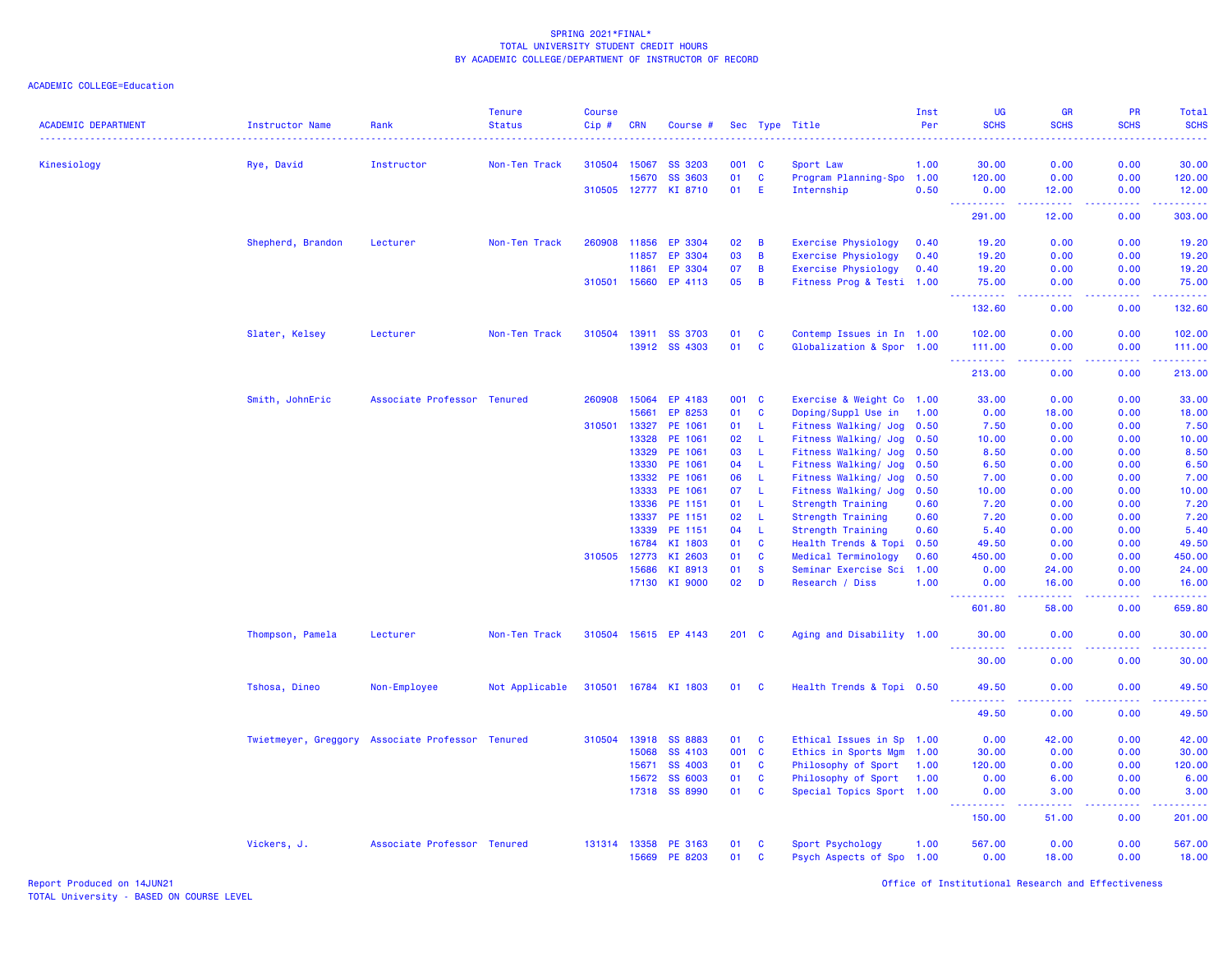| 0.00<br>Kinesiology<br>Associate Professor Tenured<br>131314 18135 PE 7000<br>$01$ I<br>Directed Indiv Study 1.00<br>3.00<br>3.00<br>Vickers, J.<br>0.00<br><b>.</b> .<br><b><i><u><u> - - - - - - - - - -</u></u></i></b><br><b><i><u><u> - - - - - - - - - -</u></u></i></b><br>----------<br>567.00<br>0.00<br>21.00<br>588.00<br>Watson, Deborah<br>Grad Teach Assist<br>Not Applicable<br>Aging and Disability 1.00<br>273.00<br>0.00<br>310504 11882<br>EP 4143<br>01<br>- C<br>0.00<br>273.00<br>Fundamentals of Kine 0.50<br>310505 11851 EP 2013<br>228.00<br>0.00<br>0.00<br>01<br><b>C</b><br>228.00<br>-----------<br>.<br>$\frac{1}{2} \left( \frac{1}{2} \right) \left( \frac{1}{2} \right) \left( \frac{1}{2} \right) \left( \frac{1}{2} \right) \left( \frac{1}{2} \right)$<br>. <b>.</b><br>501.00<br>0.00<br>0.00<br>501.00<br>Exercise & Weight Co 1.00<br>Wax, Benjamin<br>Associate Professor Tenured<br>EP 4183<br>0.00<br>30.00<br>260908 14157<br>$201 \quad C$<br>30.00<br>0.00<br>Fitness Prog & Testi 1.00<br>0.00<br>0.00<br>310501 14156 EP 4113<br>$201 \quad C$<br>51.00<br>51.00<br><b>.</b><br>$\frac{1}{2} \left( \frac{1}{2} \right) \left( \frac{1}{2} \right) \left( \frac{1}{2} \right)$<br>.<br>.<br>81.00<br>0.00<br>0.00<br>81.00<br>Mechanical Analysis<br>Not Applicable<br>EP 4504<br>0.00<br>0.00<br>16.00<br>Winston, Tommy<br>Non-Employee<br>131314 15617<br>201 B<br>1.00<br>16.00<br>Anatomical Kinesiolo 1.00<br>0.00<br>260908 14155 EP 3233<br>$201 \quad C$<br>96.00<br>0.00<br>96.00<br><u>.</u><br>.<br>.<br><b><i><u><u>.</u></u></i></b><br>112.00<br>0.00<br>0.00<br>112.00<br>Young, Glen<br>13353<br>PE 3033<br>Basket/Football Offi 1.00<br>84.00<br>Instructor<br>Non-Ten Track<br>131314<br>01<br><b>C</b><br>84.00<br>0.00<br>0.00<br>PE 3533<br>$\mathbf{C}$<br>96.00<br>13360<br>01<br>Coaching Sports<br>96.00<br>0.00<br>0.00<br>1.00<br>PE 3533<br>$\mathbf{C}$<br>Coaching Sports<br>84.00<br>17730<br>02<br>1.00<br>0.00<br>0.00<br>84.00<br>310501 13349<br>PE 1253<br>01<br>$\overline{B}$<br>Teaching Lifetime Ac 1.00<br>0.00<br>57.00<br>0.00<br>57.00<br>.<br>.<br>-----<br>0.00<br>321.00<br>0.00<br>321.00<br>Assistant Professor Ten Track<br>Zimmerman, Matthew<br>13908<br><b>SS 3303</b><br>C<br>Communicat Mgmt in<br>90.00<br>0.00<br>0.00<br>90.00<br>310504<br>01<br>1.00<br><b>SS 8803</b><br>$\mathbf{C}$<br>13916<br>01<br>Sport Law<br>1.00<br>0.00<br>51.00<br>0.00<br>51.00<br>15070<br><b>SS 8803</b><br>001 C<br>0.00<br>12.00<br>Sport Law<br>1.00<br>0.00<br>12.00<br>310505 17213<br>KI 9000<br>03<br>D<br>Research / Diss<br>6.00<br>0.00<br>6.00<br>1.00<br>0.00<br>17882<br>KI 8000<br>D<br>3.00<br>0.00<br>3.00<br>01<br>Research/Thesis<br>1.00<br>0.00<br>18161 SS 7000<br>02<br>0.00<br>$\mathbf{I}$<br>Directed Indiv Study 1.00<br>0.00<br>3.00<br>3.00<br>والمسامين<br>.<br>.<br>----------<br>90.00<br>75.00<br>0.00<br>165.00<br>==========<br>====================================<br>$\begin{array}{cccccccccc} \multicolumn{2}{c}{} & \multicolumn{2}{c}{} & \multicolumn{2}{c}{} & \multicolumn{2}{c}{} & \multicolumn{2}{c}{} & \multicolumn{2}{c}{} & \multicolumn{2}{c}{} & \multicolumn{2}{c}{} & \multicolumn{2}{c}{} & \multicolumn{2}{c}{} & \multicolumn{2}{c}{} & \multicolumn{2}{c}{} & \multicolumn{2}{c}{} & \multicolumn{2}{c}{} & \multicolumn{2}{c}{} & \multicolumn{2}{c}{} & \multicolumn{2}{c}{} & \multicolumn{2}{c}{} & \multicolumn{2}{c}{} & \mult$<br><b>COORDINGS</b><br>10564.00<br>9945.00<br>619.00<br>0.00<br>Kinesiology | <b>ACADEMIC DEPARTMENT</b>            | Instructor Name | Rank | <b>Tenure</b><br><b>Status</b> | <b>Course</b><br>Cip# | <b>CRN</b> | Course # |  | Sec Type Title | Inst<br>Per | UG<br><b>SCHS</b> | <b>GR</b><br><b>SCHS</b> | PR<br><b>SCHS</b> | Total<br><b>SCHS</b> |
|--------------------------------------------------------------------------------------------------------------------------------------------------------------------------------------------------------------------------------------------------------------------------------------------------------------------------------------------------------------------------------------------------------------------------------------------------------------------------------------------------------------------------------------------------------------------------------------------------------------------------------------------------------------------------------------------------------------------------------------------------------------------------------------------------------------------------------------------------------------------------------------------------------------------------------------------------------------------------------------------------------------------------------------------------------------------------------------------------------------------------------------------------------------------------------------------------------------------------------------------------------------------------------------------------------------------------------------------------------------------------------------------------------------------------------------------------------------------------------------------------------------------------------------------------------------------------------------------------------------------------------------------------------------------------------------------------------------------------------------------------------------------------------------------------------------------------------------------------------------------------------------------------------------------------------------------------------------------------------------------------------------------------------------------------------------------------------------------------------------------------------------------------------------------------------------------------------------------------------------------------------------------------------------------------------------------------------------------------------------------------------------------------------------------------------------------------------------------------------------------------------------------------------------------------------------------------------------------------------------------------------------------------------------------------------------------------------------------------------------------------------------------------------------------------------------------------------------------------------------------------------------------------------------------------------------------------------------------------------------------------------------------------------------------------------------------------------------------------------------------------------------------------------------------------------------------------------------------------------------------------------------------------------------------------------------------------------------------------------------------------------------------------------------------------------------------------------------------------------------------------------------------------------------------------------------------------|---------------------------------------|-----------------|------|--------------------------------|-----------------------|------------|----------|--|----------------|-------------|-------------------|--------------------------|-------------------|----------------------|
|                                                                                                                                                                                                                                                                                                                                                                                                                                                                                                                                                                                                                                                                                                                                                                                                                                                                                                                                                                                                                                                                                                                                                                                                                                                                                                                                                                                                                                                                                                                                                                                                                                                                                                                                                                                                                                                                                                                                                                                                                                                                                                                                                                                                                                                                                                                                                                                                                                                                                                                                                                                                                                                                                                                                                                                                                                                                                                                                                                                                                                                                                                                                                                                                                                                                                                                                                                                                                                                                                                                                                                          |                                       |                 |      |                                |                       |            |          |  |                |             |                   |                          |                   |                      |
|                                                                                                                                                                                                                                                                                                                                                                                                                                                                                                                                                                                                                                                                                                                                                                                                                                                                                                                                                                                                                                                                                                                                                                                                                                                                                                                                                                                                                                                                                                                                                                                                                                                                                                                                                                                                                                                                                                                                                                                                                                                                                                                                                                                                                                                                                                                                                                                                                                                                                                                                                                                                                                                                                                                                                                                                                                                                                                                                                                                                                                                                                                                                                                                                                                                                                                                                                                                                                                                                                                                                                                          |                                       |                 |      |                                |                       |            |          |  |                |             |                   |                          |                   |                      |
|                                                                                                                                                                                                                                                                                                                                                                                                                                                                                                                                                                                                                                                                                                                                                                                                                                                                                                                                                                                                                                                                                                                                                                                                                                                                                                                                                                                                                                                                                                                                                                                                                                                                                                                                                                                                                                                                                                                                                                                                                                                                                                                                                                                                                                                                                                                                                                                                                                                                                                                                                                                                                                                                                                                                                                                                                                                                                                                                                                                                                                                                                                                                                                                                                                                                                                                                                                                                                                                                                                                                                                          |                                       |                 |      |                                |                       |            |          |  |                |             |                   |                          |                   |                      |
|                                                                                                                                                                                                                                                                                                                                                                                                                                                                                                                                                                                                                                                                                                                                                                                                                                                                                                                                                                                                                                                                                                                                                                                                                                                                                                                                                                                                                                                                                                                                                                                                                                                                                                                                                                                                                                                                                                                                                                                                                                                                                                                                                                                                                                                                                                                                                                                                                                                                                                                                                                                                                                                                                                                                                                                                                                                                                                                                                                                                                                                                                                                                                                                                                                                                                                                                                                                                                                                                                                                                                                          |                                       |                 |      |                                |                       |            |          |  |                |             |                   |                          |                   |                      |
|                                                                                                                                                                                                                                                                                                                                                                                                                                                                                                                                                                                                                                                                                                                                                                                                                                                                                                                                                                                                                                                                                                                                                                                                                                                                                                                                                                                                                                                                                                                                                                                                                                                                                                                                                                                                                                                                                                                                                                                                                                                                                                                                                                                                                                                                                                                                                                                                                                                                                                                                                                                                                                                                                                                                                                                                                                                                                                                                                                                                                                                                                                                                                                                                                                                                                                                                                                                                                                                                                                                                                                          |                                       |                 |      |                                |                       |            |          |  |                |             |                   |                          |                   |                      |
|                                                                                                                                                                                                                                                                                                                                                                                                                                                                                                                                                                                                                                                                                                                                                                                                                                                                                                                                                                                                                                                                                                                                                                                                                                                                                                                                                                                                                                                                                                                                                                                                                                                                                                                                                                                                                                                                                                                                                                                                                                                                                                                                                                                                                                                                                                                                                                                                                                                                                                                                                                                                                                                                                                                                                                                                                                                                                                                                                                                                                                                                                                                                                                                                                                                                                                                                                                                                                                                                                                                                                                          |                                       |                 |      |                                |                       |            |          |  |                |             |                   |                          |                   |                      |
|                                                                                                                                                                                                                                                                                                                                                                                                                                                                                                                                                                                                                                                                                                                                                                                                                                                                                                                                                                                                                                                                                                                                                                                                                                                                                                                                                                                                                                                                                                                                                                                                                                                                                                                                                                                                                                                                                                                                                                                                                                                                                                                                                                                                                                                                                                                                                                                                                                                                                                                                                                                                                                                                                                                                                                                                                                                                                                                                                                                                                                                                                                                                                                                                                                                                                                                                                                                                                                                                                                                                                                          |                                       |                 |      |                                |                       |            |          |  |                |             |                   |                          |                   |                      |
|                                                                                                                                                                                                                                                                                                                                                                                                                                                                                                                                                                                                                                                                                                                                                                                                                                                                                                                                                                                                                                                                                                                                                                                                                                                                                                                                                                                                                                                                                                                                                                                                                                                                                                                                                                                                                                                                                                                                                                                                                                                                                                                                                                                                                                                                                                                                                                                                                                                                                                                                                                                                                                                                                                                                                                                                                                                                                                                                                                                                                                                                                                                                                                                                                                                                                                                                                                                                                                                                                                                                                                          |                                       |                 |      |                                |                       |            |          |  |                |             |                   |                          |                   |                      |
|                                                                                                                                                                                                                                                                                                                                                                                                                                                                                                                                                                                                                                                                                                                                                                                                                                                                                                                                                                                                                                                                                                                                                                                                                                                                                                                                                                                                                                                                                                                                                                                                                                                                                                                                                                                                                                                                                                                                                                                                                                                                                                                                                                                                                                                                                                                                                                                                                                                                                                                                                                                                                                                                                                                                                                                                                                                                                                                                                                                                                                                                                                                                                                                                                                                                                                                                                                                                                                                                                                                                                                          |                                       |                 |      |                                |                       |            |          |  |                |             |                   |                          |                   |                      |
|                                                                                                                                                                                                                                                                                                                                                                                                                                                                                                                                                                                                                                                                                                                                                                                                                                                                                                                                                                                                                                                                                                                                                                                                                                                                                                                                                                                                                                                                                                                                                                                                                                                                                                                                                                                                                                                                                                                                                                                                                                                                                                                                                                                                                                                                                                                                                                                                                                                                                                                                                                                                                                                                                                                                                                                                                                                                                                                                                                                                                                                                                                                                                                                                                                                                                                                                                                                                                                                                                                                                                                          |                                       |                 |      |                                |                       |            |          |  |                |             |                   |                          |                   |                      |
|                                                                                                                                                                                                                                                                                                                                                                                                                                                                                                                                                                                                                                                                                                                                                                                                                                                                                                                                                                                                                                                                                                                                                                                                                                                                                                                                                                                                                                                                                                                                                                                                                                                                                                                                                                                                                                                                                                                                                                                                                                                                                                                                                                                                                                                                                                                                                                                                                                                                                                                                                                                                                                                                                                                                                                                                                                                                                                                                                                                                                                                                                                                                                                                                                                                                                                                                                                                                                                                                                                                                                                          |                                       |                 |      |                                |                       |            |          |  |                |             |                   |                          |                   |                      |
|                                                                                                                                                                                                                                                                                                                                                                                                                                                                                                                                                                                                                                                                                                                                                                                                                                                                                                                                                                                                                                                                                                                                                                                                                                                                                                                                                                                                                                                                                                                                                                                                                                                                                                                                                                                                                                                                                                                                                                                                                                                                                                                                                                                                                                                                                                                                                                                                                                                                                                                                                                                                                                                                                                                                                                                                                                                                                                                                                                                                                                                                                                                                                                                                                                                                                                                                                                                                                                                                                                                                                                          |                                       |                 |      |                                |                       |            |          |  |                |             |                   |                          |                   |                      |
|                                                                                                                                                                                                                                                                                                                                                                                                                                                                                                                                                                                                                                                                                                                                                                                                                                                                                                                                                                                                                                                                                                                                                                                                                                                                                                                                                                                                                                                                                                                                                                                                                                                                                                                                                                                                                                                                                                                                                                                                                                                                                                                                                                                                                                                                                                                                                                                                                                                                                                                                                                                                                                                                                                                                                                                                                                                                                                                                                                                                                                                                                                                                                                                                                                                                                                                                                                                                                                                                                                                                                                          |                                       |                 |      |                                |                       |            |          |  |                |             |                   |                          |                   |                      |
|                                                                                                                                                                                                                                                                                                                                                                                                                                                                                                                                                                                                                                                                                                                                                                                                                                                                                                                                                                                                                                                                                                                                                                                                                                                                                                                                                                                                                                                                                                                                                                                                                                                                                                                                                                                                                                                                                                                                                                                                                                                                                                                                                                                                                                                                                                                                                                                                                                                                                                                                                                                                                                                                                                                                                                                                                                                                                                                                                                                                                                                                                                                                                                                                                                                                                                                                                                                                                                                                                                                                                                          |                                       |                 |      |                                |                       |            |          |  |                |             |                   |                          |                   |                      |
|                                                                                                                                                                                                                                                                                                                                                                                                                                                                                                                                                                                                                                                                                                                                                                                                                                                                                                                                                                                                                                                                                                                                                                                                                                                                                                                                                                                                                                                                                                                                                                                                                                                                                                                                                                                                                                                                                                                                                                                                                                                                                                                                                                                                                                                                                                                                                                                                                                                                                                                                                                                                                                                                                                                                                                                                                                                                                                                                                                                                                                                                                                                                                                                                                                                                                                                                                                                                                                                                                                                                                                          |                                       |                 |      |                                |                       |            |          |  |                |             |                   |                          |                   |                      |
|                                                                                                                                                                                                                                                                                                                                                                                                                                                                                                                                                                                                                                                                                                                                                                                                                                                                                                                                                                                                                                                                                                                                                                                                                                                                                                                                                                                                                                                                                                                                                                                                                                                                                                                                                                                                                                                                                                                                                                                                                                                                                                                                                                                                                                                                                                                                                                                                                                                                                                                                                                                                                                                                                                                                                                                                                                                                                                                                                                                                                                                                                                                                                                                                                                                                                                                                                                                                                                                                                                                                                                          |                                       |                 |      |                                |                       |            |          |  |                |             |                   |                          |                   |                      |
|                                                                                                                                                                                                                                                                                                                                                                                                                                                                                                                                                                                                                                                                                                                                                                                                                                                                                                                                                                                                                                                                                                                                                                                                                                                                                                                                                                                                                                                                                                                                                                                                                                                                                                                                                                                                                                                                                                                                                                                                                                                                                                                                                                                                                                                                                                                                                                                                                                                                                                                                                                                                                                                                                                                                                                                                                                                                                                                                                                                                                                                                                                                                                                                                                                                                                                                                                                                                                                                                                                                                                                          |                                       |                 |      |                                |                       |            |          |  |                |             |                   |                          |                   |                      |
|                                                                                                                                                                                                                                                                                                                                                                                                                                                                                                                                                                                                                                                                                                                                                                                                                                                                                                                                                                                                                                                                                                                                                                                                                                                                                                                                                                                                                                                                                                                                                                                                                                                                                                                                                                                                                                                                                                                                                                                                                                                                                                                                                                                                                                                                                                                                                                                                                                                                                                                                                                                                                                                                                                                                                                                                                                                                                                                                                                                                                                                                                                                                                                                                                                                                                                                                                                                                                                                                                                                                                                          |                                       |                 |      |                                |                       |            |          |  |                |             |                   |                          |                   |                      |
|                                                                                                                                                                                                                                                                                                                                                                                                                                                                                                                                                                                                                                                                                                                                                                                                                                                                                                                                                                                                                                                                                                                                                                                                                                                                                                                                                                                                                                                                                                                                                                                                                                                                                                                                                                                                                                                                                                                                                                                                                                                                                                                                                                                                                                                                                                                                                                                                                                                                                                                                                                                                                                                                                                                                                                                                                                                                                                                                                                                                                                                                                                                                                                                                                                                                                                                                                                                                                                                                                                                                                                          |                                       |                 |      |                                |                       |            |          |  |                |             |                   |                          |                   |                      |
|                                                                                                                                                                                                                                                                                                                                                                                                                                                                                                                                                                                                                                                                                                                                                                                                                                                                                                                                                                                                                                                                                                                                                                                                                                                                                                                                                                                                                                                                                                                                                                                                                                                                                                                                                                                                                                                                                                                                                                                                                                                                                                                                                                                                                                                                                                                                                                                                                                                                                                                                                                                                                                                                                                                                                                                                                                                                                                                                                                                                                                                                                                                                                                                                                                                                                                                                                                                                                                                                                                                                                                          |                                       |                 |      |                                |                       |            |          |  |                |             |                   |                          |                   |                      |
|                                                                                                                                                                                                                                                                                                                                                                                                                                                                                                                                                                                                                                                                                                                                                                                                                                                                                                                                                                                                                                                                                                                                                                                                                                                                                                                                                                                                                                                                                                                                                                                                                                                                                                                                                                                                                                                                                                                                                                                                                                                                                                                                                                                                                                                                                                                                                                                                                                                                                                                                                                                                                                                                                                                                                                                                                                                                                                                                                                                                                                                                                                                                                                                                                                                                                                                                                                                                                                                                                                                                                                          |                                       |                 |      |                                |                       |            |          |  |                |             |                   |                          |                   |                      |
|                                                                                                                                                                                                                                                                                                                                                                                                                                                                                                                                                                                                                                                                                                                                                                                                                                                                                                                                                                                                                                                                                                                                                                                                                                                                                                                                                                                                                                                                                                                                                                                                                                                                                                                                                                                                                                                                                                                                                                                                                                                                                                                                                                                                                                                                                                                                                                                                                                                                                                                                                                                                                                                                                                                                                                                                                                                                                                                                                                                                                                                                                                                                                                                                                                                                                                                                                                                                                                                                                                                                                                          |                                       |                 |      |                                |                       |            |          |  |                |             |                   |                          |                   |                      |
|                                                                                                                                                                                                                                                                                                                                                                                                                                                                                                                                                                                                                                                                                                                                                                                                                                                                                                                                                                                                                                                                                                                                                                                                                                                                                                                                                                                                                                                                                                                                                                                                                                                                                                                                                                                                                                                                                                                                                                                                                                                                                                                                                                                                                                                                                                                                                                                                                                                                                                                                                                                                                                                                                                                                                                                                                                                                                                                                                                                                                                                                                                                                                                                                                                                                                                                                                                                                                                                                                                                                                                          |                                       |                 |      |                                |                       |            |          |  |                |             |                   |                          |                   |                      |
|                                                                                                                                                                                                                                                                                                                                                                                                                                                                                                                                                                                                                                                                                                                                                                                                                                                                                                                                                                                                                                                                                                                                                                                                                                                                                                                                                                                                                                                                                                                                                                                                                                                                                                                                                                                                                                                                                                                                                                                                                                                                                                                                                                                                                                                                                                                                                                                                                                                                                                                                                                                                                                                                                                                                                                                                                                                                                                                                                                                                                                                                                                                                                                                                                                                                                                                                                                                                                                                                                                                                                                          |                                       |                 |      |                                |                       |            |          |  |                |             |                   |                          |                   |                      |
|                                                                                                                                                                                                                                                                                                                                                                                                                                                                                                                                                                                                                                                                                                                                                                                                                                                                                                                                                                                                                                                                                                                                                                                                                                                                                                                                                                                                                                                                                                                                                                                                                                                                                                                                                                                                                                                                                                                                                                                                                                                                                                                                                                                                                                                                                                                                                                                                                                                                                                                                                                                                                                                                                                                                                                                                                                                                                                                                                                                                                                                                                                                                                                                                                                                                                                                                                                                                                                                                                                                                                                          |                                       |                 |      |                                |                       |            |          |  |                |             |                   |                          |                   |                      |
|                                                                                                                                                                                                                                                                                                                                                                                                                                                                                                                                                                                                                                                                                                                                                                                                                                                                                                                                                                                                                                                                                                                                                                                                                                                                                                                                                                                                                                                                                                                                                                                                                                                                                                                                                                                                                                                                                                                                                                                                                                                                                                                                                                                                                                                                                                                                                                                                                                                                                                                                                                                                                                                                                                                                                                                                                                                                                                                                                                                                                                                                                                                                                                                                                                                                                                                                                                                                                                                                                                                                                                          | ===================================== |                 |      |                                |                       |            |          |  |                |             |                   |                          |                   |                      |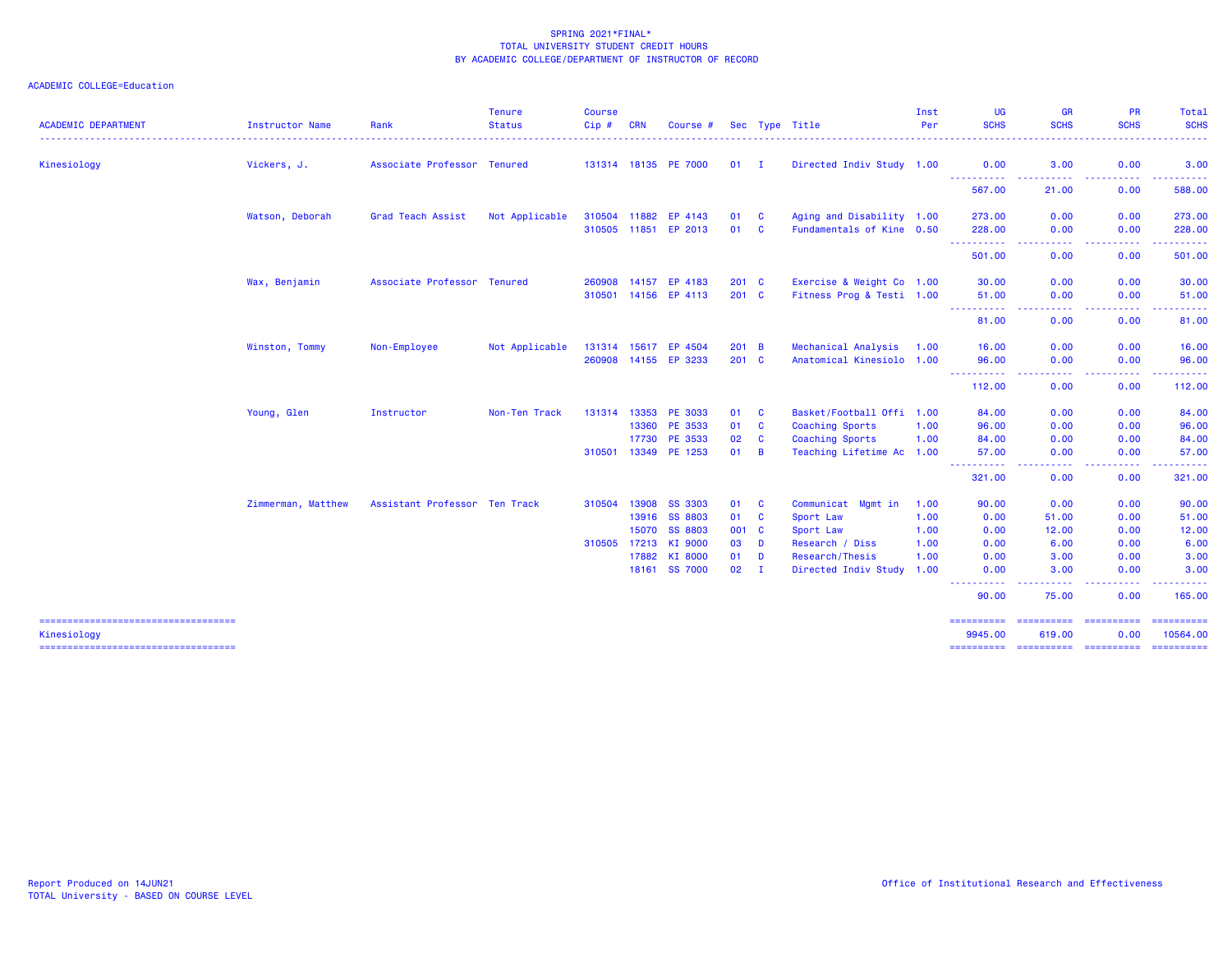ACADEMIC COLLEGE=Education

| <b>ACADEMIC DEPARTMENT</b> | <b>Instructor Name</b>         | Rank                        | <b>Tenure</b><br><b>Status</b> | <b>Course</b><br>Cip# | <b>CRN</b>   | Course #        |       |              | Sec Type Title              | Inst<br>Per | <b>UG</b><br><b>SCHS</b>                                                                                                                                       | <b>GR</b><br><b>SCHS</b> | PR<br><b>SCHS</b> | Total<br><b>SCHS</b>    |
|----------------------------|--------------------------------|-----------------------------|--------------------------------|-----------------------|--------------|-----------------|-------|--------------|-----------------------------|-------------|----------------------------------------------------------------------------------------------------------------------------------------------------------------|--------------------------|-------------------|-------------------------|
|                            |                                |                             |                                |                       |              |                 |       |              |                             | .           |                                                                                                                                                                |                          |                   | والمتمام المار          |
| Music                      | Aarhus, Craig                  | Associate Professor Tenured |                                | 131312 13307          |              | <b>MUE 3212</b> | 01    | <b>C</b>     | <b>Brass Methods</b>        | 1.00        | 32.00                                                                                                                                                          | 0.00                     | 0.00              | 32.00                   |
|                            |                                |                             |                                | 500903                | 13173        | MU 2531         | 01    | E            | <b>Concert Band</b>         | 1.00        | 65.00                                                                                                                                                          | 0.00                     | 0.00              | 65.00                   |
|                            |                                |                             |                                |                       | 13174        | MU 2531         | 02    | E            | <b>Concert Band</b>         | 1.00        | 66.00                                                                                                                                                          | 0.00                     | 0.00              | 66.00                   |
|                            |                                |                             |                                |                       | 17209        | <b>MU 1010</b>  | 05    | E            | Recital Hour                | 0.50        | 0.00<br>د د د د                                                                                                                                                | 0.00                     | 0.00              | 0.00                    |
|                            |                                |                             |                                |                       |              |                 |       |              |                             |             | 163.00                                                                                                                                                         | 0.00                     | 0.00              | 163.00                  |
|                            | Baker, Jason                   | Professor                   | <b>Tenured</b>                 |                       | 131312 13175 | MU 2551         | 01    | E            | <b>Percussion Ensemble</b>  | 1.00        | 12.00                                                                                                                                                          | 0.00                     | 0.00              | 12.00                   |
|                            |                                |                             |                                |                       | 13308        | <b>MUE 3242</b> | 01    | C            | <b>Percussion Methods</b>   | 1.00        | 30.00                                                                                                                                                          | 0.00                     | 0.00              | 30.00                   |
|                            |                                |                             |                                |                       | 500903 13142 | <b>MU 1010</b>  | 02    | E            | Recital Hour-Percuss 0.50   |             | 0.00                                                                                                                                                           | 0.00                     | 0.00              | 0.00                    |
|                            |                                |                             |                                |                       | 13172        | MU 2521         | 01    | C            | Steel Drum Ensemble         | 1.00        | 8.00                                                                                                                                                           | 0.00                     | 0.00              | 8.00                    |
|                            |                                |                             |                                |                       | 13239        | <b>MUA 1610</b> | 01    | E            | Percussion<br>- Non Maj     | 1.00        | 8.00                                                                                                                                                           | 0.00                     | 0.00              | 8.00                    |
|                            |                                |                             |                                |                       | 13240        | <b>MUA 1610</b> | 02    | Ε            | Percussion<br>-Majors       | 1.00        | 11.00                                                                                                                                                          | 0.00                     | 0.00              | 11.00                   |
|                            |                                |                             |                                |                       | 13280        | <b>MUA 2610</b> | 02    | E            | Percussion<br>- Majors      | 1.00        | 2.00                                                                                                                                                           | 0.00                     | 0.00              | 2.00                    |
|                            |                                |                             |                                |                       | 13302        | <b>MUA 3610</b> | 02    | E            | Percussion - Majors         | 1.00        | 8.00<br>----------                                                                                                                                             | 0.00<br>.                | 0.00              | 8.00                    |
|                            |                                |                             |                                |                       |              |                 |       |              |                             |             | 79.00                                                                                                                                                          | 0.00                     | 0.00              | 79.00                   |
|                            | Banks, Jessica                 | Instructor                  | Non-Ten Track                  | 500903                | 13219        | <b>MUA 1110</b> | 01    | E            | <b>Flute-Non Majors</b>     | 1.00        | 1.00                                                                                                                                                           | 0.00                     | 0.00              | 1.00                    |
|                            |                                |                             |                                |                       | 13220        | <b>MUA 1110</b> | 02    | Ε            | Flute-Majors                | 1.00        | 2.00                                                                                                                                                           | 0.00                     | 0.00              | 2.00                    |
|                            |                                |                             |                                |                       | 13260        | <b>MUA 2110</b> | 02    | E            | Flute - Majors              | 1.00        | 2.00                                                                                                                                                           | 0.00                     | 0.00              | 2.00                    |
|                            |                                |                             |                                |                       | 13292        | <b>MUA 3110</b> | 02    | Ε            | Flute-Majors                | 1.00        | 2.00                                                                                                                                                           | 0.00                     | 0.00              | 2.00                    |
|                            |                                |                             |                                | 500904                | 13140        | <b>MU 1003</b>  | 01    | <b>C</b>     | Fund of Music Theory        | 1.00        | 90.00                                                                                                                                                          | 0.00                     | 0.00              | 90.00                   |
|                            |                                |                             |                                |                       | 500915 13162 | MU 2011         | 01    | E            | <b>Woodwind Ensembles</b>   | 1.00        | 2.00                                                                                                                                                           | 0.00                     | 0.00              | 2.00                    |
|                            |                                |                             |                                |                       | 13165        | <b>MU 2011</b>  | 04    | E            | <b>Woodwind Ensembles-Q</b> | 1.00        | 9.00                                                                                                                                                           | 0.00                     | 0.00              | 9.00                    |
|                            |                                |                             |                                |                       |              |                 |       |              |                             |             | $\frac{1}{2} \left( \frac{1}{2} \right) \left( \frac{1}{2} \right) \left( \frac{1}{2} \right) \left( \frac{1}{2} \right) \left( \frac{1}{2} \right)$<br>108.00 | د د د د<br>0.00          | .<br>0.00         | <u>.</u><br>108.00      |
|                            | Cary, Jessica                  | Instructor                  | Non-Ten Track                  | 500901                | 13145        | <b>MU 1113</b>  | 02    | <b>C</b>     | His & Apprec Of Musi 1.00   |             | 201.00                                                                                                                                                         | 0.00                     | 0.00              | 201.00                  |
|                            |                                |                             |                                |                       | 13146        | <b>MU 1113</b>  | 03    | <b>C</b>     | His & Apprec Of Musi        | 1.00        | 204.00                                                                                                                                                         | 0.00                     | 0.00              | 204.00                  |
|                            |                                |                             |                                |                       | 14749        | <b>MU 1113</b>  | 501 C |              | His & Apprec Of Musi 1.00   |             | 108.00                                                                                                                                                         | 0.00                     | 0.00              | 108.00                  |
|                            |                                |                             |                                | 500903                | 13225        | <b>MUA 1250</b> | 01    | E            | Non Majors<br>Oboe-         | 1.00        | 1.00                                                                                                                                                           | 0.00                     | 0.00              | 1.00                    |
|                            |                                |                             |                                |                       | 13266        | <b>MUA 2250</b> | 02    | E            | Oboe - Majors               | 1.00        | 2.00                                                                                                                                                           | 0.00                     | 0.00              | 2.00                    |
|                            |                                |                             |                                |                       | 13295        | <b>MUA 3250</b> | 02    | Ε            | Oboe - Majors               | 1.00        | 1.00                                                                                                                                                           | 0.00                     | 0.00              | 1.00                    |
|                            |                                |                             |                                |                       | 500915 13166 | <b>MU 2011</b>  | 05    | E            | Woodwind Ensemble-Do 1.00   |             | 3.00                                                                                                                                                           | 0.00                     | 0.00              | 3.00                    |
|                            |                                |                             |                                |                       |              |                 |       |              |                             |             | .<br>520.00                                                                                                                                                    | د د د د<br>0.00          | 22222<br>0.00     | المتمام مالما<br>520.00 |
|                            | Damm, Robert                   | Professor                   | <b>Tenured</b>                 | 050201                | 10005        | AAS 1103        | 01    | C            | African American Mus        | 1.00        | 48.00                                                                                                                                                          | 0.00                     | 0.00              | 48.00                   |
|                            |                                |                             |                                | 500901                | 13143        | <b>MU 1103</b>  | 01    | $\mathbf{C}$ | African-Amer Music          | 1.00        | 51.00                                                                                                                                                          | 0.00                     | 0.00              | 51.00                   |
|                            |                                |                             |                                |                       | 500905 13153 | <b>MU 1153</b>  | 01    | C            | Music of Africa             | 1.00        | 81.00<br>.<br>$\sim$ $\sim$ $\sim$                                                                                                                             | 0.00<br>.                | 0.00<br>.         | 81.00                   |
|                            |                                |                             |                                |                       |              |                 |       |              |                             |             | 180.00                                                                                                                                                         | 0.00                     | 0.00              | 180.00                  |
|                            | Davis, Daniel                  | Non-Faculty                 | Not Applicable                 | 240102 12809          |              | LIB 9010        | 01    | <b>S</b>     | ETD Format and Submi 0.15   |             | 0.00                                                                                                                                                           | 0.00                     | 0.00              | 0.00                    |
|                            |                                |                             |                                |                       | 14689        | LIB 9010        | 501   | <b>S</b>     | ETD Format and Submi        | 0.25        | 0.00                                                                                                                                                           | 0.00                     | 0.00              | 0.00                    |
|                            |                                |                             |                                | 500903                | 13216        | <b>MUA 1050</b> | 09    | E            | Voice-Majors                | 0.50        | 2.00                                                                                                                                                           | 0.00                     | 0.00              | 2.00                    |
|                            |                                |                             |                                |                       | 500908 15692 | <b>MUA 1061</b> | 03    | E            | Voice for Non-Music         | 0.50        | 5.00                                                                                                                                                           | 0.00                     | 0.00              | 5.00                    |
|                            |                                |                             |                                |                       |              |                 |       |              |                             |             | $\sim$ $\sim$ $\sim$ $\sim$<br>7.00                                                                                                                            | وعاعات<br>0.00           | 0.00              | 7.00                    |
|                            | Edwards-Henry, Jacqu Professor |                             | <b>Tenured</b>                 |                       | 500907 13193 | <b>MU 3121</b>  | 01    | - Li         | Piano Class IV              | 1.00        | 13.00                                                                                                                                                          | 0.00                     | 0.00              | 13.00                   |
|                            |                                |                             |                                |                       | 13194        | MU 3121         | 02    | -L           | Piano Class IV              | 1.00        | 10.00                                                                                                                                                          | 0.00                     | 0.00              | 10.00                   |
|                            |                                |                             |                                |                       | 13195        | <b>MU 3122</b>  | 01    | -L           | Funct Skills Piano I 1.00   |             | 8.00                                                                                                                                                           | 0.00                     | 0.00              | 8.00                    |
|                            |                                |                             |                                |                       |              |                 |       |              |                             |             |                                                                                                                                                                |                          |                   |                         |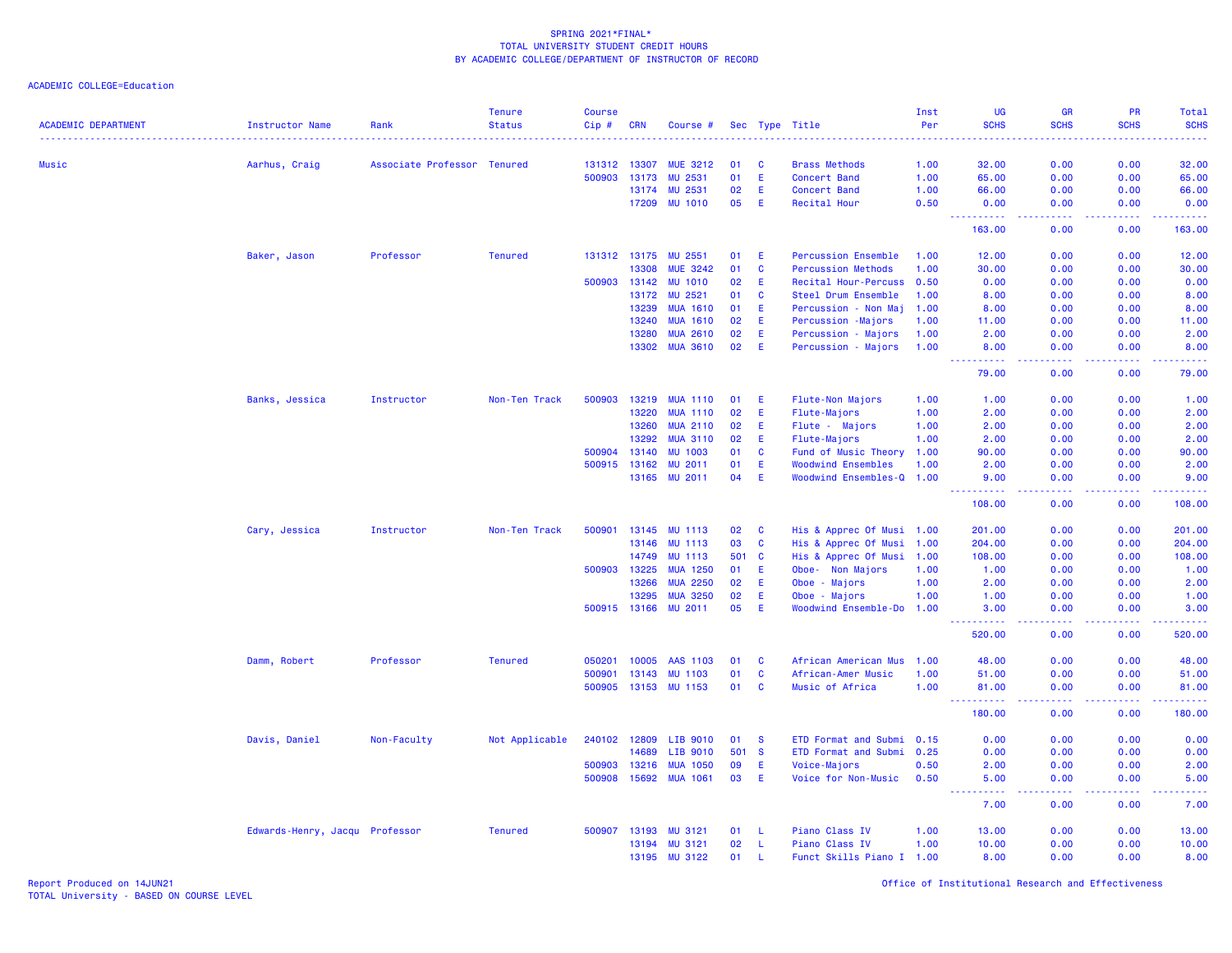| <b>ACADEMIC DEPARTMENT</b> | <b>Instructor Name</b>         | Rank                          | <b>Tenure</b><br><b>Status</b> | <b>Course</b><br>Cip# | <b>CRN</b>     | Course #                  |          |          | Sec Type Title                                   | Inst<br>Per  | UG<br><b>SCHS</b>                         | <b>GR</b><br><b>SCHS</b> | PR<br><b>SCHS</b>                                                                                                                                            | Total<br><b>SCHS</b>                                                                                                                                          |
|----------------------------|--------------------------------|-------------------------------|--------------------------------|-----------------------|----------------|---------------------------|----------|----------|--------------------------------------------------|--------------|-------------------------------------------|--------------------------|--------------------------------------------------------------------------------------------------------------------------------------------------------------|---------------------------------------------------------------------------------------------------------------------------------------------------------------|
|                            |                                |                               |                                |                       |                |                           |          |          |                                                  |              |                                           |                          |                                                                                                                                                              |                                                                                                                                                               |
| Music                      | Edwards-Henry, Jacqu Professor |                               | <b>Tenured</b>                 | 500907                | 13201          | <b>MUA 1020</b>           | 01       | E        | <b>Piano Lessons</b>                             | 1.00         | 2.00<br>الماليات<br>222222                | 0.00                     | 0.00                                                                                                                                                         | 2.00                                                                                                                                                          |
|                            |                                |                               |                                |                       |                |                           |          |          |                                                  |              | 33.00                                     | 0.00                     | 0.00                                                                                                                                                         | 33.00                                                                                                                                                         |
|                            | Falcone, Sheri                 | Instructor                    | Non-Ten Track                  | 500903                | 13224          | <b>MUA 1210</b>           | 02       | E.       | Saxophone-Majors                                 | 1.00         | 9.00                                      | 0.00                     | 0.00                                                                                                                                                         | 9.00                                                                                                                                                          |
|                            |                                |                               |                                |                       | 13228          | <b>MUA 1310</b>           | 02       | E        | Bassoon - Majors                                 | 0.50         | 1.00                                      | 0.00                     | 0.00                                                                                                                                                         | 1.00                                                                                                                                                          |
|                            |                                |                               |                                |                       | 13262          | <b>MUA 2150</b>           | 02       | Ε        | Clarinet - Majors                                | 1.00         | 6.00                                      | 0.00                     | 0.00                                                                                                                                                         | 6.00                                                                                                                                                          |
|                            |                                |                               |                                |                       | 13264          | <b>MUA 2210</b>           | 02       | Ε        | Saxophone - Majors                               | 1.00         | 3.00                                      | 0.00                     | 0.00                                                                                                                                                         | 3.00                                                                                                                                                          |
|                            |                                |                               |                                |                       | 13293          | <b>MUA 3150</b>           | 02       | Ε        | Clarinet -Majors                                 | 1.00         | 6.00                                      | 0.00                     | 0.00                                                                                                                                                         | 6.00                                                                                                                                                          |
|                            |                                |                               |                                |                       | 13294          | <b>MUA 3210</b>           | 02       | Ε<br>E   | Saxophone - Majors                               | 1.00         | 4.00                                      | 0.00                     | 0.00                                                                                                                                                         | 4.00                                                                                                                                                          |
|                            |                                |                               |                                | 500915                | 13163<br>13164 | <b>MU 2011</b><br>MU 2011 | 02<br>03 | E        | Woodwind Ens: Clarin<br><b>Woodwind Ens: Sax</b> | 1.00<br>1.00 | 8.00<br>10.00                             | 0.00<br>0.00             | 0.00<br>0.00                                                                                                                                                 | 8.00<br>10.00                                                                                                                                                 |
|                            |                                |                               |                                |                       |                |                           |          |          |                                                  |              | ----------                                | د د د د                  | 2.2.2.2.2                                                                                                                                                    | .                                                                                                                                                             |
|                            |                                |                               |                                |                       |                |                           |          |          |                                                  |              | 47.00                                     | 0.00                     | 0.00                                                                                                                                                         | 47.00                                                                                                                                                         |
|                            | Folsom, John                   | Lecturer                      | Non-Ten Track                  | 500901                |                | 13147 MU 1113             | 04       | <b>C</b> | His & Apprec Of Musi 1.00                        |              | 471.00<br>.                               | 0.00                     | 0.00                                                                                                                                                         | 471.00<br>$\mathbf{1} \cdot \mathbf{1} \cdot \mathbf{1} \cdot \mathbf{1} \cdot \mathbf{1}$                                                                    |
|                            |                                |                               |                                |                       |                |                           |          |          |                                                  |              | 471.00                                    | 0.00                     | 0.00                                                                                                                                                         | 471.00                                                                                                                                                        |
|                            | Fontaine, Jeanette             | Assistant Professor Ten Track |                                | 500903                | 13212          | <b>MUA 1050</b>           | 05       | Ε        | Voice - Majors                                   | 1.00         | 10.00                                     | 0.00                     | 0.00                                                                                                                                                         | 10.00                                                                                                                                                         |
|                            |                                |                               |                                |                       | 13214          | <b>MUA 1050</b>           | 07       | Ε        | Voice-Majors                                     | 0.50         | 2.00                                      | 0.00                     | 0.00                                                                                                                                                         | 2.00                                                                                                                                                          |
|                            |                                |                               |                                |                       | 13215          | <b>MUA 1050</b>           | 08       | E        | Voice-Majors                                     | 0.50         | 5.00                                      | 0.00                     | 0.00                                                                                                                                                         | 5.00                                                                                                                                                          |
|                            |                                |                               |                                |                       | 13216          | <b>MUA 1050</b>           | 09       | E        | Voice-Majors                                     | 0.50         | 2.00                                      | 0.00                     | 0.00                                                                                                                                                         | 2.00                                                                                                                                                          |
|                            |                                |                               |                                |                       | 13217          | <b>MUA 1050</b>           | 10       | E        | Voice- Majors                                    | 0.50         | 4.00                                      | 0.00                     | 0.00                                                                                                                                                         | 4.00                                                                                                                                                          |
|                            |                                |                               |                                |                       | 13218          | <b>MUA 1050</b>           | 11       | E        | Voice                                            | 0.50         | 10.00                                     | 0.00                     | 0.00                                                                                                                                                         | 10.00                                                                                                                                                         |
|                            |                                |                               |                                |                       | 13254          | <b>MUA 2050</b>           | 05       | Ε        | Voice - Majors                                   | 1.00         | 4.00                                      | 0.00                     | 0.00                                                                                                                                                         | 4.00                                                                                                                                                          |
|                            |                                |                               |                                |                       | 13255          | <b>MUA 2050</b>           | 06       | Ε        | Voice - Majors                                   | 0.50         | 6.00                                      | 0.00                     | 0.00                                                                                                                                                         | 6.00                                                                                                                                                          |
|                            |                                |                               |                                |                       | 13256          | <b>MUA 2050</b>           | 07       | Ε        | Voice-Majors                                     | 0.50         | 7.00                                      | 0.00                     | 0.00                                                                                                                                                         | 7.00                                                                                                                                                          |
|                            |                                |                               |                                |                       | 13257          | <b>MUA 2050</b>           | 08       | Ε        | Voice-Majors                                     | 0.50         | 2.00                                      | 0.00                     | 0.00                                                                                                                                                         | 2.00                                                                                                                                                          |
|                            |                                |                               |                                |                       | 13258          | <b>MUA 2050</b>           | 10       | Ε        | Voice - Majors                                   | 0.50         | 1.00                                      | 0.00                     | 0.00                                                                                                                                                         | 1.00                                                                                                                                                          |
|                            |                                |                               |                                |                       | 13287          | <b>MUA 3050</b>           | 05       | Ε        | Voice - Majors                                   | 1.00         | 14.00                                     | 0.00                     | 0.00                                                                                                                                                         | 14.00                                                                                                                                                         |
|                            |                                |                               |                                |                       | 13288          | <b>MUA 3050</b>           | 06       | E        | Voice - Majors                                   | 0.50         | 7.00                                      | 0.00                     | 0.00                                                                                                                                                         | 7.00                                                                                                                                                          |
|                            |                                |                               |                                |                       | 13289          | <b>MUA 3050</b>           | 07       | E        | Voice-Majors                                     | 0.50         | 4.50                                      | 0.00                     | 0.00                                                                                                                                                         | 4.50                                                                                                                                                          |
|                            |                                |                               |                                |                       | 16783          | <b>MUA 2050</b>           | 11       | E        | Voice                                            | 0.50         | 1.00                                      | 0.00                     | 0.00                                                                                                                                                         | 1.00                                                                                                                                                          |
|                            |                                |                               |                                | 500908                | 15689          | <b>MU 2681</b>            | 01       | C        | Opera Workshop                                   | 0.50         | 9.50                                      | 0.00                     | 0.00                                                                                                                                                         | 9.50                                                                                                                                                          |
|                            |                                |                               |                                |                       | 15690          | <b>MUA 1061</b>           | 01       | E        | Voice for Non-Music                              | 0.50         | 9.00                                      | 0.00                     | 0.00                                                                                                                                                         | 9.00                                                                                                                                                          |
|                            |                                |                               |                                |                       | 15691          | <b>MUA 1061</b>           | 02       | E        | Voice for Non-Music                              | 0.50         | 5.50                                      | 0.00                     | 0.00                                                                                                                                                         | 5.50                                                                                                                                                          |
|                            |                                |                               |                                |                       | 15692          | <b>MUA 1061</b>           | 03       | E        | Voice for Non-Music                              | 0.50         | 5.00                                      | 0.00                     | 0.00                                                                                                                                                         | 5.00                                                                                                                                                          |
|                            |                                |                               |                                |                       | 15693          | <b>MUA 1061</b>           | 04       | E        | Voice for Non-Music                              | 0.50         | 11.50<br><b>.</b><br>$\sim$ $\sim$ $\sim$ | 0.00<br>.                | 0.00<br>$\frac{1}{2} \left( \frac{1}{2} \right) \left( \frac{1}{2} \right) \left( \frac{1}{2} \right) \left( \frac{1}{2} \right) \left( \frac{1}{2} \right)$ | 11.50<br>$\frac{1}{2} \left( \frac{1}{2} \right) \left( \frac{1}{2} \right) \left( \frac{1}{2} \right) \left( \frac{1}{2} \right) \left( \frac{1}{2} \right)$ |
|                            |                                |                               |                                |                       |                |                           |          |          |                                                  |              | 120.00                                    | 0.00                     | 0.00                                                                                                                                                         | 120.00                                                                                                                                                        |
|                            | Grant, Courtney                | Lecturer                      | Non-Ten Track                  | 131312                | 14750          | <b>MU 1123</b>            | 501 C    |          | American Music App.                              | 1.00         | 96.00                                     | 0.00                     | 0.00                                                                                                                                                         | 96.00                                                                                                                                                         |
|                            |                                |                               |                                | 500901                | 13161          | MU 1521                   | 03       | -L       | Ear Training II                                  | 1.00         | 13.00                                     | 0.00                     | 0.00                                                                                                                                                         | 13.00                                                                                                                                                         |
|                            |                                |                               |                                |                       | 13190          | <b>MU 2921</b>            | 02       | L        | Ear Training IV                                  | 1.00         | 18.00                                     | 0.00                     | 0.00                                                                                                                                                         | 18.00                                                                                                                                                         |
|                            |                                |                               |                                | 500903                | 13191          | MU 2951                   | 01       | Q        | Philharmonia                                     | 0.50         | 2.50                                      | 0.00                     | 0.00                                                                                                                                                         | 2.50                                                                                                                                                          |
|                            |                                |                               |                                |                       | 13241          | <b>MUA 1650</b>           | 01       | E        | Strings - Non Majors- 1.00                       |              | 2.00                                      | 0.00                     | 0.00                                                                                                                                                         | 2.00                                                                                                                                                          |
|                            |                                |                               |                                |                       |                | 13245 MUA 1650            | 05       | E        | Strings-Non Majors-V 1.00                        |              | 1.00<br>----------                        | 0.00<br>.                | 0.00<br>$\frac{1}{2} \left( \frac{1}{2} \right) \left( \frac{1}{2} \right) \left( \frac{1}{2} \right) \left( \frac{1}{2} \right) \left( \frac{1}{2} \right)$ | 1.00<br>.                                                                                                                                                     |
|                            |                                |                               |                                |                       |                |                           |          |          |                                                  |              | 132.50                                    | 0.00                     | 0.00                                                                                                                                                         | 132.50                                                                                                                                                        |
|                            | Greenwood, Jeremy              | Non-Employee                  | Not Applicable                 |                       |                | 500999 13305 MUE 1151     | 01 C     |          | Technology for Music 1.00                        |              | 30.00                                     | 0.00                     | 0.00                                                                                                                                                         | 30.00                                                                                                                                                         |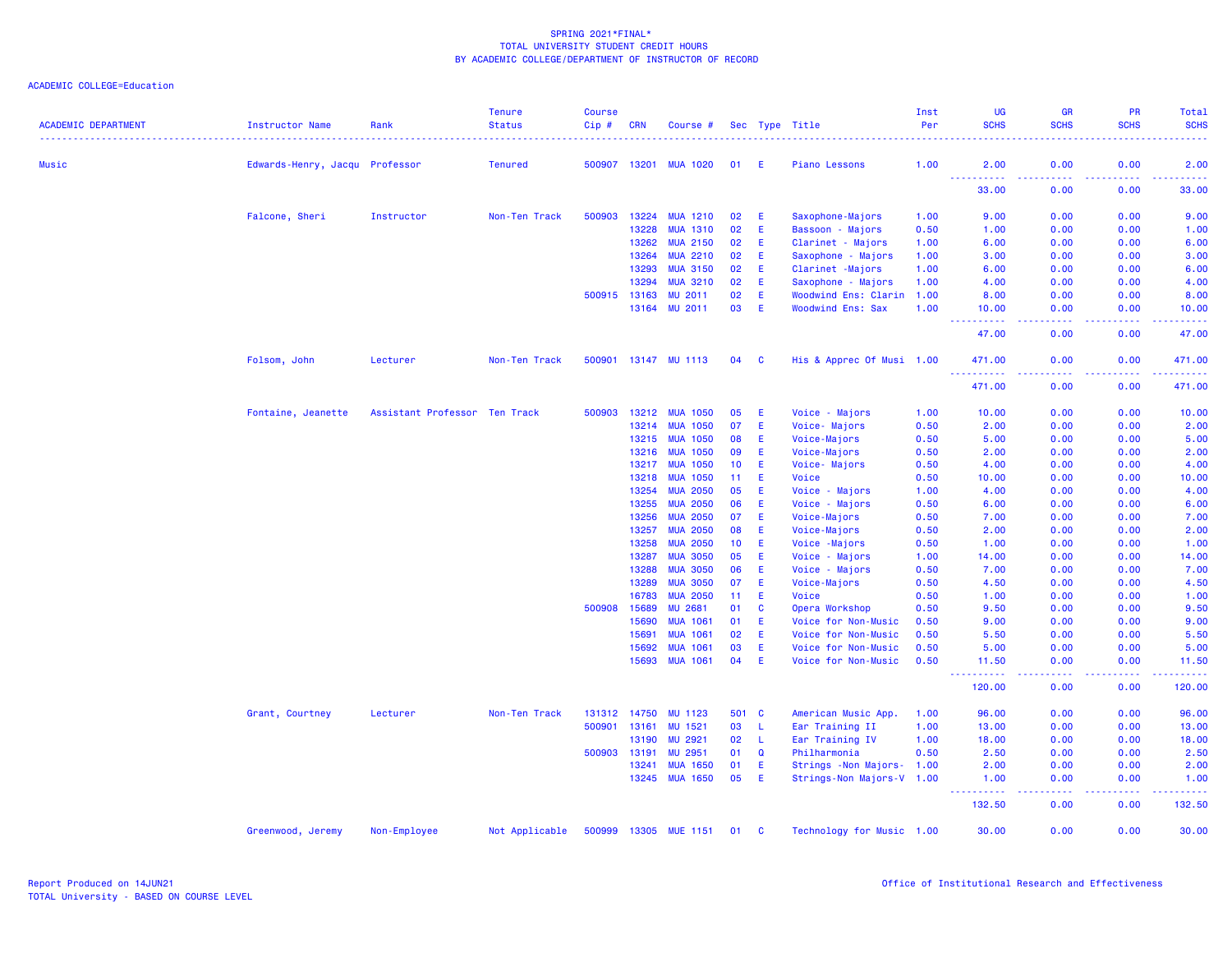| <b>ACADEMIC DEPARTMENT</b> | Instructor Name    | Rank                          | <b>Tenure</b><br><b>Status</b> | <b>Course</b><br>Cip# | <b>CRN</b>   | Course #        |                 |              | Sec Type Title             | Inst<br>Per | <b>UG</b><br><b>SCHS</b>            | GR<br><b>SCHS</b> | PR<br><b>SCHS</b>                                                                                                                                            | Total<br><b>SCHS</b> |
|----------------------------|--------------------|-------------------------------|--------------------------------|-----------------------|--------------|-----------------|-----------------|--------------|----------------------------|-------------|-------------------------------------|-------------------|--------------------------------------------------------------------------------------------------------------------------------------------------------------|----------------------|
|                            |                    |                               |                                |                       |              |                 |                 |              |                            |             |                                     |                   |                                                                                                                                                              |                      |
|                            |                    |                               |                                |                       |              |                 |                 |              |                            |             | ----------<br>30.00                 | 0.00              | 0.00                                                                                                                                                         | 30.00                |
| Music                      | Haislip, Matthew   | Assistant Professor Ten Track |                                |                       | 131312 13184 | <b>MU 2851</b>  | 02              | E            | <b>Brass Ensemble-Horn</b> | 1.00        | 8.00                                | 0.00              | 0.00                                                                                                                                                         | 8.00                 |
|                            |                    |                               |                                |                       | 13187        | <b>MU 2851</b>  | 05              | E            | Brass Ensemble-Quint       | 0.50        | 5.00                                | 0.00              | 0.00                                                                                                                                                         | 5.00                 |
|                            |                    |                               |                                | 500901                | 13160        | MU 1521         | 02              | -L           | Ear Training II            | 1.00        | 11.00                               | 0.00              | 0.00                                                                                                                                                         | 11.00                |
|                            |                    |                               |                                | 500903                | 13231        | <b>MUA 1410</b> | 01              | E            | Horn-Non Majors            | 1.00        | 2.00                                | 0.00              | 0.00                                                                                                                                                         | 2.00                 |
|                            |                    |                               |                                |                       | 13232        | <b>MUA 1410</b> | 02              | E            | Horn - Majors              | 1.00        | 7.00                                | 0.00              | 0.00                                                                                                                                                         | 7.00                 |
|                            |                    |                               |                                |                       | 13272        | <b>MUA 2410</b> | 02              | E            | Horn-Majors                | 1.00        | 2.00                                | 0.00              | 0.00                                                                                                                                                         | 2.00                 |
|                            |                    |                               |                                |                       | 13298        | <b>MUA 3410</b> | 02              | E            | Horn - Majors              | 1.00        | 4.00<br>222 L                       | 0.00              | 0.00                                                                                                                                                         | 4.00                 |
|                            |                    |                               |                                |                       |              |                 |                 |              |                            |             | 39.00                               | 0.00              | 0.00                                                                                                                                                         | 39.00                |
|                            | Hause, Barry       | Lecturer                      | Non-Ten Track                  |                       | 500902 14752 | <b>MU 1143</b>  | 501 C           |              | The History of Jazz        | 1.00        | 63.00                               | 0.00              | 0.00                                                                                                                                                         | 63.00                |
|                            |                    |                               |                                |                       | 15688        | <b>MU 1133</b>  | 502 C           |              | The History of Rock        | 1.00        | 117.00                              | 0.00              | 0.00                                                                                                                                                         | 117.00               |
|                            |                    |                               |                                | 500903                | 13171        | MU 2411         | 01              | Q            | Guitar Ensemble            | 1.00        | 7.00                                | 0.00              | 0.00                                                                                                                                                         | 7.00                 |
|                            |                    |                               |                                |                       | 13249        | <b>MUA 1710</b> | 01              | Q            | Guitar - Non Majors        | 1.00        | 15.00                               | 0.00              | 0.00                                                                                                                                                         | 15.00                |
|                            |                    |                               |                                |                       | 13250        | <b>MUA 1710</b> | 02              | $\mathbf Q$  | Guitar- Majors             | 1.00        | 11.00                               | 0.00              | 0.00                                                                                                                                                         | 11.00                |
|                            |                    |                               |                                |                       | 13282        | <b>MUA 2710</b> | 01              | Q            | Guitar Non-Majors          | 1.00        | 6.00                                | 0.00              | 0.00                                                                                                                                                         | 6.00                 |
|                            |                    |                               |                                |                       | 13283        | <b>MUA 2710</b> | 02              | Q            | Guitar-Majors              | 1.00        | 2.00<br><u> - - - - - - - - - -</u> | 0.00<br>.         | 0.00<br>.                                                                                                                                                    | 2.00<br>.            |
|                            |                    |                               |                                |                       |              |                 |                 |              |                            |             | 221.00                              | 0.00              | 0.00                                                                                                                                                         | 221.00               |
|                            | Horan, Sara        | Lecturer                      | Non-Ten Track                  | 500903                | 13215        | <b>MUA 1050</b> | 08              | Ε            | Voice-Majors               | 0.50        | 5.00                                | 0.00              | 0.00                                                                                                                                                         | 5.00                 |
|                            |                    |                               |                                |                       | 13257        | <b>MUA 2050</b> | 08              | E            | Voice-Majors               | 0.50        | 2.00                                | 0.00              | 0.00                                                                                                                                                         | 2.00                 |
|                            |                    |                               |                                |                       | 500908 15690 | <b>MUA 1061</b> | 01              | E            | Voice for Non-Music        | 0.50        | 9.00<br><u>.</u>                    | 0.00<br>.         | 0.00<br>الداعات عامان                                                                                                                                        | 9.00<br>.            |
|                            |                    |                               |                                |                       |              |                 |                 |              |                            |             | 16.00                               | 0.00              | 0.00                                                                                                                                                         | 16.00                |
|                            | Human, Richard     | Associate Professor Tenured   |                                | 500901                | 14911        | <b>MU 1113</b>  | 001             | $\mathbf{C}$ | His & Apprec Of Musi       | 1.00        | 45.00                               | 0.00              | 0.00                                                                                                                                                         | 45.00                |
|                            |                    |                               |                                | 500902                | 13158        | <b>MU 1413</b>  | 02              | $\mathbf{C}$ | Music Theory II            | 1.00        | 57.00                               | 0.00              | 0.00                                                                                                                                                         | 57.00                |
|                            |                    |                               |                                | 500903                | 13233        | <b>MUA 1450</b> | 01              | E.           | Trombone - Non Major       | 1.00        | 1.00                                | 0.00              | 0.00                                                                                                                                                         | 1.00                 |
|                            |                    |                               |                                |                       | 13234        | <b>MUA 1450</b> | 02              | E            | Trombone - Majors          | 1.00        | 3.00                                | 0.00              | 0.00                                                                                                                                                         | 3.00                 |
|                            |                    |                               |                                |                       | 13274        | <b>MUA 2450</b> | 02              | E.           | Trombone - Majors          | 1.00        | 6.00                                | 0.00              | 0.00                                                                                                                                                         | 6.00                 |
|                            |                    |                               |                                |                       | 13299        | <b>MUA 3450</b> | 02              | E            | Trombone - Majors          | 1.00        | 8.00                                | 0.00              | 0.00                                                                                                                                                         | 8.00                 |
|                            |                    |                               |                                |                       | 15687        | <b>MU 2881</b>  | 01              | $\mathbf Q$  | <b>Trombone Troupe</b>     | 1.00        | 10.00<br>.                          | 0.00              | 0.00                                                                                                                                                         | 10.00                |
|                            |                    |                               |                                |                       |              |                 |                 |              |                            |             | 130.00                              | 0.00              | 0.00                                                                                                                                                         | 130.00               |
|                            | Infanger, Peter    | Lecturer                      | Non-Ten Track                  | 500903                | 13217        | <b>MUA 1050</b> | 10 <sup>°</sup> | E            | Voice- Majors              | 0.50        | 4.00                                | 0.00              | 0.00                                                                                                                                                         | 4.00                 |
|                            |                    |                               |                                |                       | 13258        | <b>MUA 2050</b> | 10 <sub>1</sub> | E            | Voice - Majors             | 0.50        | 1.00                                | 0.00              | 0.00                                                                                                                                                         | 1.00                 |
|                            |                    |                               |                                | 500908                | 15691        | <b>MUA 1061</b> | 02              | E            | Voice for Non-Music        | 0.50        | 5.50<br><u> - - - - - - - - - -</u> | 0.00              | 0.00                                                                                                                                                         | 5.50                 |
|                            |                    |                               |                                |                       |              |                 |                 |              |                            |             | 10.50                               | 0.00              | 0.00                                                                                                                                                         | 10.50                |
|                            | Jenkins, Thomas    | Non-Faculty                   | Not Applicable                 | 500907                | 13202        | <b>MUA 1020</b> | 04              | Ε            | Piano Majors               | 1.00        | 3.00                                | 0.00              | 0.00                                                                                                                                                         | 3.00                 |
|                            |                    |                               |                                |                       |              | 13204 MUA 1031  | 04              | E            | Piano for Non-Music        | 1.00        | 13,00<br>----------                 | 0.00<br>.         | 0.00<br>$\frac{1}{2} \left( \frac{1}{2} \right) \left( \frac{1}{2} \right) \left( \frac{1}{2} \right) \left( \frac{1}{2} \right) \left( \frac{1}{2} \right)$ | 13.00<br>.           |
|                            |                    |                               |                                |                       |              |                 |                 |              |                            |             | 16.00                               | 0.00              | 0.00                                                                                                                                                         | 16.00                |
|                            | Johnson, Katherine | Non-Faculty                   | Not Applicable                 | 500907                | 13167        | MU 2121         | 01              | -L.          | Music Majors Piano I 1.00  |             | 14.00                               | 0.00              | 0.00                                                                                                                                                         | 14.00                |
|                            |                    |                               |                                |                       | 13168        | MU 2121         | 02              | $\mathsf{L}$ | Music Majors Piano I 1.00  |             | 9.00                                | 0.00              | 0.00                                                                                                                                                         | 9.00                 |
|                            |                    |                               |                                |                       | 15694        | <b>MUA 1020</b> | 05              | E            | <b>Piano Lessons</b>       | 1.00        | 3.00                                | 0.00              | 0.00                                                                                                                                                         | 3.00                 |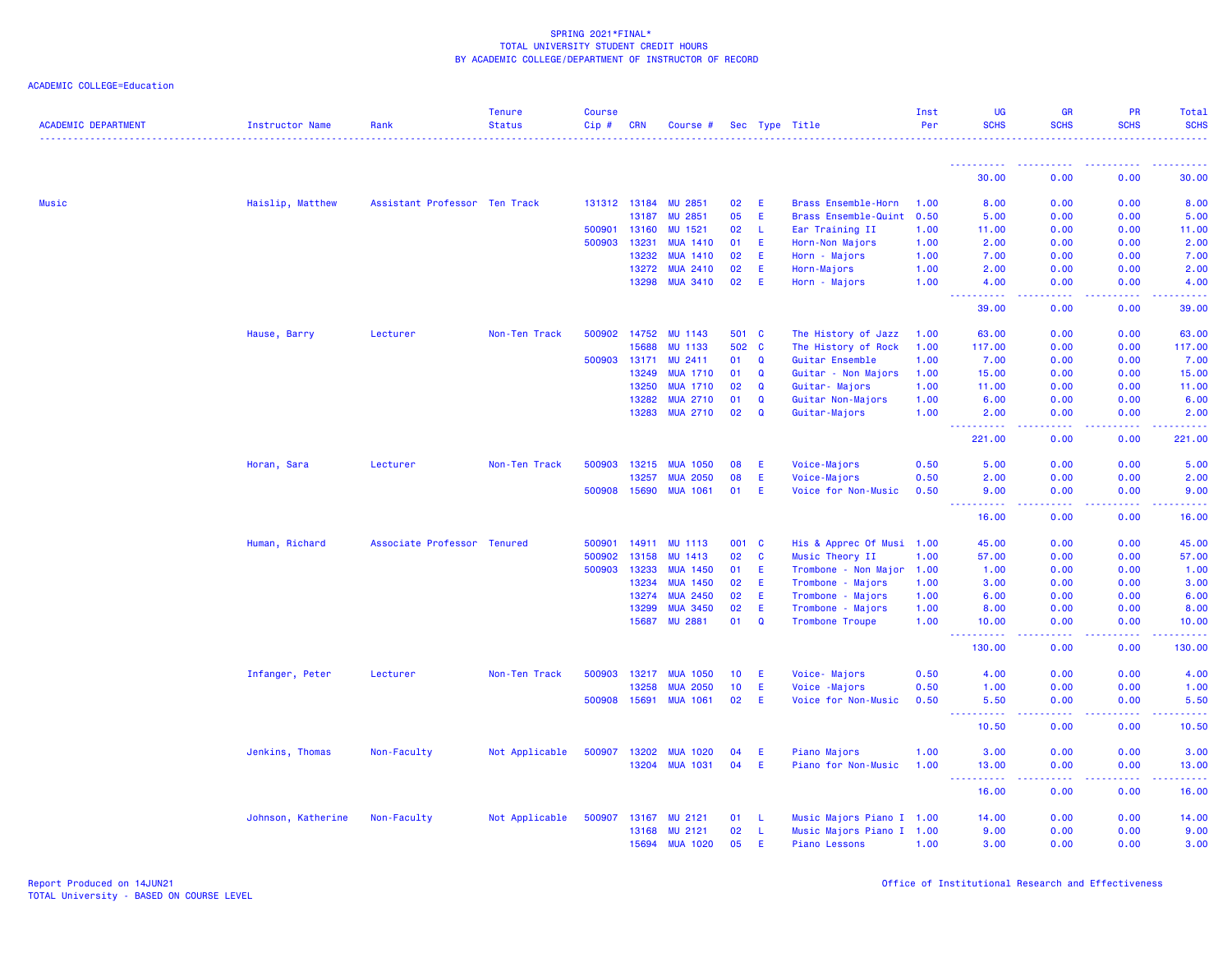| <b>ACADEMIC DEPARTMENT</b> | Instructor Name   | Rank                        | <b>Tenure</b><br><b>Status</b> | Course<br>Cip# | CRN          | Course #              |            |              | Sec Type Title             | Inst<br>Per | <b>UG</b><br><b>SCHS</b>             | GR<br><b>SCHS</b>                   | PR<br><b>SCHS</b>                     | Total<br><b>SCHS</b> |
|----------------------------|-------------------|-----------------------------|--------------------------------|----------------|--------------|-----------------------|------------|--------------|----------------------------|-------------|--------------------------------------|-------------------------------------|---------------------------------------|----------------------|
|                            |                   |                             |                                |                |              |                       |            |              |                            |             |                                      |                                     |                                       |                      |
|                            |                   |                             |                                |                |              |                       |            |              |                            |             | 26.00                                | 0.00                                | 0.00                                  | 26.00                |
| Music                      | Kirkland, Anthony | Associate Professor Tenured |                                |                | 131312 13183 | <b>MU 2851</b>        | 01         | E            | Brass Ensemble=Trump 1.00  |             | 3.00                                 | 0.00                                | 0.00                                  | 3.00                 |
|                            |                   |                             |                                |                | 13309        | <b>MUE 3262</b>       | 01         | <b>C</b>     | Instrumental Methods 1.00  |             | 16.00                                | 0.00                                | 0.00                                  | 16.00                |
|                            |                   |                             |                                | 500903         | 13141        | <b>MU 1010</b>        | 01         | Ε            | Recital Hour-WW & Br       | 0.50        | 0.00                                 | 0.00                                | 0.00                                  | 0.00                 |
|                            |                   |                             |                                |                | 13142        | <b>MU 1010</b>        | 02         | E            | Recital Hour-Percuss 0.50  |             | 0.00                                 | 0.00                                | 0.00                                  | 0.00                 |
|                            |                   |                             |                                |                | 13229        | <b>MUA 1350</b>       | 01         | E.           | Trumpet - Non Majors 1.00  |             | 1.00                                 | 0.00                                | 0.00                                  | 1.00                 |
|                            |                   |                             |                                |                | 13230        | <b>MUA 1350</b>       | 02         | E            | Trumpet - Majors           | 1.00        | 1.00                                 | 0.00                                | 0.00                                  | 1.00                 |
|                            |                   |                             |                                |                | 13269        | <b>MUA 2350</b>       | 01         | Ε            | Trumpet - Non Majors 1.00  |             | 1.00                                 | 0.00                                | 0.00                                  | 1.00                 |
|                            |                   |                             |                                |                | 13270        | <b>MUA 2350</b>       | 02         | E            | Trumpet - Majors           | 1.00        | 4.00                                 | 0.00                                | 0.00                                  | 4.00                 |
|                            |                   |                             |                                |                | 13297        | <b>MUA 3350</b>       | 02         | E            | Trumpet - Majors           | 1.00        | 5.00                                 | 0.00                                | 0.00                                  | 5.00                 |
|                            |                   |                             |                                |                | 15695        | <b>MU 1010</b>        | 03         | E            | Recital Hour-Piano, G 0.50 |             | 0.00                                 | 0.00                                | 0.00                                  | 0.00                 |
|                            |                   |                             |                                |                | 15697        | <b>MU 1010</b>        | 04         | Ε            | Recital Hour-Voice         | 0.50        | 0.00                                 | 0.00                                | 0.00                                  | 0.00                 |
|                            |                   |                             |                                |                | 17209        | <b>MU 1010</b>        | 05         | E            | <b>Recital Hour</b>        | 0.50        | 0.00<br>د د د د د                    | 0.00<br>$\sim$ $\sim$ $\sim$ $\sim$ | 0.00<br>المستما                       | 0.00<br>المستحب      |
|                            |                   |                             |                                |                |              |                       |            |              |                            |             | 31.00                                | 0.00                                | 0.00                                  | 31.00                |
|                            | Kopetz, Barry     | Professor                   | <b>Tenured</b>                 |                | 500904 13198 | MU 4322               | 01         | $\mathbf{C}$ | <b>Band Arranging</b>      | 1.00        | 32.00                                | 0.00                                | 0.00                                  | 32.00                |
|                            |                   |                             |                                |                |              |                       |            |              |                            |             | 32.00                                | 0.00                                | 0.00                                  | 32.00                |
|                            | Kopetz, Catherine | Instructor                  | Non-Ten Track                  |                | 131312 13306 | <b>MUE 2163</b>       | 01         | <b>C</b>     | Elementary Music Met 1.00  |             | 78.00                                | 0.00                                | 0.00                                  | 78.00                |
|                            |                   |                             |                                |                | 13310        | <b>MUE 4873</b>       | 01         | $\mathbf{s}$ | Prof Sem Mus Ed            | 1.00        | 39.00                                | 0.00                                | 0.00                                  | 39.00                |
|                            |                   |                             |                                |                | 500907 13169 | MU 2121               | 03         | -L.          | Music Majors Piano I 1.00  |             | 12.00<br><u>.</u>                    | 0.00<br>.                           | 0.00<br><b><i><u><u>.</u></u></i></b> | 12.00<br>2.2.2.2.2.2 |
|                            |                   |                             |                                |                |              |                       |            |              |                            |             | 129.00                               | 0.00                                | 0.00                                  | 129.00               |
|                            | Lance, Elva       | Instructor                  | Non-Ten Track                  |                | 131312 13311 | <b>MUE 4886</b>       | 01         | -F           | Stu Teach Music Ed         | 0.50        | 39.00                                | 0.00                                | 0.00                                  | 39.00                |
|                            |                   |                             |                                |                | 13312        | <b>MUE 4896</b>       | 01         | F            | Stu Teach Music Ed         | 0.50        | 39.00                                | 0.00                                | 0.00                                  | 39.00                |
|                            |                   |                             |                                |                |              | 500915 13177 MU 2571  | 01         | E            | Wind Ensemble              | 1.00        | 65.00<br>.                           | 0.00<br>.                           | 0.00<br><b>.</b>                      | 65.00<br>بالمحامية   |
|                            |                   |                             |                                |                |              |                       |            |              |                            |             | 143.00                               | 0.00                                | 0.00                                  | 143.00               |
|                            | Moore, Rebekah    | Lecturer                    | Non-Ten Track                  | 500907         | 13203        | <b>MUA 1020</b>       | 07         | Ε            | <b>Piano Lessons</b>       | 1.00        | 4.00                                 | 0.00                                | 0.00                                  | 4.00                 |
|                            |                   |                             |                                |                | 13207        | <b>MUA 1031</b>       | 05         | E            | Piano for Non-Music        | 1.00        | 10.00<br><u> - - - - - - - - - -</u> | 0.00<br>.                           | 0.00<br>.                             | 10.00<br>د د د د د   |
|                            |                   |                             |                                |                |              |                       |            |              |                            |             | 14.00                                | 0.00                                | 0.00                                  | 14.00                |
|                            | Packwood, Gary    | Associate Professor Tenured |                                |                | 130601 17146 | <b>MUE 9012</b>       | 01         | - S          | Final Project in Mus 1.00  |             | 0.00                                 | 2.00                                | 0.00                                  | 2.00                 |
|                            |                   |                             |                                |                | 131312 13178 | <b>MU 2611</b>        | 01         | E            | Concert Choir              | 1.00        | 56.00                                | 0.00                                | 0.00                                  | 56.00                |
|                            |                   |                             |                                | 500903         | 13181        | <b>MU 2731</b>        | 01         | E            | Chamber Singers            | 1.00        | 66.00                                | 0.00                                | 0.00                                  | 66.00                |
|                            |                   |                             |                                |                | 500906 13197 | <b>MU 3442</b>        | 02         | <b>B</b>     | Advanced Conducting- 0.50  |             | 15.00<br>------                      | 0.00<br>.                           | 0.00<br>.                             | 15.00<br>.           |
|                            |                   |                             |                                |                |              |                       |            |              |                            |             | 137.00                               | 2.00                                | 0.00                                  | 139.00               |
|                            | Patilla, Carol    | Lecturer                    | Non-Ten Track                  |                |              | 500907 13205 MUA 1031 | 01         | - E          | Piano for Non-Music        | 1.00        | 21.00                                | 0.00                                | 0.00                                  | 21.00                |
|                            |                   |                             |                                |                |              |                       |            |              |                            |             | <u> - - - - - - - - - -</u><br>21.00 | .<br>0.00                           | 22222<br>0.00                         | .<br>21.00           |
|                            | Ross, Ryan        | Associate Professor Tenured |                                | 500901         | 13150        | <b>MU 1113</b>        | <b>HO1</b> | <b>C</b>     | Honors His & Apprec        | 1.00        | 87.00                                | 0.00                                | 0.00                                  | 87.00                |
|                            |                   |                             |                                |                |              | 500902 13192 MU 3023  | 01         | $\mathbf{C}$ | Music History II           | 1.00        | 69.00                                | 0.00                                | 0.00                                  | 69.00                |
|                            |                   |                             |                                |                | 16168        | <b>MU 1163</b>        | 01         | C            | Introduction to Musi 1.00  |             | 87.00                                | 0.00                                | 0.00                                  | 87.00                |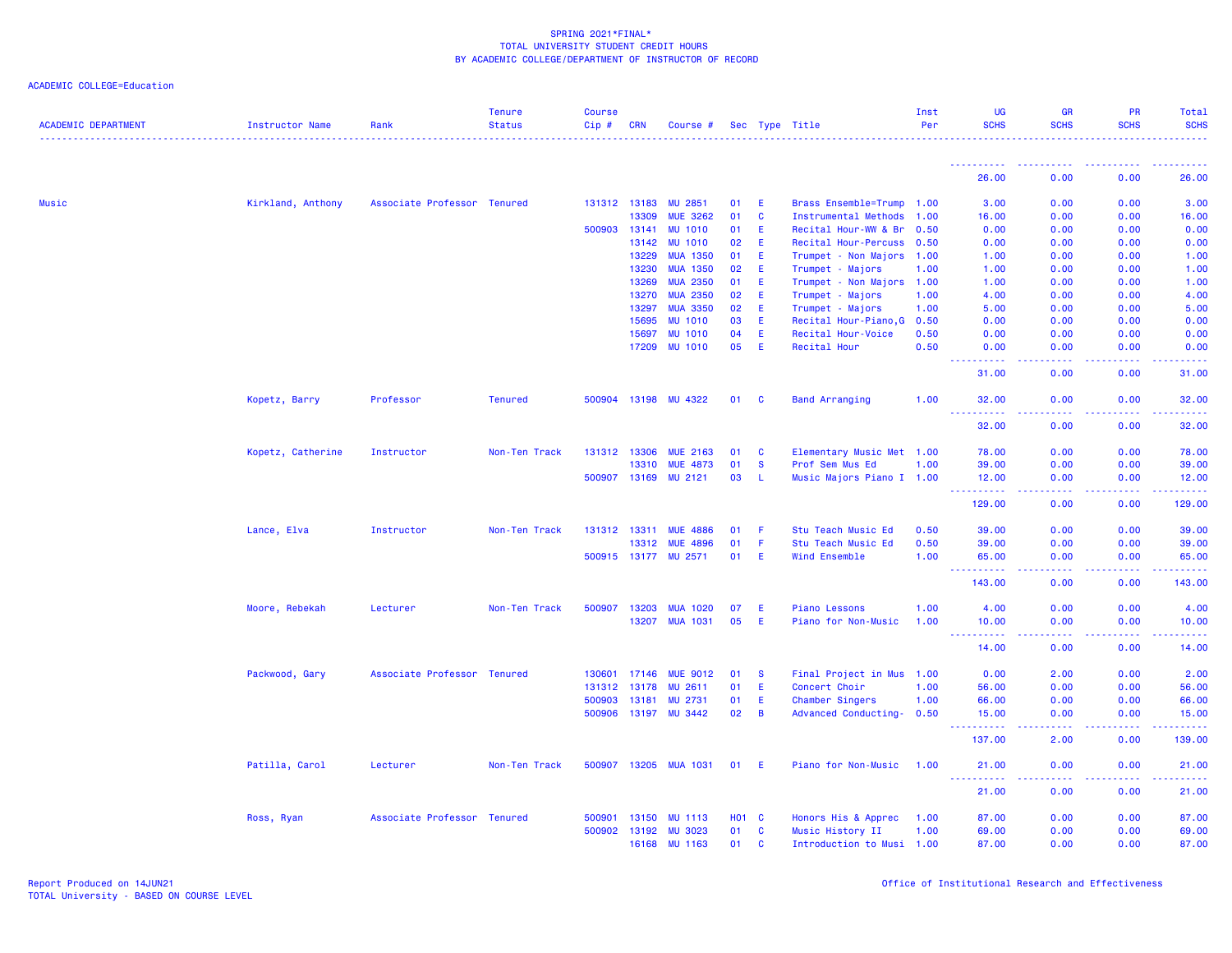| ACADEMIC COLLEGE=Education |  |  |
|----------------------------|--|--|
|----------------------------|--|--|

| <b>ACADEMIC DEPARTMENT</b> | <b>Instructor Name</b> | Rank                              | <b>Tenure</b><br><b>Status</b> | <b>Course</b><br>Cip# | <b>CRN</b>   | Course #              |         |                | Sec Type Title             | Inst<br>Per | <b>UG</b><br><b>SCHS</b>                                                                                                          | <b>GR</b><br><b>SCHS</b> | PR<br><b>SCHS</b>                            | Total<br><b>SCHS</b>                                                                                                              |
|----------------------------|------------------------|-----------------------------------|--------------------------------|-----------------------|--------------|-----------------------|---------|----------------|----------------------------|-------------|-----------------------------------------------------------------------------------------------------------------------------------|--------------------------|----------------------------------------------|-----------------------------------------------------------------------------------------------------------------------------------|
|                            |                        |                                   |                                |                       |              |                       |         |                |                            |             |                                                                                                                                   |                          |                                              |                                                                                                                                   |
|                            |                        |                                   |                                |                       |              |                       |         |                |                            |             | 243.00                                                                                                                            | 0.00                     | 0.00                                         | 243.00                                                                                                                            |
| <b>Music</b>               | Rowan, Denise          | Non-Faculty                       | Not Applicable                 |                       |              | 500903 13228 MUA 1310 | 02      | - E            | Bassoon - Majors           | 0.50        | 1.00<br>$\frac{1}{2} \left( \frac{1}{2} \right) \left( \frac{1}{2} \right) \left( \frac{1}{2} \right) \left( \frac{1}{2} \right)$ | 0.00                     | 0.00                                         | 1.00<br>$\frac{1}{2} \left( \frac{1}{2} \right) \left( \frac{1}{2} \right) \left( \frac{1}{2} \right) \left( \frac{1}{2} \right)$ |
|                            |                        |                                   |                                |                       |              |                       |         |                |                            |             | 1.00                                                                                                                              | 0.00                     | 0.00                                         | 1.00                                                                                                                              |
|                            | Rufty, Alisha          | Lecturer                          | Non-Ten Track                  | 500903                | 13191        | MU 2951               | 01      | $\mathbf Q$    | Philharmonia               | 0.50        | 2.50                                                                                                                              | 0.00                     | 0.00                                         | 2.50                                                                                                                              |
|                            |                        |                                   |                                |                       | 13243        | <b>MUA 1650</b>       | 03      | E              | Strings-Non Majors-C 1.00  |             | 3.00                                                                                                                              | 0.00                     | 0.00                                         | 3.00                                                                                                                              |
|                            |                        |                                   |                                |                       | 13244        | <b>MUA 1650</b>       | 04      | E              | Strings-Non Majors-B 1.00  |             | 1.00                                                                                                                              | 0.00                     | 0.00                                         | 1.00                                                                                                                              |
|                            |                        |                                   |                                |                       | 13247        | <b>MUA 1650</b>       | 07      | E              | Strings-Majors-Cello 1.00  |             | 2.00<br>د د د د                                                                                                                   | 0.00<br>ولالات           | 0.00                                         | 2.00                                                                                                                              |
|                            |                        |                                   |                                |                       |              |                       |         |                |                            |             | 8.50                                                                                                                              | 0.00                     | 0.00                                         | 8.50                                                                                                                              |
|                            | Ryall, Blake           | Lecturer                          | Non-Ten Track                  |                       | 131312 13185 | <b>MU 2851</b>        | 03      | Ε              | <b>Brass Ensemble-Tuba</b> | 1.00        | 4.00                                                                                                                              | 0.00                     | 0.00                                         | 4.00                                                                                                                              |
|                            |                        |                                   |                                |                       | 13187        | MU 2851               | 05      | E              | Brass Ensemble-Quint 0.50  |             | 5.00                                                                                                                              | 0.00                     | 0.00                                         | 5.00                                                                                                                              |
|                            |                        |                                   |                                | 500901                | 13144        | <b>MU 1113</b>        | 01      | $\mathbf{C}$   | His & Apprec Of Musi       | 1.00        | 204.00                                                                                                                            | 0.00                     | 0.00                                         | 204.00                                                                                                                            |
|                            |                        |                                   |                                | 500903                | 13236        | <b>MUA 1510</b>       | 02      | E              | Euphonium - Majors         | 1.00        | 4.00                                                                                                                              | 0.00                     | 0.00                                         | 4.00                                                                                                                              |
|                            |                        |                                   |                                |                       | 13238        | <b>MUA 1550</b>       | 02      | E              | Tuba - Majors              | 1.00        | 1.00                                                                                                                              | 0.00                     | 0.00                                         | 1.00                                                                                                                              |
|                            |                        |                                   |                                |                       |              | 13278 MUA 2550        | 02      | E              | Tuba - Majors              | 1.00        | 3.00<br>----------                                                                                                                | 0.00<br>.                | 0.00<br><b><i><u><u> - - - -</u></u></i></b> | 3.00                                                                                                                              |
|                            |                        |                                   |                                |                       |              |                       |         |                |                            |             | 221.00                                                                                                                            | 0.00                     | 0.00                                         | 221.00                                                                                                                            |
|                            | Sebba, Rosangela       | Professor                         | <b>Tenured</b>                 | 240101                | 17496        | <b>HON 4000</b>       | $H01$ I |                | Directed Individual        | 1.00        | 3.00                                                                                                                              | 0.00                     | 0.00                                         | 3.00                                                                                                                              |
|                            |                        |                                   |                                | 500901                | 13159        | MU 1521               | 01      | <b>L</b>       | Ear Training II            | 1.00        | 14.00                                                                                                                             | 0.00                     | 0.00                                         | 14.00                                                                                                                             |
|                            |                        |                                   |                                | 500902                | 13157        | <b>MU 1413</b>        | 01      | $\mathbf{C}$   | Music Theory II            | 1.00        | 54.00                                                                                                                             | 0.00                     | 0.00                                         | 54.00                                                                                                                             |
|                            |                        |                                   |                                | 500903                | 13200        | <b>MUA 1010</b>       | 02      | Ε              | Piano - Majors             | 1.00        | 4.00                                                                                                                              | 0.00                     | 0.00                                         | 4.00                                                                                                                              |
|                            |                        |                                   |                                |                       | 13253        | <b>MUA 2010</b>       | 02      | E.             | Piano - Majors             | 1.00        | 5.00                                                                                                                              | 0.00                     | 0.00                                         | 5.00                                                                                                                              |
|                            |                        |                                   |                                |                       | 15695        | <b>MU 1010</b>        | 03      | E              | Recital Hour-Piano, G 0.50 |             | 0.00<br><u> - - - - - - - - - -</u>                                                                                               | 0.00<br>.                | 0.00                                         | 0.00                                                                                                                              |
|                            |                        |                                   |                                |                       |              |                       |         |                |                            |             | 80.00                                                                                                                             | 0.00                     | 0.00                                         | 80.00                                                                                                                             |
|                            | Sobaskie, James        | Associate Professor Tenured       |                                | 500901                | 13189        | MU 2921               | 01      | -L             | Ear Training IV            | 1.00        | 14.00                                                                                                                             | 0.00                     | 0.00                                         | 14.00                                                                                                                             |
|                            |                        |                                   |                                | 500902                | 13182        | <b>MU 2813</b>        | 01      | <b>C</b>       | Music Theory IV            | 1.00        | 93.00                                                                                                                             | 0.00                     | 0.00                                         | 93.00                                                                                                                             |
|                            |                        |                                   |                                | 500904                | 13284        | <b>MUA 2810</b>       | 01      | $\mathbf Q$    | Music Composition          | 1.00        | 1.00                                                                                                                              | 0.00                     | 0.00                                         | 1.00                                                                                                                              |
|                            |                        |                                   |                                |                       |              |                       |         |                |                            |             | .                                                                                                                                 | .                        | .                                            | <u>.</u>                                                                                                                          |
|                            |                        |                                   |                                |                       |              |                       |         |                |                            |             | 108.00                                                                                                                            | 0.00                     | 0.00                                         | 108.00                                                                                                                            |
|                            | Stockton, Phillip      | Clinical Assist Pro Non-Ten Track |                                | 131312 13179          |              | <b>MU 2611</b>        | 02      | E              | Concert Choir              | 1.00        | 29.00                                                                                                                             | 0.00                     | 0.00                                         | 29.00                                                                                                                             |
|                            |                        |                                   |                                |                       | 13180        | <b>MU 2611</b>        | 03      | E.             | Concert Choir              | 1.00        | 82.00                                                                                                                             | 0.00                     | 0.00                                         | 82.00                                                                                                                             |
|                            |                        |                                   |                                | 500906 13197          |              | <b>MU 3442</b>        | 02      | B              | Advanced Conducting-       | 0.50        | 15.00                                                                                                                             | 0.00                     | 0.00                                         | 15.00                                                                                                                             |
|                            |                        |                                   |                                |                       |              | 17147 MU 3412         | 04      | $\mathbf{C}$   | Conducting                 | 1.00        | 2.00<br><u> - - - - - - - - - -</u>                                                                                               | 0.00<br>.                | 0.00<br><b></b>                              | 2.00<br>.                                                                                                                         |
|                            |                        |                                   |                                |                       |              |                       |         |                |                            |             | 128.00                                                                                                                            | 0.00                     | 0.00                                         | 128.00                                                                                                                            |
|                            | Taylor, Clifton        | Associate Professor Tenured       |                                |                       | 131312 13176 | MU 2561               | 01      | E              | Symphonic Band             | 1.00        | 69.00                                                                                                                             | 0.00                     | 0.00                                         | 69.00                                                                                                                             |
|                            |                        |                                   |                                |                       | 13188        | MU 2911               | 01      | E              | Jazz Ensemble              | 1.00        | 18.00                                                                                                                             | 0.00                     | 0.00                                         | 18.00                                                                                                                             |
|                            |                        |                                   |                                |                       | 500906 13196 | <b>MU 3442</b>        | 01      | $\overline{B}$ | <b>Advanced Conducting</b> | 1.00        | 34.00<br>د د د د د د                                                                                                              | 0.00                     | 0.00                                         | 34.00                                                                                                                             |
|                            |                        |                                   |                                |                       |              |                       |         |                |                            |             | 121.00                                                                                                                            | 0.00                     | 0.00                                         | 121.00                                                                                                                            |
|                            | Torbert, Garrett       | Instructor                        | Non-Ten Track                  | 500903                | 13141        | <b>MU 1010</b>        | 01      | E              | Recital Hour-WW & Br       | 0.50        | 0.00                                                                                                                              | 0.00                     | 0.00                                         | 0.00                                                                                                                              |
|                            |                        |                                   |                                |                       | 13255        | <b>MUA 2050</b>       | 06      | E              | Voice - Majors             | 0.50        | 6.00                                                                                                                              | 0.00                     | 0.00                                         | 6.00                                                                                                                              |
|                            |                        |                                   |                                |                       | 13288        | <b>MUA 3050</b>       | 06      | E              | Voice - Majors             | 0.50        | 7.00                                                                                                                              | 0.00                     | 0.00                                         | 7.00                                                                                                                              |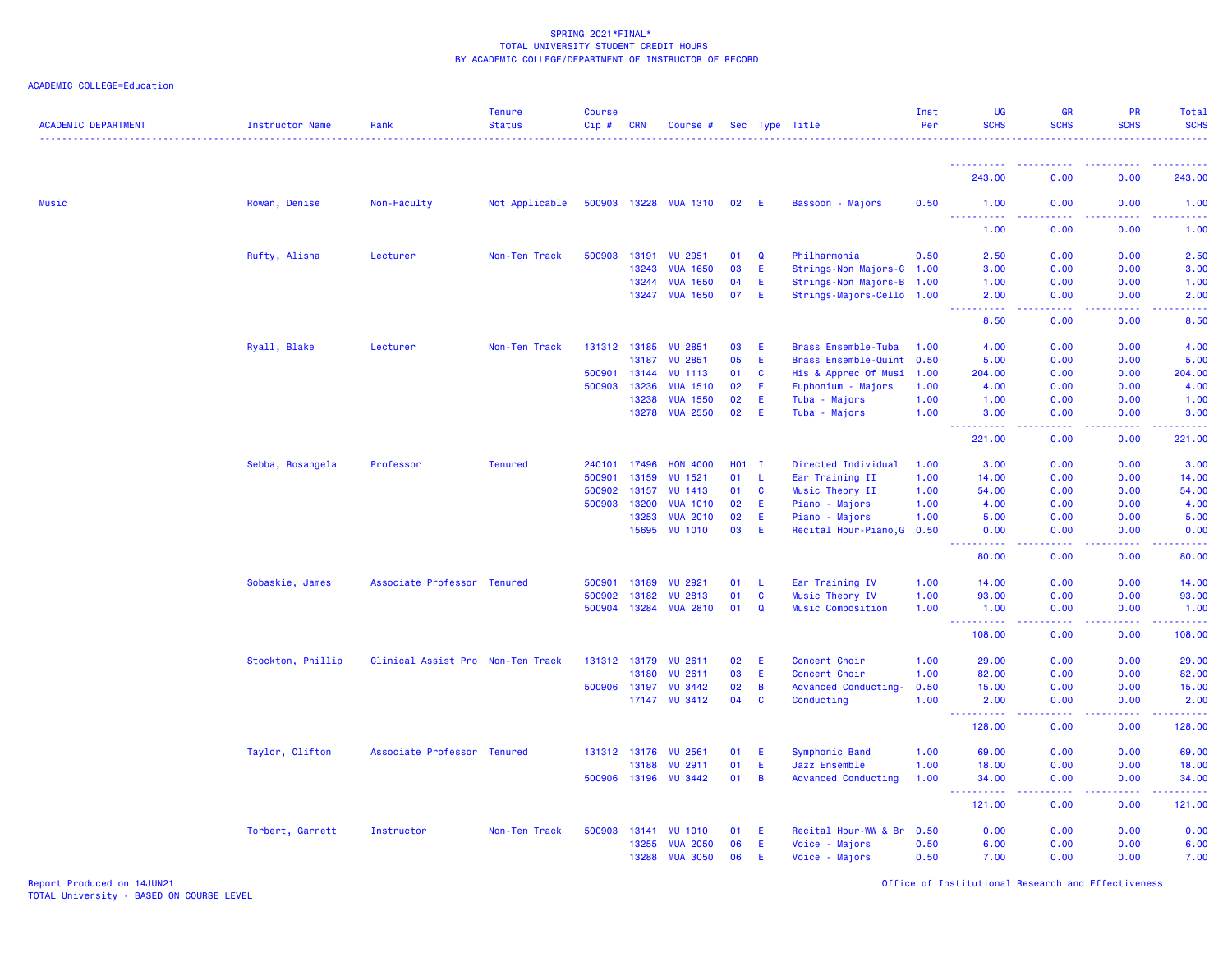## ACADEMIC COLLEGE=Education

| <b>ACADEMIC DEPARTMENT</b> | <b>Instructor Name</b>        | Rank                          | <b>Tenure</b><br><b>Status</b> | <b>Course</b><br>$Cip$ # | <b>CRN</b> | Course #             |     |          | Sec Type Title      | Inst<br>Per | <b>UG</b><br><b>SCHS</b> | <b>GR</b><br><b>SCHS</b> | <b>PR</b><br><b>SCHS</b>        | Total<br><b>SCHS</b>  |
|----------------------------|-------------------------------|-------------------------------|--------------------------------|--------------------------|------------|----------------------|-----|----------|---------------------|-------------|--------------------------|--------------------------|---------------------------------|-----------------------|
|                            |                               |                               |                                |                          |            |                      |     |          |                     |             |                          |                          | ------------------------------- |                       |
| Music                      | Torbert, Garrett              | Instructor                    | Non-Ten Track                  | 500903                   | 15697      | <b>MU 1010</b>       | 04  | E.       | Recital Hour-Voice  | 0.50        | 0.00                     | 0.00                     | 0.00                            | 0.00                  |
|                            |                               |                               |                                |                          |            | 500912 13152 MU 1151 | 01  | <b>S</b> | Vocal Pedagogy      | 1.00        | 13,00                    | 0.00                     | 0.00                            | 13.00                 |
|                            |                               |                               |                                |                          |            |                      |     |          |                     |             | 26.00                    | -----<br>0.00            | ------<br>----<br>0.00          | 26.00                 |
|                            | Tulyaganova, Roza             | Assistant Professor Ten Track |                                | 500903                   | 13214      | <b>MUA 1050</b>      | 07  | E.       | Voice- Majors       | 0.50        | 2.00                     | 0.00                     | 0.00                            | 2.00                  |
|                            |                               |                               |                                |                          | 13256      | <b>MUA 2050</b>      | 07  | E        | Voice-Majors        | 0.50        | 7.00                     | 0.00                     | 0.00                            | 7.00                  |
|                            |                               |                               |                                |                          | 13289      | <b>MUA 3050</b>      | 07  | E        | Voice-Majors        | 0.50        | 4.50                     | 0.00                     | 0.00                            | 4.50                  |
|                            |                               |                               |                                | 500908                   | 13156      | MU 1251              | 01  | - S      | Diction II          | 1.00        | 27.00                    | 0.00                     | 0.00                            | 27.00                 |
|                            |                               |                               |                                |                          | 15689      | <b>MU 2681</b>       | 01  | - C      | Opera Workshop      | 0.50        | 9.50                     | 0.00                     | 0.00                            | 9.50                  |
|                            |                               |                               |                                |                          |            |                      |     |          |                     |             | -----------<br>50.00     | -----------<br>0.00      | .<br>0.00                       | .<br>50.00            |
|                            | Withrow, Christopher Lecturer |                               | Non-Ten Track                  | 500903                   | 13218      | <b>MUA 1050</b>      |     |          | Voice               | 0.50        | 10.00                    | 0.00                     | 0.00                            | 10.00                 |
|                            |                               |                               |                                |                          | 16783      | <b>MUA 2050</b>      | -11 | E        | Voice               | 0.50        | 1.00                     | 0.00                     | 0.00                            | 1.00                  |
|                            |                               |                               |                                | 500908                   | 15693      | <b>MUA 1061</b>      | 04  | E        | Voice for Non-Music | 0.50        | 11.50                    | 0.00                     | 0.00                            | 11.50                 |
|                            |                               |                               |                                |                          |            |                      |     |          |                     |             | 22.50                    | 0.00                     | . <u>.</u> .<br>0.00            | 22.50                 |
| Music                      |                               |                               |                                |                          |            |                      |     |          |                     |             | ==========<br>3865.00    | -----------<br>2.00      | -----------<br>0.00             | ==========<br>3867.00 |

=================================== ========== ========== ========== ==========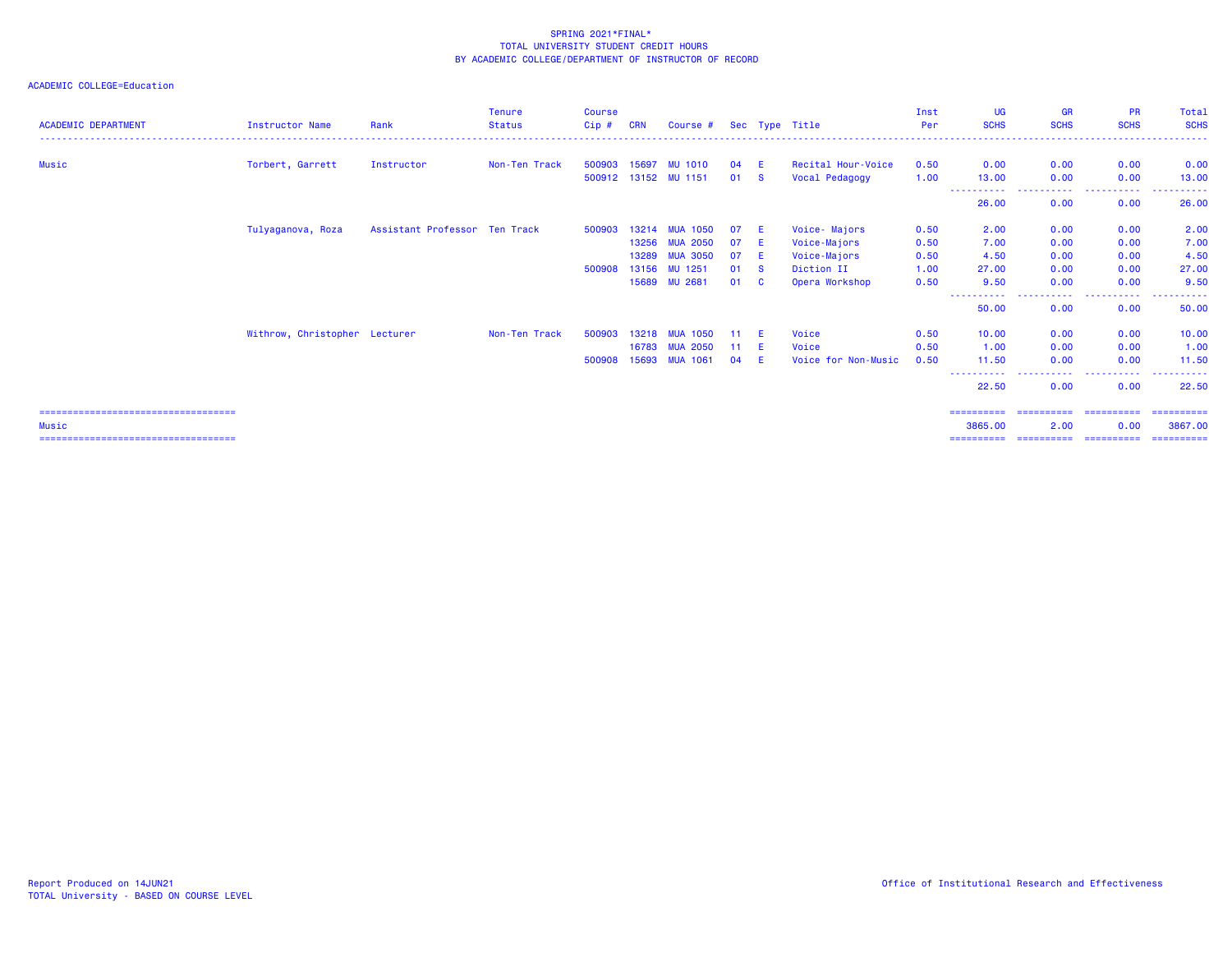# ACADEMIC COLLEGE=Engineering

| <b>ACADEMIC DEPARTMENT</b> | Instructor Name | Rank                               | <b>Tenure</b><br><b>Status</b> | <b>Course</b><br>Cip# | <b>CRN</b>     | Course #                           |              |                | Sec Type Title                          | Inst<br>Per  | UG<br><b>SCHS</b>                                                                                                                                            | <b>GR</b><br><b>SCHS</b> | PR<br><b>SCHS</b> | Total<br><b>SCHS</b>                                                                                                                                           |
|----------------------------|-----------------|------------------------------------|--------------------------------|-----------------------|----------------|------------------------------------|--------------|----------------|-----------------------------------------|--------------|--------------------------------------------------------------------------------------------------------------------------------------------------------------|--------------------------|-------------------|----------------------------------------------------------------------------------------------------------------------------------------------------------------|
| Aerospace Engineering      | Alaziz, Radwa   | Grad Teach Assist                  | Not Applicable                 |                       | 141101 11651   | <b>EM 3213</b>                     | 01           | <b>C</b>       | Mech Of Materials                       | 1.00         | 174.00                                                                                                                                                       | 0.00                     | 0.00              | 174.00                                                                                                                                                         |
|                            |                 |                                    |                                |                       |                |                                    |              |                |                                         |              | $\sim$ $\sim$ $\sim$<br>174.00                                                                                                                               | 0.00                     | 0.00              | 174.00                                                                                                                                                         |
|                            | Bassou, Randa   | Grad Research Assis Not Applicable |                                |                       |                | 141101 11658 EM 3313               | 03           | <b>C</b>       | <b>Fluid Mechanics</b>                  | 1.00         | 144.00<br><u> - - - - - - - - - -</u>                                                                                                                        | 0.00                     | 0.00              | 144.00<br>$\frac{1}{2} \left( \frac{1}{2} \right) \left( \frac{1}{2} \right) \left( \frac{1}{2} \right) \left( \frac{1}{2} \right) \left( \frac{1}{2} \right)$ |
|                            |                 |                                    |                                |                       |                |                                    |              |                |                                         |              | 144.00                                                                                                                                                       | 0.00                     | 0.00              | 144.00                                                                                                                                                         |
|                            | Bassou, Rania   | Grad Teach Assist                  | Not Applicable                 |                       |                | 141101 11643 EM 2413               | 05           | <b>C</b>       | Engineering Mech I                      | 1.00         | 129.00<br><u>.</u>                                                                                                                                           | 0.00<br>د د د د .        | 0.00<br>.         | 129.00<br>2.2.2.2.2.                                                                                                                                           |
|                            |                 |                                    |                                |                       |                |                                    |              |                |                                         |              | 129.00                                                                                                                                                       | 0.00                     | 0.00              | 129.00                                                                                                                                                         |
|                            | Belk, Davy      | Professor                          | <b>Tenured</b>                 | 140201                | 10393          | ASE 2013                           | 01           | $\overline{B}$ | Astro, Propul, Struc 1.00               |              | 42.00                                                                                                                                                        | 0.00                     | 0.00              | 42.00                                                                                                                                                          |
|                            |                 |                                    |                                |                       | 17224          | ASE 9000                           | 06           | D              | Research/Diss                           | 1.00         | 0.00<br>$\frac{1}{2} \left( \frac{1}{2} \right) \left( \frac{1}{2} \right) \left( \frac{1}{2} \right) \left( \frac{1}{2} \right) \left( \frac{1}{2} \right)$ | 12.00<br>22222           | 0.00<br>.         | 12.00<br>وعاعات                                                                                                                                                |
|                            |                 |                                    |                                |                       |                |                                    |              |                |                                         |              | 42.00                                                                                                                                                        | 12.00                    | 0.00              | 54.00                                                                                                                                                          |
|                            | Bhatia, Manav   | Associate Professor Tenured        |                                | 141101                | 11661          | EM 4123                            | 01           | $\mathbf{C}$   | Intro Finite Element 0.34               |              | 8.16                                                                                                                                                         | 0.00                     | 0.00              | 8.16                                                                                                                                                           |
|                            |                 |                                    |                                |                       | 11663          | EM 6123                            | 01           | $\mathbf{C}$   | Intro Finite Element 0.34               |              | 0.00                                                                                                                                                         | 3.06                     | 0.00              | 3.06                                                                                                                                                           |
|                            |                 |                                    |                                |                       | 11665          | <b>EM 8113</b>                     | 01           | C              | Theory Of Cont Media 0.50               |              | 0.00                                                                                                                                                         | 16.50                    | 0.00              | 16.50                                                                                                                                                          |
|                            |                 |                                    |                                |                       | 14494          | EM 6123                            | 501 C        |                | Intro Finite Element 0.34               |              | 0.00                                                                                                                                                         | 7.14                     | 0.00              | 7.14                                                                                                                                                           |
|                            |                 |                                    |                                |                       | 14496          | <b>EM 8113</b>                     | 501          | <b>C</b>       | Theory Of Cont Media                    | 0.50         | 0.00                                                                                                                                                         | 1.50                     | 0.00              | 1.50                                                                                                                                                           |
|                            |                 |                                    |                                | 141901                | 16936          | <b>ME 9000</b>                     | 11           | D              | Research / Diss                         | 1.00         | 0.00                                                                                                                                                         | 7.00                     | 0.00              | 7.00                                                                                                                                                           |
|                            |                 |                                    |                                | 309999                | 17608<br>17818 | <b>CME 8000</b><br><b>CME 9000</b> | 01<br>04     | D<br>D         | Research/Thesis<br>Research/Dis         | 1.00<br>1.00 | 0.00<br>0.00                                                                                                                                                 | 4.00<br>32.00            | 0.00<br>0.00      | 4.00<br>32.00                                                                                                                                                  |
|                            |                 |                                    |                                |                       |                |                                    |              |                |                                         |              | المتمالين                                                                                                                                                    | .                        | د د د د           | المستحب                                                                                                                                                        |
|                            |                 |                                    |                                |                       |                |                                    |              |                |                                         |              | 8.16                                                                                                                                                         | 71.20                    | 0.00              | 79.36                                                                                                                                                          |
|                            | Cagle, Don      | Lecturer                           | Non-Ten Track                  |                       |                | 141101 11644 EM 2413               | 06           | <b>C</b>       | Engineering Mech I                      | 1.00         | 150.00<br><b><i><u><u><b>a</b></u></u> a a a a a</i></b>                                                                                                     | 0.00<br>.                | 0.00<br>.         | 150.00<br><u>.</u>                                                                                                                                             |
|                            |                 |                                    |                                |                       |                |                                    |              |                |                                         |              | 150.00                                                                                                                                                       | 0.00                     | 0.00              | 150.00                                                                                                                                                         |
|                            | Cheng, Yang     | Associate Professor                | <b>Tenured</b>                 | 140201                | 10399          | ASE 4133                           | 01           | C              | Automatic Control                       | 1.00         | 21.00                                                                                                                                                        | 0.00                     | 0.00              | 21.00                                                                                                                                                          |
|                            |                 |                                    |                                |                       | 10412          | ASE 4813                           | 01           | $\mathbf{C}$   | Adv Orbital Mechanic 1.00               |              | 72.00                                                                                                                                                        | 0.00                     | 0.00              | 72.00                                                                                                                                                          |
|                            |                 |                                    |                                |                       | 10416          | ASE 6133                           | 01           | C              | Automatic Control                       | 1.00         | 0.00                                                                                                                                                         | 15.00                    | 0.00              | 15.00                                                                                                                                                          |
|                            |                 |                                    |                                |                       | 10420          | ASE 6813                           | 01           | C              | Adv Orbital Mechanic 1.00               |              | 0.00                                                                                                                                                         | 15.00                    | 0.00              | 15.00                                                                                                                                                          |
|                            |                 |                                    |                                |                       | 14274          | ASE 6133                           | 501          | <b>C</b>       | Automatic Control                       | 1.00         | 0.00                                                                                                                                                         | 9.00                     | 0.00              | 9.00                                                                                                                                                           |
|                            |                 |                                    |                                |                       | 15425          | ASE 6813                           | 501 C        |                | Adv Orbital Mechanic 1.00               |              | 0.00<br>.                                                                                                                                                    | 9.00<br>22222            | 0.00<br>.         | 9.00<br>$\begin{array}{cccccccccc} \bullet & \bullet & \bullet & \bullet & \bullet & \bullet & \bullet & \bullet \end{array}$                                  |
|                            |                 |                                    |                                |                       |                |                                    |              |                |                                         |              | 93.00                                                                                                                                                        | 48.00                    | 0.00              | 141.00                                                                                                                                                         |
|                            | Daghigh, Vahid  | Lecturer                           | Non-Ten Track                  | 141101                | 11652          | <b>EM 3213</b>                     | 02           | $\mathbf{C}$   | Mech Of Materials                       | 1.00         | 159.00                                                                                                                                                       | 0.00                     | 0.00              | 159.00                                                                                                                                                         |
|                            |                 |                                    |                                |                       | 11654          | <b>EM 3213</b>                     | 04           | $\mathbf{C}$   | Mech Of Materials                       | 1.00         | 144.00                                                                                                                                                       | 0.00                     | 0.00              | 144.00                                                                                                                                                         |
|                            |                 |                                    |                                |                       | 11655          | <b>EM 3213</b>                     | 05           | $\mathbf{C}$   | Mech Of Materials                       | 1.00         | 162.00                                                                                                                                                       | 0.00                     | 0.00              | 162.00                                                                                                                                                         |
|                            |                 |                                    |                                |                       | 14931          | <b>EM 2413</b><br>14933 EM 3213    | 001<br>001 C | $\mathbf{C}$   | Engineering Mech I<br>Mech Of Materials | 1.00<br>1.00 | 93.00<br>63.00                                                                                                                                               | 0.00<br>0.00             | 0.00<br>0.00      | 93.00<br>63.00                                                                                                                                                 |
|                            |                 |                                    |                                |                       |                |                                    |              |                |                                         |              | ------                                                                                                                                                       | وعاعات                   | .                 | -----                                                                                                                                                          |
|                            |                 |                                    |                                |                       |                |                                    |              |                |                                         |              | 621.00                                                                                                                                                       | 0.00                     | 0.00              | 621.00                                                                                                                                                         |
|                            | Harich, Naoufal | Grad Teach Assist                  | Not Applicable                 |                       |                | 141101 11647 EM 2433               | 03 C         |                | Engineering Mech II 1.00                |              | 141.00<br>.                                                                                                                                                  | 0.00                     | 0.00<br>.         | 141.00<br><b><i><u><u> - - - -</u></u></i></b>                                                                                                                 |
|                            |                 |                                    |                                |                       |                |                                    |              |                |                                         |              | 141.00                                                                                                                                                       | 0.00                     | 0.00              | 141.00                                                                                                                                                         |
|                            | Janus, Jonathan | Associate Professor Tenured        |                                |                       |                | 140201 10402 ASE 4413              | 01 C         |                | Aircraft Propulsion 1.00                |              | 93.00                                                                                                                                                        | 0.00                     | 0.00              | 93.00                                                                                                                                                          |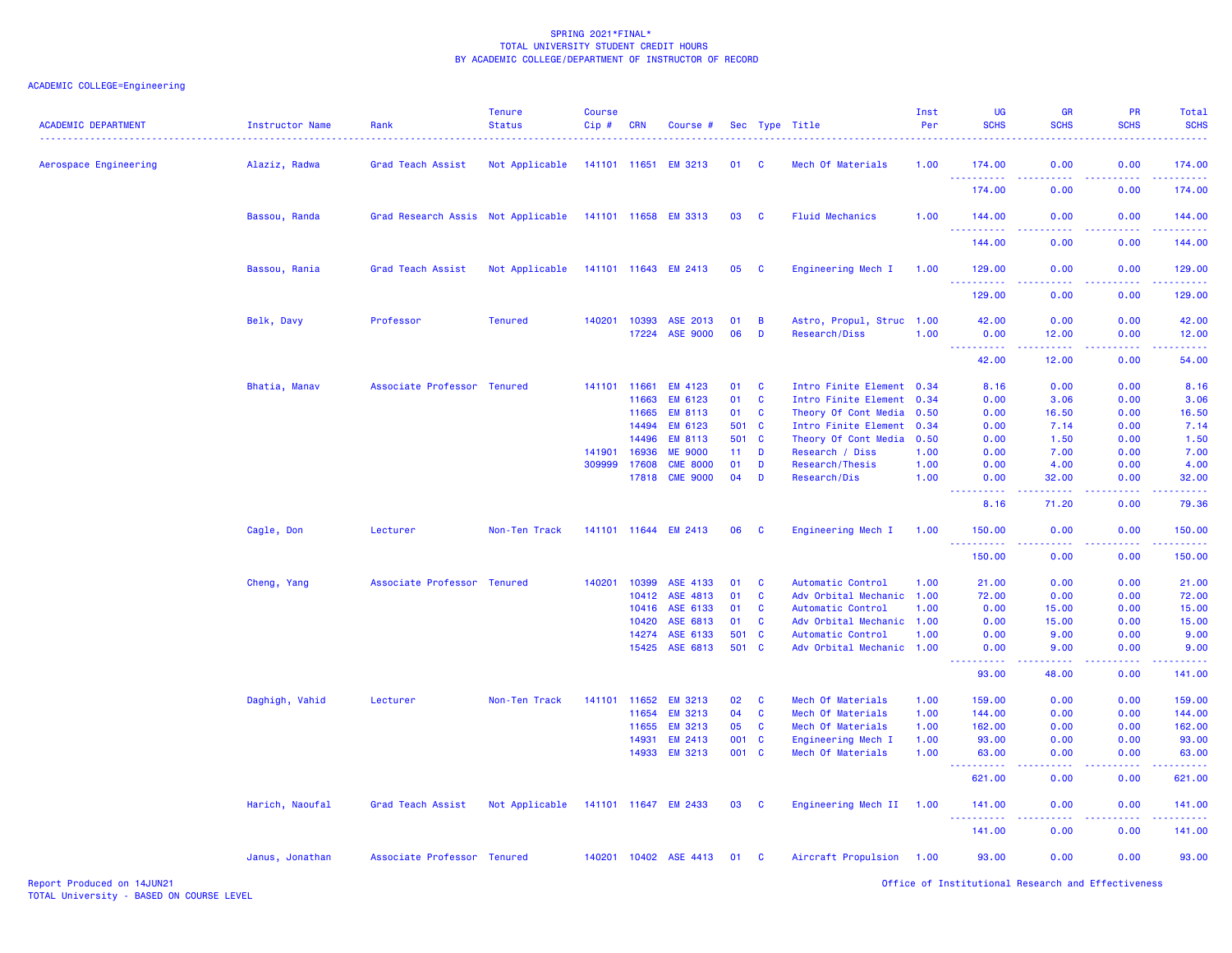| <b>ACADEMIC DEPARTMENT</b> | <b>Instructor Name</b> | Rank                              | <b>Tenure</b><br><b>Status</b> | <b>Course</b><br>$Cip$ # | <b>CRN</b> | Course #             |     |                | Sec Type Title            | Inst<br>Per | <b>UG</b><br><b>SCHS</b>                                                                                                                                       | <b>GR</b><br><b>SCHS</b>  | PR<br><b>SCHS</b>                                                                                                         | Total<br><b>SCHS</b>                                                                                                  |
|----------------------------|------------------------|-----------------------------------|--------------------------------|--------------------------|------------|----------------------|-----|----------------|---------------------------|-------------|----------------------------------------------------------------------------------------------------------------------------------------------------------------|---------------------------|---------------------------------------------------------------------------------------------------------------------------|-----------------------------------------------------------------------------------------------------------------------|
|                            |                        |                                   |                                |                          |            |                      |     |                |                           |             |                                                                                                                                                                |                           | $\frac{1}{2} \left( \frac{1}{2} \right) \left( \frac{1}{2} \right) \left( \frac{1}{2} \right) \left( \frac{1}{2} \right)$ | -----                                                                                                                 |
| Aerospace Engineering      | Janus, Jonathan        | Associate Professor Tenured       |                                | 140201                   | 10422      | ASE 8423             | 01  | <b>C</b>       | Comput Fluid Dyn II       | 1.00        | 0.00                                                                                                                                                           | 6.00                      | 0.00                                                                                                                      | 6.00                                                                                                                  |
|                            |                        |                                   |                                |                          | 14280      | ASE 8423             |     | 501 C          | Comput Fluid Dyn II       | 1.00        | 0.00                                                                                                                                                           | 6.00                      | 0.00                                                                                                                      | 6.00                                                                                                                  |
|                            |                        |                                   |                                |                          | 14281      | <b>ASE 9000</b>      | 501 | D              | Research/Diss             | 1.00        | 0.00                                                                                                                                                           | 9.00                      | 0.00                                                                                                                      | 9.00                                                                                                                  |
|                            |                        |                                   |                                |                          | 17216      | <b>ASE 8000</b>      | 01  | D              | Research / Thesis         | 1.00        | 0.00                                                                                                                                                           | 9.00                      | 0.00                                                                                                                      | 9.00                                                                                                                  |
|                            |                        |                                   |                                |                          | 17679      | ASE 6013             |     | 501 E          | Directed Project in       | 1.00        | 0.00<br>.                                                                                                                                                      | 3.00                      | 0.00<br>ولايت                                                                                                             | 3.00<br>المستما                                                                                                       |
|                            |                        |                                   |                                |                          |            |                      |     |                |                           |             | 93.00                                                                                                                                                          | 33.00                     | 0.00                                                                                                                      | 126.00                                                                                                                |
|                            | Kim, Jichul            | Visiting Assist Pro Non-Ten Track |                                | 140201                   | 10397      | ASE 3823             | 01  | C              | Space Attitude Dynam 1.00 |             | 177.00                                                                                                                                                         | 0.00                      | 0.00                                                                                                                      | 177.00                                                                                                                |
|                            |                        |                                   |                                |                          | 10406      | ASE 4543             | 01  | C              | Spacecraft Design II 1.00 |             | 102.00                                                                                                                                                         | 0.00                      | 0.00                                                                                                                      | 102.00                                                                                                                |
|                            |                        |                                   |                                |                          | 17353      | ASE 4990             | 01  | B              | Special Topic In ASE 1.00 |             | 45.00                                                                                                                                                          | 0.00                      | 0.00                                                                                                                      | 45.00                                                                                                                 |
|                            |                        |                                   |                                |                          | 17354      | ASE 6990             | 01  | $\overline{B}$ | Special Topic In ASE 1.00 |             | 0.00                                                                                                                                                           | 9.00                      | 0.00                                                                                                                      | 9.00                                                                                                                  |
|                            |                        |                                   |                                |                          |            |                      |     |                |                           |             | 2.2.2.2.2.2<br>324.00                                                                                                                                          | $  -$<br>9.00             | .<br>0.00                                                                                                                 | .<br>333.00                                                                                                           |
|                            | Lv, Yu                 | Assistant Professor Ten Track     |                                | 140201                   | 10401      | ASE 4353             | 01  | C              | Combustion Theory an 1.00 |             | 30.00                                                                                                                                                          | 0.00                      | 0.00                                                                                                                      | 30.00                                                                                                                 |
|                            |                        |                                   |                                |                          | 10403      | ASE 4423             | 01  | <b>C</b>       | Int Comput Fluid Dyn 1.00 |             | 21.00                                                                                                                                                          | 0.00                      | 0.00                                                                                                                      | 21.00                                                                                                                 |
|                            |                        |                                   |                                |                          | 10418      | ASE 6353             | 01  | C              | Combustion Theory an 1.00 |             | 0.00                                                                                                                                                           | 6.00                      | 0.00                                                                                                                      | 6.00                                                                                                                  |
|                            |                        |                                   |                                |                          | 10419      | ASE 6423             | 01  | $\mathbf{C}$   | Int Comput Fluid Dyn 1.00 |             | 0.00                                                                                                                                                           | 6.00                      | 0.00                                                                                                                      | 6.00                                                                                                                  |
|                            |                        |                                   |                                |                          | 14276      | ASE 6353             | 501 | C              | Combustion Theory an 1.00 |             | 0.00                                                                                                                                                           | 3.00                      | 0.00                                                                                                                      | 3.00                                                                                                                  |
|                            |                        |                                   |                                |                          | 14277      | ASE 6423             | 501 | $\mathbf{C}$   | Int Comput Fluid Dyn 1.00 |             | 0.00                                                                                                                                                           | 9.00                      | 0.00                                                                                                                      | 9.00                                                                                                                  |
|                            |                        |                                   |                                |                          | 17222      | <b>ASE 9000</b>      | 04  | D              | Research/Diss             | 1.00        | 0.00                                                                                                                                                           | 9.00                      | 0.00                                                                                                                      | 9.00                                                                                                                  |
|                            |                        |                                   |                                |                          |            | 141101 16272 EM 3313 |     | 001 C          | <b>Fluid Mechanics</b>    | 1.00        | 75.00                                                                                                                                                          | 0.00                      | 0.00                                                                                                                      | 75.00                                                                                                                 |
|                            |                        |                                   |                                |                          |            |                      |     |                |                           |             | .<br>126.00                                                                                                                                                    | .<br>33.00                | .<br>0.00                                                                                                                 | .<br>159.00                                                                                                           |
|                            | Moore, Timothy         | Instructor                        | Non-Ten Track                  | 141101 11641             |            | <b>EM 2413</b>       | 03  | C              | Engineering Mech I-S 1.00 |             | 108.00                                                                                                                                                         | 0.00                      | 0.00                                                                                                                      | 108.00                                                                                                                |
|                            |                        |                                   |                                |                          | 11645      | <b>EM 2433</b>       | 01  | $\mathbf{C}$   | Engineering Mech II 1.00  |             | 141.00                                                                                                                                                         | 0.00                      | 0.00                                                                                                                      | 141.00                                                                                                                |
|                            |                        |                                   |                                |                          |            | 11648 EM 2433        | 04  | C              | Engineering Mech II- 1.00 |             | 66.00                                                                                                                                                          | 0.00                      | 0.00                                                                                                                      | 66.00                                                                                                                 |
|                            |                        |                                   |                                |                          |            |                      |     |                |                           |             | $\frac{1}{2} \left( \frac{1}{2} \right) \left( \frac{1}{2} \right) \left( \frac{1}{2} \right) \left( \frac{1}{2} \right) \left( \frac{1}{2} \right)$<br>315.00 | 0.00                      | ولايت<br>0.00                                                                                                             | .<br>315.00                                                                                                           |
|                            | Righi, Hajar           | Grad Teach Assist                 | Not Applicable                 |                          |            | 141101 11642 EM 2413 | 04  | <b>C</b>       | Engineering Mech I        | 1.00        | 87.00                                                                                                                                                          | 0.00                      | 0.00                                                                                                                      | 87.00                                                                                                                 |
|                            |                        |                                   |                                |                          |            |                      |     |                |                           |             | <u>.</u><br>87.00                                                                                                                                              | 0.00                      | د د د د<br>0.00                                                                                                           | .<br>87.00                                                                                                            |
|                            | Sescu, Adrian          | Associate Professor Tenured       |                                | 140201                   | 10421      | ASE 8353             | 01  | C              | <b>Turbulent Flow</b>     | 1.00        | 0.00                                                                                                                                                           | 36.00                     | 0.00                                                                                                                      | 36.00                                                                                                                 |
|                            |                        |                                   |                                |                          | 14279      | ASE 8353             | 501 | $\mathbf{C}$   | <b>Turbulent Flow</b>     | 1.00        | 0.00                                                                                                                                                           | 18.00                     | 0.00                                                                                                                      | 18.00                                                                                                                 |
|                            |                        |                                   |                                |                          | 17217      | <b>ASE 8000</b>      | 02  | D              | Research / Thesis         | 1.00        | 0.00                                                                                                                                                           | 24.00                     | 0.00                                                                                                                      | 24.00                                                                                                                 |
|                            |                        |                                   |                                |                          | 17220      | <b>ASE 9000</b>      | 02  | D              | Research/Diss             | 1.00        | 0.00<br>----------                                                                                                                                             | 31.00<br>$-1 - 1 - 1 = 0$ | 0.00<br>.                                                                                                                 | 31.00<br>.                                                                                                            |
|                            |                        |                                   |                                |                          |            |                      |     |                |                           |             | 0.00                                                                                                                                                           | 109.00                    | 0.00                                                                                                                      | 109.00                                                                                                                |
|                            | Sescu, Carmen          | Clinical Assist Pro Non-Ten Track |                                | 140201                   | 10396      | ASE 3313             | 01  | C              | Incompress Aerodynam      | 1.00        | 153.00                                                                                                                                                         | 0.00                      | 0.00                                                                                                                      | 153.00                                                                                                                |
|                            |                        |                                   |                                | 141101                   | 11656      | <b>EM 3313</b>       | 01  | C              | <b>Fluid Mechanics</b>    | 1.00        | 180.00                                                                                                                                                         | 0.00                      | 0.00                                                                                                                      | 180.00                                                                                                                |
|                            |                        |                                   |                                |                          | 11660      | <b>EM 3313</b>       | 05  | <b>C</b>       | <b>Fluid Mechanics-SI</b> | 1.00        | 174.00                                                                                                                                                         | 0.00                      | 0.00                                                                                                                      | 174.00<br>$\begin{array}{cccccccccc} \bullet & \bullet & \bullet & \bullet & \bullet & \bullet & \bullet \end{array}$ |
|                            |                        |                                   |                                |                          |            |                      |     |                |                           |             | .<br>507.00                                                                                                                                                    | .<br>0.00                 | .<br>0.00                                                                                                                 | 507.00                                                                                                                |
|                            | Sullivan, Rani         | Professor                         | <b>Tenured</b>                 | 140201                   | 17221      | <b>ASE 9000</b>      | 03  | D              | Research/Diss             | 1.00        | 0.00                                                                                                                                                           | 37.00                     | 0.00                                                                                                                      | 37.00                                                                                                                 |
|                            |                        |                                   |                                |                          | 17922      | <b>ASE 7000</b>      | 02  | л.             | Directed Indiv Study 1.00 |             | 0.00                                                                                                                                                           | 3.00                      | 0.00                                                                                                                      | 3.00                                                                                                                  |
|                            |                        |                                   |                                | 141101 11665             |            | <b>EM 8113</b>       | 01  | C              | Theory Of Cont Media 0.50 |             | 0.00                                                                                                                                                           | 16.50                     | 0.00                                                                                                                      | 16.50                                                                                                                 |
|                            |                        |                                   |                                |                          | 14496      | <b>EM 8113</b>       | 501 | $\mathbf{C}$   | Theory Of Cont Media 0.50 |             | 0.00                                                                                                                                                           | 1.50                      | 0.00                                                                                                                      | 1.50                                                                                                                  |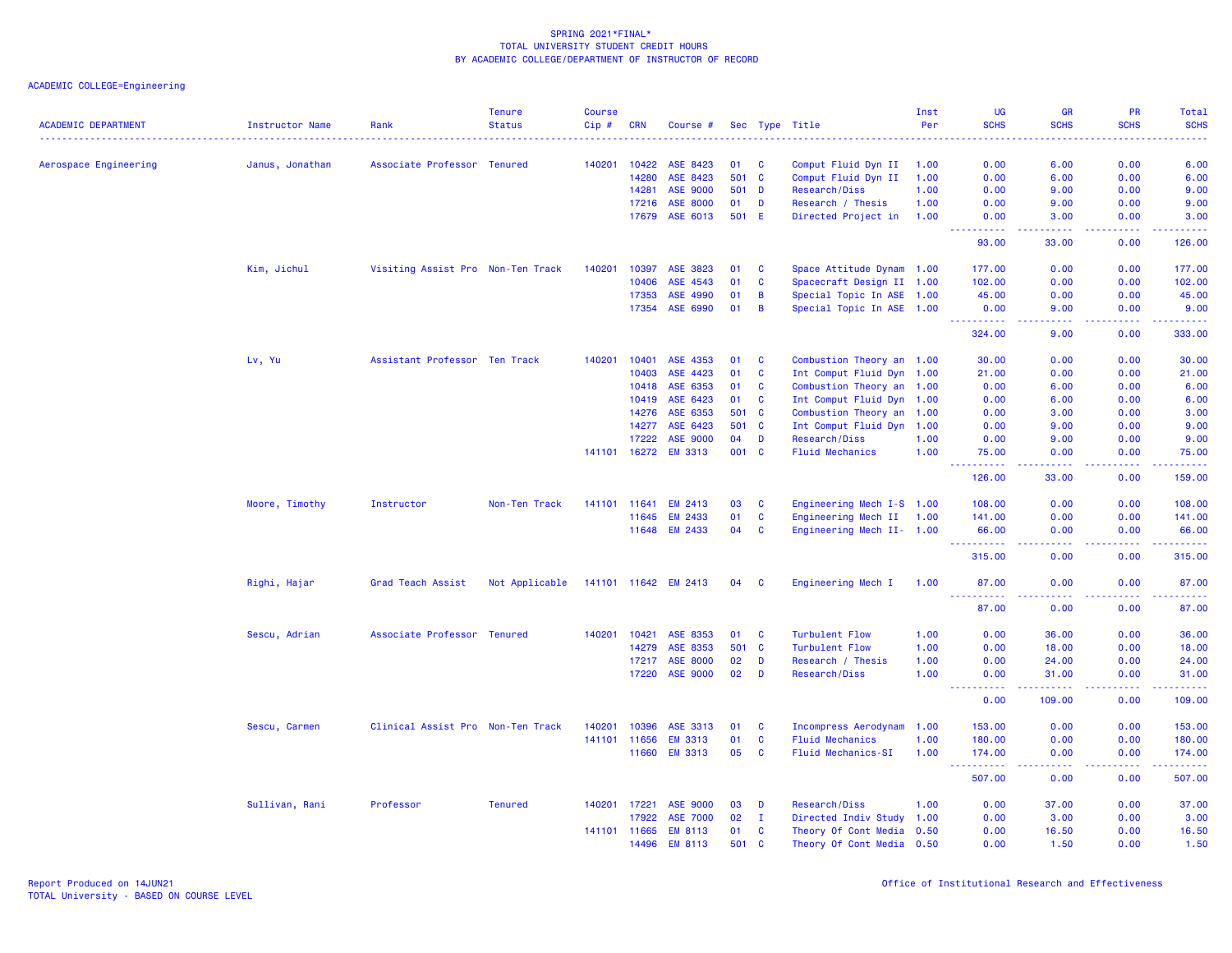| ACADEMIC COLLEGE=Engineering |  |
|------------------------------|--|
|                              |  |

| <b>ACADEMIC DEPARTMENT</b>                                      | <b>Instructor Name</b> | Rank                              | <b>Tenure</b><br><b>Status</b> | <b>Course</b><br>Cip# | <b>CRN</b>   | Course #        |       |          | Sec Type Title              | Inst<br>Per | UG<br><b>SCHS</b>                          | GR<br><b>SCHS</b>      | <b>PR</b><br><b>SCHS</b>                                                                                                | Total<br><b>SCHS</b>                                                                                                  |
|-----------------------------------------------------------------|------------------------|-----------------------------------|--------------------------------|-----------------------|--------------|-----------------|-------|----------|-----------------------------|-------------|--------------------------------------------|------------------------|-------------------------------------------------------------------------------------------------------------------------|-----------------------------------------------------------------------------------------------------------------------|
|                                                                 |                        |                                   |                                |                       |              |                 |       |          |                             |             |                                            |                        |                                                                                                                         |                                                                                                                       |
|                                                                 |                        |                                   |                                |                       |              |                 |       |          |                             |             | ----------<br>0.00                         | 58.00                  | 0.00                                                                                                                    | 58.00                                                                                                                 |
| Aerospace Engineering                                           | Tian, Zhenhua          | Assistant Professor Ten Track     |                                | 140201                | 10395        | ASE 3243        | 01    | C        | Aero Structural Anal        | 1.00        | 270.00                                     | 0.00                   | 0.00                                                                                                                    | 270.00                                                                                                                |
|                                                                 |                        |                                   |                                |                       | 17819        | <b>ASE 9000</b> | 08    | D        | Research/Diss               | 1.00        | 0.00                                       | 24.00                  | 0.00                                                                                                                    | 24.00                                                                                                                 |
|                                                                 |                        |                                   |                                |                       | 141101 16273 | <b>EM 3413</b>  | 001 C |          | Vibrations                  | 1.00        | 30.00<br><b>.</b>                          | 0.00                   | 0.00                                                                                                                    | 30.00                                                                                                                 |
|                                                                 |                        |                                   |                                |                       |              |                 |       |          |                             |             | 300.00                                     | 24.00                  | 0.00                                                                                                                    | 324.00                                                                                                                |
|                                                                 | Wahidi, Redha          | Visiting Assist Pro Non-Ten Track |                                | 140201                | 17356        | ASE 4990        | 02    | B        | Special Topic In ASE        | 1.00        | 3.00                                       | 0.00                   | 0.00                                                                                                                    | 3.00                                                                                                                  |
|                                                                 |                        |                                   |                                |                       | 17357        | ASE 6990        | 02    | B        | Special Topic In ASE 1.00   |             | 0.00                                       | 6.00                   | 0.00                                                                                                                    | 6.00                                                                                                                  |
|                                                                 |                        |                                   |                                |                       | 141101 11657 | <b>EM 3313</b>  | 02    | <b>C</b> | <b>Fluid Mechanics</b>      | 1.00        | 174,00                                     | 0.00                   | 0.00                                                                                                                    | 174.00                                                                                                                |
|                                                                 |                        |                                   |                                |                       | 11659        | <b>EM 3313</b>  | 04    | C        | <b>Fluid Mechanics</b>      | 1.00        | 162.00<br>$\sim$ $\sim$ $\sim$ $\sim$      | 0.00                   | 0.00<br>والمحامر                                                                                                        | 162.00                                                                                                                |
|                                                                 |                        |                                   |                                |                       |              |                 |       |          |                             |             | 339.00                                     | 6.00                   | 0.00                                                                                                                    | 345.00                                                                                                                |
|                                                                 | Walker, Calvin         | Instructor                        | Non-Ten Track                  | 140201                | 10391        | ASE 1501        | 01    | E        | Design Competition          | 0.50        | 9.50                                       | 0.00                   | 0.00                                                                                                                    | 9.50                                                                                                                  |
|                                                                 |                        |                                   |                                |                       | 10394        | ASE 3123        | 01    | C        | Aircraft Flight Dyna 1.00   |             | 141.00                                     | 0.00                   | 0.00                                                                                                                    | 141.00                                                                                                                |
|                                                                 |                        |                                   |                                |                       | 10400        | ASE 4153        | 01    | <b>C</b> | <b>Advanced Performance</b> | 1.00        | 135.00                                     | 0.00                   | 0.00                                                                                                                    | 135.00                                                                                                                |
|                                                                 |                        |                                   |                                |                       | 10405        | ASE 4523        | 01    | B        | Aircraft Design II          | 1.00        | 93.00                                      | 0.00                   | 0.00                                                                                                                    | 93.00                                                                                                                 |
|                                                                 |                        |                                   |                                |                       | 10417        | ASE 6153        | 01    | <b>C</b> | Advanced Performance 1.00   |             | 0.00                                       | 18.00                  | 0.00                                                                                                                    | 18.00                                                                                                                 |
|                                                                 |                        |                                   |                                |                       | 14275        | ASE 6153        | 501 C |          | <b>Advanced Performance</b> | 1.00        | 0.00                                       | 18.00                  | 0.00                                                                                                                    | 18.00                                                                                                                 |
|                                                                 |                        |                                   |                                |                       | 141101 14932 | <b>EM 2433</b>  | 001 C |          | Engineering Mech II         | 1.00        | 90.00                                      | 0.00                   | 0.00                                                                                                                    | 90.00                                                                                                                 |
|                                                                 |                        |                                   |                                |                       |              |                 |       |          |                             |             | .<br>$\sim$ $\sim$ $\sim$ $\sim$<br>468.50 | 36.00                  | 0.00                                                                                                                    | 504.50                                                                                                                |
|                                                                 | Walters, Andrew        | Instructor                        | Non-Ten Track                  |                       | 141101 11646 | <b>EM 2433</b>  | 02    | C        | Engineering Mech II         | 1.00        | 204.00                                     | 0.00                   | 0.00                                                                                                                    | 204.00                                                                                                                |
|                                                                 |                        |                                   |                                |                       | 11650        | <b>EM 2433</b>  | H01 C |          | Engineering Mech II         | 1.00        | 69.00                                      | 0.00                   | 0.00                                                                                                                    | 69.00                                                                                                                 |
|                                                                 |                        |                                   |                                |                       |              | 11653 EM 3213   | 03    | <b>C</b> | Mech Of Materials           | 1.00        | 147.00                                     | 0.00                   | 0.00                                                                                                                    | 147.00                                                                                                                |
|                                                                 |                        |                                   |                                |                       |              |                 |       |          |                             |             | <b>.</b><br>420.00                         | .<br>0.00              | .<br>0.00                                                                                                               | $\begin{array}{cccccccccc} \bullet & \bullet & \bullet & \bullet & \bullet & \bullet & \bullet \end{array}$<br>420.00 |
|                                                                 | Wolz, Robert           | Instructor                        | Non-Ten Track                  | 140201                | 10392        | ASE 1501        | 02    | E        | Design Competition          | 1.00        | 19.00                                      | 0.00                   | 0.00                                                                                                                    | 19.00                                                                                                                 |
|                                                                 |                        |                                   |                                |                       | 10404        | ASE 4443        | 01    | <b>C</b> | Spacecraft Propulsio        | 1.00        | 96.00                                      | 0.00                   | 0.00                                                                                                                    | 96.00                                                                                                                 |
|                                                                 |                        |                                   |                                |                       | 10407        | ASE 4721        | 01    | -L.      | Aero Engr Lab II            | 1.00        | 12.00                                      | 0.00                   | 0.00                                                                                                                    | 12.00                                                                                                                 |
|                                                                 |                        |                                   |                                |                       | 10408        | ASE 4721        | 02    | -L       | Aero Engr Lab II            | 1.00        | 15.00                                      | 0.00                   | 0.00                                                                                                                    | 15.00                                                                                                                 |
|                                                                 |                        |                                   |                                |                       | 10409        | ASE 4721        | 03    | L        | Aero Engr Lab II            | 1.00        | 14.00                                      | 0.00                   | 0.00                                                                                                                    | 14.00                                                                                                                 |
|                                                                 |                        |                                   |                                |                       | 10410        | ASE 4721        | 04    | -L       | Aero Engr Lab II            | 1.00        | 16.00                                      | 0.00                   | 0.00                                                                                                                    | 16.00                                                                                                                 |
|                                                                 |                        |                                   |                                |                       | 10411        | ASE 4721        | 05    | -L       | Aero Engr Lab II            | 1.00        | 11.00                                      | 0.00                   | 0.00                                                                                                                    | 11.00                                                                                                                 |
|                                                                 |                        |                                   |                                |                       | 17927        | <b>ASE 4000</b> | 01    | - I      | Directed Indiv Study 1.00   |             | 3.00                                       | 0.00                   | 0.00                                                                                                                    | 3.00                                                                                                                  |
|                                                                 |                        |                                   |                                |                       |              |                 |       |          |                             |             | ----------<br>186.00                       | -----<br>0.00          | $\begin{array}{cccccccccccccc} \bullet & \bullet & \bullet & \bullet & \bullet & \bullet & \bullet \end{array}$<br>0.00 | .<br>186.00                                                                                                           |
| ======================================<br>Aerospace Engineering |                        |                                   |                                |                       |              |                 |       |          |                             |             | ==========<br>4667.66                      | 439.20                 | 0.00                                                                                                                    | ==========<br>5106.86                                                                                                 |
| ===================================                             |                        |                                   |                                |                       |              |                 |       |          |                             |             | ==========                                 | ====================== |                                                                                                                         | $=$ ==========                                                                                                        |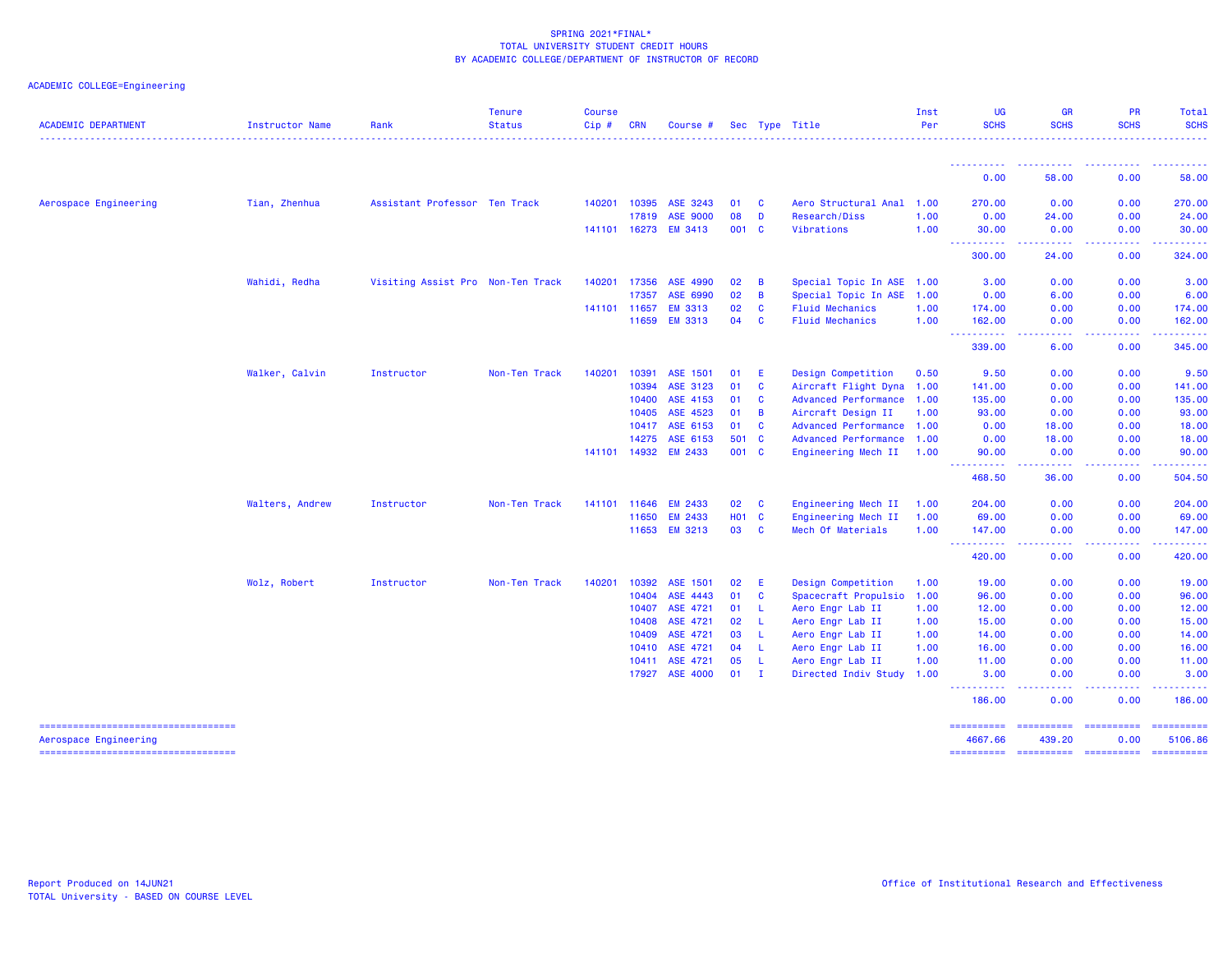| <b>ACADEMIC DEPARTMENT</b>                                  | <b>Instructor Name</b> | Rank                        | <b>Tenure</b><br><b>Status</b> | <b>Course</b><br>Cip# | <b>CRN</b> | Course #              |         |              | Sec Type Title            | Inst<br>Per | UG<br><b>SCHS</b>                                                                                                                                                                           | <b>GR</b><br><b>SCHS</b>                                                                                                           | <b>PR</b><br><b>SCHS</b>                                                                                                          | Total<br><b>SCHS</b> |
|-------------------------------------------------------------|------------------------|-----------------------------|--------------------------------|-----------------------|------------|-----------------------|---------|--------------|---------------------------|-------------|---------------------------------------------------------------------------------------------------------------------------------------------------------------------------------------------|------------------------------------------------------------------------------------------------------------------------------------|-----------------------------------------------------------------------------------------------------------------------------------|----------------------|
|                                                             |                        |                             |                                |                       |            |                       |         |              |                           |             |                                                                                                                                                                                             |                                                                                                                                    |                                                                                                                                   |                      |
| Ag & Bio Engineering                                        | Baghbani, Ramin        | Grad Teach Assist           | Not Applicable                 |                       |            | 140501 10041 ABE 4803 | 01 C    |              | <b>Biosyst Simulation</b> | 0.50        | 36.00                                                                                                                                                                                       | 0.00                                                                                                                               | 0.00                                                                                                                              | 36.00                |
|                                                             |                        |                             |                                |                       |            |                       |         |              |                           |             | $\frac{1}{2} \left( \frac{1}{2} \right) \left( \frac{1}{2} \right) \left( \frac{1}{2} \right)$<br>$\mathbf{1} \cdot \mathbf{1} \cdot \mathbf{1} \cdot \mathbf{1} \cdot \mathbf{1}$<br>36.00 | 0.00                                                                                                                               | 0.00                                                                                                                              | 36.00                |
|                                                             | Cook, Timothy          | Student Worker              | Not Applicable                 | 140501                | 10029      | ABE 3813              | 04      | -K           | Bio Prop Of Mat           | 0.50        | 0.00                                                                                                                                                                                        | 0.00                                                                                                                               | 0.00                                                                                                                              | 0.00                 |
|                                                             |                        |                             |                                |                       | 10030      | ABE 3813              | 05      | <b>K</b>     | Bio Prop Of Mat           | 0.50        | 0.00<br>$\frac{1}{2} \left( \frac{1}{2} \right) \left( \frac{1}{2} \right) \left( \frac{1}{2} \right) \left( \frac{1}{2} \right)$<br>.                                                      | 0.00                                                                                                                               | 0.00                                                                                                                              | 0.00                 |
|                                                             |                        |                             |                                |                       |            |                       |         |              |                           |             | 0.00                                                                                                                                                                                        | 0.00                                                                                                                               | 0.00                                                                                                                              | 0.00                 |
|                                                             | Elder, Steven          | Professor                   | <b>Tenured</b>                 | 140301                | 10015      | ABE 1921              | 01      | - L          | Intro to Engineer De 1.00 |             | 72.00                                                                                                                                                                                       | 0.00                                                                                                                               | 0.00                                                                                                                              | 72.00                |
|                                                             |                        |                             |                                |                       | 10016      | ABE 1921              | 02      | - L          | Intro to Engineer De 1.00 |             | 33.00                                                                                                                                                                                       | 0.00                                                                                                                               | 0.00                                                                                                                              | 33.00                |
|                                                             |                        |                             |                                |                       | 16606      | <b>ABE 8000</b>       | 02      | D            | Research / Thesis         | 1.00        | 0.00                                                                                                                                                                                        | 3.00                                                                                                                               | 0.00                                                                                                                              | 3.00                 |
|                                                             |                        |                             |                                |                       | 16616      | <b>ABE 9000</b>       | 02      | D            | Research / Diss           | 1.00        | 0.00                                                                                                                                                                                        | 10.00                                                                                                                              | 0.00                                                                                                                              | 10.00                |
|                                                             |                        |                             |                                | 240101 17791          |            | <b>HON 4000</b>       | $H04$ I |              | Directed Individual       | 1.00        | 3.00<br><u> - - - - - - - - - -</u>                                                                                                                                                         | 0.00<br>$\frac{1}{2} \left( \frac{1}{2} \right) \left( \frac{1}{2} \right) \left( \frac{1}{2} \right)$                             | 0.00<br>$\frac{1}{2} \left( \frac{1}{2} \right) \left( \frac{1}{2} \right) \left( \frac{1}{2} \right) \left( \frac{1}{2} \right)$ | 3.00<br>.            |
|                                                             |                        |                             |                                |                       |            |                       |         |              |                           |             | 108.00                                                                                                                                                                                      | 13.00                                                                                                                              | 0.00                                                                                                                              | 121.00               |
|                                                             | Parajuli, Prem         | Associate Professor Tenured |                                | 140301                | 10027      | ABE 3513              | 01      | B            | GPS/GIS - AG. & ENG       | 1.00        | 96.00                                                                                                                                                                                       | 0.00                                                                                                                               | 0.00                                                                                                                              | 96.00                |
|                                                             |                        |                             |                                |                       | 16610      | <b>ABE 8000</b>       | 06      | D            | Research / Thesis         | 1.00        | 0.00                                                                                                                                                                                        | 1.00                                                                                                                               | 0.00                                                                                                                              | 1.00                 |
|                                                             |                        |                             |                                | 140501                | 10042      | ABE 4803              | 02      | <b>C</b>     | Biosys Simulation- E 1.00 |             | 63.00                                                                                                                                                                                       | 0.00                                                                                                                               | 0.00                                                                                                                              | 63.00                |
|                                                             |                        |                             |                                |                       |            | 10053 ABE 6803        | 02      | <b>C</b>     | <b>Biosyst Simulation</b> | 1.00        | 0.00                                                                                                                                                                                        | 9.00                                                                                                                               | 0.00                                                                                                                              | 9.00                 |
|                                                             |                        |                             |                                |                       |            |                       |         |              |                           |             | ----------<br>159.00                                                                                                                                                                        | $\frac{1}{2} \left( \frac{1}{2} \right) \left( \frac{1}{2} \right) \left( \frac{1}{2} \right) \left( \frac{1}{2} \right)$<br>10.00 | .<br>0.00                                                                                                                         | ------<br>169.00     |
|                                                             | To, Suminto            | Professor                   | <b>Tenured</b>                 | 140301                | 16605      | <b>ABE 8000</b>       | 01      | D            | Research / Thesis         | 1.00        | 0.00                                                                                                                                                                                        | 5.00                                                                                                                               | 0.00                                                                                                                              | 5.00                 |
|                                                             |                        |                             |                                |                       | 16615      | <b>ABE 9000</b>       | 01      | D            | Research / Diss           | 1.00        | 0.00                                                                                                                                                                                        | 27,00                                                                                                                              | 0.00                                                                                                                              | 27.00                |
|                                                             |                        |                             |                                | 140501                | 10035      | ABE 4423              | 01      | <b>C</b>     | Bioinstrum II             | 1.00        | 270.00                                                                                                                                                                                      | 0.00                                                                                                                               | 0.00                                                                                                                              | 270.00               |
|                                                             |                        |                             |                                |                       | 10036      | ABE 4423              | 02      | <b>K</b>     | Bioinstrum II             | 1.00        | 0.00                                                                                                                                                                                        | 0.00                                                                                                                               | 0.00                                                                                                                              | 0.00                 |
|                                                             |                        |                             |                                |                       | 10037      | ABE 4423              | 03      | $\mathsf{K}$ | Bioinstrum II             | 1.00        | 0.00                                                                                                                                                                                        | 0.00                                                                                                                               | 0.00                                                                                                                              | 0.00                 |
|                                                             |                        |                             |                                |                       | 10046      | ABE 6423              | 01      | $\mathbf{C}$ | Bioinstrum II             | 1.00        | 0.00                                                                                                                                                                                        | 3.00                                                                                                                               | 0.00                                                                                                                              | 3.00                 |
|                                                             |                        |                             |                                |                       | 10047      | ABE 6423              | 02      | $\mathsf{K}$ | Bioinstrum II             | 1.00        | 0.00                                                                                                                                                                                        | 0.00                                                                                                                               | 0.00                                                                                                                              | 0.00                 |
|                                                             |                        |                             |                                |                       |            |                       |         |              |                           |             | ----------<br>270.00                                                                                                                                                                        | . <b>. .</b><br>35.00                                                                                                              | .<br>0.00                                                                                                                         | .<br>305.00          |
| =====================================                       |                        |                             |                                |                       |            |                       |         |              |                           |             | ==========                                                                                                                                                                                  | ==========<br>58.00                                                                                                                | ==========<br>0.00                                                                                                                | ==========<br>631.00 |
| Ag & Bio Engineering<br>----------------------------------- |                        |                             |                                |                       |            |                       |         |              |                           |             | 573.00                                                                                                                                                                                      |                                                                                                                                    |                                                                                                                                   |                      |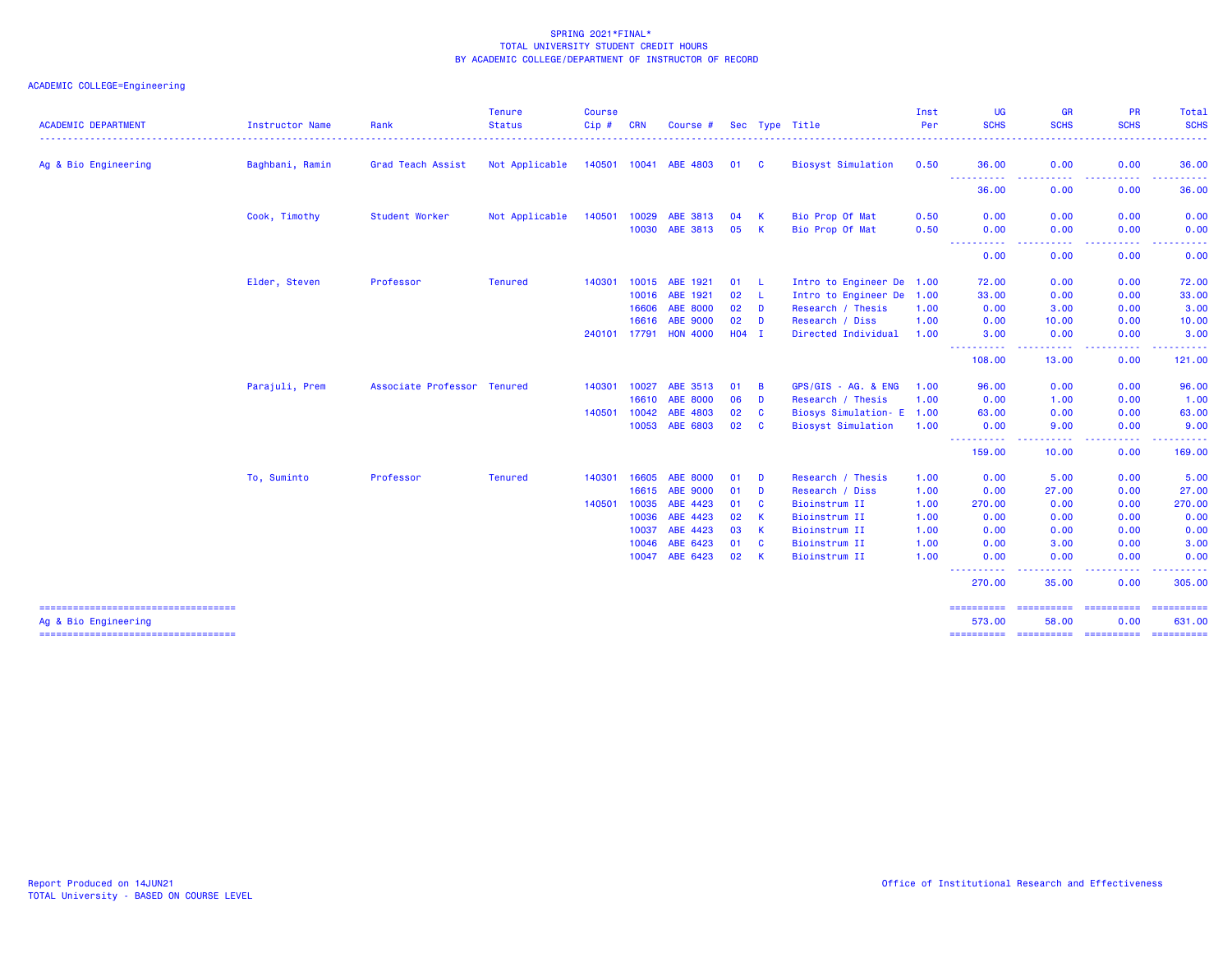| <b>ACADEMIC DEPARTMENT</b>      | <b>Instructor Name</b> | Rank                              | <b>Tenure</b><br><b>Status</b> | <b>Course</b><br>Cip# | <b>CRN</b>   | Course #        |            |                | Sec Type Title                                         | Inst<br>Per | UG<br><b>SCHS</b>    | GR<br><b>SCHS</b>                                                                                      | <b>PR</b><br><b>SCHS</b> | Total<br><b>SCHS</b><br>----                             |
|---------------------------------|------------------------|-----------------------------------|--------------------------------|-----------------------|--------------|-----------------|------------|----------------|--------------------------------------------------------|-------------|----------------------|--------------------------------------------------------------------------------------------------------|--------------------------|----------------------------------------------------------|
| Chemical Engineering, School of | Amirlatifi, Amin       | Assistant Professor Ten Track     |                                | 140701                | 16739        | <b>CHE 9000</b> | 05         | n              | Research/Diss                                          | 1.00        | 0.00                 | 1.00                                                                                                   | 0.00                     | 1.00                                                     |
|                                 |                        |                                   |                                | 142501                | 13802        | PTE 4903        | 01         | $\mathbf{C}$   | Petr Reservoir Eng 1 1.00                              |             | 45.00                | 0.00                                                                                                   | 0.00                     | 45.00                                                    |
|                                 |                        |                                   |                                |                       | 18020        | <b>PTE 4800</b> | 01         | $\mathbf{I}$   | Undergraduate Resear 1.00                              |             | 1.00                 | 0.00                                                                                                   | 0.00                     | 1.00                                                     |
|                                 |                        |                                   |                                |                       |              |                 |            |                |                                                        |             | 222222<br>46.00      | د د د د<br>1.00                                                                                        | 22222<br>0.00            | .<br>47.00                                               |
|                                 | Bricka, Ray            | Associate Professor Tenured       |                                | 140701                | 10960        | CHE 4613        | 01         | <b>C</b>       | Air Pol Con Design                                     | 1.00        | 90.00                | 0.00                                                                                                   | 0.00                     | 90.00                                                    |
|                                 |                        |                                   |                                |                       | 10961        | <b>CHE 4633</b> | 01         | <b>C</b>       | Chemical Pro Safety                                    | 1.00        | 108.00               | 0.00                                                                                                   | 0.00                     | 108.00                                                   |
|                                 |                        |                                   |                                |                       | 10962        | <b>CHE 4633</b> | 02         | $\mathbf{C}$   | Chemical Pro Safety                                    | 1.00        | 120.00               | 0.00                                                                                                   | 0.00                     | 120.00                                                   |
|                                 |                        |                                   |                                |                       | 16735        | <b>CHE 9000</b> | 01         | D              | Research/Diss                                          | 1.00        | 0.00                 | 1.00                                                                                                   | 0.00                     | 1.00                                                     |
|                                 |                        |                                   |                                |                       | 16742        | <b>CHE 4000</b> | 01         | $\mathbf{I}$   | Directed Indiv Study                                   | 1.00        | 3.00                 | 0.00                                                                                                   | 0.00                     | 3.00                                                     |
|                                 |                        |                                   |                                |                       | 240101 17134 | <b>HON 4093</b> | <b>HO3</b> | E              | <b>Honors Thesis</b>                                   | 1.00        | 3.00                 | 0.00                                                                                                   | 0.00                     | 3.00                                                     |
|                                 |                        |                                   |                                |                       |              |                 |            |                |                                                        |             | 22222<br>324.00      | $\frac{1}{2} \left( \frac{1}{2} \right) \left( \frac{1}{2} \right) \left( \frac{1}{2} \right)$<br>1.00 | 0.00                     | .<br>325.00                                              |
|                                 | Cole, David            | Instructor                        | Non-Ten Track                  | 142501                | 13803        | <b>PTE 4923</b> | 01         | <b>C</b>       | <b>Completion Design</b>                               | 1.00        | 51.00                | 0.00                                                                                                   | 0.00                     | 51.00                                                    |
|                                 |                        |                                   |                                |                       | 13806        | PTE 4993        | 01         | <b>C</b>       | Petroleum Econ Analy 1.00                              |             | 57.00                | 0.00                                                                                                   | 0.00                     | 57.00                                                    |
|                                 |                        |                                   |                                |                       |              |                 |            |                |                                                        |             | .<br>108.00          | وعاعاها<br>0.00                                                                                        | .<br>0.00                | .<br>108.00                                              |
|                                 | Elmore, Billy          | Associate Professor Tenured       |                                |                       | 140701 10948 | CHE 2213        | 01         | <b>C</b>       | Chemical Eng Analysi 0.33                              |             | 62.37                | 0.00                                                                                                   | 0.00                     | 62.37                                                    |
|                                 |                        |                                   |                                |                       | 10952        | <b>CHE 3222</b> | 01         | -L             | Chem Eng Lab I                                         | 0.33        | 50.16                | 0.00                                                                                                   | 0.00                     | 50.16                                                    |
|                                 |                        |                                   |                                |                       | 17677        | <b>CHE 4000</b> | 02         | $\mathbf{I}$   | Directed Indiv Study 1.00                              |             | 2.00                 | 0.00                                                                                                   | 0.00                     | 2.00                                                     |
|                                 |                        |                                   |                                |                       |              |                 |            |                |                                                        |             | 222<br>.<br>114.53   | 0.00                                                                                                   | 0.00                     | المتمامين<br>114.53                                      |
|                                 | Elmore, Katherine      | Grad Teach Assist                 | Not Applicable                 | 140701 10948          |              | CHE 2213        | 01         | C              | Chemical Eng Analysi 0.34                              |             | 64.26                | 0.00                                                                                                   | 0.00                     | 64.26                                                    |
|                                 |                        |                                   |                                |                       |              | 10952 CHE 3222  | 01         | -L.            | Chem Eng Lab I                                         | 0.34        | 51.68                | 0.00                                                                                                   | 0.00                     | 51.68                                                    |
|                                 |                        |                                   |                                |                       |              |                 |            |                |                                                        |             | $\sim$ $\sim$ $\sim$ | .                                                                                                      | .                        | .                                                        |
|                                 |                        |                                   |                                |                       |              |                 |            |                |                                                        |             | 115.94               | 0.00                                                                                                   | 0.00                     | 115.94                                                   |
|                                 | French, William        | Professor                         | <b>Tenured</b>                 |                       | 140701 10963 | <b>CHE 4683</b> | 01         | <b>C</b>       | Fund of Biofuels Pro 1.00                              |             | 81.00                | 0.00                                                                                                   | 0.00                     | 81.00                                                    |
|                                 |                        |                                   |                                |                       | 17237        | <b>CHE 4990</b> | 02         | C              | Special Topic in CHE 1.00                              |             | 216.00               | 0.00                                                                                                   | 0.00                     | 216.00                                                   |
|                                 |                        |                                   |                                |                       |              |                 |            |                |                                                        |             | <b></b><br>297.00    | $\sim$ $\sim$ $\sim$ $\sim$<br>0.00                                                                    | المستما<br>0.00          | $\omega = \omega \left( \omega \right) \omega$<br>297.00 |
|                                 | Heshmati, Mohammad     | Clinical Assist Pro Non-Ten Track |                                | 142501                | 13804        | PTE 4963        | 01         | $\mathbf{C}$   | Oil Recovery Methods 1.00                              |             | 54.00                | 0.00                                                                                                   | 0.00                     | 54.00                                                    |
|                                 |                        |                                   |                                |                       |              | 13805 PTE 4983  | 01         | $\mathbf{C}$   | Petroleum Engr Capst 1.00                              |             | 48.00                | 0.00                                                                                                   | 0.00                     | 48.00                                                    |
|                                 |                        |                                   |                                |                       |              |                 |            |                |                                                        |             | .<br>102.00          | .<br>0.00                                                                                              | .<br>0.00                | .<br>102.00                                              |
|                                 | Hill, Priscilla        | Associate Professor Tenured       |                                | 140701                | 10953        | <b>CHE 3223</b> | 01         | C              | Separation Processes 1.00                              |             | 195.00               | 0.00                                                                                                   | 0.00                     | 195.00                                                   |
|                                 |                        |                                   |                                |                       | 10959        | CHE 4441        | 01         | C              | Fund of Engr Seminar 1.00                              |             | 15.00                | 0.00                                                                                                   | 0.00                     | 15.00                                                    |
|                                 |                        |                                   |                                |                       |              |                 |            |                |                                                        |             | .<br>210.00          | $\omega$ $\omega$ $\omega$ $\omega$<br>0.00                                                            | الأعامات<br>0.00         | 22222<br>210.00                                          |
|                                 |                        | Professor                         | <b>Tenured</b>                 | 140701                | 10954        | <b>CHE 3331</b> | 01         | <b>S</b>       | Prof Develop Seminar 1.00                              |             | 66.00                | 0.00                                                                                                   | 0.00                     |                                                          |
|                                 | Jessop, Julie          |                                   |                                |                       | 15433        | <b>CHE 4990</b> | 01         | $\overline{B}$ |                                                        |             | 24.00                | 0.00                                                                                                   | 0.00                     | 66.00                                                    |
|                                 |                        |                                   |                                |                       | 15434        | <b>CHE 6990</b> | 01         | $\overline{B}$ | Special Topic in CHE 1.00<br>Special Topic In CHE 1.00 |             | 0.00                 | 3.00                                                                                                   | 0.00                     | 24.00<br>3.00                                            |
|                                 |                        |                                   |                                |                       |              |                 |            |                |                                                        |             | .                    | د د د د                                                                                                | .                        | .                                                        |
|                                 |                        |                                   |                                |                       |              |                 |            |                |                                                        |             | 90.00                | 3.00                                                                                                   | 0.00                     | 93.00                                                    |
|                                 | Kundu, Santanu         | Associate Professor Tenured       |                                |                       | 140701 10974 | <b>CHE 8523</b> | 01         | <b>C</b>       | Adv Tran Pheno                                         | 1.00        | 0.00                 | 12.00                                                                                                  | 0.00                     | 12.00                                                    |
|                                 |                        |                                   |                                |                       | 14356        | <b>CHE 8523</b> | 501        | $\mathbf{C}$   | Adv Tran Pheno                                         | 1.00        | 0.00                 | 3.00                                                                                                   | 0.00                     | 3.00                                                     |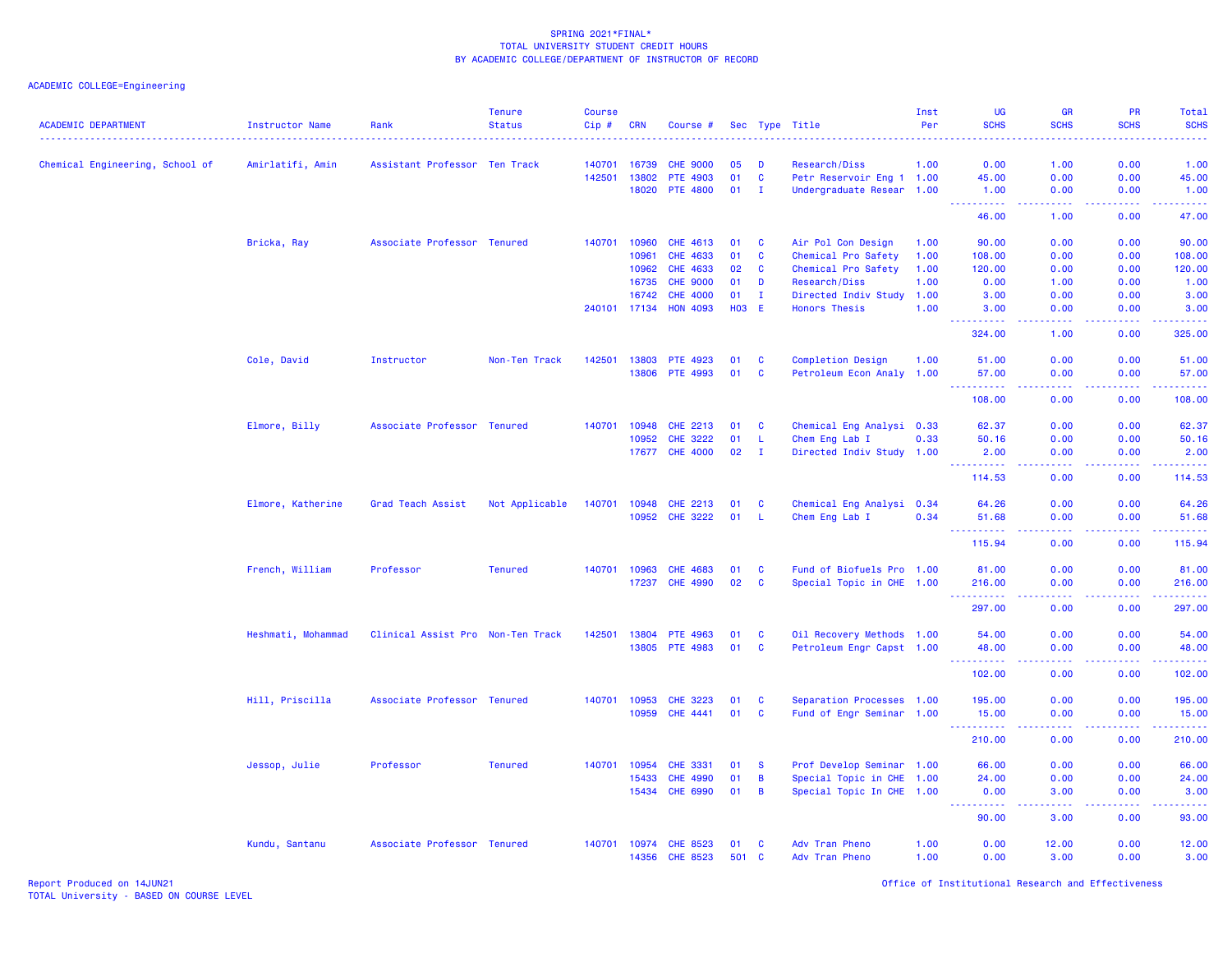| <b>ACADEMIC DEPARTMENT</b>                                                | Instructor Name                                    | Rank                              | <b>Tenure</b><br><b>Status</b> | <b>Course</b><br>Cip# | <b>CRN</b> | Course #              |       |              | Sec Type Title            | Inst<br>Per | <b>UG</b><br><b>SCHS</b>            | <b>GR</b><br><b>SCHS</b>               | <b>PR</b><br><b>SCHS</b>                                                                                                                                     | Total<br><b>SCHS</b>                  |
|---------------------------------------------------------------------------|----------------------------------------------------|-----------------------------------|--------------------------------|-----------------------|------------|-----------------------|-------|--------------|---------------------------|-------------|-------------------------------------|----------------------------------------|--------------------------------------------------------------------------------------------------------------------------------------------------------------|---------------------------------------|
|                                                                           |                                                    |                                   |                                |                       |            |                       |       |              |                           |             |                                     |                                        |                                                                                                                                                              |                                       |
| Chemical Engineering, School of                                           | Kundu, Santanu                                     | Associate Professor Tenured       |                                | 140701 15138          |            | <b>CHE 3413</b>       | 001 C |              | Eng Materials             | 1.00        | 21.00                               | 0.00                                   | 0.00                                                                                                                                                         | 21.00                                 |
|                                                                           |                                                    |                                   |                                |                       | 15436      | CHE 8713              | 01    | <b>C</b>     | Sci Proposal Inst/De      | 0.50        | 0.00                                | 18.00                                  | 0.00                                                                                                                                                         | 18.00                                 |
|                                                                           |                                                    |                                   |                                |                       | 16734      | <b>CHE 8000</b>       | 01    | D            | Research / Thesis         | 1.00        | 0.00                                | 5.00                                   | 0.00                                                                                                                                                         | 5.00                                  |
|                                                                           |                                                    |                                   |                                |                       | 16737      | <b>CHE 9000</b>       | 03    | D            | Research/Diss             | 1.00        | 0.00                                | 50.00                                  | 0.00                                                                                                                                                         | 50.00                                 |
|                                                                           |                                                    |                                   |                                |                       |            |                       |       |              |                           |             | ----------<br>21.00                 | -----<br>88.00                         | .<br>0.00                                                                                                                                                    | .<br>109.00                           |
|                                                                           | Meng, Dong                                         | Assistant Professor Ten Track     |                                | 140701 10956          |            | <b>CHE 4223</b>       | 01    | <b>C</b>     | Pro Instr & Con           | 1.00        | 267,00                              | 0.00                                   | 0.00                                                                                                                                                         | 267.00                                |
|                                                                           |                                                    |                                   |                                |                       | 16738      | <b>CHE 9000</b>       | 04    | D            | Research/Diss             | 1.00        | 0.00<br><u> - - - - - - - - - -</u> | 9.00<br>.                              | 0.00<br>$\frac{1}{2} \left( \frac{1}{2} \right) \left( \frac{1}{2} \right) \left( \frac{1}{2} \right) \left( \frac{1}{2} \right) \left( \frac{1}{2} \right)$ | 9.00<br>لاستشفاها                     |
|                                                                           |                                                    |                                   |                                |                       |            |                       |       |              |                           |             | 267.00                              | 9.00                                   | 0.00                                                                                                                                                         | 276.00                                |
|                                                                           | Mirabolghasemi, Mary Assistant Professor Ten Track |                                   |                                | 140701                | 16740      | <b>CHE 9000</b>       | 06    | D            | Research/Diss             | 1.00        | 0.00                                | 3.00                                   | 0.00                                                                                                                                                         | 3.00                                  |
|                                                                           |                                                    |                                   |                                | 142501                | 15447      | PTE 3912              | 01    | - L          | PTE Lab 2                 | 1.00        | 10.00                               | 0.00                                   | 0.00                                                                                                                                                         | 10.00                                 |
|                                                                           |                                                    |                                   |                                |                       | 17684      | <b>PTE 4000</b>       | 01    | $\mathbf{I}$ | Directed Indiv Study      | 1.00        | 2.00<br>----------                  | 0.00<br>.                              | 0.00<br>$\frac{1}{2} \left( \frac{1}{2} \right) \left( \frac{1}{2} \right) \left( \frac{1}{2} \right) \left( \frac{1}{2} \right) \left( \frac{1}{2} \right)$ | 2.00<br>.                             |
|                                                                           |                                                    |                                   |                                |                       |            |                       |       |              |                           |             | 12.00                               | 3.00                                   | 0.00                                                                                                                                                         | 15.00                                 |
|                                                                           | Pearson, Larry                                     | Clinical Assist Pro Non-Ten Track |                                | 140701                | 10948      | <b>CHE 2213</b>       | 01    | <b>C</b>     | Chemical Eng Analysi 0.33 |             | 62.37                               | 0.00                                   | 0.00                                                                                                                                                         | 62.37                                 |
|                                                                           |                                                    |                                   |                                |                       | 10951      | CHE 3213              | 01    | <b>C</b>     | Heat Transfer Op          | 1.00        | 234.00                              | 0.00                                   | 0.00                                                                                                                                                         | 234.00                                |
|                                                                           |                                                    |                                   |                                |                       | 10952      | <b>CHE 3222</b>       | 01    | - Li         | Chem Eng Lab I            | 0.33        | 50.16                               | 0.00                                   | 0.00                                                                                                                                                         | 50.16                                 |
|                                                                           |                                                    |                                   |                                |                       | 10957      | <b>CHE 4233</b>       | 01    | <b>C</b>     | Chemical Plant Desig 1.00 |             | 267.00                              | 0.00                                   | 0.00                                                                                                                                                         | 267.00                                |
|                                                                           |                                                    |                                   |                                |                       | 15137      | CHE 2114              | 001 B |              | Mass & Energy Balanc 1.00 |             | 28.00<br>.                          | 0.00                                   | 0.00                                                                                                                                                         | 28.00                                 |
|                                                                           |                                                    |                                   |                                |                       |            |                       |       |              |                           |             | 641.53                              | 0.00                                   | 0.00                                                                                                                                                         | 641.53                                |
|                                                                           | Rai, Neeraj                                        | Associate Professor Tenured       |                                | 140701                | 10950      | <b>CHE 3123</b>       | 01    | <b>C</b>     | Chem En Thermo II         | 1.00        | 114,00                              | 0.00                                   | 0.00                                                                                                                                                         | 114.00                                |
|                                                                           |                                                    |                                   |                                |                       | 10973      | CHE 8011              | 01    | <b>S</b>     | Chem En Seminar           | 1.00        | 0.00                                | 16.00                                  | 0.00                                                                                                                                                         | 16.00                                 |
|                                                                           |                                                    |                                   |                                |                       | 15139      | <b>CHE 3113</b>       | 001 C |              | Chem En Thermo I          | 1.00        | 24.00                               | 0.00                                   | 0.00                                                                                                                                                         | 24.00                                 |
|                                                                           |                                                    |                                   |                                |                       | 15436      | CHE 8713              | 01    | <b>C</b>     | Sci Proposal Inst/De      | 0.50        | 0.00                                | 18.00                                  | 0.00                                                                                                                                                         | 18.00                                 |
|                                                                           |                                                    |                                   |                                |                       |            | 16736 CHE 9000        | 02    | D            | Research/Diss             | 1.00        | 0.00<br><u> - - - - - - - - - -</u> | 21.00<br><b><i><u><u>.</u></u></i></b> | 0.00<br><b><i><u><u>.</u></u></i></b>                                                                                                                        | 21.00<br><b><i><u><u></u></u></i></b> |
|                                                                           |                                                    |                                   |                                |                       |            |                       |       |              |                           |             | 138.00                              | 55.00                                  | 0.00                                                                                                                                                         | 193.00                                |
|                                                                           | Toghiani, Hossein                                  | Professor                         | <b>Tenured</b>                 |                       |            | 140701 15435 CHE 8123 | 01    | <b>C</b>     | Chem Kinetics Dyn         | 1.00        | 0.00<br><u> - - - - - - - - - -</u> | 18.00<br>.                             | 0.00                                                                                                                                                         | 18.00                                 |
|                                                                           |                                                    |                                   |                                |                       |            |                       |       |              |                           |             | 0.00                                | 18.00                                  | المتمامين<br>0.00                                                                                                                                            | ------<br>18.00                       |
|                                                                           | Xiang, Yizhi                                       | Assistant Professor Ten Track     |                                | 140701 10949          |            | <b>CHE 3113</b>       | 01    | <b>C</b>     | Chem En Thermo I          | 1.00        | 135.00                              | 0.00                                   | 0.00                                                                                                                                                         | 135.00                                |
|                                                                           |                                                    |                                   |                                |                       | 16741      | <b>CHE 9000</b>       | 07    | D            | Research/Diss             | 1.00        | 0.00<br>.                           | 15.00<br>المتمالين                     | 0.00<br>----------                                                                                                                                           | 15.00<br>.                            |
|                                                                           |                                                    |                                   |                                |                       |            |                       |       |              |                           |             | 135.00                              | 15.00                                  | 0.00                                                                                                                                                         | 150,00                                |
| ======================================                                    |                                                    |                                   |                                |                       |            |                       |       |              |                           |             | ==========                          | ==========                             | <b>Concoccocc</b>                                                                                                                                            | ==========                            |
| Chemical Engineering, School of<br>====================================== |                                                    |                                   |                                |                       |            |                       |       |              |                           |             | 2622.00<br>==========               | 193,00                                 | 0.00<br>---------- ---------- --------                                                                                                                       | 2815,00                               |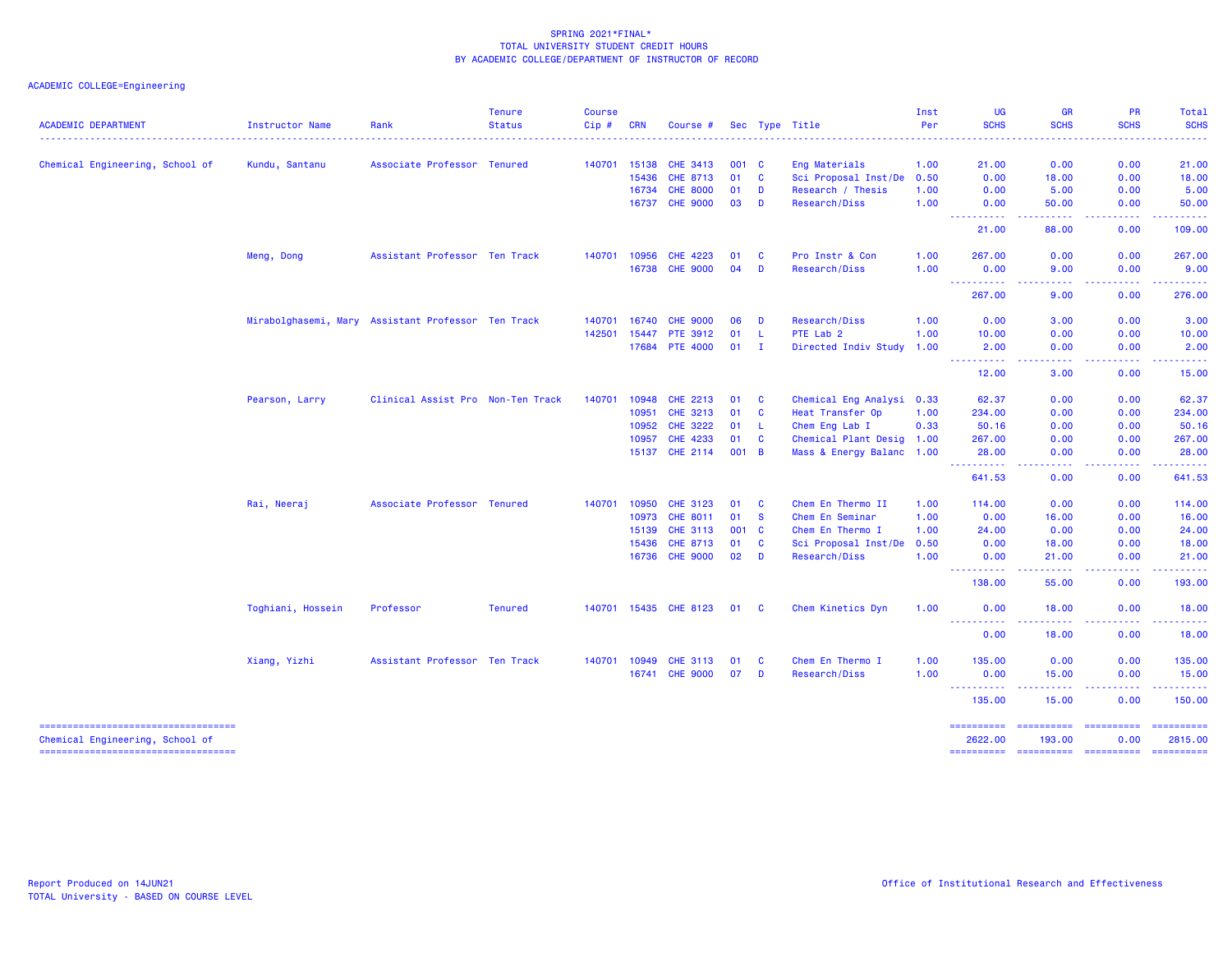| <b>ACADEMIC DEPARTMENT</b>        | <b>Instructor Name</b><br><u>.</u> | Rank                              | <b>Tenure</b><br><b>Status</b> | <b>Course</b><br>Cip# | <b>CRN</b>   | Course #                 |          |                   | Sec Type Title                                   | Inst<br>Per | <b>UG</b><br><b>SCHS</b>            | <b>GR</b><br><b>SCHS</b> | <b>PR</b><br><b>SCHS</b> | <b>Total</b><br><b>SCHS</b> |
|-----------------------------------|------------------------------------|-----------------------------------|--------------------------------|-----------------------|--------------|--------------------------|----------|-------------------|--------------------------------------------------|-------------|-------------------------------------|--------------------------|--------------------------|-----------------------------|
| Civil & Environmental Engineering | Cook, James                        | Instructor                        | Non-Ten Track                  | 143801                | 10730        | CE 2213                  | 01       | C                 | Surveying                                        | 1.00        | 270.00                              | 0.00                     | 0.00                     | 270.00                      |
|                                   |                                    |                                   |                                |                       | 10731        | CE 2213                  | 02       | K                 | Surveying                                        | 1.00        | 0.00                                | 0.00                     | 0.00                     | 0.00                        |
|                                   |                                    |                                   |                                |                       | 10732        | CE 2213                  | 03       | K                 | Surveying                                        | 1.00        | 0.00                                | 0.00                     | 0.00                     | 0.00                        |
|                                   |                                    |                                   |                                |                       | 10733        | CE 2213                  | 04       | $\mathsf K$       | Surveying                                        | 1.00        | 0.00                                | 0.00                     | 0.00                     | 0.00                        |
|                                   |                                    |                                   |                                |                       |              | 151102 10750 CE 4243     | 01       | $\mathbf{C}$      | <b>Land Surveys</b>                              | 1.00        | 36.00                               | 0.00                     | 0.00                     | 36.00                       |
|                                   |                                    |                                   |                                |                       |              |                          |          |                   |                                                  |             | -----<br>306.00                     | 0.00                     | والمحامر<br>0.00         | المتمامين<br>306.00         |
|                                   | Ermagun, Alireza                   | Assistant Professor Ten Track     |                                | 140801                | 14351        | <b>CE 9000</b>           | 512 D    |                   | Research / Diss                                  | 1.00        | 0.00                                | 8.00                     | 0.00                     | 8.00                        |
|                                   |                                    |                                   |                                |                       | 15406        | CE 4163                  | 01       | $\mathbf{C}$      | Urban Tranp. Plannin 1.00                        |             | 27.00                               | 0.00                     | 0.00                     | 27.00                       |
|                                   |                                    |                                   |                                |                       | 15409        | CE 6163                  | 01       | $\mathbf{C}$      | Urban Tranp. Plannin 1.00                        |             | 0.00                                | 3.00                     | 0.00                     | 3.00                        |
|                                   |                                    |                                   |                                |                       | 15417        | CE 6163                  | 501      | $\mathbf{C}$      | Urban Tranp. Plannin 1.00                        |             | 0.00                                | 3.00                     | 0.00                     | 3.00                        |
|                                   |                                    |                                   |                                |                       | 17458        | <b>CE 9000</b>           | 01       | D                 | Research / Diss                                  | 1.00        | 0.00                                | 3.00                     | 0.00                     | 3.00                        |
|                                   |                                    |                                   |                                |                       |              |                          |          |                   |                                                  |             | <u>.</u><br>27.00                   | .<br>17.00               | .<br>0.00                | المتمامي<br>44.00           |
|                                   | Freyne, Seamus                     | Associate Professor Tenured       |                                | 140101                | 12312        | GE 1501                  | 01       | E                 | Engineering Design C 1.00                        |             | 5.00                                | 0.00                     | 0.00                     | 5.00                        |
|                                   |                                    |                                   |                                | 140801                | 10760        | CE 4973                  | 01       | $\mathbf{C}$      | Concrete Structures                              | 1.00        | 150.00                              | 0.00                     | 0.00                     | 150.00                      |
|                                   |                                    |                                   |                                |                       | 14340        | <b>CE 9000</b>           | 501      | $\mathbf{D}$      | Research / Diss                                  | 1.00        | 0.00                                | 2.00                     | 0.00                     | 2.00                        |
|                                   |                                    |                                   |                                |                       | 15413        | CE 8503                  | 01       | <b>C</b>          | Data Analysis for CE 1.00                        |             | 0.00                                | 21.00                    | 0.00                     | 21.00                       |
|                                   |                                    |                                   |                                |                       | 15421        | CE 8503                  | 501 C    |                   | Data Analysis for CE 1.00                        |             | 0.00                                | 60.00                    | 0.00                     | 60.00                       |
|                                   |                                    |                                   |                                |                       |              |                          |          |                   |                                                  |             | <u>.</u><br>155.00                  | .<br>83.00               | . <b>.</b><br>0.00       | <u>.</u><br>238.00          |
|                                   | Gude, Veera                        | Associate Professor Tenured       |                                | 140801                | 10758        | CE 4863                  | 01       | $\mathbf{C}$      | Water & Waste Engr.                              | 1.00        | 192.00                              | 0.00                     | 0.00                     | 192.00                      |
|                                   |                                    |                                   |                                |                       | 14341        | <b>CE 9000</b>           | 502 D    |                   | Research / Diss                                  | 1.00        | 0.00                                | 1.00                     | 0.00                     | 1.00                        |
|                                   |                                    |                                   |                                |                       | 17157        | <b>CE 4000</b>           | 02       | $\mathbf{I}$      | Directed Indiv Study 1.00                        |             | 3.00                                | 0.00                     | 0.00                     | 3.00                        |
|                                   |                                    |                                   |                                |                       | 17457        | <b>CE 7000</b>           | 01       | $\mathbf{I}$      | Directed Indiv Study 1.00                        |             | 0.00                                | 3.00                     | 0.00                     | 3.00                        |
|                                   |                                    |                                   |                                |                       | 17460        | <b>CE 9000</b>           | 03       | D                 | Research / Diss                                  | 1.00        | 0.00                                | 7.00                     | 0.00                     | 7.00                        |
|                                   |                                    |                                   |                                |                       | 17907        | <b>CE 4000</b>           | 04       | $\mathbf{I}$      | Directed Indiv Study 1.00                        |             | 3.00                                | 0.00                     | 0.00                     | 3.00                        |
|                                   |                                    |                                   |                                |                       |              |                          |          |                   |                                                  |             | 2.2.2.2.2<br>198.00                 | 11.00                    | 0.00                     | الداعات عاد<br>209.00       |
|                                   | Gullett, Philip                    | Associate Professor Tenured       |                                |                       | 140801 14325 | <b>CE 8000</b>           | 503 D    |                   | Research / Thesis                                | 1.00        | 0.00                                | 1.00                     | 0.00                     | 1.00                        |
|                                   |                                    |                                   |                                |                       | 14342        | <b>CE 9000</b>           | 503 D    |                   | Research / Diss                                  | 1.00        | 0.00                                | 2.00                     | 0.00                     | 2.00                        |
|                                   |                                    |                                   |                                |                       | 17474        | <b>CE 8000</b>           | 04       | D                 | Research / Thesis                                | 1.00        | 0.00                                | 1.00                     | 0.00                     | 1.00                        |
|                                   |                                    |                                   |                                |                       | 17830        | <b>CE 7000</b>           | 503 I    |                   | Directed Indiv Study                             | 1.00        | 0.00                                | 3.00                     | 0.00                     | 3.00                        |
|                                   |                                    |                                   |                                | 140803                | 10748        | <b>CE 3603</b>           | 01       | $\mathbf{C}$      | Structural Mech                                  | 1.00        | 150.00                              | 0.00                     | 0.00                     | 150.00                      |
|                                   |                                    |                                   |                                |                       |              |                          |          |                   |                                                  |             | $\sim$ $\sim$ $\sim$<br>.<br>150.00 | .<br>7.00                | -----<br>0.00            | والمالمات مالما<br>157.00   |
|                                   | Howard, Isaac                      | Professor                         | <b>Tenured</b>                 | 140801                | 10741        | CE 3313                  | 01       | $\mathbf{C}$      | Construction Materia 1.00                        |             | 282.00                              | 0.00                     | 0.00                     | 282.00                      |
|                                   |                                    |                                   |                                |                       | 14343        | <b>CE 9000</b>           | 504      | D                 | Research / Diss                                  | 1.00        | 0.00                                | 2.00                     | 0.00                     | 2.00                        |
|                                   |                                    |                                   |                                |                       | 16416        | <b>CE 4000</b>           | 01       | $\mathbf{I}$      | Directed Indiv Study 1.00                        |             | 3.00                                | 0.00                     | 0.00                     | 3.00                        |
|                                   |                                    |                                   |                                |                       | 17462        | <b>CE 9000</b>           | 05       | D                 | Research / Diss                                  | 1.00        | 0.00                                | 1.00                     | 0.00                     | 1.00                        |
|                                   |                                    |                                   |                                |                       | 17475        | <b>CE 8000</b>           | 05       | D                 | Research / Thesis                                | 1.00        | 0.00                                | 9.00                     | 0.00                     | 9.00                        |
|                                   |                                    |                                   |                                | 140899                | 16222        | CE 8303                  | 01       | $\mathbf{C}$      | Mat'l Characterizati 1.00                        |             | 0.00                                | 21.00                    | 0.00                     | 21.00                       |
|                                   |                                    |                                   |                                |                       | 16223        | CE 8303                  | 501 C    |                   | Mat'l Characterizati 1.00                        |             | 0.00                                | 33.00                    | 0.00                     | 33,00                       |
|                                   |                                    |                                   |                                |                       |              |                          |          |                   |                                                  |             | .<br>285.00                         | د د د د د<br>66.00       | . <b>.</b><br>0.00       | والمناصبات<br>351.00        |
|                                   | Lynn, Thomas                       | Clinical Assist Pro Non-Ten Track |                                | 140801                | 10735        | CE 3113<br>10747 CE 3503 | 01<br>01 | C<br>$\mathbf{C}$ | Transportation Engr<br>Water Resource Engr. 1.00 | 1.00        | 297.00<br>312.00                    | 0.00<br>0.00             | 0.00<br>0.00             | 297.00<br>312.00            |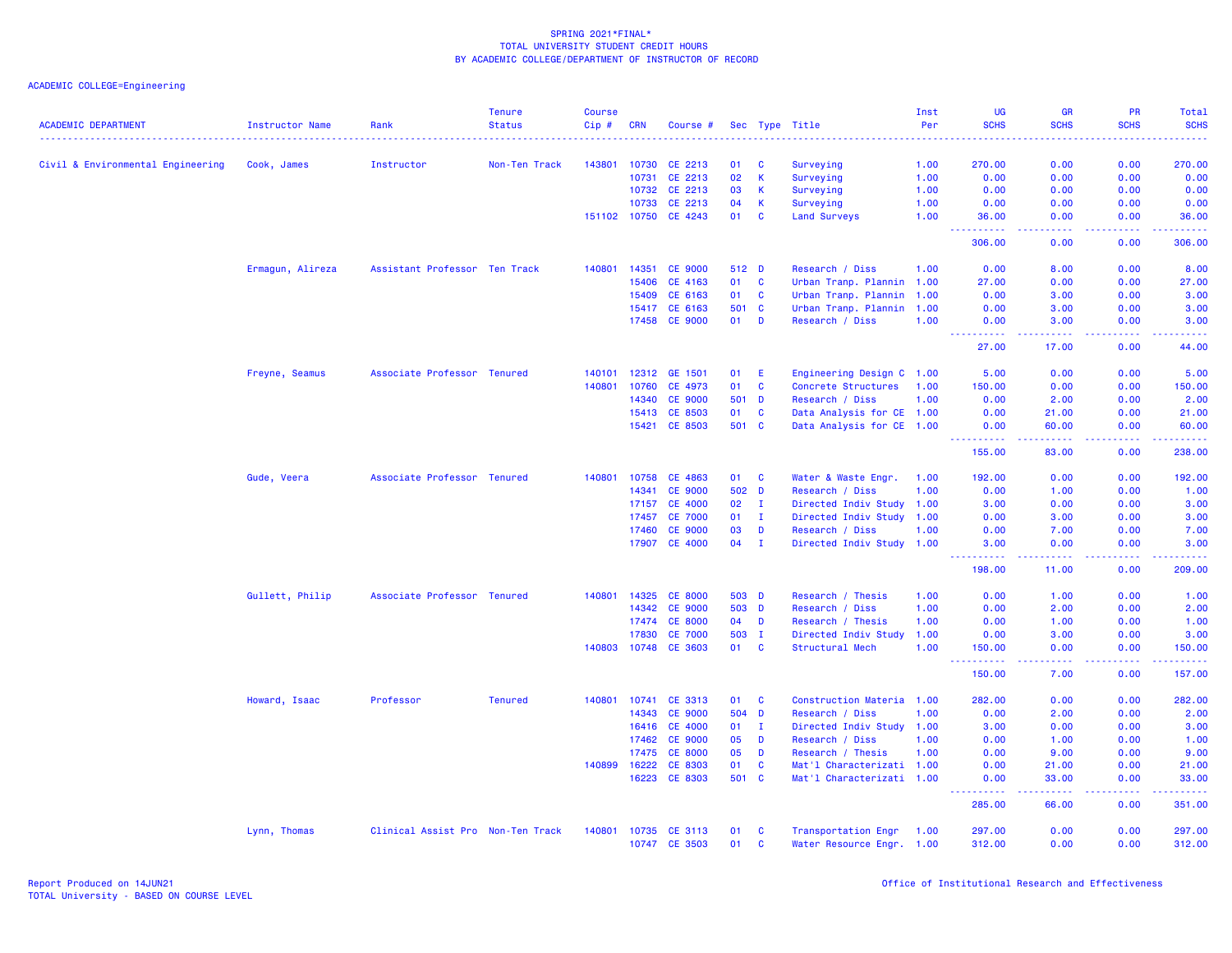# ACADEMIC COLLEGE=Engineering

| <b>ACADEMIC DEPARTMENT</b>        | <b>Instructor Name</b>           | Rank                          | <b>Tenure</b><br><b>Status</b> | <b>Course</b><br>Cip# | <b>CRN</b> | Course #             |                 |              | Sec Type Title            | Inst<br>Per | <b>UG</b><br><b>SCHS</b>          | <b>GR</b><br><b>SCHS</b>                                                                                                                             | <b>PR</b><br><b>SCHS</b>                                                                                                                                     | Total<br><b>SCHS</b><br>.                                                                                                                                    |
|-----------------------------------|----------------------------------|-------------------------------|--------------------------------|-----------------------|------------|----------------------|-----------------|--------------|---------------------------|-------------|-----------------------------------|------------------------------------------------------------------------------------------------------------------------------------------------------|--------------------------------------------------------------------------------------------------------------------------------------------------------------|--------------------------------------------------------------------------------------------------------------------------------------------------------------|
|                                   |                                  |                               |                                |                       |            |                      |                 |              |                           |             | -----------                       | $\frac{1}{2} \left( \frac{1}{2} \right) \left( \frac{1}{2} \right) \left( \frac{1}{2} \right) \left( \frac{1}{2} \right) \left( \frac{1}{2} \right)$ | ----------                                                                                                                                                   | .                                                                                                                                                            |
|                                   |                                  |                               |                                |                       |            |                      |                 |              |                           |             | 609.00                            | 0.00                                                                                                                                                 | 0.00                                                                                                                                                         | 609.00                                                                                                                                                       |
| Civil & Environmental Engineering | Magbanua, Benjamin               | Associate Professor Tenured   |                                | 140801                | 10734      | CE 2803              | 01              | <b>C</b>     | Environ Engr Issues       | 1.00        | 171.00                            | 0.00                                                                                                                                                 | 0.00                                                                                                                                                         | 171.00                                                                                                                                                       |
|                                   |                                  |                               |                                |                       | 14893      | CE 2803              | 001 C           |              | Environ Engr Issues       | 1.00        | 12.00                             | 0.00                                                                                                                                                 | 0.00                                                                                                                                                         | 12.00                                                                                                                                                        |
|                                   |                                  |                               |                                |                       |            | 17387 CE 4000        | 03 I            |              | Directed Indiv Study 1.00 |             | 3.00<br>.                         | 0.00<br>.                                                                                                                                            | 0.00<br>$\omega = \omega = \omega$                                                                                                                           | 3.00<br>والمرامي مرامين                                                                                                                                      |
|                                   |                                  |                               |                                |                       |            |                      |                 |              |                           |             | 186.00                            | 0.00                                                                                                                                                 | 0.00                                                                                                                                                         | 186.00                                                                                                                                                       |
|                                   | Martin, James L.                 | Non-Employee                  | Not Applicable                 |                       |            | 140805 15415 CE 8573 | 01              | $\mathbf{C}$ | Hydro-environmental       | 1.00        | 0.00                              | 15.00                                                                                                                                                | 0.00                                                                                                                                                         | 15.00                                                                                                                                                        |
|                                   |                                  |                               |                                |                       |            | 15423 CE 8573        | 501 C           |              | Hydro-environmental       | 1.00        | 0.00                              | 27.00                                                                                                                                                | 0.00                                                                                                                                                         | 27.00                                                                                                                                                        |
|                                   |                                  |                               |                                |                       |            |                      |                 |              |                           |             | .<br>0.00                         | بالأباب<br>42.00                                                                                                                                     | -----<br>0.00                                                                                                                                                | المتمام<br>42.00                                                                                                                                             |
|                                   | Ortega Achury, Sandr Non-Faculty |                               | Not Applicable                 | 140802                |            | 10743 CE 3501        | 01              | -L           | Water Res. Engr Lab       | 1.00        | 21,00                             | 0.00                                                                                                                                                 | 0.00                                                                                                                                                         | 21.00                                                                                                                                                        |
|                                   |                                  |                               |                                |                       | 10744      | CE 3501              | 02              | $\mathsf{L}$ | Water Res. Engr Lab       | 1.00        | 24.00                             | 0.00                                                                                                                                                 | 0.00                                                                                                                                                         | 24.00                                                                                                                                                        |
|                                   |                                  |                               |                                |                       | 10745      | <b>CE 3501</b>       | 03              | L            | Water Res. Engr Lab       | 1.00        | 25.00                             | 0.00                                                                                                                                                 | 0.00                                                                                                                                                         | 25.00                                                                                                                                                        |
|                                   |                                  |                               |                                |                       | 10746      | CE 3501              | 04              | L.           | Water Res. Engr Lab       | 1.00        | 22.00<br>المستمالات               | 0.00<br>وبالمحام                                                                                                                                     | 0.00<br>-----                                                                                                                                                | 22.00<br>المتمام                                                                                                                                             |
|                                   |                                  |                               |                                |                       |            |                      |                 |              |                           |             | 92.00                             | 0.00                                                                                                                                                 | 0.00                                                                                                                                                         | 92.00                                                                                                                                                        |
|                                   | Ramirez Avila, John              | Assistant Professor Ten Track |                                | 140801                | 14330      | <b>CE 8000</b>       | 508 D           |              | Research / Thesis         | 1.00        | 0.00                              | 3.00                                                                                                                                                 | 0.00                                                                                                                                                         | 3.00                                                                                                                                                         |
|                                   |                                  |                               |                                |                       | 14347      | <b>CE 9000</b>       | 508 D           |              | Research / Diss           | 1.00        | 0.00                              | 3.00                                                                                                                                                 | 0.00                                                                                                                                                         | 3.00                                                                                                                                                         |
|                                   |                                  |                               |                                |                       | 17465      | <b>CE 9000</b>       | 08              | D            | Research / Diss           | 1.00        | 0.00                              | 2.00                                                                                                                                                 | 0.00                                                                                                                                                         | 2.00                                                                                                                                                         |
|                                   |                                  |                               |                                | 140805                | 10753      | CE 4513              | 01              | C            | Engr. Hydrology           | 1.00        | 54.00                             | 0.00                                                                                                                                                 | 0.00                                                                                                                                                         | 54.00                                                                                                                                                        |
|                                   |                                  |                               |                                |                       | 10766      | CE 6513              | 01              | C            | Engr. Hydrology           | 1.00        | 0.00                              | 3.00                                                                                                                                                 | 0.00                                                                                                                                                         | 3.00                                                                                                                                                         |
|                                   |                                  |                               |                                |                       | 15414      | CE 8563              | 01              | C            | Groundwater Res Eval 1.00 |             | 0.00                              | 6.00                                                                                                                                                 | 0.00                                                                                                                                                         | 6.00                                                                                                                                                         |
|                                   |                                  |                               |                                |                       |            | 15422 CE 8563        | 501             | <b>C</b>     | Groundwater Res Eval 1.00 |             | 0.00<br>.<br>$\sim$ $\sim$ $\sim$ | 21.00<br>$\frac{1}{2} \left( \frac{1}{2} \right) \left( \frac{1}{2} \right) \left( \frac{1}{2} \right) \left( \frac{1}{2} \right)$                   | 0.00<br>22222                                                                                                                                                | 21.00<br>.                                                                                                                                                   |
|                                   |                                  |                               |                                |                       |            |                      |                 |              |                           |             | 54.00                             | 38.00                                                                                                                                                | 0.00                                                                                                                                                         | 92.00                                                                                                                                                        |
|                                   | Stache, Jeremiah                 | Non-Employee                  | Not Applicable                 | 140801                | 15412      | CE 8473              | 01              | <b>C</b>     | Theoretical Soil Mec 1.00 |             | 0.00                              | 3.00                                                                                                                                                 | 0.00                                                                                                                                                         | 3.00                                                                                                                                                         |
|                                   |                                  |                               |                                |                       |            | 15420 CE 8473        | 501 C           |              | Theoretical Soil Mec 1.00 |             | 0.00<br><u>.</u>                  | 18.00<br>.                                                                                                                                           | 0.00<br>$\frac{1}{2} \left( \frac{1}{2} \right) \left( \frac{1}{2} \right) \left( \frac{1}{2} \right) \left( \frac{1}{2} \right)$                            | 18.00<br>.                                                                                                                                                   |
|                                   |                                  |                               |                                |                       |            |                      |                 |              |                           |             | 0.00                              | 21.00                                                                                                                                                | 0.00                                                                                                                                                         | 21.00                                                                                                                                                        |
|                                   | Truax, Dennis                    | Professor                     | <b>Tenured</b>                 | 140801                | 10759      | CE 4903              | 01              | <b>C</b>     | Civil Engr Comp           | 1.00        | 141.00                            | 0.00                                                                                                                                                 | 0.00                                                                                                                                                         | 141.00                                                                                                                                                       |
|                                   |                                  |                               |                                |                       | 14348      | <b>CE 9000</b>       | 509             | $\mathbf{D}$ | Research / Diss           | 1.00        | 0.00                              | 1.00                                                                                                                                                 | 0.00                                                                                                                                                         | 1.00                                                                                                                                                         |
|                                   |                                  |                               |                                |                       | 17466      | <b>CE 9000</b>       | 09              | D            | Research / Diss           | 1.00        | 0.00                              | 1.00<br>د د د د                                                                                                                                      | 0.00<br>$\frac{1}{2} \left( \frac{1}{2} \right) \left( \frac{1}{2} \right) \left( \frac{1}{2} \right) \left( \frac{1}{2} \right) \left( \frac{1}{2} \right)$ | 1.00<br>$\frac{1}{2} \left( \frac{1}{2} \right) \left( \frac{1}{2} \right) \left( \frac{1}{2} \right) \left( \frac{1}{2} \right) \left( \frac{1}{2} \right)$ |
|                                   |                                  |                               |                                |                       |            |                      |                 |              |                           |             | ----------<br>141.00              | 2.00                                                                                                                                                 | 0.00                                                                                                                                                         | 143.00                                                                                                                                                       |
|                                   | Vahedifard, Farshid              | Associate Professor Tenured   |                                | 140801                | 10751      | CE 4433              | 01              | <b>C</b>     | Foundations               | 1.00        | 135.00                            | 0.00                                                                                                                                                 | 0.00                                                                                                                                                         | 135.00                                                                                                                                                       |
|                                   |                                  |                               |                                |                       | 14349      | <b>CE 9000</b>       | 510 D           |              | Research / Diss           | 1.00        | 0.00                              | 9.00                                                                                                                                                 | 0.00                                                                                                                                                         | 9.00                                                                                                                                                         |
|                                   |                                  |                               |                                |                       | 17207      | <b>CE 7000</b>       | 501 I           |              | Directed Indiv Study      | 1.00        | 0.00                              | 3.00                                                                                                                                                 | 0.00                                                                                                                                                         | 3.00                                                                                                                                                         |
|                                   |                                  |                               |                                |                       | 17467      | <b>CE 9000</b>       | 10 <sub>1</sub> | D            | Research / Diss           | 1.00        | 0.00                              | 7.00                                                                                                                                                 | 0.00                                                                                                                                                         | 7.00                                                                                                                                                         |
|                                   |                                  |                               |                                |                       |            | 17731 CE 7000        | 502 I           |              | Directed Indiv Study 1.00 |             | 0.00                              | 3.00                                                                                                                                                 | 0.00                                                                                                                                                         | 3.00                                                                                                                                                         |
|                                   |                                  |                               |                                |                       |            |                      |                 |              |                           |             | 135.00                            | والمسامات<br>22.00                                                                                                                                   | بالمستمال<br>0.00                                                                                                                                            | والمرامي مرامين<br>157.00                                                                                                                                    |
|                                   | Wang, Jun                        | Assistant Professor Ten Track |                                | 140801                | 14352      | <b>CE 9000</b>       | 513 D           |              | Research / Diss           | 1.00        | 0.00                              | 7.00                                                                                                                                                 | 0.00                                                                                                                                                         | 7.00                                                                                                                                                         |
|                                   |                                  |                               |                                |                       | 15407      | CE 4733              | 01              | $\mathbf{C}$ | Const Eng Equipt & M 1.00 |             | 72.00                             | 0.00                                                                                                                                                 | 0.00                                                                                                                                                         | 72.00                                                                                                                                                        |
|                                   |                                  |                               |                                |                       | 17468      | <b>CE 9000</b>       | 11              | D            | Research / Diss           | 1.00        | 0.00                              | 3.00                                                                                                                                                 | 0.00                                                                                                                                                         | 3.00                                                                                                                                                         |
|                                   |                                  |                               |                                | 141001                | 15418      | CE 6733              | 501             | <b>C</b>     | Const Eng Equipt & M 1.00 |             | 0.00                              | 15.00                                                                                                                                                | 0.00                                                                                                                                                         | 15.00                                                                                                                                                        |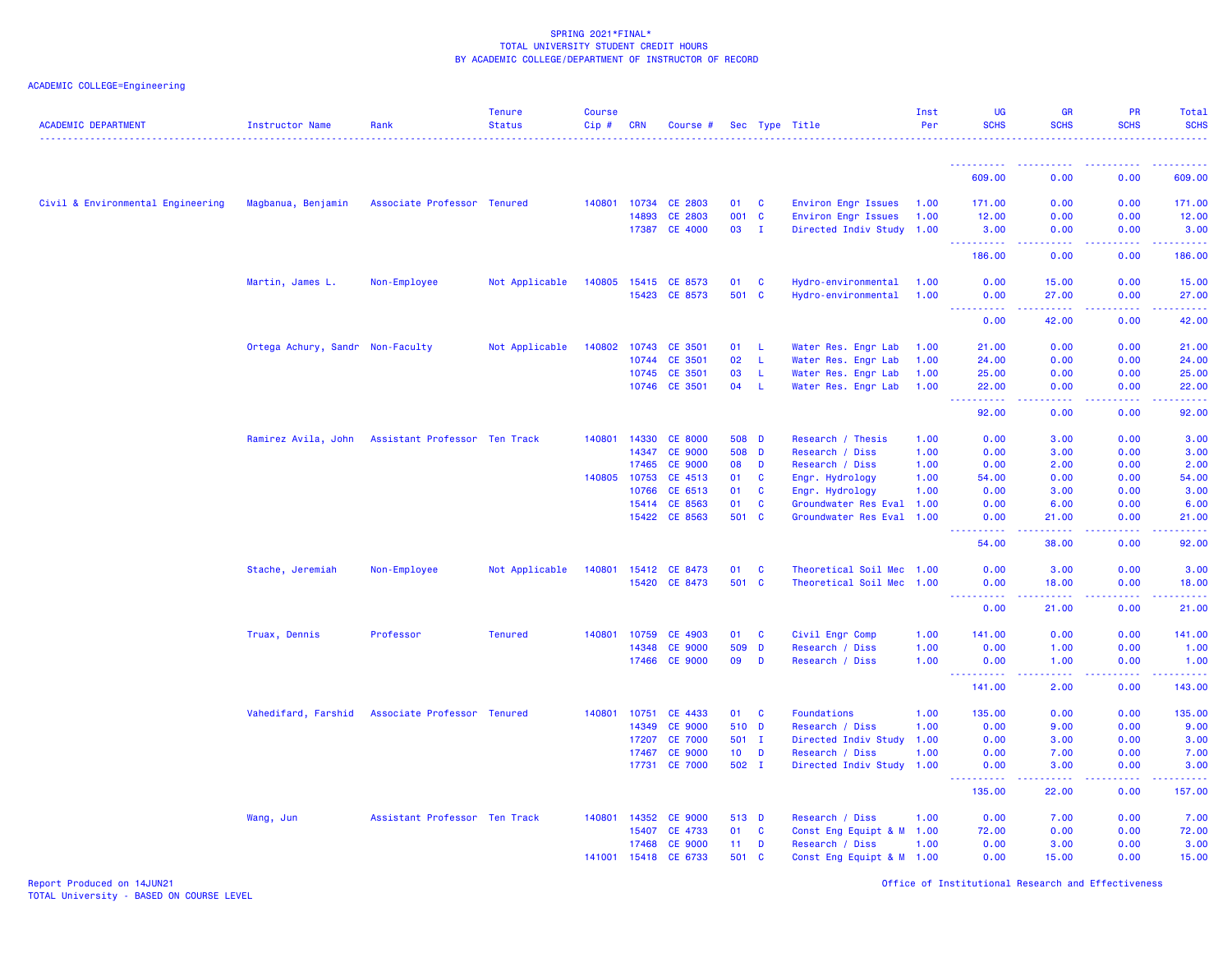| <b>ACADEMIC DEPARTMENT</b>             | <b>Instructor Name</b> | Rank                        | <b>Tenure</b><br>Status | <b>Course</b><br>$Cip$ # | <b>CRN</b> | Course # Sec Type Title |        |          |                           | Inst<br>Per | <b>UG</b><br><b>SCHS</b> | <b>GR</b><br><b>SCHS</b> | <b>PR</b><br><b>SCHS</b> | Total<br><b>SCHS</b> |
|----------------------------------------|------------------------|-----------------------------|-------------------------|--------------------------|------------|-------------------------|--------|----------|---------------------------|-------------|--------------------------|--------------------------|--------------------------|----------------------|
|                                        |                        |                             |                         |                          |            |                         |        |          |                           |             |                          |                          |                          |                      |
|                                        |                        |                             |                         |                          |            |                         |        |          |                           |             | 72.00                    | 25.00                    | 0.00                     | 97.00                |
| Civil & Environmental Engineering      | Zhang, Li              | Associate Professor Tenured |                         | 140801                   |            | 10762 CE 6143           | 01 C   |          | Traffic Engineering       | 1.00        | 0.00                     | 3.00                     | 0.00                     | 3.00                 |
|                                        |                        |                             |                         |                          |            | 14350 CE 9000           | 511 D  |          | Research / Diss           | 1.00        | 0.00                     | 1.00                     | 0.00                     | 1.00                 |
|                                        |                        |                             |                         |                          | 17469      | <b>CE 9000</b>          | $12$ D |          | Research / Diss           | 1.00        | 0.00                     | 1.00                     | 0.00                     | 1.00                 |
|                                        |                        |                             |                         |                          | 17909      | <b>CE 7000</b>          | 504 I  |          | Directed Indiv Study 1.00 |             | 0.00                     | 3.00                     | 0.00                     | 3.00                 |
|                                        |                        |                             |                         | 140804                   | 15404      | CE 4143                 | 01 C   |          | Traffic Engineering       | 1.00        | 63.00                    | 0.00                     | 0.00                     | 63.00                |
|                                        |                        |                             |                         | 309999                   |            | 17892 CME 8000          | 02     | <b>D</b> | Research/Thesis           | 1.00        | 0.00                     | 6.00                     | 0.00                     | 6.00                 |
|                                        |                        |                             |                         |                          |            |                         |        |          |                           |             | -----------<br>63.00     | -----------<br>14.00     | .<br>0.00                | .<br>77.00           |
| ====================================== |                        |                             |                         |                          |            |                         |        |          |                           |             | ==========               | ==========               | -----------              | ==========           |
| Civil & Environmental Engineering      |                        |                             |                         |                          |            |                         |        |          |                           |             | 2473.00                  | 348,00                   | 0.00                     | 2821,00              |
| =====================================  |                        |                             |                         |                          |            |                         |        |          |                           |             | ==========               | ==========               | ==========               | ==========           |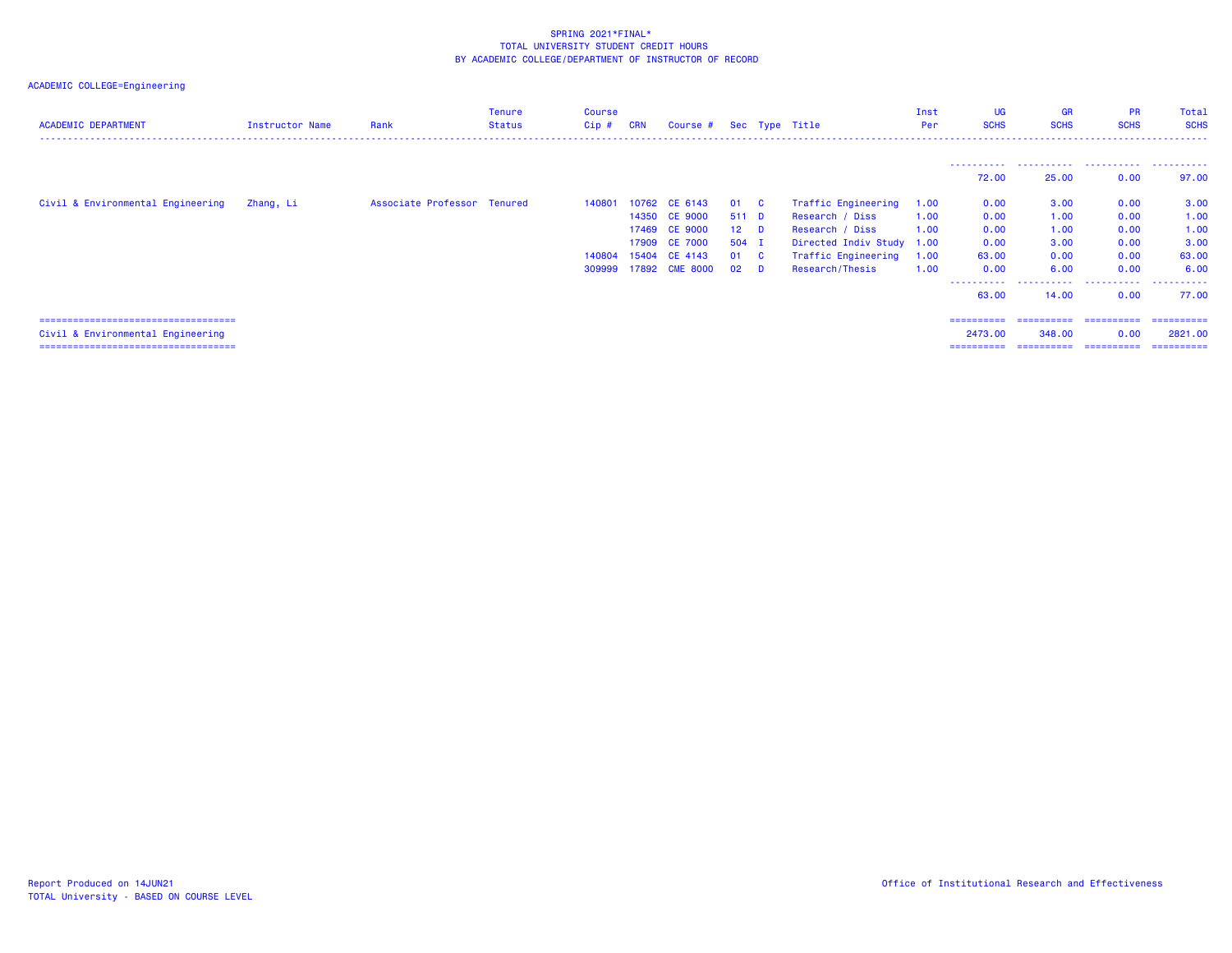ACADEMIC COLLEGE=Engineering

| <b>ACADEMIC DEPARTMENT</b>     | <b>Instructor Name</b> | Rank                                                    | <b>Tenure</b><br><b>Status</b> | <b>Course</b><br>$Cip \#$ | <b>CRN</b> | Course #              |                 |              | Sec Type Title            | Inst<br>Per | <b>UG</b><br><b>SCHS</b>                                                                                                                                     | <b>GR</b><br><b>SCHS</b><br>.                                                                                                                                | <b>PR</b><br><b>SCHS</b><br>$   -$ | Total<br><b>SCHS</b><br>$\frac{1}{2} \left( \frac{1}{2} \right) \left( \frac{1}{2} \right) \left( \frac{1}{2} \right) \left( \frac{1}{2} \right)$            |
|--------------------------------|------------------------|---------------------------------------------------------|--------------------------------|---------------------------|------------|-----------------------|-----------------|--------------|---------------------------|-------------|--------------------------------------------------------------------------------------------------------------------------------------------------------------|--------------------------------------------------------------------------------------------------------------------------------------------------------------|------------------------------------|--------------------------------------------------------------------------------------------------------------------------------------------------------------|
| Computer Science & Engineering | Amin, Md Rayhan        | Grad Teach Assist                                       | Not Applicable                 | 110701                    | 11220      | CSE 4214              | 02              | K            | Intro to Software En 1.00 |             | 0.00                                                                                                                                                         | 0.00                                                                                                                                                         | 0.00                               | 0.00                                                                                                                                                         |
|                                |                        |                                                         |                                |                           | 11221      | CSE 4214              | 03              | K.           | Intro to Software En 1.00 |             | 0.00                                                                                                                                                         | 0.00                                                                                                                                                         | 0.00                               | 0.00                                                                                                                                                         |
|                                |                        |                                                         |                                |                           |            | 11242 CSE 6214        | 02              | К            | Intro to Software E 1.00  |             | 0.00                                                                                                                                                         | 0.00                                                                                                                                                         | 0.00                               | 0.00                                                                                                                                                         |
|                                |                        |                                                         |                                |                           |            |                       |                 |              |                           |             | .<br>0.00                                                                                                                                                    | .<br>0.00                                                                                                                                                    | . <b>.</b><br>0.00                 | $\frac{1}{2} \left( \frac{1}{2} \right) \left( \frac{1}{2} \right) \left( \frac{1}{2} \right) \left( \frac{1}{2} \right) \left( \frac{1}{2} \right)$<br>0.00 |
|                                |                        | Arefin, Mohammed Saf Grad Research Assis Not Applicable |                                | 110201 11193              |            | <b>CSE 1384</b>       | 11              | K            | Intermed Comp Prog        | 1.00        | 0.00                                                                                                                                                         | 0.00                                                                                                                                                         | 0.00                               | 0.00                                                                                                                                                         |
|                                |                        |                                                         |                                |                           | 11194      | <b>CSE 1384</b>       | 12 <sup>2</sup> | $\mathsf{K}$ | Intermed Comp Prog        | 1.00        | 0.00                                                                                                                                                         | 0.00                                                                                                                                                         | 0.00                               | 0.00                                                                                                                                                         |
|                                |                        |                                                         |                                |                           |            |                       |                 |              |                           |             | 0.00                                                                                                                                                         | $\sim$ $\sim$ $\sim$ $\sim$<br>0.00                                                                                                                          | بالمحامي<br>0.00                   | وبالرباب<br>0.00                                                                                                                                             |
|                                | Banicescu, Ioana       | Professor                                               | <b>Tenured</b>                 | 110101 11275              |            | <b>CSE 8813</b>       | 01              | C            | Theory of Computatio 1.00 |             | 0.00                                                                                                                                                         | 45.00                                                                                                                                                        | 0.00                               | 45.00                                                                                                                                                        |
|                                |                        |                                                         |                                |                           | 15536      | <b>CSE 8843</b>       | 01              | $\mathbf{C}$ | Seg/Parallel Alrthm       | 1.00        | 0.00                                                                                                                                                         | 24.00                                                                                                                                                        | 0.00                               | 24.00                                                                                                                                                        |
|                                |                        |                                                         |                                |                           | 17520      | <b>CSE 8843</b>       | 501             | $\mathbf{C}$ | Seg/Parallel Alrthm       | 1.00        | 0.00                                                                                                                                                         | 15.00                                                                                                                                                        | 0.00                               | 15.00                                                                                                                                                        |
|                                |                        |                                                         |                                |                           | 17616      | CSE 8813              | 501             | C            | Theory of Computatio 1.00 |             | 0.00                                                                                                                                                         | 12.00                                                                                                                                                        | 0.00                               | 12.00                                                                                                                                                        |
|                                |                        |                                                         |                                | 309999                    | 17252      | <b>CME 9000</b>       | 01              | D            | Research/Dis              | 1.00        | 0.00<br>$\sim$ $\sim$ $\sim$ $\sim$                                                                                                                          | 1.00<br>$\frac{1}{2} \left( \frac{1}{2} \right) \left( \frac{1}{2} \right) \left( \frac{1}{2} \right) \left( \frac{1}{2} \right) \left( \frac{1}{2} \right)$ | 0.00<br>.                          | 1.00<br>.                                                                                                                                                    |
|                                |                        |                                                         |                                |                           |            |                       |                 |              |                           |             | 0.00                                                                                                                                                         | 97.00                                                                                                                                                        | 0.00                               | 97.00                                                                                                                                                        |
|                                | Bethel, Cindy          | Professor                                               | <b>Tenured</b>                 | 110101 16993              |            | <b>CSE 8000</b>       | 10 <sub>1</sub> | D            | Research / Thesis         | 1.00        | 0.00                                                                                                                                                         | 49.00                                                                                                                                                        | 0.00                               | 49.00                                                                                                                                                        |
|                                |                        |                                                         |                                |                           | 17010      | <b>CSE 9000</b>       | 10              | D            | Research/Diss             | 1.00        | 0.00                                                                                                                                                         | 88.00                                                                                                                                                        | 0.00                               | 88.00                                                                                                                                                        |
|                                |                        |                                                         |                                |                           | 17926      | <b>CSE 7000</b>       | 06              | $\mathbf I$  | Directed Indiv Study 1.00 |             | 0.00                                                                                                                                                         | 3.00                                                                                                                                                         | 0.00                               | 3.00                                                                                                                                                         |
|                                |                        |                                                         |                                |                           | 17977      | <b>CSE 7000</b>       | 07              | $\mathbf{I}$ | Directed Indiv Study 1.00 |             | 0.00                                                                                                                                                         | 3.00                                                                                                                                                         | 0.00                               | 3.00                                                                                                                                                         |
|                                |                        |                                                         |                                | 140101 12313              |            | GE 1501               | 02              | E            | Engineering Design C 1.00 |             | 1.00<br>.                                                                                                                                                    | 0.00<br>.                                                                                                                                                    | 0.00<br>الدعاعات                   | 1.00<br>.                                                                                                                                                    |
|                                |                        |                                                         |                                |                           |            |                       |                 |              |                           |             | 1.00                                                                                                                                                         | 143.00                                                                                                                                                       | 0.00                               | 144.00                                                                                                                                                       |
|                                | Bhowmik, Tanmay        | Assistant Professor Ten Track                           |                                | 110101                    | 14385      | <b>CSE 8000</b>       | 502 D           |              | Research / Thesis         | 1.00        | 0.00                                                                                                                                                         | 3.00                                                                                                                                                         | 0.00                               | 3.00                                                                                                                                                         |
|                                |                        |                                                         |                                |                           | 15532      | CSE 8273              | 01              | $\mathbf{C}$ | Software Reqts Eng        | 1.00        | 0.00                                                                                                                                                         | 36.00                                                                                                                                                        | 0.00                               | 36.00                                                                                                                                                        |
|                                |                        |                                                         |                                |                           | 15533      | CSE 8273              | 501             | <b>C</b>     | Software Reqts Eng        | 1.00        | 0.00                                                                                                                                                         | 6.00                                                                                                                                                         | 0.00                               | 6.00                                                                                                                                                         |
|                                |                        |                                                         |                                |                           | 16991      | <b>CSE 8000</b>       | 09              | D            | Research / Thesis         | 1.00        | 0.00                                                                                                                                                         | 12.00                                                                                                                                                        | 0.00                               | 12.00                                                                                                                                                        |
|                                |                        |                                                         |                                |                           | 17009      | <b>CSE 9000</b>       | 09              | D            | Research/Diss             | 1.00        | 0.00                                                                                                                                                         | 6.00                                                                                                                                                         | 0.00                               | 6.00                                                                                                                                                         |
|                                |                        |                                                         |                                |                           | 17941      | <b>CSE 8080</b>       | 01              | $\mathbf I$  | Directed Project Cs       | 1.00        | 0.00<br>$\frac{1}{2} \left( \frac{1}{2} \right) \left( \frac{1}{2} \right) \left( \frac{1}{2} \right) \left( \frac{1}{2} \right) \left( \frac{1}{2} \right)$ | 3.00<br>-----                                                                                                                                                | 0.00<br>. <b>.</b>                 | 3.00<br>.                                                                                                                                                    |
|                                |                        |                                                         |                                |                           |            |                       |                 |              |                           |             | 0.00                                                                                                                                                         | 66.00                                                                                                                                                        | 0.00                               | 66.00                                                                                                                                                        |
|                                | Carver III, Norman     | Non-Employee                                            | Not Applicable                 |                           |            | 110101 15514 CSE 3183 | 01 C            |              | Systems Programming       | 1.00        | 129.00                                                                                                                                                       | 0.00                                                                                                                                                         | 0.00                               | 129.00<br>والمالم مال                                                                                                                                        |
|                                |                        |                                                         |                                |                           |            |                       |                 |              |                           |             | 129.00                                                                                                                                                       | 0.00                                                                                                                                                         | 0.00                               | 129.00                                                                                                                                                       |
|                                | Chen, Zhiqian          | Assistant Professor Ten Track                           |                                | 110101 11251              |            | <b>CSE 6633</b>       | 01              | <b>C</b>     | Artificial Intell         | 1.00        | 0.00                                                                                                                                                         | 24.00                                                                                                                                                        | 0.00                               | 24.00                                                                                                                                                        |
|                                |                        |                                                         |                                |                           | 15524      | CSE 6633              | 501             | $\mathbf{C}$ | Artificial Intell         | 1.00        | 0.00                                                                                                                                                         | 18.00                                                                                                                                                        | 0.00                               | 18.00                                                                                                                                                        |
|                                |                        |                                                         |                                |                           | 16999      | <b>CSE 8000</b>       | 16              | D            | Research / Thesis         | 1.00        | 0.00                                                                                                                                                         | 6.00                                                                                                                                                         | 0.00                               | 6.00                                                                                                                                                         |
|                                |                        |                                                         |                                |                           | 17390      | <b>CSE 4000</b>       | 01              | $\mathbf I$  | Directed Indiv Study      | 1.00        | 3.00                                                                                                                                                         | 0.00                                                                                                                                                         | 0.00                               | 3.00                                                                                                                                                         |
|                                |                        |                                                         |                                | 110102 11231              |            | <b>CSE 4633</b>       | 01              | C            | Artificial Intell         | 1.00        | 99.00<br>المستملة                                                                                                                                            | 0.00<br>بالأباب                                                                                                                                              | 0.00<br>.                          | 99.00<br>.                                                                                                                                                   |
|                                |                        |                                                         |                                |                           |            |                       |                 |              |                           |             | 102.00                                                                                                                                                       | 48.00                                                                                                                                                        | 0.00                               | 150.00                                                                                                                                                       |
|                                | Crumpton, Joseph       | Clinical Assist Pro Non-Ten Track                       |                                | 110101                    | 11224      | <b>CSE 4283</b>       | 01              | <b>C</b>     | Software Testing and 1.00 |             | 135.00                                                                                                                                                       | 0.00                                                                                                                                                         | 0.00                               | 135.00                                                                                                                                                       |
|                                |                        |                                                         |                                |                           | 11228      | CSE 4503              | 01              | $\mathbf{C}$ | Database Management 1.00  |             | 111.00                                                                                                                                                       | 0.00                                                                                                                                                         | 0.00                               | 111.00                                                                                                                                                       |
|                                |                        |                                                         |                                |                           | 11229      | <b>CSE 4503</b>       | 02              | $\mathbf{C}$ | Database Management       | 1.00        | 78.00                                                                                                                                                        | 0.00                                                                                                                                                         | 0.00                               | 78.00                                                                                                                                                        |
|                                |                        |                                                         |                                |                           | 11245      | CSE 6283              | 01              | $\mathbf c$  | Software Testing and 1.00 |             | 0.00                                                                                                                                                         | 3.00                                                                                                                                                         | 0.00                               | 3.00                                                                                                                                                         |
|                                |                        |                                                         |                                |                           | 11249      | <b>CSE 6503</b>       | 01              | C            | Database Management 1.00  |             | 0.00                                                                                                                                                         | 3.00                                                                                                                                                         | 0.00                               | 3.00                                                                                                                                                         |
|                                |                        |                                                         |                                |                           | 15090      | <b>CSE 4833</b>       | 001             | C            | Intro to Algorithms       | 1.00        | 57.00                                                                                                                                                        | 0.00                                                                                                                                                         | 0.00                               | 57.00                                                                                                                                                        |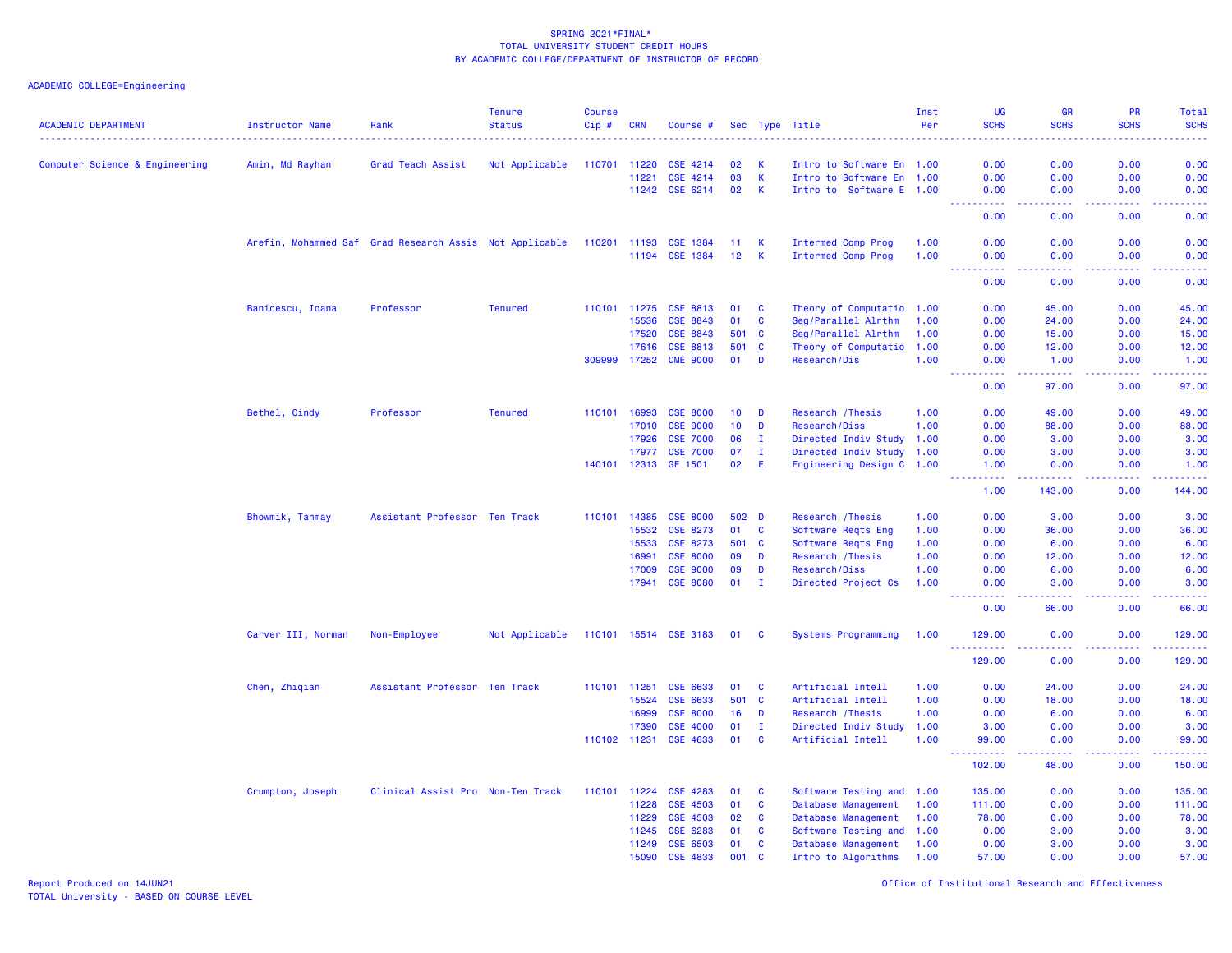| <b>ACADEMIC DEPARTMENT</b>     | Instructor Name                        | Rank                              | <b>Tenure</b><br><b>Status</b> | <b>Course</b><br>Cip# | <b>CRN</b>     | Course #              |                   |              | Sec Type Title               | Inst<br>Per  | UG<br><b>SCHS</b>  | <b>GR</b><br><b>SCHS</b>                                                                                                          | <b>PR</b><br><b>SCHS</b> | Total<br><b>SCHS</b> |
|--------------------------------|----------------------------------------|-----------------------------------|--------------------------------|-----------------------|----------------|-----------------------|-------------------|--------------|------------------------------|--------------|--------------------|-----------------------------------------------------------------------------------------------------------------------------------|--------------------------|----------------------|
|                                |                                        |                                   |                                |                       |                |                       |                   |              |                              |              |                    |                                                                                                                                   |                          |                      |
| Computer Science & Engineering | Crumpton, Joseph                       | Clinical Assist Pro Non-Ten Track |                                | 110101                | 15091          | CSE 6833              | 001 C             |              | Intro to Algorithms          | 1.00         | 0.00               | 3.00                                                                                                                              | 0.00                     | 3.00                 |
|                                |                                        |                                   |                                |                       | 15517          | CSE 4714              | 01                | $\mathbf{C}$ | Theory & Implemen of 1.00    |              | 200.00             | 0.00                                                                                                                              | 0.00                     | 200.00               |
|                                |                                        |                                   |                                |                       | 15523          | CSE 6503              | 02                | $\mathbf{C}$ | Database Management          | 1.00         | 0.00               | 3.00                                                                                                                              | 0.00                     | 3.00                 |
|                                |                                        |                                   |                                |                       | 15525          | CSE 6714              | 01                | <b>C</b>     | Theory & Implemen of 1.00    |              | 0.00<br>.          | 4.00<br>$\frac{1}{2} \left( \frac{1}{2} \right) \left( \frac{1}{2} \right) \left( \frac{1}{2} \right) \left( \frac{1}{2} \right)$ | 0.00<br>.                | 4.00<br>.            |
|                                |                                        |                                   |                                |                       |                |                       |                   |              |                              |              | 581.00             | 16.00                                                                                                                             | 0.00                     | 597.00               |
|                                | Dhakal Ghimire, Amri Grad Teach Assist |                                   | Not Applicable                 |                       |                | 110201 11172 CSE 1284 | 04                | -K           | Intro Comp Prog              | 1.00         | 0.00               | 0.00                                                                                                                              | 0.00                     | 0.00                 |
|                                |                                        |                                   |                                |                       | 11173          | <b>CSE 1284</b>       | 05                | <b>K</b>     | Intro Comp Prog              | 1.00         | 0.00               | 0.00                                                                                                                              | 0.00                     | 0.00                 |
|                                |                                        |                                   |                                |                       |                | 11174 CSE 1284        | 06                | <b>K</b>     | Intro Comp Prog              | 1.00         | 0.00<br><u>.</u>   | 0.00<br>.                                                                                                                         | 0.00<br>.                | 0.00<br>.            |
|                                |                                        |                                   |                                |                       |                |                       |                   |              |                              |              | 0.00               | 0.00                                                                                                                              | 0.00                     | 0.00                 |
|                                | Girault, Russell                       | Non-Faculty                       | Not Applicable                 | 110701 11225          |                | <b>CSE 4363</b>       | 01                | C            | Software Reverse Eng 1.00    |              | 39.00              | 0.00                                                                                                                              | 0.00                     | 39.00                |
|                                |                                        |                                   |                                |                       | 11246          | CSE 6363              | 01                | $\mathbf{C}$ | Software Reverse Eng 1.00    |              | 0.00               | 24.00                                                                                                                             | 0.00                     | 24.00                |
|                                |                                        |                                   |                                |                       | 15522          | CSE 6363              | 501 C             |              | Software Reverse Eng 1.00    |              | 0.00<br>.          | 3.00<br>$\frac{1}{2} \left( \frac{1}{2} \right) \left( \frac{1}{2} \right) \left( \frac{1}{2} \right) \left( \frac{1}{2} \right)$ | 0.00                     | 3.00<br>.            |
|                                |                                        |                                   |                                |                       |                |                       |                   |              |                              |              | 39.00              | 27.00                                                                                                                             | 0.00                     | 66.00                |
|                                | Griffin, Walter                        | Non-Faculty                       | Not Applicable                 | 110701 11219          |                | CSE 4214              | 01                | <b>C</b>     | Intro to Software En 1.00    |              | 132.00             | 0.00                                                                                                                              | 0.00                     | 132.00               |
|                                |                                        |                                   |                                |                       | 11223          | CSE 4214              | <b>HO1</b>        | $\mathbf{C}$ | Intro to Software En 1.00    |              | 20.00              | 0.00                                                                                                                              | 0.00                     | 20.00                |
|                                |                                        |                                   |                                |                       | 11241          | CSE 6214              | 01                | C            | Intro to Software E 1.00     |              | 0.00               | 8.00                                                                                                                              | 0.00                     | 8.00                 |
|                                |                                        |                                   |                                |                       |                |                       |                   |              |                              |              | <u>.</u><br>152.00 | المتمالين<br>8.00                                                                                                                 | 22222<br>0.00            | <u>.</u><br>160.00   |
|                                | Hamilton, John                         | Professor                         | <b>Tenured</b>                 |                       | 110101 17017   | <b>CSE 9000</b>       | 17                | D            | Research/Diss                | 1.00         | 0.00               | 8.00                                                                                                                              | 0.00                     | 8.00                 |
|                                |                                        |                                   |                                |                       | 17897          | <b>CSE 7000</b>       | 02                | л.           | Directed Indiv Study 1.00    |              | 0.00               | 3.00                                                                                                                              | 0.00                     | 3.00                 |
|                                |                                        |                                   |                                |                       | 17898          | <b>CSE 7000</b>       | 03                | $\mathbf{I}$ | Directed Indiv Study 1.00    |              | 0.00               | 3.00                                                                                                                              | 0.00                     | 3.00                 |
|                                |                                        |                                   |                                |                       | 17899          | <b>CSE 7000</b>       | 04                | $\mathbf{I}$ | Directed Indiv Study 1.00    |              | 0.00               | 3.00                                                                                                                              | 0.00                     | 3.00                 |
|                                |                                        |                                   |                                |                       | 17942          | <b>CSE 8080</b>       | 02                | $\mathbf{I}$ | Directed Project Cs          | 1.00         | 0.00               | 6.00                                                                                                                              | 0.00                     | 6.00                 |
|                                |                                        |                                   |                                |                       | 17960          | <b>CSE 4000</b>       | 06                | $\mathbf{I}$ | Directed Indiv Study 1.00    |              | 3.00               | 0.00                                                                                                                              | 0.00                     | 3.00                 |
|                                |                                        |                                   |                                |                       | 17962          | <b>CSE 4000</b>       | 07                | $\mathbf{I}$ | Directed Indiv Study 1.00    |              | 3.00               | 0.00                                                                                                                              | 0.00                     | 3.00                 |
|                                |                                        |                                   |                                |                       | 17963          | <b>CSE 4000</b>       | 08                | $\mathbf{I}$ | Directed Indiv Study 1.00    |              | 3.00<br><u>.</u>   | 0.00<br>.                                                                                                                         | 0.00<br>.                | 3.00<br>.            |
|                                |                                        |                                   |                                |                       |                |                       |                   |              |                              |              | 9.00               | 23.00                                                                                                                             | 0.00                     | 32.00                |
|                                | Hansen, Eric                           | Associate Professor Tenured       |                                |                       | 110101 11213   | <b>CSE 3813</b>       | 01                | <b>C</b>     | Intro to Formal Lang 1.00    |              | 108.00             | 0.00                                                                                                                              | 0.00                     | 108.00               |
|                                |                                        |                                   |                                |                       | 11236          | CSE 4833              | 01                | C            | Intro to Algorithms          | 1.00         | 129.00             | 0.00                                                                                                                              | 0.00                     | 129.00               |
|                                |                                        |                                   |                                |                       | 11257          | CSE 6833              | 01                | $\mathbf{C}$ | Intro to Algorithms          | 1.00         | 0.00               | 3.00                                                                                                                              | 0.00                     | 3.00                 |
|                                |                                        |                                   |                                |                       | 16984          | <b>CSE 8000</b>       | 02                | D            | Research / Thesis            | 1.00         | 0.00               | 18.00                                                                                                                             | 0.00                     | 18.00                |
|                                |                                        |                                   |                                |                       | 17002          | <b>CSE 9000</b>       | 02                | D            | <b>Research/Diss</b>         | 1.00         | 0.00<br><u>.</u> . | 16.00<br>.                                                                                                                        | 0.00<br>. <b>.</b>       | 16.00<br>.           |
|                                |                                        |                                   |                                |                       |                |                       |                   |              |                              |              | 237.00             | 37.00                                                                                                                             | 0.00                     | 274.00               |
|                                | Henderson, Lisa                        | Instructor                        | Non-Ten Track                  | 110201                | 11165          | CSE 1233              | 01                | <b>C</b>     | Cmptr Prog-C                 | 1.00         | 177.00             | 0.00                                                                                                                              | 0.00                     | 177.00               |
|                                |                                        |                                   |                                |                       | 11166          | CSE 1233              | 02                | $\mathbf{C}$ | Cmptr Prog-C                 | 1.00         | 183.00             | 0.00                                                                                                                              | 0.00                     | 183.00               |
|                                |                                        |                                   |                                |                       | 11167          | <b>CSE 1233</b>       | 03                | $\mathbf{C}$ | Cmptr Prog-C                 | 1.00         | 210.00             | 0.00                                                                                                                              | 0.00                     | 210.00               |
|                                |                                        |                                   |                                |                       | 11170          | <b>CSE 1284</b>       | 02                | <b>C</b>     | Intro Comp Prog              | 1.00         | 224.00             | 0.00                                                                                                                              | 0.00                     | 224.00               |
|                                |                                        |                                   |                                |                       | 11181          | CSE 1284              | H <sub>02</sub> C |              | Honors Intro Comp Pr         | 1.00         | 8.00               | 0.00                                                                                                                              | 0.00                     | 8.00                 |
|                                |                                        |                                   |                                |                       | 14379<br>15088 | CSE 1233<br>CSE 1233  | 501 C<br>001      | $\mathbf{C}$ | Cmptr Prog-C<br>Cmptr Prog-C | 1.00<br>1.00 | 24.00<br>60.00     | 0.00<br>0.00                                                                                                                      | 0.00<br>0.00             | 24.00<br>60.00       |
|                                |                                        |                                   |                                |                       |                |                       |                   |              |                              |              | .                  | د د د د                                                                                                                           |                          |                      |
|                                |                                        |                                   |                                |                       |                |                       |                   |              |                              |              | 886.00             | 0.00                                                                                                                              | 0.00                     | 886.00               |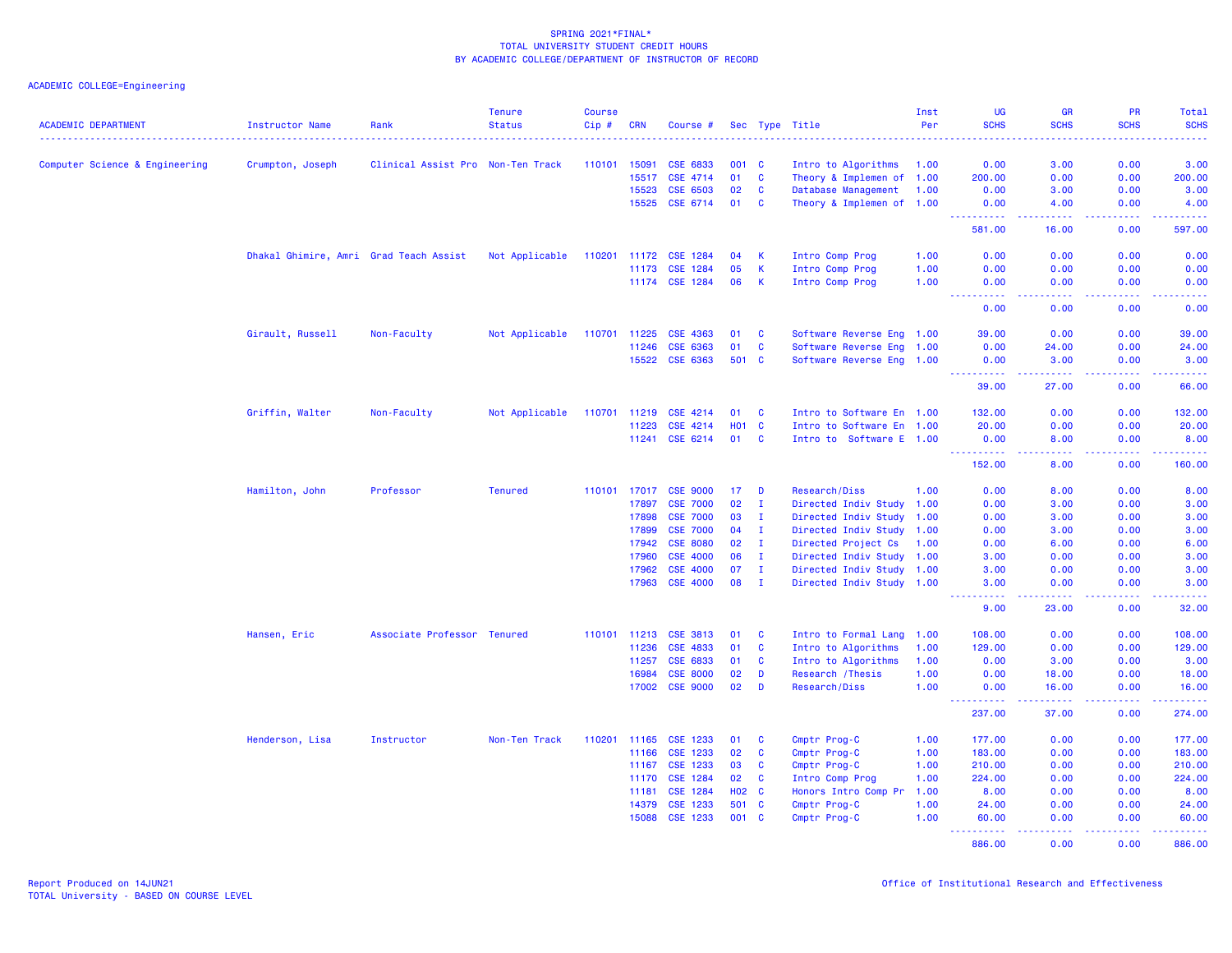| <b>ACADEMIC DEPARTMENT</b>     | <b>Instructor Name</b> | Rank                          | <b>Tenure</b><br><b>Status</b> | <b>Course</b><br>Cip# | <b>CRN</b> | Course #              |              |              | Sec Type Title            | Inst<br>Per | UG<br><b>SCHS</b>                                                                                                                                              | <b>GR</b><br><b>SCHS</b> | PR<br><b>SCHS</b> | Total<br><b>SCHS</b>                                                                                                           |
|--------------------------------|------------------------|-------------------------------|--------------------------------|-----------------------|------------|-----------------------|--------------|--------------|---------------------------|-------------|----------------------------------------------------------------------------------------------------------------------------------------------------------------|--------------------------|-------------------|--------------------------------------------------------------------------------------------------------------------------------|
| Computer Science & Engineering | Iannucci, Stefano      | Assistant Professor Ten Track |                                | 110101 11235          |            | CSE 4733              | 02           | C            | Operating Systems I       | 1.00        | 144.00                                                                                                                                                         | 0.00                     | 0.00              | 144.00                                                                                                                         |
|                                |                        |                               |                                |                       | 11255      | CSE 6733              | 02           | C            | Operating Systems I       | 1.00        | 0.00                                                                                                                                                           | 6.00                     | 0.00              | 6.00                                                                                                                           |
|                                |                        |                               |                                |                       | 15092      | <b>CSE 4733</b>       | 001          | <b>C</b>     | Operating Systems I       | 1.00        | 45.00                                                                                                                                                          | 0.00                     | 0.00              | 45.00                                                                                                                          |
|                                |                        |                               |                                |                       | 15093      | CSE 6733              | 001          | <b>C</b>     | Operating Systems I       | 1.00        | 0.00                                                                                                                                                           | 3.00                     | 0.00              | 3.00                                                                                                                           |
|                                |                        |                               |                                |                       | 16996      | <b>CSE 8000</b>       | 13           | D            | Research / Thesis         | 1.00        | 0.00                                                                                                                                                           | 6.00                     | 0.00              | 6.00                                                                                                                           |
|                                |                        |                               |                                |                       | 17013      | <b>CSE 9000</b>       | 13           | D            | <b>Research/Diss</b>      | 1.00        | 0.00                                                                                                                                                           | 9.00                     | 0.00              | 9.00                                                                                                                           |
|                                |                        |                               |                                |                       | 17923      | <b>CSE 7000</b>       | 05           | $\mathbf{I}$ | Directed Indiv Study 1.00 |             | 0.00<br>.                                                                                                                                                      | 3.00                     | 0.00              | 3.00                                                                                                                           |
|                                |                        |                               |                                |                       |            |                       |              |              |                           |             | 189.00                                                                                                                                                         | 27.00                    | 0.00              | 216.00                                                                                                                         |
|                                | Jaiyeola, Mercy        | Grad Teach Assist             | Not Applicable                 | 110201                | 11175      | <b>CSE 1284</b>       | 07           | К            | Intro Comp Prog           | 1.00        | 0.00                                                                                                                                                           | 0.00                     | 0.00              | 0.00                                                                                                                           |
|                                |                        |                               |                                |                       | 11176      | <b>CSE 1284</b>       | 08           | K            | Intro Comp Prog           | 1.00        | 0.00                                                                                                                                                           | 0.00                     | 0.00              | 0.00                                                                                                                           |
|                                |                        |                               |                                |                       | 11177      | <b>CSE 1284</b>       | 09           | К            | Intro Comp Prog           | 1.00        | 0.00                                                                                                                                                           | 0.00                     | 0.00              | 0.00                                                                                                                           |
|                                |                        |                               |                                |                       |            |                       |              |              |                           |             | 0.00                                                                                                                                                           | 0.00                     | 0.00              | 0.00                                                                                                                           |
|                                | Jankun-Kelly, T.       | Associate Professor Tenured   |                                | 110101                | 15534      | CSE 8413              | 01           | C            | Visualization             | 1.00        | 0.00                                                                                                                                                           | 24.00                    | 0.00              | 24.00                                                                                                                          |
|                                |                        |                               |                                |                       | 17005      | <b>CSE 9000</b>       | 05           | D            | <b>Research/Diss</b>      | 1.00        | 0.00                                                                                                                                                           | 1.00                     | 0.00              | 1.00                                                                                                                           |
|                                |                        |                               |                                |                       | 17519      | CSE 8413              | 501          | <b>C</b>     | Visualization             | 1.00        | 0.00                                                                                                                                                           | 3.00                     | 0.00              | 3.00                                                                                                                           |
|                                |                        |                               |                                | 110701 11227          |            | CSE 4453              | 01           | <b>C</b>     | Game Design               | 1.00        | 129.00                                                                                                                                                         | 0.00                     | 0.00              | 129.00                                                                                                                         |
|                                |                        |                               |                                |                       | 11248      | <b>CSE 6453</b>       | 01           | C            | Game Design               | 1.00        | 0.00<br><u> - - - - - - - - - -</u>                                                                                                                            | 6.00                     | 0.00              | 6.00                                                                                                                           |
|                                |                        |                               |                                |                       |            |                       |              |              |                           |             | 129.00                                                                                                                                                         | 34.00                    | 0.00              | 163.00                                                                                                                         |
|                                | Khan, Farzana Alam     | Grad Teach Assist             | Not Applicable                 | 110701 11210          |            | <b>CSE 3324</b>       | 02           | К            | Dist Client/Server P 1.00 |             | 0.00                                                                                                                                                           | 0.00                     | 0.00              | 0.00                                                                                                                           |
|                                |                        |                               |                                |                       | 11211      | CSE 3324              | 03           | К            | Dist Client/Server P 1.00 |             | 0.00                                                                                                                                                           | 0.00                     | 0.00              | 0.00                                                                                                                           |
|                                |                        |                               |                                |                       | 11212      | <b>CSE 3324</b>       | 04           | $\mathsf{K}$ | Dist Client/Server P 1.00 |             | 0.00<br>$\frac{1}{2} \left( \frac{1}{2} \right) \left( \frac{1}{2} \right) \left( \frac{1}{2} \right) \left( \frac{1}{2} \right) \left( \frac{1}{2} \right)$   | 0.00                     | 0.00              | 0.00<br>----                                                                                                                   |
|                                |                        |                               |                                |                       |            |                       |              |              |                           |             | 0.00                                                                                                                                                           | 0.00                     | 0.00              | 0.00                                                                                                                           |
|                                | Knight, Aubrey         | Instructor                    | Non-Ten Track                  | 110201                | 11183      | <b>CSE 1384</b>       | 01           | <b>C</b>     | <b>Intermed Comp Prog</b> | 1.00        | 152.00                                                                                                                                                         | 0.00                     | 0.00              | 152.00                                                                                                                         |
|                                |                        |                               |                                |                       | 11185      | CSE 1384              | 03           | C            | <b>Intermed Comp Prog</b> | 1.00        | 180.00                                                                                                                                                         | 0.00                     | 0.00              | 180.00                                                                                                                         |
|                                |                        |                               |                                |                       | 11187      | CSE 1384              | 05           | K            | <b>Intermed Comp Prog</b> | 1.00        | 0.00                                                                                                                                                           | 0.00                     | 0.00              | 0.00                                                                                                                           |
|                                |                        |                               |                                |                       | 11188      | <b>CSE 1384</b>       | 06           | $\mathsf K$  | Intermed Comp Prog        | 1.00        | 0.00                                                                                                                                                           | 0.00                     | 0.00              | 0.00                                                                                                                           |
|                                |                        |                               |                                |                       | 11189      | <b>CSE 1384</b>       | 07           | K            | <b>Intermed Comp Prog</b> | 1.00        | 0.00                                                                                                                                                           | 0.00                     | 0.00              | 0.00                                                                                                                           |
|                                |                        |                               |                                |                       | 11196      | <b>CSE 1384</b>       | <b>HO1</b>   | <b>C</b>     | Honors Intermed Comp      | 1.00        | 20.00                                                                                                                                                          | 0.00                     | 0.00              | 20.00                                                                                                                          |
|                                |                        |                               |                                |                       | 11198      | <b>CSE 1384</b>       | <b>HO3</b>   | <b>C</b>     | <b>Intermed Comp Prog</b> | 1.00        | 8.00                                                                                                                                                           | 0.00                     | 0.00              | 8.00                                                                                                                           |
|                                |                        |                               |                                |                       | 11200      | <b>CSE 2383</b>       | 01           | <b>C</b>     | Data Struc & Anal of 1.00 |             | 138.00                                                                                                                                                         | 0.00                     | 0.00              | 138.00                                                                                                                         |
|                                |                        |                               |                                |                       | 11201      | <b>CSE 2383</b>       | 02           | <b>C</b>     | Data Struc & Anal of 1.00 |             | 144,00                                                                                                                                                         | 0.00                     | 0.00              | 144.00                                                                                                                         |
|                                |                        |                               |                                |                       | 11202      | <b>CSE 2383</b>       | <b>HO1 C</b> |              | HonorsData Struc & A 1.00 |             | 9.00                                                                                                                                                           | 0.00                     | 0.00              | 9.00                                                                                                                           |
|                                |                        |                               |                                |                       | 11203      | <b>CSE 2383</b>       | H02 C        |              | Data Struc & Anal of 1.00 |             | 15.00                                                                                                                                                          | 0.00                     | 0.00              | 15.00                                                                                                                          |
|                                |                        |                               |                                |                       | 14382      | <b>CSE 2383</b>       | 501          | $\mathbf{C}$ | Data Struc & Anal of 1.00 |             | 27.00                                                                                                                                                          | 0.00                     | 0.00              | 27.00                                                                                                                          |
|                                |                        |                               |                                |                       |            |                       |              |              |                           |             | 693.00                                                                                                                                                         | 0.00                     | 0.00              | 693.00                                                                                                                         |
|                                | Lee, David             | Non-Faculty                   | Not Applicable                 | 111003 11256          |            | <b>CSE 6763</b>       | 01           | C            | Ethical and Legal Is 1.00 |             | 0.00                                                                                                                                                           | 12.00                    | 0.00              | 12.00                                                                                                                          |
|                                |                        |                               |                                |                       | 15519      | <b>CSE 4763</b>       | 01           | C            | Ethical and Legal Is 1.00 |             | 180.00<br>$\frac{1}{2} \left( \frac{1}{2} \right) \left( \frac{1}{2} \right) \left( \frac{1}{2} \right) \left( \frac{1}{2} \right) \left( \frac{1}{2} \right)$ | 0.00                     | 0.00              | 180.00<br>.                                                                                                                    |
|                                |                        |                               |                                |                       |            |                       |              |              |                           |             | 180.00                                                                                                                                                         | 12.00                    | 0.00              | 192.00                                                                                                                         |
|                                | Lineberry, Litany      | Grad Teach Assist             | Not Applicable                 |                       |            | 110701 15505 CSE 1011 | 01           | - C          | Intro CSE                 | 1.00        | 47.00<br><u> - - - - - - - - - -</u>                                                                                                                           | 0.00<br>.                | 0.00<br>.         | 47.00<br>$\begin{array}{cccccccccc} \bullet & \bullet & \bullet & \bullet & \bullet & \bullet & \bullet & \bullet \end{array}$ |
|                                |                        |                               |                                |                       |            |                       |              |              |                           |             | 47.00                                                                                                                                                          | 0.00                     | 0.00              | 47.00                                                                                                                          |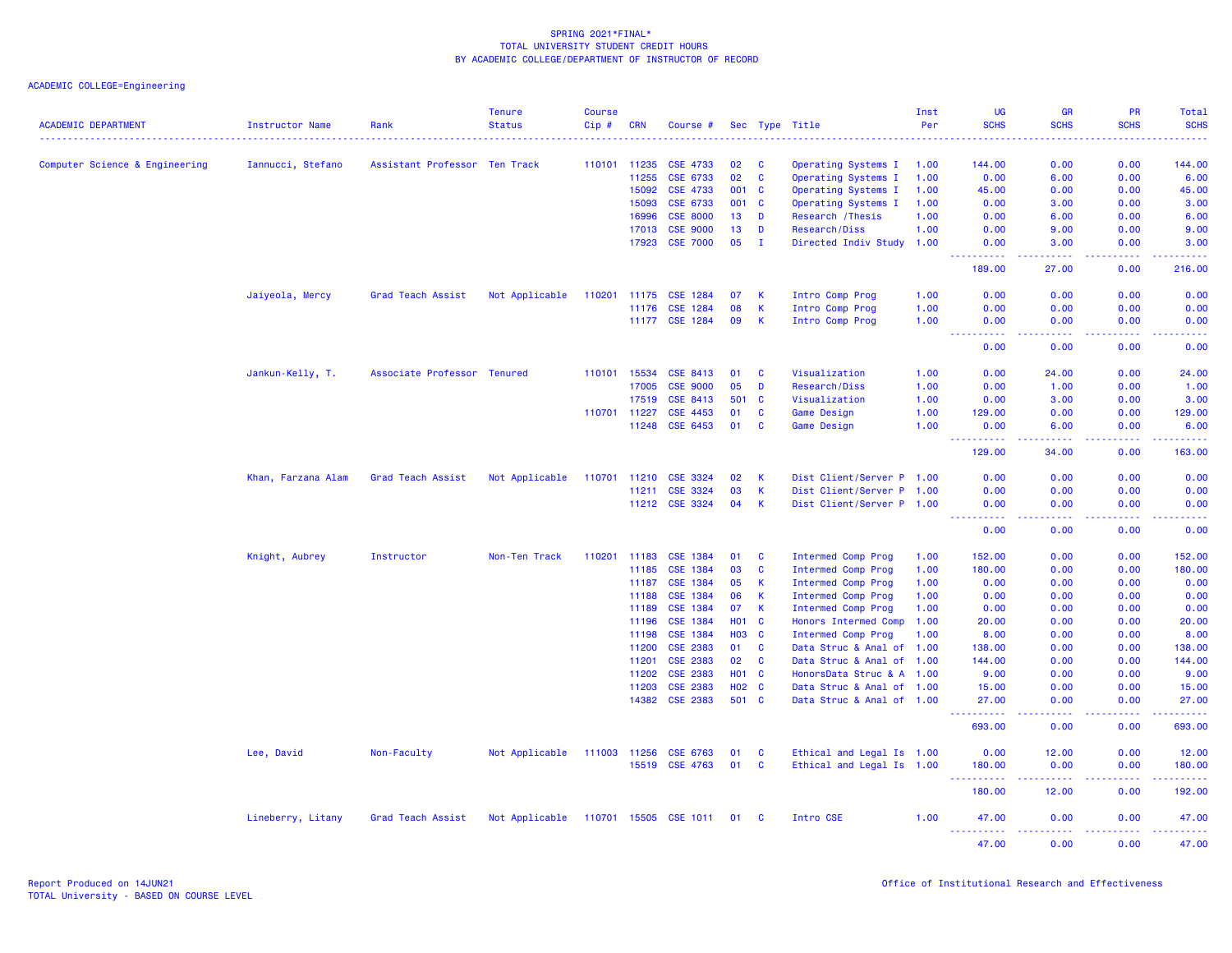|                                |                                 |                   | <b>Tenure</b>  | <b>Course</b> |              |                 |              |              |                           | Inst | <b>UG</b>                             | <b>GR</b>            | <b>PR</b>        | Total                                                                                                                                                          |
|--------------------------------|---------------------------------|-------------------|----------------|---------------|--------------|-----------------|--------------|--------------|---------------------------|------|---------------------------------------|----------------------|------------------|----------------------------------------------------------------------------------------------------------------------------------------------------------------|
| <b>ACADEMIC DEPARTMENT</b>     | Instructor Name                 | Rank              | <b>Status</b>  | $Cip \#$      | <b>CRN</b>   | Course #        |              |              | Sec Type Title            | Per  | <b>SCHS</b>                           | <b>SCHS</b>          | <b>SCHS</b>      | <b>SCHS</b>                                                                                                                                                    |
| Computer Science & Engineering | Luke, Edward                    | Professor         | <b>Tenured</b> |               | 110101 11217 | <b>CSE 4163</b> | 01           | <b>C</b>     | Des Parallel Alg          | 1.00 | 18.00                                 | 0.00                 | 0.00             | 18.00                                                                                                                                                          |
|                                |                                 |                   |                |               | 11239        | CSE 6163        | 01           | $\mathbf{C}$ | Des Parallel Alg          | 1.00 | 0.00                                  | 9.00                 | 0.00             | 9.00                                                                                                                                                           |
|                                |                                 |                   |                |               | 16985        | <b>CSE 8000</b> | 03           | D            | Research / Thesis         | 1.00 | 0.00                                  | 3.00                 | 0.00             | 3.00                                                                                                                                                           |
|                                |                                 |                   |                |               | 309999 17605 | <b>CME 9000</b> | 02           | D            | Research/Dis              | 1.00 | 0.00                                  | 10.00                | 0.00             | 10.00                                                                                                                                                          |
|                                |                                 |                   |                |               |              |                 |              |              |                           |      | .<br>18.00                            | $- - - - -$<br>22.00 | 22222<br>0.00    | .<br>40.00                                                                                                                                                     |
|                                | McDaniel, Christophe Instructor |                   | Non-Ten Track  |               | 110101 11208 | <b>CSE 3223</b> | 01           | - L          | Software Eng Sr Proj      | 1.00 | 114.00                                | 0.00                 | 0.00             | 114.00                                                                                                                                                         |
|                                |                                 |                   |                | 110201        | 11184        | CSE 1384        | 02           | $\mathbf{C}$ | Intermed Comp Prog        | 1.00 | 204.00                                | 0.00                 | 0.00             | 204.00                                                                                                                                                         |
|                                |                                 |                   |                |               | 11186        | CSE 1384        | 04           | $\mathbf{C}$ | Intermed Comp Prog        | 1.00 | 192.00                                | 0.00                 | 0.00             | 192.00                                                                                                                                                         |
|                                |                                 |                   |                |               | 11197        | CSE 1384        | <b>HO2 C</b> |              | Intermed Comp Prog        | 1.00 | 20.00                                 | 0.00                 | 0.00             | 20.00                                                                                                                                                          |
|                                |                                 |                   |                |               | 11199        | <b>CSE 1384</b> | $H04$ C      |              | <b>Intermed Comp Prog</b> | 1.00 | 20.00                                 | 0.00                 | 0.00             | 20.00                                                                                                                                                          |
|                                |                                 |                   |                |               | 14381        | CSE 1384        | 502 C        |              | Intermed Comp Prog        | 1.00 | 48.00<br><u>.</u>                     | 0.00<br>.            | 0.00<br><u>.</u> | 48.00<br>.                                                                                                                                                     |
|                                |                                 |                   |                |               |              |                 |              |              |                           |      | 598.00                                | 0.00                 | 0.00             | 598.00                                                                                                                                                         |
|                                | Moore, Osler                    | Grad Teach Assist | Not Applicable | 110101 15521  |              | CSE 4714        | 02           | -K           | Theory & Implemen of 1.00 |      | 0.00                                  | 0.00                 | 0.00             | 0.00                                                                                                                                                           |
|                                |                                 |                   |                |               | 15526        | CSE 6714        | 02           | $\mathsf{K}$ | Theory & Implemen of 1.00 |      | 0.00<br><u>.</u>                      | 0.00<br>د د د د      | 0.00<br>22222    | 0.00<br>.                                                                                                                                                      |
|                                |                                 |                   |                |               |              |                 |              |              |                           |      | 0.00                                  | 0.00                 | 0.00             | 0.00                                                                                                                                                           |
|                                | Neal, Kortni                    | Instructor        | Non-Ten Track  |               | 110101 11214 | <b>CSE 3981</b> | 01           | <b>C</b>     | Computer Ethics           | 1.00 | 20.00                                 | 0.00                 | 0.00             | 20.00                                                                                                                                                          |
|                                |                                 |                   |                |               | 11215        | <b>CSE 3981</b> | 02           | $\mathbf{C}$ | Computer Ethics           | 1.00 | 17.00                                 | 0.00                 | 0.00             | 17.00                                                                                                                                                          |
|                                |                                 |                   |                |               | 15515        | <b>CSE 3981</b> | 03           | <b>C</b>     | Computer Ethics           | 1.00 | 17.00                                 | 0.00                 | 0.00             | 17.00                                                                                                                                                          |
|                                |                                 |                   |                | 110201 11169  |              | CSE 1284        | 01           | $\mathbf{C}$ | Intro Comp Prog           | 1.00 | 168.00                                | 0.00                 | 0.00             | 168.00                                                                                                                                                         |
|                                |                                 |                   |                |               | 11171        | CSE 1284        | 03           | C            | Intro Comp Prog           | 1.00 | 196.00                                | 0.00                 | 0.00             | 196.00                                                                                                                                                         |
|                                |                                 |                   |                |               | 11180        | CSE 1284        | <b>HO1 C</b> |              | Honors Intro Comp Pr 1.00 |      | 16.00                                 | 0.00                 | 0.00             | 16.00                                                                                                                                                          |
|                                |                                 |                   |                |               | 11182        | <b>CSE 1284</b> | <b>HO3</b>   | $\mathbf{C}$ | Intro Comp Prog-Hono 1.00 |      | 16.00                                 | 0.00                 | 0.00             | 16.00                                                                                                                                                          |
|                                |                                 |                   |                |               | 14380        | CSE 1284        | 501          | $\mathbf{C}$ | Intro Comp Prog           | 1.00 | 28.00                                 | 0.00                 | 0.00             | 28.00                                                                                                                                                          |
|                                |                                 |                   |                |               | 110701 11209 | CSE 3324        | 01           | $\mathbf{C}$ | Dist Client/Server P 1.00 |      | 252.00<br><u> - - - - - - - - - -</u> | 0.00<br>.            | 0.00<br><b>.</b> | 252.00<br>$\frac{1}{2} \left( \frac{1}{2} \right) \left( \frac{1}{2} \right) \left( \frac{1}{2} \right) \left( \frac{1}{2} \right) \left( \frac{1}{2} \right)$ |
|                                |                                 |                   |                |               |              |                 |              |              |                           |      | 730.00                                | 0.00                 | 0.00             | 730.00                                                                                                                                                         |
|                                | Nievesrivera, Delma             | Grad Teach Assist | Not Applicable | 110201 11190  |              | <b>CSE 1384</b> | 08           | $\mathsf{K}$ | Intermed Comp Prog        | 1.00 | 0.00                                  | 0.00                 | 0.00             | 0.00                                                                                                                                                           |
|                                |                                 |                   |                |               | 11191        | CSE 1384        | 09           | $\mathsf{K}$ | Intermed Comp Prog        | 1.00 | 0.00                                  | 0.00                 | 0.00             | 0.00                                                                                                                                                           |
|                                |                                 |                   |                |               | 11192        | <b>CSE 1384</b> | 10           | $\mathsf{K}$ | Intermed Comp Prog        | 1.00 | 0.00<br>د د د د                       | 0.00<br>وعاعات       | 0.00             | 0.00                                                                                                                                                           |
|                                |                                 |                   |                |               |              |                 |              |              |                           |      | 0.00                                  | 0.00                 | 0.00             | 0.00                                                                                                                                                           |
|                                | Perkins, Andy                   | Professor         | <b>Tenured</b> |               | 110101 17456 | <b>CSE 4000</b> | 02           | $\mathbf{I}$ | Directed Indiv Study 1.00 |      | 3.00                                  | 0.00                 | 0.00             | 3.00                                                                                                                                                           |
|                                |                                 |                   |                |               | 17670        | <b>CSE 4000</b> | 04           | $\mathbf{I}$ | Directed Indiv Study 1.00 |      | 3.00                                  | 0.00                 | 0.00             | 3.00                                                                                                                                                           |
|                                |                                 |                   |                |               | 17945        | <b>CSE 4000</b> | 05           | $\mathbf{I}$ | Directed Indiv Study 1.00 |      | 3.00                                  | 0.00                 | 0.00             | 3.00                                                                                                                                                           |
|                                |                                 |                   |                |               | 110201 11204 | <b>CSE 2813</b> | 01           | $\mathbf{C}$ | Discrete Structures       | 1.00 | 147.00                                | 0.00                 | 0.00             | 147.00                                                                                                                                                         |
|                                |                                 |                   |                |               | 11205        | CSE 2813        | 02           | <b>C</b>     | Discrete Structures       | 1.00 | 132.00                                | 0.00                 | 0.00             | 132.00                                                                                                                                                         |
|                                |                                 |                   |                |               | 11206        | CSE 2813        | <b>HO1</b>   | <b>C</b>     | Honors Discrete Stru      | 1.00 | 18.00                                 | 0.00                 | 0.00             | 18.00                                                                                                                                                          |
|                                |                                 |                   |                |               | 11207        | CSE 2813        | $H02$ C      |              | Honors Discrete Stru 1.00 |      | 15.00                                 | 0.00                 | 0.00             | 15.00                                                                                                                                                          |
|                                |                                 |                   |                |               | 14383        | <b>CSE 2813</b> | 502 C        |              | Discrete Structures       | 1.00 | 21.00                                 | 0.00                 | 0.00             | 21.00                                                                                                                                                          |
|                                |                                 |                   |                |               | 15089        | <b>CSE 2813</b> | 001          | $\mathbf{C}$ | Discrete Structures       | 1.00 | 24.00                                 | 0.00                 | 0.00             | 24.00                                                                                                                                                          |
|                                |                                 |                   |                | 110701        | 17958        | <b>CSE 4800</b> | 01           | $\mathbf{I}$ | Undergraduate Resear 1.00 |      | 0.00                                  | 0.00                 | 0.00             | 0.00                                                                                                                                                           |
|                                |                                 |                   |                |               | 261104 16377 | <b>CMB 8000</b> | 02           | D            | Thesis/Thesis Resear 1.00 |      | 0.00                                  | 1.00                 | 0.00             | 1.00                                                                                                                                                           |
|                                |                                 |                   |                |               | 16381        | <b>CMB 9000</b> | 02           | D            | Research/Dissertatio 1.00 |      | 0.00<br><u>.</u>                      | 2.00<br>22222        | 0.00<br>22222    | 2.00<br>2.2.2.2.2.2                                                                                                                                            |
|                                |                                 |                   |                |               |              |                 |              |              |                           |      | 366,00                                | 3.00                 | 0.00             | 369.00                                                                                                                                                         |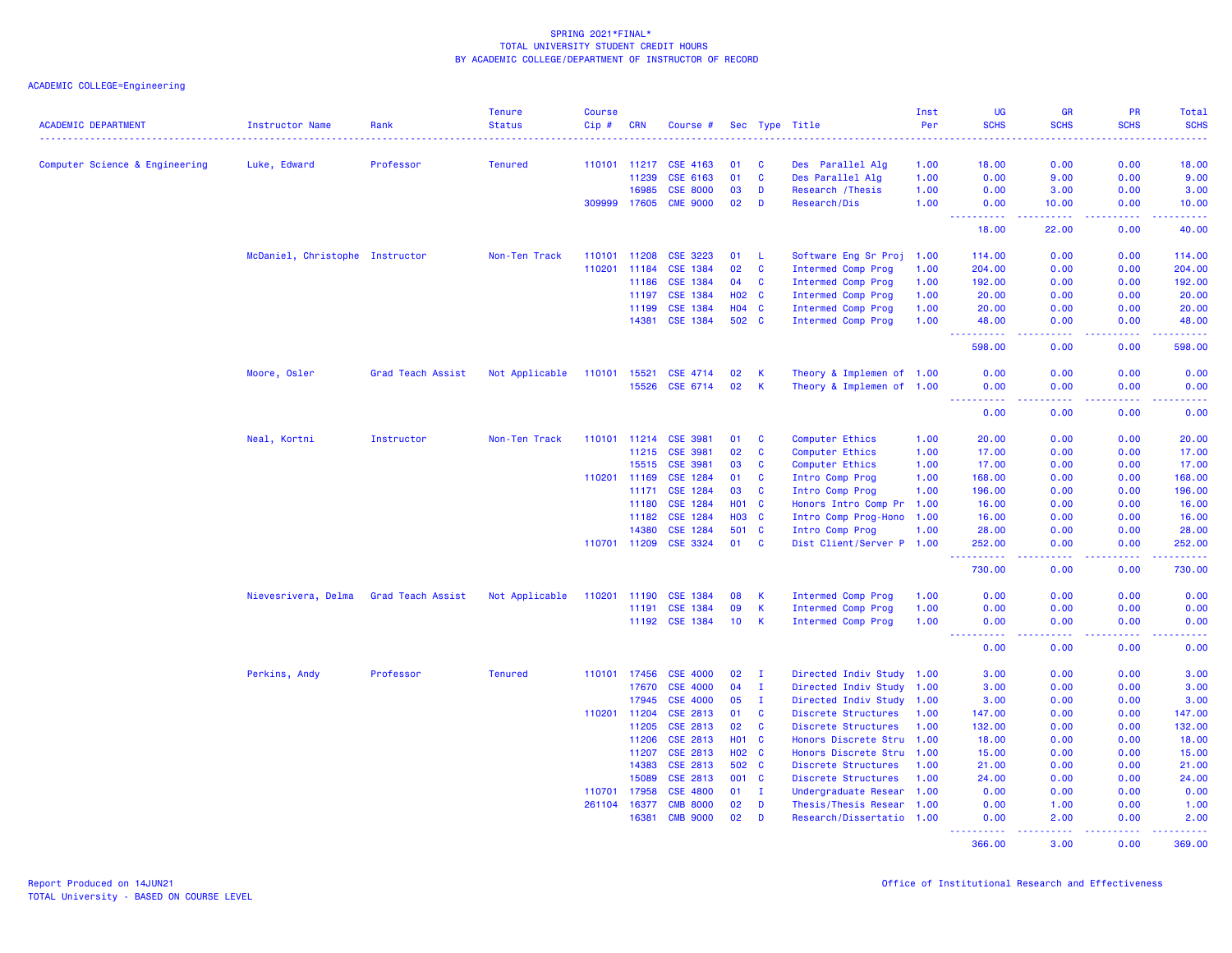| <b>ACADEMIC DEPARTMENT</b>     | Instructor Name | Rank                                             | <b>Tenure</b><br><b>Status</b> | <b>Course</b><br>$Cip$ # | <b>CRN</b> | Course #        |                 |              | Sec Type Title            | Inst<br>Per | UG<br><b>SCHS</b>                     | <b>GR</b><br><b>SCHS</b>                                                                                                  | PR<br><b>SCHS</b>                                                                                                                 | Total<br><b>SCHS</b>                                                                                                            |
|--------------------------------|-----------------|--------------------------------------------------|--------------------------------|--------------------------|------------|-----------------|-----------------|--------------|---------------------------|-------------|---------------------------------------|---------------------------------------------------------------------------------------------------------------------------|-----------------------------------------------------------------------------------------------------------------------------------|---------------------------------------------------------------------------------------------------------------------------------|
|                                |                 |                                                  |                                |                          |            |                 |                 |              |                           |             |                                       |                                                                                                                           |                                                                                                                                   | $\frac{1}{2} \left( \frac{1}{2} \right) \left( \frac{1}{2} \right) \left( \frac{1}{2} \right) \left( \frac{1}{2} \right)$       |
| Computer Science & Engineering | Popescu, George | Research Assist Pro Non-Ten Track                |                                | 010000                   | 17344      | GA 4800         | 27              | л.           | Undergraduate Resear 1.00 |             | 5.00                                  | 0.00                                                                                                                      | 0.00                                                                                                                              | 5.00                                                                                                                            |
|                                |                 |                                                  |                                | 260202                   | 17516      | <b>BCH 8000</b> | 02              | D            | Research / Thesis         | 1.00        | 0.00<br>$\sim 100$<br>المتمام المتحدة | 15.00<br><u>.</u>                                                                                                         | 0.00<br>الدائد الدائد                                                                                                             | 15.00<br>د د د د د                                                                                                              |
|                                |                 |                                                  |                                |                          |            |                 |                 |              |                           |             | 5.00                                  | 15.00                                                                                                                     | 0.00                                                                                                                              | 20.00                                                                                                                           |
|                                | Rahimi, Shahram | Professor                                        | <b>Tenured</b>                 | 110101                   | 16995      | <b>CSE 8000</b> | 12 <sub>2</sub> | D            | Research / Thesis         | 1.00        | 0.00                                  | 50.00                                                                                                                     | 0.00                                                                                                                              | 50.00                                                                                                                           |
|                                |                 |                                                  |                                |                          | 17012      | <b>CSE 9000</b> | 12 <sub>2</sub> | D            | Research/Diss             | 1.00        | 0.00                                  | 65.00                                                                                                                     | 0.00                                                                                                                              | 65.00                                                                                                                           |
|                                |                 |                                                  |                                | 309999                   | 17676      | <b>CME 9000</b> | 507 D           |              | Research/Dis              | 1.00        | 0.00                                  | 3.00                                                                                                                      | 0.00                                                                                                                              | 3.00                                                                                                                            |
|                                |                 |                                                  |                                |                          |            |                 |                 |              |                           |             | $\sim$ $\sim$ $\sim$ $\sim$<br>0.00   | 118.00                                                                                                                    | $\frac{1}{2} \left( \frac{1}{2} \right) \left( \frac{1}{2} \right) \left( \frac{1}{2} \right) \left( \frac{1}{2} \right)$<br>0.00 | .<br>118.00                                                                                                                     |
|                                |                 | Ramkumar, Mahalingam Associate Professor Tenured |                                | 110101                   | 11234      | <b>CSE 4733</b> | 01              | C            | Operating Systems I       | 1.00        | 138.00                                | 0.00                                                                                                                      | 0.00                                                                                                                              | 138.00                                                                                                                          |
|                                |                 |                                                  |                                |                          | 11254      | CSE 6733        | 01              | C            | Operating Systems I       | 1.00        | 0.00                                  | 6.00                                                                                                                      | 0.00                                                                                                                              | 6.00                                                                                                                            |
|                                |                 |                                                  |                                | 111003 11218             |            | CSE 4173        | 01              | C            | Cryptography              | 1.00        | 108.00                                | 0.00                                                                                                                      | 0.00                                                                                                                              | 108.00                                                                                                                          |
|                                |                 |                                                  |                                |                          | 11240      | CSE 6173        | 01              | C            | Cryptography              | 1.00        | 0.00                                  | 18.00                                                                                                                     | 0.00                                                                                                                              | 18.00                                                                                                                           |
|                                |                 |                                                  |                                | 309999 17708             |            | <b>CME 9000</b> | 508 D           |              | Research/Dis              | 1.00        | 0.00                                  | 1.00                                                                                                                      | 0.00                                                                                                                              | 1.00                                                                                                                            |
|                                |                 |                                                  |                                |                          |            |                 |                 |              |                           |             | ----------<br>246.00                  | المستمر المسار<br>25.00                                                                                                   | .<br>0.00                                                                                                                         | .<br>271.00                                                                                                                     |
|                                | Ritter, Thomas  | Non-Faculty                                      | Not Applicable                 | 110101                   | 15518      | CSE 4743        | 01              | C            | Operating Systems II 1.00 |             | 36.00                                 | 0.00                                                                                                                      | 0.00                                                                                                                              | 36.00                                                                                                                           |
|                                |                 |                                                  |                                |                          | 15528      | CSE 6743        | 01              | <b>C</b>     | Operating Systems II 1.00 |             | 0.00                                  | 6.00                                                                                                                      | 0.00                                                                                                                              | 6.00                                                                                                                            |
|                                |                 |                                                  |                                |                          |            |                 |                 |              |                           |             | <u> - - - - - - - - - -</u>           | $\frac{1}{2} \left( \frac{1}{2} \right) \left( \frac{1}{2} \right) \left( \frac{1}{2} \right) \left( \frac{1}{2} \right)$ | .                                                                                                                                 | .                                                                                                                               |
|                                |                 |                                                  |                                |                          |            |                 |                 |              |                           |             | 36.00                                 | 6.00                                                                                                                      | 0.00                                                                                                                              | 42.00                                                                                                                           |
|                                | Swan, John      | Professor                                        | <b>Tenured</b>                 | 110101                   | 15949      | <b>CSE 8990</b> | 01              | C            | Special Topic in CS       | 1.00        | 0.00                                  | 54.00                                                                                                                     | 0.00                                                                                                                              | 54.00                                                                                                                           |
|                                |                 |                                                  |                                |                          | 16971      | <b>CSE 9000</b> | 06              | D            | Research/Diss             | 1.00        | 0.00                                  | 2.00                                                                                                                      | 0.00                                                                                                                              | 2.00                                                                                                                            |
|                                |                 |                                                  |                                |                          | 16988      | <b>CSE 8000</b> | 06              | D            | Research / Thesis         | 1.00        | 0.00                                  | 28.00                                                                                                                     | 0.00                                                                                                                              | 28.00                                                                                                                           |
|                                |                 |                                                  |                                |                          | 17006      | <b>CSE 9000</b> | 006 D           |              | Research/Diss             | 1.00        | 0.00                                  | 30.00                                                                                                                     | 0.00                                                                                                                              | 30.00                                                                                                                           |
|                                |                 |                                                  |                                |                          | 18123      | <b>CSE 7000</b> | 08              | $\mathbf{I}$ | Directed Indiv Study      | 1.00        | 0.00                                  | 1.00                                                                                                                      | 0.00                                                                                                                              | 1.00                                                                                                                            |
|                                |                 |                                                  |                                |                          |            |                 |                 |              |                           |             | 2.2.2.2.2<br>0.00                     | .<br>115.00                                                                                                               | .<br>0.00                                                                                                                         | <b><i><u><u></u></u></i></b><br>115.00                                                                                          |
|                                | Trawick, George | Clinical Assoc Prof Non-Ten Track                |                                | 110101                   | 11247      | CSE 6383        | 01              | <b>C</b>     | Network Security          | 1.00        | 0.00                                  | 24.00                                                                                                                     | 0.00                                                                                                                              | 24.00                                                                                                                           |
|                                |                 |                                                  |                                | 111003                   | 11226      | <b>CSE 4383</b> | 01              | C            | Network Security          | 1.00        | 39.00                                 | 0.00                                                                                                                      | 0.00                                                                                                                              | 39.00                                                                                                                           |
|                                |                 |                                                  |                                |                          | 15535      | <b>CSE 8713</b> | 01              | C            | Advanced Cyber Opera      | 1.00        | 0.00                                  | 54.00                                                                                                                     | 0.00                                                                                                                              | 54.00                                                                                                                           |
|                                |                 |                                                  |                                |                          |            |                 |                 |              |                           |             | ----------<br>39.00                   | .<br>78.00                                                                                                                | .<br>0.00                                                                                                                         | $\begin{array}{cccccccccc} \bullet & \bullet & \bullet & \bullet & \bullet & \bullet & \bullet & \bullet \end{array}$<br>117.00 |
|                                | Wang, Shaowei   | Assistant Professor Ten Track                    |                                | 110101 16998             |            | <b>CSE 8000</b> | 15              | D            | Research / Thesis         | 1.00        | 0.00                                  | 12.00                                                                                                                     | 0.00                                                                                                                              | 12.00                                                                                                                           |
|                                |                 |                                                  |                                |                          |            |                 |                 |              |                           |             | 0.00                                  | 12.00                                                                                                                     | 0.00                                                                                                                              | .<br>12.00                                                                                                                      |
|                                |                 | Assistant Professor Ten Track                    |                                | 110101                   | 11216      | <b>CSE 4153</b> | 01              | C            | Data Comm Networks        | 1.00        | 114.00                                | 0.00                                                                                                                      | 0.00                                                                                                                              | 114.00                                                                                                                          |
|                                | Young, Maxwell  |                                                  |                                |                          | 11237      | <b>CSE 4833</b> | 02              | C            | Intro to Algorithms       | 1.00        | 114.00                                | 0.00                                                                                                                      | 0.00                                                                                                                              | 114.00                                                                                                                          |
|                                |                 |                                                  |                                |                          | 11258      | CSE 6833        | 02              | C            | Intro to Algorithms       | 1.00        | 0.00                                  | 6.00                                                                                                                      | 0.00                                                                                                                              | 6.00                                                                                                                            |
|                                |                 |                                                  |                                |                          | 11270      | <b>CSE 8080</b> | 21              | $\mathbf I$  | Directed Project Cs       | 1.00        | 0.00                                  | 6.00                                                                                                                      | 0.00                                                                                                                              | 6.00                                                                                                                            |
|                                |                 |                                                  |                                |                          | 16992      | CSE 6153        | 501             | $\mathbf{C}$ | Data Comm Networks        | 1.00        | 0.00                                  | 3.00                                                                                                                      | 0.00                                                                                                                              | 3.00                                                                                                                            |
|                                |                 |                                                  |                                |                          | 16994      | <b>CSE 8000</b> | 11 <sub>1</sub> | D            | Research / Thesis         | 1.00        | 0.00                                  | 6.00                                                                                                                      | 0.00                                                                                                                              | 6.00                                                                                                                            |
|                                |                 |                                                  |                                |                          | 17011      | <b>CSE 9000</b> | 11              | D            | Research/Diss             | 1.00        | 0.00                                  | 9.00                                                                                                                      | 0.00                                                                                                                              | 9.00                                                                                                                            |
|                                |                 |                                                  |                                | 141001                   | 11542      | <b>ECE 4833</b> | 01              | C            | Data Comm Networks        | 1.00        | 48.00                                 | 0.00                                                                                                                      | 0.00                                                                                                                              | 48.00<br>.                                                                                                                      |
|                                |                 |                                                  |                                |                          |            |                 |                 |              |                           |             | .<br>276.00                           | .<br>30.00                                                                                                                | .<br>0.00                                                                                                                         | 306.00                                                                                                                          |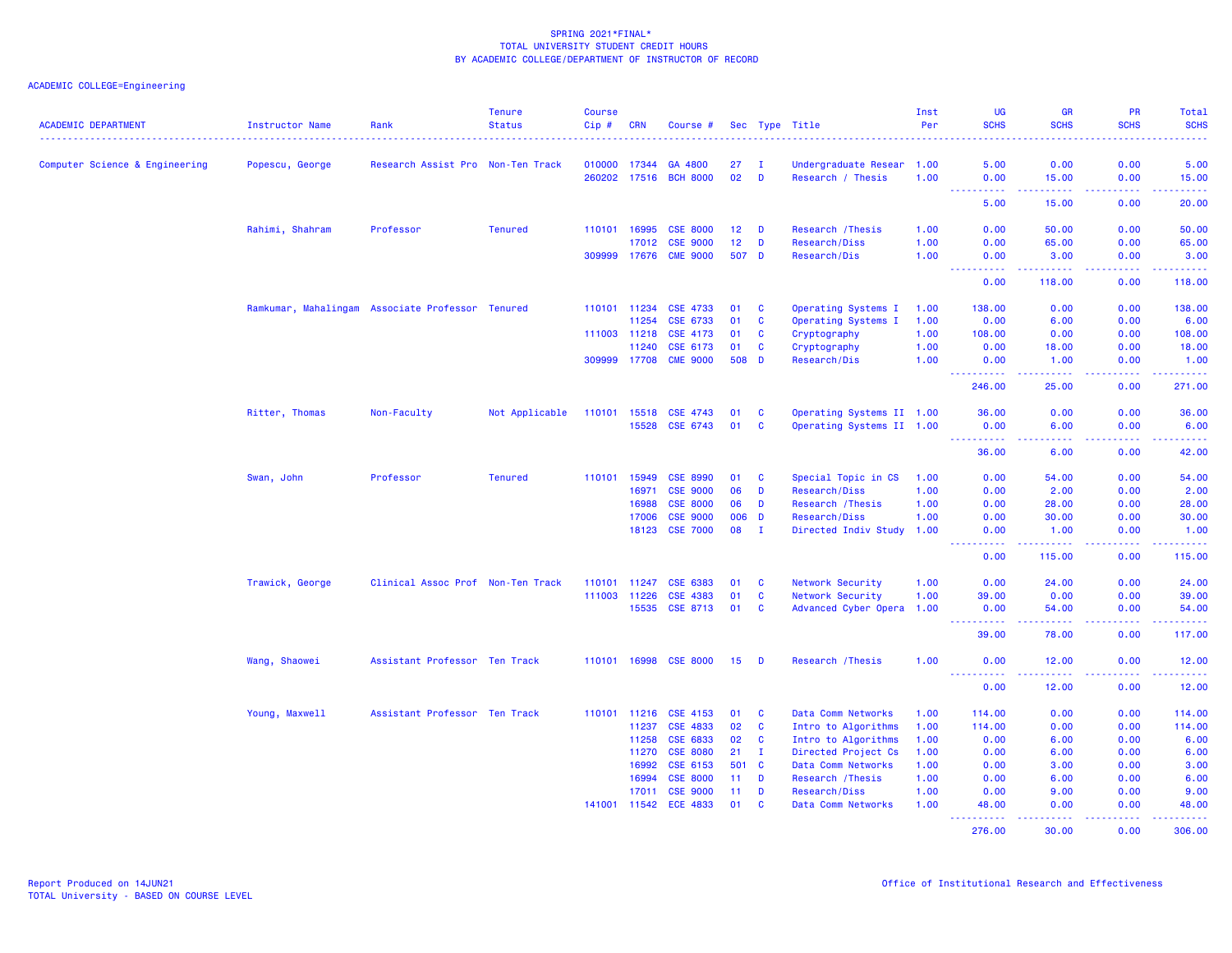# ACADEMIC COLLEGE=Engineering

|                     |                 |      |        | <b>Course</b>                     |  |  | GR.         | Total       |
|---------------------|-----------------|------|--------|-----------------------------------|--|--|-------------|-------------|
| ACADEMIC DEDADTMENT | Instructor Name | Rank | Status | Cip # CRN Course # Sec Type Title |  |  | <b>SCHS</b> | <b>SCHS</b> |
|                     |                 |      |        |                                   |  |  |             |             |

 =================================== ========== ========== ========== ==========Computer Science & Engineering 5688.00 962.00 0.00 6650.00 =================================== ========== ========== ========== ==========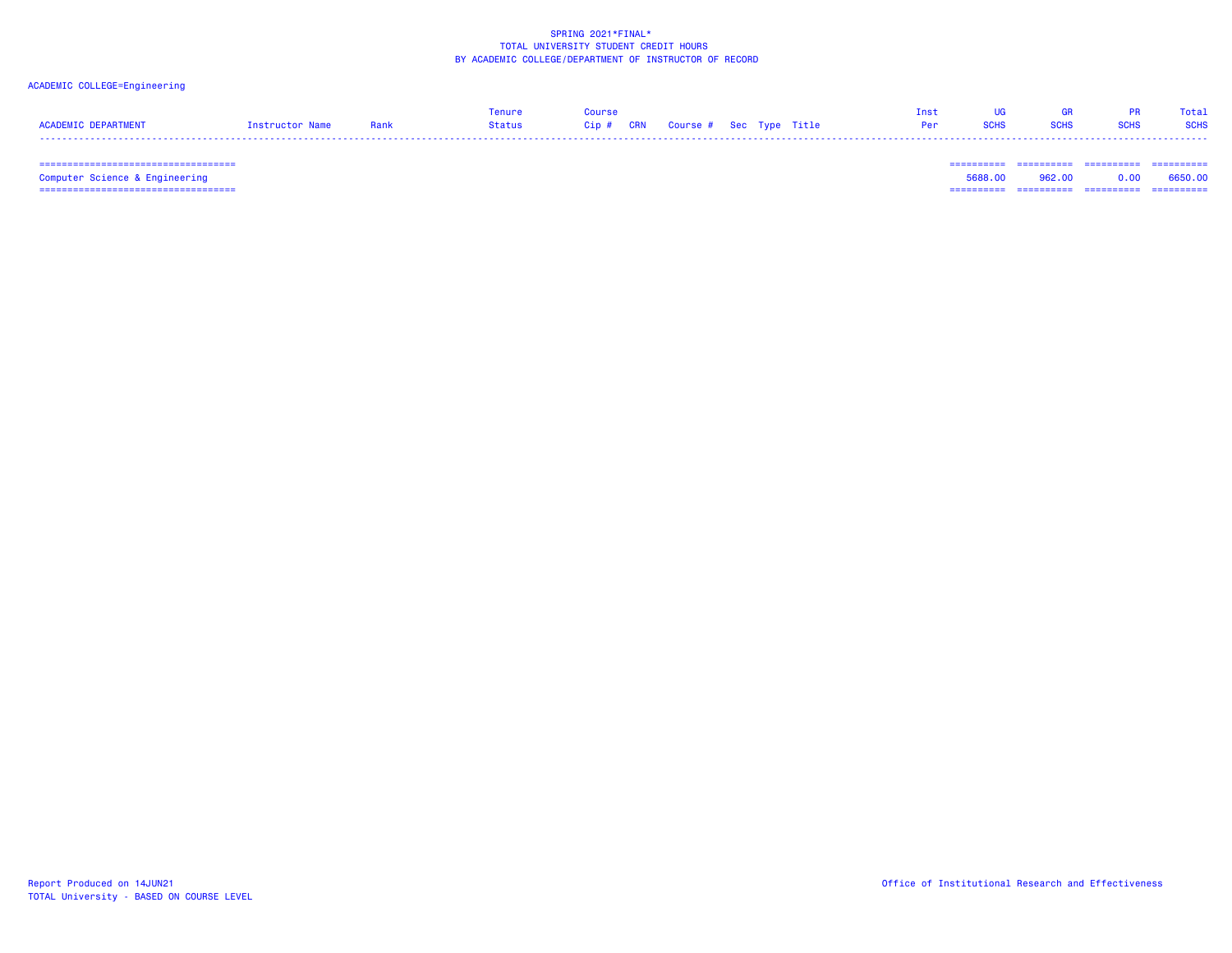| <b>ACADEMIC DEPARTMENT</b>        | <b>Instructor Name</b> | Rank                              | <b>Tenure</b><br><b>Status</b> | Course<br>Cip# | <b>CRN</b> | Course #              |                 |                | Sec Type Title            | Inst<br>Per | UG<br><b>SCHS</b>                           | GR<br><b>SCHS</b>            | <b>PR</b><br><b>SCHS</b> | Total<br><b>SCHS</b> |
|-----------------------------------|------------------------|-----------------------------------|--------------------------------|----------------|------------|-----------------------|-----------------|----------------|---------------------------|-------------|---------------------------------------------|------------------------------|--------------------------|----------------------|
| Electrical & Computer Engineering | Ball, John             | Associate Professor Tenured       |                                | 141001         | 14397      | <b>ECE 8000</b>       | 501 D           |                | Research/Thesis           | 1.00        | 0.00                                        | 4.00                         | 0.00                     | 4.00                 |
|                                   |                        |                                   |                                |                | 14422      | <b>ECE 9000</b>       | 501             | $\mathbf{D}$   | Research/Diss             | 1.00        | 0.00                                        | 7.00                         | 0.00                     | 7.00                 |
|                                   |                        |                                   |                                |                | 16728      | <b>ECE 8990</b>       | 03              | C              | Special Topic in ECE      | 0.50        | 0.00                                        | 15.00                        | 0.00                     | 15.00                |
|                                   |                        |                                   |                                |                | 16729      | <b>ECE 8990</b>       | 503             | $\mathbf{C}$   | Special Topic in ECE      | 0.50        | 0.00                                        | 12.00                        | 0.00                     | 12.00                |
|                                   |                        |                                   |                                |                | 16844      | <b>ECE 9000</b>       | 07              | D              | Research/Diss             | 1.00        | 0.00                                        | 48.00                        | 0.00                     | 48.00                |
|                                   |                        |                                   |                                |                | 16866      | <b>ECE 8000</b>       | 07              | D              | Research/Thesis           | 1.00        | 0.00                                        | 47.00                        | 0.00                     | 47.00                |
|                                   |                        |                                   |                                |                | 17394      | <b>ECE 7000</b>       | 03              | $\mathbf{I}$   | Directed Indiv Study 1.00 |             | 0.00                                        | 3.00                         | 0.00                     | 3.00                 |
|                                   |                        |                                   |                                |                | 17395      | <b>ECE 7000</b>       | 04              | $\mathbf I$    | Directed Indiv Study      | 1.00        | 0.00                                        | 3.00                         | 0.00                     | 3.00                 |
|                                   |                        |                                   |                                | 143501         | 17238      | IE 8990               | 501             | $\overline{B}$ | Special Topic In IE       | 0.50        | 0.00                                        | 10.50                        | 0.00                     | 10.50                |
|                                   |                        |                                   |                                |                | 17239      | IE 8990               | 01              | <b>C</b>       | Special Topic In IE       | 0.50        | 0.00                                        | 15.00                        | 0.00                     | 15.00                |
|                                   |                        |                                   |                                |                |            |                       |                 |                |                           |             | $\omega_{\rm{eff}}$ and $\omega_{\rm{eff}}$ | .                            | .                        |                      |
|                                   |                        |                                   |                                |                |            |                       |                 |                |                           |             | 0.00                                        | 164.50                       | 0.00                     | 164.50               |
|                                   | Choi, Seungdeog        | Associate Professor Tenured       |                                | 141001         | 11531      | <b>ECE 4653</b>       | 01              | $\mathbf{C}$   | Intro to Power Elect 1.00 |             | 90.00                                       | 0.00                         | 0.00                     | 90.00                |
|                                   |                        |                                   |                                |                | 11546      | <b>ECE 6653</b>       | 01              | C              | Intro to Power Elect 1.00 |             | 0.00                                        | 15.00                        | 0.00                     | 15.00                |
|                                   |                        |                                   |                                |                | 14395      | <b>ECE 6653</b>       | 501             | $\mathbf{C}$   | Intro to Power Elect 1.00 |             | 0.00                                        | 15.00                        | 0.00                     | 15.00                |
|                                   |                        |                                   |                                |                | 14423      | <b>ECE 9000</b>       | 502 D           |                | Research/Diss             | 1.00        | 0.00                                        | 15.00                        | 0.00                     | 15.00                |
|                                   |                        |                                   |                                |                | 14836      | <b>ECE 4653</b>       | 601 C           |                | Intro to Power Elect 1.00 |             | 18.00                                       | 0.00                         | 0.00                     | 18.00                |
|                                   |                        |                                   |                                |                | 16852      | <b>ECE 9000</b>       | 15 <sub>1</sub> | D              | Research/Diss             | 1.00        | 0.00                                        | 60.00                        | 0.00                     | 60.00                |
|                                   |                        |                                   |                                |                |            |                       |                 |                |                           |             | .<br>108.00                                 | 105.00                       | 0.00                     | 213.00               |
|                                   | Dabbiru, Lalitha       | Research Assist Pro Non-Ten Track |                                | 141001         | 11526      | ECE 4512              | 01              | B              | EE Design I               | 1.00        | 54.00                                       | 0.00                         | 0.00                     | 54.00                |
|                                   |                        |                                   |                                |                | 11528      | <b>ECE 4532</b>       | 01              | B              | <b>CPE Design I</b>       | 1.00        | 20.00                                       | 0.00                         | 0.00                     | 20.00                |
|                                   |                        |                                   |                                |                |            |                       |                 |                |                           |             | <u>.</u><br>74.00                           | .<br>0.00                    | .<br>0.00                | .<br>74.00           |
|                                   |                        |                                   |                                |                |            |                       |                 |                |                           |             |                                             |                              |                          |                      |
|                                   | Donohoe, John          | Professor                         | <b>Tenured</b>                 | 141001         | 11455      | <b>ECE 3323</b>       | 01              | C              | Electromagnetics II       | 1.00        | 132.00                                      | 0.00                         | 0.00                     | 132.00               |
|                                   |                        |                                   |                                |                | 14424      | <b>ECE 9000</b>       | 503             | $\mathbf{D}$   | Research/Diss             | 1.00        | 0.00<br>بالمستنا                            | 1.00<br>$\sim$ $\sim$ $\sim$ | 0.00                     | 1.00<br>المستما      |
|                                   |                        |                                   |                                |                |            |                       |                 |                |                           |             | 132.00                                      | 1.00                         | 0.00                     | 133.00               |
|                                   | Du, Qian               | Professor                         | <b>Tenured</b>                 | 141001         | 14425      | <b>ECE 9000</b>       | 504 D           |                | Research/Diss             | 1.00        | 0.00                                        | 6.00                         | 0.00                     | 6.00                 |
|                                   |                        |                                   |                                |                | 15491      | <b>ECE 8423</b>       | 01              | C              | Adaptive Signal Proc      | 1.00        | 0.00                                        | 30.00                        | 0.00                     | 30.00                |
|                                   |                        |                                   |                                |                | 15597      | <b>ECE 8423</b>       | 501             | $\mathbf{C}$   | Adaptive Signal Proc 1.00 |             | 0.00                                        | 18.00                        | 0.00                     | 18.00                |
|                                   |                        |                                   |                                |                | 16845      | <b>ECE 9000</b>       | 08              | D              | Research/Diss             | 1.00        | 0.00                                        | 23.00                        | 0.00                     | 23.00                |
|                                   |                        |                                   |                                |                | 16867      | <b>ECE 8000</b>       | 08              | D              | Research/Thesis           | 1.00        | 0.00                                        | 4.00                         | 0.00                     | 4.00                 |
|                                   |                        |                                   |                                |                | 17393      | <b>ECE 7000</b>       | 02              | $\mathbf{I}$   | Directed Indiv Study 1.00 |             | 0.00                                        | 3.00                         | 0.00                     | 3.00                 |
|                                   |                        |                                   |                                |                |            |                       |                 |                |                           |             | .<br>0.00                                   | 84.00                        | 0.00                     | 84.00                |
|                                   | Follett, Randolph      | Associate Professor Tenured       |                                | 140201         | 10391      | ASE 1501              | 01              | Ε              | Design Competition        | 0.50        | 9.50                                        | 0.00                         | 0.00                     | 9.50                 |
|                                   |                        |                                   |                                | 141001         | 10003      | <b>ECE 3443</b>       | 001             | $\mathbf{C}$   | Signals and Systems       | 1.00        | 6.00                                        | 0.00                         | 0.00                     | 6.00                 |
|                                   |                        |                                   |                                |                | 11469      | <b>ECE 3434</b>       | 01              | C              | Adv Electronic Circu      | 1.00        | 220.00                                      | 0.00                         | 0.00                     | 220.00               |
|                                   |                        |                                   |                                |                | 11470      | <b>ECE 3434</b>       | 02              | K              | Adv Electronic Circu      | 1.00        | 0.00                                        | 0.00                         | 0.00                     | 0.00                 |
|                                   |                        |                                   |                                |                | 11471      | <b>ECE 3434</b>       | 03              | K              | Adv Electronic Circu 1.00 |             | 0.00                                        | 0.00                         | 0.00                     | 0.00                 |
|                                   |                        |                                   |                                |                | 11472      | <b>ECE 3434</b>       | 04              | $\mathsf K$    | Adv Electronic Circu      | 1.00        | 0.00                                        | 0.00                         | 0.00                     | 0.00                 |
|                                   |                        |                                   |                                |                | 11473      | <b>ECE 3434</b>       | 05              | K              | Adv Electronic Circu      | 1.00        | 0.00                                        | 0.00                         | 0.00                     | 0.00                 |
|                                   |                        |                                   |                                |                | 11475      | <b>ECE 3434</b>       | 07              | $\mathsf K$    | Adv Electronic Circu 1.00 |             | 0.00                                        | 0.00                         | 0.00                     | 0.00                 |
|                                   |                        |                                   |                                |                | 16839      | <b>ECE 9000</b>       | 02              | D              | Research/Diss             | 1.00        | 0.00                                        | 9.00                         | 0.00                     | 9.00                 |
|                                   |                        |                                   |                                |                |            |                       |                 |                |                           |             | 235.50                                      | 9.00                         | 0.00                     | 244.50               |
|                                   | Fowler, James          | Professor                         | <b>Tenured</b>                 |                |            | 141001 11476 ECE 3443 | 01              | <b>C</b>       | Signals and Systems 1.00  |             | 180.00                                      | 0.00                         | 0.00                     | 180.00               |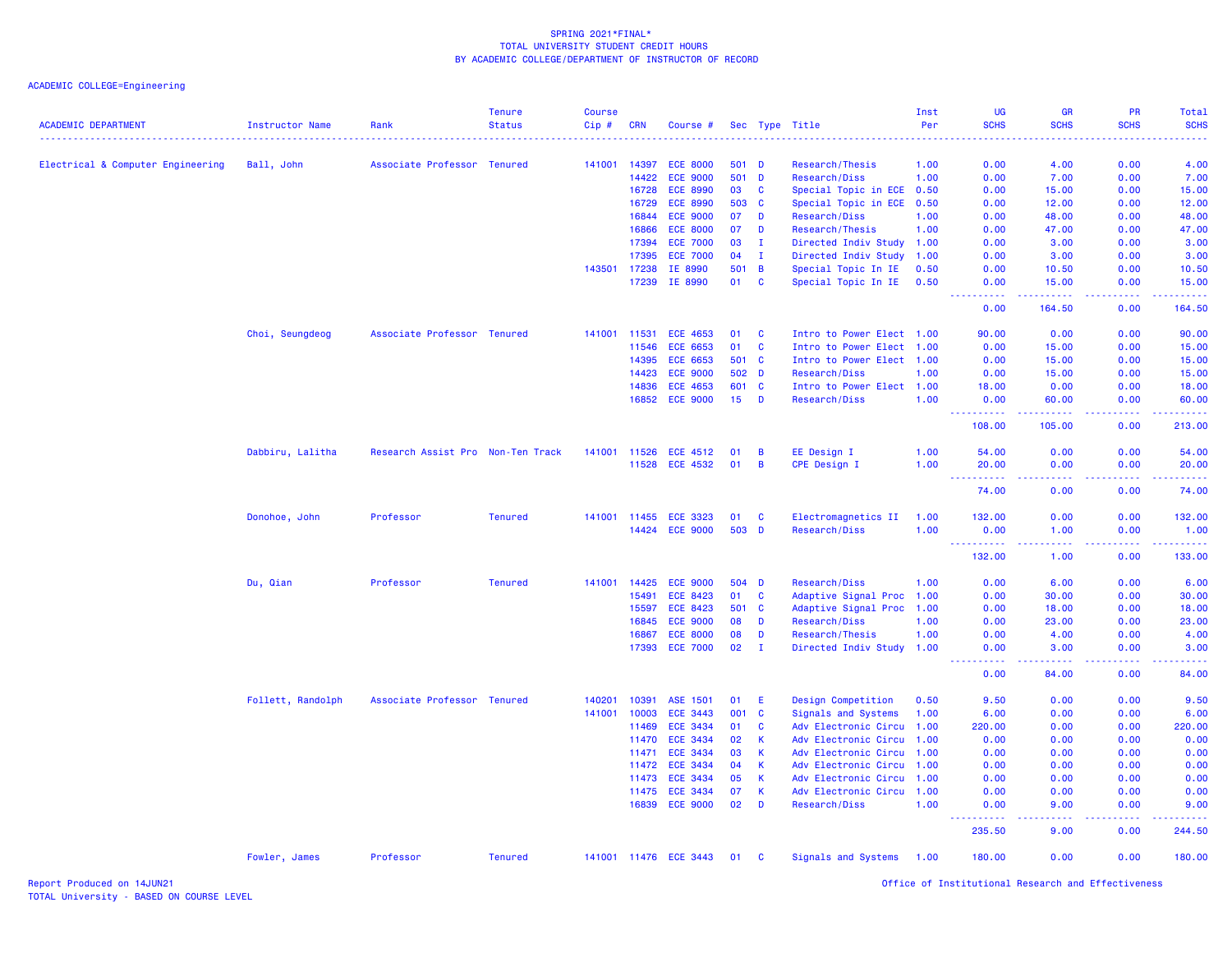| <b>ACADEMIC DEPARTMENT</b>        | Instructor Name<br><u>.</u>                      | Rank                              | <b>Tenure</b><br><b>Status</b> | <b>Course</b><br>Cip# | <b>CRN</b>     | Course #                           |                 |              | Sec Type Title                       | Inst<br>Per  | UG<br><b>SCHS</b> | <b>GR</b><br><b>SCHS</b>                                                                                                                                      | <b>PR</b><br><b>SCHS</b> | Total<br><b>SCHS</b><br>22223 |
|-----------------------------------|--------------------------------------------------|-----------------------------------|--------------------------------|-----------------------|----------------|------------------------------------|-----------------|--------------|--------------------------------------|--------------|-------------------|---------------------------------------------------------------------------------------------------------------------------------------------------------------|--------------------------|-------------------------------|
| Electrical & Computer Engineering | Fowler, James                                    | Professor                         | <b>Tenured</b>                 | 141001 15492          |                | <b>ECE 8813</b>                    | 01              | - C          | <b>Information Theory</b>            | 1.00         | 0.00              | 9.00                                                                                                                                                          | 0.00                     | 9.00                          |
|                                   |                                                  |                                   |                                |                       | 15598          | <b>ECE 8813</b>                    | 501 C           |              | Information Theory                   | 1.00         | 0.00              | 12.00                                                                                                                                                         | 0.00                     | 12.00                         |
|                                   |                                                  |                                   |                                |                       |                |                                    |                 |              |                                      |              | .<br>180.00       | $\frac{1}{2} \left( \frac{1}{2} \right) \left( \frac{1}{2} \right) \left( \frac{1}{2} \right) \left( \frac{1}{2} \right) \left( \frac{1}{2} \right)$<br>21.00 | .<br>0.00                | والمتمام مالما<br>201.00      |
|                                   | Fu, Yong                                         | Professor                         | <b>Tenured</b>                 | 141001 11530          |                | <b>ECE 4633</b>                    | 01              | C            | Pwer Distrib Systems 1.00            |              | 114.00            | 0.00                                                                                                                                                          | 0.00                     | 114.00                        |
|                                   |                                                  |                                   |                                |                       | 11545          | <b>ECE 6633</b>                    | 01              | <b>C</b>     | Pwer Distrib Systems 1.00            |              | 0.00              | 21.00                                                                                                                                                         | 0.00                     | 21.00                         |
|                                   |                                                  |                                   |                                |                       | 14394          | <b>ECE 6633</b>                    | 501 C           |              | Pwer Distrib Systems 1.00            |              | 0.00              | 18.00                                                                                                                                                         | 0.00                     | 18.00                         |
|                                   |                                                  |                                   |                                |                       | 14835          | ECE 4633                           | 601             | $\mathbf{C}$ | Pwer Distrib Systems 1.00            |              | 24.00             | 0.00                                                                                                                                                          | 0.00                     | 24.00                         |
|                                   |                                                  |                                   |                                |                       | 16847          | <b>ECE 9000</b>                    | 10 <sup>°</sup> | D            | Research/Diss                        | 1.00         | 0.00              | 36.00                                                                                                                                                         | 0.00                     | 36.00                         |
|                                   |                                                  |                                   |                                |                       |                |                                    |                 |              |                                      |              | .<br>138.00       | 75.00                                                                                                                                                         | 0.00                     | .<br>213.00                   |
|                                   | Green, Ryan                                      | Assistant Professor Ten Track     |                                |                       |                | 141001 11454 ECE 3313              | 01              | C            | Electromagnetics I                   | 1.00         | 60.00             | 0.00                                                                                                                                                          | 0.00                     | 60.00                         |
|                                   |                                                  |                                   |                                |                       | 16838          | <b>ECE 9000</b>                    | 01              | D            | Research/Diss                        | 1.00         | 0.00              | 7.00                                                                                                                                                          | 0.00                     | 7.00                          |
|                                   |                                                  |                                   |                                |                       |                |                                    |                 |              |                                      |              | .<br>60.00        | .<br>7.00                                                                                                                                                     | 22222<br>0.00            | .<br>67.00                    |
|                                   |                                                  |                                   |                                |                       |                |                                    |                 |              |                                      |              |                   |                                                                                                                                                               |                          |                               |
|                                   | Gurbuz, Ali                                      | Assistant Professor Ten Track     |                                | 141001                | 15488          | <b>ECE 4990</b>                    | 01              | $\mathbf{C}$ | Special Topic in ECE 1.00            |              | 24.00             | 0.00                                                                                                                                                          | 0.00                     | 24.00                         |
|                                   |                                                  |                                   |                                |                       | 15490          | <b>ECE 6990</b>                    | 01              | $\mathbf{C}$ | Special Topic in ECE 1.00            |              | 0.00              | 51.00                                                                                                                                                         | 0.00                     | 51.00                         |
|                                   |                                                  |                                   |                                |                       | 15596          | <b>ECE 6990</b>                    | 501             | <b>C</b>     | Special Topic in ECE 1.00            |              | 0.00              | 12.00                                                                                                                                                         | 0.00                     | 12.00                         |
|                                   |                                                  |                                   |                                |                       | 15618          | <b>ECE 4990</b>                    | 601             | C            | Special Topic in ECE 1.00            |              | 3.00              | 0.00                                                                                                                                                          | 0.00                     | 3.00                          |
|                                   |                                                  |                                   |                                |                       | 16853          | <b>ECE 9000</b>                    | 16              | D            | Research/Diss                        | 1.00         | 0.00              | 24.00                                                                                                                                                         | 0.00                     | 24.00                         |
|                                   |                                                  |                                   |                                |                       | 16875          | <b>ECE 8000</b>                    | 16              | D            | Research/Thesis                      | 1.00         | 0.00              | 35.00                                                                                                                                                         | 0.00                     | 35.00                         |
|                                   |                                                  |                                   |                                | 309999                | 17664<br>18013 | <b>ECE 7000</b><br><b>CME 9000</b> | 501<br>509 D    | $\mathbf{I}$ | Directed Indiv Study<br>Research/Dis | 1.00<br>1.00 | 0.00<br>0.00      | 3.00<br>6.00                                                                                                                                                  | 0.00<br>0.00             | 3.00<br>6.00                  |
|                                   |                                                  |                                   |                                |                       |                |                                    |                 |              |                                      |              | .                 | $\frac{1}{2} \left( \frac{1}{2} \right) \left( \frac{1}{2} \right) \left( \frac{1}{2} \right) \left( \frac{1}{2} \right) \left( \frac{1}{2} \right)$          | -----                    | والمستوات المنابي             |
|                                   |                                                  |                                   |                                |                       |                |                                    |                 |              |                                      |              | 27.00             | 131.00                                                                                                                                                        | 0.00                     | 158.00                        |
|                                   | Iqbal, Umar                                      | Clinical Assist Pro Non-Ten Track |                                | 141001 11458          |                | <b>ECE 3424</b>                    | 01              | C            | Intm Electronic Circ 1.00            |              | 188.00            | 0.00                                                                                                                                                          | 0.00                     | 188.00                        |
|                                   |                                                  |                                   |                                |                       | 11460          | <b>ECE 3424</b>                    | 03              | $\mathbf{K}$ | Intm Electronic Circ 1.00            |              | 0.00              | 0.00                                                                                                                                                          | 0.00                     | 0.00                          |
|                                   |                                                  |                                   |                                |                       | 11461          | <b>ECE 3424</b>                    | 04              | K            | Intm Electronic Circ 1.00            |              | 0.00              | 0.00                                                                                                                                                          | 0.00                     | 0.00                          |
|                                   |                                                  |                                   |                                |                       | 11464          | <b>ECE 3424</b>                    | 08              | $\mathsf{K}$ | Intm Electronic Circ 1.00            |              | 0.00              | 0.00                                                                                                                                                          | 0.00                     | 0.00                          |
|                                   |                                                  |                                   |                                |                       | 11465          | <b>ECE 3424</b>                    | 09              | $\mathsf{K}$ | Intm Electronic Circ 1.00            |              | 0.00              | 0.00                                                                                                                                                          | 0.00                     | 0.00                          |
|                                   |                                                  |                                   |                                |                       | 11468          | <b>ECE 3424</b>                    | 12              | $\mathsf{K}$ | Intm Electronic Circ 1.00            |              | 0.00              | 0.00                                                                                                                                                          | 0.00                     | 0.00                          |
|                                   |                                                  |                                   |                                |                       | 14827          | <b>ECE 3424</b>                    | 601 C           |              | Intm Electronic Circ 1.00            |              | 64.00             | 0.00                                                                                                                                                          | 0.00                     | 64.00                         |
|                                   |                                                  |                                   |                                |                       |                | 14828 ECE 3424                     | 602 K           |              | Intm Electronic Circ 1.00            |              | 0.00<br>د د د د د | 0.00<br>$\frac{1}{2} \left( \frac{1}{2} \right) \left( \frac{1}{2} \right) \left( \frac{1}{2} \right) \left( \frac{1}{2} \right)$                             | 0.00<br>.                | 0.00<br>المتمامي              |
|                                   |                                                  |                                   |                                |                       |                |                                    |                 |              |                                      |              | 252.00            | 0.00                                                                                                                                                          | 0.00                     | 252.00                        |
|                                   | Jones, Bryan                                     | Associate Professor Tenured       |                                |                       |                | 141001 14431 ECE 9000              | 510 D           |              | Research/Diss                        | 1.00         | 0.00<br>.         | 3.00<br>.                                                                                                                                                     | 0.00<br>.                | 3.00<br>.                     |
|                                   |                                                  |                                   |                                |                       |                |                                    |                 |              |                                      |              | 0.00              | 3.00                                                                                                                                                          | 0.00                     | 3.00                          |
|                                   | Karimi-Ghartemani, M Associate Professor Tenured |                                   |                                | 141001                | 11477          | <b>ECE 3614</b>                    | 01              | - C          | Fundamentals of Ener 1.00            |              | 160.00            | 0.00                                                                                                                                                          | 0.00                     | 160.00                        |
|                                   |                                                  |                                   |                                |                       | 11478          | <b>ECE 3614</b>                    | 02              | $\mathsf K$  | Fudamentals of Energ 1.00            |              | 0.00              | 0.00                                                                                                                                                          | 0.00                     | 0.00                          |
|                                   |                                                  |                                   |                                |                       | 11480          | <b>ECE 3614</b>                    | 04              | $\mathbf{K}$ | Fundamentals of Ener 1.00            |              | 0.00              | 0.00                                                                                                                                                          | 0.00                     | 0.00                          |
|                                   |                                                  |                                   |                                |                       | 11481          | <b>ECE 3614</b>                    | 05              | $\mathsf K$  | Fundamentals of Ener 1.00            |              | 0.00              | 0.00                                                                                                                                                          | 0.00                     | 0.00                          |
|                                   |                                                  |                                   |                                |                       | 11482          | <b>ECE 3614</b>                    | 07              | K            | Fundamentals of Ener 1.00            |              | 0.00              | 0.00                                                                                                                                                          | 0.00                     | 0.00                          |
|                                   |                                                  |                                   |                                |                       | 11483          | ECE 3614                           | 09              | K            | Fundamentals of Ener 1.00            |              | 0.00              | 0.00                                                                                                                                                          | 0.00                     | 0.00                          |
|                                   |                                                  |                                   |                                |                       | 16724          | <b>ECE 3614</b>                    | 06              | К            | Fundamentals of Ener 1.00            |              | 0.00              | 0.00                                                                                                                                                          | 0.00                     | 0.00                          |
|                                   |                                                  |                                   |                                |                       | 16848          | <b>ECE 9000</b>                    | 11              | D            | Research/Diss                        | 1.00         | 0.00              | 39.00                                                                                                                                                         | 0.00                     | 39.00                         |
|                                   |                                                  |                                   |                                |                       | 16870          | <b>ECE 8000</b>                    | 11              | Ð            | Research/Thesis                      | 1.00         | 0.00              | 6.00                                                                                                                                                          | 0.00                     | 6.00                          |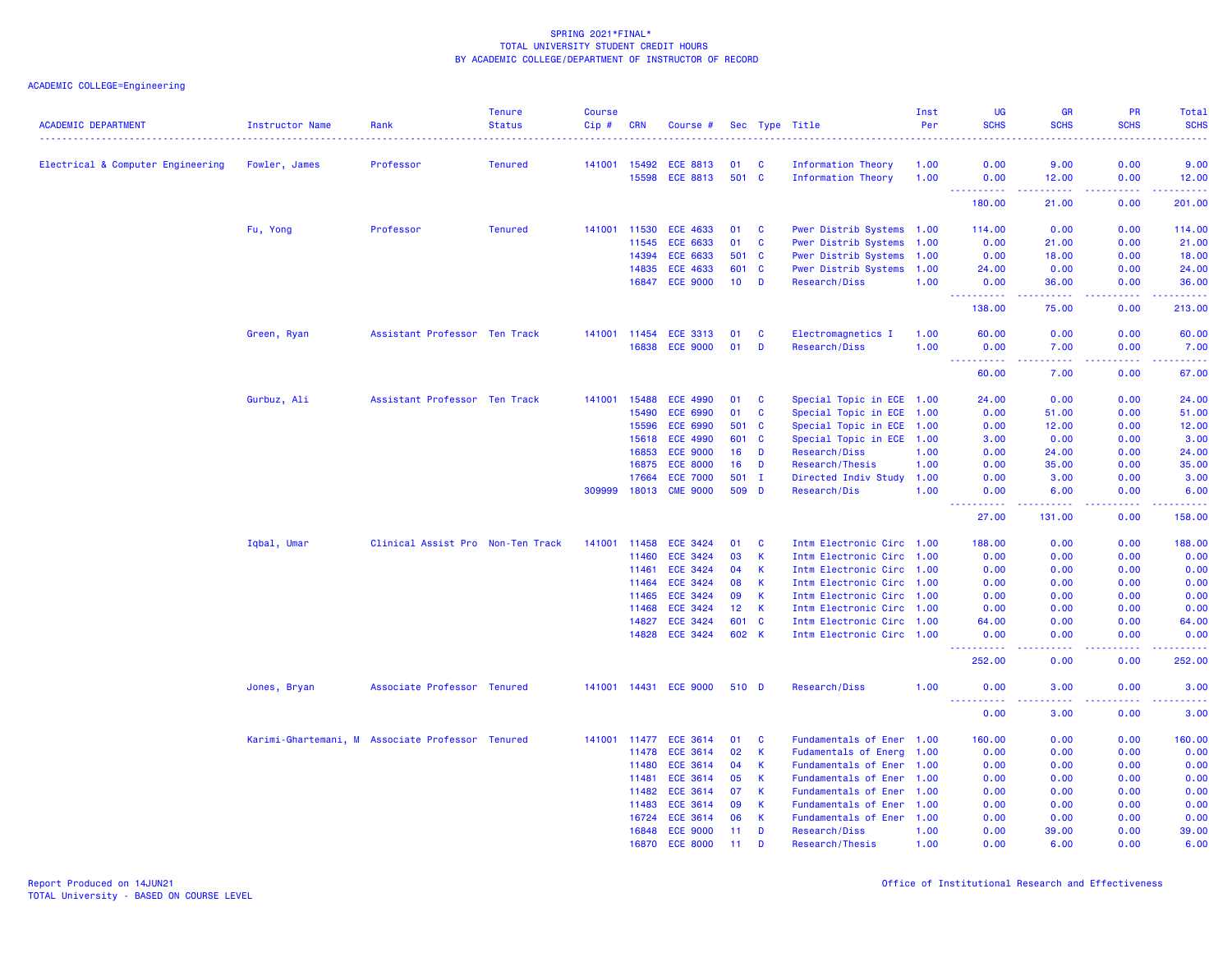| <b>ACADEMIC DEPARTMENT</b>        | <b>Instructor Name</b> | Rank                          | <b>Tenure</b><br><b>Status</b> | <b>Course</b><br>Cip# | <b>CRN</b> | Course #        |                 |              | Sec Type Title            | Inst<br>Per | UG<br><b>SCHS</b>                     | <b>GR</b><br><b>SCHS</b>                                                                                                                                     | PR<br><b>SCHS</b> | Total<br><b>SCHS</b><br>----------------- |
|-----------------------------------|------------------------|-------------------------------|--------------------------------|-----------------------|------------|-----------------|-----------------|--------------|---------------------------|-------------|---------------------------------------|--------------------------------------------------------------------------------------------------------------------------------------------------------------|-------------------|-------------------------------------------|
|                                   |                        |                               |                                |                       |            |                 |                 |              |                           |             | <b>.</b>                              | ----------                                                                                                                                                   | .                 | <u>.</u>                                  |
|                                   |                        |                               |                                |                       |            |                 |                 |              |                           |             | 160.00                                | 45.00                                                                                                                                                        | 0.00              | 205.00                                    |
| Electrical & Computer Engineering | Koshka, Yaroslav       | Professor                     | <b>Tenured</b>                 | 141001                | 11453      | ECE 3213        | 01              | C            | Solid State Electron      | 1.00        | 147.00                                | 0.00                                                                                                                                                         | 0.00              | 147.00                                    |
|                                   |                        |                               |                                |                       | 11527      | <b>ECE 4522</b> | 01              | B            | EE Design II              | 1.00        | 82.00                                 | 0.00                                                                                                                                                         | 0.00              | 82.00                                     |
|                                   |                        |                               |                                |                       | 11529      | <b>ECE 4542</b> | 01              | B            | <b>CPE Design II</b>      | 1.00        | 42.00                                 | 0.00                                                                                                                                                         | 0.00              | 42.00                                     |
|                                   |                        |                               |                                |                       | 16843      | <b>ECE 9000</b> | 06              | D            | Research/Diss             | 1.00        | 0.00                                  | 7.00                                                                                                                                                         | 0.00              | 7.00                                      |
|                                   |                        |                               |                                |                       | 16865      | <b>ECE 8000</b> | 06              | D            | Research/Thesis           | 1.00        | 0.00                                  | 1.00                                                                                                                                                         | 0.00              | 1.00                                      |
|                                   |                        |                               |                                |                       |            |                 |                 |              |                           |             | <u> - - - - - - - - - -</u><br>271.00 | $- - - - -$<br>$\sim 100$<br>8.00                                                                                                                            | 2.2.2.2.2<br>0.00 | .<br>279.00                               |
|                                   | Kurum, Mehmet          | Assistant Professor Ten Track |                                | 141001                | 14434      | <b>ECE 9000</b> | 513 D           |              | Research/Diss             | 1.00        | 0.00                                  | 1.00                                                                                                                                                         | 0.00              | 1.00                                      |
|                                   |                        |                               |                                |                       | 15824      | <b>ECE 8990</b> | 01              | <b>C</b>     | Special Topic in ECE      | 1.00        | 0.00                                  | 24.00                                                                                                                                                        | 0.00              | 24.00                                     |
|                                   |                        |                               |                                |                       | 15825      | <b>ECE 8990</b> | 501 C           |              | Special Topic in ECE      | 1.00        | 0.00                                  | 3.00                                                                                                                                                         | 0.00              | 3.00                                      |
|                                   |                        |                               |                                |                       | 16859      | <b>ECE 9000</b> | 22              | D            | Research/Diss             | 1.00        | 0.00                                  | 27.00                                                                                                                                                        | 0.00              | 27.00                                     |
|                                   |                        |                               |                                |                       | 16881      | <b>ECE 8000</b> | 22              | D            | Research/Thesis           | 1.00        | 0.00                                  | 14.00                                                                                                                                                        | 0.00              | 14.00                                     |
|                                   |                        |                               |                                |                       |            | 17392 ECE 7000  | 01              | $\mathbf{I}$ | Directed Indiv Study 1.00 |             | 0.00<br>د د د د                       | 3.00<br>$\frac{1}{2} \left( \frac{1}{2} \right) \left( \frac{1}{2} \right) \left( \frac{1}{2} \right) \left( \frac{1}{2} \right) \left( \frac{1}{2} \right)$ | 0.00<br>.         | 3.00<br>.                                 |
|                                   |                        |                               |                                |                       |            |                 |                 |              |                           |             | 0.00                                  | 72.00                                                                                                                                                        | 0.00              | 72.00                                     |
|                                   | Liu, Chun-Hung         | Assistant Professor Ten Track |                                | 141001                | 16355      | <b>ECE 8803</b> | 01              | C            | Random Signals & Sys 1.00 |             | 0.00                                  | 18.00                                                                                                                                                        | 0.00              | 18.00                                     |
|                                   |                        |                               |                                |                       | 16356      | <b>ECE 8803</b> | 501             | <b>C</b>     | Random Signals & Sys      | 1.00        | 0.00                                  | 6.00                                                                                                                                                         | 0.00              | 6.00                                      |
|                                   |                        |                               |                                |                       | 16856      | <b>ECE 9000</b> | 19              | D            | Research/Diss             | 1.00        | 0.00                                  | 7.00                                                                                                                                                         | 0.00              | 7.00                                      |
|                                   |                        |                               |                                |                       |            |                 |                 |              |                           |             | $\omega_{\rm{eff}}$<br>.<br>0.00      | 31.00                                                                                                                                                        | 0.00              | 31.00                                     |
|                                   | Luo, Chaomin           | Associate Professor Tenured   |                                | 140901 11533          |            | <b>ECE 4713</b> | 01              | C            | Computer Architectur 1.00 |             | 201.00                                | 0.00                                                                                                                                                         | 0.00              | 201.00                                    |
|                                   |                        |                               |                                |                       | 11548      | ECE 6713        | 01              | $\mathbf{C}$ | Computer Architectur      | 1.00        | 0.00                                  | 3.00                                                                                                                                                         | 0.00              | 3.00                                      |
|                                   |                        |                               |                                |                       | 15614      | <b>ECE 4713</b> | 601 C           |              | Computer Architectur      | 1.00        | 27.00                                 | 0.00                                                                                                                                                         | 0.00              | 27.00                                     |
|                                   |                        |                               |                                |                       | 15620      | ECE 6713        | 601             | <b>C</b>     | Computer Architectur      | 1.00        | 0.00                                  | 3.00                                                                                                                                                         | 0.00              | 3.00                                      |
|                                   |                        |                               |                                | 141001                | 14436      | <b>ECE 9000</b> | 516 D           |              | Research/Diss             | 1.00        | 0.00                                  | 4.00                                                                                                                                                         | 0.00              | 4.00                                      |
|                                   |                        |                               |                                |                       | 16857      | <b>ECE 9000</b> | 20              | D            | Research/Diss             | 1.00        | 0.00                                  | 18.00                                                                                                                                                        | 0.00              | 18.00                                     |
|                                   |                        |                               |                                |                       | 16879      | <b>ECE 8000</b> | 20              | D            | Research/Thesis           | 1.00        | 0.00                                  | 13.00                                                                                                                                                        | 0.00              | 13.00                                     |
|                                   |                        |                               |                                |                       | 17396      | <b>ECE 7000</b> | 05              | $\mathbf I$  | Directed Indiv Study      | 1.00        | 0.00                                  | 3.00                                                                                                                                                         | 0.00              | 3.00                                      |
|                                   |                        |                               |                                |                       | 17634      | <b>ECE 7000</b> | 502 I           |              | Directed Indiv Study      | 1.00        | 0.00<br><b>.</b>                      | 3.00<br><u>.</u>                                                                                                                                             | 0.00<br>.         | 3.00<br>.                                 |
|                                   |                        |                               |                                |                       |            |                 |                 |              |                           |             | 228.00                                | 47.00                                                                                                                                                        | 0.00              | 275.00                                    |
|                                   | Luo, Yu                | Assistant Professor Ten Track |                                | 141001                | 11504      | <b>ECE 3724</b> | 01              | <b>C</b>     | Microprocessors           | 0.50        | 200.00                                | 0.00                                                                                                                                                         | 0.00              | 200.00                                    |
|                                   |                        |                               |                                |                       | 11505      | <b>ECE 3724</b> | 02              | C            | Microprocessors           | 0.50        | 62.00                                 | 0.00                                                                                                                                                         | 0.00              | 62.00                                     |
|                                   |                        |                               |                                |                       | 11506      | <b>ECE 3724</b> | 03              | К            | Microprocessors           | 0.50        | 0.00                                  | 0.00                                                                                                                                                         | 0.00              | 0.00                                      |
|                                   |                        |                               |                                |                       | 11507      | <b>ECE 3724</b> | 04              | $\,$ K       | Microprocessors           | 0.50        | 0.00                                  | 0.00                                                                                                                                                         | 0.00              | 0.00                                      |
|                                   |                        |                               |                                |                       | 11508      | <b>ECE 3724</b> | 05              | K            | Microprocessors           | 0.50        | 0.00                                  | 0.00                                                                                                                                                         | 0.00              | 0.00                                      |
|                                   |                        |                               |                                |                       | 11509      | <b>ECE 3724</b> | 06              | K            | Microprocessors           | 0.50        | 0.00                                  | 0.00                                                                                                                                                         | 0.00              | 0.00                                      |
|                                   |                        |                               |                                |                       | 11510      | <b>ECE 3724</b> | 07              | K.           | Microprocessors           | 0.50        | 0.00                                  | 0.00                                                                                                                                                         | 0.00              | 0.00                                      |
|                                   |                        |                               |                                |                       | 11511      | <b>ECE 3724</b> | 08              | K.           | Microprocessors           | 0.50        | 0.00                                  | 0.00                                                                                                                                                         | 0.00              | 0.00                                      |
|                                   |                        |                               |                                |                       | 11512      | <b>ECE 3724</b> | 09              | $\mathsf K$  | Microprocessors           | 0.50        | 0.00                                  | 0.00                                                                                                                                                         | 0.00              | 0.00                                      |
|                                   |                        |                               |                                |                       |            | 11513 ECE 3724  | 10 <sup>°</sup> | $\mathsf K$  | Microprocessors           | 0.50        | 0.00                                  | 0.00                                                                                                                                                         | 0.00              | 0.00                                      |
|                                   |                        |                               |                                |                       | 11514      | <b>ECE 3724</b> | 11              | K            | Microprocessors           | 0.50        | 0.00                                  | 0.00                                                                                                                                                         | 0.00              | 0.00                                      |
|                                   |                        |                               |                                |                       | 11515      | <b>ECE 3724</b> | 12              | K            | Microprocessors           | 0.50        | 0.00                                  | 0.00                                                                                                                                                         | 0.00              | 0.00                                      |
|                                   |                        |                               |                                |                       | 11516      | <b>ECE 3724</b> | 13              | K.           | Microprocessors           | 0.50        | 0.00                                  | 0.00                                                                                                                                                         | 0.00              | 0.00                                      |
|                                   |                        |                               |                                |                       | 11517      | <b>ECE 3724</b> | 14              | <b>K</b>     | Microprocessors           | 0.50        | 0.00                                  | 0.00                                                                                                                                                         | 0.00              | 0.00                                      |
|                                   |                        |                               |                                |                       | 11518      | <b>ECE 3724</b> | 15              | <b>K</b>     | Microprocessors           | 0.50        | 0.00                                  | 0.00                                                                                                                                                         | 0.00              | 0.00                                      |
|                                   |                        |                               |                                |                       | 16850      | <b>ECE 9000</b> | 13              | D            | Research/Diss             | 1.00        | 0.00                                  | 7.00                                                                                                                                                         | 0.00              | 7.00                                      |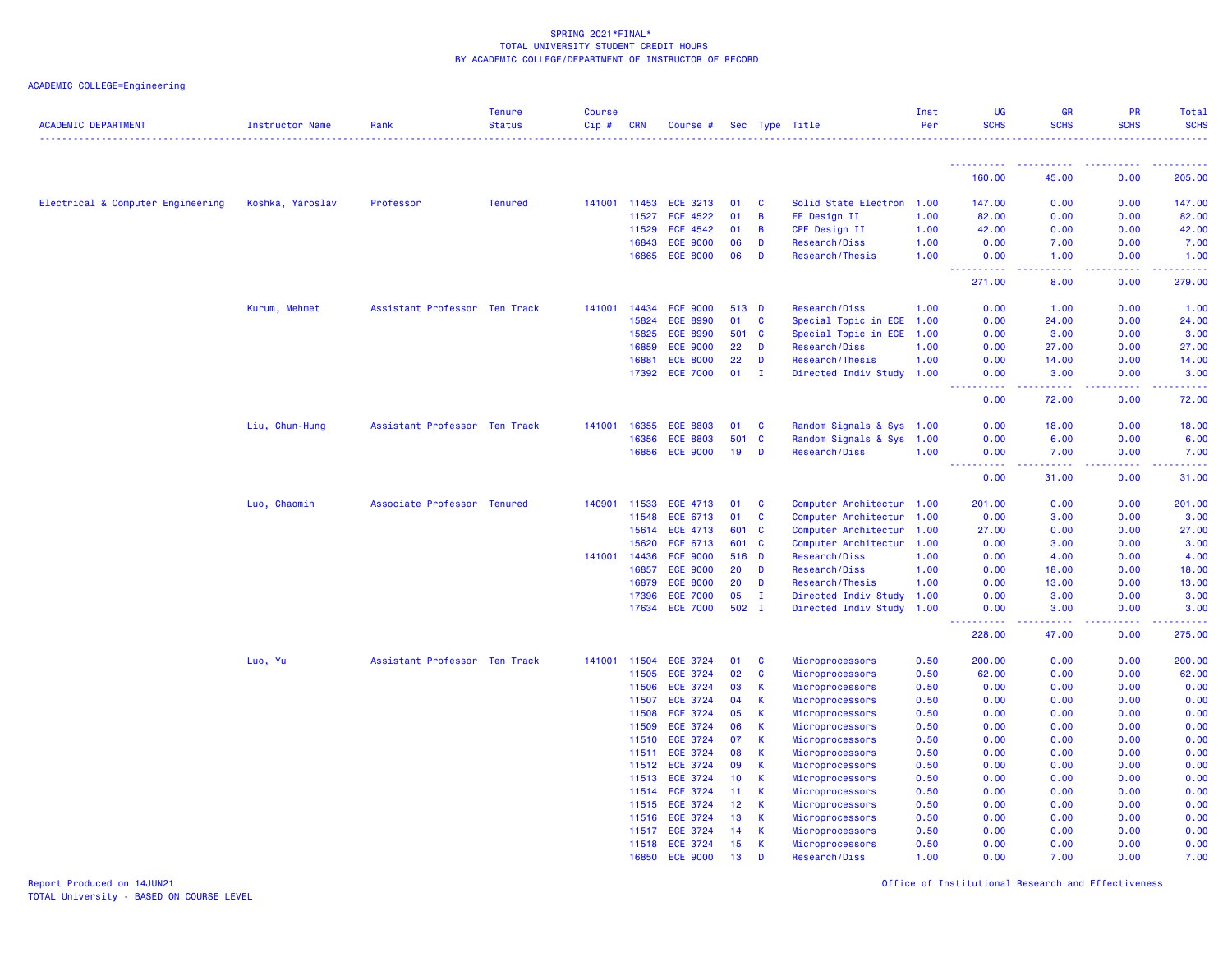# ACADEMIC COLLEGE=Engineering

| <b>ACADEMIC DEPARTMENT</b>        | <b>Instructor Name</b> | Rank                                               | <b>Tenure</b><br><b>Status</b> | Course<br>$Cip$ # | <b>CRN</b>     | Course #                           |                 |                | Sec Type Title                       | Inst<br>Per  | UG<br><b>SCHS</b>                                                                                               | <b>GR</b><br><b>SCHS</b>                                                                                                           | PR<br><b>SCHS</b> | <b>Total</b><br><b>SCHS</b> |
|-----------------------------------|------------------------|----------------------------------------------------|--------------------------------|-------------------|----------------|------------------------------------|-----------------|----------------|--------------------------------------|--------------|-----------------------------------------------------------------------------------------------------------------|------------------------------------------------------------------------------------------------------------------------------------|-------------------|-----------------------------|
|                                   |                        |                                                    |                                |                   |                |                                    |                 |                |                                      |              |                                                                                                                 |                                                                                                                                    |                   |                             |
|                                   |                        |                                                    |                                |                   |                |                                    |                 |                |                                      |              | <u>.</u><br>262.00                                                                                              | 7.00                                                                                                                               | 0.00              | 269.00                      |
| Electrical & Computer Engineering | Marojevic, Vuk         | Associate Professor Ten Track                      |                                | 140901 11534      |                | <b>ECE 4723</b>                    | 01              | C              | <b>Embedded Systems</b>              | 1.00         | 60.00                                                                                                           | 0.00                                                                                                                               | 0.00              | 60.00                       |
|                                   |                        |                                                    |                                |                   | 11535          | <b>ECE 4723</b>                    | 02              | K              | <b>Embedded Systems</b>              | 1.00         | 0.00                                                                                                            | 0.00                                                                                                                               | 0.00              | 0.00                        |
|                                   |                        |                                                    |                                |                   | 11537          | <b>ECE 4723</b>                    | 04              | $\mathsf K$    | <b>Embedded Systems</b>              | 1.00         | 0.00                                                                                                            | 0.00                                                                                                                               | 0.00              | 0.00                        |
|                                   |                        |                                                    |                                |                   | 11549          | <b>ECE 6723</b>                    | 01              | C              | <b>Embedded Systems</b>              | 1.00         | 0.00                                                                                                            | 3.00                                                                                                                               | 0.00              | 3.00                        |
|                                   |                        |                                                    |                                |                   | 11550          | <b>ECE 6723</b>                    | 02              | К              | <b>Embedded Systems</b>              | 1.00         | 0.00                                                                                                            | 0.00                                                                                                                               | 0.00              | 0.00                        |
|                                   |                        |                                                    |                                | 141001            | 14438          | <b>ECE 9000</b>                    | 518             | D              | Research/Diss                        | 1.00         | 0.00                                                                                                            | 1.00                                                                                                                               | 0.00              | 1.00                        |
|                                   |                        |                                                    |                                |                   | 16851          | <b>ECE 9000</b>                    | 14              | D              | Research/Diss                        | 1.00         | 0.00                                                                                                            | 34.00                                                                                                                              | 0.00              | 34.00                       |
|                                   |                        |                                                    |                                |                   | 17959          | <b>ECE 4800</b>                    | 04              | $\mathbf{I}$   | Undergraduate Resear                 | 1.00         | 0.00<br>-----<br>$\frac{1}{2} \left( \frac{1}{2} \right) \left( \frac{1}{2} \right) \left( \frac{1}{2} \right)$ | 0.00<br>.                                                                                                                          | 0.00              | 0.00                        |
|                                   |                        |                                                    |                                |                   |                |                                    |                 |                |                                      |              | 60.00                                                                                                           | 38.00                                                                                                                              | 0.00              | 98.00                       |
|                                   | Melnychuk, Galyna      | Non-Faculty                                        | Not Applicable                 | 140101            | 12337          | GE 3813                            | 01              | C              | Challenges Global En 1.00            |              | 75.00                                                                                                           | 0.00                                                                                                                               | 0.00              | 75.00                       |
|                                   |                        |                                                    |                                |                   | 15443          | GE 4990                            | 01              | C              | Special Topic In GE                  | 1.00         | 96.00                                                                                                           | 0.00                                                                                                                               | 0.00              | 96.00                       |
|                                   |                        |                                                    |                                |                   | 15444          | GE 6990                            | 01              | C              | Special Topic In GE                  | 1.00         | 0.00<br><b>.</b>                                                                                                | 3.00<br>.                                                                                                                          | 0.00<br>.         | 3.00<br>222222              |
|                                   |                        |                                                    |                                |                   |                |                                    |                 |                |                                      |              | 171.00                                                                                                          | 3.00                                                                                                                               | 0.00              | 174.00                      |
|                                   | Miah, Khalid           | Clinical Assist Pro Non-Ten Track                  |                                | 141001            | 14824          | <b>ECE 1022</b>                    | 601 C           |                | Introduction to ECE                  | 1.00         | 32.00                                                                                                           | 0.00                                                                                                                               | 0.00              | 32.00                       |
|                                   |                        |                                                    |                                |                   | 14825          | ECE 1022                           | 602             | $\mathsf{K}$   | Introduction to ECE                  | 1.00         | 0.00                                                                                                            | 0.00                                                                                                                               | 0.00              | 0.00                        |
|                                   |                        |                                                    |                                |                   |                | 14834 ECE 4512                     | 601 B           |                | EE Senior Design I                   | 1.00         | 14.00<br>-----                                                                                                  | 0.00                                                                                                                               | 0.00              | 14.00                       |
|                                   |                        |                                                    |                                |                   |                |                                    |                 |                |                                      |              | 46.00                                                                                                           | 0.00                                                                                                                               | 0.00              | 46.00                       |
|                                   |                        | Mohammadi-Aragh, Mah Assistant Professor Ten Track |                                | 141001 10002      |                | ECE 3413                           | 001 C           |                | Intro to Electronic                  | 1.00         | 63.00                                                                                                           | 0.00                                                                                                                               | 0.00              | 63.00                       |
|                                   |                        |                                                    |                                |                   | 11439          | <b>ECE 1013</b>                    | 01              | C              | Introduction to ECE                  | 1.00         | 126.00                                                                                                          | 0.00                                                                                                                               | 0.00              | 126.00                      |
|                                   |                        |                                                    |                                |                   | 11441          | <b>ECE 1013</b>                    | 03              | К              | Introduction to ECE                  | 1.00         | 0.00                                                                                                            | 0.00                                                                                                                               | 0.00              | 0.00                        |
|                                   |                        |                                                    |                                |                   | 11442          | <b>ECE 1013</b>                    | 04              | K.             | Introduction to ECE                  | 1.00         | 0.00                                                                                                            | 0.00                                                                                                                               | 0.00              | 0.00                        |
|                                   |                        |                                                    |                                |                   | 11443          | <b>ECE 1013</b>                    | 05              | K.             | Introduction to ECE                  | 1.00         | 0.00                                                                                                            | 0.00                                                                                                                               | 0.00              | 0.00                        |
|                                   |                        |                                                    |                                |                   | 11445          | <b>ECE 1013</b>                    | <b>HO7</b>      | $\overline{B}$ | Introduction to ECE                  | 1.00         | 36.00                                                                                                           | 0.00                                                                                                                               | 0.00              | 36.00                       |
|                                   |                        |                                                    |                                |                   | 11446          | ECE 1022                           | 01              | C              | Introduction to ECE                  | 1.00         | 162.00                                                                                                          | 0.00                                                                                                                               | 0.00              | 162.00                      |
|                                   |                        |                                                    |                                |                   | 11447          | <b>ECE 1022</b>                    | 02              | $\mathsf{K}$   | Introduction to ECE                  | 1.00         | 0.00                                                                                                            | 0.00                                                                                                                               | 0.00              | 0.00                        |
|                                   |                        |                                                    |                                |                   | 11449          | <b>ECE 1022</b><br>ECE 1022        | 04<br>05        | K<br>K         | Introduction to ECE                  | 1.00         | 0.00                                                                                                            | 0.00                                                                                                                               | 0.00              | 0.00                        |
|                                   |                        |                                                    |                                |                   | 11450<br>11452 |                                    | 07              | K              | Introduction to ECE                  | 1.00<br>1.00 | 0.00<br>0.00                                                                                                    | 0.00<br>0.00                                                                                                                       | 0.00<br>0.00      | 0.00<br>0.00                |
|                                   |                        |                                                    |                                |                   | 14439          | <b>ECE 1022</b><br><b>ECE 9000</b> | 519             | <b>D</b>       | Introduction to ECE<br>Research/Diss | 1.00         | 0.00                                                                                                            | 3.00                                                                                                                               | 0.00              | 3.00                        |
|                                   |                        |                                                    |                                |                   | 16849          | <b>ECE 9000</b>                    | 12 <sub>2</sub> | D              | Research/Diss                        | 1.00         | 0.00                                                                                                            | 19.00                                                                                                                              | 0.00              | 19.00                       |
|                                   |                        |                                                    |                                |                   | 16871          | <b>ECE 8000</b>                    | 12              | D              | Research/Thesis                      | 1.00         | 0.00                                                                                                            | 7.00                                                                                                                               | 0.00              | 7.00                        |
|                                   |                        |                                                    |                                | 149999 17811      |                | <b>ENE 9000</b>                    | 02              | D              | Research/Diss                        | 1.00         | 0.00                                                                                                            | 12.00                                                                                                                              | 0.00              | 12.00                       |
|                                   |                        |                                                    |                                |                   |                |                                    |                 |                |                                      |              | .<br>387.00                                                                                                     | $\frac{1}{2} \left( \frac{1}{2} \right) \left( \frac{1}{2} \right) \left( \frac{1}{2} \right) \left( \frac{1}{2} \right)$<br>41.00 | .<br>0.00         | .<br>428.00                 |
|                                   | Moorhead, Jane         | Instructor                                         | Non-Ten Track                  | 141001            | 11485          | <b>ECE 3714</b>                    | 02              | C              | <b>Digital Devices</b>               | 1.00         | 348.00                                                                                                          | 0.00                                                                                                                               | 0.00              | 348.00                      |
|                                   |                        |                                                    |                                |                   | 11486          | <b>ECE 3714</b>                    | 03              | K.             | Digital Devices                      | 1.00         | 0.00                                                                                                            | 0.00                                                                                                                               | 0.00              | 0.00                        |
|                                   |                        |                                                    |                                |                   | 11487          | <b>ECE 3714</b>                    | 04              | K              | Digital Devices                      | 1.00         | 0.00                                                                                                            | 0.00                                                                                                                               | 0.00              | 0.00                        |
|                                   |                        |                                                    |                                |                   | 11488          | ECE 3714                           | 05              | $\mathsf K$    | Digital Devices                      | 1.00         | 0.00                                                                                                            | 0.00                                                                                                                               | 0.00              | 0.00                        |
|                                   |                        |                                                    |                                |                   | 11491          | <b>ECE 3714</b>                    | 08              | K.             | Digital Devices                      | 1.00         | 0.00                                                                                                            | 0.00                                                                                                                               | 0.00              | 0.00                        |
|                                   |                        |                                                    |                                |                   | 11493          | <b>ECE 3714</b>                    | 10              | К              | Digital Devices                      | 1.00         | 0.00                                                                                                            | 0.00                                                                                                                               | 0.00              | 0.00                        |
|                                   |                        |                                                    |                                |                   | 11495          | <b>ECE 3714</b>                    | 12              | K              | Digital Devices                      | 1.00         | 0.00                                                                                                            | 0.00                                                                                                                               | 0.00              | 0.00                        |
|                                   |                        |                                                    |                                |                   | 11500          | <b>ECE 3714</b>                    | 17              | <b>K</b>       | Digital Devices                      | 1.00         | 0.00                                                                                                            | 0.00                                                                                                                               | 0.00              | 0.00                        |
|                                   |                        |                                                    |                                |                   | 11504          | <b>ECE 3724</b>                    | 01              | <b>C</b>       | Microprocessors                      | 0.50         | 200.00                                                                                                          | 0.00                                                                                                                               | 0.00              | 200.00                      |
|                                   |                        |                                                    |                                |                   | 11505          | <b>ECE 3724</b>                    | 02              | $\mathbf{c}$   | Microprocessors                      | 0.50         | 62.00                                                                                                           | 0.00                                                                                                                               | 0.00              | 62.00                       |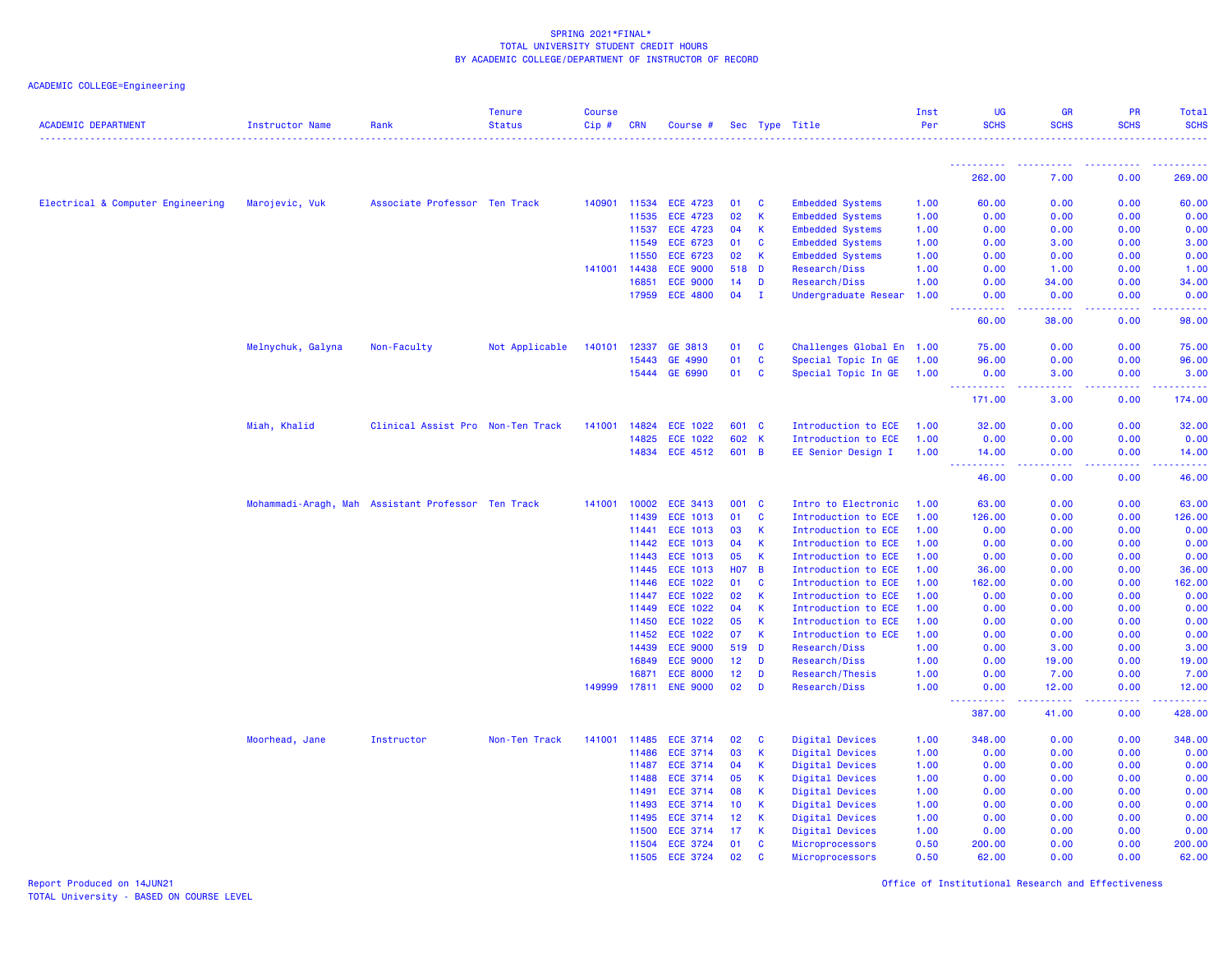ACADEMIC COLLEGE=Engineering

| <b>ACADEMIC DEPARTMENT</b>        | Instructor Name   | Rank                          | <b>Tenure</b><br><b>Status</b> | <b>Course</b><br>Cip# | <b>CRN</b>   | Course #        |       |                | Sec Type Title            | Inst<br>Per<br>$\frac{1}{2} \left( \frac{1}{2} \right) \left( \frac{1}{2} \right) \left( \frac{1}{2} \right) \left( \frac{1}{2} \right) \left( \frac{1}{2} \right)$ | <b>UG</b><br><b>SCHS</b>                                                                                                                                                             | <b>GR</b><br><b>SCHS</b> | <b>PR</b><br><b>SCHS</b> | Total<br><b>SCHS</b><br>----                                                                                                                                 |
|-----------------------------------|-------------------|-------------------------------|--------------------------------|-----------------------|--------------|-----------------|-------|----------------|---------------------------|---------------------------------------------------------------------------------------------------------------------------------------------------------------------|--------------------------------------------------------------------------------------------------------------------------------------------------------------------------------------|--------------------------|--------------------------|--------------------------------------------------------------------------------------------------------------------------------------------------------------|
| Electrical & Computer Engineering | Moorhead, Jane    | Instructor                    | Non-Ten Track                  | 141001                | 11506        | <b>ECE 3724</b> | 03    | К              | Microprocessors           | 0.50                                                                                                                                                                | 0.00                                                                                                                                                                                 | 0.00                     | 0.00                     | 0.00                                                                                                                                                         |
|                                   |                   |                               |                                |                       | 11507        | <b>ECE 3724</b> | 04    | $\mathbf{K}$   | Microprocessors           | 0.50                                                                                                                                                                | 0.00                                                                                                                                                                                 | 0.00                     | 0.00                     | 0.00                                                                                                                                                         |
|                                   |                   |                               |                                |                       | 11508        | <b>ECE 3724</b> | 05    | $\mathbf{K}$   | Microprocessors           | 0.50                                                                                                                                                                | 0.00                                                                                                                                                                                 | 0.00                     | 0.00                     | 0.00                                                                                                                                                         |
|                                   |                   |                               |                                |                       | 11509        | <b>ECE 3724</b> | 06    | <b>K</b>       | Microprocessors           | 0.50                                                                                                                                                                | 0.00                                                                                                                                                                                 | 0.00                     | 0.00                     | 0.00                                                                                                                                                         |
|                                   |                   |                               |                                |                       | 11510        | <b>ECE 3724</b> | 07    | <b>K</b>       | Microprocessors           | 0.50                                                                                                                                                                | 0.00                                                                                                                                                                                 | 0.00                     | 0.00                     | 0.00                                                                                                                                                         |
|                                   |                   |                               |                                |                       | 11511        | <b>ECE 3724</b> | 08    | <b>K</b>       | Microprocessors           | 0.50                                                                                                                                                                | 0.00                                                                                                                                                                                 | 0.00                     | 0.00                     | 0.00                                                                                                                                                         |
|                                   |                   |                               |                                |                       | 11512        | <b>ECE 3724</b> | 09    | $\mathsf K$    | Microprocessors           | 0.50                                                                                                                                                                | 0.00                                                                                                                                                                                 | 0.00                     | 0.00                     | 0.00                                                                                                                                                         |
|                                   |                   |                               |                                |                       | 11513        | <b>ECE 3724</b> | 10    | K              | Microprocessors           | 0.50                                                                                                                                                                | 0.00                                                                                                                                                                                 | 0.00                     | 0.00                     | 0.00                                                                                                                                                         |
|                                   |                   |                               |                                |                       | 11514        | <b>ECE 3724</b> | 11    | $\mathsf{K}$   | Microprocessors           | 0.50                                                                                                                                                                | 0.00                                                                                                                                                                                 | 0.00                     | 0.00                     | 0.00                                                                                                                                                         |
|                                   |                   |                               |                                |                       | 11515        | <b>ECE 3724</b> | 12    | $\mathsf{K}$   | Microprocessors           | 0.50                                                                                                                                                                | 0.00                                                                                                                                                                                 | 0.00                     | 0.00                     | 0.00                                                                                                                                                         |
|                                   |                   |                               |                                |                       | 11516        | <b>ECE 3724</b> | 13    | $\mathsf K$    | Microprocessors           | 0.50                                                                                                                                                                | 0.00                                                                                                                                                                                 | 0.00                     | 0.00                     | 0.00                                                                                                                                                         |
|                                   |                   |                               |                                |                       | 11517        | <b>ECE 3724</b> | 14    | $\mathsf{K}$   | Microprocessors           | 0.50                                                                                                                                                                | 0.00                                                                                                                                                                                 | 0.00                     | 0.00                     | 0.00                                                                                                                                                         |
|                                   |                   |                               |                                |                       |              | 11518 ECE 3724  | 15    | $\mathsf{K}$   | Microprocessors           | 0.50                                                                                                                                                                | 0.00<br>$\frac{1}{2} \left( \frac{1}{2} \right) \left( \frac{1}{2} \right) \left( \frac{1}{2} \right) \left( \frac{1}{2} \right) \left( \frac{1}{2} \right)$<br>$\sim$ $\sim$ $\sim$ | 0.00<br>والمسامين        | 0.00<br>.                | 0.00<br>$\frac{1}{2} \left( \frac{1}{2} \right) \left( \frac{1}{2} \right) \left( \frac{1}{2} \right) \left( \frac{1}{2} \right) \left( \frac{1}{2} \right)$ |
|                                   |                   |                               |                                |                       |              |                 |       |                |                           |                                                                                                                                                                     | 610.00                                                                                                                                                                               | 0.00                     | 0.00                     | 610.00                                                                                                                                                       |
|                                   | Moorhead, Robert  | Professor                     | <b>Tenured</b>                 | 141001                | 14440        | <b>ECE 9000</b> | 520   | D              | Research/Diss             | 1.00                                                                                                                                                                | 0.00                                                                                                                                                                                 | 3.00                     | 0.00                     | 3.00                                                                                                                                                         |
|                                   |                   |                               |                                |                       | 16841        | <b>ECE 9000</b> | 04    | D              | Research/Diss             | 1.00                                                                                                                                                                | 0.00                                                                                                                                                                                 | 1.00                     | 0.00                     | 1.00                                                                                                                                                         |
|                                   |                   |                               |                                |                       |              |                 |       |                |                           |                                                                                                                                                                     | 444<br>.<br>0.00                                                                                                                                                                     | والمالمات<br>4.00        | 0.00                     | 4.00                                                                                                                                                         |
|                                   | Park, Chanyeop    | Assistant Professor Ten Track |                                | 141001                | 11532        | <b>ECE 4673</b> | 01    | $\mathbf{C}$   | Fund of HV Engin          | 1.00                                                                                                                                                                | 78.00                                                                                                                                                                                | 0.00                     | 0.00                     | 78.00                                                                                                                                                        |
|                                   |                   |                               |                                |                       | 11547        | ECE 6673        | 01    | C              | Fund of HV Engin          | 1.00                                                                                                                                                                | 0.00                                                                                                                                                                                 | 21.00                    | 0.00                     | 21.00                                                                                                                                                        |
|                                   |                   |                               |                                |                       | 14441        | <b>ECE 9000</b> | 521   | D              | Research/Diss             | 1.00                                                                                                                                                                | 0.00                                                                                                                                                                                 | 1.00                     | 0.00                     | 1.00                                                                                                                                                         |
|                                   |                   |                               |                                |                       | 16854        | <b>ECE 9000</b> | 17    | D              | Research/Diss             | 1.00                                                                                                                                                                | 0.00                                                                                                                                                                                 | 20.00                    | 0.00                     | 20.00                                                                                                                                                        |
|                                   |                   |                               |                                |                       | 17404        | <b>ECE 4800</b> | 01    | $\mathbf{I}$   | Undergraduate Resear      | 1.00                                                                                                                                                                | 3.00<br>22222                                                                                                                                                                        | 0.00<br>-----            | 0.00                     | 3.00<br>22222)                                                                                                                                               |
|                                   |                   |                               |                                |                       |              |                 |       |                |                           |                                                                                                                                                                     | 81.00                                                                                                                                                                                | 42.00                    | 0.00                     | 123.00                                                                                                                                                       |
|                                   | Sandberg, Kristin | Lecturer                      | Non-Ten Track                  |                       | 141001 11456 | <b>ECE 3413</b> | 01    | $\mathbf{C}$   | Intro to Electronic       | 1.00                                                                                                                                                                | 549.00                                                                                                                                                                               | 0.00                     | 0.00                     | 549.00                                                                                                                                                       |
|                                   |                   |                               |                                |                       | 14830        | <b>ECE 3724</b> | 601   | $\mathbf{C}$   | Microprocessors           | 1.00                                                                                                                                                                | 56.00                                                                                                                                                                                | 0.00                     | 0.00                     | 56.00                                                                                                                                                        |
|                                   |                   |                               |                                |                       | 14831        | <b>ECE 3724</b> | 602 K |                | Microprocessors           | 1.00                                                                                                                                                                | 0.00<br><u> - - - - - - - - - -</u>                                                                                                                                                  | 0.00<br>$   -$           | 0.00<br>.                | 0.00<br>.                                                                                                                                                    |
|                                   |                   |                               |                                |                       |              |                 |       |                |                           |                                                                                                                                                                     | 605.00                                                                                                                                                                               | 0.00                     | 0.00                     | 605.00                                                                                                                                                       |
|                                   | Sharp, Kirk       | Lecturer                      | Non-Ten Track                  |                       | 141001 14826 | <b>ECE 3323</b> |       | 601 C          | Electromagnetics II       | 1.00                                                                                                                                                                | 42.00<br>$\frac{1}{2} \left( \frac{1}{2} \right) \left( \frac{1}{2} \right) \left( \frac{1}{2} \right)$<br>$- - - - - - -$                                                           | 0.00<br>.                | 0.00<br>.                | 42.00<br>.                                                                                                                                                   |
|                                   |                   |                               |                                |                       |              |                 |       |                |                           |                                                                                                                                                                     | 42.00                                                                                                                                                                                | 0.00                     | 0.00                     | 42.00                                                                                                                                                        |
|                                   | Tang, Bo          | Assistant Professor           | Ten Track                      | 140901                | 11538        | <b>ECE 4743</b> | 01    | <b>C</b>       | Digital Sys Design        | 1.00                                                                                                                                                                | 69.00                                                                                                                                                                                | 0.00                     | 0.00                     | 69.00                                                                                                                                                        |
|                                   |                   |                               |                                |                       | 11539        | ECE 4743        | 02    | $\mathbf K$    | Digital Sys Design        | 1.00                                                                                                                                                                | 0.00                                                                                                                                                                                 | 0.00                     | 0.00                     | 0.00                                                                                                                                                         |
|                                   |                   |                               |                                |                       | 11540        | <b>ECE 4743</b> | 03    | <b>K</b>       | Digital Sys Design        | 1.00                                                                                                                                                                | 0.00                                                                                                                                                                                 | 0.00                     | 0.00                     | 0.00                                                                                                                                                         |
|                                   |                   |                               |                                |                       | 14396        | ECE 6743        | 501   | $\overline{B}$ | Digital Sys Design        | 1.00                                                                                                                                                                | 0.00                                                                                                                                                                                 | 12.00                    | 0.00                     | 12.00                                                                                                                                                        |
|                                   |                   |                               |                                | 141001                | 14442        | <b>ECE 9000</b> |       | 522 D          | Research/Diss             | 1.00                                                                                                                                                                | 0.00                                                                                                                                                                                 | 3.00                     | 0.00                     | 3.00                                                                                                                                                         |
|                                   |                   |                               |                                |                       | 16726        | <b>ECE 8443</b> | 01    | $\mathbf{C}$   | Pattern Recognition       | 1.00                                                                                                                                                                | 0.00                                                                                                                                                                                 | 54.00                    | 0.00                     | 54.00                                                                                                                                                        |
|                                   |                   |                               |                                |                       | 16727        | <b>ECE 8443</b> | 501   | $\mathbf{C}$   | Pattern Recognition       | 1.00                                                                                                                                                                | 0.00                                                                                                                                                                                 | 30.00                    | 0.00                     | 30.00                                                                                                                                                        |
|                                   |                   |                               |                                |                       | 16858        | <b>ECE 9000</b> | 21    | D              | Research/Diss             | 1.00                                                                                                                                                                | 0.00                                                                                                                                                                                 | 33.00                    | 0.00                     | 33.00                                                                                                                                                        |
|                                   |                   |                               |                                |                       |              | 17777 ECE 4800  | 02    | $\mathbf{I}$   | Undergraduate Resear 1.00 |                                                                                                                                                                     | 4.00<br>$\omega_{\rm{eff}}$<br>المالما مالما                                                                                                                                         | 0.00<br>.                | 0.00<br>.                | 4.00<br>.                                                                                                                                                    |
|                                   |                   |                               |                                |                       |              |                 |       |                |                           |                                                                                                                                                                     | 73.00                                                                                                                                                                                | 132.00                   | 0.00                     | 205.00                                                                                                                                                       |
|                                   | Zhao, Junbo       | Assistant Professor Ten Track |                                |                       | 141001 14443 | <b>ECE 9000</b> | 523   | <b>D</b>       | Research/Diss             | 1.00                                                                                                                                                                | 0.00                                                                                                                                                                                 | 1.00                     | 0.00                     | 1.00                                                                                                                                                         |
|                                   |                   |                               |                                |                       | 15947        | <b>ECE 8990</b> | 02    | $\mathbf{C}$   | Special Topic in ECE 1.00 |                                                                                                                                                                     | 0.00                                                                                                                                                                                 | 12.00                    | 0.00                     | 12.00                                                                                                                                                        |
|                                   |                   |                               |                                |                       | 15948        | <b>ECE 8990</b> | 502   | $\mathbf{C}$   | Special Topic in ECE 1.00 |                                                                                                                                                                     | 0.00                                                                                                                                                                                 | 18.00                    | 0.00                     | 18.00                                                                                                                                                        |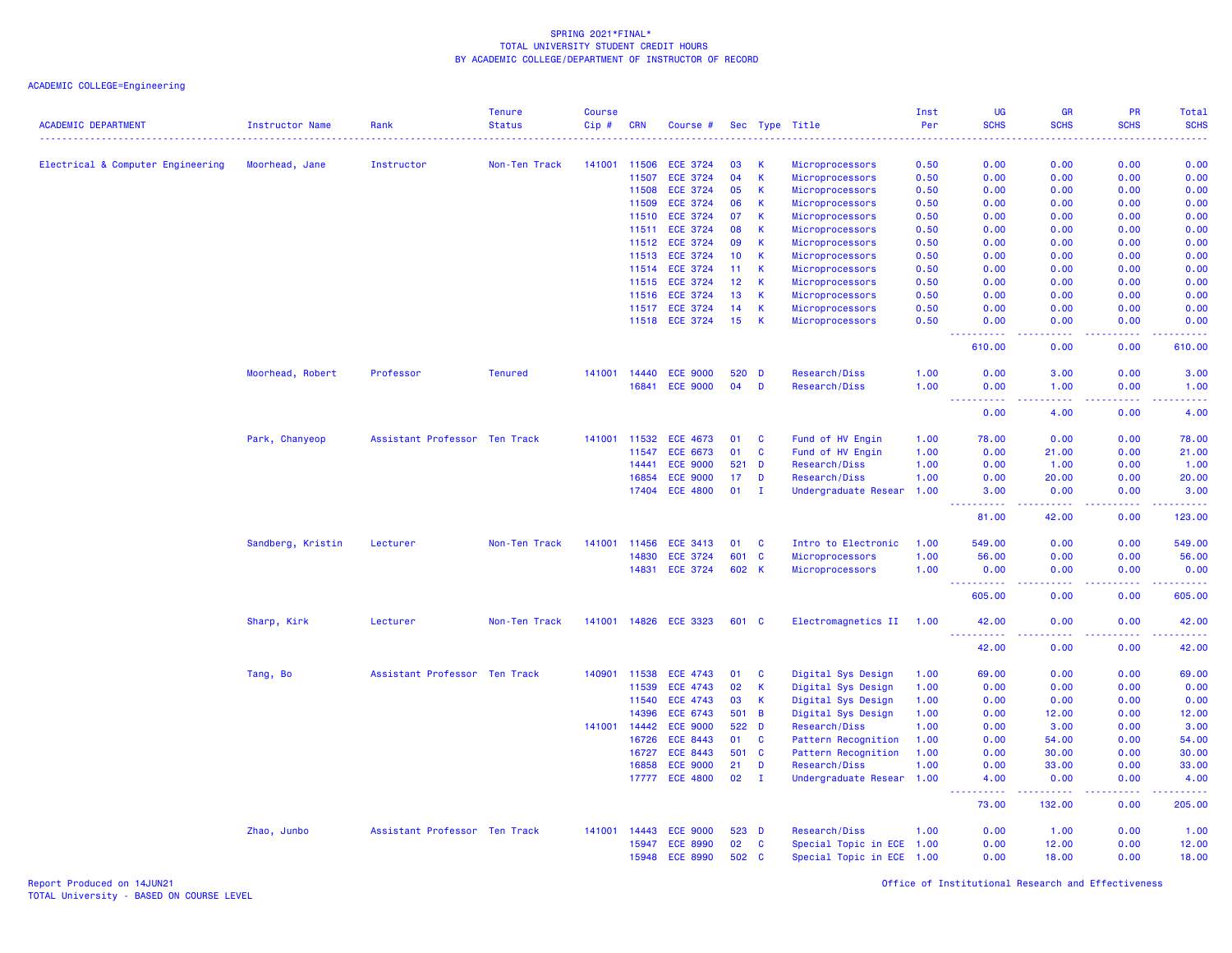| <b>ACADEMIC DEPARTMENT</b>                                                                                            | Instructor Name | Rank                          | <b>Tenure</b><br>Status | Course<br>$C$ ip $#$ | CRN | Course # Sec Type Title    |  |               | Inst<br>Per | UG<br><b>SCHS</b>                   | <b>GR</b><br><b>SCHS</b> | <b>PR</b><br><b>SCHS</b> | Total<br><b>SCHS</b>   |
|-----------------------------------------------------------------------------------------------------------------------|-----------------|-------------------------------|-------------------------|----------------------|-----|----------------------------|--|---------------|-------------|-------------------------------------|--------------------------|--------------------------|------------------------|
| Electrical & Computer Engineering                                                                                     | Zhao, Junbo     | Assistant Professor Ten Track |                         |                      |     | 141001 16855 ECE 9000 18 D |  | Research/Diss | 1.00        | 0.00<br>.<br>0.00                   | 24.00<br>.<br>55.00      | 0.00<br>.<br>0.00        | 24.00<br>.<br>55.00    |
| ======================================<br>Electrical & Computer Engineering<br>====================================== |                 |                               |                         |                      |     |                            |  |               |             | -----------<br>4202.50<br>========= | ==========<br>1125.50    | -----------<br>0.00      | -----------<br>5328,00 |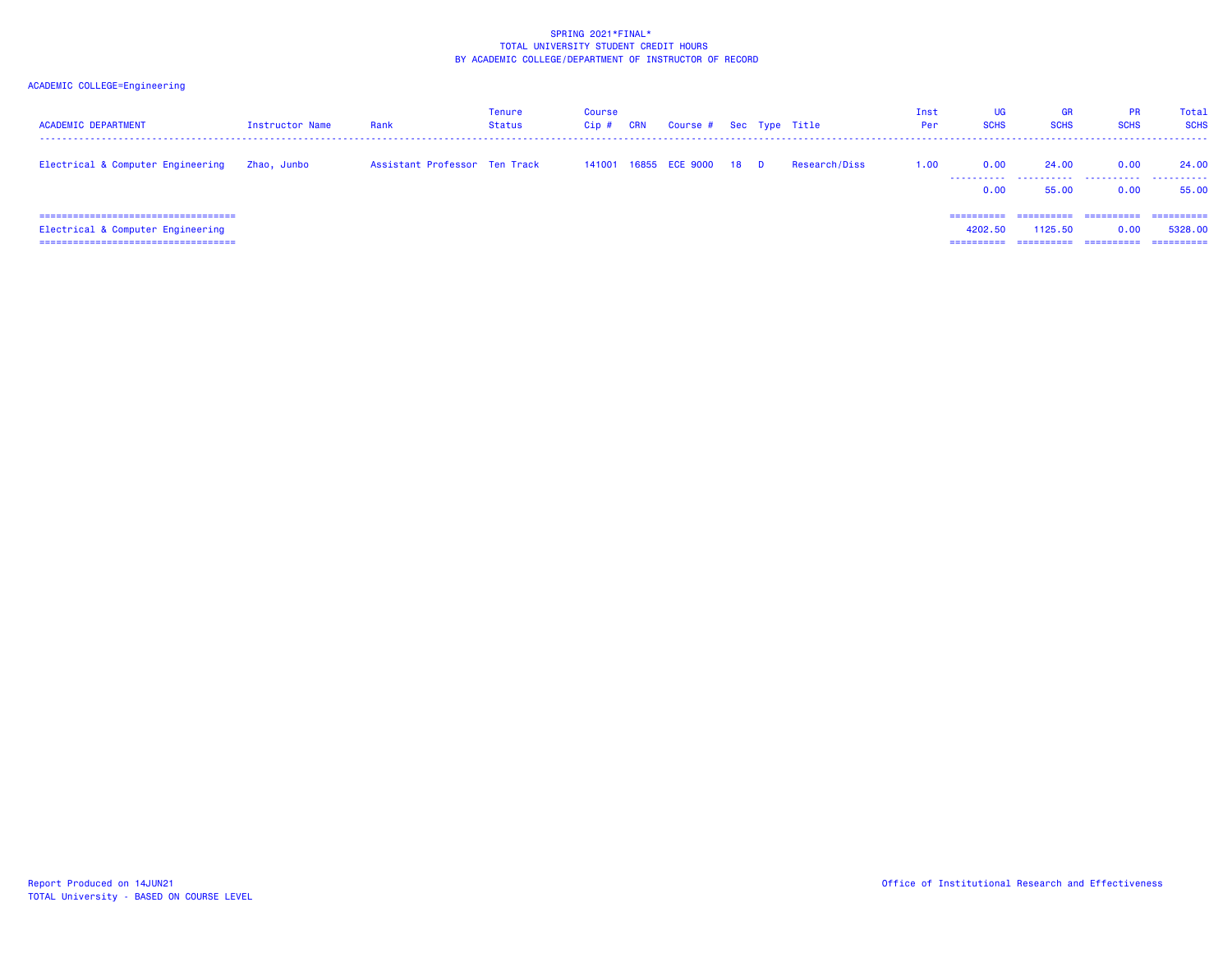ACADEMIC COLLEGE=Engineering

| <b>ACADEMIC DEPARTMENT</b>       | <b>Instructor Name</b>            | Rank                          | <b>Tenure</b><br><b>Status</b> | <b>Course</b><br>Cip# | <b>CRN</b>     | Course #                   |                 |                | Sec Type Title                         | Inst<br>Per  | <b>UG</b><br><b>SCHS</b>               | GR<br><b>SCHS</b> | <b>PR</b><br><b>SCHS</b> | Total<br><b>SCHS</b>                         |
|----------------------------------|-----------------------------------|-------------------------------|--------------------------------|-----------------------|----------------|----------------------------|-----------------|----------------|----------------------------------------|--------------|----------------------------------------|-------------------|--------------------------|----------------------------------------------|
|                                  | .                                 |                               |                                |                       | 14659          | IE 9000                    |                 |                |                                        |              |                                        | 1.00              | 0.00                     | ----                                         |
| Industrial & Systems Engineering | Bian, Linkan                      | Associate Professor Tenured   |                                | 143501                | 16036          | IE 8000                    |                 | 501 D<br>514 D | Research/DIss                          | 1.00         | 0.00                                   |                   |                          | 1.00                                         |
|                                  |                                   |                               |                                |                       | 16044          | IE 8000                    | 08              | D              | Research / Thesis<br>Research / Thesis | 1.00<br>1.00 | 0.00<br>0.00                           | 1.00<br>3.00      | 0.00<br>0.00             | 1.00<br>3.00                                 |
|                                  |                                   |                               |                                |                       | 16058          | IE 9000                    | 09              | D              | Research/DIss                          | 1.00         | 0.00                                   | 5.00              | 0.00                     | 5.00                                         |
|                                  |                                   |                               |                                |                       | 16891          | IE 7000                    | 501             | $\mathbf{I}$   | Directed Indiv Study                   | 1.00         | 0.00                                   | 6.00              | 0.00                     | 6.00                                         |
|                                  |                                   |                               |                                | 270301                | 12714          | IE 4613                    | 01              | <b>C</b>       | Eng Statistics I                       | 1.00         | 87.00                                  | 0.00              | 0.00                     | 87.00                                        |
|                                  |                                   |                               |                                |                       | 12715          | IE 4613                    | 02              | $\mathbf{C}$   | Eng Statistics I                       | 1.00         | 843.00                                 | 0.00              | 0.00                     | 843.00                                       |
|                                  |                                   |                               |                                |                       | 12716          | IE 4623                    | 01              | <b>C</b>       | Eng Statistics II                      | 1.00         | 225.00                                 | 0.00              | 0.00                     | 225.00                                       |
|                                  |                                   |                               |                                |                       | 12728          | IE 6613                    | 01              | C              | Eng Statistics I                       | 1.00         | 0.00                                   | 3.00              | 0.00                     | 3.00                                         |
|                                  |                                   |                               |                                |                       | 12729          | IE 6623                    | 01              | <b>C</b>       | Eng Statistics II                      | 1.00         | 0.00                                   | 27.00             | 0.00                     | 27.00                                        |
|                                  |                                   |                               |                                |                       |                |                            |                 |                |                                        |              |                                        |                   |                          |                                              |
|                                  |                                   |                               |                                |                       | 14637          | IE 6623                    | 501             | <b>C</b>       | Eng Statistics II                      | 1.00         | 0.00                                   | 42.00             | 0.00                     | 42.00                                        |
|                                  |                                   |                               |                                | 309999                | 15395<br>14362 | IE 6613<br><b>CME 9000</b> | 501<br>506 D    | <b>C</b>       | Eng Statistics I<br>Research/Dis       | 1.00<br>1.00 | 0.00<br>0.00                           | 15.00<br>3.00     | 0.00<br>0.00             | 15.00<br>3.00                                |
|                                  |                                   |                               |                                |                       |                |                            |                 |                |                                        |              | <u> - - - - - - - - - -</u><br>1155.00 | .<br>106.00       | -----<br>0.00            | <b><i><u><u>AAAAA</u></u></i></b><br>1261.00 |
|                                  | Bostick, Lisa                     | Lecturer                      | Non-Ten Track                  | 489999                | 11637          | EG 1143                    | 01              | C              | Graphic Com                            | 1.00         | 150.00                                 | 0.00              | 0.00                     | 150.00                                       |
|                                  |                                   |                               |                                |                       | 17380          | EG 1143                    | 03              | C              | Graphic Com                            | 1.00         | 93.00                                  | 0.00              | 0.00                     | 93.00                                        |
|                                  |                                   |                               |                                |                       |                |                            |                 |                |                                        |              | 243.00                                 | 0.00              | 0.00                     | 243.00                                       |
|                                  | Burch, Reuben                     | Assistant Professor Ten Track |                                | 141001                | 16728          | <b>ECE 8990</b>            | 03              | $\mathbf{C}$   | Special Topic in ECE 0.50              |              | 0.00                                   | 15.00             | 0.00                     | 15.00                                        |
|                                  |                                   |                               |                                |                       | 16729          | <b>ECE 8990</b>            | 503             | $\mathbf{C}$   | Special Topic in ECE 0.50              |              | 0.00                                   | 12.00             | 0.00                     | 12.00                                        |
|                                  |                                   |                               |                                | 143501                | 14643          | IE 8000                    | 503             | D              | Research / Thesis                      | 1.00         | 0.00                                   | 6.00              | 0.00                     | 6.00                                         |
|                                  |                                   |                               |                                |                       | 14661          | IE 9000                    | 503             | D              | Research/DIss                          | 1.00         | 0.00                                   | 5.00              | 0.00                     | 5.00                                         |
|                                  |                                   |                               |                                |                       | 16047          | IE 8000                    | 11              | D              | Research / Thesis                      | 1.00         | 0.00                                   | 27.00             | 0.00                     | 27.00                                        |
|                                  |                                   |                               |                                |                       | 16061          | IE 9000                    | 12 <sub>2</sub> | D              | Research/DIss                          | 1.00         | 0.00                                   | 6.00              | 0.00                     | 6.00                                         |
|                                  |                                   |                               |                                |                       | 16890          | IE 6990                    | 501             | <b>C</b>       | Special Topic In IE                    | 1.00         | 0.00                                   | 9.00              | 0.00                     | 9.00                                         |
|                                  |                                   |                               |                                |                       | 16892          | IE 4990                    | 01              | $\mathbf{C}$   | Special Topic In IE                    | 0.50         | 16.50                                  | 0.00              | 0.00                     | 16.50                                        |
|                                  |                                   |                               |                                |                       | 16893          | IE 6990                    | 01              | $\mathbf{C}$   | Special Topic In IE                    | 0.50         | 0.00                                   | 6.00              | 0.00                     | 6.00                                         |
|                                  |                                   |                               |                                |                       | 17238          | IE 8990                    | 501             | $\overline{B}$ | Special Topic In IE                    | 0.50         | 0.00                                   | 10.50             | 0.00                     | 10.50                                        |
|                                  |                                   |                               |                                |                       | 17239          | IE 8990                    | 01              | <b>C</b>       | Special Topic In IE                    | 0.50         | 0.00                                   | 15.00             | 0.00                     | 15.00                                        |
|                                  |                                   |                               |                                |                       |                | 17972 IE 7000              | 05              | $\mathbf{I}$   | Directed Indiv Study 1.00              |              | 0.00                                   | 3.00              | 0.00                     | 3.00                                         |
|                                  |                                   |                               |                                |                       |                |                            |                 |                |                                        |              | .<br>16.50                             | 2222.<br>114.50   | .<br>0.00                | المستملة<br>131.00                           |
|                                  | Burgos-Fontanez, Wil Non-Employee |                               | Not Applicable                 | 143501                | 16892          | IE 4990                    | 01              | <b>C</b>       | Special Topic In IE                    | 0.50         | 16.50                                  | 0.00              | 0.00                     | 16.50                                        |
|                                  |                                   |                               |                                |                       | 16893          | IE 6990                    | 01              | $\mathbf{C}$   | Special Topic In IE 0.50               |              | 0.00<br><u>.</u>                       | 6.00<br>.         | 0.00<br>.                | 6.00<br>.                                    |
|                                  |                                   |                               |                                |                       |                |                            |                 |                |                                        |              | 16.50                                  | 6.00              | 0.00                     | 22.50                                        |
|                                  | Green, Robert                     | Non-Faculty                   | Not Applicable                 |                       |                | 521003 11991 EXL 1191      | 02              | - E            | Leadership Internshi 1.00              |              | 2.00<br>22222                          | 0.00<br>.         | 0.00<br>.                | 2.00<br>2222                                 |
|                                  |                                   |                               |                                |                       |                |                            |                 |                |                                        |              | 2.00                                   | 0.00              | 0.00                     | 2.00                                         |
|                                  | Hill, Eric                        | Non-Faculty                   | Not Applicable                 | 140101                | 12319          | GE 3011                    | 01              | <b>S</b>       | Engr Entrepreneur Se                   | 0.40         | 12.40                                  | 0.00              | 0.00                     | 12.40                                        |
|                                  |                                   |                               |                                | 520701                | 13063          | <b>MGT 3323</b>            | 01              | $\mathbf{C}$   | Entrepreneurship                       | 0.50         | 57.00                                  | 0.00              | 0.00                     | 57.00                                        |
|                                  |                                   |                               |                                |                       | 13064          | <b>MGT 3323</b>            | 02              | <b>C</b>       | Entrepreneurship                       | 0.50         | 91.50                                  | 0.00              | 0.00                     | 91.50                                        |
|                                  |                                   |                               |                                |                       |                |                            |                 |                |                                        |              | 160.90                                 | 0.00              | 0.00                     | 160.90                                       |
|                                  | Jaradat, Raed                     | Associate Professor Ten Track |                                | 142701                | 12719          | IE 4773                    | 01              | <b>C</b>       | Sys Simulation I                       | 1.00         | 78.00                                  | 0.00              | 0.00                     | 78.00                                        |
|                                  |                                   |                               |                                |                       | 12732          | IE 6773                    | 01              | C              | Sys Simulation I                       | 1.00         | 0.00                                   | 6.00              | 0.00                     | 6.00                                         |
|                                  |                                   |                               |                                |                       | 14640          | IE 6773                    |                 | 501 C          | Sys Simulation I                       | 1.00         | 0.00                                   | 27.00             | 0.00                     | 27.00                                        |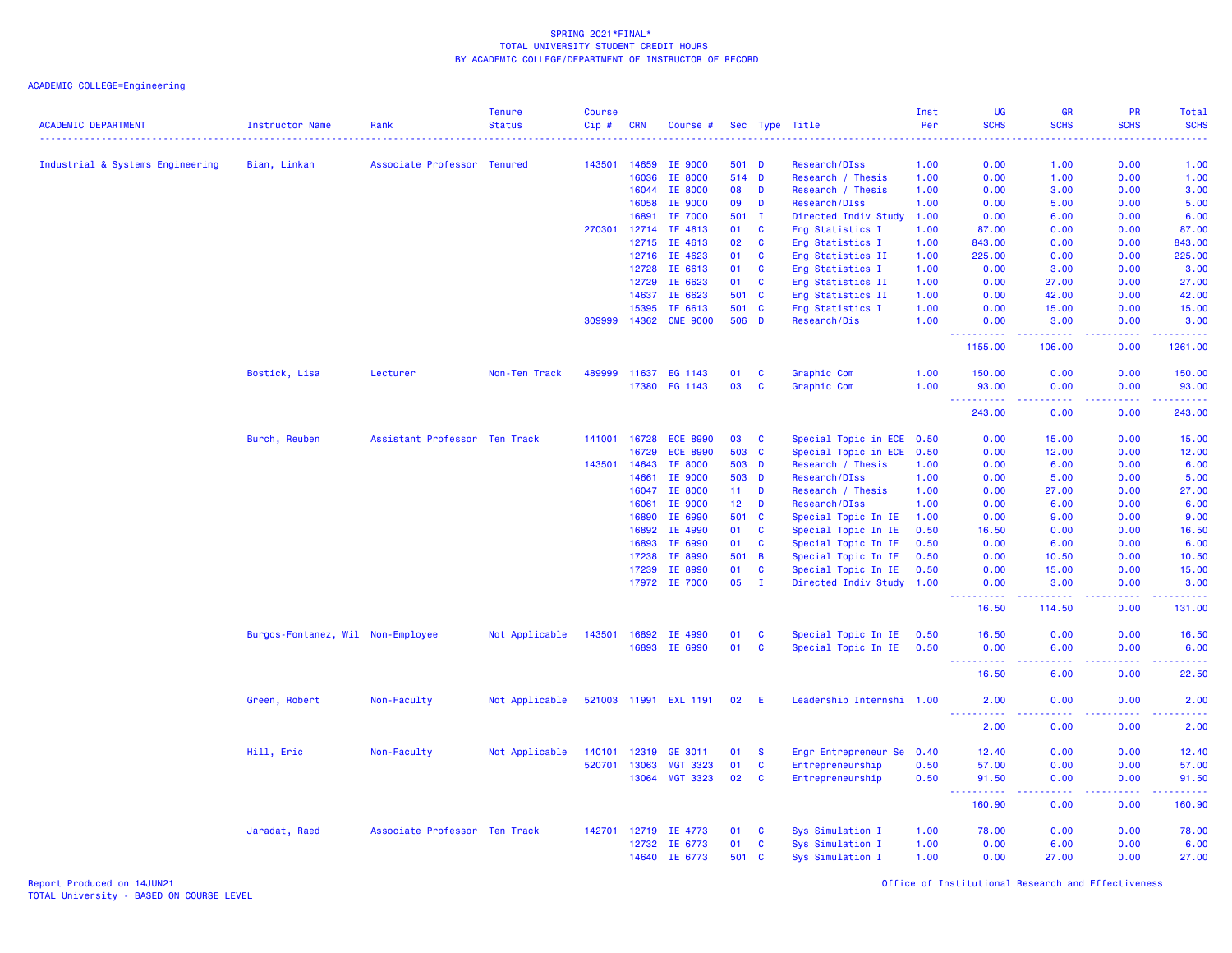ACADEMIC COLLEGE=Engineering

| <b>ACADEMIC DEPARTMENT</b>       | <b>Instructor Name</b> | Rank                                               | <b>Tenure</b><br><b>Status</b> | <b>Course</b><br>Cip# | <b>CRN</b>     | Course #                        |                 |                              | Sec Type Title                                         | Inst<br>Per | <b>UG</b><br><b>SCHS</b> | <b>GR</b><br><b>SCHS</b>                                                                               | <b>PR</b><br><b>SCHS</b> | Total<br><b>SCHS</b>                                                                                                            |
|----------------------------------|------------------------|----------------------------------------------------|--------------------------------|-----------------------|----------------|---------------------------------|-----------------|------------------------------|--------------------------------------------------------|-------------|--------------------------|--------------------------------------------------------------------------------------------------------|--------------------------|---------------------------------------------------------------------------------------------------------------------------------|
|                                  |                        |                                                    |                                | . <u>.</u> .          |                |                                 |                 |                              |                                                        | . <u>.</u>  | <u>.</u>                 | .                                                                                                      | . <b>.</b>               | .                                                                                                                               |
| Industrial & Systems Engineering | Jaradat, Raed          | Associate Professor Ten Track                      |                                | 143501                | 14644          | <b>IE 8000</b>                  | 504 D           |                              | Research / Thesis                                      | 1.00        | 0.00                     | 1.00                                                                                                   | 0.00                     | 1.00                                                                                                                            |
|                                  |                        |                                                    |                                |                       | 14662          | IE 9000                         |                 | 504 D                        | Research/DIss                                          | 1.00        | 0.00                     | 10.00                                                                                                  | 0.00                     | 10.00                                                                                                                           |
|                                  |                        |                                                    |                                |                       | 16041          | IE 8000                         | 05              | D                            | Research / Thesis                                      | 1.00        | 0.00                     | 12.00                                                                                                  | 0.00                     | 12.00                                                                                                                           |
|                                  |                        |                                                    |                                |                       | 16054          | <b>IE 9000</b>                  | 05<br>04        | D                            | Research/DIss                                          | 1.00        | 0.00                     | 25.00                                                                                                  | 0.00                     | 25.00                                                                                                                           |
|                                  |                        |                                                    |                                |                       | 17961          | <b>IE 7000</b><br>18015 IE 7000 | 502 I           | $\mathbf{I}$                 | Directed Indiv Study<br>Directed Indiv Study 1.00      | 1.00        | 0.00<br>0.00             | 6.00<br>3.00                                                                                           | 0.00<br>0.00             | 6.00<br>3.00                                                                                                                    |
|                                  |                        |                                                    |                                |                       |                |                                 |                 |                              |                                                        |             | الداعات عامان<br>78.00   | 22222<br>90.00                                                                                         | 22222<br>0.00            | .<br>168.00                                                                                                                     |
|                                  | Johnson, Jenna         | Instructor                                         | Non-Ten Track                  | 143501                | 14843          | IE 3323                         | 601 C           |                              | Mfg Processes                                          | 1.00        | 36.00                    | 0.00                                                                                                   | 0.00                     | 36.00                                                                                                                           |
|                                  |                        |                                                    |                                |                       | 14844          | IE 3913                         | 601 C           |                              | Engr Economy I                                         | 1.00        | 84.00                    | 0.00                                                                                                   | 0.00                     | 84.00                                                                                                                           |
|                                  |                        |                                                    |                                |                       | 15622          | IE 3323                         | 602 K           |                              | Mfg Processes                                          | 1.00        | 0.00                     | 0.00                                                                                                   | 0.00                     | 0.00                                                                                                                            |
|                                  |                        |                                                    |                                | 270301 15623          |                | IE 4623                         | 601 C           |                              | Eng Statistics II                                      | 1.00        | 30.00                    | 0.00                                                                                                   | 0.00                     | 30.00                                                                                                                           |
|                                  |                        |                                                    |                                |                       |                |                                 |                 |                              |                                                        |             | 22222<br>150.00          | $\frac{1}{2} \left( \frac{1}{2} \right) \left( \frac{1}{2} \right) \left( \frac{1}{2} \right)$<br>0.00 | .<br>0.00                | .<br>150.00                                                                                                                     |
|                                  | Ma, Junfeng            | Assistant Professor Ten Track                      |                                | 143501                | 12712          | IE 4533                         | 01              | C                            | Project Mgt                                            | 1.00        | 90.00                    | 0.00                                                                                                   | 0.00                     | 90.00                                                                                                                           |
|                                  |                        |                                                    |                                |                       | 12724          | IE 6533                         | 01              | $\mathbf{C}$                 | Project Mgt                                            | 1.00        | 0.00                     | 36.00                                                                                                  | 0.00                     | 36.00                                                                                                                           |
|                                  |                        |                                                    |                                |                       | 14634          | IE 6533                         | 501 C           |                              | Project Mgt                                            | 1.00        | 0.00                     | 54.00                                                                                                  | 0.00                     | 54.00                                                                                                                           |
|                                  |                        |                                                    |                                |                       | 14663          | IE 9000                         | 505             | D                            | Research/DIss                                          | 1.00        | 0.00                     | 9.00                                                                                                   | 0.00                     | 9.00                                                                                                                            |
|                                  |                        |                                                    |                                |                       | 15391          | IE 8763                         | 01              | $\mathbf{C}$                 | Stochastic Programmi                                   | 1.00        | 0.00                     | 9.00                                                                                                   | 0.00                     | 9.00                                                                                                                            |
|                                  |                        |                                                    |                                |                       | 15392          | IE 8763                         | 501             | C                            | Stochastic Programmi                                   | 1.00        | 0.00                     | 24.00                                                                                                  | 0.00                     | 24.00                                                                                                                           |
|                                  |                        |                                                    |                                |                       | 16060          | IE 9000                         | 11 <sub>1</sub> | D                            | Research/DIss                                          | 1.00        | 0.00                     | 20.00                                                                                                  | 0.00                     | 20.00                                                                                                                           |
|                                  |                        |                                                    |                                |                       | 17341          | IE 4533                         | 02              | $\mathbf c$                  | Project Mgt                                            | 1.00        | 81.00                    | 0.00                                                                                                   | 0.00                     | 81.00                                                                                                                           |
|                                  |                        |                                                    |                                |                       |                | 17342 IE 6533                   | 02              | <b>C</b>                     | Project Mgt                                            | 1.00        | 0.00<br>22222            | 30.00                                                                                                  | 0.00<br>.                | 30,00<br>المتمامين                                                                                                              |
|                                  |                        |                                                    |                                |                       |                |                                 |                 |                              |                                                        |             | 171.00                   | 182.00                                                                                                 | 0.00                     | 353.00                                                                                                                          |
|                                  |                        | Marufuzzaman, Mohamm Associate Professor Ten Track |                                | 143501                | 12722          | IE 4934                         | 01              | B                            | Info Systems for IE                                    | 1.00        | 108.00                   | 0.00                                                                                                   | 0.00                     | 108.00                                                                                                                          |
|                                  |                        |                                                    |                                |                       | 12733          | IE 6934                         | 01              | $\overline{B}$               | Info Systems for IE                                    | 1.00        | 0.00                     | 4.00                                                                                                   | 0.00                     | 4.00                                                                                                                            |
|                                  |                        |                                                    |                                |                       | 14664          | IE 9000                         | 506             | D                            | Research/DIss                                          | 1.00        | 0.00                     | 5.00                                                                                                   | 0.00                     | 5.00                                                                                                                            |
|                                  |                        |                                                    |                                |                       | 15624          | IE 4934                         | 601             | $\overline{B}$               | Info Systems for IE                                    | 1.00        | 44.00                    | 0.00                                                                                                   | 0.00                     | 44.00                                                                                                                           |
|                                  |                        |                                                    |                                |                       | 16040          | <b>IE 8000</b>                  | 04              | D                            | Research / Thesis                                      | 1.00        | 0.00                     | 4.00                                                                                                   | 0.00                     | 4.00                                                                                                                            |
|                                  |                        |                                                    |                                |                       | 16053          | IE 9000                         | 04              | D                            | Research/DIss                                          | 1.00        | 0.00                     | 41.00                                                                                                  | 0.00                     | 41.00                                                                                                                           |
|                                  |                        |                                                    |                                |                       | 17832          | IE 7000                         | 02              | п                            | Directed Indiv Study                                   | 1.00        | 0.00                     | 3.00                                                                                                   | 0.00                     | 3.00                                                                                                                            |
|                                  |                        |                                                    |                                |                       | 17939          | IE 7000                         | 03              | $\mathbf I$                  | Directed Indiv Study 1.00                              |             | 0.00                     | 3.00<br>$  -$                                                                                          | 0.00                     | 3.00                                                                                                                            |
|                                  |                        |                                                    |                                |                       |                |                                 |                 |                              |                                                        |             | 152.00                   | 60.00                                                                                                  | 0.00                     | 212.00                                                                                                                          |
|                                  | Morshedlou, Nazanin    | Assistant Professor Ten Track                      |                                |                       |                | 270301 14898 IE 4613            | 001 C           |                              | Eng Statistics I                                       | 1.00        | 114.00<br><u>.</u>       | 0.00<br>.                                                                                              | 0.00<br>.                | 114.00<br>$\begin{array}{cccccccccc} \bullet & \bullet & \bullet & \bullet & \bullet & \bullet & \bullet & \bullet \end{array}$ |
|                                  |                        |                                                    |                                |                       |                |                                 |                 |                              |                                                        |             | 114.00                   | 0.00                                                                                                   | 0.00                     | 114.00                                                                                                                          |
|                                  | Pirim, Harun           | Clinical Assist Pro Non-Ten Track                  |                                | 143501                | 12710          | IE 3913                         | 01              | $\mathbf{C}$                 | Engr Economy I                                         | 1.00        | 948.00                   | 0.00                                                                                                   | 0.00                     | 948.00                                                                                                                          |
|                                  |                        |                                                    |                                |                       | 12713          | IE 4543                         | 01              | $\mathbf{C}$                 | Logistics Engineerin 1.00                              |             | 138.00                   | 0.00                                                                                                   | 0.00                     | 138.00                                                                                                                          |
|                                  |                        |                                                    |                                |                       | 12726          | IE 6543                         | 01              | $\mathbf{C}$                 | Logistics Engineerin 1.00                              |             | 0.00                     | 27.00                                                                                                  | 0.00                     | 27.00                                                                                                                           |
|                                  |                        |                                                    |                                |                       | 14635          | IE 6543                         | 501             | <b>C</b>                     | Logistics Engineerin 1.00                              |             | 0.00                     | 27,00                                                                                                  | 0.00                     | 27.00                                                                                                                           |
|                                  |                        |                                                    |                                |                       | 17343          | IE 4543                         | 601             | <b>C</b>                     | Logistics Engineerin 1.00                              |             | 6.00                     | 0.00                                                                                                   | 0.00                     | 6.00                                                                                                                            |
|                                  |                        |                                                    |                                | 270101                | 12718          | IE 4733                         | 01              | $\mathbf{C}$                 | Linear Programming I 1.00                              |             | 123.00                   | 0.00                                                                                                   | 0.00                     | 123.00                                                                                                                          |
|                                  |                        |                                                    |                                |                       | 12731<br>12982 | IE 6733<br>MA 4733              | 01<br>01        | $\mathbf{C}$<br>$\mathbf{C}$ | Linear Programming I 1.00                              |             | 0.00<br>42.00            | 9.00<br>0.00                                                                                           | 0.00<br>0.00             | 9.00<br>42.00                                                                                                                   |
|                                  |                        |                                                    |                                |                       |                | IE 6733                         | 501             | C                            | Linear Programming                                     | 1.00        | 0.00                     |                                                                                                        | 0.00                     |                                                                                                                                 |
|                                  |                        |                                                    |                                |                       | 14639<br>14846 | IE 4733                         | 601             | $\mathbf{C}$                 | Linear Programming I 1.00<br>Linear Programming I 1.00 |             | 27.00                    | 21.00<br>0.00                                                                                          | 0.00                     | 21.00<br>27.00                                                                                                                  |
|                                  |                        |                                                    |                                |                       | 17241          | IE 4733                         | 02              | $\mathbf{c}$                 | Linear Programming I 1.00                              |             | 144.00                   | 0.00                                                                                                   | 0.00                     | 144.00                                                                                                                          |
|                                  |                        |                                                    |                                |                       |                |                                 |                 |                              |                                                        |             |                          |                                                                                                        |                          |                                                                                                                                 |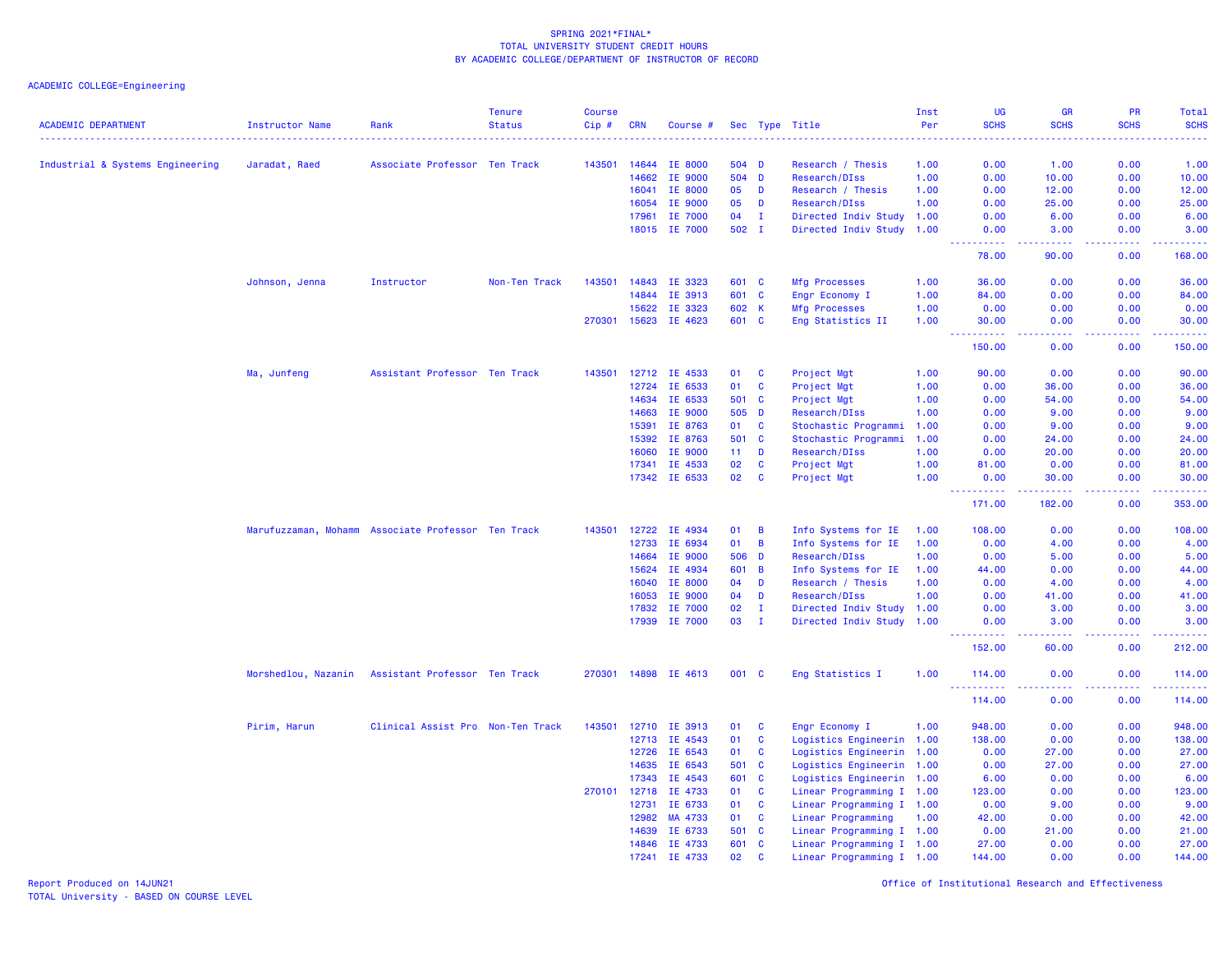| <b>ACADEMIC DEPARTMENT</b>       | Instructor Name     | Rank                              | <b>Tenure</b><br><b>Status</b> | <b>Course</b><br>Cip# | <b>CRN</b> | Course #             |                 |              | Sec Type Title            | Inst<br>Per | <b>UG</b><br><b>SCHS</b>          | GR<br><b>SCHS</b>                   | <b>PR</b><br><b>SCHS</b>            | Total<br><b>SCHS</b>                                                                                                                                         |
|----------------------------------|---------------------|-----------------------------------|--------------------------------|-----------------------|------------|----------------------|-----------------|--------------|---------------------------|-------------|-----------------------------------|-------------------------------------|-------------------------------------|--------------------------------------------------------------------------------------------------------------------------------------------------------------|
| Industrial & Systems Engineering | Pirim, Harun        | Clinical Assist Pro Non-Ten Track |                                |                       |            | 270101 17242 IE 6733 | 02              | C            | Linear Programming I 1.00 |             | 0.00                              | 3.00                                | 0.00                                | 3.00                                                                                                                                                         |
|                                  |                     |                                   |                                |                       |            |                      |                 |              |                           |             | 1428.00                           | .<br>87.00                          | 0.00                                | 1515.00                                                                                                                                                      |
|                                  | Potts, Mary         | Lecturer                          | Non-Ten Track                  |                       |            | 489999 11638 EG 1143 | 02              | C            | Graphic Com               | 1.00        | 147.00                            | 0.00                                | 0.00                                | 147.00                                                                                                                                                       |
|                                  |                     |                                   |                                |                       |            |                      |                 |              |                           |             | .<br>147.00                       | $\sim$ $\sim$ $\sim$ $\sim$<br>0.00 | $\sim$ $\sim$ $\sim$ $\sim$<br>0.00 | د د د د د د د<br>147.00                                                                                                                                      |
|                                  | Reeves, Kari        | Professor                         | <b>Tenured</b>                 | 140101                | 14563      | <b>GE 8003</b>       | 501             | C            | <b>MENG Capstone</b>      | 0.75        | 0.00                              | 4.50                                | 0.00                                | 4.50                                                                                                                                                         |
|                                  |                     |                                   |                                | 143501                | 16037      | IE 8000              | 01              | D            | Research / Thesis         | 1.00        | 0.00                              | 9.00                                | 0.00                                | 9.00                                                                                                                                                         |
|                                  |                     |                                   |                                |                       | 16050      | IE 9000              | 01              | D            | Research/DIss             | 1.00        | 0.00                              | 10.00                               | 0.00                                | 10.00                                                                                                                                                        |
|                                  |                     |                                   |                                | 149999                | 17580      | IE 4000              | 03              | $\mathbf{I}$ | Directed Indiv Study      | 1.00        | 3.00                              | 0.00                                | 0.00                                | 3.00                                                                                                                                                         |
|                                  |                     |                                   |                                |                       | 17848      | IE 4000              | 06              | $\mathbf{I}$ | Directed Indiv Study 1.00 |             | 3.00<br>.<br>$\sim$ $\sim$ $\sim$ | 0.00<br>.                           | 0.00<br>$\sim$ $\sim$ $\sim$ $\sim$ | 3.00<br>$\frac{1}{2} \left( \frac{1}{2} \right) \left( \frac{1}{2} \right) \left( \frac{1}{2} \right) \left( \frac{1}{2} \right) \left( \frac{1}{2} \right)$ |
|                                  |                     |                                   |                                |                       |            |                      |                 |              |                           |             | 6.00                              | 23.50                               | 0.00                                | 29.50                                                                                                                                                        |
|                                  | Smith, Brian        | Associate Professor Ten Track     |                                | 143501                | 14650      | <b>IE 8000</b>       | 510 D           |              | Research / Thesis         | 1.00        | 0.00                              | 1.00                                | 0.00                                | 1.00                                                                                                                                                         |
|                                  |                     |                                   |                                |                       | 14668      | IE 9000              | 510 D           |              | Research/DIss             | 1.00        | 0.00                              | 19.00                               | 0.00                                | 19.00                                                                                                                                                        |
|                                  |                     |                                   |                                |                       | 16057      | <b>IE 9000</b>       | 08              | D            | Research/DIss             | 1.00        | 0.00                              | 15.00                               | 0.00                                | 15.00                                                                                                                                                        |
|                                  |                     |                                   |                                |                       | 16440      | IE 7000              | 01              | $\mathbf I$  | Directed Indiv Study      | 1.00        | 0.00                              | 3.00                                | 0.00                                | 3.00                                                                                                                                                         |
|                                  |                     |                                   |                                | 143701                | 15388      | IE 8733              | 01              | <b>C</b>     | Decision Theory           | 1.00        | 0.00                              | 30.00                               | 0.00                                | 30.00                                                                                                                                                        |
|                                  |                     |                                   |                                |                       | 15390      | IE 8733              | 501 C           |              | <b>Decision Theory</b>    | 1.00        | 0.00<br>.<br>$\sim$ $\sim$ $\sim$ | 45.00<br>.                          | 0.00                                | 45.00<br>.                                                                                                                                                   |
|                                  |                     |                                   |                                |                       |            |                      |                 |              |                           |             | 0.00                              | 113.00                              | 0.00                                | 113.00                                                                                                                                                       |
|                                  | Strawderman, Lesley | Professor                         | <b>Tenured</b>                 | 142701                | 12720      | IE 4915              | 01              | C            | Design Of Ind Sys         | 1.00        | 165.00                            | 0.00                                | 0.00                                | 165.00                                                                                                                                                       |
|                                  |                     |                                   |                                |                       | 12721      | IE 4915              | 02              | К            | Design Of Ind Sys         | 1.00        | 0.00                              | 0.00                                | 0.00                                | 0.00                                                                                                                                                         |
|                                  |                     |                                   |                                | 143501                | 14651      | <b>IE 8000</b>       | 511 D           |              | Research / Thesis         | 1.00        | 0.00                              | 3.00                                | 0.00                                | 3.00                                                                                                                                                         |
|                                  |                     |                                   |                                |                       | 14669      | IE 9000              | 511             | D            | Research/DIss             | 1.00        | 0.00                              | 17.00                               | 0.00                                | 17.00                                                                                                                                                        |
|                                  |                     |                                   |                                |                       | 14896      | IE 4513              | 001             | C            | Engineering Admin         | 1.00        | 87.00                             | 0.00                                | 0.00                                | 87.00                                                                                                                                                        |
|                                  |                     |                                   |                                |                       | 14897      | IE 6513              | 001             | <b>C</b>     | Engineering Admin         | 1.00        | 0.00                              | 3.00                                | 0.00                                | 3.00                                                                                                                                                         |
|                                  |                     |                                   |                                |                       | 14910      | IE 6513              | 551             | <b>C</b>     | <b>Engineering Admin</b>  | 1.00        | 0.00                              | 15.00                               | 0.00                                | 15.00                                                                                                                                                        |
|                                  |                     |                                   |                                | 149999                | 16293      | IE 4000              | 01              | $\mathbf{I}$ | Directed Indiv Study      | 1.00        | 1.00                              | 0.00                                | 0.00                                | 1.00                                                                                                                                                         |
|                                  |                     |                                   |                                |                       | 17617      | IE 4000              | 04              | $\mathbf{I}$ | Directed Indiv Study      | 1.00        | 5.00                              | 0.00                                | 0.00                                | 5.00                                                                                                                                                         |
|                                  |                     |                                   |                                |                       | 17796      | IE 4000              | 05              | $\mathbf I$  | Directed Indiv Study      | 1.00        | 3.00                              | 0.00                                | 0.00                                | 3.00                                                                                                                                                         |
|                                  |                     |                                   |                                |                       | 17925      | IE 4000              | 07              | $\mathbf I$  | Directed Indiv Study 1.00 |             | 1.00                              | 0.00                                | 0.00                                | 1.00                                                                                                                                                         |
|                                  |                     |                                   |                                |                       |            | 17949 ENE 7000       | 01              | $\mathbf{I}$ | Directed Indiv Study 1.00 |             | 0.00<br>.                         | 3.00<br>بالأباد                     | 0.00                                | 3.00<br>$\frac{1}{2} \left( \frac{1}{2} \right) \left( \frac{1}{2} \right) \left( \frac{1}{2} \right) \left( \frac{1}{2} \right)$                            |
|                                  |                     |                                   |                                |                       |            |                      |                 |              |                           |             | 262.00                            | 41.00                               | 0.00                                | 303.00                                                                                                                                                       |
|                                  | Tian, Wenmeng       | Assistant Professor Ten Track     |                                | 143501                | 12708      | IE 3323              | 01              | C            | Mfg Processes             | 1.00        | 114.00                            | 0.00                                | 0.00                                | 114.00                                                                                                                                                       |
|                                  |                     |                                   |                                |                       | 12709      | IE 3323              | 02              | К            | Mfg Processes             | 1.00        | 0.00                              | 0.00                                | 0.00                                | 0.00                                                                                                                                                         |
|                                  |                     |                                   |                                |                       | 14670      | IE 9000              | 512 D           |              | Research/DIss             | 1.00        | 0.00                              | 1.00                                | 0.00                                | 1.00                                                                                                                                                         |
|                                  |                     |                                   |                                |                       | 16059      | IE 9000              | 10 <sup>°</sup> | D            | Research/DIss             | 1.00        | 0.00                              | 6.00                                | 0.00                                | 6.00                                                                                                                                                         |
|                                  |                     |                                   |                                | 149999                | 17300      | IE 4000              | 02              | л.           | Directed Indiv Study      | 1.00        | 3.00<br>.                         | 0.00<br>.                           | 0.00<br>.                           | 3.00<br>.                                                                                                                                                    |
|                                  |                     |                                   |                                |                       |            |                      |                 |              |                           |             | 117.00                            | 7.00                                | 0.00                                | 124.00                                                                                                                                                       |
|                                  | Wang, Haifeng       | Assistant Professor Ten Track     |                                | 143501                | 14671      | IE 9000              | 513             | D            | Research/DIss             | 1.00        | 0.00                              | 1.00                                | 0.00                                | 1.00                                                                                                                                                         |
|                                  |                     |                                   |                                |                       | 16056      | IE 9000              | 07              | D            | Research/DIss             | 1.00        | 0.00                              | 3.00                                | 0.00                                | 3.00                                                                                                                                                         |
|                                  |                     |                                   |                                |                       |            | 270101 16577 IE 8743 | 01              | <b>C</b>     | Nonlinear Prog I          | 1.00        | 0.00                              | 9.00                                | 0.00                                | 9.00                                                                                                                                                         |
|                                  |                     |                                   |                                |                       | 16578      | IE 8743              | 501             | C            | Nonlinear Prog I          | 1.00        | 0.00                              | 9.00                                | 0.00                                | 9.00                                                                                                                                                         |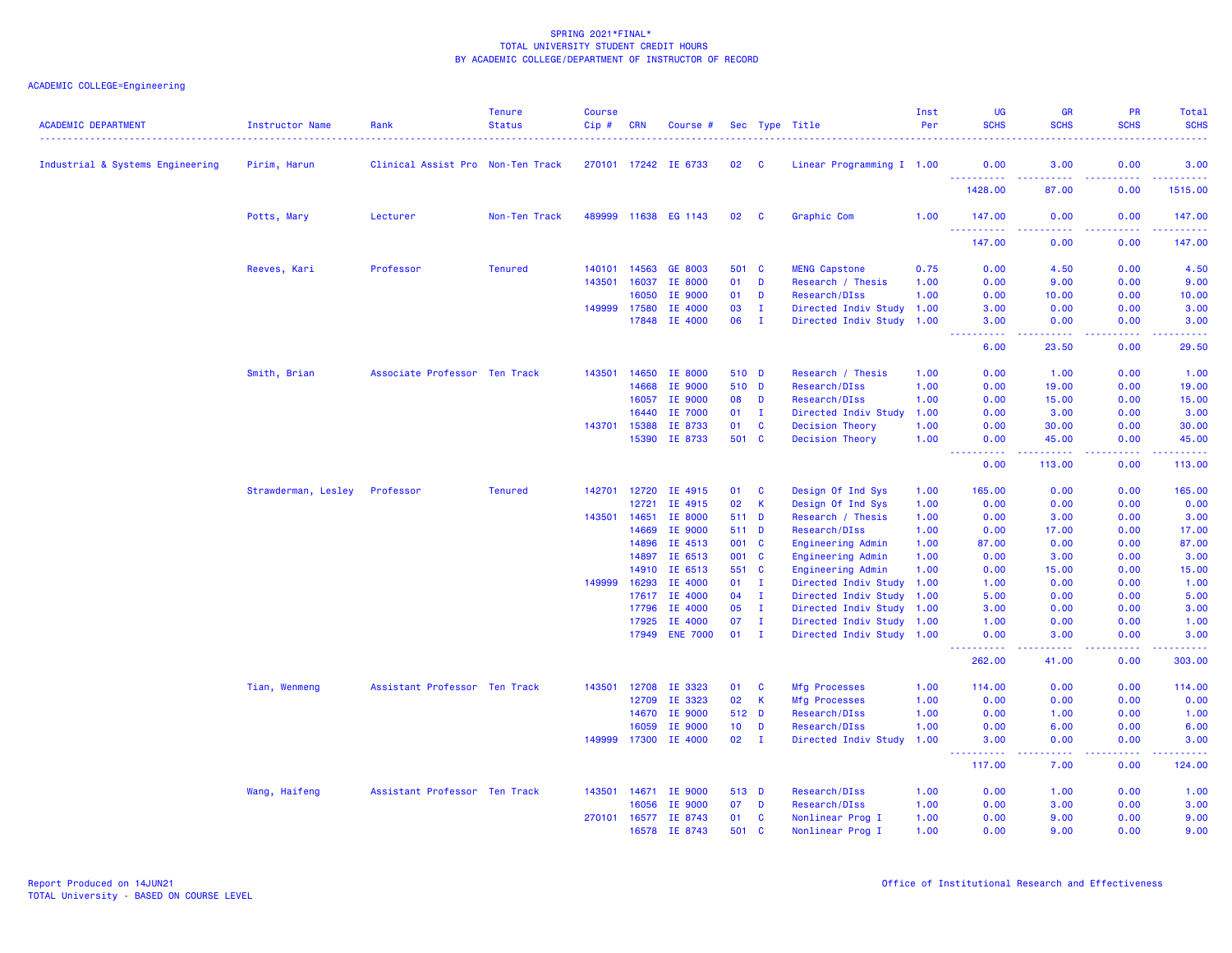| <b>ACADEMIC DEPARTMENT</b>                                                 | Instructor Name | Rank | <b>Tenure</b><br>Status | <b>Course</b><br>Cip# | <b>CRN</b> | Course # Sec Type Title |  | Inst<br>Per | UG<br><b>SCHS</b>     | <b>GR</b><br><b>SCHS</b> | <b>PR</b><br><b>SCHS</b> | Total<br><b>SCHS</b>  |
|----------------------------------------------------------------------------|-----------------|------|-------------------------|-----------------------|------------|-------------------------|--|-------------|-----------------------|--------------------------|--------------------------|-----------------------|
|                                                                            |                 |      |                         |                       |            |                         |  |             | 0.00                  | 22,00                    | 0.00                     | 22.00                 |
| =====================================                                      |                 |      |                         |                       |            |                         |  |             | ==========            | ==========               | -----------              | ==========            |
| Industrial & Systems Engineering<br>====================================== |                 |      |                         |                       |            |                         |  |             | 4218,90<br>========== | 852.00<br>==========     | 0.00<br>==========       | 5070.90<br>========== |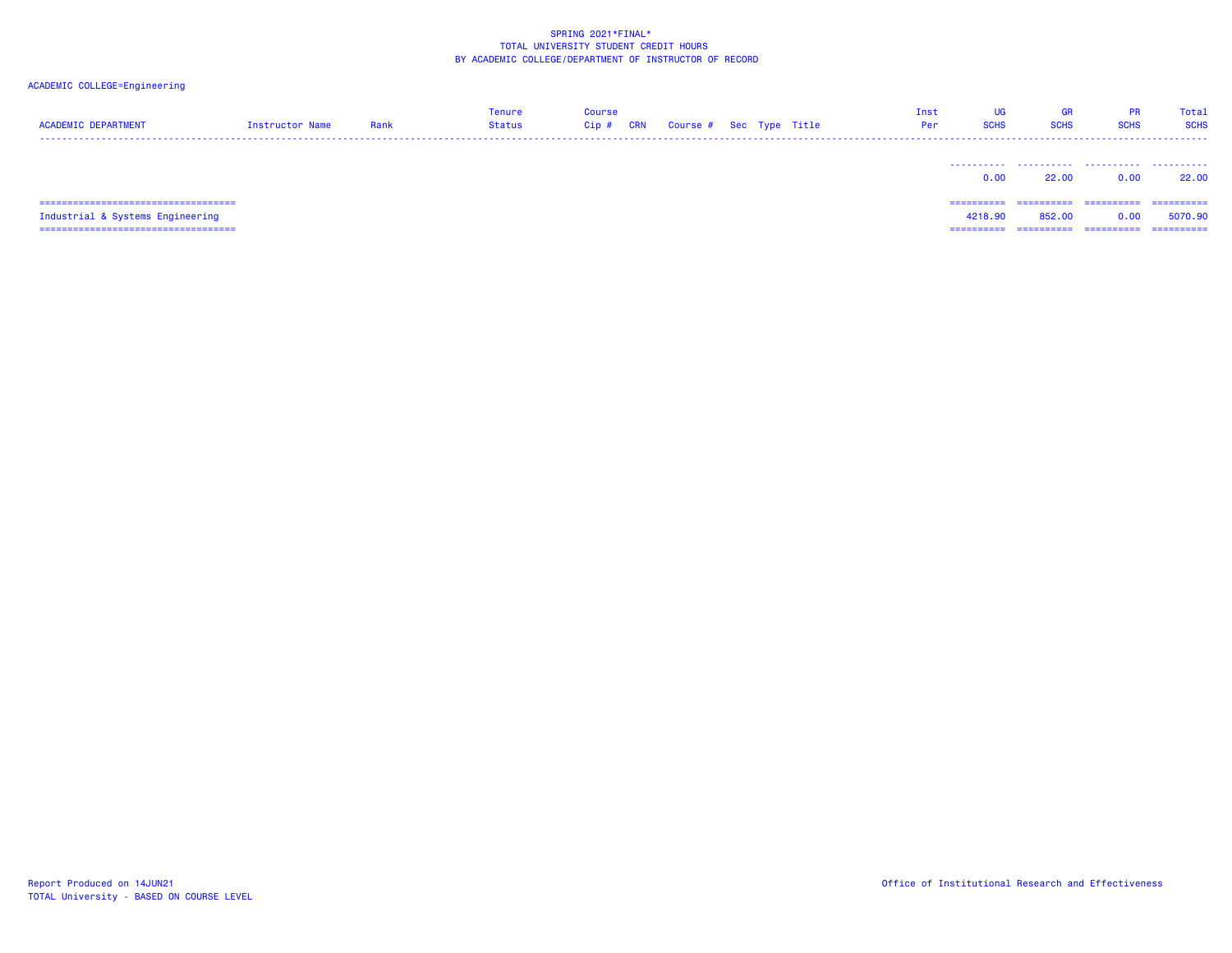| <b>ACADEMIC DEPARTMENT</b> | <b>Instructor Name</b>                             | Rank                               | <b>Tenure</b><br><b>Status</b> | <b>Course</b><br>Cip# | <b>CRN</b>   | Course #             |                 |              | Sec Type Title<br>.        | Inst<br>Per | UG<br><b>SCHS</b>                                                                                                                                              | <b>GR</b><br><b>SCHS</b>                                                                                                          | PR<br><b>SCHS</b> | Total<br><b>SCHS</b><br>.                                                                                                         |
|----------------------------|----------------------------------------------------|------------------------------------|--------------------------------|-----------------------|--------------|----------------------|-----------------|--------------|----------------------------|-------------|----------------------------------------------------------------------------------------------------------------------------------------------------------------|-----------------------------------------------------------------------------------------------------------------------------------|-------------------|-----------------------------------------------------------------------------------------------------------------------------------|
|                            | Askari, Omid                                       | Assistant Professor Ten Track      |                                | 141901                | 13013        | ME 3523              | 01              | C            | Thermodynamics II          | 1.00        | 318.00                                                                                                                                                         | 0.00                                                                                                                              | 0.00              | 318.00                                                                                                                            |
| Mechanical Engineering     |                                                    |                                    |                                |                       | 15449        | ME 4343              | 01              | C            | <b>Intermed Heat Trans</b> | 0.50        | 3.00                                                                                                                                                           | 0.00                                                                                                                              | 0.00              | 3.00                                                                                                                              |
|                            |                                                    |                                    |                                |                       | 15452        | ME 6343              | 01              | C            | <b>Intermed Heat Trans</b> | 0.50        | 0.00                                                                                                                                                           | 16.50                                                                                                                             | 0.00              | 16.50                                                                                                                             |
|                            |                                                    |                                    |                                |                       | 16939        | <b>ME 9000</b>       | 14              | D            | Research / Diss            | 1.00        | 0.00                                                                                                                                                           | 18.00                                                                                                                             | 0.00              | 18.00                                                                                                                             |
|                            |                                                    |                                    |                                |                       | 17929        | <b>ME 7000</b>       | 09              | $\mathbf{I}$ | Directed Indiv Study 1.00  |             | 0.00                                                                                                                                                           | 3.00                                                                                                                              | 0.00              | 3.00                                                                                                                              |
|                            |                                                    |                                    |                                |                       |              |                      |                 |              |                            |             | $\frac{1}{2} \left( \frac{1}{2} \right) \left( \frac{1}{2} \right) \left( \frac{1}{2} \right) \left( \frac{1}{2} \right) \left( \frac{1}{2} \right)$<br>321.00 | -----<br>37.50                                                                                                                    | د د د د .<br>0.00 | وبالمناب<br>358.50                                                                                                                |
|                            | Bammann, Douglas                                   | Professor                          | <b>Tenured</b>                 |                       |              | 141901 16908 ME 8000 | 05              | D            | Research / Thesis          | 1.00        | 0.00                                                                                                                                                           | 7.00                                                                                                                              | 0.00              | 7.00<br>$\frac{1}{2} \left( \frac{1}{2} \right) \left( \frac{1}{2} \right) \left( \frac{1}{2} \right) \left( \frac{1}{2} \right)$ |
|                            |                                                    |                                    |                                |                       |              |                      |                 |              |                            |             | 0.00                                                                                                                                                           | 7.00                                                                                                                              | 0.00              | 7.00                                                                                                                              |
|                            | Barrett, Christopher Assistant Professor Ten Track |                                    |                                |                       | 141901 14733 | <b>ME 9000</b>       | 520 D           |              | Research / Diss            | 1.00        | 0.00                                                                                                                                                           | 2.00                                                                                                                              | 0.00              | 2.00                                                                                                                              |
|                            |                                                    |                                    |                                |                       | 15450        | ME 4990              | 01              | $\mathbf{C}$ | Special Topic In ME        | 1.00        | 18.00                                                                                                                                                          | 0.00                                                                                                                              | 0.00              | 18.00                                                                                                                             |
|                            |                                                    |                                    |                                |                       | 15453        | ME 6990              | 01              | C            | Special Topic In ME        | 1.00        | 0.00                                                                                                                                                           | 33.00                                                                                                                             | 0.00              | 33.00                                                                                                                             |
|                            |                                                    |                                    |                                |                       | 15454        | ME 6990              | 501             | $\mathbf{C}$ | Special Topic In ME        | 1.00        | 0.00                                                                                                                                                           | 3.00                                                                                                                              | 0.00              | 3.00                                                                                                                              |
|                            |                                                    |                                    |                                |                       | 16947        | <b>ME 9000</b>       | 22              | D            | Research / Diss            | 1.00        | 0.00<br>المستمال<br>الماليات                                                                                                                                   | 9.00<br>د د د د د                                                                                                                 | 0.00<br>بالأباد   | 9.00<br>وبالمستريب                                                                                                                |
|                            |                                                    |                                    |                                |                       |              |                      |                 |              |                            |             | 18.00                                                                                                                                                          | 47.00                                                                                                                             | 0.00              | 65.00                                                                                                                             |
|                            | Berry, Gentry                                      | Grad Research Assis Not Applicable |                                |                       |              | 142701 13015 ME 3613 | 01 C            |              | System Dynamics            | 1.00        | 183.00<br>.                                                                                                                                                    | 0.00<br>.                                                                                                                         | 0.00<br>.         | 183.00<br><u>.</u>                                                                                                                |
|                            |                                                    |                                    |                                |                       |              |                      |                 |              |                            |             | 183.00                                                                                                                                                         | 0.00                                                                                                                              | 0.00              | 183.00                                                                                                                            |
|                            | Bhushan, Shanti                                    | Assistant Professor Ten Track      |                                | 141901                | 15457        | ME 8823              | 01              | C            | Viscous Flow II            | 1.00        | 0.00                                                                                                                                                           | 39.00                                                                                                                             | 0.00              | 39.00                                                                                                                             |
|                            |                                                    |                                    |                                |                       | 15608        | ME 8823              | 501 C           |              | Viscous Flow II            | 1.00        | 0.00                                                                                                                                                           | 9.00                                                                                                                              | 0.00              | 9.00                                                                                                                              |
|                            |                                                    |                                    |                                |                       |              | 16935 ME 9000        | $10$ D          |              | Research / Diss            | 1.00        | 0.00<br>$\frac{1}{2} \left( \frac{1}{2} \right) \frac{1}{2} \left( \frac{1}{2} \right)$<br>-----                                                               | 18.00<br>-----                                                                                                                    | 0.00<br>.         | 18.00<br>.                                                                                                                        |
|                            |                                                    |                                    |                                |                       |              |                      |                 |              |                            |             | 0.00                                                                                                                                                           | 66.00                                                                                                                             | 0.00              | 66.00                                                                                                                             |
|                            | Brauer, Shane                                      | Clinical Assist Pro Non-Ten Track  |                                | 141901                | 14847        | <b>ME 3403</b>       | 601 C           |              | Materials for ME Des 1.00  |             | 48.00                                                                                                                                                          | 0.00                                                                                                                              | 0.00              | 48.00                                                                                                                             |
|                            |                                                    |                                    |                                |                       | 14852        | ME 4301              | 601 L           |              | Thermo-Fluids Labora 1.00  |             | 19.00                                                                                                                                                          | 0.00                                                                                                                              | 0.00              | 19.00                                                                                                                             |
|                            |                                                    |                                    |                                |                       | 14853        | ME 4333              | 601 C           |              | Energy Sys Design          | 1.00        | 54.00                                                                                                                                                          | 0.00                                                                                                                              | 0.00              | 54.00                                                                                                                             |
|                            |                                                    |                                    |                                |                       | 14855        | ME 4401              | 601 L           |              | Solid Mechanics Lab        | 1.00        | 19.00                                                                                                                                                          | 0.00                                                                                                                              | 0.00              | 19.00                                                                                                                             |
|                            |                                                    |                                    |                                |                       | 14912        | <b>ME 3113</b>       | 661             | $\mathbf{C}$ | Engineering Analysis 1.00  |             | 24.00                                                                                                                                                          | 0.00                                                                                                                              | 0.00              | 24.00                                                                                                                             |
|                            |                                                    |                                    |                                |                       | 15135        | ME 3113              | 001 C           |              | Engineering Analysis 1.00  |             | 24.00                                                                                                                                                          | 0.00                                                                                                                              | 0.00              | 24.00                                                                                                                             |
|                            |                                                    |                                    |                                |                       |              | 17887 ME 4800        | 601 I           |              | Undergraduate Resear 1.00  |             | 0.00<br>.                                                                                                                                                      | 0.00<br>$\frac{1}{2} \left( \frac{1}{2} \right) \left( \frac{1}{2} \right) \left( \frac{1}{2} \right) \left( \frac{1}{2} \right)$ | 0.00<br>د د د د   | 0.00<br>.                                                                                                                         |
|                            |                                                    |                                    |                                |                       |              |                      |                 |              |                            |             | 188.00                                                                                                                                                         | 0.00                                                                                                                              | 0.00              | 188.00                                                                                                                            |
|                            | Carey, Ashley                                      | Grad Research Assis Not Applicable |                                | 140801                | 10737        | CE 3311              | 01              | -L           | Construction Matls L 1.00  |             | 34.00                                                                                                                                                          | 0.00                                                                                                                              | 0.00              | 34.00                                                                                                                             |
|                            |                                                    |                                    |                                |                       | 10738        | CE 3311              | 02              | L.           | Construction Matls L 1.00  |             | 30.00                                                                                                                                                          | 0.00                                                                                                                              | 0.00              | 30.00                                                                                                                             |
|                            |                                                    |                                    |                                |                       |              | 10739 CE 3311        | 03              | L.           | Construction Matls L 1.00  |             | 33.00                                                                                                                                                          | 0.00                                                                                                                              | 0.00              | 33.00                                                                                                                             |
|                            |                                                    |                                    |                                |                       |              |                      |                 |              |                            |             | 97.00                                                                                                                                                          | 0.00                                                                                                                              | 0.00              | 97.00                                                                                                                             |
|                            | Cho, HeeJin                                        | Associate Professor Tenured        |                                | 141901                | 13039        | ME 6393              | 01              | C            | Power Generation Sys 1.00  |             | 0.00                                                                                                                                                           | 3.00                                                                                                                              | 0.00              | 3.00                                                                                                                              |
|                            |                                                    |                                    |                                |                       | 14725        | <b>ME 9000</b>       | 507 D           |              | Research / Diss            | 1.00        | 0.00                                                                                                                                                           | 3.00                                                                                                                              | 0.00              | 3.00                                                                                                                              |
|                            |                                                    |                                    |                                |                       | 16934        | <b>ME 9000</b>       | 09              | D            | Research / Diss            | 1.00        | 0.00                                                                                                                                                           | 20.00                                                                                                                             | 0.00              | 20.00                                                                                                                             |
|                            |                                                    |                                    |                                |                       | 17883        | <b>ME 4000</b>       | 03              | п.           | Directed Indiv Study 1.00  |             | 3.00                                                                                                                                                           | 0.00                                                                                                                              | 0.00              | 3.00                                                                                                                              |
|                            |                                                    |                                    |                                |                       | 18103        | <b>ME 4000</b>       | 12              | п.           | Directed Indiv Study 1.00  |             | 3.00                                                                                                                                                           | 0.00                                                                                                                              | 0.00              | 3.00                                                                                                                              |
|                            |                                                    |                                    |                                |                       | 18104        | <b>ME 4000</b>       | 13 <sub>1</sub> | $\mathbf I$  | Directed Indiv Study 1.00  |             | 3.00                                                                                                                                                           | 0.00                                                                                                                              | 0.00              | 3.00                                                                                                                              |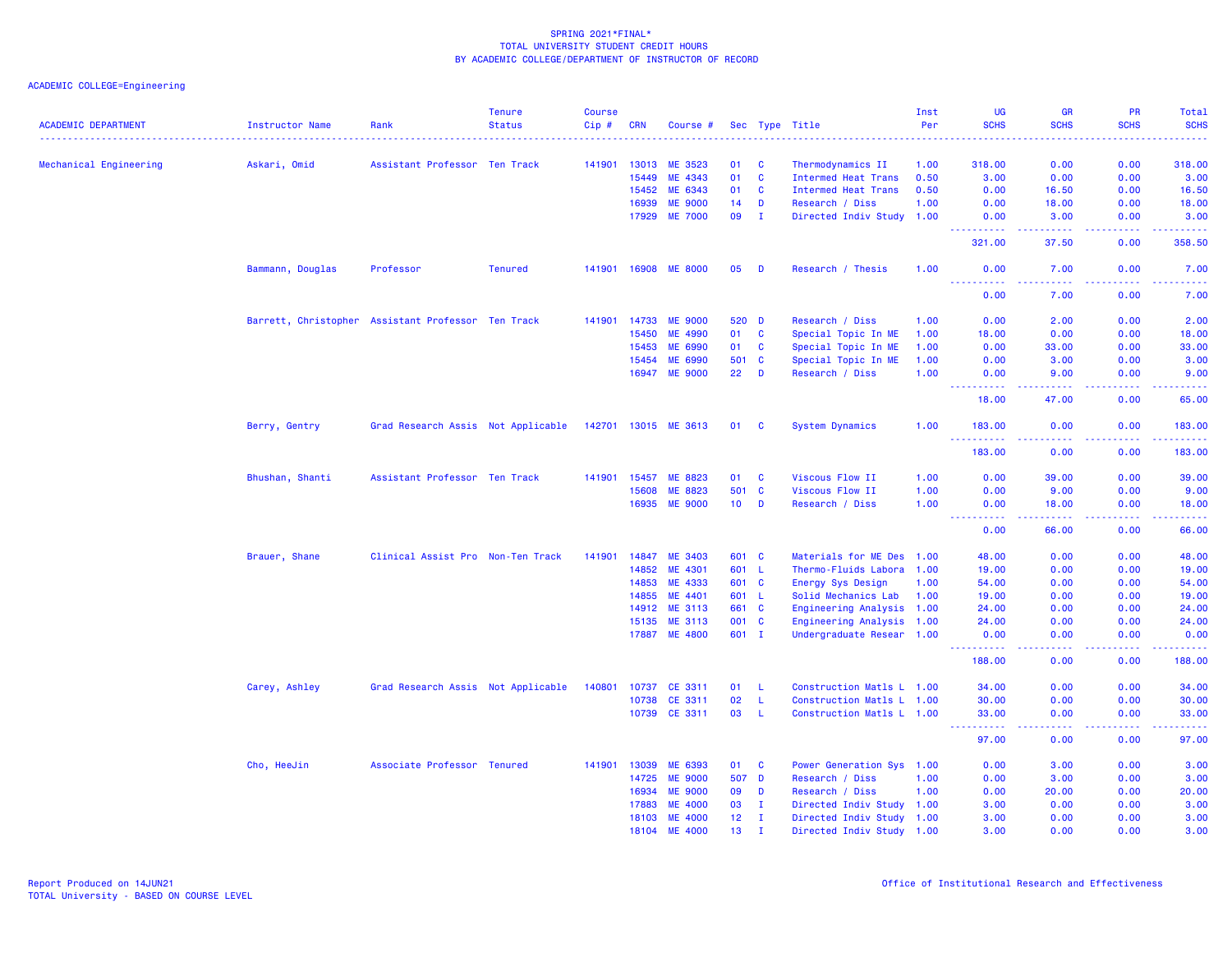| ACADEMIC COLLEGE=Engineering |  |
|------------------------------|--|
|                              |  |

| <b>ACADEMIC DEPARTMENT</b> | Instructor Name    | Rank                              | <b>Tenure</b><br><b>Status</b> | <b>Course</b><br>Cip# | <b>CRN</b>            | Course #                        |              |              | Sec Type Title                                         | Inst<br>Per  | <b>UG</b><br><b>SCHS</b> | <b>GR</b><br><b>SCHS</b> | <b>PR</b><br><b>SCHS</b> | Total<br><b>SCHS</b>                                                                                                                                                                                                                                                                                                                                                                                                                                                                             |
|----------------------------|--------------------|-----------------------------------|--------------------------------|-----------------------|-----------------------|---------------------------------|--------------|--------------|--------------------------------------------------------|--------------|--------------------------|--------------------------|--------------------------|--------------------------------------------------------------------------------------------------------------------------------------------------------------------------------------------------------------------------------------------------------------------------------------------------------------------------------------------------------------------------------------------------------------------------------------------------------------------------------------------------|
|                            |                    |                                   |                                |                       |                       |                                 |              |              |                                                        |              | .                        |                          |                          | .                                                                                                                                                                                                                                                                                                                                                                                                                                                                                                |
|                            |                    |                                   |                                |                       |                       |                                 |              |              |                                                        |              | <u>.</u><br>9.00         | 26.00                    | 0.00                     | 35.00                                                                                                                                                                                                                                                                                                                                                                                                                                                                                            |
| Mechanical Engineering     | Dickel, Doyl       | Assistant Professor Ten Track     |                                |                       | 141901 15456          | ME 8373                         | 01           | C            | Integrate Comp Mat?1 1.00                              |              | 0.00                     | 24.00                    | 0.00                     | 24.00                                                                                                                                                                                                                                                                                                                                                                                                                                                                                            |
|                            |                    |                                   |                                |                       | 15607                 | ME 8373                         | 501 C        |              | Integrate Comp Mat?1                                   | 1.00         | 0.00                     | 18.00                    | 0.00                     | 18.00                                                                                                                                                                                                                                                                                                                                                                                                                                                                                            |
|                            |                    |                                   |                                |                       | 16945                 | <b>ME 9000</b>                  | 20           | D            | Research / Diss                                        | 1.00         | 0.00                     | 10.00                    | 0.00                     | 10.00                                                                                                                                                                                                                                                                                                                                                                                                                                                                                            |
|                            |                    |                                   |                                |                       | 17900                 | <b>ME 7000</b>                  | 06           | $\mathbf{I}$ | Directed Indiv Study 1.00                              |              | 0.00<br>.                | 3.00<br>.                | 0.00<br>.                | 3.00<br>.                                                                                                                                                                                                                                                                                                                                                                                                                                                                                        |
|                            |                    |                                   |                                |                       |                       |                                 |              |              |                                                        |              | 0.00                     | 55.00                    | 0.00                     | 55.00                                                                                                                                                                                                                                                                                                                                                                                                                                                                                            |
|                            | Doude, Haley       | Research Assist Pro Non-Ten Track |                                | 141901                | 16924                 | <b>ME 8000</b>                  | 21           | D            | Research / Thesis                                      | 1.00         | 0.00                     | 1.00                     | 0.00                     | 1.00                                                                                                                                                                                                                                                                                                                                                                                                                                                                                             |
|                            |                    |                                   |                                |                       | 16946                 | <b>ME 9000</b>                  | 21           | D            | Research / Diss                                        | 1.00         | 0.00                     | 21.00                    | 0.00                     | 21.00                                                                                                                                                                                                                                                                                                                                                                                                                                                                                            |
|                            |                    |                                   |                                |                       | 17924                 | <b>ME 7000</b>                  | 08           | - I          | Directed Indiv Study                                   | 1.00         | 0.00<br>د د د د          | 3.00                     | 0.00                     | 3.00                                                                                                                                                                                                                                                                                                                                                                                                                                                                                             |
|                            |                    |                                   |                                |                       |                       |                                 |              |              |                                                        |              | 0.00                     | 25.00                    | 0.00                     | 25.00                                                                                                                                                                                                                                                                                                                                                                                                                                                                                            |
|                            | El Fajri, Oumnia   | Grad Teach Assist                 | Not Applicable                 |                       |                       | 141901 13010 ME 3513            | 02           | <b>C</b>     | Thermodynamics I                                       | 1.00         | 201.00<br><u>.</u>       | 0.00<br>.                | 0.00                     | 201.00<br>$\begin{array}{cccccccccccccc} \multicolumn{2}{c}{} & \multicolumn{2}{c}{} & \multicolumn{2}{c}{} & \multicolumn{2}{c}{} & \multicolumn{2}{c}{} & \multicolumn{2}{c}{} & \multicolumn{2}{c}{} & \multicolumn{2}{c}{} & \multicolumn{2}{c}{} & \multicolumn{2}{c}{} & \multicolumn{2}{c}{} & \multicolumn{2}{c}{} & \multicolumn{2}{c}{} & \multicolumn{2}{c}{} & \multicolumn{2}{c}{} & \multicolumn{2}{c}{} & \multicolumn{2}{c}{} & \multicolumn{2}{c}{} & \multicolumn{2}{c}{} & \$ |
|                            |                    |                                   |                                |                       |                       |                                 |              |              |                                                        |              | 201.00                   | 0.00                     | 0.00                     | 201.00                                                                                                                                                                                                                                                                                                                                                                                                                                                                                           |
|                            | El Kadiri, Haitham | Professor                         | <b>Tenured</b>                 |                       |                       | 141901 16906 ME 8000            | 03           | D            | Research / Thesis                                      | 1.00         | 0.00                     | 3.00                     | 0.00                     | 3.00                                                                                                                                                                                                                                                                                                                                                                                                                                                                                             |
|                            |                    |                                   |                                |                       |                       |                                 |              |              |                                                        |              | <u>.</u><br>0.00         | .<br>3.00                | $- - - - -$<br>0.00      | .<br>3.00                                                                                                                                                                                                                                                                                                                                                                                                                                                                                        |
|                            | Green, Morgan      | Instructor                        | Non-Ten Track                  | 141901                | 12997                 | ME 1111                         | 01           | <b>C</b>     | Introduction To ME                                     | 1.00         | 42.00                    | 0.00                     | 0.00                     | 42.00                                                                                                                                                                                                                                                                                                                                                                                                                                                                                            |
|                            |                    |                                   |                                |                       | 13018                 | ME 4301                         | 01           | L.           | Thermo-Fluids Labora                                   | 1.00         | 24.00                    | 0.00                     | 0.00                     | 24.00                                                                                                                                                                                                                                                                                                                                                                                                                                                                                            |
|                            |                    |                                   |                                |                       | 13019                 | ME 4301                         | 02           | L.           | Thermo-Fluids Labora                                   | 1.00         | 23.00                    | 0.00                     | 0.00                     | 23.00                                                                                                                                                                                                                                                                                                                                                                                                                                                                                            |
|                            |                    |                                   |                                |                       | 13020                 | ME 4301                         | 03           | -L           | Thermo-Fluids Labora                                   | 1.00         | 21.00                    | 0.00                     | 0.00                     | 21.00                                                                                                                                                                                                                                                                                                                                                                                                                                                                                            |
|                            |                    |                                   |                                |                       | 13021                 | ME 4301                         | 04           | L.           | Thermo-Fluids Labora                                   | 1.00         | 14.00                    | 0.00                     | 0.00                     | 14.00                                                                                                                                                                                                                                                                                                                                                                                                                                                                                            |
|                            |                    |                                   |                                |                       | 13026                 | ME 4401                         | 01           | L.           | Solid Mechanics Lab                                    | 1.00         | 24.00                    | 0.00                     | 0.00                     | 24.00                                                                                                                                                                                                                                                                                                                                                                                                                                                                                            |
|                            |                    |                                   |                                |                       | 13027                 | ME 4401                         | 02           | L.           | Solid Mechanics Lab                                    | 1.00         | 23.00                    | 0.00                     | 0.00                     | 23.00                                                                                                                                                                                                                                                                                                                                                                                                                                                                                            |
|                            |                    |                                   |                                |                       | 13028                 | ME 4401                         | 03           | L.           | Solid Mechanics Lab                                    | 1.00         | 21.00                    | 0.00                     | 0.00                     | 21.00                                                                                                                                                                                                                                                                                                                                                                                                                                                                                            |
|                            |                    |                                   |                                |                       | 13029                 | ME 4401                         | 04           | <b>L</b>     | Solid Mechanics Lab                                    | 1.00         | 17.00<br><u>.</u>        | 0.00<br>.                | 0.00<br>22222            | 17.00<br>.                                                                                                                                                                                                                                                                                                                                                                                                                                                                                       |
|                            |                    |                                   |                                |                       |                       |                                 |              |              |                                                        |              | 209.00                   | 0.00                     | 0.00                     | 209.00                                                                                                                                                                                                                                                                                                                                                                                                                                                                                           |
|                            | Hammi, Youssef     | Associate Professor Ten Track     |                                |                       | 140201 17428          | <b>ASE 7000</b>                 | 01           | $\mathbf I$  | Directed Indiv Study 1.00                              |              | 0.00                     | 3.00                     | 0.00                     | 3.00                                                                                                                                                                                                                                                                                                                                                                                                                                                                                             |
|                            |                    |                                   |                                |                       | 17597                 | <b>ASE 9000</b>                 | 07           | D            | Research/Diss                                          | 1.00         | 0.00                     | 9.00                     | 0.00                     | 9.00                                                                                                                                                                                                                                                                                                                                                                                                                                                                                             |
|                            |                    |                                   |                                |                       | 141101 11661          | EM 4123                         | 01           | C            | Intro Finite Element 0.33                              |              | 7.92                     | 0.00                     | 0.00                     | 7.92                                                                                                                                                                                                                                                                                                                                                                                                                                                                                             |
|                            |                    |                                   |                                |                       | 11663                 | EM 6123                         | 01           | C            | Intro Finite Element 0.33                              |              | 0.00                     | 2.97                     | 0.00                     | 2.97                                                                                                                                                                                                                                                                                                                                                                                                                                                                                             |
|                            |                    |                                   |                                |                       | 14494                 | EM 6123                         | 501 C        |              | Intro Finite Element 0.33                              |              | 0.00                     | 6.93                     | 0.00                     | 6.93                                                                                                                                                                                                                                                                                                                                                                                                                                                                                             |
|                            |                    |                                   |                                | 141901                | 13044                 | ME 8253                         | 01           | C            | Fatigue in Engin Des                                   | 1.00         | 0.00                     | 105.00                   | 0.00                     | 105.00                                                                                                                                                                                                                                                                                                                                                                                                                                                                                           |
|                            |                    |                                   |                                |                       | 14718                 | ME 8253                         | 501 C        |              | Fatigue in Engin Des 1.00                              |              | 0.00                     | 48.00                    | 0.00                     | 48.00                                                                                                                                                                                                                                                                                                                                                                                                                                                                                            |
|                            |                    |                                   |                                |                       | 14722                 | <b>ME 9000</b>                  | 503 D        |              | Research / Diss                                        | 1.00         | 0.00                     | 6.00                     | 0.00                     | 6.00                                                                                                                                                                                                                                                                                                                                                                                                                                                                                             |
|                            |                    |                                   |                                |                       | 16905                 | <b>ME 8000</b>                  | 02           | D            | Research / Thesis                                      | 1.00         | 0.00                     | 9.00                     | 0.00                     | 9.00<br>3.00                                                                                                                                                                                                                                                                                                                                                                                                                                                                                     |
|                            |                    |                                   |                                |                       | 17865                 | <b>ME 7000</b><br>18108 ME 7000 | 04<br>$10$ I | $\mathbf{I}$ | Directed Indiv Study 1.00<br>Directed Indiv Study 1.00 |              | 0.00<br>0.00             | 3.00<br>3.00             | 0.00<br>0.00             | 3.00                                                                                                                                                                                                                                                                                                                                                                                                                                                                                             |
|                            |                    |                                   |                                |                       |                       |                                 |              |              |                                                        |              | .<br>$\sim 100$<br>7.92  | 195.90                   | .<br>0.00                | 203.82                                                                                                                                                                                                                                                                                                                                                                                                                                                                                           |
|                            |                    | Lecturer                          |                                |                       |                       | ME 4353                         |              |              |                                                        |              | 120.00                   | 0.00                     | 0.00                     | 120.00                                                                                                                                                                                                                                                                                                                                                                                                                                                                                           |
|                            | Hodge, B. Keith    |                                   | Non-Ten Track                  |                       | 141901 13024<br>13038 | ME 6353                         | 01<br>01     | C<br>C       | Alt Energy Sources                                     | 1.00<br>1.00 | 0.00                     | 6.00                     | 0.00                     |                                                                                                                                                                                                                                                                                                                                                                                                                                                                                                  |
|                            |                    |                                   |                                |                       | 15601                 | ME 6353                         | 501 C        |              | Alt Energy Sources<br>Alt Energy Sources               | 1.00         | 0.00                     | 21.00                    | 0.00                     | 6.00<br>21.00                                                                                                                                                                                                                                                                                                                                                                                                                                                                                    |
|                            |                    |                                   |                                |                       |                       |                                 |              |              |                                                        |              |                          |                          |                          |                                                                                                                                                                                                                                                                                                                                                                                                                                                                                                  |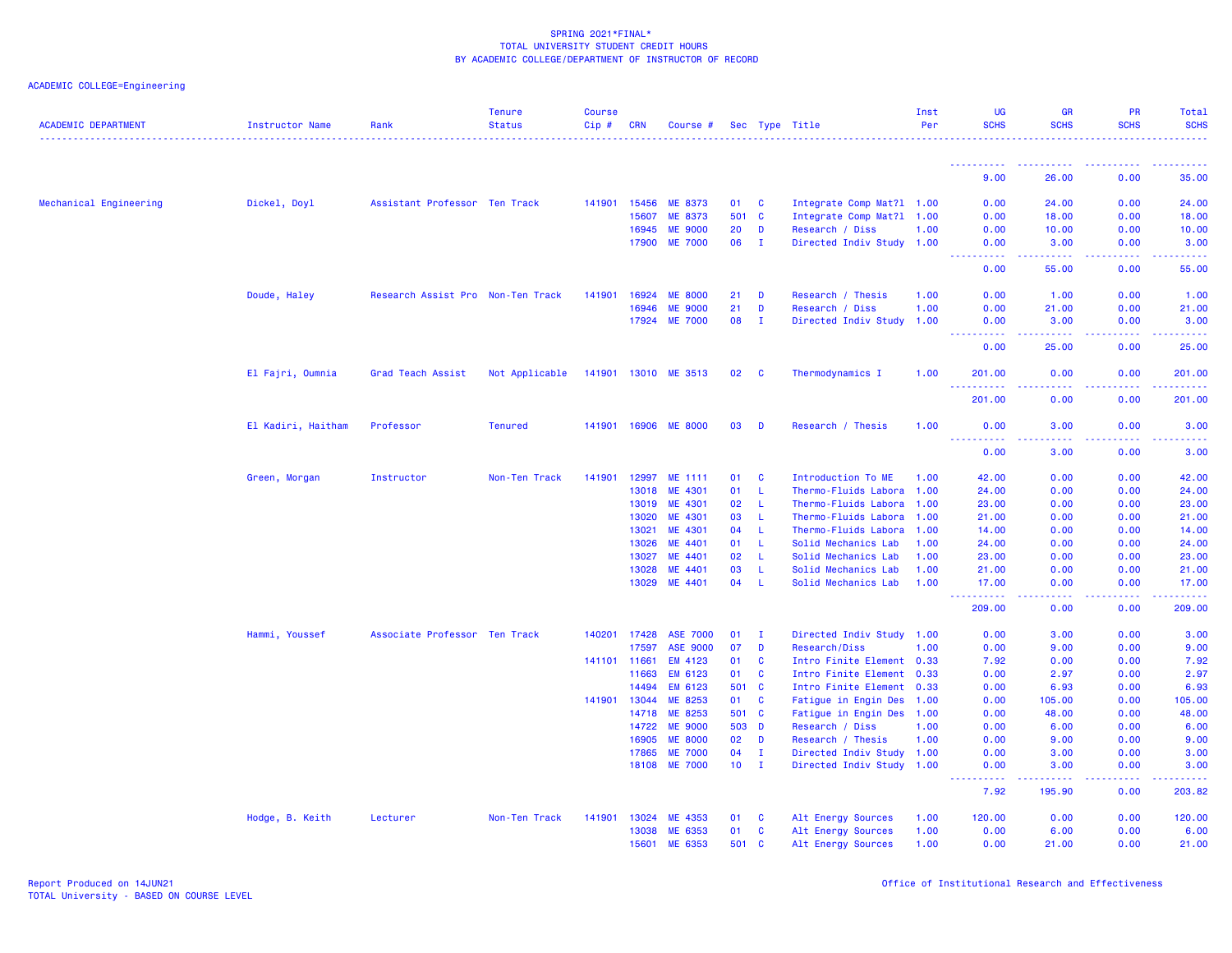# ACADEMIC COLLEGE=Engineering

| <b>ACADEMIC DEPARTMENT</b> | Instructor Name | Rank                              | <b>Tenure</b><br><b>Status</b> | <b>Course</b><br>Cip# | <b>CRN</b>   | Course #              |                 |              | Sec Type Title            | Inst<br>Per | <b>UG</b><br><b>SCHS</b>                                                                                                                   | <b>GR</b><br><b>SCHS</b>                                                                                                                                     | <b>PR</b><br><b>SCHS</b> | Total<br><b>SCHS</b>                                                                                                                                                                                                                                                                                                                                                                                                                                                                             |
|----------------------------|-----------------|-----------------------------------|--------------------------------|-----------------------|--------------|-----------------------|-----------------|--------------|---------------------------|-------------|--------------------------------------------------------------------------------------------------------------------------------------------|--------------------------------------------------------------------------------------------------------------------------------------------------------------|--------------------------|--------------------------------------------------------------------------------------------------------------------------------------------------------------------------------------------------------------------------------------------------------------------------------------------------------------------------------------------------------------------------------------------------------------------------------------------------------------------------------------------------|
|                            |                 |                                   | <u>.</u>                       |                       |              |                       |                 |              |                           |             |                                                                                                                                            |                                                                                                                                                              |                          |                                                                                                                                                                                                                                                                                                                                                                                                                                                                                                  |
|                            |                 |                                   |                                |                       |              |                       |                 |              |                           |             | ----------<br>120.00                                                                                                                       | 27.00                                                                                                                                                        | 0.00                     | 147.00                                                                                                                                                                                                                                                                                                                                                                                                                                                                                           |
| Mechanical Engineering     | Hwang, Joonsik  | Assistant Professor Ten Track     |                                |                       | 140101 15426 | <b>CHE 4193</b>       | 01              | C            | Automotive Engineeri 1.00 |             | 9.00                                                                                                                                       | 0.00                                                                                                                                                         | 0.00                     | 9.00                                                                                                                                                                                                                                                                                                                                                                                                                                                                                             |
|                            |                 |                                   |                                |                       | 15448        | ME 4193               | 01              | C            | Automotive Engineeri 1.00 |             | 144.00                                                                                                                                     | 0.00                                                                                                                                                         | 0.00                     | 144.00                                                                                                                                                                                                                                                                                                                                                                                                                                                                                           |
|                            |                 |                                   |                                |                       | 15451        | ME 6193               | 01              | C            | Automotive Engineeri 1.00 |             | 0.00                                                                                                                                       | 21.00                                                                                                                                                        | 0.00                     | 21.00                                                                                                                                                                                                                                                                                                                                                                                                                                                                                            |
|                            |                 |                                   |                                |                       | 15497        | <b>ECE 4193</b>       | 01              | C            | Automotive Engineeri 1.00 |             | 3.00                                                                                                                                       | 0.00                                                                                                                                                         | 0.00                     | 3.00                                                                                                                                                                                                                                                                                                                                                                                                                                                                                             |
|                            |                 |                                   |                                |                       | 15499        | ECE 6193              | 01              | C            | Automotive Engineeri 1.00 |             | 0.00                                                                                                                                       | 6.00                                                                                                                                                         | 0.00                     | 6.00                                                                                                                                                                                                                                                                                                                                                                                                                                                                                             |
|                            |                 |                                   |                                |                       | 15600        | ME 6193               | 501             | $\mathbf{C}$ | Automotive Engineeri 1.00 |             | 0.00                                                                                                                                       | 15.00                                                                                                                                                        | 0.00                     | 15.00                                                                                                                                                                                                                                                                                                                                                                                                                                                                                            |
|                            |                 |                                   |                                |                       | 15625        | ME 4193               | 601             | $\mathbf{C}$ | Automotive Engineeri 1.00 |             | 33,00                                                                                                                                      | 0.00                                                                                                                                                         | 0.00                     | 33.00                                                                                                                                                                                                                                                                                                                                                                                                                                                                                            |
|                            |                 |                                   |                                |                       | 17966        | ME 6193               | 02              | $\mathbf{C}$ | Automotive Engineeri 1.00 |             | 0.00                                                                                                                                       | 24.00                                                                                                                                                        | 0.00                     | 24.00                                                                                                                                                                                                                                                                                                                                                                                                                                                                                            |
|                            |                 |                                   |                                |                       | 141901 16942 | <b>ME 9000</b>        | 17              | D            | Research / Diss           | 1.00        | 0.00                                                                                                                                       | 3.00                                                                                                                                                         | 0.00                     | 3.00                                                                                                                                                                                                                                                                                                                                                                                                                                                                                             |
|                            |                 |                                   |                                |                       | 17970        | <b>ME 4000</b>        | 06              | - I          | Directed Indiv Study 1.00 |             | 3.00                                                                                                                                       | 0.00                                                                                                                                                         | 0.00                     | 3.00                                                                                                                                                                                                                                                                                                                                                                                                                                                                                             |
|                            |                 |                                   |                                |                       | 17971        | <b>ME 4000</b>        | 07              | $\mathbf{I}$ | Directed Indiv Study 1.00 |             | 3.00                                                                                                                                       | 0.00                                                                                                                                                         | 0.00                     | 3.00                                                                                                                                                                                                                                                                                                                                                                                                                                                                                             |
|                            |                 |                                   |                                |                       | 17984        | <b>ME 4000</b>        | 09              | $\mathbf{I}$ | Directed Indiv Study 1.00 |             | 3.00                                                                                                                                       | 0.00                                                                                                                                                         | 0.00                     | 3.00                                                                                                                                                                                                                                                                                                                                                                                                                                                                                             |
|                            |                 |                                   |                                |                       | 149999 15501 | IE 4193               | 01              | $\mathbf{C}$ | Automotive Engineeri 1.00 |             | 9.00<br>.                                                                                                                                  | 0.00                                                                                                                                                         | 0.00                     | 9.00                                                                                                                                                                                                                                                                                                                                                                                                                                                                                             |
|                            |                 |                                   |                                |                       |              |                       |                 |              |                           |             | 207.00                                                                                                                                     | 69.00                                                                                                                                                        | 0.00                     | 276.00                                                                                                                                                                                                                                                                                                                                                                                                                                                                                           |
|                            | Jones, Elborn   | Lecturer                          | Non-Ten Track                  |                       | 141901 13030 | ME 4403               | 01              | <b>C</b>     | <b>Machine Design</b>     | 0.50        | 103.50<br><b></b>                                                                                                                          | 0.00<br><u>.</u>                                                                                                                                             | 0.00<br>.                | 103.50<br>$\begin{array}{cccccccccccccc} \multicolumn{2}{c}{} & \multicolumn{2}{c}{} & \multicolumn{2}{c}{} & \multicolumn{2}{c}{} & \multicolumn{2}{c}{} & \multicolumn{2}{c}{} & \multicolumn{2}{c}{} & \multicolumn{2}{c}{} & \multicolumn{2}{c}{} & \multicolumn{2}{c}{} & \multicolumn{2}{c}{} & \multicolumn{2}{c}{} & \multicolumn{2}{c}{} & \multicolumn{2}{c}{} & \multicolumn{2}{c}{} & \multicolumn{2}{c}{} & \multicolumn{2}{c}{} & \multicolumn{2}{c}{} & \multicolumn{2}{c}{} & \$ |
|                            |                 |                                   |                                |                       |              |                       |                 |              |                           |             | 103.50                                                                                                                                     | 0.00                                                                                                                                                         | 0.00                     | 103.50                                                                                                                                                                                                                                                                                                                                                                                                                                                                                           |
|                            | Knizley, Alta   | Clinical Assist Pro Non-Ten Track |                                | 141901                | 13022        | ME 4333               | 01              | C            | Energy Sys Design         | 1.00        | 210.00                                                                                                                                     | 0.00                                                                                                                                                         | 0.00                     | 210.00                                                                                                                                                                                                                                                                                                                                                                                                                                                                                           |
|                            |                 |                                   |                                |                       | 16933        | <b>ME 9000</b>        | 08              | D            | Research / Diss           | 1.00        | 0.00                                                                                                                                       | 15.00                                                                                                                                                        | 0.00                     | 15.00                                                                                                                                                                                                                                                                                                                                                                                                                                                                                            |
|                            |                 |                                   |                                |                       | 18127        | <b>ME 7000</b>        | 11              | $\mathbf{I}$ | Directed Indiv Study      | 1.00        | 0.00                                                                                                                                       | 3.00                                                                                                                                                         | 0.00                     | 3.00                                                                                                                                                                                                                                                                                                                                                                                                                                                                                             |
|                            |                 |                                   |                                |                       |              | 149999 17810 ENE 9000 | 01              | D            | Research/Diss             | 1.00        | 0.00                                                                                                                                       | 8.00                                                                                                                                                         | 0.00                     | 8.00                                                                                                                                                                                                                                                                                                                                                                                                                                                                                             |
|                            |                 |                                   |                                |                       |              |                       |                 |              |                           |             | 210.00                                                                                                                                     | 26.00                                                                                                                                                        | 0.00                     | 236.00                                                                                                                                                                                                                                                                                                                                                                                                                                                                                           |
|                            | Kooienga, John  | Lecturer                          | Non-Ten Track                  |                       | 141901 14858 | ME 4643               | 601 C           |              | Intro Vibration/Cont 1.00 |             | 51.00                                                                                                                                      | 0.00                                                                                                                                                         | 0.00                     | 51.00                                                                                                                                                                                                                                                                                                                                                                                                                                                                                            |
|                            |                 |                                   |                                |                       |              |                       |                 |              |                           |             | .<br>51.00                                                                                                                                 | بالأباد<br>0.00                                                                                                                                              | -----<br>0.00            | .<br>51.00                                                                                                                                                                                                                                                                                                                                                                                                                                                                                       |
|                            | Li, Like        | Assistant Professor Ten Track     |                                | 141901                | 15455        | ME 8313               | 01              | C            | Cond Heat Transfer        | 1.00        | 0.00                                                                                                                                       | 27.00                                                                                                                                                        | 0.00                     | 27.00                                                                                                                                                                                                                                                                                                                                                                                                                                                                                            |
|                            |                 |                                   |                                |                       | 15606        | ME 8313               | 501 C           |              | Cond Heat Transfer        | 1.00        | 0.00                                                                                                                                       | 18.00                                                                                                                                                        | 0.00                     | 18.00                                                                                                                                                                                                                                                                                                                                                                                                                                                                                            |
|                            |                 |                                   |                                |                       | 16940        | <b>ME 9000</b>        | 15 <sub>1</sub> | D            | Research / Diss           | 1.00        | 0.00                                                                                                                                       | 12.00                                                                                                                                                        | 0.00                     | 12.00                                                                                                                                                                                                                                                                                                                                                                                                                                                                                            |
|                            |                 |                                   |                                |                       | 17905        | <b>ME 7000</b>        | 07              | $\mathbf{I}$ | Directed Indiv Study 1.00 |             | 0.00<br>22222<br>$\frac{1}{2} \left( \frac{1}{2} \right) \left( \frac{1}{2} \right) \left( \frac{1}{2} \right) \left( \frac{1}{2} \right)$ | 3.00<br>$\frac{1}{2} \left( \frac{1}{2} \right) \left( \frac{1}{2} \right) \left( \frac{1}{2} \right) \left( \frac{1}{2} \right) \left( \frac{1}{2} \right)$ | 0.00<br>الداعات عامان    | 3.00<br>2.2.2.2.2.2                                                                                                                                                                                                                                                                                                                                                                                                                                                                              |
|                            |                 |                                   |                                |                       |              |                       |                 |              |                           |             | 0.00                                                                                                                                       | 60.00                                                                                                                                                        | 0.00                     | 60.00                                                                                                                                                                                                                                                                                                                                                                                                                                                                                            |
|                            | Liu, Yucheng    | Professor                         | <b>Tenured</b>                 |                       | 140101 12314 | GE 1501               | 03              | E            | Engineering Design C 1.00 |             | 3.00                                                                                                                                       | 0.00                                                                                                                                                         | 0.00                     | 3.00                                                                                                                                                                                                                                                                                                                                                                                                                                                                                             |
|                            |                 |                                   |                                |                       | 12319        | GE 3011               | 01              | $\mathbf{s}$ | Engr Entrepreneur Se 0.60 |             | 18.60                                                                                                                                      | 0.00                                                                                                                                                         | 0.00                     | 18.60                                                                                                                                                                                                                                                                                                                                                                                                                                                                                            |
|                            |                 |                                   |                                |                       | 141901 13033 | ME 4643               | 01              | C            | Intro Vibration/Cont 1.00 |             | 237.00                                                                                                                                     | 0.00                                                                                                                                                         | 0.00                     | 237.00                                                                                                                                                                                                                                                                                                                                                                                                                                                                                           |
|                            |                 |                                   |                                |                       | 14729        | <b>ME 9000</b>        | 513 D           |              | Research / Diss           | 1.00        | 0.00                                                                                                                                       | 11.00                                                                                                                                                        | 0.00                     | 11.00                                                                                                                                                                                                                                                                                                                                                                                                                                                                                            |
|                            |                 |                                   |                                |                       | 15603        | ME 6643               | 501 C           |              | Intro Vibration/Cont 1.00 |             | 0.00                                                                                                                                       | 15.00                                                                                                                                                        | 0.00                     | 15.00                                                                                                                                                                                                                                                                                                                                                                                                                                                                                            |
|                            |                 |                                   |                                |                       |              | 16937 ME 9000         | $12$ D          |              | Research / Diss           | 1.00        | 0.00<br><u>.</u>                                                                                                                           | 23.00<br>.                                                                                                                                                   | 0.00<br>.                | 23.00<br>$\begin{array}{cccccccccccccc} \multicolumn{2}{c}{} & \multicolumn{2}{c}{} & \multicolumn{2}{c}{} & \multicolumn{2}{c}{} & \multicolumn{2}{c}{} & \multicolumn{2}{c}{} & \multicolumn{2}{c}{} & \multicolumn{2}{c}{} & \multicolumn{2}{c}{} & \multicolumn{2}{c}{} & \multicolumn{2}{c}{} & \multicolumn{2}{c}{} & \multicolumn{2}{c}{} & \multicolumn{2}{c}{} & \multicolumn{2}{c}{} & \multicolumn{2}{c}{} & \multicolumn{2}{c}{} & \multicolumn{2}{c}{} & \multicolumn{2}{c}{} & \$  |
|                            |                 |                                   |                                |                       |              |                       |                 |              |                           |             | 258.60                                                                                                                                     | 49.00                                                                                                                                                        | 0.00                     | 307.60                                                                                                                                                                                                                                                                                                                                                                                                                                                                                           |
|                            | Maddox, Jennie  | Non-Faculty                       | Not Applicable                 | 141901                | 13016        | ME 4111               | 01              | C            | Professional Develop 1.00 |             | 88.00                                                                                                                                      | 0.00                                                                                                                                                         | 0.00                     | 88.00                                                                                                                                                                                                                                                                                                                                                                                                                                                                                            |
|                            |                 |                                   |                                |                       | 13032        | ME 4443               | 01              | <b>C</b>     | Mech Systems Design       | 0.50        | 100.50                                                                                                                                     | 0.00                                                                                                                                                         | 0.00                     | 100.50                                                                                                                                                                                                                                                                                                                                                                                                                                                                                           |
|                            |                 |                                   |                                |                       | 13040        | ME 6443               | 01              | C            | Mech Systems Design       | 0.50        | 0.00                                                                                                                                       | 6.00                                                                                                                                                         | 0.00                     | 6.00                                                                                                                                                                                                                                                                                                                                                                                                                                                                                             |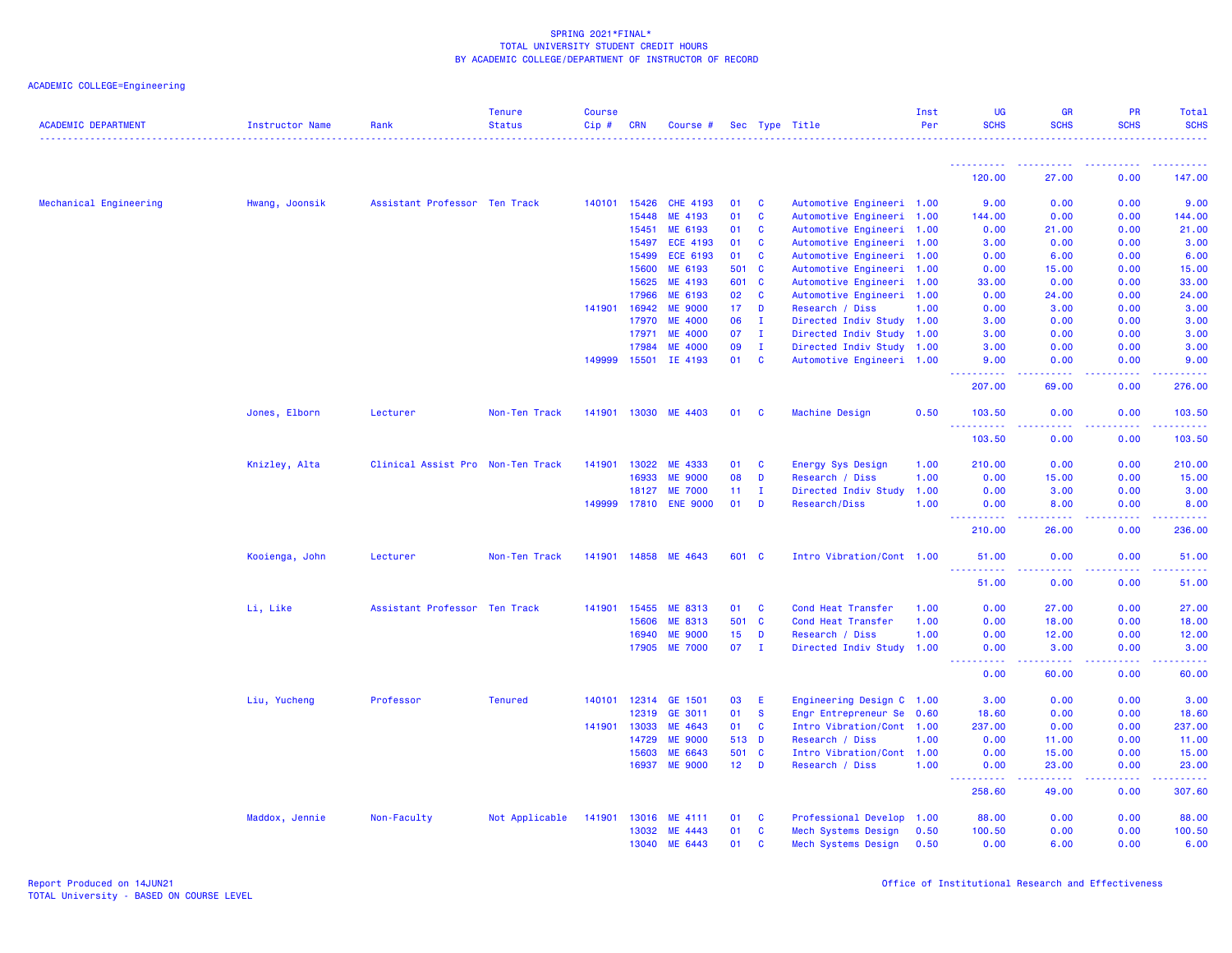# ACADEMIC COLLEGE=Engineering

| <b>ACADEMIC DEPARTMENT</b> | Instructor Name     | Rank                                                    | <b>Tenure</b><br><b>Status</b> | Course<br>Cip# | <b>CRN</b>   | Course #                         |                 |                   | Sec Type Title            | Inst<br>Per | UG<br><b>SCHS</b>                     | <b>GR</b><br><b>SCHS</b> | <b>PR</b><br><b>SCHS</b> | Total<br><b>SCHS</b>     |
|----------------------------|---------------------|---------------------------------------------------------|--------------------------------|----------------|--------------|----------------------------------|-----------------|-------------------|---------------------------|-------------|---------------------------------------|--------------------------|--------------------------|--------------------------|
|                            |                     |                                                         |                                |                |              |                                  |                 |                   |                           |             | <u>.</u>                              |                          |                          |                          |
|                            |                     |                                                         |                                |                |              |                                  |                 |                   |                           |             | 188.50                                | 6.00                     | 0.00                     | 194.50                   |
| Mechanical Engineering     | Martinez Castellon, | Grad Teach Assist                                       | Not Applicable                 |                |              | 141901 12998 ME 2133             | 01              | $\overline{B}$    | Modeling and Manuf        | 1.00        | 138.00                                | 0.00                     | 0.00                     | 138.00                   |
|                            |                     |                                                         |                                |                |              |                                  |                 |                   |                           |             | <u> - - - - - - - - - -</u><br>138.00 | 0.00                     | 0.00                     | المالم مالم ما<br>138.00 |
|                            |                     | Nitol, Mashroor Shaf Grad Research Assis Not Applicable |                                | 141901         | 13008        | ME 3423                          | 01              | $\mathbf{C}$      | Mech Of Machinery         | 1.00        | 279.00                                | 0.00                     | 0.00                     | 279.00                   |
|                            |                     |                                                         |                                |                |              | 14848 ME 3423                    | 601 C           |                   | Mech Of Machinery         | 1.00        | 48.00<br>.<br>$\sim$ $\sim$ .         | 0.00<br>د د د د          | 0.00<br>22222            | 48.00<br>22222           |
|                            |                     |                                                         |                                |                |              |                                  |                 |                   |                           |             | 327.00                                | 0.00                     | 0.00                     | 327.00                   |
|                            | Priddy, Matthew     | Assistant Professor Ten Track                           |                                | 140201         | 17223        | <b>ASE 9000</b>                  | 05              | D                 | Research/Diss             | 1.00        | 0.00                                  | 13.00                    | 0.00                     | 13.00                    |
|                            |                     |                                                         |                                | 141101         | 11661        | EM 4123                          | 01              | C                 | Intro Finite Element      | 0.33        | 7.92                                  | 0.00                     | 0.00                     | 7.92                     |
|                            |                     |                                                         |                                |                | 11663        | <b>EM 6123</b>                   | 01              | C                 | Intro Finite Element      | 0.33        | 0.00                                  | 2.97                     | 0.00                     | 2.97                     |
|                            |                     |                                                         |                                |                | 14494        | EM 6123                          | 501 C           |                   | Intro Finite Element      | 0.33        | 0.00                                  | 6.93                     | 0.00                     | 6.93                     |
|                            |                     |                                                         |                                | 141901         | 13017        | ME 4233                          | 01              | C                 | Fundamentals of FEA       | 1.00        | 51.00                                 | 0.00                     | 0.00                     | 51.00                    |
|                            |                     |                                                         |                                |                | 13036        | ME 6233                          | 01              | <b>C</b>          | Fundamentals of FEA       | 1.00        | 0.00                                  | 99.00                    | 0.00                     | 99.00                    |
|                            |                     |                                                         |                                |                | 14702        | ME 6233                          | 501 C           |                   | Fundamentals of FEA       | 1.00        | 0.00                                  | 18.00                    | 0.00                     | 18.00                    |
|                            |                     |                                                         |                                |                | 14716        | <b>ME 8000</b>                   | 517 D           |                   | Research / Thesis         | 1.00        | 0.00                                  | 1.00                     | 0.00                     | 1.00                     |
|                            |                     |                                                         |                                |                | 14724        | <b>ME 9000</b>                   | 506             | D                 | Research / Diss           | 1.00        | 0.00                                  | 3.00                     | 0.00                     | 3.00                     |
|                            |                     |                                                         |                                |                | 14860        | ME 6233                          | 601             | <b>C</b>          | Fundamentals of FEA       | 1.00        | 0.00                                  | 3.00                     | 0.00                     | 3.00                     |
|                            |                     |                                                         |                                |                | 16922        | <b>ME 8000</b>                   | 19              | D                 | Research / Thesis         | 1.00        | 0.00                                  | 24.00                    | 0.00                     | 24.00                    |
|                            |                     |                                                         |                                |                | 16944        | <b>ME 9000</b>                   | 19              | D<br>$\mathbf{I}$ | Research / Diss           | 1.00        | 0.00                                  | 28.00                    | 0.00                     | 28.00                    |
|                            |                     |                                                         |                                |                | 17410        | <b>ME 4000</b><br><b>ME 4000</b> | 01<br>02        |                   | Directed Indiv Study 1.00 |             | 3.00                                  | 0.00                     | 0.00                     | 3.00                     |
|                            |                     |                                                         |                                |                | 17414        |                                  |                 | $\mathbf{I}$      | Directed Indiv Study 1.00 |             | 3.00                                  | 0.00                     | 0.00                     | 3.00                     |
|                            |                     |                                                         |                                |                | 17831        | <b>ME 4800</b>                   | 01              | $\mathbf{I}$      | Undergraduate Resear 1.00 |             | 0.00<br>بالأباليات                    | 0.00<br>وبالرباب         | 0.00<br>المستبد          | 0.00<br>المالم مالم ما   |
|                            |                     |                                                         |                                |                |              |                                  |                 |                   |                           |             | 64.92                                 | 198.90                   | 0.00                     | 263.82                   |
|                            | Rhee, Hongjoo       | Associate Professor Ten Track                           |                                | 141901         | 13006        | <b>ME 3403</b>                   | 01              | <b>C</b>          | Materials for ME Des      | 1.00        | 255.00                                | 0.00                     | 0.00                     | 255.00                   |
|                            |                     |                                                         |                                |                | 16910        | <b>ME 8000</b>                   | 07              | D                 | Research / Thesis         | 1.00        | 0.00                                  | 7.00                     | 0.00                     | 7.00                     |
|                            |                     |                                                         |                                |                | 16932        | <b>ME 9000</b>                   | 07              | D                 | Research / Diss           | 1.00        | 0.00                                  | 18.00                    | 0.00                     | 18.00                    |
|                            |                     |                                                         |                                |                | 18099        | <b>ME 4000</b>                   | 11 <sub>1</sub> | $\mathbf{I}$      | Directed Indiv Study 1.00 |             | 3.00<br>.                             | 0.00<br>.                | 0.00<br>.                | 3.00<br>.                |
|                            |                     |                                                         |                                |                |              |                                  |                 |                   |                           |             | 258.00                                | 25.00                    | 0.00                     | 283.00                   |
|                            | Roy, Shrabanti      | Grad Teach Assist                                       | Not Applicable                 | 141901         | 13025        | ME 4393                          | 01              | <b>C</b>          | Power Generation Sys 1.00 |             | 48.00                                 | 0.00                     | 0.00                     | 48.00                    |
|                            |                     |                                                         |                                |                |              | 15602 ME 6393                    | 501 C           |                   | Power Generation Sys 1.00 |             | 0.00                                  | 3.00                     | 0.00                     | 3.00                     |
|                            |                     |                                                         |                                |                |              |                                  |                 |                   |                           |             | <u>.</u><br>48.00                     | .<br>3.00                | <b></b><br>0.00          | .<br>51.00               |
|                            | Schneider, Judith   | Non-Employee                                            | Not Applicable                 |                | 260101 11930 | <b>EPP 8144</b>                  | 01              | <b>C</b>          | Transmission E M          | 0.40        | 0.00                                  | 11.20                    | 0.00                     | 11.20                    |
|                            |                     |                                                         |                                |                |              |                                  |                 |                   |                           |             | 0.00                                  | 11.20                    | 0.00                     | المتمامين<br>11.20       |
|                            |                     |                                                         |                                |                |              |                                  |                 |                   |                           |             |                                       |                          |                          |                          |
|                            | Shah, Aditya        | Grad Teach Assist                                       | Not Applicable                 |                |              | 141101 11640 EM 2413             | 02              | C                 | Engineering Mech I        | 1.00        | 96.00<br><u>.</u>                     | 0.00<br>.                | 0.00<br><b></b>          | 96.00<br>.               |
|                            |                     |                                                         |                                |                |              |                                  |                 |                   |                           |             | 96.00                                 | 0.00                     | 0.00                     | 96.00                    |
|                            | Singh, Prashant     | Assistant Professor Ten Track                           |                                | 141901         | 13009        | ME 3513                          | 01              | <b>C</b>          | Thermodynamics I          | 1.00        | 201.00                                | 0.00                     | 0.00                     | 201.00                   |
|                            |                     |                                                         |                                |                | 16938        | <b>ME 9000</b>                   | 13              | D                 | Research / Diss           | 1.00        | 0.00                                  | 9.00                     | 0.00                     | 9.00                     |
|                            |                     |                                                         |                                |                | 17581        | <b>ME 7000</b>                   | $001$ I         |                   | Directed Indiv Study 1.00 |             | 0.00                                  | 3.00                     | 0.00                     | 3.00                     |
|                            |                     |                                                         |                                |                | 17582        | <b>ME 7000</b>                   | 02              | $\mathbf{I}$      | Directed Indiv Study 1.00 |             | 0.00                                  | 3.00                     | 0.00                     | 3.00                     |

Report Produced on 14JUN21 Office of Institutional Research and Effectiveness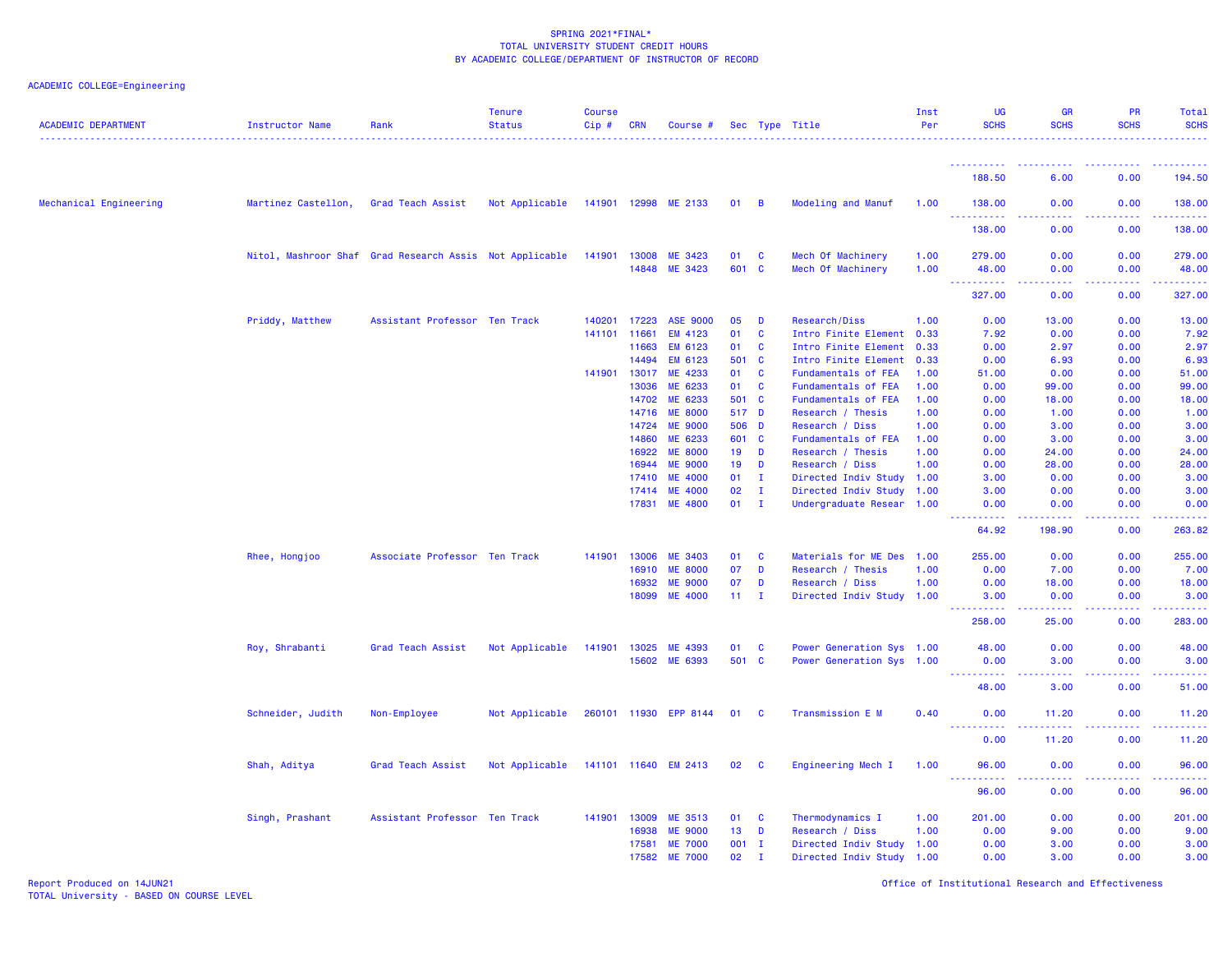| <b>ACADEMIC DEPARTMENT</b> | <b>Instructor Name</b>                             | Rank                               | <b>Tenure</b><br><b>Status</b> | <b>Course</b><br>Cip# | <b>CRN</b>     | Course #                         |          |                              | Sec Type Title                               | Inst<br>Per  | <b>UG</b><br><b>SCHS</b>            | <b>GR</b><br><b>SCHS</b>                                                                                                          | <b>PR</b><br><b>SCHS</b>                                                                                                                                     | Total<br><b>SCHS</b><br>. |
|----------------------------|----------------------------------------------------|------------------------------------|--------------------------------|-----------------------|----------------|----------------------------------|----------|------------------------------|----------------------------------------------|--------------|-------------------------------------|-----------------------------------------------------------------------------------------------------------------------------------|--------------------------------------------------------------------------------------------------------------------------------------------------------------|---------------------------|
|                            |                                                    |                                    |                                |                       |                |                                  |          |                              |                                              |              | <u> - - - - - - - - - -</u>         | . <b>.</b> .                                                                                                                      | . <b>.</b> .                                                                                                                                                 | <u>.</u>                  |
|                            |                                                    |                                    |                                |                       |                |                                  |          |                              |                                              |              | 201.00                              | 15.00                                                                                                                             | 0.00                                                                                                                                                         | 216.00                    |
| Mechanical Engineering     | Smith, Joshua                                      | Clinical Assist Pro Non-Ten Track  |                                | 141901                | 14849          | ME 3523                          | 601 C    |                              | Thermodynamics II                            | 1.00         | 45.00                               | 0.00                                                                                                                              | 0.00                                                                                                                                                         | 45.00                     |
|                            |                                                    |                                    |                                |                       | 14856          | ME 4443                          | 601 C    |                              | Mech Systems Design                          | 1.00         | 51.00                               | 0.00                                                                                                                              | 0.00                                                                                                                                                         | 51.00                     |
|                            |                                                    |                                    |                                |                       | 15572          | ME 4990                          | 601 C    |                              | Special Topic In ME                          | 1.00         | 36.00                               | 0.00                                                                                                                              | 0.00                                                                                                                                                         | 36.00                     |
|                            |                                                    |                                    |                                |                       | 15573          | ME 6990                          | 601 C    |                              | Special Topic In ME                          | 1.00         | 0.00<br>.                           | 3.00<br>.                                                                                                                         | 0.00<br>$\frac{1}{2} \left( \frac{1}{2} \right) \left( \frac{1}{2} \right) \left( \frac{1}{2} \right) \left( \frac{1}{2} \right) \left( \frac{1}{2} \right)$ | 3.00<br>.                 |
|                            |                                                    |                                    |                                |                       |                |                                  |          |                              |                                              |              | 132.00                              | 3.00                                                                                                                              | 0.00                                                                                                                                                         | 135.00                    |
|                            | Spayde, Dustin                                     | Instructor                         | Non-Ten Track                  | 141901                | 13001          | <b>ME 3103</b>                   | 01       | B                            | Exp Meas and Techniq 1.00                    |              | 141.00                              | 0.00                                                                                                                              | 0.00                                                                                                                                                         | 141.00                    |
|                            |                                                    |                                    |                                |                       | 13002          | <b>ME 3103</b>                   | 02       | B                            | Exp Meas and Techniq 1.00                    |              | 147.00                              | 0.00                                                                                                                              | 0.00                                                                                                                                                         | 147.00                    |
|                            |                                                    |                                    |                                |                       | 13030          | ME 4403                          | 01       | $\mathbf{C}$                 | Machine Design                               | 0.50         | 103.50                              | 0.00                                                                                                                              | 0.00                                                                                                                                                         | 103.50                    |
|                            |                                                    |                                    |                                |                       |                |                                  |          |                              |                                              |              | .<br>391.50                         | .<br>0.00                                                                                                                         | -----<br>0.00                                                                                                                                                | .<br>391.50               |
|                            | Spayde, Emily                                      | Clinical Assist Pro Non-Ten Track  |                                |                       |                | 141901 17829 ME 7000             | $501$ I  |                              | Directed Indiv Study 1.00                    |              | 0.00                                | 3.00                                                                                                                              | 0.00                                                                                                                                                         | 3.00                      |
|                            |                                                    |                                    |                                |                       |                |                                  |          |                              |                                              |              | <u>.</u><br>0.00                    | .<br>3.00                                                                                                                         | .<br>0.00                                                                                                                                                    | .<br>3.00                 |
|                            | Stone, Tonya                                       | Associate Professor Tenured        |                                | 141901                | 16931          | <b>ME 9000</b>                   | 06       | D                            | Research / Diss                              | 1.00         | 0.00                                | 3.00                                                                                                                              | 0.00                                                                                                                                                         | 3.00                      |
|                            |                                                    |                                    |                                |                       |                | 17751 ME 7000                    | 03       | $\mathbf{I}$                 | Directed Indiv Study 1.00                    |              | 0.00                                | 3.00                                                                                                                              | 0.00                                                                                                                                                         | 3.00                      |
|                            |                                                    |                                    |                                |                       |                |                                  |          |                              |                                              |              | <u>.</u><br>0.00                    | $\frac{1}{2} \left( \frac{1}{2} \right) \left( \frac{1}{2} \right) \left( \frac{1}{2} \right) \left( \frac{1}{2} \right)$<br>6.00 | $\frac{1}{2} \left( \frac{1}{2} \right) \left( \frac{1}{2} \right) \left( \frac{1}{2} \right) \left( \frac{1}{2} \right) \left( \frac{1}{2} \right)$<br>0.00 | .<br>6.00                 |
|                            | Whittington, Wilburn Assistant Professor Ten Track |                                    |                                |                       | 141901 13032   | ME 4443                          | 01       | $\mathbf{C}$                 | Mech Systems Design                          | 0.50         | 100.50                              | 0.00                                                                                                                              | 0.00                                                                                                                                                         | 100.50                    |
|                            |                                                    |                                    |                                |                       | 13040          | ME 6443                          | 01       | $\mathbf{C}$                 | Mech Systems Design                          | 0.50         | 0.00                                | 6.00                                                                                                                              | 0.00                                                                                                                                                         | 6.00                      |
|                            |                                                    |                                    |                                |                       | 14713          | <b>ME 8000</b>                   | 511 D    |                              | Research / Thesis                            | 1.00         | 0.00                                | 3.00                                                                                                                              | 0.00                                                                                                                                                         | 3.00                      |
|                            |                                                    |                                    |                                |                       | 16919          | <b>ME 8000</b>                   | 16       | <b>D</b>                     | Research / Thesis                            | 1.00         | 0.00                                | 9.00                                                                                                                              | 0.00                                                                                                                                                         | 9.00                      |
|                            |                                                    |                                    |                                |                       | 16941          | <b>ME 9000</b>                   | 16       | $\mathbf{D}$                 | Research / Diss                              | 1.00         | 0.00                                | 48.00                                                                                                                             | 0.00                                                                                                                                                         | 48.00                     |
|                            |                                                    |                                    |                                |                       | 17602          | <b>ME 7000</b>                   | 01       | $\mathbf{I}$                 | Directed Indiv Study 1.00                    |              | 0.00                                | 3.00                                                                                                                              | 0.00                                                                                                                                                         | 3.00                      |
|                            |                                                    |                                    |                                |                       | 17889          | <b>ME 7000</b><br><b>ME 4000</b> | 05<br>14 | $\mathbf{I}$                 | Directed Indiv Study                         | 1.00         | 0.00<br>3.00                        | 3.00<br>0.00                                                                                                                      | 0.00<br>0.00                                                                                                                                                 | 3.00<br>3.00              |
|                            |                                                    |                                    |                                |                       | 18113<br>18125 | <b>ME 4000</b>                   | 15       | $\mathbf{I}$<br>$\mathbf{I}$ | Directed Indiv Study<br>Directed Indiv Study | 1.00<br>1.00 | 3.00                                | 0.00                                                                                                                              | 0.00                                                                                                                                                         | 3.00                      |
|                            |                                                    |                                    |                                | 149999                |                | 17852 ENE 9000                   | 04       | D                            | Research/Diss                                | 1.00         | 0.00                                | 6.00                                                                                                                              | 0.00                                                                                                                                                         | 6.00                      |
|                            |                                                    |                                    |                                |                       |                |                                  |          |                              |                                              |              | .<br>106.50                         | 78.00                                                                                                                             | 0.00                                                                                                                                                         | 184.50                    |
|                            | Xu, Ben                                            | Assistant Professor Ten Track      |                                | 141901                | 13004          | <b>ME 3313</b>                   | 01       | <b>C</b>                     | Heat Transfer                                | 1.00         | 252.00                              | 0.00                                                                                                                              | 0.00                                                                                                                                                         | 252.00                    |
|                            |                                                    |                                    |                                |                       | 17931          | <b>ME 4000</b>                   | 04       | $\mathbf{I}$                 | Directed Indiv Study                         | 1.00         | 3.00                                | 0.00                                                                                                                              | 0.00                                                                                                                                                         | 3.00                      |
|                            |                                                    |                                    |                                |                       | 17933          | <b>ME 4000</b>                   | 05       | $\mathbf{I}$                 | Directed Indiv Study 1.00                    |              | 3.00                                | 0.00                                                                                                                              | 0.00                                                                                                                                                         | 3.00                      |
|                            |                                                    |                                    |                                |                       | 17989          | <b>ME 4800</b>                   | 02       | $\blacksquare$               | Undergraduate Resear 1.00                    |              | 0.00<br><u> - - - - - - - - - -</u> | 0.00<br>.                                                                                                                         | 0.00<br>-----                                                                                                                                                | 0.00<br>.                 |
|                            |                                                    |                                    |                                |                       |                |                                  |          |                              |                                              |              | 258.00                              | 0.00                                                                                                                              | 0.00                                                                                                                                                         | 258.00                    |
|                            | Yang, Wenhua                                       | Grad Research Assis Not Applicable |                                |                       |                | 141901 13011 ME 3513             | 03       | $\mathbf{C}$                 | Thermodynamics I                             | 1.00         | 159.00                              | 0.00                                                                                                                              | 0.00                                                                                                                                                         | 159.00                    |
|                            |                                                    |                                    |                                |                       |                |                                  |          |                              |                                              |              | <u>.</u><br>159.00                  | 0.00                                                                                                                              | 0.00                                                                                                                                                         | 159.00                    |
|                            | Yenusah, Caleb                                     | Grad Research Assis Not Applicable |                                |                       |                | 141901 12999 ME 2133             | 02       | $\blacksquare$               | Modeling and Manuf                           | 1.00         | 135.00                              | 0.00                                                                                                                              | 0.00                                                                                                                                                         | 135.00                    |
|                            |                                                    |                                    |                                |                       |                |                                  |          |                              |                                              |              | ----------<br>135.00                | <b>.</b><br>0.00                                                                                                                  | .<br>0.00                                                                                                                                                    | .<br>135.00               |
|                            | Zare, Saeid                                        | Grad Teach Assist                  | Not Applicable                 | 141901                | 15449          | ME 4343                          | 01       | <b>C</b>                     | <b>Intermed Heat Trans</b>                   | 0.50         | 3.00                                | 0.00                                                                                                                              | 0.00                                                                                                                                                         | 3.00                      |

ACADEMIC COLLEGE=Engineering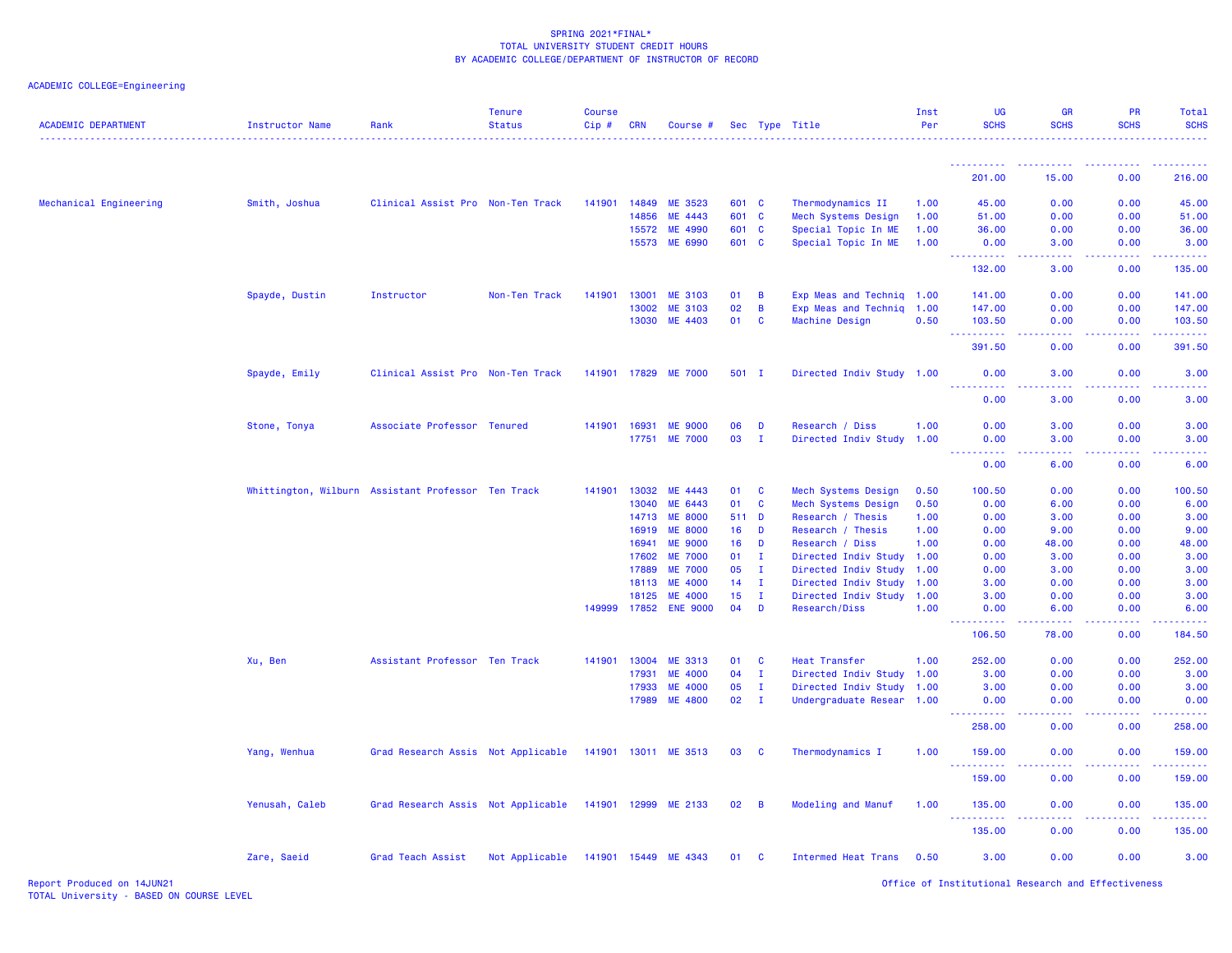# ACADEMIC COLLEGE=Engineering

| <b>ACADEMIC DEPARTMENT</b>             | Instructor Name | Rank                                                         | Tenure<br><b>Status</b>                  | Course<br>$Cip$ # | CRN | Course # Sec Type Title |  |                           | Inst<br>Per | UG<br><b>SCHS</b>  | <b>GR</b><br><b>SCHS</b> | <b>PR</b><br><b>SCHS</b>       | Total<br><b>SCHS</b> |
|----------------------------------------|-----------------|--------------------------------------------------------------|------------------------------------------|-------------------|-----|-------------------------|--|---------------------------|-------------|--------------------|--------------------------|--------------------------------|----------------------|
| Mechanical Engineering                 | Zare, Saeid     | Grad Teach Assist                                            | Not Applicable 141901 15452 ME 6343 01 C |                   |     |                         |  | Intermed Heat Trans       | 0.50        | 0.00<br>---------- | 16.50                    | 0.00<br>                       | 16.50                |
|                                        |                 |                                                              |                                          |                   |     |                         |  |                           |             | 3.00               | 16.50                    | 0.00                           | 19.50                |
|                                        | Zhang, Luliang  | Grad Research Assis Not Applicable 141901 13003 ME 3113 01 C |                                          |                   |     |                         |  | Engineering Analysis 1.00 |             | 183,00<br>.        | 0.00                     | 0.00<br>----------- ---------- | 183,00<br>.          |
|                                        |                 |                                                              |                                          |                   |     |                         |  |                           |             | 183.00             | 0.00                     | 0.00                           | 183,00               |
| ====================================   |                 |                                                              |                                          |                   |     |                         |  |                           |             | ==========         | ==========               | ==========                     | ==========           |
| Mechanical Engineering                 |                 |                                                              |                                          |                   |     |                         |  |                           |             | 4873.44            | 1059.00                  | 0.00                           | 5932.44              |
| ====================================== |                 |                                                              |                                          |                   |     |                         |  |                           |             | ==========         | ==========               | ==========                     | ==========           |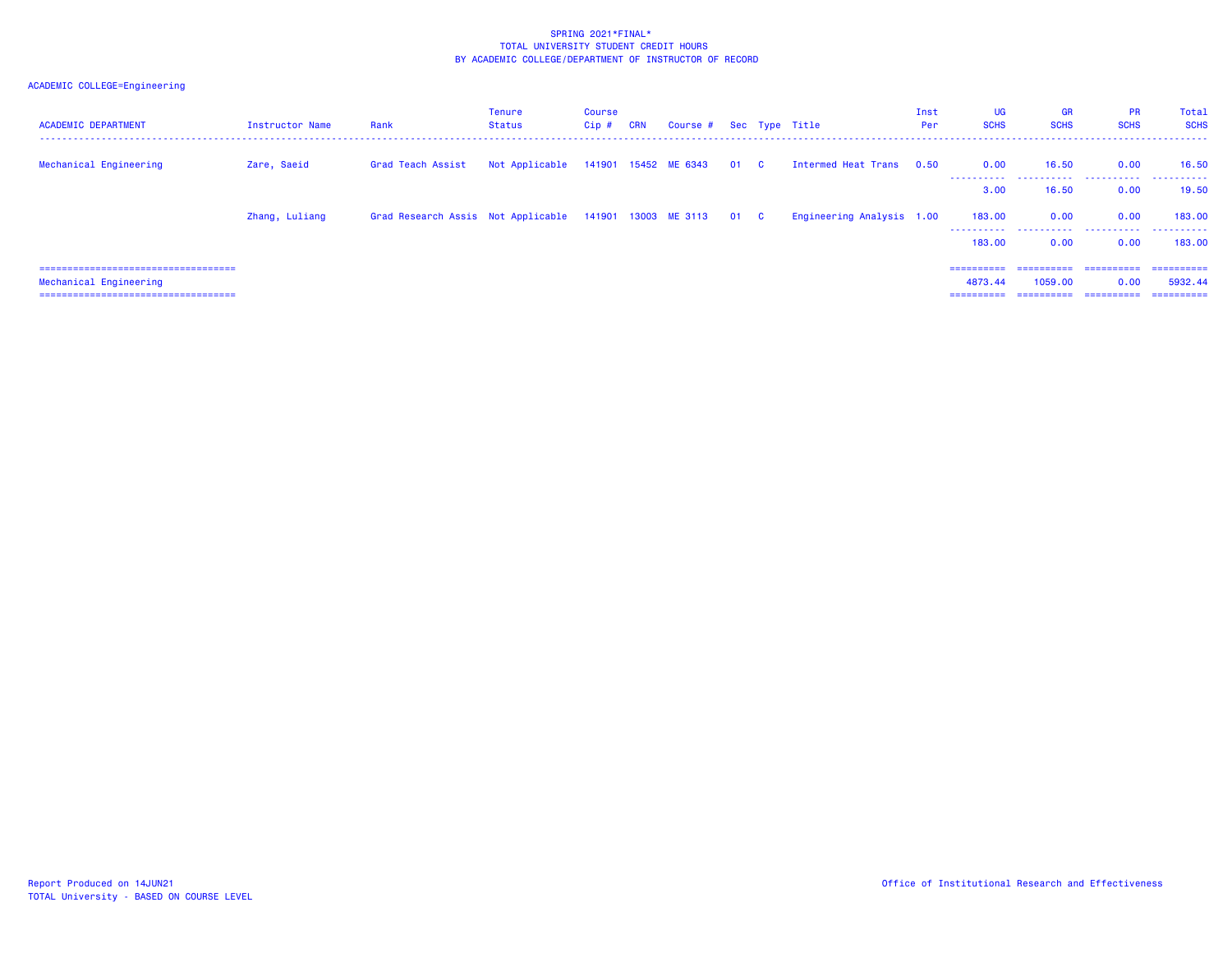| <b>ACADEMIC DEPARTMENT</b> | Instructor Name   | Rank                              | <b>Tenure</b><br><b>Status</b> | <b>Course</b><br>Cip # | CRN            | Course #             |                 |                   | Sec Type Title                              | Inst<br>Per  | <b>UG</b><br><b>SCHS</b>                                                                                                                                             | <b>GR</b><br><b>SCHS</b> | PR<br><b>SCHS</b> | Total<br><b>SCHS</b>                                                                                                      |
|----------------------------|-------------------|-----------------------------------|--------------------------------|------------------------|----------------|----------------------|-----------------|-------------------|---------------------------------------------|--------------|----------------------------------------------------------------------------------------------------------------------------------------------------------------------|--------------------------|-------------------|---------------------------------------------------------------------------------------------------------------------------|
|                            |                   |                                   |                                |                        |                |                      |                 |                   |                                             |              |                                                                                                                                                                      |                          |                   | $\frac{1}{2} \left( \frac{1}{2} \right) \left( \frac{1}{2} \right) \left( \frac{1}{2} \right) \left( \frac{1}{2} \right)$ |
| Forestry                   | Auel, John        | Extension Assist Pr Non-Ten Track |                                | 030501                 | 12278<br>12292 | FO 4253<br>FO 6253   | 01<br>01        | C<br>$\mathbf{C}$ | Timber<br>Procurement<br>Timber Procurement | 1.00<br>1.00 | 75.00<br>0.00                                                                                                                                                        | 0.00<br>3.00             | 0.00<br>0.00      | 75.00<br>3.00                                                                                                             |
|                            |                   |                                   |                                |                        |                |                      |                 |                   |                                             |              | بالأبالات                                                                                                                                                            | $  -$                    | د د د د           | $\frac{1}{2} \left( \frac{1}{2} \right) \left( \frac{1}{2} \right) \left( \frac{1}{2} \right) \left( \frac{1}{2} \right)$ |
|                            |                   |                                   |                                |                        |                |                      |                 |                   |                                             |              | 75.00                                                                                                                                                                | 3.00                     | 0.00              | 78.00                                                                                                                     |
|                            | Grado, Stephen    | Professor                         | <b>Tenured</b>                 | 030501                 | 14548          | F0 8000              | 502 D           |                   | Research / Thesis                           | 1.00         | 0.00                                                                                                                                                                 | 1.00                     | 0.00              | 1.00                                                                                                                      |
|                            |                   |                                   |                                |                        |                | 16084 FO 9000        | 01              | D                 | Research / Diss                             | 1.00         | 0.00<br>.                                                                                                                                                            | 1.00                     | 0.00              | 1.00<br>.                                                                                                                 |
|                            |                   |                                   |                                |                        |                |                      |                 |                   |                                             |              | 0.00                                                                                                                                                                 | 2.00                     | 0.00              | 2.00                                                                                                                      |
|                            | Grala, Robert     | Professor                         | <b>Tenured</b>                 | 030501                 |                | 12272 FO 4113        | 01              | C                 | Forest Resource Econ 1.00                   |              | 81.00                                                                                                                                                                | 0.00                     | 0.00              | 81.00                                                                                                                     |
|                            |                   |                                   |                                |                        | 14543          | FO 6113              | 501             | $\mathbf{C}$      | Forest Resource Econ 1.00                   |              | 0.00                                                                                                                                                                 | 9.00                     | 0.00              | 9.00                                                                                                                      |
|                            |                   |                                   |                                |                        |                | 14913 FO 4113        | 001             | $\mathbf{C}$      | Forest Resource Econ 1.00                   |              | 27.00                                                                                                                                                                | 0.00                     | 0.00              | 27.00                                                                                                                     |
|                            |                   |                                   |                                |                        | 14914          | FO 6113              | 001             | <b>C</b>          | Forest Resource Econ 1.00                   |              | 0.00                                                                                                                                                                 | 3.00                     | 0.00              | 3.00                                                                                                                      |
|                            |                   |                                   |                                |                        |                | 15442 FO 4113        | 02              | $\mathbf{C}$      | Forest Resource Econ 1.00                   |              | 51.00<br>.<br>$\omega_{\rm{eff}}$ and $\omega_{\rm{eff}}$                                                                                                            | 0.00<br>المتمام لمالم    | 0.00<br>المستبد   | 51.00<br><u> - - - - - -</u>                                                                                              |
|                            |                   |                                   |                                |                        |                |                      |                 |                   |                                             |              | 159.00                                                                                                                                                               | 12.00                    | 0.00              | 171.00                                                                                                                    |
|                            | Granger, Joshua   | Assistant Professor Ten Track     |                                | 030501                 | 12261          | FO 2113              | 01              | C                 | Dendrology                                  | 1.00         | 72.00                                                                                                                                                                | 0.00                     | 0.00              | 72.00                                                                                                                     |
|                            |                   |                                   |                                |                        | 12262          | FO 2113              | 02              | $\mathsf K$       | Dendrology                                  | 1.00         | 0.00                                                                                                                                                                 | 0.00                     | 0.00              | 0.00                                                                                                                      |
|                            |                   |                                   |                                |                        | 12263          | FO 2113              | 03              | К                 | Dendrology                                  | 1.00         | 0.00                                                                                                                                                                 | 0.00                     | 0.00              | 0.00                                                                                                                      |
|                            |                   |                                   |                                |                        | 12265          | FO 2213              | 01              | $\mathbf{C}$      | <b>Forest Measurements</b>                  | 1.00         | 93.00                                                                                                                                                                | 0.00                     | 0.00              | 93.00                                                                                                                     |
|                            |                   |                                   |                                |                        | 16083          | FO 8000              | 16              | D                 | Research / Thesis                           | 1.00         | 0.00                                                                                                                                                                 | 23.00                    | 0.00              | 23.00                                                                                                                     |
|                            |                   |                                   |                                |                        |                | 030502 17228 F0 4800 | 03              | $\mathbf{I}$      | Undergraduate Resear                        | 0.50         | 0.50<br><b></b>                                                                                                                                                      | 0.00<br>-----            | 0.00<br>.         | 0.50                                                                                                                      |
|                            |                   |                                   |                                |                        |                |                      |                 |                   |                                             |              | 165.50                                                                                                                                                               | 23.00                    | 0.00              | 188.50                                                                                                                    |
|                            | Grebner, Donald   | Professor                         | <b>Tenured</b>                 | 030501                 |                | 14547 FO 8000        | 501 D           |                   | Research / Thesis                           | 1.00         | 0.00                                                                                                                                                                 | 2.00                     | 0.00              | 2.00                                                                                                                      |
|                            |                   |                                   |                                |                        |                | 16626 FO 8293        | 503 D           |                   | Professional Paper                          | 1.00         | 0.00<br>$\frac{1}{2} \left( \frac{1}{2} \right) \left( \frac{1}{2} \right) \left( \frac{1}{2} \right) \left( \frac{1}{2} \right) \left( \frac{1}{2} \right)$<br>---- | 6.00<br>.                | 0.00<br>.         | 6.00<br>.                                                                                                                 |
|                            |                   |                                   |                                |                        |                |                      |                 |                   |                                             |              | 0.00                                                                                                                                                                 | 8.00                     | 0.00              | 8.00                                                                                                                      |
|                            | Himes, Austin     | Assistant Professor Ten Track     |                                | 030501                 | 16076          | FO 8000              | 09              | D                 | Research / Thesis                           | 1.00         | 0.00                                                                                                                                                                 | 15.00                    | 0.00              | 15.00                                                                                                                     |
|                            |                   |                                   |                                | 030502                 | 17590          | FO 8333              | 01              | $\mathbf{C}$      | Silviculture for Mul 1.00                   |              | 0.00                                                                                                                                                                 | 15.00                    | 0.00              | 15.00                                                                                                                     |
|                            |                   |                                   |                                |                        | 17591          | FO 8333              | 501             | $\mathbf{C}$      | Silviculture for Mul 1.00                   |              | 0.00                                                                                                                                                                 | 24.00                    | 0.00              | 24.00                                                                                                                     |
|                            |                   |                                   |                                | 030506                 | 12281          | F0 4423              | CO <sub>1</sub> | $\overline{B}$    | Professional Practic 1.00                   |              | 129.00<br>.                                                                                                                                                          | 0.00<br>.                | 0.00<br>.         | 129.00<br>222222                                                                                                          |
|                            |                   |                                   |                                |                        |                |                      |                 |                   |                                             |              | 129.00                                                                                                                                                               | 54.00                    | 0.00              | 183.00                                                                                                                    |
|                            | Ma, Qin           | Assistant Professor Ten Track     |                                | 030501                 |                | 12267 FO 3103        | 01              | <b>C</b>          | Comp Appl Fo Res                            | 1.00         | 132.00                                                                                                                                                               | 0.00                     | 0.00              | 132.00                                                                                                                    |
|                            |                   |                                   |                                |                        | 12268          | F0 3103              | 02              | К                 | Comp Appl Fo Res                            | 1.00         | 0.00                                                                                                                                                                 | 0.00                     | 0.00              | 0.00                                                                                                                      |
|                            |                   |                                   |                                |                        | 12269          | FO 3103              | 03              | К                 | Comp Appl Fo Res                            | 1.00         | 0.00                                                                                                                                                                 | 0.00                     | 0.00              | 0.00                                                                                                                      |
|                            |                   |                                   |                                |                        | 12270          | F0 3103              | 04              | $\mathsf K$       | Comp Appl Fo Res                            | 1.00         | 0.00                                                                                                                                                                 | 0.00                     | 0.00              | 0.00                                                                                                                      |
|                            |                   |                                   |                                |                        | 15815          | FO 8990              | 01              | B                 | Special Topic In FO                         | 1.00         | 0.00                                                                                                                                                                 | 6.00                     | 0.00              | 6.00                                                                                                                      |
|                            |                   |                                   |                                |                        | 16081          | FO 8000              | 14              | D                 | Research / Thesis                           | 1.00         | 0.00<br><u>.</u>                                                                                                                                                     | 6.00<br>.                | 0.00<br>.         | 6.00<br>.                                                                                                                 |
|                            |                   |                                   |                                |                        |                |                      |                 |                   |                                             |              | 132.00                                                                                                                                                               | 12.00                    | 0.00              | 144.00                                                                                                                    |
|                            | McConnell, Thomas | Assistant Professor Ten Track     |                                | 030501                 | 12302          | FO 8211              | 01              | <b>S</b>          | Graduate Seminar                            | 1.00         | 0.00                                                                                                                                                                 | 7.00                     | 0.00              | 7.00                                                                                                                      |
|                            |                   |                                   |                                |                        | 14557          | FO 8211              | 501             | $\mathbf{s}$      | Graduate Seminar                            | 1.00         | 0.00                                                                                                                                                                 | 5.00                     | 0.00              | 5.00                                                                                                                      |
|                            |                   |                                   |                                |                        | 15460          | FO 4343              | 01              | C                 | For Admin & Org                             | 1.00         | 21.00<br>وعاعات                                                                                                                                                      | 0.00                     | 0.00<br>د د د د   | 21.00<br>.                                                                                                                |
|                            |                   |                                   |                                |                        |                |                      |                 |                   |                                             |              | 21.00                                                                                                                                                                | 12.00                    | 0.00              | 33.00                                                                                                                     |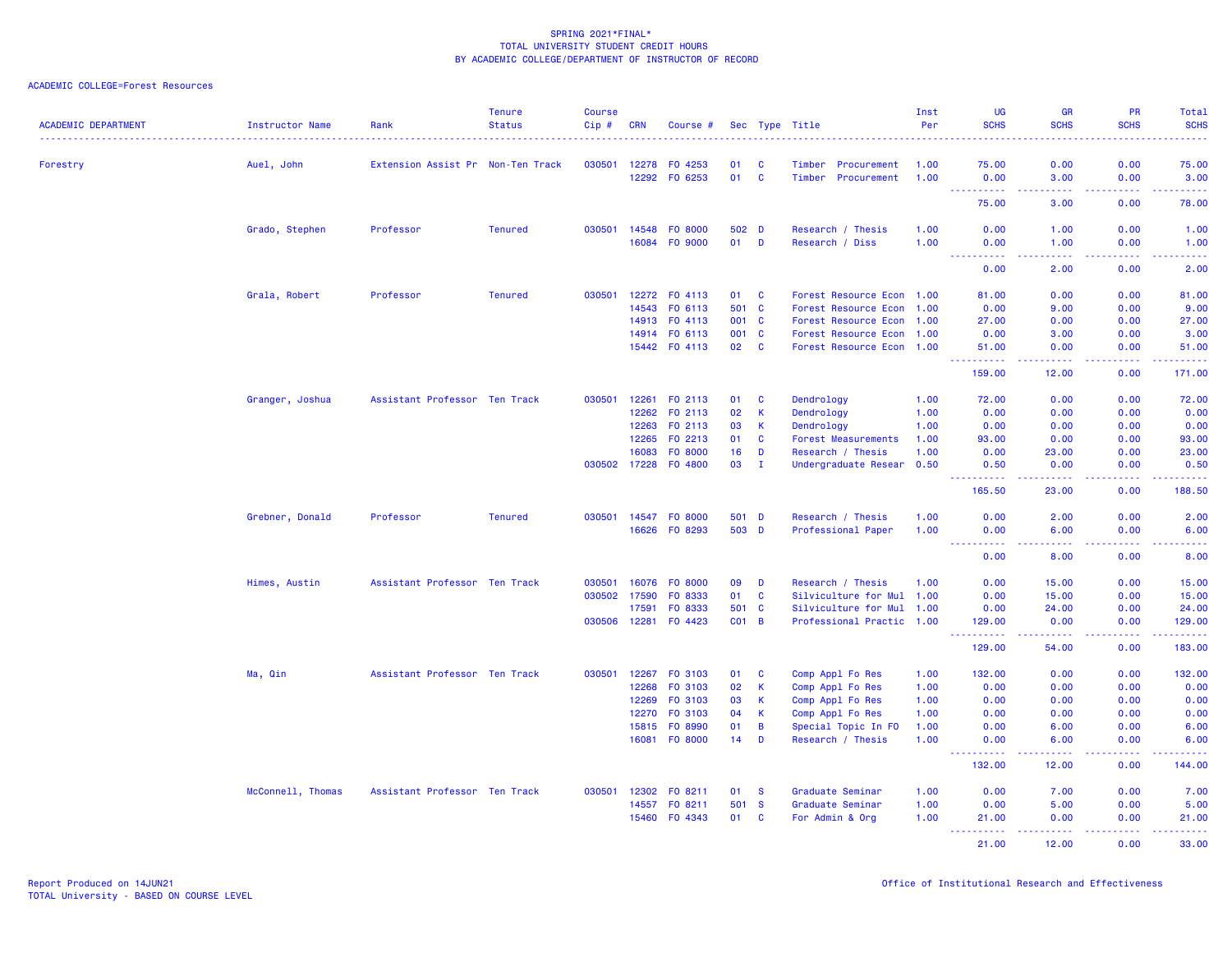ACADEMIC COLLEGE=Forest Resources

| <b>ACADEMIC DEPARTMENT</b> | <b>Instructor Name</b> | Rank                          | <b>Tenure</b><br><b>Status</b> | <b>Course</b><br>Cip# | <b>CRN</b>     | Course #                           |                  |                | Sec Type Title                        | Inst<br>Per<br>. | <b>UG</b><br><b>SCHS</b>                                                                                                           | <b>GR</b><br><b>SCHS</b><br>.   | <b>PR</b><br><b>SCHS</b><br>$   -$ | Total<br><b>SCHS</b><br><u>.</u> |
|----------------------------|------------------------|-------------------------------|--------------------------------|-----------------------|----------------|------------------------------------|------------------|----------------|---------------------------------------|------------------|------------------------------------------------------------------------------------------------------------------------------------|---------------------------------|------------------------------------|----------------------------------|
|                            |                        |                               |                                |                       |                |                                    |                  |                |                                       |                  |                                                                                                                                    |                                 |                                    |                                  |
| Forestry                   | Polinko, Adam          | Assistant Professor Ten Track |                                | 030201                | 13990          | <b>WFA 3133</b>                    | 01               | C<br>K.        | Applied Ecology                       | 1.00             | 165.00                                                                                                                             | 0.00                            | 0.00                               | 165.00                           |
|                            |                        |                               |                                |                       | 13991<br>13993 | <b>WFA 3133</b><br><b>WFA 3133</b> | 02<br><b>HO1</b> | $\mathbf{C}$   | Applied Ecology<br>Ap Aq Ter Ecol-Hon | 1.00<br>1.00     | 0.00<br>6.00                                                                                                                       | 0.00<br>0.00                    | 0.00<br>0.00                       | 0.00<br>6.00                     |
|                            |                        |                               |                                | 030501                | 12274          | F0 4221                            | 01               | $\mathbf{L}$   | Prac Silv Lab                         | 1.00             | 9.00                                                                                                                               | 0.00                            | 0.00                               | 9.00                             |
|                            |                        |                               |                                |                       | 12275          | F0 4221                            | 02               | -L             | Prac Silv Lab                         | 1.00             | 21.00                                                                                                                              | 0.00                            | 0.00                               | 21.00                            |
|                            |                        |                               |                                |                       | 12276          | FO 4223                            | 01               | $\mathbf{C}$   | Prac Of Silviculture                  | 1.00             | 90.00                                                                                                                              | 0.00                            | 0.00                               | 90.00                            |
|                            |                        |                               |                                |                       | 12289          | F0 6221                            | 01               | -L             | Prac Silv Lab                         | 1.00             | 0.00                                                                                                                               | 1.00                            | 0.00                               | 1.00                             |
|                            |                        |                               |                                |                       | 12291          | FO 6223                            | 01               | $\mathbf{C}$   | Prac Of Silviculture                  | 1.00             | 0.00                                                                                                                               | 3.00                            | 0.00                               | 3.00                             |
|                            |                        |                               |                                |                       |                | 15126 F0 8000                      | 514 D            |                | Research / Thesis                     | 1.00             | 0.00                                                                                                                               | 1.00                            | 0.00                               | 1.00                             |
|                            |                        |                               |                                |                       |                |                                    |                  |                |                                       |                  | 291.00                                                                                                                             | د د د د<br>5.00                 | .<br>0.00                          | $\omega$ is a $\omega$<br>296.00 |
|                            | Poudel, Krishna        | Assistant Professor Ten Track |                                | 030104                | 13313          | <b>NREC 3213</b>                   | 01               | $\overline{B}$ | Environmental Measur 1.00             |                  | 24.00                                                                                                                              | 0.00                            | 0.00                               | 24.00                            |
|                            |                        |                               |                                | 030501                | 16074          | F0 8000                            | 07               | D              | Research / Thesis                     | 1.00             | 0.00                                                                                                                               | 16.00                           | 0.00                               | 16.00                            |
|                            |                        |                               |                                |                       | 17248          | <b>NREC 4000</b>                   | 01               | $\mathbf I$    | Directed Indiv Study 1.00             |                  | 3.00                                                                                                                               | 0.00                            | 0.00                               | 3.00                             |
|                            |                        |                               |                                |                       | 17685          | F0 7000                            | 01               | $\mathbf{I}$   | Directed Indiv Study                  | 1.00             | 0.00                                                                                                                               | 3.00                            | 0.00                               | 3.00                             |
|                            |                        |                               |                                | 030502                | 17227          | F0 4800                            | 02               | $\mathbf{I}$   | Undergraduate Resear                  | 1.00             | 3.00                                                                                                                               | 0.00                            | 0.00                               | 3.00                             |
|                            |                        |                               |                                | 261101                | 12273          | FO 4213                            | 01               | $\mathbf{C}$   | <b>Forest Biometrics</b>              | 1.00             | 39.00                                                                                                                              | 0.00                            | 0.00                               | 39.00                            |
|                            |                        |                               |                                |                       | 15458          | FO 4213                            | 02               | $\mathbf{C}$   | <b>Forest Biometrics</b>              | 1.00             | 48.00<br>.                                                                                                                         | 0.00<br>-----                   | 0.00<br>.                          | 48.00<br>.                       |
|                            |                        |                               |                                |                       |                |                                    |                  |                |                                       |                  | 117.00                                                                                                                             | 19.00                           | 0.00                               | 136.00                           |
|                            | Renninger, Heidi       | Assistant Professor Ten Track |                                | 030501                | 17875          | FO 9000                            | 06               | D              | Research / Diss                       | 1.00             | 0.00                                                                                                                               | 6.00                            | 0.00                               | 6.00                             |
|                            |                        |                               |                                | 030502                | 12271          | FO 3213                            | 01               | C              | <b>Tree Physiology</b>                | 1.00             | 57.00<br>22222                                                                                                                     | 0.00<br>د د د د                 | 0.00<br>المتمالين                  | 57.00<br>والانتاب                |
|                            |                        |                               |                                |                       |                |                                    |                  |                |                                       |                  | 57.00                                                                                                                              | 6.00                            | 0.00                               | 63.00                            |
|                            | Siegert, Courtney      | Associate Professor Tenured   |                                | 030104                | 13316          | <b>NREC 4423</b>                   | 01               | B              | Environmental Assess                  | 1.00             | 15.00                                                                                                                              | 0.00                            | 0.00                               | 15.00                            |
|                            |                        |                               |                                | 030501                | 12285          | F0 4483                            | 01               | $\mathbf c$    | <b>Forest Soils</b>                   | 1.00             | 33.00                                                                                                                              | 0.00                            | 0.00                               | 33.00                            |
|                            |                        |                               |                                |                       | 12300          | F0 6483                            | 01               | $\mathbf{C}$   | Forest Soils                          | 1.00             | 0.00                                                                                                                               | 12.00                           | 0.00                               | 12.00                            |
|                            |                        |                               |                                |                       | 14554          | F0 8000                            | 508              | D              | Research / Thesis                     | 1.00             | 0.00                                                                                                                               | 2.00                            | 0.00                               | 2.00                             |
|                            |                        |                               |                                |                       | 16077          | F0 8000                            | 10 <sub>1</sub>  | D              | Research / Thesis                     | 1.00             | 0.00                                                                                                                               | 19.00                           | 0.00                               | 19.00                            |
|                            |                        |                               |                                |                       | 16086          | F0 9000                            | 03               | D              | Research / Diss                       | 1.00             | 0.00                                                                                                                               | 11.00                           | 0.00                               | 11.00                            |
|                            |                        |                               |                                |                       | 16442          | <b>NREC 4800</b>                   | 01               | $\mathbf I$    | Undergraduate Resear 1.00             |                  | 2.00                                                                                                                               | 0.00                            | 0.00                               | 2.00                             |
|                            |                        |                               |                                | 030502                | 15120          | FO 6463                            | 501              | $\mathbf{C}$   | Forest Hydro & Water 1.00             |                  | 0.00                                                                                                                               | 15.00                           | 0.00                               | 15.00                            |
|                            |                        |                               |                                |                       | 16441          | F0 4800                            | 01               | $\mathbf I$    | Undergraduate Resear 1.00             |                  | 0.00<br>المستملة                                                                                                                   | 0.00<br>والمستوات               | 0.00<br>بالأباب                    | 0.00<br>22222                    |
|                            |                        |                               |                                |                       |                |                                    |                  |                |                                       |                  | 50.00                                                                                                                              | 59.00                           | 0.00                               | 109.00                           |
|                            | Sun, Changyou          | Professor                     | <b>Tenured</b>                 | 030201                | 13315          | <b>NREC 4413</b>                   | 01               | C              | Natural Resource Pol 1.00             |                  | 9.00                                                                                                                               | 0.00                            | 0.00                               | 9.00                             |
|                            |                        |                               |                                | 030501                | 12280          | FO 4413                            | 01               | $\mathbf{C}$   | Natural Res Policy                    | 1.00             | 135.00                                                                                                                             | 0.00                            | 0.00                               | 135.00                           |
|                            |                        |                               |                                |                       | 14544          | FO 6413                            | 501              | $\mathbf{C}$   | Natural Res Policy                    | 1.00             | 0.00                                                                                                                               | 9.00                            | 0.00                               | 9.00                             |
|                            |                        |                               |                                |                       | 17247          | F0 4000                            | 01               | $\mathbf I$    | Directed Indiv Study 1.00             |                  | 3.00                                                                                                                               | 0.00                            | 0.00                               | 3.00                             |
|                            |                        |                               |                                | 220207                | 12279          | F0 4353                            | 01               | $\mathbf{C}$   | Natural Resource Law 1.00             |                  | 84.00                                                                                                                              | 0.00                            | 0.00                               | 84.00                            |
|                            |                        |                               |                                |                       | 13314          | <b>NREC 4353</b>                   | 01               | $\mathbf c$    | Natural Resource Law 1.00             |                  | 15.00<br>$\frac{1}{2} \left( \frac{1}{2} \right) \left( \frac{1}{2} \right) \left( \frac{1}{2} \right) \left( \frac{1}{2} \right)$ | 0.00<br>$\omega$ is $\omega$ in | 0.00<br>.                          | 15.00<br>.                       |
|                            |                        |                               |                                |                       |                |                                    |                  |                |                                       |                  | 246.00                                                                                                                             | 9.00                            | 0.00                               | 255.00                           |
|                            | Yang, Jia              | Assistant Professor Ten Track |                                | 030501                | 16082          | F0 8000                            | 15               | D              | Research / Thesis                     | 1.00             | 0.00                                                                                                                               | 9.00                            | 0.00                               | 9.00                             |
|                            |                        |                               |                                | 450702                | 12282          | FO 4453                            | 01               | C              | Remote Sensing Appl                   | 1.00             | 33.00                                                                                                                              | 0.00                            | 0.00                               | 33.00                            |
|                            |                        |                               |                                |                       | 12283          | F0 4453                            | 02               | K              | Remote Sensing Appl                   | 1.00             | 0.00                                                                                                                               | 0.00                            | 0.00                               | 0.00                             |
|                            |                        |                               |                                |                       | 12297          | FO 6453                            | 01               | C              | Remote Sensing Appl                   | 1.00             | 0.00                                                                                                                               | 3.00                            | 0.00                               | 3.00                             |
|                            |                        |                               |                                |                       | 12298          | F0 6453                            | 02               | K              | Remote Sensing Appl                   | 1.00             | 0.00                                                                                                                               | 0.00                            | 0.00                               | 0.00                             |
|                            |                        |                               |                                |                       | 15465          | FO 4473                            | 01               | B              | GIS Nat Res Mgt                       | 1.00             | 6.00                                                                                                                               | 0.00                            | 0.00                               | 6.00                             |

Report Produced on 14JUN21 Office of Institutional Research and Effectiveness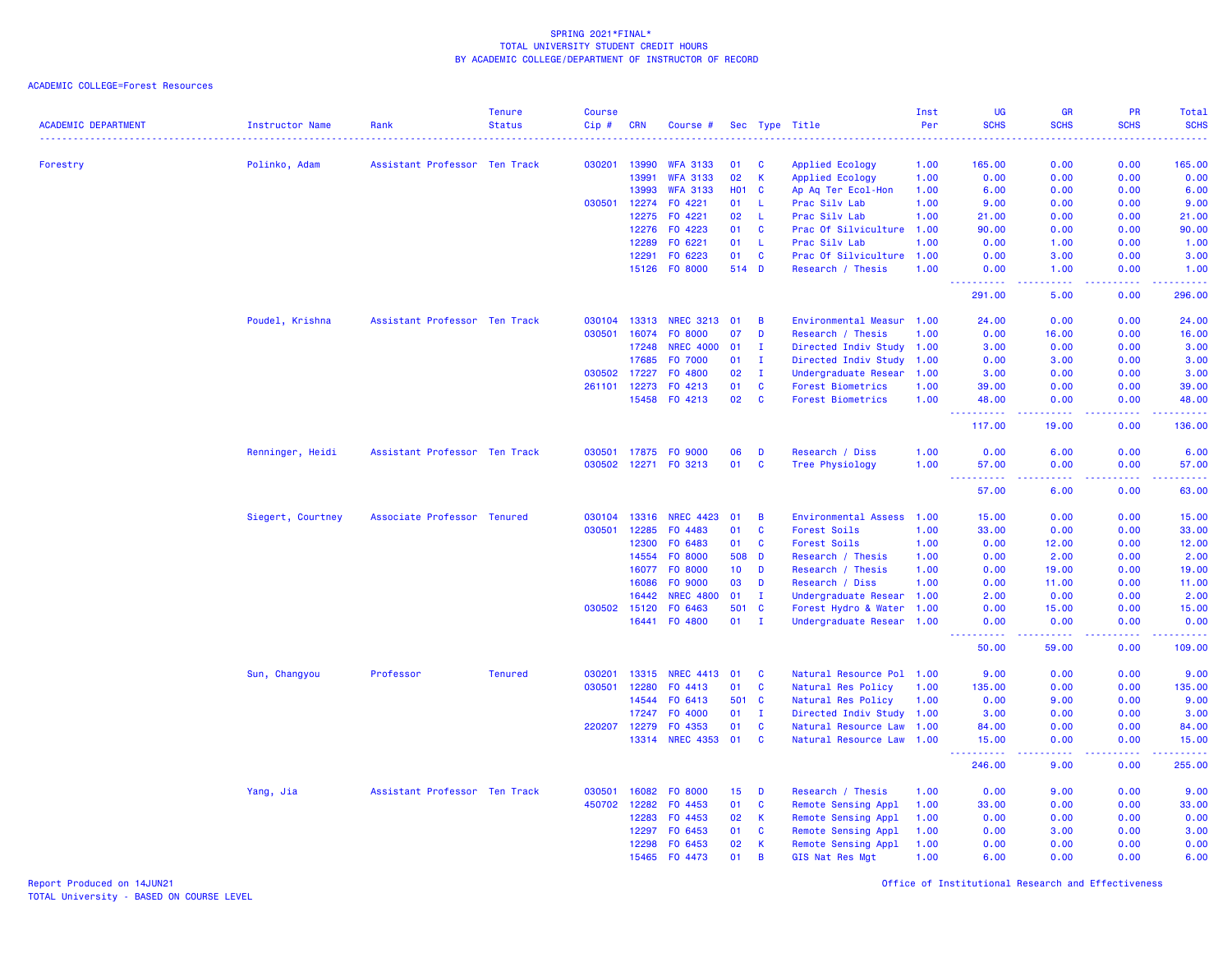| <b>ACADEMIC DEPARTMENT</b>                                                                   | Instructor Name | Rank                              | <b>Tenure</b><br><b>Status</b> | Course<br>$Cip$ # | <b>CRN</b> | Course # Sec Type Title    |              |                 | Inst<br>Per | UG<br><b>SCHS</b>     | <b>GR</b><br><b>SCHS</b>            | <b>PR</b><br><b>SCHS</b>          | Total<br><b>SCHS</b>                 |
|----------------------------------------------------------------------------------------------|-----------------|-----------------------------------|--------------------------------|-------------------|------------|----------------------------|--------------|-----------------|-------------|-----------------------|-------------------------------------|-----------------------------------|--------------------------------------|
| Forestry                                                                                     | Yang, Jia       | Assistant Professor Ten Track     |                                |                   |            | 450702 15471 F0 4473       | $02 \quad B$ | GIS Nat Res Mgt | 1.00        | 6.00<br>.             | 0.00                                | 0.00<br>                          | 6.00                                 |
|                                                                                              |                 |                                   |                                |                   |            |                            |              |                 |             | 45.00                 | 12.00                               | 0.00                              | 57.00                                |
|                                                                                              | Zhang, Xuefeng  | Research Assist Pro Non-Ten Track |                                |                   |            | 030501 17728 SBP 9000 10 D |              | Research / Diss | 1.00        | 0.00<br>.             | 2.00                                | 0.00                              | 2.00                                 |
|                                                                                              |                 |                                   |                                |                   |            |                            |              |                 |             | 0.00                  | 2.00                                | 0.00                              | 2.00                                 |
| ======================================<br>Forestry<br>====================================== |                 |                                   |                                |                   |            |                            |              |                 |             | ==========<br>1487.50 | -----------<br>238,00<br>---------- | -----------<br>0.00<br>========== | -----------<br>1725.50<br>========== |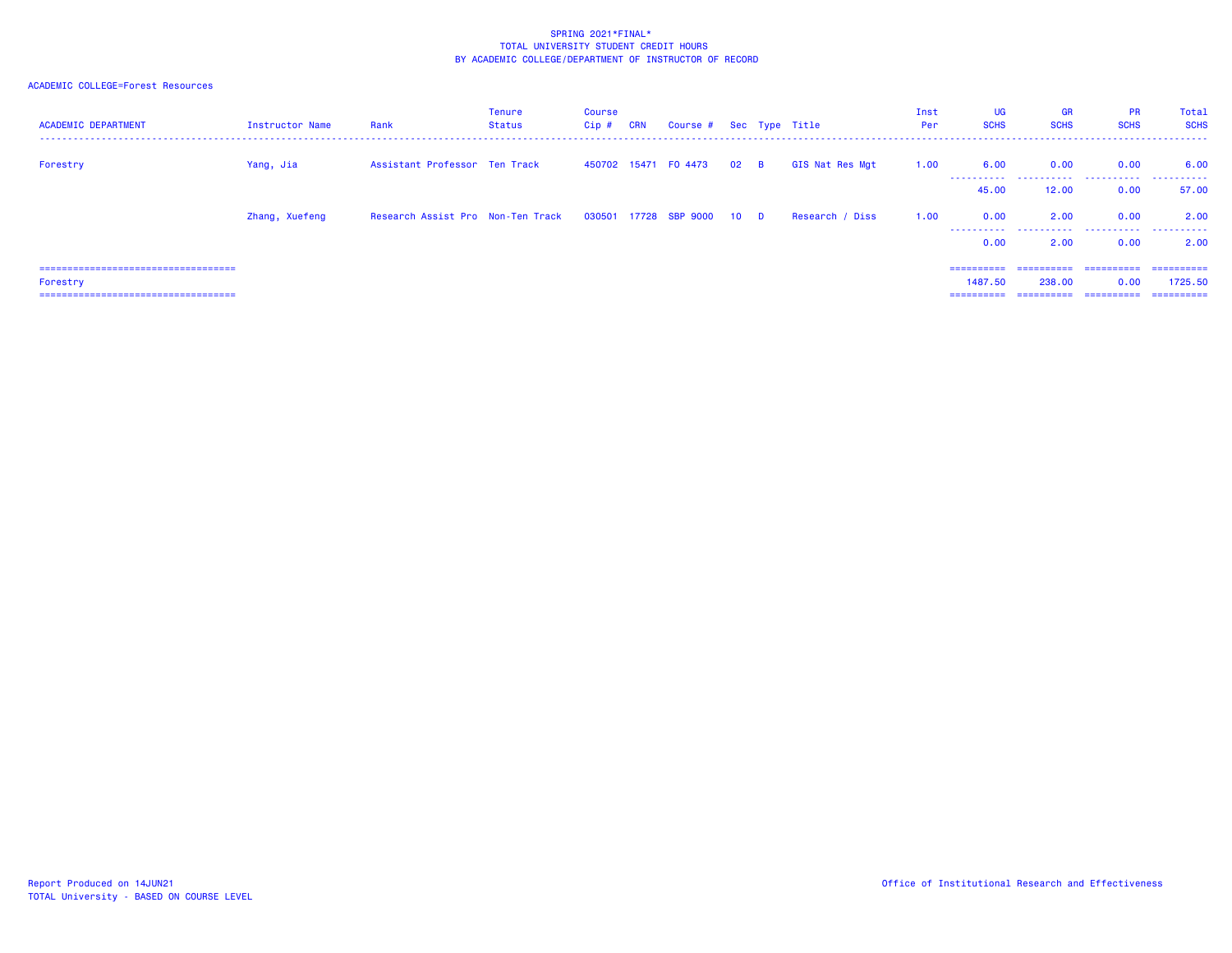| <b>ACADEMIC DEPARTMENT</b> | Instructor Name                                         | Rank                          | <b>Tenure</b><br><b>Status</b> | <b>Course</b><br>Cip# | <b>CRN</b> |                       |        |                |                           | Inst<br>Per | UG<br><b>SCHS</b>                          | <b>GR</b><br><b>SCHS</b>                                                                                                           | <b>PR</b><br><b>SCHS</b>             | <b>Total</b><br><b>SCHS</b> |
|----------------------------|---------------------------------------------------------|-------------------------------|--------------------------------|-----------------------|------------|-----------------------|--------|----------------|---------------------------|-------------|--------------------------------------------|------------------------------------------------------------------------------------------------------------------------------------|--------------------------------------|-----------------------------|
|                            |                                                         |                               |                                |                       |            | Course #              |        |                | Sec Type Title            |             | .                                          | الداعات عامات                                                                                                                      | والمالمات مالما                      | .                           |
| Sustainable Bioproducts    | Filgueira Amorim Fra Assistant Professor Ten Track      |                               |                                | 030101 13846          |            | <b>SBP 4213</b>       | 01     | $\overline{B}$ | Deterioration & Pres 1.00 |             | 15.00                                      | 0.00                                                                                                                               | 0.00                                 | 15.00                       |
|                            |                                                         |                               |                                |                       | 13853      | SBP 6213              | 01     | $\overline{B}$ | Deterioration & Pres 1.00 |             | 0.00                                       | 18.00                                                                                                                              | 0.00                                 | 18.00                       |
|                            |                                                         |                               |                                |                       | 15541      | SBP 4213              | 501    | $\overline{B}$ | Deterioration & Pres 1.00 |             | 6.00                                       | 0.00                                                                                                                               | 0.00                                 | 6.00                        |
|                            |                                                         |                               |                                | 030501                | 16095      | <b>SBP 8000</b>       | 03     | D              | Research / Thesis         | 1.00        | 0.00                                       | 13.00                                                                                                                              | 0.00                                 | 13.00                       |
|                            |                                                         |                               |                                | 030506                | 15537      | <b>SBP 8013</b>       | 501 C  |                | Adv Wood Sci Tech         | 1.00        | 0.00                                       | 3.00                                                                                                                               | 0.00                                 | 3.00                        |
|                            |                                                         |                               |                                |                       |            |                       |        |                |                           |             | .<br>21.00                                 | .<br>34.00                                                                                                                         | .<br>0.00                            | .<br>55.00                  |
|                            | Hassan, El Barbary                                      | Associate Professor Tenured   |                                | 030101                | 13845      | SBP 4023              | 01     | $\mathbf{C}$   | Lignocell Biomass Ch 1.00 |             | 12.00                                      | 0.00                                                                                                                               | 0.00                                 | 12.00                       |
|                            |                                                         |                               |                                |                       | 13852      | <b>SBP 6023</b>       | 01     | $\mathbf{C}$   | Lignocell Biomass Ch 1.00 |             | 0.00                                       | 9.00                                                                                                                               | 0.00                                 | 9.00                        |
|                            |                                                         |                               |                                |                       | 15539      | <b>SBP 4023</b>       | 501 C  |                | Lignocell Biomass Ch 1.00 |             | 3.00                                       | 0.00                                                                                                                               | 0.00                                 | 3.00                        |
|                            |                                                         |                               |                                | 030501 17727          |            | <b>SBP 9000</b>       | 09     | D              | Research / Diss           | 1.00        | 0.00                                       | 3.00                                                                                                                               | 0.00                                 | 3.00                        |
|                            |                                                         |                               |                                |                       |            |                       |        |                |                           |             | <b>_________</b><br>15.00                  | 22222<br>12.00                                                                                                                     | .<br>0.00                            | .<br>27.00                  |
|                            | Kim, Yun Sang                                           | Assistant Professor Ten Track |                                | 030101                | 13843      | <b>SBP 3123</b>       | 01     | $\mathbf{C}$   | <b>Biomass to Bioprod</b> | 1.00        | 12.00                                      | 0.00                                                                                                                               | 0.00                                 | 12.00                       |
|                            |                                                         |                               |                                | 030501                | 16096      | <b>SBP 8000</b>       | 04     | D              | Research / Thesis         | 1.00        | 0.00                                       | 2.00                                                                                                                               | 0.00                                 | 2.00                        |
|                            |                                                         |                               |                                |                       | 16104      | <b>SBP 9000</b>       | 04     | D              | Research / Diss           | 1.00        | 0.00                                       | 23.00                                                                                                                              | 0.00                                 | 23.00                       |
|                            |                                                         |                               |                                |                       |            |                       |        |                |                           |             | <u>.</u><br>12.00                          | 22222<br>25.00                                                                                                                     | .<br>0.00                            | .<br>37.00                  |
|                            | Lim, Hyungsuk                                           | Assistant Professor Ten Track |                                | 030501                | 16097      | <b>SBP 8000</b>       | 05     | D              | Research / Thesis         | 1.00        | 0.00                                       | 19.00                                                                                                                              | 0.00                                 | 19.00                       |
|                            |                                                         |                               |                                |                       | 16106      | <b>SBP 9000</b>       | 06     | D              | Research / Diss           | 1.00        | 0.00                                       | 21.00                                                                                                                              | 0.00                                 | 21.00                       |
|                            |                                                         |                               |                                |                       |            |                       |        |                |                           |             | <b><i><u><u> Listen Listen</u></u></i></b> | .                                                                                                                                  | <b><i><u><u> - - - -</u></u></i></b> | .                           |
|                            |                                                         |                               |                                |                       |            |                       |        |                |                           |             | 0.00                                       | 40.00                                                                                                                              | 0.00                                 | 40.00                       |
|                            | Nicholas, Darrel                                        | Professor                     | <b>Tenured</b>                 |                       |            | 030501 16101 SBP 9000 | $01$ D |                | Research / Diss           | 1.00        | 0.00<br><u>.</u>                           | 13.00<br>.                                                                                                                         | 0.00<br>.                            | 13.00<br>.                  |
|                            |                                                         |                               |                                |                       |            |                       |        |                |                           |             | 0.00                                       | 13.00                                                                                                                              | 0.00                                 | 13.00                       |
|                            | Nistal - Franca, Fred Research Assist Pro Non-Ten Track |                               |                                |                       |            | 030501 16107 SBP 9000 | $07$ D |                | Research / Diss           | 1.00        | 0.00<br>.                                  | 6.00                                                                                                                               | 0.00                                 | 6.00                        |
|                            |                                                         |                               |                                |                       |            |                       |        |                |                           |             | 0.00                                       | .<br>6.00                                                                                                                          | 0.00                                 | 6.00                        |
|                            | Owens, Frank                                            | Assistant Professor Ten Track |                                | 030501                | 16108      | <b>SBP 9000</b>       | 08     | D              | Research / Diss           | 1.00        | 0.00                                       | 21.00                                                                                                                              | 0.00                                 | 21.00                       |
|                            |                                                         |                               |                                | 030509                | 13844      | <b>SBP 4013</b>       | 01     | B              | <b>Wood Anatomy</b>       | 1.00        | 12.00                                      | 0.00                                                                                                                               | 0.00                                 | 12.00                       |
|                            |                                                         |                               |                                |                       | 13851      | <b>SBP 6013</b>       | 01     | $\overline{B}$ | <b>Wood Anatomy</b>       | 1.00        | 0.00                                       | 9.00                                                                                                                               | 0.00                                 | 9.00                        |
|                            |                                                         |                               |                                |                       | 13857      | <b>SBP 8121</b>       | 01     | <b>S</b>       | Research Seminar II       | 1.00        | 0.00                                       | 11.00                                                                                                                              | 0.00                                 | 11.00                       |
|                            |                                                         |                               |                                |                       | 14804      | <b>SBP 6013</b>       | 501 B  |                | <b>Wood Anatomy</b>       | 1.00        | 0.00                                       | 6.00                                                                                                                               | 0.00                                 | 6.00                        |
|                            |                                                         |                               |                                |                       |            |                       |        |                |                           |             | .<br>$\sim 100$<br>12.00                   | $\frac{1}{2} \left( \frac{1}{2} \right) \left( \frac{1}{2} \right) \left( \frac{1}{2} \right) \left( \frac{1}{2} \right)$<br>47.00 | .<br>0.00                            | .<br>59.00                  |
|                            | Seale, Roy                                              | Professor                     | <b>Tenured</b>                 | 030501 16093          |            | <b>SBP 8000</b>       | 01     | - D            | Research / Thesis         | 1.00        | 0.00                                       | 19.00                                                                                                                              | 0.00                                 | 19.00                       |
|                            |                                                         |                               |                                |                       |            |                       |        |                |                           |             | <u> - - - - - - - - - -</u><br>0.00        | 19.00                                                                                                                              | 0.00                                 | .<br>19.00                  |
|                            | Shmulsky, Rubin                                         | Professor                     | <b>Tenured</b>                 | 030501 16094          |            | <b>SBP 8000</b>       | 02     | D              | Research / Thesis         | 1.00        | 0.00                                       | 7.00                                                                                                                               | 0.00                                 | 7.00                        |
|                            |                                                         |                               |                                |                       |            | 16102 SBP 9000        | 02     | D              | Research / Diss           | 1.00        | 0.00                                       | 41.00                                                                                                                              | 0.00                                 | 41.00                       |
|                            |                                                         |                               |                                |                       |            |                       |        |                |                           |             | <b><i><u>AAAAAAAAAA</u></i></b>            | المستمرين                                                                                                                          | 22222                                | .                           |
|                            |                                                         |                               |                                |                       |            |                       |        |                |                           |             | 0.00                                       | 48.00                                                                                                                              | 0.00                                 | 48.00                       |
|                            | Stokes, Carrlet                                         | Assistant Professor Ten Track |                                |                       |            | 030101 17491 SBP 4990 | 01 C   |                | Special Topic in SBP 1.00 |             | 18.00                                      | 0.00                                                                                                                               | 0.00                                 | 18.00                       |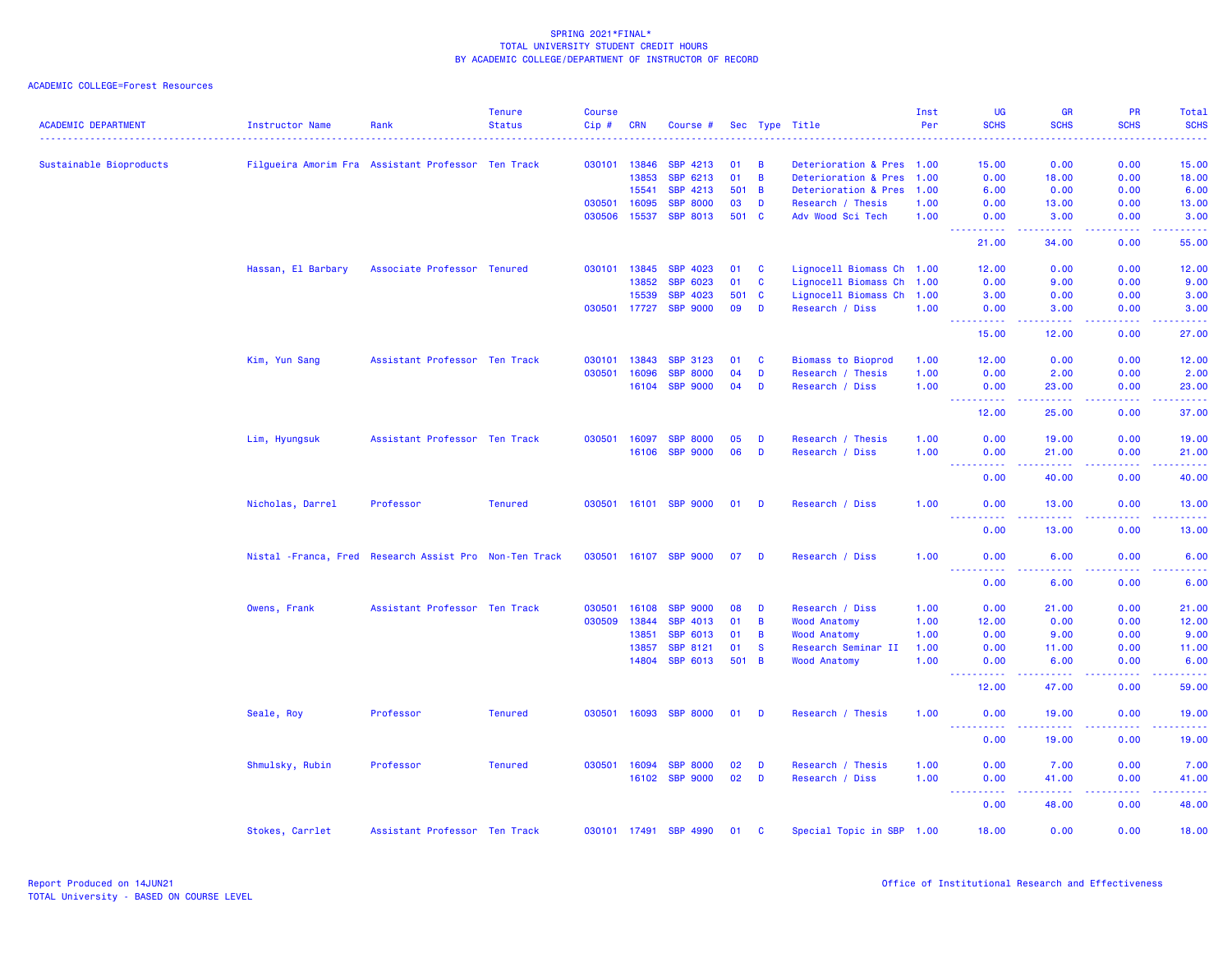| <b>ACADEMIC DEPARTMENT</b>                                       | Instructor Name | Rank                          | <b>Tenure</b><br>Status | <b>Course</b><br>$Cip$ # | <b>CRN</b>     | Course #                           |          |                 | Sec Type Title                                         | Inst<br>Per | <b>UG</b><br><b>SCHS</b>    | <b>GR</b><br><b>SCHS</b> | <b>PR</b><br><b>SCHS</b> | Total<br><b>SCHS</b> |
|------------------------------------------------------------------|-----------------|-------------------------------|-------------------------|--------------------------|----------------|------------------------------------|----------|-----------------|--------------------------------------------------------|-------------|-----------------------------|--------------------------|--------------------------|----------------------|
|                                                                  |                 |                               |                         |                          |                |                                    |          |                 |                                                        |             | 18.00                       | 0.00                     | 0.00                     | .<br>18,00           |
| Sustainable Bioproducts                                          | Street, Jason   | Assistant Professor Ten Track |                         | 030101                   | 13847<br>13850 | <b>SBP 4243</b><br><b>SBP 4443</b> | 01<br>01 | <b>C</b><br>- C | Sustainable Bioprodu 1.00<br>Capstone Sustain Bio 1.00 |             | 15.00<br>6.00               | 0.00<br>0.00             | 0.00<br>0.00             | 15.00<br>6.00        |
|                                                                  |                 |                               |                         | 030501                   | 13854<br>16105 | SBP 6243<br><b>SBP 9000</b>        | 01<br>05 | - C<br>D        | Sustainable Bioprodu 1.00<br>Research / Diss           | 1.00        | 0.00<br>0.00<br>----------- | 15.00<br>13.00<br>.      | 0.00<br>0.00<br>.        | 15.00<br>13.00<br>.  |
|                                                                  | Zhang, Jilei    | Professor                     | <b>Tenured</b>          | 030501                   | 16103          | <b>SBP 9000</b>                    | 03       | D               | Research / Diss                                        | 1.00        | 21.00<br>0.00               | 28.00<br>9.00            | 0.00<br>0.00             | 49.00<br>9.00        |
|                                                                  |                 |                               |                         | 030509                   | 15513          | SBP 8213                           | 01       | <b>B</b>        | Adv Wood Mechanics                                     | 1.00        | 0.00<br>-----------<br>0.00 | 9.00<br>.<br>18.00       | 0.00<br>.<br>0.00        | 9.00<br>.<br>18,00   |
| ======================================                           |                 |                               |                         |                          |                |                                    |          |                 |                                                        |             | ==========                  | -----------              | ==========               | -----------          |
| Sustainable Bioproducts<br>===================================== |                 |                               |                         |                          |                |                                    |          |                 |                                                        |             | 99.00<br>==========         | 290,00<br>==========     | 0.00<br>==========       | 389,00<br>========== |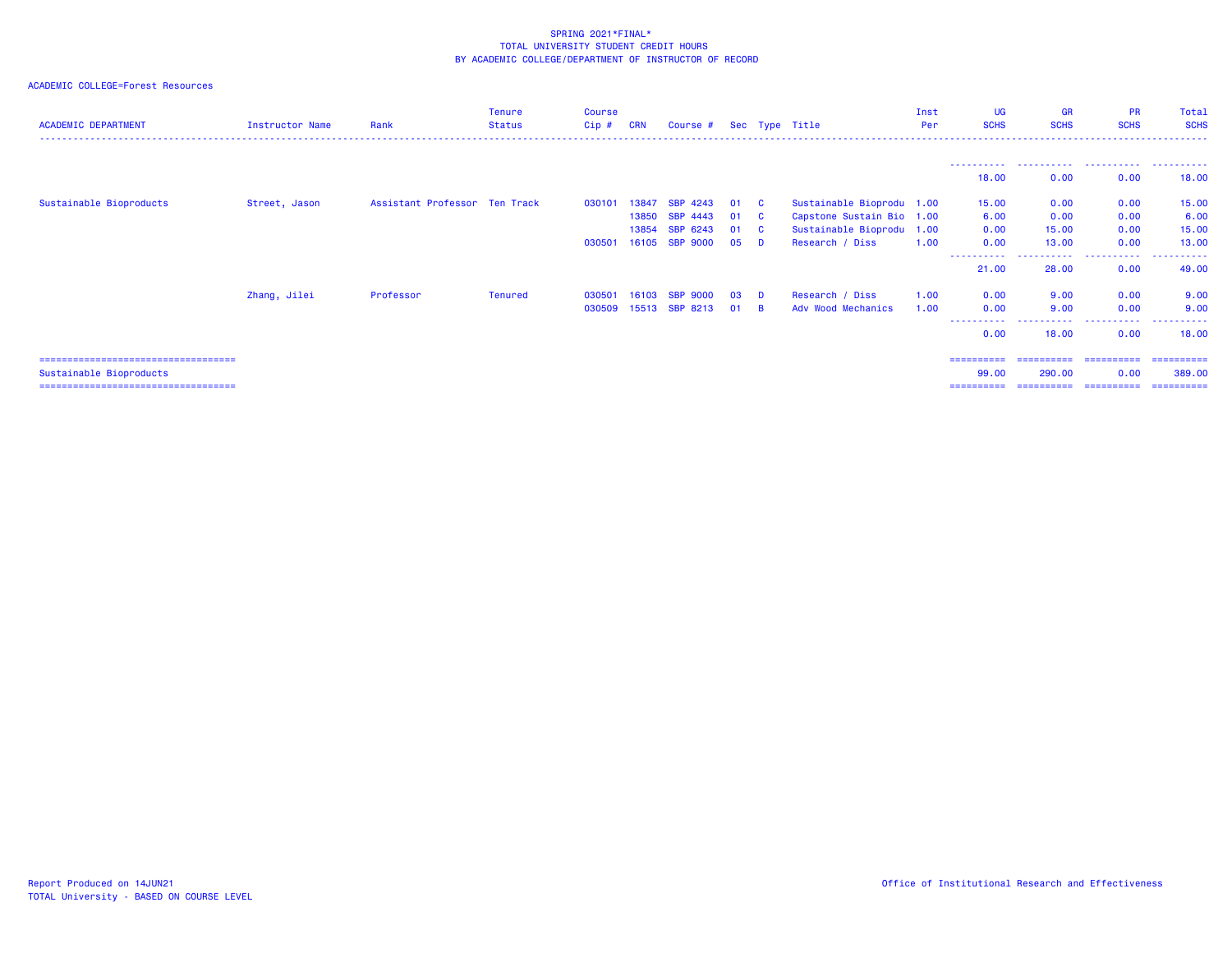| <b>ACADEMIC DEPARTMENT</b>        | Instructor Name    | Rank                              | <b>Tenure</b><br><b>Status</b> | <b>Course</b><br>Cip#<br>. | <b>CRN</b>     | Course #                           |              |              | Sec Type Title                             | Inst<br>Per  | <b>UG</b><br><b>SCHS</b><br>.                                                                                                                                                                                                                   | <b>GR</b><br><b>SCHS</b><br>.                                                                                                                                 | PR<br><b>SCHS</b><br>$- - - - -$ | Total<br><b>SCHS</b><br>. |
|-----------------------------------|--------------------|-----------------------------------|--------------------------------|----------------------------|----------------|------------------------------------|--------------|--------------|--------------------------------------------|--------------|-------------------------------------------------------------------------------------------------------------------------------------------------------------------------------------------------------------------------------------------------|---------------------------------------------------------------------------------------------------------------------------------------------------------------|----------------------------------|---------------------------|
| Wildlife, Fisheries & Aquaculture | Allen, Peter       | Associate Professor Tenured       |                                | 030601                     | 17084          | <b>WFA 9000</b>                    | 08           | D            | Research / Diss                            | 1.00         | 0.00                                                                                                                                                                                                                                            | 1.00                                                                                                                                                          | 0.00                             | 1.00                      |
|                                   |                    |                                   |                                |                            | 17110          | <b>WFA 8000</b>                    | 08           | D            | Research / Thesis                          | 1.00         | 0.00                                                                                                                                                                                                                                            | 20.00                                                                                                                                                         | 0.00                             | 20.00                     |
|                                   |                    |                                   |                                |                            | 17610          | <b>WFA 4800</b>                    | 01           | $\mathbf I$  | Undergraduate Resear                       | 1.00         | 3.00                                                                                                                                                                                                                                            | 0.00                                                                                                                                                          | 0.00                             | 3.00                      |
|                                   |                    |                                   |                                |                            |                |                                    |              |              |                                            |              | .<br>$\sim$ $\sim$ $\sim$ $\sim$                                                                                                                                                                                                                | لالالالالا                                                                                                                                                    | .                                | .                         |
|                                   |                    |                                   |                                |                            |                |                                    |              |              |                                            |              | 3.00                                                                                                                                                                                                                                            | 21.00                                                                                                                                                         | 0.00                             | 24.00                     |
|                                   | Ayers, Christopher | Instructor                        | Non-Ten Track                  | 030101                     | 15611          | <b>WFA 8343</b>                    | 01           | C            | Con Eco & Res Man                          | 1.00         | 0.00                                                                                                                                                                                                                                            | 54.00                                                                                                                                                         | 0.00                             | 54.00                     |
|                                   |                    |                                   |                                |                            | 16063          | <b>WFA 8343</b>                    | 501          | $\mathbf{C}$ | Con Eco & Res Man                          | 1.00         | 0.00                                                                                                                                                                                                                                            | 12.00                                                                                                                                                         | 0.00                             | 12.00                     |
|                                   |                    |                                   |                                | 030201                     | 13995          | <b>WFA 4153</b>                    | 01           | C            | Prin Wild Con & Man                        | 1.00         | 102.00                                                                                                                                                                                                                                          | 0.00                                                                                                                                                          | 0.00                             | 102.00                    |
|                                   |                    |                                   |                                |                            | 14007          | <b>WFA 4443</b>                    | 01           | C            | Ornithology                                | 1.00         | 108.00                                                                                                                                                                                                                                          | 0.00                                                                                                                                                          | 0.00                             | 108.00                    |
|                                   |                    |                                   |                                |                            | 14008          | <b>WFA 4443</b>                    | 02           | K            | Ornithology                                | 1.00         | 0.00                                                                                                                                                                                                                                            | 0.00                                                                                                                                                          | 0.00                             | 0.00                      |
|                                   |                    |                                   |                                |                            | 14009          | <b>WFA 4443</b>                    | 03           | $\mathsf{K}$ | Ornithology                                | 1.00         | 0.00                                                                                                                                                                                                                                            | 0.00                                                                                                                                                          | 0.00                             | 0.00                      |
|                                   |                    |                                   |                                |                            | 14010          | <b>WFA 4443</b>                    | 04           | K            | Ornithology                                | 1.00         | 0.00                                                                                                                                                                                                                                            | 0.00                                                                                                                                                          | 0.00                             | 0.00                      |
|                                   |                    |                                   |                                |                            | 14917<br>14918 | <b>WFA 4153</b><br><b>WFA 4153</b> | 001<br>002 K | C            | Prin Wild Con & Man<br>Prin Wild Con & Man | 1.00<br>1.00 | 30.00<br>0.00                                                                                                                                                                                                                                   | 0.00<br>0.00                                                                                                                                                  | 0.00<br>0.00                     | 30.00<br>0.00             |
|                                   |                    |                                   |                                |                            |                |                                    |              |              |                                            |              | <u>.</u>                                                                                                                                                                                                                                        | .                                                                                                                                                             | .                                | .                         |
|                                   |                    |                                   |                                |                            |                |                                    |              |              |                                            |              | 240.00                                                                                                                                                                                                                                          | 66.00                                                                                                                                                         | 0.00                             | 306.00                    |
|                                   | Baker, Beth        | Extension Assist Pr Non-Ten Track |                                | 030601                     | 17094          | <b>WFA 9000</b>                    | 18           | D            | Research / Diss                            | 1.00         | 0.00                                                                                                                                                                                                                                            | 13.00                                                                                                                                                         | 0.00                             | 13.00                     |
|                                   |                    |                                   |                                |                            |                | 17120 WFA 8000                     | 18           | D            | Research / Thesis                          | 1.00         | 0.00                                                                                                                                                                                                                                            | 13.00                                                                                                                                                         | 0.00                             | 13.00                     |
|                                   |                    |                                   |                                |                            |                |                                    |              |              |                                            |              | $\omega_{\rm{eff}}$<br>المتمام المتحدث<br>0.00                                                                                                                                                                                                  | $\frac{1}{2} \left( \frac{1}{2} \right) \left( \frac{1}{2} \right) \left( \frac{1}{2} \right) \left( \frac{1}{2} \right) \left( \frac{1}{2} \right)$<br>26.00 | .<br>0.00                        | وعاعاها<br>26.00          |
|                                   | Burger, Leslie     | Extension Assist Pr Non-Ten Track |                                | 030201                     | 13989          | <b>WFA 3000</b>                    | 01           | E            | Internship                                 | 1.00         | 1.00                                                                                                                                                                                                                                            | 0.00                                                                                                                                                          | 0.00                             | 1.00                      |
|                                   |                    |                                   |                                |                            | 14015          | <b>WFA 4473</b>                    | 01           | C            | Wild And Fish Prac                         | 1.00         | 120.00                                                                                                                                                                                                                                          | 0.00                                                                                                                                                          | 0.00                             | 120.00                    |
|                                   |                    |                                   |                                |                            | 14016          | <b>WFA 4473</b>                    | 02           | $\mathbf k$  | Wild And Fish Prac                         | 1.00         | 0.00                                                                                                                                                                                                                                            | 0.00                                                                                                                                                          | 0.00                             | 0.00                      |
|                                   |                    |                                   |                                |                            | 14017          | <b>WFA 4473</b>                    | 03           | $\mathsf{K}$ | Wild And Fish Prac                         | 1.00         | 0.00                                                                                                                                                                                                                                            | 0.00                                                                                                                                                          | 0.00                             | 0.00                      |
|                                   |                    |                                   |                                | 030601                     | 17112          | <b>WFA 8000</b>                    | 10           | D            | Research / Thesis                          | 1.00         | 0.00                                                                                                                                                                                                                                            | 6.00                                                                                                                                                          | 0.00                             | 6.00                      |
|                                   |                    |                                   |                                |                            |                |                                    |              |              |                                            |              | <u> - - - - - - - - - -</u><br>121.00                                                                                                                                                                                                           | .<br>6.00                                                                                                                                                     | .<br>0.00                        | .<br>127.00               |
|                                   | Colvin, Michael    | Associate Professor Tenured       |                                | 030201                     | 13994          | <b>WFA 4133</b>                    | 01           | B            | <b>Fisheries Science</b>                   | 1.00         | 54.00                                                                                                                                                                                                                                           | 0.00                                                                                                                                                          | 0.00                             | 54.00                     |
|                                   |                    |                                   |                                |                            | 14023          | <b>WFA 6133</b>                    | 01           | B            | <b>Fisheries Science</b>                   | 1.00         | 0.00                                                                                                                                                                                                                                            | 3.00                                                                                                                                                          | 0.00                             | 3.00                      |
|                                   |                    |                                   |                                |                            | 14039          | <b>WFA 8433</b>                    | 01           | C            | Nat Res Con Decision                       | 1.00         | 0.00                                                                                                                                                                                                                                            | 36.00                                                                                                                                                         | 0.00                             | 36.00                     |
|                                   |                    |                                   |                                | 030601                     | 17098          | <b>WFA 9000</b>                    | 22           | D            | Research / Diss                            | 1.00         | 0.00                                                                                                                                                                                                                                            | 7.00                                                                                                                                                          | 0.00                             | 7.00                      |
|                                   |                    |                                   |                                |                            | 17124          | <b>WFA 8000</b>                    | 22           | D            | Research / Thesis                          | 1.00         | 0.00<br>$\frac{1}{2} \left( \frac{1}{2} \right) \frac{1}{2} \left( \frac{1}{2} \right)$<br>$\frac{1}{2} \left( \frac{1}{2} \right) \left( \frac{1}{2} \right) \left( \frac{1}{2} \right) \left( \frac{1}{2} \right) \left( \frac{1}{2} \right)$ | 4.00<br>-----                                                                                                                                                 | 0.00<br>.                        | 4.00<br>.                 |
|                                   |                    |                                   |                                |                            |                |                                    |              |              |                                            |              | 54.00                                                                                                                                                                                                                                           | 50.00                                                                                                                                                         | 0.00                             | 104.00                    |
|                                   | Correa, Sandra     | Assistant Professor Ten Track     |                                | 030201                     | 14012          | <b>WFA 4453</b>                    | 01           | C            | Icthyology                                 | 1.00         | 42.00                                                                                                                                                                                                                                           | 0.00                                                                                                                                                          | 0.00                             | 42.00                     |
|                                   |                    |                                   |                                |                            | 14013          | <b>WFA 4453</b>                    | 02           | $\mathbf k$  | Icthyology                                 | 1.00         | 0.00                                                                                                                                                                                                                                            | 0.00                                                                                                                                                          | 0.00                             | 0.00                      |
|                                   |                    |                                   |                                | 030502                     | 17228          | F0 4800                            | 03           | $\mathbf I$  | Undergraduate Resear                       | 0.50         | 0.50                                                                                                                                                                                                                                            | 0.00                                                                                                                                                          | 0.00                             | 0.50                      |
|                                   |                    |                                   |                                | 030601                     | 17099          | <b>WFA 9000</b>                    | 23           | D            | Research / Diss                            | 1.00         | 0.00                                                                                                                                                                                                                                            | 7.00                                                                                                                                                          | 0.00                             | 7.00                      |
|                                   |                    |                                   |                                |                            | 17125          | <b>WFA 8000</b>                    | 23           | D            | Research / Thesis                          | 1.00         | 0.00<br>.                                                                                                                                                                                                                                       | 1.00<br>.                                                                                                                                                     | 0.00<br>.                        | 1.00<br>د د د د د         |
|                                   |                    |                                   |                                |                            |                |                                    |              |              |                                            |              | 42.50                                                                                                                                                                                                                                           | 8.00                                                                                                                                                          | 0.00                             | 50.50                     |
|                                   | Davis, John        | Associate Professor Tenured       |                                | 030601                     | 17085          | <b>WFA 9000</b>                    | 09           | D            | Research / Diss                            | 1.00         | 0.00                                                                                                                                                                                                                                            | 4.00                                                                                                                                                          | 0.00                             | 4.00                      |
|                                   |                    |                                   |                                |                            |                | 17111 WFA 8000                     | 09           | D            | Research / Thesis                          | 1.00         | 0.00                                                                                                                                                                                                                                            | 21.00<br>22222                                                                                                                                                | 0.00<br>$\sim$ $\sim$ $\sim$     | 21.00<br>وعاماما          |
|                                   |                    |                                   |                                |                            |                |                                    |              |              |                                            |              | 0.00                                                                                                                                                                                                                                            | 25.00                                                                                                                                                         | 0.00                             | 25.00                     |
|                                   | Demarais, Stephen  | Professor                         | <b>Tenured</b>                 | 030601                     | 14003          | <b>WFA 4323</b>                    | 01           | C            | Wildl Nut & Phy                            | 1.00         | 60.00                                                                                                                                                                                                                                           | 0.00                                                                                                                                                          | 0.00                             | 60.00                     |
|                                   |                    |                                   |                                |                            | 14027          | <b>WFA 6323</b>                    | 01           | B            | Wildl Nut & Phy                            | 1.00         | 0.00                                                                                                                                                                                                                                            | 3.00                                                                                                                                                          | 0.00                             | 3.00                      |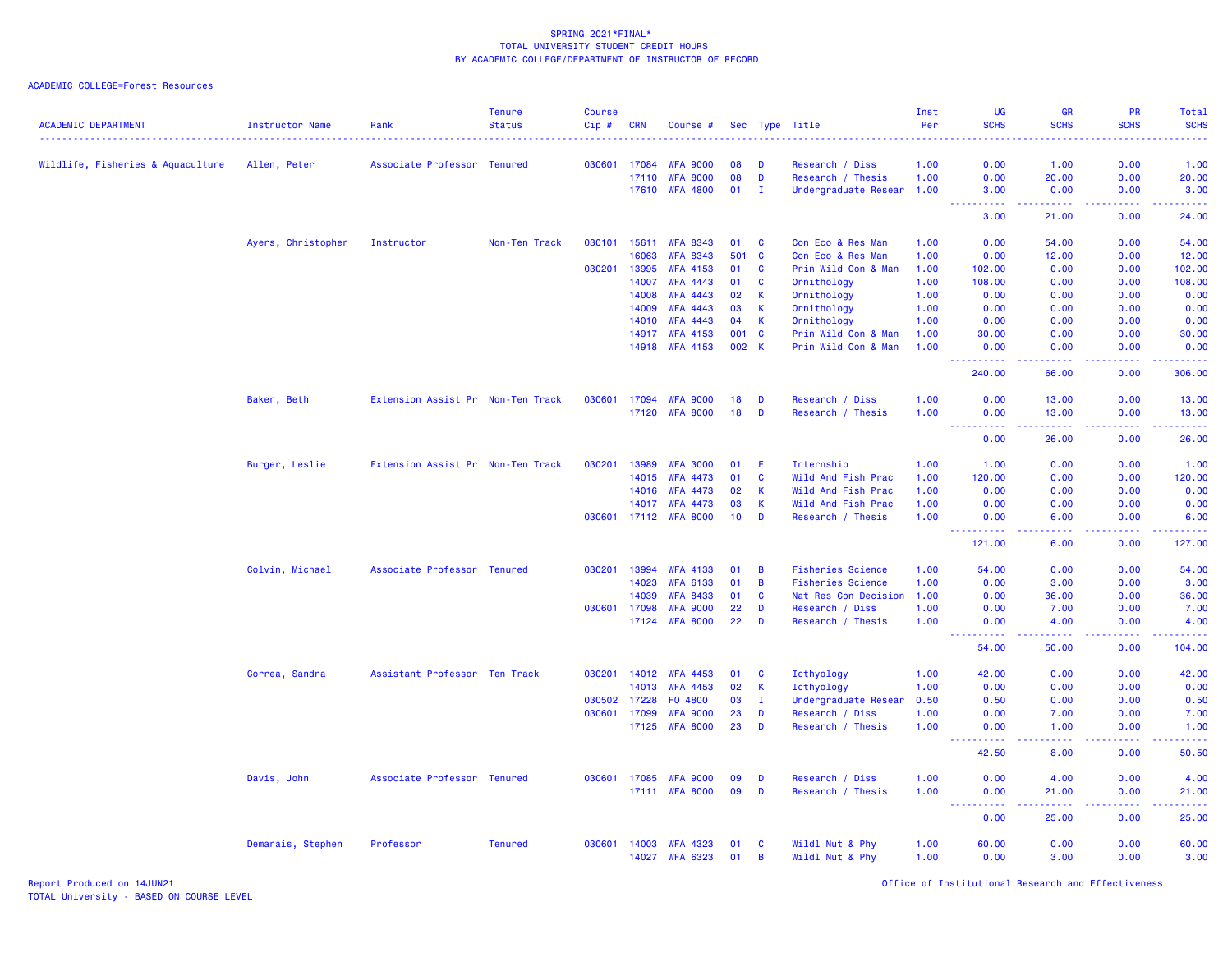| <b>ACADEMIC DEPARTMENT</b>        | Instructor Name     | Rank                              | <b>Tenure</b><br><b>Status</b> | <b>Course</b><br>Cip# | <b>CRN</b> | Course #              |       |                | Sec Type Title            | Inst<br>Per | UG<br><b>SCHS</b>                     | <b>GR</b><br><b>SCHS</b>                                                                                                                                     | <b>PR</b><br><b>SCHS</b> | Total<br><b>SCHS</b> |
|-----------------------------------|---------------------|-----------------------------------|--------------------------------|-----------------------|------------|-----------------------|-------|----------------|---------------------------|-------------|---------------------------------------|--------------------------------------------------------------------------------------------------------------------------------------------------------------|--------------------------|----------------------|
| Wildlife, Fisheries & Aquaculture | Demarais, Stephen   | Professor                         | <b>Tenured</b>                 | 030601 17103          |            | <b>WFA 8000</b>       | 01    | D              | Research / Thesis         | 1.00        | 0.00                                  | 26.00                                                                                                                                                        | 0.00                     | 26.00                |
|                                   |                     |                                   |                                |                       |            |                       |       |                |                           |             | .<br>60.00                            | 22222<br>29,00                                                                                                                                               | د د د د<br>0.00          | .<br>89.00           |
|                                   | Drymon, James       | Extension Assist Pr Non-Ten Track |                                |                       |            | 030601 17091 WFA 9000 | 15    | D              | Research / Diss           | 1.00        | 0.00<br>.                             | 4.00<br>.                                                                                                                                                    | 0.00<br>.                | 4.00<br>والمستناب    |
|                                   |                     |                                   |                                |                       |            |                       |       |                |                           |             | 0.00                                  | 4.00                                                                                                                                                         | 0.00                     | 4.00                 |
|                                   | Evans, Kristine     | Assistant Professor Ten Track     |                                | 030201                | 14004      | <b>WFA 4363</b>       | 01    | B              | W & F Admin and Comm      | 1.00        | 102.00                                | 0.00                                                                                                                                                         | 0.00                     | 102.00               |
|                                   |                     |                                   |                                | 030601                | 17093      | <b>WFA 9000</b>       | 17    | D              | Research / Diss           | 1.00        | 0.00                                  | 1.00                                                                                                                                                         | 0.00                     | 1.00                 |
|                                   |                     |                                   |                                |                       | 17119      | <b>WFA 8000</b>       | 17    | D              | Research / Thesis         | 1.00        | 0.00                                  | 20.00                                                                                                                                                        | 0.00                     | 20.00                |
|                                   |                     |                                   |                                |                       | 17700      | <b>WFA 4800</b>       | 03    | $\mathbf{I}$   | Undergraduate Resear 1.00 |             | 3.00                                  | 0.00                                                                                                                                                         | 0.00                     | 3.00                 |
|                                   |                     |                                   |                                | 261307 14022          |            | <b>WFA 4633</b>       | 01    | $\mathbf{C}$   | Problem Solving in C 1.00 |             | 51.00                                 | 0.00                                                                                                                                                         | 0.00                     | 51.00                |
|                                   |                     |                                   |                                |                       | 14033      | <b>WFA 6633</b>       | 01    | $\mathbf{C}$   | Problem Solving in C 1.00 |             | 0.00<br><u>.</u>                      | 6.00<br>.                                                                                                                                                    | 0.00<br>. <b>.</b>       | 6.00<br>.            |
|                                   |                     |                                   |                                |                       |            |                       |       |                |                           |             | 156.00                                | 27.00                                                                                                                                                        | 0.00                     | 183.00               |
|                                   | Hileman, Eric       | Research Assist Pro Non-Ten Track |                                |                       |            | 450702 14001 WFA 4253 | 01    | $\overline{B}$ | Application of GIS i 1.00 |             | 54.00                                 | 0.00<br>.                                                                                                                                                    | 0.00<br>-----            | 54.00<br>.           |
|                                   |                     |                                   |                                |                       |            |                       |       |                |                           |             | 54.00                                 | 0.00                                                                                                                                                         | 0.00                     | 54.00                |
|                                   | Hines, Stacy        | Instructor                        | Non-Ten Track                  | 030601                | 16064      | <b>WFA 8723</b>       | 501 C |                | Conserv Ed Outreach       | 1.00        | 0.00                                  | 12.00                                                                                                                                                        | 0.00                     | 12.00                |
|                                   |                     |                                   |                                |                       | 16065      | <b>WFA 8753</b>       | 501   | $\mathbf{C}$   | Terrestrial Biodiver      | 1.00        | 0.00                                  | 15.00                                                                                                                                                        | 0.00                     | 15.00                |
|                                   |                     |                                   |                                |                       | 16362      | <b>WFA 8723</b>       | 01    | C              | Conserv Ed Outreach       | 1.00        | 0.00                                  | 30.00                                                                                                                                                        | 0.00                     | 30.00                |
|                                   |                     |                                   |                                |                       | 16363      | <b>WFA 8753</b>       | 01    | C              | Terrestrial Biodiver 1.00 |             | 0.00                                  | 9.00                                                                                                                                                         | 0.00                     | 9.00                 |
|                                   |                     |                                   |                                |                       |            |                       |       |                |                           |             | 22222<br>0.00                         | .<br>66.00                                                                                                                                                   | بالمحامي<br>0.00         | وبالمستريب<br>66.00  |
|                                   | Hunt, Kevin         | Professor                         | <b>Tenured</b>                 | 030201                | 14014      | <b>WFA 4463</b>       | 01    | C              | Hum Dim Wf Mgt            | 1.00        | 141.00                                | 0.00                                                                                                                                                         | 0.00                     | 141.00               |
|                                   |                     |                                   |                                | 030601 17721          |            | <b>WFA 4000</b>       | 02    | I.             | Directed Indiv Study 1.00 |             | 1.00                                  | 0.00                                                                                                                                                         | 0.00                     | 1.00                 |
|                                   |                     |                                   |                                |                       |            |                       |       |                |                           |             | <u> - - - - - - - - - -</u><br>142.00 | .<br>0.00                                                                                                                                                    | . <b>.</b><br>0.00       | .<br>142.00          |
|                                   |                     |                                   |                                |                       |            |                       |       |                |                           |             |                                       |                                                                                                                                                              |                          |                      |
|                                   | Iglay, Raymond      | Assistant Professor Ten Track     |                                | 030601                | 14020      | <b>WFA 4513</b>       | 01    | <b>C</b>       | Current Topics in HW 1.00 |             | 69.00                                 | 0.00                                                                                                                                                         | 0.00                     | 69.00                |
|                                   |                     |                                   |                                |                       | 17096      | <b>WFA 9000</b>       | 20    | D              | Research / Diss           | 1.00        | 0.00                                  | 10.00                                                                                                                                                        | 0.00                     | 10.00                |
|                                   |                     |                                   |                                |                       | 17122      | <b>WFA 8000</b>       | 20    | D              | Research / Thesis         | 1.00        | 0.00                                  | 7.00                                                                                                                                                         | 0.00                     | 7.00                 |
|                                   |                     |                                   |                                |                       |            | 18114 WFA 4800        | 08    | $\mathbf{I}$   | Undergraduate Resear 1.00 |             | 3.00<br>22222                         | 0.00<br>$\frac{1}{2} \left( \frac{1}{2} \right) \left( \frac{1}{2} \right) \left( \frac{1}{2} \right) \left( \frac{1}{2} \right) \left( \frac{1}{2} \right)$ | 0.00<br>المستملة         | 3.00<br>والمستناب    |
|                                   |                     |                                   |                                |                       |            |                       |       |                |                           |             | 72.00                                 | 17.00                                                                                                                                                        | 0.00                     | 89.00                |
|                                   | Karunakaran, Ganesh | Research Assist Pro Non-Ten Track |                                | 030601                | 17100      | <b>WFA 9000</b>       | 24    | D              | Research / Diss           | 1.00        | 0.00                                  | 14.00                                                                                                                                                        | 0.00                     | 14.00                |
|                                   |                     |                                   |                                |                       | 17853      | <b>WFA 7000</b>       | 04    | $\mathbf I$    | Directed Indiv Study 1.00 |             | 0.00                                  | 3.00                                                                                                                                                         | 0.00                     | 3.00                 |
|                                   |                     |                                   |                                |                       | 17854      | <b>WFA 7000</b>       | 05    | Ι.             | Directed Indiv Study      | 1.00        | 0.00                                  | 3.00                                                                                                                                                         | 0.00                     | 3.00                 |
|                                   |                     |                                   |                                |                       | 17855      | <b>WFA 7000</b>       | 06    | $\mathbf{I}$   | Directed Indiv Study 1.00 |             | 0.00                                  | 3.00                                                                                                                                                         | 0.00                     | 3.00                 |
|                                   |                     |                                   |                                |                       |            |                       |       |                |                           |             | .<br>0.00                             | <u>.</u><br>23.00                                                                                                                                            | .<br>0.00                | والمستناب<br>23.00   |
|                                   | Kouba, Andrew       | Professor                         | <b>Tenured</b>                 | 030601                | 17089      | <b>WFA 9000</b>       | 13    | D              | Research / Diss           | 1.00        | 0.00                                  | 7.00                                                                                                                                                         | 0.00                     | 7.00                 |
|                                   |                     |                                   |                                |                       |            | 17115 WFA 8000        | 13    | D              | Research / Thesis         | 1.00        | 0.00                                  | 13.00                                                                                                                                                        | 0.00                     | 13.00                |
|                                   |                     |                                   |                                |                       |            |                       |       |                |                           |             | 0.00                                  | 22222<br>20.00                                                                                                                                               | المتمالين<br>0.00        | وساعات<br>20.00      |
|                                   | McConnell, Mark     | Assistant Professor Ten Track     |                                | 030601                | 14005      | <b>WFA 4373</b>       | 01    | B              | Prin of Conserv Ag L 1.00 |             | 54.00                                 | 0.00                                                                                                                                                         | 0.00                     | 54.00                |
|                                   |                     |                                   |                                |                       | 14028      | <b>WFA 6373</b>       | 01    | B              | Prin of Conserv Ag L 1.00 |             | 0.00                                  | 6.00                                                                                                                                                         | 0.00                     | 6.00                 |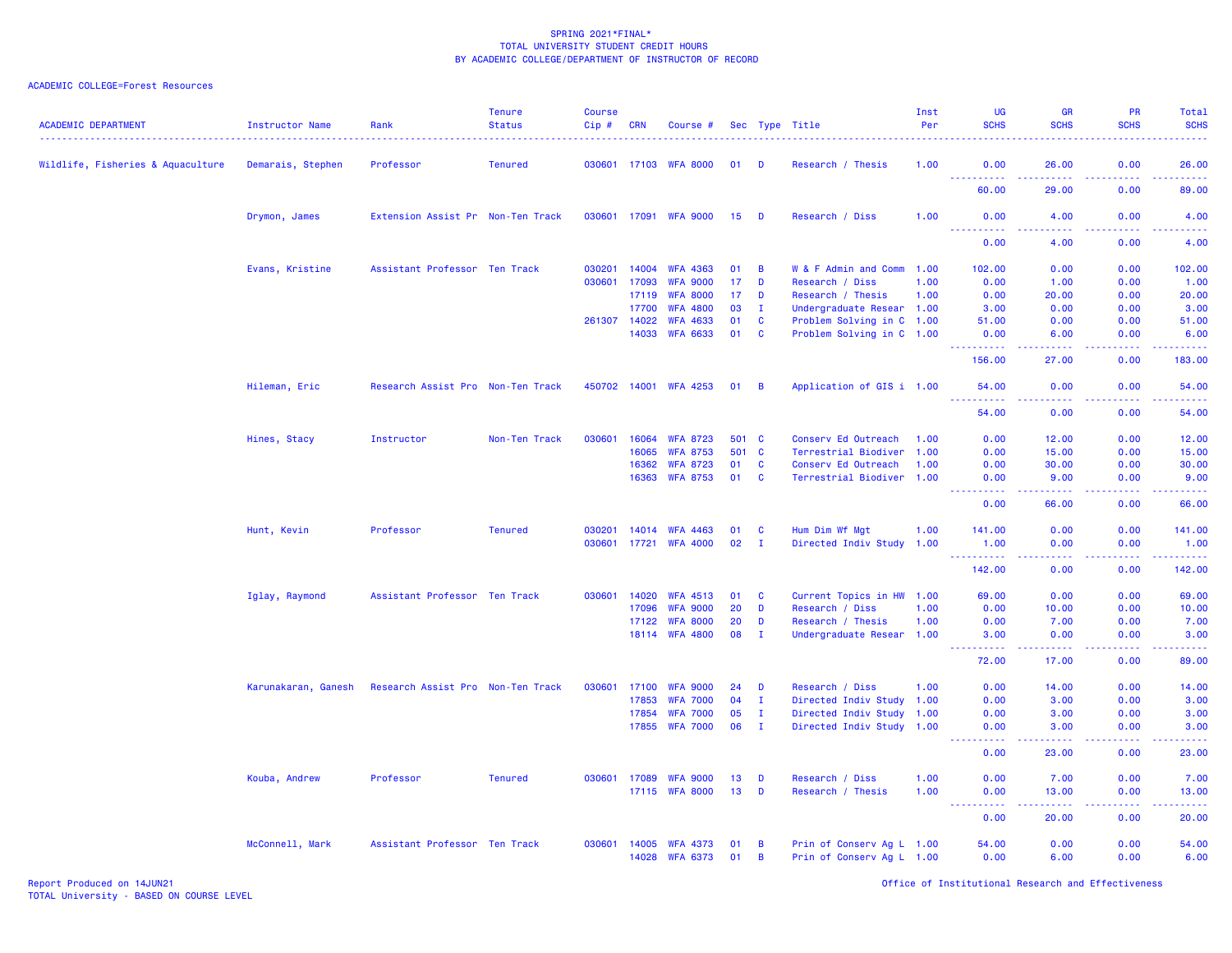| <b>ACADEMIC DEPARTMENT</b>        | Instructor Name     | Rank                              | <b>Tenure</b><br><b>Status</b> | <b>Course</b><br>Cip# | <b>CRN</b> | Course #              |       |                | Sec Type Title            | Inst<br>Per | UG<br><b>SCHS</b>                                                                                                                                                                                                                                                                                                    | <b>GR</b><br><b>SCHS</b> | <b>PR</b><br><b>SCHS</b>                                                                               | Total<br><b>SCHS</b> |
|-----------------------------------|---------------------|-----------------------------------|--------------------------------|-----------------------|------------|-----------------------|-------|----------------|---------------------------|-------------|----------------------------------------------------------------------------------------------------------------------------------------------------------------------------------------------------------------------------------------------------------------------------------------------------------------------|--------------------------|--------------------------------------------------------------------------------------------------------|----------------------|
|                                   |                     |                                   |                                |                       |            |                       |       |                |                           |             |                                                                                                                                                                                                                                                                                                                      |                          |                                                                                                        | .                    |
| Wildlife, Fisheries & Aquaculture | McConnell, Mark     | Assistant Professor Ten Track     |                                | 030601                | 17092      | <b>WFA 9000</b>       | 16    | D              | Research / Diss           | 1.00        | 0.00                                                                                                                                                                                                                                                                                                                 | 10.00                    | 0.00                                                                                                   | 10.00                |
|                                   |                     |                                   |                                |                       | 17118      | <b>WFA 8000</b>       | 16    | D              | Research / Thesis         | 1.00        | 0.00<br>$\frac{1}{2} \left( \frac{1}{2} \right) \left( \frac{1}{2} \right) \left( \frac{1}{2} \right) \left( \frac{1}{2} \right)$<br>$\frac{1}{2} \left( \frac{1}{2} \right) \left( \frac{1}{2} \right) \left( \frac{1}{2} \right) \left( \frac{1}{2} \right) \left( \frac{1}{2} \right) \left( \frac{1}{2} \right)$ | 47.00<br>المستمرين       | 0.00<br>.                                                                                              | 47.00<br>.           |
|                                   |                     |                                   |                                |                       |            |                       |       |                |                           |             | 54.00                                                                                                                                                                                                                                                                                                                | 63.00                    | 0.00                                                                                                   | 117.00               |
|                                   | Miranda, Leandro    | Non-Employee                      | Not Applicable                 | 030301                | 14037      | <b>WFA 8413</b>       | 01    | C              | Adv Fishery Science       | 1.00        | 0.00                                                                                                                                                                                                                                                                                                                 | 21.00                    | 0.00                                                                                                   | 21.00                |
|                                   |                     |                                   |                                | 030601                | 17101      | <b>WFA 9000</b>       | 25    | D              | Research / Diss           | 1.00        | 0.00                                                                                                                                                                                                                                                                                                                 | 16.00                    | 0.00                                                                                                   | 16.00                |
|                                   |                     |                                   |                                |                       | 17127      | <b>WFA 8000</b>       | 25    | D              | Research / Thesis         | 1.00        | 0.00                                                                                                                                                                                                                                                                                                                 | 7.00                     | 0.00                                                                                                   | 7.00                 |
|                                   |                     |                                   |                                |                       |            | 17517 WFA 4000        | 01    | $\blacksquare$ | Directed Indiv Study      | 1.00        | 3.00<br>22222                                                                                                                                                                                                                                                                                                        | 0.00<br>22222            | 0.00<br>.                                                                                              | 3.00<br>.            |
|                                   |                     |                                   |                                |                       |            |                       |       |                |                           |             | 3.00                                                                                                                                                                                                                                                                                                                 | 44.00                    | 0.00                                                                                                   | 47.00                |
|                                   | Morin, Dana         | Assistant Professor Ten Track     |                                | 030601                | 13997      | <b>WFA 4243</b>       | 01    | C              | Wildlife Tech             | 1.00        | 123.00                                                                                                                                                                                                                                                                                                               | 0.00                     | 0.00                                                                                                   | 123.00               |
|                                   |                     |                                   |                                |                       | 13998      | <b>WFA 4243</b>       | 02    | $\mathsf{K}$   | Wildlife Tech             | 1.00        | 0.00                                                                                                                                                                                                                                                                                                                 | 0.00                     | 0.00                                                                                                   | 0.00                 |
|                                   |                     |                                   |                                |                       | 13999      | <b>WFA 4243</b>       | 03    | К              | Wildlife Tech             | 1.00        | 0.00                                                                                                                                                                                                                                                                                                                 | 0.00                     | 0.00                                                                                                   | 0.00                 |
|                                   |                     |                                   |                                |                       | 17097      | <b>WFA 9000</b>       | 21    | D              | Research / Diss           | 1.00        | 0.00                                                                                                                                                                                                                                                                                                                 | 22.00                    | 0.00                                                                                                   | 22.00                |
|                                   |                     |                                   |                                |                       | 17123      | <b>WFA 8000</b>       | 21    | D              | Research / Thesis         | 1.00        | 0.00                                                                                                                                                                                                                                                                                                                 | 19.00                    | 0.00                                                                                                   | 19.00                |
|                                   |                     |                                   |                                |                       | 18060      | <b>WFA 4800</b>       | 07    | л.             | Undergraduate Resear      | 1.00        | 3.00<br><u> - - - - - - - - - -</u>                                                                                                                                                                                                                                                                                  | 0.00<br>$- - - - - -$    | 0.00<br>.                                                                                              | 3.00<br><u>.</u>     |
|                                   |                     |                                   |                                |                       |            |                       |       |                |                           |             | 126.00                                                                                                                                                                                                                                                                                                               | 41.00                    | 0.00                                                                                                   | 167.00               |
|                                   | Neal, Jason         | Research Professor                | Non-Ten Track                  | 030601                | 17083      | <b>WFA 9000</b>       | 07    | D              | Research / Diss           | 1.00        | 0.00                                                                                                                                                                                                                                                                                                                 | 4.00                     | 0.00                                                                                                   | 4.00                 |
|                                   |                     |                                   |                                |                       | 17109      | <b>WFA 8000</b>       | 07    | D              | Research / Thesis         | 1.00        | 0.00                                                                                                                                                                                                                                                                                                                 | 3.00                     | 0.00                                                                                                   | 3.00                 |
|                                   |                     |                                   |                                |                       |            |                       |       |                |                           |             | $\frac{1}{2} \left( \frac{1}{2} \right) \left( \frac{1}{2} \right) \left( \frac{1}{2} \right) \left( \frac{1}{2} \right)$<br>0.00                                                                                                                                                                                    | .<br>7.00                | .<br>0.00                                                                                              | وتوتون<br>7.00       |
|                                   | Rush, Scott         | Associate Professor Tenured       |                                | 030101                | 14006      | <b>WFA 4423</b>       | 01    | B              | Herpetology               | 1.00        | 72.00                                                                                                                                                                                                                                                                                                                | 0.00                     | 0.00                                                                                                   | 72.00                |
|                                   |                     |                                   |                                | 030601                | 17078      | <b>WFA 9000</b>       | 02    | D              | Research / Diss           | 1.00        | 0.00                                                                                                                                                                                                                                                                                                                 | 24.00                    | 0.00                                                                                                   | 24.00                |
|                                   |                     |                                   |                                |                       | 17104      | <b>WFA 8000</b>       | 02    | D              | Research / Thesis         | 1.00        | 0.00                                                                                                                                                                                                                                                                                                                 | 19.00                    | 0.00                                                                                                   | 19.00                |
|                                   |                     |                                   |                                |                       | 17622      | <b>WFA 4800</b>       | 06    | $\mathbf I$    | Undergraduate Resear      | 1.00        | 3.00                                                                                                                                                                                                                                                                                                                 | 0.00                     | 0.00                                                                                                   | 3.00                 |
|                                   |                     |                                   |                                |                       | 17866      | <b>WFA 7000</b>       | 07    | $\mathbf I$    | Directed Indiv Study      | 1.00        | 0.00                                                                                                                                                                                                                                                                                                                 | 3.00                     | 0.00                                                                                                   | 3.00                 |
|                                   |                     |                                   |                                |                       |            |                       |       |                |                           |             | .<br>75.00                                                                                                                                                                                                                                                                                                           | -----<br>46.00           | .<br>0.00                                                                                              | .<br>121.00          |
|                                   | Sparks, Eric        | Extension Assist Pr Non-Ten Track |                                | 030601                | 16785      | <b>WFA 7000</b>       | 01    | $\mathbf{I}$   | Directed Indiv Study 1.00 |             | 0.00                                                                                                                                                                                                                                                                                                                 | 3.00                     | 0.00                                                                                                   | 3.00                 |
|                                   |                     |                                   |                                |                       | 16786      | <b>WFA 7000</b>       | 02    | $\mathbf{I}$   | Directed Indiv Study 1.00 |             | 0.00                                                                                                                                                                                                                                                                                                                 | 3.00                     | 0.00                                                                                                   | 3.00                 |
|                                   |                     |                                   |                                |                       | 17088      | <b>WFA 9000</b>       | 12    | D              | Research / Diss           | 1.00        | 0.00                                                                                                                                                                                                                                                                                                                 | 6.00                     | 0.00                                                                                                   | 6.00                 |
|                                   |                     |                                   |                                |                       | 17114      | <b>WFA 8000</b>       | 12    | D              | Research / Thesis         | 1.00        | 0.00                                                                                                                                                                                                                                                                                                                 | 12.00                    | 0.00                                                                                                   | 12.00                |
|                                   |                     |                                   |                                |                       | 17975      | <b>WFA 4800</b>       | 04    | $\mathbf I$    | Undergraduate Resear 1.00 |             | 2.00                                                                                                                                                                                                                                                                                                                 | 0.00                     | 0.00<br>$\frac{1}{2} \left( \frac{1}{2} \right) \left( \frac{1}{2} \right) \left( \frac{1}{2} \right)$ | 2.00<br>2222.        |
|                                   |                     |                                   |                                |                       |            |                       |       |                |                           |             | 2.00                                                                                                                                                                                                                                                                                                                 | 24,00                    | 0.00                                                                                                   | 26.00                |
|                                   | Street, Garrett     | Assistant Professor Ten Track     |                                | 010000                | 17329      | GA 4800               | 24    | $\mathbf{I}$   | Undergraduate Resear      | 0.50        | 1.00                                                                                                                                                                                                                                                                                                                 | 0.00                     | 0.00                                                                                                   | 1.00                 |
|                                   |                     |                                   |                                | 030201                | 14915      | <b>WFA 4123</b>       | 001 C |                | Wildl & Fish Biometr 1.00 |             | 18.00                                                                                                                                                                                                                                                                                                                | 0.00                     | 0.00                                                                                                   | 18.00                |
|                                   |                     |                                   |                                |                       | 14916      | <b>WFA 4123</b>       | 002   | K              | Wildl & Fish Biometr      | 1.00        | 0.00                                                                                                                                                                                                                                                                                                                 | 0.00                     | 0.00                                                                                                   | 0.00                 |
|                                   |                     |                                   |                                |                       | 16287      | <b>WFA 4123</b>       | 01    | B              | Wildl & Fish Biometr      | 1.00        | 84.00                                                                                                                                                                                                                                                                                                                | 0.00                     | 0.00                                                                                                   | 84.00                |
|                                   |                     |                                   |                                | 030601                | 17090      | <b>WFA 9000</b>       | 14    | D              | Research / Diss           | 1.00        | 0.00                                                                                                                                                                                                                                                                                                                 | 7.00                     | 0.00                                                                                                   | 7.00                 |
|                                   |                     |                                   |                                |                       | 17116      | <b>WFA 8000</b>       | 14    | D              | Research / Thesis         | 1.00        | 0.00<br>.                                                                                                                                                                                                                                                                                                            | 26.00<br>.               | 0.00<br>.                                                                                              | 26.00<br>.           |
|                                   |                     |                                   |                                |                       |            |                       |       |                |                           |             | 103.00                                                                                                                                                                                                                                                                                                               | 33.00                    | 0.00                                                                                                   | 136.00               |
|                                   | Strickland, Bronson | Extension Professor Non-Ten Track |                                |                       |            | 030601 17080 WFA 9000 | 04    | D              | Research / Diss           | 1.00        | 0.00                                                                                                                                                                                                                                                                                                                 | 1.00                     | 0.00                                                                                                   | 1.00                 |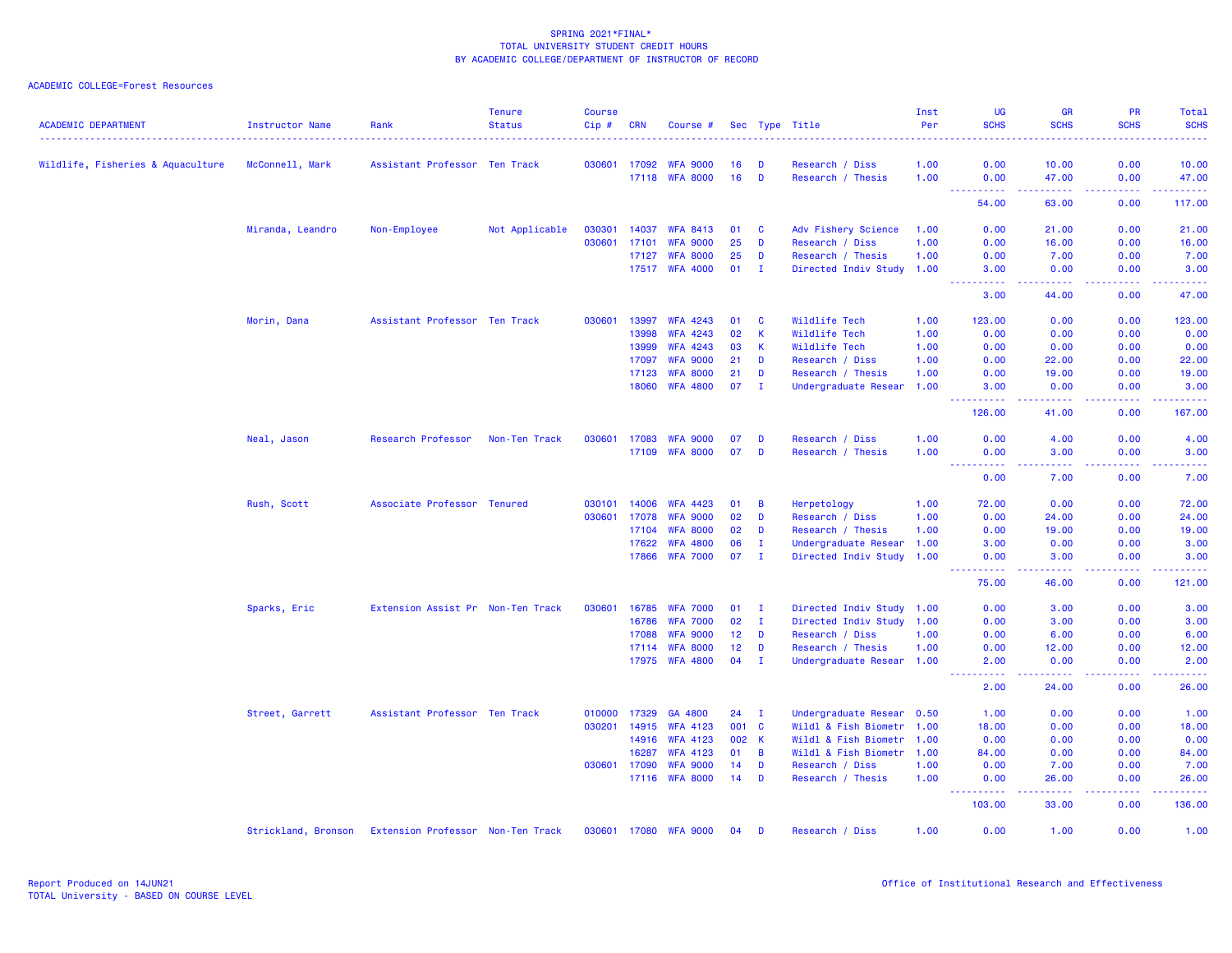| <b>ACADEMIC DEPARTMENT</b>            | Instructor Name    | Rank         | <b>Tenure</b><br>Status | <b>Course</b><br>Cip# | <b>CRN</b> | Course #              |              |              | Sec Type Title            | Inst<br>Per | <b>UG</b><br><b>SCHS</b> | <b>GR</b><br><b>SCHS</b>      | <b>PR</b><br><b>SCHS</b> | Total<br><b>SCHS</b> |
|---------------------------------------|--------------------|--------------|-------------------------|-----------------------|------------|-----------------------|--------------|--------------|---------------------------|-------------|--------------------------|-------------------------------|--------------------------|----------------------|
|                                       |                    |              |                         |                       |            |                       |              |              |                           |             |                          |                               |                          |                      |
|                                       |                    |              |                         |                       |            |                       |              |              |                           |             | 0.00                     | 1.00                          | 0.00                     | 1.00                 |
| Wildlife, Fisheries & Aquaculture     | Vilella, Francisco | Non-Employee | Not Applicable          |                       |            | 030601 17102 WFA 9000 | 26 D         |              | Research / Diss           | 1.00        | 0.00                     | 3.00                          | 0.00                     | 3.00                 |
|                                       |                    |              |                         |                       |            | 17128 WFA 8000        | 26 D         |              | Research / Thesis         | 1.00        | 0.00                     | 3.00                          | 0.00                     | 3.00                 |
|                                       |                    |              |                         |                       |            |                       |              |              |                           |             | 0.00                     | 6.00                          | 0.00                     | 6.00                 |
|                                       | Wang, Guiming      | Professor    | Tenured                 | 030201                | 14038      | <b>WFA 8423</b>       | 01           | <b>B</b>     | Apld Bayesian Stats 1.00  |             | 0.00                     | 15.00                         | 0.00                     | 15.00                |
|                                       |                    |              |                         |                       | 16365      | <b>WFA 8990</b>       | 01           | $\mathbf{C}$ | Special Topics in WF 1.00 |             | 0.00                     | 12.00                         | 0.00                     | 12.00                |
|                                       |                    |              |                         | 030601                | 17082      | <b>WFA 9000</b>       | 06           | <b>D</b>     | Research / Diss           | 1.00        | 0.00                     | 17.00                         | 0.00                     | 17.00                |
|                                       |                    |              |                         |                       | 17699      | <b>WFA 4800</b>       | $02 \quad I$ |              | Undergraduate Resear 1.00 |             | 3.00                     | 0.00                          | 0.00                     | 3.00                 |
|                                       |                    |              |                         |                       |            |                       |              |              |                           |             | ----------<br>3.00       | - - - - - - <b>-</b><br>44.00 | .<br>0.00                | .<br>47.00           |
| ===================================== |                    |              |                         |                       |            |                       |              |              |                           |             | ==========               | -----------                   | ------------             | -----------          |
| Wildlife, Fisheries & Aquaculture     |                    |              |                         |                       |            |                       |              |              |                           |             | 1310.50                  | 697.00                        | 0.00                     | 2007.50              |
| ====================================  |                    |              |                         |                       |            |                       |              |              |                           |             | ==========               | ==========                    | ==========               | ==========           |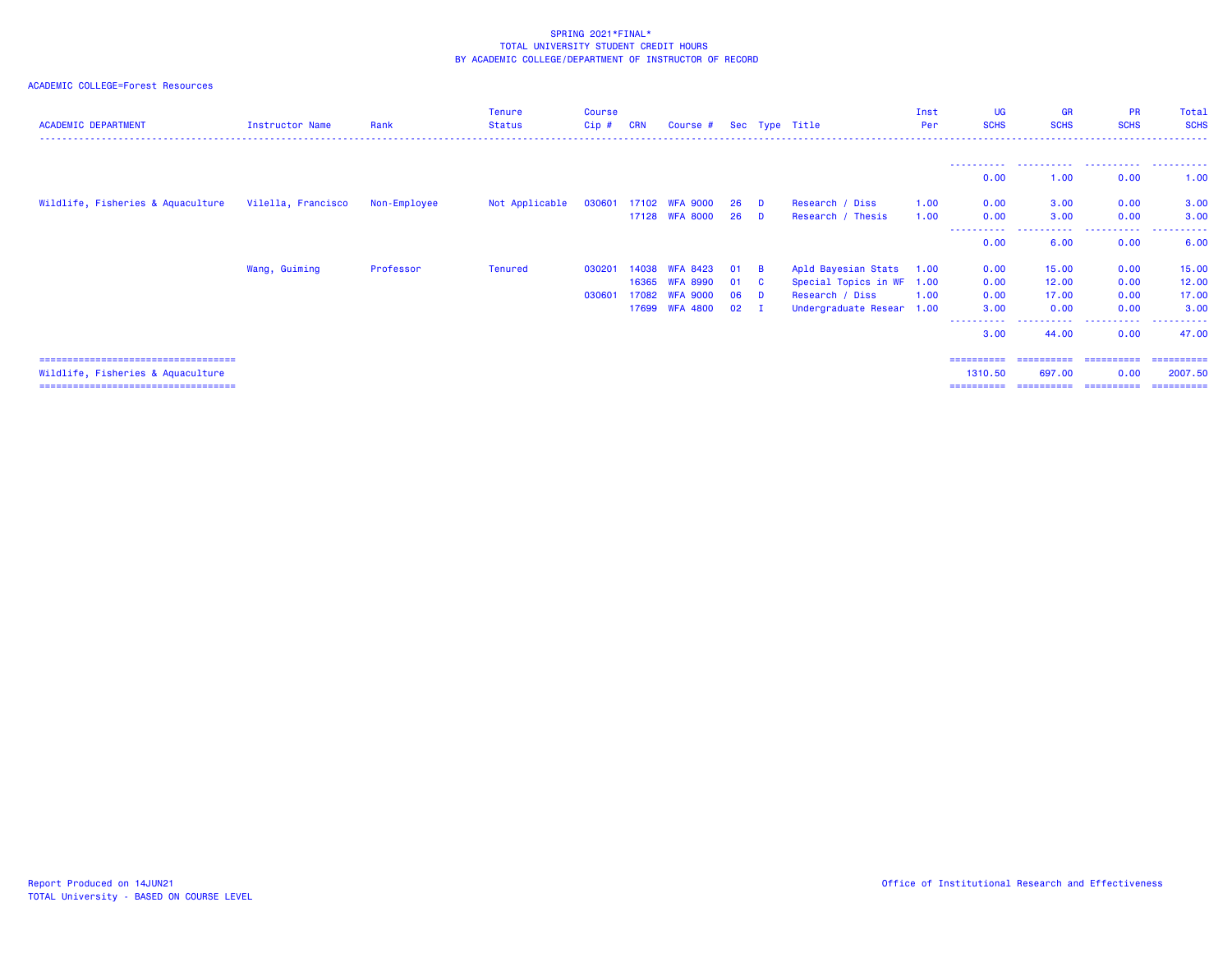| <b>ACADEMIC DEPARTMENT</b> | Instructor Name    | Rank                              | <b>Tenure</b><br><b>Status</b> | <b>Course</b><br>$Cip$ # | <b>CRN</b> | Course #              |        |                         | Sec Type Title            | Inst<br>Per | <b>UG</b><br><b>SCHS</b> | <b>GR</b><br><b>SCHS</b>                     | <b>PR</b><br><b>SCHS</b>                                                                                                           | Total<br><b>SCHS</b>                                                                                                               |
|----------------------------|--------------------|-----------------------------------|--------------------------------|--------------------------|------------|-----------------------|--------|-------------------------|---------------------------|-------------|--------------------------|----------------------------------------------|------------------------------------------------------------------------------------------------------------------------------------|------------------------------------------------------------------------------------------------------------------------------------|
| Veterinary Medicine        | Abdelhamed, Hossam | Research Assist Pro Non-Ten Track |                                | 512501 16781             |            | <b>CVM 9000</b>       | 19     | - D                     | Research / Diss           | 1.00        | 0.00                     | 4.00<br>.                                    | 0.00<br>22222                                                                                                                      | 4.00<br>.                                                                                                                          |
|                            |                    |                                   |                                |                          |            |                       |        |                         |                           |             | <b></b><br>0.00          | 4.00                                         | 0.00                                                                                                                               | 4.00                                                                                                                               |
|                            | Archer, Todd       | Associate Professor Tenured       |                                | 512401 11335             |            | <b>CVM 5380</b>       | 01     | E                       | Small Anim Int Med        | 1.00        | 0.00                     | 0.00                                         | 340.00                                                                                                                             | 340.00                                                                                                                             |
|                            |                    |                                   |                                |                          | 11357      | <b>CVM 5580</b>       | 03     | E                       | Adv Clin Rot 3            | 1.00        | 0.00                     | 0.00                                         | 13.00                                                                                                                              | 13.00                                                                                                                              |
|                            |                    |                                   |                                | 512501 11381             |            | <b>CVM 8081</b>       | 01     | <b>C</b>                | Clin Sci Journal Rev 1.00 |             | 0.00<br>$\sim 100$<br>.  | 6.00<br><b><i><u><u> - - - -</u></u></i></b> | 0.00<br>.                                                                                                                          | 6.00<br>.                                                                                                                          |
|                            |                    |                                   |                                |                          |            |                       |        |                         |                           |             | 0.00                     | 6.00                                         | 353.00                                                                                                                             | 359.00                                                                                                                             |
|                            | Bailey, R. Hart    | Professor                         | <b>Tenured</b>                 | 190501                   | 16312      | <b>FNH 8333</b>       | 01     | C                       | Food Safe & Sec Pub       | 1.00        | 0.00                     | 6.00                                         | 0.00                                                                                                                               | 6.00                                                                                                                               |
|                            |                    |                                   |                                |                          | 16600      | <b>CVM 8333</b>       | 01     | $\mathbf{C}$            | Food Safe & Sec Pub       | 1.00        | 0.00                     | 6.00                                         | 0.00                                                                                                                               | 6.00                                                                                                                               |
|                            |                    |                                   |                                |                          |            |                       |        |                         |                           |             | .<br>0.00                | .<br>12.00                                   | .<br>0.00                                                                                                                          | والمستحيل<br>12.00                                                                                                                 |
|                            | Banda, Alejandro   | Clinical Professor                | Non-Ten Track                  | 512501 16775             |            | <b>CVM 9000</b>       | 13     | D                       | Research / Diss           | 1.00        | 0.00                     | 3.00                                         | 0.00                                                                                                                               | 3.00                                                                                                                               |
|                            |                    |                                   |                                |                          |            |                       |        |                         |                           |             | <u>.</u><br>0.00         | .<br>3.00                                    | .<br>0.00                                                                                                                          | د د د د د<br>3.00                                                                                                                  |
|                            | Beasley, Michaela  | Clinical Assoc Prof Non-Ten Track |                                |                          |            | 512401 11334 CVM 5364 | $01$ H |                         | VSC Clinical Rotatio 0.50 |             | 0.00                     | 0.00                                         | 82.00                                                                                                                              | 82.00                                                                                                                              |
|                            |                    |                                   |                                |                          |            |                       |        |                         |                           |             | 0.00                     | 0.00                                         | 82.00                                                                                                                              | 82.00                                                                                                                              |
|                            | Brett, James       | Clinical Professor                | Non-Ten Track                  |                          |            | 512401 11364 CVM 5692 | 01     | $\overline{\mathbf{C}}$ | Vet Art & Business M 0.10 |             | 0.00                     | 0.00                                         | 7.60                                                                                                                               | 7.60                                                                                                                               |
|                            |                    |                                   |                                |                          |            |                       |        |                         |                           |             | .<br>0.00                | الداعات عا<br>0.00                           | 22222<br>7.60                                                                                                                      | .<br>7.60                                                                                                                          |
|                            | Brookshire, Wilson | Clinical Assist Pro Non-Ten Track |                                |                          |            | 512401 11310 CVM 5133 | 01     | <b>C</b>                | Vet Preventive Med        | 1.00        | 0.00                     | 0.00                                         | 288.00                                                                                                                             | 288.00                                                                                                                             |
|                            |                    |                                   |                                |                          |            |                       |        |                         |                           |             | <u>.</u>                 |                                              | .                                                                                                                                  | .                                                                                                                                  |
|                            |                    |                                   |                                |                          |            |                       |        |                         |                           |             | 0.00                     | 0.00                                         | 288.00                                                                                                                             | 288.00                                                                                                                             |
|                            | Bryan, Christine   | Clinical Assoc Prof Non-Ten Track |                                |                          |            | 512401 11332 CVM 5301 | 01     | B                       | Clinicopathological       | 1.00        | 0.00<br>.<br>$- - -$     | 0.00<br>$\sim$ $\sim$ $\sim$ $\sim$          | 91.00<br>$\frac{1}{2} \left( \frac{1}{2} \right) \left( \frac{1}{2} \right) \left( \frac{1}{2} \right) \left( \frac{1}{2} \right)$ | 91.00<br>.                                                                                                                         |
|                            |                    |                                   |                                |                          |            |                       |        |                         |                           |             | 0.00                     | 0.00                                         | 91.00                                                                                                                              | 91.00                                                                                                                              |
|                            | Bulla, Camillo     | Associate Professor Tenured       |                                | 512401 11372             |            | <b>CVM 5854</b>       | 01     | <b>C</b>                | Aquarium Health           | 1.00        | 0.00                     | 0.00                                         | 8.00                                                                                                                               | 8.00                                                                                                                               |
|                            |                    |                                   |                                |                          | 18062      | <b>CVM 4000</b>       | 03     | Ι.                      | Directed Indiv Study      | 1.00        | 4.00                     | 0.00                                         | 0.00                                                                                                                               | 4.00                                                                                                                               |
|                            |                    |                                   |                                |                          |            | 512501 11376 CVM 8011 | 01     | $\mathbf{s}$            | Seminar                   | 1.00        | 0.00<br>د د د د          | 10.00<br>.                                   | 0.00<br>.                                                                                                                          | 10.00<br>$\frac{1}{2} \left( \frac{1}{2} \right) \left( \frac{1}{2} \right) \left( \frac{1}{2} \right) \left( \frac{1}{2} \right)$ |
|                            |                    |                                   |                                |                          |            |                       |        |                         |                           |             | 4.00                     | 10.00                                        | 8.00                                                                                                                               | 22.00                                                                                                                              |
|                            | Burt, Gary         | Non-Faculty                       | Not Applicable                 |                          |            | 512401 11364 CVM 5692 | 01 C   |                         | Vet Art & Business M 0.90 |             | 0.00<br><u>.</u>         | 0.00<br>.                                    | 68.40<br>.                                                                                                                         | 68.40<br>.                                                                                                                         |
|                            |                    |                                   |                                |                          |            |                       |        |                         |                           |             | 0.00                     | 0.00                                         | 68.40                                                                                                                              | 68.40                                                                                                                              |
|                            | Cade, Jeb          | Clinical Assoc Prof Non-Ten Track |                                | 512401                   | 11316      | <b>CVM 5183</b>       | 01     | C                       | Special Species           | 1.00        | 0.00                     | 0.00                                         | 288.00                                                                                                                             | 288.00                                                                                                                             |
|                            |                    |                                   |                                |                          | 11324      | <b>CVM 5246</b>       | 01     | E                       | Community Veterinary      | 1.00        | 0.00                     | 0.00                                         | 306.00                                                                                                                             | 306.00                                                                                                                             |
|                            |                    |                                   |                                |                          |            | 11353 CVM 5570        | 02     | E                       | Adv Clin Rot 2            | 1.00        | 0.00<br>.                | 0.00<br>.                                    | 12.00<br>.                                                                                                                         | 12.00<br><u>.</u>                                                                                                                  |
|                            |                    |                                   |                                |                          |            |                       |        |                         |                           |             | 0.00                     | 0.00                                         | 606.00                                                                                                                             | 606.00                                                                                                                             |
|                            | Carr, Russell      | Associate Professor Tenured       |                                |                          |            | 512501 16748 CVM 8000 | 03     | D                       | Research / Thesis         | 1.00        | 0.00                     | 2.00                                         | 0.00                                                                                                                               | 2.00                                                                                                                               |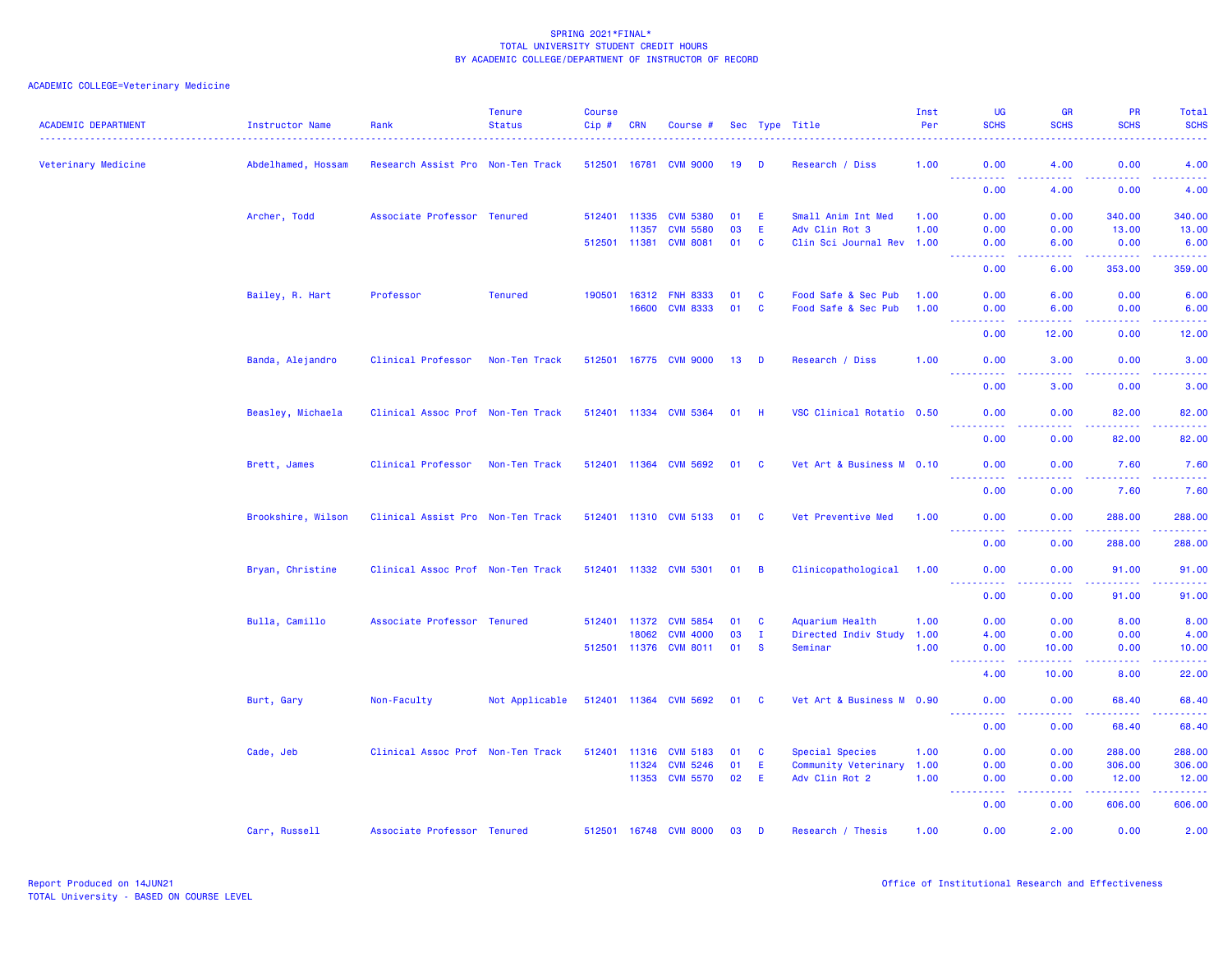| <b>ACADEMIC DEPARTMENT</b> | <b>Instructor Name</b>                             | Rank                              | <b>Tenure</b><br><b>Status</b> | Course<br>Cip# | CRN            | Course #                           |          |              | Sec Type Title                                    | Inst<br>Per  | UG<br><b>SCHS</b>                                                                                      | GR<br><b>SCHS</b>                   | PR<br><b>SCHS</b>     | Total<br><b>SCHS</b><br>$- - - - - - -$ |
|----------------------------|----------------------------------------------------|-----------------------------------|--------------------------------|----------------|----------------|------------------------------------|----------|--------------|---------------------------------------------------|--------------|--------------------------------------------------------------------------------------------------------|-------------------------------------|-----------------------|-----------------------------------------|
|                            |                                                    |                                   |                                |                |                |                                    |          |              |                                                   |              | <u>.</u>                                                                                               | .                                   | $- - - - -$           | . <u>.</u> .                            |
|                            |                                                    |                                   |                                |                |                |                                    |          |              |                                                   |              | 0.00                                                                                                   | 2.00                                | 0.00                  | 2.00                                    |
| Veterinary Medicine        | Chambers, Janice                                   | Professor                         | <b>Tenured</b>                 | 512501 11388   |                | <b>CVM 8101</b>                    | 01<br>04 | - S          | Case Studies Res Eth 1.00                         |              | 0.00                                                                                                   | 6.00                                | 0.00                  | 6.00                                    |
|                            |                                                    |                                   |                                |                | 16766          | <b>CVM 9000</b>                    |          | D            | Research / Diss                                   | 1.00         | 0.00<br>$\frac{1}{2} \left( \frac{1}{2} \right) \left( \frac{1}{2} \right) \left( \frac{1}{2} \right)$ | 18.00<br>.                          | 0.00<br>.             | 18.00<br>. <u>.</u> .                   |
|                            |                                                    |                                   |                                |                |                |                                    |          |              |                                                   |              | 0.00                                                                                                   | 24.00                               | 0.00                  | 24.00                                   |
|                            | Charles, Leslie                                    | Clinical Assist Pro Non-Ten Track |                                | 512401 11320   | 11349          | <b>CVM 5214</b><br><b>CVM 5560</b> | 01<br>02 | E<br>E       | Lab Services<br>Adv Clin Rot 1                    | 1.00<br>1.00 | 0.00<br>0.00                                                                                           | 0.00<br>0.00                        | 164.00<br>78.00       | 164.00<br>78.00                         |
|                            |                                                    |                                   |                                |                |                |                                    |          |              |                                                   |              | المتمالي<br>0.00                                                                                       | بالأباد<br>0.00                     | .<br>242.00           | .<br>242.00                             |
|                            |                                                    |                                   |                                |                |                |                                    |          |              |                                                   |              |                                                                                                        |                                     |                       |                                         |
|                            | Chavez, Kristie                                    | Clinical Assist Pro Non-Ten Track |                                | 512401         | 11333<br>11358 | <b>CVM 5310</b><br><b>CVM 5580</b> | 01<br>04 | E<br>E       | SM Critical Care Med<br>Adv Clin Rot 3            | 1.00<br>1.00 | 0.00<br>0.00                                                                                           | 0.00<br>0.00                        | 170.00<br>15.00       | 170.00<br>15.00                         |
|                            |                                                    |                                   |                                |                |                |                                    |          |              |                                                   |              | $\sim$ $\sim$ $\sim$<br>ولاوياء<br>0.00                                                                | وبالمحام<br>0.00                    | د د د د د د<br>185.00 | وعاعاته عاجات<br>185.00                 |
|                            | Christiansen, David                                | Clinical Assist Pro Non-Ten Track |                                | 512401         | 11359          | <b>CVM 5580</b>                    | 05       | <b>C</b>     | Adv Clin Rot 3                                    | 1.00         | 0.00                                                                                                   | 0.00                                | 9.00                  | 9.00                                    |
|                            |                                                    |                                   |                                |                | 512501 11330   | <b>CVM 5282</b>                    | 01       | E            | Lg Animal/Ambulatory 1.00                         |              | 0.00                                                                                                   | 0.00<br>$\sim$ $\sim$ $\sim$ $\sim$ | 74.00                 | 74.00                                   |
|                            |                                                    |                                   |                                |                |                |                                    |          |              |                                                   |              | 0.00                                                                                                   | 0.00                                | 83.00                 | 83.00                                   |
|                            | Cooper, Dana                                       | Non-Faculty                       | Not Applicable                 | 510808         | 11277          | <b>CVM 3031</b>                    | 01       | $\mathbf{L}$ | Fd Anim Tech Skls &                               | 0.50         | 18.00                                                                                                  | 0.00                                | 0.00                  | 18.00                                   |
|                            |                                                    |                                   |                                |                | 11290          | <b>CVM 4003</b>                    | 01       | -E           | Internship Experienc 0.50                         |              | 27.00                                                                                                  | 0.00                                | 0.00                  | 27.00                                   |
|                            |                                                    |                                   |                                |                | 11291          | <b>CVM 4101</b>                    | 01       | -H           | Vet Tech Academic Ex 0.50                         |              | 6.00                                                                                                   | 0.00                                | 0.00                  | 6.00                                    |
|                            |                                                    |                                   |                                |                | 11292          | <b>CVM 4103</b>                    | 01       | H.           | Large Animal Exp I                                | 0.50         | 16.50                                                                                                  | 0.00                                | 0.00                  | 16.50                                   |
|                            |                                                    |                                   |                                |                | 11296          | <b>CVM 4201</b>                    | 01       | Н            | Clinical Experience                               | 0.50         | 7.00                                                                                                   | 0.00                                | 0.00                  | 7.00                                    |
|                            |                                                    |                                   |                                |                | 11297<br>11298 | <b>CVM 4206</b><br><b>CVM 4223</b> | 01<br>01 | Н<br>H.      | Small Animal Clinica 0.50<br>Small Animal Clinica | 0.50         | 45.00<br>10.50                                                                                         | 0.00<br>0.00                        | 0.00<br>0.00          | 45.00<br>10.50                          |
|                            |                                                    |                                   |                                |                | 11300          | <b>CVM 4333</b>                    | 01       | Н            | Emergency/ICU Clinic 0.50                         |              | 16.50                                                                                                  | 0.00                                | 0.00                  | 16.50                                   |
|                            |                                                    |                                   |                                |                | 11301          | <b>CVM 4501</b>                    | 01       | H            | Diagnostic Lab Exp                                | 0.50         | 3.00                                                                                                   | 0.00                                | 0.00                  | 3.00                                    |
|                            |                                                    |                                   |                                |                | 11303          | <b>CVM 4601</b>                    | 01       | Н            | Anl Emerg & Refer Ct 0.50                         |              | 7.50                                                                                                   | 0.00                                | 0.00                  | 7.50                                    |
|                            |                                                    |                                   |                                |                | 11304          | <b>CVM 4701</b>                    | 01       | <b>C</b>     | App & Process for VT 0.50                         |              | 15.50                                                                                                  | 0.00                                | 0.00                  | 15.50                                   |
|                            |                                                    |                                   |                                | 512501 11293   |                | <b>CVM 4113</b>                    | 01       | H.           | Large Animal Clin El 0.50                         |              | 10.50<br><b><i><u><u>AAAAA</u></u></i></b>                                                             | 0.00<br>بالأباد                     | 0.00<br>-----         | 10.50<br>.                              |
|                            |                                                    |                                   |                                |                |                |                                    |          |              |                                                   |              | 183.00                                                                                                 | 0.00                                | 0.00                  | 183.00                                  |
|                            | Correa Natalini, Cla Associate Professor Ten Track |                                   |                                | 512401 11337   |                | <b>CVM 5430</b>                    | 01       | E            | Adv Rot in Anesth                                 | 1.00         | 0.00                                                                                                   | 0.00                                | 9.00                  | 9.00                                    |
|                            |                                                    |                                   |                                |                |                | 512501 16778 CVM 9000              | 16       | D            | Research / Diss                                   | 1.00         | 0.00<br><b><i><u>AAAAA</u></i></b><br><u>.</u>                                                         | 7.00<br>.                           | 0.00<br><u>.</u>      | 7.00<br>.                               |
|                            |                                                    |                                   |                                |                |                |                                    |          |              |                                                   |              | 0.00                                                                                                   | 7.00                                | 9.00                  | 16.00                                   |
|                            | Eddy, Alison                                       | Clinical Assoc Prof Non-Ten Track |                                | 510808 11281   |                | <b>CVM 3042</b>                    | 01       | <b>C</b>     | Equine Disease & Mgt 0.50                         |              | 36.00<br>----------                                                                                    | 0.00<br>.                           | 0.00<br><u>.</u>      | 36.00<br>.                              |
|                            |                                                    |                                   |                                |                |                |                                    |          |              |                                                   |              | 36.00                                                                                                  | 0.00                                | 0.00                  | 36.00                                   |
|                            | Epperson, William                                  | Professor                         | <b>Tenured</b>                 |                | 512401 11306   | <b>CVM 5022</b>                    | 01       | <b>C</b>     | Veterinary Epidemiol 1.00                         |              | 0.00                                                                                                   | 0.00                                | 194.00                | 194.00                                  |
|                            |                                                    |                                   |                                |                | 11309          | <b>CVM 5121</b>                    | 01       | $\mathbf{C}$ | Prof Develop IV                                   | 1.00         | 0.00<br><u>.</u>                                                                                       | 0.00<br>.                           | 96.00<br>.            | 96.00<br>.                              |
|                            |                                                    |                                   |                                |                |                |                                    |          |              |                                                   |              | 0.00                                                                                                   | 0.00                                | 290.00                | 290.00                                  |
|                            | Eubanks, Diana                                     | Clinical Professor                | Non-Ten Track                  |                |                | 512401 11362 CVM 5672              | 01 E     |              | Veterinary Dentistry 1.00                         |              | 0.00                                                                                                   | 0.00                                | 38.00                 | 38.00                                   |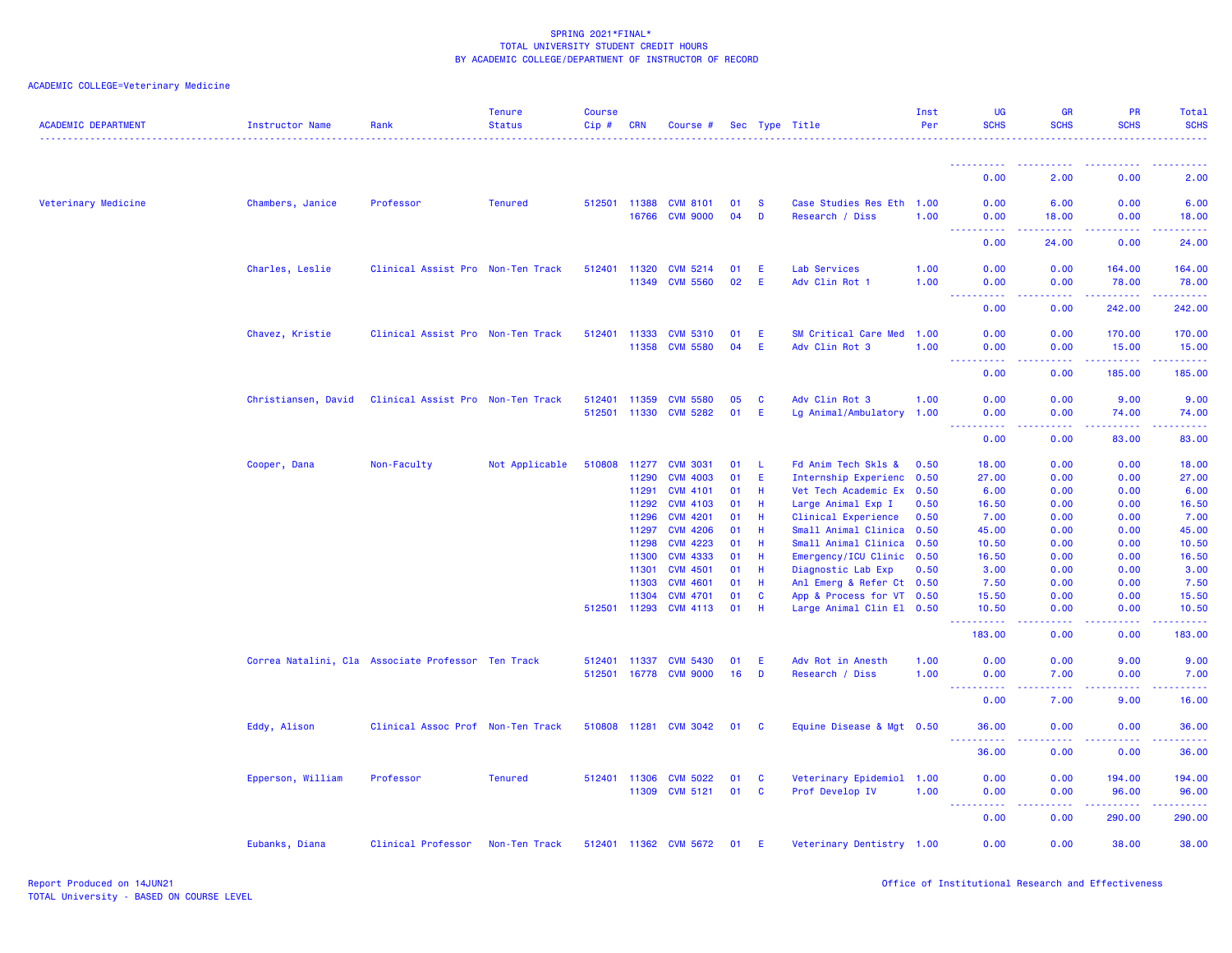| <b>ACADEMIC DEPARTMENT</b> | <b>Instructor Name</b> | Rank                              | <b>Tenure</b><br><b>Status</b> | Course<br>Cip# | <b>CRN</b> | Course #        |    |                | Sec Type Title            | Inst<br>Per | UG<br><b>SCHS</b>                                                                                                                 | <b>GR</b><br><b>SCHS</b> | PR<br><b>SCHS</b> | Total<br><b>SCHS</b> |
|----------------------------|------------------------|-----------------------------------|--------------------------------|----------------|------------|-----------------|----|----------------|---------------------------|-------------|-----------------------------------------------------------------------------------------------------------------------------------|--------------------------|-------------------|----------------------|
|                            |                        |                                   |                                |                |            |                 |    |                |                           |             |                                                                                                                                   |                          |                   |                      |
|                            |                        |                                   |                                |                |            |                 |    |                |                           |             | 0.00                                                                                                                              | 0.00                     | 38.00             | 38.00                |
| Veterinary Medicine        | Fontenot, Robin        | Clinical Assoc Prof Non-Ten Track |                                | 512501         | 11383      | <b>CVM 8081</b> | 03 | <b>C</b>       | Clin Sci Journal Rev 1.00 |             | 0.00                                                                                                                              | 2.00                     | 0.00              | 2.00                 |
|                            |                        |                                   |                                |                | 16754      | <b>CVM 8000</b> | 09 | D              | Research / Thesis         | 1.00        | 0.00<br>2.2.2.2.2<br><u>.</u>                                                                                                     | 5.00<br>المتمالين        | 0.00<br>.         | 5.00<br>.            |
|                            |                        |                                   |                                |                |            |                 |    |                |                           |             | 0.00                                                                                                                              | 7.00                     | 0.00              | 7.00                 |
|                            | Gallaher, Hayley       | Clinical Assist Pro Non-Ten Track |                                | 512401 11366   |            | <b>CVM 5754</b> | 01 | $\overline{B}$ | Adv Sm Anim Surgery       | 1.00        | 0.00<br>.                                                                                                                         | 0.00                     | 44.00             | 44.00                |
|                            |                        |                                   |                                |                |            |                 |    |                |                           |             | 0.00                                                                                                                              | 0.00                     | 44.00             | 44.00                |
|                            | Gardner, Allison       | Clinical Assoc Prof Non-Ten Track |                                | 510808         | 11279      | <b>CVM 3041</b> | 01 | B              | Equine Tech Slks & N 1.00 |             | 20.00                                                                                                                             | 0.00                     | 0.00              | 20.00                |
|                            |                        |                                   |                                |                | 11280      | <b>CVM 3041</b> | 02 | B              | Equine Tech Slks & N 1.00 |             | 16.00                                                                                                                             | 0.00                     | 0.00              | 16.00                |
|                            |                        |                                   |                                |                | 11281      | <b>CVM 3042</b> | 01 | C              | Equine Disease & Mgt 0.50 |             | 36.00                                                                                                                             | 0.00                     | 0.00              | 36.00                |
|                            |                        |                                   |                                |                | 11282      | <b>CVM 3101</b> | 01 | <b>C</b>       | Vet Tech Med Termino 1.00 |             | 49.00                                                                                                                             | 0.00                     | 0.00              | 49.00                |
|                            |                        |                                   |                                |                | 11289      | <b>CVM 3232</b> | 01 | C              | Pharm/Toxi:Vet Tech       | 0.50        | 36.00                                                                                                                             | 0.00                     | 0.00              | 36.00                |
|                            |                        |                                   |                                |                | 11290      | <b>CVM 4003</b> | 01 | Ε              | Internship Experienc 0.50 |             | 27.00                                                                                                                             | 0.00                     | 0.00              | 27.00                |
|                            |                        |                                   |                                |                | 11291      | <b>CVM 4101</b> | 01 | Н              | Vet Tech Academic Ex 0.50 |             | 6.00                                                                                                                              | 0.00                     | 0.00              | 6.00                 |
|                            |                        |                                   |                                |                | 11292      | <b>CVM 4103</b> | 01 | H              | Large Animal Exp I        | 0.50        | 16.50                                                                                                                             | 0.00                     | 0.00              | 16.50                |
|                            |                        |                                   |                                |                | 11297      | <b>CVM 4206</b> | 01 | н              | Small Animal Clinica 0.50 |             | 45.00                                                                                                                             | 0.00                     | 0.00              | 45.00                |
|                            |                        |                                   |                                |                | 11300      | <b>CVM 4333</b> | 01 | H.             | Emergency/ICU Clinic 0.50 |             | 16.50                                                                                                                             | 0.00                     | 0.00              | 16.50                |
|                            |                        |                                   |                                |                | 11301      | <b>CVM 4501</b> | 01 | Н              | Diagnostic Lab Exp        | 0.50        | 3.00                                                                                                                              | 0.00                     | 0.00              | 3.00                 |
|                            |                        |                                   |                                |                | 11304      | <b>CVM 4701</b> | 01 | <b>C</b>       | App & Process for VT 0.50 |             | 15.50                                                                                                                             | 0.00                     | 0.00              | 15.50                |
|                            |                        |                                   |                                |                |            |                 |    |                |                           |             | 286.50                                                                                                                            | 0.00                     | 0.00              | 286.50               |
|                            | Grace, Sharon          | Clinical Professor                | Non-Ten Track                  | 512401         | 11318      | <b>CVM 5196</b> | 01 | B              | Small Anim Med & Sur 1.00 |             | 0.00                                                                                                                              | 0.00                     | 576.00            | 576.00               |
|                            |                        |                                   |                                |                | 17369      | <b>CVM 5000</b> | 02 | $\mathbf{I}$   | Directed Indiv Study 1.00 |             | 0.00                                                                                                                              | 0.00                     | 2.00              | 2.00                 |
|                            |                        |                                   |                                |                | 17673      | <b>CVM 5000</b> | 03 | $\mathbf{I}$   | Directed Indiv Study 1.00 |             | 0.00                                                                                                                              | 0.00                     | 2.00              | 2.00                 |
|                            |                        |                                   |                                |                | 18130      | <b>CVM 5000</b> | 09 | $\mathbf{I}$   | Directed Indiv Study 1.00 |             | 0.00                                                                                                                              | 0.00                     | 2.00              | 2.00                 |
|                            |                        |                                   |                                |                |            |                 |    |                |                           |             | .<br>0.00                                                                                                                         | .<br>0.00                | <b></b><br>582.00 | .<br>582.00          |
|                            | Griffin, Matthew       | Research Professor                | Non-Ten Track                  | 512501         | 16777      | <b>CVM 9000</b> | 15 | D              | Research / Diss           | 1.00        | 0.00                                                                                                                              | 13.00                    | 0.00              | 13.00                |
|                            |                        |                                   |                                |                | 17691      | <b>CVM 7000</b> | 02 | $\mathbf{I}$   | Directed Indiv Study 1.00 |             | 0.00<br>$\frac{1}{2} \left( \frac{1}{2} \right) \left( \frac{1}{2} \right) \left( \frac{1}{2} \right) \left( \frac{1}{2} \right)$ | 1.00<br>.                | 0.00<br>.         | 1.00<br>. <u>.</u> . |
|                            |                        |                                   |                                |                |            |                 |    |                |                           |             | 0.00                                                                                                                              | 14.00                    | 0.00              | 14.00                |
|                            | Gunter, Miriam         | Clinical Assist Pro Non-Ten Track |                                | 512401         | 11350      | <b>CVM 5560</b> | 03 | E              | Adv Clin Rot 1            | 1.00        | 0.00                                                                                                                              | 0.00                     | 16.00             | 16.00                |
|                            |                        |                                   |                                |                | 17403      | <b>CVM 5242</b> | 01 | C              | Small Animal Dermato 1.00 |             | 0.00<br>----<br>.                                                                                                                 | 0.00<br>.                | 38.00<br>.        | 38.00<br>.           |
|                            |                        |                                   |                                |                |            |                 |    |                |                           |             | 0.00                                                                                                                              | 0.00                     | 54.00             | 54.00                |
|                            | Hanson, Larry          | Professor                         | <b>Tenured</b>                 | 512501         | 11377      | <b>CVM 8031</b> | 01 | <b>C</b>       | Curntop Mol Mech Dz       | 1.00        | 0.00                                                                                                                              | 2.00                     | 0.00              | 2.00                 |
|                            |                        |                                   |                                |                | 16747      | <b>CVM 8000</b> | 02 | D              | Research / Thesis         | 1.00        | 0.00                                                                                                                              | 5.00                     | 0.00              | 5.00                 |
|                            |                        |                                   |                                |                | 16764      | <b>CVM 9000</b> | 02 | D              | Research / Diss           | 1.00        | 0.00<br>$\sim$ $\sim$ $\sim$ $\sim$                                                                                               | 15.00<br>.               | 0.00<br>-----     | 15.00<br>.           |
|                            |                        |                                   |                                |                |            |                 |    |                |                           |             | 0.00                                                                                                                              | 22.00                    | 0.00              | 22.00                |
|                            | Hardwick, Gretchen     | Clinical Assist Pro Non-Ten Track |                                | 512401         | 11329      | <b>CVM 5276</b> | 01 | C              | Food Animal Practice 1.00 |             | 0.00                                                                                                                              | 0.00                     | 282.00            | 282.00               |
|                            |                        |                                   |                                |                | 11354      | <b>CVM 5570</b> | 03 | E              | Adv Clin Rot 2            | 1.00        | 0.00                                                                                                                              | 0.00                     | 7.00              | 7.00                 |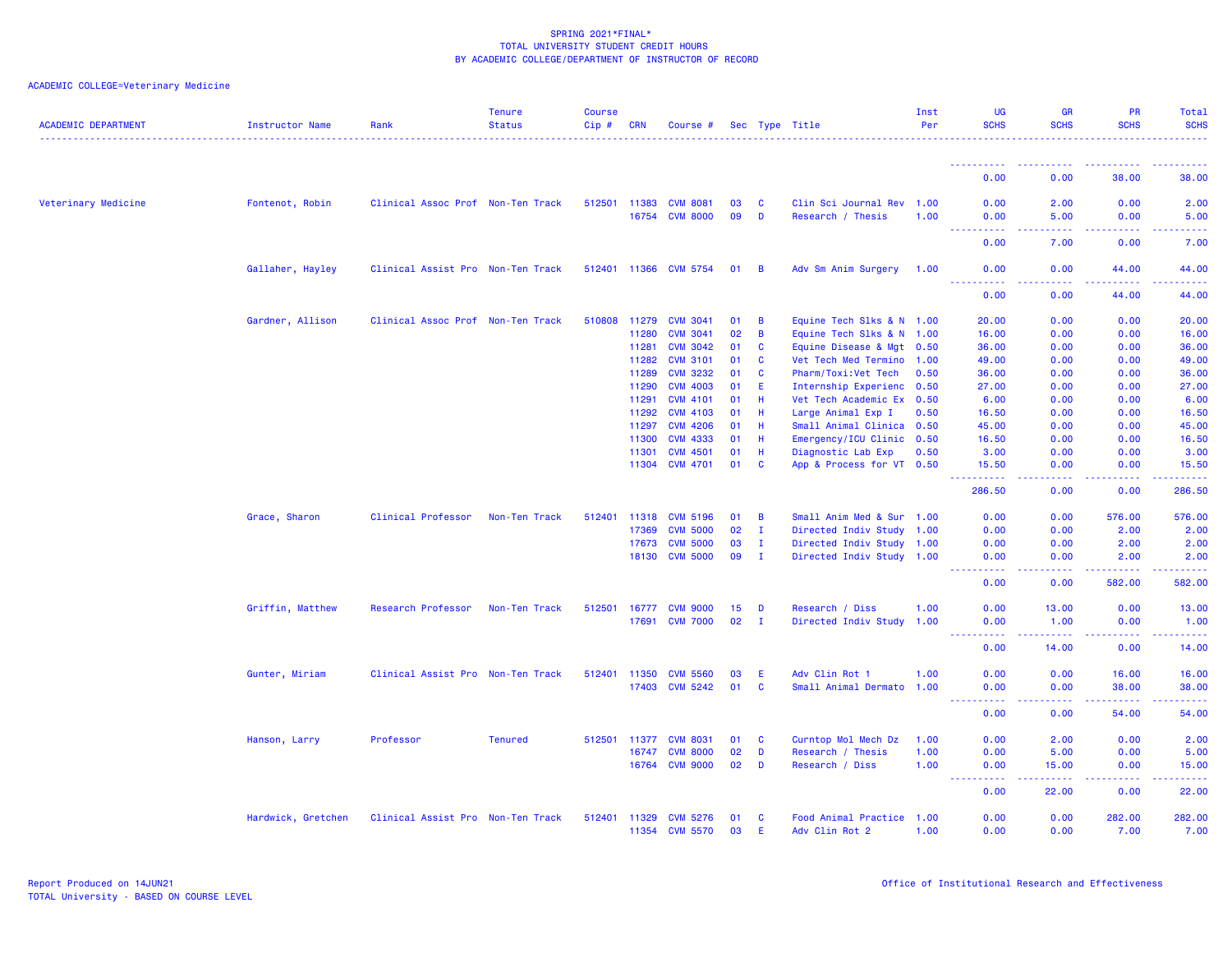| <b>ACADEMIC DEPARTMENT</b> | <b>Instructor Name</b> | Rank                              | <b>Tenure</b><br><b>Status</b> | Course<br>Cip# | CRN            | Course #                           |                 |              | Sec Type Title<br>--------------------------------- | Inst<br>Per | <b>UG</b><br><b>SCHS</b>            | <b>GR</b><br><b>SCHS</b>                                                                                                                             | <b>PR</b><br><b>SCHS</b>      | Total<br><b>SCHS</b><br>. |
|----------------------------|------------------------|-----------------------------------|--------------------------------|----------------|----------------|------------------------------------|-----------------|--------------|-----------------------------------------------------|-------------|-------------------------------------|------------------------------------------------------------------------------------------------------------------------------------------------------|-------------------------------|---------------------------|
|                            |                        |                                   |                                |                |                |                                    |                 |              |                                                     |             | <u>.</u>                            | .                                                                                                                                                    | <b><i><u><u>.</u></u></i></b> | .                         |
|                            |                        |                                   |                                |                |                |                                    |                 |              |                                                     |             | 0.00                                | 0.00                                                                                                                                                 | 289.00                        | 289.00                    |
| Veterinary Medicine        | Hinz, Simone           | Clinical Assist Pro Non-Ten Track |                                |                |                | 512401 11323 CVM 5234              | 01 E            |              | Anesthesiolgy                                       | 0.50        | 0.00                                | 0.00<br>222 L                                                                                                                                        | 80.00                         | 80.00                     |
|                            |                        |                                   |                                |                |                |                                    |                 |              |                                                     |             | 0.00                                | 0.00                                                                                                                                                 | 80.00                         | 80.00                     |
|                            | Howell, George         | Associate Professor Tenured       |                                | 261001         | 11295          | <b>CVM 4193</b>                    | 01              | <b>C</b>     | Medical Pharmacology                                | 0.50        | 10.50                               | 0.00                                                                                                                                                 | 0.00                          | 10.50                     |
|                            |                        |                                   |                                |                | 11375          | <b>CVM 6193</b>                    | 01              | <b>C</b>     | Medical Pharmacology 0.50                           |             | 0.00                                | 1.50                                                                                                                                                 | 0.00                          | 1.50                      |
|                            |                        |                                   |                                |                |                | 512401 17911 CVM 4000              | 02              | $\mathbf{I}$ | Directed Indiv Study 1.00                           |             | 2.00<br>المتمام المتحدة             | 0.00<br>ولايات                                                                                                                                       | 0.00<br>.                     | 2.00<br>.                 |
|                            |                        |                                   |                                |                |                |                                    |                 |              |                                                     |             | 12.50                               | 1.50                                                                                                                                                 | 0.00                          | 14.00                     |
|                            | Huston, Carla          | Professor                         | <b>Tenured</b>                 |                | 512401 11294   | <b>CVM 4180</b>                    | 01              | C            | Emerg Prep Anim Heal 1.00                           |             | 54.00                               | 0.00                                                                                                                                                 | 0.00                          | 54.00                     |
|                            |                        |                                   |                                |                | 11315          | <b>CVM 5182</b>                    | 01              | C            | Vet Disaster Managem 1.00                           |             | 0.00                                | 0.00                                                                                                                                                 | 42.00                         | 42.00                     |
|                            |                        |                                   |                                |                |                |                                    |                 |              |                                                     |             | <u>.</u><br>54.00                   | .<br>0.00                                                                                                                                            | .<br>42.00                    | .<br>96.00                |
|                            |                        |                                   |                                |                |                |                                    |                 |              | VSC Clinical Rotatio 0.50                           |             |                                     |                                                                                                                                                      |                               |                           |
|                            | Ivy, Caroline          | Clinical Assoc Prof Non-Ten Track |                                | 512401         | 11334<br>11363 | <b>CVM 5364</b><br><b>CVM 5682</b> | 01<br>01        | -H<br>C      | Veterninary Ophthalm 1.00                           |             | 0.00<br>0.00                        | 0.00<br>0.00                                                                                                                                         | 82.00<br>18.00                | 82.00<br>18.00            |
|                            |                        |                                   |                                |                |                |                                    |                 |              |                                                     |             | <u> - - - - - - - - - -</u><br>0.00 | بالأباد                                                                                                                                              | 100.00                        | .                         |
|                            |                        |                                   |                                |                |                |                                    |                 |              |                                                     |             |                                     | 0.00                                                                                                                                                 |                               | 100.00                    |
|                            | Jackson, Elizabeth     | Clinical Instructor Non-Ten Track |                                |                | 510808 11276   | <b>CVM 3013</b>                    | 01              | C            | Sm Anim Diseases & M 1.00                           |             | 108.00                              | 0.00                                                                                                                                                 | 0.00                          | 108.00                    |
|                            |                        |                                   |                                |                | 11277          | <b>CVM 3031</b>                    | 01              | L.           | Fd Anim Tech Skls &                                 | 0.50        | 18.00                               | 0.00                                                                                                                                                 | 0.00                          | 18.00                     |
|                            |                        |                                   |                                |                | 11278          | <b>CVM 3032</b>                    | 01              | $\mathbf{C}$ | Food Anim Diseases & 1.00                           |             | 72.00                               | 0.00                                                                                                                                                 | 0.00                          | 72.00                     |
|                            |                        |                                   |                                |                | 11289          | <b>CVM 3232</b>                    | 01              | C            | Pharm/Toxi: Vet Tech                                | 0.50        | 36.00                               | 0.00                                                                                                                                                 | 0.00                          | 36.00                     |
|                            |                        |                                   |                                |                | 11296          | <b>CVM 4201</b>                    | 01              | Н            | Clinical Experience                                 | 0.50        | 7.00                                | 0.00                                                                                                                                                 | 0.00                          | 7.00                      |
|                            |                        |                                   |                                |                | 11298          | <b>CVM 4223</b>                    | 01              | Н            | Small Animal Clinica 0.50                           |             | 10.50                               | 0.00                                                                                                                                                 | 0.00                          | 10.50                     |
|                            |                        |                                   |                                |                | 11303          | <b>CVM 4601</b><br><b>CVM 4214</b> | 01<br>01        | Н<br>Н       | Anl Emerg & Refer Ct 0.50                           |             | 7.50                                | 0.00<br>0.00                                                                                                                                         | 0.00<br>0.00                  | 7.50                      |
|                            |                        |                                   |                                | 512501         | 17152<br>11293 | <b>CVM 4113</b>                    | 01              | H            | Sm Anim Surg & Anes<br>Large Animal Clin El 0.50    | 1.00        | 76.00<br>10.50                      | 0.00                                                                                                                                                 | 0.00                          | 76.00<br>10.50            |
|                            |                        |                                   |                                |                |                |                                    |                 |              |                                                     |             |                                     | $\sim$ $\sim$ $\sim$ $\sim$                                                                                                                          |                               | .                         |
|                            |                        |                                   |                                |                |                |                                    |                 |              |                                                     |             | 345.50                              | 0.00                                                                                                                                                 | 0.00                          | 345.50                    |
|                            | Jaffe, Michael         | Associate Professor Ten Track     |                                | 512401         | 11338          | <b>CVM 5452</b>                    | 01              | H            | Small Animal Rehab                                  | 1.00        | 0.00                                | 0.00                                                                                                                                                 | 16.00                         | 16.00                     |
|                            |                        |                                   |                                |                | 11355          | <b>CVM 5570</b>                    | 04              | E            | Adv Clin Rot 2                                      | 1.00        | 0.00                                | 0.00                                                                                                                                                 | 6.00                          | 6.00                      |
|                            |                        |                                   |                                |                | 512501 11325   | <b>CVM 5256</b>                    | 01              | E            | Small Animal Surgery                                | 1.00        | 0.00                                | 0.00                                                                                                                                                 | 288.00                        | 288.00                    |
|                            |                        |                                   |                                |                | 16760          | <b>CVM 8000</b>                    | 15              | D            | Research / Thesis                                   | 1.00        | 0.00<br><u>.</u>                    | 4.00<br>.                                                                                                                                            | 0.00<br>.                     | 4.00<br>.                 |
|                            |                        |                                   |                                |                |                |                                    |                 |              |                                                     |             | 0.00                                | 4.00                                                                                                                                                 | 310.00                        | 314.00                    |
|                            | Kaplan, Barbara        | Associate Professor Tenured       |                                |                | 261001 11295   | <b>CVM 4193</b>                    | 01              | C            | Medical Pharmacology 0.50                           |             | 10.50                               | 0.00                                                                                                                                                 | 0.00                          | 10.50                     |
|                            |                        |                                   |                                |                | 11375          | <b>CVM 6193</b>                    | 01              | $\mathbf{C}$ | Medical Pharmacology                                | 0.50        | 0.00                                | 1.50                                                                                                                                                 | 0.00                          | 1.50                      |
|                            |                        |                                   |                                | 512501         | 16773          | <b>CVM 9000</b>                    | 11              | D            | Research / Diss                                     | 1.00        | 0.00                                | 9.00                                                                                                                                                 | 0.00                          | 9.00                      |
|                            |                        |                                   |                                |                |                |                                    |                 |              |                                                     |             | .<br>10.50                          | $\frac{1}{2} \left( \frac{1}{2} \right) \left( \frac{1}{2} \right) \left( \frac{1}{2} \right) \left( \frac{1}{2} \right)$<br>10.50                   | 0.00                          | 21.00                     |
|                            | Karsi, Attila          | Associate Professor Ten Track     |                                | 010000         | 11405          | <b>CVM 8973</b>                    | 01              | $\mathbf{C}$ | Scientific Writing                                  | 1.00        | 0.00                                | 21.00                                                                                                                                                | 0.00                          | 21.00                     |
|                            |                        |                                   |                                |                | 512501 16774   | <b>CVM 9000</b>                    | 12 <sub>2</sub> | D            | Research / Diss                                     | 1.00        | 0.00                                | 8.00                                                                                                                                                 | 0.00                          | 8.00                      |
|                            |                        |                                   |                                |                |                |                                    |                 |              |                                                     |             | .                                   | $\frac{1}{2} \left( \frac{1}{2} \right) \left( \frac{1}{2} \right) \left( \frac{1}{2} \right) \left( \frac{1}{2} \right) \left( \frac{1}{2} \right)$ |                               | والمستحيل                 |
|                            |                        |                                   |                                |                |                |                                    |                 |              |                                                     |             | 0.00                                | 29.00                                                                                                                                                | 0.00                          | 29.00                     |
|                            | Khaitsa, Margaret      | Professor                         | <b>Tenured</b>                 |                |                | 010906 17824 CVM 5991              | 01              | C            | Preparations for Stu 1.00                           |             | 0.00                                | 0.00                                                                                                                                                 | 6.00                          | 6.00                      |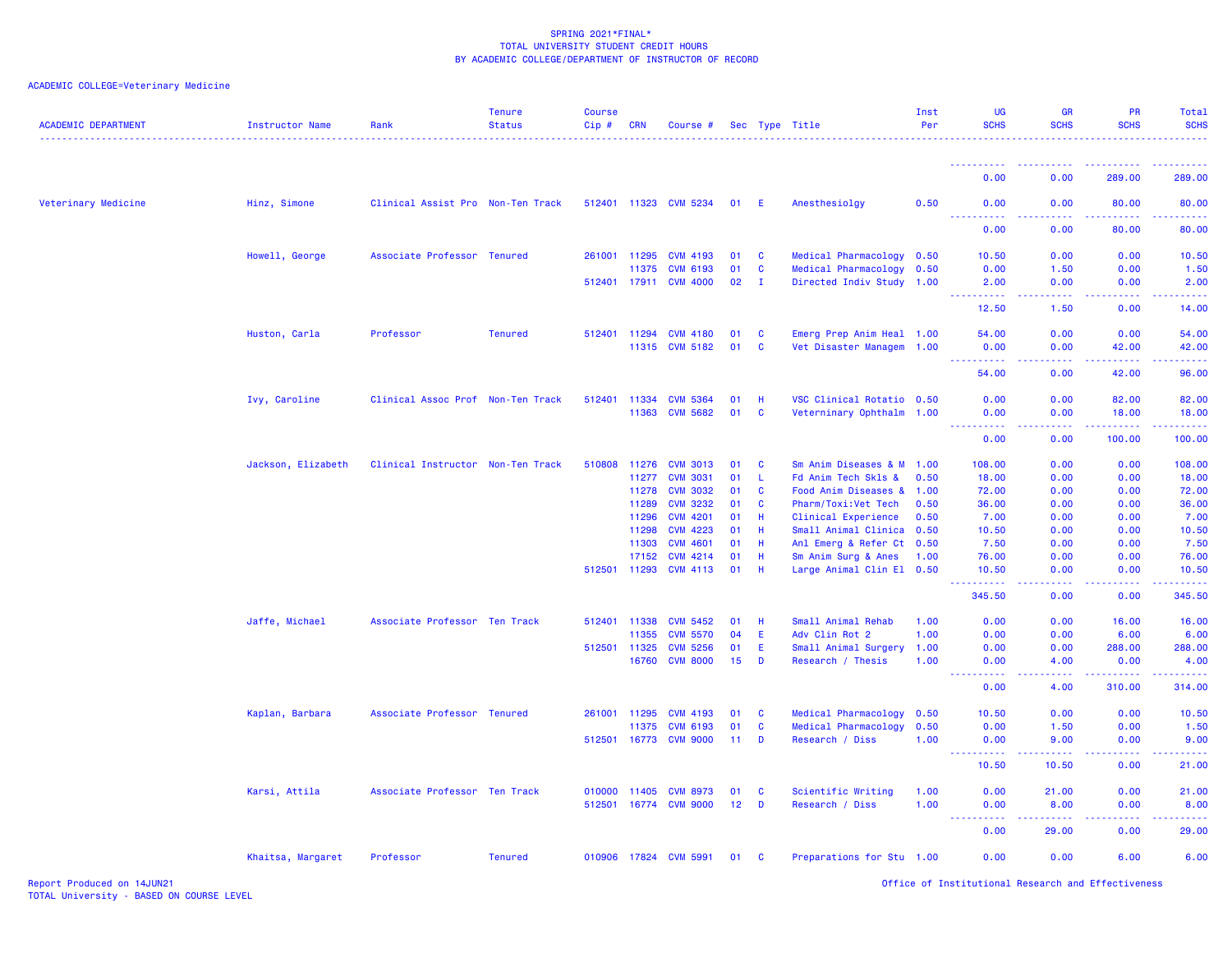| <b>ACADEMIC DEPARTMENT</b> | Instructor Name   | Rank                              | <b>Tenure</b><br><b>Status</b> | <b>Course</b><br>Cip # | <b>CRN</b>   | Course #              |        |              | Sec Type Title             | Inst<br>Per | <b>UG</b><br><b>SCHS</b>                                                                                                                                     | <b>GR</b><br><b>SCHS</b> | PR<br><b>SCHS</b> | Total<br><b>SCHS</b>                                                                                                                                         |
|----------------------------|-------------------|-----------------------------------|--------------------------------|------------------------|--------------|-----------------------|--------|--------------|----------------------------|-------------|--------------------------------------------------------------------------------------------------------------------------------------------------------------|--------------------------|-------------------|--------------------------------------------------------------------------------------------------------------------------------------------------------------|
| Veterinary Medicine        | Khaitsa, Margaret | Professor                         | <b>Tenured</b>                 | 512401 15560           |              | <b>CVM 5111</b>       | 01     | <b>C</b>     | Prof Develop III           | 1.00        | 0.00                                                                                                                                                         | 0.00                     | 97.00             | 97.00                                                                                                                                                        |
|                            |                   |                                   |                                |                        | 18158        | <b>CVM 4990</b>       | 01 C   |              | Special Topic In CVM 1.00  |             | 3.00                                                                                                                                                         | 0.00                     | 0.00              | 3.00                                                                                                                                                         |
|                            |                   |                                   |                                |                        |              |                       |        |              |                            |             | .<br>$\frac{1}{2} \left( \frac{1}{2} \right) \frac{1}{2} \left( \frac{1}{2} \right)$<br>3.00                                                                 | .<br>0.00                | .<br>103.00       | $\begin{array}{cccccccccc} \bullet & \bullet & \bullet & \bullet & \bullet & \bullet & \bullet & \bullet \end{array}$<br>106.00                              |
|                            | King, Elmer       | Clinical Assoc Prof Non-Ten Track |                                | 512401                 | 11367        | <b>CVM 5764</b>       | 01     | <b>C</b>     | Adv Equine Repro           | 0.50        | 0.00                                                                                                                                                         | 0.00                     | 6.00              | 6.00                                                                                                                                                         |
|                            |                   |                                   |                                |                        | 11371        | <b>CVM 5840</b>       | 01     | H            | Vet Student Research       | 0.33        | 0.00                                                                                                                                                         | 0.00                     | 0.66              | 0.66                                                                                                                                                         |
|                            |                   |                                   |                                | 512501                 | 18082        | <b>CVM 8000</b>       | 19     | D            | Research / Thesis          | 1.00        | 0.00<br>.                                                                                                                                                    | 3.00<br>.                | 0.00<br>.         | 3.00<br>$\frac{1}{2} \left( \frac{1}{2} \right) \left( \frac{1}{2} \right) \left( \frac{1}{2} \right) \left( \frac{1}{2} \right)$                            |
|                            |                   |                                   |                                |                        |              |                       |        |              |                            |             | 0.00                                                                                                                                                         | 3.00                     | 6.66              | 9.66                                                                                                                                                         |
|                            | Kohler, Amanda    | Clinical Instructor Non-Ten Track |                                | 510808                 | 11284        | <b>CVM 3121</b>       | 01     | C            | Hematology: Vet Tech       | 1.00        | 36.00                                                                                                                                                        | 0.00                     | 0.00              | 36.00                                                                                                                                                        |
|                            |                   |                                   |                                |                        | 11285        | <b>CVM 3141</b>       | 01     | C            | Anatomical Path Lab        | 1.00        | 36.00                                                                                                                                                        | 0.00                     | 0.00              | 36.00                                                                                                                                                        |
|                            |                   |                                   |                                |                        | 11286        | <b>CVM 3141</b>       | 02     | K            | Anatomical Path Lab        | 1.00        | 0.00                                                                                                                                                         | 0.00                     | 0.00              | 0.00                                                                                                                                                         |
|                            |                   |                                   |                                |                        | 11287        | <b>CVM 3141</b>       | 03     | $\mathsf K$  | Anatomical Path Lab        | 1.00        | 0.00                                                                                                                                                         | 0.00                     | 0.00              | 0.00                                                                                                                                                         |
|                            |                   |                                   |                                | 512401                 | 13985        | <b>VS 1012</b>        | 02     | $\mathbf{C}$ | Intro Vet Med Career 1.00  |             | 108.00<br>.                                                                                                                                                  | 0.00<br>.                | 0.00<br>بالأباب   | 108.00<br>بالمستعب                                                                                                                                           |
|                            |                   |                                   |                                |                        |              |                       |        |              |                            |             | 180.00                                                                                                                                                       | 0.00                     | 0.00              | 180.00                                                                                                                                                       |
|                            | Langston, Vernon  | Professor                         | <b>Tenured</b>                 |                        |              | 512401 11321 CVM 5223 | 01 C   |              | Pharmacology I             | 1.00        | 0.00<br>22222                                                                                                                                                | 0.00                     | 291.00            | 291.00<br>$\begin{array}{cccccccccc} \bullet & \bullet & \bullet & \bullet & \bullet & \bullet & \bullet \end{array}$                                        |
|                            |                   |                                   |                                |                        |              |                       |        |              |                            |             | 0.00                                                                                                                                                         | 0.00                     | 291.00            | 291.00                                                                                                                                                       |
|                            | Lathan, Patty     | Associate Professor Tenured       |                                |                        |              | 512501 16895 CVM 7000 | $01$ I |              | Directed Indiv Study 1.00  |             | 0.00                                                                                                                                                         | 2.00                     | 0.00              | 2.00                                                                                                                                                         |
|                            |                   |                                   |                                |                        |              |                       |        |              |                            |             | .<br>0.00                                                                                                                                                    | 2.00                     | .<br>0.00         | والمستحيل<br>2.00                                                                                                                                            |
|                            | Lawrence, Mark    | Professor                         | <b>Tenured</b>                 |                        | 512501 16768 | <b>CVM 9000</b>       | 06     | D            | Research / Diss            | 1.00        | 0.00                                                                                                                                                         | 12.00                    | 0.00              | 12.00                                                                                                                                                        |
|                            |                   |                                   |                                |                        |              |                       |        |              |                            |             | .<br>0.00                                                                                                                                                    | .<br>12.00               | 22222<br>0.00     | .<br>12.00                                                                                                                                                   |
|                            | Lee, Alison       | Assistant Professor Ten Track     |                                | 512401                 | 11336        | <b>CVM 5420</b>       | 01     | E.           | Adv Rot in Radiology 1.00  |             | 0.00                                                                                                                                                         | 0.00                     | 30.00             | 30.00                                                                                                                                                        |
|                            |                   |                                   |                                | 512501 11378           |              | <b>CVM 8041</b>       | 01     | H            | Adv Clin Rad Seminar 1.00  |             | 0.00                                                                                                                                                         | 7.00                     | 0.00              | 7.00                                                                                                                                                         |
|                            |                   |                                   |                                |                        | 11384        | <b>CVM 8081</b>       | 04     | $\mathbf{C}$ | Clin Sci Journal Rev 1.00  |             | 0.00<br>$\frac{1}{2} \left( \frac{1}{2} \right) \left( \frac{1}{2} \right) \left( \frac{1}{2} \right) \left( \frac{1}{2} \right) \left( \frac{1}{2} \right)$ | 2.00<br>.                | 0.00<br>2.2.2.2.2 | 2.00<br>$- - - - -$                                                                                                                                          |
|                            |                   |                                   |                                |                        |              |                       |        |              |                            |             | 0.00                                                                                                                                                         | 9.00                     | 30.00             | 39.00                                                                                                                                                        |
|                            | Mackin, Andrew    | Professor                         | <b>Tenured</b>                 | 512501                 | 16750        | <b>CVM 8000</b>       | 05     | D            | Research / Thesis          | 1.00        | 0.00                                                                                                                                                         | 1.00                     | 0.00              | 1.00                                                                                                                                                         |
|                            |                   |                                   |                                |                        | 16767        | <b>CVM 9000</b>       | 05     | D            | Research / Diss            | 1.00        | 0.00                                                                                                                                                         | 6.00                     | 0.00              | 6.00                                                                                                                                                         |
|                            |                   |                                   |                                |                        |              |                       |        |              |                            |             | 22222<br>0.00                                                                                                                                                | .<br>7.00                | 0.00              | $\frac{1}{2} \left( \frac{1}{2} \right) \left( \frac{1}{2} \right) \left( \frac{1}{2} \right) \left( \frac{1}{2} \right) \left( \frac{1}{2} \right)$<br>7.00 |
|                            | Meyer, Robert     | Professor                         | <b>Tenured</b>                 | 510808                 | 11288        | <b>CVM 3212</b>       | 01     | C            | Anesthesiology: Vet T 1.00 |             | 72.00                                                                                                                                                        | 0.00                     | 0.00              | 72.00                                                                                                                                                        |
|                            |                   |                                   |                                | 512401                 | 11323        | <b>CVM 5234</b>       | 01     | E            | Anesthesiolgy              | 0.50        | 0.00                                                                                                                                                         | 0.00                     | 80.00             | 80.00                                                                                                                                                        |
|                            |                   |                                   |                                | 512501 11385           |              | <b>CVM 8081</b>       | 05     | <b>C</b>     | Clin Sci Journal Rev 1.00  |             | 0.00                                                                                                                                                         | 4.00                     | 0.00              | 4.00                                                                                                                                                         |
|                            |                   |                                   |                                |                        | 11397        | <b>CVM 8801</b>       | 01     | $\mathbf{s}$ | Seminars in Vet Anes 1.00  |             | 0.00                                                                                                                                                         | 2.00                     | 0.00<br>.         | 2.00<br>.                                                                                                                                                    |
|                            |                   |                                   |                                |                        |              |                       |        |              |                            |             | 72.00                                                                                                                                                        | 6.00                     | 80.00             | 158.00                                                                                                                                                       |
|                            | Mochal, Cathleen  | Clinical Assoc Prof Non-Ten Track |                                | 512401 11327           |              | <b>CVM 5266</b>       | 01     | <b>C</b>     | Equine Med & Surg          | 1.00        | 0.00                                                                                                                                                         | 0.00                     | 264.00            | 264.00                                                                                                                                                       |
|                            |                   |                                   |                                |                        | 11351        | <b>CVM 5560</b>       | 04     | Ε            | Adv Clin Rot 1             | 1.00        | 0.00                                                                                                                                                         | 0.00                     | 4.00              | 4.00<br>.                                                                                                                                                    |
|                            |                   |                                   |                                |                        |              |                       |        |              |                            |             | 0.00                                                                                                                                                         | 0.00                     | 268.00            | 268.00                                                                                                                                                       |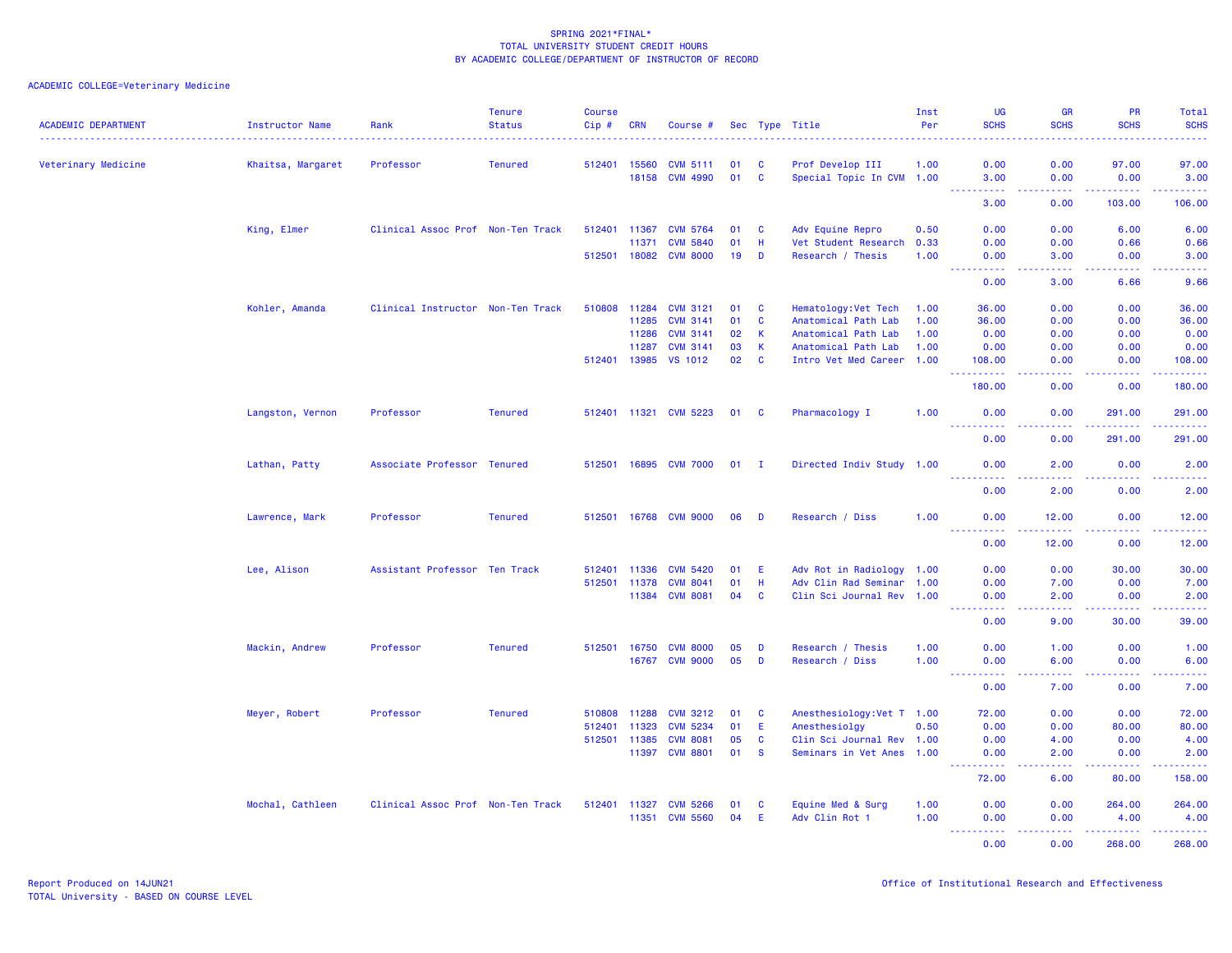| <b>ACADEMIC DEPARTMENT</b> | Instructor Name                                        | Rank                              | <b>Tenure</b><br><b>Status</b> | <b>Course</b><br>Cip# | CRN   | Course #              |                 |              | Sec Type Title            | Inst<br>Per | <b>UG</b><br><b>SCHS</b>            | <b>GR</b><br><b>SCHS</b> | <b>PR</b><br><b>SCHS</b>                                                                                                                                     | Total<br><b>SCHS</b>                                                                                                                                           |
|----------------------------|--------------------------------------------------------|-----------------------------------|--------------------------------|-----------------------|-------|-----------------------|-----------------|--------------|---------------------------|-------------|-------------------------------------|--------------------------|--------------------------------------------------------------------------------------------------------------------------------------------------------------|----------------------------------------------------------------------------------------------------------------------------------------------------------------|
| Veterinary Medicine        | Nabors, Ben                                            | Clinical Assist Pro Non-Ten Track |                                | 512401 11308          |       | <b>CVM 5072</b>       | 01              | B            | Veterinary Anatomy I 1.00 |             | 0.00                                | 0.00                     | 194,00                                                                                                                                                       | 194.00                                                                                                                                                         |
|                            |                                                        |                                   |                                |                       | 18147 | <b>CVM 5000</b>       | 10 <sub>1</sub> | $\mathbf{I}$ | Directed Indiv Study 1.00 |             | 0.00                                | 0.00                     | 2.00                                                                                                                                                         | 2.00                                                                                                                                                           |
|                            |                                                        |                                   |                                | 512501 11361          |       | <b>CVM 5652</b>       | 01              | $\mathbf{C}$ | Equine Podiatry           | 1.00        | 0.00                                | 0.00                     | 14.00<br>.                                                                                                                                                   | 14.00                                                                                                                                                          |
|                            |                                                        |                                   |                                |                       |       |                       |                 |              |                           |             | 0.00                                | 0.00                     | 210.00                                                                                                                                                       | .<br>210.00                                                                                                                                                    |
|                            | Nanduri, Bindumadhav Associate Professor Tenured       |                                   |                                | 261104 15334          |       | <b>CMB 8011</b>       | 01              | <b>S</b>     | Graduate Seminar          | 1.00        | 0.00                                | 6.00                     | 0.00                                                                                                                                                         | 6.00                                                                                                                                                           |
|                            |                                                        |                                   |                                |                       | 16380 | <b>CMB 9000</b>       | 01              | D            | Research/Dissertatio      | 1.00        | 0.00                                | 13.00                    | 0.00                                                                                                                                                         | 13.00                                                                                                                                                          |
|                            |                                                        |                                   |                                |                       |       | 512501 16772 CVM 9000 | $10$ D          |              | Research / Diss           | 1.00        | 0.00<br><u> - - - - - - - - - -</u> | 10.00<br>الداعات عامان   | 0.00<br>المتمامين                                                                                                                                            | 10.00<br>222222                                                                                                                                                |
|                            |                                                        |                                   |                                |                       |       |                       |                 |              |                           |             | 0.00                                | 29.00                    | 0.00                                                                                                                                                         | 29.00                                                                                                                                                          |
|                            | Olivier, Alicia                                        | Associate Professor Tenured       |                                |                       |       | 512401 11307 CVM 5044 | 01 C            |              | Intro Vet Pathology       | 1.00        | 0.00<br><u>.</u>                    | 0.00<br>.                | 388,00<br>.                                                                                                                                                  | 388.00<br>2.2.2.2.2.2                                                                                                                                          |
|                            |                                                        |                                   |                                |                       |       |                       |                 |              |                           |             | 0.00                                | 0.00                     | 388.00                                                                                                                                                       | 388.00                                                                                                                                                         |
|                            | Park, Joo Youn                                         | Research Assist Pro Non-Ten Track |                                |                       |       | 512501 16779 CVM 9000 | $17$ D          |              | Research / Diss           | 1.00        | 0.00<br><u> - - - - - - - - - -</u> | 6.00<br>.                | 0.00<br>.                                                                                                                                                    | 6.00<br>.                                                                                                                                                      |
|                            |                                                        |                                   |                                |                       |       |                       |                 |              |                           |             | 0.00                                | 6.00                     | 0.00                                                                                                                                                         | 6.00                                                                                                                                                           |
|                            | Petrie-Hanson, Lora                                    | Associate Professor Tenured       |                                |                       |       | 512501 17968 CVM 7000 | $05 \quad I$    |              | Directed Indiv Study 1.00 |             | 0.00                                | 1.00                     | 0.00                                                                                                                                                         | 1.00                                                                                                                                                           |
|                            |                                                        |                                   |                                |                       |       |                       |                 |              |                           |             | <b>.</b> .<br>0.00                  | <u>.</u><br>1.00         | .<br>0.00                                                                                                                                                    | <b></b><br>1.00                                                                                                                                                |
|                            | Pharr, Gregory                                         | Associate Professor Tenured       |                                |                       |       | 512501 11392 CVM 8303 | 01              | $\mathbf{C}$ | Advanced Immunology       | 1.00        | 0.00                                | 27.00                    | 0.00                                                                                                                                                         | 27.00                                                                                                                                                          |
|                            |                                                        |                                   |                                |                       |       |                       |                 |              |                           |             | <u>.</u><br>0.00                    | .<br>27.00               | .<br>0.00                                                                                                                                                    | 222222<br>27.00                                                                                                                                                |
|                            | Pruett, Stephen                                        | Professor                         | <b>Tenured</b>                 |                       |       | 512501 16769 CVM 9000 | $07$ D          |              | Research / Diss           | 1.00        | 0.00                                | 6.00                     | 0.00                                                                                                                                                         | 6.00                                                                                                                                                           |
|                            |                                                        |                                   |                                |                       |       |                       |                 |              |                           |             | <u>.</u><br>0.00                    | .<br>6.00                | .<br>0.00                                                                                                                                                    | .<br>6.00                                                                                                                                                      |
|                            | Pulido Landinez, Mar Clinical Assoc Prof Non-Ten Track |                                   |                                |                       |       | 512501 17782 CVM 7000 | $04$ I          |              | Directed Indiv Study 1.00 |             | 0.00                                | 2.00                     | 0.00                                                                                                                                                         | 2.00                                                                                                                                                           |
|                            |                                                        |                                   |                                |                       |       |                       |                 |              |                           |             | <u> - - - - - - - - - -</u><br>0.00 | <b>.</b><br>2.00         | $\frac{1}{2} \left( \frac{1}{2} \right) \left( \frac{1}{2} \right) \left( \frac{1}{2} \right) \left( \frac{1}{2} \right) \left( \frac{1}{2} \right)$<br>0.00 | .<br>2.00                                                                                                                                                      |
|                            | Ross, Matthew                                          | Professor                         | <b>Tenured</b>                 |                       |       | 240101 17494 HON 4093 | <b>H11 E</b>    |              | <b>Honors Thesis</b>      | 1.00        | 3.00                                | 0.00                     | 0.00                                                                                                                                                         | 3.00                                                                                                                                                           |
|                            |                                                        |                                   |                                |                       |       |                       |                 |              |                           |             | <u>.</u><br>3.00                    | .<br>0.00                | $\frac{1}{2} \left( \frac{1}{2} \right) \left( \frac{1}{2} \right) \left( \frac{1}{2} \right) \left( \frac{1}{2} \right) \left( \frac{1}{2} \right)$<br>0.00 | .<br>3.00                                                                                                                                                      |
|                            | Rosser, Thomas                                         | Research Assist Pro Non-Ten Track |                                |                       |       | 512401 17417 CVM 4000 | $01$ I          |              | Directed Indiv Study 1.00 |             | 4.00                                | 0.00                     | 0.00                                                                                                                                                         | 4.00                                                                                                                                                           |
|                            |                                                        |                                   |                                |                       |       |                       |                 |              |                           |             | <b>.</b><br>4.00                    | <b>.</b><br>0.00         | $\frac{1}{2} \left( \frac{1}{2} \right) \left( \frac{1}{2} \right) \left( \frac{1}{2} \right) \left( \frac{1}{2} \right) \left( \frac{1}{2} \right)$<br>0.00 | <b></b><br>4.00                                                                                                                                                |
|                            | Seitz, Marc                                            | Clinical Assist Pro Non-Ten Track |                                |                       |       | 512401 11311 CVM 5162 | 01              | - C          | Diagnostic Imaging        | 1.00        | 0.00                                | 0.00                     | 192.00                                                                                                                                                       | 192.00                                                                                                                                                         |
|                            |                                                        |                                   |                                |                       |       | 11322 CVM 5224        | 01 E            |              | Radiology                 | 1.00        | 0.00                                | 0.00                     | 156.00                                                                                                                                                       | 156.00                                                                                                                                                         |
|                            |                                                        |                                   |                                |                       |       |                       |                 |              |                           |             | .<br>0.00                           | المتمالين<br>0.00        | .<br>348.00                                                                                                                                                  | $\frac{1}{2} \left( \frac{1}{2} \right) \left( \frac{1}{2} \right) \left( \frac{1}{2} \right) \left( \frac{1}{2} \right) \left( \frac{1}{2} \right)$<br>348.00 |
|                            | Seo, Keun Seok                                         | Associate Professor Tenured       |                                |                       |       | 260202 17713 BCH 4990 | 03              | C            | Special Topic In BCH 0.08 |             | 0.24                                | 0.00                     | 0.00                                                                                                                                                         | 0.24                                                                                                                                                           |
|                            |                                                        |                                   |                                |                       |       | 17714 BCH 6990        | 03              | C            | Special Topic In BCH 0.08 |             | 0.00<br><u>.</u>                    | 1.68                     | 0.00<br>22222                                                                                                                                                | 1.68<br>222222                                                                                                                                                 |
|                            |                                                        |                                   |                                |                       |       |                       |                 |              |                           |             | 0.24                                | 1.68                     | 0.00                                                                                                                                                         | 1.92                                                                                                                                                           |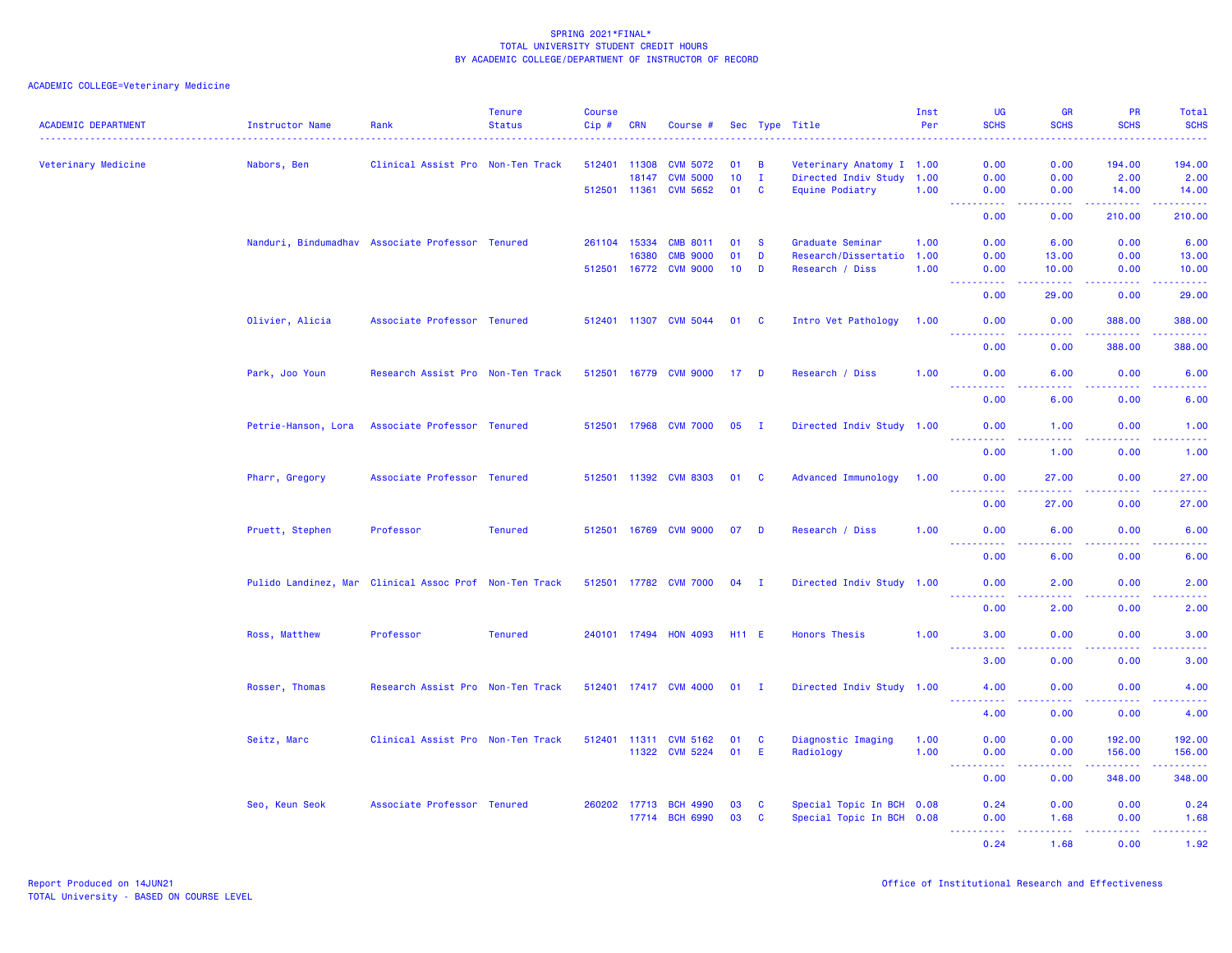| <b>ACADEMIC DEPARTMENT</b> | <b>Instructor Name</b>         | Rank                                             | <b>Tenure</b><br><b>Status</b> | <b>Course</b><br>$Cip \#$ | <b>CRN</b> | Course #              |                 |              | Sec Type Title            | Inst<br>Per | UG<br><b>SCHS</b>                                                                                                                                  | <b>GR</b><br><b>SCHS</b>                                                                                                                                     | <b>PR</b><br><b>SCHS</b>                                                                                                                                     | Total<br><b>SCHS</b><br>2222.                                                                                                     |
|----------------------------|--------------------------------|--------------------------------------------------|--------------------------------|---------------------------|------------|-----------------------|-----------------|--------------|---------------------------|-------------|----------------------------------------------------------------------------------------------------------------------------------------------------|--------------------------------------------------------------------------------------------------------------------------------------------------------------|--------------------------------------------------------------------------------------------------------------------------------------------------------------|-----------------------------------------------------------------------------------------------------------------------------------|
| Veterinary Medicine        | Smith, David                   | Professor                                        | <b>Tenured</b>                 | 010903                    | 11328      | <b>CVM 5273</b>       | 01              | B            | Population Medicine       | 0.50        | 0.00                                                                                                                                               | 0.00                                                                                                                                                         | 61.50                                                                                                                                                        | 61.50                                                                                                                             |
|                            |                                |                                                  |                                | 512501                    | 16771      | <b>CVM 9000</b>       | 09              | D            | Research / Diss           | 1.00        | 0.00                                                                                                                                               | 4.00                                                                                                                                                         | 0.00                                                                                                                                                         | 4.00                                                                                                                              |
|                            |                                |                                                  |                                |                           |            | 17707 CVM 7000        | 03              | $\mathbf{I}$ | Directed Indiv Study 1.00 |             | 0.00                                                                                                                                               | 2.00                                                                                                                                                         | 0.00                                                                                                                                                         | 2.00                                                                                                                              |
|                            |                                |                                                  |                                |                           |            |                       |                 |              |                           |             | $  -$<br><b><i><u><u> - - - - -</u></u></i></b><br>0.00                                                                                            | .<br>6.00                                                                                                                                                    | المتمامين<br>61.50                                                                                                                                           | .<br>67.50                                                                                                                        |
|                            | Smith, Jack                    | Associate Professor Tenured                      |                                | 512401                    | 11331      | <b>CVM 5292</b>       | 01              | E.           | Flowood/MVRDL Extern 1.00 |             | 0.00                                                                                                                                               | 0.00                                                                                                                                                         | 78.00                                                                                                                                                        | 78.00                                                                                                                             |
|                            |                                |                                                  |                                |                           | 11342      | <b>CVM 5510</b>       | 01              | E.           | Vm An Externship 1        | 1.00        | 0.00                                                                                                                                               | 0.00                                                                                                                                                         | 149.00                                                                                                                                                       | 149.00                                                                                                                            |
|                            |                                |                                                  |                                |                           | 11343      | <b>CVM 5520</b>       | 01              | E            | Vm An Externship 2        | 1.00        | 0.00                                                                                                                                               | 0.00                                                                                                                                                         | 65.00                                                                                                                                                        | 65.00                                                                                                                             |
|                            |                                |                                                  |                                |                           | 11344      | <b>CVM 5530</b>       | 01              | E            | Vm An Externship 3        | 1.00        | 0.00                                                                                                                                               | 0.00                                                                                                                                                         | 25.00                                                                                                                                                        | 25.00                                                                                                                             |
|                            |                                |                                                  |                                |                           | 11345      | <b>CVM 5540</b>       | 01              | E.           | Vm An Externship 4        | 1.00        | 0.00                                                                                                                                               | 0.00                                                                                                                                                         | 6.00                                                                                                                                                         | 6.00                                                                                                                              |
|                            |                                |                                                  |                                |                           | 11346      | <b>CVM 5550</b>       | 01              | E.           | Vm An Externship 5        | 1.00        | 0.00                                                                                                                                               | 0.00                                                                                                                                                         | 2.00                                                                                                                                                         | 2.00                                                                                                                              |
|                            |                                |                                                  |                                |                           | 11348      | <b>CVM 5560</b>       | 01              | E            | Adv Clin Rot 1            | 1.00        | 0.00                                                                                                                                               | 0.00                                                                                                                                                         | 62.00                                                                                                                                                        | 62.00                                                                                                                             |
|                            |                                |                                                  |                                |                           | 11352      | <b>CVM 5570</b>       | 01              | E            | Adv Clin Rot 2            | 1.00        | 0.00                                                                                                                                               | 0.00                                                                                                                                                         | 4.00                                                                                                                                                         | 4.00                                                                                                                              |
|                            |                                |                                                  |                                |                           | 11356      | <b>CVM 5580</b>       | 01              | E.           | Adv Clin Rot 3            | 1.00        | 0.00                                                                                                                                               | 0.00                                                                                                                                                         | 3.00                                                                                                                                                         | 3.00                                                                                                                              |
|                            |                                |                                                  |                                |                           | 11368      | <b>CVM 5772</b>       | 01              | C            | Canine Theriogenolog 1.00 |             | 0.00                                                                                                                                               | 0.00                                                                                                                                                         | 8.00                                                                                                                                                         | 8.00                                                                                                                              |
|                            |                                |                                                  |                                |                           | 17835      | <b>CVM 5000</b>       | 04              | $\mathbf I$  | Directed Indiv Study 1.00 |             | 0.00                                                                                                                                               | 0.00                                                                                                                                                         | 1.00                                                                                                                                                         | 1.00                                                                                                                              |
|                            |                                |                                                  |                                |                           | 17836      | <b>CVM 5000</b>       | 05              | $\mathbf{I}$ | Directed Indiv Study 1.00 |             | 0.00                                                                                                                                               | 0.00                                                                                                                                                         | 1.00                                                                                                                                                         | 1.00                                                                                                                              |
|                            |                                |                                                  |                                |                           | 17902      | <b>CVM 5000</b>       | 06              | $\mathbf{I}$ | Directed Indiv Study 1.00 |             | 0.00                                                                                                                                               | 0.00                                                                                                                                                         | 1.00                                                                                                                                                         | 1.00                                                                                                                              |
|                            |                                |                                                  |                                |                           | 17903      | <b>CVM 5000</b>       | 07              | $\mathbf{I}$ | Directed Indiv Study 1.00 |             | 0.00                                                                                                                                               | 0.00                                                                                                                                                         | 1.00                                                                                                                                                         | 1.00                                                                                                                              |
|                            |                                |                                                  |                                |                           | 17904      | <b>CVM 5000</b>       | 08              | $\mathbf{I}$ | Directed Indiv Study 1.00 |             | 0.00                                                                                                                                               | 0.00                                                                                                                                                         | 1.00                                                                                                                                                         | 1.00                                                                                                                              |
|                            |                                |                                                  |                                |                           | 18157      | <b>CVM 5000</b>       | 12 <sub>2</sub> | $\mathbf{I}$ | Directed Indiv Study 1.00 |             | 0.00                                                                                                                                               | 0.00                                                                                                                                                         | 1.00                                                                                                                                                         | 1.00                                                                                                                              |
|                            |                                |                                                  |                                |                           | 18159      | <b>CVM 5000</b>       | 13              | $\mathbf{I}$ | Directed Indiv Study 1.00 |             | 0.00<br>.                                                                                                                                          | 0.00<br>.                                                                                                                                                    | 2.00<br>.                                                                                                                                                    | 2.00<br>$\begin{array}{cccccccccc} \bullet & \bullet & \bullet & \bullet & \bullet & \bullet & \bullet & \bullet \end{array}$     |
|                            |                                |                                                  |                                |                           |            |                       |                 |              |                           |             | 0.00                                                                                                                                               | 0.00                                                                                                                                                         | 410.00                                                                                                                                                       | 410.00                                                                                                                            |
|                            | Sullivant, Alyssa              | Assistant Professor Ten Track                    |                                |                           |            | 512401 18164 CVM 5000 | $14$ I          |              | Directed Indiv Study 1.00 |             | 0.00<br>.                                                                                                                                          | 0.00<br>.                                                                                                                                                    | 2.00<br><u>.</u>                                                                                                                                             | 2.00<br>$\frac{1}{2} \left( \frac{1}{2} \right) \left( \frac{1}{2} \right) \left( \frac{1}{2} \right) \left( \frac{1}{2} \right)$ |
|                            |                                |                                                  |                                |                           |            |                       |                 |              |                           |             | 0.00                                                                                                                                               | 0.00                                                                                                                                                         | 2.00                                                                                                                                                         | 2.00                                                                                                                              |
|                            | Swanson, Elizabeth             | Associate Professor Tenured                      |                                |                           |            | 512401 11379 CVM 8061 | 01              | - S          | Small Anim Surg Lit       | 1.00        | 0.00                                                                                                                                               | 2.00                                                                                                                                                         | 0.00                                                                                                                                                         | 2.00                                                                                                                              |
|                            |                                |                                                  |                                | 512501 16753              |            | <b>CVM 8000</b>       | 08              | D            | Research / Thesis         | 1.00        | 0.00                                                                                                                                               | 3.00                                                                                                                                                         | 0.00                                                                                                                                                         | 3.00                                                                                                                              |
|                            |                                |                                                  |                                |                           |            |                       |                 |              |                           |             | <u> - - - - - - - - - -</u><br>0.00                                                                                                                | .<br>5.00                                                                                                                                                    | $\frac{1}{2} \left( \frac{1}{2} \right) \left( \frac{1}{2} \right) \left( \frac{1}{2} \right) \left( \frac{1}{2} \right) \left( \frac{1}{2} \right)$<br>0.00 | .<br>5.00                                                                                                                         |
|                            | Swiderski, Cyprianna Professor |                                                  | <b>Tenured</b>                 |                           |            | 512401 11313 CVM 5173 | 01              | - B          | Equine Med & Surgery 1.00 |             | 0.00                                                                                                                                               | 0.00                                                                                                                                                         | 288,00                                                                                                                                                       | 288.00                                                                                                                            |
|                            |                                |                                                  |                                |                           |            |                       |                 |              |                           |             | <b></b><br>0.00                                                                                                                                    | 22222<br>0.00                                                                                                                                                | .<br>288.00                                                                                                                                                  | .<br>288.00                                                                                                                       |
|                            |                                |                                                  |                                |                           |            |                       |                 |              |                           |             |                                                                                                                                                    |                                                                                                                                                              |                                                                                                                                                              |                                                                                                                                   |
|                            | Thomason, John                 | Associate Professor Tenured                      |                                | 512401 11371              |            | <b>CVM 5840</b>       | 01              | <b>H</b>     | Vet Student Research 0.34 |             | 0.00                                                                                                                                               | 0.00                                                                                                                                                         | 0.68                                                                                                                                                         | 0.68                                                                                                                              |
|                            |                                |                                                  |                                | 512501                    | 16757      | <b>CVM 8000</b>       | 12 <sup>°</sup> | D            | Research / Thesis         | 1.00        | 0.00                                                                                                                                               | 2.00                                                                                                                                                         | 0.00                                                                                                                                                         | 2.00                                                                                                                              |
|                            |                                |                                                  |                                | 512508 11380              |            | <b>CVM 8071</b>       | 01              | C            | Small Animal In Med       | 1.00        | 0.00<br>----------                                                                                                                                 | 5.00<br>.                                                                                                                                                    | 0.00<br>.                                                                                                                                                    | 5.00<br>والمستناط الما                                                                                                            |
|                            |                                |                                                  |                                |                           |            |                       |                 |              |                           |             | 0.00                                                                                                                                               | 7.00                                                                                                                                                         | 0.68                                                                                                                                                         | 7.68                                                                                                                              |
|                            |                                | Varela-Stokes, Andre Associate Professor Tenured |                                |                           |            | 512401 11312 CVM 5163 | 01              | B            | Vet Parasitology          | 0.50        | 0.00                                                                                                                                               | 0.00                                                                                                                                                         | 145.50                                                                                                                                                       | 145.50                                                                                                                            |
|                            |                                |                                                  |                                |                           |            | 11371 CVM 5840        |                 | 01 H         | Vet Student Research 0.33 |             | 0.00                                                                                                                                               | 0.00                                                                                                                                                         | 0.66                                                                                                                                                         | 0.66                                                                                                                              |
|                            |                                |                                                  |                                |                           |            |                       |                 |              |                           |             | $\frac{1}{2}$<br>$\frac{1}{2} \left( \frac{1}{2} \right) \left( \frac{1}{2} \right) \left( \frac{1}{2} \right) \left( \frac{1}{2} \right)$<br>0.00 | .<br>0.00                                                                                                                                                    | .<br>146.16                                                                                                                                                  | 146.16                                                                                                                            |
|                            | Walters, Kevin                 | Clinical Assist Pro Non-Ten Track                |                                |                           |            | 512401 11367 CVM 5764 | 01              | - C          | Adv Equine Repro          | 0.50        | 0.00<br><u> - - - - - - - - - -</u>                                                                                                                | 0.00<br>$\frac{1}{2} \left( \frac{1}{2} \right) \left( \frac{1}{2} \right) \left( \frac{1}{2} \right) \left( \frac{1}{2} \right) \left( \frac{1}{2} \right)$ | 6.00<br>المتمام والمناور                                                                                                                                     | 6.00<br>.                                                                                                                         |
|                            |                                |                                                  |                                |                           |            |                       |                 |              |                           |             | 0.00                                                                                                                                               | 0.00                                                                                                                                                         | 6.00                                                                                                                                                         | 6.00                                                                                                                              |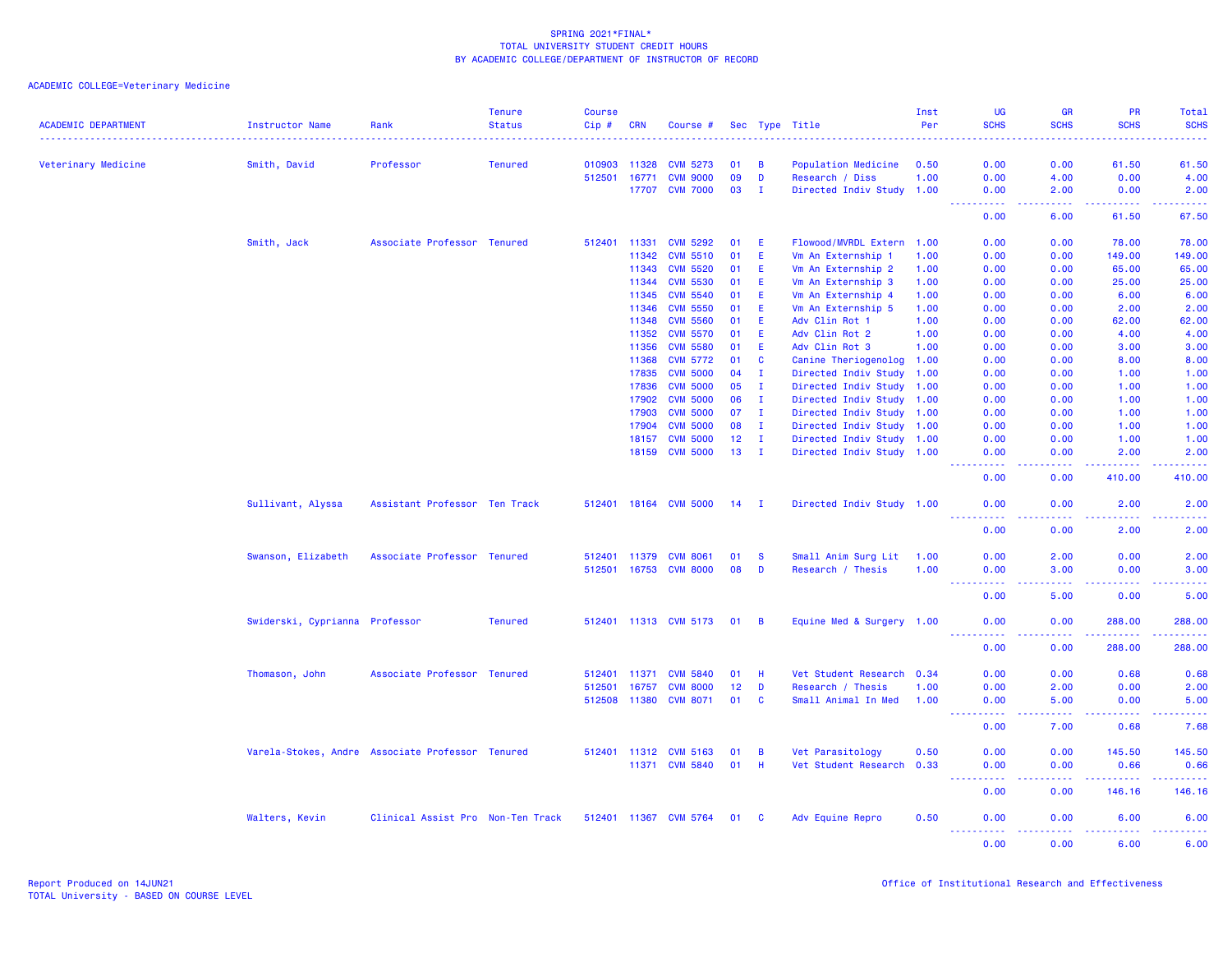| <b>ACADEMIC DEPARTMENT</b>                                                                           | Instructor Name    | Rank                              | <b>Tenure</b><br><b>Status</b> | <b>Course</b><br>$Cip$ # | <b>CRN</b> | Course #              |              |          | Sec Type Title            | Inst<br>Per | <b>UG</b><br><b>SCHS</b>            | <b>GR</b><br><b>SCHS</b>           | <b>PR</b><br><b>SCHS</b>                                                                                                               | Total<br><b>SCHS</b>                |
|------------------------------------------------------------------------------------------------------|--------------------|-----------------------------------|--------------------------------|--------------------------|------------|-----------------------|--------------|----------|---------------------------|-------------|-------------------------------------|------------------------------------|----------------------------------------------------------------------------------------------------------------------------------------|-------------------------------------|
| Veterinary Medicine                                                                                  | Wang, Chinling     | Associate Professor Tenured       |                                |                          |            | 512401 11317 CVM 5193 | 01           | <b>C</b> | Infectious Agents II 1.00 |             | 0.00<br>-----------                 | 0.00<br>.                          | 291.00<br>-------                                                                                                                      | 291,00<br>-------                   |
|                                                                                                      |                    |                                   |                                |                          |            |                       |              |          |                           |             | 0.00                                | 0.00                               | 291.00                                                                                                                                 | 291.00                              |
|                                                                                                      | Willeford, Bridget | Non-Faculty                       | Not Applicable                 |                          |            | 512401 16603 CVM 5000 | $01$ I       |          | Directed Indiv Study 1.00 |             | 0.00<br>-----------                 | 0.00<br>.                          | 2.00<br>.                                                                                                                              | 2.00                                |
|                                                                                                      |                    |                                   |                                |                          |            |                       |              |          |                           |             | 0.00                                | 0.00                               | 2.00                                                                                                                                   | 2.00                                |
|                                                                                                      | Wills, Robert      | Professor                         | <b>Tenured</b>                 |                          |            | 512501 11393 CVM 8503 | 01           | - C      | Epidemiology/Biostat 1.00 |             | 0.00<br>-----------                 | 30.00<br>.                         | 0.00<br>$\frac{1}{2} \left( \frac{1}{2} \right) \left( \frac{1}{2} \right) \left( \frac{1}{2} \right) \left( \frac{1}{2} \right)$<br>. | 30.00                               |
|                                                                                                      |                    |                                   |                                |                          |            |                       |              |          |                           |             | 0.00                                | 30.00                              | 0.00                                                                                                                                   | 30.00                               |
|                                                                                                      | Woodruff, Kimberly | Clinical Assoc Prof Non-Ten Track |                                | 010903                   | 11328      | <b>CVM 5273</b>       | 01           | <b>B</b> | Population Medicine       | 0.50        | 0.00                                | 0.00                               | 61.50                                                                                                                                  | 61.50                               |
|                                                                                                      |                    |                                   |                                | 512401                   | 11360      | <b>CVM 5640</b>       | 01           | -H       | Shelter Medicine          | 1.00        | 0.00                                | 0.00                               | 74.00                                                                                                                                  | 74.00                               |
|                                                                                                      |                    |                                   |                                |                          |            | 18150 CVM 5000        | $11 \quad I$ |          | Directed Indiv Study 1.00 |             | 0.00<br>-----------                 | 0.00<br>. <b>.</b>                 | 2.00<br>-----------                                                                                                                    | 2.00<br><u> - - - - - - - - - -</u> |
|                                                                                                      |                    |                                   |                                |                          |            |                       |              |          |                           |             | 0.00                                | 0.00                               | 137.50                                                                                                                                 | 137.50                              |
|                                                                                                      | Woolums, Amelia    | Professor                         | <b>Tenured</b>                 | 512401 11314             |            | <b>CVM 5175</b>       | 01           | - C      | Food Animal Med & Su 1.00 |             | 0.00                                | 0.00                               | 480.00                                                                                                                                 | 480.00                              |
|                                                                                                      |                    |                                   |                                | 512501                   | 11387      | <b>CVM 8091</b>       | 01           | <b>S</b> | Top Prod Animal Med       | 1.00        | 0.00                                | 1.00                               | 0.00                                                                                                                                   | 1.00                                |
|                                                                                                      |                    |                                   |                                |                          | 16762      | <b>CVM 8000</b>       | 17           | <b>D</b> | Research / Thesis         | 1.00        | 0.00                                | 3,00                               | 0.00                                                                                                                                   | 3.00                                |
|                                                                                                      |                    |                                   |                                |                          | 16780      | <b>CVM 9000</b>       | 18           | D        | Research / Diss           | 1.00        | 0.00<br>----                        | 21.00<br>-----                     | 0.00<br>----------                                                                                                                     | 21.00<br>-------                    |
|                                                                                                      |                    |                                   |                                |                          |            |                       |              |          |                           |             | 0.00                                | 25.00                              | 480.00                                                                                                                                 | 505,00                              |
| ====================================<br>Veterinary Medicine<br>===================================== |                    |                                   |                                |                          |            |                       |              |          |                           |             | ==========<br>1194.24<br>========== | ==========<br>340.68<br>========== | ==========<br>7401.50<br>==========                                                                                                    | ==========<br>8936.42<br>========== |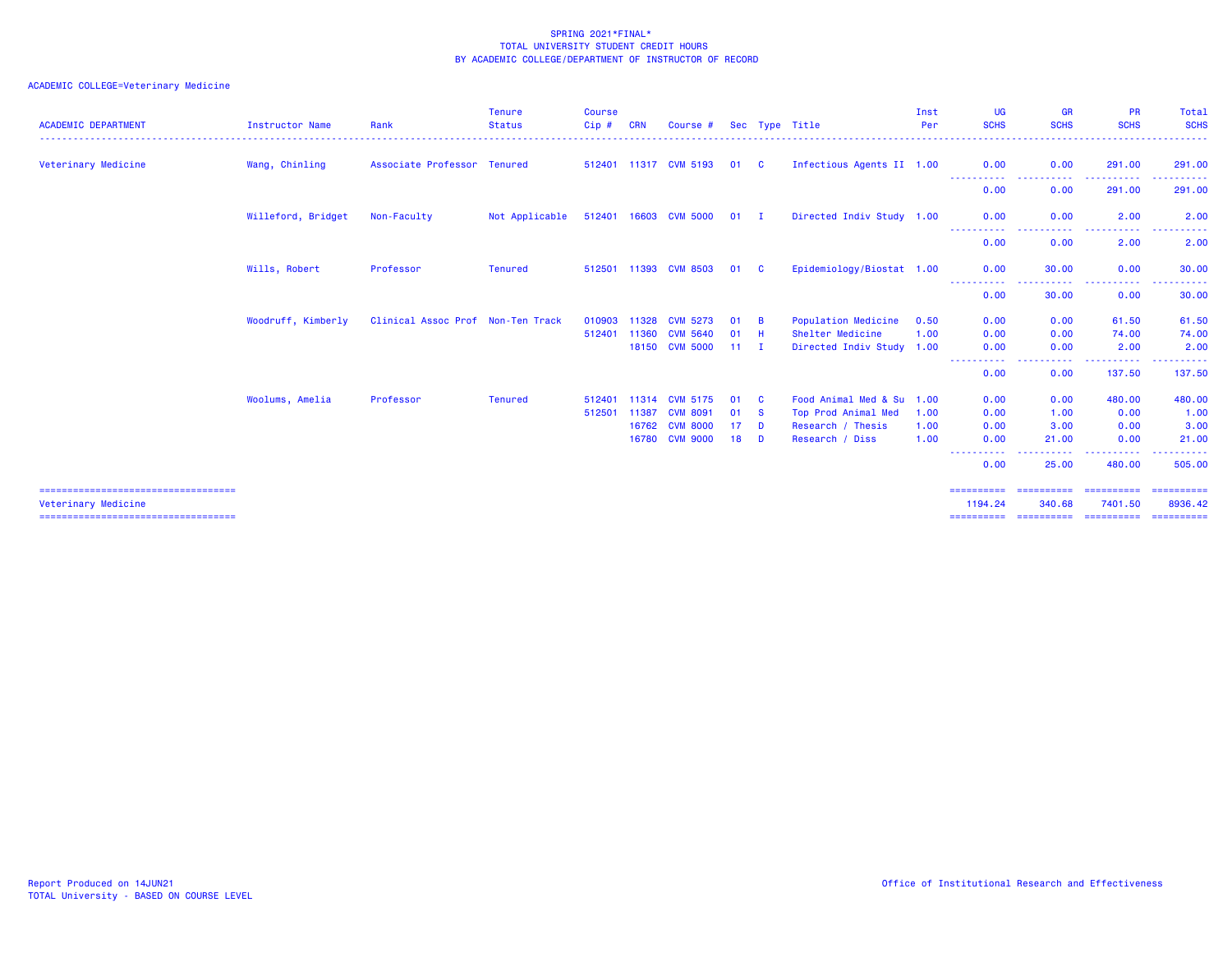## ACADEMIC COLLEGE=Academic Affairs

| <b>ACADEMIC DEPARTMENT</b>             | Instructor Name | Rank                          | <b>Tenure</b><br><b>Status</b> | <b>Course</b><br>$Cip$ # | <b>CRN</b> | Course # Sec Type Title                 |               |                           | Inst<br>Per | UG<br><b>SCHS</b> | <b>GR</b><br><b>SCHS</b> | <b>PR</b><br><b>SCHS</b> | Total<br><b>SCHS</b> |
|----------------------------------------|-----------------|-------------------------------|--------------------------------|--------------------------|------------|-----------------------------------------|---------------|---------------------------|-------------|-------------------|--------------------------|--------------------------|----------------------|
|                                        |                 |                               |                                |                          |            |                                         |               | ETD Format and Submi 0.80 |             |                   | 0.00                     | 0.00                     |                      |
| Library                                | Robinson, Teri  | Assistant Professor Ten Track |                                |                          |            | 240102 12809 LIB 9010<br>14689 LIB 9010 | 01 S<br>501 S | ETD Format and Submi 0.50 |             | 0.00<br>0.00      | 0.00                     | 0.00                     | 0.00<br>0.00         |
|                                        |                 |                               |                                |                          |            |                                         |               |                           |             | .                 |                          | .                        | .                    |
|                                        |                 |                               |                                |                          |            |                                         |               |                           |             | 0.00              | 0.00                     | 0.00                     | 0.00                 |
|                                        | Threet, Lara    | Instructor                    | Non-Ten Track                  | 150303                   |            | 12742 INDT 1814 01 B                    |               | Basic Indust Elec &       | 1.00        | 80.00             | 0.00                     | 0.00                     | 80.00                |
|                                        |                 |                               |                                |                          |            | 12750 INDT 3104 01 B                    |               | Adv Ind Ele, Electro 1.00 |             | 96.00             | 0.00                     | 0.00                     | 96.00                |
|                                        |                 |                               |                                |                          |            | 14672 INDT 1814 501 B                   |               | Basic Indust Elec & 1.00  |             | 48.00             | 0.00                     | 0.00                     | 48.00                |
|                                        |                 |                               |                                | 150612 15191             |            | INDT 3243 01 C                          |               | Industrial Metrology 1.00 |             | 105.00            | 0.00                     | 0.00                     | 105.00               |
|                                        |                 |                               |                                |                          |            | 150613 12753 INDT 3813 01 C             |               | Writing for Industry 1.00 |             | 90.00             | 0.00                     | 0.00                     | 90.00                |
|                                        |                 |                               |                                |                          |            |                                         |               |                           |             | 419.00            | 0.00                     | .<br>0.00                | -------<br>419.00    |
|                                        |                 |                               |                                |                          |            |                                         |               |                           |             | ==========        | -----------              | -----------              | -----------          |
| Library                                |                 |                               |                                |                          |            |                                         |               |                           |             | 419.00            | 0.00                     | 0.00                     | 419,00               |
| ====================================== |                 |                               |                                |                          |            |                                         |               |                           |             | ==========        |                          |                          |                      |